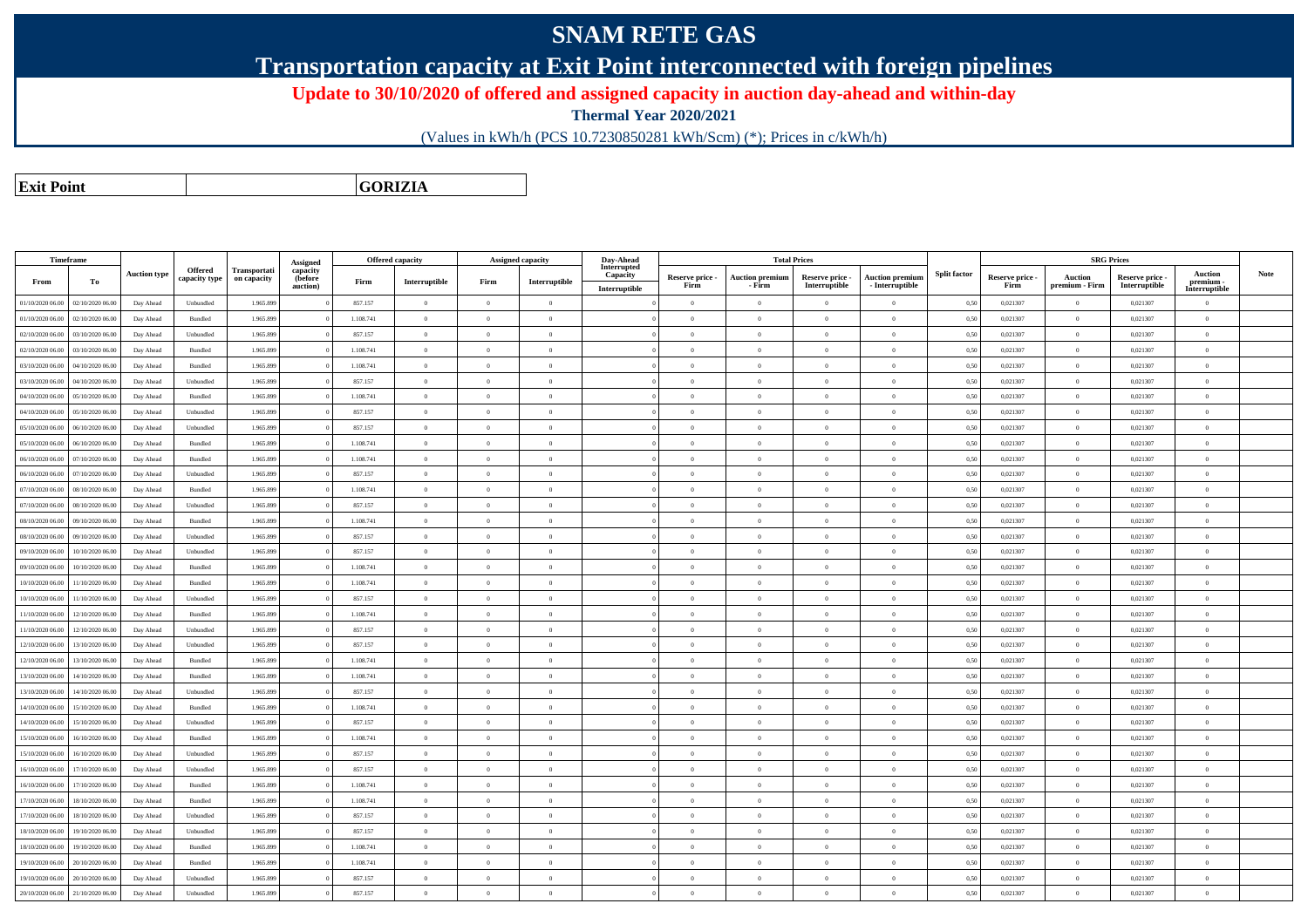| 20/10/2020 06:00 | 21/10/2020 06:00                  | Day Ahead  | Bundled            | 1.965.899 | 1.108.741 | $\overline{0}$ | $\Omega$       |                | $\Omega$       | $\Omega$       | $\theta$       | $\theta$       | 0,50 | 0,021307 | $\theta$       | 0,021307       | $\theta$                 |  |
|------------------|-----------------------------------|------------|--------------------|-----------|-----------|----------------|----------------|----------------|----------------|----------------|----------------|----------------|------|----------|----------------|----------------|--------------------------|--|
| 21/10/2020 06.00 | 22/10/2020 06.00                  | Day Ahead  | Unbundled          | 1.965.899 | 857.157   | $\overline{0}$ | $\theta$       | $\overline{0}$ | $\overline{0}$ | $\bf{0}$       | $\overline{0}$ | $\bf{0}$       | 0,50 | 0,021307 | $\theta$       | 0,021307       | $\overline{0}$           |  |
| 21/10/2020 06:00 | 22/10/2020 06.00                  | Day Ahead  | Bundled            | 1.965.899 | 1.108.741 | $\overline{0}$ | $\overline{0}$ | $\overline{0}$ | $\bf{0}$       | $\bf{0}$       | $\bf{0}$       | $\mathbf{0}$   | 0,50 | 0,021307 | $\overline{0}$ | 0,021307       | $\overline{0}$           |  |
| 22/10/2020 06:00 | 23/10/2020 06:00                  | Day Ahead  | Unbundled          | 1.965.899 | 857.157   | $\overline{0}$ | $\overline{0}$ | $\overline{0}$ | $\overline{0}$ | $\bf{0}$       | $\overline{0}$ | $\overline{0}$ | 0.50 | 0,021307 | $\theta$       | 0.021307       | $\overline{0}$           |  |
| 22/10/2020 06.00 | 23/10/2020 06.00                  | Day Ahead  | Bundled            | 1.965.899 | 1.108.741 | $\overline{0}$ | $\theta$       | $\overline{0}$ | $\overline{0}$ | $\bf{0}$       | $\overline{0}$ | $\bf{0}$       | 0,50 | 0,021307 | $\,$ 0 $\,$    | 0,021307       | $\overline{0}$           |  |
|                  |                                   |            |                    |           |           |                |                |                |                |                |                |                |      |          |                |                |                          |  |
| 23/10/2020 06.00 | 24/10/2020 06.00                  | Day Ahead  | Bundled            | 1.965.899 | 1.108.741 | $\overline{0}$ | $\overline{0}$ | $\overline{0}$ | $\bf{0}$       | $\overline{0}$ | $\overline{0}$ | $\mathbf{0}$   | 0,50 | 0,021307 | $\overline{0}$ | 0,021307       | $\bf{0}$                 |  |
| 23/10/2020 06:00 | 24/10/2020 06.00                  | Day Ahead  | Unbundled          | 1.965.899 | 857.157   | $\overline{0}$ | $\overline{0}$ | $\overline{0}$ | $\overline{0}$ | $\overline{0}$ | $\overline{0}$ | $\overline{0}$ | 0.50 | 0,021307 | $\overline{0}$ | 0,021307       | $\overline{0}$           |  |
| 24/10/2020 06.00 | 25/10/2020 06.00                  | Day Ahead  | Bundled            | 1.965.899 | 1.108.741 | $\overline{0}$ | $\theta$       | $\overline{0}$ | $\overline{0}$ | $\bf{0}$       | $\overline{0}$ | $\bf{0}$       | 0,50 | 0,021307 | $\,$ 0 $\,$    | 0,021307       | $\overline{0}$           |  |
| 24/10/2020 06:00 | 25/10/2020 06.00                  | Day Ahead  | Unbundled          | 1.965.899 | 778.521   | $\overline{0}$ | $\overline{0}$ | $\overline{0}$ | $\bf{0}$       | $\bf{0}$       | $\bf{0}$       | $\bf{0}$       | 0,50 | 0,021307 | $\bf{0}$       | 0,021307       | $\overline{0}$           |  |
| 25/10/2020 06:00 | 26/10/2020 06:00                  | Day Ahead  | Bundled            | 1.965.899 | 1.108.741 | $\overline{0}$ | $\overline{0}$ | $\overline{0}$ | $\overline{0}$ | $\overline{0}$ | $\overline{0}$ | $\overline{0}$ | 0.50 | 0,021307 | $\overline{0}$ | 0,021307       | $\overline{0}$           |  |
| 25/10/2020 06.00 | 26/10/2020 06.00                  | Day Ahead  | Unbundled          | 1.965.899 | 857.157   | $\overline{0}$ | $\theta$       | $\overline{0}$ | $\overline{0}$ | $\bf{0}$       | $\overline{0}$ | $\bf{0}$       | 0,50 | 0,021307 | $\,$ 0 $\,$    | 0,021307       | $\overline{0}$           |  |
| 26/10/2020 06.00 | 27/10/2020 06.00                  | Day Ahead  | Unbundled          | 1.965.899 | 857.157   | $\overline{0}$ | $\overline{0}$ | $\overline{0}$ | $\bf{0}$       | $\bf{0}$       | $\bf{0}$       | $\bf{0}$       | 0,50 | 0,021307 | $\bf{0}$       | 0,021307       | $\overline{\phantom{a}}$ |  |
| 26/10/2020 06:00 | 27/10/2020 06:00                  | Day Ahead  | Bundled            | 1.965.899 | 1.108.741 | $\overline{0}$ | $\overline{0}$ | $\overline{0}$ | $\overline{0}$ | $\bf{0}$       | $\overline{0}$ | $\overline{0}$ | 0.50 | 0.021307 | $\overline{0}$ | 0.021307       | $\overline{0}$           |  |
|                  |                                   |            |                    |           |           |                |                |                |                |                |                |                |      |          |                |                |                          |  |
| 27/10/2020 06.00 | 28/10/2020 06.00                  | Day Ahead  | Bundled            | 1.965.899 | 1.108.741 | $\overline{0}$ | $\theta$       | $\overline{0}$ | $\overline{0}$ | $\bf{0}$       | $\overline{0}$ | $\bf{0}$       | 0,50 | 0,021307 | $\,$ 0 $\,$    | 0,021307       | $\overline{0}$           |  |
| 27/10/2020 06:00 | 28/10/2020 06.00                  | Day Ahead  | Unbundled          | 1.965.899 | 857.157   | $\overline{0}$ | $\overline{0}$ | $\overline{0}$ | $\bf{0}$       | $\overline{0}$ | $\overline{0}$ | $\mathbf{0}$   | 0,50 | 0,021307 | $\overline{0}$ | 0,021307       | $\bf{0}$                 |  |
| 28/10/2020 06:00 | 29/10/2020 06:00                  | Day Ahead  | Bundled            | 1.965.899 | 1.108.741 | $\overline{0}$ | $\overline{0}$ | $\overline{0}$ | $\overline{0}$ | $\overline{0}$ | $\overline{0}$ | $\overline{0}$ | 0.50 | 0,021307 | $\overline{0}$ | 0,021307       | $\overline{0}$           |  |
| 28/10/2020 06.00 | 29/10/2020 06.00                  | Day Ahead  | Unbundled          | 1.965.899 | 857.157   | $\overline{0}$ | $\theta$       | $\overline{0}$ | $\overline{0}$ | $\bf{0}$       | $\overline{0}$ | $\bf{0}$       | 0,50 | 0,021307 | $\,$ 0 $\,$    | 0,021307       | $\overline{0}$           |  |
| 29/10/2020 06.00 | 30/10/2020 06.00                  | Day Ahead  | Bundled            | 1.965.899 | 1.108.741 | $\overline{0}$ | $\overline{0}$ | $\overline{0}$ | $\bf{0}$       | $\bf{0}$       | $\bf{0}$       | $\bf{0}$       | 0,50 | 0,021307 | $\bf{0}$       | 0,021307       | $\overline{0}$           |  |
| 29/10/2020 06.00 | 30/10/2020 06:00                  | Day Ahead  | Unbundled          | 1.965.899 | 857.157   | $\overline{0}$ | $\overline{0}$ | $\overline{0}$ | $\overline{0}$ | $\overline{0}$ | $\overline{0}$ | $\overline{0}$ | 0.50 | 0,021307 | $\overline{0}$ | 0,021307       | $\overline{0}$           |  |
| 30/10/2020 06.00 | 31/10/2020 06.00                  | Day Ahead  | Bundled            | 1.965.899 | 1.108.741 | $\overline{0}$ | $\theta$       | $\overline{0}$ | $\overline{0}$ | $\bf{0}$       | $\overline{0}$ | $\bf{0}$       | 0,50 | 0,021307 | $\,$ 0 $\,$    | 0,021307       | $\overline{0}$           |  |
|                  |                                   |            |                    |           |           |                |                |                |                |                |                |                |      |          |                |                |                          |  |
| 30/10/2020 06.00 | 31/10/2020 06.00                  | Day Ahead  | Unbundled          | 1.965.899 | 857.157   | $\overline{0}$ | $\overline{0}$ | $\overline{0}$ | $\bf{0}$       | $\bf{0}$       | $\bf{0}$       | $\bf{0}$       | 0,50 | 0,021307 | $\bf{0}$       | 0,021307       | $\overline{0}$           |  |
| 31/10/2020 06.00 | 01/11/2020 06.00                  | Day Ahead  | Bundled            | 1.965.899 | 1.108.741 | $\overline{0}$ | $\overline{0}$ | $\overline{0}$ | $\overline{0}$ | $\bf{0}$       | $\overline{0}$ | $\overline{0}$ | 0.50 | 0,021307 | $\overline{0}$ | 0.021307       | $\overline{0}$           |  |
| 31/10/2020 06.00 | 01/11/2020 06.00                  | Day Ahead  | Unbundled          | 1.965.899 | 857.157   | $\overline{0}$ | $\theta$       | $\overline{0}$ | $\overline{0}$ | $\bf{0}$       | $\overline{0}$ | $\bf{0}$       | 0,50 | 0,021307 | $\,$ 0 $\,$    | 0,021307       | $\overline{0}$           |  |
| 01/10/2020 06.00 | 02/10/2020 06.00                  | Within Day | Unbundled          | 1.965.899 | 857.157   | $\overline{0}$ | $\overline{0}$ | $\overline{0}$ | $\bf{0}$       | $\overline{0}$ | $\overline{0}$ | $\mathbf{0}$   | 0,50 | 2,130715 | $\bf{0}$       | $\overline{0}$ | $\bf{0}$                 |  |
| 01/10/2020 06:00 | 02/10/2020 06:00                  | Within Dav | Bundled            | 1.965.899 | 1.108.741 | $\overline{0}$ | $\overline{0}$ | $\overline{0}$ | $\overline{0}$ | $\overline{0}$ | $\overline{0}$ | $\overline{0}$ | 0.50 | 2,130715 | $\overline{0}$ | $\overline{0}$ | $\overline{0}$           |  |
| 01/10/2020 07.00 | 02/10/2020 06.00                  | Within Day | Unbundled          | 1.965.899 | 857.157   | $\overline{0}$ | $\theta$       | $\overline{0}$ | $\overline{0}$ | $\bf{0}$       | $\overline{0}$ | $\bf{0}$       | 0,50 | 2,041935 | $\,$ 0 $\,$    | $\theta$       | $\overline{0}$           |  |
| 01/10/2020 07.00 | 02/10/2020 06.00                  | Within Day | Bundled            | 1.965.899 | 1.108.741 | $\overline{0}$ | $\overline{0}$ | $\overline{0}$ | $\bf{0}$       | $\bf{0}$       | $\bf{0}$       | $\bf{0}$       | 0,50 | 2,041935 | $\,0\,$        | $\overline{0}$ | $\overline{0}$           |  |
| 01/10/2020 08:00 | 02/10/2020 06:00                  | Within Day | Bundled            | 1.965.899 | 1.108.741 | $\overline{0}$ | $\overline{0}$ | $\overline{0}$ | $\overline{0}$ | $\overline{0}$ | $\overline{0}$ | $\overline{0}$ | 0.50 | 1,953155 | $\theta$       | $\overline{0}$ | $\overline{0}$           |  |
|                  |                                   |            |                    |           |           |                |                |                |                |                |                |                |      |          |                |                |                          |  |
| 01/10/2020 08:00 | 02/10/2020 06.00                  | Within Day | Unbundled          | 1.965.899 | 857.157   | $\overline{0}$ | $\theta$       | $\overline{0}$ | $\overline{0}$ | $\bf{0}$       | $\overline{0}$ | $\bf{0}$       | 0,50 | 1,953155 | $\,$ 0 $\,$    | $\overline{0}$ | $\overline{0}$           |  |
| 01/10/2020 09.00 | 02/10/2020 06.00                  | Within Day | Bundled            | 1.965.899 | 1.108.741 | $\overline{0}$ | $\overline{0}$ | $\overline{0}$ | $\bf{0}$       | $\bf{0}$       | $\bf{0}$       | $\bf{0}$       | 0,50 | 1,864376 | $\overline{0}$ | $\overline{0}$ | $\overline{0}$           |  |
| 01/10/2020 09:00 | 02/10/2020 06.00                  | Within Day | Unbundled          | 1.965.899 | 857.157   | $\overline{0}$ | $\Omega$       | $\overline{0}$ | $\Omega$       | $\Omega$       | $\overline{0}$ | $\overline{0}$ | 0,50 | 1,864376 | $\,0\,$        | $\theta$       | $\theta$                 |  |
| 01/10/2020 10:00 | 02/10/2020 06.00                  | Within Day | Bundled            | 1.965.899 | 1.108.741 | $\overline{0}$ | $\theta$       | $\overline{0}$ | $\overline{0}$ | $\bf{0}$       | $\overline{0}$ | $\bf{0}$       | 0,50 | 1,775596 | $\,$ 0 $\,$    | $\theta$       | $\overline{0}$           |  |
| 01/10/2020 10:00 | 02/10/2020 06.00                  | Within Day | Unbundled          | 1.965.899 | 857.157   | $\overline{0}$ | $\overline{0}$ | $\overline{0}$ | $\bf{0}$       | $\bf{0}$       | $\overline{0}$ | $\mathbf{0}$   | 0,50 | 1,775596 | $\overline{0}$ | $\overline{0}$ | $\bf{0}$                 |  |
| 01/10/2020 11:00 | 02/10/2020 06.00                  | Within Day | Bundled            | 1.965.899 | 1.108.741 | $\overline{0}$ | $\Omega$       | $\Omega$       | $\Omega$       | $\bf{0}$       | $\overline{0}$ | $\overline{0}$ | 0.50 | 1,686816 | $\,0\,$        | $\theta$       | $\theta$                 |  |
| 01/10/2020 11:00 | 02/10/2020 06.00                  | Within Day | Unbundled          | 1.965.899 | 857.157   | $\overline{0}$ | $\theta$       | $\overline{0}$ | $\overline{0}$ | $\bf{0}$       | $\overline{0}$ | $\bf{0}$       | 0,50 | 1,686816 | $\,$ 0 $\,$    | $\overline{0}$ | $\overline{0}$           |  |
|                  |                                   |            |                    |           |           |                | $\overline{0}$ |                |                | $\bf{0}$       |                |                |      |          | $\bf{0}$       | $\overline{0}$ | $\overline{0}$           |  |
| 01/10/2020 12.00 | 02/10/2020 06.00                  | Within Day | Bundled            | 1.965.899 | 1.108.741 | $\overline{0}$ |                | $\overline{0}$ | $\bf{0}$       |                | $\bf{0}$       | $\bf{0}$       | 0,50 | 1,598036 |                |                |                          |  |
| 01/10/2020 12:00 | 02/10/2020 06:00                  | Within Day | Unbundled          | 1.965.899 | 857.157   | $\overline{0}$ | $\Omega$       | $\overline{0}$ | $\Omega$       | $\overline{0}$ | $\overline{0}$ | $\overline{0}$ | 0.50 | 1,598036 | $\,$ 0 $\,$    | $\theta$       | $\theta$                 |  |
| 01/10/2020 13:00 | 02/10/2020 06.00                  | Within Day | Bundled            | 1.965.899 | 1.108.741 | $\overline{0}$ | $\theta$       | $\overline{0}$ | $\overline{0}$ | $\bf{0}$       | $\overline{0}$ | $\bf{0}$       | 0,50 | 1,509256 | $\,$ 0 $\,$    | $\overline{0}$ | $\overline{0}$           |  |
| 01/10/2020 13.00 | 02/10/2020 06.00                  | Within Day | Unbundled          | 1.965.899 | 857.157   | $\overline{0}$ | $\overline{0}$ | $\overline{0}$ | $\bf{0}$       | $\bf{0}$       | $\bf{0}$       | $\bf{0}$       | 0,50 | 1,509256 | $\overline{0}$ | $\overline{0}$ | $\overline{0}$           |  |
| 01/10/2020 14:00 | 02/10/2020 06.00                  | Within Day | Unbundled          | 1.965.899 | 857.157   | $\overline{0}$ | $\Omega$       | $\overline{0}$ | $\Omega$       | $\overline{0}$ | $\overline{0}$ | $\overline{0}$ | 0,50 | 1,420477 | $\,0\,$        | $\theta$       | $\theta$                 |  |
| 01/10/2020 14:00 | 02/10/2020 06.00                  | Within Day | Bundled            | 1.965.899 | 1.108.741 | $\overline{0}$ | $\overline{0}$ | $\overline{0}$ | $\overline{0}$ | $\,$ 0         | $\overline{0}$ | $\bf{0}$       | 0,50 | 1,420477 | $\,$ 0 $\,$    | $\overline{0}$ | $\overline{0}$           |  |
| 01/10/2020 15.00 | 02/10/2020 06.00                  | Within Day | Bundled            | 1.965.899 | 1.108.741 | $\overline{0}$ | $\overline{0}$ | $\overline{0}$ | $\bf{0}$       | $\bf{0}$       | $\bf{0}$       | $\mathbf{0}$   | 0,50 | 1,331697 | $\overline{0}$ | $\overline{0}$ | $\bf{0}$                 |  |
| 01/10/2020 15:00 | 02/10/2020 06:00                  | Within Day | Unbundled          | 1.965.899 | 857.157   | $\overline{0}$ | $\Omega$       | $\Omega$       | $\Omega$       | $\Omega$       | $\Omega$       | $\overline{0}$ | 0.50 | 1,331697 | $\theta$       | $\theta$       | $\theta$                 |  |
| 01/10/2020 16.00 | 02/10/2020 06.00                  | Within Day | Unbundled          | 1.965.899 | 857.157   | $\overline{0}$ | $\overline{0}$ | $\overline{0}$ | $\bf{0}$       | $\,$ 0         | $\bf{0}$       | $\bf{0}$       | 0,50 | 1,242917 | $\,0\,$        | $\,$ 0 $\,$    | $\overline{0}$           |  |
|                  |                                   |            |                    |           |           |                |                |                |                |                |                |                |      |          |                |                |                          |  |
|                  | 01/10/2020 16:00 02/10/2020 06:00 | Within Day | Bundled            | 1.965.899 | 1.108.741 | $\bf{0}$       | $\bf{0}$       |                |                |                |                |                | 0,50 | 1,242917 | $\bf{0}$       | $\overline{0}$ |                          |  |
| 01/10/2020 17.00 | 02/10/2020 06:00                  | Within Day | Unbundled          | 1.965.899 | 857.157   | $\overline{0}$ | $\overline{0}$ | $\Omega$       | $\Omega$       | $\overline{0}$ | $\overline{0}$ | $\overline{0}$ | 0,50 | 1,154137 | $\theta$       | $\theta$       | $\theta$                 |  |
| 01/10/2020 17.00 | 02/10/2020 06.00                  | Within Day | Bundled            | 1.965.899 | 1.108.741 | $\overline{0}$ | $\,$ 0         | $\overline{0}$ | $\bf{0}$       | $\,$ 0 $\,$    | $\overline{0}$ | $\mathbf{0}$   | 0,50 | 1,154137 | $\,$ 0 $\,$    | $\,$ 0 $\,$    | $\,$ 0                   |  |
| 01/10/2020 18:00 | 02/10/2020 06.00                  | Within Day | Unbundled          | 1.965.899 | 857.157   | $\overline{0}$ | $\overline{0}$ | $\overline{0}$ | $\overline{0}$ | $\overline{0}$ | $\overline{0}$ | $\mathbf{0}$   | 0,50 | 1,065358 | $\overline{0}$ | $\bf{0}$       | $\bf{0}$                 |  |
| 01/10/2020 18:00 | 02/10/2020 06.00                  | Within Day | $\mathbf B$ undled | 1.965.899 | 1.108.741 | $\overline{0}$ | $\overline{0}$ | $\overline{0}$ | $\Omega$       | $\overline{0}$ | $\overline{0}$ | $\overline{0}$ | 0,50 | 1,065358 | $\overline{0}$ | $\theta$       | $\overline{0}$           |  |
| 01/10/2020 19:00 | 02/10/2020 06.00                  | Within Day | Bundled            | 1.965.899 | 1.108.741 | $\overline{0}$ | $\,$ 0         | $\overline{0}$ | $\overline{0}$ | $\,$ 0 $\,$    | $\overline{0}$ | $\mathbf{0}$   | 0,50 | 0,976578 | $\,$ 0 $\,$    | $\overline{0}$ | $\overline{0}$           |  |
| 01/10/2020 19:00 | 02/10/2020 06.00                  | Within Day | Unbundled          | 1.965.899 | 857.157   | $\overline{0}$ | $\overline{0}$ | $\overline{0}$ | $\overline{0}$ | $\overline{0}$ | $\overline{0}$ | $\mathbf{0}$   | 0,50 | 0,976578 | $\overline{0}$ | $\overline{0}$ | $\bf{0}$                 |  |
|                  |                                   |            |                    |           | 1.108.741 | $\overline{0}$ | $\overline{0}$ | $\overline{0}$ | $\overline{0}$ | $\overline{0}$ | $\overline{0}$ |                | 0.50 |          | $\overline{0}$ | $\theta$       | $\overline{0}$           |  |
| 01/10/2020 20.00 | 02/10/2020 06.00                  | Within Day | Bundled            | 1.965.899 |           |                |                |                |                |                |                | $\bf{0}$       |      | 0,887798 |                |                |                          |  |
| 01/10/2020 20.00 | 02/10/2020 06.00                  | Within Day | Unbundled          | 1.965.899 | 857.157   | $\overline{0}$ | $\,$ 0         | $\overline{0}$ | $\bf{0}$       | $\bf{0}$       | $\bf{0}$       | $\bf{0}$       | 0,50 | 0,887798 | $\,$ 0 $\,$    | $\overline{0}$ | $\overline{0}$           |  |
| 01/10/2020 21:00 | 02/10/2020 06.00                  | Within Day | Unbundled          | 1.965.899 | 857.157   | $\overline{0}$ | $\bf{0}$       | $\overline{0}$ | $\overline{0}$ | $\overline{0}$ | $\overline{0}$ | $\mathbf{0}$   | 0,50 | 0,799018 | $\overline{0}$ | $\overline{0}$ | $\bf{0}$                 |  |
| 01/10/2020 21:00 | 02/10/2020 06.00                  | Within Day | Bundled            | 1.965.899 | 1.108.741 | $\overline{0}$ | $\overline{0}$ | $\overline{0}$ | $\Omega$       | $\overline{0}$ | $\overline{0}$ | $\bf{0}$       | 0.50 | 0,799018 | $\overline{0}$ | $\overline{0}$ | $\overline{0}$           |  |
| 01/10/2020 22.00 | 02/10/2020 06.00                  | Within Day | Unbundled          | 1.965.899 | 857.157   | $\overline{0}$ | $\bf{0}$       | $\overline{0}$ | $\bf{0}$       | $\bf{0}$       | $\bf{0}$       | $\mathbf{0}$   | 0,50 | 0,710238 | $\,$ 0 $\,$    | $\,$ 0 $\,$    | $\bf{0}$                 |  |
| 01/10/2020 22.00 | 02/10/2020 06.00                  | Within Day | Bundled            | 1.965.899 | 1.108.741 | $\overline{0}$ | $\overline{0}$ | $\overline{0}$ | $\overline{0}$ | $\overline{0}$ | $\bf{0}$       | $\mathbf{0}$   | 0,50 | 0,710238 | $\overline{0}$ | $\bf{0}$       | $\overline{0}$           |  |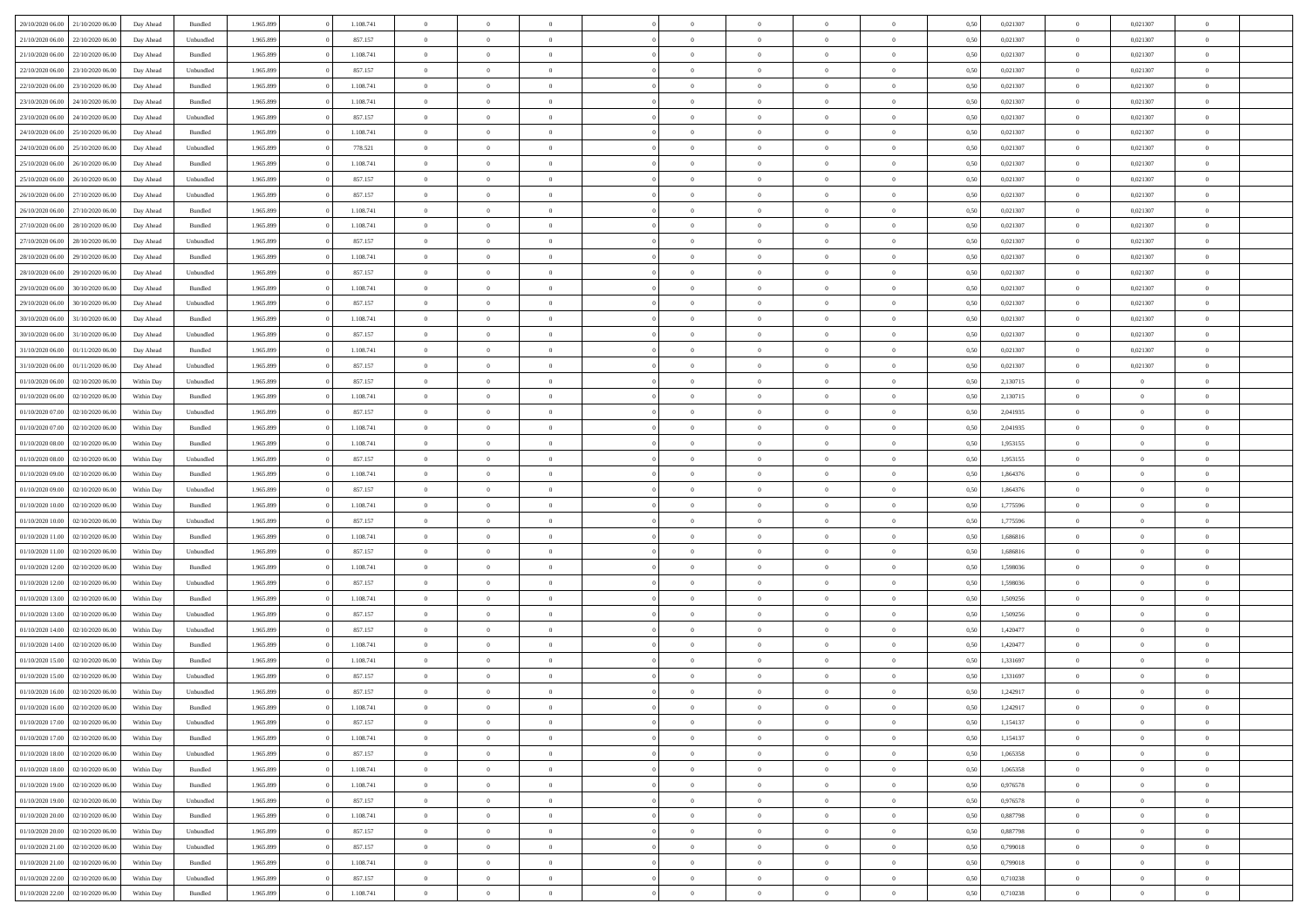|                                   |                  |            |                    |           |           | $\overline{0}$ | $\Omega$       |                |                | $\Omega$       | $\Omega$       | $\theta$       |      |          | $\theta$       |                | $\theta$       |  |
|-----------------------------------|------------------|------------|--------------------|-----------|-----------|----------------|----------------|----------------|----------------|----------------|----------------|----------------|------|----------|----------------|----------------|----------------|--|
| 01/10/2020 23.00                  | 02/10/2020 06.00 | Within Dav | Bundled            | 1.965.899 | 1.108.741 |                |                |                | $\Omega$       |                |                |                | 0.50 | 0,621459 |                | $\theta$       |                |  |
| 01/10/2020 23.00                  | 02/10/2020 06.00 | Within Day | Unbundled          | 1.965.899 | 857.157   | $\overline{0}$ | $\theta$       | $\overline{0}$ | $\overline{0}$ | $\bf{0}$       | $\overline{0}$ | $\bf{0}$       | 0,50 | 0,621459 | $\theta$       | $\theta$       | $\overline{0}$ |  |
| 02/10/2020 00.00                  | 02/10/2020 06.00 | Within Day | Bundled            | 1.965.899 | 1.108.741 | $\overline{0}$ | $\overline{0}$ | $\overline{0}$ | $\bf{0}$       | $\bf{0}$       | $\bf{0}$       | $\mathbf{0}$   | 0,50 | 0,532679 | $\bf{0}$       | $\overline{0}$ | $\overline{0}$ |  |
| 02/10/2020 00:00                  | 02/10/2020 06:00 | Within Dav | Unbundled          | 1.965.899 | 857.157   | $\overline{0}$ | $\overline{0}$ | $\overline{0}$ | $\overline{0}$ | $\bf{0}$       | $\overline{0}$ | $\overline{0}$ | 0.50 | 0,532679 | $\theta$       | $\theta$       | $\overline{0}$ |  |
|                                   |                  |            |                    |           |           | $\overline{0}$ | $\theta$       | $\overline{0}$ |                | $\bf{0}$       | $\overline{0}$ |                |      |          | $\theta$       | $\overline{0}$ | $\overline{0}$ |  |
| 02/10/2020 01:00                  | 02/10/2020 06.00 | Within Day | Bundled            | 1.965.899 | 1.108.741 |                |                |                | $\overline{0}$ |                |                | $\bf{0}$       | 0,50 | 0,443899 |                |                |                |  |
| 02/10/2020 01.00                  | 02/10/2020 06.00 | Within Day | Unbundled          | 1.965.899 | 857.157   | $\overline{0}$ | $\overline{0}$ | $\overline{0}$ | $\bf{0}$       | $\overline{0}$ | $\overline{0}$ | $\mathbf{0}$   | 0,50 | 0,443899 | $\bf{0}$       | $\overline{0}$ | $\bf{0}$       |  |
| 02/10/2020 02.00                  | 02/10/2020 06:00 | Within Dav | Unbundled          | 1.965.899 | 857.157   | $\overline{0}$ | $\overline{0}$ | $\overline{0}$ | $\overline{0}$ | $\overline{0}$ | $\overline{0}$ | $\overline{0}$ | 0.50 | 0,355119 | $\theta$       | $\overline{0}$ | $\overline{0}$ |  |
| 02/10/2020 02.00                  | 02/10/2020 06.00 | Within Day | Bundled            | 1.965.899 | 1.108.741 | $\overline{0}$ | $\theta$       | $\overline{0}$ | $\overline{0}$ | $\bf{0}$       | $\overline{0}$ | $\bf{0}$       | 0,50 | 0,355119 | $\theta$       | $\theta$       | $\overline{0}$ |  |
| 02/10/2020 03:00                  | 02/10/2020 06.00 | Within Day | Bundled            | 1.965.899 | 1.108.741 | $\overline{0}$ | $\overline{0}$ | $\overline{0}$ | $\bf{0}$       | $\bf{0}$       | $\bf{0}$       | $\bf{0}$       | 0,50 | 0,266339 | $\,0\,$        | $\overline{0}$ | $\overline{0}$ |  |
|                                   |                  |            |                    |           |           |                | $\overline{0}$ |                |                | $\overline{0}$ |                |                |      |          | $\theta$       | $\overline{0}$ | $\overline{0}$ |  |
| 02/10/2020 03:00                  | 02/10/2020 06:00 | Within Dav | Unbundled          | 1.965.899 | 857.157   | $\overline{0}$ |                | $\overline{0}$ | $\overline{0}$ |                | $\overline{0}$ | $\overline{0}$ | 0.50 | 0,266339 |                |                |                |  |
| 02/10/2020 04:00                  | 02/10/2020 06.00 | Within Day | Bundled            | 1.965.899 | 1.108.741 | $\overline{0}$ | $\theta$       | $\overline{0}$ | $\overline{0}$ | $\bf{0}$       | $\overline{0}$ | $\bf{0}$       | 0,50 | 0,177560 | $\,$ 0 $\,$    | $\overline{0}$ | $\overline{0}$ |  |
| 02/10/2020 04.00                  | 02/10/2020 06.00 | Within Day | Unbundled          | 1.965.899 | 857.157   | $\overline{0}$ | $\overline{0}$ | $\overline{0}$ | $\bf{0}$       | $\bf{0}$       | $\bf{0}$       | $\mathbf{0}$   | 0,50 | 0,177560 | $\overline{0}$ | $\overline{0}$ | $\bf{0}$       |  |
| 02/10/2020 05:00                  | 02/10/2020 06:00 | Within Day | Bundled            | 1.965.899 | 1.108.741 | $\overline{0}$ | $\overline{0}$ | $\overline{0}$ | $\overline{0}$ | $\bf{0}$       | $\overline{0}$ | $\overline{0}$ | 0.50 | 0,088780 | $\theta$       | $\theta$       | $\overline{0}$ |  |
| 02/10/2020 05:00                  | 02/10/2020 06.00 | Within Day | Unbundled          | 1.965.899 | 857.157   | $\overline{0}$ | $\theta$       | $\overline{0}$ | $\overline{0}$ | $\bf{0}$       | $\overline{0}$ | $\bf{0}$       | 0,50 | 0,088780 | $\theta$       | $\theta$       | $\overline{0}$ |  |
|                                   |                  |            |                    |           |           |                |                |                |                |                |                |                |      |          |                |                |                |  |
| 02/10/2020 06:00                  | 03/10/2020 06.00 | Within Day | Bundled            | 1.965.899 | 1.108.741 | $\overline{0}$ | $\overline{0}$ | $\overline{0}$ | $\bf{0}$       | $\overline{0}$ | $\overline{0}$ | $\mathbf{0}$   | 0,50 | 2,130715 | $\overline{0}$ | $\overline{0}$ | $\bf{0}$       |  |
| 02/10/2020 06.00                  | 03/10/2020 06.00 | Within Dav | Unbundled          | 1.965.899 | 857.157   | $\overline{0}$ | $\overline{0}$ | $\overline{0}$ | $\overline{0}$ | $\overline{0}$ | $\overline{0}$ | $\overline{0}$ | 0.50 | 2,130715 | $\theta$       | $\overline{0}$ | $\overline{0}$ |  |
| 02/10/2020 07.00                  | 03/10/2020 06.00 | Within Day | Unbundled          | 1.965.899 | 857.157   | $\overline{0}$ | $\theta$       | $\overline{0}$ | $\overline{0}$ | $\bf{0}$       | $\overline{0}$ | $\bf{0}$       | 0,50 | 2,041935 | $\,$ 0 $\,$    | $\theta$       | $\overline{0}$ |  |
| 02/10/2020 07.00                  | 03/10/2020 06.00 | Within Day | Bundled            | 1.965.899 | 1.108.741 | $\overline{0}$ | $\overline{0}$ | $\overline{0}$ | $\bf{0}$       | $\bf{0}$       | $\bf{0}$       | $\mathbf{0}$   | 0,50 | 2,041935 | $\,0\,$        | $\overline{0}$ | $\overline{0}$ |  |
| 02/10/2020 08:00                  | 03/10/2020 06:00 | Within Day | Unbundled          | 1.965.899 | 857.157   | $\overline{0}$ | $\overline{0}$ | $\overline{0}$ | $\overline{0}$ | $\overline{0}$ | $\overline{0}$ | $\overline{0}$ | 0.50 | 1,953155 | $\theta$       | $\overline{0}$ | $\overline{0}$ |  |
| 02/10/2020 08:00                  | 03/10/2020 06.00 | Within Day | Bundled            | 1.965.899 | 1.108.741 | $\overline{0}$ | $\theta$       | $\overline{0}$ | $\overline{0}$ | $\bf{0}$       | $\overline{0}$ | $\bf{0}$       | 0,50 | 1,953155 | $\,$ 0 $\,$    | $\overline{0}$ | $\overline{0}$ |  |
|                                   |                  |            |                    |           |           |                |                |                |                |                |                |                |      |          |                |                |                |  |
| 02/10/2020 09:00                  | 03/10/2020 06.00 | Within Day | Bundled            | 1.965.899 | 1.108.741 | $\overline{0}$ | $\overline{0}$ | $\overline{0}$ | $\bf{0}$       | $\bf{0}$       | $\bf{0}$       | $\bf{0}$       | 0,50 | 1,864376 | $\bf{0}$       | $\overline{0}$ | $\overline{0}$ |  |
| 02/10/2020 09:00                  | 03/10/2020 06:00 | Within Day | Unbundled          | 1.965.899 | 857.157   | $\overline{0}$ | $\overline{0}$ | $\overline{0}$ | $\overline{0}$ | $\overline{0}$ | $\overline{0}$ | $\overline{0}$ | 0.50 | 1,864376 | $\theta$       | $\overline{0}$ | $\overline{0}$ |  |
| 02/10/2020 10:00                  | 03/10/2020 06.00 | Within Day | Bundled            | 1.965.899 | 1.108.741 | $\overline{0}$ | $\theta$       | $\overline{0}$ | $\overline{0}$ | $\bf{0}$       | $\overline{0}$ | $\bf{0}$       | 0,50 | 1,775596 | $\,$ 0 $\,$    | $\overline{0}$ | $\overline{0}$ |  |
| 02/10/2020 10:00                  | 03/10/2020 06.00 | Within Day | Unbundled          | 1.965.899 | 857.157   | $\overline{0}$ | $\overline{0}$ | $\overline{0}$ | $\bf{0}$       | $\overline{0}$ | $\overline{0}$ | $\mathbf{0}$   | 0,50 | 1,775596 | $\overline{0}$ | $\overline{0}$ | $\bf{0}$       |  |
| 02/10/2020 11:00                  | 03/10/2020 06:00 | Within Dav | Bundled            | 1.965.899 | 1.108.741 | $\overline{0}$ | $\overline{0}$ | $\overline{0}$ | $\overline{0}$ | $\overline{0}$ | $\overline{0}$ | $\overline{0}$ | 0.50 | 1,686816 | $\theta$       | $\overline{0}$ | $\overline{0}$ |  |
| 02/10/2020 11:00                  | 03/10/2020 06.00 | Within Day | Unbundled          | 1.965.899 | 857.157   | $\overline{0}$ | $\theta$       | $\overline{0}$ | $\overline{0}$ | $\bf{0}$       | $\overline{0}$ | $\bf{0}$       | 0,50 | 1,686816 | $\theta$       | $\theta$       | $\overline{0}$ |  |
| 02/10/2020 12:00                  | 03/10/2020 06.00 | Within Day | Bundled            | 1.965.899 | 1.108.741 | $\overline{0}$ | $\overline{0}$ | $\overline{0}$ | $\bf{0}$       | $\bf{0}$       | $\bf{0}$       | $\bf{0}$       | 0,50 | 1,598036 | $\,0\,$        | $\overline{0}$ | $\overline{0}$ |  |
|                                   |                  |            |                    |           |           |                |                |                |                |                |                |                |      |          |                |                |                |  |
| 02/10/2020 12:00                  | 03/10/2020 06:00 | Within Day | Unbundled          | 1.965.899 | 857.157   | $\overline{0}$ | $\overline{0}$ | $\overline{0}$ | $\overline{0}$ | $\overline{0}$ | $\overline{0}$ | $\overline{0}$ | 0.50 | 1,598036 | $\theta$       | $\overline{0}$ | $\overline{0}$ |  |
| 02/10/2020 13:00                  | 03/10/2020 06.00 | Within Day | Bundled            | 1.965.899 | 1.108.741 | $\overline{0}$ | $\theta$       | $\overline{0}$ | $\overline{0}$ | $\bf{0}$       | $\overline{0}$ | $\bf{0}$       | 0,50 | 1,509256 | $\,$ 0 $\,$    | $\overline{0}$ | $\overline{0}$ |  |
| 02/10/2020 13.00                  | 03/10/2020 06.00 | Within Day | Unbundled          | 1.965.899 | 857.157   | $\overline{0}$ | $\overline{0}$ | $\overline{0}$ | $\bf{0}$       | $\bf{0}$       | $\bf{0}$       | $\bf{0}$       | 0,50 | 1,509256 | $\bf{0}$       | $\overline{0}$ | $\overline{0}$ |  |
| 02/10/2020 14:00                  | 03/10/2020 06.00 | Within Day | Unbundled          | 1.965.899 | 857.157   | $\bf{0}$       | $\Omega$       | $\overline{0}$ | $\Omega$       | $\Omega$       | $\overline{0}$ | $\overline{0}$ | 0,50 | 1,420477 | $\,0\,$        | $\theta$       | $\theta$       |  |
| 02/10/2020 14:00                  | 03/10/2020 06.00 | Within Day | Bundled            | 1.965.899 | 1.108.741 | $\overline{0}$ | $\theta$       | $\overline{0}$ | $\overline{0}$ | $\bf{0}$       | $\overline{0}$ | $\bf{0}$       | 0,50 | 1,420477 | $\,$ 0 $\,$    | $\theta$       | $\overline{0}$ |  |
| 02/10/2020 15.00                  | 03/10/2020 06.00 | Within Day | Unbundled          | 1.965.899 | 857.157   | $\overline{0}$ | $\overline{0}$ | $\overline{0}$ | $\bf{0}$       | $\bf{0}$       | $\overline{0}$ | $\mathbf{0}$   | 0,50 | 1,331697 | $\bf{0}$       | $\overline{0}$ | $\bf{0}$       |  |
| 02/10/2020 15:00                  | 03/10/2020 06:00 |            | Bundled            | 1.965.899 | 1.108.741 | $\overline{0}$ | $\Omega$       | $\Omega$       | $\Omega$       | $\overline{0}$ | $\overline{0}$ | $\overline{0}$ | 0.50 | 1,331697 | $\,0\,$        | $\theta$       | $\theta$       |  |
|                                   |                  | Within Day |                    |           |           |                |                |                |                |                |                |                |      |          |                |                |                |  |
| 02/10/2020 16:00                  | 03/10/2020 06.00 | Within Day | Unbundled          | 1.965.899 | 857.157   | $\overline{0}$ | $\theta$       | $\overline{0}$ | $\overline{0}$ | $\bf{0}$       | $\overline{0}$ | $\bf{0}$       | 0,50 | 1,242917 | $\,$ 0 $\,$    | $\overline{0}$ | $\overline{0}$ |  |
| 02/10/2020 16:00                  | 03/10/2020 06.00 | Within Day | Bundled            | 1.965.899 | 1.108.741 | $\overline{0}$ | $\overline{0}$ | $\overline{0}$ | $\bf{0}$       | $\bf{0}$       | $\bf{0}$       | $\bf{0}$       | 0,50 | 1,242917 | $\bf{0}$       | $\overline{0}$ | $\overline{0}$ |  |
| 02/10/2020 17:00                  | 03/10/2020 06:00 | Within Day | Unbundled          | 1.965.899 | 857.157   | $\overline{0}$ | $\Omega$       | $\overline{0}$ | $\Omega$       | $\overline{0}$ | $\overline{0}$ | $\overline{0}$ | 0.50 | 1,154137 | $\,0\,$        | $\theta$       | $\theta$       |  |
| 02/10/2020 17:00                  | 03/10/2020 06.00 | Within Day | Bundled            | 1.965.899 | 1.108.741 | $\overline{0}$ | $\theta$       | $\overline{0}$ | $\overline{0}$ | $\,$ 0         | $\overline{0}$ | $\bf{0}$       | 0,50 | 1,154137 | $\,$ 0 $\,$    | $\overline{0}$ | $\overline{0}$ |  |
| 02/10/2020 18.00                  | 03/10/2020 06.00 | Within Day | Unbundled          | 1.965.899 | 857.157   | $\overline{0}$ | $\overline{0}$ | $\overline{0}$ | $\bf{0}$       | $\bf{0}$       | $\bf{0}$       | $\mathbf{0}$   | 0,50 | 1,065358 | $\bf{0}$       | $\overline{0}$ | $\overline{0}$ |  |
| 02/10/2020 18:00                  | 03/10/2020 06.00 |            |                    | 1.965.899 | 1.108.741 | $\overline{0}$ | $\Omega$       | $\overline{0}$ | $\Omega$       | $\overline{0}$ | $\overline{0}$ | $\overline{0}$ | 0,50 | 1,065358 | $\,0\,$        | $\theta$       | $\theta$       |  |
|                                   |                  | Within Day | Bundled            |           |           |                | $\theta$       |                |                |                |                |                |      |          |                |                |                |  |
| 02/10/2020 19:00                  | 03/10/2020 06.00 | Within Day | Bundled            | 1.965.899 | 1.108.741 | $\overline{0}$ |                | $\overline{0}$ | $\overline{0}$ | $\,$ 0         | $\overline{0}$ | $\bf{0}$       | 0,50 | 0,976578 | $\,$ 0 $\,$    | $\overline{0}$ | $\overline{0}$ |  |
| 02/10/2020 19.00                  | 03/10/2020 06.00 | Within Day | Unbundled          | 1.965.899 | 857.157   | $\overline{0}$ | $\overline{0}$ | $\overline{0}$ | $\bf{0}$       | $\bf{0}$       | $\overline{0}$ | $\mathbf{0}$   | 0,50 | 0,976578 | $\overline{0}$ | $\overline{0}$ | $\bf{0}$       |  |
| 02/10/2020 20:00                  | 03/10/2020 06:00 | Within Day | Unbundled          | 1.965.899 | 857.157   | $\overline{0}$ | $\Omega$       | $\Omega$       | $\Omega$       | $\Omega$       | $\Omega$       | $\overline{0}$ | 0.50 | 0.887798 | $\theta$       | $\theta$       | $\theta$       |  |
| 02/10/2020 20:00                  | 03/10/2020 06.00 | Within Day | Bundled            | 1.965.899 | 1.108.741 | $\overline{0}$ | $\overline{0}$ | $\overline{0}$ | $\bf{0}$       | $\,$ 0         | $\bf{0}$       | $\bf{0}$       | 0,50 | 0,887798 | $\,0\,$        | $\,$ 0 $\,$    | $\overline{0}$ |  |
| 02/10/2020 21.00 03/10/2020 06:00 |                  | Within Day | $\mathbf B$ undled | 1.965.899 | 1.108.741 | $\overline{0}$ | $\bf{0}$       |                |                |                |                |                | 0,50 | 0,799018 | $\bf{0}$       | $\overline{0}$ |                |  |
| 02/10/2020 21:00                  | 03/10/2020 06:00 | Within Day | Unbundled          | 1.965.899 | 857.157   | $\overline{0}$ | $\overline{0}$ | $\overline{0}$ | $\Omega$       | $\overline{0}$ | $\overline{0}$ | $\overline{0}$ | 0.50 | 0,799018 | $\theta$       | $\theta$       | $\theta$       |  |
| 02/10/2020 22.00                  | 03/10/2020 06.00 | Within Day | Bundled            | 1.965.899 | 1.108.741 | $\overline{0}$ | $\,$ 0         | $\overline{0}$ | $\bf{0}$       | $\,$ 0 $\,$    | $\overline{0}$ | $\,$ 0 $\,$    | 0,50 | 0,710238 | $\,$ 0 $\,$    | $\,$ 0 $\,$    | $\,$ 0         |  |
|                                   |                  |            |                    |           |           |                |                |                |                |                |                |                |      |          |                |                |                |  |
| 02/10/2020 22.00                  | 03/10/2020 06.00 | Within Day | Unbundled          | 1.965.899 | 857.157   | $\overline{0}$ | $\overline{0}$ | $\overline{0}$ | $\overline{0}$ | $\overline{0}$ | $\overline{0}$ | $\mathbf{0}$   | 0,50 | 0,710238 | $\overline{0}$ | $\bf{0}$       | $\bf{0}$       |  |
| 02/10/2020 23.00                  | 03/10/2020 06.00 | Within Day | $\mathbf B$ undled | 1.965.899 | 1.108.741 | $\overline{0}$ | $\overline{0}$ | $\overline{0}$ | $\Omega$       | $\overline{0}$ | $\overline{0}$ | $\overline{0}$ | 0,50 | 0,621459 | $\overline{0}$ | $\theta$       | $\overline{0}$ |  |
| 02/10/2020 23.00                  | 03/10/2020 06.00 | Within Day | Unbundled          | 1.965.899 | 857.157   | $\overline{0}$ | $\,$ 0         | $\overline{0}$ | $\bf{0}$       | $\,$ 0 $\,$    | $\overline{0}$ | $\mathbf{0}$   | 0,50 | 0,621459 | $\,$ 0 $\,$    | $\overline{0}$ | $\overline{0}$ |  |
| 03/10/2020 00:00                  | 03/10/2020 06.00 | Within Day | Bundled            | 1.965.899 | 1.108.741 | $\overline{0}$ | $\overline{0}$ | $\overline{0}$ | $\overline{0}$ | $\overline{0}$ | $\overline{0}$ | $\mathbf{0}$   | 0,50 | 0,532679 | $\overline{0}$ | $\overline{0}$ | $\bf{0}$       |  |
| 03/10/2020 00:00                  | 03/10/2020 06:00 | Within Day | Unbundled          | 1.965.899 | 857.157   | $\overline{0}$ | $\overline{0}$ | $\overline{0}$ | $\overline{0}$ | $\overline{0}$ | $\overline{0}$ | $\bf{0}$       | 0.50 | 0,532679 | $\overline{0}$ | $\theta$       | $\overline{0}$ |  |
| 03/10/2020 01:00                  | 03/10/2020 06.00 | Within Day | Unbundled          | 1.965.899 | 857.157   | $\overline{0}$ | $\,$ 0         | $\overline{0}$ | $\bf{0}$       | $\bf{0}$       | $\bf{0}$       | $\bf{0}$       | 0,50 | 0,443899 | $\,$ 0 $\,$    | $\overline{0}$ | $\overline{0}$ |  |
|                                   |                  |            |                    |           |           |                |                |                |                |                |                |                |      |          |                |                |                |  |
| 03/10/2020 01:00                  | 03/10/2020 06.00 | Within Day | Bundled            | 1.965.899 | 1.108.741 | $\overline{0}$ | $\bf{0}$       | $\overline{0}$ | $\overline{0}$ | $\overline{0}$ | $\overline{0}$ | $\mathbf{0}$   | 0,50 | 0,443899 | $\overline{0}$ | $\overline{0}$ | $\bf{0}$       |  |
| 03/10/2020 02.00                  | 03/10/2020 06:00 | Within Day | Unbundled          | 1.965.899 | 857.157   | $\overline{0}$ | $\overline{0}$ | $\overline{0}$ | $\Omega$       | $\overline{0}$ | $\overline{0}$ | $\overline{0}$ | 0.50 | 0,355119 | $\overline{0}$ | $\overline{0}$ | $\overline{0}$ |  |
| 03/10/2020 02.00                  | 03/10/2020 06.00 | Within Day | Bundled            | 1.965.899 | 1.108.741 | $\overline{0}$ | $\bf{0}$       | $\overline{0}$ | $\bf{0}$       | $\bf{0}$       | $\bf{0}$       | $\mathbf{0}$   | 0,50 | 0,355119 | $\,$ 0 $\,$    | $\,$ 0 $\,$    | $\bf{0}$       |  |
| 03/10/2020 03.00                  | 03/10/2020 06.00 | Within Day | Unbundled          | 1.965.899 | 857.157   | $\overline{0}$ | $\overline{0}$ | $\overline{0}$ | $\overline{0}$ | $\overline{0}$ | $\bf{0}$       | $\mathbf{0}$   | 0,50 | 0,266339 | $\overline{0}$ | $\bf{0}$       | $\overline{0}$ |  |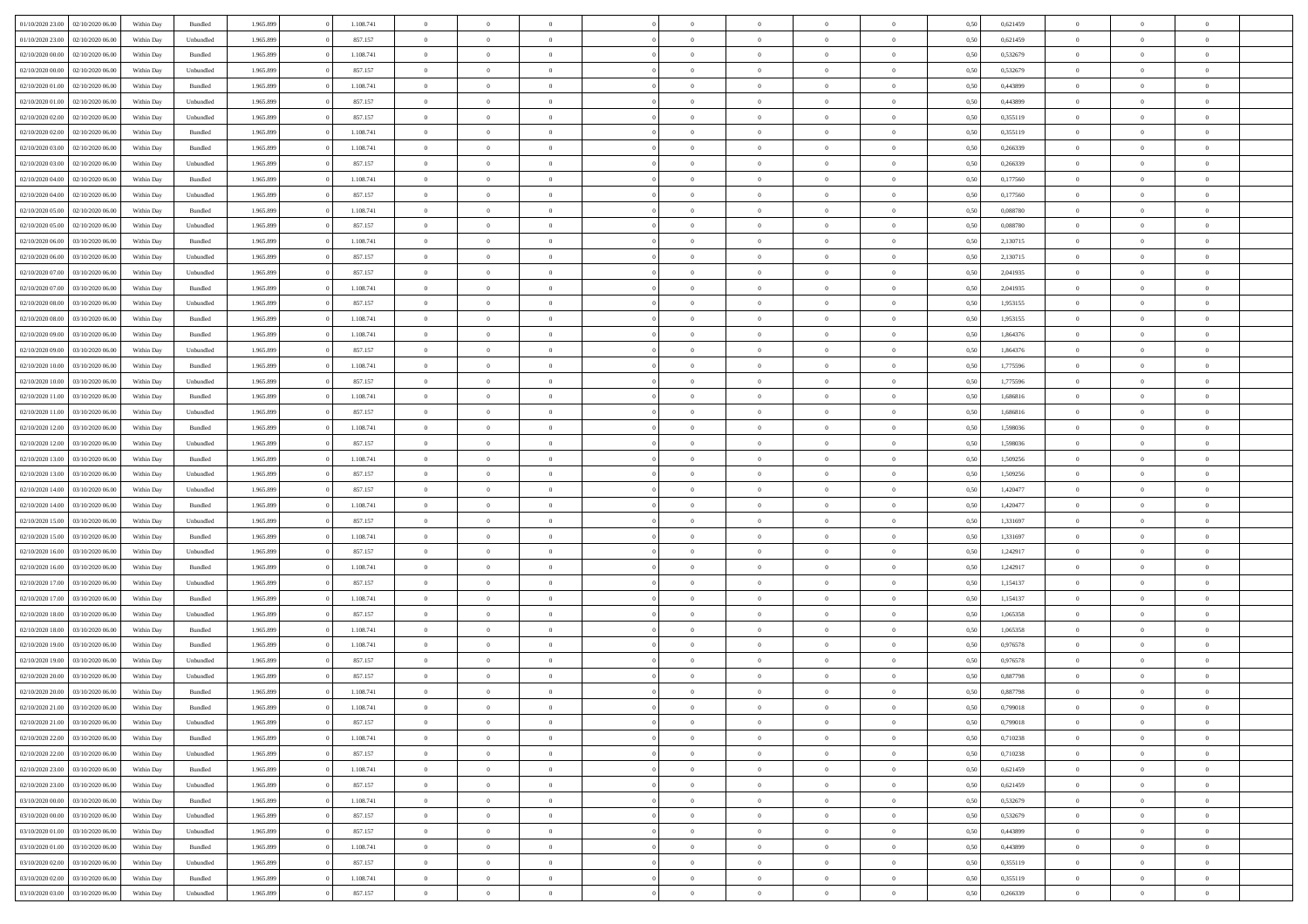| 03/10/2020 03:00                  | 03/10/2020 06:00 | Within Dav | Bundled   | 1.965.899 | 1.108.741 | $\overline{0}$ | $\Omega$       |                | $\Omega$       | $\Omega$       | $\theta$       | $\theta$       | 0,50 | 0,266339 | $\theta$       | $\theta$       | $\theta$       |  |
|-----------------------------------|------------------|------------|-----------|-----------|-----------|----------------|----------------|----------------|----------------|----------------|----------------|----------------|------|----------|----------------|----------------|----------------|--|
| 03/10/2020 04:00                  | 03/10/2020 06.00 | Within Day | Bundled   | 1.965.899 | 1.108.741 | $\overline{0}$ | $\theta$       | $\overline{0}$ | $\overline{0}$ | $\bf{0}$       | $\overline{0}$ | $\bf{0}$       | 0,50 | 0,177560 | $\theta$       | $\overline{0}$ | $\overline{0}$ |  |
| 03/10/2020 04.00                  | 03/10/2020 06.00 | Within Day | Unbundled | 1.965.899 | 857.157   | $\overline{0}$ | $\overline{0}$ | $\overline{0}$ | $\bf{0}$       | $\bf{0}$       | $\bf{0}$       | $\mathbf{0}$   | 0,50 | 0,177560 | $\overline{0}$ | $\overline{0}$ | $\overline{0}$ |  |
| 03/10/2020 05:00                  | 03/10/2020 06:00 | Within Dav | Unbundled | 1.965.899 | 857.157   | $\overline{0}$ | $\overline{0}$ | $\overline{0}$ | $\overline{0}$ | $\bf{0}$       | $\overline{0}$ | $\overline{0}$ | 0.50 | 0,088780 | $\theta$       | $\theta$       | $\overline{0}$ |  |
| 03/10/2020 05:00                  | 03/10/2020 06.00 | Within Day | Bundled   | 1.965.899 | 1.108.741 | $\overline{0}$ | $\theta$       | $\overline{0}$ | $\overline{0}$ | $\bf{0}$       | $\overline{0}$ | $\bf{0}$       | 0,50 | 0,088780 | $\theta$       | $\overline{0}$ | $\overline{0}$ |  |
|                                   |                  |            |           |           |           |                |                |                |                |                |                |                |      |          |                |                |                |  |
| 03/10/2020 06.00                  | 04/10/2020 06.00 | Within Day | Unbundled | 1.965.899 | 857.157   | $\overline{0}$ | $\bf{0}$       | $\overline{0}$ | $\bf{0}$       | $\overline{0}$ | $\overline{0}$ | $\mathbf{0}$   | 0,50 | 2,130715 | $\overline{0}$ | $\overline{0}$ | $\bf{0}$       |  |
| 03/10/2020 06:00                  | 04/10/2020 06.00 | Within Dav | Bundled   | 1.965.899 | 1.108.741 | $\overline{0}$ | $\overline{0}$ | $\overline{0}$ | $\overline{0}$ | $\overline{0}$ | $\overline{0}$ | $\overline{0}$ | 0.50 | 2,130715 | $\theta$       | $\overline{0}$ | $\overline{0}$ |  |
| 03/10/2020 07.00                  | 04/10/2020 06.00 | Within Day | Bundled   | 1.965.899 | 1.108.741 | $\overline{0}$ | $\theta$       | $\overline{0}$ | $\overline{0}$ | $\bf{0}$       | $\overline{0}$ | $\bf{0}$       | 0,50 | 2,041935 | $\,$ 0 $\,$    | $\theta$       | $\overline{0}$ |  |
| 03/10/2020 07.00                  | 04/10/2020 06.00 | Within Day | Unbundled | 1.965.899 | 857.157   | $\overline{0}$ | $\overline{0}$ | $\overline{0}$ | $\overline{0}$ | $\bf{0}$       | $\overline{0}$ | $\bf{0}$       | 0,50 | 2,041935 | $\,0\,$        | $\overline{0}$ | $\overline{0}$ |  |
| 03/10/2020 08:00                  | 04/10/2020 06.00 | Within Dav | Bundled   | 1.965.899 | 1.108.741 | $\overline{0}$ | $\overline{0}$ | $\overline{0}$ | $\overline{0}$ | $\overline{0}$ | $\overline{0}$ | $\overline{0}$ | 0.50 | 1,953155 | $\theta$       | $\overline{0}$ | $\overline{0}$ |  |
| 03/10/2020 08:00                  | 04/10/2020 06.00 | Within Day | Unbundled | 1.965.899 | 857.157   | $\overline{0}$ | $\theta$       | $\overline{0}$ | $\overline{0}$ | $\bf{0}$       | $\overline{0}$ | $\bf{0}$       | 0,50 | 1,953155 | $\,$ 0 $\,$    | $\overline{0}$ | $\overline{0}$ |  |
| 03/10/2020 09:00                  | 04/10/2020 06.00 | Within Day | Bundled   | 1.965.899 | 1.108.741 | $\overline{0}$ | $\overline{0}$ | $\overline{0}$ | $\overline{0}$ | $\bf{0}$       | $\overline{0}$ | $\mathbf{0}$   | 0,50 | 1,864376 | $\overline{0}$ | $\overline{0}$ | $\overline{0}$ |  |
|                                   |                  |            |           |           |           |                |                |                |                |                |                |                |      |          |                |                |                |  |
| 03/10/2020 09:00                  | 04/10/2020 06.00 | Within Day | Unbundled | 1.965.899 | 857.157   | $\overline{0}$ | $\overline{0}$ | $\overline{0}$ | $\overline{0}$ | $\bf{0}$       | $\overline{0}$ | $\overline{0}$ | 0.50 | 1,864376 | $\theta$       | $\theta$       | $\overline{0}$ |  |
| 03/10/2020 10:00                  | 04/10/2020 06.00 | Within Day | Bundled   | 1.965.899 | 1.108.741 | $\overline{0}$ | $\theta$       | $\overline{0}$ | $\overline{0}$ | $\bf{0}$       | $\overline{0}$ | $\bf{0}$       | 0,50 | 1,775596 | $\,$ 0 $\,$    | $\overline{0}$ | $\overline{0}$ |  |
| 03/10/2020 10:00                  | 04/10/2020 06.00 | Within Day | Unbundled | 1.965.899 | 857.157   | $\overline{0}$ | $\overline{0}$ | $\overline{0}$ | $\overline{0}$ | $\overline{0}$ | $\overline{0}$ | $\mathbf{0}$   | 0,50 | 1,775596 | $\overline{0}$ | $\overline{0}$ | $\bf{0}$       |  |
| 03/10/2020 11:00                  | 04/10/2020 06:00 | Within Dav | Bundled   | 1.965.899 | 1.108.741 | $\overline{0}$ | $\overline{0}$ | $\overline{0}$ | $\overline{0}$ | $\overline{0}$ | $\overline{0}$ | $\overline{0}$ | 0.50 | 1,686816 | $\theta$       | $\overline{0}$ | $\overline{0}$ |  |
| 03/10/2020 11:00                  | 04/10/2020 06.00 | Within Day | Unbundled | 1.965.899 | 857.157   | $\overline{0}$ | $\theta$       | $\overline{0}$ | $\overline{0}$ | $\bf{0}$       | $\overline{0}$ | $\bf{0}$       | 0,50 | 1,686816 | $\,$ 0 $\,$    | $\theta$       | $\overline{0}$ |  |
| 03/10/2020 12:00                  | 04/10/2020 06.00 | Within Day | Unbundled | 1.965.899 | 857.157   | $\overline{0}$ | $\overline{0}$ | $\overline{0}$ | $\overline{0}$ | $\bf{0}$       | $\overline{0}$ | $\mathbf{0}$   | 0,50 | 1,598036 | $\,0\,$        | $\overline{0}$ | $\overline{0}$ |  |
| 03/10/2020 12:00                  | 04/10/2020 06.00 | Within Day | Bundled   | 1.965.899 | 1.108.741 | $\overline{0}$ | $\overline{0}$ | $\overline{0}$ | $\overline{0}$ | $\overline{0}$ | $\overline{0}$ | $\overline{0}$ | 0.50 | 1,598036 | $\theta$       | $\overline{0}$ | $\overline{0}$ |  |
|                                   |                  |            |           |           |           | $\overline{0}$ |                |                |                |                |                |                |      |          |                |                |                |  |
| 03/10/2020 13:00                  | 04/10/2020 06.00 | Within Day | Unbundled | 1.965.899 | 857.157   |                | $\theta$       | $\overline{0}$ | $\overline{0}$ | $\bf{0}$       | $\overline{0}$ | $\bf{0}$       | 0,50 | 1,509256 | $\,$ 0 $\,$    | $\overline{0}$ | $\overline{0}$ |  |
| 03/10/2020 13:00                  | 04/10/2020 06.00 | Within Day | Bundled   | 1.965.899 | 1.108.741 | $\overline{0}$ | $\overline{0}$ | $\overline{0}$ | $\overline{0}$ | $\bf{0}$       | $\overline{0}$ | $\bf{0}$       | 0,50 | 1,509256 | $\bf{0}$       | $\overline{0}$ | $\overline{0}$ |  |
| 03/10/2020 14:00                  | 04/10/2020 06.00 | Within Day | Unbundled | 1.965.899 | 857.157   | $\overline{0}$ | $\overline{0}$ | $\overline{0}$ | $\overline{0}$ | $\overline{0}$ | $\overline{0}$ | $\overline{0}$ | 0.50 | 1,420477 | $\theta$       | $\overline{0}$ | $\overline{0}$ |  |
| 03/10/2020 14:00                  | 04/10/2020 06.00 | Within Day | Bundled   | 1.965.899 | 1.108.741 | $\overline{0}$ | $\theta$       | $\overline{0}$ | $\overline{0}$ | $\bf{0}$       | $\overline{0}$ | $\bf{0}$       | 0,50 | 1,420477 | $\,$ 0 $\,$    | $\overline{0}$ | $\overline{0}$ |  |
| 03/10/2020 15:00                  | 04/10/2020 06.00 | Within Day | Bundled   | 1.965.899 | 1.108.741 | $\overline{0}$ | $\overline{0}$ | $\overline{0}$ | $\bf{0}$       | $\overline{0}$ | $\overline{0}$ | $\mathbf{0}$   | 0,50 | 1,331697 | $\bf{0}$       | $\overline{0}$ | $\bf{0}$       |  |
| 03/10/2020 15:00                  | 04/10/2020 06.00 | Within Dav | Unbundled | 1.965.899 | 857.157   | $\overline{0}$ | $\overline{0}$ | $\overline{0}$ | $\overline{0}$ | $\overline{0}$ | $\overline{0}$ | $\overline{0}$ | 0.50 | 1,331697 | $\overline{0}$ | $\overline{0}$ | $\overline{0}$ |  |
| 03/10/2020 16:00                  | 04/10/2020 06.00 | Within Day | Unbundled | 1.965.899 | 857.157   | $\overline{0}$ | $\theta$       | $\overline{0}$ | $\overline{0}$ | $\bf{0}$       | $\overline{0}$ | $\bf{0}$       | 0,50 | 1,242917 | $\,$ 0 $\,$    | $\theta$       | $\overline{0}$ |  |
|                                   |                  |            |           |           |           |                |                |                |                |                |                |                |      |          |                |                |                |  |
| 03/10/2020 16:00                  | 04/10/2020 06.00 | Within Day | Bundled   | 1.965.899 | 1.108.741 | $\overline{0}$ | $\overline{0}$ | $\overline{0}$ | $\bf{0}$       | $\bf{0}$       | $\bf{0}$       | $\bf{0}$       | 0,50 | 1,242917 | $\,0\,$        | $\overline{0}$ | $\overline{0}$ |  |
| 03/10/2020 17.00                  | 04/10/2020 06.00 | Within Day | Bundled   | 1.965.899 | 1.108.741 | $\overline{0}$ | $\overline{0}$ | $\overline{0}$ | $\overline{0}$ | $\overline{0}$ | $\overline{0}$ | $\overline{0}$ | 0.50 | 1,154137 | $\theta$       | $\overline{0}$ | $\overline{0}$ |  |
| 03/10/2020 17:00                  | 04/10/2020 06.00 | Within Day | Unbundled | 1.965.899 | 857.157   | $\overline{0}$ | $\theta$       | $\overline{0}$ | $\overline{0}$ | $\bf{0}$       | $\overline{0}$ | $\bf{0}$       | 0,50 | 1,154137 | $\,$ 0 $\,$    | $\overline{0}$ | $\overline{0}$ |  |
| 03/10/2020 18:00                  | 04/10/2020 06.00 | Within Day | Unbundled | 1.965.899 | 857.157   | $\overline{0}$ | $\overline{0}$ | $\overline{0}$ | $\bf{0}$       | $\bf{0}$       | $\bf{0}$       | $\bf{0}$       | 0,50 | 1,065358 | $\bf{0}$       | $\overline{0}$ | $\overline{0}$ |  |
| 03/10/2020 18:00                  | 04/10/2020 06.00 | Within Day | Bundled   | 1.965.899 | 1.108.741 | $\bf{0}$       | $\Omega$       | $\overline{0}$ | $\Omega$       | $\Omega$       | $\overline{0}$ | $\overline{0}$ | 0,50 | 1,065358 | $\,0\,$        | $\theta$       | $\theta$       |  |
| 03/10/2020 19:00                  | 04/10/2020 06.00 | Within Day | Unbundled | 1.965.899 | 857.157   | $\overline{0}$ | $\theta$       | $\overline{0}$ | $\overline{0}$ | $\bf{0}$       | $\overline{0}$ | $\bf{0}$       | 0,50 | 0,976578 | $\,$ 0 $\,$    | $\theta$       | $\overline{0}$ |  |
| 03/10/2020 19:00                  | 04/10/2020 06.00 | Within Day | Bundled   | 1.965.899 | 1.108.741 | $\overline{0}$ | $\overline{0}$ | $\overline{0}$ | $\bf{0}$       | $\bf{0}$       | $\overline{0}$ | $\mathbf{0}$   | 0,50 | 0,976578 | $\bf{0}$       | $\overline{0}$ | $\bf{0}$       |  |
|                                   |                  |            |           |           |           |                |                |                |                |                |                |                |      |          |                |                |                |  |
| 03/10/2020 20:00                  | 04/10/2020 06.00 | Within Day | Unbundled | 1.965.899 | 857.157   | $\overline{0}$ | $\Omega$       | $\Omega$       | $\Omega$       | $\overline{0}$ | $\overline{0}$ | $\overline{0}$ | 0.50 | 0,887798 | $\,0\,$        | $\theta$       | $\theta$       |  |
| 03/10/2020 20.00                  | 04/10/2020 06.00 | Within Day | Bundled   | 1.965.899 | 1.108.741 | $\overline{0}$ | $\theta$       | $\overline{0}$ | $\overline{0}$ | $\bf{0}$       | $\overline{0}$ | $\bf{0}$       | 0,50 | 0,887798 | $\,$ 0 $\,$    | $\overline{0}$ | $\overline{0}$ |  |
| 03/10/2020 21.00                  | 04/10/2020 06.00 | Within Day | Unbundled | 1.965.899 | 857.157   | $\overline{0}$ | $\overline{0}$ | $\overline{0}$ | $\bf{0}$       | $\bf{0}$       | $\bf{0}$       | $\bf{0}$       | 0,50 | 0,799018 | $\,0\,$        | $\overline{0}$ | $\overline{0}$ |  |
| 03/10/2020 21:00                  | 04/10/2020 06.00 | Within Day | Bundled   | 1.965.899 | 1.108.741 | $\overline{0}$ | $\Omega$       | $\overline{0}$ | $\Omega$       | $\overline{0}$ | $\overline{0}$ | $\overline{0}$ | 0.50 | 0,799018 | $\,$ 0 $\,$    | $\theta$       | $\theta$       |  |
| 03/10/2020 22.00                  | 04/10/2020 06.00 | Within Day | Unbundled | 1.965.899 | 857.157   | $\overline{0}$ | $\theta$       | $\overline{0}$ | $\overline{0}$ | $\,$ 0         | $\overline{0}$ | $\bf{0}$       | 0,50 | 0,710238 | $\,$ 0 $\,$    | $\overline{0}$ | $\overline{0}$ |  |
| 03/10/2020 22.00                  | 04/10/2020 06.00 | Within Day | Bundled   | 1.965.899 | 1.108.741 | $\overline{0}$ | $\overline{0}$ | $\overline{0}$ | $\bf{0}$       | $\bf{0}$       | $\bf{0}$       | $\bf{0}$       | 0,50 | 0,710238 | $\overline{0}$ | $\overline{0}$ | $\overline{0}$ |  |
| 03/10/2020 23.00                  | 04/10/2020 06.00 | Within Day | Bundled   | 1.965.899 | 1.108.741 | $\overline{0}$ | $\Omega$       | $\overline{0}$ | $\Omega$       | $\overline{0}$ | $\overline{0}$ | $\overline{0}$ | 0,50 | 0,621459 | $\,0\,$        | $\theta$       | $\theta$       |  |
| 03/10/2020 23.00                  | 04/10/2020 06.00 | Within Day | Unbundled | 1.965.899 | 857.157   | $\overline{0}$ | $\theta$       | $\overline{0}$ | $\overline{0}$ | $\,$ 0         | $\overline{0}$ | $\bf{0}$       | 0,50 | 0,621459 | $\,$ 0 $\,$    | $\overline{0}$ | $\overline{0}$ |  |
|                                   |                  |            |           |           |           |                |                |                |                |                |                |                |      |          |                |                |                |  |
| 04/10/2020 00.00                  | 04/10/2020 06.00 | Within Day | Bundled   | 1.965.899 | 1.108.741 | $\overline{0}$ | $\overline{0}$ | $\overline{0}$ | $\bf{0}$       | $\bf{0}$       | $\overline{0}$ | $\mathbf{0}$   | 0,50 | 0,532679 | $\overline{0}$ | $\overline{0}$ | $\bf{0}$       |  |
| 04/10/2020 00.00                  | 04/10/2020 06.00 | Within Day | Unbundled | 1.965.899 | 857.157   | $\overline{0}$ | $\Omega$       | $\Omega$       | $\Omega$       | $\Omega$       | $\Omega$       | $\overline{0}$ | 0.50 | 0.532679 | $\theta$       | $\theta$       | $\theta$       |  |
| 04/10/2020 01:00                  | 04/10/2020 06.00 | Within Day | Bundled   | 1.965.899 | 1.108.741 | $\overline{0}$ | $\overline{0}$ | $\overline{0}$ | $\bf{0}$       | $\,$ 0         | $\overline{0}$ | $\bf{0}$       | 0,50 | 0,443899 | $\,0\,$        | $\,0\,$        | $\overline{0}$ |  |
| 04/10/2020 01:00 04/10/2020 06:00 |                  | Within Day | Unbundled | 1.965.899 | 857.157   | $\bf{0}$       | $\bf{0}$       |                |                | $\bf{0}$       |                |                | 0,50 | 0,443899 | $\bf{0}$       | $\overline{0}$ |                |  |
| 04/10/2020 02.00                  | 04/10/2020 06:00 | Within Day | Unbundled | 1.965.899 | 857.157   | $\overline{0}$ | $\overline{0}$ | $\overline{0}$ | $\Omega$       | $\overline{0}$ | $\overline{0}$ | $\overline{0}$ | 0,50 | 0,355119 | $\theta$       | $\theta$       | $\theta$       |  |
| 04/10/2020 02.00                  | 04/10/2020 06.00 | Within Day | Bundled   | 1.965.899 | 1.108.741 | $\overline{0}$ | $\,$ 0         | $\overline{0}$ | $\overline{0}$ | $\,$ 0 $\,$    | $\overline{0}$ | $\,$ 0 $\,$    | 0,50 | 0,355119 | $\,$ 0 $\,$    | $\,$ 0 $\,$    | $\,$ 0         |  |
| 04/10/2020 03:00                  | 04/10/2020 06.00 | Within Day | Bundled   | 1.965.899 | 1.108.741 | $\overline{0}$ | $\overline{0}$ | $\overline{0}$ | $\overline{0}$ | $\overline{0}$ | $\overline{0}$ | $\mathbf{0}$   | 0,50 | 0,266339 | $\overline{0}$ | $\bf{0}$       | $\bf{0}$       |  |
|                                   |                  |            |           |           |           |                | $\overline{0}$ |                | $\Omega$       | $\overline{0}$ | $\overline{0}$ |                |      |          |                | $\theta$       | $\overline{0}$ |  |
| 04/10/2020 03:00                  | 04/10/2020 06.00 | Within Day | Unbundled | 1.965.899 | 857.157   | $\overline{0}$ |                | $\overline{0}$ |                |                |                | $\overline{0}$ | 0,50 | 0,266339 | $\overline{0}$ |                |                |  |
| 04/10/2020 04.00                  | 04/10/2020 06.00 | Within Day | Bundled   | 1.965.899 | 1.108.741 | $\overline{0}$ | $\,$ 0         | $\overline{0}$ | $\overline{0}$ | $\,$ 0 $\,$    | $\overline{0}$ | $\mathbf{0}$   | 0,50 | 0,177560 | $\,$ 0 $\,$    | $\overline{0}$ | $\overline{0}$ |  |
| 04/10/2020 04:00                  | 04/10/2020 06.00 | Within Day | Unbundled | 1.965.899 | 857.157   | $\overline{0}$ | $\overline{0}$ | $\overline{0}$ | $\overline{0}$ | $\overline{0}$ | $\overline{0}$ | $\mathbf{0}$   | 0,50 | 0,177560 | $\overline{0}$ | $\overline{0}$ | $\bf{0}$       |  |
| 04/10/2020 05:00                  | 04/10/2020 06:00 | Within Day | Unbundled | 1.965.899 | 857.157   | $\overline{0}$ | $\overline{0}$ | $\overline{0}$ | $\overline{0}$ | $\overline{0}$ | $\overline{0}$ | $\bf{0}$       | 0.50 | 0.088780 | $\overline{0}$ | $\theta$       | $\overline{0}$ |  |
| 04/10/2020 05.00                  | 04/10/2020 06.00 | Within Day | Bundled   | 1.965.899 | 1.108.741 | $\overline{0}$ | $\,$ 0         | $\overline{0}$ | $\overline{0}$ | $\bf{0}$       | $\overline{0}$ | $\bf{0}$       | 0,50 | 0,088780 | $\,$ 0 $\,$    | $\overline{0}$ | $\overline{0}$ |  |
| 04/10/2020 06.00                  | 05/10/2020 06.00 | Within Day | Bundled   | 1.965.899 | 1.108.741 | $\overline{0}$ | $\bf{0}$       | $\overline{0}$ | $\overline{0}$ | $\overline{0}$ | $\overline{0}$ | $\mathbf{0}$   | 0,50 | 2,130715 | $\overline{0}$ | $\overline{0}$ | $\bf{0}$       |  |
| 04/10/2020 06.00                  | 05/10/2020 06:00 | Within Day | Unbundled | 1.965.899 | 857.157   | $\overline{0}$ | $\overline{0}$ | $\overline{0}$ | $\Omega$       | $\overline{0}$ | $\overline{0}$ | $\overline{0}$ | 0.50 | 2,130715 | $\overline{0}$ | $\overline{0}$ | $\overline{0}$ |  |
|                                   |                  |            |           |           |           |                |                |                |                |                |                |                |      |          |                |                |                |  |
| 04/10/2020 07.00                  | 05/10/2020 06.00 | Within Day | Bundled   | 1.965.899 | 1.108.741 | $\overline{0}$ | $\bf{0}$       | $\overline{0}$ | $\overline{0}$ | $\bf{0}$       | $\overline{0}$ | $\mathbf{0}$   | 0,50 | 2,041935 | $\,$ 0 $\,$    | $\,$ 0 $\,$    | $\bf{0}$       |  |
| 04/10/2020 07.00                  | 05/10/2020 06.00 | Within Day | Unbundled | 1.965.899 | 857.157   | $\overline{0}$ | $\bf{0}$       | $\overline{0}$ | $\overline{0}$ | $\bf{0}$       | $\overline{0}$ | $\bf{0}$       | 0,50 | 2,041935 | $\overline{0}$ | $\overline{0}$ | $\bf{0}$       |  |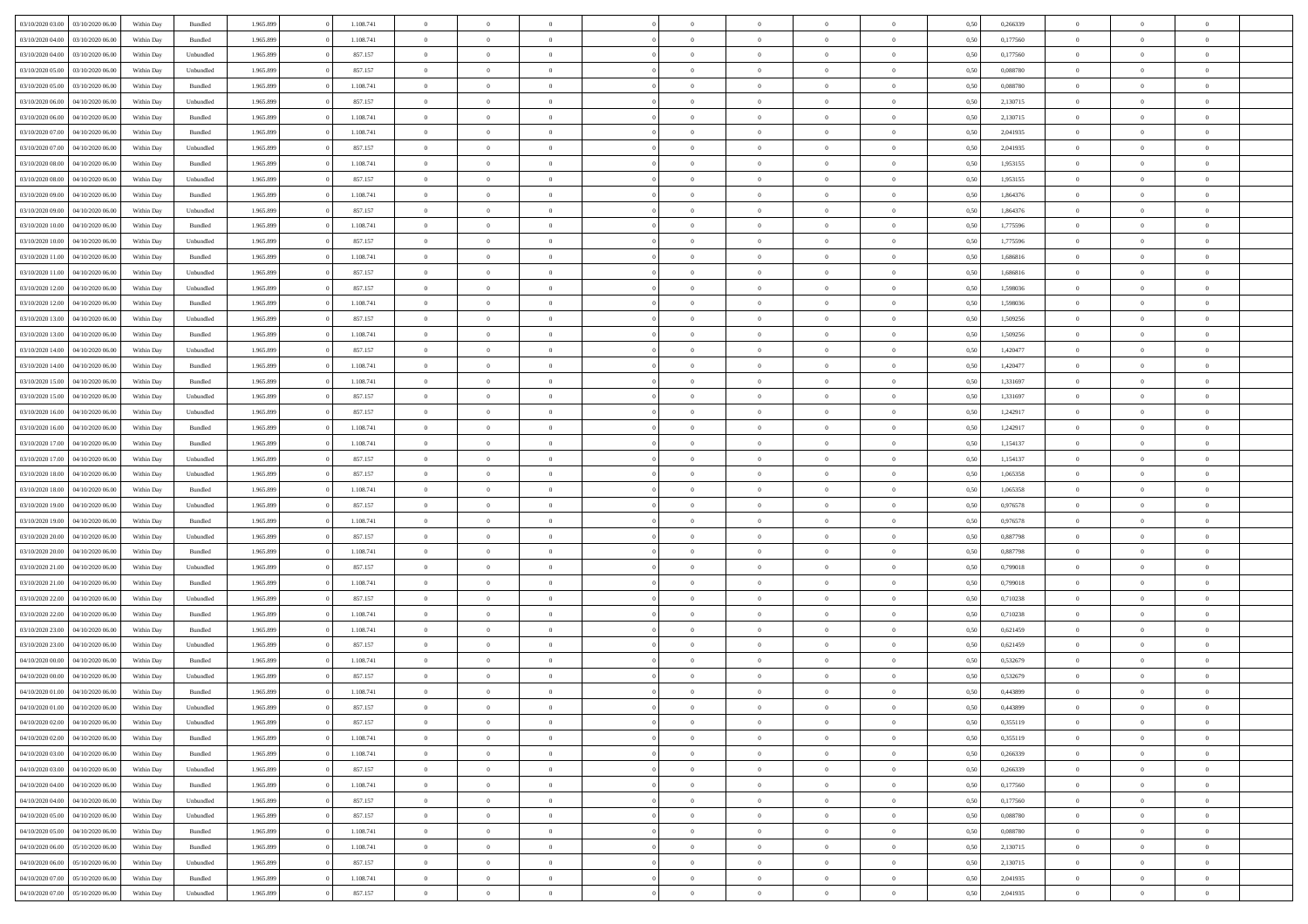| 04/10/2020 08:00 | 05/10/2020 06:00 | Within Dav | Bundled            | 1.965.899 | 1.108.741 | $\overline{0}$ | $\theta$       |                | $\Omega$       | $\Omega$       | $\theta$       | $\theta$       | 0.50 | 1,953155 | $\theta$       | $\overline{0}$ | $\theta$       |  |
|------------------|------------------|------------|--------------------|-----------|-----------|----------------|----------------|----------------|----------------|----------------|----------------|----------------|------|----------|----------------|----------------|----------------|--|
| 04/10/2020 08.00 | 05/10/2020 06.00 | Within Day | Unbundled          | 1.965.899 | 857.157   | $\overline{0}$ | $\overline{0}$ | $\overline{0}$ | $\overline{0}$ | $\bf{0}$       | $\overline{0}$ | $\bf{0}$       | 0,50 | 1,953155 | $\theta$       | $\overline{0}$ | $\overline{0}$ |  |
| 04/10/2020 09:00 | 05/10/2020 06.00 | Within Day | Bundled            | 1.965.899 | 1.108.741 | $\overline{0}$ | $\overline{0}$ | $\overline{0}$ | $\bf{0}$       | $\bf{0}$       | $\bf{0}$       | $\mathbf{0}$   | 0,50 | 1,864376 | $\overline{0}$ | $\overline{0}$ | $\bf{0}$       |  |
| 04/10/2020 09:00 | 05/10/2020 06:00 | Within Dav | Unbundled          | 1.965.899 | 857.157   | $\overline{0}$ | $\overline{0}$ | $\overline{0}$ | $\overline{0}$ | $\bf{0}$       | $\overline{0}$ | $\overline{0}$ | 0.50 | 1,864376 | $\theta$       | $\overline{0}$ | $\overline{0}$ |  |
| 04/10/2020 11:00 | 05/10/2020 06.00 | Within Day | Bundled            | 1.965.899 | 1.108.741 | $\overline{0}$ | $\theta$       | $\overline{0}$ | $\overline{0}$ | $\bf{0}$       | $\overline{0}$ |                |      | 1,686816 | $\,$ 0 $\,$    | $\overline{0}$ | $\overline{0}$ |  |
|                  |                  |            |                    |           |           |                |                |                |                |                |                | $\bf{0}$       | 0,50 |          |                |                |                |  |
| 04/10/2020 11.00 | 05/10/2020 06.00 | Within Day | Unbundled          | 1.965.899 | 857.157   | $\overline{0}$ | $\overline{0}$ | $\overline{0}$ | $\bf{0}$       | $\overline{0}$ | $\overline{0}$ | $\mathbf{0}$   | 0,50 | 1,686816 | $\overline{0}$ | $\overline{0}$ | $\bf{0}$       |  |
| 04/10/2020 12:00 | 05/10/2020 06:00 | Within Dav | Unbundled          | 1.965.899 | 857.157   | $\overline{0}$ | $\overline{0}$ | $\overline{0}$ | $\overline{0}$ | $\overline{0}$ | $\overline{0}$ | $\overline{0}$ | 0.50 | 1,598036 | $\theta$       | $\overline{0}$ | $\overline{0}$ |  |
| 04/10/2020 12:00 | 05/10/2020 06.00 | Within Day | Bundled            | 1.965.899 | 1.108.741 | $\overline{0}$ | $\theta$       | $\overline{0}$ | $\overline{0}$ | $\bf{0}$       | $\overline{0}$ | $\bf{0}$       | 0,50 | 1,598036 | $\,$ 0 $\,$    | $\theta$       | $\overline{0}$ |  |
| 04/10/2020 13:00 | 05/10/2020 06.00 | Within Day | Bundled            | 1.965.899 | 1.108.741 | $\overline{0}$ | $\overline{0}$ | $\overline{0}$ | $\bf{0}$       | $\bf{0}$       | $\bf{0}$       | $\mathbf{0}$   | 0,50 | 1,509256 | $\,0\,$        | $\overline{0}$ | $\overline{0}$ |  |
| 04/10/2020 13:00 | 05/10/2020 06:00 | Within Dav | Unbundled          | 1.965.899 | 857.157   | $\overline{0}$ | $\overline{0}$ | $\overline{0}$ | $\overline{0}$ | $\overline{0}$ | $\overline{0}$ | $\overline{0}$ | 0.50 | 1,509256 | $\theta$       | $\overline{0}$ | $\overline{0}$ |  |
|                  |                  |            |                    |           |           |                |                |                |                |                |                |                |      |          |                |                |                |  |
| 04/10/2020 14:00 | 05/10/2020 06.00 | Within Day | Unbundled          | 1.965.899 | 857.157   | $\overline{0}$ | $\theta$       | $\overline{0}$ | $\overline{0}$ | $\bf{0}$       | $\overline{0}$ | $\bf{0}$       | 0,50 | 1,420477 | $\,$ 0 $\,$    | $\overline{0}$ | $\overline{0}$ |  |
| 04/10/2020 14.00 | 05/10/2020 06.00 | Within Day | Bundled            | 1.965.899 | 1.108.741 | $\overline{0}$ | $\overline{0}$ | $\overline{0}$ | $\bf{0}$       | $\overline{0}$ | $\bf{0}$       | $\mathbf{0}$   | 0,50 | 1,420477 | $\overline{0}$ | $\overline{0}$ | $\bf{0}$       |  |
| 04/10/2020 15:00 | 05/10/2020 06:00 | Within Day | Bundled            | 1.965.899 | 1.108.741 | $\overline{0}$ | $\overline{0}$ | $\overline{0}$ | $\overline{0}$ | $\overline{0}$ | $\overline{0}$ | $\overline{0}$ | 0.50 | 1.331697 | $\theta$       | $\theta$       | $\overline{0}$ |  |
| 04/10/2020 15:00 | 05/10/2020 06.00 | Within Day | Unbundled          | 1.965.899 | 857.157   | $\overline{0}$ | $\theta$       | $\overline{0}$ | $\overline{0}$ | $\bf{0}$       | $\overline{0}$ | $\bf{0}$       | 0,50 | 1,331697 | $\,$ 0 $\,$    | $\overline{0}$ | $\overline{0}$ |  |
| 04/10/2020 16.00 | 05/10/2020 06.00 | Within Day | Bundled            | 1.965.899 | 1.108.741 | $\overline{0}$ | $\overline{0}$ | $\overline{0}$ | $\bf{0}$       | $\overline{0}$ | $\overline{0}$ | $\mathbf{0}$   | 0,50 | 1,242917 | $\overline{0}$ | $\overline{0}$ | $\bf{0}$       |  |
|                  |                  |            |                    |           |           |                |                |                |                |                |                |                |      |          |                |                |                |  |
| 04/10/2020 16:00 | 05/10/2020 06:00 | Within Dav | Unbundled          | 1.965.899 | 857.157   | $\overline{0}$ | $\overline{0}$ | $\overline{0}$ | $\overline{0}$ | $\overline{0}$ | $\overline{0}$ | $\overline{0}$ | 0.50 | 1,242917 | $\overline{0}$ | $\overline{0}$ | $\overline{0}$ |  |
| 04/10/2020 17.00 | 05/10/2020 06.00 | Within Day | Unbundled          | 1.965.899 | 857.157   | $\overline{0}$ | $\theta$       | $\overline{0}$ | $\overline{0}$ | $\bf{0}$       | $\overline{0}$ | $\bf{0}$       | 0,50 | 1,154137 | $\,$ 0 $\,$    | $\overline{0}$ | $\overline{0}$ |  |
| 04/10/2020 17.00 | 05/10/2020 06.00 | Within Day | Bundled            | 1.965.899 | 1.108.741 | $\overline{0}$ | $\overline{0}$ | $\overline{0}$ | $\bf{0}$       | $\bf{0}$       | $\overline{0}$ | $\mathbf{0}$   | 0,50 | 1,154137 | $\bf{0}$       | $\overline{0}$ | $\bf{0}$       |  |
| 04/10/2020 18:00 | 05/10/2020 06:00 | Within Day | Bundled            | 1.965.899 | 1.108.741 | $\overline{0}$ | $\overline{0}$ | $\overline{0}$ | $\overline{0}$ | $\overline{0}$ | $\overline{0}$ | $\overline{0}$ | 0.50 | 1,065358 | $\theta$       | $\overline{0}$ | $\overline{0}$ |  |
| 04/10/2020 18.00 | 05/10/2020 06.00 | Within Day | Unbundled          | 1.965.899 | 857.157   | $\overline{0}$ | $\theta$       | $\overline{0}$ | $\overline{0}$ | $\bf{0}$       | $\overline{0}$ | $\bf{0}$       | 0,50 | 1,065358 | $\,$ 0 $\,$    | $\overline{0}$ | $\overline{0}$ |  |
|                  |                  |            |                    |           |           |                | $\overline{0}$ |                |                | $\bf{0}$       |                |                |      |          |                | $\overline{0}$ | $\bf{0}$       |  |
| 04/10/2020 19:00 | 05/10/2020 06.00 | Within Day | Bundled            | 1.965.899 | 1.108.741 | $\overline{0}$ |                | $\overline{0}$ | $\overline{0}$ |                | $\overline{0}$ | $\mathbf{0}$   | 0,50 | 0,976578 | $\bf{0}$       |                |                |  |
| 04/10/2020 19:00 | 05/10/2020 06:00 | Within Day | Unbundled          | 1.965.899 | 857.157   | $\overline{0}$ | $\overline{0}$ | $\overline{0}$ | $\overline{0}$ | $\overline{0}$ | $\overline{0}$ | $\overline{0}$ | 0.50 | 0,976578 | $\theta$       | $\overline{0}$ | $\overline{0}$ |  |
| 04/10/2020 20.00 | 05/10/2020 06.00 | Within Day | Unbundled          | 1.965.899 | 857.157   | $\overline{0}$ | $\theta$       | $\overline{0}$ | $\overline{0}$ | $\bf{0}$       | $\overline{0}$ | $\bf{0}$       | 0,50 | 0,887798 | $\,$ 0 $\,$    | $\overline{0}$ | $\overline{0}$ |  |
| 04/10/2020 20.00 | 05/10/2020 06.00 | Within Day | Bundled            | 1.965.899 | 1.108.741 | $\overline{0}$ | $\overline{0}$ | $\overline{0}$ | $\overline{0}$ | $\overline{0}$ | $\overline{0}$ | $\mathbf{0}$   | 0,50 | 0,887798 | $\bf{0}$       | $\overline{0}$ | $\bf{0}$       |  |
| 04/10/2020 21:00 | 05/10/2020 06:00 | Within Dav | Bundled            | 1.965.899 | 1.108.741 | $\overline{0}$ | $\overline{0}$ | $\overline{0}$ | $\overline{0}$ | $\overline{0}$ | $\overline{0}$ | $\overline{0}$ | 0.50 | 0.799018 | $\theta$       | $\overline{0}$ | $\overline{0}$ |  |
| 04/10/2020 21.00 | 05/10/2020 06.00 | Within Day | Unbundled          | 1.965.899 | 857.157   | $\overline{0}$ | $\theta$       | $\overline{0}$ | $\overline{0}$ | $\bf{0}$       | $\overline{0}$ | $\bf{0}$       | 0,50 | 0,799018 | $\,$ 0 $\,$    | $\overline{0}$ | $\overline{0}$ |  |
|                  |                  |            |                    |           |           |                |                |                |                |                |                |                |      |          |                |                |                |  |
| 04/10/2020 22.00 | 05/10/2020 06.00 | Within Day | Unbundled          | 1.965.899 | 857.157   | $\overline{0}$ | $\overline{0}$ | $\overline{0}$ | $\overline{0}$ | $\bf{0}$       | $\overline{0}$ | $\mathbf{0}$   | 0,50 | 0,710238 | $\,0\,$        | $\overline{0}$ | $\overline{0}$ |  |
| 04/10/2020 22.00 | 05/10/2020 06:00 | Within Day | Bundled            | 1.965.899 | 1.108.741 | $\overline{0}$ | $\overline{0}$ | $\overline{0}$ | $\overline{0}$ | $\overline{0}$ | $\overline{0}$ | $\overline{0}$ | 0.50 | 0,710238 | $\theta$       | $\overline{0}$ | $\overline{0}$ |  |
| 04/10/2020 23.00 | 05/10/2020 06.00 | Within Day | Bundled            | 1.965.899 | 1.108.741 | $\overline{0}$ | $\overline{0}$ | $\overline{0}$ | $\overline{0}$ | $\,$ 0         | $\overline{0}$ | $\bf{0}$       | 0,50 | 0,621459 | $\,$ 0 $\,$    | $\overline{0}$ | $\overline{0}$ |  |
| 04/10/2020 23.00 | 05/10/2020 06.00 | Within Day | Unbundled          | 1.965.899 | 857.157   | $\overline{0}$ | $\overline{0}$ | $\overline{0}$ | $\overline{0}$ | $\overline{0}$ | $\overline{0}$ | $\bf{0}$       | 0,50 | 0,621459 | $\bf{0}$       | $\overline{0}$ | $\bf{0}$       |  |
| 05/10/2020 00:00 | 05/10/2020 06:00 | Within Day | Bundled            | 1.965.899 | 1.108.741 | $\bf{0}$       | $\theta$       | $\overline{0}$ | $\Omega$       | $\Omega$       | $\overline{0}$ | $\overline{0}$ | 0,50 | 0,532679 | $\,0\,$        | $\theta$       | $\theta$       |  |
| 05/10/2020 00.00 | 05/10/2020 06.00 | Within Day | Unbundled          | 1.965.899 | 857.157   | $\overline{0}$ | $\overline{0}$ | $\overline{0}$ | $\overline{0}$ | $\bf{0}$       | $\overline{0}$ | $\bf{0}$       | 0,50 | 0,532679 | $\,$ 0 $\,$    | $\overline{0}$ | $\overline{0}$ |  |
|                  |                  |            |                    |           |           |                |                |                |                |                |                |                |      |          |                | $\overline{0}$ | $\bf{0}$       |  |
| 05/10/2020 01.00 | 05/10/2020 06.00 | Within Day | Bundled            | 1.965.899 | 1.108.741 | $\overline{0}$ | $\overline{0}$ | $\overline{0}$ | $\overline{0}$ | $\overline{0}$ | $\overline{0}$ | $\mathbf{0}$   | 0,50 | 0,443899 | $\overline{0}$ |                |                |  |
| 05/10/2020 01:00 | 05/10/2020 06:00 | Within Day | Unbundled          | 1.965.899 | 857.157   | $\overline{0}$ | $\overline{0}$ | $\Omega$       | $\Omega$       | $\overline{0}$ | $\overline{0}$ | $\overline{0}$ | 0.50 | 0.443899 | $\,0\,$        | $\theta$       | $\overline{0}$ |  |
| 05/10/2020 02.00 | 05/10/2020 06.00 | Within Day | Unbundled          | 1.965.899 | 857.157   | $\overline{0}$ | $\theta$       | $\overline{0}$ | $\overline{0}$ | $\bf{0}$       | $\overline{0}$ | $\bf{0}$       | 0,50 | 0,355119 | $\,$ 0 $\,$    | $\overline{0}$ | $\overline{0}$ |  |
| 05/10/2020 02.00 | 05/10/2020 06.00 | Within Day | Bundled            | 1.965.899 | 1.108.741 | $\overline{0}$ | $\bf{0}$       | $\overline{0}$ | $\bf{0}$       | $\bf{0}$       | $\bf{0}$       | $\mathbf{0}$   | 0,50 | 0,355119 | $\bf{0}$       | $\overline{0}$ | $\bf{0}$       |  |
| 05/10/2020 03:00 | 05/10/2020 06:00 | Within Day | Unbundled          | 1.965.899 | 857.157   | $\overline{0}$ | $\overline{0}$ | $\overline{0}$ | $\Omega$       | $\overline{0}$ | $\overline{0}$ | $\overline{0}$ | 0.50 | 0.266339 | $\,$ 0 $\,$    | $\theta$       | $\theta$       |  |
| 05/10/2020 03.00 | 05/10/2020 06.00 | Within Day | Bundled            | 1.965.899 | 1.108.741 | $\overline{0}$ | $\overline{0}$ | $\overline{0}$ | $\overline{0}$ | $\,$ 0         | $\overline{0}$ | $\bf{0}$       | 0,50 | 0,266339 | $\,$ 0 $\,$    | $\overline{0}$ | $\overline{0}$ |  |
|                  |                  |            |                    |           |           |                |                |                |                |                |                |                |      |          |                |                |                |  |
| 05/10/2020 04.00 | 05/10/2020 06.00 | Within Day | Bundled            | 1.965.899 | 1.108.741 | $\overline{0}$ | $\overline{0}$ | $\overline{0}$ | $\bf{0}$       | $\bf{0}$       | $\overline{0}$ | $\mathbf{0}$   | 0,50 | 0,177560 | $\overline{0}$ | $\overline{0}$ | $\bf{0}$       |  |
| 05/10/2020 04:00 | 05/10/2020 06.00 | Within Day | Unbundled          | 1.965.899 | 857.157   | $\overline{0}$ | $\Omega$       | $\overline{0}$ | $\Omega$       | $\overline{0}$ | $\overline{0}$ | $\overline{0}$ | 0.50 | 0,177560 | $\,0\,$        | $\theta$       | $\overline{0}$ |  |
| 05/10/2020 05.00 | 05/10/2020 06.00 | Within Day | Unbundled          | 1.965.899 | 857.157   | $\overline{0}$ | $\overline{0}$ | $\overline{0}$ | $\overline{0}$ | $\,$ 0         | $\overline{0}$ | $\bf{0}$       | 0,50 | 0,088780 | $\,$ 0 $\,$    | $\overline{0}$ | $\overline{0}$ |  |
| 05/10/2020 05.00 | 05/10/2020 06.00 | Within Day | Bundled            | 1.965.899 | 1.108.741 | $\overline{0}$ | $\overline{0}$ | $\overline{0}$ | $\bf{0}$       | $\overline{0}$ | $\overline{0}$ | $\mathbf{0}$   | 0,50 | 0,088780 | $\overline{0}$ | $\overline{0}$ | $\bf{0}$       |  |
| 05/10/2020 06:00 | 06/10/2020 06:00 | Within Day | Bundled            | 1.965.899 | 1.108.741 | $\overline{0}$ | $\Omega$       | $\Omega$       | $\Omega$       | $\Omega$       | $\overline{0}$ | $\overline{0}$ | 0.50 | 2,130715 | $\,0\,$        | $\theta$       | $\theta$       |  |
| 05/10/2020 06.00 | 06/10/2020 06.00 | Within Day | Unbundled          | 1.965.899 | 857.157   | $\overline{0}$ | $\overline{0}$ | $\overline{0}$ | $\bf{0}$       | $\,$ 0         | $\bf{0}$       | $\bf{0}$       | 0,50 | 2,130715 | $\,0\,$        | $\,0\,$        | $\overline{0}$ |  |
|                  |                  | Within Day | Unbundled          | 1.965.899 | 857.157   | $\bf{0}$       | $\bf{0}$       |                |                | $\bf{0}$       |                |                | 0,50 | 2,041935 | $\bf{0}$       | $\overline{0}$ |                |  |
|                  |                  |            |                    |           |           |                |                |                |                |                |                |                |      |          |                |                |                |  |
| 05/10/2020 07.00 | 06/10/2020 06:00 | Within Day | Bundled            | 1.965.899 | 1.108.741 | $\overline{0}$ | $\overline{0}$ | $\overline{0}$ | $\Omega$       | $\overline{0}$ | $\overline{0}$ | $\overline{0}$ | 0.50 | 2.041935 | $\theta$       | $\theta$       | $\theta$       |  |
| 05/10/2020 08:00 | 06/10/2020 06.00 | Within Day | Bundled            | 1.965.899 | 1.108.741 | $\overline{0}$ | $\,$ 0         | $\overline{0}$ | $\bf{0}$       | $\,$ 0 $\,$    | $\overline{0}$ | $\,$ 0 $\,$    | 0,50 | 1,953155 | $\,$ 0 $\,$    | $\,$ 0 $\,$    | $\,$ 0         |  |
| 05/10/2020 08:00 | 06/10/2020 06.00 | Within Day | Unbundled          | 1.965.899 | 857.157   | $\overline{0}$ | $\overline{0}$ | $\overline{0}$ | $\overline{0}$ | $\overline{0}$ | $\overline{0}$ | $\mathbf{0}$   | 0,50 | 1,953155 | $\overline{0}$ | $\bf{0}$       | $\bf{0}$       |  |
| 05/10/2020 09:00 | 06/10/2020 06.00 | Within Day | $\mathbf B$ undled | 1.965.899 | 1.108.741 | $\overline{0}$ | $\overline{0}$ | $\overline{0}$ | $\Omega$       | $\overline{0}$ | $\overline{0}$ | $\overline{0}$ | 0,50 | 1,864376 | $\overline{0}$ | $\theta$       | $\overline{0}$ |  |
| 05/10/2020 09:00 | 06/10/2020 06.00 | Within Day | Unbundled          | 1.965.899 | 857.157   | $\overline{0}$ | $\,$ 0         | $\overline{0}$ | $\bf{0}$       | $\,$ 0 $\,$    | $\overline{0}$ | $\,$ 0 $\,$    | 0,50 | 1,864376 | $\,$ 0 $\,$    | $\overline{0}$ | $\overline{0}$ |  |
| 05/10/2020 10:00 | 06/10/2020 06.00 | Within Day | Bundled            | 1.965.899 | 1.108.741 | $\overline{0}$ | $\overline{0}$ | $\overline{0}$ | $\overline{0}$ | $\overline{0}$ | $\overline{0}$ | $\mathbf{0}$   | 0,50 | 1,775596 | $\overline{0}$ | $\overline{0}$ | $\bf{0}$       |  |
|                  |                  |            |                    |           |           |                |                |                |                |                |                |                |      |          |                |                |                |  |
| 05/10/2020 10:00 | 06/10/2020 06:00 | Within Day | Unbundled          | 1.965.899 | 857.157   | $\overline{0}$ | $\overline{0}$ | $\overline{0}$ | $\overline{0}$ | $\overline{0}$ | $\overline{0}$ | $\overline{0}$ | 0.50 | 1,775596 | $\overline{0}$ | $\theta$       | $\overline{0}$ |  |
| 05/10/2020 11:00 | 06/10/2020 06.00 | Within Day | Bundled            | 1.965.899 | 1.108.741 | $\overline{0}$ | $\,$ 0         | $\overline{0}$ | $\overline{0}$ | $\bf{0}$       | $\overline{0}$ | $\bf{0}$       | 0,50 | 1,686816 | $\,$ 0 $\,$    | $\overline{0}$ | $\overline{0}$ |  |
| 05/10/2020 11:00 | 06/10/2020 06.00 | Within Day | Unbundled          | 1.965.899 | 857.157   | $\overline{0}$ | $\bf{0}$       | $\overline{0}$ | $\overline{0}$ | $\overline{0}$ | $\overline{0}$ | $\mathbf{0}$   | 0,50 | 1,686816 | $\overline{0}$ | $\overline{0}$ | $\bf{0}$       |  |
| 05/10/2020 12:00 | 06/10/2020 06:00 | Within Day | Bundled            | 1.965.899 | 1.108.741 | $\overline{0}$ | $\overline{0}$ | $\overline{0}$ | $\Omega$       | $\overline{0}$ | $\overline{0}$ | $\overline{0}$ | 0.50 | 1,598036 | $\overline{0}$ | $\overline{0}$ | $\overline{0}$ |  |
| 05/10/2020 12:00 | 06/10/2020 06.00 | Within Day | Unbundled          | 1.965.899 | 857.157   | $\overline{0}$ | $\bf{0}$       | $\overline{0}$ | $\overline{0}$ | $\bf{0}$       | $\overline{0}$ | $\mathbf{0}$   | 0,50 | 1,598036 | $\,$ 0 $\,$    | $\,$ 0 $\,$    | $\bf{0}$       |  |
| 05/10/2020 13:00 | 06/10/2020 06.00 | Within Day | Bundled            | 1.965.899 | 1.108.741 | $\overline{0}$ | $\bf{0}$       | $\overline{0}$ | $\overline{0}$ | $\bf{0}$       | $\overline{0}$ | $\bf{0}$       | 0,50 | 1,509256 | $\overline{0}$ | $\overline{0}$ | $\bf{0}$       |  |
|                  |                  |            |                    |           |           |                |                |                |                |                |                |                |      |          |                |                |                |  |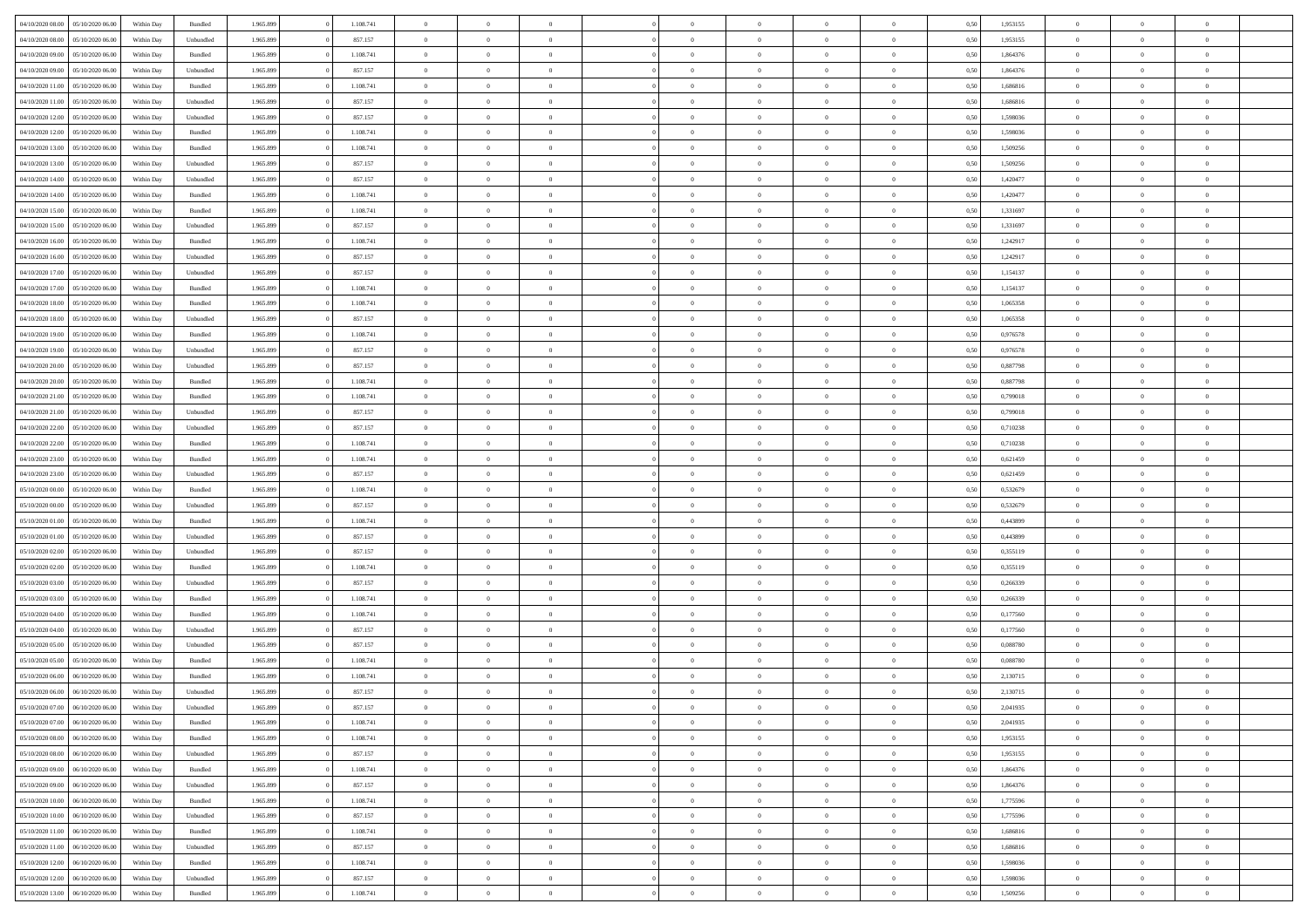| 05/10/2020 13:00                  | 06/10/2020 06:00 | Within Dav | Unbundled          | 1.965.899 | 857.157   | $\overline{0}$ | $\Omega$       |                | $\Omega$       | $\Omega$       | $\Omega$       | $\theta$       | 0.50 | 1,509256 | $\theta$       | $\theta$       | $\theta$       |  |
|-----------------------------------|------------------|------------|--------------------|-----------|-----------|----------------|----------------|----------------|----------------|----------------|----------------|----------------|------|----------|----------------|----------------|----------------|--|
| 05/10/2020 14:00                  | 06/10/2020 06.00 | Within Day | Unbundled          | 1.965.899 | 857.157   | $\overline{0}$ | $\theta$       | $\overline{0}$ | $\overline{0}$ | $\bf{0}$       | $\overline{0}$ | $\bf{0}$       | 0,50 | 1,420477 | $\theta$       | $\theta$       | $\overline{0}$ |  |
| 05/10/2020 14:00                  | 06/10/2020 06.00 | Within Day | Bundled            | 1.965.899 | 1.108.741 | $\overline{0}$ | $\overline{0}$ | $\overline{0}$ | $\overline{0}$ | $\bf{0}$       | $\overline{0}$ | $\mathbf{0}$   | 0,50 | 1,420477 | $\bf{0}$       | $\overline{0}$ | $\overline{0}$ |  |
|                                   |                  |            |                    |           |           |                |                |                |                |                |                |                |      |          | $\theta$       |                |                |  |
| 05/10/2020 15:00                  | 06/10/2020 06:00 | Within Dav | Bundled            | 1.965.899 | 1.108.741 | $\overline{0}$ | $\overline{0}$ | $\overline{0}$ | $\overline{0}$ | $\bf{0}$       | $\overline{0}$ | $\overline{0}$ | 0.50 | 1.331697 |                | $\theta$       | $\overline{0}$ |  |
| 05/10/2020 15:00                  | 06/10/2020 06.00 | Within Day | Unbundled          | 1.965.899 | 857.157   | $\overline{0}$ | $\theta$       | $\overline{0}$ | $\overline{0}$ | $\bf{0}$       | $\overline{0}$ | $\bf{0}$       | 0,50 | 1,331697 | $\theta$       | $\theta$       | $\overline{0}$ |  |
| 05/10/2020 16:00                  | 06/10/2020 06.00 | Within Day | Bundled            | 1.965.899 | 1.108.741 | $\overline{0}$ | $\overline{0}$ | $\overline{0}$ | $\overline{0}$ | $\overline{0}$ | $\overline{0}$ | $\mathbf{0}$   | 0,50 | 1,242917 | $\bf{0}$       | $\overline{0}$ | $\bf{0}$       |  |
| 05/10/2020 16:00                  | 06/10/2020 06:00 | Within Dav | Unbundled          | 1.965.899 | 857.157   | $\overline{0}$ | $\overline{0}$ | $\overline{0}$ | $\overline{0}$ | $\overline{0}$ | $\overline{0}$ | $\overline{0}$ | 0.50 | 1,242917 | $\theta$       | $\overline{0}$ | $\overline{0}$ |  |
|                                   |                  |            |                    |           |           |                |                |                |                |                |                |                |      |          |                |                |                |  |
| 05/10/2020 17.00                  | 06/10/2020 06.00 | Within Day | Bundled            | 1.965.899 | 1.108.741 | $\overline{0}$ | $\theta$       | $\overline{0}$ | $\overline{0}$ | $\bf{0}$       | $\overline{0}$ | $\bf{0}$       | 0,50 | 1,154137 | $\theta$       | $\theta$       | $\overline{0}$ |  |
| 05/10/2020 17.00                  | 06/10/2020 06.00 | Within Day | Unbundled          | 1.965.899 | 857.157   | $\overline{0}$ | $\overline{0}$ | $\overline{0}$ | $\overline{0}$ | $\bf{0}$       | $\overline{0}$ | $\bf{0}$       | 0,50 | 1,154137 | $\,0\,$        | $\overline{0}$ | $\overline{0}$ |  |
| 05/10/2020 18:00                  | 06/10/2020 06:00 | Within Dav | Unbundled          | 1.965.899 | 857.157   | $\overline{0}$ | $\overline{0}$ | $\overline{0}$ | $\overline{0}$ | $\overline{0}$ | $\overline{0}$ | $\overline{0}$ | 0.50 | 1,065358 | $\theta$       | $\overline{0}$ | $\overline{0}$ |  |
| 05/10/2020 18:00                  | 06/10/2020 06.00 | Within Day | Bundled            | 1.965.899 | 1.108.741 | $\overline{0}$ | $\theta$       | $\overline{0}$ | $\overline{0}$ | $\bf{0}$       | $\overline{0}$ |                |      | 1,065358 | $\,$ 0 $\,$    | $\overline{0}$ | $\overline{0}$ |  |
|                                   |                  |            |                    |           |           |                |                |                |                |                |                | $\bf{0}$       | 0,50 |          |                |                |                |  |
| 05/10/2020 19:00                  | 06/10/2020 06.00 | Within Day | Unbundled          | 1.965.899 | 857.157   | $\overline{0}$ | $\overline{0}$ | $\overline{0}$ | $\overline{0}$ | $\bf{0}$       | $\overline{0}$ | $\mathbf{0}$   | 0,50 | 0,976578 | $\bf{0}$       | $\overline{0}$ | $\overline{0}$ |  |
| 05/10/2020 19:00                  | 06/10/2020 06:00 | Within Day | Bundled            | 1.965.899 | 1.108.741 | $\overline{0}$ | $\overline{0}$ | $\overline{0}$ | $\overline{0}$ | $\bf{0}$       | $\overline{0}$ | $\overline{0}$ | 0.50 | 0,976578 | $\theta$       | $\theta$       | $\overline{0}$ |  |
| 05/10/2020 20.00                  | 06/10/2020 06.00 | Within Day | Bundled            | 1.965.899 | 1.108.741 | $\overline{0}$ | $\theta$       | $\overline{0}$ | $\overline{0}$ | $\bf{0}$       | $\overline{0}$ | $\bf{0}$       | 0,50 | 0,887798 | $\theta$       | $\overline{0}$ | $\overline{0}$ |  |
|                                   |                  |            |                    |           |           |                |                |                |                |                |                |                |      |          |                |                |                |  |
| 05/10/2020 20.00                  | 06/10/2020 06.00 | Within Day | Unbundled          | 1.965.899 | 857.157   | $\overline{0}$ | $\overline{0}$ | $\overline{0}$ | $\overline{0}$ | $\overline{0}$ | $\overline{0}$ | $\mathbf{0}$   | 0,50 | 0,887798 | $\bf{0}$       | $\overline{0}$ | $\bf{0}$       |  |
| 05/10/2020 21.00                  | 06/10/2020 06:00 | Within Dav | Unbundled          | 1.965.899 | 857.157   | $\overline{0}$ | $\overline{0}$ | $\overline{0}$ | $\overline{0}$ | $\overline{0}$ | $\overline{0}$ | $\overline{0}$ | 0.50 | 0.799018 | $\theta$       | $\overline{0}$ | $\overline{0}$ |  |
| 05/10/2020 21.00                  | 06/10/2020 06.00 | Within Day | Bundled            | 1.965.899 | 1.108.741 | $\overline{0}$ | $\theta$       | $\overline{0}$ | $\overline{0}$ | $\bf{0}$       | $\overline{0}$ | $\bf{0}$       | 0,50 | 0,799018 | $\theta$       | $\theta$       | $\overline{0}$ |  |
| 05/10/2020 22.00                  | 06/10/2020 06.00 | Within Day | Bundled            | 1.965.899 | 1.108.741 | $\overline{0}$ | $\overline{0}$ | $\overline{0}$ | $\bf{0}$       | $\bf{0}$       | $\bf{0}$       | $\mathbf{0}$   | 0,50 | 0,710238 | $\,0\,$        | $\overline{0}$ | $\overline{0}$ |  |
|                                   |                  |            |                    |           |           |                |                |                |                |                |                |                |      |          |                |                |                |  |
| 05/10/2020 22.00                  | 06/10/2020 06:00 | Within Day | Unbundled          | 1.965.899 | 857.157   | $\overline{0}$ | $\overline{0}$ | $\overline{0}$ | $\overline{0}$ | $\overline{0}$ | $\overline{0}$ | $\overline{0}$ | 0.50 | 0,710238 | $\theta$       | $\overline{0}$ | $\overline{0}$ |  |
| 05/10/2020 23.00                  | 06/10/2020 06.00 | Within Day | Bundled            | 1.965.899 | 1.108.741 | $\overline{0}$ | $\theta$       | $\overline{0}$ | $\overline{0}$ | $\bf{0}$       | $\overline{0}$ | $\bf{0}$       | 0,50 | 0,621459 | $\,$ 0 $\,$    | $\overline{0}$ | $\overline{0}$ |  |
| 05/10/2020 23.00                  | 06/10/2020 06.00 | Within Day | Unbundled          | 1.965.899 | 857.157   | $\overline{0}$ | $\overline{0}$ | $\overline{0}$ | $\bf{0}$       | $\bf{0}$       | $\bf{0}$       | $\bf{0}$       | 0,50 | 0,621459 | $\bf{0}$       | $\overline{0}$ | $\overline{0}$ |  |
| 06/10/2020 00:00                  | 06/10/2020 06:00 | Within Day | Unbundled          | 1.965.899 | 857.157   | $\overline{0}$ | $\overline{0}$ | $\overline{0}$ | $\overline{0}$ | $\bf{0}$       | $\overline{0}$ | $\overline{0}$ | 0.50 | 0.532679 | $\theta$       | $\overline{0}$ | $\overline{0}$ |  |
|                                   |                  |            |                    |           |           | $\overline{0}$ | $\theta$       | $\overline{0}$ | $\overline{0}$ | $\bf{0}$       | $\overline{0}$ |                |      |          | $\,$ 0 $\,$    | $\overline{0}$ | $\overline{0}$ |  |
| 06/10/2020 00:00                  | 06/10/2020 06.00 | Within Day | Bundled            | 1.965.899 | 1.108.741 |                |                |                |                |                |                | $\bf{0}$       | 0,50 | 0,532679 |                |                |                |  |
| 06/10/2020 01.00                  | 06/10/2020 06.00 | Within Day | Unbundled          | 1.965.899 | 857.157   | $\overline{0}$ | $\overline{0}$ | $\overline{0}$ | $\bf{0}$       | $\overline{0}$ | $\overline{0}$ | $\mathbf{0}$   | 0,50 | 0,443899 | $\overline{0}$ | $\overline{0}$ | $\bf{0}$       |  |
| 06/10/2020 01:00                  | 06/10/2020 06:00 | Within Dav | Bundled            | 1.965.899 | 1.108.741 | $\overline{0}$ | $\overline{0}$ | $\overline{0}$ | $\overline{0}$ | $\overline{0}$ | $\overline{0}$ | $\overline{0}$ | 0.50 | 0,443899 | $\overline{0}$ | $\overline{0}$ | $\overline{0}$ |  |
| 06/10/2020 02.00                  | 06/10/2020 06.00 | Within Day | Unbundled          | 1.965.899 | 857.157   | $\overline{0}$ | $\theta$       | $\overline{0}$ | $\overline{0}$ | $\bf{0}$       | $\overline{0}$ | $\bf{0}$       | 0,50 | 0,355119 | $\theta$       | $\theta$       | $\overline{0}$ |  |
|                                   |                  |            |                    |           |           |                |                |                |                |                |                |                |      |          |                |                |                |  |
| 06/10/2020 02.00                  | 06/10/2020 06.00 | Within Day | Bundled            | 1.965.899 | 1.108.741 | $\overline{0}$ | $\overline{0}$ | $\overline{0}$ | $\bf{0}$       | $\bf{0}$       | $\bf{0}$       | $\bf{0}$       | 0,50 | 0,355119 | $\,0\,$        | $\overline{0}$ | $\overline{0}$ |  |
| 06/10/2020 03:00                  | 06/10/2020 06:00 | Within Day | Bundled            | 1.965.899 | 1.108.741 | $\overline{0}$ | $\overline{0}$ | $\overline{0}$ | $\overline{0}$ | $\overline{0}$ | $\overline{0}$ | $\overline{0}$ | 0.50 | 0,266339 | $\theta$       | $\overline{0}$ | $\overline{0}$ |  |
| 06/10/2020 03:00                  | 06/10/2020 06.00 | Within Day | Unbundled          | 1.965.899 | 857.157   | $\overline{0}$ | $\theta$       | $\overline{0}$ | $\overline{0}$ | $\bf{0}$       | $\overline{0}$ | $\bf{0}$       | 0,50 | 0,266339 | $\,$ 0 $\,$    | $\overline{0}$ | $\overline{0}$ |  |
| 06/10/2020 04:00                  | 06/10/2020 06.00 | Within Day | Bundled            | 1.965.899 | 1.108.741 | $\overline{0}$ | $\overline{0}$ | $\overline{0}$ | $\bf{0}$       | $\bf{0}$       | $\bf{0}$       | $\bf{0}$       | 0,50 | 0,177560 | $\overline{0}$ | $\overline{0}$ | $\overline{0}$ |  |
|                                   | 06/10/2020 06:00 |            |                    |           |           | $\overline{0}$ | $\Omega$       |                | $\Omega$       | $\Omega$       |                |                |      |          |                |                | $\theta$       |  |
| 06/10/2020 04:00                  |                  | Within Day | Unbundled          | 1.965.899 | 857.157   |                |                | $\overline{0}$ |                |                | $\overline{0}$ | $\overline{0}$ | 0,50 | 0,177560 | $\,0\,$        | $\theta$       |                |  |
| 06/10/2020 05:00                  | 06/10/2020 06.00 | Within Day | Bundled            | 1.965.899 | 1.108.741 | $\overline{0}$ | $\theta$       | $\overline{0}$ | $\overline{0}$ | $\bf{0}$       | $\overline{0}$ | $\bf{0}$       | 0,50 | 0,088780 | $\,$ 0 $\,$    | $\theta$       | $\overline{0}$ |  |
| 06/10/2020 05.00                  | 06/10/2020 06.00 | Within Day | Unbundled          | 1.965.899 | 857.157   | $\overline{0}$ | $\overline{0}$ | $\overline{0}$ | $\bf{0}$       | $\bf{0}$       | $\overline{0}$ | $\mathbf{0}$   | 0,50 | 0,088780 | $\overline{0}$ | $\overline{0}$ | $\bf{0}$       |  |
| 06/10/2020 06:00                  | 07/10/2020 06.00 | Within Day | Bundled            | 1.965.899 | 1.108.741 | $\overline{0}$ | $\Omega$       | $\Omega$       | $\Omega$       | $\bf{0}$       | $\overline{0}$ | $\overline{0}$ | 0.50 | 2,130715 | $\,0\,$        | $\theta$       | $\theta$       |  |
| 06/10/2020 06.00                  | 07/10/2020 06.00 |            |                    | 1.965.899 | 857.157   | $\overline{0}$ | $\theta$       | $\overline{0}$ | $\overline{0}$ | $\bf{0}$       | $\overline{0}$ |                |      | 2,130715 | $\,$ 0 $\,$    | $\overline{0}$ | $\overline{0}$ |  |
|                                   |                  | Within Day | Unbundled          |           |           |                |                |                |                |                |                | $\bf{0}$       | 0,50 |          |                |                |                |  |
| 06/10/2020 07.00                  | 07/10/2020 06.00 | Within Day | Bundled            | 1.965.899 | 1.108.741 | $\overline{0}$ | $\overline{0}$ | $\overline{0}$ | $\overline{0}$ | $\bf{0}$       | $\overline{0}$ | $\bf{0}$       | 0,50 | 2,041935 | $\,0\,$        | $\overline{0}$ | $\overline{0}$ |  |
| 06/10/2020 07.00                  | 07/10/2020 06.00 | Within Day | Unbundled          | 1.965.899 | 857.157   | $\overline{0}$ | $\Omega$       | $\overline{0}$ | $\Omega$       | $\overline{0}$ | $\overline{0}$ | $\overline{0}$ | 0.50 | 2.041935 | $\,0\,$        | $\theta$       | $\theta$       |  |
| 06/10/2020 08:00                  | 07/10/2020 06.00 | Within Day | Bundled            | 1.965.899 | 1.108.741 | $\overline{0}$ | $\theta$       | $\overline{0}$ | $\overline{0}$ | $\,$ 0         | $\overline{0}$ | $\bf{0}$       | 0,50 | 1,953155 | $\,$ 0 $\,$    | $\overline{0}$ | $\overline{0}$ |  |
|                                   |                  |            |                    |           |           |                |                |                |                |                |                |                |      |          |                |                |                |  |
| 06/10/2020 08:00                  | 07/10/2020 06.00 | Within Day | Unbundled          | 1.965.899 | 857.157   | $\overline{0}$ | $\overline{0}$ | $\overline{0}$ | $\overline{0}$ | $\bf{0}$       | $\overline{0}$ | $\bf{0}$       | 0,50 | 1,953155 | $\bf{0}$       | $\overline{0}$ | $\overline{0}$ |  |
| 06/10/2020 09:00                  | 07/10/2020 06.00 | Within Day | Unbundled          | 1.965.899 | 857.157   | $\overline{0}$ | $\Omega$       | $\overline{0}$ | $\Omega$       | $\overline{0}$ | $\overline{0}$ | $\overline{0}$ | 0,50 | 1,864376 | $\,0\,$        | $\theta$       | $\theta$       |  |
| 06/10/2020 09:00                  | 07/10/2020 06.00 | Within Day | Bundled            | 1.965.899 | 1.108.741 | $\overline{0}$ | $\theta$       | $\overline{0}$ | $\overline{0}$ | $\,$ 0         | $\overline{0}$ | $\bf{0}$       | 0,50 | 1,864376 | $\,$ 0 $\,$    | $\overline{0}$ | $\overline{0}$ |  |
| 06/10/2020 10:00                  | 07/10/2020 06.00 | Within Day | Bundled            | 1.965.899 | 1.108.741 | $\overline{0}$ | $\bf{0}$       | $\overline{0}$ | $\overline{0}$ | $\bf{0}$       | $\overline{0}$ | $\mathbf{0}$   | 0,50 | 1,775596 | $\bf{0}$       | $\overline{0}$ | $\bf{0}$       |  |
|                                   | 07/10/2020 06.00 |            |                    |           |           | $\overline{0}$ | $\Omega$       | $\Omega$       | $\Omega$       | $\Omega$       | $\Omega$       | $\overline{0}$ | 0.50 |          | $\theta$       | $\theta$       | $\theta$       |  |
| 06/10/2020 10:00                  |                  | Within Day | Unbundled          | 1.965.899 | 857.157   |                |                |                |                |                |                |                |      | 1,775596 |                |                |                |  |
| 06/10/2020 11:00                  | 07/10/2020 06.00 | Within Day | Unbundled          | 1.965.899 | 857.157   | $\bf{0}$       | $\overline{0}$ | $\overline{0}$ | $\bf{0}$       | $\,$ 0         | $\overline{0}$ | $\bf{0}$       | 0,50 | 1,686816 | $\,0\,$        | $\overline{0}$ | $\overline{0}$ |  |
| 06/10/2020 11:00 07/10/2020 06:00 |                  | Within Day | $\mathbf B$ undled | 1.965.899 | 1.108.741 | $\bf{0}$       | $\bf{0}$       |                |                |                |                |                | 0,50 | 1,686816 | $\bf{0}$       | $\overline{0}$ |                |  |
| 06/10/2020 12:00                  | 07/10/2020 06:00 | Within Day | Unbundled          | 1.965.899 | 857.157   | $\overline{0}$ | $\overline{0}$ | $\overline{0}$ | $\Omega$       | $\overline{0}$ | $\overline{0}$ | $\overline{0}$ | 0,50 | 1,598036 | $\theta$       | $\theta$       | $\theta$       |  |
| 06/10/2020 12:00                  | 07/10/2020 06.00 | Within Day | Bundled            | 1.965.899 | 1.108.741 | $\overline{0}$ | $\bf{0}$       | $\overline{0}$ | $\overline{0}$ | $\,$ 0 $\,$    | $\overline{0}$ | $\,$ 0 $\,$    | 0,50 | 1,598036 | $\,$ 0 $\,$    | $\,$ 0 $\,$    | $\,$ 0         |  |
|                                   |                  |            |                    |           |           |                |                |                |                |                |                |                |      |          |                |                |                |  |
| 06/10/2020 13:00                  | 07/10/2020 06.00 | Within Day | Unbundled          | 1.965.899 | 857.157   | $\overline{0}$ | $\overline{0}$ | $\overline{0}$ | $\overline{0}$ | $\overline{0}$ | $\overline{0}$ | $\mathbf{0}$   | 0,50 | 1,509256 | $\overline{0}$ | $\bf{0}$       | $\overline{0}$ |  |
| 06/10/2020 13:00                  | 07/10/2020 06.00 | Within Day | $\mathbf B$ undled | 1.965.899 | 1.108.741 | $\overline{0}$ | $\overline{0}$ | $\overline{0}$ | $\Omega$       | $\overline{0}$ | $\overline{0}$ | $\overline{0}$ | 0,50 | 1,509256 | $\bf{0}$       | $\theta$       | $\overline{0}$ |  |
| 06/10/2020 14:00                  | 07/10/2020 06.00 | Within Day | Unbundled          | 1.965.899 | 857.157   | $\overline{0}$ | $\,$ 0         | $\overline{0}$ | $\overline{0}$ | $\,$ 0 $\,$    | $\overline{0}$ | $\mathbf{0}$   | 0,50 | 1,420477 | $\,$ 0 $\,$    | $\overline{0}$ | $\overline{0}$ |  |
| 06/10/2020 14:00                  | 07/10/2020 06.00 | Within Day | Bundled            | 1.965.899 | 1.108.741 | $\overline{0}$ | $\overline{0}$ | $\overline{0}$ | $\overline{0}$ | $\overline{0}$ | $\overline{0}$ | $\mathbf{0}$   | 0,50 | 1,420477 | $\overline{0}$ | $\overline{0}$ | $\bf{0}$       |  |
|                                   |                  |            |                    |           |           |                |                |                |                |                |                |                |      |          |                |                |                |  |
| 06/10/2020 15:00                  | 07/10/2020 06.00 | Within Day | Unbundled          | 1.965.899 | 857.157   | $\overline{0}$ | $\overline{0}$ | $\overline{0}$ | $\overline{0}$ | $\overline{0}$ | $\overline{0}$ | $\bf{0}$       | 0.50 | 1,331697 | $\overline{0}$ | $\theta$       | $\overline{0}$ |  |
| 06/10/2020 15:00                  | 07/10/2020 06.00 | Within Day | Bundled            | 1.965.899 | 1.108.741 | $\overline{0}$ | $\,$ 0         | $\overline{0}$ | $\overline{0}$ | $\bf{0}$       | $\bf{0}$       | $\bf{0}$       | 0,50 | 1,331697 | $\,$ 0 $\,$    | $\overline{0}$ | $\overline{0}$ |  |
| 06/10/2020 16:00                  | 07/10/2020 06.00 | Within Day | Bundled            | 1.965.899 | 1.108.741 | $\overline{0}$ | $\bf{0}$       | $\overline{0}$ | $\overline{0}$ | $\overline{0}$ | $\overline{0}$ | $\mathbf{0}$   | 0,50 | 1,242917 | $\overline{0}$ | $\overline{0}$ | $\bf{0}$       |  |
| 06/10/2020 16:00                  | 07/10/2020 06:00 | Within Day | Unbundled          | 1.965.899 | 857.157   | $\overline{0}$ | $\overline{0}$ | $\overline{0}$ | $\Omega$       | $\overline{0}$ | $\overline{0}$ | $\overline{0}$ | 0.50 | 1,242917 | $\overline{0}$ | $\overline{0}$ | $\overline{0}$ |  |
|                                   |                  |            |                    |           |           |                |                |                |                |                |                |                |      |          |                |                |                |  |
| 06/10/2020 17.00                  | 07/10/2020 06.00 | Within Day | Unbundled          | 1.965.899 | 857.157   | $\overline{0}$ | $\bf{0}$       | $\overline{0}$ | $\bf{0}$       | $\bf{0}$       | $\bf{0}$       | $\mathbf{0}$   | 0,50 | 1,154137 | $\,$ 0 $\,$    | $\,$ 0 $\,$    | $\bf{0}$       |  |
| 06/10/2020 17:00                  | 07/10/2020 06.00 | Within Day | Bundled            | 1.965.899 | 1.108.741 | $\overline{0}$ | $\overline{0}$ | $\overline{0}$ | $\overline{0}$ | $\overline{0}$ | $\bf{0}$       | $\mathbf{0}$   | 0,50 | 1,154137 | $\overline{0}$ | $\bf{0}$       | $\overline{0}$ |  |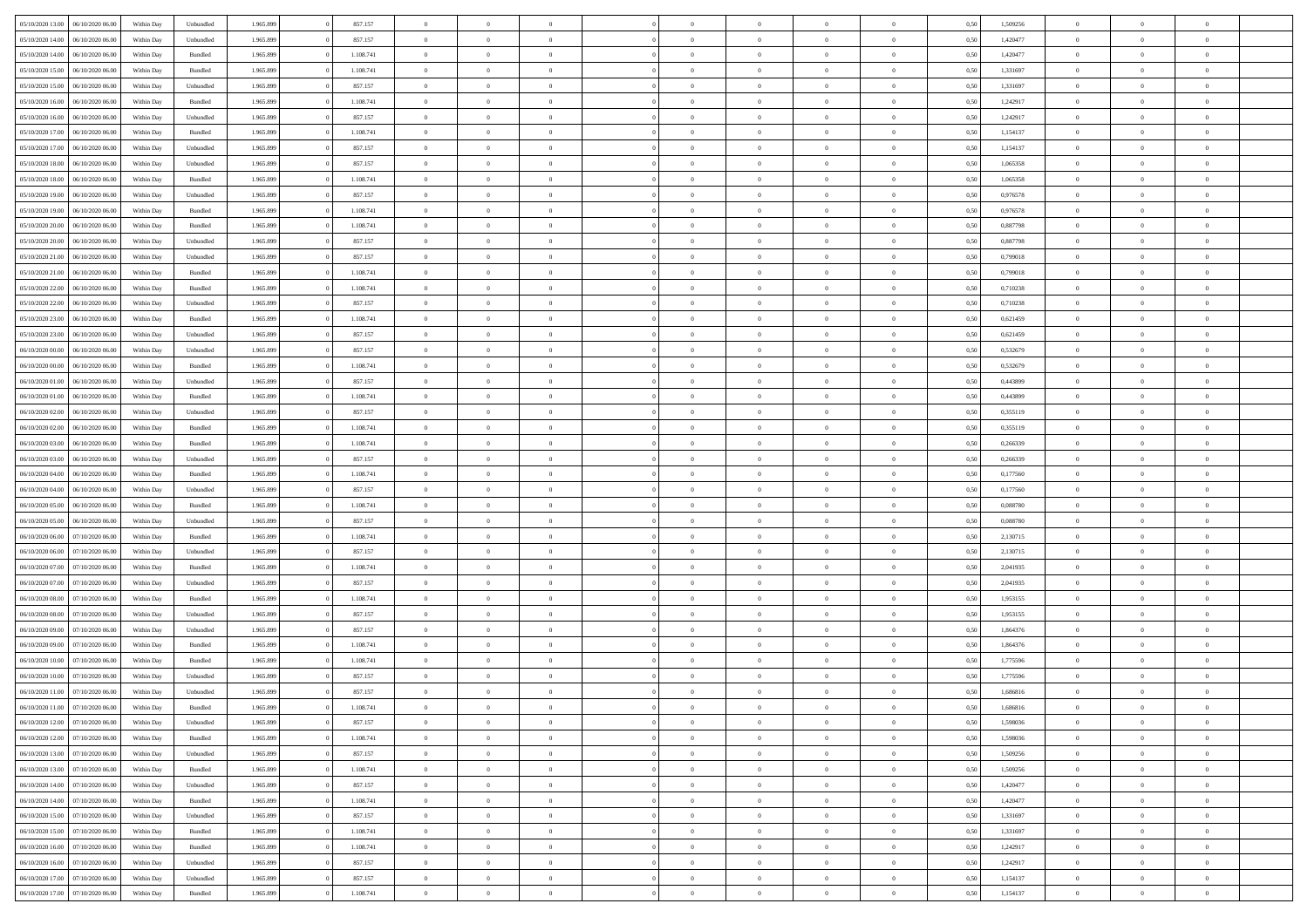|                                      |            |           |           |           | $\overline{0}$ | $\Omega$       |                |                | $\Omega$       | $\Omega$       | $\theta$       |      |          | $\theta$       |                | $\theta$       |  |
|--------------------------------------|------------|-----------|-----------|-----------|----------------|----------------|----------------|----------------|----------------|----------------|----------------|------|----------|----------------|----------------|----------------|--|
| 06/10/2020 18:00<br>07/10/2020 06:00 | Within Dav | Bundled   | 1.965.899 | 1.108.741 |                |                |                | $\Omega$       |                |                |                | 0,50 | 1,065358 |                | $\theta$       |                |  |
| 06/10/2020 18:00<br>07/10/2020 06.00 | Within Day | Unbundled | 1.965.899 | 857.157   | $\overline{0}$ | $\theta$       | $\overline{0}$ | $\overline{0}$ | $\bf{0}$       | $\overline{0}$ | $\bf{0}$       | 0,50 | 1,065358 | $\theta$       | $\theta$       | $\overline{0}$ |  |
| 06/10/2020 19:00<br>07/10/2020 06.00 | Within Day | Bundled   | 1.965.899 | 1.108.741 | $\overline{0}$ | $\bf{0}$       | $\overline{0}$ | $\bf{0}$       | $\bf{0}$       | $\bf{0}$       | $\mathbf{0}$   | 0,50 | 0,976578 | $\overline{0}$ | $\overline{0}$ | $\overline{0}$ |  |
| 06/10/2020 19:00<br>07/10/2020 06.00 | Within Dav | Unbundled | 1.965.899 | 857.157   | $\overline{0}$ | $\overline{0}$ | $\overline{0}$ | $\overline{0}$ | $\bf{0}$       | $\overline{0}$ | $\overline{0}$ | 0.50 | 0,976578 | $\theta$       | $\theta$       | $\overline{0}$ |  |
|                                      |            |           |           |           | $\overline{0}$ | $\theta$       | $\overline{0}$ |                | $\bf{0}$       | $\overline{0}$ |                |      |          | $\theta$       | $\overline{0}$ | $\overline{0}$ |  |
| 06/10/2020 20.00<br>07/10/2020 06.00 | Within Day | Unbundled | 1.965.899 | 857.157   |                |                |                | $\overline{0}$ |                |                | $\bf{0}$       | 0,50 | 0,887798 |                |                |                |  |
| 06/10/2020 20.00<br>07/10/2020 06.00 | Within Day | Bundled   | 1.965.899 | 1.108.741 | $\overline{0}$ | $\overline{0}$ | $\overline{0}$ | $\bf{0}$       | $\overline{0}$ | $\overline{0}$ | $\mathbf{0}$   | 0,50 | 0,887798 | $\overline{0}$ | $\overline{0}$ | $\bf{0}$       |  |
| 06/10/2020 21:00<br>07/10/2020 06.00 | Within Dav | Bundled   | 1.965.899 | 1.108.741 | $\overline{0}$ | $\overline{0}$ | $\overline{0}$ | $\overline{0}$ | $\overline{0}$ | $\overline{0}$ | $\overline{0}$ | 0.50 | 0.799018 | $\theta$       | $\overline{0}$ | $\overline{0}$ |  |
| 06/10/2020 21.00<br>07/10/2020 06.00 | Within Day | Unbundled | 1.965.899 | 857.157   | $\overline{0}$ | $\theta$       | $\overline{0}$ | $\overline{0}$ | $\bf{0}$       | $\overline{0}$ | $\bf{0}$       | 0,50 | 0,799018 | $\theta$       | $\theta$       | $\overline{0}$ |  |
| 06/10/2020 22.00<br>07/10/2020 06.00 | Within Day | Unbundled | 1.965.899 | 857.157   | $\overline{0}$ | $\overline{0}$ | $\overline{0}$ | $\bf{0}$       | $\bf{0}$       | $\bf{0}$       | $\bf{0}$       | 0,50 | 0,710238 | $\,0\,$        | $\overline{0}$ | $\overline{0}$ |  |
|                                      |            |           |           |           |                | $\overline{0}$ |                |                | $\overline{0}$ |                |                |      |          | $\theta$       | $\overline{0}$ | $\overline{0}$ |  |
| 06/10/2020 22.00<br>07/10/2020 06.00 | Within Dav | Bundled   | 1.965.899 | 1.108.741 | $\overline{0}$ |                | $\overline{0}$ | $\overline{0}$ |                | $\overline{0}$ | $\overline{0}$ | 0.50 | 0,710238 |                |                |                |  |
| 06/10/2020 23.00<br>07/10/2020 06.00 | Within Day | Unbundled | 1.965.899 | 857.157   | $\overline{0}$ | $\theta$       | $\overline{0}$ | $\overline{0}$ | $\bf{0}$       | $\overline{0}$ | $\bf{0}$       | 0,50 | 0,621459 | $\,$ 0 $\,$    | $\overline{0}$ | $\overline{0}$ |  |
| 06/10/2020 23.00<br>07/10/2020 06.00 | Within Day | Bundled   | 1.965.899 | 1.108.741 | $\overline{0}$ | $\overline{0}$ | $\overline{0}$ | $\bf{0}$       | $\bf{0}$       | $\bf{0}$       | $\mathbf{0}$   | 0,50 | 0,621459 | $\overline{0}$ | $\overline{0}$ | $\bf{0}$       |  |
| 07/10/2020 00:00<br>07/10/2020 06.00 | Within Day | Unbundled | 1.965.899 | 857.157   | $\overline{0}$ | $\overline{0}$ | $\overline{0}$ | $\overline{0}$ | $\bf{0}$       | $\overline{0}$ | $\overline{0}$ | 0.50 | 0,532679 | $\theta$       | $\theta$       | $\overline{0}$ |  |
| 07/10/2020 00.00<br>07/10/2020 06.00 | Within Day | Bundled   | 1.965.899 | 1.108.741 | $\overline{0}$ | $\theta$       | $\overline{0}$ | $\overline{0}$ | $\bf{0}$       | $\overline{0}$ | $\bf{0}$       | 0,50 | 0,532679 | $\theta$       | $\theta$       | $\overline{0}$ |  |
|                                      |            |           |           |           |                |                |                |                |                |                |                |      |          |                |                |                |  |
| 07/10/2020 01.00<br>07/10/2020 06.00 | Within Day | Bundled   | 1.965.899 | 1.108.741 | $\overline{0}$ | $\overline{0}$ | $\overline{0}$ | $\bf{0}$       | $\overline{0}$ | $\overline{0}$ | $\mathbf{0}$   | 0,50 | 0,443899 | $\overline{0}$ | $\overline{0}$ | $\bf{0}$       |  |
| 07/10/2020 01:00<br>07/10/2020 06.00 | Within Dav | Unbundled | 1.965.899 | 857.157   | $\overline{0}$ | $\overline{0}$ | $\overline{0}$ | $\overline{0}$ | $\overline{0}$ | $\overline{0}$ | $\overline{0}$ | 0.50 | 0,443899 | $\overline{0}$ | $\overline{0}$ | $\overline{0}$ |  |
| 07/10/2020 02.00<br>07/10/2020 06.00 | Within Day | Bundled   | 1.965.899 | 1.108.741 | $\overline{0}$ | $\theta$       | $\overline{0}$ | $\overline{0}$ | $\bf{0}$       | $\overline{0}$ | $\bf{0}$       | 0,50 | 0,355119 | $\theta$       | $\theta$       | $\overline{0}$ |  |
| 07/10/2020 02.00<br>07/10/2020 06.00 | Within Day | Unbundled | 1.965.899 | 857.157   | $\overline{0}$ | $\overline{0}$ | $\overline{0}$ | $\overline{0}$ | $\bf{0}$       | $\overline{0}$ | $\mathbf{0}$   | 0,50 | 0,355119 | $\,0\,$        | $\overline{0}$ | $\overline{0}$ |  |
| 07/10/2020 03:00<br>07/10/2020 06.00 | Within Day | Bundled   | 1.965.899 | 1.108.741 | $\overline{0}$ | $\overline{0}$ | $\overline{0}$ | $\overline{0}$ | $\overline{0}$ | $\overline{0}$ | $\overline{0}$ | 0.50 | 0,266339 | $\theta$       | $\overline{0}$ | $\overline{0}$ |  |
| 07/10/2020 03.00<br>07/10/2020 06.00 | Within Day | Unbundled | 1.965.899 | 857.157   | $\overline{0}$ | $\theta$       | $\overline{0}$ | $\overline{0}$ | $\bf{0}$       | $\overline{0}$ | $\bf{0}$       | 0,50 | 0,266339 | $\,$ 0 $\,$    | $\overline{0}$ | $\overline{0}$ |  |
|                                      |            |           |           |           |                |                |                |                |                |                |                |      |          |                |                |                |  |
| 07/10/2020 04.00<br>07/10/2020 06.00 | Within Day | Unbundled | 1.965.899 | 857.157   | $\overline{0}$ | $\overline{0}$ | $\overline{0}$ | $\overline{0}$ | $\bf{0}$       | $\overline{0}$ | $\bf{0}$       | 0,50 | 0,177560 | $\bf{0}$       | $\overline{0}$ | $\overline{0}$ |  |
| 07/10/2020 04:00<br>07/10/2020 06:00 | Within Day | Bundled   | 1.965.899 | 1.108.741 | $\overline{0}$ | $\overline{0}$ | $\overline{0}$ | $\overline{0}$ | $\overline{0}$ | $\overline{0}$ | $\overline{0}$ | 0.50 | 0,177560 | $\theta$       | $\overline{0}$ | $\overline{0}$ |  |
| 07/10/2020 05.00<br>07/10/2020 06.00 | Within Day | Bundled   | 1.965.899 | 1.108.741 | $\overline{0}$ | $\theta$       | $\overline{0}$ | $\overline{0}$ | $\bf{0}$       | $\overline{0}$ | $\bf{0}$       | 0,50 | 0,088780 | $\,$ 0 $\,$    | $\overline{0}$ | $\overline{0}$ |  |
| 07/10/2020 05.00<br>07/10/2020 06.00 | Within Day | Unbundled | 1.965.899 | 857.157   | $\overline{0}$ | $\overline{0}$ | $\overline{0}$ | $\overline{0}$ | $\overline{0}$ | $\overline{0}$ | $\mathbf{0}$   | 0,50 | 0,088780 | $\bf{0}$       | $\overline{0}$ | $\bf{0}$       |  |
| 07/10/2020 06.00<br>08/10/2020 06:00 | Within Dav | Bundled   | 1.965.899 | 1.108.741 | $\overline{0}$ | $\overline{0}$ | $\overline{0}$ | $\overline{0}$ | $\overline{0}$ | $\overline{0}$ | $\overline{0}$ | 0.50 | 2,130715 | $\theta$       | $\overline{0}$ | $\overline{0}$ |  |
| 07/10/2020 06.00<br>08/10/2020 06.00 | Within Day | Unbundled | 1.965.899 | 857.157   | $\overline{0}$ | $\theta$       | $\overline{0}$ | $\overline{0}$ | $\bf{0}$       | $\overline{0}$ | $\bf{0}$       | 0,50 | 2,130715 | $\theta$       | $\theta$       | $\overline{0}$ |  |
| 07/10/2020 07.00<br>08/10/2020 06:00 | Within Day | Bundled   | 1.965.899 | 1.108.741 | $\overline{0}$ | $\overline{0}$ | $\overline{0}$ | $\overline{0}$ | $\bf{0}$       | $\overline{0}$ | $\bf{0}$       | 0,50 | 2,041935 | $\,0\,$        | $\overline{0}$ | $\overline{0}$ |  |
|                                      |            |           |           |           |                |                |                |                |                |                |                |      |          |                |                |                |  |
| 07/10/2020 07.00<br>08/10/2020 06:00 | Within Day | Unbundled | 1.965.899 | 857.157   | $\overline{0}$ | $\overline{0}$ | $\overline{0}$ | $\overline{0}$ | $\overline{0}$ | $\overline{0}$ | $\overline{0}$ | 0.50 | 2,041935 | $\theta$       | $\overline{0}$ | $\overline{0}$ |  |
| 07/10/2020 08:00<br>08/10/2020 06.00 | Within Day | Unbundled | 1.965.899 | 857.157   | $\overline{0}$ | $\theta$       | $\overline{0}$ | $\overline{0}$ | $\bf{0}$       | $\overline{0}$ | $\bf{0}$       | 0,50 | 1,953155 | $\,$ 0 $\,$    | $\overline{0}$ | $\overline{0}$ |  |
| 07/10/2020 08.00<br>08/10/2020 06.00 | Within Day | Bundled   | 1.965.899 | 1.108.741 | $\overline{0}$ | $\overline{0}$ | $\overline{0}$ | $\overline{0}$ | $\bf{0}$       | $\overline{0}$ | $\bf{0}$       | 0,50 | 1,953155 | $\bf{0}$       | $\overline{0}$ | $\overline{0}$ |  |
| 07/10/2020 09:00<br>08/10/2020 06:00 | Within Day | Bundled   | 1.965.899 | 1.108.741 | $\bf{0}$       | $\Omega$       | $\overline{0}$ | $\Omega$       | $\Omega$       | $\overline{0}$ | $\overline{0}$ | 0,50 | 1,864376 | $\,0\,$        | $\theta$       | $\theta$       |  |
| 07/10/2020 09:00<br>08/10/2020 06.00 | Within Day | Unbundled | 1.965.899 | 857.157   | $\overline{0}$ | $\theta$       | $\overline{0}$ | $\overline{0}$ | $\bf{0}$       | $\overline{0}$ | $\bf{0}$       | 0,50 | 1,864376 | $\,$ 0 $\,$    | $\theta$       | $\overline{0}$ |  |
| 07/10/2020 10.00<br>08/10/2020 06:00 | Within Day | Bundled   | 1.965.899 | 1.108.741 | $\overline{0}$ | $\overline{0}$ | $\overline{0}$ | $\overline{0}$ | $\bf{0}$       | $\overline{0}$ | $\mathbf{0}$   | 0,50 | 1,775596 | $\bf{0}$       | $\overline{0}$ | $\bf{0}$       |  |
| 07/10/2020 10:00<br>08/10/2020 06:00 |            | Unbundled | 1.965.899 | 857.157   | $\overline{0}$ | $\Omega$       | $\Omega$       | $\Omega$       | $\overline{0}$ | $\overline{0}$ | $\overline{0}$ | 0.50 | 1,775596 | $\,0\,$        | $\theta$       | $\theta$       |  |
|                                      | Within Day |           |           |           |                |                |                |                |                |                |                |      |          |                |                |                |  |
| 07/10/2020 11:00<br>08/10/2020 06:00 | Within Day | Unbundled | 1.965.899 | 857.157   | $\overline{0}$ | $\theta$       | $\overline{0}$ | $\overline{0}$ | $\bf{0}$       | $\overline{0}$ | $\bf{0}$       | 0,50 | 1,686816 | $\,$ 0 $\,$    | $\overline{0}$ | $\overline{0}$ |  |
| 07/10/2020 11:00<br>08/10/2020 06.00 | Within Day | Bundled   | 1.965.899 | 1.108.741 | $\overline{0}$ | $\overline{0}$ | $\overline{0}$ | $\bf{0}$       | $\bf{0}$       | $\bf{0}$       | $\bf{0}$       | 0,50 | 1,686816 | $\bf{0}$       | $\overline{0}$ | $\overline{0}$ |  |
| 07/10/2020 12:00<br>08/10/2020 06:00 | Within Day | Unbundled | 1.965.899 | 857.157   | $\overline{0}$ | $\Omega$       | $\overline{0}$ | $\Omega$       | $\overline{0}$ | $\overline{0}$ | $\overline{0}$ | 0.50 | 1,598036 | $\,0\,$        | $\theta$       | $\theta$       |  |
| 07/10/2020 12:00<br>08/10/2020 06.00 | Within Day | Bundled   | 1.965.899 | 1.108.741 | $\overline{0}$ | $\theta$       | $\overline{0}$ | $\overline{0}$ | $\,$ 0         | $\overline{0}$ | $\bf{0}$       | 0,50 | 1,598036 | $\,$ 0 $\,$    | $\overline{0}$ | $\overline{0}$ |  |
| 07/10/2020 13.00<br>08/10/2020 06:00 | Within Day | Bundled   | 1.965.899 | 1.108.741 | $\overline{0}$ | $\overline{0}$ | $\overline{0}$ | $\bf{0}$       | $\bf{0}$       | $\bf{0}$       | $\bf{0}$       | 0,50 | 1,509256 | $\overline{0}$ | $\overline{0}$ | $\overline{0}$ |  |
| 07/10/2020 13:00<br>08/10/2020 06.00 | Within Day | Unbundled | 1.965.899 | 857.157   | $\overline{0}$ | $\Omega$       | $\overline{0}$ | $\Omega$       | $\overline{0}$ | $\overline{0}$ | $\overline{0}$ | 0.50 | 1,509256 | $\,0\,$        | $\theta$       | $\theta$       |  |
|                                      |            |           |           |           |                |                |                |                |                |                |                |      |          |                |                |                |  |
| 07/10/2020 14:00<br>08/10/2020 06.00 | Within Day | Bundled   | 1.965.899 | 1.108.741 | $\overline{0}$ | $\theta$       | $\overline{0}$ | $\overline{0}$ | $\,$ 0         | $\overline{0}$ | $\bf{0}$       | 0,50 | 1,420477 | $\,$ 0 $\,$    | $\overline{0}$ | $\overline{0}$ |  |
| 07/10/2020 14.00<br>08/10/2020 06.00 | Within Day | Unbundled | 1.965.899 | 857.157   | $\overline{0}$ | $\overline{0}$ | $\overline{0}$ | $\bf{0}$       | $\bf{0}$       | $\overline{0}$ | $\mathbf{0}$   | 0,50 | 1,420477 | $\overline{0}$ | $\overline{0}$ | $\bf{0}$       |  |
| 07/10/2020 15:00<br>08/10/2020 06:00 | Within Day | Bundled   | 1.965.899 | 1.108.741 | $\overline{0}$ | $\Omega$       | $\Omega$       | $\Omega$       | $\Omega$       | $\Omega$       | $\overline{0}$ | 0.50 | 1,331697 | $\theta$       | $\theta$       | $\theta$       |  |
| 07/10/2020 15.00<br>08/10/2020 06:00 | Within Day | Unbundled | 1.965.899 | 857.157   | $\overline{0}$ | $\overline{0}$ | $\overline{0}$ | $\bf{0}$       | $\,$ 0         | $\bf{0}$       | $\bf{0}$       | 0,50 | 1,331697 | $\,0\,$        | $\overline{0}$ | $\overline{0}$ |  |
| 07/10/2020 16:00 08/10/2020 06:00    | Within Day | Unbundled | 1.965.899 | 857.157   | $\bf{0}$       | $\bf{0}$       |                |                |                |                |                | 0,50 | 1,242917 | $\bf{0}$       | $\overline{0}$ |                |  |
| 07/10/2020 16:00<br>08/10/2020 06:00 | Within Day | Bundled   | 1.965.899 | 1.108.741 | $\overline{0}$ | $\overline{0}$ | $\overline{0}$ | $\Omega$       | $\overline{0}$ | $\overline{0}$ | $\overline{0}$ | 0,50 | 1,242917 | $\theta$       | $\theta$       | $\theta$       |  |
| 07/10/2020 17.00<br>08/10/2020 06.00 | Within Day | Bundled   | 1.965.899 | 1.108.741 | $\overline{0}$ | $\bf{0}$       | $\overline{0}$ | $\bf{0}$       | $\,$ 0 $\,$    | $\overline{0}$ | $\,$ 0 $\,$    | 0,50 | 1,154137 | $\,$ 0 $\,$    | $\,$ 0 $\,$    | $\,$ 0         |  |
|                                      |            |           |           |           |                |                |                |                |                |                |                |      |          |                |                |                |  |
| 07/10/2020 17.00<br>08/10/2020 06:00 | Within Day | Unbundled | 1.965.899 | 857.157   | $\overline{0}$ | $\overline{0}$ | $\overline{0}$ | $\overline{0}$ | $\overline{0}$ | $\overline{0}$ | $\mathbf{0}$   | 0,50 | 1,154137 | $\overline{0}$ | $\bf{0}$       | $\bf{0}$       |  |
| 07/10/2020 18:00<br>08/10/2020 06:00 | Within Day | Unbundled | 1.965.899 | 857.157   | $\overline{0}$ | $\overline{0}$ | $\overline{0}$ | $\Omega$       | $\overline{0}$ | $\overline{0}$ | $\overline{0}$ | 0,50 | 1,065358 | $\overline{0}$ | $\,$ 0 $\,$    | $\overline{0}$ |  |
| 07/10/2020 18:00<br>08/10/2020 06.00 | Within Day | Bundled   | 1.965.899 | 1.108.741 | $\overline{0}$ | $\,$ 0         | $\overline{0}$ | $\bf{0}$       | $\,$ 0 $\,$    | $\overline{0}$ | $\,$ 0 $\,$    | 0,50 | 1,065358 | $\,$ 0 $\,$    | $\overline{0}$ | $\overline{0}$ |  |
| 07/10/2020 19:00<br>08/10/2020 06:00 | Within Day | Bundled   | 1.965.899 | 1.108.741 | $\overline{0}$ | $\overline{0}$ | $\overline{0}$ | $\overline{0}$ | $\overline{0}$ | $\overline{0}$ | $\mathbf{0}$   | 0,50 | 0,976578 | $\overline{0}$ | $\overline{0}$ | $\bf{0}$       |  |
| 07/10/2020 19:00<br>08/10/2020 06:00 | Within Day | Unbundled | 1.965.899 | 857.157   | $\overline{0}$ | $\overline{0}$ | $\overline{0}$ | $\overline{0}$ | $\overline{0}$ | $\overline{0}$ | $\overline{0}$ | 0.50 | 0,976578 | $\overline{0}$ | $\theta$       | $\overline{0}$ |  |
| 07/10/2020 20.00<br>08/10/2020 06.00 | Within Day | Bundled   | 1.965.899 | 1.108.741 | $\overline{0}$ | $\,$ 0         | $\overline{0}$ | $\overline{0}$ | $\bf{0}$       | $\overline{0}$ | $\bf{0}$       | 0,50 | 0,887798 | $\,$ 0 $\,$    | $\overline{0}$ | $\overline{0}$ |  |
|                                      |            |           |           |           |                |                |                |                |                |                |                |      |          |                |                |                |  |
| 07/10/2020 20.00<br>08/10/2020 06:00 | Within Day | Unbundled | 1.965.899 | 857.157   | $\overline{0}$ | $\bf{0}$       | $\overline{0}$ | $\overline{0}$ | $\overline{0}$ | $\overline{0}$ | $\mathbf{0}$   | 0,50 | 0,887798 | $\overline{0}$ | $\overline{0}$ | $\bf{0}$       |  |
| 07/10/2020 21:00<br>08/10/2020 06:00 | Within Day | Unbundled | 1.965.899 | 857.157   | $\overline{0}$ | $\overline{0}$ | $\overline{0}$ | $\Omega$       | $\overline{0}$ | $\overline{0}$ | $\overline{0}$ | 0.50 | 0,799018 | $\overline{0}$ | $\overline{0}$ | $\overline{0}$ |  |
| 07/10/2020 21.00<br>08/10/2020 06.00 | Within Day | Bundled   | 1.965.899 | 1.108.741 | $\overline{0}$ | $\bf{0}$       | $\overline{0}$ | $\bf{0}$       | $\bf{0}$       | $\overline{0}$ | $\mathbf{0}$   | 0,50 | 0,799018 | $\,$ 0 $\,$    | $\,$ 0 $\,$    | $\bf{0}$       |  |
| 07/10/2020 22.00<br>08/10/2020 06.00 | Within Day | Unbundled | 1.965.899 | 857.157   | $\overline{0}$ | $\overline{0}$ | $\overline{0}$ | $\overline{0}$ | $\overline{0}$ | $\overline{0}$ | $\mathbf{0}$   | 0,50 | 0,710238 | $\overline{0}$ | $\bf{0}$       | $\overline{0}$ |  |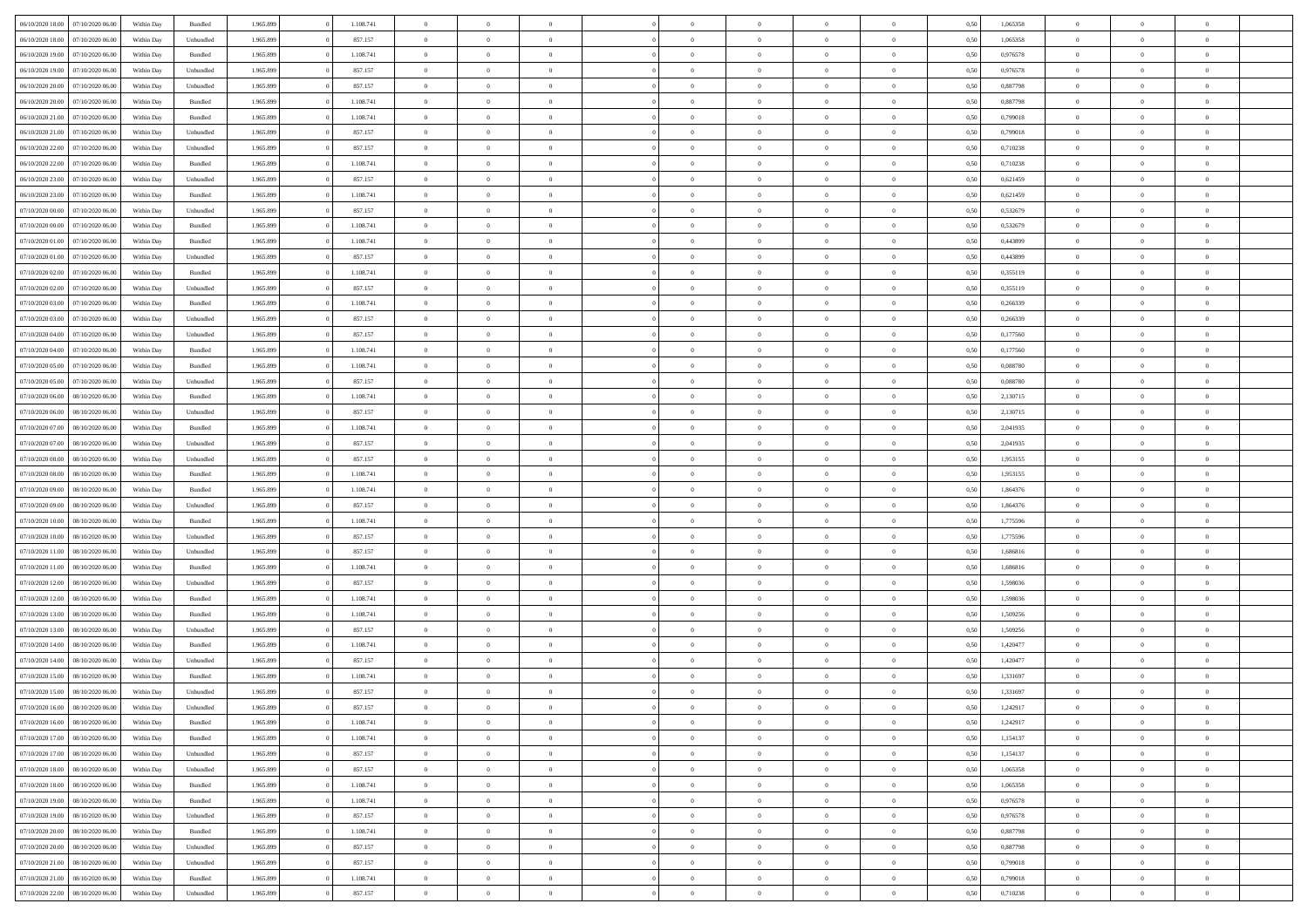|                                   |                  |            |                    |           |           | $\overline{0}$ |                |                |                | $\Omega$       | $\theta$       | $\theta$       |      |          | $\theta$       |                | $\theta$       |  |
|-----------------------------------|------------------|------------|--------------------|-----------|-----------|----------------|----------------|----------------|----------------|----------------|----------------|----------------|------|----------|----------------|----------------|----------------|--|
| 07/10/2020 22.00                  | 08/10/2020 06:00 | Within Dav | Bundled            | 1.965.899 | 1.108.741 |                | $\theta$       |                | $\Omega$       |                |                |                | 0.50 | 0,710238 |                | $\theta$       |                |  |
| 07/10/2020 23.00                  | 08/10/2020 06.00 | Within Day | Bundled            | 1.965.899 | 1.108.741 | $\overline{0}$ | $\theta$       | $\overline{0}$ | $\overline{0}$ | $\bf{0}$       | $\overline{0}$ | $\bf{0}$       | 0,50 | 0,621459 | $\theta$       | $\overline{0}$ | $\overline{0}$ |  |
| 07/10/2020 23.00                  | 08/10/2020 06:00 | Within Day | Unbundled          | 1.965.899 | 857.157   | $\overline{0}$ | $\overline{0}$ | $\overline{0}$ | $\overline{0}$ | $\bf{0}$       | $\overline{0}$ | $\bf{0}$       | 0,50 | 0,621459 | $\overline{0}$ | $\overline{0}$ | $\overline{0}$ |  |
| 08/10/2020 00:00                  | 08/10/2020 06:00 | Within Dav | Unbundled          | 1.965.899 | 857.157   | $\overline{0}$ | $\overline{0}$ | $\overline{0}$ | $\overline{0}$ | $\bf{0}$       | $\overline{0}$ | $\overline{0}$ | 0.50 | 0.532679 | $\theta$       | $\theta$       | $\overline{0}$ |  |
|                                   |                  |            |                    |           |           |                |                |                |                |                |                |                |      |          |                |                |                |  |
| 08/10/2020 00:00                  | 08/10/2020 06.00 | Within Day | Bundled            | 1.965.899 | 1.108.741 | $\overline{0}$ | $\theta$       | $\overline{0}$ | $\overline{0}$ | $\bf{0}$       | $\overline{0}$ | $\bf{0}$       | 0,50 | 0,532679 | $\theta$       | $\overline{0}$ | $\overline{0}$ |  |
| 08/10/2020 01.00                  | 08/10/2020 06.00 | Within Day | Unbundled          | 1.965.899 | 857.157   | $\overline{0}$ | $\overline{0}$ | $\overline{0}$ | $\bf{0}$       | $\overline{0}$ | $\overline{0}$ | $\mathbf{0}$   | 0,50 | 0,443899 | $\overline{0}$ | $\overline{0}$ | $\bf{0}$       |  |
| 08/10/2020 01:00                  | 08/10/2020 06:00 | Within Dav | Bundled            | 1.965.899 | 1.108.741 | $\overline{0}$ | $\overline{0}$ | $\overline{0}$ | $\overline{0}$ | $\overline{0}$ | $\overline{0}$ | $\overline{0}$ | 0.50 | 0,443899 | $\theta$       | $\overline{0}$ | $\overline{0}$ |  |
| 08/10/2020 02.00                  | 08/10/2020 06.00 | Within Day | Bundled            | 1.965.899 | 1.108.741 | $\overline{0}$ | $\theta$       | $\overline{0}$ | $\overline{0}$ | $\bf{0}$       | $\overline{0}$ | $\bf{0}$       | 0,50 | 0,355119 | $\,$ 0 $\,$    | $\theta$       | $\overline{0}$ |  |
| 08/10/2020 02.00                  | 08/10/2020 06.00 | Within Day | Unbundled          | 1.965.899 | 857.157   | $\overline{0}$ | $\overline{0}$ | $\overline{0}$ | $\bf{0}$       | $\bf{0}$       | $\bf{0}$       | $\bf{0}$       | 0,50 | 0,355119 | $\,0\,$        | $\overline{0}$ | $\overline{0}$ |  |
|                                   |                  |            |                    |           |           |                |                |                |                |                |                |                |      |          |                |                |                |  |
| 08/10/2020 03:00                  | 08/10/2020 06:00 | Within Dav | Unbundled          | 1.965.899 | 857.157   | $\overline{0}$ | $\overline{0}$ | $\overline{0}$ | $\overline{0}$ | $\overline{0}$ | $\overline{0}$ | $\overline{0}$ | 0.50 | 0,266339 | $\theta$       | $\overline{0}$ | $\overline{0}$ |  |
| 08/10/2020 03:00                  | 08/10/2020 06.00 | Within Day | Bundled            | 1.965.899 | 1.108.741 | $\overline{0}$ | $\theta$       | $\overline{0}$ | $\overline{0}$ | $\bf{0}$       | $\overline{0}$ | $\bf{0}$       | 0,50 | 0,266339 | $\,$ 0 $\,$    | $\overline{0}$ | $\overline{0}$ |  |
| 08/10/2020 04.00                  | 08/10/2020 06.00 | Within Day | Bundled            | 1.965.899 | 1.108.741 | $\overline{0}$ | $\overline{0}$ | $\overline{0}$ | $\bf{0}$       | $\bf{0}$       | $\bf{0}$       | $\bf{0}$       | 0,50 | 0,177560 | $\overline{0}$ | $\overline{0}$ | $\bf{0}$       |  |
| 08/10/2020 04:00                  | 08/10/2020 06:00 | Within Day | Unbundled          | 1.965.899 | 857.157   | $\overline{0}$ | $\overline{0}$ | $\overline{0}$ | $\overline{0}$ | $\bf{0}$       | $\overline{0}$ | $\overline{0}$ | 0.50 | 0,177560 | $\theta$       | $\theta$       | $\overline{0}$ |  |
| 08/10/2020 05:00                  | 08/10/2020 06.00 | Within Day | Unbundled          | 1.965.899 | 857.157   | $\overline{0}$ | $\theta$       | $\overline{0}$ | $\overline{0}$ | $\bf{0}$       | $\overline{0}$ | $\bf{0}$       | 0,50 | 0,088780 | $\,$ 0 $\,$    | $\overline{0}$ | $\overline{0}$ |  |
|                                   |                  |            |                    |           |           |                |                |                |                |                |                |                |      |          |                |                |                |  |
| 08/10/2020 05.00                  | 08/10/2020 06.00 | Within Day | Bundled            | 1.965.899 | 1.108.741 | $\overline{0}$ | $\overline{0}$ | $\overline{0}$ | $\bf{0}$       | $\overline{0}$ | $\overline{0}$ | $\mathbf{0}$   | 0,50 | 0,088780 | $\overline{0}$ | $\overline{0}$ | $\bf{0}$       |  |
| 08/10/2020 06:00                  | 09/10/2020 06:00 | Within Dav | Bundled            | 1.965.899 | 1.108.741 | $\overline{0}$ | $\overline{0}$ | $\overline{0}$ | $\overline{0}$ | $\overline{0}$ | $\overline{0}$ | $\overline{0}$ | 0.50 | 2,130715 | $\theta$       | $\overline{0}$ | $\overline{0}$ |  |
| 08/10/2020 06.00                  | 09/10/2020 06.00 | Within Day | Unbundled          | 1.965.899 | 857.157   | $\overline{0}$ | $\theta$       | $\overline{0}$ | $\overline{0}$ | $\bf{0}$       | $\overline{0}$ | $\bf{0}$       | 0,50 | 2,130715 | $\,$ 0 $\,$    | $\theta$       | $\overline{0}$ |  |
| 08/10/2020 07.00                  | 09/10/2020 06.00 | Within Day | Unbundled          | 1.965.899 | 857.157   | $\overline{0}$ | $\overline{0}$ | $\overline{0}$ | $\bf{0}$       | $\bf{0}$       | $\bf{0}$       | $\mathbf{0}$   | 0,50 | 2,041935 | $\,0\,$        | $\overline{0}$ | $\overline{0}$ |  |
| 08/10/2020 07:00                  | 09/10/2020 06:00 | Within Day | Bundled            | 1.965.899 | 1.108.741 | $\overline{0}$ | $\overline{0}$ | $\overline{0}$ | $\overline{0}$ | $\overline{0}$ | $\overline{0}$ | $\overline{0}$ | 0.50 | 2,041935 | $\theta$       | $\overline{0}$ | $\overline{0}$ |  |
|                                   |                  |            |                    |           |           |                |                |                |                |                |                |                |      |          |                |                |                |  |
| 08/10/2020 08:00                  | 09/10/2020 06.00 | Within Day | Unbundled          | 1.965.899 | 857.157   | $\overline{0}$ | $\theta$       | $\overline{0}$ | $\overline{0}$ | $\bf{0}$       | $\overline{0}$ | $\bf{0}$       | 0,50 | 1,953155 | $\,$ 0 $\,$    | $\overline{0}$ | $\overline{0}$ |  |
| 08/10/2020 08:00                  | 09/10/2020 06.00 | Within Day | Bundled            | 1.965.899 | 1.108.741 | $\overline{0}$ | $\overline{0}$ | $\overline{0}$ | $\bf{0}$       | $\bf{0}$       | $\bf{0}$       | $\bf{0}$       | 0,50 | 1,953155 | $\bf{0}$       | $\overline{0}$ | $\overline{0}$ |  |
| 08/10/2020 09:00                  | 09/10/2020 06:00 | Within Day | Unbundled          | 1.965.899 | 857.157   | $\overline{0}$ | $\overline{0}$ | $\overline{0}$ | $\overline{0}$ | $\overline{0}$ | $\overline{0}$ | $\overline{0}$ | 0.50 | 1,864376 | $\overline{0}$ | $\overline{0}$ | $\overline{0}$ |  |
| 08/10/2020 09:00                  | 09/10/2020 06.00 | Within Day | Bundled            | 1.965.899 | 1.108.741 | $\overline{0}$ | $\theta$       | $\overline{0}$ | $\overline{0}$ | $\bf{0}$       | $\overline{0}$ | $\bf{0}$       | 0,50 | 1,864376 | $\,$ 0 $\,$    | $\overline{0}$ | $\overline{0}$ |  |
| 08/10/2020 10:00                  | 09/10/2020 06.00 | Within Day | Bundled            | 1.965.899 | 1.108.741 | $\overline{0}$ | $\overline{0}$ | $\overline{0}$ | $\bf{0}$       | $\overline{0}$ | $\overline{0}$ | $\mathbf{0}$   | 0,50 | 1,775596 | $\overline{0}$ | $\overline{0}$ | $\bf{0}$       |  |
|                                   |                  |            |                    |           |           |                |                |                |                |                |                |                |      |          |                |                |                |  |
| 08/10/2020 10:00                  | 09/10/2020 06:00 | Within Dav | Unbundled          | 1.965.899 | 857.157   | $\overline{0}$ | $\overline{0}$ | $\overline{0}$ | $\overline{0}$ | $\overline{0}$ | $\overline{0}$ | $\overline{0}$ | 0.50 | 1,775596 | $\overline{0}$ | $\overline{0}$ | $\overline{0}$ |  |
| 08/10/2020 11:00                  | 09/10/2020 06.00 | Within Day | Bundled            | 1.965.899 | 1.108.741 | $\overline{0}$ | $\theta$       | $\overline{0}$ | $\overline{0}$ | $\bf{0}$       | $\overline{0}$ | $\bf{0}$       | 0,50 | 1,686816 | $\,$ 0 $\,$    | $\theta$       | $\overline{0}$ |  |
| 08/10/2020 11:00                  | 09/10/2020 06.00 | Within Day | Unbundled          | 1.965.899 | 857.157   | $\overline{0}$ | $\overline{0}$ | $\overline{0}$ | $\bf{0}$       | $\bf{0}$       | $\bf{0}$       | $\bf{0}$       | 0,50 | 1,686816 | $\,0\,$        | $\overline{0}$ | $\overline{0}$ |  |
| 08/10/2020 12:00                  | 09/10/2020 06:00 | Within Day | Bundled            | 1.965.899 | 1.108.741 | $\overline{0}$ | $\overline{0}$ | $\overline{0}$ | $\overline{0}$ | $\overline{0}$ | $\overline{0}$ | $\overline{0}$ | 0.50 | 1,598036 | $\theta$       | $\overline{0}$ | $\overline{0}$ |  |
| 08/10/2020 12:00                  | 09/10/2020 06.00 | Within Day | Unbundled          | 1.965.899 | 857.157   | $\overline{0}$ | $\theta$       | $\overline{0}$ | $\overline{0}$ | $\bf{0}$       | $\overline{0}$ | $\bf{0}$       | 0,50 | 1,598036 | $\,$ 0 $\,$    | $\overline{0}$ | $\overline{0}$ |  |
|                                   |                  |            |                    |           |           |                |                |                |                |                |                |                |      |          |                |                |                |  |
| 08/10/2020 13:00                  | 09/10/2020 06.00 | Within Day | Unbundled          | 1.965.899 | 857.157   | $\overline{0}$ | $\overline{0}$ | $\overline{0}$ | $\bf{0}$       | $\bf{0}$       | $\bf{0}$       | $\bf{0}$       | 0,50 | 1,509256 | $\overline{0}$ | $\overline{0}$ | $\overline{0}$ |  |
| 08/10/2020 13:00                  | 09/10/2020 06.00 | Within Day | Bundled            | 1.965.899 | 1.108.741 | $\overline{0}$ | $\Omega$       | $\overline{0}$ | $\Omega$       | $\Omega$       | $\overline{0}$ | $\overline{0}$ | 0,50 | 1,509256 | $\,0\,$        | $\theta$       | $\theta$       |  |
| 08/10/2020 14:00                  | 09/10/2020 06.00 | Within Day | Unbundled          | 1.965.899 | 857.157   | $\overline{0}$ | $\theta$       | $\overline{0}$ | $\overline{0}$ | $\bf{0}$       | $\overline{0}$ | $\bf{0}$       | 0,50 | 1,420477 | $\,$ 0 $\,$    | $\theta$       | $\overline{0}$ |  |
| 08/10/2020 14:00                  | 09/10/2020 06.00 | Within Day | Bundled            | 1.965.899 | 1.108.741 | $\overline{0}$ | $\overline{0}$ | $\overline{0}$ | $\bf{0}$       | $\bf{0}$       | $\overline{0}$ | $\mathbf{0}$   | 0,50 | 1,420477 | $\bf{0}$       | $\overline{0}$ | $\bf{0}$       |  |
| 08/10/2020 15:00                  | 09/10/2020 06:00 | Within Day | Unbundled          | 1.965.899 | 857.157   | $\overline{0}$ | $\Omega$       | $\Omega$       | $\Omega$       | $\overline{0}$ | $\overline{0}$ | $\overline{0}$ | 0.50 | 1,331697 | $\,0\,$        | $\theta$       | $\theta$       |  |
|                                   |                  |            |                    |           |           |                |                |                |                |                |                |                |      |          |                |                |                |  |
| 08/10/2020 15:00                  | 09/10/2020 06.00 | Within Day | Bundled            | 1.965.899 | 1.108.741 | $\overline{0}$ | $\theta$       | $\overline{0}$ | $\overline{0}$ | $\bf{0}$       | $\overline{0}$ | $\bf{0}$       | 0,50 | 1,331697 | $\,$ 0 $\,$    | $\overline{0}$ | $\overline{0}$ |  |
| 08/10/2020 16.00                  | 09/10/2020 06.00 | Within Day | Bundled            | 1.965.899 | 1.108.741 | $\overline{0}$ | $\overline{0}$ | $\overline{0}$ | $\bf{0}$       | $\bf{0}$       | $\bf{0}$       | $\bf{0}$       | 0,50 | 1,242917 | $\bf{0}$       | $\overline{0}$ | $\overline{0}$ |  |
| 08/10/2020 16:00                  | 09/10/2020 06:00 | Within Day | Unbundled          | 1.965.899 | 857.157   | $\overline{0}$ | $\Omega$       | $\overline{0}$ | $\Omega$       | $\overline{0}$ | $\overline{0}$ | $\overline{0}$ | 0.50 | 1,242917 | $\,$ 0 $\,$    | $\theta$       | $\theta$       |  |
| 08/10/2020 17:00                  | 09/10/2020 06.00 | Within Day | Unbundled          | 1.965.899 | 857.157   | $\overline{0}$ | $\theta$       | $\overline{0}$ | $\overline{0}$ | $\,$ 0         | $\overline{0}$ | $\bf{0}$       | 0,50 | 1,154137 | $\,$ 0 $\,$    | $\overline{0}$ | $\overline{0}$ |  |
| 08/10/2020 17.00                  | 09/10/2020 06.00 | Within Day | Bundled            | 1.965.899 | 1.108.741 | $\overline{0}$ | $\overline{0}$ | $\overline{0}$ | $\bf{0}$       | $\bf{0}$       | $\bf{0}$       | $\bf{0}$       | 0,50 | 1,154137 | $\bf{0}$       | $\overline{0}$ | $\overline{0}$ |  |
|                                   |                  |            |                    |           |           |                |                |                |                |                |                |                |      |          |                |                |                |  |
| 08/10/2020 18:00                  | 09/10/2020 06.00 | Within Day | Bundled            | 1.965.899 | 1.108.741 | $\overline{0}$ | $\Omega$       | $\overline{0}$ | $\Omega$       | $\overline{0}$ | $\overline{0}$ | $\overline{0}$ | 0,50 | 1,065358 | $\,0\,$        | $\theta$       | $\theta$       |  |
| 08/10/2020 18:00                  | 09/10/2020 06.00 | Within Day | Unbundled          | 1.965.899 | 857.157   | $\overline{0}$ | $\theta$       | $\overline{0}$ | $\overline{0}$ | $\,$ 0         | $\overline{0}$ | $\bf{0}$       | 0,50 | 1,065358 | $\,$ 0 $\,$    | $\overline{0}$ | $\overline{0}$ |  |
| 08/10/2020 19:00                  | 09/10/2020 06.00 | Within Day | Unbundled          | 1.965.899 | 857.157   | $\overline{0}$ | $\overline{0}$ | $\overline{0}$ | $\bf{0}$       | $\bf{0}$       | $\bf{0}$       | $\mathbf{0}$   | 0,50 | 0,976578 | $\bf{0}$       | $\overline{0}$ | $\bf{0}$       |  |
| 08/10/2020 19:00                  | 09/10/2020 06:00 | Within Day | Bundled            | 1.965.899 | 1.108.741 | $\overline{0}$ | $\Omega$       | $\Omega$       | $\Omega$       | $\Omega$       | $\Omega$       | $\overline{0}$ | 0.50 | 0.976578 | $\theta$       | $\theta$       | $\theta$       |  |
| 08/10/2020 20:00                  | 09/10/2020 06.00 | Within Day | Unbundled          | 1.965.899 | 857.157   | $\overline{0}$ | $\overline{0}$ | $\overline{0}$ | $\bf{0}$       | $\,$ 0         | $\bf{0}$       | $\bf{0}$       | 0,50 | 0,887798 | $\,0\,$        | $\,$ 0 $\,$    | $\overline{0}$ |  |
| 08/10/2020 20:00 09/10/2020 06:00 |                  | Within Day | $\mathbf B$ undled | 1.965.899 | 1.108.741 | $\bf{0}$       | $\bf{0}$       |                |                | $\bf{0}$       |                |                | 0,50 | 0,887798 | $\bf{0}$       | $\overline{0}$ |                |  |
|                                   |                  |            |                    |           |           |                |                |                |                |                |                |                |      |          |                |                |                |  |
| 08/10/2020 21:00                  | 09/10/2020 06:00 | Within Day | Unbundled          | 1.965.899 | 857.157   | $\overline{0}$ | $\overline{0}$ | $\overline{0}$ | $\Omega$       | $\overline{0}$ | $\overline{0}$ | $\overline{0}$ | 0.50 | 0,799018 | $\theta$       | $\theta$       | $\theta$       |  |
| 08/10/2020 21:00                  | 09/10/2020 06.00 | Within Day | Bundled            | 1.965.899 | 1.108.741 | $\overline{0}$ | $\,$ 0         | $\overline{0}$ | $\bf{0}$       | $\,$ 0 $\,$    | $\overline{0}$ | $\,$ 0 $\,$    | 0,50 | 0,799018 | $\,$ 0 $\,$    | $\,$ 0 $\,$    | $\,$ 0         |  |
| 08/10/2020 22.00                  | 09/10/2020 06.00 | Within Day | Unbundled          | 1.965.899 | 857.157   | $\overline{0}$ | $\overline{0}$ | $\overline{0}$ | $\overline{0}$ | $\overline{0}$ | $\overline{0}$ | $\mathbf{0}$   | 0,50 | 0,710238 | $\overline{0}$ | $\bf{0}$       | $\bf{0}$       |  |
| 08/10/2020 22.00                  | 09/10/2020 06.00 | Within Day | $\mathbf B$ undled | 1.965.899 | 1.108.741 | $\overline{0}$ | $\overline{0}$ | $\overline{0}$ | $\Omega$       | $\overline{0}$ | $\overline{0}$ | $\overline{0}$ | 0,50 | 0,710238 | $\overline{0}$ | $\theta$       | $\overline{0}$ |  |
| 08/10/2020 23.00                  | 09/10/2020 06.00 | Within Day | Unbundled          | 1.965.899 | 857.157   | $\overline{0}$ | $\,$ 0         | $\overline{0}$ | $\bf{0}$       | $\,$ 0 $\,$    | $\overline{0}$ | $\mathbf{0}$   | 0,50 | 0,621459 | $\,$ 0 $\,$    | $\overline{0}$ | $\overline{0}$ |  |
|                                   |                  |            |                    |           |           |                |                |                |                |                |                |                |      |          |                |                |                |  |
| 08/10/2020 23.00                  | 09/10/2020 06.00 | Within Day | Bundled            | 1.965.899 | 1.108.741 | $\overline{0}$ | $\overline{0}$ | $\overline{0}$ | $\overline{0}$ | $\overline{0}$ | $\overline{0}$ | $\mathbf{0}$   | 0,50 | 0,621459 | $\overline{0}$ | $\overline{0}$ | $\bf{0}$       |  |
| 09/10/2020 00:00                  | 09/10/2020 06:00 | Within Day | Unbundled          | 1.965.899 | 857.157   | $\overline{0}$ | $\overline{0}$ | $\overline{0}$ | $\overline{0}$ | $\overline{0}$ | $\overline{0}$ | $\bf{0}$       | 0.50 | 0,532679 | $\overline{0}$ | $\theta$       | $\overline{0}$ |  |
| 09/10/2020 00.00                  | 09/10/2020 06.00 | Within Day | Bundled            | 1.965.899 | 1.108.741 | $\overline{0}$ | $\,$ 0         | $\overline{0}$ | $\bf{0}$       | $\bf{0}$       | $\bf{0}$       | $\bf{0}$       | 0,50 | 0,532679 | $\,$ 0 $\,$    | $\overline{0}$ | $\overline{0}$ |  |
| 09/10/2020 01:00                  | 09/10/2020 06.00 | Within Day | Unbundled          | 1.965.899 | 857.157   | $\overline{0}$ | $\bf{0}$       | $\overline{0}$ | $\overline{0}$ | $\overline{0}$ | $\overline{0}$ | $\mathbf{0}$   | 0,50 | 0,443899 | $\overline{0}$ | $\overline{0}$ | $\bf{0}$       |  |
|                                   | 09/10/2020 06:00 |            |                    |           | 1.108.741 |                | $\overline{0}$ | $\overline{0}$ | $\Omega$       | $\overline{0}$ | $\overline{0}$ |                |      | 0.443899 |                | $\overline{0}$ | $\overline{0}$ |  |
| 09/10/2020 01.00                  |                  | Within Day | Bundled            | 1.965.899 |           | $\overline{0}$ |                |                |                |                |                | $\overline{0}$ | 0.50 |          | $\overline{0}$ |                |                |  |
| 09/10/2020 02.00                  | 09/10/2020 06.00 | Within Day | Bundled            | 1.965.899 | 1.108.741 | $\overline{0}$ | $\bf{0}$       | $\overline{0}$ | $\bf{0}$       | $\bf{0}$       | $\bf{0}$       | $\mathbf{0}$   | 0,50 | 0,355119 | $\,$ 0 $\,$    | $\,$ 0 $\,$    | $\bf{0}$       |  |
| 09/10/2020 02.00                  | 09/10/2020 06.00 | Within Day | Unbundled          | 1.965.899 | 857.157   | $\overline{0}$ | $\overline{0}$ | $\overline{0}$ | $\overline{0}$ | $\overline{0}$ | $\bf{0}$       | $\mathbf{0}$   | 0,50 | 0,355119 | $\overline{0}$ | $\bf{0}$       | $\overline{0}$ |  |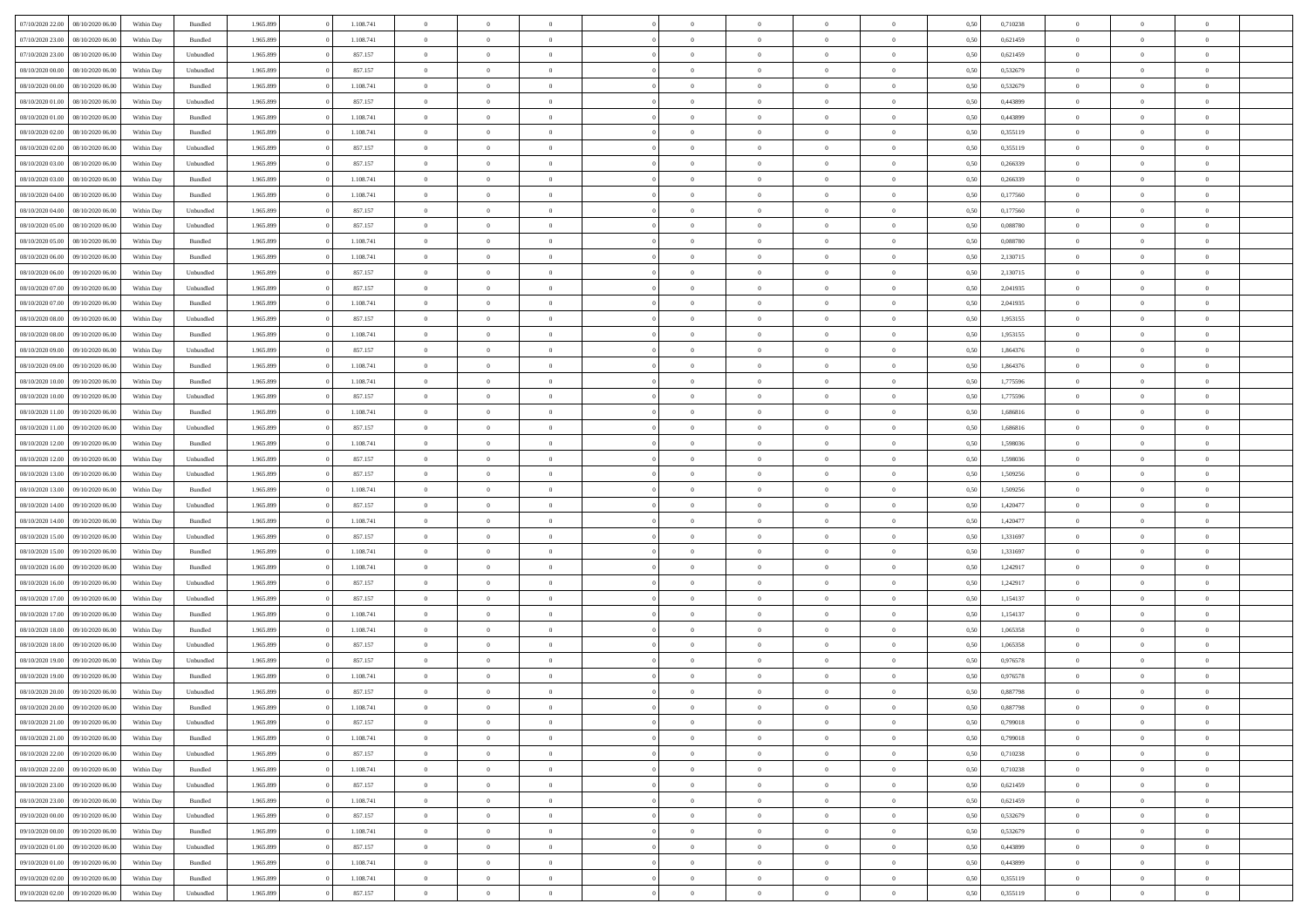| 09/10/2020 03:00 | 09/10/2020 06:00 | Within Dav | Bundled            | 1.965.899 |                 | 1.108.741 | $\overline{0}$ | $\Omega$       |                | $\Omega$       | $\Omega$       | $\theta$       | $\theta$       | 0,50 | 0,266339 | $\theta$       | $\theta$       | $\theta$       |  |
|------------------|------------------|------------|--------------------|-----------|-----------------|-----------|----------------|----------------|----------------|----------------|----------------|----------------|----------------|------|----------|----------------|----------------|----------------|--|
| 09/10/2020 03.00 | 09/10/2020 06.00 | Within Day | Unbundled          | 1.965.899 |                 | 857.157   | $\overline{0}$ | $\theta$       | $\overline{0}$ | $\overline{0}$ | $\bf{0}$       | $\overline{0}$ | $\bf{0}$       | 0,50 | 0,266339 | $\theta$       | $\overline{0}$ | $\overline{0}$ |  |
| 09/10/2020 04.00 | 09/10/2020 06.00 | Within Day | Unbundled          | 1.965.899 |                 | 857.157   | $\overline{0}$ | $\overline{0}$ | $\overline{0}$ | $\bf{0}$       | $\bf{0}$       | $\bf{0}$       | $\bf{0}$       | 0,50 | 0,177560 | $\overline{0}$ | $\overline{0}$ | $\overline{0}$ |  |
|                  |                  |            |                    |           |                 |           |                |                |                |                |                |                |                |      |          | $\theta$       |                |                |  |
| 09/10/2020 04:00 | 09/10/2020 06:00 | Within Dav | Bundled            | 1.965.899 |                 | 1.108.741 | $\overline{0}$ | $\overline{0}$ | $\overline{0}$ | $\overline{0}$ | $\bf{0}$       | $\overline{0}$ | $\overline{0}$ | 0.50 | 0,177560 |                | $\theta$       | $\overline{0}$ |  |
| 09/10/2020 05:00 | 09/10/2020 06.00 | Within Day | Bundled            | 1.965.899 |                 | 1.108.741 | $\overline{0}$ | $\theta$       | $\overline{0}$ | $\overline{0}$ | $\bf{0}$       | $\overline{0}$ | $\bf{0}$       | 0,50 | 0,088780 | $\theta$       | $\overline{0}$ | $\overline{0}$ |  |
| 09/10/2020 05.00 | 09/10/2020 06.00 | Within Day | Unbundled          | 1.965.899 |                 | 857.157   | $\overline{0}$ | $\overline{0}$ | $\overline{0}$ | $\bf{0}$       | $\overline{0}$ | $\overline{0}$ | $\mathbf{0}$   | 0,50 | 0,088780 | $\overline{0}$ | $\overline{0}$ | $\bf{0}$       |  |
| 09/10/2020 06:00 | 10/10/2020 06:00 | Within Dav | Unbundled          | 1.965.899 |                 | 857.157   | $\overline{0}$ | $\overline{0}$ | $\overline{0}$ | $\overline{0}$ | $\overline{0}$ | $\overline{0}$ | $\overline{0}$ | 0.50 | 2,130715 | $\theta$       | $\overline{0}$ | $\overline{0}$ |  |
|                  |                  |            |                    |           |                 |           |                |                |                |                |                |                |                |      |          |                |                |                |  |
| 09/10/2020 06.00 | 10/10/2020 06:00 | Within Day | Bundled            | 1.965.899 |                 | 1.108.741 | $\overline{0}$ | $\theta$       | $\overline{0}$ | $\overline{0}$ | $\bf{0}$       | $\overline{0}$ | $\bf{0}$       | 0,50 | 2,130715 | $\theta$       | $\theta$       | $\overline{0}$ |  |
| 09/10/2020 07.00 | 10/10/2020 06:00 | Within Day | Unbundled          | 1.965.899 |                 | 857.157   | $\overline{0}$ | $\overline{0}$ | $\overline{0}$ | $\bf{0}$       | $\bf{0}$       | $\bf{0}$       | $\bf{0}$       | 0,50 | 2,041935 | $\,0\,$        | $\overline{0}$ | $\overline{0}$ |  |
| 09/10/2020 07:00 | 10/10/2020 06:00 | Within Dav | Bundled            | 1.965.899 |                 | 1.108.741 | $\overline{0}$ | $\overline{0}$ | $\overline{0}$ | $\overline{0}$ | $\overline{0}$ | $\overline{0}$ | $\overline{0}$ | 0.50 | 2,041935 | $\theta$       | $\overline{0}$ | $\overline{0}$ |  |
|                  |                  |            |                    |           |                 |           |                |                |                |                |                |                |                |      |          |                |                |                |  |
| 09/10/2020 08:00 | 10/10/2020 06:00 | Within Day | Bundled            | 1.965.899 |                 | 1.108.741 | $\overline{0}$ | $\theta$       | $\overline{0}$ | $\overline{0}$ | $\bf{0}$       | $\overline{0}$ | $\bf{0}$       | 0,50 | 1,953155 | $\,$ 0 $\,$    | $\overline{0}$ | $\overline{0}$ |  |
| 09/10/2020 08:00 | 10/10/2020 06:00 | Within Day | Unbundled          | 1.965.899 |                 | 857.157   | $\overline{0}$ | $\overline{0}$ | $\overline{0}$ | $\bf{0}$       | $\bf{0}$       | $\bf{0}$       | $\bf{0}$       | 0,50 | 1,953155 | $\bf{0}$       | $\overline{0}$ | $\overline{0}$ |  |
| 09/10/2020 09:00 | 10/10/2020 06:00 | Within Dav | Bundled            | 1.965.899 |                 | 1.108.741 | $\overline{0}$ | $\overline{0}$ | $\overline{0}$ | $\overline{0}$ | $\bf{0}$       | $\overline{0}$ | $\overline{0}$ | 0.50 | 1,864376 | $\theta$       | $\theta$       | $\overline{0}$ |  |
| 09/10/2020 09:00 | 10/10/2020 06:00 | Within Day | Unbundled          | 1.965.899 |                 | 857.157   | $\overline{0}$ | $\theta$       | $\overline{0}$ | $\overline{0}$ | $\bf{0}$       | $\overline{0}$ | $\bf{0}$       | 0,50 | 1,864376 | $\,$ 0 $\,$    | $\overline{0}$ | $\overline{0}$ |  |
|                  |                  |            |                    |           |                 |           |                |                |                |                |                |                |                |      |          |                |                |                |  |
| 09/10/2020 10:00 | 10/10/2020 06:00 | Within Day | Unbundled          | 1.965.899 |                 | 857.157   | $\overline{0}$ | $\overline{0}$ | $\overline{0}$ | $\bf{0}$       | $\overline{0}$ | $\overline{0}$ | $\mathbf{0}$   | 0,50 | 1,775596 | $\bf{0}$       | $\overline{0}$ | $\bf{0}$       |  |
| 09/10/2020 10:00 | 10/10/2020 06:00 | Within Dav | Bundled            | 1.965.899 |                 | 1.108.741 | $\overline{0}$ | $\overline{0}$ | $\overline{0}$ | $\overline{0}$ | $\overline{0}$ | $\overline{0}$ | $\overline{0}$ | 0.50 | 1,775596 | $\overline{0}$ | $\overline{0}$ | $\overline{0}$ |  |
| 09/10/2020 11:00 | 10/10/2020 06:00 | Within Day | Bundled            | 1.965.899 |                 | 1.108.741 | $\overline{0}$ | $\theta$       | $\overline{0}$ | $\overline{0}$ | $\bf{0}$       | $\overline{0}$ | $\bf{0}$       | 0,50 | 1,686816 | $\,$ 0 $\,$    | $\theta$       | $\overline{0}$ |  |
| 09/10/2020 11:00 | 10/10/2020 06:00 | Within Day | Unbundled          | 1.965.899 |                 | 857.157   | $\overline{0}$ | $\overline{0}$ | $\overline{0}$ | $\bf{0}$       | $\bf{0}$       | $\bf{0}$       | $\bf{0}$       | 0,50 | 1,686816 | $\,0\,$        | $\overline{0}$ | $\overline{0}$ |  |
|                  |                  |            |                    |           |                 |           |                |                |                |                |                |                |                |      |          |                |                |                |  |
| 09/10/2020 12:00 | 10/10/2020 06:00 | Within Dav | Bundled            | 1.965.899 |                 | 1.108.741 | $\overline{0}$ | $\overline{0}$ | $\overline{0}$ | $\overline{0}$ | $\overline{0}$ | $\overline{0}$ | $\overline{0}$ | 0.50 | 1,598036 | $\theta$       | $\overline{0}$ | $\overline{0}$ |  |
| 09/10/2020 12:00 | 10/10/2020 06:00 | Within Day | Unbundled          | 1.965.899 |                 | 857.157   | $\overline{0}$ | $\theta$       | $\overline{0}$ | $\overline{0}$ | $\bf{0}$       | $\overline{0}$ | $\bf{0}$       | 0,50 | 1,598036 | $\,$ 0 $\,$    | $\overline{0}$ | $\overline{0}$ |  |
| 09/10/2020 13:00 | 10/10/2020 06:00 | Within Day | Unbundled          | 1.965.899 |                 | 857.157   | $\overline{0}$ | $\overline{0}$ | $\overline{0}$ | $\bf{0}$       | $\bf{0}$       | $\bf{0}$       | $\bf{0}$       | 0,50 | 1,509256 | $\overline{0}$ | $\overline{0}$ | $\overline{0}$ |  |
|                  | 10/10/2020 06:00 |            | Bundled            | 1.965.899 |                 | 1.108.741 | $\overline{0}$ | $\overline{0}$ | $\overline{0}$ |                | $\bf{0}$       | $\overline{0}$ |                | 0.50 | 1,509256 | $\theta$       | $\overline{0}$ | $\overline{0}$ |  |
| 09/10/2020 13:00 |                  | Within Day |                    |           |                 |           |                |                |                | $\overline{0}$ |                |                | $\overline{0}$ |      |          |                |                |                |  |
| 09/10/2020 14:00 | 10/10/2020 06:00 | Within Day | Bundled            | 1.965.899 |                 | 1.108.741 | $\overline{0}$ | $\theta$       | $\overline{0}$ | $\overline{0}$ | $\bf{0}$       | $\overline{0}$ | $\bf{0}$       | 0,50 | 1,420477 | $\,$ 0 $\,$    | $\overline{0}$ | $\overline{0}$ |  |
| 09/10/2020 14:00 | 10/10/2020 06:00 | Within Day | Unbundled          | 1.965.899 |                 | 857.157   | $\overline{0}$ | $\overline{0}$ | $\overline{0}$ | $\bf{0}$       | $\overline{0}$ | $\overline{0}$ | $\mathbf{0}$   | 0,50 | 1,420477 | $\overline{0}$ | $\overline{0}$ | $\bf{0}$       |  |
| 09/10/2020 15:00 | 10/10/2020 06:00 | Within Dav | Bundled            | 1.965.899 |                 | 1.108.741 | $\overline{0}$ | $\overline{0}$ | $\overline{0}$ | $\overline{0}$ | $\overline{0}$ | $\overline{0}$ | $\overline{0}$ | 0.50 | 1,331697 | $\overline{0}$ | $\overline{0}$ | $\overline{0}$ |  |
|                  |                  |            |                    |           |                 |           |                |                |                |                |                |                |                |      |          |                |                |                |  |
| 09/10/2020 15:00 | 10/10/2020 06:00 | Within Day | Unbundled          | 1.965.899 |                 | 857.157   | $\overline{0}$ | $\theta$       | $\overline{0}$ | $\overline{0}$ | $\bf{0}$       | $\overline{0}$ | $\bf{0}$       | 0,50 | 1,331697 | $\,$ 0 $\,$    | $\theta$       | $\overline{0}$ |  |
| 09/10/2020 16:00 | 10/10/2020 06:00 | Within Day | Unbundled          | 1.965.899 |                 | 857.157   | $\overline{0}$ | $\overline{0}$ | $\overline{0}$ | $\bf{0}$       | $\bf{0}$       | $\bf{0}$       | $\bf{0}$       | 0,50 | 1,242917 | $\,0\,$        | $\overline{0}$ | $\overline{0}$ |  |
| 09/10/2020 16:00 | 10/10/2020 06:00 | Within Day | Bundled            | 1.965.899 |                 | 1.108.741 | $\overline{0}$ | $\overline{0}$ | $\overline{0}$ | $\overline{0}$ | $\overline{0}$ | $\overline{0}$ | $\overline{0}$ | 0.50 | 1,242917 | $\theta$       | $\overline{0}$ | $\overline{0}$ |  |
| 09/10/2020 17.00 | 10/10/2020 06:00 | Within Day | Unbundled          | 1.965.899 |                 | 857.157   | $\overline{0}$ | $\theta$       | $\overline{0}$ | $\overline{0}$ | $\bf{0}$       | $\overline{0}$ | $\bf{0}$       | 0,50 | 1,154137 | $\,$ 0 $\,$    | $\overline{0}$ | $\overline{0}$ |  |
|                  |                  |            |                    |           |                 |           |                |                |                |                |                |                |                |      |          |                |                |                |  |
| 09/10/2020 17:00 | 10/10/2020 06:00 | Within Day | Bundled            | 1.965.899 |                 | 1.108.741 | $\overline{0}$ | $\overline{0}$ | $\overline{0}$ | $\bf{0}$       | $\bf{0}$       | $\bf{0}$       | $\bf{0}$       | 0,50 | 1,154137 | $\overline{0}$ | $\overline{0}$ | $\overline{0}$ |  |
| 09/10/2020 18:00 | 10/10/2020 06:00 | Within Day | Bundled            | 1.965.899 |                 | 1.108.741 | $\overline{0}$ | $\Omega$       | $\overline{0}$ | $\Omega$       | $\Omega$       | $\Omega$       | $\overline{0}$ | 0,50 | 1,065358 | $\,0\,$        | $\theta$       | $\theta$       |  |
| 09/10/2020 18:00 | 10/10/2020 06:00 | Within Day | Unbundled          | 1.965.899 |                 | 857.157   | $\overline{0}$ | $\theta$       | $\overline{0}$ | $\overline{0}$ | $\bf{0}$       | $\overline{0}$ | $\bf{0}$       | 0,50 | 1,065358 | $\,$ 0 $\,$    | $\overline{0}$ | $\overline{0}$ |  |
| 09/10/2020 19:00 | 10/10/2020 06:00 | Within Day | Bundled            | 1.965.899 |                 | 1.108.741 | $\overline{0}$ | $\overline{0}$ | $\overline{0}$ | $\bf{0}$       | $\bf{0}$       | $\overline{0}$ | $\mathbf{0}$   | 0,50 | 0,976578 | $\overline{0}$ | $\overline{0}$ | $\bf{0}$       |  |
|                  |                  |            |                    |           |                 |           |                |                |                |                |                |                |                |      |          |                |                |                |  |
| 09/10/2020 19:00 | 10/10/2020 06:00 | Within Day | Unbundled          | 1.965.899 |                 | 857.157   | $\overline{0}$ | $\Omega$       | $\Omega$       | $\Omega$       | $\bf{0}$       | $\overline{0}$ | $\overline{0}$ | 0.50 | 0,976578 | $\,0\,$        | $\theta$       | $\theta$       |  |
| 09/10/2020 20.00 | 10/10/2020 06:00 | Within Day | Unbundled          | 1.965.899 |                 | 857.157   | $\overline{0}$ | $\theta$       | $\overline{0}$ | $\overline{0}$ | $\bf{0}$       | $\overline{0}$ | $\bf{0}$       | 0,50 | 0,887798 | $\,$ 0 $\,$    | $\overline{0}$ | $\overline{0}$ |  |
| 09/10/2020 20:00 | 10/10/2020 06:00 | Within Day | Bundled            | 1.965.899 |                 | 1.108.741 | $\overline{0}$ | $\overline{0}$ | $\overline{0}$ | $\bf{0}$       | $\bf{0}$       | $\bf{0}$       | $\bf{0}$       | 0,50 | 0,887798 | $\bf{0}$       | $\overline{0}$ | $\overline{0}$ |  |
|                  | 10/10/2020 06:00 |            |                    |           |                 |           | $\overline{0}$ | 10             | $\overline{0}$ | $\Omega$       | $\theta$       | $\theta$       | $\overline{0}$ | 0.50 |          | $\,$ 0 $\,$    | $\theta$       | $\theta$       |  |
| 09/10/2020 21.00 |                  | Within Day | Unbundled          | 1.965.899 |                 | 857.157   |                |                |                |                |                |                |                |      | 0,799018 |                |                |                |  |
| 09/10/2020 21.00 | 10/10/2020 06:00 | Within Day | Bundled            | 1.965.899 |                 | 1.108.741 | $\overline{0}$ | $\theta$       | $\overline{0}$ | $\overline{0}$ | $\bf{0}$       | $\overline{0}$ | $\bf{0}$       | 0,50 | 0,799018 | $\,$ 0 $\,$    | $\overline{0}$ | $\overline{0}$ |  |
| 09/10/2020 22.00 | 10/10/2020 06:00 | Within Day | Unbundled          | 1.965.899 | $\overline{10}$ | 857.147   | $\overline{0}$ | $\overline{0}$ | $\overline{0}$ | $\bf{0}$       | $\bf{0}$       | $\bf{0}$       | $\bf{0}$       | 0,50 | 0,710238 | $\bf{0}$       | $\overline{0}$ | $\overline{0}$ |  |
| 09/10/2020 22.00 | 10/10/2020 06:00 | Within Day | Bundled            | 1.965.899 |                 | 1.108.741 | $\overline{0}$ | $\Omega$       | $\overline{0}$ | $\Omega$       | $\overline{0}$ | $\overline{0}$ | $\overline{0}$ | 0.50 | 0,710238 | $\,0\,$        | $\theta$       | $\theta$       |  |
|                  |                  |            |                    |           |                 |           | $\overline{0}$ | $\theta$       | $\overline{0}$ | $\overline{0}$ |                | $\overline{0}$ |                |      |          | $\,$ 0 $\,$    | $\overline{0}$ | $\overline{0}$ |  |
| 09/10/2020 23.00 | 10/10/2020 06:00 | Within Day | Unbundled          | 1.965.899 |                 | 857.147   |                |                |                |                | $\,$ 0         |                | $\bf{0}$       | 0,50 | 0,621459 |                |                |                |  |
| 09/10/2020 23.00 | 10/10/2020 06:00 | Within Day | Bundled            | 1.965.899 | $\mathbf{10}$   | 1.108.741 | $\overline{0}$ | $\overline{0}$ | $\overline{0}$ | $\bf{0}$       | $\bf{0}$       | $\bf{0}$       | $\mathbf{0}$   | 0,50 | 0,621459 | $\bf{0}$       | $\overline{0}$ | $\bf{0}$       |  |
| 10/10/2020 00:00 | 10/10/2020 06:00 | Within Day | Unbundled          | 1.965.899 |                 | 857.147   | $\overline{0}$ | $\Omega$       | $\Omega$       | $\Omega$       | $\Omega$       | $\Omega$       | $\overline{0}$ | 0.50 | 0.532679 | $\theta$       | $\theta$       | $\theta$       |  |
| 10/10/2020 00:00 | 10/10/2020 06:00 | Within Day | Bundled            | 1.965.899 |                 | 1.108.741 | $\overline{0}$ | $\overline{0}$ | $\overline{0}$ | $\bf{0}$       | $\,$ 0         | $\bf{0}$       | $\bf{0}$       | 0,50 | 0,532679 | $\,0\,$        | $\,0\,$        | $\overline{0}$ |  |
|                  |                  |            |                    |           |                 |           |                |                |                |                |                |                |                |      |          |                |                |                |  |
| 10/10/2020 01:00 | 10/10/2020 06:00 | Within Day | $\mathbf B$ undled | 1.965.899 |                 | 1.108.741 | $\bf{0}$       | $\bf{0}$       |                |                | $\bf{0}$       |                |                | 0,50 | 0,443899 | $\bf{0}$       | $\overline{0}$ |                |  |
| 10/10/2020 01:00 | 10/10/2020 06:00 | Within Day | Unbundled          | 1.965.899 | $\overline{10}$ | 857.147   | $\overline{0}$ | $\overline{0}$ | $\overline{0}$ | $\Omega$       | $\overline{0}$ | $\overline{0}$ | $\overline{0}$ | 0.50 | 0.443899 | $\theta$       | $\theta$       | $\theta$       |  |
| 10/10/2020 02:00 | 10/10/2020 06.00 | Within Day | Unbundled          | 1.965.899 | $\mathbf{10}$   | 857.147   | $\overline{0}$ | $\bf{0}$       | $\overline{0}$ | $\bf{0}$       | $\,$ 0 $\,$    | $\overline{0}$ | $\,$ 0 $\,$    | 0,50 | 0,355119 | $\,$ 0 $\,$    | $\,$ 0 $\,$    | $\,$ 0         |  |
| 10/10/2020 02:00 | 10/10/2020 06:00 | Within Day | Bundled            | 1.965.899 | -10             | 1.108.741 | $\overline{0}$ | $\overline{0}$ | $\overline{0}$ | $\overline{0}$ | $\overline{0}$ | $\overline{0}$ | $\mathbf{0}$   | 0,50 | 0,355119 | $\overline{0}$ | $\bf{0}$       | $\bf{0}$       |  |
|                  |                  |            |                    |           |                 |           |                |                |                |                |                |                |                |      |          |                |                |                |  |
| 10/10/2020 03:00 | 10/10/2020 06:00 | Within Day | Unbundled          | 1.965.899 | $\mathbf{10}$   | 857.147   | $\overline{0}$ | $\overline{0}$ | $\overline{0}$ | $\Omega$       | $\overline{0}$ | $\overline{0}$ | $\overline{0}$ | 0,50 | 0,266339 | $\bf{0}$       | $\theta$       | $\overline{0}$ |  |
| 10/10/2020 03:00 | 10/10/2020 06.00 | Within Day | Bundled            | 1.965.899 | $\mathbf{10}$   | 1.108.741 | $\overline{0}$ | $\,$ 0         | $\overline{0}$ | $\bf{0}$       | $\,$ 0 $\,$    | $\overline{0}$ | $\mathbf{0}$   | 0,50 | 0,266339 | $\,$ 0 $\,$    | $\overline{0}$ | $\overline{0}$ |  |
| 10/10/2020 04:00 | 10/10/2020 06:00 | Within Day | Unbundled          | 1.965.899 | -10             | 857.147   | $\overline{0}$ | $\overline{0}$ | $\overline{0}$ | $\overline{0}$ | $\overline{0}$ | $\overline{0}$ | $\mathbf{0}$   | 0,50 | 0,177560 | $\overline{0}$ | $\overline{0}$ | $\bf{0}$       |  |
| 10/10/2020 04:00 | 10/10/2020 06:00 | Within Day | Bundled            | 1.965.899 | -10             | 1.108.741 | $\overline{0}$ | $\overline{0}$ | $\overline{0}$ | $\overline{0}$ | $\overline{0}$ | $\overline{0}$ | $\bf{0}$       | 0.50 |          | $\overline{0}$ | $\theta$       | $\overline{0}$ |  |
|                  |                  |            |                    |           |                 |           |                |                |                |                |                |                |                |      | 0,177560 |                |                |                |  |
| 10/10/2020 05:00 | 10/10/2020 06.00 | Within Day | Unbundled          | 1.965.899 | $\mathbf{10}$   | 857.147   | $\overline{0}$ | $\,$ 0         | $\overline{0}$ | $\bf{0}$       | $\bf{0}$       | $\bf{0}$       | $\bf{0}$       | 0,50 | 0,088780 | $\,$ 0 $\,$    | $\overline{0}$ | $\overline{0}$ |  |
| 10/10/2020 05:00 | 10/10/2020 06:00 | Within Day | Bundled            | 1.965.899 | $\mathbf{10}$   | 1.108.741 | $\overline{0}$ | $\bf{0}$       | $\overline{0}$ | $\overline{0}$ | $\overline{0}$ | $\overline{0}$ | $\mathbf{0}$   | 0,50 | 0,088780 | $\overline{0}$ | $\overline{0}$ | $\bf{0}$       |  |
| 10/10/2020 06:00 | 11/10/2020 06.00 | Within Day | Unbundled          | 1.965.899 |                 | 857.157   | $\overline{0}$ | $\overline{0}$ | $\overline{0}$ | $\Omega$       | $\overline{0}$ | $\overline{0}$ | $\overline{0}$ | 0.50 | 2,130715 | $\overline{0}$ | $\overline{0}$ | $\overline{0}$ |  |
|                  |                  |            |                    |           |                 |           |                |                |                |                |                |                |                |      |          |                |                |                |  |
| 10/10/2020 06:00 | 11/10/2020 06.00 | Within Day | Bundled            | 1.965.899 |                 | 1.108.741 | $\overline{0}$ | $\bf{0}$       | $\overline{0}$ | $\bf{0}$       | $\bf{0}$       | $\bf{0}$       | $\mathbf{0}$   | 0,50 | 2,130715 | $\,$ 0 $\,$    | $\,$ 0 $\,$    | $\bf{0}$       |  |
| 10/10/2020 07:00 | 11/10/2020 06.00 | Within Day | Bundled            | 1.965.899 |                 | 1.108.741 | $\overline{0}$ | $\overline{0}$ | $\overline{0}$ | $\overline{0}$ | $\overline{0}$ | $\bf{0}$       | $\mathbf{0}$   | 0,50 | 2,041935 | $\overline{0}$ | $\bf{0}$       | $\overline{0}$ |  |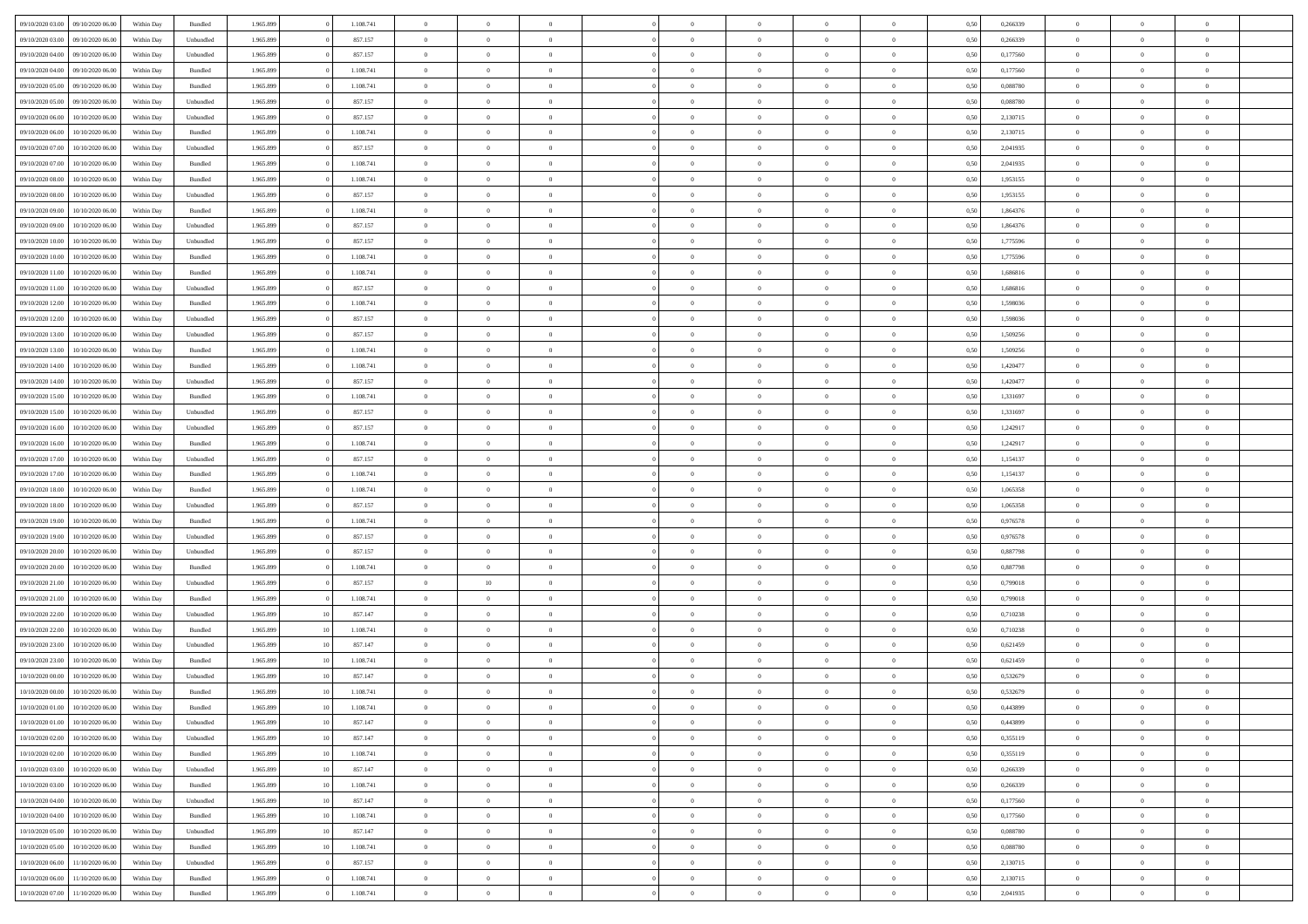|                  |                  |            |                    |           |           | $\overline{0}$ |                |                |                | $\Omega$       | $\theta$       | $\theta$       |      |          | $\theta$       |                | $\theta$       |  |
|------------------|------------------|------------|--------------------|-----------|-----------|----------------|----------------|----------------|----------------|----------------|----------------|----------------|------|----------|----------------|----------------|----------------|--|
| 10/10/2020 07:00 | 11/10/2020 06:00 | Within Dav | Unbundled          | 1.965.899 | 857.157   |                | $\theta$       |                | $\Omega$       |                |                |                | 0.50 | 2,041935 |                | $\theta$       |                |  |
| 10/10/2020 08:00 | 11/10/2020 06.00 | Within Day | Bundled            | 1.965.899 | 1.108.741 | $\overline{0}$ | $\theta$       | $\overline{0}$ | $\overline{0}$ | $\bf{0}$       | $\overline{0}$ | $\bf{0}$       | 0,50 | 1,953155 | $\theta$       | $\overline{0}$ | $\overline{0}$ |  |
| 10/10/2020 08:00 | 11/10/2020 06.00 | Within Day | Unbundled          | 1.965.899 | 857.157   | $\overline{0}$ | $\overline{0}$ | $\overline{0}$ | $\bf{0}$       | $\bf{0}$       | $\bf{0}$       | $\mathbf{0}$   | 0,50 | 1,953155 | $\bf{0}$       | $\overline{0}$ | $\overline{0}$ |  |
| 10/10/2020 09:00 | 11/10/2020 06:00 | Within Dav | Unbundled          | 1.965.899 | 857.157   | $\overline{0}$ | $\overline{0}$ | $\overline{0}$ | $\overline{0}$ | $\bf{0}$       | $\overline{0}$ | $\overline{0}$ | 0.50 | 1,864376 | $\theta$       | $\theta$       | $\overline{0}$ |  |
| 10/10/2020 09:00 | 11/10/2020 06.00 | Within Day | Bundled            | 1.965.899 | 1.108.741 | $\overline{0}$ | $\theta$       | $\overline{0}$ | $\overline{0}$ | $\bf{0}$       | $\overline{0}$ | $\bf{0}$       | 0,50 | 1,864376 | $\,$ 0 $\,$    | $\overline{0}$ | $\overline{0}$ |  |
|                  |                  |            |                    |           |           |                |                |                |                |                |                |                |      |          |                |                |                |  |
| 10/10/2020 10:00 | 11/10/2020 06.00 | Within Day | Bundled            | 1.965.899 | 1.108.741 | $\overline{0}$ | $\overline{0}$ | $\overline{0}$ | $\bf{0}$       | $\overline{0}$ | $\overline{0}$ | $\mathbf{0}$   | 0,50 | 1,775596 | $\overline{0}$ | $\overline{0}$ | $\bf{0}$       |  |
| 10/10/2020 10:00 | 11/10/2020 06.00 | Within Dav | Unbundled          | 1.965.899 | 857.157   | $\overline{0}$ | $\overline{0}$ | $\overline{0}$ | $\overline{0}$ | $\overline{0}$ | $\overline{0}$ | $\overline{0}$ | 0.50 | 1,775596 | $\theta$       | $\overline{0}$ | $\overline{0}$ |  |
| 10/10/2020 11:00 | 11/10/2020 06.00 | Within Day | Bundled            | 1.965.899 | 1.108.741 | $\overline{0}$ | $\theta$       | $\overline{0}$ | $\overline{0}$ | $\bf{0}$       | $\overline{0}$ | $\bf{0}$       | 0,50 | 1,686816 | $\,$ 0 $\,$    | $\theta$       | $\overline{0}$ |  |
| 10/10/2020 11:00 | 11/10/2020 06.00 | Within Day | Unbundled          | 1.965.899 | 857.157   | $\overline{0}$ | $\overline{0}$ | $\overline{0}$ | $\bf{0}$       | $\bf{0}$       | $\bf{0}$       | $\bf{0}$       | 0,50 | 1,686816 | $\,0\,$        | $\overline{0}$ | $\overline{0}$ |  |
| 10/10/2020 12:00 | 11/10/2020 06:00 | Within Dav | Unbundled          | 1.965.899 | 857.157   | $\overline{0}$ | $\overline{0}$ | $\overline{0}$ | $\overline{0}$ | $\overline{0}$ | $\overline{0}$ | $\overline{0}$ | 0.50 | 1,598036 | $\theta$       | $\overline{0}$ | $\overline{0}$ |  |
| 10/10/2020 12:00 | 11/10/2020 06.00 | Within Day | Bundled            | 1.965.899 | 1.108.741 | $\overline{0}$ | $\theta$       | $\overline{0}$ | $\overline{0}$ | $\bf{0}$       | $\overline{0}$ | $\bf{0}$       | 0,50 | 1,598036 | $\,$ 0 $\,$    | $\overline{0}$ | $\overline{0}$ |  |
| 10/10/2020 13:00 | 11/10/2020 06.00 | Within Day | Bundled            | 1.965.899 | 1.108.741 | $\overline{0}$ | $\overline{0}$ | $\overline{0}$ | $\bf{0}$       | $\bf{0}$       | $\bf{0}$       | $\mathbf{0}$   | 0,50 | 1,509256 | $\overline{0}$ | $\overline{0}$ | $\bf{0}$       |  |
|                  |                  |            |                    |           |           |                |                |                |                |                |                |                |      |          | $\theta$       |                |                |  |
| 10/10/2020 13:00 | 11/10/2020 06:00 | Within Day | Unbundled          | 1.965.899 | 857.157   | $\overline{0}$ | $\overline{0}$ | $\overline{0}$ | $\overline{0}$ | $\bf{0}$       | $\overline{0}$ | $\overline{0}$ | 0.50 | 1,509256 |                | $\theta$       | $\overline{0}$ |  |
| 10/10/2020 14:00 | 11/10/2020 06.00 | Within Day | Unbundled          | 1.965.899 | 857.157   | $\overline{0}$ | $\theta$       | $\overline{0}$ | $\overline{0}$ | $\bf{0}$       | $\overline{0}$ | $\bf{0}$       | 0,50 | 1,420477 | $\theta$       | $\overline{0}$ | $\overline{0}$ |  |
| 10/10/2020 14:00 | 11/10/2020 06.00 | Within Day | Bundled            | 1.965.899 | 1.108.741 | $\overline{0}$ | $\overline{0}$ | $\overline{0}$ | $\bf{0}$       | $\overline{0}$ | $\overline{0}$ | $\mathbf{0}$   | 0,50 | 1,420477 | $\overline{0}$ | $\overline{0}$ | $\bf{0}$       |  |
| 10/10/2020 15:00 | 11/10/2020 06:00 | Within Dav | Bundled            | 1.965.899 | 1.108.741 | $\overline{0}$ | $\overline{0}$ | $\overline{0}$ | $\overline{0}$ | $\overline{0}$ | $\overline{0}$ | $\overline{0}$ | 0.50 | 1,331697 | $\theta$       | $\overline{0}$ | $\overline{0}$ |  |
| 10/10/2020 15:00 | 11/10/2020 06.00 | Within Day | Unbundled          | 1.965.899 | 857.157   | $\overline{0}$ | $\theta$       | $\overline{0}$ | $\overline{0}$ | $\bf{0}$       | $\overline{0}$ | $\bf{0}$       | 0,50 | 1,331697 | $\,$ 0 $\,$    | $\theta$       | $\overline{0}$ |  |
| 10/10/2020 16:00 | 11/10/2020 06.00 | Within Day | Unbundled          | 1.965.899 | 857.157   | $\overline{0}$ | $\overline{0}$ | $\overline{0}$ | $\bf{0}$       | $\bf{0}$       | $\bf{0}$       | $\mathbf{0}$   | 0,50 | 1,242917 | $\bf{0}$       | $\overline{0}$ | $\overline{0}$ |  |
| 10/10/2020 16:00 | 11/10/2020 06:00 | Within Day | Bundled            | 1.965.899 | 1.108.741 | $\overline{0}$ | $\overline{0}$ | $\overline{0}$ | $\overline{0}$ | $\overline{0}$ | $\overline{0}$ | $\overline{0}$ | 0.50 | 1,242917 | $\theta$       | $\overline{0}$ | $\overline{0}$ |  |
|                  |                  |            |                    |           |           |                |                |                |                |                |                |                |      |          |                |                |                |  |
| 10/10/2020 17:00 | 11/10/2020 06.00 | Within Day | Bundled            | 1.965.899 | 1.108.741 | $\overline{0}$ | $\theta$       | $\overline{0}$ | $\overline{0}$ | $\bf{0}$       | $\overline{0}$ | $\bf{0}$       | 0,50 | 1,154137 | $\,$ 0 $\,$    | $\overline{0}$ | $\overline{0}$ |  |
| 10/10/2020 17.00 | 11/10/2020 06.00 | Within Day | Unbundled          | 1.965.899 | 857.157   | $\overline{0}$ | $\overline{0}$ | $\overline{0}$ | $\bf{0}$       | $\bf{0}$       | $\bf{0}$       | $\bf{0}$       | 0,50 | 1,154137 | $\bf{0}$       | $\overline{0}$ | $\overline{0}$ |  |
| 10/10/2020 18:00 | 11/10/2020 06:00 | Within Day | Unbundled          | 1.965.899 | 857.157   | $\overline{0}$ | $\overline{0}$ | $\overline{0}$ | $\overline{0}$ | $\overline{0}$ | $\overline{0}$ | $\overline{0}$ | 0.50 | 1,065358 | $\theta$       | $\overline{0}$ | $\overline{0}$ |  |
| 10/10/2020 18:00 | 11/10/2020 06.00 | Within Day | Bundled            | 1.965.899 | 1.108.741 | $\overline{0}$ | $\theta$       | $\overline{0}$ | $\overline{0}$ | $\bf{0}$       | $\overline{0}$ | $\bf{0}$       | 0,50 | 1,065358 | $\,$ 0 $\,$    | $\overline{0}$ | $\overline{0}$ |  |
| 10/10/2020 19:00 | 11/10/2020 06.00 | Within Day | Bundled            | 1.965.899 | 1.108.741 | $\overline{0}$ | $\overline{0}$ | $\overline{0}$ | $\bf{0}$       | $\overline{0}$ | $\overline{0}$ | $\mathbf{0}$   | 0,50 | 0,976578 | $\bf{0}$       | $\overline{0}$ | $\bf{0}$       |  |
| 10/10/2020 19:00 | 11/10/2020 06.00 | Within Dav | Unbundled          | 1.965.899 | 857.157   | $\overline{0}$ | $\overline{0}$ | $\overline{0}$ | $\overline{0}$ | $\overline{0}$ | $\overline{0}$ | $\overline{0}$ | 0.50 | 0,976578 | $\overline{0}$ | $\overline{0}$ | $\overline{0}$ |  |
| 10/10/2020 20:00 | 11/10/2020 06.00 | Within Day | Unbundled          | 1.965.899 | 857.157   | $\overline{0}$ | $\theta$       | $\overline{0}$ | $\overline{0}$ | $\bf{0}$       | $\overline{0}$ | $\bf{0}$       | 0,50 | 0,887798 | $\theta$       | $\theta$       | $\overline{0}$ |  |
|                  |                  |            |                    |           |           |                |                |                |                |                |                |                |      |          |                |                |                |  |
| 10/10/2020 20:00 | 11/10/2020 06.00 | Within Day | Bundled            | 1.965.899 | 1.108.741 | $\overline{0}$ | $\overline{0}$ | $\overline{0}$ | $\bf{0}$       | $\bf{0}$       | $\bf{0}$       | $\bf{0}$       | 0,50 | 0,887798 | $\,0\,$        | $\overline{0}$ | $\overline{0}$ |  |
| 10/10/2020 21:00 | 11/10/2020 06:00 | Within Day | Bundled            | 1.965.899 | 1.108.741 | $\overline{0}$ | $\overline{0}$ | $\overline{0}$ | $\overline{0}$ | $\overline{0}$ | $\overline{0}$ | $\overline{0}$ | 0.50 | 0,799018 | $\theta$       | $\overline{0}$ | $\overline{0}$ |  |
| 10/10/2020 21:00 | 11/10/2020 06.00 | Within Day | Unbundled          | 1.965.899 | 857.157   | $\overline{0}$ | $\theta$       | $\overline{0}$ | $\overline{0}$ | $\bf{0}$       | $\overline{0}$ | $\bf{0}$       | 0,50 | 0,799018 | $\,$ 0 $\,$    | $\overline{0}$ | $\overline{0}$ |  |
| 10/10/2020 22.00 | 11/10/2020 06.00 | Within Day | Bundled            | 1.965.899 | 1.108.741 | $\overline{0}$ | $\overline{0}$ | $\overline{0}$ | $\bf{0}$       | $\bf{0}$       | $\bf{0}$       | $\bf{0}$       | 0,50 | 0,710238 | $\overline{0}$ | $\overline{0}$ | $\overline{0}$ |  |
| 10/10/2020 22.00 | 11/10/2020 06.00 | Within Day | Unbundled          | 1.965.899 | 857.157   | $\overline{0}$ | $\Omega$       | $\overline{0}$ | $\Omega$       | $\Omega$       | $\overline{0}$ | $\overline{0}$ | 0,50 | 0,710238 | $\,0\,$        | $\theta$       | $\theta$       |  |
| 10/10/2020 23:00 | 11/10/2020 06.00 | Within Day | Bundled            | 1.965.899 | 1.108.741 | $\overline{0}$ | $\theta$       | $\overline{0}$ | $\overline{0}$ | $\bf{0}$       | $\overline{0}$ | $\bf{0}$       | 0,50 | 0,621459 | $\,$ 0 $\,$    | $\theta$       | $\overline{0}$ |  |
|                  |                  |            |                    |           |           |                |                |                |                | $\bf{0}$       |                |                |      |          |                | $\overline{0}$ | $\bf{0}$       |  |
| 10/10/2020 23:00 | 11/10/2020 06.00 | Within Day | Unbundled          | 1.965.899 | 857.157   | $\overline{0}$ | $\overline{0}$ | $\overline{0}$ | $\bf{0}$       |                | $\overline{0}$ | $\mathbf{0}$   | 0,50 | 0,621459 | $\overline{0}$ |                |                |  |
| 11/10/2020 00:00 | 11/10/2020 06.00 | Within Day | Unbundled          | 1.965.899 | 857.157   | $\overline{0}$ | $\Omega$       | $\Omega$       | $\Omega$       | $\overline{0}$ | $\overline{0}$ | $\overline{0}$ | 0.50 | 0,532679 | $\,0\,$        | $\theta$       | $\theta$       |  |
| 11/10/2020 00:00 | 11/10/2020 06.00 | Within Day | Bundled            | 1.965.899 | 1.108.741 | $\overline{0}$ | $\theta$       | $\overline{0}$ | $\overline{0}$ | $\bf{0}$       | $\overline{0}$ | $\bf{0}$       | 0,50 | 0,532679 | $\,$ 0 $\,$    | $\overline{0}$ | $\overline{0}$ |  |
| 11/10/2020 01:00 | 11/10/2020 06.00 | Within Day | Bundled            | 1.965.899 | 1.108.741 | $\overline{0}$ | $\overline{0}$ | $\overline{0}$ | $\bf{0}$       | $\bf{0}$       | $\bf{0}$       | $\bf{0}$       | 0,50 | 0,443899 | $\,0\,$        | $\overline{0}$ | $\overline{0}$ |  |
| 11/10/2020 01:00 | 11/10/2020 06:00 | Within Day | Unbundled          | 1.965.899 | 857.157   | $\overline{0}$ | $\Omega$       | $\overline{0}$ | $\Omega$       | $\overline{0}$ | $\overline{0}$ | $\overline{0}$ | 0.50 | 0.443899 | $\,$ 0 $\,$    | $\theta$       | $\theta$       |  |
| 11/10/2020 02:00 | 11/10/2020 06.00 | Within Day | Unbundled          | 1.965.899 | 857.157   | $\overline{0}$ | $\theta$       | $\overline{0}$ | $\overline{0}$ | $\,$ 0         | $\overline{0}$ | $\bf{0}$       | 0,50 | 0,355119 | $\,$ 0 $\,$    | $\overline{0}$ | $\overline{0}$ |  |
| 11/10/2020 02.00 | 11/10/2020 06.00 | Within Day | Bundled            | 1.965.899 | 1.108.741 | $\overline{0}$ | $\overline{0}$ | $\overline{0}$ | $\bf{0}$       | $\bf{0}$       | $\bf{0}$       | $\bf{0}$       | 0,50 | 0,355119 | $\bf{0}$       | $\overline{0}$ | $\overline{0}$ |  |
| 11/10/2020 03:00 | 11/10/2020 06.00 | Within Day | Unbundled          | 1.965.899 | 857.157   | $\overline{0}$ | $\Omega$       | $\overline{0}$ | $\Omega$       | $\overline{0}$ | $\overline{0}$ | $\overline{0}$ | 0.50 | 0,266339 | $\,0\,$        | $\theta$       | $\theta$       |  |
|                  |                  |            |                    |           |           |                | $\theta$       |                |                |                |                |                |      |          |                |                |                |  |
| 11/10/2020 03:00 | 11/10/2020 06.00 | Within Day | Bundled            | 1.965.899 | 1.108.741 | $\overline{0}$ |                | $\overline{0}$ | $\overline{0}$ | $\,$ 0         | $\overline{0}$ | $\bf{0}$       | 0,50 | 0,266339 | $\,$ 0 $\,$    | $\overline{0}$ | $\overline{0}$ |  |
| 11/10/2020 04.00 | 11/10/2020 06.00 | Within Day | Bundled            | 1.965.899 | 1.108.741 | $\overline{0}$ | $\bf{0}$       | $\overline{0}$ | $\bf{0}$       | $\bf{0}$       | $\overline{0}$ | $\mathbf{0}$   | 0,50 | 0,177560 | $\bf{0}$       | $\overline{0}$ | $\bf{0}$       |  |
| 11/10/2020 04:00 | 11/10/2020 06:00 | Within Day | Unbundled          | 1.965.899 | 857.157   | $\overline{0}$ | $\Omega$       | $\Omega$       | $\Omega$       | $\Omega$       | $\Omega$       | $\overline{0}$ | 0.50 | 0,177560 | $\theta$       | $\theta$       | $\theta$       |  |
| 11/10/2020 05.00 | 11/10/2020 06:00 | Within Day | Unbundled          | 1.965.899 | 857.157   | $\bf{0}$       | $\overline{0}$ | $\overline{0}$ | $\bf{0}$       | $\,$ 0         | $\bf{0}$       | $\bf{0}$       | 0,50 | 0,088780 | $\,0\,$        | $\,$ 0 $\,$    | $\overline{0}$ |  |
| 11/10/2020 05:00 | 11/10/2020 06:00 | Within Day | $\mathbf B$ undled | 1.965.899 | 1.108.741 | $\bf{0}$       | $\bf{0}$       |                |                | $\bf{0}$       |                |                | 0,50 | 0,088780 | $\bf{0}$       | $\overline{0}$ |                |  |
| 11/10/2020 06.00 | 12/10/2020 06:00 | Within Day | Unbundled          | 1.965.899 | 857.157   | $\overline{0}$ | $\overline{0}$ | $\overline{0}$ | $\Omega$       | $\overline{0}$ | $\overline{0}$ | $\overline{0}$ | 0,50 | 2,130715 | $\theta$       | $\theta$       | $\theta$       |  |
| 11/10/2020 06:00 | 12/10/2020 06.00 | Within Day | Bundled            | 1.965.899 | 1.108.741 | $\overline{0}$ | $\bf{0}$       | $\overline{0}$ | $\bf{0}$       | $\,$ 0 $\,$    | $\overline{0}$ | $\,$ 0 $\,$    | 0,50 | 2,130715 | $\,$ 0 $\,$    | $\,$ 0 $\,$    | $\,$ 0         |  |
|                  |                  |            |                    |           |           |                |                |                |                |                |                |                |      |          |                |                |                |  |
| 11/10/2020 07.00 | 12/10/2020 06:00 | Within Day | Bundled            | 1.965.899 | 1.108.741 | $\overline{0}$ | $\overline{0}$ | $\overline{0}$ | $\overline{0}$ | $\overline{0}$ | $\overline{0}$ | $\mathbf{0}$   | 0,50 | 2,041935 | $\overline{0}$ | $\bf{0}$       | $\bf{0}$       |  |
| 11/10/2020 07:00 | 12/10/2020 06:00 | Within Day | Unbundled          | 1.965.899 | 857.157   | $\overline{0}$ | $\overline{0}$ | $\overline{0}$ | $\Omega$       | $\overline{0}$ | $\overline{0}$ | $\overline{0}$ | 0,50 | 2,041935 | $\overline{0}$ | $\theta$       | $\overline{0}$ |  |
| 11/10/2020 08:00 | 12/10/2020 06.00 | Within Day | Unbundled          | 1.965.899 | 857.157   | $\overline{0}$ | $\,$ 0         | $\overline{0}$ | $\bf{0}$       | $\,$ 0 $\,$    | $\overline{0}$ | $\mathbf{0}$   | 0,50 | 1,953155 | $\,$ 0 $\,$    | $\overline{0}$ | $\overline{0}$ |  |
| 11/10/2020 08:00 | 12/10/2020 06:00 | Within Day | Bundled            | 1.965.899 | 1.108.741 | $\overline{0}$ | $\overline{0}$ | $\overline{0}$ | $\overline{0}$ | $\overline{0}$ | $\overline{0}$ | $\mathbf{0}$   | 0,50 | 1,953155 | $\overline{0}$ | $\overline{0}$ | $\bf{0}$       |  |
| 11/10/2020 09:00 | 12/10/2020 06:00 | Within Day | Unbundled          | 1.965.899 | 857.157   | $\overline{0}$ | $\overline{0}$ | $\overline{0}$ | $\overline{0}$ | $\overline{0}$ | $\overline{0}$ | $\bf{0}$       | 0.50 | 1,864376 | $\overline{0}$ | $\theta$       | $\overline{0}$ |  |
| 11/10/2020 09:00 | 12/10/2020 06.00 | Within Day | Bundled            | 1.965.899 | 1.108.741 | $\overline{0}$ | $\,$ 0         | $\overline{0}$ | $\bf{0}$       | $\bf{0}$       | $\bf{0}$       | $\bf{0}$       | 0,50 | 1,864376 | $\,$ 0 $\,$    | $\overline{0}$ | $\overline{0}$ |  |
| 11/10/2020 10:00 | 12/10/2020 06:00 | Within Day | Unbundled          | 1.965.899 | 857.157   | $\overline{0}$ | $\bf{0}$       | $\overline{0}$ | $\overline{0}$ | $\overline{0}$ | $\overline{0}$ | $\mathbf{0}$   | 0,50 | 1,775596 | $\overline{0}$ | $\overline{0}$ | $\bf{0}$       |  |
|                  |                  |            |                    |           |           |                |                |                |                |                |                |                |      |          |                |                |                |  |
| 11/10/2020 10:00 | 12/10/2020 06:00 | Within Day | Bundled            | 1.965.899 | 1.108.741 | $\overline{0}$ | $\overline{0}$ | $\overline{0}$ | $\Omega$       | $\overline{0}$ | $\overline{0}$ | $\overline{0}$ | 0.50 | 1,775596 | $\overline{0}$ | $\overline{0}$ | $\overline{0}$ |  |
| 11/10/2020 11:00 | 12/10/2020 06.00 | Within Day | Bundled            | 1.965.899 | 1.108.741 | $\overline{0}$ | $\bf{0}$       | $\overline{0}$ | $\bf{0}$       | $\bf{0}$       | $\bf{0}$       | $\mathbf{0}$   | 0,50 | 1,686816 | $\,$ 0 $\,$    | $\,$ 0 $\,$    | $\bf{0}$       |  |
| 11/10/2020 11:00 | 12/10/2020 06.00 | Within Day | Unbundled          | 1.965.899 | 857.157   | $\overline{0}$ | $\overline{0}$ | $\overline{0}$ | $\overline{0}$ | $\overline{0}$ | $\bf{0}$       | $\mathbf{0}$   | 0,50 | 1,686816 | $\overline{0}$ | $\bf{0}$       | $\overline{0}$ |  |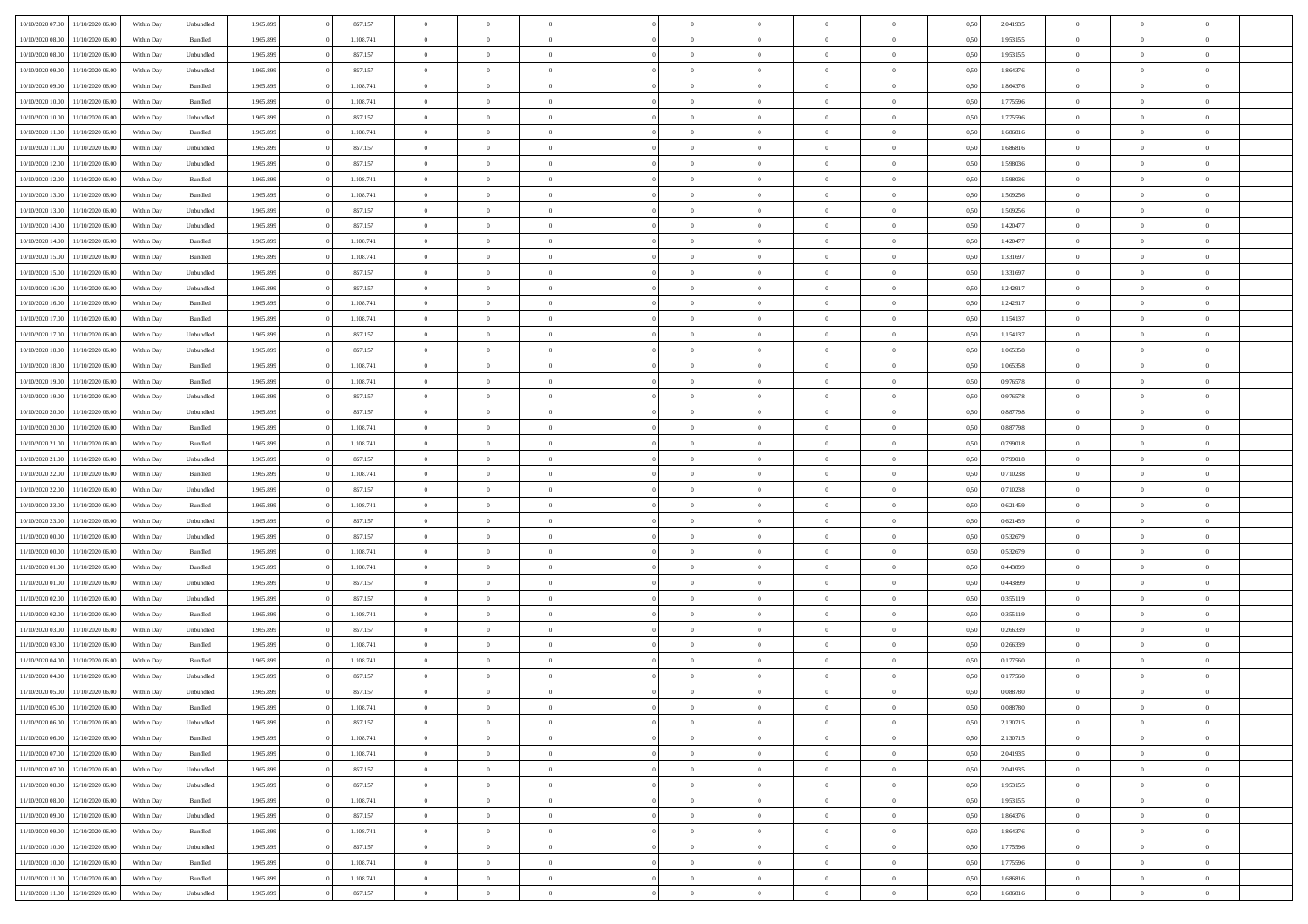|                                   | 12/10/2020 06:00                  | Within Dav | Bundled            | 1.965.899 | 1.108.741 | $\overline{0}$ | $\Omega$       |                | $\Omega$       | $\Omega$       | $\theta$       | $\theta$       | 0,50 | 1,598036 | $\theta$       | $\theta$       | $\theta$       |  |
|-----------------------------------|-----------------------------------|------------|--------------------|-----------|-----------|----------------|----------------|----------------|----------------|----------------|----------------|----------------|------|----------|----------------|----------------|----------------|--|
| 11/10/2020 12:00                  |                                   |            |                    |           |           |                |                |                |                |                |                |                |      |          |                |                |                |  |
| 11/10/2020 12:00                  | 12/10/2020 06.00                  | Within Day | Unbundled          | 1.965.899 | 857.157   | $\overline{0}$ | $\theta$       | $\overline{0}$ | $\overline{0}$ | $\bf{0}$       | $\overline{0}$ | $\bf{0}$       | 0,50 | 1,598036 | $\theta$       | $\overline{0}$ | $\overline{0}$ |  |
| 11/10/2020 13:00                  | 12/10/2020 06:00                  | Within Day | Bundled            | 1.965.899 | 1.108.741 | $\overline{0}$ | $\overline{0}$ | $\overline{0}$ | $\bf{0}$       | $\bf{0}$       | $\bf{0}$       | $\mathbf{0}$   | 0,50 | 1,509256 | $\bf{0}$       | $\overline{0}$ | $\overline{0}$ |  |
| 11/10/2020 13:00                  | 12/10/2020 06:00                  | Within Dav | Unbundled          | 1.965.899 | 857.157   | $\overline{0}$ | $\overline{0}$ | $\overline{0}$ | $\overline{0}$ | $\bf{0}$       | $\overline{0}$ | $\overline{0}$ | 0.50 | 1,509256 | $\theta$       | $\theta$       | $\overline{0}$ |  |
|                                   |                                   |            |                    |           |           |                |                |                |                |                |                |                |      |          |                |                |                |  |
| 11/10/2020 14:00                  | 12/10/2020 06.00                  | Within Day | Unbundled          | 1.965.899 | 857.157   | $\overline{0}$ | $\theta$       | $\overline{0}$ | $\overline{0}$ | $\bf{0}$       | $\overline{0}$ | $\bf{0}$       | 0,50 | 1,420477 | $\,$ 0 $\,$    | $\overline{0}$ | $\overline{0}$ |  |
| 11/10/2020 14:00                  | 12/10/2020 06:00                  | Within Day | Bundled            | 1.965.899 | 1.108.741 | $\overline{0}$ | $\overline{0}$ | $\overline{0}$ | $\bf{0}$       | $\overline{0}$ | $\overline{0}$ | $\mathbf{0}$   | 0,50 | 1,420477 | $\bf{0}$       | $\overline{0}$ | $\bf{0}$       |  |
| 11/10/2020 15:00                  | 12/10/2020 06.00                  | Within Dav | Bundled            | 1.965.899 | 1.108.741 | $\overline{0}$ | $\overline{0}$ | $\overline{0}$ | $\overline{0}$ | $\overline{0}$ | $\overline{0}$ | $\overline{0}$ | 0.50 | 1,331697 | $\theta$       | $\overline{0}$ | $\overline{0}$ |  |
| 11/10/2020 15:00                  | 12/10/2020 06.00                  | Within Day | Unbundled          | 1.965.899 | 857.157   | $\overline{0}$ | $\theta$       | $\overline{0}$ | $\overline{0}$ | $\bf{0}$       | $\overline{0}$ | $\bf{0}$       | 0,50 | 1,331697 | $\,$ 0 $\,$    | $\theta$       | $\overline{0}$ |  |
|                                   |                                   |            |                    |           |           |                | $\overline{0}$ |                |                | $\bf{0}$       |                |                |      |          | $\,0\,$        | $\overline{0}$ | $\overline{0}$ |  |
| 11/10/2020 16:00                  | 12/10/2020 06:00                  | Within Day | Bundled            | 1.965.899 | 1.108.741 | $\overline{0}$ |                | $\overline{0}$ | $\bf{0}$       |                | $\bf{0}$       | $\bf{0}$       | 0,50 | 1,242917 |                |                |                |  |
| 11/10/2020 16:00                  | 12/10/2020 06:00                  | Within Dav | Unbundled          | 1.965.899 | 857.157   | $\overline{0}$ | $\overline{0}$ | $\overline{0}$ | $\overline{0}$ | $\overline{0}$ | $\overline{0}$ | $\overline{0}$ | 0.50 | 1,242917 | $\theta$       | $\overline{0}$ | $\overline{0}$ |  |
| 11/10/2020 17:00                  | 12/10/2020 06.00                  | Within Day | Unbundled          | 1.965.899 | 857.157   | $\overline{0}$ | $\theta$       | $\overline{0}$ | $\overline{0}$ | $\bf{0}$       | $\overline{0}$ | $\bf{0}$       | 0,50 | 1,154137 | $\,$ 0 $\,$    | $\overline{0}$ | $\overline{0}$ |  |
| 11/10/2020 17.00                  | 12/10/2020 06:00                  | Within Day | Bundled            | 1.965.899 | 1.108.741 | $\overline{0}$ | $\overline{0}$ | $\overline{0}$ | $\bf{0}$       | $\bf{0}$       | $\bf{0}$       | $\mathbf{0}$   | 0,50 | 1,154137 | $\overline{0}$ | $\overline{0}$ | $\bf{0}$       |  |
| 11/10/2020 18:00                  | 12/10/2020 06:00                  | Within Day | Bundled            | 1.965.899 | 1.108.741 | $\overline{0}$ | $\overline{0}$ | $\overline{0}$ | $\overline{0}$ | $\bf{0}$       | $\overline{0}$ | $\overline{0}$ | 0.50 | 1,065358 | $\theta$       | $\theta$       | $\overline{0}$ |  |
|                                   |                                   |            |                    |           |           | $\overline{0}$ | $\theta$       |                |                |                |                |                |      |          | $\theta$       | $\overline{0}$ |                |  |
| 11/10/2020 18:00                  | 12/10/2020 06.00                  | Within Day | Unbundled          | 1.965.899 | 857.157   |                |                | $\overline{0}$ | $\overline{0}$ | $\bf{0}$       | $\overline{0}$ | $\bf{0}$       | 0,50 | 1,065358 |                |                | $\overline{0}$ |  |
| 11/10/2020 19:00                  | 12/10/2020 06:00                  | Within Day | Bundled            | 1.965.899 | 1.108.741 | $\overline{0}$ | $\overline{0}$ | $\overline{0}$ | $\bf{0}$       | $\overline{0}$ | $\overline{0}$ | $\mathbf{0}$   | 0,50 | 0,976578 | $\overline{0}$ | $\overline{0}$ | $\bf{0}$       |  |
| 11/10/2020 19:00                  | 12/10/2020 06:00                  | Within Dav | Unbundled          | 1.965.899 | 857.157   | $\overline{0}$ | $\overline{0}$ | $\overline{0}$ | $\overline{0}$ | $\overline{0}$ | $\overline{0}$ | $\overline{0}$ | 0.50 | 0,976578 | $\theta$       | $\overline{0}$ | $\overline{0}$ |  |
| 11/10/2020 20.00                  | 12/10/2020 06.00                  | Within Day | Unbundled          | 1.965.899 | 857.157   | $\overline{0}$ | $\theta$       | $\overline{0}$ | $\overline{0}$ | $\bf{0}$       | $\overline{0}$ | $\bf{0}$       | 0,50 | 0,887798 | $\,$ 0 $\,$    | $\theta$       | $\overline{0}$ |  |
| 11/10/2020 20:00                  | 12/10/2020 06:00                  | Within Day | Bundled            | 1.965.899 | 1.108.741 | $\overline{0}$ | $\overline{0}$ | $\overline{0}$ | $\bf{0}$       | $\bf{0}$       | $\bf{0}$       | $\mathbf{0}$   | 0,50 | 0,887798 | $\,0\,$        | $\overline{0}$ | $\overline{0}$ |  |
|                                   |                                   |            |                    |           |           |                |                |                |                |                |                |                |      |          |                |                |                |  |
| 11/10/2020 21:00                  | 12/10/2020 06:00                  | Within Day | Bundled            | 1.965.899 | 1.108.741 | $\overline{0}$ | $\overline{0}$ | $\overline{0}$ | $\overline{0}$ | $\overline{0}$ | $\overline{0}$ | $\overline{0}$ | 0.50 | 0,799018 | $\theta$       | $\overline{0}$ | $\overline{0}$ |  |
| 11/10/2020 21.00                  | 12/10/2020 06.00                  | Within Day | Unbundled          | 1.965.899 | 857.157   | $\overline{0}$ | $\theta$       | $\overline{0}$ | $\overline{0}$ | $\bf{0}$       | $\overline{0}$ | $\bf{0}$       | 0,50 | 0,799018 | $\,$ 0 $\,$    | $\overline{0}$ | $\overline{0}$ |  |
| 11/10/2020 22.00                  | 12/10/2020 06:00                  | Within Day | Unbundled          | 1.965.899 | 857.157   | $\overline{0}$ | $\overline{0}$ | $\overline{0}$ | $\bf{0}$       | $\bf{0}$       | $\bf{0}$       | $\bf{0}$       | 0,50 | 0,710238 | $\overline{0}$ | $\overline{0}$ | $\overline{0}$ |  |
| 11/10/2020 22.00                  | 12/10/2020 06:00                  | Within Day | Bundled            | 1.965.899 | 1.108.741 | $\overline{0}$ | $\overline{0}$ | $\overline{0}$ | $\overline{0}$ | $\bf{0}$       | $\overline{0}$ | $\overline{0}$ | 0.50 | 0,710238 | $\theta$       | $\overline{0}$ | $\overline{0}$ |  |
|                                   |                                   |            |                    |           |           |                | $\theta$       |                |                |                |                |                |      |          |                | $\overline{0}$ |                |  |
| 11/10/2020 23.00                  | 12/10/2020 06.00                  | Within Day | Bundled            | 1.965.899 | 1.108.741 | $\overline{0}$ |                | $\overline{0}$ | $\overline{0}$ | $\bf{0}$       | $\overline{0}$ | $\bf{0}$       | 0,50 | 0,621459 | $\,$ 0 $\,$    |                | $\overline{0}$ |  |
| 11/10/2020 23.00                  | 12/10/2020 06:00                  | Within Day | Unbundled          | 1.965.899 | 857.157   | $\overline{0}$ | $\overline{0}$ | $\overline{0}$ | $\bf{0}$       | $\overline{0}$ | $\overline{0}$ | $\mathbf{0}$   | 0,50 | 0,621459 | $\overline{0}$ | $\overline{0}$ | $\bf{0}$       |  |
| 12/10/2020 00:00                  | 12/10/2020 06.00                  | Within Dav | Bundled            | 1.965.899 | 1.108.741 | $\overline{0}$ | $\overline{0}$ | $\overline{0}$ | $\overline{0}$ | $\overline{0}$ | $\overline{0}$ | $\overline{0}$ | 0.50 | 0,532679 | $\overline{0}$ | $\overline{0}$ | $\overline{0}$ |  |
| 12/10/2020 00:00                  | 12/10/2020 06.00                  | Within Day | Unbundled          | 1.965.899 | 857.157   | $\overline{0}$ | $\theta$       | $\overline{0}$ | $\overline{0}$ | $\bf{0}$       | $\overline{0}$ | $\bf{0}$       | 0,50 | 0,532679 | $\,$ 0 $\,$    | $\theta$       | $\overline{0}$ |  |
| 12/10/2020 01:00                  | 12/10/2020 06:00                  | Within Day | Bundled            | 1.965.899 | 1.108.741 | $\overline{0}$ | $\overline{0}$ | $\overline{0}$ | $\bf{0}$       | $\bf{0}$       | $\bf{0}$       | $\bf{0}$       | 0,50 | 0,443899 | $\,0\,$        | $\overline{0}$ | $\overline{0}$ |  |
|                                   |                                   |            |                    |           |           |                |                |                |                |                |                |                |      |          |                |                |                |  |
| 12/10/2020 01:00                  | 12/10/2020 06:00                  | Within Day | Unbundled          | 1.965.899 | 857.157   | $\overline{0}$ | $\overline{0}$ | $\overline{0}$ | $\overline{0}$ | $\overline{0}$ | $\overline{0}$ | $\overline{0}$ | 0.50 | 0,443899 | $\theta$       | $\overline{0}$ | $\overline{0}$ |  |
| 12/10/2020 02:00                  | 12/10/2020 06.00                  | Within Day | Unbundled          | 1.965.899 | 857.157   | $\overline{0}$ | $\theta$       | $\overline{0}$ | $\overline{0}$ | $\bf{0}$       | $\overline{0}$ | $\bf{0}$       | 0,50 | 0,355119 | $\,$ 0 $\,$    | $\overline{0}$ | $\overline{0}$ |  |
| 12/10/2020 02.00                  | 12/10/2020 06:00                  | Within Day | Bundled            | 1.965.899 | 1.108.741 | $\overline{0}$ | $\overline{0}$ | $\overline{0}$ | $\bf{0}$       | $\bf{0}$       | $\bf{0}$       | $\bf{0}$       | 0,50 | 0,355119 | $\overline{0}$ | $\overline{0}$ | $\overline{0}$ |  |
| 12/10/2020 03:00                  | 12/10/2020 06.00                  | Within Day | Bundled            | 1.965.899 | 1.108.741 | $\overline{0}$ | $\Omega$       | $\overline{0}$ | $\Omega$       | $\Omega$       | $\overline{0}$ | $\overline{0}$ | 0,50 | 0,266339 | $\,0\,$        | $\theta$       | $\theta$       |  |
| 12/10/2020 03:00                  | 12/10/2020 06.00                  | Within Day | Unbundled          | 1.965.899 | 857.157   | $\overline{0}$ | $\theta$       | $\overline{0}$ | $\overline{0}$ | $\bf{0}$       | $\overline{0}$ | $\bf{0}$       | 0,50 | 0,266339 | $\,$ 0 $\,$    | $\theta$       | $\overline{0}$ |  |
|                                   |                                   |            |                    |           |           |                |                |                |                |                |                |                |      |          |                |                |                |  |
| 12/10/2020 04:00                  | 12/10/2020 06:00                  | Within Day | Unbundled          | 1.965.899 | 857.157   | $\overline{0}$ | $\overline{0}$ | $\overline{0}$ | $\bf{0}$       | $\bf{0}$       | $\overline{0}$ | $\mathbf{0}$   | 0,50 | 0,177560 | $\overline{0}$ | $\overline{0}$ | $\bf{0}$       |  |
| 12/10/2020 04:00                  | 12/10/2020 06.00                  | Within Day | Bundled            | 1.965.899 | 1.108.741 | $\overline{0}$ | $\Omega$       | $\Omega$       | $\Omega$       | $\bf{0}$       | $\overline{0}$ | $\overline{0}$ | 0.50 | 0,177560 | $\,0\,$        | $\theta$       | $\theta$       |  |
| 12/10/2020 05:00                  | 12/10/2020 06.00                  | Within Day | Bundled            | 1.965.899 | 1.108.741 | $\overline{0}$ | $\theta$       | $\overline{0}$ | $\overline{0}$ | $\bf{0}$       | $\overline{0}$ | $\bf{0}$       | 0,50 | 0,088780 | $\,$ 0 $\,$    | $\overline{0}$ | $\overline{0}$ |  |
| 12/10/2020 05:00                  | 12/10/2020 06:00                  | Within Day | Unbundled          | 1.965.899 | 857.157   | $\overline{0}$ | $\overline{0}$ | $\overline{0}$ | $\bf{0}$       | $\bf{0}$       | $\bf{0}$       | $\bf{0}$       | 0,50 | 0,088780 | $\bf{0}$       | $\overline{0}$ | $\overline{0}$ |  |
|                                   |                                   |            |                    |           |           |                |                |                |                |                |                |                |      |          |                |                |                |  |
| 12/10/2020 06:00                  | 13/10/2020 06:00                  | Within Day | Bundled            | 1.965.899 | 1.108.741 | $\overline{0}$ | $\Omega$       | $\overline{0}$ | $\Omega$       | $\overline{0}$ | $\overline{0}$ | $\overline{0}$ | 0.50 | 2,130715 | $\,$ 0 $\,$    | $\theta$       | $\theta$       |  |
| 12/10/2020 06:00                  | 13/10/2020 06.00                  | Within Day | Unbundled          | 1.965.899 | 857.157   | $\overline{0}$ | $\theta$       | $\overline{0}$ | $\overline{0}$ | $\,$ 0         | $\overline{0}$ | $\bf{0}$       | 0,50 | 2,130715 | $\,$ 0 $\,$    | $\overline{0}$ | $\overline{0}$ |  |
| 12/10/2020 07.00                  | 13/10/2020 06:00                  | Within Day | Bundled            | 1.965.899 | 1.108.741 | $\overline{0}$ | $\overline{0}$ | $\overline{0}$ | $\bf{0}$       | $\bf{0}$       | $\bf{0}$       | $\bf{0}$       | 0,50 | 2,041935 | $\bf{0}$       | $\overline{0}$ | $\overline{0}$ |  |
| 12/10/2020 07:00                  | 13/10/2020 06.00                  | Within Day | Unbundled          | 1.965.899 | 857.157   | $\overline{0}$ | $\Omega$       | $\overline{0}$ | $\Omega$       | $\overline{0}$ | $\overline{0}$ | $\overline{0}$ | 0,50 | 2,041935 | $\,0\,$        | $\theta$       | $\theta$       |  |
| 12/10/2020 08:00                  | 13/10/2020 06.00                  | Within Day | Unbundled          | 1.965.899 | 857.157   | $\overline{0}$ | $\theta$       | $\overline{0}$ | $\overline{0}$ | $\,$ 0         | $\overline{0}$ | $\bf{0}$       | 0,50 | 1,953155 | $\,$ 0 $\,$    | $\overline{0}$ | $\overline{0}$ |  |
|                                   |                                   |            |                    |           |           |                |                |                |                |                |                |                |      |          |                |                |                |  |
| 12/10/2020 08:00                  | 13/10/2020 06:00                  | Within Day | Bundled            | 1.965.899 | 1.108.741 | $\overline{0}$ | $\overline{0}$ | $\overline{0}$ | $\bf{0}$       | $\bf{0}$       | $\bf{0}$       | $\mathbf{0}$   | 0,50 | 1,953155 | $\bf{0}$       | $\overline{0}$ | $\bf{0}$       |  |
| 12/10/2020 09:00                  | 13/10/2020 06:00                  | Within Day | Bundled            | 1.965.899 | 1.108.741 | $\overline{0}$ | $\Omega$       | $\Omega$       | $\Omega$       | $\Omega$       | $\Omega$       | $\overline{0}$ | 0.50 | 1.864376 | $\theta$       | $\theta$       | $\theta$       |  |
| 12/10/2020 09:00                  | 13/10/2020 06:00                  | Within Day | Unbundled          | 1.965.899 | 857.157   | $\bf{0}$       | $\overline{0}$ | $\overline{0}$ | $\bf{0}$       | $\,$ 0         | $\bf{0}$       | $\bf{0}$       | 0,50 | 1,864376 | $\,0\,$        | $\,0\,$        | $\overline{0}$ |  |
|                                   | 12/10/2020 10:00 13/10/2020 06:00 | Within Day | $\mathbf B$ undled | 1.965.899 | 1.108.741 | $\bf{0}$       | $\bf{0}$       |                |                |                |                |                | 0,50 | 1,775596 | $\bf{0}$       | $\overline{0}$ |                |  |
| 12/10/2020 10:00                  | 13/10/2020 06:00                  | Within Day | Unbundled          | 1.965.899 | 857.157   | $\overline{0}$ | $\overline{0}$ | $\overline{0}$ | $\Omega$       | $\overline{0}$ | $\overline{0}$ | $\overline{0}$ | 0,50 | 1,775596 | $\theta$       | $\theta$       | $\theta$       |  |
|                                   |                                   |            |                    |           |           |                |                |                |                |                |                |                |      |          |                |                |                |  |
| 12/10/2020 11:00                  | 13/10/2020 06.00                  | Within Day | Unbundled          | 1.965.899 | 857.157   | $\overline{0}$ | $\bf{0}$       | $\overline{0}$ | $\bf{0}$       | $\,$ 0 $\,$    | $\overline{0}$ | $\,$ 0 $\,$    | 0,50 | 1,686816 | $\,$ 0 $\,$    | $\,$ 0 $\,$    | $\,$ 0         |  |
| 12/10/2020 11:00                  | 13/10/2020 06:00                  | Within Day | Bundled            | 1.965.899 | 1.108.741 | $\overline{0}$ | $\overline{0}$ | $\overline{0}$ | $\overline{0}$ | $\overline{0}$ | $\overline{0}$ | $\mathbf{0}$   | 0,50 | 1,686816 | $\overline{0}$ | $\bf{0}$       | $\bf{0}$       |  |
| 12/10/2020 12:00                  | 13/10/2020 06:00                  | Within Day | $\mathbf B$ undled | 1.965.899 | 1.108.741 | $\overline{0}$ | $\overline{0}$ | $\overline{0}$ | $\Omega$       | $\overline{0}$ | $\overline{0}$ | $\overline{0}$ | 0,50 | 1,598036 | $\overline{0}$ | $\,0\,$        | $\overline{0}$ |  |
| 12/10/2020 12:00                  | 13/10/2020 06.00                  | Within Day | Unbundled          | 1.965.899 | 857.157   | $\overline{0}$ | $\,$ 0         | $\overline{0}$ | $\bf{0}$       | $\,$ 0 $\,$    | $\overline{0}$ | $\,$ 0 $\,$    | 0,50 | 1,598036 | $\,$ 0 $\,$    | $\overline{0}$ | $\overline{0}$ |  |
|                                   |                                   |            |                    |           |           |                |                |                |                |                |                |                |      |          |                |                |                |  |
| 12/10/2020 13:00                  | 13/10/2020 06:00                  | Within Day | Unbundled          | 1.965.899 | 857.157   | $\overline{0}$ | $\overline{0}$ | $\overline{0}$ | $\overline{0}$ | $\overline{0}$ | $\overline{0}$ | $\mathbf{0}$   | 0,50 | 1,509256 | $\overline{0}$ | $\overline{0}$ | $\bf{0}$       |  |
| 12/10/2020 13:00                  | 13/10/2020 06:00                  | Within Day | Bundled            | 1.965.899 | 1.108.741 | $\overline{0}$ | $\overline{0}$ | $\overline{0}$ | $\overline{0}$ | $\overline{0}$ | $\overline{0}$ | $\bf{0}$       | 0.50 | 1,509256 | $\overline{0}$ | $\theta$       | $\overline{0}$ |  |
| 12/10/2020 14:00                  | 13/10/2020 06.00                  | Within Day | Unbundled          | 1.965.899 | 857.157   | $\overline{0}$ | $\,$ 0         | $\overline{0}$ | $\bf{0}$       | $\bf{0}$       | $\bf{0}$       | $\bf{0}$       | 0,50 | 1,420477 | $\,$ 0 $\,$    | $\overline{0}$ | $\overline{0}$ |  |
| 12/10/2020 14:00                  | 13/10/2020 06:00                  | Within Day | Bundled            | 1.965.899 | 1.108.741 | $\overline{0}$ | $\bf{0}$       | $\overline{0}$ | $\overline{0}$ | $\overline{0}$ | $\overline{0}$ | $\mathbf{0}$   | 0,50 | 1,420477 | $\overline{0}$ | $\overline{0}$ | $\bf{0}$       |  |
| 12/10/2020 15:00                  | 13/10/2020 06:00                  | Within Day | Unbundled          | 1.965.899 | 857.157   | $\overline{0}$ | $\overline{0}$ | $\overline{0}$ | $\Omega$       | $\overline{0}$ | $\overline{0}$ | $\overline{0}$ | 0.50 | 1,331697 | $\overline{0}$ | $\overline{0}$ | $\overline{0}$ |  |
|                                   |                                   |            |                    |           |           |                |                |                |                |                |                |                |      |          |                |                |                |  |
| 12/10/2020 15:00                  | 13/10/2020 06.00                  | Within Day | Bundled            | 1.965.899 | 1.108.741 | $\overline{0}$ | $\bf{0}$       | $\overline{0}$ | $\bf{0}$       | $\bf{0}$       | $\bf{0}$       | $\mathbf{0}$   | 0,50 | 1,331697 | $\,$ 0 $\,$    | $\,$ 0 $\,$    | $\bf{0}$       |  |
| 12/10/2020 16:00 13/10/2020 06:00 |                                   | Within Day | Bundled            | 1.965.899 | 1.108.741 | $\overline{0}$ | $\overline{0}$ | $\overline{0}$ | $\overline{0}$ | $\overline{0}$ | $\bf{0}$       | $\mathbf{0}$   | 0,50 | 1,242917 | $\overline{0}$ | $\bf{0}$       | $\overline{0}$ |  |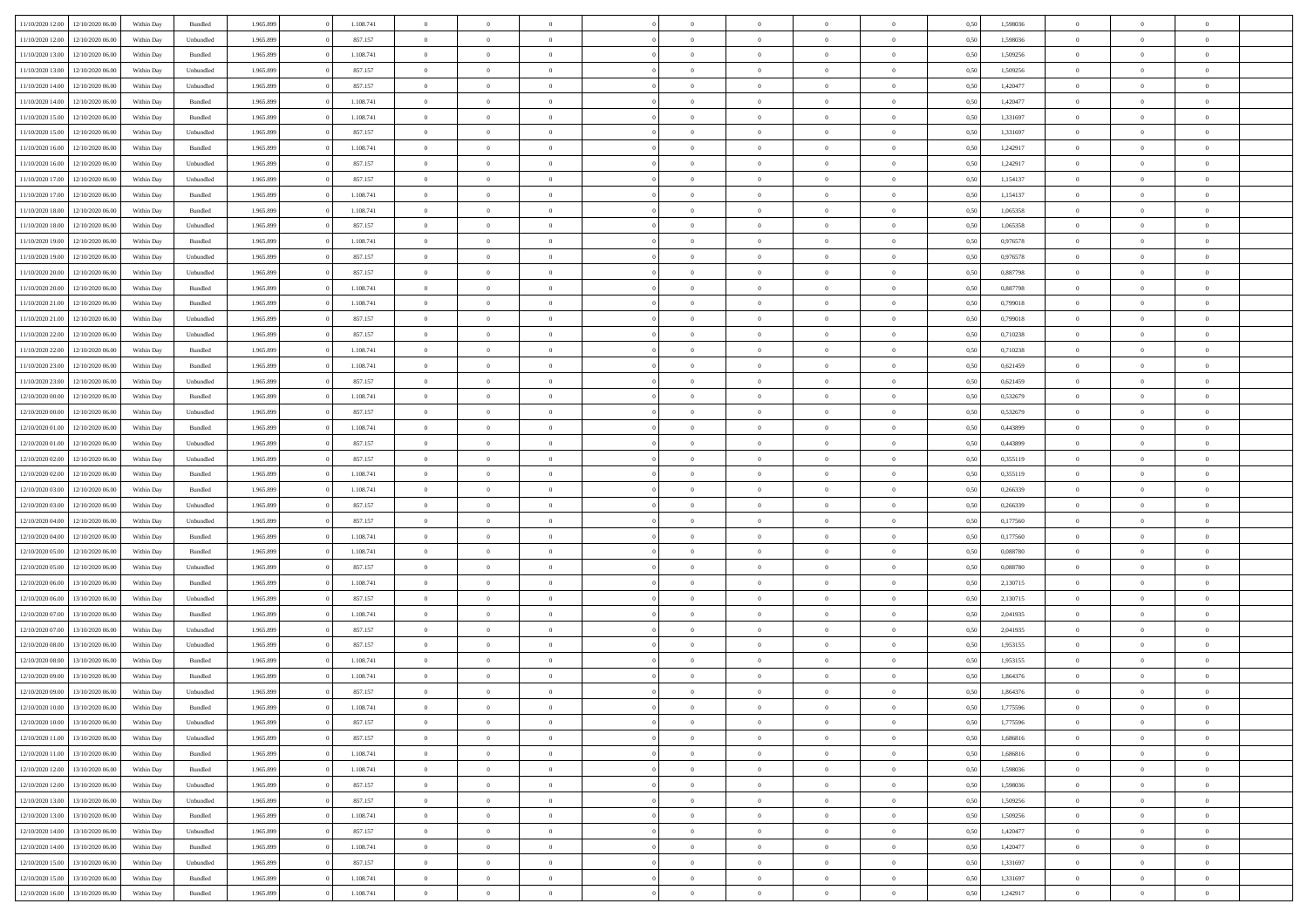| 12/10/2020 16:00 | 13/10/2020 06:00                  | Within Dav | Unbundled          | 1.965.899 | 857.157   | $\overline{0}$ | $\theta$       |                | $\Omega$       | $\Omega$       | $\theta$       | $\theta$       | 0.50 | 1,242917 | $\theta$       | $\overline{0}$ | $\theta$       |  |
|------------------|-----------------------------------|------------|--------------------|-----------|-----------|----------------|----------------|----------------|----------------|----------------|----------------|----------------|------|----------|----------------|----------------|----------------|--|
| 12/10/2020 17:00 | 13/10/2020 06.00                  | Within Day | Unbundled          | 1.965.899 | 857.157   | $\overline{0}$ | $\theta$       | $\overline{0}$ | $\overline{0}$ | $\bf{0}$       | $\overline{0}$ | $\bf{0}$       | 0,50 | 1,154137 | $\theta$       | $\overline{0}$ | $\overline{0}$ |  |
| 12/10/2020 17:00 | 13/10/2020 06:00                  | Within Day | Bundled            | 1.965.899 | 1.108.741 | $\overline{0}$ | $\bf{0}$       | $\overline{0}$ | $\bf{0}$       | $\bf{0}$       | $\bf{0}$       | $\mathbf{0}$   | 0,50 | 1,154137 | $\overline{0}$ | $\overline{0}$ | $\overline{0}$ |  |
| 12/10/2020 18:00 | 13/10/2020 06:00                  | Within Dav | Bundled            | 1.965.899 | 1.108.741 | $\overline{0}$ | $\overline{0}$ | $\overline{0}$ | $\overline{0}$ | $\bf{0}$       | $\overline{0}$ | $\overline{0}$ | 0.50 | 1,065358 | $\theta$       | $\theta$       | $\overline{0}$ |  |
| 12/10/2020 18:00 | 13/10/2020 06.00                  | Within Day | Unbundled          | 1.965.899 | 857.157   | $\overline{0}$ | $\theta$       | $\overline{0}$ | $\overline{0}$ | $\bf{0}$       | $\overline{0}$ | $\bf{0}$       | 0,50 | 1,065358 | $\,$ 0 $\,$    | $\overline{0}$ | $\overline{0}$ |  |
|                  |                                   |            |                    |           |           |                |                |                |                |                |                |                |      |          |                |                |                |  |
| 12/10/2020 19:00 | 13/10/2020 06:00                  | Within Day | Bundled            | 1.965.899 | 1.108.741 | $\overline{0}$ | $\overline{0}$ | $\overline{0}$ | $\bf{0}$       | $\overline{0}$ | $\overline{0}$ | $\mathbf{0}$   | 0,50 | 0,976578 | $\overline{0}$ | $\overline{0}$ | $\bf{0}$       |  |
| 12/10/2020 19:00 | 13/10/2020 06:00                  | Within Dav | Unbundled          | 1.965.899 | 857.157   | $\overline{0}$ | $\overline{0}$ | $\overline{0}$ | $\overline{0}$ | $\overline{0}$ | $\overline{0}$ | $\overline{0}$ | 0.50 | 0,976578 | $\theta$       | $\overline{0}$ | $\overline{0}$ |  |
| 12/10/2020 20:00 | 13/10/2020 06.00                  | Within Day | Bundled            | 1.965.899 | 1.108.741 | $\overline{0}$ | $\theta$       | $\overline{0}$ | $\overline{0}$ | $\bf{0}$       | $\overline{0}$ | $\bf{0}$       | 0,50 | 0,887798 | $\theta$       | $\theta$       | $\overline{0}$ |  |
| 12/10/2020 20:00 | 13/10/2020 06:00                  | Within Day | Unbundled          | 1.965.899 | 857.157   | $\overline{0}$ | $\overline{0}$ | $\overline{0}$ | $\bf{0}$       | $\bf{0}$       | $\bf{0}$       | $\bf{0}$       | 0,50 | 0,887798 | $\,0\,$        | $\overline{0}$ | $\overline{0}$ |  |
| 12/10/2020 21:00 | 13/10/2020 06:00                  | Within Dav | Bundled            | 1.965.899 | 1.108.741 | $\overline{0}$ | $\overline{0}$ | $\overline{0}$ | $\overline{0}$ | $\overline{0}$ | $\overline{0}$ | $\overline{0}$ | 0.50 | 0,799018 | $\theta$       | $\overline{0}$ | $\overline{0}$ |  |
| 12/10/2020 21.00 | 13/10/2020 06.00                  | Within Day | Unbundled          | 1.965.899 | 857.157   | $\overline{0}$ | $\theta$       | $\overline{0}$ | $\overline{0}$ | $\bf{0}$       | $\overline{0}$ | $\bf{0}$       | 0,50 | 0,799018 | $\,$ 0 $\,$    | $\overline{0}$ | $\overline{0}$ |  |
| 12/10/2020 22.00 | 13/10/2020 06:00                  | Within Day | Bundled            | 1.965.899 | 1.108.741 | $\overline{0}$ | $\overline{0}$ | $\overline{0}$ | $\bf{0}$       | $\bf{0}$       | $\bf{0}$       | $\mathbf{0}$   | 0,50 | 0,710238 | $\overline{0}$ | $\overline{0}$ | $\bf{0}$       |  |
| 12/10/2020 22.00 | 13/10/2020 06:00                  | Within Day | Unbundled          | 1.965.899 | 857.157   | $\overline{0}$ | $\overline{0}$ | $\overline{0}$ | $\overline{0}$ | $\bf{0}$       | $\overline{0}$ | $\overline{0}$ | 0.50 | 0,710238 | $\theta$       | $\theta$       | $\overline{0}$ |  |
|                  |                                   |            |                    |           |           |                |                |                |                |                |                |                |      |          |                |                |                |  |
| 12/10/2020 23:00 | 13/10/2020 06.00                  | Within Day | Bundled            | 1.965.899 | 1.108.741 | $\overline{0}$ | $\theta$       | $\overline{0}$ | $\overline{0}$ | $\bf{0}$       | $\overline{0}$ | $\bf{0}$       | 0,50 | 0,621459 | $\,$ 0 $\,$    | $\overline{0}$ | $\overline{0}$ |  |
| 12/10/2020 23:00 | 13/10/2020 06:00                  | Within Day | Unbundled          | 1.965.899 | 857.157   | $\overline{0}$ | $\overline{0}$ | $\overline{0}$ | $\bf{0}$       | $\overline{0}$ | $\overline{0}$ | $\mathbf{0}$   | 0,50 | 0,621459 | $\bf{0}$       | $\overline{0}$ | $\bf{0}$       |  |
| 13/10/2020 00:00 | 13/10/2020 06:00                  | Within Dav | Bundled            | 1.965.899 | 1.108.741 | $\overline{0}$ | $\overline{0}$ | $\overline{0}$ | $\overline{0}$ | $\overline{0}$ | $\overline{0}$ | $\overline{0}$ | 0.50 | 0,532679 | $\overline{0}$ | $\overline{0}$ | $\overline{0}$ |  |
| 13/10/2020 00:00 | 13/10/2020 06.00                  | Within Day | Unbundled          | 1.965.899 | 857.157   | $\overline{0}$ | $\theta$       | $\overline{0}$ | $\overline{0}$ | $\bf{0}$       | $\overline{0}$ | $\bf{0}$       | 0,50 | 0,532679 | $\,$ 0 $\,$    | $\theta$       | $\overline{0}$ |  |
| 13/10/2020 01.00 | 13/10/2020 06.00                  | Within Day | Bundled            | 1.965.899 | 1.108.741 | $\overline{0}$ | $\overline{0}$ | $\overline{0}$ | $\bf{0}$       | $\bf{0}$       | $\bf{0}$       | $\mathbf{0}$   | 0,50 | 0,443899 | $\,0\,$        | $\overline{0}$ | $\overline{0}$ |  |
| 13/10/2020 01:00 | 13/10/2020 06:00                  | Within Day | Unbundled          | 1.965.899 | 857.157   | $\overline{0}$ | $\overline{0}$ | $\overline{0}$ | $\overline{0}$ | $\overline{0}$ | $\overline{0}$ | $\overline{0}$ | 0.50 | 0,443899 | $\theta$       | $\overline{0}$ | $\overline{0}$ |  |
| 13/10/2020 02:00 | 13/10/2020 06.00                  | Within Day | Unbundled          | 1.965.899 | 857.157   | $\overline{0}$ | $\theta$       | $\overline{0}$ | $\overline{0}$ | $\bf{0}$       | $\overline{0}$ | $\bf{0}$       | 0,50 | 0,355119 | $\,$ 0 $\,$    | $\overline{0}$ | $\overline{0}$ |  |
|                  |                                   |            |                    |           |           |                |                |                |                |                |                |                |      |          |                |                |                |  |
| 13/10/2020 02:00 | 13/10/2020 06:00                  | Within Day | Bundled            | 1.965.899 | 1.108.741 | $\overline{0}$ | $\overline{0}$ | $\overline{0}$ | $\bf{0}$       | $\bf{0}$       | $\bf{0}$       | $\bf{0}$       | 0,50 | 0,355119 | $\bf{0}$       | $\overline{0}$ | $\overline{0}$ |  |
| 13/10/2020 03:00 | 13/10/2020 06:00                  | Within Day | Unbundled          | 1.965.899 | 857.157   | $\overline{0}$ | $\overline{0}$ | $\overline{0}$ | $\overline{0}$ | $\overline{0}$ | $\overline{0}$ | $\overline{0}$ | 0.50 | 0,266339 | $\theta$       | $\overline{0}$ | $\overline{0}$ |  |
| 13/10/2020 03:00 | 13/10/2020 06.00                  | Within Day | Bundled            | 1.965.899 | 1.108.741 | $\overline{0}$ | $\theta$       | $\overline{0}$ | $\overline{0}$ | $\bf{0}$       | $\overline{0}$ | $\bf{0}$       | 0,50 | 0,266339 | $\,$ 0 $\,$    | $\overline{0}$ | $\overline{0}$ |  |
| 13/10/2020 04:00 | 13/10/2020 06:00                  | Within Day | Unbundled          | 1.965.899 | 857.157   | $\overline{0}$ | $\overline{0}$ | $\overline{0}$ | $\bf{0}$       | $\overline{0}$ | $\overline{0}$ | $\mathbf{0}$   | 0,50 | 0,177560 | $\bf{0}$       | $\overline{0}$ | $\bf{0}$       |  |
| 13/10/2020 04:00 | 13/10/2020 06:00                  | Within Dav | Bundled            | 1.965.899 | 1.108.741 | $\overline{0}$ | $\overline{0}$ | $\overline{0}$ | $\overline{0}$ | $\overline{0}$ | $\overline{0}$ | $\overline{0}$ | 0.50 | 0,177560 | $\overline{0}$ | $\overline{0}$ | $\overline{0}$ |  |
| 13/10/2020 05:00 | 13/10/2020 06.00                  | Within Day | Unbundled          | 1.965.899 | 857.157   | $\overline{0}$ | $\theta$       | $\overline{0}$ | $\overline{0}$ | $\bf{0}$       | $\overline{0}$ | $\bf{0}$       | 0,50 | 0,088780 | $\,$ 0 $\,$    | $\theta$       | $\overline{0}$ |  |
| 13/10/2020 05:00 | 13/10/2020 06:00                  | Within Day | Bundled            | 1.965.899 | 1.108.741 | $\overline{0}$ | $\overline{0}$ | $\overline{0}$ | $\bf{0}$       | $\bf{0}$       | $\bf{0}$       | $\bf{0}$       | 0,50 | 0,088780 | $\,0\,$        | $\overline{0}$ | $\overline{0}$ |  |
| 13/10/2020 06:00 | 14/10/2020 06:00                  |            | Unbundled          | 1.965.899 | 857.157   | $\overline{0}$ | $\overline{0}$ | $\overline{0}$ | $\overline{0}$ | $\overline{0}$ | $\overline{0}$ | $\overline{0}$ | 0.50 | 2,130715 | $\theta$       | $\overline{0}$ | $\overline{0}$ |  |
|                  |                                   | Within Day |                    |           |           |                |                |                |                |                |                |                |      |          |                |                |                |  |
| 13/10/2020 06:00 | 14/10/2020 06.00                  | Within Day | Bundled            | 1.965.899 | 1.108.741 | $\overline{0}$ | $\theta$       | $\overline{0}$ | $\overline{0}$ | $\,$ 0         | $\overline{0}$ | $\bf{0}$       | 0,50 | 2,130715 | $\,$ 0 $\,$    | $\overline{0}$ | $\overline{0}$ |  |
| 13/10/2020 07.00 | 14/10/2020 06.00                  | Within Day | Bundled            | 1.965.899 | 1.108.741 | $\overline{0}$ | $\overline{0}$ | $\overline{0}$ | $\bf{0}$       | $\bf{0}$       | $\bf{0}$       | $\bf{0}$       | 0,50 | 2,041935 | $\overline{0}$ | $\overline{0}$ | $\overline{0}$ |  |
| 13/10/2020 07:00 | 14/10/2020 06.00                  | Within Day | Unbundled          | 1.965.899 | 857.157   | $\overline{0}$ | $\Omega$       | $\overline{0}$ | $\Omega$       | $\Omega$       | $\overline{0}$ | $\overline{0}$ | 0,50 | 2,041935 | $\,0\,$        | $\theta$       | $\theta$       |  |
| 13/10/2020 08:00 | 14/10/2020 06.00                  | Within Day | Bundled            | 1.965.899 | 1.108.741 | $\overline{0}$ | $\theta$       | $\overline{0}$ | $\overline{0}$ | $\bf{0}$       | $\overline{0}$ | $\bf{0}$       | 0,50 | 1,953155 | $\,$ 0 $\,$    | $\overline{0}$ | $\overline{0}$ |  |
| 13/10/2020 08:00 | 14/10/2020 06.00                  | Within Day | Unbundled          | 1.965.899 | 857.157   | $\overline{0}$ | $\overline{0}$ | $\overline{0}$ | $\bf{0}$       | $\overline{0}$ | $\overline{0}$ | $\mathbf{0}$   | 0,50 | 1,953155 | $\overline{0}$ | $\overline{0}$ | $\bf{0}$       |  |
| 13/10/2020 09:00 | 14/10/2020 06.00                  | Within Day | Unbundled          | 1.965.899 | 857.157   | $\overline{0}$ | $\Omega$       | $\Omega$       | $\Omega$       | $\overline{0}$ | $\overline{0}$ | $\overline{0}$ | 0.50 | 1,864376 | $\,0\,$        | $\theta$       | $\theta$       |  |
| 13/10/2020 09:00 | 14/10/2020 06.00                  | Within Day | Bundled            | 1.965.899 | 1.108.741 | $\overline{0}$ | $\theta$       | $\overline{0}$ | $\overline{0}$ | $\bf{0}$       | $\overline{0}$ | $\bf{0}$       | 0,50 | 1,864376 | $\,$ 0 $\,$    | $\overline{0}$ | $\overline{0}$ |  |
|                  |                                   |            |                    |           |           |                | $\overline{0}$ |                |                | $\bf{0}$       |                |                |      |          | $\bf{0}$       | $\overline{0}$ | $\overline{0}$ |  |
| 13/10/2020 10:00 | 14/10/2020 06.00                  | Within Day | Bundled            | 1.965.899 | 1.108.741 | $\overline{0}$ |                | $\overline{0}$ | $\bf{0}$       |                | $\bf{0}$       | $\mathbf{0}$   | 0,50 | 1,775596 |                |                |                |  |
| 13/10/2020 10:00 | 14/10/2020 06:00                  | Within Day | Unbundled          | 1.965.899 | 857.157   | $\overline{0}$ | $\Omega$       | $\overline{0}$ | $\Omega$       | $\overline{0}$ | $\overline{0}$ | $\overline{0}$ | 0.50 | 1,775596 | $\,0\,$        | $\theta$       | $\theta$       |  |
| 13/10/2020 11:00 | 14/10/2020 06.00                  | Within Day | Unbundled          | 1.965.899 | 857.157   | $\overline{0}$ | $\theta$       | $\overline{0}$ | $\overline{0}$ | $\,$ 0         | $\overline{0}$ | $\bf{0}$       | 0,50 | 1,686816 | $\,0\,$        | $\overline{0}$ | $\overline{0}$ |  |
| 13/10/2020 11:00 | 14/10/2020 06.00                  | Within Day | Bundled            | 1.965.899 | 1.108.741 | $\overline{0}$ | $\overline{0}$ | $\overline{0}$ | $\bf{0}$       | $\bf{0}$       | $\bf{0}$       | $\bf{0}$       | 0,50 | 1,686816 | $\overline{0}$ | $\overline{0}$ | $\overline{0}$ |  |
| 13/10/2020 12:00 | 14/10/2020 06.00                  | Within Day | Unbundled          | 1.965.899 | 857.157   | $\overline{0}$ | $\Omega$       | $\overline{0}$ | $\Omega$       | $\overline{0}$ | $\overline{0}$ | $\overline{0}$ | 0,50 | 1,598036 | $\,0\,$        | $\theta$       | $\theta$       |  |
| 13/10/2020 12:00 | 14/10/2020 06.00                  | Within Day | Bundled            | 1.965.899 | 1.108.741 | $\overline{0}$ | $\overline{0}$ | $\overline{0}$ | $\overline{0}$ | $\,$ 0         | $\overline{0}$ | $\bf{0}$       | 0,50 | 1,598036 | $\,$ 0 $\,$    | $\overline{0}$ | $\overline{0}$ |  |
| 13/10/2020 13:00 | 14/10/2020 06.00                  | Within Day | Bundled            | 1.965.899 | 1.108.741 | $\overline{0}$ | $\overline{0}$ | $\overline{0}$ | $\bf{0}$       | $\bf{0}$       | $\overline{0}$ | $\mathbf{0}$   | 0,50 | 1,509256 | $\overline{0}$ | $\overline{0}$ | $\bf{0}$       |  |
| 13/10/2020 13:00 | 14/10/2020 06.00                  | Within Day | Unbundled          | 1.965.899 | 857.157   | $\overline{0}$ | $\Omega$       | $\overline{0}$ | $\Omega$       | $\Omega$       | $\overline{0}$ | $\overline{0}$ | 0.50 | 1.509256 | $\theta$       | $\theta$       | $\theta$       |  |
| 13/10/2020 14:00 | 14/10/2020 06.00                  | Within Day | Unbundled          | 1.965.899 | 857.157   | $\overline{0}$ | $\overline{0}$ | $\overline{0}$ | $\bf{0}$       | $\,$ 0         | $\bf{0}$       | $\bf{0}$       | 0,50 | 1,420477 | $\,0\,$        | $\,$ 0 $\,$    | $\overline{0}$ |  |
|                  |                                   |            |                    |           |           |                |                |                |                |                |                |                |      |          |                |                |                |  |
|                  | 13/10/2020 14:00 14/10/2020 06:00 | Within Day | $\mathbf B$ undled | 1.965.899 | 1.108.741 | $\bf{0}$       | $\bf{0}$       |                |                |                |                |                | 0,50 | 1,420477 | $\bf{0}$       | $\overline{0}$ |                |  |
| 13/10/2020 15:00 | 14/10/2020 06:00                  | Within Day | Bundled            | 1.965.899 | 1.108.741 | $\overline{0}$ | $\overline{0}$ | $\overline{0}$ | $\Omega$       | $\overline{0}$ | $\overline{0}$ | $\overline{0}$ | 0,50 | 1,331697 | $\theta$       | $\theta$       | $\theta$       |  |
| 13/10/2020 15:00 | 14/10/2020 06.00                  | Within Day | Unbundled          | 1.965.899 | 857.157   | $\overline{0}$ | $\,$ 0         | $\overline{0}$ | $\bf{0}$       | $\,$ 0 $\,$    | $\overline{0}$ | $\,$ 0 $\,$    | 0,50 | 1,331697 | $\,$ 0 $\,$    | $\,$ 0 $\,$    | $\,$ 0         |  |
| 13/10/2020 16:00 | 14/10/2020 06.00                  | Within Day | Bundled            | 1.965.899 | 1.108.741 | $\overline{0}$ | $\overline{0}$ | $\overline{0}$ | $\overline{0}$ | $\overline{0}$ | $\overline{0}$ | $\mathbf{0}$   | 0,50 | 1,242917 | $\overline{0}$ | $\bf{0}$       | $\bf{0}$       |  |
| 13/10/2020 16:00 | 14/10/2020 06.00                  | Within Day | Unbundled          | 1.965.899 | 857.157   | $\overline{0}$ | $\overline{0}$ | $\overline{0}$ | $\Omega$       | $\overline{0}$ | $\overline{0}$ | $\overline{0}$ | 0,50 | 1,242917 | $\bf{0}$       | $\theta$       | $\overline{0}$ |  |
| 13/10/2020 17:00 | 14/10/2020 06.00                  | Within Day | Bundled            | 1.965.899 | 1.108.741 | $\overline{0}$ | $\,$ 0         | $\overline{0}$ | $\bf{0}$       | $\,$ 0 $\,$    | $\overline{0}$ | $\mathbf{0}$   | 0,50 | 1,154137 | $\,$ 0 $\,$    | $\overline{0}$ | $\overline{0}$ |  |
| 13/10/2020 17:00 | 14/10/2020 06.00                  | Within Day | Unbundled          | 1.965.899 | 857.157   | $\overline{0}$ | $\overline{0}$ | $\overline{0}$ | $\overline{0}$ | $\overline{0}$ | $\overline{0}$ | $\mathbf{0}$   | 0,50 | 1,154137 | $\overline{0}$ | $\overline{0}$ | $\bf{0}$       |  |
| 13/10/2020 18:00 |                                   |            | Bundled            |           | 1.108.741 | $\overline{0}$ | $\overline{0}$ | $\overline{0}$ | $\overline{0}$ | $\overline{0}$ | $\overline{0}$ |                | 0.50 |          | $\overline{0}$ | $\theta$       | $\overline{0}$ |  |
|                  | 14/10/2020 06.00                  | Within Day |                    | 1.965.899 |           |                |                |                |                |                |                | $\bf{0}$       |      | 1,065358 |                |                |                |  |
| 13/10/2020 18:00 | 14/10/2020 06.00                  | Within Day | Unbundled          | 1.965.899 | 857.157   | $\overline{0}$ | $\,$ 0         | $\overline{0}$ | $\bf{0}$       | $\bf{0}$       | $\bf{0}$       | $\bf{0}$       | 0,50 | 1,065358 | $\,$ 0 $\,$    | $\overline{0}$ | $\overline{0}$ |  |
| 13/10/2020 19:00 | 14/10/2020 06.00                  | Within Day | Unbundled          | 1.965.899 | 857.157   | $\overline{0}$ | $\bf{0}$       | $\overline{0}$ | $\overline{0}$ | $\overline{0}$ | $\overline{0}$ | $\mathbf{0}$   | 0,50 | 0,976578 | $\overline{0}$ | $\overline{0}$ | $\bf{0}$       |  |
| 13/10/2020 19:00 | 14/10/2020 06.00                  | Within Day | Bundled            | 1.965.899 | 1.108.741 | $\overline{0}$ | $\overline{0}$ | $\overline{0}$ | $\Omega$       | $\overline{0}$ | $\overline{0}$ | $\bf{0}$       | 0.50 | 0,976578 | $\overline{0}$ | $\overline{0}$ | $\overline{0}$ |  |
| 13/10/2020 20:00 | 14/10/2020 06.00                  | Within Day | Bundled            | 1.965.899 | 1.108.741 | $\overline{0}$ | $\bf{0}$       | $\overline{0}$ | $\bf{0}$       | $\bf{0}$       | $\bf{0}$       | $\mathbf{0}$   | 0,50 | 0,887798 | $\,$ 0 $\,$    | $\,$ 0 $\,$    | $\bf{0}$       |  |
| 13/10/2020 20:00 | 14/10/2020 06.00                  | Within Day | Unbundled          | 1.965.899 | 857.157   | $\overline{0}$ | $\overline{0}$ | $\overline{0}$ | $\overline{0}$ | $\overline{0}$ | $\bf{0}$       | $\mathbf{0}$   | 0,50 | 0,887798 | $\overline{0}$ | $\bf{0}$       | $\bf{0}$       |  |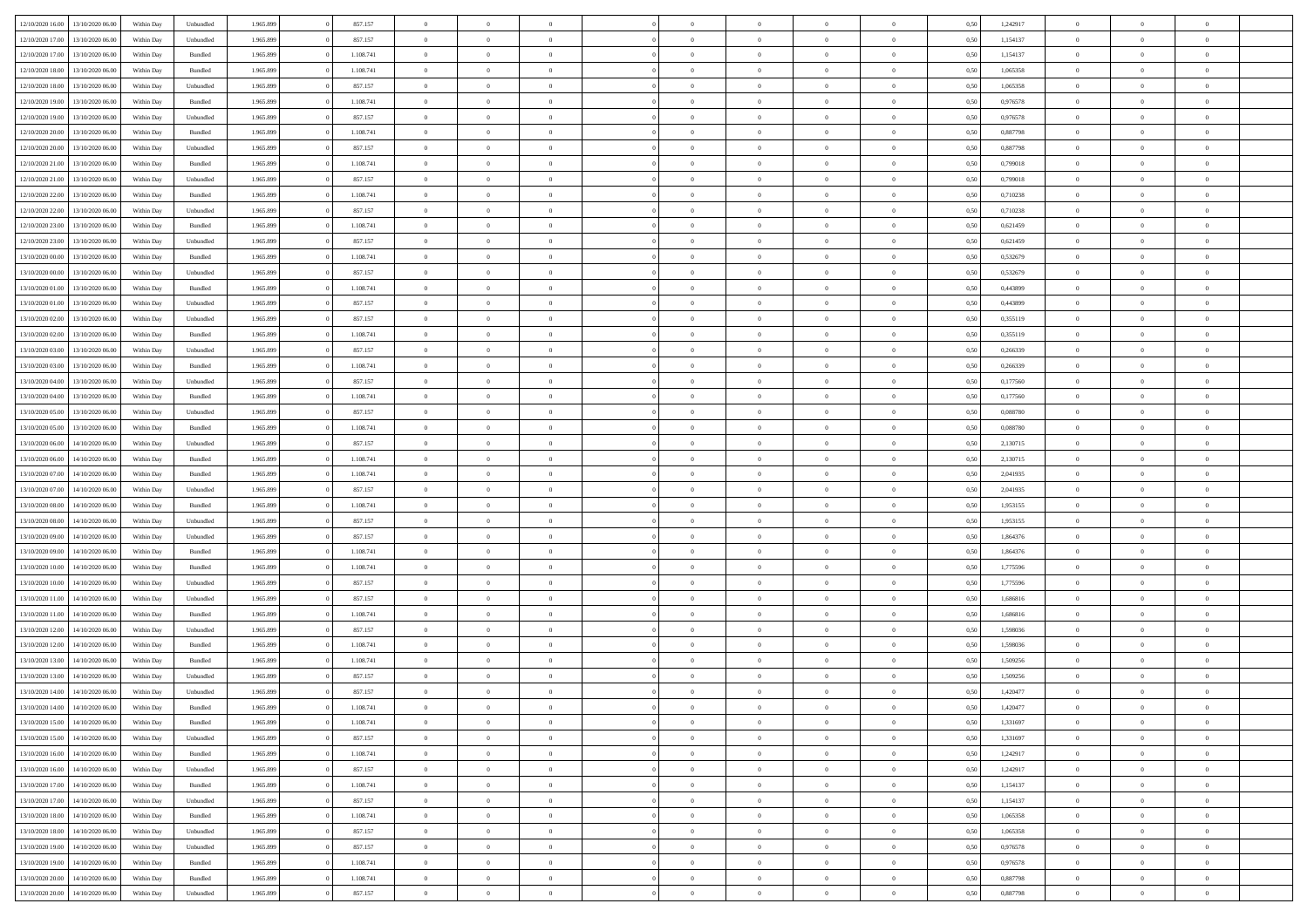|                  | 14/10/2020 06:00 | Within Dav | Unbundled          | 1.965.899 | 857.157   | $\overline{0}$ | $\Omega$       |                | $\Omega$       | $\Omega$       | $\Omega$       | $\theta$       | 0.50 | 0,799018 | $\theta$       | $\theta$       | $\theta$       |  |
|------------------|------------------|------------|--------------------|-----------|-----------|----------------|----------------|----------------|----------------|----------------|----------------|----------------|------|----------|----------------|----------------|----------------|--|
| 13/10/2020 21:00 |                  |            |                    |           |           |                |                |                |                |                |                |                |      |          |                |                |                |  |
| 13/10/2020 21:00 | 14/10/2020 06.00 | Within Day | Bundled            | 1.965.899 | 1.108.741 | $\overline{0}$ | $\theta$       | $\overline{0}$ | $\overline{0}$ | $\bf{0}$       | $\overline{0}$ | $\bf{0}$       | 0,50 | 0,799018 | $\theta$       | $\overline{0}$ | $\overline{0}$ |  |
| 13/10/2020 22:00 | 14/10/2020 06.00 | Within Day | Unbundled          | 1.965.899 | 857.157   | $\overline{0}$ | $\overline{0}$ | $\overline{0}$ | $\bf{0}$       | $\bf{0}$       | $\bf{0}$       | $\mathbf{0}$   | 0,50 | 0,710238 | $\overline{0}$ | $\overline{0}$ | $\overline{0}$ |  |
| 13/10/2020 22.00 | 14/10/2020 06:00 | Within Dav | Bundled            | 1.965.899 | 1.108.741 | $\overline{0}$ | $\overline{0}$ | $\overline{0}$ | $\overline{0}$ | $\bf{0}$       | $\overline{0}$ | $\overline{0}$ | 0.50 | 0,710238 | $\theta$       | $\theta$       | $\overline{0}$ |  |
|                  |                  |            |                    |           |           | $\overline{0}$ | $\theta$       | $\overline{0}$ |                | $\bf{0}$       | $\overline{0}$ |                |      |          | $\,$ 0 $\,$    | $\theta$       | $\overline{0}$ |  |
| 13/10/2020 23:00 | 14/10/2020 06.00 | Within Day | Unbundled          | 1.965.899 | 857.157   |                |                |                | $\overline{0}$ |                |                | $\bf{0}$       | 0,50 | 0,621459 |                |                |                |  |
| 13/10/2020 23.00 | 14/10/2020 06.00 | Within Day | Bundled            | 1.965.899 | 1.108.741 | $\overline{0}$ | $\bf{0}$       | $\overline{0}$ | $\bf{0}$       | $\overline{0}$ | $\overline{0}$ | $\mathbf{0}$   | 0,50 | 0,621459 | $\overline{0}$ | $\overline{0}$ | $\bf{0}$       |  |
| 14/10/2020 00:00 | 14/10/2020 06.00 | Within Dav | Bundled            | 1.965.899 | 1.108.741 | $\overline{0}$ | $\overline{0}$ | $\overline{0}$ | $\overline{0}$ | $\overline{0}$ | $\overline{0}$ | $\overline{0}$ | 0.50 | 0,532679 | $\theta$       | $\overline{0}$ | $\overline{0}$ |  |
| 14/10/2020 00.00 | 14/10/2020 06.00 | Within Day | Unbundled          | 1.965.899 | 857.157   | $\overline{0}$ | $\theta$       | $\overline{0}$ | $\overline{0}$ | $\bf{0}$       | $\overline{0}$ | $\bf{0}$       | 0,50 | 0,532679 | $\theta$       | $\theta$       | $\overline{0}$ |  |
| 14/10/2020 01:00 | 14/10/2020 06.00 | Within Day | Bundled            | 1.965.899 | 1.108.741 | $\overline{0}$ | $\overline{0}$ | $\overline{0}$ | $\bf{0}$       | $\bf{0}$       | $\bf{0}$       | $\bf{0}$       | 0,50 | 0,443899 | $\,0\,$        | $\overline{0}$ | $\overline{0}$ |  |
| 14/10/2020 01:00 | 14/10/2020 06.00 | Within Dav | Unbundled          | 1.965.899 | 857.157   | $\overline{0}$ | $\overline{0}$ | $\overline{0}$ | $\overline{0}$ | $\overline{0}$ | $\overline{0}$ | $\overline{0}$ | 0.50 | 0,443899 | $\theta$       | $\overline{0}$ | $\overline{0}$ |  |
|                  |                  |            |                    |           |           |                |                |                |                |                |                |                |      |          |                |                |                |  |
| 14/10/2020 02.00 | 14/10/2020 06.00 | Within Day | Bundled            | 1.965.899 | 1.108.741 | $\overline{0}$ | $\theta$       | $\overline{0}$ | $\overline{0}$ | $\bf{0}$       | $\overline{0}$ | $\bf{0}$       | 0,50 | 0,355119 | $\,$ 0 $\,$    | $\overline{0}$ | $\overline{0}$ |  |
| 14/10/2020 02.00 | 14/10/2020 06.00 | Within Day | Unbundled          | 1.965.899 | 857.157   | $\overline{0}$ | $\overline{0}$ | $\overline{0}$ | $\bf{0}$       | $\bf{0}$       | $\bf{0}$       | $\mathbf{0}$   | 0,50 | 0,355119 | $\overline{0}$ | $\overline{0}$ | $\overline{0}$ |  |
| 14/10/2020 03:00 | 14/10/2020 06:00 | Within Day | Bundled            | 1.965.899 | 1.108.741 | $\overline{0}$ | $\overline{0}$ | $\overline{0}$ | $\overline{0}$ | $\bf{0}$       | $\overline{0}$ | $\overline{0}$ | 0.50 | 0,266339 | $\theta$       | $\theta$       | $\overline{0}$ |  |
| 14/10/2020 03:00 | 14/10/2020 06.00 | Within Day | Unbundled          | 1.965.899 | 857.157   | $\overline{0}$ | $\theta$       | $\overline{0}$ | $\overline{0}$ | $\bf{0}$       | $\overline{0}$ | $\bf{0}$       | 0,50 | 0,266339 | $\theta$       | $\overline{0}$ | $\overline{0}$ |  |
| 14/10/2020 04:00 | 14/10/2020 06.00 | Within Day | Unbundled          | 1.965.899 | 857.157   | $\overline{0}$ | $\overline{0}$ | $\overline{0}$ | $\bf{0}$       | $\overline{0}$ | $\overline{0}$ | $\mathbf{0}$   | 0,50 | 0,177560 | $\overline{0}$ | $\overline{0}$ | $\bf{0}$       |  |
|                  |                  |            |                    |           |           |                |                |                |                |                |                |                |      |          |                |                |                |  |
| 14/10/2020 04:00 | 14/10/2020 06.00 | Within Dav | Bundled            | 1.965.899 | 1.108.741 | $\overline{0}$ | $\overline{0}$ | $\overline{0}$ | $\overline{0}$ | $\overline{0}$ | $\overline{0}$ | $\overline{0}$ | 0.50 | 0,177560 | $\theta$       | $\overline{0}$ | $\overline{0}$ |  |
| 14/10/2020 05:00 | 14/10/2020 06.00 | Within Day | Unbundled          | 1.965.899 | 857.157   | $\overline{0}$ | $\theta$       | $\overline{0}$ | $\overline{0}$ | $\bf{0}$       | $\overline{0}$ | $\bf{0}$       | 0,50 | 0,088780 | $\,$ 0 $\,$    | $\theta$       | $\overline{0}$ |  |
| 14/10/2020 05:00 | 14/10/2020 06.00 | Within Day | Bundled            | 1.965.899 | 1.108.741 | $\overline{0}$ | $\overline{0}$ | $\overline{0}$ | $\bf{0}$       | $\bf{0}$       | $\bf{0}$       | $\bf{0}$       | 0,50 | 0,088780 | $\,0\,$        | $\overline{0}$ | $\overline{0}$ |  |
| 14/10/2020 06:00 | 15/10/2020 06:00 | Within Day | Unbundled          | 1.965.899 | 857.157   | $\overline{0}$ | $\overline{0}$ | $\overline{0}$ | $\overline{0}$ | $\overline{0}$ | $\overline{0}$ | $\overline{0}$ | 0.50 | 2,130715 | $\theta$       | $\overline{0}$ | $\overline{0}$ |  |
| 14/10/2020 06.00 | 15/10/2020 06.00 | Within Day | Bundled            | 1.965.899 | 1.108.741 | $\overline{0}$ | $\theta$       | $\overline{0}$ | $\overline{0}$ | $\bf{0}$       | $\overline{0}$ | $\bf{0}$       | 0,50 | 2,130715 | $\,$ 0 $\,$    | $\theta$       | $\overline{0}$ |  |
|                  | 15/10/2020 06.00 | Within Day | Bundled            | 1.965.899 | 1.108.741 | $\overline{0}$ | $\overline{0}$ | $\overline{0}$ | $\bf{0}$       | $\bf{0}$       | $\bf{0}$       | $\bf{0}$       | 0,50 | 2,041935 | $\bf{0}$       | $\overline{0}$ | $\overline{0}$ |  |
| 14/10/2020 07:00 |                  |            |                    |           |           |                |                |                |                |                |                |                |      |          |                |                |                |  |
| 14/10/2020 07:00 | 15/10/2020 06:00 | Within Day | Unbundled          | 1.965.899 | 857.157   | $\overline{0}$ | $\overline{0}$ | $\overline{0}$ | $\overline{0}$ | $\bf{0}$       | $\overline{0}$ | $\overline{0}$ | 0.50 | 2,041935 | $\theta$       | $\overline{0}$ | $\overline{0}$ |  |
| 14/10/2020 08:00 | 15/10/2020 06.00 | Within Day | Unbundled          | 1.965.899 | 857.157   | $\overline{0}$ | $\theta$       | $\overline{0}$ | $\overline{0}$ | $\bf{0}$       | $\overline{0}$ | $\bf{0}$       | 0,50 | 1,953155 | $\,$ 0 $\,$    | $\overline{0}$ | $\overline{0}$ |  |
| 14/10/2020 08:00 | 15/10/2020 06.00 | Within Day | Bundled            | 1.965.899 | 1.108.741 | $\overline{0}$ | $\overline{0}$ | $\overline{0}$ | $\bf{0}$       | $\overline{0}$ | $\overline{0}$ | $\mathbf{0}$   | 0,50 | 1,953155 | $\overline{0}$ | $\overline{0}$ | $\bf{0}$       |  |
| 14/10/2020 09:00 | 15/10/2020 06:00 | Within Dav | Bundled            | 1.965.899 | 1.108.741 | $\overline{0}$ | $\overline{0}$ | $\overline{0}$ | $\overline{0}$ | $\overline{0}$ | $\overline{0}$ | $\overline{0}$ | 0.50 | 1,864376 | $\overline{0}$ | $\overline{0}$ | $\overline{0}$ |  |
| 14/10/2020 09:00 | 15/10/2020 06.00 | Within Day | Unbundled          | 1.965.899 | 857.157   | $\overline{0}$ | $\theta$       | $\overline{0}$ | $\overline{0}$ | $\bf{0}$       | $\overline{0}$ | $\bf{0}$       | 0,50 | 1,864376 | $\,$ 0 $\,$    | $\theta$       | $\overline{0}$ |  |
| 14/10/2020 10:00 | 15/10/2020 06.00 | Within Day | Unbundled          | 1.965.899 | 857.157   | $\overline{0}$ | $\overline{0}$ | $\overline{0}$ | $\bf{0}$       | $\bf{0}$       | $\bf{0}$       | $\bf{0}$       | 0,50 | 1,775596 | $\,0\,$        | $\overline{0}$ | $\overline{0}$ |  |
|                  | 15/10/2020 06:00 |            | Bundled            | 1.965.899 | 1.108.741 | $\overline{0}$ | $\overline{0}$ | $\overline{0}$ | $\overline{0}$ | $\overline{0}$ | $\overline{0}$ | $\overline{0}$ | 0.50 | 1,775596 | $\theta$       | $\overline{0}$ | $\overline{0}$ |  |
| 14/10/2020 10:00 |                  | Within Day |                    |           |           |                |                |                |                |                |                |                |      |          |                |                |                |  |
| 14/10/2020 11:00 | 15/10/2020 06.00 | Within Day | Unbundled          | 1.965.899 | 857.157   | $\overline{0}$ | $\theta$       | $\overline{0}$ | $\overline{0}$ | $\bf{0}$       | $\overline{0}$ | $\bf{0}$       | 0,50 | 1,686816 | $\,$ 0 $\,$    | $\overline{0}$ | $\overline{0}$ |  |
| 14/10/2020 11:00 | 15/10/2020 06.00 | Within Day | Bundled            | 1.965.899 | 1.108.741 | $\overline{0}$ | $\overline{0}$ | $\overline{0}$ | $\bf{0}$       | $\bf{0}$       | $\bf{0}$       | $\bf{0}$       | 0,50 | 1,686816 | $\overline{0}$ | $\overline{0}$ | $\overline{0}$ |  |
| 14/10/2020 12:00 | 15/10/2020 06.00 | Within Day | Unbundled          | 1.965.899 | 857.157   | $\overline{0}$ | $\Omega$       | $\overline{0}$ | $\Omega$       | $\Omega$       | $\overline{0}$ | $\overline{0}$ | 0,50 | 1,598036 | $\,0\,$        | $\theta$       | $\theta$       |  |
| 14/10/2020 12:00 | 15/10/2020 06.00 | Within Day | Bundled            | 1.965.899 | 1.108.741 | $\overline{0}$ | $\theta$       | $\overline{0}$ | $\overline{0}$ | $\bf{0}$       | $\overline{0}$ | $\bf{0}$       | 0,50 | 1,598036 | $\,$ 0 $\,$    | $\theta$       | $\overline{0}$ |  |
| 14/10/2020 13:00 | 15/10/2020 06:00 | Within Day | Bundled            | 1.965.899 | 1.108.741 | $\overline{0}$ | $\overline{0}$ | $\overline{0}$ | $\bf{0}$       | $\bf{0}$       | $\overline{0}$ | $\mathbf{0}$   | 0,50 | 1,509256 | $\overline{0}$ | $\overline{0}$ | $\bf{0}$       |  |
|                  |                  |            |                    |           |           | $\overline{0}$ | $\Omega$       | $\Omega$       | $\Omega$       | $\bf{0}$       | $\overline{0}$ | $\overline{0}$ | 0.50 |          | $\,0\,$        | $\theta$       | $\theta$       |  |
| 14/10/2020 13:00 | 15/10/2020 06.00 | Within Day | Unbundled          | 1.965.899 | 857.157   |                |                |                |                |                |                |                |      | 1,509256 |                |                |                |  |
| 14/10/2020 14:00 | 15/10/2020 06.00 | Within Day | Bundled            | 1.965.899 | 1.108.741 | $\overline{0}$ | $\theta$       | $\overline{0}$ | $\overline{0}$ | $\bf{0}$       | $\overline{0}$ | $\bf{0}$       | 0,50 | 1,420477 | $\,$ 0 $\,$    | $\overline{0}$ | $\overline{0}$ |  |
| 14/10/2020 14:00 | 15/10/2020 06.00 | Within Day | Unbundled          | 1.965.899 | 857.157   | $\overline{0}$ | $\overline{0}$ | $\overline{0}$ | $\bf{0}$       | $\bf{0}$       | $\bf{0}$       | $\bf{0}$       | 0,50 | 1,420477 | $\,0\,$        | $\overline{0}$ | $\overline{0}$ |  |
| 14/10/2020 15:00 | 15/10/2020 06:00 | Within Day | Unbundled          | 1.965.899 | 857.157   | $\overline{0}$ | $\Omega$       | $\overline{0}$ | $\Omega$       | $\theta$       | $\overline{0}$ | $\overline{0}$ | 0.50 | 1,331697 | $\,0\,$        | $\theta$       | $\theta$       |  |
| 14/10/2020 15:00 | 15/10/2020 06.00 | Within Day | Bundled            | 1.965.899 | 1.108.741 | $\overline{0}$ | $\theta$       | $\overline{0}$ | $\overline{0}$ | $\,$ 0         | $\overline{0}$ | $\bf{0}$       | 0,50 | 1,331697 | $\,$ 0 $\,$    | $\overline{0}$ | $\overline{0}$ |  |
| 14/10/2020 16.00 | 15/10/2020 06:00 | Within Day | Bundled            | 1.965.899 | 1.108.741 | $\overline{0}$ | $\overline{0}$ | $\overline{0}$ | $\bf{0}$       | $\bf{0}$       | $\bf{0}$       | $\bf{0}$       | 0,50 | 1,242917 | $\bf{0}$       | $\overline{0}$ | $\overline{0}$ |  |
| 14/10/2020 16.00 | 15/10/2020 06.00 |            |                    | 1.965.899 | 857.157   | $\overline{0}$ | $\Omega$       | $\overline{0}$ | $\Omega$       | $\overline{0}$ | $\overline{0}$ | $\overline{0}$ | 0,50 | 1,242917 | $\,0\,$        | $\theta$       | $\theta$       |  |
|                  |                  | Within Day | Unbundled          |           |           |                | $\theta$       |                |                |                |                |                |      |          |                |                |                |  |
| 14/10/2020 17:00 | 15/10/2020 06.00 | Within Day | Bundled            | 1.965.899 | 1.108.741 | $\overline{0}$ |                | $\overline{0}$ | $\overline{0}$ | $\,$ 0         | $\overline{0}$ | $\bf{0}$       | 0,50 | 1,154137 | $\,$ 0 $\,$    | $\overline{0}$ | $\overline{0}$ |  |
| 14/10/2020 17.00 | 15/10/2020 06.00 | Within Day | Unbundled          | 1.965.899 | 857.157   | $\overline{0}$ | $\bf{0}$       | $\overline{0}$ | $\bf{0}$       | $\bf{0}$       | $\bf{0}$       | $\mathbf{0}$   | 0,50 | 1,154137 | $\bf{0}$       | $\overline{0}$ | $\bf{0}$       |  |
| 14/10/2020 18:00 | 15/10/2020 06:00 | Within Day | Unbundled          | 1.965.899 | 857.157   | $\overline{0}$ | $\Omega$       | $\Omega$       | $\Omega$       | $\Omega$       | $\Omega$       | $\overline{0}$ | 0.50 | 1,065358 | $\theta$       | $\theta$       | $\theta$       |  |
| 14/10/2020 18:00 | 15/10/2020 06.00 | Within Day | Bundled            | 1.965.899 | 1.108.741 | $\overline{0}$ | $\overline{0}$ | $\overline{0}$ | $\bf{0}$       | $\,$ 0         | $\bf{0}$       | $\bf{0}$       | 0,50 | 1,065358 | $\,0\,$        | $\overline{0}$ | $\overline{0}$ |  |
| 14/10/2020 19:00 | 15/10/2020 06:00 | Within Day | Unbundled          | 1.965.899 | 857.157   | $\bf{0}$       | $\bf{0}$       |                |                |                |                |                | 0,50 | 0,976578 | $\bf{0}$       | $\overline{0}$ |                |  |
| 14/10/2020 19:00 | 15/10/2020 06:00 | Within Day | Bundled            | 1.965.899 | 1.108.741 | $\overline{0}$ | $\overline{0}$ | $\overline{0}$ | $\Omega$       | $\overline{0}$ | $\overline{0}$ | $\overline{0}$ | 0,50 | 0,976578 | $\theta$       | $\theta$       | $\theta$       |  |
| 14/10/2020 20:00 | 15/10/2020 06.00 | Within Day | Unbundled          | 1.965.899 | 857.157   | $\overline{0}$ | $\,$ 0         | $\overline{0}$ | $\bf{0}$       | $\,$ 0 $\,$    | $\overline{0}$ | $\,$ 0 $\,$    | 0,50 | 0,887798 | $\,$ 0 $\,$    | $\,$ 0 $\,$    | $\,$ 0         |  |
|                  |                  |            |                    |           |           |                |                |                |                |                |                |                |      |          |                |                |                |  |
| 14/10/2020 20.00 | 15/10/2020 06.00 | Within Day | Bundled            | 1.965.899 | 1.108.741 | $\overline{0}$ | $\overline{0}$ | $\overline{0}$ | $\overline{0}$ | $\overline{0}$ | $\overline{0}$ | $\mathbf{0}$   | 0,50 | 0,887798 | $\overline{0}$ | $\bf{0}$       | $\bf{0}$       |  |
| 14/10/2020 21:00 | 15/10/2020 06.00 | Within Day | $\mathbf B$ undled | 1.965.899 | 1.108.741 | $\overline{0}$ | $\overline{0}$ | $\overline{0}$ | $\Omega$       | $\overline{0}$ | $\overline{0}$ | $\overline{0}$ | 0,50 | 0,799018 | $\bf{0}$       | $\theta$       | $\overline{0}$ |  |
| 14/10/2020 21.00 | 15/10/2020 06.00 | Within Day | Unbundled          | 1.965.899 | 857.157   | $\overline{0}$ | $\,$ 0         | $\overline{0}$ | $\overline{0}$ | $\,$ 0 $\,$    | $\overline{0}$ | $\mathbf{0}$   | 0,50 | 0,799018 | $\,$ 0 $\,$    | $\overline{0}$ | $\overline{0}$ |  |
| 14/10/2020 22.00 | 15/10/2020 06.00 | Within Day | Unbundled          | 1.965.899 | 857.157   | $\overline{0}$ | $\overline{0}$ | $\overline{0}$ | $\overline{0}$ | $\overline{0}$ | $\overline{0}$ | $\mathbf{0}$   | 0,50 | 0,710238 | $\overline{0}$ | $\overline{0}$ | $\bf{0}$       |  |
| 14/10/2020 22:00 | 15/10/2020 06.00 | Within Day | Bundled            | 1.965.899 | 1.108.741 | $\overline{0}$ | $\overline{0}$ | $\overline{0}$ | $\Omega$       | $\overline{0}$ | $\overline{0}$ | $\bf{0}$       | 0.50 | 0,710238 | $\overline{0}$ | $\theta$       | $\overline{0}$ |  |
| 14/10/2020 23.00 | 15/10/2020 06.00 | Within Day | Bundled            | 1.965.899 | 1.108.741 | $\overline{0}$ | $\,$ 0         | $\overline{0}$ | $\bf{0}$       | $\bf{0}$       | $\bf{0}$       | $\bf{0}$       | 0,50 | 0,621459 | $\,$ 0 $\,$    | $\overline{0}$ | $\overline{0}$ |  |
|                  |                  |            |                    |           |           |                |                |                |                |                |                |                |      |          |                |                |                |  |
| 14/10/2020 23:00 | 15/10/2020 06.00 | Within Day | Unbundled          | 1.965.899 | 857.157   | $\overline{0}$ | $\bf{0}$       | $\overline{0}$ | $\overline{0}$ | $\overline{0}$ | $\overline{0}$ | $\mathbf{0}$   | 0,50 | 0,621459 | $\overline{0}$ | $\overline{0}$ | $\bf{0}$       |  |
| 15/10/2020 00:00 | 15/10/2020 06.00 | Within Day | Bundled            | 1.965.899 | 1.108.741 | $\overline{0}$ | $\overline{0}$ | $\overline{0}$ | $\Omega$       | $\overline{0}$ | $\overline{0}$ | $\bf{0}$       | 0.50 | 0,532679 | $\overline{0}$ | $\overline{0}$ | $\overline{0}$ |  |
| 15/10/2020 00:00 | 15/10/2020 06.00 | Within Day | Unbundled          | 1.965.899 | 857.157   | $\overline{0}$ | $\bf{0}$       | $\overline{0}$ | $\bf{0}$       | $\bf{0}$       | $\bf{0}$       | $\mathbf{0}$   | 0,50 | 0,532679 | $\,$ 0 $\,$    | $\,$ 0 $\,$    | $\bf{0}$       |  |
| 15/10/2020 01:00 | 15/10/2020 06.00 | Within Day | Unbundled          | 1.965.899 | 857.157   | $\overline{0}$ | $\overline{0}$ | $\overline{0}$ | $\overline{0}$ | $\overline{0}$ | $\bf{0}$       | $\mathbf{0}$   | 0,50 | 0,443899 | $\overline{0}$ | $\bf{0}$       | $\bf{0}$       |  |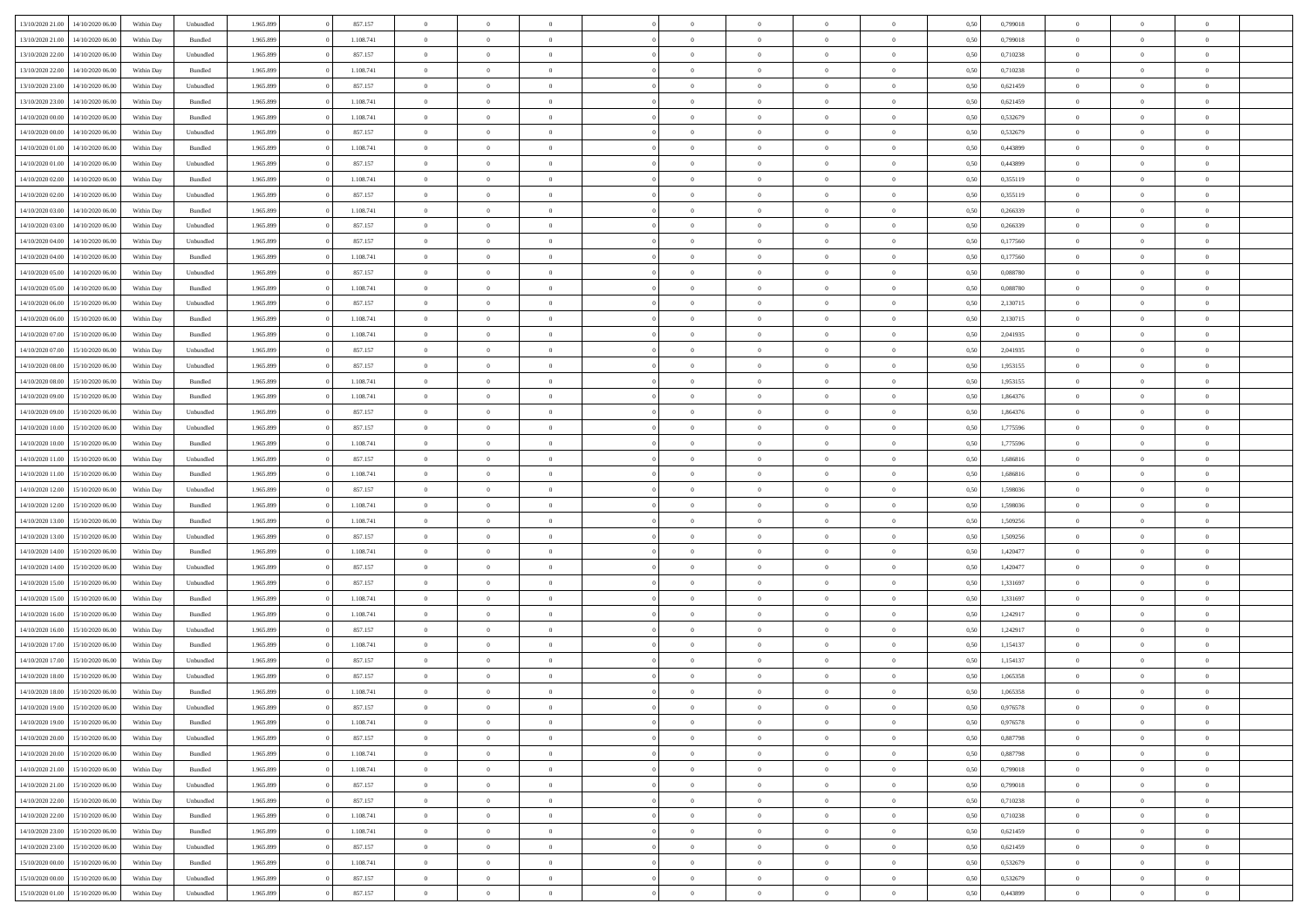| 15/10/2020 01:00 | 15/10/2020 06:00 | Within Dav | Bundled            | 1.965.899 | 1.108.741 | $\overline{0}$ | $\Omega$       |                | $\Omega$       | $\Omega$       | $\theta$       | $\theta$       | 0,50 | 0,443899 | $\theta$       | $\theta$       | $\theta$       |  |
|------------------|------------------|------------|--------------------|-----------|-----------|----------------|----------------|----------------|----------------|----------------|----------------|----------------|------|----------|----------------|----------------|----------------|--|
| 15/10/2020 02.00 | 15/10/2020 06.00 | Within Day | Bundled            | 1.965.899 | 1.108.741 | $\overline{0}$ | $\theta$       | $\overline{0}$ | $\overline{0}$ | $\bf{0}$       | $\overline{0}$ | $\bf{0}$       | 0,50 | 0,355119 | $\theta$       | $\overline{0}$ | $\overline{0}$ |  |
| 15/10/2020 02:00 | 15/10/2020 06:00 | Within Day | Unbundled          | 1.965.899 | 857.157   | $\overline{0}$ | $\overline{0}$ | $\overline{0}$ | $\bf{0}$       | $\bf{0}$       | $\bf{0}$       | $\bf{0}$       | 0,50 | 0,355119 | $\overline{0}$ | $\overline{0}$ | $\overline{0}$ |  |
|                  |                  |            |                    |           |           |                |                |                |                |                |                |                |      |          | $\theta$       |                |                |  |
| 15/10/2020 03:00 | 15/10/2020 06:00 | Within Dav | Bundled            | 1.965.899 | 1.108.741 | $\overline{0}$ | $\overline{0}$ | $\overline{0}$ | $\overline{0}$ | $\bf{0}$       | $\overline{0}$ | $\overline{0}$ | 0.50 | 0,266339 |                | $\theta$       | $\overline{0}$ |  |
| 15/10/2020 03:00 | 15/10/2020 06.00 | Within Day | Unbundled          | 1.965.899 | 857.157   | $\overline{0}$ | $\theta$       | $\overline{0}$ | $\overline{0}$ | $\bf{0}$       | $\overline{0}$ | $\bf{0}$       | 0,50 | 0,266339 | $\,$ 0 $\,$    | $\overline{0}$ | $\overline{0}$ |  |
| 15/10/2020 04:00 | 15/10/2020 06.00 | Within Day | Unbundled          | 1.965.899 | 857.157   | $\overline{0}$ | $\overline{0}$ | $\overline{0}$ | $\bf{0}$       | $\overline{0}$ | $\overline{0}$ | $\mathbf{0}$   | 0,50 | 0,177560 | $\overline{0}$ | $\overline{0}$ | $\bf{0}$       |  |
| 15/10/2020 04:00 | 15/10/2020 06:00 | Within Dav | Bundled            | 1.965.899 | 1.108.741 | $\overline{0}$ | $\overline{0}$ | $\overline{0}$ | $\overline{0}$ | $\overline{0}$ | $\overline{0}$ | $\overline{0}$ | 0.50 | 0,177560 | $\theta$       | $\overline{0}$ | $\overline{0}$ |  |
|                  |                  |            |                    |           |           |                |                |                |                |                |                |                |      |          |                |                |                |  |
| 15/10/2020 05:00 | 15/10/2020 06.00 | Within Day | Bundled            | 1.965.899 | 1.108.741 | $\overline{0}$ | $\theta$       | $\overline{0}$ | $\overline{0}$ | $\bf{0}$       | $\overline{0}$ | $\bf{0}$       | 0,50 | 0,088780 | $\,$ 0 $\,$    | $\theta$       | $\overline{0}$ |  |
| 15/10/2020 05:00 | 15/10/2020 06.00 | Within Day | Unbundled          | 1.965.899 | 857.157   | $\overline{0}$ | $\overline{0}$ | $\overline{0}$ | $\bf{0}$       | $\bf{0}$       | $\bf{0}$       | $\bf{0}$       | 0,50 | 0,088780 | $\,0\,$        | $\overline{0}$ | $\overline{0}$ |  |
| 15/10/2020 06:00 | 16/10/2020 06:00 | Within Dav | Bundled            | 1.965.899 | 1.108.741 | $\overline{0}$ | $\overline{0}$ | $\overline{0}$ | $\overline{0}$ | $\overline{0}$ | $\overline{0}$ | $\overline{0}$ | 0.50 | 2,130715 | $\theta$       | $\overline{0}$ | $\overline{0}$ |  |
| 15/10/2020 06.00 | 16/10/2020 06.00 |            |                    | 1.965.899 | 857.157   | $\overline{0}$ | $\theta$       | $\overline{0}$ | $\overline{0}$ | $\bf{0}$       | $\overline{0}$ |                |      | 2,130715 | $\,$ 0 $\,$    | $\overline{0}$ | $\overline{0}$ |  |
|                  |                  | Within Day | Unbundled          |           |           |                |                |                |                |                |                | $\bf{0}$       | 0,50 |          |                |                |                |  |
| 15/10/2020 07.00 | 16/10/2020 06.00 | Within Day | Unbundled          | 1.965.899 | 857.157   | $\overline{0}$ | $\overline{0}$ | $\overline{0}$ | $\bf{0}$       | $\bf{0}$       | $\bf{0}$       | $\bf{0}$       | 0,50 | 2,041935 | $\overline{0}$ | $\overline{0}$ | $\overline{0}$ |  |
| 15/10/2020 07:00 | 16/10/2020 06:00 | Within Day | Bundled            | 1.965.899 | 1.108.741 | $\overline{0}$ | $\overline{0}$ | $\overline{0}$ | $\overline{0}$ | $\bf{0}$       | $\overline{0}$ | $\overline{0}$ | 0.50 | 2,041935 | $\theta$       | $\theta$       | $\overline{0}$ |  |
| 15/10/2020 08:00 | 16/10/2020 06.00 | Within Day | Bundled            | 1.965.899 | 1.108.741 | $\overline{0}$ | $\theta$       | $\overline{0}$ | $\overline{0}$ | $\bf{0}$       | $\overline{0}$ | $\bf{0}$       | 0,50 | 1,953155 | $\theta$       | $\overline{0}$ | $\overline{0}$ |  |
|                  |                  |            |                    |           |           |                |                |                |                |                |                |                |      |          |                |                |                |  |
| 15/10/2020 08:00 | 16/10/2020 06.00 | Within Day | Unbundled          | 1.965.899 | 857.157   | $\overline{0}$ | $\overline{0}$ | $\overline{0}$ | $\bf{0}$       | $\overline{0}$ | $\overline{0}$ | $\mathbf{0}$   | 0,50 | 1,953155 | $\bf{0}$       | $\overline{0}$ | $\bf{0}$       |  |
| 15/10/2020 09:00 | 16/10/2020 06:00 | Within Dav | Bundled            | 1.965.899 | 1.108.741 | $\overline{0}$ | $\overline{0}$ | $\overline{0}$ | $\overline{0}$ | $\overline{0}$ | $\overline{0}$ | $\overline{0}$ | 0.50 | 1,864376 | $\overline{0}$ | $\overline{0}$ | $\overline{0}$ |  |
| 15/10/2020 09:00 | 16/10/2020 06.00 | Within Day | Unbundled          | 1.965.899 | 857.157   | $\overline{0}$ | $\theta$       | $\overline{0}$ | $\overline{0}$ | $\bf{0}$       | $\overline{0}$ | $\bf{0}$       | 0,50 | 1,864376 | $\,$ 0 $\,$    | $\theta$       | $\overline{0}$ |  |
| 15/10/2020 10:00 | 16/10/2020 06.00 | Within Day | Bundled            | 1.965.899 | 1.108.741 | $\overline{0}$ | $\overline{0}$ | $\overline{0}$ | $\bf{0}$       | $\bf{0}$       | $\bf{0}$       | $\bf{0}$       | 0,50 | 1,775596 | $\bf{0}$       | $\overline{0}$ | $\overline{0}$ |  |
|                  |                  |            |                    |           |           |                |                |                |                |                |                |                |      |          |                |                |                |  |
| 15/10/2020 10:00 | 16/10/2020 06:00 | Within Day | Unbundled          | 1.965.899 | 857.157   | $\overline{0}$ | $\overline{0}$ | $\overline{0}$ | $\overline{0}$ | $\overline{0}$ | $\overline{0}$ | $\overline{0}$ | 0.50 | 1,775596 | $\theta$       | $\overline{0}$ | $\overline{0}$ |  |
| 15/10/2020 11:00 | 16/10/2020 06.00 | Within Day | Bundled            | 1.965.899 | 1.108.741 | $\overline{0}$ | $\theta$       | $\overline{0}$ | $\overline{0}$ | $\bf{0}$       | $\overline{0}$ | $\bf{0}$       | 0,50 | 1,686816 | $\,$ 0 $\,$    | $\overline{0}$ | $\overline{0}$ |  |
| 15/10/2020 11:00 | 16/10/2020 06.00 | Within Day | Unbundled          | 1.965.899 | 857.157   | $\overline{0}$ | $\overline{0}$ | $\overline{0}$ | $\bf{0}$       | $\bf{0}$       | $\bf{0}$       | $\bf{0}$       | 0,50 | 1,686816 | $\bf{0}$       | $\overline{0}$ | $\overline{0}$ |  |
| 15/10/2020 12:00 | 16/10/2020 06:00 | Within Day | Bundled            | 1.965.899 | 1.108.741 | $\overline{0}$ | $\overline{0}$ | $\overline{0}$ | $\overline{0}$ | $\bf{0}$       | $\overline{0}$ | $\overline{0}$ | 0.50 | 1,598036 | $\theta$       | $\overline{0}$ | $\overline{0}$ |  |
|                  |                  |            |                    |           |           |                |                |                |                |                |                |                |      |          |                |                |                |  |
| 15/10/2020 12:00 | 16/10/2020 06.00 | Within Day | Unbundled          | 1.965.899 | 857.157   | $\overline{0}$ | $\theta$       | $\overline{0}$ | $\overline{0}$ | $\bf{0}$       | $\overline{0}$ | $\bf{0}$       | 0,50 | 1,598036 | $\,$ 0 $\,$    | $\overline{0}$ | $\overline{0}$ |  |
| 15/10/2020 13:00 | 16/10/2020 06.00 | Within Day | Bundled            | 1.965.899 | 1.108.741 | $\overline{0}$ | $\overline{0}$ | $\overline{0}$ | $\bf{0}$       | $\overline{0}$ | $\overline{0}$ | $\mathbf{0}$   | 0,50 | 1,509256 | $\bf{0}$       | $\overline{0}$ | $\bf{0}$       |  |
| 15/10/2020 13:00 | 16/10/2020 06:00 | Within Dav | Unbundled          | 1.965.899 | 857.157   | $\overline{0}$ | $\overline{0}$ | $\overline{0}$ | $\overline{0}$ | $\overline{0}$ | $\overline{0}$ | $\overline{0}$ | 0.50 | 1,509256 | $\overline{0}$ | $\overline{0}$ | $\overline{0}$ |  |
| 15/10/2020 14:00 | 16/10/2020 06.00 | Within Day | Unbundled          | 1.965.899 | 857.157   | $\overline{0}$ | $\theta$       | $\overline{0}$ | $\overline{0}$ | $\bf{0}$       | $\overline{0}$ | $\bf{0}$       | 0,50 | 1,420477 | $\,$ 0 $\,$    | $\theta$       | $\overline{0}$ |  |
|                  |                  |            |                    |           |           |                |                |                |                |                |                |                |      |          |                |                |                |  |
| 15/10/2020 14:00 | 16/10/2020 06.00 | Within Day | Bundled            | 1.965.899 | 1.108.741 | $\overline{0}$ | $\overline{0}$ | $\overline{0}$ | $\bf{0}$       | $\bf{0}$       | $\bf{0}$       | $\bf{0}$       | 0,50 | 1,420477 | $\,0\,$        | $\overline{0}$ | $\overline{0}$ |  |
| 15/10/2020 15:00 | 16/10/2020 06:00 | Within Day | Bundled            | 1.965.899 | 1.108.741 | $\overline{0}$ | $\overline{0}$ | $\overline{0}$ | $\overline{0}$ | $\overline{0}$ | $\overline{0}$ | $\overline{0}$ | 0.50 | 1,331697 | $\theta$       | $\overline{0}$ | $\overline{0}$ |  |
| 15/10/2020 15:00 | 16/10/2020 06.00 | Within Day | Unbundled          | 1.965.899 | 857.157   | $\overline{0}$ | $\theta$       | $\overline{0}$ | $\overline{0}$ | $\bf{0}$       | $\overline{0}$ | $\bf{0}$       | 0,50 | 1,331697 | $\,$ 0 $\,$    | $\overline{0}$ | $\overline{0}$ |  |
| 15/10/2020 16.00 | 16/10/2020 06.00 | Within Day | Bundled            | 1.965.899 | 1.108.741 | $\overline{0}$ | $\overline{0}$ | $\overline{0}$ | $\bf{0}$       | $\bf{0}$       | $\bf{0}$       | $\bf{0}$       | 0,50 | 1,242917 | $\overline{0}$ | $\overline{0}$ | $\overline{0}$ |  |
|                  |                  |            |                    |           |           |                |                |                |                |                |                |                |      |          |                |                |                |  |
| 15/10/2020 16:00 | 16/10/2020 06.00 | Within Day | Unbundled          | 1.965.899 | 857.157   | $\overline{0}$ | $\Omega$       | $\overline{0}$ | $\Omega$       | $\Omega$       | $\overline{0}$ | $\overline{0}$ | 0,50 | 1,242917 | $\,0\,$        | $\theta$       | $\theta$       |  |
| 15/10/2020 17:00 | 16/10/2020 06.00 | Within Day | Bundled            | 1.965.899 | 1.108.741 | $\overline{0}$ | $\theta$       | $\overline{0}$ | $\overline{0}$ | $\bf{0}$       | $\overline{0}$ | $\bf{0}$       | 0,50 | 1,154137 | $\,$ 0 $\,$    | $\theta$       | $\overline{0}$ |  |
| 15/10/2020 17:00 | 16/10/2020 06.00 | Within Day | Unbundled          | 1.965.899 | 857.157   | $\overline{0}$ | $\overline{0}$ | $\overline{0}$ | $\bf{0}$       | $\bf{0}$       | $\overline{0}$ | $\mathbf{0}$   | 0,50 | 1,154137 | $\overline{0}$ | $\overline{0}$ | $\bf{0}$       |  |
| 15/10/2020 18:00 | 16/10/2020 06:00 | Within Day | Unbundled          | 1.965.899 | 857.157   | $\overline{0}$ | $\Omega$       | $\Omega$       | $\Omega$       | $\bf{0}$       | $\overline{0}$ | $\overline{0}$ | 0.50 | 1,065358 | $\,0\,$        | $\theta$       | $\theta$       |  |
|                  |                  |            |                    |           |           |                |                |                |                |                |                |                |      |          |                |                |                |  |
| 15/10/2020 18:00 | 16/10/2020 06.00 | Within Day | Bundled            | 1.965.899 | 1.108.741 | $\overline{0}$ | $\theta$       | $\overline{0}$ | $\overline{0}$ | $\bf{0}$       | $\overline{0}$ | $\bf{0}$       | 0,50 | 1,065358 | $\,$ 0 $\,$    | $\overline{0}$ | $\overline{0}$ |  |
| 15/10/2020 19:00 | 16/10/2020 06.00 | Within Day | Unbundled          | 1.965.899 | 857.157   | $\overline{0}$ | $\overline{0}$ | $\overline{0}$ | $\bf{0}$       | $\bf{0}$       | $\bf{0}$       | $\bf{0}$       | 0,50 | 0,976578 | $\,0\,$        | $\overline{0}$ | $\overline{0}$ |  |
| 15/10/2020 19:00 | 16/10/2020 06:00 | Within Day | Bundled            | 1.965.899 | 1.108.741 | $\overline{0}$ | $\Omega$       | $\overline{0}$ | $\Omega$       | $\theta$       | $\overline{0}$ | $\overline{0}$ | 0.50 | 0.976578 | $\,$ 0 $\,$    | $\theta$       | $\theta$       |  |
| 15/10/2020 20:00 | 16/10/2020 06.00 | Within Day | Unbundled          | 1.965.899 | 857.157   | $\overline{0}$ | $\theta$       | $\overline{0}$ | $\overline{0}$ | $\,$ 0         | $\overline{0}$ | $\bf{0}$       | 0,50 | 0,887798 | $\,$ 0 $\,$    | $\overline{0}$ | $\overline{0}$ |  |
|                  |                  |            |                    |           |           |                |                |                |                |                |                |                |      |          |                |                |                |  |
| 15/10/2020 20.00 | 16/10/2020 06:00 | Within Day | Bundled            | 1.965.899 | 1.108.741 | $\overline{0}$ | $\overline{0}$ | $\overline{0}$ | $\bf{0}$       | $\bf{0}$       | $\bf{0}$       | $\bf{0}$       | 0,50 | 0,887798 | $\overline{0}$ | $\overline{0}$ | $\overline{0}$ |  |
| 15/10/2020 21.00 | 16/10/2020 06.00 | Within Day | Unbundled          | 1.965.899 | 857.157   | $\overline{0}$ | $\Omega$       | $\overline{0}$ | $\Omega$       | $\overline{0}$ | $\overline{0}$ | $\overline{0}$ | 0.50 | 0,799018 | $\,0\,$        | $\theta$       | $\theta$       |  |
| 15/10/2020 21.00 | 16/10/2020 06.00 | Within Day | Bundled            | 1.965.899 | 1.108.741 | $\overline{0}$ | $\theta$       | $\overline{0}$ | $\overline{0}$ | $\,$ 0         | $\overline{0}$ | $\bf{0}$       | 0,50 | 0,799018 | $\,$ 0 $\,$    | $\overline{0}$ | $\overline{0}$ |  |
| 15/10/2020 22.00 | 16/10/2020 06.00 | Within Day | Unbundled          | 1.965.899 | 857.157   | $\overline{0}$ | $\bf{0}$       | $\overline{0}$ | $\bf{0}$       | $\bf{0}$       | $\bf{0}$       | $\mathbf{0}$   | 0,50 | 0,710238 | $\overline{0}$ | $\overline{0}$ | $\bf{0}$       |  |
|                  |                  |            |                    |           |           |                |                |                |                |                |                |                |      |          |                |                |                |  |
| 15/10/2020 22.00 | 16/10/2020 06:00 | Within Day | Bundled            | 1.965.899 | 1.108.741 | $\overline{0}$ | $\Omega$       | $\Omega$       | $\Omega$       | $\Omega$       | $\Omega$       | $\overline{0}$ | 0.50 | 0,710238 | $\theta$       | $\theta$       | $\theta$       |  |
| 15/10/2020 23:00 | 16/10/2020 06:00 | Within Day | Bundled            | 1.965.899 | 1.108.741 | $\overline{0}$ | $\overline{0}$ | $\overline{0}$ | $\bf{0}$       | $\,$ 0         | $\bf{0}$       | $\bf{0}$       | 0,50 | 0,621459 | $\,0\,$        | $\,$ 0 $\,$    | $\overline{0}$ |  |
| 15/10/2020 23:00 | 16/10/2020 06.00 | Within Day | Unbundled          | 1.965.899 | 857.157   | $\bf{0}$       | $\bf{0}$       |                |                | $\bf{0}$       |                |                | 0,50 | 0,621459 | $\bf{0}$       | $\overline{0}$ |                |  |
| 16/10/2020 00:00 | 16/10/2020 06:00 | Within Day | Bundled            | 1.965.899 | 1.108.741 | $\overline{0}$ | $\overline{0}$ | $\overline{0}$ | $\Omega$       | $\overline{0}$ | $\overline{0}$ | $\overline{0}$ | 0,50 | 0,532679 | $\theta$       | $\theta$       | $\theta$       |  |
|                  |                  |            |                    |           |           |                |                |                |                |                |                |                |      |          |                |                |                |  |
| 16/10/2020 00:00 | 16/10/2020 06.00 | Within Day | Unbundled          | 1.965.899 | 857.157   | $\overline{0}$ | $\,$ 0         | $\overline{0}$ | $\bf{0}$       | $\,$ 0 $\,$    | $\overline{0}$ | $\,$ 0 $\,$    | 0,50 | 0,532679 | $\,$ 0 $\,$    | $\,$ 0 $\,$    | $\,$ 0         |  |
| 16/10/2020 01:00 | 16/10/2020 06:00 | Within Day | Unbundled          | 1.965.899 | 857.157   | $\overline{0}$ | $\overline{0}$ | $\overline{0}$ | $\overline{0}$ | $\overline{0}$ | $\overline{0}$ | $\mathbf{0}$   | 0,50 | 0,443899 | $\overline{0}$ | $\bf{0}$       | $\bf{0}$       |  |
| 16/10/2020 01:00 | 16/10/2020 06:00 | Within Day | $\mathbf B$ undled | 1.965.899 | 1.108.741 | $\overline{0}$ | $\overline{0}$ | $\overline{0}$ | $\Omega$       | $\overline{0}$ | $\overline{0}$ | $\overline{0}$ | 0,50 | 0,443899 | $\overline{0}$ | $\theta$       | $\overline{0}$ |  |
| 16/10/2020 02:00 | 16/10/2020 06.00 | Within Day | Unbundled          | 1.965.899 | 857.157   | $\overline{0}$ | $\,$ 0         | $\overline{0}$ | $\bf{0}$       | $\,$ 0 $\,$    | $\overline{0}$ | $\mathbf{0}$   | 0,50 | 0,355119 | $\,$ 0 $\,$    | $\overline{0}$ | $\overline{0}$ |  |
|                  |                  |            |                    |           |           |                |                |                |                |                |                |                |      |          |                |                |                |  |
| 16/10/2020 02.00 | 16/10/2020 06:00 | Within Day | Bundled            | 1.965.899 | 1.108.741 | $\overline{0}$ | $\overline{0}$ | $\overline{0}$ | $\overline{0}$ | $\overline{0}$ | $\overline{0}$ | $\mathbf{0}$   | 0,50 | 0,355119 | $\overline{0}$ | $\overline{0}$ | $\bf{0}$       |  |
| 16/10/2020 03:00 | 16/10/2020 06:00 | Within Day | Bundled            | 1.965.899 | 1.108.741 | $\overline{0}$ | $\overline{0}$ | $\overline{0}$ | $\overline{0}$ | $\overline{0}$ | $\overline{0}$ | $\bf{0}$       | 0.50 | 0,266339 | $\overline{0}$ | $\theta$       | $\overline{0}$ |  |
| 16/10/2020 03:00 | 16/10/2020 06.00 | Within Day | Unbundled          | 1.965.899 | 857.157   | $\overline{0}$ | $\,$ 0         | $\overline{0}$ | $\bf{0}$       | $\bf{0}$       | $\bf{0}$       | $\bf{0}$       | 0,50 | 0,266339 | $\,$ 0 $\,$    | $\overline{0}$ | $\overline{0}$ |  |
| 16/10/2020 04:00 | 16/10/2020 06:00 | Within Day | Bundled            | 1.965.899 | 1.108.741 | $\overline{0}$ | $\bf{0}$       | $\overline{0}$ | $\overline{0}$ | $\overline{0}$ | $\overline{0}$ | $\mathbf{0}$   | 0,50 | 0,177560 | $\overline{0}$ | $\overline{0}$ | $\bf{0}$       |  |
|                  |                  |            |                    |           |           |                |                |                |                |                |                |                |      |          |                |                |                |  |
| 16/10/2020 04:00 | 16/10/2020 06:00 | Within Day | Unbundled          | 1.965.899 | 857.157   | $\overline{0}$ | $\overline{0}$ | $\overline{0}$ | $\Omega$       | $\overline{0}$ | $\overline{0}$ | $\overline{0}$ | 0.50 | 0,177560 | $\overline{0}$ | $\overline{0}$ | $\overline{0}$ |  |
| 16/10/2020 05:00 | 16/10/2020 06.00 | Within Day | Unbundled          | 1.965.899 | 857.157   | $\overline{0}$ | $\bf{0}$       | $\overline{0}$ | $\bf{0}$       | $\bf{0}$       | $\bf{0}$       | $\mathbf{0}$   | 0,50 | 0,088780 | $\,$ 0 $\,$    | $\,$ 0 $\,$    | $\bf{0}$       |  |
| 16/10/2020 05.00 | 16/10/2020 06:00 | Within Day | Bundled            | 1.965.899 | 1.108.741 | $\overline{0}$ | $\overline{0}$ | $\overline{0}$ | $\overline{0}$ | $\overline{0}$ | $\bf{0}$       | $\mathbf{0}$   | 0,50 | 0,088780 | $\overline{0}$ | $\bf{0}$       | $\overline{0}$ |  |
|                  |                  |            |                    |           |           |                |                |                |                |                |                |                |      |          |                |                |                |  |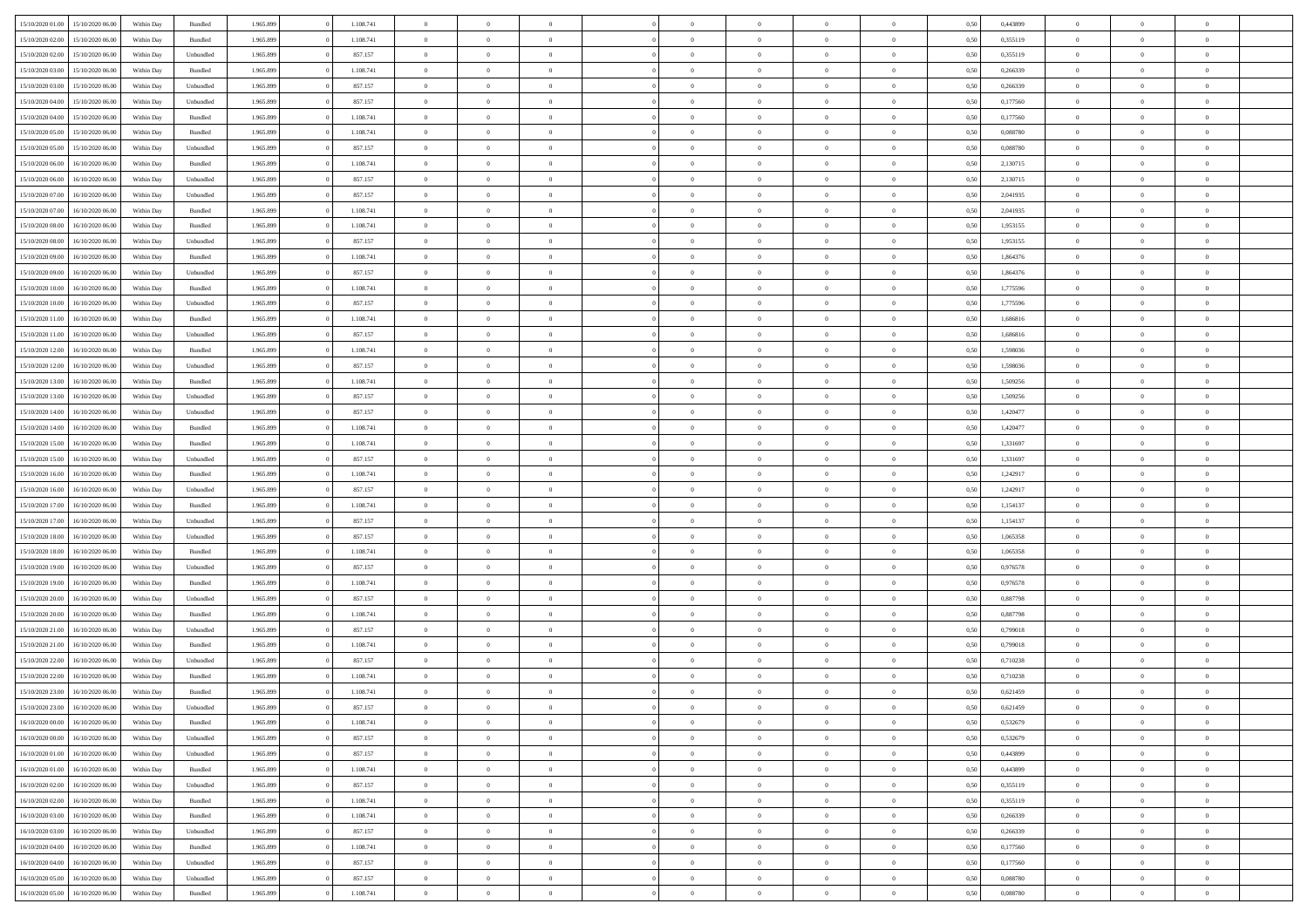|                                   |                  |            |                    |           |           |                |                |                |                | $\Omega$       | $\theta$       | $\theta$       |      |          | $\theta$       | $\overline{0}$ |                |  |
|-----------------------------------|------------------|------------|--------------------|-----------|-----------|----------------|----------------|----------------|----------------|----------------|----------------|----------------|------|----------|----------------|----------------|----------------|--|
| 16/10/2020 06:00                  | 17/10/2020 06.00 | Within Dav | Unbundled          | 1.965.899 | 857.157   | $\overline{0}$ | $\theta$       |                | $\Omega$       |                |                |                | 0,50 | 2,130715 |                |                | $\overline{0}$ |  |
| 16/10/2020 06.00                  | 17/10/2020 06.00 | Within Day | Bundled            | 1.965.899 | 1.108.741 | $\overline{0}$ | $\overline{0}$ | $\overline{0}$ | $\overline{0}$ | $\bf{0}$       | $\overline{0}$ | $\bf{0}$       | 0,50 | 2,130715 | $\theta$       | $\overline{0}$ | $\overline{0}$ |  |
| 16/10/2020 07.00                  | 17/10/2020 06.00 | Within Day | Bundled            | 1.965.899 | 1.108.741 | $\overline{0}$ | $\overline{0}$ | $\overline{0}$ | $\bf{0}$       | $\bf{0}$       | $\bf{0}$       | $\mathbf{0}$   | 0,50 | 2,041935 | $\overline{0}$ | $\overline{0}$ | $\overline{0}$ |  |
| 16/10/2020 07:00                  | 17/10/2020 06:00 | Within Dav | Unbundled          | 1.965.899 | 857.157   | $\overline{0}$ | $\overline{0}$ | $\overline{0}$ | $\overline{0}$ | $\bf{0}$       | $\overline{0}$ | $\overline{0}$ | 0.50 | 2,041935 | $\theta$       | $\overline{0}$ | $\overline{0}$ |  |
|                                   |                  |            |                    |           |           | $\overline{0}$ | $\theta$       | $\overline{0}$ | $\overline{0}$ | $\bf{0}$       | $\overline{0}$ |                |      |          | $\,$ 0 $\,$    | $\overline{0}$ | $\overline{0}$ |  |
| 16/10/2020 08:00                  | 17/10/2020 06.00 | Within Day | Unbundled          | 1.965.899 | 857.157   |                |                |                |                |                |                | $\bf{0}$       | 0,50 | 1,953155 |                |                |                |  |
| 16/10/2020 08:00                  | 17/10/2020 06.00 | Within Day | Bundled            | 1.965.899 | 1.108.741 | $\overline{0}$ | $\overline{0}$ | $\overline{0}$ | $\bf{0}$       | $\overline{0}$ | $\overline{0}$ | $\mathbf{0}$   | 0,50 | 1,953155 | $\overline{0}$ | $\overline{0}$ | $\bf{0}$       |  |
| 16/10/2020 09:00                  | 17/10/2020 06.00 | Within Dav | Bundled            | 1.965.899 | 1.108.741 | $\overline{0}$ | $\overline{0}$ | $\overline{0}$ | $\overline{0}$ | $\overline{0}$ | $\overline{0}$ | $\overline{0}$ | 0.50 | 1,864376 | $\theta$       | $\overline{0}$ | $\overline{0}$ |  |
| 16/10/2020 09:00                  | 17/10/2020 06.00 | Within Day | Unbundled          | 1.965.899 | 857.157   | $\overline{0}$ | $\theta$       | $\overline{0}$ | $\overline{0}$ | $\bf{0}$       | $\overline{0}$ | $\bf{0}$       | 0,50 | 1,864376 | $\,$ 0 $\,$    | $\theta$       | $\overline{0}$ |  |
| 16/10/2020 10:00                  | 17/10/2020 06.00 | Within Day | Unbundled          | 1.965.899 | 857.157   | $\overline{0}$ | $\overline{0}$ | $\overline{0}$ | $\bf{0}$       | $\bf{0}$       | $\bf{0}$       | $\mathbf{0}$   | 0,50 | 1,775596 | $\,0\,$        | $\overline{0}$ | $\overline{0}$ |  |
|                                   |                  |            |                    |           |           |                | $\overline{0}$ |                |                | $\overline{0}$ |                |                |      |          | $\theta$       | $\overline{0}$ | $\overline{0}$ |  |
| 16/10/2020 10:00                  | 17/10/2020 06.00 | Within Dav | Bundled            | 1.965.899 | 1.108.741 | $\overline{0}$ |                | $\overline{0}$ | $\overline{0}$ |                | $\overline{0}$ | $\overline{0}$ | 0.50 | 1,775596 |                |                |                |  |
| 16/10/2020 11:00                  | 17/10/2020 06.00 | Within Day | Unbundled          | 1.965.899 | 857.157   | $\overline{0}$ | $\theta$       | $\overline{0}$ | $\overline{0}$ | $\bf{0}$       | $\overline{0}$ | $\bf{0}$       | 0,50 | 1,686816 | $\,$ 0 $\,$    | $\overline{0}$ | $\overline{0}$ |  |
| 16/10/2020 11:00                  | 17/10/2020 06.00 | Within Day | Bundled            | 1.965.899 | 1.108.741 | $\overline{0}$ | $\overline{0}$ | $\overline{0}$ | $\bf{0}$       | $\overline{0}$ | $\bf{0}$       | $\mathbf{0}$   | 0,50 | 1,686816 | $\overline{0}$ | $\overline{0}$ | $\bf{0}$       |  |
| 16/10/2020 12:00                  | 17/10/2020 06:00 | Within Day | Unbundled          | 1.965.899 | 857.157   | $\overline{0}$ | $\overline{0}$ | $\overline{0}$ | $\overline{0}$ | $\overline{0}$ | $\overline{0}$ | $\overline{0}$ | 0.50 | 1,598036 | $\theta$       | $\theta$       | $\overline{0}$ |  |
| 16/10/2020 12:00                  | 17/10/2020 06.00 | Within Day | Bundled            | 1.965.899 | 1.108.741 | $\overline{0}$ | $\theta$       | $\overline{0}$ | $\overline{0}$ | $\bf{0}$       | $\overline{0}$ | $\bf{0}$       | 0,50 | 1,598036 | $\,$ 0 $\,$    | $\overline{0}$ | $\overline{0}$ |  |
|                                   |                  |            |                    |           |           |                |                |                |                |                |                |                |      |          |                |                |                |  |
| 16/10/2020 13:00                  | 17/10/2020 06.00 | Within Day | Bundled            | 1.965.899 | 1.108.741 | $\overline{0}$ | $\overline{0}$ | $\overline{0}$ | $\bf{0}$       | $\overline{0}$ | $\overline{0}$ | $\mathbf{0}$   | 0,50 | 1,509256 | $\overline{0}$ | $\overline{0}$ | $\bf{0}$       |  |
| 16/10/2020 13:00                  | 17/10/2020 06.00 | Within Dav | Unbundled          | 1.965.899 | 857.157   | $\overline{0}$ | $\overline{0}$ | $\overline{0}$ | $\overline{0}$ | $\overline{0}$ | $\overline{0}$ | $\overline{0}$ | 0.50 | 1,509256 | $\theta$       | $\overline{0}$ | $\overline{0}$ |  |
| 16/10/2020 14:00                  | 17/10/2020 06.00 | Within Day | Unbundled          | 1.965.899 | 857.157   | $\overline{0}$ | $\theta$       | $\overline{0}$ | $\overline{0}$ | $\bf{0}$       | $\overline{0}$ | $\bf{0}$       | 0,50 | 1,420477 | $\,$ 0 $\,$    | $\overline{0}$ | $\overline{0}$ |  |
| 16/10/2020 14:00                  | 17/10/2020 06.00 | Within Day | Bundled            | 1.965.899 | 1.108.741 | $\overline{0}$ | $\overline{0}$ | $\overline{0}$ | $\bf{0}$       | $\bf{0}$       | $\bf{0}$       | $\mathbf{0}$   | 0,50 | 1,420477 | $\bf{0}$       | $\overline{0}$ | $\bf{0}$       |  |
| 16/10/2020 15:00                  | 17/10/2020 06:00 | Within Day | Unbundled          | 1.965.899 | 857.157   | $\overline{0}$ | $\overline{0}$ | $\overline{0}$ | $\overline{0}$ | $\overline{0}$ | $\overline{0}$ | $\overline{0}$ | 0.50 | 1,331697 | $\theta$       | $\overline{0}$ | $\overline{0}$ |  |
| 16/10/2020 15:00                  | 17/10/2020 06.00 | Within Day | Bundled            | 1.965.899 | 1.108.741 | $\overline{0}$ | $\theta$       | $\overline{0}$ | $\overline{0}$ | $\bf{0}$       | $\overline{0}$ | $\bf{0}$       | 0,50 | 1,331697 | $\,$ 0 $\,$    | $\overline{0}$ | $\overline{0}$ |  |
|                                   |                  |            |                    |           |           |                |                |                |                |                |                |                |      |          |                |                |                |  |
| 16/10/2020 16.00                  | 17/10/2020 06.00 | Within Day | Unbundled          | 1.965.899 | 857.157   | $\overline{0}$ | $\overline{0}$ | $\overline{0}$ | $\bf{0}$       | $\bf{0}$       | $\bf{0}$       | $\bf{0}$       | 0,50 | 1,242917 | $\overline{0}$ | $\overline{0}$ | $\bf{0}$       |  |
| 16/10/2020 16:00                  | 17/10/2020 06:00 | Within Day | Bundled            | 1.965.899 | 1.108.741 | $\overline{0}$ | $\overline{0}$ | $\overline{0}$ | $\overline{0}$ | $\overline{0}$ | $\overline{0}$ | $\overline{0}$ | 0.50 | 1.242917 | $\theta$       | $\overline{0}$ | $\overline{0}$ |  |
| 16/10/2020 17:00                  | 17/10/2020 06.00 | Within Day | Unbundled          | 1.965.899 | 857.157   | $\overline{0}$ | $\theta$       | $\overline{0}$ | $\overline{0}$ | $\bf{0}$       | $\overline{0}$ | $\bf{0}$       | 0,50 | 1,154137 | $\,$ 0 $\,$    | $\overline{0}$ | $\overline{0}$ |  |
| 16/10/2020 17.00                  | 17/10/2020 06.00 | Within Day | Bundled            | 1.965.899 | 1.108.741 | $\overline{0}$ | $\overline{0}$ | $\overline{0}$ | $\bf{0}$       | $\overline{0}$ | $\overline{0}$ | $\mathbf{0}$   | 0,50 | 1,154137 | $\overline{0}$ | $\overline{0}$ | $\bf{0}$       |  |
| 16/10/2020 18:00                  | 17/10/2020 06.00 | Within Dav | Unbundled          | 1.965.899 | 857.157   | $\overline{0}$ | $\overline{0}$ | $\overline{0}$ | $\overline{0}$ | $\overline{0}$ | $\overline{0}$ | $\overline{0}$ | 0.50 | 1,065358 | $\overline{0}$ | $\overline{0}$ | $\overline{0}$ |  |
| 16/10/2020 18:00                  | 17/10/2020 06.00 | Within Day | Bundled            | 1.965.899 | 1.108.741 | $\overline{0}$ | $\theta$       | $\overline{0}$ | $\overline{0}$ | $\bf{0}$       | $\overline{0}$ | $\bf{0}$       | 0,50 | 1,065358 | $\,$ 0 $\,$    | $\overline{0}$ | $\overline{0}$ |  |
| 16/10/2020 19:00                  | 17/10/2020 06.00 | Within Day | Unbundled          | 1.965.899 | 857.157   | $\overline{0}$ | $\overline{0}$ | $\overline{0}$ | $\bf{0}$       | $\bf{0}$       | $\bf{0}$       | $\bf{0}$       | 0,50 | 0,976578 | $\,0\,$        | $\overline{0}$ | $\overline{0}$ |  |
|                                   |                  |            |                    |           |           |                |                |                |                |                |                |                |      |          |                |                |                |  |
| 16/10/2020 19:00                  | 17/10/2020 06:00 | Within Day | Bundled            | 1.965.899 | 1.108.741 | $\overline{0}$ | $\overline{0}$ | $\overline{0}$ | $\overline{0}$ | $\overline{0}$ | $\overline{0}$ | $\overline{0}$ | 0.50 | 0,976578 | $\theta$       | $\overline{0}$ | $\overline{0}$ |  |
| 16/10/2020 20:00                  | 17/10/2020 06.00 | Within Day | Bundled            | 1.965.899 | 1.108.741 | $\overline{0}$ | $\overline{0}$ | $\overline{0}$ | $\overline{0}$ | $\,$ 0         | $\overline{0}$ | $\bf{0}$       | 0,50 | 0,887798 | $\,$ 0 $\,$    | $\overline{0}$ | $\overline{0}$ |  |
| 16/10/2020 20.00                  | 17/10/2020 06.00 | Within Day | Unbundled          | 1.965.899 | 857.157   | $\overline{0}$ | $\overline{0}$ | $\overline{0}$ | $\bf{0}$       | $\overline{0}$ | $\bf{0}$       | $\bf{0}$       | 0,50 | 0,887798 | $\bf{0}$       | $\overline{0}$ | $\bf{0}$       |  |
| 16/10/2020 21:00                  | 17/10/2020 06.00 | Within Day | Unbundled          | 1.965.899 | 857.157   | $\bf{0}$       | $\theta$       | $\overline{0}$ | $\Omega$       | $\Omega$       | $\overline{0}$ | $\overline{0}$ | 0,50 | 0,799018 | $\,0\,$        | $\theta$       | $\theta$       |  |
| 16/10/2020 21.00                  | 17/10/2020 06.00 | Within Day | Bundled            | 1.965.899 | 1.108.741 | $\overline{0}$ | $\overline{0}$ | $\overline{0}$ | $\overline{0}$ | $\bf{0}$       | $\overline{0}$ | $\bf{0}$       | 0,50 | 0,799018 | $\,$ 0 $\,$    | $\overline{0}$ | $\overline{0}$ |  |
| 16/10/2020 22:00                  | 17/10/2020 06.00 | Within Day | Unbundled          | 1.965.899 | 857.157   | $\overline{0}$ | $\overline{0}$ | $\overline{0}$ | $\bf{0}$       | $\overline{0}$ | $\overline{0}$ | $\mathbf{0}$   | 0,50 | 0,710238 | $\bf{0}$       | $\overline{0}$ | $\bf{0}$       |  |
| 16/10/2020 22.00                  | 17/10/2020 06.00 |            | Bundled            | 1.965.899 | 1.108.741 | $\overline{0}$ | $\overline{0}$ | $\Omega$       | $\Omega$       | $\overline{0}$ | $\overline{0}$ | $\overline{0}$ | 0.50 | 0,710238 | $\,0\,$        | $\theta$       | $\overline{0}$ |  |
|                                   |                  | Within Day |                    |           |           |                |                |                |                |                |                |                |      |          |                |                |                |  |
| 16/10/2020 23.00                  | 17/10/2020 06.00 | Within Day | Bundled            | 1.965.899 | 1.108.741 | $\overline{0}$ | $\theta$       | $\overline{0}$ | $\overline{0}$ | $\bf{0}$       | $\overline{0}$ | $\bf{0}$       | 0,50 | 0,621459 | $\,$ 0 $\,$    | $\overline{0}$ | $\overline{0}$ |  |
| 16/10/2020 23:00                  | 17/10/2020 06.00 | Within Day | Unbundled          | 1.965.899 | 857.157   | $\overline{0}$ | $\bf{0}$       | $\overline{0}$ | $\bf{0}$       | $\bf{0}$       | $\bf{0}$       | $\mathbf{0}$   | 0,50 | 0,621459 | $\bf{0}$       | $\overline{0}$ | $\bf{0}$       |  |
| 17/10/2020 00:00                  | 17/10/2020 06:00 | Within Day | Bundled            | 1.965.899 | 1.108.741 | $\overline{0}$ | $\overline{0}$ | $\overline{0}$ | $\Omega$       | $\overline{0}$ | $\overline{0}$ | $\overline{0}$ | 0.50 | 0,532679 | $\,$ 0 $\,$    | $\theta$       | $\theta$       |  |
| 17/10/2020 00:00                  | 17/10/2020 06.00 | Within Day | Unbundled          | 1.965.899 | 857.157   | $\overline{0}$ | $\overline{0}$ | $\overline{0}$ | $\overline{0}$ | $\,$ 0         | $\overline{0}$ | $\bf{0}$       | 0,50 | 0,532679 | $\,$ 0 $\,$    | $\overline{0}$ | $\overline{0}$ |  |
| 17/10/2020 01.00                  | 17/10/2020 06.00 | Within Day | Unbundled          | 1.965.899 | 857.157   | $\overline{0}$ | $\overline{0}$ | $\overline{0}$ | $\bf{0}$       | $\bf{0}$       | $\overline{0}$ | $\mathbf{0}$   | 0,50 | 0,443899 | $\overline{0}$ | $\overline{0}$ | $\bf{0}$       |  |
| 17/10/2020 01:00                  | 17/10/2020 06.00 | Within Day | Bundled            | 1.965.899 | 1.108.741 | $\overline{0}$ | $\theta$       | $\overline{0}$ | $\Omega$       | $\overline{0}$ | $\overline{0}$ | $\overline{0}$ | 0,50 | 0,443899 | $\,0\,$        | $\theta$       | $\overline{0}$ |  |
|                                   |                  |            |                    |           |           |                | $\overline{0}$ |                |                |                |                |                |      |          |                |                |                |  |
| 17/10/2020 02.00                  | 17/10/2020 06.00 | Within Day | Bundled            | 1.965.899 | 1.108.741 | $\overline{0}$ |                | $\overline{0}$ | $\overline{0}$ | $\,$ 0         | $\overline{0}$ | $\bf{0}$       | 0,50 | 0,355119 | $\,$ 0 $\,$    | $\overline{0}$ | $\overline{0}$ |  |
| 17/10/2020 02.00                  | 17/10/2020 06.00 | Within Day | Unbundled          | 1.965.899 | 857.157   | $\overline{0}$ | $\overline{0}$ | $\overline{0}$ | $\bf{0}$       | $\overline{0}$ | $\overline{0}$ | $\mathbf{0}$   | 0,50 | 0,355119 | $\overline{0}$ | $\overline{0}$ | $\bf{0}$       |  |
| 17/10/2020 03:00                  | 17/10/2020 06.00 | Within Day | Unbundled          | 1.965.899 | 857.157   | $\overline{0}$ | $\Omega$       | $\Omega$       | $\Omega$       | $\Omega$       | $\overline{0}$ | $\overline{0}$ | 0.50 | 0,266339 | $\theta$       | $\theta$       | $\theta$       |  |
| 17/10/2020 03.00                  | 17/10/2020 06.00 | Within Day | Bundled            | 1.965.899 | 1.108.741 | $\overline{0}$ | $\overline{0}$ | $\overline{0}$ | $\bf{0}$       | $\,$ 0         | $\bf{0}$       | $\bf{0}$       | 0,50 | 0,266339 | $\,0\,$        | $\,$ 0 $\,$    | $\overline{0}$ |  |
| 17/10/2020 04:00 17/10/2020 06:00 |                  | Within Day | $\mathbf B$ undled | 1.965.899 | 1.108.741 | $\overline{0}$ | $\bf{0}$       |                |                | $\bf{0}$       |                |                | 0,50 | 0,177560 | $\bf{0}$       | $\overline{0}$ |                |  |
| 17/10/2020 04:00                  | 17/10/2020 06:00 | Within Day | Unbundled          | 1.965.899 | 857.157   | $\overline{0}$ | $\overline{0}$ | $\overline{0}$ | $\Omega$       | $\overline{0}$ | $\overline{0}$ | $\overline{0}$ | 0,50 | 0,177560 | $\theta$       | $\theta$       | $\theta$       |  |
| 17/10/2020 05.00                  | 17/10/2020 06.00 | Within Day | Bundled            | 1.965.899 | 1.108.741 | $\overline{0}$ | $\,$ 0         | $\overline{0}$ | $\bf{0}$       | $\,$ 0 $\,$    | $\overline{0}$ | $\,$ 0 $\,$    | 0,50 | 0,088780 | $\,$ 0 $\,$    | $\,$ 0 $\,$    | $\,$ 0         |  |
|                                   |                  |            |                    |           |           |                |                |                |                |                |                |                |      |          |                |                |                |  |
| 17/10/2020 05:00                  | 17/10/2020 06.00 | Within Day | Unbundled          | 1.965.899 | 857.157   | $\overline{0}$ | $\overline{0}$ | $\overline{0}$ | $\overline{0}$ | $\overline{0}$ | $\overline{0}$ | $\mathbf{0}$   | 0,50 | 0,088780 | $\overline{0}$ | $\bf{0}$       | $\bf{0}$       |  |
| 17/10/2020 06:00                  | 18/10/2020 06:00 | Within Day | Unbundled          | 1.965.899 | 857.157   | $\overline{0}$ | $\overline{0}$ | $\overline{0}$ | $\Omega$       | $\overline{0}$ | $\overline{0}$ | $\overline{0}$ | 0,50 | 2,130715 | $\overline{0}$ | $\theta$       | $\overline{0}$ |  |
| 17/10/2020 06.00                  | 18/10/2020 06.00 | Within Day | Bundled            | 1.965.899 | 1.108.741 | $\overline{0}$ | $\,$ 0         | $\overline{0}$ | $\bf{0}$       | $\,$ 0 $\,$    | $\overline{0}$ | $\mathbf{0}$   | 0,50 | 2,130715 | $\,$ 0 $\,$    | $\overline{0}$ | $\overline{0}$ |  |
| 17/10/2020 07.00                  | 18/10/2020 06:00 | Within Day | Bundled            | 1.965.899 | 1.108.741 | $\overline{0}$ | $\overline{0}$ | $\overline{0}$ | $\overline{0}$ | $\overline{0}$ | $\overline{0}$ | $\mathbf{0}$   | 0,50 | 2,041935 | $\overline{0}$ | $\overline{0}$ | $\bf{0}$       |  |
| 17/10/2020 07:00                  | 18/10/2020 06:00 | Within Day | Unbundled          | 1.965.899 | 857.157   | $\overline{0}$ | $\overline{0}$ | $\overline{0}$ | $\overline{0}$ | $\overline{0}$ | $\overline{0}$ | $\bf{0}$       | 0.50 | 2.041935 | $\overline{0}$ | $\theta$       | $\overline{0}$ |  |
| 17/10/2020 08:00                  | 18/10/2020 06.00 | Within Day | Unbundled          | 1.965.899 | 857.157   | $\overline{0}$ | $\,$ 0         | $\overline{0}$ | $\bf{0}$       | $\bf{0}$       | $\bf{0}$       | $\bf{0}$       | 0,50 | 1,953155 | $\,$ 0 $\,$    | $\overline{0}$ | $\overline{0}$ |  |
|                                   |                  |            |                    |           |           |                |                |                |                |                |                |                |      |          |                |                |                |  |
| 17/10/2020 08:00                  | 18/10/2020 06:00 | Within Day | Bundled            | 1.965.899 | 1.108.741 | $\overline{0}$ | $\bf{0}$       | $\overline{0}$ | $\overline{0}$ | $\overline{0}$ | $\overline{0}$ | $\mathbf{0}$   | 0,50 | 1,953155 | $\overline{0}$ | $\overline{0}$ | $\bf{0}$       |  |
| 17/10/2020 09:00                  | 18/10/2020 06:00 | Within Day | Unbundled          | 1.965.899 | 857.157   | $\overline{0}$ | $\overline{0}$ | $\overline{0}$ | $\Omega$       | $\overline{0}$ | $\overline{0}$ | $\overline{0}$ | 0.50 | 1,864376 | $\overline{0}$ | $\overline{0}$ | $\overline{0}$ |  |
| 17/10/2020 09:00                  | 18/10/2020 06.00 | Within Day | Bundled            | 1.965.899 | 1.108.741 | $\overline{0}$ | $\bf{0}$       | $\overline{0}$ | $\bf{0}$       | $\bf{0}$       | $\bf{0}$       | $\mathbf{0}$   | 0,50 | 1,864376 | $\,$ 0 $\,$    | $\,$ 0 $\,$    | $\bf{0}$       |  |
| 17/10/2020 10:00                  | 18/10/2020 06.00 | Within Day | Bundled            | 1.965.899 | 1.108.741 | $\overline{0}$ | $\overline{0}$ | $\overline{0}$ | $\overline{0}$ | $\overline{0}$ | $\bf{0}$       | $\mathbf{0}$   | 0,50 | 1,775596 | $\overline{0}$ | $\bf{0}$       | $\overline{0}$ |  |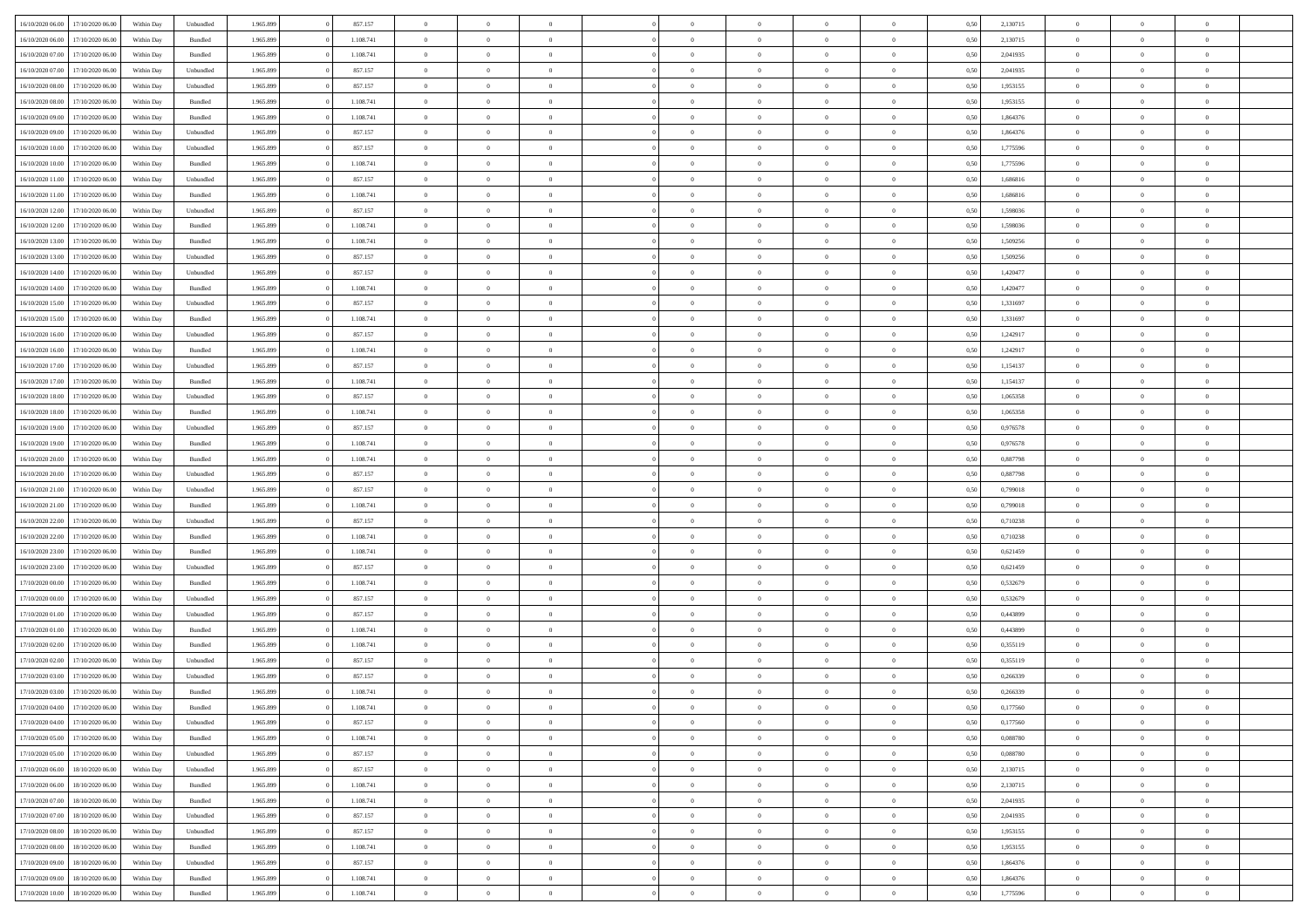| 17/10/2020 10:00 | 18/10/2020 06:00 | Within Dav | Unbundled          | 1.965.899 | 857.157   | $\overline{0}$ | $\theta$       |                | $\Omega$       | $\Omega$       | $\theta$       | $\theta$       | 0,50 | 1,775596 | $\theta$       | $\overline{0}$ | $\overline{0}$ |  |
|------------------|------------------|------------|--------------------|-----------|-----------|----------------|----------------|----------------|----------------|----------------|----------------|----------------|------|----------|----------------|----------------|----------------|--|
| 17/10/2020 11:00 | 18/10/2020 06:00 | Within Day | Unbundled          | 1.965.899 | 857.157   | $\overline{0}$ | $\overline{0}$ | $\overline{0}$ | $\overline{0}$ | $\bf{0}$       | $\overline{0}$ | $\bf{0}$       | 0,50 | 1,686816 | $\theta$       | $\overline{0}$ | $\overline{0}$ |  |
| 17/10/2020 11:00 | 18/10/2020 06:00 | Within Day | Bundled            | 1.965.899 | 1.108.741 | $\overline{0}$ | $\overline{0}$ | $\overline{0}$ | $\bf{0}$       | $\bf{0}$       | $\bf{0}$       | $\mathbf{0}$   | 0,50 | 1,686816 | $\bf{0}$       | $\overline{0}$ | $\overline{0}$ |  |
| 17/10/2020 12:00 | 18/10/2020 06:00 | Within Dav | Unbundled          | 1.965.899 | 857.157   | $\overline{0}$ | $\overline{0}$ | $\overline{0}$ | $\overline{0}$ | $\bf{0}$       | $\overline{0}$ | $\overline{0}$ | 0.50 | 1.598036 | $\theta$       | $\overline{0}$ | $\overline{0}$ |  |
|                  |                  |            |                    |           |           | $\overline{0}$ | $\theta$       |                |                |                |                |                |      |          |                | $\overline{0}$ |                |  |
| 17/10/2020 12:00 | 18/10/2020 06:00 | Within Day | Bundled            | 1.965.899 | 1.108.741 |                |                | $\overline{0}$ | $\overline{0}$ | $\bf{0}$       | $\overline{0}$ | $\bf{0}$       | 0,50 | 1,598036 | $\,$ 0 $\,$    |                | $\overline{0}$ |  |
| 17/10/2020 13:00 | 18/10/2020 06:00 | Within Day | Unbundled          | 1.965.899 | 857.157   | $\overline{0}$ | $\overline{0}$ | $\overline{0}$ | $\bf{0}$       | $\overline{0}$ | $\overline{0}$ | $\mathbf{0}$   | 0,50 | 1,509256 | $\bf{0}$       | $\overline{0}$ | $\bf{0}$       |  |
| 17/10/2020 13:00 | 18/10/2020 06:00 | Within Dav | Bundled            | 1.965.899 | 1.108.741 | $\overline{0}$ | $\overline{0}$ | $\overline{0}$ | $\overline{0}$ | $\overline{0}$ | $\overline{0}$ | $\overline{0}$ | 0.50 | 1,509256 | $\overline{0}$ | $\overline{0}$ | $\overline{0}$ |  |
| 17/10/2020 14:00 | 18/10/2020 06:00 | Within Day | Bundled            | 1.965.899 | 1.108.741 | $\overline{0}$ | $\theta$       | $\overline{0}$ | $\overline{0}$ | $\bf{0}$       | $\overline{0}$ | $\bf{0}$       | 0,50 | 1,420477 | $\,$ 0 $\,$    | $\theta$       | $\overline{0}$ |  |
| 17/10/2020 14:00 | 18/10/2020 06:00 | Within Day | Unbundled          | 1.965.899 | 857.157   | $\overline{0}$ | $\overline{0}$ | $\overline{0}$ | $\bf{0}$       | $\bf{0}$       | $\bf{0}$       | $\mathbf{0}$   | 0,50 | 1,420477 | $\,0\,$        | $\overline{0}$ | $\overline{0}$ |  |
| 17/10/2020 15:00 | 18/10/2020 06:00 | Within Dav | Bundled            | 1.965.899 | 1.108.741 | $\overline{0}$ | $\overline{0}$ | $\overline{0}$ | $\overline{0}$ | $\overline{0}$ | $\overline{0}$ | $\overline{0}$ | 0.50 | 1,331697 | $\theta$       | $\overline{0}$ | $\overline{0}$ |  |
|                  |                  |            |                    |           |           |                |                |                |                |                |                |                |      |          |                |                |                |  |
| 17/10/2020 15:00 | 18/10/2020 06:00 | Within Day | Unbundled          | 1.965.899 | 857.157   | $\overline{0}$ | $\theta$       | $\overline{0}$ | $\overline{0}$ | $\bf{0}$       | $\overline{0}$ | $\bf{0}$       | 0,50 | 1,331697 | $\,$ 0 $\,$    | $\overline{0}$ | $\overline{0}$ |  |
| 17/10/2020 16.00 | 18/10/2020 06:00 | Within Day | Unbundled          | 1.965.899 | 857.157   | $\overline{0}$ | $\overline{0}$ | $\overline{0}$ | $\bf{0}$       | $\bf{0}$       | $\bf{0}$       | $\mathbf{0}$   | 0,50 | 1,242917 | $\bf{0}$       | $\overline{0}$ | $\bf{0}$       |  |
| 17/10/2020 16:00 | 18/10/2020 06:00 | Within Dav | Bundled            | 1.965.899 | 1.108.741 | $\overline{0}$ | $\overline{0}$ | $\overline{0}$ | $\overline{0}$ | $\overline{0}$ | $\overline{0}$ | $\overline{0}$ | 0.50 | 1,242917 | $\theta$       | $\theta$       | $\overline{0}$ |  |
| 17/10/2020 17:00 | 18/10/2020 06:00 | Within Day | Unbundled          | 1.965.899 | 857.157   | $\overline{0}$ | $\theta$       | $\overline{0}$ | $\overline{0}$ | $\bf{0}$       | $\overline{0}$ | $\bf{0}$       | 0,50 | 1,154137 | $\,$ 0 $\,$    | $\overline{0}$ | $\overline{0}$ |  |
| 17/10/2020 17:00 | 18/10/2020 06:00 | Within Day | Bundled            | 1.965.899 | 1.108.741 | $\overline{0}$ | $\overline{0}$ | $\overline{0}$ | $\bf{0}$       | $\overline{0}$ | $\overline{0}$ | $\mathbf{0}$   | 0,50 | 1,154137 | $\overline{0}$ | $\overline{0}$ | $\bf{0}$       |  |
| 17/10/2020 18:00 | 18/10/2020 06:00 | Within Dav | Bundled            | 1.965.899 | 1.108.741 | $\overline{0}$ | $\overline{0}$ | $\overline{0}$ | $\overline{0}$ | $\overline{0}$ | $\overline{0}$ | $\overline{0}$ | 0.50 | 1,065358 | $\overline{0}$ | $\overline{0}$ | $\overline{0}$ |  |
|                  |                  |            |                    |           |           |                |                |                |                |                |                |                |      |          |                |                |                |  |
| 17/10/2020 18:00 | 18/10/2020 06.00 | Within Day | Unbundled          | 1.965.899 | 857.157   | $\overline{0}$ | $\theta$       | $\overline{0}$ | $\overline{0}$ | $\bf{0}$       | $\overline{0}$ | $\bf{0}$       | 0,50 | 1,065358 | $\,$ 0 $\,$    | $\overline{0}$ | $\overline{0}$ |  |
| 17/10/2020 19:00 | 18/10/2020 06:00 | Within Day | Unbundled          | 1.965.899 | 857.157   | $\overline{0}$ | $\overline{0}$ | $\overline{0}$ | $\bf{0}$       | $\bf{0}$       | $\bf{0}$       | $\mathbf{0}$   | 0,50 | 0,976578 | $\bf{0}$       | $\overline{0}$ | $\bf{0}$       |  |
| 17/10/2020 19:00 | 18/10/2020 06:00 | Within Dav | Bundled            | 1.965.899 | 1.108.741 | $\overline{0}$ | $\overline{0}$ | $\overline{0}$ | $\overline{0}$ | $\overline{0}$ | $\overline{0}$ | $\overline{0}$ | 0.50 | 0,976578 | $\theta$       | $\overline{0}$ | $\overline{0}$ |  |
| 17/10/2020 20.00 | 18/10/2020 06:00 | Within Day | Bundled            | 1.965.899 | 1.108.741 | $\overline{0}$ | $\theta$       | $\overline{0}$ | $\overline{0}$ | $\bf{0}$       | $\overline{0}$ | $\bf{0}$       | 0,50 | 0,887798 | $\,$ 0 $\,$    | $\overline{0}$ | $\overline{0}$ |  |
| 17/10/2020 20.00 | 18/10/2020 06:00 | Within Day | Unbundled          | 1.965.899 | 857.157   | $\overline{0}$ | $\overline{0}$ | $\overline{0}$ | $\bf{0}$       | $\bf{0}$       | $\bf{0}$       | $\bf{0}$       | 0,50 | 0,887798 | $\overline{0}$ | $\overline{0}$ | $\bf{0}$       |  |
| 17/10/2020 21:00 | 18/10/2020 06:00 | Within Day | Unbundled          | 1.965.899 | 857.157   | $\overline{0}$ | $\overline{0}$ | $\overline{0}$ | $\overline{0}$ | $\overline{0}$ | $\overline{0}$ | $\overline{0}$ | 0.50 | 0.799018 | $\theta$       | $\overline{0}$ | $\overline{0}$ |  |
|                  |                  |            |                    |           |           |                |                |                |                |                |                |                |      |          |                |                |                |  |
| 17/10/2020 21.00 | 18/10/2020 06:00 | Within Day | Bundled            | 1.965.899 | 1.108.741 | $\overline{0}$ | $\theta$       | $\overline{0}$ | $\overline{0}$ | $\bf{0}$       | $\overline{0}$ | $\bf{0}$       | 0,50 | 0,799018 | $\,$ 0 $\,$    | $\overline{0}$ | $\overline{0}$ |  |
| 17/10/2020 22.00 | 18/10/2020 06:00 | Within Day | Bundled            | 1.965.899 | 1.108.741 | $\overline{0}$ | $\overline{0}$ | $\overline{0}$ | $\bf{0}$       | $\overline{0}$ | $\overline{0}$ | $\mathbf{0}$   | 0,50 | 0,710238 | $\overline{0}$ | $\overline{0}$ | $\bf{0}$       |  |
| 17/10/2020 22.00 | 18/10/2020 06:00 | Within Dav | Unbundled          | 1.965.899 | 857.157   | $\overline{0}$ | $\overline{0}$ | $\overline{0}$ | $\overline{0}$ | $\overline{0}$ | $\overline{0}$ | $\overline{0}$ | 0.50 | 0,710238 | $\overline{0}$ | $\overline{0}$ | $\overline{0}$ |  |
| 17/10/2020 23.00 | 18/10/2020 06:00 | Within Day | Unbundled          | 1.965.899 | 857.157   | $\overline{0}$ | $\theta$       | $\overline{0}$ | $\overline{0}$ | $\bf{0}$       | $\overline{0}$ | $\bf{0}$       | 0,50 | 0,621459 | $\,$ 0 $\,$    | $\overline{0}$ | $\overline{0}$ |  |
| 17/10/2020 23.00 | 18/10/2020 06:00 | Within Day | Bundled            | 1.965.899 | 1.108.741 | $\overline{0}$ | $\overline{0}$ | $\overline{0}$ | $\bf{0}$       | $\bf{0}$       | $\bf{0}$       | $\bf{0}$       | 0,50 | 0,621459 | $\,0\,$        | $\overline{0}$ | $\overline{0}$ |  |
| 18/10/2020 00:00 | 18/10/2020 06:00 | Within Day | Bundled            | 1.965.899 | 1.108.741 | $\overline{0}$ | $\overline{0}$ | $\overline{0}$ | $\overline{0}$ | $\overline{0}$ | $\overline{0}$ | $\overline{0}$ | 0.50 | 0,532679 | $\theta$       | $\overline{0}$ | $\overline{0}$ |  |
| 18/10/2020 00:00 | 18/10/2020 06:00 | Within Day | Unbundled          | 1.965.899 | 857.157   | $\overline{0}$ | $\overline{0}$ | $\overline{0}$ | $\overline{0}$ | $\,$ 0         | $\overline{0}$ | $\bf{0}$       | 0,50 | 0,532679 | $\,$ 0 $\,$    | $\overline{0}$ | $\overline{0}$ |  |
|                  |                  |            |                    |           |           |                |                |                |                |                |                |                |      |          |                |                |                |  |
| 18/10/2020 01:00 | 18/10/2020 06:00 | Within Day | Bundled            | 1.965.899 | 1.108.741 | $\overline{0}$ | $\overline{0}$ | $\overline{0}$ | $\bf{0}$       | $\bf{0}$       | $\bf{0}$       | $\bf{0}$       | 0,50 | 0,443899 | $\bf{0}$       | $\overline{0}$ | $\bf{0}$       |  |
| 18/10/2020 01:00 | 18/10/2020 06:00 | Within Day | Unbundled          | 1.965.899 | 857.157   | $\bf{0}$       | $\theta$       | $\overline{0}$ | $\Omega$       | $\Omega$       | $\overline{0}$ | $\overline{0}$ | 0,50 | 0.443899 | $\,0\,$        | $\theta$       | $\theta$       |  |
| 18/10/2020 02.00 | 18/10/2020 06:00 | Within Day | Unbundled          | 1.965.899 | 857.157   | $\overline{0}$ | $\overline{0}$ | $\overline{0}$ | $\overline{0}$ | $\bf{0}$       | $\overline{0}$ | $\bf{0}$       | 0,50 | 0,355119 | $\,$ 0 $\,$    | $\overline{0}$ | $\overline{0}$ |  |
| 18/10/2020 02:00 | 18/10/2020 06:00 | Within Day | Bundled            | 1.965.899 | 1.108.741 | $\overline{0}$ | $\overline{0}$ | $\overline{0}$ | $\bf{0}$       | $\overline{0}$ | $\overline{0}$ | $\mathbf{0}$   | 0,50 | 0,355119 | $\bf{0}$       | $\overline{0}$ | $\bf{0}$       |  |
| 18/10/2020 03:00 | 18/10/2020 06:00 | Within Day | Bundled            | 1.965.899 | 1.108.741 | $\overline{0}$ | $\overline{0}$ | $\overline{0}$ | $\Omega$       | $\overline{0}$ | $\overline{0}$ | $\overline{0}$ | 0.50 | 0,266339 | $\,0\,$        | $\overline{0}$ | $\theta$       |  |
| 18/10/2020 03:00 | 18/10/2020 06:00 | Within Day | Unbundled          | 1.965.899 | 857.157   | $\overline{0}$ | $\theta$       | $\overline{0}$ | $\overline{0}$ | $\bf{0}$       | $\overline{0}$ | $\bf{0}$       | 0,50 | 0,266339 | $\,$ 0 $\,$    | $\overline{0}$ | $\overline{0}$ |  |
|                  |                  |            |                    |           |           |                |                |                |                |                |                |                |      |          |                |                |                |  |
| 18/10/2020 04:00 | 18/10/2020 06:00 | Within Day | Bundled            | 1.965.899 | 1.108.741 | $\overline{0}$ | $\bf{0}$       | $\overline{0}$ | $\bf{0}$       | $\bf{0}$       | $\bf{0}$       | $\bf{0}$       | 0,50 | 0,177560 | $\bf{0}$       | $\overline{0}$ | $\bf{0}$       |  |
| 18/10/2020 04:00 | 18/10/2020 06:00 | Within Day | Unbundled          | 1.965.899 | 857.157   | $\overline{0}$ | $\overline{0}$ | $\overline{0}$ | $\Omega$       | $\overline{0}$ | $\overline{0}$ | $\overline{0}$ | 0.50 | 0,177560 | $\,$ 0 $\,$    | $\theta$       | $\theta$       |  |
| 18/10/2020 05:00 | 18/10/2020 06:00 | Within Day | Unbundled          | 1.965.899 | 857.157   | $\overline{0}$ | $\overline{0}$ | $\overline{0}$ | $\overline{0}$ | $\,$ 0         | $\overline{0}$ | $\bf{0}$       | 0,50 | 0,088780 | $\,$ 0 $\,$    | $\overline{0}$ | $\overline{0}$ |  |
| 18/10/2020 05:00 | 18/10/2020 06:00 | Within Day | Bundled            | 1.965.899 | 1.108.741 | $\overline{0}$ | $\overline{0}$ | $\overline{0}$ | $\bf{0}$       | $\bf{0}$       | $\overline{0}$ | $\mathbf{0}$   | 0,50 | 0,088780 | $\overline{0}$ | $\overline{0}$ | $\bf{0}$       |  |
| 18/10/2020 06:00 | 19/10/2020 06.00 | Within Day | Bundled            | 1.965.899 | 1.108.741 | $\overline{0}$ | $\theta$       | $\overline{0}$ | $\Omega$       | $\overline{0}$ | $\overline{0}$ | $\overline{0}$ | 0,50 | 2,130715 | $\,0\,$        | $\theta$       | $\theta$       |  |
| 18/10/2020 06:00 | 19/10/2020 06.00 | Within Day | Unbundled          | 1.965.899 | 857.157   | $\overline{0}$ | $\overline{0}$ | $\overline{0}$ | $\overline{0}$ | $\,$ 0         | $\overline{0}$ | $\bf{0}$       | 0,50 | 2,130715 | $\,$ 0 $\,$    | $\overline{0}$ | $\overline{0}$ |  |
| 18/10/2020 07:00 | 19/10/2020 06.00 | Within Day | Bundled            | 1.965.899 | 1.108.741 | $\overline{0}$ | $\overline{0}$ | $\overline{0}$ | $\bf{0}$       | $\bf{0}$       | $\overline{0}$ | $\mathbf{0}$   | 0,50 | 2,041935 | $\overline{0}$ | $\overline{0}$ | $\bf{0}$       |  |
|                  | 19/10/2020 06:00 |            | Unbundled          | 1.965.899 | 857.157   | $\overline{0}$ | $\Omega$       | $\Omega$       | $\Omega$       | $\Omega$       | $\Omega$       | $\overline{0}$ | 0.50 | 2.041935 | $\theta$       | $\theta$       | $\theta$       |  |
| 18/10/2020 07:00 |                  | Within Day |                    |           |           |                |                |                |                |                |                |                |      |          |                |                |                |  |
| 18/10/2020 08:00 | 19/10/2020 06:00 | Within Day | Unbundled          | 1.965.899 | 857.157   | $\overline{0}$ | $\overline{0}$ | $\bf{0}$       | $\bf{0}$       | $\,$ 0         | $\bf{0}$       | $\bf{0}$       | 0,50 | 1,953155 | $\,0\,$        | $\,0\,$        | $\overline{0}$ |  |
| 18/10/2020 08:00 | 19/10/2020 06.00 | Within Day | $\mathbf B$ undled | 1.965.899 | 1.108.741 | $\bf{0}$       | $\bf{0}$       |                |                | $\bf{0}$       |                |                | 0,50 | 1,953155 | $\bf{0}$       | $\overline{0}$ |                |  |
| 18/10/2020 09:00 | 19/10/2020 06:00 | Within Day | Bundled            | 1.965.899 | 1.108.741 | $\overline{0}$ | $\overline{0}$ | $\overline{0}$ | $\Omega$       | $\overline{0}$ | $\overline{0}$ | $\overline{0}$ | 0,50 | 1.864376 | $\theta$       | $\theta$       | $\theta$       |  |
| 18/10/2020 09:00 | 19/10/2020 06.00 | Within Day | Unbundled          | 1.965.899 | 857.157   | $\overline{0}$ | $\bf{0}$       | $\overline{0}$ | $\bf{0}$       | $\,$ 0 $\,$    | $\overline{0}$ | $\,$ 0 $\,$    | 0,50 | 1,864376 | $\,$ 0 $\,$    | $\,$ 0 $\,$    | $\,$ 0         |  |
| 18/10/2020 10:00 | 19/10/2020 06:00 | Within Day | Bundled            | 1.965.899 | 1.108.741 | $\overline{0}$ | $\overline{0}$ | $\overline{0}$ | $\overline{0}$ | $\overline{0}$ | $\overline{0}$ | $\mathbf{0}$   | 0,50 | 1,775596 | $\overline{0}$ | $\bf{0}$       | $\bf{0}$       |  |
| 18/10/2020 10:00 | 19/10/2020 06:00 | Within Day | Unbundled          | 1.965.899 | 857.157   | $\overline{0}$ | $\overline{0}$ | $\overline{0}$ | $\Omega$       | $\overline{0}$ | $\overline{0}$ | $\overline{0}$ | 0,50 | 1,775596 | $\overline{0}$ | $\,0\,$        | $\overline{0}$ |  |
| 18/10/2020 11:00 | 19/10/2020 06.00 | Within Day | Unbundled          | 1.965.899 | 857.157   | $\overline{0}$ | $\,$ 0         | $\overline{0}$ |                | $\,$ 0 $\,$    | $\overline{0}$ |                | 0,50 | 1,686816 | $\,$ 0 $\,$    | $\overline{0}$ | $\overline{0}$ |  |
|                  |                  |            |                    |           |           |                |                |                | $\bf{0}$       |                |                | $\mathbf{0}$   |      |          |                |                |                |  |
| 18/10/2020 11:00 | 19/10/2020 06:00 | Within Day | Bundled            | 1.965.899 | 1.108.741 | $\overline{0}$ | $\overline{0}$ | $\overline{0}$ | $\overline{0}$ | $\overline{0}$ | $\overline{0}$ | $\mathbf{0}$   | 0,50 | 1,686816 | $\overline{0}$ | $\overline{0}$ | $\bf{0}$       |  |
| 18/10/2020 12:00 | 19/10/2020 06:00 | Within Day | Unbundled          | 1.965.899 | 857.157   | $\overline{0}$ | $\overline{0}$ | $\overline{0}$ | $\overline{0}$ | $\overline{0}$ | $\overline{0}$ | $\bf{0}$       | 0.50 | 1,598036 | $\overline{0}$ | $\theta$       | $\overline{0}$ |  |
| 18/10/2020 12:00 | 19/10/2020 06.00 | Within Day | Bundled            | 1.965.899 | 1.108.741 | $\overline{0}$ | $\,$ 0         | $\overline{0}$ | $\bf{0}$       | $\bf{0}$       | $\bf{0}$       | $\bf{0}$       | 0,50 | 1,598036 | $\,$ 0 $\,$    | $\overline{0}$ | $\overline{0}$ |  |
| 18/10/2020 13:00 | 19/10/2020 06:00 | Within Day | Bundled            | 1.965.899 | 1.108.741 | $\overline{0}$ | $\bf{0}$       | $\overline{0}$ | $\overline{0}$ | $\overline{0}$ | $\overline{0}$ | $\mathbf{0}$   | 0,50 | 1,509256 | $\overline{0}$ | $\overline{0}$ | $\bf{0}$       |  |
| 18/10/2020 13:00 | 19/10/2020 06:00 | Within Day | Unbundled          | 1.965.899 | 857.157   | $\overline{0}$ | $\overline{0}$ | $\overline{0}$ | $\Omega$       | $\overline{0}$ | $\overline{0}$ | $\overline{0}$ | 0.50 | 1,509256 | $\overline{0}$ | $\overline{0}$ | $\overline{0}$ |  |
| 18/10/2020 14:00 | 19/10/2020 06.00 | Within Day | Unbundled          | 1.965.899 | 857.157   | $\overline{0}$ | $\bf{0}$       | $\overline{0}$ | $\bf{0}$       | $\bf{0}$       | $\bf{0}$       | $\mathbf{0}$   | 0,50 | 1,420477 | $\,$ 0 $\,$    | $\,$ 0 $\,$    | $\bf{0}$       |  |
|                  |                  |            |                    |           |           |                |                |                |                |                |                |                |      |          |                |                |                |  |
| 18/10/2020 14:00 | 19/10/2020 06:00 | Within Day | Bundled            | 1.965.899 | 1.108.741 | $\overline{0}$ | $\overline{0}$ | $\overline{0}$ | $\overline{0}$ | $\overline{0}$ | $\bf{0}$       | $\mathbf{0}$   | 0,50 | 1,420477 | $\overline{0}$ | $\bf{0}$       | $\overline{0}$ |  |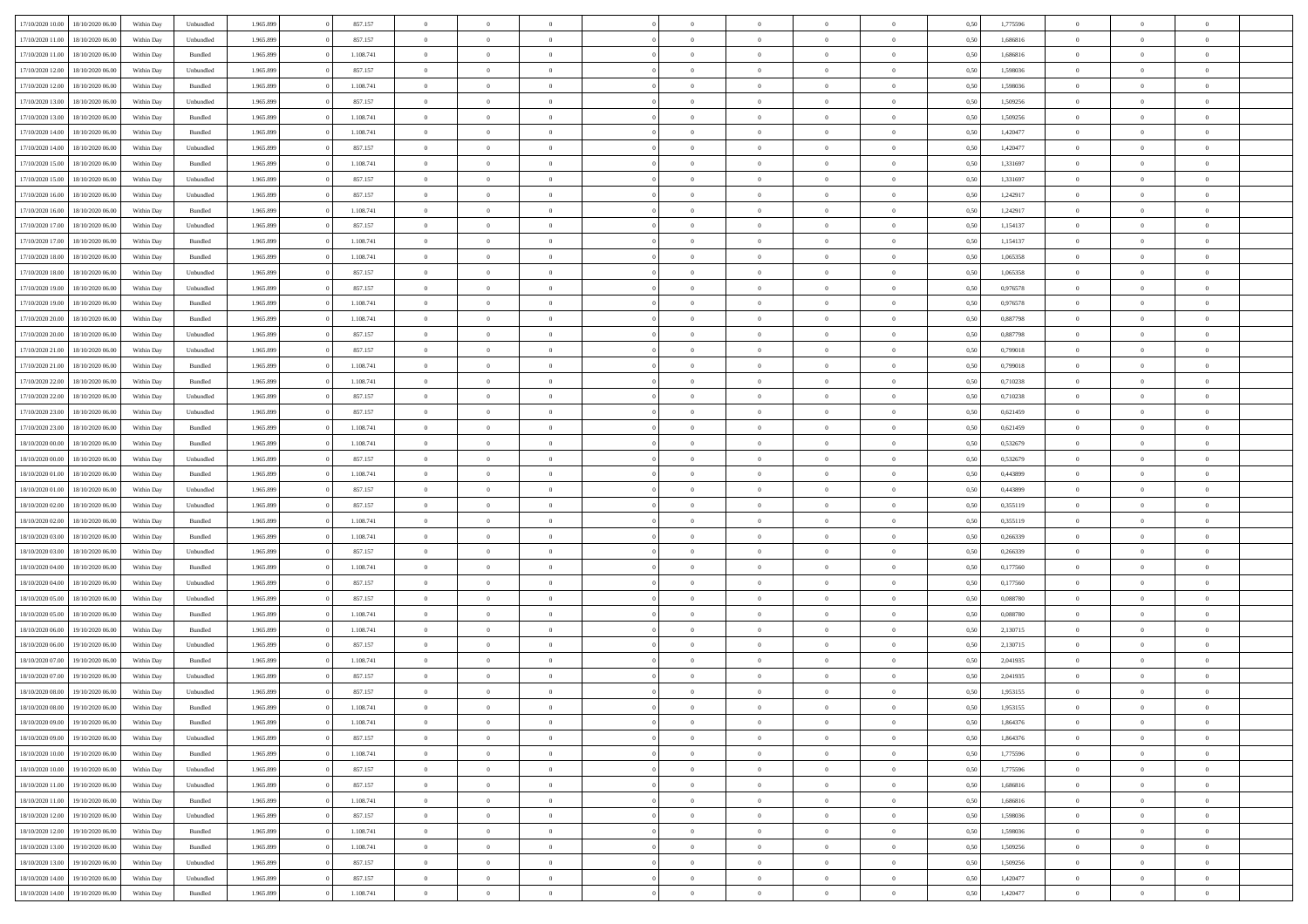| 18/10/2020 15:00                  | 19/10/2020 06:00 | Within Dav | Bundled            | 1.965.899 | 1.108.741 | $\overline{0}$ | $\Omega$       |                | $\Omega$       | $\Omega$       | $\theta$       | $\theta$       | 0,50 | 1,331697 | $\theta$       | $\theta$       | $\theta$       |  |
|-----------------------------------|------------------|------------|--------------------|-----------|-----------|----------------|----------------|----------------|----------------|----------------|----------------|----------------|------|----------|----------------|----------------|----------------|--|
|                                   |                  |            |                    |           |           |                |                |                |                |                |                |                |      |          |                |                |                |  |
| 18/10/2020 15:00                  | 19/10/2020 06.00 | Within Day | Unbundled          | 1.965.899 | 857.157   | $\overline{0}$ | $\theta$       | $\overline{0}$ | $\overline{0}$ | $\bf{0}$       | $\overline{0}$ | $\bf{0}$       | 0,50 | 1,331697 | $\theta$       | $\overline{0}$ | $\overline{0}$ |  |
| 18/10/2020 16:00                  | 19/10/2020 06:00 | Within Day | Bundled            | 1.965.899 | 1.108.741 | $\overline{0}$ | $\bf{0}$       | $\overline{0}$ | $\bf{0}$       | $\bf{0}$       | $\bf{0}$       | $\mathbf{0}$   | 0,50 | 1,242917 | $\bf{0}$       | $\overline{0}$ | $\overline{0}$ |  |
| 18/10/2020 16:00                  | 19/10/2020 06:00 | Within Dav | Unbundled          | 1.965.899 | 857.157   | $\overline{0}$ | $\overline{0}$ | $\overline{0}$ | $\overline{0}$ | $\bf{0}$       | $\overline{0}$ | $\overline{0}$ | 0.50 | 1,242917 | $\theta$       | $\theta$       | $\overline{0}$ |  |
|                                   |                  |            |                    |           |           |                |                |                |                |                |                |                |      |          |                |                |                |  |
| 18/10/2020 17:00                  | 19/10/2020 06.00 | Within Day | Bundled            | 1.965.899 | 1.108.741 | $\overline{0}$ | $\theta$       | $\overline{0}$ | $\overline{0}$ | $\bf{0}$       | $\overline{0}$ | $\bf{0}$       | 0,50 | 1,154137 | $\,$ 0 $\,$    | $\overline{0}$ | $\overline{0}$ |  |
| 18/10/2020 17:00                  | 19/10/2020 06.00 | Within Day | Unbundled          | 1.965.899 | 857.157   | $\overline{0}$ | $\overline{0}$ | $\overline{0}$ | $\bf{0}$       | $\overline{0}$ | $\overline{0}$ | $\mathbf{0}$   | 0,50 | 1,154137 | $\bf{0}$       | $\overline{0}$ | $\bf{0}$       |  |
| 18/10/2020 18:00                  | 19/10/2020 06:00 | Within Dav | Unbundled          | 1.965.899 | 857.157   | $\overline{0}$ | $\overline{0}$ | $\overline{0}$ | $\overline{0}$ | $\overline{0}$ | $\overline{0}$ | $\overline{0}$ | 0.50 | 1,065358 | $\theta$       | $\overline{0}$ | $\overline{0}$ |  |
| 18/10/2020 18:00                  | 19/10/2020 06.00 | Within Day | Bundled            | 1.965.899 | 1.108.741 | $\overline{0}$ | $\theta$       | $\overline{0}$ | $\overline{0}$ | $\bf{0}$       | $\overline{0}$ | $\bf{0}$       | 0,50 | 1,065358 | $\,$ 0 $\,$    | $\theta$       | $\overline{0}$ |  |
| 18/10/2020 19:00                  | 19/10/2020 06.00 | Within Day | Unbundled          | 1.965.899 | 857.157   | $\overline{0}$ | $\overline{0}$ | $\overline{0}$ | $\bf{0}$       | $\bf{0}$       | $\bf{0}$       | $\bf{0}$       | 0,50 | 0,976578 | $\,0\,$        | $\overline{0}$ | $\overline{0}$ |  |
|                                   |                  |            |                    |           |           |                |                |                |                |                |                |                |      |          |                |                |                |  |
| 18/10/2020 19:00                  | 19/10/2020 06:00 | Within Dav | Bundled            | 1.965.899 | 1.108.741 | $\overline{0}$ | $\overline{0}$ | $\overline{0}$ | $\overline{0}$ | $\overline{0}$ | $\overline{0}$ | $\overline{0}$ | 0.50 | 0,976578 | $\theta$       | $\overline{0}$ | $\overline{0}$ |  |
| 18/10/2020 20:00                  | 19/10/2020 06.00 | Within Day | Unbundled          | 1.965.899 | 857.157   | $\overline{0}$ | $\theta$       | $\overline{0}$ | $\overline{0}$ | $\bf{0}$       | $\overline{0}$ | $\bf{0}$       | 0,50 | 0,887798 | $\,$ 0 $\,$    | $\overline{0}$ | $\overline{0}$ |  |
| 18/10/2020 20.00                  | 19/10/2020 06:00 | Within Day | Bundled            | 1.965.899 | 1.108.741 | $\overline{0}$ | $\overline{0}$ | $\overline{0}$ | $\bf{0}$       | $\bf{0}$       | $\bf{0}$       | $\mathbf{0}$   | 0,50 | 0,887798 | $\bf{0}$       | $\overline{0}$ | $\overline{0}$ |  |
| 18/10/2020 21:00                  | 19/10/2020 06:00 | Within Day | Unbundled          | 1.965.899 | 857.157   | $\overline{0}$ | $\overline{0}$ | $\overline{0}$ | $\overline{0}$ | $\bf{0}$       | $\overline{0}$ | $\overline{0}$ | 0.50 | 0.799018 | $\theta$       | $\theta$       | $\overline{0}$ |  |
| 18/10/2020 21:00                  | 19/10/2020 06.00 | Within Day | Bundled            | 1.965.899 | 1.108.741 | $\overline{0}$ | $\theta$       | $\overline{0}$ | $\overline{0}$ | $\bf{0}$       | $\overline{0}$ | $\bf{0}$       | 0,50 | 0,799018 | $\theta$       | $\overline{0}$ | $\overline{0}$ |  |
|                                   |                  |            |                    |           |           |                |                |                |                |                |                |                |      |          |                |                |                |  |
| 18/10/2020 22.00                  | 19/10/2020 06:00 | Within Day | Bundled            | 1.965.899 | 1.108.741 | $\overline{0}$ | $\overline{0}$ | $\overline{0}$ | $\bf{0}$       | $\overline{0}$ | $\overline{0}$ | $\mathbf{0}$   | 0,50 | 0,710238 | $\bf{0}$       | $\overline{0}$ | $\bf{0}$       |  |
| 18/10/2020 22.00                  | 19/10/2020 06:00 | Within Dav | Unbundled          | 1.965.899 | 857.157   | $\overline{0}$ | $\overline{0}$ | $\overline{0}$ | $\overline{0}$ | $\overline{0}$ | $\overline{0}$ | $\overline{0}$ | 0.50 | 0,710238 | $\overline{0}$ | $\overline{0}$ | $\overline{0}$ |  |
| 18/10/2020 23:00                  | 19/10/2020 06.00 | Within Day | Bundled            | 1.965.899 | 1.108.741 | $\overline{0}$ | $\theta$       | $\overline{0}$ | $\overline{0}$ | $\bf{0}$       | $\overline{0}$ | $\bf{0}$       | 0,50 | 0,621459 | $\,$ 0 $\,$    | $\theta$       | $\overline{0}$ |  |
| 18/10/2020 23:00                  | 19/10/2020 06.00 | Within Day | Unbundled          | 1.965.899 | 857.157   | $\overline{0}$ | $\overline{0}$ | $\overline{0}$ | $\bf{0}$       | $\bf{0}$       | $\bf{0}$       | $\mathbf{0}$   | 0,50 | 0,621459 | $\,0\,$        | $\overline{0}$ | $\overline{0}$ |  |
| 19/10/2020 00:00                  | 19/10/2020 06:00 | Within Day | Bundled            | 1.965.899 | 1.108.741 | $\overline{0}$ | $\overline{0}$ | $\overline{0}$ | $\overline{0}$ | $\overline{0}$ | $\overline{0}$ | $\overline{0}$ | 0.50 | 0,532679 | $\theta$       | $\overline{0}$ | $\overline{0}$ |  |
|                                   |                  |            |                    |           |           |                |                |                |                |                |                |                |      |          |                |                |                |  |
| 19/10/2020 00:00                  | 19/10/2020 06.00 | Within Day | Unbundled          | 1.965.899 | 857.157   | $\overline{0}$ | $\theta$       | $\overline{0}$ | $\overline{0}$ | $\bf{0}$       | $\overline{0}$ | $\bf{0}$       | 0,50 | 0,532679 | $\,$ 0 $\,$    | $\overline{0}$ | $\overline{0}$ |  |
| 19/10/2020 01:00                  | 19/10/2020 06.00 | Within Day | Unbundled          | 1.965.899 | 857.157   | $\overline{0}$ | $\overline{0}$ | $\overline{0}$ | $\bf{0}$       | $\bf{0}$       | $\bf{0}$       | $\bf{0}$       | 0,50 | 0,443899 | $\bf{0}$       | $\overline{0}$ | $\overline{0}$ |  |
| 19/10/2020 01:00                  | 19/10/2020 06:00 | Within Day | Bundled            | 1.965.899 | 1.108.741 | $\overline{0}$ | $\overline{0}$ | $\overline{0}$ | $\overline{0}$ | $\overline{0}$ | $\overline{0}$ | $\overline{0}$ | 0.50 | 0.443899 | $\theta$       | $\overline{0}$ | $\overline{0}$ |  |
| 19/10/2020 02:00                  | 19/10/2020 06.00 | Within Day | Unbundled          | 1.965.899 | 857.157   | $\overline{0}$ | $\theta$       | $\overline{0}$ | $\overline{0}$ | $\bf{0}$       | $\overline{0}$ | $\bf{0}$       | 0,50 | 0,355119 | $\,$ 0 $\,$    | $\overline{0}$ | $\overline{0}$ |  |
| 19/10/2020 02.00                  | 19/10/2020 06.00 | Within Day | Bundled            | 1.965.899 | 1.108.741 | $\overline{0}$ | $\overline{0}$ | $\overline{0}$ | $\bf{0}$       | $\overline{0}$ | $\overline{0}$ | $\mathbf{0}$   | 0,50 | 0,355119 | $\overline{0}$ | $\overline{0}$ | $\bf{0}$       |  |
|                                   |                  |            |                    |           |           |                |                |                |                |                |                |                |      |          |                |                |                |  |
| 19/10/2020 03:00                  | 19/10/2020 06:00 | Within Dav | Bundled            | 1.965.899 | 1.108.741 | $\overline{0}$ | $\overline{0}$ | $\overline{0}$ | $\overline{0}$ | $\overline{0}$ | $\overline{0}$ | $\overline{0}$ | 0.50 | 0,266339 | $\overline{0}$ | $\overline{0}$ | $\overline{0}$ |  |
| 19/10/2020 03:00                  | 19/10/2020 06.00 | Within Day | Unbundled          | 1.965.899 | 857.157   | $\overline{0}$ | $\theta$       | $\overline{0}$ | $\overline{0}$ | $\bf{0}$       | $\overline{0}$ | $\bf{0}$       | 0,50 | 0,266339 | $\,$ 0 $\,$    | $\theta$       | $\overline{0}$ |  |
| 19/10/2020 04:00                  | 19/10/2020 06.00 | Within Day | Unbundled          | 1.965.899 | 857.157   | $\overline{0}$ | $\overline{0}$ | $\overline{0}$ | $\bf{0}$       | $\bf{0}$       | $\bf{0}$       | $\bf{0}$       | 0,50 | 0,177560 | $\,0\,$        | $\overline{0}$ | $\overline{0}$ |  |
| 19/10/2020 04:00                  | 19/10/2020 06:00 | Within Day | Bundled            | 1.965.899 | 1.108.741 | $\overline{0}$ | $\overline{0}$ | $\overline{0}$ | $\overline{0}$ | $\overline{0}$ | $\overline{0}$ | $\overline{0}$ | 0.50 | 0,177560 | $\theta$       | $\overline{0}$ | $\overline{0}$ |  |
| 19/10/2020 05:00                  | 19/10/2020 06.00 | Within Day | Unbundled          | 1.965.899 | 857.157   | $\overline{0}$ | $\theta$       | $\overline{0}$ | $\overline{0}$ | $\bf{0}$       | $\overline{0}$ | $\bf{0}$       | 0,50 | 0,088780 | $\,$ 0 $\,$    | $\overline{0}$ | $\overline{0}$ |  |
|                                   |                  |            |                    |           |           |                |                |                |                |                |                |                |      |          |                |                |                |  |
| 19/10/2020 05:00                  | 19/10/2020 06.00 | Within Day | Bundled            | 1.965.899 | 1.108.741 | $\overline{0}$ | $\overline{0}$ | $\overline{0}$ | $\bf{0}$       | $\bf{0}$       | $\bf{0}$       | $\bf{0}$       | 0,50 | 0,088780 | $\overline{0}$ | $\overline{0}$ | $\overline{0}$ |  |
| 19/10/2020 06:00                  | 20/10/2020 06.00 | Within Day | Unbundled          | 1.965.899 | 857.157   | $\overline{0}$ | $\Omega$       | $\overline{0}$ | $\Omega$       | $\Omega$       | $\overline{0}$ | $\overline{0}$ | 0,50 | 2,130715 | $\,0\,$        | $\theta$       | $\theta$       |  |
| 19/10/2020 06:00                  | 20/10/2020 06.00 | Within Day | Bundled            | 1.965.899 | 1.108.741 | $\overline{0}$ | $\theta$       | $\overline{0}$ | $\overline{0}$ | $\bf{0}$       | $\overline{0}$ | $\bf{0}$       | 0,50 | 2,130715 | $\,$ 0 $\,$    | $\theta$       | $\overline{0}$ |  |
| 19/10/2020 07.00                  | 20/10/2020 06:00 | Within Day | Bundled            | 1.965.899 | 1.108.741 | $\overline{0}$ | $\overline{0}$ | $\overline{0}$ | $\bf{0}$       | $\bf{0}$       | $\overline{0}$ | $\mathbf{0}$   | 0,50 | 2,041935 | $\overline{0}$ | $\overline{0}$ | $\bf{0}$       |  |
| 19/10/2020 07:00                  | 20/10/2020 06:00 | Within Day | Unbundled          | 1.965.899 | 857.157   | $\overline{0}$ | $\Omega$       | $\Omega$       | $\Omega$       | $\overline{0}$ | $\overline{0}$ | $\overline{0}$ | 0.50 | 2.041935 | $\,0\,$        | $\theta$       | $\theta$       |  |
| 19/10/2020 08:00                  |                  |            |                    | 1.965.899 | 857.157   | $\overline{0}$ | $\theta$       | $\overline{0}$ | $\overline{0}$ | $\bf{0}$       | $\overline{0}$ |                |      | 1,953155 | $\,$ 0 $\,$    | $\overline{0}$ | $\overline{0}$ |  |
|                                   | 20/10/2020 06:00 | Within Day | Unbundled          |           |           |                |                |                |                |                |                | $\bf{0}$       | 0,50 |          |                |                |                |  |
| 19/10/2020 08:00                  | 20/10/2020 06:00 | Within Day | Bundled            | 1.965.899 | 1.108.741 | $\overline{0}$ | $\overline{0}$ | $\overline{0}$ | $\bf{0}$       | $\bf{0}$       | $\bf{0}$       | $\bf{0}$       | 0,50 | 1,953155 | $\bf{0}$       | $\overline{0}$ | $\overline{0}$ |  |
| 19/10/2020 09:00                  | 20/10/2020 06:00 | Within Day | Unbundled          | 1.965.899 | 857.157   | $\overline{0}$ | $\Omega$       | $\overline{0}$ | $\Omega$       | $\overline{0}$ | $\overline{0}$ | $\overline{0}$ | 0.50 | 1.864376 | $\,0\,$        | $\theta$       | $\theta$       |  |
| 19/10/2020 09:00                  | 20/10/2020 06.00 | Within Day | Bundled            | 1.965.899 | 1.108.741 | $\overline{0}$ | $\theta$       | $\overline{0}$ | $\overline{0}$ | $\,$ 0         | $\overline{0}$ | $\bf{0}$       | 0,50 | 1,864376 | $\,$ 0 $\,$    | $\overline{0}$ | $\overline{0}$ |  |
| 19/10/2020 10:00                  | 20/10/2020 06:00 | Within Day | Bundled            | 1.965.899 | 1.108.741 | $\overline{0}$ | $\overline{0}$ | $\overline{0}$ | $\bf{0}$       | $\bf{0}$       | $\bf{0}$       | $\bf{0}$       | 0,50 | 1,775596 | $\bf{0}$       | $\overline{0}$ | $\overline{0}$ |  |
| 19/10/2020 10:00                  | 20/10/2020 06.00 |            |                    | 1.965.899 | 857.157   | $\overline{0}$ | $\Omega$       | $\overline{0}$ | $\Omega$       | $\overline{0}$ | $\overline{0}$ | $\overline{0}$ | 0.50 | 1,775596 | $\,0\,$        | $\theta$       | $\theta$       |  |
|                                   |                  | Within Day | Unbundled          |           |           |                |                |                |                |                |                |                |      |          |                |                |                |  |
| 19/10/2020 11:00                  | 20/10/2020 06.00 | Within Day | Bundled            | 1.965.899 | 1.108.741 | $\overline{0}$ | $\theta$       | $\overline{0}$ | $\overline{0}$ | $\,$ 0         | $\overline{0}$ | $\bf{0}$       | 0,50 | 1,686816 | $\,$ 0 $\,$    | $\overline{0}$ | $\overline{0}$ |  |
| 19/10/2020 11:00                  | 20/10/2020 06:00 | Within Day | Unbundled          | 1.965.899 | 857.157   | $\overline{0}$ | $\overline{0}$ | $\overline{0}$ | $\bf{0}$       | $\bf{0}$       | $\overline{0}$ | $\mathbf{0}$   | 0,50 | 1,686816 | $\bf{0}$       | $\overline{0}$ | $\bf{0}$       |  |
| 19/10/2020 12:00                  | 20/10/2020 06:00 | Within Day | Unbundled          | 1.965.899 | 857.157   | $\overline{0}$ | $\Omega$       | $\Omega$       | $\Omega$       | $\Omega$       | $\Omega$       | $\overline{0}$ | 0.50 | 1,598036 | $\theta$       | $\theta$       | $\theta$       |  |
| 19/10/2020 12:00                  | 20/10/2020 06:00 | Within Day | Bundled            | 1.965.899 | 1.108.741 | $\bf{0}$       | $\overline{0}$ | $\overline{0}$ | $\bf{0}$       | $\,$ 0         | $\bf{0}$       | $\bf{0}$       | 0,50 | 1,598036 | $\,0\,$        | $\,$ 0 $\,$    | $\overline{0}$ |  |
| 19/10/2020 13:00 20/10/2020 06:00 |                  | Within Day | $\mathbf B$ undled | 1.965.899 | 1.108.741 | $\bf{0}$       | $\bf{0}$       |                |                |                |                |                | 0,50 | 1,509256 | $\bf{0}$       | $\overline{0}$ |                |  |
|                                   |                  |            |                    |           |           |                |                |                |                |                |                |                |      |          |                |                |                |  |
| 19/10/2020 13:00                  | 20/10/2020 06:00 | Within Day | Unbundled          | 1.965.899 | 857.157   | $\overline{0}$ | $\overline{0}$ | $\overline{0}$ | $\Omega$       | $\overline{0}$ | $\overline{0}$ | $\overline{0}$ | 0,50 | 1.509256 | $\theta$       | $\theta$       | $\theta$       |  |
| 19/10/2020 14:00                  | 20/10/2020 06.00 | Within Day | Unbundled          | 1.965.899 | 857.157   | $\overline{0}$ | $\bf{0}$       | $\overline{0}$ | $\bf{0}$       | $\,$ 0 $\,$    | $\overline{0}$ | $\,$ 0 $\,$    | 0,50 | 1,420477 | $\,$ 0 $\,$    | $\,$ 0 $\,$    | $\,$ 0         |  |
| 19/10/2020 14:00                  | 20/10/2020 06.00 | Within Day | Bundled            | 1.965.899 | 1.108.741 | $\overline{0}$ | $\overline{0}$ | $\overline{0}$ | $\overline{0}$ | $\overline{0}$ | $\overline{0}$ | $\mathbf{0}$   | 0,50 | 1,420477 | $\overline{0}$ | $\bf{0}$       | $\bf{0}$       |  |
| 19/10/2020 15:00                  | 20/10/2020 06.00 | Within Day | $\mathbf B$ undled | 1.965.899 | 1.108.741 | $\overline{0}$ | $\overline{0}$ | $\overline{0}$ | $\Omega$       | $\overline{0}$ | $\overline{0}$ | $\overline{0}$ | 0,50 | 1,331697 | $\overline{0}$ | $\theta$       | $\overline{0}$ |  |
| 19/10/2020 15:00                  | 20/10/2020 06.00 | Within Day | Unbundled          | 1.965.899 | 857.157   | $\overline{0}$ | $\,$ 0         | $\overline{0}$ | $\bf{0}$       | $\,$ 0 $\,$    | $\overline{0}$ | $\mathbf{0}$   | 0,50 | 1,331697 | $\,$ 0 $\,$    | $\overline{0}$ | $\overline{0}$ |  |
|                                   |                  |            |                    |           |           |                |                |                |                |                |                |                |      |          |                |                |                |  |
| 19/10/2020 16:00                  | 20/10/2020 06.00 | Within Day | Unbundled          | 1.965.899 | 857.157   | $\overline{0}$ | $\overline{0}$ | $\overline{0}$ | $\overline{0}$ | $\overline{0}$ | $\overline{0}$ | $\mathbf{0}$   | 0,50 | 1,242917 | $\overline{0}$ | $\overline{0}$ | $\bf{0}$       |  |
| 19/10/2020 16:00                  | 20/10/2020 06.00 | Within Day | Bundled            | 1.965.899 | 1.108.741 | $\overline{0}$ | $\overline{0}$ | $\overline{0}$ | $\overline{0}$ | $\overline{0}$ | $\overline{0}$ | $\bf{0}$       | 0.50 | 1,242917 | $\overline{0}$ | $\theta$       | $\overline{0}$ |  |
| 19/10/2020 17:00                  | 20/10/2020 06.00 | Within Day | Unbundled          | 1.965.899 | 857.157   | $\overline{0}$ | $\,$ 0         | $\overline{0}$ | $\bf{0}$       | $\bf{0}$       | $\bf{0}$       | $\bf{0}$       | 0,50 | 1,154137 | $\,$ 0 $\,$    | $\overline{0}$ | $\overline{0}$ |  |
| 19/10/2020 17:00                  | 20/10/2020 06.00 | Within Day | Bundled            | 1.965.899 | 1.108.741 | $\overline{0}$ | $\bf{0}$       | $\overline{0}$ | $\overline{0}$ | $\overline{0}$ | $\overline{0}$ | $\mathbf{0}$   | 0,50 | 1,154137 | $\overline{0}$ | $\overline{0}$ | $\bf{0}$       |  |
| 19/10/2020 18:00                  | 20/10/2020 06.00 | Within Day | Bundled            | 1.965.899 | 1.108.741 | $\overline{0}$ | $\overline{0}$ | $\overline{0}$ | $\Omega$       | $\overline{0}$ | $\overline{0}$ | $\overline{0}$ | 0.50 | 1,065358 | $\overline{0}$ | $\overline{0}$ | $\overline{0}$ |  |
|                                   |                  |            |                    |           |           |                |                |                |                |                |                |                |      |          |                |                |                |  |
| 19/10/2020 18:00                  | 20/10/2020 06.00 | Within Day | Unbundled          | 1.965.899 | 857.157   | $\overline{0}$ | $\bf{0}$       | $\overline{0}$ | $\bf{0}$       | $\bf{0}$       | $\bf{0}$       | $\mathbf{0}$   | 0,50 | 1,065358 | $\,$ 0 $\,$    | $\,$ 0 $\,$    | $\bf{0}$       |  |
| 19/10/2020 19:00 20/10/2020 06:00 |                  | Within Day | Bundled            | 1.965.899 | 1.108.741 | $\overline{0}$ | $\overline{0}$ | $\overline{0}$ | $\overline{0}$ | $\overline{0}$ | $\bf{0}$       | $\mathbf{0}$   | 0,50 | 0,976578 | $\overline{0}$ | $\bf{0}$       | $\overline{0}$ |  |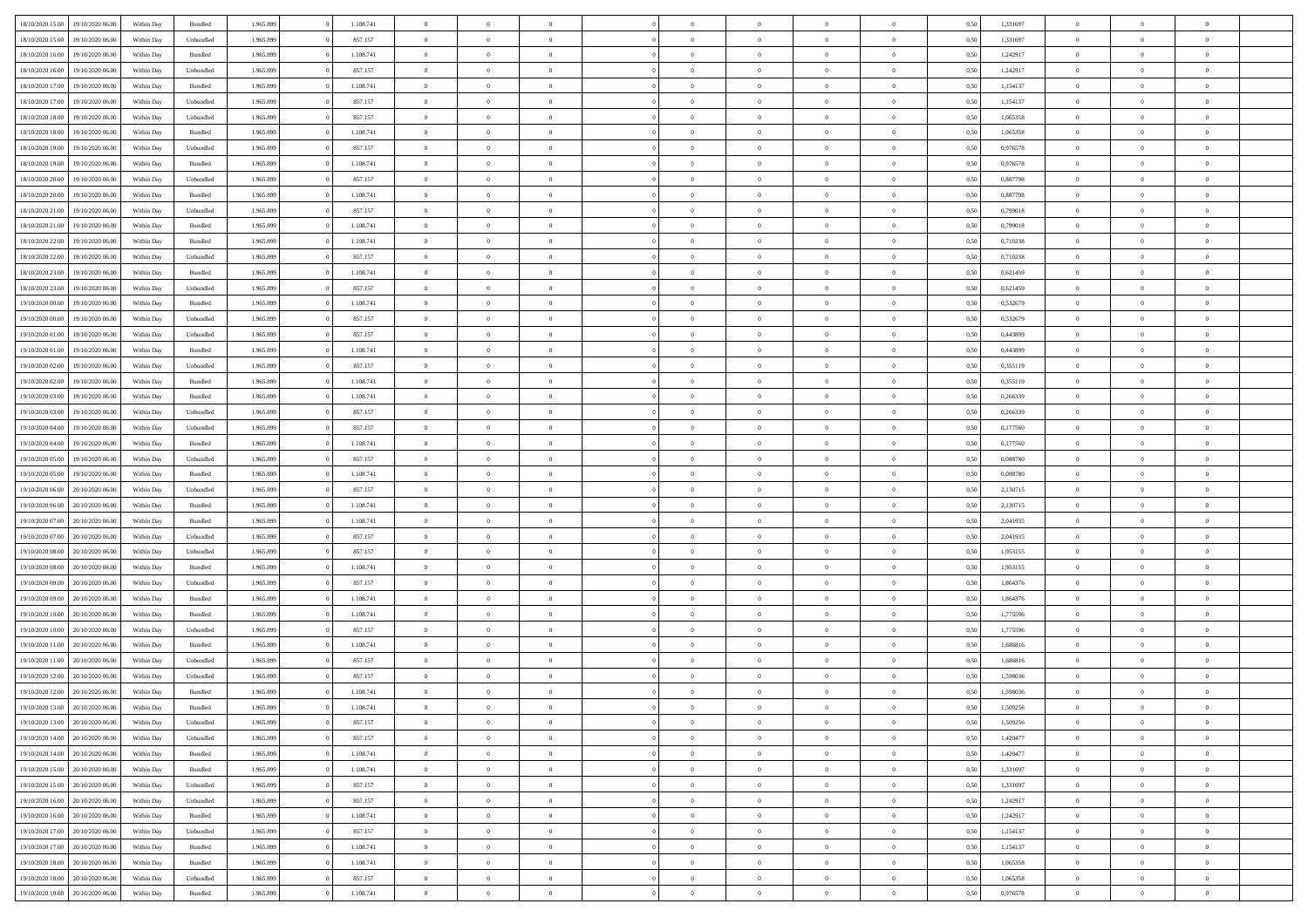| 19/10/2020 19:00                  | 20/10/2020 06:00 | Within Dav | Unbundled | 1.965.899 | 857.157   | $\overline{0}$ | $\theta$       |                | $\Omega$       | $\Omega$       | $\theta$       | $\theta$       | 0,50 | 0,976578 | $\theta$       | $\overline{0}$ | $\theta$       |  |
|-----------------------------------|------------------|------------|-----------|-----------|-----------|----------------|----------------|----------------|----------------|----------------|----------------|----------------|------|----------|----------------|----------------|----------------|--|
| 19/10/2020 20:00                  | 20/10/2020 06.00 | Within Day | Unbundled | 1.965.899 | 857.157   | $\overline{0}$ | $\theta$       | $\overline{0}$ | $\overline{0}$ | $\bf{0}$       | $\overline{0}$ | $\bf{0}$       | 0,50 | 0,887798 | $\theta$       | $\overline{0}$ | $\overline{0}$ |  |
| 19/10/2020 20.00                  | 20/10/2020 06:00 | Within Day | Bundled   | 1.965.899 | 1.108.741 | $\overline{0}$ | $\overline{0}$ | $\overline{0}$ | $\bf{0}$       | $\bf{0}$       | $\bf{0}$       | $\mathbf{0}$   | 0,50 | 0,887798 | $\overline{0}$ | $\overline{0}$ | $\overline{0}$ |  |
|                                   |                  |            |           |           |           |                |                |                |                |                |                |                |      |          | $\theta$       |                |                |  |
| 19/10/2020 21:00                  | 20/10/2020 06:00 | Within Dav | Bundled   | 1.965.899 | 1.108.741 | $\overline{0}$ | $\overline{0}$ | $\overline{0}$ | $\overline{0}$ | $\bf{0}$       | $\overline{0}$ | $\overline{0}$ | 0.50 | 0.799018 |                | $\theta$       | $\overline{0}$ |  |
| 19/10/2020 21.00                  | 20/10/2020 06.00 | Within Day | Unbundled | 1.965.899 | 857.157   | $\overline{0}$ | $\theta$       | $\overline{0}$ | $\overline{0}$ | $\bf{0}$       | $\overline{0}$ | $\bf{0}$       | 0,50 | 0,799018 | $\,$ 0 $\,$    | $\overline{0}$ | $\overline{0}$ |  |
| 19/10/2020 22.00                  | 20/10/2020 06:00 | Within Day | Bundled   | 1.965.899 | 1.108.741 | $\overline{0}$ | $\overline{0}$ | $\overline{0}$ | $\bf{0}$       | $\overline{0}$ | $\overline{0}$ | $\mathbf{0}$   | 0,50 | 0,710238 | $\overline{0}$ | $\overline{0}$ | $\bf{0}$       |  |
| 19/10/2020 22.00                  | 20/10/2020 06:00 | Within Dav | Unbundled | 1.965.899 | 857.157   | $\overline{0}$ | $\overline{0}$ | $\overline{0}$ | $\overline{0}$ | $\overline{0}$ | $\overline{0}$ | $\overline{0}$ | 0.50 | 0,710238 | $\theta$       | $\overline{0}$ | $\overline{0}$ |  |
|                                   |                  |            |           |           |           |                |                |                |                |                |                |                |      |          |                |                |                |  |
| 19/10/2020 23.00                  | 20/10/2020 06.00 | Within Day | Unbundled | 1.965.899 | 857.157   | $\overline{0}$ | $\theta$       | $\overline{0}$ | $\overline{0}$ | $\bf{0}$       | $\overline{0}$ | $\bf{0}$       | 0,50 | 0,621459 | $\,$ 0 $\,$    | $\theta$       | $\overline{0}$ |  |
| 19/10/2020 23:00                  | 20/10/2020 06:00 | Within Day | Bundled   | 1.965.899 | 1.108.741 | $\overline{0}$ | $\overline{0}$ | $\overline{0}$ | $\bf{0}$       | $\bf{0}$       | $\bf{0}$       | $\mathbf{0}$   | 0,50 | 0,621459 | $\,0\,$        | $\overline{0}$ | $\overline{0}$ |  |
| 20/10/2020 00:00                  | 20/10/2020 06:00 | Within Dav | Unbundled | 1.965.899 | 857.157   | $\overline{0}$ | $\overline{0}$ | $\overline{0}$ | $\overline{0}$ | $\overline{0}$ | $\overline{0}$ | $\overline{0}$ | 0.50 | 0,532679 | $\theta$       | $\overline{0}$ | $\overline{0}$ |  |
| 20/10/2020 00:00                  | 20/10/2020 06.00 | Within Day | Bundled   | 1.965.899 | 1.108.741 | $\overline{0}$ | $\theta$       | $\overline{0}$ | $\overline{0}$ | $\bf{0}$       | $\overline{0}$ |                |      | 0,532679 | $\,$ 0 $\,$    | $\overline{0}$ | $\overline{0}$ |  |
|                                   |                  |            |           |           |           |                |                |                |                |                |                | $\bf{0}$       | 0,50 |          |                |                |                |  |
| 20/10/2020 01:00                  | 20/10/2020 06:00 | Within Day | Bundled   | 1.965.899 | 1.108.741 | $\overline{0}$ | $\overline{0}$ | $\overline{0}$ | $\bf{0}$       | $\bf{0}$       | $\bf{0}$       | $\mathbf{0}$   | 0,50 | 0,443899 | $\bf{0}$       | $\overline{0}$ | $\bf{0}$       |  |
| 20/10/2020 01:00                  | 20/10/2020 06:00 | Within Day | Unbundled | 1.965.899 | 857.157   | $\overline{0}$ | $\overline{0}$ | $\overline{0}$ | $\overline{0}$ | $\bf{0}$       | $\overline{0}$ | $\overline{0}$ | 0.50 | 0,443899 | $\theta$       | $\theta$       | $\overline{0}$ |  |
| 20/10/2020 02:00                  | 20/10/2020 06.00 | Within Day | Unbundled | 1.965.899 | 857.157   | $\overline{0}$ | $\theta$       | $\overline{0}$ | $\overline{0}$ | $\bf{0}$       | $\overline{0}$ | $\bf{0}$       | 0,50 | 0,355119 | $\,$ 0 $\,$    | $\overline{0}$ | $\overline{0}$ |  |
|                                   |                  |            |           |           |           |                |                |                |                |                |                |                |      |          |                |                |                |  |
| 20/10/2020 02:00                  | 20/10/2020 06:00 | Within Day | Bundled   | 1.965.899 | 1.108.741 | $\overline{0}$ | $\overline{0}$ | $\overline{0}$ | $\bf{0}$       | $\overline{0}$ | $\overline{0}$ | $\mathbf{0}$   | 0,50 | 0,355119 | $\bf{0}$       | $\overline{0}$ | $\bf{0}$       |  |
| 20/10/2020 03:00                  | 20/10/2020 06:00 | Within Dav | Unbundled | 1.965.899 | 857.157   | $\overline{0}$ | $\overline{0}$ | $\overline{0}$ | $\overline{0}$ | $\overline{0}$ | $\overline{0}$ | $\overline{0}$ | 0.50 | 0,266339 | $\overline{0}$ | $\overline{0}$ | $\overline{0}$ |  |
| 20/10/2020 03:00                  | 20/10/2020 06.00 | Within Day | Bundled   | 1.965.899 | 1.108.741 | $\overline{0}$ | $\theta$       | $\overline{0}$ | $\overline{0}$ | $\bf{0}$       | $\overline{0}$ | $\bf{0}$       | 0,50 | 0,266339 | $\,$ 0 $\,$    | $\overline{0}$ | $\overline{0}$ |  |
| 20/10/2020 04:00                  | 20/10/2020 06:00 | Within Day | Bundled   | 1.965.899 | 1.108.741 | $\overline{0}$ | $\overline{0}$ | $\overline{0}$ | $\bf{0}$       | $\bf{0}$       | $\bf{0}$       | $\mathbf{0}$   | 0,50 | 0,177560 | $\bf{0}$       | $\overline{0}$ | $\bf{0}$       |  |
|                                   |                  |            |           |           |           |                |                |                |                |                |                |                |      |          |                |                |                |  |
| 20/10/2020 04:00                  | 20/10/2020 06:00 | Within Day | Unbundled | 1.965.899 | 857.157   | $\overline{0}$ | $\overline{0}$ | $\overline{0}$ | $\overline{0}$ | $\overline{0}$ | $\overline{0}$ | $\overline{0}$ | 0.50 | 0,177560 | $\theta$       | $\overline{0}$ | $\overline{0}$ |  |
| 20/10/2020 05:00                  | 20/10/2020 06.00 | Within Day | Bundled   | 1.965.899 | 1.108.741 | $\overline{0}$ | $\theta$       | $\overline{0}$ | $\overline{0}$ | $\bf{0}$       | $\overline{0}$ | $\bf{0}$       | 0,50 | 0,088780 | $\,$ 0 $\,$    | $\overline{0}$ | $\overline{0}$ |  |
| 20/10/2020 05:00                  | 20/10/2020 06:00 | Within Day | Unbundled | 1.965.899 | 857.157   | $\overline{0}$ | $\overline{0}$ | $\overline{0}$ | $\bf{0}$       | $\bf{0}$       | $\bf{0}$       | $\mathbf{0}$   | 0,50 | 0,088780 | $\bf{0}$       | $\overline{0}$ | $\bf{0}$       |  |
| 20/10/2020 06:00                  | 21/10/2020 06:00 | Within Day | Bundled   | 1.965.899 | 1.108.741 | $\overline{0}$ | $\overline{0}$ | $\overline{0}$ | $\overline{0}$ | $\overline{0}$ | $\overline{0}$ | $\overline{0}$ | 0.50 | 2,130715 | $\theta$       | $\overline{0}$ | $\overline{0}$ |  |
|                                   |                  |            |           |           |           | $\overline{0}$ | $\theta$       | $\overline{0}$ | $\overline{0}$ | $\bf{0}$       | $\overline{0}$ |                |      |          | $\,$ 0 $\,$    | $\overline{0}$ | $\overline{0}$ |  |
| 20/10/2020 06:00                  | 21/10/2020 06.00 | Within Day | Unbundled | 1.965.899 | 857.157   |                |                |                |                |                |                | $\bf{0}$       | 0,50 | 2,130715 |                |                |                |  |
| 20/10/2020 07:00                  | 21/10/2020 06.00 | Within Day | Unbundled | 1.965.899 | 857.157   | $\overline{0}$ | $\overline{0}$ | $\overline{0}$ | $\bf{0}$       | $\overline{0}$ | $\overline{0}$ | $\mathbf{0}$   | 0,50 | 2,041935 | $\overline{0}$ | $\overline{0}$ | $\bf{0}$       |  |
| 20/10/2020 07:00                  | 21/10/2020 06:00 | Within Dav | Bundled   | 1.965.899 | 1.108.741 | $\overline{0}$ | $\overline{0}$ | $\overline{0}$ | $\overline{0}$ | $\overline{0}$ | $\overline{0}$ | $\overline{0}$ | 0.50 | 2,041935 | $\overline{0}$ | $\overline{0}$ | $\overline{0}$ |  |
| 20/10/2020 08:00                  | 21/10/2020 06.00 | Within Day | Unbundled | 1.965.899 | 857.157   | $\overline{0}$ | $\theta$       | $\overline{0}$ | $\overline{0}$ | $\bf{0}$       | $\overline{0}$ | $\bf{0}$       | 0,50 | 1,953155 | $\,$ 0 $\,$    | $\overline{0}$ | $\overline{0}$ |  |
|                                   |                  |            |           |           |           |                |                |                |                |                |                |                |      |          |                |                |                |  |
| 20/10/2020 08:00                  | 21/10/2020 06.00 | Within Day | Bundled   | 1.965.899 | 1.108.741 | $\overline{0}$ | $\overline{0}$ | $\overline{0}$ | $\bf{0}$       | $\bf{0}$       | $\bf{0}$       | $\bf{0}$       | 0,50 | 1,953155 | $\,0\,$        | $\overline{0}$ | $\overline{0}$ |  |
| 20/10/2020 09:00                  | 21/10/2020 06:00 | Within Day | Bundled   | 1.965.899 | 1.108.741 | $\overline{0}$ | $\overline{0}$ | $\overline{0}$ | $\overline{0}$ | $\overline{0}$ | $\overline{0}$ | $\overline{0}$ | 0.50 | 1,864376 | $\theta$       | $\overline{0}$ | $\overline{0}$ |  |
| 20/10/2020 09:00                  | 21/10/2020 06.00 | Within Day | Unbundled | 1.965.899 | 857.157   | $\overline{0}$ | $\overline{0}$ | $\overline{0}$ | $\overline{0}$ | $\bf{0}$       | $\overline{0}$ | $\bf{0}$       | 0,50 | 1,864376 | $\,$ 0 $\,$    | $\overline{0}$ | $\overline{0}$ |  |
| 20/10/2020 10:00                  | 21/10/2020 06.00 | Within Day | Unbundled | 1.965.899 | 857.157   | $\overline{0}$ | $\overline{0}$ | $\overline{0}$ | $\bf{0}$       | $\bf{0}$       | $\bf{0}$       | $\bf{0}$       | 0,50 | 1,775596 | $\overline{0}$ | $\overline{0}$ | $\bf{0}$       |  |
|                                   |                  |            |           |           |           |                |                |                |                |                |                |                |      |          |                |                |                |  |
| 20/10/2020 10:00                  | 21/10/2020 06.00 | Within Day | Bundled   | 1.965.899 | 1.108.741 | $\overline{0}$ | $\Omega$       | $\overline{0}$ | $\Omega$       | $\Omega$       | $\overline{0}$ | $\overline{0}$ | 0,50 | 1,775596 | $\,0\,$        | $\theta$       | $\theta$       |  |
| 20/10/2020 11:00                  | 21/10/2020 06.00 | Within Day | Unbundled | 1.965.899 | 857.157   | $\overline{0}$ | $\overline{0}$ | $\overline{0}$ | $\overline{0}$ | $\bf{0}$       | $\overline{0}$ | $\bf{0}$       | 0,50 | 1,686816 | $\,$ 0 $\,$    | $\overline{0}$ | $\overline{0}$ |  |
| 20/10/2020 11:00                  | 21/10/2020 06.00 | Within Day | Bundled   | 1.965.899 | 1.108.741 | $\overline{0}$ | $\overline{0}$ | $\overline{0}$ | $\bf{0}$       | $\overline{0}$ | $\overline{0}$ | $\mathbf{0}$   | 0,50 | 1,686816 | $\overline{0}$ | $\overline{0}$ | $\bf{0}$       |  |
| 20/10/2020 12:00                  | 21/10/2020 06:00 | Within Day | Bundled   | 1.965.899 | 1.108.741 | $\overline{0}$ | $\Omega$       | $\overline{0}$ | $\Omega$       | $\overline{0}$ | $\overline{0}$ | $\overline{0}$ | 0.50 | 1,598036 | $\,0\,$        | $\theta$       | $\theta$       |  |
|                                   |                  |            |           |           |           |                |                |                |                |                |                |                |      |          |                |                |                |  |
| 20/10/2020 12:00                  | 21/10/2020 06.00 | Within Day | Unbundled | 1.965.899 | 857.157   | $\overline{0}$ | $\theta$       | $\overline{0}$ | $\overline{0}$ | $\bf{0}$       | $\overline{0}$ | $\bf{0}$       | 0,50 | 1,598036 | $\,$ 0 $\,$    | $\overline{0}$ | $\overline{0}$ |  |
| 20/10/2020 13:00                  | 21/10/2020 06.00 | Within Day | Unbundled | 1.965.899 | 857.157   | $\overline{0}$ | $\overline{0}$ | $\overline{0}$ | $\bf{0}$       | $\bf{0}$       | $\bf{0}$       | $\bf{0}$       | 0,50 | 1,509256 | $\overline{0}$ | $\overline{0}$ | $\bf{0}$       |  |
| 20/10/2020 13:00                  | 21/10/2020 06:00 | Within Day | Bundled   | 1.965.899 | 1.108.741 | $\overline{0}$ | $\Omega$       | $\overline{0}$ | $\Omega$       | $\overline{0}$ | $\overline{0}$ | $\overline{0}$ | 0.50 | 1.509256 | $\,$ 0 $\,$    | $\theta$       | $\theta$       |  |
| 20/10/2020 14:00                  | 21/10/2020 06.00 | Within Day | Unbundled | 1.965.899 | 857.157   | $\overline{0}$ | $\overline{0}$ | $\overline{0}$ | $\overline{0}$ | $\,$ 0         | $\overline{0}$ | $\bf{0}$       | 0,50 | 1,420477 | $\,$ 0 $\,$    | $\overline{0}$ | $\overline{0}$ |  |
|                                   |                  |            |           |           |           |                |                |                |                |                |                |                |      |          |                |                |                |  |
| 20/10/2020 14:00                  | 21/10/2020 06.00 | Within Day | Bundled   | 1.965.899 | 1.108.741 | $\overline{0}$ | $\overline{0}$ | $\overline{0}$ | $\bf{0}$       | $\bf{0}$       | $\bf{0}$       | $\mathbf{0}$   | 0,50 | 1,420477 | $\bf{0}$       | $\overline{0}$ | $\bf{0}$       |  |
| 20/10/2020 15:00                  | 21/10/2020 06.00 | Within Day | Bundled   | 1.965.899 | 1.108.741 | $\overline{0}$ | $\Omega$       | $\overline{0}$ | $\Omega$       | $\overline{0}$ | $\overline{0}$ | $\overline{0}$ | 0,50 | 1,331697 | $\,0\,$        | $\theta$       | $\theta$       |  |
| 20/10/2020 15:00                  | 21/10/2020 06.00 | Within Day | Unbundled | 1.965.899 | 857.157   | $\overline{0}$ | $\overline{0}$ | $\overline{0}$ | $\overline{0}$ | $\,$ 0         | $\overline{0}$ | $\bf{0}$       | 0,50 | 1,331697 | $\,$ 0 $\,$    | $\overline{0}$ | $\overline{0}$ |  |
| 20/10/2020 16:00                  | 21/10/2020 06.00 | Within Day | Bundled   | 1.965.899 | 1.108.741 | $\overline{0}$ | $\overline{0}$ | $\overline{0}$ | $\bf{0}$       | $\bf{0}$       | $\overline{0}$ | $\mathbf{0}$   | 0,50 | 1,242917 | $\bf{0}$       | $\overline{0}$ | $\bf{0}$       |  |
|                                   | 21/10/2020 06:00 |            |           |           |           | $\overline{0}$ | $\Omega$       | $\Omega$       | $\Omega$       | $\Omega$       | $\Omega$       |                |      |          | $\theta$       | $\theta$       | $\theta$       |  |
| 20/10/2020 16:00                  |                  | Within Day | Unbundled | 1.965.899 | 857.157   |                |                |                |                |                |                | $\overline{0}$ | 0.50 | 1,242917 |                |                |                |  |
| 20/10/2020 17:00                  | 21/10/2020 06.00 | Within Day | Bundled   | 1.965.899 | 1.108.741 | $\overline{0}$ | $\overline{0}$ | $\overline{0}$ | $\bf{0}$       | $\,$ 0         | $\bf{0}$       | $\bf{0}$       | 0,50 | 1,154137 | $\,0\,$        | $\,$ 0 $\,$    | $\overline{0}$ |  |
| 20/10/2020 17:00 21/10/2020 06:00 |                  | Within Day | Unbundled | 1.965.899 | 857.157   | $\bf{0}$       | $\bf{0}$       |                |                | $\bf{0}$       |                |                | 0,50 | 1,154137 | $\bf{0}$       | $\overline{0}$ |                |  |
| 20/10/2020 18:00                  | 21/10/2020 06:00 | Within Day | Bundled   | 1.965.899 | 1.108.741 | $\overline{0}$ | $\overline{0}$ | $\Omega$       | $\Omega$       | $\overline{0}$ | $\overline{0}$ | $\overline{0}$ | 0,50 | 1.065358 | $\theta$       | $\theta$       | $\theta$       |  |
| 20/10/2020 18:00                  | 21/10/2020 06.00 | Within Day | Unbundled | 1.965.899 | 857.157   | $\overline{0}$ | $\,$ 0         | $\overline{0}$ | $\bf{0}$       | $\,$ 0 $\,$    | $\overline{0}$ | $\,$ 0 $\,$    | 0,50 | 1,065358 | $\,$ 0 $\,$    | $\,$ 0 $\,$    | $\,$ 0         |  |
|                                   |                  |            |           |           |           |                |                |                |                |                |                |                |      |          |                |                |                |  |
| 20/10/2020 19:00                  | 21/10/2020 06.00 | Within Day | Bundled   | 1.965.899 | 1.108.741 | $\overline{0}$ | $\overline{0}$ | $\overline{0}$ | $\overline{0}$ | $\overline{0}$ | $\overline{0}$ | $\mathbf{0}$   | 0,50 | 0,976578 | $\overline{0}$ | $\bf{0}$       | $\bf{0}$       |  |
| 20/10/2020 19:00                  | 21/10/2020 06.00 | Within Day | Unbundled | 1.965.899 | 857.157   | $\overline{0}$ | $\overline{0}$ | $\overline{0}$ | $\Omega$       | $\overline{0}$ | $\overline{0}$ | $\overline{0}$ | 0,50 | 0,976578 | $\bf{0}$       | $\theta$       | $\overline{0}$ |  |
| 20/10/2020 20:00                  | 21/10/2020 06.00 | Within Day | Bundled   | 1.965.899 | 1.108.741 | $\overline{0}$ | $\,$ 0         | $\overline{0}$ | $\overline{0}$ | $\,$ 0 $\,$    | $\overline{0}$ | $\mathbf{0}$   | 0,50 | 0,887798 | $\,$ 0 $\,$    | $\overline{0}$ | $\overline{0}$ |  |
|                                   |                  |            |           |           |           |                |                |                |                |                |                |                |      |          |                |                |                |  |
| 20/10/2020 20:00                  | 21/10/2020 06.00 | Within Day | Unbundled | 1.965.899 | 857.157   | $\overline{0}$ | $\overline{0}$ | $\overline{0}$ | $\overline{0}$ | $\overline{0}$ | $\overline{0}$ | $\mathbf{0}$   | 0,50 | 0,887798 | $\overline{0}$ | $\overline{0}$ | $\bf{0}$       |  |
| 20/10/2020 21.00                  | 21/10/2020 06.00 | Within Day | Unbundled | 1.965.899 | 857.157   | $\overline{0}$ | $\overline{0}$ | $\overline{0}$ | $\overline{0}$ | $\overline{0}$ | $\overline{0}$ | $\bf{0}$       | 0.50 | 0,799018 | $\overline{0}$ | $\theta$       | $\overline{0}$ |  |
| 20/10/2020 21:00                  | 21/10/2020 06.00 | Within Day | Bundled   | 1.965.899 | 1.108.741 | $\overline{0}$ | $\,$ 0         | $\overline{0}$ | $\bf{0}$       | $\bf{0}$       | $\bf{0}$       | $\bf{0}$       | 0,50 | 0,799018 | $\,$ 0 $\,$    | $\overline{0}$ | $\overline{0}$ |  |
| 20/10/2020 22:00                  | 21/10/2020 06.00 | Within Day | Bundled   | 1.965.899 | 1.108.741 | $\overline{0}$ | $\bf{0}$       | $\overline{0}$ | $\overline{0}$ | $\overline{0}$ | $\overline{0}$ | $\mathbf{0}$   | 0,50 | 0,710238 | $\overline{0}$ | $\overline{0}$ | $\bf{0}$       |  |
|                                   |                  |            |           |           |           |                |                |                |                |                |                |                |      |          |                |                |                |  |
|                                   |                  | Within Day | Unbundled | 1.965.899 | 857.157   | $\overline{0}$ | $\overline{0}$ | $\overline{0}$ | $\Omega$       | $\overline{0}$ | $\overline{0}$ | $\bf{0}$       | 0.50 | 0,710238 | $\overline{0}$ | $\overline{0}$ | $\overline{0}$ |  |
| 20/10/2020 22.00                  | 21/10/2020 06.00 |            |           |           |           |                |                |                |                |                |                |                |      |          |                |                |                |  |
| 20/10/2020 23:00                  | 21/10/2020 06.00 | Within Day | Unbundled | 1.965.899 | 857.157   | $\overline{0}$ | $\bf{0}$       | $\overline{0}$ | $\bf{0}$       | $\bf{0}$       | $\bf{0}$       | $\mathbf{0}$   | 0,50 | 0,621459 | $\,$ 0 $\,$    | $\,$ 0 $\,$    | $\bf{0}$       |  |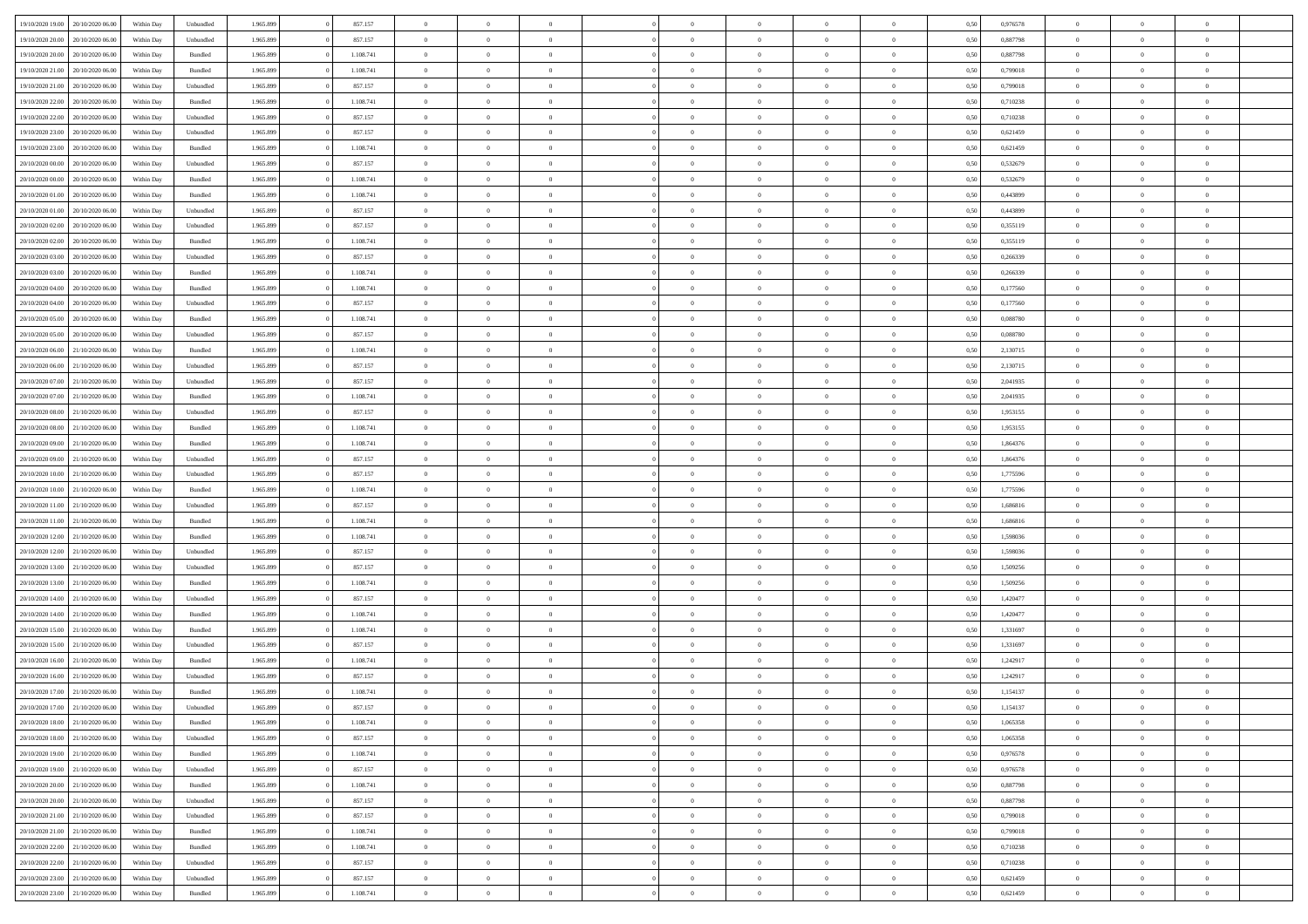| 21/10/2020 00:00                  | 21/10/2020 06:00 | Within Dav | Bundled            | 1.965.899 | 1.108.741 | $\overline{0}$ | $\Omega$       |                | $\Omega$       | $\Omega$       | $\Omega$       | $\theta$       | 0,50 | 0,532679 | $\theta$       | $\theta$       | $\theta$       |  |
|-----------------------------------|------------------|------------|--------------------|-----------|-----------|----------------|----------------|----------------|----------------|----------------|----------------|----------------|------|----------|----------------|----------------|----------------|--|
|                                   |                  |            |                    |           |           |                |                |                |                |                |                |                |      |          |                |                |                |  |
| 21/10/2020 00.00                  | 21/10/2020 06.00 | Within Day | Unbundled          | 1.965.899 | 857.157   | $\overline{0}$ | $\theta$       | $\overline{0}$ | $\overline{0}$ | $\bf{0}$       | $\overline{0}$ | $\bf{0}$       | 0,50 | 0,532679 | $\theta$       | $\theta$       | $\overline{0}$ |  |
| 21/10/2020 01:00                  | 21/10/2020 06.00 | Within Day | Bundled            | 1.965.899 | 1.108.741 | $\overline{0}$ | $\bf{0}$       | $\overline{0}$ | $\bf{0}$       | $\bf{0}$       | $\bf{0}$       | $\mathbf{0}$   | 0,50 | 0,443899 | $\overline{0}$ | $\overline{0}$ | $\overline{0}$ |  |
| 21/10/2020 01:00                  | 21/10/2020 06:00 | Within Dav | Unbundled          | 1.965.899 | 857.157   | $\overline{0}$ | $\overline{0}$ | $\overline{0}$ | $\overline{0}$ | $\bf{0}$       | $\overline{0}$ | $\overline{0}$ | 0.50 | 0.443899 | $\theta$       | $\theta$       | $\overline{0}$ |  |
|                                   |                  |            |                    |           |           |                |                |                |                |                |                |                |      |          |                |                |                |  |
| 21/10/2020 02.00                  | 21/10/2020 06.00 | Within Day | Unbundled          | 1.965.899 | 857.157   | $\overline{0}$ | $\theta$       | $\overline{0}$ | $\overline{0}$ | $\bf{0}$       | $\overline{0}$ | $\bf{0}$       | 0,50 | 0,355119 | $\theta$       | $\overline{0}$ | $\overline{0}$ |  |
| 21/10/2020 02.00                  | 21/10/2020 06.00 | Within Day | Bundled            | 1.965.899 | 1.108.741 | $\overline{0}$ | $\overline{0}$ | $\overline{0}$ | $\bf{0}$       | $\overline{0}$ | $\overline{0}$ | $\mathbf{0}$   | 0,50 | 0,355119 | $\overline{0}$ | $\overline{0}$ | $\bf{0}$       |  |
| 21/10/2020 03:00                  | 21/10/2020 06:00 | Within Dav | Unbundled          | 1.965.899 | 857.157   | $\overline{0}$ | $\overline{0}$ | $\overline{0}$ | $\overline{0}$ | $\overline{0}$ | $\overline{0}$ | $\overline{0}$ | 0.50 | 0,266339 | $\theta$       | $\overline{0}$ | $\overline{0}$ |  |
| 21/10/2020 03:00                  | 21/10/2020 06.00 | Within Day | Bundled            | 1.965.899 | 1.108.741 | $\overline{0}$ | $\theta$       | $\overline{0}$ | $\overline{0}$ | $\bf{0}$       | $\overline{0}$ | $\bf{0}$       | 0,50 | 0,266339 | $\theta$       | $\theta$       | $\overline{0}$ |  |
|                                   | 21/10/2020 06.00 | Within Day | Bundled            | 1.965.899 | 1.108.741 | $\overline{0}$ | $\overline{0}$ | $\overline{0}$ | $\bf{0}$       | $\bf{0}$       | $\bf{0}$       | $\mathbf{0}$   | 0,50 | 0,177560 | $\,0\,$        | $\overline{0}$ | $\overline{0}$ |  |
| 21/10/2020 04:00                  |                  |            |                    |           |           |                |                |                |                |                |                |                |      |          |                |                |                |  |
| 21/10/2020 04:00                  | 21/10/2020 06:00 | Within Dav | Unbundled          | 1.965.899 | 857.157   | $\overline{0}$ | $\overline{0}$ | $\overline{0}$ | $\overline{0}$ | $\overline{0}$ | $\overline{0}$ | $\overline{0}$ | 0.50 | 0,177560 | $\theta$       | $\overline{0}$ | $\overline{0}$ |  |
| 21/10/2020 05.00                  | 21/10/2020 06.00 | Within Day | Bundled            | 1.965.899 | 1.108.741 | $\overline{0}$ | $\theta$       | $\overline{0}$ | $\overline{0}$ | $\bf{0}$       | $\overline{0}$ | $\bf{0}$       | 0,50 | 0,088780 | $\,$ 0 $\,$    | $\overline{0}$ | $\overline{0}$ |  |
| 21/10/2020 05:00                  | 21/10/2020 06.00 | Within Day | Unbundled          | 1.965.899 | 857.157   | $\overline{0}$ | $\overline{0}$ | $\overline{0}$ | $\bf{0}$       | $\bf{0}$       | $\bf{0}$       | $\mathbf{0}$   | 0,50 | 0,088780 | $\overline{0}$ | $\overline{0}$ | $\bf{0}$       |  |
| 21/10/2020 06:00                  | 22/10/2020 06:00 | Within Day | Bundled            | 1.965.899 | 1.108.741 | $\overline{0}$ | $\overline{0}$ | $\overline{0}$ | $\overline{0}$ | $\bf{0}$       | $\overline{0}$ | $\overline{0}$ | 0.50 | 2,130715 | $\theta$       | $\theta$       | $\overline{0}$ |  |
|                                   |                  |            |                    |           |           | $\overline{0}$ | $\theta$       | $\overline{0}$ | $\overline{0}$ | $\bf{0}$       | $\overline{0}$ |                |      |          | $\,$ 0 $\,$    | $\theta$       | $\overline{0}$ |  |
| 21/10/2020 06.00                  | 22/10/2020 06.00 | Within Day | Unbundled          | 1.965.899 | 857.157   |                |                |                |                |                |                | $\bf{0}$       | 0,50 | 2,130715 |                |                |                |  |
| 21/10/2020 07.00                  | 22/10/2020 06.00 | Within Day | Bundled            | 1.965.899 | 1.108.741 | $\overline{0}$ | $\overline{0}$ | $\overline{0}$ | $\bf{0}$       | $\overline{0}$ | $\overline{0}$ | $\mathbf{0}$   | 0,50 | 2,041935 | $\overline{0}$ | $\overline{0}$ | $\bf{0}$       |  |
| 21/10/2020 07:00                  | 22/10/2020 06.00 | Within Dav | Unbundled          | 1.965.899 | 857.157   | $\overline{0}$ | $\overline{0}$ | $\overline{0}$ | $\overline{0}$ | $\overline{0}$ | $\overline{0}$ | $\overline{0}$ | 0.50 | 2,041935 | $\theta$       | $\overline{0}$ | $\overline{0}$ |  |
| 21/10/2020 08.00                  | 22/10/2020 06.00 | Within Day | Bundled            | 1.965.899 | 1.108.741 | $\overline{0}$ | $\theta$       | $\overline{0}$ | $\overline{0}$ | $\bf{0}$       | $\overline{0}$ | $\bf{0}$       | 0,50 | 1,953155 | $\,$ 0 $\,$    | $\theta$       | $\overline{0}$ |  |
| 21/10/2020 08:00                  | 22/10/2020 06.00 | Within Day | Unbundled          | 1.965.899 | 857.157   | $\overline{0}$ | $\overline{0}$ | $\overline{0}$ | $\bf{0}$       | $\bf{0}$       | $\bf{0}$       | $\mathbf{0}$   | 0,50 | 1,953155 | $\,0\,$        | $\overline{0}$ | $\overline{0}$ |  |
|                                   |                  |            |                    |           |           |                |                |                |                |                |                |                |      |          |                |                |                |  |
| 21/10/2020 09:00                  | 22/10/2020 06:00 | Within Day | Bundled            | 1.965.899 | 1.108.741 | $\overline{0}$ | $\overline{0}$ | $\overline{0}$ | $\overline{0}$ | $\overline{0}$ | $\overline{0}$ | $\overline{0}$ | 0.50 | 1,864376 | $\theta$       | $\overline{0}$ | $\overline{0}$ |  |
| 21/10/2020 09:00                  | 22/10/2020 06.00 | Within Day | Unbundled          | 1.965.899 | 857.157   | $\overline{0}$ | $\theta$       | $\overline{0}$ | $\overline{0}$ | $\bf{0}$       | $\overline{0}$ | $\bf{0}$       | 0,50 | 1,864376 | $\,$ 0 $\,$    | $\theta$       | $\overline{0}$ |  |
| 21/10/2020 10:00                  | 22/10/2020 06.00 | Within Day | Unbundled          | 1.965.899 | 857.157   | $\overline{0}$ | $\overline{0}$ | $\overline{0}$ | $\bf{0}$       | $\bf{0}$       | $\bf{0}$       | $\mathbf{0}$   | 0,50 | 1,775596 | $\overline{0}$ | $\overline{0}$ | $\overline{0}$ |  |
| 21/10/2020 10:00                  | 22/10/2020 06:00 | Within Day | Bundled            | 1.965.899 | 1.108.741 | $\overline{0}$ | $\overline{0}$ | $\overline{0}$ | $\overline{0}$ | $\overline{0}$ | $\overline{0}$ | $\overline{0}$ | 0.50 | 1,775596 | $\theta$       | $\overline{0}$ | $\overline{0}$ |  |
| 21/10/2020 11:00                  | 22/10/2020 06.00 | Within Day | Unbundled          | 1.965.899 | 857.157   | $\overline{0}$ | $\theta$       | $\overline{0}$ | $\overline{0}$ | $\bf{0}$       | $\overline{0}$ | $\bf{0}$       | 0,50 | 1,686816 | $\,$ 0 $\,$    | $\overline{0}$ | $\overline{0}$ |  |
|                                   |                  |            |                    |           |           |                |                |                |                |                |                |                |      |          |                |                |                |  |
| 21/10/2020 11:00                  | 22/10/2020 06.00 | Within Day | Bundled            | 1.965.899 | 1.108.741 | $\overline{0}$ | $\overline{0}$ | $\overline{0}$ | $\bf{0}$       | $\overline{0}$ | $\overline{0}$ | $\mathbf{0}$   | 0,50 | 1,686816 | $\overline{0}$ | $\overline{0}$ | $\bf{0}$       |  |
| 21/10/2020 12:00                  | 22/10/2020 06.00 | Within Dav | Bundled            | 1.965.899 | 1.108.741 | $\overline{0}$ | $\overline{0}$ | $\overline{0}$ | $\overline{0}$ | $\overline{0}$ | $\overline{0}$ | $\overline{0}$ | 0.50 | 1,598036 | $\theta$       | $\overline{0}$ | $\overline{0}$ |  |
| 21/10/2020 12:00                  | 22/10/2020 06.00 | Within Day | Unbundled          | 1.965.899 | 857.157   | $\overline{0}$ | $\theta$       | $\overline{0}$ | $\overline{0}$ | $\bf{0}$       | $\overline{0}$ | $\bf{0}$       | 0,50 | 1,598036 | $\,$ 0 $\,$    | $\theta$       | $\overline{0}$ |  |
| 21/10/2020 13:00                  | 22/10/2020 06.00 | Within Day | Unbundled          | 1.965.899 | 857.157   | $\overline{0}$ | $\overline{0}$ | $\overline{0}$ | $\bf{0}$       | $\bf{0}$       | $\bf{0}$       | $\bf{0}$       | 0,50 | 1,509256 | $\,0\,$        | $\overline{0}$ | $\overline{0}$ |  |
| 21/10/2020 13:00                  | 22/10/2020 06:00 |            | Bundled            | 1.965.899 | 1.108.741 | $\overline{0}$ | $\overline{0}$ | $\overline{0}$ | $\overline{0}$ | $\overline{0}$ | $\overline{0}$ | $\overline{0}$ | 0.50 | 1,509256 | $\theta$       | $\overline{0}$ | $\overline{0}$ |  |
|                                   |                  | Within Day |                    |           |           |                |                |                |                |                |                |                |      |          |                |                |                |  |
| 21/10/2020 14:00                  | 22/10/2020 06.00 | Within Day | Unbundled          | 1.965.899 | 857.157   | $\overline{0}$ | $\theta$       | $\overline{0}$ | $\overline{0}$ | $\bf{0}$       | $\overline{0}$ | $\bf{0}$       | 0,50 | 1,420477 | $\,$ 0 $\,$    | $\overline{0}$ | $\overline{0}$ |  |
| 21/10/2020 14:00                  | 22/10/2020 06.00 | Within Day | Bundled            | 1.965.899 | 1.108.741 | $\overline{0}$ | $\overline{0}$ | $\overline{0}$ | $\bf{0}$       | $\bf{0}$       | $\bf{0}$       | $\bf{0}$       | 0,50 | 1,420477 | $\bf{0}$       | $\overline{0}$ | $\overline{0}$ |  |
| 21/10/2020 15:00                  | 22/10/2020 06.00 | Within Day | Bundled            | 1.965.899 | 1.108.741 | $\bf{0}$       | $\Omega$       | $\overline{0}$ | $\Omega$       | $\Omega$       | $\overline{0}$ | $\overline{0}$ | 0,50 | 1,331697 | $\,0\,$        | $\theta$       | $\theta$       |  |
| 21/10/2020 15:00                  | 22/10/2020 06.00 | Within Day | Unbundled          | 1.965.899 | 857.157   | $\overline{0}$ | $\theta$       | $\overline{0}$ | $\overline{0}$ | $\bf{0}$       | $\overline{0}$ | $\bf{0}$       | 0,50 | 1,331697 | $\,$ 0 $\,$    | $\theta$       | $\overline{0}$ |  |
|                                   |                  |            |                    |           |           |                |                |                |                |                |                |                |      |          |                |                |                |  |
| 21/10/2020 16.00                  | 22/10/2020 06.00 | Within Day | Bundled            | 1.965.899 | 1.108.741 | $\overline{0}$ | $\overline{0}$ | $\overline{0}$ | $\bf{0}$       | $\bf{0}$       | $\overline{0}$ | $\mathbf{0}$   | 0,50 | 1,242917 | $\bf{0}$       | $\overline{0}$ | $\bf{0}$       |  |
| 21/10/2020 16:00                  | 22/10/2020 06.00 | Within Day | Unbundled          | 1.965.899 | 857.157   | $\overline{0}$ | $\Omega$       | $\Omega$       | $\Omega$       | $\overline{0}$ | $\overline{0}$ | $\overline{0}$ | 0.50 | 1,242917 | $\,0\,$        | $\theta$       | $\theta$       |  |
| 21/10/2020 17.00                  | 22/10/2020 06.00 | Within Day | Unbundled          | 1.965.899 | 857.157   | $\overline{0}$ | $\theta$       | $\overline{0}$ | $\overline{0}$ | $\bf{0}$       | $\overline{0}$ | $\bf{0}$       | 0,50 | 1,154137 | $\,$ 0 $\,$    | $\overline{0}$ | $\overline{0}$ |  |
| 21/10/2020 17.00                  | 22/10/2020 06.00 | Within Day | Bundled            | 1.965.899 | 1.108.741 | $\overline{0}$ | $\overline{0}$ | $\overline{0}$ | $\bf{0}$       | $\bf{0}$       | $\bf{0}$       | $\bf{0}$       | 0,50 | 1,154137 | $\bf{0}$       | $\overline{0}$ | $\overline{0}$ |  |
| 21/10/2020 18:00                  | 22/10/2020 06:00 | Within Day | Bundled            | 1.965.899 | 1.108.741 | $\overline{0}$ | $\Omega$       | $\overline{0}$ | $\Omega$       | $\overline{0}$ | $\overline{0}$ | $\overline{0}$ | 0.50 | 1.065358 | $\,0\,$        | $\theta$       | $\theta$       |  |
|                                   |                  |            |                    |           |           |                |                |                |                |                |                |                |      |          |                |                |                |  |
| 21/10/2020 18.00                  | 22/10/2020 06.00 | Within Day | Unbundled          | 1.965.899 | 857.157   | $\overline{0}$ | $\theta$       | $\overline{0}$ | $\overline{0}$ | $\,$ 0         | $\overline{0}$ | $\bf{0}$       | 0,50 | 1,065358 | $\,$ 0 $\,$    | $\overline{0}$ | $\overline{0}$ |  |
| 21/10/2020 19:00                  | 22/10/2020 06.00 | Within Day | Unbundled          | 1.965.899 | 857.157   | $\overline{0}$ | $\overline{0}$ | $\overline{0}$ | $\bf{0}$       | $\bf{0}$       | $\bf{0}$       | $\mathbf{0}$   | 0,50 | 0,976578 | $\overline{0}$ | $\overline{0}$ | $\overline{0}$ |  |
| 21/10/2020 19:00                  | 22/10/2020 06.00 | Within Day | Bundled            | 1.965.899 | 1.108.741 | $\overline{0}$ | $\Omega$       | $\overline{0}$ | $\Omega$       | $\overline{0}$ | $\overline{0}$ | $\overline{0}$ | 0,50 | 0,976578 | $\,0\,$        | $\theta$       | $\theta$       |  |
| 21/10/2020 20.00                  | 22/10/2020 06.00 | Within Day | Bundled            | 1.965.899 | 1.108.741 | $\overline{0}$ | $\theta$       | $\overline{0}$ | $\overline{0}$ | $\,$ 0         | $\overline{0}$ | $\bf{0}$       | 0,50 | 0,887798 | $\,$ 0 $\,$    | $\overline{0}$ | $\overline{0}$ |  |
| 21/10/2020 20.00                  | 22/10/2020 06.00 | Within Day | Unbundled          | 1.965.899 | 857.157   | $\overline{0}$ | $\overline{0}$ | $\overline{0}$ | $\bf{0}$       | $\bf{0}$       | $\overline{0}$ | $\mathbf{0}$   | 0,50 | 0,887798 | $\overline{0}$ | $\overline{0}$ | $\bf{0}$       |  |
|                                   |                  |            |                    |           |           |                |                |                |                |                |                |                |      |          |                |                |                |  |
| 21/10/2020 21:00                  | 22/10/2020 06.00 | Within Day | Unbundled          | 1.965.899 | 857.157   | $\overline{0}$ | $\Omega$       | $\Omega$       | $\Omega$       | $\Omega$       | $\overline{0}$ | $\overline{0}$ | 0.50 | 0,799018 | $\theta$       | $\theta$       | $\theta$       |  |
| 21/10/2020 21:00                  | 22/10/2020 06.00 | Within Day | Bundled            | 1.965.899 | 1.108.741 | $\overline{0}$ | $\overline{0}$ | $\overline{0}$ | $\bf{0}$       | $\,$ 0         | $\bf{0}$       | $\bf{0}$       | 0,50 | 0,799018 | $\,0\,$        | $\,$ 0 $\,$    | $\overline{0}$ |  |
| 21/10/2020 22.00                  | 22/10/2020 06.00 | Within Day | Unbundled          | 1.965.899 | 857.157   | $\bf{0}$       | $\bf{0}$       |                |                | $\bf{0}$       |                |                | 0,50 | 0,710238 | $\bf{0}$       | $\overline{0}$ |                |  |
| 21/10/2020 22.00                  | 22/10/2020 06:00 | Within Day | Bundled            | 1.965.899 | 1.108.741 | $\overline{0}$ | $\overline{0}$ | $\overline{0}$ | $\Omega$       | $\overline{0}$ | $\overline{0}$ | $\overline{0}$ | 0,50 | 0,710238 | $\theta$       | $\theta$       | $\theta$       |  |
| 21/10/2020 23.00                  | 22/10/2020 06.00 | Within Day | Bundled            | 1.965.899 | 1.108.741 | $\overline{0}$ | $\,$ 0         | $\overline{0}$ | $\bf{0}$       | $\,$ 0 $\,$    | $\overline{0}$ | $\,$ 0 $\,$    | 0,50 | 0,621459 | $\,$ 0 $\,$    | $\,$ 0 $\,$    | $\,$ 0         |  |
|                                   |                  |            |                    |           |           |                |                |                |                |                |                |                |      |          |                |                |                |  |
| 21/10/2020 23.00                  | 22/10/2020 06.00 | Within Day | Unbundled          | 1.965.899 | 857.157   | $\overline{0}$ | $\overline{0}$ | $\overline{0}$ | $\overline{0}$ | $\overline{0}$ | $\overline{0}$ | $\mathbf{0}$   | 0,50 | 0,621459 | $\overline{0}$ | $\bf{0}$       | $\bf{0}$       |  |
| $22/10/2020\;00.00$               | 22/10/2020 06.00 | Within Day | $\mathbf B$ undled | 1.965.899 | 1.108.741 | $\overline{0}$ | $\overline{0}$ | $\overline{0}$ | $\Omega$       | $\overline{0}$ | $\overline{0}$ | $\overline{0}$ | 0,50 | 0,532679 | $\overline{0}$ | $\theta$       | $\overline{0}$ |  |
| 22/10/2020 00.00                  | 22/10/2020 06.00 | Within Day | Unbundled          | 1.965.899 | 857.157   | $\overline{0}$ | $\,$ 0         | $\overline{0}$ | $\overline{0}$ | $\,$ 0 $\,$    | $\overline{0}$ | $\mathbf{0}$   | 0,50 | 0,532679 | $\,$ 0 $\,$    | $\overline{0}$ | $\overline{0}$ |  |
| 22/10/2020 01:00                  | 22/10/2020 06.00 | Within Day | Bundled            | 1.965.899 | 1.108.741 | $\overline{0}$ | $\overline{0}$ | $\overline{0}$ | $\overline{0}$ | $\overline{0}$ | $\overline{0}$ | $\mathbf{0}$   | 0,50 | 0,443899 | $\overline{0}$ | $\overline{0}$ | $\bf{0}$       |  |
| 22/10/2020 01:00                  |                  |            |                    |           |           | $\overline{0}$ | $\overline{0}$ | $\overline{0}$ | $\Omega$       | $\overline{0}$ | $\overline{0}$ |                | 0.50 |          | $\overline{0}$ | $\theta$       | $\overline{0}$ |  |
|                                   | 22/10/2020 06.00 | Within Day | Unbundled          | 1.965.899 | 857.157   |                |                |                |                |                |                | $\bf{0}$       |      | 0,443899 |                |                |                |  |
| 22/10/2020 02.00                  | 22/10/2020 06.00 | Within Day | Unbundled          | 1.965.899 | 857.157   | $\overline{0}$ | $\,$ 0         | $\overline{0}$ | $\bf{0}$       | $\bf{0}$       | $\bf{0}$       | $\bf{0}$       | 0,50 | 0,355119 | $\,$ 0 $\,$    | $\overline{0}$ | $\overline{0}$ |  |
| 22/10/2020 02:00                  | 22/10/2020 06.00 | Within Day | Bundled            | 1.965.899 | 1.108.741 | $\overline{0}$ | $\bf{0}$       | $\overline{0}$ | $\overline{0}$ | $\overline{0}$ | $\overline{0}$ | $\mathbf{0}$   | 0,50 | 0,355119 | $\overline{0}$ | $\overline{0}$ | $\bf{0}$       |  |
| 22/10/2020 03:00                  | 22/10/2020 06.00 | Within Day | Bundled            | 1.965.899 | 1.108.741 | $\overline{0}$ | $\overline{0}$ | $\overline{0}$ | $\Omega$       | $\overline{0}$ | $\overline{0}$ | $\overline{0}$ | 0.50 | 0,266339 | $\overline{0}$ | $\overline{0}$ | $\overline{0}$ |  |
| 22/10/2020 03:00                  | 22/10/2020 06.00 | Within Day | Unbundled          | 1.965.899 | 857.157   | $\overline{0}$ | $\bf{0}$       | $\overline{0}$ | $\bf{0}$       | $\bf{0}$       | $\bf{0}$       | $\mathbf{0}$   | 0,50 | 0,266339 | $\,$ 0 $\,$    | $\,$ 0 $\,$    | $\bf{0}$       |  |
|                                   |                  |            |                    |           |           |                |                |                |                |                |                |                |      |          |                |                |                |  |
| 22/10/2020 04.00 22/10/2020 06.00 |                  | Within Day | Bundled            | 1.965.899 | 1.108.741 | $\overline{0}$ | $\overline{0}$ | $\overline{0}$ | $\overline{0}$ | $\overline{0}$ | $\bf{0}$       | $\mathbf{0}$   | 0,50 | 0,177560 | $\overline{0}$ | $\bf{0}$       | $\bf{0}$       |  |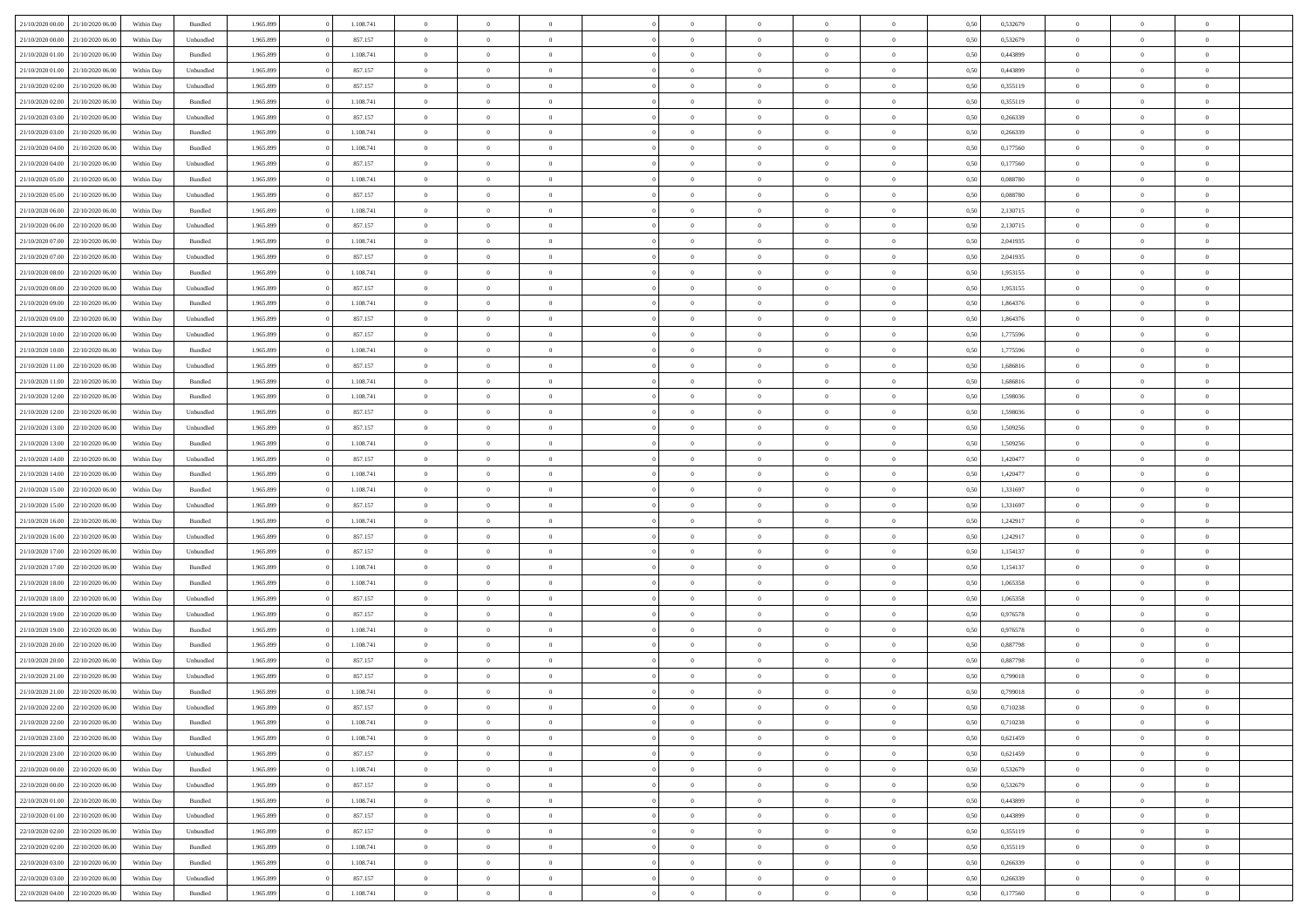| 22/10/2020 04:00                  | 22/10/2020 06:00 | Within Dav | Unbundled          | 1.965.899 | 857.157   | $\overline{0}$ | $\theta$       |                | $\Omega$       | $\Omega$       | $\theta$       | $\theta$       | 0,50 | 0,177560 | $\theta$       | $\theta$       | $\overline{0}$ |  |
|-----------------------------------|------------------|------------|--------------------|-----------|-----------|----------------|----------------|----------------|----------------|----------------|----------------|----------------|------|----------|----------------|----------------|----------------|--|
| 22/10/2020 05.00                  | 22/10/2020 06.00 | Within Day | Bundled            | 1.965.899 | 1.108.741 | $\overline{0}$ | $\overline{0}$ | $\overline{0}$ | $\overline{0}$ | $\bf{0}$       | $\overline{0}$ | $\bf{0}$       | 0,50 | 0,088780 | $\theta$       | $\overline{0}$ | $\overline{0}$ |  |
| 22/10/2020 05:00                  | 22/10/2020 06.00 | Within Day | Unbundled          | 1.965.899 | 857.157   | $\overline{0}$ | $\overline{0}$ | $\overline{0}$ | $\bf{0}$       | $\bf{0}$       | $\bf{0}$       | $\mathbf{0}$   | 0,50 | 0,088780 | $\overline{0}$ | $\overline{0}$ | $\overline{0}$ |  |
|                                   |                  |            |                    |           |           |                |                |                |                |                |                |                |      |          | $\theta$       |                |                |  |
| 22/10/2020 06:00                  | 23/10/2020 06:00 | Within Dav | Unbundled          | 1.965.899 | 857.157   | $\overline{0}$ | $\overline{0}$ | $\overline{0}$ | $\overline{0}$ | $\bf{0}$       | $\overline{0}$ | $\overline{0}$ | 0.50 | 2,130715 |                | $\overline{0}$ | $\overline{0}$ |  |
| 22/10/2020 06.00                  | 23/10/2020 06.00 | Within Day | Bundled            | 1.965.899 | 1.108.741 | $\overline{0}$ | $\theta$       | $\overline{0}$ | $\overline{0}$ | $\bf{0}$       | $\overline{0}$ | $\bf{0}$       | 0,50 | 2,130715 | $\,$ 0 $\,$    | $\overline{0}$ | $\overline{0}$ |  |
| 22/10/2020 07:00                  | 23/10/2020 06.00 | Within Day | Bundled            | 1.965.899 | 1.108.741 | $\overline{0}$ | $\overline{0}$ | $\overline{0}$ | $\bf{0}$       | $\overline{0}$ | $\overline{0}$ | $\mathbf{0}$   | 0,50 | 2,041935 | $\bf{0}$       | $\overline{0}$ | $\bf{0}$       |  |
| 22/10/2020 07:00                  | 23/10/2020 06:00 | Within Dav | Unbundled          | 1.965.899 | 857.157   | $\overline{0}$ | $\overline{0}$ | $\overline{0}$ | $\overline{0}$ | $\overline{0}$ | $\overline{0}$ | $\overline{0}$ | 0.50 | 2,041935 | $\theta$       | $\overline{0}$ | $\overline{0}$ |  |
|                                   |                  |            |                    |           |           |                |                |                |                |                |                |                |      |          |                |                |                |  |
| 22/10/2020 08:00                  | 23/10/2020 06.00 | Within Day | Bundled            | 1.965.899 | 1.108.741 | $\overline{0}$ | $\theta$       | $\overline{0}$ | $\overline{0}$ | $\bf{0}$       | $\overline{0}$ | $\bf{0}$       | 0,50 | 1,953155 | $\,$ 0 $\,$    | $\theta$       | $\overline{0}$ |  |
| 22/10/2020 08:00                  | 23/10/2020 06.00 | Within Day | Unbundled          | 1.965.899 | 857.157   | $\overline{0}$ | $\overline{0}$ | $\overline{0}$ | $\bf{0}$       | $\bf{0}$       | $\bf{0}$       | $\mathbf{0}$   | 0,50 | 1,953155 | $\,0\,$        | $\overline{0}$ | $\overline{0}$ |  |
| 22/10/2020 09:00                  | 23/10/2020 06.00 | Within Dav | Unbundled          | 1.965.899 | 857.157   | $\overline{0}$ | $\overline{0}$ | $\overline{0}$ | $\overline{0}$ | $\overline{0}$ | $\overline{0}$ | $\overline{0}$ | 0.50 | 1,864376 | $\theta$       | $\overline{0}$ | $\overline{0}$ |  |
| 22/10/2020 09:00                  | 23/10/2020 06.00 | Within Day | Bundled            | 1.965.899 | 1.108.741 | $\overline{0}$ | $\theta$       | $\overline{0}$ | $\overline{0}$ | $\bf{0}$       | $\overline{0}$ |                |      | 1,864376 | $\,$ 0 $\,$    | $\overline{0}$ | $\overline{0}$ |  |
|                                   |                  |            |                    |           |           |                |                |                |                |                |                | $\bf{0}$       | 0,50 |          |                |                |                |  |
| 22/10/2020 10:00                  | 23/10/2020 06.00 | Within Day | Bundled            | 1.965.899 | 1.108.741 | $\overline{0}$ | $\overline{0}$ | $\overline{0}$ | $\bf{0}$       | $\overline{0}$ | $\bf{0}$       | $\mathbf{0}$   | 0,50 | 1,775596 | $\bf{0}$       | $\overline{0}$ | $\bf{0}$       |  |
| 22/10/2020 10:00                  | 23/10/2020 06:00 | Within Day | Unbundled          | 1.965.899 | 857.157   | $\overline{0}$ | $\overline{0}$ | $\overline{0}$ | $\overline{0}$ | $\overline{0}$ | $\overline{0}$ | $\overline{0}$ | 0.50 | 1,775596 | $\theta$       | $\theta$       | $\overline{0}$ |  |
| 22/10/2020 11:00                  | 23/10/2020 06.00 | Within Day | Unbundled          | 1.965.899 | 857.157   | $\overline{0}$ | $\theta$       | $\overline{0}$ | $\overline{0}$ | $\bf{0}$       | $\overline{0}$ | $\bf{0}$       | 0,50 | 1,686816 | $\,$ 0 $\,$    | $\overline{0}$ | $\overline{0}$ |  |
|                                   |                  |            |                    |           |           |                |                |                |                |                |                |                |      |          |                |                |                |  |
| 22/10/2020 11:00                  | 23/10/2020 06.00 | Within Day | Bundled            | 1.965.899 | 1.108.741 | $\overline{0}$ | $\overline{0}$ | $\overline{0}$ | $\bf{0}$       | $\overline{0}$ | $\overline{0}$ | $\mathbf{0}$   | 0,50 | 1,686816 | $\bf{0}$       | $\overline{0}$ | $\bf{0}$       |  |
| 22/10/2020 12:00                  | 23/10/2020 06:00 | Within Dav | Unbundled          | 1.965.899 | 857.157   | $\overline{0}$ | $\overline{0}$ | $\overline{0}$ | $\overline{0}$ | $\overline{0}$ | $\overline{0}$ | $\overline{0}$ | 0.50 | 1,598036 | $\overline{0}$ | $\overline{0}$ | $\overline{0}$ |  |
| 22/10/2020 12:00                  | 23/10/2020 06.00 | Within Day | Bundled            | 1.965.899 | 1.108.741 | $\overline{0}$ | $\theta$       | $\overline{0}$ | $\overline{0}$ | $\bf{0}$       | $\overline{0}$ | $\bf{0}$       | 0,50 | 1,598036 | $\,$ 0 $\,$    | $\overline{0}$ | $\overline{0}$ |  |
| 22/10/2020 13:00                  | 23/10/2020 06.00 | Within Day | Bundled            | 1.965.899 | 1.108.741 | $\overline{0}$ | $\overline{0}$ | $\overline{0}$ | $\bf{0}$       | $\overline{0}$ | $\bf{0}$       | $\mathbf{0}$   | 0,50 | 1,509256 | $\bf{0}$       | $\overline{0}$ | $\bf{0}$       |  |
|                                   |                  |            |                    |           |           |                |                |                |                |                |                |                |      |          |                |                |                |  |
| 22/10/2020 13:00                  | 23/10/2020 06:00 | Within Day | Unbundled          | 1.965.899 | 857.157   | $\overline{0}$ | $\overline{0}$ | $\overline{0}$ | $\overline{0}$ | $\overline{0}$ | $\overline{0}$ | $\overline{0}$ | 0.50 | 1,509256 | $\theta$       | $\overline{0}$ | $\overline{0}$ |  |
| 22/10/2020 14:00                  | 23/10/2020 06.00 | Within Day | Bundled            | 1.965.899 | 1.108.741 | $\overline{0}$ | $\theta$       | $\overline{0}$ | $\overline{0}$ | $\bf{0}$       | $\overline{0}$ | $\bf{0}$       | 0,50 | 1,420477 | $\,$ 0 $\,$    | $\overline{0}$ | $\overline{0}$ |  |
| 22/10/2020 14:00                  | 23/10/2020 06.00 | Within Day | Unbundled          | 1.965.899 | 857.157   | $\overline{0}$ | $\overline{0}$ | $\overline{0}$ | $\bf{0}$       | $\bf{0}$       | $\bf{0}$       | $\mathbf{0}$   | 0,50 | 1,420477 | $\bf{0}$       | $\overline{0}$ | $\bf{0}$       |  |
| 22/10/2020 15:00                  | 23/10/2020 06:00 | Within Day | Unbundled          | 1.965.899 | 857.157   | $\overline{0}$ | $\overline{0}$ | $\overline{0}$ | $\overline{0}$ | $\overline{0}$ | $\overline{0}$ | $\overline{0}$ | 0.50 | 1.331697 | $\theta$       | $\overline{0}$ | $\overline{0}$ |  |
|                                   |                  |            |                    |           |           |                | $\theta$       |                |                | $\bf{0}$       |                |                |      |          |                |                |                |  |
| 22/10/2020 15:00                  | 23/10/2020 06.00 | Within Day | Bundled            | 1.965.899 | 1.108.741 | $\overline{0}$ |                | $\overline{0}$ | $\overline{0}$ |                | $\overline{0}$ | $\,$ 0 $\,$    | 0,50 | 1,331697 | $\,$ 0 $\,$    | $\overline{0}$ | $\overline{0}$ |  |
| 22/10/2020 16:00                  | 23/10/2020 06.00 | Within Day | Unbundled          | 1.965.899 | 857.157   | $\overline{0}$ | $\overline{0}$ | $\overline{0}$ | $\bf{0}$       | $\overline{0}$ | $\overline{0}$ | $\mathbf{0}$   | 0,50 | 1,242917 | $\bf{0}$       | $\overline{0}$ | $\bf{0}$       |  |
| 22/10/2020 16:00                  | 23/10/2020 06:00 | Within Dav | Bundled            | 1.965.899 | 1.108.741 | $\overline{0}$ | $\overline{0}$ | $\overline{0}$ | $\overline{0}$ | $\overline{0}$ | $\overline{0}$ | $\overline{0}$ | 0.50 | 1,242917 | $\overline{0}$ | $\overline{0}$ | $\overline{0}$ |  |
| 22/10/2020 17.00                  | 23/10/2020 06.00 | Within Day | Bundled            | 1.965.899 | 1.108.741 | $\overline{0}$ | $\theta$       | $\overline{0}$ | $\overline{0}$ | $\bf{0}$       | $\overline{0}$ | $\bf{0}$       | 0,50 | 1,154137 | $\,$ 0 $\,$    | $\overline{0}$ | $\overline{0}$ |  |
|                                   |                  |            |                    |           |           |                |                |                |                |                |                |                |      |          |                |                |                |  |
| 22/10/2020 17:00                  | 23/10/2020 06.00 | Within Day | Unbundled          | 1.965.899 | 857.157   | $\overline{0}$ | $\overline{0}$ | $\overline{0}$ | $\bf{0}$       | $\bf{0}$       | $\bf{0}$       | $\mathbf{0}$   | 0,50 | 1,154137 | $\,0\,$        | $\overline{0}$ | $\overline{0}$ |  |
| 22/10/2020 18:00                  | 23/10/2020 06.00 | Within Day | Bundled            | 1.965.899 | 1.108.741 | $\overline{0}$ | $\overline{0}$ | $\overline{0}$ | $\overline{0}$ | $\overline{0}$ | $\overline{0}$ | $\overline{0}$ | 0.50 | 1,065358 | $\theta$       | $\overline{0}$ | $\overline{0}$ |  |
| 22/10/2020 18:00                  | 23/10/2020 06.00 | Within Day | Unbundled          | 1.965.899 | 857.157   | $\overline{0}$ | $\overline{0}$ | $\overline{0}$ | $\overline{0}$ | $\,$ 0         | $\overline{0}$ | $\bf{0}$       | 0,50 | 1,065358 | $\,$ 0 $\,$    | $\overline{0}$ | $\overline{0}$ |  |
| 22/10/2020 19:00                  | 23/10/2020 06.00 | Within Day | Unbundled          | 1.965.899 | 857.157   | $\overline{0}$ | $\overline{0}$ | $\overline{0}$ | $\bf{0}$       | $\overline{0}$ | $\bf{0}$       | $\mathbf{0}$   | 0,50 | 0,976578 | $\overline{0}$ | $\overline{0}$ | $\bf{0}$       |  |
|                                   |                  |            |                    |           |           |                |                |                |                |                |                |                |      |          |                |                |                |  |
| 22/10/2020 19:00                  | 23/10/2020 06:00 | Within Day | Bundled            | 1.965.899 | 1.108.741 | $\overline{0}$ | $\theta$       | $\overline{0}$ | $\Omega$       | $\Omega$       | $\overline{0}$ | $\overline{0}$ | 0,50 | 0,976578 | $\,0\,$        | $\theta$       | $\theta$       |  |
| 22/10/2020 20:00                  | 23/10/2020 06.00 | Within Day | Unbundled          | 1.965.899 | 857.157   | $\overline{0}$ | $\overline{0}$ | $\overline{0}$ | $\overline{0}$ | $\bf{0}$       | $\overline{0}$ | $\bf{0}$       | 0,50 | 0,887798 | $\,$ 0 $\,$    | $\overline{0}$ | $\overline{0}$ |  |
| 22/10/2020 20:00                  | 23/10/2020 06.00 | Within Day | Bundled            | 1.965.899 | 1.108.741 | $\overline{0}$ | $\overline{0}$ | $\overline{0}$ | $\bf{0}$       | $\overline{0}$ | $\overline{0}$ | $\mathbf{0}$   | 0,50 | 0,887798 | $\overline{0}$ | $\overline{0}$ | $\bf{0}$       |  |
| 22/10/2020 21:00                  | 23/10/2020 06:00 | Within Day | Unbundled          | 1.965.899 | 857.157   | $\overline{0}$ | $\overline{0}$ | $\overline{0}$ | $\Omega$       | $\overline{0}$ | $\overline{0}$ | $\overline{0}$ | 0.50 | 0,799018 | $\,0\,$        | $\theta$       | $\overline{0}$ |  |
|                                   |                  |            |                    |           |           |                |                |                |                |                |                |                |      |          |                |                |                |  |
| 22/10/2020 21.00                  | 23/10/2020 06.00 | Within Day | Bundled            | 1.965.899 | 1.108.741 | $\overline{0}$ | $\theta$       | $\overline{0}$ | $\overline{0}$ | $\,$ 0         | $\overline{0}$ | $\bf{0}$       | 0,50 | 0,799018 | $\,$ 0 $\,$    | $\overline{0}$ | $\overline{0}$ |  |
| 22/10/2020 22.00                  | 23/10/2020 06.00 | Within Day | Bundled            | 1.965.899 | 1.108.741 | $\overline{0}$ | $\bf{0}$       | $\overline{0}$ | $\overline{0}$ | $\bf{0}$       | $\overline{0}$ | $\mathbf{0}$   | 0,50 | 0,710238 | $\bf{0}$       | $\overline{0}$ | $\bf{0}$       |  |
| 22/10/2020 22:00                  | 23/10/2020 06:00 | Within Day | Unbundled          | 1.965.899 | 857.157   | $\overline{0}$ | $\overline{0}$ | $\overline{0}$ | $\Omega$       | $\overline{0}$ | $\overline{0}$ | $\overline{0}$ | 0.50 | 0,710238 | $\,$ 0 $\,$    | $\theta$       | $\theta$       |  |
| 22/10/2020 23.00                  | 23/10/2020 06.00 | Within Day | Unbundled          | 1.965.899 | 857.157   | $\overline{0}$ | $\overline{0}$ | $\overline{0}$ | $\overline{0}$ | $\,$ 0         | $\overline{0}$ | $\bf{0}$       | 0,50 | 0,621459 | $\,$ 0 $\,$    | $\overline{0}$ | $\overline{0}$ |  |
|                                   |                  |            |                    |           |           |                |                |                |                |                |                |                |      |          |                |                |                |  |
| 22/10/2020 23.00                  | 23/10/2020 06.00 | Within Day | Bundled            | 1.965.899 | 1.108.741 | $\overline{0}$ | $\overline{0}$ | $\overline{0}$ | $\overline{0}$ | $\bf{0}$       | $\overline{0}$ | $\mathbf{0}$   | 0,50 | 0,621459 | $\bf{0}$       | $\overline{0}$ | $\bf{0}$       |  |
| 23/10/2020 00:00                  | 23/10/2020 06.00 | Within Day | Bundled            | 1.965.899 | 1.108.741 | $\overline{0}$ | $\theta$       | $\overline{0}$ | $\Omega$       | $\overline{0}$ | $\overline{0}$ | $\overline{0}$ | 0,50 | 0,532679 | $\,0\,$        | $\theta$       | $\overline{0}$ |  |
| 23/10/2020 00.00                  | 23/10/2020 06.00 | Within Day | Unbundled          | 1.965.899 | 857.157   | $\overline{0}$ | $\overline{0}$ | $\overline{0}$ | $\overline{0}$ | $\,$ 0         | $\overline{0}$ | $\bf{0}$       | 0,50 | 0,532679 | $\,$ 0 $\,$    | $\overline{0}$ | $\overline{0}$ |  |
| 23/10/2020 01.00                  | 23/10/2020 06.00 | Within Day | Bundled            | 1.965.899 | 1.108.741 | $\overline{0}$ | $\overline{0}$ | $\overline{0}$ | $\bf{0}$       | $\overline{0}$ | $\overline{0}$ | $\mathbf{0}$   | 0,50 | 0,443899 | $\bf{0}$       | $\overline{0}$ | $\bf{0}$       |  |
|                                   |                  |            |                    |           |           |                |                |                |                |                |                |                |      |          |                |                |                |  |
| 23/10/2020 01:00                  | 23/10/2020 06:00 | Within Day | Unbundled          | 1.965.899 | 857.157   | $\overline{0}$ | $\Omega$       | $\Omega$       | $\Omega$       | $\Omega$       | $\overline{0}$ | $\overline{0}$ | 0.50 | 0.443899 | $\,0\,$        | $\theta$       | $\overline{0}$ |  |
| 23/10/2020 02.00                  | 23/10/2020 06:00 | Within Day | Unbundled          | 1.965.899 | 857.157   | $\bf{0}$       | $\overline{0}$ | $\overline{0}$ | $\bf{0}$       | $\,$ 0         | $\bf{0}$       | $\bf{0}$       | 0,50 | 0,355119 | $\,0\,$        | $\,$ 0 $\,$    | $\overline{0}$ |  |
| 23/10/2020 02:00 23/10/2020 06:00 |                  | Within Day | $\mathbf B$ undled | 1.965.899 | 1.108.741 | $\overline{0}$ | $\bf{0}$       |                |                | $\bf{0}$       |                |                | 0,50 | 0,355119 | $\bf{0}$       | $\overline{0}$ |                |  |
| 23/10/2020 03:00                  | 23/10/2020 06:00 | Within Day | Unbundled          | 1.965.899 | 857.157   | $\overline{0}$ | $\overline{0}$ | $\overline{0}$ | $\Omega$       | $\overline{0}$ | $\overline{0}$ | $\overline{0}$ | 0.50 | 0.266339 | $\theta$       | $\theta$       | $\theta$       |  |
|                                   |                  |            |                    |           |           |                |                |                |                |                |                |                |      |          |                |                |                |  |
| 23/10/2020 03.00                  | 23/10/2020 06.00 | Within Day | Bundled            | 1.965.899 | 1.108.741 | $\overline{0}$ | $\,$ 0         | $\overline{0}$ | $\bf{0}$       | $\,$ 0 $\,$    | $\overline{0}$ | $\mathbf{0}$   | 0,50 | 0,266339 | $\,$ 0 $\,$    | $\,$ 0 $\,$    | $\,$ 0         |  |
| 23/10/2020 04.00                  | 23/10/2020 06.00 | Within Day | Unbundled          | 1.965.899 | 857.157   | $\overline{0}$ | $\overline{0}$ | $\overline{0}$ | $\overline{0}$ | $\overline{0}$ | $\overline{0}$ | $\mathbf{0}$   | 0,50 | 0,177560 | $\overline{0}$ | $\bf{0}$       | $\bf{0}$       |  |
| 23/10/2020 04:00                  | 23/10/2020 06.00 | Within Day | $\mathbf B$ undled | 1.965.899 | 1.108.741 | $\overline{0}$ | $\overline{0}$ | $\overline{0}$ | $\Omega$       | $\overline{0}$ | $\overline{0}$ | $\overline{0}$ | 0,50 | 0,177560 | $\bf{0}$       | $\theta$       | $\overline{0}$ |  |
| 23/10/2020 05.00                  | 23/10/2020 06.00 | Within Day | Bundled            | 1.965.899 | 1.108.741 | $\overline{0}$ | $\,$ 0         | $\overline{0}$ | $\overline{0}$ | $\,$ 0 $\,$    | $\overline{0}$ | $\mathbf{0}$   | 0,50 | 0,088780 | $\,$ 0 $\,$    | $\overline{0}$ | $\overline{0}$ |  |
|                                   |                  |            |                    |           |           |                |                |                |                |                |                |                |      |          |                |                |                |  |
| 23/10/2020 05.00                  | 23/10/2020 06.00 | Within Day | Unbundled          | 1.965.899 | 857.157   | $\overline{0}$ | $\overline{0}$ | $\overline{0}$ | $\overline{0}$ | $\overline{0}$ | $\overline{0}$ | $\mathbf{0}$   | 0,50 | 0,088780 | $\overline{0}$ | $\overline{0}$ | $\bf{0}$       |  |
| 23/10/2020 06:00                  | 24/10/2020 06.00 | Within Day | Unbundled          | 1.965.899 | 857.157   | $\overline{0}$ | $\overline{0}$ | $\overline{0}$ | $\overline{0}$ | $\overline{0}$ | $\overline{0}$ | $\bf{0}$       | 0.50 | 2,130715 | $\overline{0}$ | $\theta$       | $\overline{0}$ |  |
| 23/10/2020 06.00                  | 24/10/2020 06.00 | Within Day | Bundled            | 1.965.899 | 1.108.741 | $\overline{0}$ | $\,$ 0         | $\overline{0}$ | $\bf{0}$       | $\bf{0}$       | $\bf{0}$       | $\bf{0}$       | 0,50 | 2,130715 | $\,$ 0 $\,$    | $\overline{0}$ | $\overline{0}$ |  |
| 23/10/2020 07:00                  | 24/10/2020 06.00 | Within Day | Unbundled          | 1.965.899 | 857.157   | $\overline{0}$ | $\bf{0}$       | $\overline{0}$ | $\overline{0}$ | $\overline{0}$ | $\overline{0}$ | $\mathbf{0}$   | 0,50 | 2,041935 | $\overline{0}$ | $\overline{0}$ | $\bf{0}$       |  |
|                                   |                  |            |                    |           |           |                |                |                |                |                |                |                |      |          |                |                |                |  |
| 23/10/2020 07:00                  | 24/10/2020 06.00 | Within Day | Bundled            | 1.965.899 | 1.108.741 | $\overline{0}$ | $\overline{0}$ | $\overline{0}$ | $\Omega$       | $\overline{0}$ | $\overline{0}$ | $\overline{0}$ | 0.50 | 2,041935 | $\overline{0}$ | $\overline{0}$ | $\overline{0}$ |  |
| 23/10/2020 08:00                  | 24/10/2020 06.00 | Within Day | Bundled            | 1.965.899 | 1.108.741 | $\overline{0}$ | $\bf{0}$       | $\overline{0}$ | $\bf{0}$       | $\bf{0}$       | $\bf{0}$       | $\mathbf{0}$   | 0,50 | 1,953155 | $\,$ 0 $\,$    | $\,$ 0 $\,$    | $\bf{0}$       |  |
| 23/10/2020 08:00 24/10/2020 06:00 |                  | Within Day | Unbundled          | 1.965.899 | 857.157   | $\overline{0}$ | $\overline{0}$ | $\overline{0}$ | $\overline{0}$ | $\overline{0}$ | $\bf{0}$       | $\mathbf{0}$   | 0,50 | 1,953155 | $\overline{0}$ | $\bf{0}$       | $\overline{0}$ |  |
|                                   |                  |            |                    |           |           |                |                |                |                |                |                |                |      |          |                |                |                |  |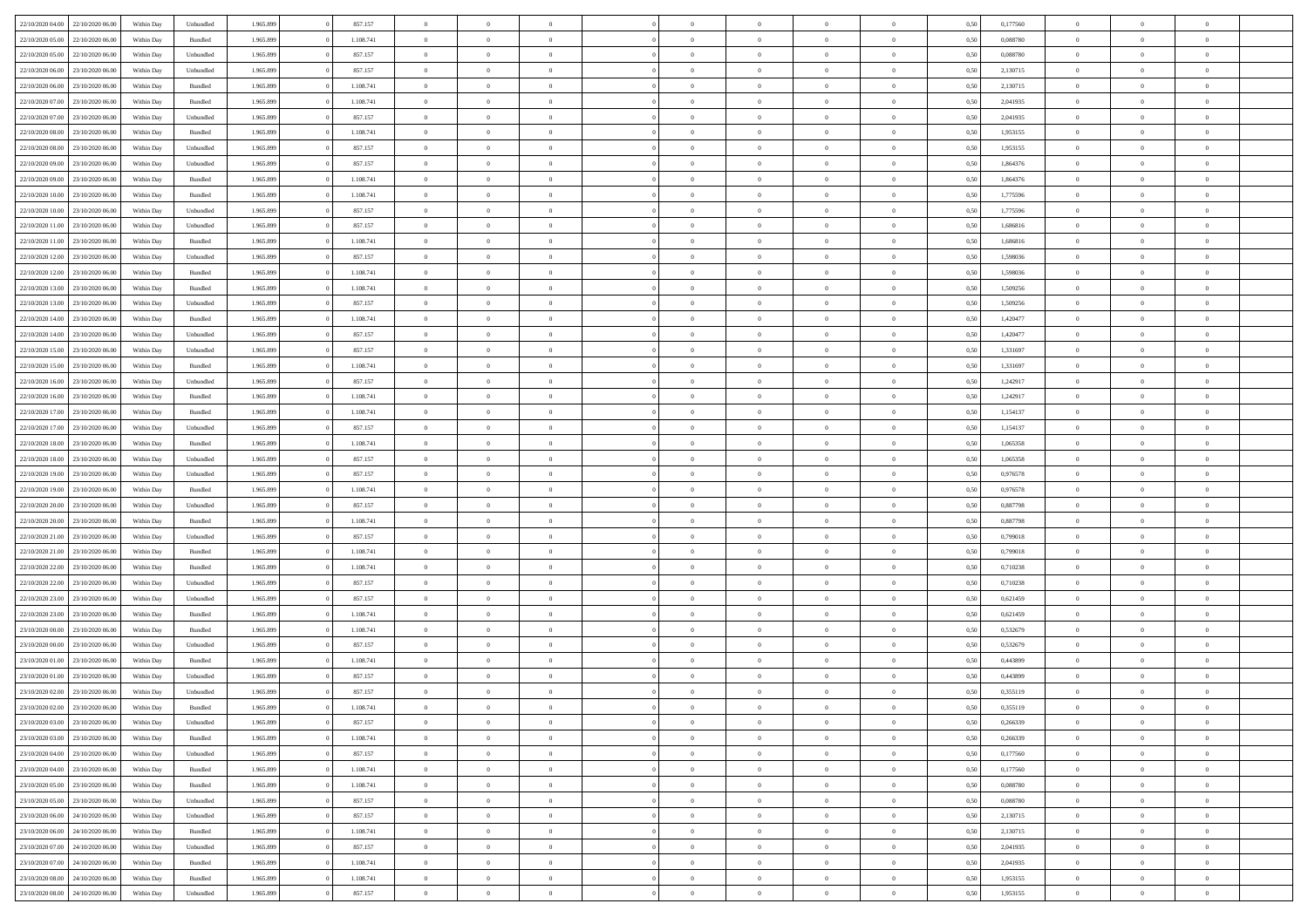| 23/10/2020 09:00                  | 24/10/2020 06.00 | Within Dav | Bundled            | 1.965.899 | 1.108.741 | $\overline{0}$ | $\Omega$       |                | $\Omega$       | $\Omega$       | $\Omega$       | $\theta$       | 0,50 | 1,864376 | $\theta$       | $\theta$       | $\theta$       |  |
|-----------------------------------|------------------|------------|--------------------|-----------|-----------|----------------|----------------|----------------|----------------|----------------|----------------|----------------|------|----------|----------------|----------------|----------------|--|
| 23/10/2020 09:00                  | 24/10/2020 06.00 | Within Day | Unbundled          | 1.965.899 | 857.157   | $\overline{0}$ | $\theta$       | $\overline{0}$ | $\overline{0}$ | $\bf{0}$       | $\overline{0}$ | $\bf{0}$       | 0,50 | 1,864376 | $\theta$       | $\theta$       | $\overline{0}$ |  |
| 23/10/2020 10:00                  | 24/10/2020 06.00 | Within Day | Unbundled          | 1.965.899 | 857.157   | $\overline{0}$ | $\overline{0}$ | $\overline{0}$ | $\bf{0}$       | $\bf{0}$       | $\bf{0}$       | $\mathbf{0}$   | 0,50 | 1,775596 | $\overline{0}$ | $\overline{0}$ | $\overline{0}$ |  |
| 23/10/2020 10:00                  | 24/10/2020 06.00 | Within Dav | Bundled            | 1.965.899 | 1.108.741 | $\overline{0}$ | $\overline{0}$ | $\overline{0}$ | $\overline{0}$ | $\bf{0}$       | $\overline{0}$ | $\overline{0}$ | 0.50 | 1,775596 | $\theta$       | $\theta$       | $\overline{0}$ |  |
| 23/10/2020 11:00                  | 24/10/2020 06.00 | Within Day | Bundled            | 1.965.899 | 1.108.741 | $\overline{0}$ | $\theta$       | $\overline{0}$ | $\overline{0}$ | $\bf{0}$       | $\overline{0}$ | $\bf{0}$       | 0,50 | 1,686816 | $\,$ 0 $\,$    | $\theta$       | $\overline{0}$ |  |
|                                   |                  |            |                    |           |           |                |                |                |                |                |                |                |      |          |                |                |                |  |
| 23/10/2020 11:00                  | 24/10/2020 06.00 | Within Day | Unbundled          | 1.965.899 | 857.157   | $\overline{0}$ | $\overline{0}$ | $\overline{0}$ | $\bf{0}$       | $\overline{0}$ | $\overline{0}$ | $\mathbf{0}$   | 0,50 | 1,686816 | $\overline{0}$ | $\overline{0}$ | $\bf{0}$       |  |
| 23/10/2020 12:00                  | 24/10/2020 06.00 | Within Dav | Unbundled          | 1.965.899 | 857.157   | $\overline{0}$ | $\overline{0}$ | $\overline{0}$ | $\overline{0}$ | $\overline{0}$ | $\overline{0}$ | $\overline{0}$ | 0.50 | 1,598036 | $\theta$       | $\overline{0}$ | $\overline{0}$ |  |
| 23/10/2020 12:00                  | 24/10/2020 06.00 | Within Day | Bundled            | 1.965.899 | 1.108.741 | $\overline{0}$ | $\theta$       | $\overline{0}$ | $\overline{0}$ | $\bf{0}$       | $\overline{0}$ | $\bf{0}$       | 0,50 | 1,598036 | $\,$ 0 $\,$    | $\theta$       | $\overline{0}$ |  |
| 23/10/2020 13:00                  | 24/10/2020 06.00 | Within Day | Bundled            | 1.965.899 | 1.108.741 | $\overline{0}$ | $\overline{0}$ | $\overline{0}$ | $\bf{0}$       | $\bf{0}$       | $\bf{0}$       | $\bf{0}$       | 0,50 | 1,509256 | $\,0\,$        | $\overline{0}$ | $\overline{0}$ |  |
| 23/10/2020 13:00                  | 24/10/2020 06.00 | Within Dav | Unbundled          | 1.965.899 | 857.157   | $\overline{0}$ | $\overline{0}$ | $\overline{0}$ | $\overline{0}$ | $\overline{0}$ | $\overline{0}$ | $\overline{0}$ | 0.50 | 1,509256 | $\theta$       | $\overline{0}$ | $\overline{0}$ |  |
| 23/10/2020 14:00                  | 24/10/2020 06.00 | Within Day | Unbundled          | 1.965.899 | 857.157   | $\overline{0}$ | $\theta$       | $\overline{0}$ | $\overline{0}$ | $\bf{0}$       | $\overline{0}$ | $\bf{0}$       | 0,50 | 1,420477 | $\,$ 0 $\,$    | $\overline{0}$ | $\overline{0}$ |  |
| 23/10/2020 14:00                  | 24/10/2020 06.00 | Within Day | Bundled            | 1.965.899 | 1.108.741 | $\overline{0}$ | $\overline{0}$ | $\overline{0}$ | $\bf{0}$       | $\bf{0}$       | $\bf{0}$       | $\mathbf{0}$   | 0,50 | 1,420477 | $\overline{0}$ | $\overline{0}$ | $\bf{0}$       |  |
|                                   |                  |            |                    |           |           |                |                |                |                |                |                |                |      |          |                |                |                |  |
| 23/10/2020 15:00                  | 24/10/2020 06.00 | Within Day | Unbundled          | 1.965.899 | 857.157   | $\overline{0}$ | $\overline{0}$ | $\overline{0}$ | $\overline{0}$ | $\bf{0}$       | $\overline{0}$ | $\overline{0}$ | 0.50 | 1.331697 | $\theta$       | $\theta$       | $\overline{0}$ |  |
| 23/10/2020 15:00                  | 24/10/2020 06.00 | Within Day | Bundled            | 1.965.899 | 1.108.741 | $\overline{0}$ | $\theta$       | $\overline{0}$ | $\overline{0}$ | $\bf{0}$       | $\overline{0}$ | $\bf{0}$       | 0,50 | 1,331697 | $\,$ 0 $\,$    | $\overline{0}$ | $\overline{0}$ |  |
| 23/10/2020 16:00                  | 24/10/2020 06.00 | Within Day | Unbundled          | 1.965.899 | 857.157   | $\overline{0}$ | $\overline{0}$ | $\overline{0}$ | $\bf{0}$       | $\overline{0}$ | $\overline{0}$ | $\mathbf{0}$   | 0,50 | 1,242917 | $\overline{0}$ | $\overline{0}$ | $\bf{0}$       |  |
| 23/10/2020 16:00                  | 24/10/2020 06.00 | Within Dav | Bundled            | 1.965.899 | 1.108.741 | $\overline{0}$ | $\overline{0}$ | $\overline{0}$ | $\overline{0}$ | $\overline{0}$ | $\overline{0}$ | $\overline{0}$ | 0.50 | 1,242917 | $\theta$       | $\overline{0}$ | $\overline{0}$ |  |
| 23/10/2020 17.00                  | 24/10/2020 06.00 | Within Day | Unbundled          | 1.965.899 | 857.157   | $\overline{0}$ | $\theta$       | $\overline{0}$ | $\overline{0}$ | $\bf{0}$       | $\overline{0}$ | $\bf{0}$       | 0,50 | 1,154137 | $\,$ 0 $\,$    | $\theta$       | $\overline{0}$ |  |
| 23/10/2020 17.00                  | 24/10/2020 06.00 | Within Day | Bundled            | 1.965.899 | 1.108.741 | $\overline{0}$ | $\overline{0}$ | $\overline{0}$ | $\bf{0}$       | $\bf{0}$       | $\bf{0}$       | $\mathbf{0}$   | 0,50 | 1,154137 | $\,0\,$        | $\overline{0}$ | $\overline{0}$ |  |
| 23/10/2020 18:00                  | 24/10/2020 06.00 | Within Day | Bundled            | 1.965.899 | 1.108.741 | $\overline{0}$ | $\overline{0}$ | $\overline{0}$ | $\overline{0}$ | $\overline{0}$ | $\overline{0}$ | $\overline{0}$ | 0.50 | 1,065358 | $\theta$       | $\overline{0}$ | $\overline{0}$ |  |
|                                   |                  |            |                    |           |           | $\overline{0}$ |                |                |                |                |                |                |      |          |                |                |                |  |
| 23/10/2020 18:00                  | 24/10/2020 06.00 | Within Day | Unbundled          | 1.965.899 | 857.157   |                | $\theta$       | $\overline{0}$ | $\overline{0}$ | $\bf{0}$       | $\overline{0}$ | $\bf{0}$       | 0,50 | 1,065358 | $\,$ 0 $\,$    | $\overline{0}$ | $\overline{0}$ |  |
| 23/10/2020 19:00                  | 24/10/2020 06.00 | Within Day | Unbundled          | 1.965.899 | 857.157   | $\overline{0}$ | $\overline{0}$ | $\overline{0}$ | $\bf{0}$       | $\bf{0}$       | $\bf{0}$       | $\bf{0}$       | 0,50 | 0,976578 | $\bf{0}$       | $\overline{0}$ | $\overline{0}$ |  |
| 23/10/2020 19:00                  | 24/10/2020 06.00 | Within Day | Bundled            | 1.965.899 | 1.108.741 | $\overline{0}$ | $\overline{0}$ | $\overline{0}$ | $\overline{0}$ | $\bf{0}$       | $\overline{0}$ | $\overline{0}$ | 0.50 | 0,976578 | $\theta$       | $\overline{0}$ | $\overline{0}$ |  |
| 23/10/2020 20.00                  | 24/10/2020 06.00 | Within Day | Bundled            | 1.965.899 | 1.108.741 | $\overline{0}$ | $\theta$       | $\overline{0}$ | $\overline{0}$ | $\bf{0}$       | $\overline{0}$ | $\bf{0}$       | 0,50 | 0,887798 | $\,$ 0 $\,$    | $\overline{0}$ | $\overline{0}$ |  |
| 23/10/2020 20:00                  | 24/10/2020 06.00 | Within Day | Unbundled          | 1.965.899 | 857.157   | $\overline{0}$ | $\overline{0}$ | $\overline{0}$ | $\bf{0}$       | $\overline{0}$ | $\overline{0}$ | $\mathbf{0}$   | 0,50 | 0,887798 | $\overline{0}$ | $\overline{0}$ | $\bf{0}$       |  |
| 23/10/2020 21:00                  | 24/10/2020 06.00 | Within Dav | Unbundled          | 1.965.899 | 857.157   | $\overline{0}$ | $\overline{0}$ | $\overline{0}$ | $\overline{0}$ | $\overline{0}$ | $\overline{0}$ | $\overline{0}$ | 0.50 | 0.799018 | $\theta$       | $\overline{0}$ | $\overline{0}$ |  |
| 23/10/2020 21:00                  | 24/10/2020 06.00 | Within Day | Bundled            | 1.965.899 | 1.108.741 | $\overline{0}$ | $\theta$       | $\overline{0}$ | $\overline{0}$ | $\bf{0}$       | $\overline{0}$ | $\bf{0}$       | 0,50 | 0,799018 | $\,$ 0 $\,$    | $\theta$       | $\overline{0}$ |  |
|                                   |                  |            |                    |           |           |                |                |                |                |                |                |                |      |          |                |                |                |  |
| 23/10/2020 22.00                  | 24/10/2020 06.00 | Within Day | Bundled            | 1.965.899 | 1.108.741 | $\overline{0}$ | $\overline{0}$ | $\overline{0}$ | $\bf{0}$       | $\bf{0}$       | $\bf{0}$       | $\bf{0}$       | 0,50 | 0,710238 | $\,0\,$        | $\overline{0}$ | $\overline{0}$ |  |
| 23/10/2020 22.00                  | 24/10/2020 06.00 | Within Day | Unbundled          | 1.965.899 | 857.157   | $\overline{0}$ | $\overline{0}$ | $\overline{0}$ | $\overline{0}$ | $\overline{0}$ | $\overline{0}$ | $\overline{0}$ | 0.50 | 0,710238 | $\theta$       | $\overline{0}$ | $\overline{0}$ |  |
| 23/10/2020 23.00                  | 24/10/2020 06.00 | Within Day | Unbundled          | 1.965.899 | 857.157   | $\overline{0}$ | $\theta$       | $\overline{0}$ | $\overline{0}$ | $\bf{0}$       | $\overline{0}$ | $\bf{0}$       | 0,50 | 0,621459 | $\,0\,$        | $\overline{0}$ | $\overline{0}$ |  |
| 23/10/2020 23.00                  | 24/10/2020 06.00 | Within Day | Bundled            | 1.965.899 | 1.108.741 | $\overline{0}$ | $\overline{0}$ | $\overline{0}$ | $\bf{0}$       | $\bf{0}$       | $\bf{0}$       | $\bf{0}$       | 0,50 | 0,621459 | $\overline{0}$ | $\overline{0}$ | $\overline{0}$ |  |
| 24/10/2020 00:00                  | 24/10/2020 06.00 | Within Day | Bundled            | 1.965.899 | 1.108.741 | $\overline{0}$ | $\Omega$       | $\overline{0}$ | $\Omega$       | $\Omega$       | $\overline{0}$ | $\overline{0}$ | 0,50 | 0,532679 | $\,0\,$        | $\theta$       | $\theta$       |  |
| 24/10/2020 00.00                  | 24/10/2020 06.00 | Within Day | Unbundled          | 1.965.899 | 857.157   | $\overline{0}$ | $\theta$       | $\overline{0}$ | $\overline{0}$ | $\bf{0}$       | $\overline{0}$ | $\bf{0}$       | 0,50 | 0,532679 | $\,$ 0 $\,$    | $\theta$       | $\overline{0}$ |  |
| 24/10/2020 01:00                  | 24/10/2020 06.00 | Within Day | Unbundled          | 1.965.899 | 857.157   | $\overline{0}$ | $\overline{0}$ | $\overline{0}$ | $\bf{0}$       | $\bf{0}$       | $\overline{0}$ | $\mathbf{0}$   | 0,50 | 0,443899 | $\bf{0}$       | $\overline{0}$ | $\bf{0}$       |  |
|                                   |                  |            |                    |           |           |                |                |                |                |                |                |                |      |          |                |                |                |  |
| 24/10/2020 01:00                  | 24/10/2020 06.00 | Within Day | Bundled            | 1.965.899 | 1.108.741 | $\overline{0}$ | $\Omega$       | $\Omega$       | $\Omega$       | $\overline{0}$ | $\overline{0}$ | $\overline{0}$ | 0.50 | 0.443899 | $\,0\,$        | $\theta$       | $\theta$       |  |
| 24/10/2020 02.00                  | 24/10/2020 06.00 | Within Day | Unbundled          | 1.965.899 | 857.157   | $\overline{0}$ | $\theta$       | $\overline{0}$ | $\overline{0}$ | $\bf{0}$       | $\overline{0}$ | $\bf{0}$       | 0,50 | 0,355119 | $\,$ 0 $\,$    | $\overline{0}$ | $\overline{0}$ |  |
| 24/10/2020 02.00                  | 24/10/2020 06.00 | Within Day | Bundled            | 1.965.899 | 1.108.741 | $\overline{0}$ | $\overline{0}$ | $\overline{0}$ | $\bf{0}$       | $\bf{0}$       | $\bf{0}$       | $\bf{0}$       | 0,50 | 0,355119 | $\bf{0}$       | $\overline{0}$ | $\overline{0}$ |  |
| 24/10/2020 03:00                  | 24/10/2020 06.00 | Within Day | Unbundled          | 1.965.899 | 857.157   | $\overline{0}$ | $\Omega$       | $\overline{0}$ | $\Omega$       | $\overline{0}$ | $\overline{0}$ | $\overline{0}$ | 0.50 | 0.266339 | $\,0\,$        | $\theta$       | $\theta$       |  |
| 24/10/2020 03.00                  | 24/10/2020 06.00 | Within Day | Bundled            | 1.965.899 | 1.108.741 | $\overline{0}$ | $\theta$       | $\overline{0}$ | $\overline{0}$ | $\,$ 0         | $\overline{0}$ | $\bf{0}$       | 0,50 | 0,266339 | $\,$ 0 $\,$    | $\overline{0}$ | $\overline{0}$ |  |
| 24/10/2020 04.00                  | 24/10/2020 06.00 | Within Day | Unbundled          | 1.965.899 | 857.157   | $\overline{0}$ | $\overline{0}$ | $\overline{0}$ | $\bf{0}$       | $\bf{0}$       | $\bf{0}$       | $\bf{0}$       | 0,50 | 0,177560 | $\bf{0}$       | $\overline{0}$ | $\overline{0}$ |  |
| 24/10/2020 04:00                  | 24/10/2020 06.00 | Within Day | Bundled            | 1.965.899 | 1.108.741 | $\overline{0}$ | $\Omega$       | $\overline{0}$ | $\Omega$       | $\overline{0}$ | $\overline{0}$ | $\overline{0}$ | 0.50 | 0,177560 | $\,0\,$        | $\theta$       | $\theta$       |  |
| 24/10/2020 05.00                  | 24/10/2020 06.00 | Within Day | Bundled            | 1.965.899 | 1.108.741 | $\overline{0}$ | $\theta$       | $\overline{0}$ | $\overline{0}$ | $\,$ 0         | $\overline{0}$ | $\bf{0}$       | 0,50 | 0,088780 | $\,$ 0 $\,$    | $\overline{0}$ | $\overline{0}$ |  |
|                                   |                  |            |                    |           |           |                |                |                |                |                |                |                |      |          |                |                |                |  |
| 24/10/2020 05.00                  | 24/10/2020 06.00 | Within Day | Unbundled          | 1.965.899 | 857.157   | $\overline{0}$ | $\overline{0}$ | $\overline{0}$ | $\bf{0}$       | $\bf{0}$       | $\overline{0}$ | $\mathbf{0}$   | 0,50 | 0,088780 | $\bf{0}$       | $\overline{0}$ | $\bf{0}$       |  |
| 24/10/2020 06.00                  | 25/10/2020 06:00 | Within Day | Unbundled          | 1.887.263 | 778.522   | $\overline{0}$ | $\Omega$       | $\Omega$       | $\Omega$       | $\Omega$       | $\Omega$       | $\overline{0}$ | 0.50 | 2,130715 | $\theta$       | $\theta$       | $\theta$       |  |
| 24/10/2020 06.00                  | 25/10/2020 06.00 | Within Day | Bundled            | 1.887.263 | 1.108.741 | $\bf{0}$       | $\overline{0}$ | $\overline{0}$ | $\bf{0}$       | $\,$ 0         | $\bf{0}$       | $\bf{0}$       | 0,50 | 2,130715 | $\,0\,$        | $\,$ 0 $\,$    | $\overline{0}$ |  |
| 24/10/2020 07:00                  | 25/10/2020 06.00 | Within Day | Unbundled          | 1.887.263 | 778.522   | $\bf{0}$       | $\bf{0}$       |                |                | $\bf{0}$       |                |                | 0,50 | 2,045486 | $\bf{0}$       | $\overline{0}$ |                |  |
| 24/10/2020 07:00                  | 25/10/2020 06:00 | Within Day | Bundled            | 1.887.263 | 1.108.741 | $\overline{0}$ | $\overline{0}$ | $\overline{0}$ | $\Omega$       | $\overline{0}$ | $\overline{0}$ | $\overline{0}$ | 0.50 | 2.045486 | $\theta$       | $\theta$       | $\theta$       |  |
| 24/10/2020 08.00                  | 25/10/2020 06.00 | Within Day | Unbundled          | 1.887.263 | 778.522   | $\overline{0}$ | $\,$ 0         | $\overline{0}$ | $\bf{0}$       | $\,$ 0 $\,$    | $\overline{0}$ | $\,$ 0 $\,$    | 0,50 | 1,960258 | $\,$ 0 $\,$    | $\,$ 0 $\,$    | $\,$ 0         |  |
| 24/10/2020 08.00                  | 25/10/2020 06.00 | Within Day | Bundled            | 1.887.263 | 1.108.741 | $\overline{0}$ | $\overline{0}$ | $\overline{0}$ | $\overline{0}$ | $\overline{0}$ | $\overline{0}$ | $\mathbf{0}$   | 0,50 | 1,960258 | $\overline{0}$ | $\bf{0}$       | $\bf{0}$       |  |
|                                   |                  |            |                    |           |           |                |                |                |                |                |                |                |      |          |                |                |                |  |
| 24/10/2020 09:00                  | 25/10/2020 06.00 | Within Day | $\mathbf B$ undled | 1.887.263 | 1.108.741 | $\overline{0}$ | $\overline{0}$ | $\overline{0}$ | $\Omega$       | $\overline{0}$ | $\overline{0}$ | $\overline{0}$ | 0,50 | 1,875029 | $\overline{0}$ | $\theta$       | $\overline{0}$ |  |
| 24/10/2020 09:00                  | 25/10/2020 06.00 | Within Day | Unbundled          | 1.887.263 | 778.522   | $\overline{0}$ | $\,$ 0         | $\overline{0}$ | $\overline{0}$ | $\,$ 0 $\,$    | $\overline{0}$ | $\mathbf{0}$   | 0,50 | 1,875029 | $\,$ 0 $\,$    | $\overline{0}$ | $\overline{0}$ |  |
| 24/10/2020 10:00                  | 25/10/2020 06.00 | Within Day | Bundled            | 1.887.263 | 1.108.741 | $\overline{0}$ | $\overline{0}$ | $\overline{0}$ | $\overline{0}$ | $\overline{0}$ | $\overline{0}$ | $\mathbf{0}$   | 0,50 | 1,789801 | $\overline{0}$ | $\overline{0}$ | $\bf{0}$       |  |
| 24/10/2020 10:00                  | 25/10/2020 06.00 | Within Day | Unbundled          | 1.887.263 | 778.522   | $\overline{0}$ | $\overline{0}$ | $\overline{0}$ | $\overline{0}$ | $\overline{0}$ | $\overline{0}$ | $\bf{0}$       | 0.50 | 1,789801 | $\overline{0}$ | $\theta$       | $\overline{0}$ |  |
| 24/10/2020 11:00                  | 25/10/2020 06.00 | Within Day | Bundled            | 1.887.263 | 1.108.741 | $\overline{0}$ | $\,$ 0         | $\overline{0}$ | $\bf{0}$       | $\bf{0}$       | $\bf{0}$       | $\bf{0}$       | 0,50 | 1,704572 | $\,$ 0 $\,$    | $\overline{0}$ | $\overline{0}$ |  |
| 24/10/2020 11:00                  | 25/10/2020 06.00 | Within Day | Unbundled          | 1.887.263 | 778.522   | $\overline{0}$ | $\bf{0}$       | $\overline{0}$ | $\overline{0}$ | $\overline{0}$ | $\overline{0}$ | $\mathbf{0}$   | 0,50 | 1,704572 | $\overline{0}$ | $\overline{0}$ | $\bf{0}$       |  |
| 24/10/2020 12:00                  | 25/10/2020 06.00 | Within Day | Bundled            | 1.887.263 | 1.108.741 | $\overline{0}$ | $\overline{0}$ | $\overline{0}$ | $\Omega$       | $\overline{0}$ | $\overline{0}$ | $\overline{0}$ | 0.50 | 1,619343 | $\overline{0}$ | $\overline{0}$ | $\overline{0}$ |  |
|                                   |                  |            |                    |           |           |                |                |                |                |                |                |                |      |          |                |                |                |  |
| 24/10/2020 12.00                  | 25/10/2020 06.00 | Within Day | Unbundled          | 1.887.263 | 778.522   | $\overline{0}$ | $\bf{0}$       | $\overline{0}$ | $\overline{0}$ | $\bf{0}$       | $\bf{0}$       | $\mathbf{0}$   | 0,50 | 1,619343 | $\,$ 0 $\,$    | $\,$ 0 $\,$    | $\bf{0}$       |  |
| 24/10/2020 13:00 25/10/2020 06:00 |                  | Within Day | Bundled            | 1.887.263 | 1.108.741 | $\overline{0}$ | $\bf{0}$       | $\overline{0}$ | $\bf{0}$       | $\bf{0}$       | $\bf{0}$       | $\bf{0}$       | 0,50 | 1,534115 | $\overline{0}$ | $\overline{0}$ | $\bf{0}$       |  |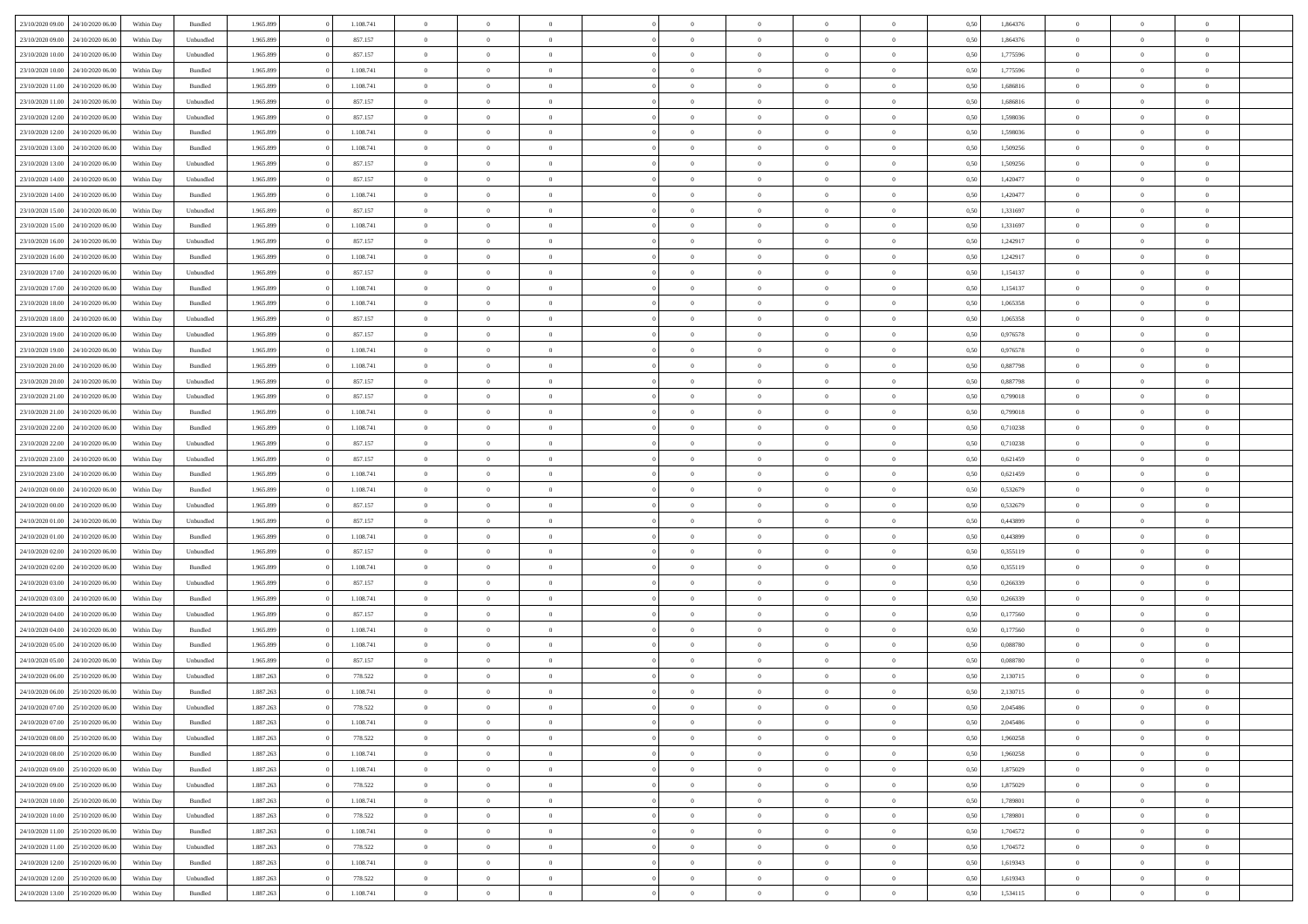| 24/10/2020 13:00 | 25/10/2020 06:00 | Within Dav | Unbundled          | 1.887.263 | 778.522   | $\overline{0}$ | $\theta$       |                | $\Omega$       | $\Omega$       | $\theta$       | $\theta$       | 0,50 | 1,534115 | $\theta$       | $\overline{0}$ | $\overline{0}$ |  |
|------------------|------------------|------------|--------------------|-----------|-----------|----------------|----------------|----------------|----------------|----------------|----------------|----------------|------|----------|----------------|----------------|----------------|--|
| 24/10/2020 14:00 | 25/10/2020 06.00 | Within Day | Unbundled          | 1.887.263 | 778.522   | $\overline{0}$ | $\overline{0}$ | $\overline{0}$ | $\overline{0}$ | $\bf{0}$       | $\overline{0}$ | $\bf{0}$       | 0,50 | 1,448886 | $\theta$       | $\overline{0}$ | $\overline{0}$ |  |
| 24/10/2020 14:00 | 25/10/2020 06.00 | Within Day | Bundled            | 1.887.263 | 1.108.741 | $\overline{0}$ | $\overline{0}$ | $\overline{0}$ | $\bf{0}$       | $\bf{0}$       | $\bf{0}$       | $\mathbf{0}$   | 0,50 | 1,448886 | $\overline{0}$ | $\overline{0}$ | $\overline{0}$ |  |
|                  |                  |            |                    |           |           |                |                |                |                |                |                |                |      |          | $\theta$       |                |                |  |
| 24/10/2020 15:00 | 25/10/2020 06:00 | Within Dav | Bundled            | 1.887.263 | 1.108.741 | $\overline{0}$ | $\overline{0}$ | $\overline{0}$ | $\overline{0}$ | $\bf{0}$       | $\overline{0}$ | $\overline{0}$ | 0.50 | 1.363658 |                | $\theta$       | $\overline{0}$ |  |
| 24/10/2020 15.00 | 25/10/2020 06.00 | Within Day | Unbundled          | 1.887.263 | 778.522   | $\overline{0}$ | $\theta$       | $\overline{0}$ | $\overline{0}$ | $\bf{0}$       | $\overline{0}$ | $\bf{0}$       | 0,50 | 1,363658 | $\,$ 0 $\,$    | $\overline{0}$ | $\overline{0}$ |  |
| 24/10/2020 16.00 | 25/10/2020 06.00 | Within Day | Unbundled          | 1.887.263 | 778.522   | $\overline{0}$ | $\overline{0}$ | $\overline{0}$ | $\bf{0}$       | $\overline{0}$ | $\overline{0}$ | $\mathbf{0}$   | 0,50 | 1,278429 | $\overline{0}$ | $\overline{0}$ | $\bf{0}$       |  |
| 24/10/2020 16:00 | 25/10/2020 06.00 | Within Dav | Bundled            | 1.887.263 | 1.108.741 | $\overline{0}$ | $\overline{0}$ | $\overline{0}$ | $\overline{0}$ | $\overline{0}$ | $\overline{0}$ | $\overline{0}$ | 0.50 | 1,278429 | $\theta$       | $\overline{0}$ | $\overline{0}$ |  |
|                  |                  |            |                    |           |           |                |                |                |                |                |                |                |      |          |                |                |                |  |
| 24/10/2020 17.00 | 25/10/2020 06.00 | Within Day | Bundled            | 1.887.263 | 1.108.741 | $\overline{0}$ | $\theta$       | $\overline{0}$ | $\overline{0}$ | $\bf{0}$       | $\overline{0}$ | $\bf{0}$       | 0,50 | 1,193200 | $\,$ 0 $\,$    | $\theta$       | $\overline{0}$ |  |
| 24/10/2020 17.00 | 25/10/2020 06.00 | Within Day | Unbundled          | 1.887.263 | 778.522   | $\overline{0}$ | $\overline{0}$ | $\overline{0}$ | $\bf{0}$       | $\bf{0}$       | $\bf{0}$       | $\mathbf{0}$   | 0,50 | 1,193200 | $\,0\,$        | $\overline{0}$ | $\overline{0}$ |  |
| 24/10/2020 18:00 | 25/10/2020 06.00 | Within Dav | Unbundled          | 1.887.263 | 778.522   | $\overline{0}$ | $\overline{0}$ | $\overline{0}$ | $\overline{0}$ | $\overline{0}$ | $\overline{0}$ | $\overline{0}$ | 0.50 | 1,107972 | $\theta$       | $\overline{0}$ | $\overline{0}$ |  |
| 24/10/2020 18.00 | 25/10/2020 06.00 | Within Day | Bundled            | 1.887.263 | 1.108.741 | $\overline{0}$ | $\theta$       | $\overline{0}$ | $\overline{0}$ | $\bf{0}$       | $\overline{0}$ |                |      | 1,107972 | $\,$ 0 $\,$    | $\overline{0}$ | $\overline{0}$ |  |
|                  |                  |            |                    |           |           |                |                |                |                |                |                | $\bf{0}$       | 0,50 |          |                |                |                |  |
| 24/10/2020 19:00 | 25/10/2020 06.00 | Within Day | Bundled            | 1.887.263 | 1.108.741 | $\overline{0}$ | $\overline{0}$ | $\overline{0}$ | $\bf{0}$       | $\overline{0}$ | $\bf{0}$       | $\mathbf{0}$   | 0,50 | 1,022743 | $\bf{0}$       | $\overline{0}$ | $\bf{0}$       |  |
| 24/10/2020 19:00 | 25/10/2020 06:00 | Within Day | Unbundled          | 1.887.263 | 778.522   | $\overline{0}$ | $\overline{0}$ | $\overline{0}$ | $\overline{0}$ | $\overline{0}$ | $\overline{0}$ | $\overline{0}$ | 0.50 | 1,022743 | $\theta$       | $\theta$       | $\overline{0}$ |  |
| 24/10/2020 20.00 | 25/10/2020 06.00 | Within Day | Bundled            | 1.887.263 | 1.108.741 | $\overline{0}$ | $\theta$       | $\overline{0}$ | $\overline{0}$ | $\bf{0}$       | $\overline{0}$ | $\bf{0}$       | 0,50 | 0,937515 | $\,$ 0 $\,$    | $\overline{0}$ | $\overline{0}$ |  |
|                  |                  |            |                    |           |           |                |                |                |                |                |                |                |      |          |                |                |                |  |
| 24/10/2020 20.00 | 25/10/2020 06.00 | Within Day | Unbundled          | 1.887.263 | 778.522   | $\overline{0}$ | $\overline{0}$ | $\overline{0}$ | $\bf{0}$       | $\overline{0}$ | $\overline{0}$ | $\mathbf{0}$   | 0,50 | 0,937515 | $\bf{0}$       | $\overline{0}$ | $\bf{0}$       |  |
| 24/10/2020 21:00 | 25/10/2020 06:00 | Within Dav | Bundled            | 1.887.263 | 1.108.741 | $\overline{0}$ | $\overline{0}$ | $\overline{0}$ | $\overline{0}$ | $\overline{0}$ | $\overline{0}$ | $\overline{0}$ | 0.50 | 0,852286 | $\overline{0}$ | $\overline{0}$ | $\overline{0}$ |  |
| 24/10/2020 21.00 | 25/10/2020 06.00 | Within Day | Unbundled          | 1.887.263 | 778.522   | $\overline{0}$ | $\theta$       | $\overline{0}$ | $\overline{0}$ | $\bf{0}$       | $\overline{0}$ | $\bf{0}$       | 0,50 | 0,852286 | $\,$ 0 $\,$    | $\overline{0}$ | $\overline{0}$ |  |
| 24/10/2020 22.00 | 25/10/2020 06.00 | Within Day | Bundled            | 1.887.263 | 1.108.741 | $\overline{0}$ | $\overline{0}$ | $\overline{0}$ | $\bf{0}$       | $\bf{0}$       | $\bf{0}$       | $\mathbf{0}$   | 0,50 | 0,767057 | $\bf{0}$       | $\overline{0}$ | $\bf{0}$       |  |
|                  |                  |            |                    |           |           |                |                |                |                |                |                |                |      |          |                |                |                |  |
| 24/10/2020 22.00 | 25/10/2020 06:00 | Within Day | Unbundled          | 1.887.263 | 778.522   | $\overline{0}$ | $\overline{0}$ | $\overline{0}$ | $\overline{0}$ | $\overline{0}$ | $\overline{0}$ | $\overline{0}$ | 0.50 | 0,767057 | $\theta$       | $\overline{0}$ | $\overline{0}$ |  |
| 24/10/2020 23.00 | 25/10/2020 06.00 | Within Day | Bundled            | 1.887.263 | 1.108.741 | $\overline{0}$ | $\theta$       | $\overline{0}$ | $\overline{0}$ | $\bf{0}$       | $\overline{0}$ | $\bf{0}$       | 0,50 | 0,681829 | $\,$ 0 $\,$    | $\overline{0}$ | $\overline{0}$ |  |
| 24/10/2020 23.00 | 25/10/2020 06.00 | Within Day | Unbundled          | 1.887.263 | 778.522   | $\overline{0}$ | $\overline{0}$ | $\overline{0}$ | $\bf{0}$       | $\bf{0}$       | $\bf{0}$       | $\mathbf{0}$   | 0,50 | 0,681829 | $\bf{0}$       | $\overline{0}$ | $\bf{0}$       |  |
| 25/10/2020 00:00 | 25/10/2020 06:00 | Within Day | Unbundled          | 1.887.263 | 778.522   | $\overline{0}$ | $\overline{0}$ | $\overline{0}$ | $\overline{0}$ | $\overline{0}$ | $\overline{0}$ | $\overline{0}$ | 0.50 | 0.596600 | $\theta$       | $\overline{0}$ | $\overline{0}$ |  |
|                  |                  |            |                    |           |           |                |                |                |                |                |                |                |      |          |                |                |                |  |
| 25/10/2020 00.00 | 25/10/2020 06.00 | Within Day | Bundled            | 1.887.263 | 1.108.741 | $\overline{0}$ | $\theta$       | $\overline{0}$ | $\overline{0}$ | $\bf{0}$       | $\overline{0}$ | $\bf{0}$       | 0,50 | 0,596600 | $\,$ 0 $\,$    | $\overline{0}$ | $\overline{0}$ |  |
| 25/10/2020 01:00 | 25/10/2020 06.00 | Within Day | Bundled            | 1.887.263 | 1.108.741 | $\overline{0}$ | $\overline{0}$ | $\overline{0}$ | $\bf{0}$       | $\overline{0}$ | $\overline{0}$ | $\mathbf{0}$   | 0,50 | 0,511372 | $\bf{0}$       | $\overline{0}$ | $\bf{0}$       |  |
| 25/10/2020 01:00 | 25/10/2020 06:00 | Within Day | Unbundled          | 1.887.263 | 778.522   | $\overline{0}$ | $\overline{0}$ | $\overline{0}$ | $\overline{0}$ | $\overline{0}$ | $\overline{0}$ | $\overline{0}$ | 0.50 | 0.511372 | $\overline{0}$ | $\overline{0}$ | $\overline{0}$ |  |
| 25/10/2020 02.00 | 25/10/2020 06.00 | Within Day | Bundled            | 1.887.263 | 1.108.741 | $\overline{0}$ | $\theta$       | $\overline{0}$ | $\overline{0}$ | $\bf{0}$       | $\overline{0}$ | $\bf{0}$       | 0,50 | 0,426143 | $\,$ 0 $\,$    | $\overline{0}$ | $\overline{0}$ |  |
|                  |                  |            |                    |           |           |                |                |                |                |                |                |                |      |          |                |                |                |  |
| 25/10/2020 02:00 | 25/10/2020 06.00 | Within Day | Unbundled          | 1.887.263 | 778.522   | $\overline{0}$ | $\overline{0}$ | $\overline{0}$ | $\bf{0}$       | $\bf{0}$       | $\bf{0}$       | $\mathbf{0}$   | 0,50 | 0,426143 | $\,0\,$        | $\overline{0}$ | $\overline{0}$ |  |
| 25/10/2020 02:00 | 25/10/2020 06:00 | Within Day | Unbundled          | 1.887.263 | 778.522   | $\overline{0}$ | $\overline{0}$ | $\overline{0}$ | $\overline{0}$ | $\overline{0}$ | $\overline{0}$ | $\overline{0}$ | 0.50 | 0,340914 | $\theta$       | $\overline{0}$ | $\overline{0}$ |  |
| 25/10/2020 02.00 | 25/10/2020 06.00 | Within Day | Bundled            | 1.887.263 | 1.108.741 | $\overline{0}$ | $\overline{0}$ | $\overline{0}$ | $\overline{0}$ | $\,$ 0         | $\overline{0}$ | $\bf{0}$       | 0,50 | 0,340914 | $\,$ 0 $\,$    | $\overline{0}$ | $\overline{0}$ |  |
| 25/10/2020 03:00 | 25/10/2020 06.00 | Within Day | Bundled            | 1.887.263 | 1.108.741 | $\overline{0}$ | $\overline{0}$ | $\overline{0}$ | $\bf{0}$       | $\overline{0}$ | $\bf{0}$       | $\mathbf{0}$   | 0,50 | 0,255686 | $\overline{0}$ | $\overline{0}$ | $\bf{0}$       |  |
|                  |                  |            |                    |           |           |                |                |                |                |                |                |                |      |          |                |                |                |  |
| 25/10/2020 03:00 | 25/10/2020 06.00 | Within Day | Unbundled          | 1.887.263 | 778.522   | $\overline{0}$ | $\theta$       | $\overline{0}$ | $\Omega$       | $\overline{0}$ | $\overline{0}$ | $\overline{0}$ | 0,50 | 0,255686 | $\,0\,$        | $\theta$       | $\theta$       |  |
| 25/10/2020 04.00 | 25/10/2020 06.00 | Within Day | Unbundled          | 1.887.263 | 778.522   | $\overline{0}$ | $\overline{0}$ | $\overline{0}$ | $\overline{0}$ | $\bf{0}$       | $\overline{0}$ | $\bf{0}$       | 0,50 | 0,170457 | $\,$ 0 $\,$    | $\overline{0}$ | $\overline{0}$ |  |
| 25/10/2020 04:00 | 25/10/2020 06.00 | Within Day | Bundled            | 1.887.263 | 1.108.741 | $\overline{0}$ | $\overline{0}$ | $\overline{0}$ | $\bf{0}$       | $\overline{0}$ | $\overline{0}$ | $\mathbf{0}$   | 0,50 | 0,170457 | $\overline{0}$ | $\overline{0}$ | $\bf{0}$       |  |
| 25/10/2020 06:00 | 26/10/2020 06:00 | Within Day | Unbundled          | 1.965.899 | 857.157   | $\overline{0}$ | $\overline{0}$ | $\overline{0}$ | $\Omega$       | $\overline{0}$ | $\overline{0}$ | $\overline{0}$ | 0.50 | 2,130715 | $\,0\,$        | $\theta$       | $\overline{0}$ |  |
|                  |                  |            |                    |           |           |                |                |                |                |                |                |                |      |          |                |                |                |  |
| 25/10/2020 06.00 | 26/10/2020 06.00 | Within Day | Bundled            | 1.965.899 | 1.108.741 | $\overline{0}$ | $\theta$       | $\overline{0}$ | $\overline{0}$ | $\,$ 0         | $\overline{0}$ | $\bf{0}$       | 0,50 | 2,130715 | $\,$ 0 $\,$    | $\overline{0}$ | $\overline{0}$ |  |
| 25/10/2020 07.00 | 26/10/2020 06.00 | Within Day | Bundled            | 1.965.899 | 1.108.741 | $\overline{0}$ | $\bf{0}$       | $\overline{0}$ | $\bf{0}$       | $\bf{0}$       | $\bf{0}$       | $\mathbf{0}$   | 0,50 | 2,041935 | $\bf{0}$       | $\overline{0}$ | $\bf{0}$       |  |
| 25/10/2020 07:00 | 26/10/2020 06:00 | Within Day | Unbundled          | 1.965.899 | 857.157   | $\overline{0}$ | $\overline{0}$ | $\overline{0}$ | $\Omega$       | $\overline{0}$ | $\overline{0}$ | $\overline{0}$ | 0.50 | 2.041935 | $\,$ 0 $\,$    | $\theta$       | $\theta$       |  |
| 25/10/2020 08.00 | 26/10/2020 06.00 | Within Day | Bundled            | 1.965.899 | 1.108.741 | $\overline{0}$ | $\overline{0}$ | $\overline{0}$ | $\overline{0}$ | $\,$ 0         | $\overline{0}$ | $\bf{0}$       | 0,50 | 1,953155 | $\,$ 0 $\,$    | $\overline{0}$ | $\overline{0}$ |  |
|                  |                  |            |                    |           |           |                |                |                |                |                |                |                |      |          |                |                |                |  |
| 25/10/2020 08:00 | 26/10/2020 06.00 | Within Day | Unbundled          | 1.965.899 | 857.157   | $\overline{0}$ | $\overline{0}$ | $\overline{0}$ | $\bf{0}$       | $\bf{0}$       | $\overline{0}$ | $\mathbf{0}$   | 0,50 | 1,953155 | $\bf{0}$       | $\overline{0}$ | $\bf{0}$       |  |
| 25/10/2020 09:00 | 26/10/2020 06.00 | Within Day | Bundled            | 1.965.899 | 1.108.741 | $\overline{0}$ | $\theta$       | $\overline{0}$ | $\Omega$       | $\overline{0}$ | $\overline{0}$ | $\overline{0}$ | 0,50 | 1,864376 | $\,0\,$        | $\theta$       | $\overline{0}$ |  |
| 25/10/2020 09:00 | 26/10/2020 06.00 | Within Day | Unbundled          | 1.965.899 | 857.157   | $\overline{0}$ | $\overline{0}$ | $\overline{0}$ | $\overline{0}$ | $\,$ 0         | $\overline{0}$ | $\bf{0}$       | 0,50 | 1,864376 | $\,$ 0 $\,$    | $\overline{0}$ | $\overline{0}$ |  |
| 25/10/2020 11:00 | 26/10/2020 06.00 | Within Day | Unbundled          | 1.965.899 | 857.157   | $\overline{0}$ | $\overline{0}$ | $\overline{0}$ | $\bf{0}$       | $\overline{0}$ | $\overline{0}$ | $\mathbf{0}$   | 0,50 | 1,686816 | $\bf{0}$       | $\overline{0}$ | $\bf{0}$       |  |
|                  | 26/10/2020 06:00 |            |                    |           |           | $\overline{0}$ | $\Omega$       | $\Omega$       | $\Omega$       | $\Omega$       |                |                |      |          | $\theta$       | $\theta$       | $\theta$       |  |
| 25/10/2020 11:00 |                  | Within Day | Bundled            | 1.965.899 | 1.108.741 |                |                |                |                |                | $\overline{0}$ | $\overline{0}$ | 0.50 | 1.686816 |                |                |                |  |
| 25/10/2020 12:00 | 26/10/2020 06.00 | Within Day | Bundled            | 1.965.899 | 1.108.741 | $\bf{0}$       | $\overline{0}$ | $\overline{0}$ | $\bf{0}$       | $\,$ 0         | $\bf{0}$       | $\bf{0}$       | 0,50 | 1,598036 | $\,0\,$        | $\,0\,$        | $\overline{0}$ |  |
| 25/10/2020 12:00 | 26/10/2020 06.00 | Within Day | Unbundled          | 1.965.899 | 857.157   | $\bf{0}$       | $\bf{0}$       |                |                | $\bf{0}$       |                |                | 0,50 | 1,598036 | $\bf{0}$       | $\overline{0}$ |                |  |
| 25/10/2020 13:00 | 26/10/2020 06:00 | Within Day | Bundled            | 1.965.899 | 1.108.741 | $\overline{0}$ | $\overline{0}$ | $\overline{0}$ | $\Omega$       | $\overline{0}$ | $\overline{0}$ | $\overline{0}$ | 0,50 | 1.509256 | $\theta$       | $\theta$       | $\theta$       |  |
|                  |                  |            |                    |           |           |                |                |                |                |                |                |                |      |          |                |                |                |  |
| 25/10/2020 13:00 | 26/10/2020 06.00 | Within Day | Unbundled          | 1.965.899 | 857.157   | $\overline{0}$ | $\bf{0}$       | $\overline{0}$ | $\bf{0}$       | $\,$ 0 $\,$    | $\overline{0}$ | $\,$ 0 $\,$    | 0,50 | 1,509256 | $\,$ 0 $\,$    | $\,$ 0 $\,$    | $\,$ 0         |  |
| 25/10/2020 14:00 | 26/10/2020 06.00 | Within Day | Unbundled          | 1.965.899 | 857.157   | $\overline{0}$ | $\overline{0}$ | $\overline{0}$ | $\overline{0}$ | $\overline{0}$ | $\overline{0}$ | $\mathbf{0}$   | 0,50 | 1,420477 | $\overline{0}$ | $\bf{0}$       | $\bf{0}$       |  |
| 25/10/2020 14:00 | 26/10/2020 06.00 | Within Day | $\mathbf B$ undled | 1.965.899 | 1.108.741 | $\overline{0}$ | $\overline{0}$ | $\overline{0}$ | $\Omega$       | $\overline{0}$ | $\overline{0}$ | $\overline{0}$ | 0,50 | 1,420477 | $\overline{0}$ | $\theta$       | $\overline{0}$ |  |
| 25/10/2020 15:00 | 26/10/2020 06.00 | Within Day | Bundled            | 1.965.899 | 1.108.741 | $\overline{0}$ | $\,$ 0         | $\overline{0}$ | $\overline{0}$ | $\,$ 0 $\,$    | $\overline{0}$ | $\mathbf{0}$   | 0,50 | 1,331697 | $\,$ 0 $\,$    | $\overline{0}$ | $\overline{0}$ |  |
|                  |                  |            |                    |           |           |                |                |                |                |                |                |                |      |          |                |                |                |  |
| 25/10/2020 15.00 | 26/10/2020 06.00 | Within Day | Unbundled          | 1.965.899 | 857.157   | $\overline{0}$ | $\overline{0}$ | $\overline{0}$ | $\overline{0}$ | $\overline{0}$ | $\overline{0}$ | $\mathbf{0}$   | 0,50 | 1,331697 | $\overline{0}$ | $\overline{0}$ | $\bf{0}$       |  |
| 25/10/2020 16.00 | 26/10/2020 06.00 | Within Day | Bundled            | 1.965.899 | 1.108.741 | $\overline{0}$ | $\overline{0}$ | $\overline{0}$ | $\overline{0}$ | $\overline{0}$ | $\overline{0}$ | $\bf{0}$       | 0.50 | 1,242917 | $\overline{0}$ | $\theta$       | $\overline{0}$ |  |
| 25/10/2020 16:00 | 26/10/2020 06.00 | Within Day | Unbundled          | 1.965.899 | 857.157   | $\overline{0}$ | $\,$ 0         | $\overline{0}$ | $\bf{0}$       | $\bf{0}$       | $\bf{0}$       | $\bf{0}$       | 0,50 | 1,242917 | $\,$ 0 $\,$    | $\overline{0}$ | $\overline{0}$ |  |
|                  | 26/10/2020 06.00 | Within Day | Bundled            | 1.965.899 | 1.108.741 | $\overline{0}$ | $\bf{0}$       | $\overline{0}$ | $\overline{0}$ | $\overline{0}$ | $\overline{0}$ | $\mathbf{0}$   | 0,50 | 1,154137 | $\overline{0}$ | $\overline{0}$ | $\bf{0}$       |  |
|                  |                  |            |                    |           |           |                |                |                |                |                |                |                |      |          |                |                |                |  |
| 25/10/2020 17:00 |                  |            |                    |           |           |                |                |                |                |                |                |                |      |          |                |                |                |  |
| 25/10/2020 17.00 | 26/10/2020 06:00 | Within Day | Unbundled          | 1.965.899 | 857.157   | $\overline{0}$ | $\overline{0}$ | $\overline{0}$ | $\Omega$       | $\overline{0}$ | $\overline{0}$ | $\overline{0}$ | 0.50 | 1,154137 | $\overline{0}$ | $\overline{0}$ | $\overline{0}$ |  |
| 25/10/2020 18:00 | 26/10/2020 06.00 | Within Day | Bundled            | 1.965.899 | 1.108.741 | $\overline{0}$ | $\bf{0}$       | $\overline{0}$ | $\bf{0}$       | $\bf{0}$       | $\bf{0}$       | $\mathbf{0}$   | 0,50 | 1,065358 | $\,$ 0 $\,$    | $\,$ 0 $\,$    | $\bf{0}$       |  |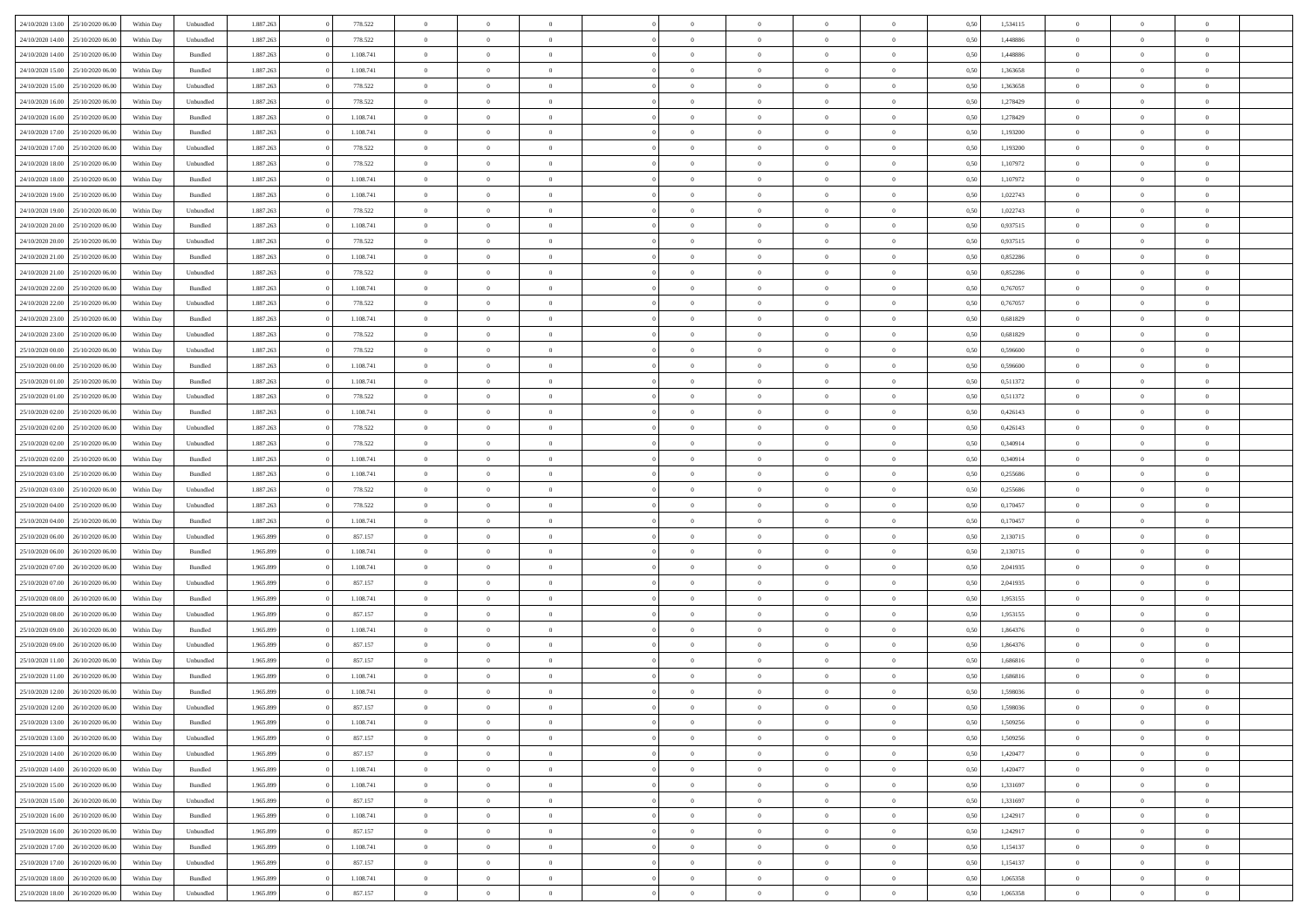| 25/10/2020 19:00                  | 26/10/2020 06.00 | Within Dav | Bundled            | 1.965.899 | 1.108.741 | $\overline{0}$ | $\Omega$       |                | $\Omega$       | $\Omega$       | $\theta$       | $\theta$       | 0,50 | 0,976578 | $\theta$       | $\theta$       | $\theta$       |  |
|-----------------------------------|------------------|------------|--------------------|-----------|-----------|----------------|----------------|----------------|----------------|----------------|----------------|----------------|------|----------|----------------|----------------|----------------|--|
| 25/10/2020 19:00                  | 26/10/2020 06.00 | Within Day | Unbundled          | 1.965.899 | 857.157   | $\overline{0}$ | $\theta$       | $\overline{0}$ | $\overline{0}$ | $\bf{0}$       | $\overline{0}$ | $\bf{0}$       | 0,50 | 0,976578 | $\theta$       | $\overline{0}$ | $\overline{0}$ |  |
| 25/10/2020 20:00                  | 26/10/2020 06.00 | Within Day | Unbundled          | 1.965.899 | 857.157   | $\overline{0}$ | $\overline{0}$ | $\overline{0}$ | $\bf{0}$       | $\bf{0}$       | $\bf{0}$       | $\mathbf{0}$   | 0,50 | 0,887798 | $\overline{0}$ | $\overline{0}$ | $\overline{0}$ |  |
|                                   |                  |            |                    |           |           |                |                |                |                |                |                |                |      |          | $\theta$       |                |                |  |
| 25/10/2020 20:00                  | 26/10/2020 06:00 | Within Dav | Bundled            | 1.965.899 | 1.108.741 | $\overline{0}$ | $\overline{0}$ | $\overline{0}$ | $\overline{0}$ | $\bf{0}$       | $\overline{0}$ | $\overline{0}$ | 0.50 | 0,887798 |                | $\theta$       | $\overline{0}$ |  |
| 25/10/2020 21.00                  | 26/10/2020 06.00 | Within Day | Unbundled          | 1.965.899 | 857.157   | $\overline{0}$ | $\theta$       | $\overline{0}$ | $\overline{0}$ | $\bf{0}$       | $\overline{0}$ | $\bf{0}$       | 0,50 | 0,799018 | $\,$ 0 $\,$    | $\overline{0}$ | $\overline{0}$ |  |
| 25/10/2020 21:00                  | 26/10/2020 06.00 | Within Day | Bundled            | 1.965.899 | 1.108.741 | $\overline{0}$ | $\overline{0}$ | $\overline{0}$ | $\bf{0}$       | $\overline{0}$ | $\overline{0}$ | $\mathbf{0}$   | 0,50 | 0,799018 | $\overline{0}$ | $\overline{0}$ | $\bf{0}$       |  |
| 25/10/2020 22.00                  | 26/10/2020 06:00 | Within Dav | Bundled            | 1.965.899 | 1.108.741 | $\overline{0}$ | $\overline{0}$ | $\overline{0}$ | $\overline{0}$ | $\overline{0}$ | $\overline{0}$ | $\overline{0}$ | 0.50 | 0,710238 | $\theta$       | $\overline{0}$ | $\overline{0}$ |  |
|                                   |                  |            |                    |           |           |                |                |                |                |                |                |                |      |          |                |                |                |  |
| 25/10/2020 22.00                  | 26/10/2020 06.00 | Within Day | Unbundled          | 1.965.899 | 857.157   | $\overline{0}$ | $\theta$       | $\overline{0}$ | $\overline{0}$ | $\bf{0}$       | $\overline{0}$ | $\bf{0}$       | 0,50 | 0,710238 | $\,$ 0 $\,$    | $\theta$       | $\overline{0}$ |  |
| 25/10/2020 23.00                  | 26/10/2020 06.00 | Within Day | Bundled            | 1.965.899 | 1.108.741 | $\overline{0}$ | $\overline{0}$ | $\overline{0}$ | $\bf{0}$       | $\bf{0}$       | $\bf{0}$       | $\mathbf{0}$   | 0,50 | 0,621459 | $\,0\,$        | $\overline{0}$ | $\overline{0}$ |  |
| 25/10/2020 23:00                  | 26/10/2020 06:00 | Within Dav | Unbundled          | 1.965.899 | 857.157   | $\overline{0}$ | $\overline{0}$ | $\overline{0}$ | $\overline{0}$ | $\overline{0}$ | $\overline{0}$ | $\overline{0}$ | 0.50 | 0,621459 | $\theta$       | $\overline{0}$ | $\overline{0}$ |  |
| 26/10/2020 00.00                  | 26/10/2020 06.00 |            |                    | 1.965.899 | 857.157   | $\overline{0}$ | $\theta$       | $\overline{0}$ | $\overline{0}$ | $\bf{0}$       | $\overline{0}$ |                |      | 0,532679 | $\,$ 0 $\,$    | $\overline{0}$ | $\overline{0}$ |  |
|                                   |                  | Within Day | Unbundled          |           |           |                |                |                |                |                |                | $\bf{0}$       | 0,50 |          |                |                |                |  |
| 26/10/2020 00.00                  | 26/10/2020 06.00 | Within Day | Bundled            | 1.965.899 | 1.108.741 | $\overline{0}$ | $\overline{0}$ | $\overline{0}$ | $\bf{0}$       | $\bf{0}$       | $\bf{0}$       | $\mathbf{0}$   | 0,50 | 0,532679 | $\bf{0}$       | $\overline{0}$ | $\bf{0}$       |  |
| 26/10/2020 01:00                  | 26/10/2020 06:00 | Within Day | Bundled            | 1.965.899 | 1.108.741 | $\overline{0}$ | $\overline{0}$ | $\overline{0}$ | $\overline{0}$ | $\overline{0}$ | $\overline{0}$ | $\overline{0}$ | 0.50 | 0,443899 | $\theta$       | $\theta$       | $\overline{0}$ |  |
| 26/10/2020 01:00                  | 26/10/2020 06.00 | Within Day | Unbundled          | 1.965.899 | 857.157   | $\overline{0}$ | $\theta$       | $\overline{0}$ | $\overline{0}$ | $\bf{0}$       | $\overline{0}$ | $\bf{0}$       | 0,50 | 0,443899 | $\,$ 0 $\,$    | $\overline{0}$ | $\overline{0}$ |  |
|                                   |                  |            |                    |           |           |                |                |                |                |                |                |                |      |          |                |                |                |  |
| 26/10/2020 02.00                  | 26/10/2020 06.00 | Within Day | Bundled            | 1.965.899 | 1.108.741 | $\overline{0}$ | $\overline{0}$ | $\overline{0}$ | $\bf{0}$       | $\overline{0}$ | $\overline{0}$ | $\mathbf{0}$   | 0,50 | 0,355119 | $\bf{0}$       | $\overline{0}$ | $\bf{0}$       |  |
| 26/10/2020 02.00                  | 26/10/2020 06:00 | Within Day | Unbundled          | 1.965.899 | 857.157   | $\overline{0}$ | $\overline{0}$ | $\overline{0}$ | $\overline{0}$ | $\overline{0}$ | $\overline{0}$ | $\overline{0}$ | 0.50 | 0,355119 | $\overline{0}$ | $\overline{0}$ | $\overline{0}$ |  |
| 26/10/2020 03:00                  | 26/10/2020 06.00 | Within Day | Unbundled          | 1.965.899 | 857.157   | $\overline{0}$ | $\theta$       | $\overline{0}$ | $\overline{0}$ | $\bf{0}$       | $\overline{0}$ | $\bf{0}$       | 0,50 | 0,266339 | $\,$ 0 $\,$    | $\overline{0}$ | $\overline{0}$ |  |
| 26/10/2020 03.00                  | 26/10/2020 06.00 | Within Day | Bundled            | 1.965.899 | 1.108.741 | $\overline{0}$ | $\overline{0}$ | $\overline{0}$ | $\bf{0}$       | $\bf{0}$       | $\bf{0}$       | $\mathbf{0}$   | 0,50 | 0,266339 | $\bf{0}$       | $\overline{0}$ | $\bf{0}$       |  |
|                                   |                  |            |                    |           |           |                |                |                |                |                |                |                |      |          |                |                |                |  |
| 26/10/2020 04:00                  | 26/10/2020 06:00 | Within Day | Bundled            | 1.965.899 | 1.108.741 | $\overline{0}$ | $\overline{0}$ | $\overline{0}$ | $\overline{0}$ | $\overline{0}$ | $\overline{0}$ | $\overline{0}$ | 0.50 | 0,177560 | $\theta$       | $\overline{0}$ | $\overline{0}$ |  |
| 26/10/2020 04.00                  | 26/10/2020 06.00 | Within Day | Unbundled          | 1.965.899 | 857.157   | $\overline{0}$ | $\theta$       | $\overline{0}$ | $\overline{0}$ | $\bf{0}$       | $\overline{0}$ | $\bf{0}$       | 0,50 | 0,177560 | $\,$ 0 $\,$    | $\overline{0}$ | $\overline{0}$ |  |
| 26/10/2020 05.00                  | 26/10/2020 06.00 | Within Day | Unbundled          | 1.965.899 | 857.157   | $\overline{0}$ | $\overline{0}$ | $\overline{0}$ | $\bf{0}$       | $\bf{0}$       | $\bf{0}$       | $\mathbf{0}$   | 0,50 | 0,088780 | $\bf{0}$       | $\overline{0}$ | $\bf{0}$       |  |
| 26/10/2020 05:00                  | 26/10/2020 06:00 | Within Day | Bundled            | 1.965.899 | 1.108.741 | $\overline{0}$ | $\overline{0}$ | $\overline{0}$ | $\overline{0}$ | $\overline{0}$ | $\overline{0}$ | $\overline{0}$ | 0.50 | 0,088780 | $\theta$       | $\overline{0}$ | $\overline{0}$ |  |
|                                   |                  |            |                    |           |           |                |                |                |                |                |                |                |      |          |                |                |                |  |
| 26/10/2020 06.00                  | 27/10/2020 06.00 | Within Day | Unbundled          | 1.965.899 | 857.157   | $\overline{0}$ | $\theta$       | $\overline{0}$ | $\overline{0}$ | $\bf{0}$       | $\overline{0}$ | $\bf{0}$       | 0,50 | 2,130715 | $\,$ 0 $\,$    | $\overline{0}$ | $\overline{0}$ |  |
| 26/10/2020 06.00                  | 27/10/2020 06.00 | Within Day | Bundled            | 1.965.899 | 1.108.741 | $\overline{0}$ | $\overline{0}$ | $\overline{0}$ | $\bf{0}$       | $\overline{0}$ | $\overline{0}$ | $\mathbf{0}$   | 0,50 | 2,130715 | $\overline{0}$ | $\overline{0}$ | $\bf{0}$       |  |
| 26/10/2020 07.00                  | 27/10/2020 06.00 | Within Day | Unbundled          | 1.965.899 | 857.157   | $\overline{0}$ | $\overline{0}$ | $\overline{0}$ | $\overline{0}$ | $\overline{0}$ | $\overline{0}$ | $\overline{0}$ | 0.50 | 2,041935 | $\overline{0}$ | $\overline{0}$ | $\overline{0}$ |  |
| 26/10/2020 07.00                  | 27/10/2020 06.00 | Within Day | Bundled            | 1.965.899 | 1.108.741 | $\overline{0}$ | $\theta$       | $\overline{0}$ | $\overline{0}$ | $\bf{0}$       | $\overline{0}$ | $\bf{0}$       | 0,50 | 2,041935 | $\,$ 0 $\,$    | $\overline{0}$ | $\overline{0}$ |  |
|                                   |                  |            |                    |           |           |                |                |                |                |                |                |                |      |          |                |                |                |  |
| 26/10/2020 08:00                  | 27/10/2020 06.00 | Within Day | Unbundled          | 1.965.899 | 857.157   | $\overline{0}$ | $\overline{0}$ | $\overline{0}$ | $\bf{0}$       | $\bf{0}$       | $\bf{0}$       | $\mathbf{0}$   | 0,50 | 1,953155 | $\,0\,$        | $\overline{0}$ | $\overline{0}$ |  |
| 26/10/2020 08:00                  | 27/10/2020 06.00 | Within Day | Bundled            | 1.965.899 | 1.108.741 | $\overline{0}$ | $\overline{0}$ | $\overline{0}$ | $\overline{0}$ | $\overline{0}$ | $\overline{0}$ | $\overline{0}$ | 0.50 | 1,953155 | $\theta$       | $\overline{0}$ | $\overline{0}$ |  |
| 26/10/2020 09:00                  | 27/10/2020 06.00 | Within Day | Bundled            | 1.965.899 | 1.108.741 | $\overline{0}$ | $\overline{0}$ | $\overline{0}$ | $\overline{0}$ | $\,$ 0         | $\overline{0}$ | $\bf{0}$       | 0,50 | 1,864376 | $\,$ 0 $\,$    | $\overline{0}$ | $\overline{0}$ |  |
| 26/10/2020 09:00                  | 27/10/2020 06.00 | Within Day | Unbundled          | 1.965.899 | 857.157   | $\overline{0}$ | $\overline{0}$ | $\overline{0}$ | $\bf{0}$       | $\bf{0}$       | $\bf{0}$       | $\bf{0}$       | 0,50 | 1,864376 | $\overline{0}$ | $\overline{0}$ | $\bf{0}$       |  |
|                                   |                  |            |                    |           |           |                |                |                |                |                |                |                |      |          |                |                |                |  |
| 26/10/2020 10:00                  | 27/10/2020 06.00 | Within Day | Unbundled          | 1.965.899 | 857.157   | $\overline{0}$ | $\theta$       | $\overline{0}$ | $\Omega$       | $\Omega$       | $\overline{0}$ | $\overline{0}$ | 0,50 | 1,775596 | $\,0\,$        | $\theta$       | $\theta$       |  |
| 26/10/2020 10:00                  | 27/10/2020 06.00 | Within Day | Bundled            | 1.965.899 | 1.108.741 | $\overline{0}$ | $\overline{0}$ | $\overline{0}$ | $\overline{0}$ | $\bf{0}$       | $\overline{0}$ | $\bf{0}$       | 0,50 | 1,775596 | $\,$ 0 $\,$    | $\overline{0}$ | $\overline{0}$ |  |
| 26/10/2020 11:00                  | 27/10/2020 06.00 | Within Day | Bundled            | 1.965.899 | 1.108.741 | $\overline{0}$ | $\overline{0}$ | $\overline{0}$ | $\bf{0}$       | $\overline{0}$ | $\overline{0}$ | $\mathbf{0}$   | 0,50 | 1,686816 | $\overline{0}$ | $\overline{0}$ | $\bf{0}$       |  |
| 26/10/2020 11:00                  | 27/10/2020 06.00 | Within Day | Unbundled          | 1.965.899 | 857.157   | $\overline{0}$ | $\Omega$       | $\overline{0}$ | $\Omega$       | $\overline{0}$ | $\overline{0}$ | $\overline{0}$ | 0.50 | 1,686816 | $\,0\,$        | $\theta$       | $\theta$       |  |
|                                   |                  |            |                    |           |           |                |                |                |                |                |                |                |      |          |                |                |                |  |
| 26/10/2020 12:00                  | 27/10/2020 06.00 | Within Day | Bundled            | 1.965.899 | 1.108.741 | $\overline{0}$ | $\theta$       | $\overline{0}$ | $\overline{0}$ | $\bf{0}$       | $\overline{0}$ | $\bf{0}$       | 0,50 | 1,598036 | $\,$ 0 $\,$    | $\overline{0}$ | $\overline{0}$ |  |
| 26/10/2020 12:00                  | 27/10/2020 06.00 | Within Day | Unbundled          | 1.965.899 | 857.157   | $\overline{0}$ | $\bf{0}$       | $\overline{0}$ | $\bf{0}$       | $\bf{0}$       | $\bf{0}$       | $\mathbf{0}$   | 0,50 | 1,598036 | $\overline{0}$ | $\overline{0}$ | $\bf{0}$       |  |
| 26/10/2020 13:00                  | 27/10/2020 06.00 | Within Day | Bundled            | 1.965.899 | 1.108.741 | $\overline{0}$ | $\overline{0}$ | $\overline{0}$ | $\Omega$       | $\overline{0}$ | $\overline{0}$ | $\overline{0}$ | 0.50 | 1.509256 | $\,$ 0 $\,$    | $\theta$       | $\theta$       |  |
| 26/10/2020 13:00                  | 27/10/2020 06.00 | Within Day | Unbundled          | 1.965.899 | 857.157   | $\overline{0}$ | $\overline{0}$ | $\overline{0}$ | $\overline{0}$ | $\,$ 0         | $\overline{0}$ | $\bf{0}$       | 0,50 | 1,509256 | $\,$ 0 $\,$    | $\overline{0}$ | $\overline{0}$ |  |
|                                   |                  |            |                    |           |           |                |                |                |                |                |                |                |      |          |                |                |                |  |
| 26/10/2020 14.00                  | 27/10/2020 06.00 | Within Day | Unbundled          | 1.965.899 | 857.157   | $\overline{0}$ | $\overline{0}$ | $\overline{0}$ | $\bf{0}$       | $\bf{0}$       | $\bf{0}$       | $\mathbf{0}$   | 0,50 | 1,420477 | $\bf{0}$       | $\overline{0}$ | $\bf{0}$       |  |
| 26/10/2020 14:00                  | 27/10/2020 06.00 | Within Day | Bundled            | 1.965.899 | 1.108.741 | $\overline{0}$ | $\Omega$       | $\overline{0}$ | $\Omega$       | $\overline{0}$ | $\overline{0}$ | $\overline{0}$ | 0,50 | 1,420477 | $\,0\,$        | $\theta$       | $\overline{0}$ |  |
| 26/10/2020 15:00                  | 27/10/2020 06.00 | Within Day | Unbundled          | 1.965.899 | 857.157   | $\overline{0}$ | $\overline{0}$ | $\overline{0}$ | $\overline{0}$ | $\,$ 0         | $\overline{0}$ | $\bf{0}$       | 0,50 | 1,331697 | $\,$ 0 $\,$    | $\overline{0}$ | $\overline{0}$ |  |
| 26/10/2020 15:00                  | 27/10/2020 06.00 | Within Day | Bundled            | 1.965.899 | 1.108.741 | $\overline{0}$ | $\overline{0}$ | $\overline{0}$ | $\bf{0}$       | $\overline{0}$ | $\overline{0}$ | $\mathbf{0}$   | 0,50 | 1,331697 | $\bf{0}$       | $\overline{0}$ | $\bf{0}$       |  |
|                                   |                  |            |                    |           |           |                |                |                |                |                |                |                |      |          |                |                |                |  |
| 26/10/2020 16:00                  | 27/10/2020 06.00 | Within Day | Unbundled          | 1.965.899 | 857.157   | $\overline{0}$ | $\Omega$       | $\Omega$       | $\Omega$       | $\Omega$       | $\Omega$       | $\overline{0}$ | 0.50 | 1,242917 | $\theta$       | $\theta$       | $\theta$       |  |
| 26/10/2020 16:00                  | 27/10/2020 06.00 | Within Day | Bundled            | 1.965.899 | 1.108.741 | $\bf{0}$       | $\overline{0}$ | $\overline{0}$ | $\bf{0}$       | $\,$ 0         | $\bf{0}$       | $\bf{0}$       | 0,50 | 1,242917 | $\,0\,$        | $\,0\,$        | $\overline{0}$ |  |
| 26/10/2020 17:00 27/10/2020 06:00 |                  | Within Day | Unbundled          | 1.965.899 | 857.157   | $\bf{0}$       | $\bf{0}$       |                |                | $\bf{0}$       |                |                | 0,50 | 1,154137 | $\bf{0}$       | $\overline{0}$ |                |  |
| 26/10/2020 17:00                  | 27/10/2020 06:00 | Within Day | Bundled            | 1.965.899 | 1.108.741 | $\overline{0}$ | $\overline{0}$ | $\Omega$       | $\Omega$       | $\overline{0}$ | $\overline{0}$ | $\overline{0}$ | 0,50 | 1,154137 | $\theta$       | $\theta$       | $\theta$       |  |
|                                   |                  |            |                    |           |           |                |                |                |                |                |                |                |      |          |                |                |                |  |
| 26/10/2020 18:00                  | 27/10/2020 06.00 | Within Day | Unbundled          | 1.965.899 | 857.157   | $\overline{0}$ | $\,$ 0         | $\overline{0}$ | $\bf{0}$       | $\,$ 0 $\,$    | $\overline{0}$ | $\,$ 0 $\,$    | 0,50 | 1,065358 | $\,$ 0 $\,$    | $\,$ 0 $\,$    | $\,$ 0         |  |
| 26/10/2020 18:00                  | 27/10/2020 06.00 | Within Day | Bundled            | 1.965.899 | 1.108.741 | $\overline{0}$ | $\overline{0}$ | $\overline{0}$ | $\overline{0}$ | $\overline{0}$ | $\overline{0}$ | $\mathbf{0}$   | 0,50 | 1,065358 | $\overline{0}$ | $\bf{0}$       | $\bf{0}$       |  |
| 26/10/2020 19:00                  | 27/10/2020 06.00 | Within Day | $\mathbf B$ undled | 1.965.899 | 1.108.741 | $\overline{0}$ | $\overline{0}$ | $\overline{0}$ | $\Omega$       | $\overline{0}$ | $\overline{0}$ | $\overline{0}$ | 0,50 | 0,976578 | $\bf{0}$       | $\theta$       | $\overline{0}$ |  |
| 26/10/2020 19:00                  | 27/10/2020 06.00 | Within Day | Unbundled          | 1.965.899 | 857.157   | $\overline{0}$ | $\,$ 0         | $\overline{0}$ | $\overline{0}$ | $\,$ 0 $\,$    | $\overline{0}$ | $\mathbf{0}$   | 0,50 | 0,976578 | $\,$ 0 $\,$    | $\overline{0}$ | $\overline{0}$ |  |
|                                   |                  |            |                    |           |           |                |                |                |                |                |                |                |      |          |                |                |                |  |
| 26/10/2020 20.00                  | 27/10/2020 06.00 | Within Day | Bundled            | 1.965.899 | 1.108.741 | $\overline{0}$ | $\overline{0}$ | $\overline{0}$ | $\overline{0}$ | $\overline{0}$ | $\overline{0}$ | $\mathbf{0}$   | 0,50 | 0,887798 | $\overline{0}$ | $\overline{0}$ | $\bf{0}$       |  |
| 26/10/2020 20:00                  | 27/10/2020 06.00 | Within Day | Unbundled          | 1.965.899 | 857.157   | $\overline{0}$ | $\overline{0}$ | $\overline{0}$ | $\overline{0}$ | $\overline{0}$ | $\overline{0}$ | $\bf{0}$       | 0.50 | 0,887798 | $\overline{0}$ | $\theta$       | $\overline{0}$ |  |
| 26/10/2020 21:00                  | 27/10/2020 06.00 | Within Day | Unbundled          | 1.965.899 | 857.157   | $\overline{0}$ | $\,$ 0         | $\overline{0}$ | $\bf{0}$       | $\bf{0}$       | $\bf{0}$       | $\bf{0}$       | 0,50 | 0,799018 | $\,$ 0 $\,$    | $\overline{0}$ | $\overline{0}$ |  |
| 26/10/2020 21:00                  | 27/10/2020 06.00 | Within Day | Bundled            | 1.965.899 | 1.108.741 | $\overline{0}$ | $\bf{0}$       | $\overline{0}$ | $\overline{0}$ | $\overline{0}$ | $\overline{0}$ | $\mathbf{0}$   | 0,50 | 0,799018 | $\overline{0}$ | $\overline{0}$ | $\bf{0}$       |  |
|                                   |                  |            |                    |           |           |                |                |                |                |                |                |                |      |          |                |                |                |  |
| 26/10/2020 22.00                  | 27/10/2020 06:00 | Within Day | Bundled            | 1.965.899 | 1.108.741 | $\overline{0}$ | $\overline{0}$ | $\overline{0}$ | $\Omega$       | $\overline{0}$ | $\overline{0}$ | $\bf{0}$       | 0.50 | 0,710238 | $\overline{0}$ | $\overline{0}$ | $\overline{0}$ |  |
| 26/10/2020 22.00                  | 27/10/2020 06.00 | Within Day | Unbundled          | 1.965.899 | 857.157   | $\overline{0}$ | $\bf{0}$       | $\overline{0}$ | $\bf{0}$       | $\bf{0}$       | $\bf{0}$       | $\mathbf{0}$   | 0,50 | 0,710238 | $\,$ 0 $\,$    | $\,$ 0 $\,$    | $\bf{0}$       |  |
| 26/10/2020 23.00 27/10/2020 06.00 |                  | Within Day | Bundled            | 1.965.899 | 1.108.741 | $\overline{0}$ | $\overline{0}$ | $\overline{0}$ | $\overline{0}$ | $\overline{0}$ | $\bf{0}$       | $\mathbf{0}$   | 0,50 | 0,621459 | $\overline{0}$ | $\bf{0}$       | $\overline{0}$ |  |
|                                   |                  |            |                    |           |           |                |                |                |                |                |                |                |      |          |                |                |                |  |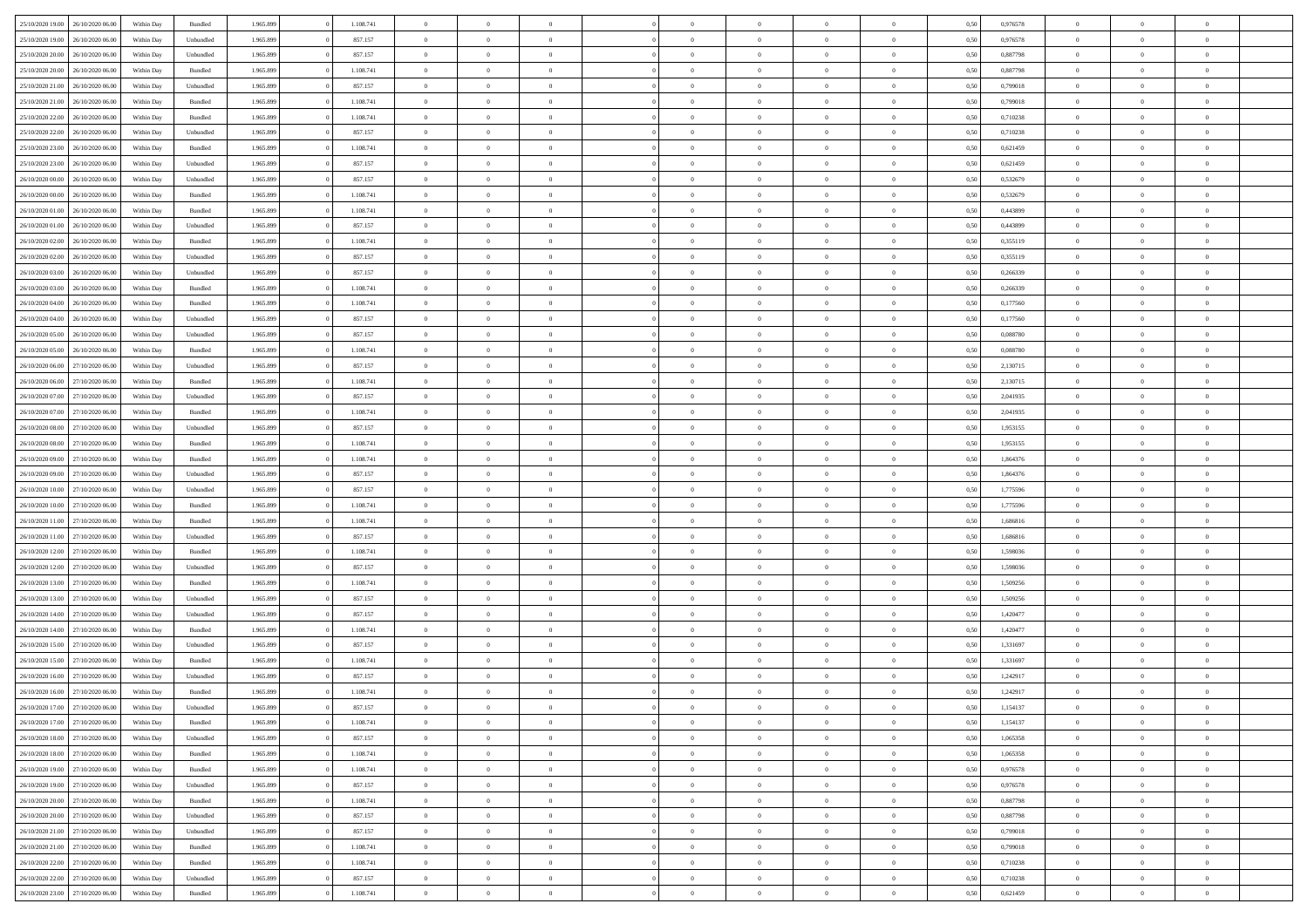| 26/10/2020 23:00 | 27/10/2020 06.00 | Within Dav | Unbundled          | 1.965.899 | 857.157   | $\overline{0}$ | $\Omega$       |                | $\Omega$       | $\Omega$       | $\Omega$       | $\theta$       | 0,50 | 0,621459 | $\theta$       | $\theta$       | $\theta$       |  |
|------------------|------------------|------------|--------------------|-----------|-----------|----------------|----------------|----------------|----------------|----------------|----------------|----------------|------|----------|----------------|----------------|----------------|--|
| 27/10/2020 00.00 | 27/10/2020 06.00 | Within Day | Unbundled          | 1.965.899 | 857.157   | $\overline{0}$ | $\theta$       | $\overline{0}$ | $\overline{0}$ | $\bf{0}$       | $\overline{0}$ | $\bf{0}$       | 0,50 | 0,532679 | $\theta$       | $\theta$       | $\overline{0}$ |  |
| 27/10/2020 00:00 | 27/10/2020 06.00 | Within Day | Bundled            | 1.965.899 | 1.108.741 | $\overline{0}$ | $\bf{0}$       | $\overline{0}$ | $\bf{0}$       | $\bf{0}$       | $\bf{0}$       | $\mathbf{0}$   | 0,50 | 0,532679 | $\bf{0}$       | $\overline{0}$ | $\overline{0}$ |  |
|                  |                  |            |                    |           |           |                |                |                |                |                |                |                |      |          | $\theta$       |                |                |  |
| 27/10/2020 01:00 | 27/10/2020 06:00 | Within Dav | Unbundled          | 1.965.899 | 857.157   | $\overline{0}$ | $\overline{0}$ | $\overline{0}$ | $\overline{0}$ | $\bf{0}$       | $\overline{0}$ | $\overline{0}$ | 0.50 | 0.443899 |                | $\theta$       | $\overline{0}$ |  |
| 27/10/2020 01.00 | 27/10/2020 06.00 | Within Day | Bundled            | 1.965.899 | 1.108.741 | $\overline{0}$ | $\theta$       | $\overline{0}$ | $\overline{0}$ | $\bf{0}$       | $\overline{0}$ | $\bf{0}$       | 0,50 | 0,443899 | $\theta$       | $\theta$       | $\overline{0}$ |  |
| 27/10/2020 02.00 | 27/10/2020 06.00 | Within Day | Unbundled          | 1.965.899 | 857.157   | $\overline{0}$ | $\overline{0}$ | $\overline{0}$ | $\bf{0}$       | $\overline{0}$ | $\overline{0}$ | $\mathbf{0}$   | 0,50 | 0,355119 | $\overline{0}$ | $\overline{0}$ | $\bf{0}$       |  |
| 27/10/2020 02:00 | 27/10/2020 06.00 | Within Dav | Bundled            | 1.965.899 | 1.108.741 | $\overline{0}$ | $\overline{0}$ | $\overline{0}$ | $\overline{0}$ | $\overline{0}$ | $\overline{0}$ | $\overline{0}$ | 0.50 | 0,355119 | $\theta$       | $\overline{0}$ | $\overline{0}$ |  |
|                  |                  |            |                    |           |           |                |                |                |                |                |                |                |      |          |                |                |                |  |
| 27/10/2020 03.00 | 27/10/2020 06.00 | Within Day | Unbundled          | 1.965.899 | 857.157   | $\overline{0}$ | $\theta$       | $\overline{0}$ | $\overline{0}$ | $\bf{0}$       | $\overline{0}$ | $\bf{0}$       | 0,50 | 0,266339 | $\theta$       | $\theta$       | $\overline{0}$ |  |
| 27/10/2020 03:00 | 27/10/2020 06.00 | Within Day | Bundled            | 1.965.899 | 1.108.741 | $\overline{0}$ | $\overline{0}$ | $\overline{0}$ | $\bf{0}$       | $\bf{0}$       | $\bf{0}$       | $\bf{0}$       | 0,50 | 0,266339 | $\,0\,$        | $\overline{0}$ | $\overline{0}$ |  |
| 27/10/2020 04:00 | 27/10/2020 06.00 | Within Dav | Bundled            | 1.965.899 | 1.108.741 | $\overline{0}$ | $\overline{0}$ | $\overline{0}$ | $\overline{0}$ | $\overline{0}$ | $\overline{0}$ | $\overline{0}$ | 0.50 | 0,177560 | $\theta$       | $\overline{0}$ | $\overline{0}$ |  |
| 27/10/2020 04.00 | 27/10/2020 06.00 |            |                    | 1.965.899 | 857.157   | $\overline{0}$ | $\theta$       | $\overline{0}$ | $\overline{0}$ | $\bf{0}$       | $\overline{0}$ |                |      | 0,177560 | $\,$ 0 $\,$    | $\overline{0}$ | $\overline{0}$ |  |
|                  |                  | Within Day | Unbundled          |           |           |                |                |                |                |                |                | $\bf{0}$       | 0,50 |          |                |                |                |  |
| 27/10/2020 05:00 | 27/10/2020 06.00 | Within Day | Unbundled          | 1.965.899 | 857.157   | $\overline{0}$ | $\overline{0}$ | $\overline{0}$ | $\bf{0}$       | $\bf{0}$       | $\bf{0}$       | $\mathbf{0}$   | 0,50 | 0,088780 | $\overline{0}$ | $\overline{0}$ | $\bf{0}$       |  |
| 27/10/2020 05:00 | 27/10/2020 06:00 | Within Day | Bundled            | 1.965.899 | 1.108.741 | $\overline{0}$ | $\overline{0}$ | $\overline{0}$ | $\overline{0}$ | $\bf{0}$       | $\overline{0}$ | $\overline{0}$ | 0.50 | 0,088780 | $\theta$       | $\theta$       | $\overline{0}$ |  |
| 27/10/2020 06.00 | 28/10/2020 06.00 | Within Day | Unbundled          | 1.965.899 | 857.157   | $\overline{0}$ | $\theta$       | $\overline{0}$ | $\overline{0}$ | $\bf{0}$       | $\overline{0}$ | $\bf{0}$       | 0,50 | 2,130715 | $\theta$       | $\theta$       | $\overline{0}$ |  |
|                  |                  |            |                    |           |           |                |                |                |                |                |                |                |      |          |                |                |                |  |
| 27/10/2020 06:00 | 28/10/2020 06.00 | Within Day | Bundled            | 1.965.899 | 1.108.741 | $\overline{0}$ | $\overline{0}$ | $\overline{0}$ | $\bf{0}$       | $\overline{0}$ | $\overline{0}$ | $\mathbf{0}$   | 0,50 | 2,130715 | $\overline{0}$ | $\overline{0}$ | $\bf{0}$       |  |
| 27/10/2020 07:00 | 28/10/2020 06:00 | Within Dav | Bundled            | 1.965.899 | 1.108.741 | $\overline{0}$ | $\overline{0}$ | $\overline{0}$ | $\overline{0}$ | $\overline{0}$ | $\overline{0}$ | $\overline{0}$ | 0.50 | 2,041935 | $\overline{0}$ | $\overline{0}$ | $\overline{0}$ |  |
| 27/10/2020 07.00 | 28/10/2020 06.00 | Within Day | Unbundled          | 1.965.899 | 857.157   | $\overline{0}$ | $\theta$       | $\overline{0}$ | $\overline{0}$ | $\bf{0}$       | $\overline{0}$ | $\bf{0}$       | 0,50 | 2,041935 | $\theta$       | $\theta$       | $\overline{0}$ |  |
| 27/10/2020 08.00 | 28/10/2020 06.00 | Within Day | Unbundled          | 1.965.899 | 857.157   | $\overline{0}$ | $\overline{0}$ | $\overline{0}$ | $\bf{0}$       | $\bf{0}$       | $\bf{0}$       | $\mathbf{0}$   | 0,50 | 1,953155 | $\,0\,$        | $\overline{0}$ | $\overline{0}$ |  |
|                  |                  |            |                    |           |           |                |                |                |                |                |                |                |      |          |                |                |                |  |
| 27/10/2020 08:00 | 28/10/2020 06:00 | Within Day | Bundled            | 1.965.899 | 1.108.741 | $\overline{0}$ | $\overline{0}$ | $\overline{0}$ | $\overline{0}$ | $\overline{0}$ | $\overline{0}$ | $\overline{0}$ | 0.50 | 1,953155 | $\theta$       | $\overline{0}$ | $\overline{0}$ |  |
| 27/10/2020 09:00 | 28/10/2020 06.00 | Within Day | Bundled            | 1.965.899 | 1.108.741 | $\overline{0}$ | $\theta$       | $\overline{0}$ | $\overline{0}$ | $\bf{0}$       | $\overline{0}$ | $\bf{0}$       | 0,50 | 1,864376 | $\,$ 0 $\,$    | $\overline{0}$ | $\overline{0}$ |  |
| 27/10/2020 09:00 | 28/10/2020 06.00 | Within Day | Unbundled          | 1.965.899 | 857.157   | $\overline{0}$ | $\overline{0}$ | $\overline{0}$ | $\bf{0}$       | $\bf{0}$       | $\bf{0}$       | $\mathbf{0}$   | 0,50 | 1,864376 | $\bf{0}$       | $\overline{0}$ | $\overline{0}$ |  |
| 27/10/2020 10:00 | 28/10/2020 06:00 | Within Day | Unbundled          | 1.965.899 | 857.157   | $\overline{0}$ | $\overline{0}$ | $\overline{0}$ | $\overline{0}$ | $\overline{0}$ | $\overline{0}$ | $\overline{0}$ | 0.50 | 1,775596 | $\theta$       | $\overline{0}$ | $\overline{0}$ |  |
|                  |                  |            |                    |           |           |                |                |                |                |                |                |                |      |          |                |                |                |  |
| 27/10/2020 10:00 | 28/10/2020 06.00 | Within Day | Bundled            | 1.965.899 | 1.108.741 | $\overline{0}$ | $\theta$       | $\overline{0}$ | $\overline{0}$ | $\bf{0}$       | $\overline{0}$ | $\bf{0}$       | 0,50 | 1,775596 | $\,$ 0 $\,$    | $\overline{0}$ | $\overline{0}$ |  |
| 27/10/2020 11.00 | 28/10/2020 06.00 | Within Day | Unbundled          | 1.965.899 | 857.157   | $\overline{0}$ | $\overline{0}$ | $\overline{0}$ | $\bf{0}$       | $\overline{0}$ | $\overline{0}$ | $\mathbf{0}$   | 0,50 | 1,686816 | $\bf{0}$       | $\overline{0}$ | $\bf{0}$       |  |
| 27/10/2020 11:00 | 28/10/2020 06:00 | Within Dav | Bundled            | 1.965.899 | 1.108.741 | $\overline{0}$ | $\overline{0}$ | $\overline{0}$ | $\overline{0}$ | $\overline{0}$ | $\overline{0}$ | $\overline{0}$ | 0.50 | 1,686816 | $\theta$       | $\overline{0}$ | $\overline{0}$ |  |
| 27/10/2020 12:00 | 28/10/2020 06.00 | Within Day | Bundled            | 1.965.899 | 1.108.741 | $\overline{0}$ | $\theta$       | $\overline{0}$ | $\overline{0}$ | $\bf{0}$       | $\overline{0}$ | $\bf{0}$       | 0,50 | 1,598036 | $\,$ 0 $\,$    | $\theta$       | $\overline{0}$ |  |
|                  |                  |            |                    |           |           |                |                |                |                |                |                |                |      |          |                |                |                |  |
| 27/10/2020 12:00 | 28/10/2020 06.00 | Within Day | Unbundled          | 1.965.899 | 857.157   | $\overline{0}$ | $\overline{0}$ | $\overline{0}$ | $\bf{0}$       | $\bf{0}$       | $\bf{0}$       | $\bf{0}$       | 0,50 | 1,598036 | $\,0\,$        | $\overline{0}$ | $\overline{0}$ |  |
| 27/10/2020 13:00 | 28/10/2020 06:00 | Within Day | Unbundled          | 1.965.899 | 857.157   | $\overline{0}$ | $\overline{0}$ | $\overline{0}$ | $\overline{0}$ | $\overline{0}$ | $\overline{0}$ | $\overline{0}$ | 0.50 | 1,509256 | $\theta$       | $\overline{0}$ | $\overline{0}$ |  |
| 27/10/2020 13:00 | 28/10/2020 06.00 | Within Day | Bundled            | 1.965.899 | 1.108.741 | $\overline{0}$ | $\theta$       | $\overline{0}$ | $\overline{0}$ | $\bf{0}$       | $\overline{0}$ | $\bf{0}$       | 0,50 | 1,509256 | $\,$ 0 $\,$    | $\overline{0}$ | $\overline{0}$ |  |
| 27/10/2020 14.00 | 28/10/2020 06.00 | Within Day | Bundled            | 1.965.899 | 1.108.741 | $\overline{0}$ | $\overline{0}$ | $\overline{0}$ | $\bf{0}$       | $\bf{0}$       | $\bf{0}$       | $\bf{0}$       | 0,50 | 1,420477 | $\bf{0}$       | $\overline{0}$ | $\overline{0}$ |  |
|                  |                  |            |                    |           |           |                |                |                |                |                |                |                |      |          |                |                |                |  |
| 27/10/2020 14:00 | 28/10/2020 06.00 | Within Day | Unbundled          | 1.965.899 | 857.157   | $\bf{0}$       | $\Omega$       | $\overline{0}$ | $\Omega$       | $\Omega$       | $\overline{0}$ | $\overline{0}$ | 0,50 | 1,420477 | $\,0\,$        | $\theta$       | $\theta$       |  |
| 27/10/2020 15:00 | 28/10/2020 06.00 | Within Day | Bundled            | 1.965.899 | 1.108.741 | $\overline{0}$ | $\theta$       | $\overline{0}$ | $\overline{0}$ | $\bf{0}$       | $\overline{0}$ | $\bf{0}$       | 0,50 | 1,331697 | $\,$ 0 $\,$    | $\theta$       | $\overline{0}$ |  |
| 27/10/2020 15:00 | 28/10/2020 06.00 | Within Day | Unbundled          | 1.965.899 | 857.157   | $\overline{0}$ | $\overline{0}$ | $\overline{0}$ | $\bf{0}$       | $\bf{0}$       | $\overline{0}$ | $\mathbf{0}$   | 0,50 | 1,331697 | $\bf{0}$       | $\overline{0}$ | $\bf{0}$       |  |
| 27/10/2020 16:00 | 28/10/2020 06:00 | Within Day | Bundled            | 1.965.899 | 1.108.741 | $\overline{0}$ | $\Omega$       | $\Omega$       | $\Omega$       | $\overline{0}$ | $\overline{0}$ | $\overline{0}$ | 0.50 | 1,242917 | $\,0\,$        | $\theta$       | $\theta$       |  |
|                  |                  |            |                    |           |           |                |                |                |                |                |                |                |      |          |                |                |                |  |
| 27/10/2020 16.00 | 28/10/2020 06.00 | Within Day | Unbundled          | 1.965.899 | 857.157   | $\overline{0}$ | $\theta$       | $\overline{0}$ | $\overline{0}$ | $\bf{0}$       | $\overline{0}$ | $\bf{0}$       | 0,50 | 1,242917 | $\,$ 0 $\,$    | $\overline{0}$ | $\overline{0}$ |  |
| 27/10/2020 17.00 | 28/10/2020 06.00 | Within Day | Unbundled          | 1.965.899 | 857.157   | $\overline{0}$ | $\overline{0}$ | $\overline{0}$ | $\bf{0}$       | $\bf{0}$       | $\bf{0}$       | $\bf{0}$       | 0,50 | 1,154137 | $\bf{0}$       | $\overline{0}$ | $\overline{0}$ |  |
| 27/10/2020 17:00 | 28/10/2020 06:00 | Within Day | Bundled            | 1.965.899 | 1.108.741 | $\overline{0}$ | $\Omega$       | $\overline{0}$ | $\Omega$       | $\overline{0}$ | $\overline{0}$ | $\overline{0}$ | 0.50 | 1,154137 | $\,0\,$        | $\theta$       | $\theta$       |  |
| 27/10/2020 18.00 | 28/10/2020 06.00 | Within Day | Bundled            | 1.965.899 | 1.108.741 | $\overline{0}$ | $\theta$       | $\overline{0}$ | $\overline{0}$ | $\,$ 0         | $\overline{0}$ | $\bf{0}$       | 0,50 | 1,065358 | $\,$ 0 $\,$    | $\overline{0}$ | $\overline{0}$ |  |
|                  |                  |            |                    |           |           |                |                |                |                |                |                |                |      |          |                |                |                |  |
| 27/10/2020 18:00 | 28/10/2020 06.00 | Within Day | Unbundled          | 1.965.899 | 857.157   | $\overline{0}$ | $\overline{0}$ | $\overline{0}$ | $\bf{0}$       | $\bf{0}$       | $\bf{0}$       | $\mathbf{0}$   | 0,50 | 1,065358 | $\bf{0}$       | $\overline{0}$ | $\overline{0}$ |  |
| 27/10/2020 19:00 | 28/10/2020 06.00 | Within Day | Unbundled          | 1.965.899 | 857.157   | $\overline{0}$ | $\Omega$       | $\overline{0}$ | $\Omega$       | $\overline{0}$ | $\overline{0}$ | $\overline{0}$ | 0,50 | 0,976578 | $\,0\,$        | $\theta$       | $\theta$       |  |
| 27/10/2020 19:00 | 28/10/2020 06.00 | Within Day | Bundled            | 1.965.899 | 1.108.741 | $\overline{0}$ | $\theta$       | $\overline{0}$ | $\overline{0}$ | $\,$ 0         | $\overline{0}$ | $\bf{0}$       | 0,50 | 0,976578 | $\,$ 0 $\,$    | $\overline{0}$ | $\overline{0}$ |  |
| 27/10/2020 20.00 | 28/10/2020 06.00 | Within Day | Bundled            | 1.965.899 | 1.108.741 | $\overline{0}$ | $\overline{0}$ | $\overline{0}$ | $\bf{0}$       | $\bf{0}$       | $\overline{0}$ | $\mathbf{0}$   | 0,50 | 0,887798 | $\bf{0}$       | $\overline{0}$ | $\bf{0}$       |  |
|                  |                  |            |                    |           |           |                |                |                |                |                |                |                |      |          |                |                |                |  |
| 27/10/2020 20:00 | 28/10/2020 06:00 | Within Day | Unbundled          | 1.965.899 | 857.157   | $\overline{0}$ | $\Omega$       | $\Omega$       | $\Omega$       | $\Omega$       | $\Omega$       | $\overline{0}$ | 0.50 | 0.887798 | $\theta$       | $\theta$       | $\theta$       |  |
| 27/10/2020 21:00 | 28/10/2020 06:00 | Within Day | Unbundled          | 1.965.899 | 857.157   | $\bf{0}$       | $\overline{0}$ | $\overline{0}$ | $\bf{0}$       | $\,$ 0         | $\bf{0}$       | $\bf{0}$       | 0,50 | 0,799018 | $\,0\,$        | $\,$ 0 $\,$    | $\overline{0}$ |  |
| 27/10/2020 21:00 | 28/10/2020 06.00 | Within Day | $\mathbf B$ undled | 1.965.899 | 1.108.741 | $\bf{0}$       | $\bf{0}$       |                |                |                |                |                | 0,50 | 0,799018 | $\bf{0}$       | $\overline{0}$ |                |  |
| 27/10/2020 22.00 | 28/10/2020 06:00 | Within Day | Bundled            | 1.965.899 | 1.108.741 | $\overline{0}$ | $\overline{0}$ | $\overline{0}$ | $\Omega$       | $\overline{0}$ | $\overline{0}$ | $\overline{0}$ | 0,50 | 0,710238 | $\theta$       | $\theta$       | $\theta$       |  |
|                  |                  |            |                    |           |           |                |                |                |                |                |                |                |      |          |                |                |                |  |
| 27/10/2020 22.00 | 28/10/2020 06.00 | Within Day | Unbundled          | 1.965.899 | 857.157   | $\overline{0}$ | $\,$ 0         | $\overline{0}$ | $\bf{0}$       | $\,$ 0 $\,$    | $\overline{0}$ | $\,$ 0 $\,$    | 0,50 | 0,710238 | $\,$ 0 $\,$    | $\,$ 0 $\,$    | $\,$ 0         |  |
| 27/10/2020 23.00 | 28/10/2020 06.00 | Within Day | Bundled            | 1.965.899 | 1.108.741 | $\overline{0}$ | $\overline{0}$ | $\overline{0}$ | $\overline{0}$ | $\overline{0}$ | $\overline{0}$ | $\mathbf{0}$   | 0,50 | 0,621459 | $\overline{0}$ | $\bf{0}$       | $\bf{0}$       |  |
| 27/10/2020 23:00 | 28/10/2020 06.00 | Within Day | Unbundled          | 1.965.899 | 857.157   | $\overline{0}$ | $\overline{0}$ | $\overline{0}$ | $\Omega$       | $\overline{0}$ | $\overline{0}$ | $\overline{0}$ | 0,50 | 0,621459 | $\bf{0}$       | $\theta$       | $\overline{0}$ |  |
| 28/10/2020 00:00 | 28/10/2020 06.00 | Within Day | Unbundled          | 1.965.899 | 857.157   | $\overline{0}$ | $\,$ 0         | $\overline{0}$ | $\overline{0}$ | $\,$ 0 $\,$    | $\overline{0}$ | $\mathbf{0}$   | 0,50 | 0,532679 | $\,$ 0 $\,$    | $\overline{0}$ | $\overline{0}$ |  |
|                  |                  |            |                    |           |           |                |                |                |                |                |                |                |      |          |                |                |                |  |
| 28/10/2020 00.00 | 28/10/2020 06.00 | Within Day | Bundled            | 1.965.899 | 1.108.741 | $\overline{0}$ | $\overline{0}$ | $\overline{0}$ | $\overline{0}$ | $\overline{0}$ | $\overline{0}$ | $\mathbf{0}$   | 0,50 | 0,532679 | $\overline{0}$ | $\overline{0}$ | $\bf{0}$       |  |
| 28/10/2020 01:00 | 28/10/2020 06:00 | Within Day | Unbundled          | 1.965.899 | 857.157   | $\overline{0}$ | $\overline{0}$ | $\overline{0}$ | $\Omega$       | $\overline{0}$ | $\overline{0}$ | $\bf{0}$       | 0.50 | 0.443899 | $\overline{0}$ | $\theta$       | $\overline{0}$ |  |
| 28/10/2020 01:00 | 28/10/2020 06.00 | Within Day | Bundled            | 1.965.899 | 1.108.741 | $\overline{0}$ | $\,$ 0         | $\overline{0}$ | $\bf{0}$       | $\bf{0}$       | $\bf{0}$       | $\bf{0}$       | 0,50 | 0,443899 | $\,$ 0 $\,$    | $\overline{0}$ | $\overline{0}$ |  |
| 28/10/2020 02.00 | 28/10/2020 06.00 | Within Day | Bundled            | 1.965.899 | 1.108.741 | $\overline{0}$ | $\bf{0}$       | $\overline{0}$ | $\overline{0}$ | $\overline{0}$ | $\overline{0}$ | $\mathbf{0}$   | 0,50 | 0,355119 | $\overline{0}$ | $\overline{0}$ | $\bf{0}$       |  |
|                  |                  |            |                    |           |           |                |                |                |                |                |                |                |      |          |                |                |                |  |
| 28/10/2020 02:00 | 28/10/2020 06:00 | Within Day | Unbundled          | 1.965.899 | 857.157   | $\overline{0}$ | $\overline{0}$ | $\overline{0}$ | $\Omega$       | $\overline{0}$ | $\overline{0}$ | $\bf{0}$       | 0.50 | 0,355119 | $\overline{0}$ | $\overline{0}$ | $\overline{0}$ |  |
| 28/10/2020 03:00 | 28/10/2020 06.00 | Within Day | Bundled            | 1.965.899 | 1.108.741 | $\overline{0}$ | $\bf{0}$       | $\overline{0}$ | $\bf{0}$       | $\bf{0}$       | $\bf{0}$       | $\mathbf{0}$   | 0,50 | 0,266339 | $\,$ 0 $\,$    | $\,$ 0 $\,$    | $\bf{0}$       |  |
| 28/10/2020 03:00 | 28/10/2020 06.00 | Within Day | Unbundled          | 1.965.899 | 857.157   | $\overline{0}$ | $\overline{0}$ | $\overline{0}$ | $\overline{0}$ | $\overline{0}$ | $\bf{0}$       | $\mathbf{0}$   | 0,50 | 0,266339 | $\overline{0}$ | $\bf{0}$       | $\bf{0}$       |  |
|                  |                  |            |                    |           |           |                |                |                |                |                |                |                |      |          |                |                |                |  |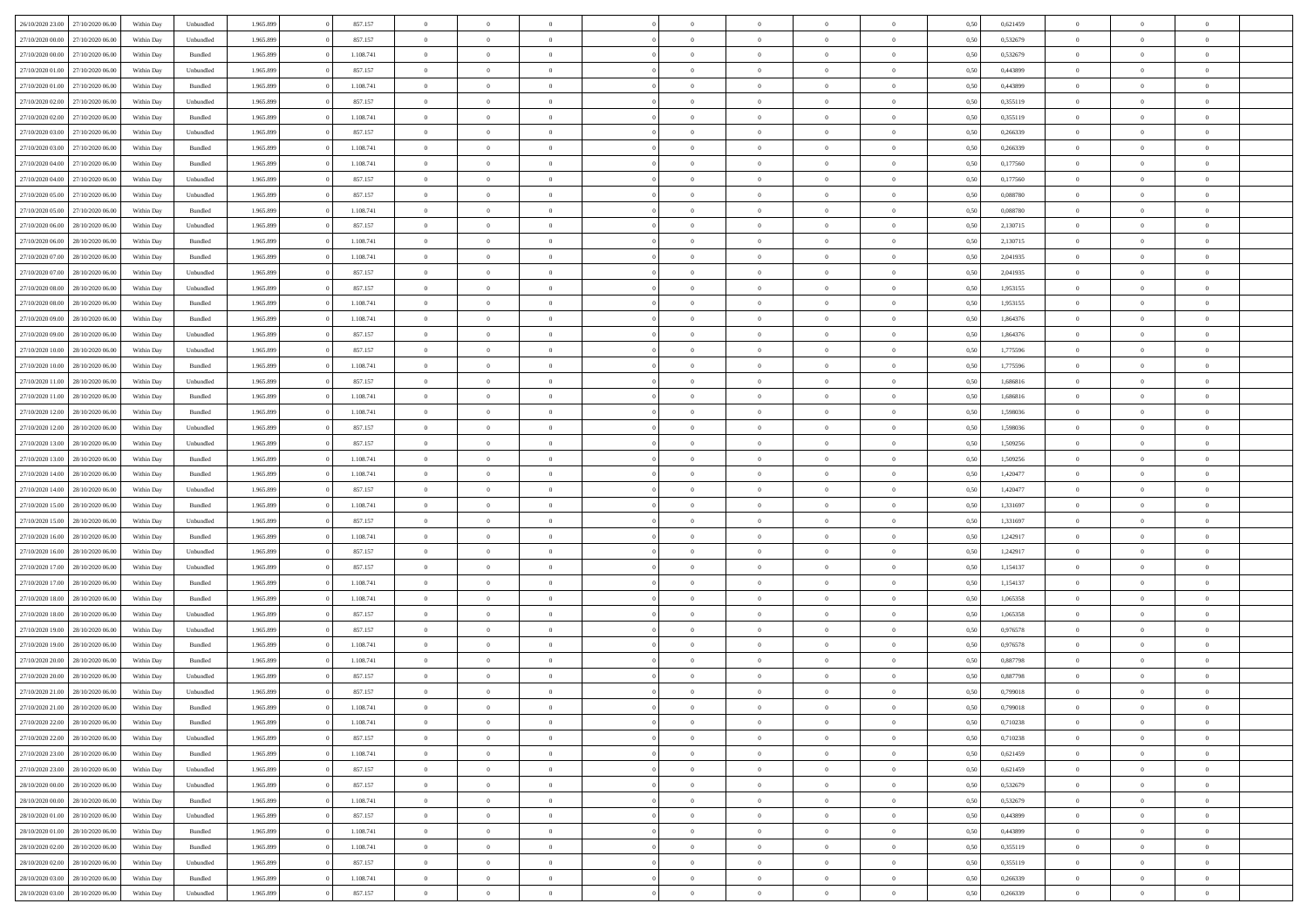|                  |                  |            |                    |           |           |                |                |                |                | $\Omega$       | $\theta$       | $\theta$       |      |          | $\theta$       |                |                |  |
|------------------|------------------|------------|--------------------|-----------|-----------|----------------|----------------|----------------|----------------|----------------|----------------|----------------|------|----------|----------------|----------------|----------------|--|
| 28/10/2020 04:00 | 28/10/2020 06:00 | Within Dav | Unbundled          | 1.965.899 | 857.157   | $\overline{0}$ | $\theta$       |                | $\Omega$       |                |                |                | 0,50 | 0,177560 |                | $\theta$       | $\overline{0}$ |  |
| 28/10/2020 04:00 | 28/10/2020 06.00 | Within Day | Bundled            | 1.965.899 | 1.108.741 | $\overline{0}$ | $\theta$       | $\overline{0}$ | $\overline{0}$ | $\bf{0}$       | $\overline{0}$ | $\bf{0}$       | 0,50 | 0,177560 | $\theta$       | $\overline{0}$ | $\overline{0}$ |  |
| 28/10/2020 05:00 | 28/10/2020 06.00 | Within Day | Bundled            | 1.965.899 | 1.108.741 | $\overline{0}$ | $\overline{0}$ | $\overline{0}$ | $\bf{0}$       | $\bf{0}$       | $\bf{0}$       | $\mathbf{0}$   | 0,50 | 0,088780 | $\bf{0}$       | $\overline{0}$ | $\overline{0}$ |  |
| 28/10/2020 05:00 | 28/10/2020 06:00 | Within Dav | Unbundled          | 1.965.899 | 857.157   | $\overline{0}$ | $\overline{0}$ | $\overline{0}$ | $\overline{0}$ | $\bf{0}$       | $\overline{0}$ | $\overline{0}$ | 0.50 | 0,088780 | $\theta$       | $\overline{0}$ | $\overline{0}$ |  |
|                  |                  |            |                    |           |           |                |                |                |                |                |                |                |      |          |                |                |                |  |
| 28/10/2020 06.00 | 29/10/2020 06.00 | Within Day | Bundled            | 1.965.899 | 1.108.741 | $\overline{0}$ | $\theta$       | $\overline{0}$ | $\overline{0}$ | $\bf{0}$       | $\overline{0}$ | $\bf{0}$       | 0,50 | 2,130715 | $\,$ 0 $\,$    | $\overline{0}$ | $\overline{0}$ |  |
| 28/10/2020 06.00 | 29/10/2020 06.00 | Within Day | Unbundled          | 1.965.899 | 857.157   | $\overline{0}$ | $\overline{0}$ | $\overline{0}$ | $\bf{0}$       | $\overline{0}$ | $\overline{0}$ | $\mathbf{0}$   | 0,50 | 2,130715 | $\bf{0}$       | $\overline{0}$ | $\bf{0}$       |  |
| 28/10/2020 07:00 | 29/10/2020 06:00 | Within Dav | Bundled            | 1.965.899 | 1.108.741 | $\overline{0}$ | $\overline{0}$ | $\overline{0}$ | $\overline{0}$ | $\overline{0}$ | $\overline{0}$ | $\overline{0}$ | 0.50 | 2,041935 | $\theta$       | $\overline{0}$ | $\overline{0}$ |  |
| 28/10/2020 07:00 | 29/10/2020 06.00 | Within Day | Unbundled          | 1.965.899 | 857.157   | $\overline{0}$ | $\theta$       | $\overline{0}$ | $\overline{0}$ | $\bf{0}$       | $\overline{0}$ | $\bf{0}$       | 0,50 | 2,041935 | $\,$ 0 $\,$    | $\theta$       | $\overline{0}$ |  |
| 28/10/2020 10:00 | 29/10/2020 06.00 | Within Day | Unbundled          | 1.965.899 | 857.157   | $\overline{0}$ | $\overline{0}$ | $\overline{0}$ | $\bf{0}$       | $\bf{0}$       | $\bf{0}$       | $\mathbf{0}$   | 0,50 | 1,775596 | $\,0\,$        | $\overline{0}$ | $\overline{0}$ |  |
|                  |                  |            |                    |           |           |                |                |                |                |                |                |                |      |          |                |                |                |  |
| 28/10/2020 10:00 | 29/10/2020 06:00 | Within Dav | Bundled            | 1.965.899 | 1.108.741 | $\overline{0}$ | $\overline{0}$ | $\overline{0}$ | $\overline{0}$ | $\overline{0}$ | $\overline{0}$ | $\overline{0}$ | 0.50 | 1,775596 | $\theta$       | $\overline{0}$ | $\overline{0}$ |  |
| 28/10/2020 11:00 | 29/10/2020 06.00 | Within Day | Bundled            | 1.965.899 | 1.108.741 | $\overline{0}$ | $\theta$       | $\overline{0}$ | $\overline{0}$ | $\bf{0}$       | $\overline{0}$ | $\bf{0}$       | 0,50 | 1,686816 | $\,$ 0 $\,$    | $\overline{0}$ | $\overline{0}$ |  |
| 28/10/2020 11:00 | 29/10/2020 06.00 | Within Day | Unbundled          | 1.965.899 | 857.157   | $\overline{0}$ | $\overline{0}$ | $\overline{0}$ | $\bf{0}$       | $\bf{0}$       | $\bf{0}$       | $\mathbf{0}$   | 0,50 | 1,686816 | $\bf{0}$       | $\overline{0}$ | $\bf{0}$       |  |
| 28/10/2020 12:00 | 29/10/2020 06:00 | Within Day | Bundled            | 1.965.899 | 1.108.741 | $\overline{0}$ | $\overline{0}$ | $\overline{0}$ | $\overline{0}$ | $\overline{0}$ | $\overline{0}$ | $\overline{0}$ | 0.50 | 1,598036 | $\theta$       | $\theta$       | $\overline{0}$ |  |
| 28/10/2020 12:00 | 29/10/2020 06.00 | Within Day | Unbundled          | 1.965.899 | 857.157   | $\overline{0}$ | $\theta$       | $\overline{0}$ | $\overline{0}$ | $\bf{0}$       | $\overline{0}$ | $\bf{0}$       | 0,50 | 1,598036 | $\,$ 0 $\,$    | $\overline{0}$ | $\overline{0}$ |  |
|                  |                  |            |                    |           |           |                |                |                |                |                |                |                |      |          |                |                |                |  |
| 28/10/2020 13:00 | 29/10/2020 06.00 | Within Day | Unbundled          | 1.965.899 | 857.157   | $\overline{0}$ | $\overline{0}$ | $\overline{0}$ | $\bf{0}$       | $\overline{0}$ | $\overline{0}$ | $\mathbf{0}$   | 0,50 | 1,509256 | $\bf{0}$       | $\overline{0}$ | $\bf{0}$       |  |
| 28/10/2020 13:00 | 29/10/2020 06:00 | Within Dav | Bundled            | 1.965.899 | 1.108.741 | $\overline{0}$ | $\overline{0}$ | $\overline{0}$ | $\overline{0}$ | $\overline{0}$ | $\overline{0}$ | $\overline{0}$ | 0.50 | 1,509256 | $\theta$       | $\overline{0}$ | $\overline{0}$ |  |
| 28/10/2020 14:00 | 29/10/2020 06.00 | Within Day | Bundled            | 1.965.899 | 1.108.741 | $\overline{0}$ | $\theta$       | $\overline{0}$ | $\overline{0}$ | $\bf{0}$       | $\overline{0}$ | $\bf{0}$       | 0,50 | 1,420477 | $\,$ 0 $\,$    | $\overline{0}$ | $\overline{0}$ |  |
| 28/10/2020 14:00 | 29/10/2020 06.00 | Within Day | Unbundled          | 1.965.899 | 857.157   | $\overline{0}$ | $\overline{0}$ | $\overline{0}$ | $\bf{0}$       | $\bf{0}$       | $\bf{0}$       | $\mathbf{0}$   | 0,50 | 1,420477 | $\bf{0}$       | $\overline{0}$ | $\bf{0}$       |  |
| 28/10/2020 15:00 | 29/10/2020 06:00 | Within Day | Bundled            | 1.965.899 | 1.108.741 | $\overline{0}$ | $\overline{0}$ | $\overline{0}$ | $\overline{0}$ | $\overline{0}$ | $\overline{0}$ | $\overline{0}$ | 0.50 | 1,331697 | $\theta$       | $\overline{0}$ | $\overline{0}$ |  |
|                  |                  |            |                    |           |           |                |                |                |                |                |                |                |      |          |                |                |                |  |
| 28/10/2020 15:00 | 29/10/2020 06.00 | Within Day | Unbundled          | 1.965.899 | 857.157   | $\overline{0}$ | $\theta$       | $\overline{0}$ | $\overline{0}$ | $\bf{0}$       | $\overline{0}$ | $\bf{0}$       | 0,50 | 1,331697 | $\,$ 0 $\,$    | $\overline{0}$ | $\overline{0}$ |  |
| 28/10/2020 16:00 | 29/10/2020 06.00 | Within Day | Bundled            | 1.965.899 | 1.108.741 | $\overline{0}$ | $\overline{0}$ | $\overline{0}$ | $\bf{0}$       | $\bf{0}$       | $\bf{0}$       | $\mathbf{0}$   | 0,50 | 1,242917 | $\overline{0}$ | $\overline{0}$ | $\bf{0}$       |  |
| 28/10/2020 16:00 | 29/10/2020 06:00 | Within Day | Unbundled          | 1.965.899 | 857.157   | $\overline{0}$ | $\overline{0}$ | $\overline{0}$ | $\overline{0}$ | $\overline{0}$ | $\overline{0}$ | $\overline{0}$ | 0.50 | 1.242917 | $\theta$       | $\overline{0}$ | $\overline{0}$ |  |
| 28/10/2020 17:00 | 29/10/2020 06.00 | Within Day | Unbundled          | 1.965.899 | 857.157   | $\overline{0}$ | $\theta$       | $\overline{0}$ | $\overline{0}$ | $\bf{0}$       | $\overline{0}$ | $\bf{0}$       | 0,50 | 1,154137 | $\,$ 0 $\,$    | $\overline{0}$ | $\overline{0}$ |  |
| 28/10/2020 17.00 | 29/10/2020 06.00 | Within Day | Bundled            | 1.965.899 | 1.108.741 | $\overline{0}$ | $\overline{0}$ | $\overline{0}$ | $\bf{0}$       | $\overline{0}$ | $\overline{0}$ | $\mathbf{0}$   | 0,50 | 1,154137 | $\overline{0}$ | $\overline{0}$ | $\bf{0}$       |  |
|                  |                  |            |                    |           |           |                |                |                |                |                |                |                |      |          |                |                |                |  |
| 28/10/2020 18:00 | 29/10/2020 06:00 | Within Day | Unbundled          | 1.965.899 | 857.157   | $\overline{0}$ | $\overline{0}$ | $\overline{0}$ | $\overline{0}$ | $\overline{0}$ | $\overline{0}$ | $\overline{0}$ | 0.50 | 1,065358 | $\overline{0}$ | $\overline{0}$ | $\overline{0}$ |  |
| 28/10/2020 18:00 | 29/10/2020 06.00 | Within Day | Bundled            | 1.965.899 | 1.108.741 | $\overline{0}$ | $\theta$       | $\overline{0}$ | $\overline{0}$ | $\bf{0}$       | $\overline{0}$ | $\bf{0}$       | 0,50 | 1,065358 | $\,$ 0 $\,$    | $\overline{0}$ | $\overline{0}$ |  |
| 28/10/2020 19:00 | 29/10/2020 06.00 | Within Day | Bundled            | 1.965.899 | 1.108.741 | $\overline{0}$ | $\overline{0}$ | $\overline{0}$ | $\bf{0}$       | $\bf{0}$       | $\bf{0}$       | $\mathbf{0}$   | 0,50 | 0,976578 | $\,0\,$        | $\overline{0}$ | $\overline{0}$ |  |
| 28/10/2020 19:00 | 29/10/2020 06:00 | Within Day | Unbundled          | 1.965.899 | 857.157   | $\overline{0}$ | $\overline{0}$ | $\overline{0}$ | $\overline{0}$ | $\overline{0}$ | $\overline{0}$ | $\overline{0}$ | 0.50 | 0,976578 | $\theta$       | $\overline{0}$ | $\overline{0}$ |  |
| 28/10/2020 20:00 | 29/10/2020 06.00 | Within Day | Bundled            | 1.965.899 | 1.108.741 | $\overline{0}$ | $\overline{0}$ | $\overline{0}$ | $\overline{0}$ | $\,$ 0         | $\overline{0}$ | $\bf{0}$       | 0,50 | 0,887798 | $\,$ 0 $\,$    | $\overline{0}$ | $\overline{0}$ |  |
|                  |                  |            |                    |           |           |                |                |                |                |                |                |                |      |          |                |                |                |  |
| 28/10/2020 20:00 | 29/10/2020 06.00 | Within Day | Unbundled          | 1.965.899 | 857.157   | $\overline{0}$ | $\overline{0}$ | $\overline{0}$ | $\bf{0}$       | $\overline{0}$ | $\bf{0}$       | $\bf{0}$       | 0,50 | 0,887798 | $\overline{0}$ | $\overline{0}$ | $\bf{0}$       |  |
| 28/10/2020 21:00 | 29/10/2020 06:00 | Within Day | Bundled            | 1.965.899 | 1.108.741 | $\overline{0}$ | $\theta$       | $\overline{0}$ | $\Omega$       | $\Omega$       | $\overline{0}$ | $\overline{0}$ | 0,50 | 0,799018 | $\,0\,$        | $\theta$       | $\theta$       |  |
| 28/10/2020 21.00 | 29/10/2020 06.00 | Within Day | Unbundled          | 1.965.899 | 857.157   | $\overline{0}$ | $\overline{0}$ | $\overline{0}$ | $\overline{0}$ | $\bf{0}$       | $\overline{0}$ | $\bf{0}$       | 0,50 | 0,799018 | $\,$ 0 $\,$    | $\overline{0}$ | $\overline{0}$ |  |
| 28/10/2020 22.00 | 29/10/2020 06.00 | Within Day | Bundled            | 1.965.899 | 1.108.741 | $\overline{0}$ | $\overline{0}$ | $\overline{0}$ | $\bf{0}$       | $\overline{0}$ | $\overline{0}$ | $\mathbf{0}$   | 0,50 | 0,710238 | $\bf{0}$       | $\overline{0}$ | $\bf{0}$       |  |
| 28/10/2020 22.00 | 29/10/2020 06:00 | Within Day | Unbundled          | 1.965.899 | 857.157   | $\overline{0}$ | $\overline{0}$ | $\overline{0}$ | $\Omega$       | $\overline{0}$ | $\overline{0}$ | $\overline{0}$ | 0.50 | 0,710238 | $\,0\,$        | $\theta$       | $\overline{0}$ |  |
| 28/10/2020 23.00 | 29/10/2020 06.00 |            |                    | 1.965.899 | 1.108.741 | $\overline{0}$ | $\theta$       | $\overline{0}$ | $\overline{0}$ | $\,$ 0         | $\overline{0}$ |                |      | 0,621459 | $\,$ 0 $\,$    | $\overline{0}$ | $\overline{0}$ |  |
|                  |                  | Within Day | Bundled            |           |           |                |                |                |                |                |                | $\bf{0}$       | 0,50 |          |                |                |                |  |
| 28/10/2020 23:00 | 29/10/2020 06.00 | Within Day | Unbundled          | 1.965.899 | 857.157   | $\overline{0}$ | $\bf{0}$       | $\overline{0}$ | $\bf{0}$       | $\bf{0}$       | $\bf{0}$       | $\mathbf{0}$   | 0,50 | 0,621459 | $\bf{0}$       | $\overline{0}$ | $\bf{0}$       |  |
| 29/10/2020 00:00 | 29/10/2020 06:00 | Within Day | Bundled            | 1.965.899 | 1.108.741 | $\overline{0}$ | $\overline{0}$ | $\overline{0}$ | $\Omega$       | $\overline{0}$ | $\overline{0}$ | $\overline{0}$ | 0.50 | 0,532679 | $\,$ 0 $\,$    | $\theta$       | $\theta$       |  |
| 29/10/2020 00.00 | 29/10/2020 06.00 | Within Day | Unbundled          | 1.965.899 | 857.157   | $\overline{0}$ | $\overline{0}$ | $\overline{0}$ | $\overline{0}$ | $\,$ 0         | $\overline{0}$ | $\bf{0}$       | 0,50 | 0,532679 | $\,$ 0 $\,$    | $\overline{0}$ | $\overline{0}$ |  |
| 29/10/2020 01.00 | 29/10/2020 06.00 | Within Day | Bundled            | 1.965.899 | 1.108.741 | $\overline{0}$ | $\overline{0}$ | $\overline{0}$ | $\bf{0}$       | $\bf{0}$       | $\overline{0}$ | $\mathbf{0}$   | 0,50 | 0,443899 | $\bf{0}$       | $\overline{0}$ | $\bf{0}$       |  |
| 29/10/2020 01:00 | 29/10/2020 06.00 | Within Day | Unbundled          | 1.965.899 | 857.157   | $\overline{0}$ | $\theta$       | $\overline{0}$ | $\Omega$       | $\overline{0}$ | $\overline{0}$ | $\overline{0}$ | 0,50 | 0,443899 | $\,0\,$        | $\theta$       | $\overline{0}$ |  |
|                  |                  |            |                    |           |           |                |                |                |                |                |                |                |      |          |                |                |                |  |
| 29/10/2020 02.00 | 29/10/2020 06.00 | Within Day | Bundled            | 1.965.899 | 1.108.741 | $\overline{0}$ | $\overline{0}$ | $\overline{0}$ | $\overline{0}$ | $\,$ 0         | $\overline{0}$ | $\bf{0}$       | 0,50 | 0,355119 | $\,$ 0 $\,$    | $\overline{0}$ | $\overline{0}$ |  |
| 29/10/2020 02.00 | 29/10/2020 06.00 | Within Day | Unbundled          | 1.965.899 | 857.157   | $\overline{0}$ | $\overline{0}$ | $\overline{0}$ | $\bf{0}$       | $\overline{0}$ | $\overline{0}$ | $\mathbf{0}$   | 0,50 | 0,355119 | $\bf{0}$       | $\overline{0}$ | $\bf{0}$       |  |
| 29/10/2020 03:00 | 29/10/2020 06:00 | Within Day | Bundled            | 1.965.899 | 1.108.741 | $\overline{0}$ | $\Omega$       | $\Omega$       | $\Omega$       | $\Omega$       | $\overline{0}$ | $\overline{0}$ | 0.50 | 0,266339 | $\theta$       | $\theta$       | $\theta$       |  |
| 29/10/2020 03:00 | 29/10/2020 06.00 | Within Day | Unbundled          | 1.965.899 | 857.157   | $\bf{0}$       | $\overline{0}$ | $\overline{0}$ | $\bf{0}$       | $\,$ 0         | $\bf{0}$       | $\bf{0}$       | 0,50 | 0,266339 | $\,0\,$        | $\,0\,$        | $\overline{0}$ |  |
| 29/10/2020 04:00 | 29/10/2020 06.00 | Within Day | $\mathbf B$ undled | 1.965.899 | 1.108.741 | $\overline{0}$ | $\bf{0}$       |                |                | $\bf{0}$       |                |                | 0,50 | 0,177560 | $\bf{0}$       | $\overline{0}$ |                |  |
|                  |                  |            |                    |           |           |                |                |                |                |                |                |                |      |          |                |                |                |  |
| 29/10/2020 04:00 | 29/10/2020 06:00 | Within Day | Unbundled          | 1.965.899 | 857.157   | $\overline{0}$ | $\overline{0}$ | $\overline{0}$ | $\Omega$       | $\overline{0}$ | $\overline{0}$ | $\overline{0}$ | 0,50 | 0,177560 | $\theta$       | $\theta$       | $\theta$       |  |
| 29/10/2020 05.00 | 29/10/2020 06.00 | Within Day | Bundled            | 1.965.899 | 1.108.741 | $\overline{0}$ | $\,$ 0         | $\overline{0}$ | $\bf{0}$       | $\,$ 0 $\,$    | $\overline{0}$ | $\,$ 0 $\,$    | 0,50 | 0,088780 | $\,$ 0 $\,$    | $\,$ 0 $\,$    | $\,$ 0         |  |
| 29/10/2020 05:00 | 29/10/2020 06.00 | Within Day | Unbundled          | 1.965.899 | 857.157   | $\overline{0}$ | $\overline{0}$ | $\overline{0}$ | $\overline{0}$ | $\overline{0}$ | $\overline{0}$ | $\mathbf{0}$   | 0,50 | 0,088780 | $\overline{0}$ | $\bf{0}$       | $\bf{0}$       |  |
| 29/10/2020 06.00 | 30/10/2020 06.00 | Within Day | Unbundled          | 1.965.899 | 857.157   | $\overline{0}$ | $\overline{0}$ | $\overline{0}$ | $\Omega$       | $\overline{0}$ | $\overline{0}$ | $\overline{0}$ | 0,50 | 2,130715 | $\overline{0}$ | $\theta$       | $\overline{0}$ |  |
| 29/10/2020 06.00 | 30/10/2020 06.00 | Within Day | Bundled            | 1.965.899 | 1.108.741 | $\overline{0}$ | $\,$ 0         | $\overline{0}$ | $\bf{0}$       | $\,$ 0 $\,$    | $\overline{0}$ | $\mathbf{0}$   | 0,50 | 2,130715 | $\,$ 0 $\,$    | $\overline{0}$ | $\overline{0}$ |  |
|                  |                  |            |                    |           |           |                |                |                |                |                |                |                |      |          |                |                |                |  |
| 29/10/2020 07.00 | 30/10/2020 06.00 | Within Day | Unbundled          | 1.965.899 | 857.157   | $\overline{0}$ | $\overline{0}$ | $\overline{0}$ | $\overline{0}$ | $\overline{0}$ | $\overline{0}$ | $\mathbf{0}$   | 0,50 | 2,041935 | $\overline{0}$ | $\overline{0}$ | $\bf{0}$       |  |
| 29/10/2020 07.00 | 30/10/2020 06.00 | Within Day | Bundled            | 1.965.899 | 1.108.741 | $\overline{0}$ | $\overline{0}$ | $\overline{0}$ | $\overline{0}$ | $\overline{0}$ | $\overline{0}$ | $\bf{0}$       | 0.50 | 2.041935 | $\overline{0}$ | $\theta$       | $\overline{0}$ |  |
| 29/10/2020 08.00 | 30/10/2020 06.00 | Within Day | Bundled            | 1.965.899 | 1.108.741 | $\overline{0}$ | $\,$ 0         | $\overline{0}$ | $\bf{0}$       | $\bf{0}$       | $\bf{0}$       | $\bf{0}$       | 0,50 | 1,953155 | $\,$ 0 $\,$    | $\overline{0}$ | $\overline{0}$ |  |
| 29/10/2020 08:00 | 30/10/2020 06.00 | Within Day | Unbundled          | 1.965.899 | 857.157   | $\overline{0}$ | $\bf{0}$       | $\overline{0}$ | $\overline{0}$ | $\overline{0}$ | $\overline{0}$ | $\mathbf{0}$   | 0,50 | 1,953155 | $\overline{0}$ | $\overline{0}$ | $\bf{0}$       |  |
| 29/10/2020 09:00 | 30/10/2020 06:00 | Within Day | Unbundled          | 1.965.899 | 857.157   | $\overline{0}$ | $\overline{0}$ | $\overline{0}$ | $\Omega$       | $\overline{0}$ | $\overline{0}$ | $\bf{0}$       | 0.50 | 1,864376 | $\overline{0}$ | $\overline{0}$ | $\overline{0}$ |  |
|                  |                  |            |                    |           |           |                |                |                |                |                |                |                |      |          |                |                |                |  |
| 29/10/2020 09:00 | 30/10/2020 06.00 | Within Day | Bundled            | 1.965.899 | 1.108.741 | $\overline{0}$ | $\bf{0}$       | $\overline{0}$ | $\bf{0}$       | $\bf{0}$       | $\bf{0}$       | $\mathbf{0}$   | 0,50 | 1,864376 | $\,$ 0 $\,$    | $\,$ 0 $\,$    | $\bf{0}$       |  |
| 29/10/2020 10:00 | 30/10/2020 06.00 | Within Day | Bundled            | 1.965.899 | 1.108.741 | $\overline{0}$ | $\overline{0}$ | $\overline{0}$ | $\overline{0}$ | $\overline{0}$ | $\bf{0}$       | $\mathbf{0}$   | 0,50 | 1,775596 | $\overline{0}$ | $\bf{0}$       | $\overline{0}$ |  |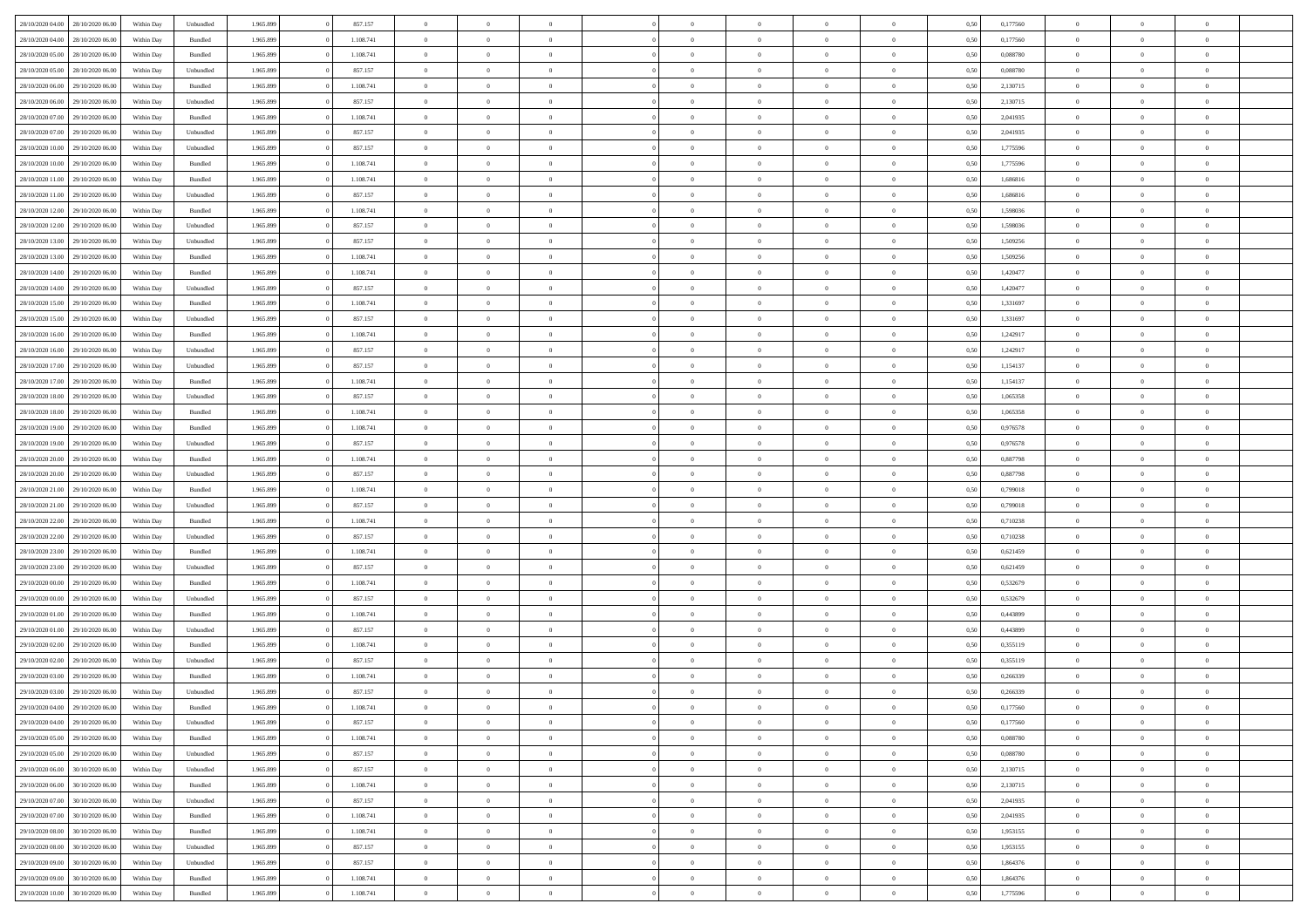| 29/10/2020 10:00                  | 30/10/2020 06:00 | Within Dav | Unbundled | 1.965.899 | 857.157   | $\overline{0}$ | $\theta$       |                | $\Omega$       | $\Omega$       | $\theta$       | $\theta$       | 0,50 | 1,775596 | $\theta$       | $\theta$       | $\overline{0}$ |  |
|-----------------------------------|------------------|------------|-----------|-----------|-----------|----------------|----------------|----------------|----------------|----------------|----------------|----------------|------|----------|----------------|----------------|----------------|--|
| 29/10/2020 11:00                  | 30/10/2020 06.00 | Within Day | Bundled   | 1.965.899 | 1.108.741 | $\overline{0}$ | $\theta$       | $\overline{0}$ | $\overline{0}$ | $\bf{0}$       | $\overline{0}$ | $\bf{0}$       | 0,50 | 1,686816 | $\theta$       | $\overline{0}$ | $\overline{0}$ |  |
| 29/10/2020 11:00                  | 30/10/2020 06.00 | Within Day | Unbundled | 1.965.899 | 857.157   | $\overline{0}$ | $\overline{0}$ | $\overline{0}$ | $\bf{0}$       | $\bf{0}$       | $\bf{0}$       | $\mathbf{0}$   | 0,50 | 1,686816 | $\overline{0}$ | $\overline{0}$ | $\overline{0}$ |  |
|                                   |                  |            |           |           |           |                |                |                |                |                |                |                |      |          | $\theta$       |                |                |  |
| 29/10/2020 12:00                  | 30/10/2020 06:00 | Within Dav | Unbundled | 1.965.899 | 857.157   | $\overline{0}$ | $\overline{0}$ | $\overline{0}$ | $\overline{0}$ | $\bf{0}$       | $\overline{0}$ | $\overline{0}$ | 0.50 | 1.598036 |                | $\overline{0}$ | $\overline{0}$ |  |
| 29/10/2020 12:00                  | 30/10/2020 06.00 | Within Day | Bundled   | 1.965.899 | 1.108.741 | $\overline{0}$ | $\theta$       | $\overline{0}$ | $\overline{0}$ | $\bf{0}$       | $\overline{0}$ | $\bf{0}$       | 0,50 | 1,598036 | $\,$ 0 $\,$    | $\overline{0}$ | $\overline{0}$ |  |
| 29/10/2020 13:00                  | 30/10/2020 06.00 | Within Day | Unbundled | 1.965.899 | 857.157   | $\overline{0}$ | $\overline{0}$ | $\overline{0}$ | $\bf{0}$       | $\overline{0}$ | $\overline{0}$ | $\mathbf{0}$   | 0,50 | 1,509256 | $\overline{0}$ | $\overline{0}$ | $\bf{0}$       |  |
| 29/10/2020 13:00                  | 30/10/2020 06.00 | Within Dav | Bundled   | 1.965.899 | 1.108.741 | $\overline{0}$ | $\overline{0}$ | $\overline{0}$ | $\overline{0}$ | $\overline{0}$ | $\overline{0}$ | $\overline{0}$ | 0.50 | 1,509256 | $\theta$       | $\overline{0}$ | $\overline{0}$ |  |
|                                   |                  |            |           |           |           |                |                |                |                |                |                |                |      |          |                |                |                |  |
| 29/10/2020 14:00                  | 30/10/2020 06.00 | Within Day | Bundled   | 1.965.899 | 1.108.741 | $\overline{0}$ | $\theta$       | $\overline{0}$ | $\overline{0}$ | $\bf{0}$       | $\overline{0}$ | $\bf{0}$       | 0,50 | 1,420477 | $\,$ 0 $\,$    | $\theta$       | $\overline{0}$ |  |
| 29/10/2020 14:00                  | 30/10/2020 06.00 | Within Day | Unbundled | 1.965.899 | 857.157   | $\overline{0}$ | $\overline{0}$ | $\overline{0}$ | $\bf{0}$       | $\bf{0}$       | $\bf{0}$       | $\mathbf{0}$   | 0,50 | 1,420477 | $\,0\,$        | $\overline{0}$ | $\overline{0}$ |  |
| 29/10/2020 15:00                  | 30/10/2020 06.00 | Within Dav | Bundled   | 1.965.899 | 1.108.741 | $\overline{0}$ | $\overline{0}$ | $\overline{0}$ | $\overline{0}$ | $\overline{0}$ | $\overline{0}$ | $\overline{0}$ | 0.50 | 1,331697 | $\theta$       | $\overline{0}$ | $\overline{0}$ |  |
|                                   |                  |            |           |           |           |                |                |                |                |                |                |                |      |          |                |                |                |  |
| 29/10/2020 15:00                  | 30/10/2020 06.00 | Within Day | Unbundled | 1.965.899 | 857.157   | $\overline{0}$ | $\theta$       | $\overline{0}$ | $\overline{0}$ | $\bf{0}$       | $\overline{0}$ | $\bf{0}$       | 0,50 | 1,331697 | $\,$ 0 $\,$    | $\overline{0}$ | $\overline{0}$ |  |
| 29/10/2020 16.00                  | 30/10/2020 06.00 | Within Day | Bundled   | 1.965.899 | 1.108.741 | $\overline{0}$ | $\overline{0}$ | $\overline{0}$ | $\bf{0}$       | $\bf{0}$       | $\bf{0}$       | $\mathbf{0}$   | 0,50 | 1,242917 | $\bf{0}$       | $\overline{0}$ | $\bf{0}$       |  |
| 29/10/2020 16:00                  | 30/10/2020 06:00 | Within Day | Unbundled | 1.965.899 | 857.157   | $\overline{0}$ | $\overline{0}$ | $\overline{0}$ | $\overline{0}$ | $\overline{0}$ | $\overline{0}$ | $\overline{0}$ | 0.50 | 1,242917 | $\theta$       | $\theta$       | $\overline{0}$ |  |
| 29/10/2020 17.00                  | 30/10/2020 06.00 | Within Day | Bundled   | 1.965.899 | 1.108.741 | $\overline{0}$ | $\theta$       | $\overline{0}$ | $\overline{0}$ | $\bf{0}$       | $\overline{0}$ | $\bf{0}$       | 0,50 | 1,154137 | $\,$ 0 $\,$    | $\overline{0}$ | $\overline{0}$ |  |
|                                   |                  |            |           |           |           |                |                |                |                |                |                |                |      |          |                |                |                |  |
| 29/10/2020 17.00                  | 30/10/2020 06.00 | Within Day | Unbundled | 1.965.899 | 857.157   | $\overline{0}$ | $\overline{0}$ | $\overline{0}$ | $\bf{0}$       | $\overline{0}$ | $\overline{0}$ | $\mathbf{0}$   | 0,50 | 1,154137 | $\bf{0}$       | $\overline{0}$ | $\bf{0}$       |  |
| 29/10/2020 18:00                  | 30/10/2020 06.00 | Within Dav | Bundled   | 1.965.899 | 1.108.741 | $\overline{0}$ | $\overline{0}$ | $\overline{0}$ | $\overline{0}$ | $\overline{0}$ | $\overline{0}$ | $\overline{0}$ | 0.50 | 1,065358 | $\overline{0}$ | $\overline{0}$ | $\overline{0}$ |  |
| 29/10/2020 18:00                  | 30/10/2020 06.00 | Within Day | Unbundled | 1.965.899 | 857.157   | $\overline{0}$ | $\theta$       | $\overline{0}$ | $\overline{0}$ | $\bf{0}$       | $\overline{0}$ | $\bf{0}$       | 0,50 | 1,065358 | $\,$ 0 $\,$    | $\overline{0}$ | $\overline{0}$ |  |
|                                   |                  |            |           |           |           |                |                |                |                |                |                |                |      |          |                |                |                |  |
| 29/10/2020 19:00                  | 30/10/2020 06.00 | Within Day | Unbundled | 1.965.899 | 857.157   | $\overline{0}$ | $\overline{0}$ | $\overline{0}$ | $\bf{0}$       | $\bf{0}$       | $\bf{0}$       | $\mathbf{0}$   | 0,50 | 0,976578 | $\bf{0}$       | $\overline{0}$ | $\bf{0}$       |  |
| 29/10/2020 19:00                  | 30/10/2020 06.00 | Within Day | Bundled   | 1.965.899 | 1.108.741 | $\overline{0}$ | $\overline{0}$ | $\overline{0}$ | $\overline{0}$ | $\overline{0}$ | $\overline{0}$ | $\overline{0}$ | 0.50 | 0,976578 | $\theta$       | $\overline{0}$ | $\overline{0}$ |  |
| 29/10/2020 20:00                  | 30/10/2020 06.00 | Within Day | Unbundled | 1.965.899 | 857.157   | $\overline{0}$ | $\theta$       | $\overline{0}$ | $\overline{0}$ | $\bf{0}$       | $\overline{0}$ | $\bf{0}$       | 0,50 | 0,887798 | $\,$ 0 $\,$    | $\overline{0}$ | $\overline{0}$ |  |
| 29/10/2020 20.00                  | 30/10/2020 06.00 | Within Day | Bundled   | 1.965.899 | 1.108.741 | $\overline{0}$ | $\overline{0}$ | $\overline{0}$ | $\bf{0}$       | $\bf{0}$       | $\bf{0}$       | $\mathbf{0}$   | 0,50 | 0,887798 | $\overline{0}$ | $\overline{0}$ | $\bf{0}$       |  |
|                                   | 30/10/2020 06:00 |            | Bundled   | 1.965.899 | 1.108.741 | $\overline{0}$ | $\overline{0}$ | $\overline{0}$ |                | $\overline{0}$ | $\overline{0}$ | $\overline{0}$ | 0.50 | 0.799018 | $\theta$       | $\overline{0}$ | $\overline{0}$ |  |
| 29/10/2020 21:00                  |                  | Within Day |           |           |           |                |                |                | $\overline{0}$ |                |                |                |      |          |                |                |                |  |
| 29/10/2020 21.00                  | 30/10/2020 06.00 | Within Day | Unbundled | 1.965.899 | 857.157   | $\overline{0}$ | $\theta$       | $\overline{0}$ | $\overline{0}$ | $\bf{0}$       | $\overline{0}$ | $\bf{0}$       | 0,50 | 0,799018 | $\,$ 0 $\,$    | $\overline{0}$ | $\overline{0}$ |  |
| 29/10/2020 22.00                  | 30/10/2020 06.00 | Within Day | Bundled   | 1.965.899 | 1.108.741 | $\overline{0}$ | $\overline{0}$ | $\overline{0}$ | $\bf{0}$       | $\overline{0}$ | $\overline{0}$ | $\mathbf{0}$   | 0,50 | 0,710238 | $\overline{0}$ | $\overline{0}$ | $\bf{0}$       |  |
| 29/10/2020 22.00                  | 30/10/2020 06.00 | Within Day | Unbundled | 1.965.899 | 857.157   | $\overline{0}$ | $\overline{0}$ | $\overline{0}$ | $\overline{0}$ | $\overline{0}$ | $\overline{0}$ | $\overline{0}$ | 0.50 | 0,710238 | $\overline{0}$ | $\overline{0}$ | $\overline{0}$ |  |
|                                   |                  |            |           |           |           |                |                |                |                |                |                |                |      |          |                |                |                |  |
| 29/10/2020 23.00                  | 30/10/2020 06.00 | Within Day | Bundled   | 1.965.899 | 1.108.741 | $\overline{0}$ | $\theta$       | $\overline{0}$ | $\overline{0}$ | $\bf{0}$       | $\overline{0}$ | $\bf{0}$       | 0,50 | 0,621459 | $\,$ 0 $\,$    | $\overline{0}$ | $\overline{0}$ |  |
| 29/10/2020 23:00                  | 30/10/2020 06.00 | Within Day | Unbundled | 1.965.899 | 857.157   | $\overline{0}$ | $\overline{0}$ | $\overline{0}$ | $\bf{0}$       | $\bf{0}$       | $\bf{0}$       | $\mathbf{0}$   | 0,50 | 0,621459 | $\,0\,$        | $\overline{0}$ | $\overline{0}$ |  |
| 30/10/2020 00:00                  | 30/10/2020 06.00 | Within Day | Unbundled | 1.965.899 | 857.157   | $\overline{0}$ | $\overline{0}$ | $\overline{0}$ | $\overline{0}$ | $\overline{0}$ | $\overline{0}$ | $\overline{0}$ | 0.50 | 0,532679 | $\theta$       | $\overline{0}$ | $\overline{0}$ |  |
| 30/10/2020 00:00                  | 30/10/2020 06.00 | Within Day | Bundled   | 1.965.899 | 1.108.741 | $\overline{0}$ | $\overline{0}$ | $\overline{0}$ | $\overline{0}$ | $\,$ 0         | $\overline{0}$ | $\bf{0}$       | 0,50 | 0,532679 | $\,$ 0 $\,$    | $\overline{0}$ | $\overline{0}$ |  |
|                                   |                  |            |           |           |           |                |                |                |                |                |                |                |      |          |                |                |                |  |
| 30/10/2020 01.00                  | 30/10/2020 06.00 | Within Day | Unbundled | 1.965.899 | 857.157   | $\overline{0}$ | $\overline{0}$ | $\overline{0}$ | $\bf{0}$       | $\bf{0}$       | $\bf{0}$       | $\bf{0}$       | 0,50 | 0,443899 | $\overline{0}$ | $\overline{0}$ | $\bf{0}$       |  |
| 30/10/2020 01:00                  | 30/10/2020 06:00 | Within Day | Bundled   | 1.965.899 | 1.108.741 | $\overline{0}$ | $\theta$       | $\overline{0}$ | $\Omega$       | $\Omega$       | $\overline{0}$ | $\overline{0}$ | 0,50 | 0.443899 | $\,0\,$        | $\theta$       | $\theta$       |  |
| 30/10/2020 02.00                  | 30/10/2020 06.00 | Within Day | Unbundled | 1.965.899 | 857.157   | $\overline{0}$ | $\overline{0}$ | $\overline{0}$ | $\overline{0}$ | $\bf{0}$       | $\overline{0}$ | $\bf{0}$       | 0,50 | 0,355119 | $\,$ 0 $\,$    | $\overline{0}$ | $\overline{0}$ |  |
| 30/10/2020 02.00                  | 30/10/2020 06.00 | Within Day | Bundled   | 1.965.899 | 1.108.741 | $\overline{0}$ | $\overline{0}$ | $\overline{0}$ | $\bf{0}$       | $\overline{0}$ | $\overline{0}$ | $\mathbf{0}$   | 0,50 | 0,355119 | $\overline{0}$ | $\overline{0}$ | $\bf{0}$       |  |
|                                   |                  |            |           |           |           |                |                |                |                |                |                |                |      |          |                |                |                |  |
| 30/10/2020 03:00                  | 30/10/2020 06:00 | Within Day | Bundled   | 1.965.899 | 1.108.741 | $\overline{0}$ | $\overline{0}$ | $\overline{0}$ | $\Omega$       | $\overline{0}$ | $\overline{0}$ | $\overline{0}$ | 0.50 | 0,266339 | $\,0\,$        | $\theta$       | $\theta$       |  |
| 30/10/2020 03:00                  | 30/10/2020 06.00 | Within Day | Unbundled | 1.965.899 | 857.157   | $\overline{0}$ | $\theta$       | $\overline{0}$ | $\overline{0}$ | $\bf{0}$       | $\overline{0}$ | $\bf{0}$       | 0,50 | 0,266339 | $\,$ 0 $\,$    | $\overline{0}$ | $\overline{0}$ |  |
| 30/10/2020 04.00                  | 30/10/2020 06.00 | Within Day | Unbundled | 1.965.899 | 857.157   | $\overline{0}$ | $\bf{0}$       | $\overline{0}$ | $\bf{0}$       | $\bf{0}$       | $\bf{0}$       | $\mathbf{0}$   | 0,50 | 0,177560 | $\bf{0}$       | $\overline{0}$ | $\bf{0}$       |  |
| 30/10/2020 04:00                  | 30/10/2020 06:00 |            |           |           | 1.108.741 | $\overline{0}$ | $\overline{0}$ | $\overline{0}$ | $\Omega$       | $\overline{0}$ | $\overline{0}$ | $\overline{0}$ | 0.50 |          | $\,$ 0 $\,$    | $\theta$       | $\theta$       |  |
|                                   |                  | Within Day | Bundled   | 1.965.899 |           |                |                |                |                |                |                |                |      | 0,177560 |                |                |                |  |
| 30/10/2020 05:00                  | 30/10/2020 06.00 | Within Day | Unbundled | 1.965.899 | 857.157   | $\overline{0}$ | $\overline{0}$ | $\overline{0}$ | $\overline{0}$ | $\,$ 0         | $\overline{0}$ | $\bf{0}$       | 0,50 | 0,088780 | $\,$ 0 $\,$    | $\overline{0}$ | $\overline{0}$ |  |
| 30/10/2020 05:00                  | 30/10/2020 06.00 | Within Day | Bundled   | 1.965.899 | 1.108.741 | $\overline{0}$ | $\overline{0}$ | $\overline{0}$ | $\bf{0}$       | $\bf{0}$       | $\overline{0}$ | $\mathbf{0}$   | 0,50 | 0,088780 | $\bf{0}$       | $\overline{0}$ | $\bf{0}$       |  |
| 30/10/2020 06.00                  | 31/10/2020 06.00 | Within Day | Unbundled | 1.965.899 | 857.157   | $\overline{0}$ | $\theta$       | $\overline{0}$ | $\Omega$       | $\overline{0}$ | $\overline{0}$ | $\overline{0}$ | 0,50 | 2,130715 | $\,0\,$        | $\theta$       | $\overline{0}$ |  |
|                                   |                  |            |           |           |           |                |                |                |                |                |                |                |      |          |                |                |                |  |
| 30/10/2020 06.00                  | 31/10/2020 06.00 | Within Day | Bundled   | 1.965.899 | 1.108.741 | $\overline{0}$ | $\overline{0}$ | $\overline{0}$ | $\overline{0}$ | $\,$ 0         | $\overline{0}$ | $\bf{0}$       | 0,50 | 2,130715 | $\,$ 0 $\,$    | $\overline{0}$ | $\overline{0}$ |  |
| 30/10/2020 07.00                  | 31/10/2020 06.00 | Within Day | Bundled   | 1.965.899 | 1.108.741 | $\overline{0}$ | $\overline{0}$ | $\overline{0}$ | $\bf{0}$       | $\bf{0}$       | $\overline{0}$ | $\mathbf{0}$   | 0,50 | 2,041935 | $\bf{0}$       | $\overline{0}$ | $\bf{0}$       |  |
| 30/10/2020 07.00                  | 31/10/2020 06:00 | Within Day | Unbundled | 1.965.899 | 857.157   | $\overline{0}$ | $\Omega$       | $\Omega$       | $\Omega$       | $\Omega$       | $\Omega$       | $\overline{0}$ | 0.50 | 2.041935 | $\theta$       | $\theta$       | $\theta$       |  |
| 30/10/2020 08:00                  | 31/10/2020 06.00 | Within Day | Bundled   | 1.965.899 | 1.108.741 | $\bf{0}$       | $\overline{0}$ | $\overline{0}$ | $\bf{0}$       | $\,$ 0         | $\bf{0}$       | $\bf{0}$       | 0,50 | 1,953155 | $\,0\,$        | $\,$ 0 $\,$    | $\overline{0}$ |  |
|                                   |                  |            |           |           |           |                |                |                |                |                |                |                |      |          |                |                |                |  |
| 30/10/2020 08:00                  | 31/10/2020 06.00 | Within Day | Unbundled | 1.965.899 | 857.157   | $\bf{0}$       | $\bf{0}$       |                |                | $\bf{0}$       |                |                | 0,50 | 1,953155 | $\bf{0}$       | $\overline{0}$ |                |  |
| 30/10/2020 09:00                  | 31/10/2020 06:00 | Within Day | Bundled   | 1.965.899 | 1.108.741 | $\overline{0}$ | $\overline{0}$ | $\overline{0}$ | $\Omega$       | $\overline{0}$ | $\overline{0}$ | $\overline{0}$ | 0,50 | 1.864376 | $\theta$       | $\theta$       | $\theta$       |  |
| 30/10/2020 09:00                  | 31/10/2020 06.00 | Within Day | Unbundled | 1.965.899 | 857.157   | $\overline{0}$ | $\bf{0}$       | $\overline{0}$ | $\bf{0}$       | $\,$ 0 $\,$    | $\overline{0}$ | $\,$ 0 $\,$    | 0,50 | 1,864376 | $\,$ 0 $\,$    | $\,$ 0 $\,$    | $\,$ 0         |  |
| 30/10/2020 10:00                  | 31/10/2020 06.00 | Within Day | Bundled   | 1.965.899 | 1.108.741 | $\overline{0}$ | $\overline{0}$ | $\overline{0}$ | $\overline{0}$ | $\overline{0}$ | $\overline{0}$ | $\mathbf{0}$   | 0,50 | 1,775596 | $\overline{0}$ | $\bf{0}$       | $\bf{0}$       |  |
|                                   |                  |            |           |           |           |                |                |                |                |                |                |                |      |          |                |                |                |  |
| 30/10/2020 10:00                  | 31/10/2020 06.00 | Within Day | Unbundled | 1.965.899 | 857.157   | $\overline{0}$ | $\overline{0}$ | $\overline{0}$ | $\Omega$       | $\overline{0}$ | $\overline{0}$ | $\overline{0}$ | 0,50 | 1,775596 | $\overline{0}$ | $\theta$       | $\overline{0}$ |  |
| 30/10/2020 11:00                  | 31/10/2020 06.00 | Within Day | Bundled   | 1.965.899 | 1.108.741 | $\overline{0}$ | $\,$ 0         | $\overline{0}$ | $\bf{0}$       | $\,$ 0 $\,$    | $\overline{0}$ | $\mathbf{0}$   | 0,50 | 1,686816 | $\,$ 0 $\,$    | $\overline{0}$ | $\overline{0}$ |  |
| 30/10/2020 11:00                  | 31/10/2020 06.00 | Within Day | Unbundled | 1.965.899 | 857.157   | $\overline{0}$ | $\overline{0}$ | $\overline{0}$ | $\overline{0}$ | $\overline{0}$ | $\overline{0}$ | $\mathbf{0}$   | 0,50 | 1,686816 | $\overline{0}$ | $\overline{0}$ | $\bf{0}$       |  |
| 30/10/2020 12:00                  | 31/10/2020 06.00 | Within Day | Bundled   | 1.965.899 | 1.108.741 | $\overline{0}$ | $\overline{0}$ | $\overline{0}$ | $\overline{0}$ | $\overline{0}$ | $\overline{0}$ | $\bf{0}$       | 0.50 | 1,598036 | $\overline{0}$ | $\theta$       | $\overline{0}$ |  |
|                                   |                  |            |           |           |           |                |                |                |                |                |                |                |      |          |                |                |                |  |
| 30/10/2020 12:00                  | 31/10/2020 06.00 | Within Day | Unbundled | 1.965.899 | 857.157   | $\overline{0}$ | $\,$ 0         | $\overline{0}$ | $\bf{0}$       | $\bf{0}$       | $\bf{0}$       | $\bf{0}$       | 0,50 | 1,598036 | $\,$ 0 $\,$    | $\overline{0}$ | $\overline{0}$ |  |
| 30/10/2020 13:00                  | 31/10/2020 06.00 | Within Day | Unbundled | 1.965.899 | 857.157   | $\overline{0}$ | $\bf{0}$       | $\overline{0}$ | $\overline{0}$ | $\overline{0}$ | $\overline{0}$ | $\mathbf{0}$   | 0,50 | 1,509256 | $\overline{0}$ | $\overline{0}$ | $\bf{0}$       |  |
| 30/10/2020 13:00                  | 31/10/2020 06.00 | Within Day | Bundled   | 1.965.899 | 1.108.741 | $\overline{0}$ | $\overline{0}$ | $\overline{0}$ | $\Omega$       | $\overline{0}$ | $\overline{0}$ | $\overline{0}$ | 0.50 | 1,509256 | $\overline{0}$ | $\overline{0}$ | $\overline{0}$ |  |
| 30/10/2020 14:00                  | 31/10/2020 06.00 | Within Day | Unbundled | 1.965.899 | 857.157   | $\overline{0}$ | $\bf{0}$       | $\overline{0}$ | $\bf{0}$       | $\bf{0}$       | $\bf{0}$       | $\mathbf{0}$   | 0,50 | 1,420477 | $\,$ 0 $\,$    | $\,$ 0 $\,$    | $\bf{0}$       |  |
|                                   |                  |            |           |           |           |                |                |                |                |                |                |                |      |          |                |                |                |  |
| 30/10/2020 14:00 31/10/2020 06:00 |                  | Within Day | Bundled   | 1.965.899 | 1.108.741 | $\overline{0}$ | $\overline{0}$ | $\overline{0}$ | $\overline{0}$ | $\overline{0}$ | $\bf{0}$       | $\mathbf{0}$   | 0,50 | 1,420477 | $\overline{0}$ | $\bf{0}$       | $\overline{0}$ |  |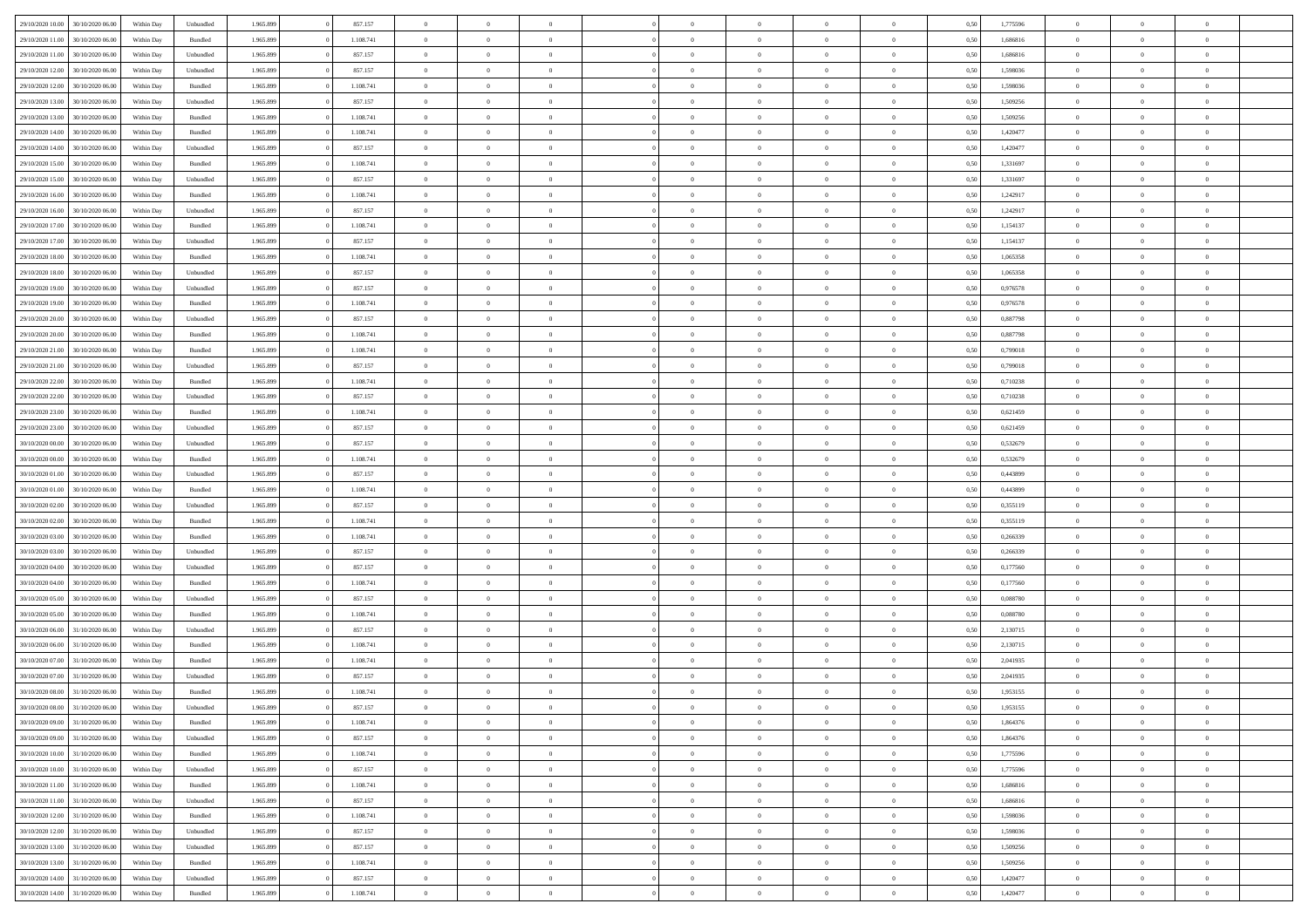| 30/10/2020 15:00<br>31/10/2020 06:00 | Within Day | Bundled   | 1.965.899 | 1.108.741 | $\Omega$       | $\theta$       | $\Omega$       | $\Omega$       | $\Omega$       | $\Omega$       | $\Omega$       | 0,50 | 1,331697 | $\Omega$       |                |              |  |
|--------------------------------------|------------|-----------|-----------|-----------|----------------|----------------|----------------|----------------|----------------|----------------|----------------|------|----------|----------------|----------------|--------------|--|
| 30/10/2020 15:00 31/10/2020 06:00    | Within Day | Unbundled | 1.965.899 | 857.157   | $\overline{0}$ | $\Omega$       | $\overline{0}$ | $\Omega$       | $\overline{0}$ | $\Omega$       | $\theta$       | 0,50 | 1,331697 | $\overline{0}$ |                | $\mathbf{a}$ |  |
| 30/10/2020 16:00<br>31/10/2020 06.00 | Within Day | Bundled   | 1.965.899 | 1.108.741 | $\overline{0}$ | $\Omega$       | $\Omega$       | $\Omega$       | $\Omega$       | $\Omega$       | $\theta$       | 0,50 | 1,242917 | $\overline{0}$ |                |              |  |
| 30/10/2020 16:00<br>31/10/2020 06.00 | Within Day | Unbundled | 1.965.899 | 857.157   | $\overline{0}$ | $\overline{0}$ | $\overline{0}$ | $\Omega$       | $\Omega$       | $\theta$       | $\overline{0}$ | 0.50 | 1,242917 | $\overline{0}$ |                | $\theta$     |  |
| 30/10/2020 17:00<br>31/10/2020 06.00 | Within Day | Bundled   | 1.965.899 | 1.108.741 | $\overline{0}$ | $\Omega$       | $\Omega$       | $\Omega$       | $\Omega$       | $\Omega$       | $\mathbf{a}$   | 0,50 | 1,154137 | $\Omega$       |                |              |  |
| 30/10/2020 17.00 31/10/2020 06.00    | Within Day | Unbundled | 1.965.899 | 857.157   | $\overline{0}$ | $\Omega$       | $\overline{0}$ | $\theta$       | $\theta$       | $\theta$       | $\overline{0}$ | 0,50 | 1,154137 | $\overline{0}$ | $\Omega$       | $\theta$     |  |
| 30/10/2020 18:00<br>31/10/2020 06.00 | Within Day | Unbundled | 1.965.899 | 857.157   | $\overline{0}$ | $\Omega$       | $\overline{0}$ | $\Omega$       | $\theta$       | $\Omega$       | $\theta$       | 0.50 | 1.065358 | $\overline{0}$ |                | $\theta$     |  |
| 30/10/2020 18:00<br>31/10/2020 06.00 | Within Day | Bundled   | 1.965.899 | 1.108.741 | $\overline{0}$ | $\Omega$       | $\overline{0}$ | $\Omega$       | $\Omega$       | $\overline{0}$ | $\theta$       | 0.50 | 1.065358 | $\overline{0}$ |                |              |  |
| 30/10/2020 19:00<br>31/10/2020 06.00 | Within Day | Unbundled | 1.965.899 | 857.157   | $\overline{0}$ | $\Omega$       | $\Omega$       | $\Omega$       | $\Omega$       | $\Omega$       | $\theta$       | 0.50 | 0.976578 | $\Omega$       |                |              |  |
| 30/10/2020 19:00<br>31/10/2020 06.00 | Within Day | Bundled   | 1.965.899 | 1.108.741 | $\overline{0}$ | $\Omega$       | $\overline{0}$ | $\theta$       | $\theta$       | $\overline{0}$ | $\overline{0}$ | 0,50 | 0,976578 | $\overline{0}$ | $^{\circ}$     | $\theta$     |  |
| 30/10/2020 20:00<br>31/10/2020 06.00 | Within Day | Unbundled | 1.965.899 | 857.157   | $\overline{0}$ | $\overline{0}$ | $\overline{0}$ | $\overline{0}$ | $\overline{0}$ | $\overline{0}$ | $\overline{0}$ | 0,50 | 0,887798 | $\overline{0}$ | $\overline{0}$ | $\bf{0}$     |  |
| 30/10/2020 20:00<br>31/10/2020 06.00 | Within Day | Bundled   | 1.965.899 | 1.108.741 | $\overline{0}$ | $\overline{0}$ | $\overline{0}$ | $\overline{0}$ | $\bf{0}$       | $\overline{0}$ | $\overline{0}$ | 0,50 | 0,887798 | $\overline{0}$ | $\Omega$       | $^{\circ}$   |  |
| 30/10/2020 21:00<br>31/10/2020 06.00 | Within Day | Unbundled | 1.965.899 | 857.157   | $\overline{0}$ | $\Omega$       | $\overline{0}$ | $\Omega$       | $\Omega$       | $\theta$       | $\Omega$       | 0,50 | 0,799018 | $\overline{0}$ |                | $\theta$     |  |
| 30/10/2020 21.00<br>31/10/2020 06.00 | Within Day | Bundled   | 1.965.899 | 1.108.741 | $\overline{0}$ | $\Omega$       | $\Omega$       | $\Omega$       | $\Omega$       | $\Omega$       | $\theta$       | 0,50 | 0,799018 | $\theta$       |                |              |  |
| 30/10/2020 22.00<br>31/10/2020 06.00 | Within Day | Bundled   | 1.965.899 | 1.108.741 | $\overline{0}$ | $\Omega$       | $\overline{0}$ | $\Omega$       | $\theta$       | $\Omega$       | $\theta$       | 0,50 | 0,710238 | $\overline{0}$ | $\Omega$       | $\theta$     |  |
| 30/10/2020 22.00<br>31/10/2020 06.00 | Within Day | Unbundled | 1.965.899 | 857.157   | $\overline{0}$ | $\Omega$       | $\overline{0}$ | $\Omega$       | $\Omega$       | $\Omega$       | $\mathbf{a}$   | 0,50 | 0,710238 | $\overline{0}$ |                | $\theta$     |  |
| 30/10/2020 23.00<br>31/10/2020 06.00 | Within Day | Bundled   | 1.965.899 | 1.108.741 | $\overline{0}$ | $\Omega$       | $\overline{0}$ | $\Omega$       | $\Omega$       | $\Omega$       | $\overline{0}$ | 0,50 | 0,621459 | $\overline{0}$ |                | $\sqrt{2}$   |  |
| 30/10/2020 23.00<br>31/10/2020 06.00 | Within Day | Unbundled | 1.965.899 | 857.157   | $\overline{0}$ | $\Omega$       | $\overline{0}$ | $\Omega$       | $\Omega$       | $\Omega$       | $\theta$       | 0,50 | 0,621459 | $\Omega$       |                |              |  |
| 31/10/2020 00:00<br>31/10/2020 06.00 | Within Day | Bundled   | 1.965.899 | 1.108.741 | $\overline{0}$ | $\Omega$       | $\overline{0}$ | $\Omega$       | $\Omega$       | $\overline{0}$ | $\overline{0}$ | 0,50 | 0,532679 | $\overline{0}$ |                |              |  |
| 31/10/2020 00.00<br>31/10/2020 06.00 | Within Day | Unbundled | 1.965.899 | 857.157   | $\overline{0}$ | $\Omega$       | $\overline{0}$ | $\Omega$       | $\theta$       | $\theta$       | $\overline{0}$ | 0.50 | 0.532679 | $\overline{0}$ |                | $\theta$     |  |
| 31/10/2020 01.00 31/10/2020 06.00    | Within Day | Bundled   | 1.965.899 | 1.108.741 | $\overline{0}$ | $\Omega$       | $\overline{0}$ | $\Omega$       | $\theta$       | $\theta$       | $\overline{0}$ | 0.50 | 0.443899 | $\overline{0}$ |                |              |  |
| 31/10/2020 01.00<br>31/10/2020 06.00 | Within Day | Unbundled | 1.965.899 | 857.157   | $\overline{0}$ | $\overline{0}$ | $\overline{0}$ | $\theta$       | $\Omega$       | $\theta$       | $\theta$       | 0.50 | 0.443899 | $\overline{0}$ | $\Omega$       | $\theta$     |  |
| 31/10/2020 02:00<br>31/10/2020 06.00 | Within Day | Unbundled | 1.965.899 | 857.157   | $\overline{0}$ | $\overline{0}$ | $\overline{0}$ | $\overline{0}$ | $\theta$       | $\overline{0}$ | $\overline{0}$ | 0.50 | 0,355119 | $\overline{0}$ | $\Omega$       | $\theta$     |  |
| 31/10/2020 02.00<br>31/10/2020 06.00 | Within Day | Bundled   | 1.965.899 | 1.108.741 | $\overline{0}$ | $\overline{0}$ | $\overline{0}$ | $\overline{0}$ | $\bf{0}$       | $\overline{0}$ | $\overline{0}$ | 0.50 | 0.355119 | $\overline{0}$ | $\Omega$       | $\theta$     |  |
| 31/10/2020 03:00<br>31/10/2020 06.00 | Within Day | Unbundled | 1.965.899 | 857.157   | $\overline{0}$ | $\overline{0}$ | $\overline{0}$ | $\overline{0}$ | $\overline{0}$ | $\overline{0}$ | $\overline{0}$ | 0,50 | 0,266339 | $\overline{0}$ | $^{\circ}$     | $\theta$     |  |
| 31/10/2020 03:00<br>31/10/2020 06.00 | Within Day | Bundled   | 1.965.899 | 1.108.741 | $\overline{0}$ | $\Omega$       | $\overline{0}$ | $\Omega$       | $\Omega$       | $\theta$       | $\overline{0}$ | 0,50 | 0,266339 | $\overline{0}$ | $\Omega$       | $^{\circ}$   |  |
| 31/10/2020 04:00<br>31/10/2020 06.00 | Within Day | Bundled   | 1.965.899 | 1.108.741 | $\overline{0}$ | $\overline{0}$ | $\overline{0}$ | $\Omega$       | $\Omega$       | $\theta$       | $\theta$       | 0,50 | 0,177560 | $\overline{0}$ | $\Omega$       | $\mathbf{a}$ |  |
| 31/10/2020 04:00<br>31/10/2020 06.00 | Within Day | Unbundled | 1.965.899 | 857.157   | $\overline{0}$ | $\Omega$       | $\Omega$       | $\Omega$       | $\Omega$       | $\Omega$       | $\theta$       | 0,50 | 0,177560 | $\overline{0}$ |                | $\theta$     |  |
| 31/10/2020 06.00<br>01/11/2020 06.00 | Within Day | Unbundled | 1.965.899 | 857.157   | $\Omega$       | $\Omega$       | $\Omega$       | $\Omega$       | $\Omega$       | $\Omega$       | $\Omega$       | 0,50 | 2,130715 | $\Omega$       |                |              |  |
| 31/10/2020 06.00 01/11/2020 06.00    | Within Day | Bundled   | 1.965.899 | 1.108.741 | $\Omega$       | $\Omega$       | $\Omega$       | $\Omega$       |                |                |                | 0,50 | 2,130715 | $\Omega$       |                |              |  |

(\*) GCV used for the purpose of the conversion does not corresponding to the actual GCV of the Gas Day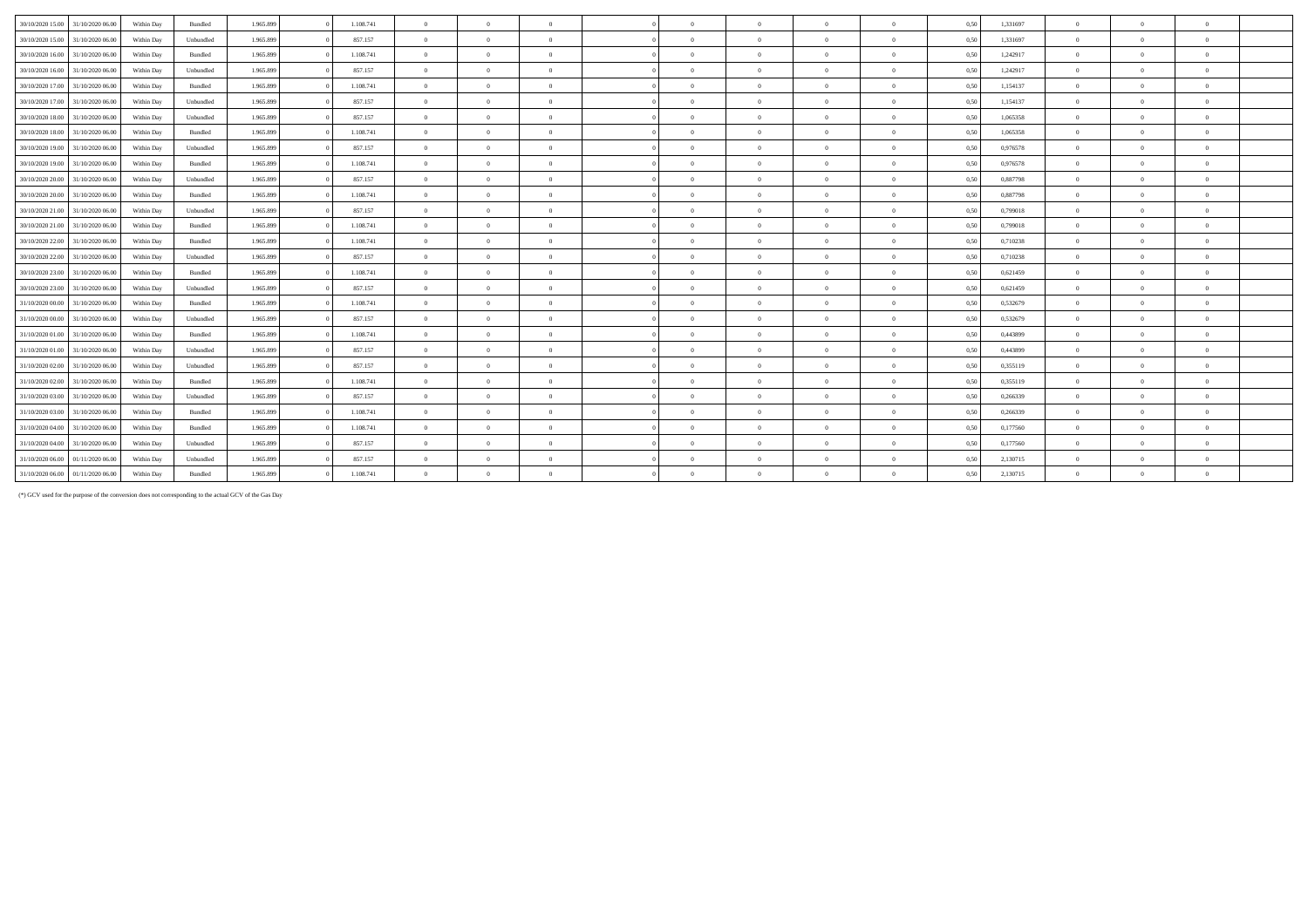## **SNAM RETE GAS**

**Transportation capacity at Exit Point interconnected with foreign pipelines**

**Update to 30/10/2020 of offered and assigned capacity in auction day-ahead and within-day**

**Thermal Year 2020/2021**

(Values in Scm/day (15° C; 1,01325 bar); Prices in c/Scm)

**Exit Point**

**GORIZIA**

|                  | Timeframe        |                     |                                 |                                    | Assigned                        | <b>Offered capacity</b> |                |                | Assigned capacity | Day-Ahead                                |                         |                                  | <b>Total Prices</b>              |                                           |                     |                         |                           | <b>SRG Prices</b>                |                                              |             |
|------------------|------------------|---------------------|---------------------------------|------------------------------------|---------------------------------|-------------------------|----------------|----------------|-------------------|------------------------------------------|-------------------------|----------------------------------|----------------------------------|-------------------------------------------|---------------------|-------------------------|---------------------------|----------------------------------|----------------------------------------------|-------------|
| From             | To               | <b>Auction type</b> | <b>Offered</b><br>capacity type | <b>Transportati</b><br>on capacity | capacity<br>(before<br>auction) | Firm                    | Interruptible  | Firm           | Interruptible     | Interrupted<br>Capacity<br>Interruptible | Reserve price -<br>Firm | <b>Auction premium</b><br>- Firm | Reserve price -<br>Interruptible | <b>Auction premium</b><br>- Interruptible | <b>Split factor</b> | Reserve price -<br>Firm | Auction<br>premium - Firm | Reserve price -<br>Interruptible | <b>Auction</b><br>premium -<br>Interruptible | <b>Note</b> |
| 01/10/2020 06.00 | 02/10/2020 06.00 | Day Ahead           | Unbundled                       | 4.400.000                          |                                 | 1.918.456               | $\overline{0}$ | $\overline{0}$ | $\theta$          |                                          | $\theta$                | $\overline{0}$                   | $\overline{0}$                   | $\overline{0}$                            | 0,50                | 0,009520                | $\theta$                  | 0,009520                         | $\overline{0}$                               |             |
| 01/10/2020 06.00 | 02/10/2020 06.00 | Day Ahead           | Bundled                         | 4.400.000                          |                                 | 2.481.542               | $\overline{0}$ | $\theta$       | $\Omega$          |                                          | $\Omega$                |                                  | $\Omega$                         | $\Omega$                                  | 0,50                | 0,009520                | $\overline{0}$            | 0,009520                         | $\overline{0}$                               |             |
| 02/10/2020 06.00 | 03/10/2020 06.00 | Day Ahead           | Unbundled                       | 4.400.000                          |                                 | 1.918.456               | $\overline{0}$ | $\overline{0}$ | $\Omega$          |                                          | $\theta$                | $\theta$                         | $\overline{0}$                   | $\bf{0}$                                  | 0,50                | 0,009520                | $\,$ 0 $\,$               | 0,009520                         | $\overline{0}$                               |             |
| 02/10/2020 06.00 | 03/10/2020 06.00 | Day Ahead           | Bundled                         | 4.400.000                          |                                 | 2.481.542               | $\overline{0}$ | $\overline{0}$ | $\overline{0}$    |                                          | $\theta$                | $\overline{0}$                   | $\overline{0}$                   | $\overline{0}$                            | 0,50                | 0,009520                | $\bf{0}$                  | 0,009520                         | $\overline{0}$                               |             |
| 03/10/2020 06:00 | 04/10/2020 06.00 | Day Ahead           | Bundled                         | 4,400,000                          |                                 | 2.481.542               | $\overline{0}$ | $\Omega$       | $\Omega$          |                                          | $\theta$                | $\theta$                         | $\overline{0}$                   | $\bf{0}$                                  | 0,50                | 0.009520                | $\mathbf{0}$              | 0.009520                         | $\theta$                                     |             |
| 03/10/2020 06.0  | 04/10/2020 06.0  | Day Ahead           | Unbundled                       | 4.400.000                          |                                 | 1.918.456               | $\overline{0}$ | $\overline{0}$ | $\theta$          |                                          | $\theta$                | $\theta$                         | $\overline{0}$                   | $\bf{0}$                                  | 0,50                | 0,009520                | $\theta$                  | 0,009520                         | $\overline{0}$                               |             |
| 04/10/2020 06.00 | 05/10/2020 06.00 | Day Ahead           | Bundled                         | 4.400.000                          |                                 | 2.481.542               | $\overline{0}$ | $\overline{0}$ | $\overline{0}$    |                                          | $\theta$                | $\theta$                         | $\overline{0}$                   | $\bf{0}$                                  | 0,50                | 0,009520                | $\mathbf{0}$              | 0,009520                         | $\overline{0}$                               |             |
| 04/10/2020 06.00 | 05/10/2020 06.00 | Day Ahead           | Unbundled                       | 4.400.000                          |                                 | 1.918.456               | $\overline{0}$ | $\Omega$       | $\Omega$          |                                          | $\theta$                | $\theta$                         | $\overline{0}$                   | $\bf{0}$                                  | 0,50                | 0,009520                | $\overline{0}$            | 0,009520                         | $\theta$                                     |             |
| 05/10/2020 06:00 | 06/10/2020 06.00 | Day Ahead           | Unbundled                       | 4.400.000                          |                                 | 1.918.456               | $\overline{0}$ | $\Omega$       | $\Omega$          |                                          | $\Omega$                |                                  | $\Omega$                         | $\Omega$                                  | 0,50                | 0,009520                | $\Omega$                  | 0,009520                         | $\theta$                                     |             |
| 05/10/2020 06.00 | 06/10/2020 06.00 | Day Ahead           | Bundled                         | 4.400.000                          |                                 | 2.481.542               | $\overline{0}$ | $\overline{0}$ | $\Omega$          |                                          | $\theta$                | $\theta$                         | $\Omega$                         | $\overline{0}$                            | 0,50                | 0,009520                | $\mathbf{0}$              | 0,009520                         | $\overline{0}$                               |             |
| 06/10/2020 06.00 | 07/10/2020 06.00 | Day Ahead           | Bundled                         | 4.400.000                          |                                 | 2.481.542               | $\overline{0}$ | $\overline{0}$ | $\overline{0}$    |                                          | $\theta$                | $\theta$                         | $\overline{0}$                   | $\bf{0}$                                  | 0,50                | 0,009520                | $\mathbf{0}$              | 0,009520                         | $\overline{0}$                               |             |
| 06/10/2020 06:00 | 07/10/2020 06:00 | Day Ahead           | Unbundled                       | 4.400,000                          |                                 | 1.918.456               | $\overline{0}$ | $\Omega$       | $\Omega$          |                                          | $\Omega$                | $\theta$                         | $\Omega$                         | $\overline{0}$                            | 0,50                | 0.009520                | $\overline{0}$            | 0.009520                         | $\theta$                                     |             |
| 07/10/2020 06.00 | 08/10/2020 06.00 | Day Ahead           | Bundled                         | 4.400.000                          |                                 | 2.481.542               | $\overline{0}$ | $\overline{0}$ | $\theta$          |                                          | $\theta$                | $\theta$                         | $\theta$                         | $\bf{0}$                                  | 0,50                | 0,009520                | $\mathbf{0}$              | 0,009520                         | $\overline{0}$                               |             |
| 07/10/2020 06.00 | 08/10/2020 06.00 | Day Ahead           | Unbundled                       | 4.400.000                          |                                 | 1.918.456               | $\overline{0}$ | $\Omega$       | $\Omega$          |                                          | $\theta$                | $\theta$                         | $\overline{0}$                   | $\bf{0}$                                  | 0,50                | 0,009520                | $\mathbf{0}$              | 0,009520                         | $\overline{0}$                               |             |
| 08/10/2020 06:00 | 09/10/2020 06.00 | Day Ahead           | Unbundled                       | 4.400.000                          |                                 | 1.918.456               | $\overline{0}$ | $^{\circ}$     | $\Omega$          |                                          | $\theta$                | $\mathbf{a}$                     | $\Omega$                         | $\theta$                                  | 0,50                | 0.009520                | $\mathbf{0}$              | 0,009520                         | $\theta$                                     |             |
| 08/10/2020 06:00 | 09/10/2020 06.00 | Day Ahead           | Bundled                         | 4.400.000                          |                                 | 2.481.542               | $\overline{0}$ | $\Omega$       | $\Omega$          |                                          | $\Omega$                | $\theta$                         | $\Omega$                         | $\theta$                                  | 0,50                | 0,009520                | $\theta$                  | 0,009520                         | $\theta$                                     |             |
| 09/10/2020 06:00 | 10/10/2020 06:00 | Day Ahead           | Unbundled                       | 4,400,000                          |                                 | 1.918.456               | $\overline{0}$ | $\overline{0}$ | $\Omega$          |                                          | $\theta$                | $\theta$                         | $\overline{0}$                   | $\theta$                                  | 0,50                | 0.009520                | $\mathbf{0}$              | 0.009520                         | $\theta$                                     |             |
| 09/10/2020 06.00 | 10/10/2020 06.00 | Day Ahead           | Bundled                         | 4.400.000                          |                                 | 2.481.542               | $\overline{0}$ | $\overline{0}$ | $\overline{0}$    |                                          | $\theta$                | $\theta$                         | $\overline{0}$                   | $\bf{0}$                                  | 0,50                | 0,009520                | $\mathbf{0}$              | 0,009520                         | $\overline{0}$                               |             |
| 10/10/2020 06:00 | 11/10/2020 06:00 | Day Ahead           | Bundled                         | 4,400,000                          |                                 | 2.481.542               | $\overline{0}$ | $\Omega$       | $\theta$          |                                          | $\theta$                | $\theta$                         | $\theta$                         | $\theta$                                  | 0,50                | 0.009520                | $\mathbf{0}$              | 0.009520                         | $\theta$                                     |             |
| 10/10/2020 06.00 | 11/10/2020 06.00 | Day Ahead           | Unbundled                       | 4,400,000                          |                                 | 1.918.456               | $\overline{0}$ | $\Omega$       | $\Omega$          |                                          | $\theta$                | $\theta$                         | $\overline{0}$                   | $\theta$                                  | 0,50                | 0.009520                | $\mathbf{0}$              | 0.009520                         | $\theta$                                     |             |
| 11/10/2020 06:00 | 12/10/2020 06:00 | Day Ahead           | Bundled                         | 4.400.000                          |                                 | 2.481.542               | $\overline{0}$ | $\Omega$       | $\Omega$          |                                          | $\theta$                | $\theta$                         | $\Omega$                         | $\theta$                                  | 0,50                | 0,009520                | $\mathbf{0}$              | 0,009520                         | $\theta$                                     |             |
| 11/10/2020 06:00 | 12/10/2020 06:00 | Day Ahead           | Unbundled                       | 4.400,000                          |                                 | 1.918.456               | $\overline{0}$ | $\Omega$       | $\Omega$          |                                          | $\theta$                | $\theta$                         | $\Omega$                         | $\theta$                                  | 0,50                | 0.009520                | $\theta$                  | 0.009520                         | $\theta$                                     |             |
| 12/10/2020 06:00 | 13/10/2020 06.00 | Day Ahead           | Unbundled                       | 4.400.000                          |                                 | 1.918.456               | $\overline{0}$ | $\overline{0}$ | $\Omega$          |                                          | $\theta$                | $\theta$                         | $\Omega$                         | $\bf{0}$                                  | 0,50                | 0,009520                | $\mathbf{0}$              | 0,009520                         | $\overline{0}$                               |             |
| 12/10/2020 06:00 | 13/10/2020 06:00 | Day Ahead           | Bundled                         | 4,400,000                          |                                 | 2.481.542               | $\overline{0}$ | $\overline{0}$ | $\Omega$          |                                          | $\theta$                | $\theta$                         | $\overline{0}$                   | $\theta$                                  | 0.50                | 0.009520                | $\Omega$                  | 0.009520                         | $\theta$                                     |             |
| 13/10/2020 06.00 | 14/10/2020 06.00 | Day Ahead           | Bundled                         | 4.400.000                          |                                 | 2.481.542               | $\overline{0}$ | $\overline{0}$ | $\Omega$          |                                          | $\overline{0}$          | $\theta$                         | $\overline{0}$                   | $\overline{0}$                            | 0,50                | 0,009520                | $\mathbf{0}$              | 0,009520                         | $\overline{0}$                               |             |
| 13/10/2020 06:00 | 14/10/2020 06.00 | Day Ahead           | Unbundled                       | 4.400.000                          |                                 | 1.918.456               | $\overline{0}$ | $\overline{0}$ | $\theta$          |                                          | $\theta$                | $\overline{0}$                   | $\overline{0}$                   | $\bf{0}$                                  | 0,50                | 0,009520                | $\overline{0}$            | 0,009520                         | $\overline{0}$                               |             |
| 14/10/2020 06.00 | 15/10/2020 06.00 | Day Ahead           | Bundled                         | 4,400,000                          |                                 | 2.481.542               | $\overline{0}$ | $\overline{0}$ | $\overline{0}$    |                                          | $\overline{0}$          | $\theta$                         | $\overline{0}$                   | $\overline{0}$                            | 0,50                | 0.009520                | $\overline{0}$            | 0.009520                         | $\overline{0}$                               |             |
| 14/10/2020 06.00 | 15/10/2020 06.00 | Day Ahead           | Unbundled                       | 4.400.000                          |                                 | 1.918.456               | $\overline{0}$ | $\overline{0}$ | $\theta$          |                                          | $\theta$                | $\overline{0}$                   | $\theta$                         | $\bf{0}$                                  | 0,50                | 0,009520                | $\overline{0}$            | 0.009520                         | $\overline{0}$                               |             |
| 15/10/2020 06:00 | 16/10/2020 06.00 | Day Ahead           | Bundled                         | 4.400.000                          |                                 | 2.481.542               | $\overline{0}$ | $\overline{0}$ | $\theta$          |                                          | $\theta$                | $\theta$                         | $\overline{0}$                   | $\bf{0}$                                  | 0,50                | 0,009520                | $\mathbf{0}$              | 0,009520                         | $\overline{0}$                               |             |
| 15/10/2020 06.00 | 16/10/2020 06.00 | Day Ahead           | Unbundled                       | 4.400.000                          |                                 | 1.918.456               | $\overline{0}$ | $\overline{0}$ | $\overline{0}$    |                                          | $\theta$                | $\theta$                         | $\overline{0}$                   | $\bf{0}$                                  | 0,50                | 0,009520                | $\,0\,$                   | 0,009520                         | $\overline{0}$                               |             |
| 16/10/2020 06:00 | 17/10/2020 06.00 | Day Ahead           | Bundled                         | 4.400.000                          |                                 | 2.481.542               | $\overline{0}$ | $\overline{0}$ | $\overline{0}$    |                                          | $\theta$                | $\theta$                         | $\overline{0}$                   | $\overline{0}$                            | 0,50                | 0,009520                | $\mathbf{0}$              | 0,009520                         | $\overline{0}$                               |             |
| 16/10/2020 06:00 | 17/10/2020 06.00 | Day Ahead           | Unbundled                       | 4.400.000                          |                                 | 1.918.456               | $\overline{0}$ | $\overline{0}$ | $\overline{0}$    |                                          | $\theta$                | $\theta$                         | $\overline{0}$                   | $\overline{0}$                            | 0,50                | 0.009520                | $\bf{0}$                  | 0.009520                         | $\theta$                                     |             |
| 17/10/2020 06.00 | 18/10/2020 06.00 | Day Ahead           | Unbundled                       | 4.400.000                          |                                 | 1.918.456               | $\bf{0}$       | $\overline{0}$ | $\theta$          |                                          | $\theta$                | $\theta$                         | $\overline{0}$                   | $\bf{0}$                                  | 0,50                | 0,009520                | $\theta$                  | 0,009520                         | $\overline{0}$                               |             |
| 17/10/2020 06.00 | 18/10/2020 06:00 | Day Ahead           | Bundled                         | 4.400.000                          |                                 | 2.481.542               | $\overline{0}$ | $\Omega$       | $\overline{0}$    |                                          | $\theta$                | $\theta$                         | $\Omega$                         | $\theta$                                  | 0,50                | 0,009520                | $\mathbf{0}$              | 0,009520                         | $\theta$                                     |             |
| 18/10/2020 06:00 | 19/10/2020 06:00 | Day Ahead           | Unbundled                       | 4.400.000                          |                                 | 1.918.456               | $\overline{0}$ | $\Omega$       | $\Omega$          |                                          | $\theta$                | $\theta$                         | $\overline{0}$                   | $\bf{0}$                                  | 0,50                | 0,009520                | $\mathbf{0}$              | 0,009520                         | $\theta$                                     |             |
| 18/10/2020 06:00 | 19/10/2020 06.00 | Day Ahead           | Bundled                         | 4.400.000                          |                                 | 2.481.542               | $\overline{0}$ | $\Omega$       | $\Omega$          |                                          | $\Omega$                |                                  | $\Omega$                         | $\Omega$                                  | 0,50                | 0,009520                | $\theta$                  | 0,009520                         | $\theta$                                     |             |
| 19/10/2020 06:00 | 20/10/2020 06:00 | Day Ahead           | Unbundled                       | 4.400.000                          |                                 | 1.918.456               | $\overline{0}$ | $\Omega$       | $\Omega$          |                                          | $\theta$                | $\mathbf{a}$                     | $\Omega$                         | $\Omega$                                  | 0,50                | 0,009520                | $\mathbf{0}$              | 0,009520                         | $\overline{0}$                               |             |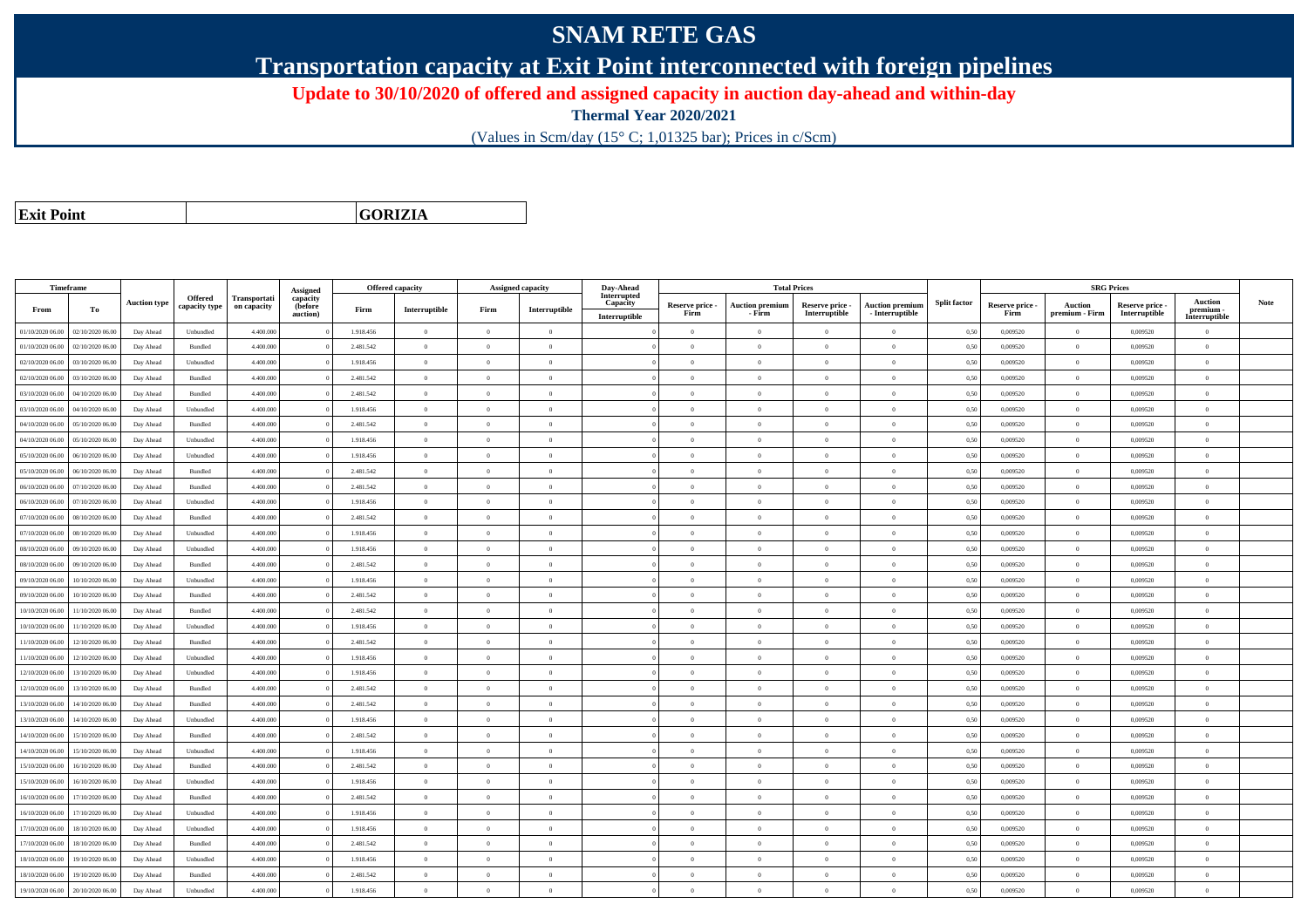| 19/10/2020 06:00 | 20/10/2020 06:00 | Day Ahead  | Bundled            | 4.400.000 | 2.481.542 | $\overline{0}$ | $\Omega$       |                |                | $\Omega$       | $\Omega$       | $\Omega$       | 0,50 | 0,009520 | $\mathbf{0}$   | 0,009520       | $\Omega$       |  |
|------------------|------------------|------------|--------------------|-----------|-----------|----------------|----------------|----------------|----------------|----------------|----------------|----------------|------|----------|----------------|----------------|----------------|--|
| 20/10/2020 06.00 | 21/10/2020 06.00 | Day Ahead  | Bundled            | 4.400.000 | 2.481.542 | $\overline{0}$ | $\overline{0}$ | $\overline{0}$ |                | $\overline{0}$ | $\overline{0}$ | $\theta$       | 0,50 | 0,009520 | $\bf{0}$       | 0,009520       | $\bf{0}$       |  |
| 20/10/2020 06:00 | 21/10/2020 06.00 | Day Ahead  | Unbundled          | 4.400.000 | 1.918.456 | $\overline{0}$ | $\bf{0}$       | $\overline{0}$ | $\overline{0}$ | $\bf{0}$       | $\overline{0}$ | $\bf{0}$       | 0,50 | 0,009520 | $\bf{0}$       | 0,009520       | $\bf{0}$       |  |
| 21/10/2020 06:00 | 22/10/2020 06:00 | Day Ahead  | Unbundled          | 4.400.000 | 1.918.456 | $\overline{0}$ | $\overline{0}$ | $\overline{0}$ | $^{\circ}$     | $\overline{0}$ | $\overline{0}$ | $\bf{0}$       | 0.50 | 0.009520 | $\mathbf{0}$   | 0.009520       | $\overline{0}$ |  |
|                  |                  |            |                    |           |           |                |                |                |                |                |                |                |      |          |                |                |                |  |
| 21/10/2020 06.00 | 22/10/2020 06.00 | Day Ahead  | Bundled            | 4.400.000 | 2.481.542 | $\overline{0}$ | $\overline{0}$ | $\overline{0}$ |                | $\overline{0}$ | $\overline{0}$ | $\theta$       | 0,50 | 0,009520 | $\bf{0}$       | 0,009520       | $\overline{0}$ |  |
| 22/10/2020 06.00 | 23/10/2020 06.00 | Day Ahead  | Bundled            | 4.400.000 | 2.481.542 | $\overline{0}$ | $\bf{0}$       | $\overline{0}$ | $\overline{0}$ | $\bf{0}$       | $\overline{0}$ | $\bf{0}$       | 0,50 | 0,009520 | $\bf{0}$       | 0,009520       | $\bf{0}$       |  |
| 22/10/2020 06:00 | 23/10/2020 06:00 | Day Ahead  | Unbundled          | 4.400.000 | 1.918.456 | $\overline{0}$ | $\overline{0}$ | $\overline{0}$ | $\Omega$       | $\overline{0}$ | $\overline{0}$ | $\bf{0}$       | 0,50 | 0,009520 | $\mathbf{0}$   | 0,009520       | $\overline{0}$ |  |
| 23/10/2020 06.00 | 24/10/2020 06.00 | Day Ahead  | Unbundled          | 4.400.000 | 1.918.456 | $\overline{0}$ | $\overline{0}$ | $\overline{0}$ |                | $\overline{0}$ | $\overline{0}$ | $\theta$       | 0,50 | 0,009520 | $\bf{0}$       | 0,009520       | $\overline{0}$ |  |
|                  |                  |            |                    |           |           |                |                |                |                |                |                |                |      |          |                |                |                |  |
| 23/10/2020 06:00 | 24/10/2020 06.00 | Day Ahead  | Bundled            | 4.400.000 | 2.481.542 | $\overline{0}$ | $\overline{0}$ | $\overline{0}$ | $\overline{0}$ | $\bf{0}$       | $\overline{0}$ | $\bf{0}$       | 0,50 | 0,009520 | $\bf{0}$       | 0,009520       | $\bf{0}$       |  |
| 24/10/2020 06.00 | 25/10/2020 06:00 | Day Ahead  | Unbundled          | 4.400.000 | 1.742.456 | $\overline{0}$ | $\overline{0}$ | $\overline{0}$ | $\Omega$       | $\overline{0}$ | $\overline{0}$ | $\bf{0}$       | 0,50 | 0,009520 | $\overline{0}$ | 0,009520       | $\overline{0}$ |  |
| 24/10/2020 06.00 | 25/10/2020 06.00 | Day Ahead  | Bundled            | 4.400.000 | 2.481.542 | $\overline{0}$ | $\overline{0}$ | $\overline{0}$ | $\overline{0}$ | $\overline{0}$ | $\overline{0}$ | $\theta$       | 0,50 | 0,009520 | $\,$ 0 $\,$    | 0,009520       | $\overline{0}$ |  |
| 25/10/2020 06.00 | 26/10/2020 06.00 | Day Ahead  | Bundled            | 4.400.000 | 2.481.542 | $\overline{0}$ | $\bf{0}$       | $\overline{0}$ | $\overline{0}$ | $\bf{0}$       | $\overline{0}$ | $\bf{0}$       | 0,50 | 0,009520 | $\bf{0}$       | 0,009520       | $\bf{0}$       |  |
| 25/10/2020 06:00 | 26/10/2020 06:00 | Day Ahead  | Unbundled          | 4.400.000 | 1.918.456 | $\overline{0}$ | $\overline{0}$ | $\overline{0}$ | $^{\circ}$     | $\overline{0}$ | $\overline{0}$ | $\bf{0}$       | 0.50 | 0.009520 | $\mathbf{0}$   | 0.009520       | $\overline{0}$ |  |
|                  |                  |            |                    |           |           |                |                |                |                |                |                |                |      |          |                |                |                |  |
| 26/10/2020 06.00 | 27/10/2020 06.00 | Day Ahead  | Unbundled          | 4.400.000 | 1.918.456 | $\overline{0}$ | $\overline{0}$ | $\overline{0}$ |                | $\overline{0}$ | $\overline{0}$ | $\theta$       | 0,50 | 0,009520 | $\bf{0}$       | 0,009520       | $\overline{0}$ |  |
| 26/10/2020 06:00 | 27/10/2020 06.00 | Day Ahead  | Bundled            | 4.400.000 | 2.481.542 | $\overline{0}$ | $\bf{0}$       | $\overline{0}$ | $\overline{0}$ | $\bf{0}$       | $\overline{0}$ | $\bf{0}$       | 0,50 | 0,009520 | $\bf{0}$       | 0,009520       | $\bf{0}$       |  |
| 27/10/2020 06:00 | 28/10/2020 06:00 | Day Ahead  | Bundled            | 4.400.000 | 2.481.542 | $\overline{0}$ | $\overline{0}$ | $\overline{0}$ | $\Omega$       | $\overline{0}$ | $\overline{0}$ | $\bf{0}$       | 0,50 | 0,009520 | $\overline{0}$ | 0,009520       | $\overline{0}$ |  |
| 27/10/2020 06.00 | 28/10/2020 06.00 | Day Ahead  | Unbundled          | 4.400.000 | 1.918.456 | $\overline{0}$ | $\overline{0}$ | $\overline{0}$ | $\overline{0}$ | $\overline{0}$ | $\overline{0}$ | $\theta$       | 0,50 | 0,009520 | $\bf{0}$       | 0,009520       | $\overline{0}$ |  |
|                  |                  |            |                    |           |           |                |                |                |                |                |                |                |      |          |                |                |                |  |
| 28/10/2020 06.00 | 29/10/2020 06.00 | Day Ahead  | Bundled            | 4.400.000 | 2.481.542 | $\overline{0}$ | $\overline{0}$ | $\overline{0}$ | $\overline{0}$ | $\bf{0}$       | $\overline{0}$ | $\bf{0}$       | 0,50 | 0,009520 | $\bf{0}$       | 0,009520       | $\bf{0}$       |  |
| 28/10/2020 06:00 | 29/10/2020 06:00 | Day Ahead  | Unbundled          | 4.400.000 | 1.918.456 | $\overline{0}$ | $\overline{0}$ | $\overline{0}$ | $\Omega$       | $\overline{0}$ | $\overline{0}$ | $\bf{0}$       | 0.50 | 0,009520 | $\mathbf{0}$   | 0,009520       | $\overline{0}$ |  |
| 29/10/2020 06.00 | 30/10/2020 06.00 | Day Ahead  | Bundled            | 4.400.000 | 2.481.542 | $\overline{0}$ | $\overline{0}$ | $\overline{0}$ | $\overline{0}$ | $\overline{0}$ | $\overline{0}$ | $\theta$       | 0,50 | 0,009520 | $\,$ 0 $\,$    | 0,009520       | $\bf{0}$       |  |
| 29/10/2020 06.00 | 30/10/2020 06.00 | Day Ahead  | Unbundled          | 4.400.000 | 1.918.456 | $\overline{0}$ | $\bf{0}$       | $\overline{0}$ | $\overline{0}$ | $\bf{0}$       | $\overline{0}$ | $\bf{0}$       | 0,50 | 0,009520 | $\bf{0}$       | 0,009520       | $\bf{0}$       |  |
| 30/10/2020 06:00 | 31/10/2020 06:00 | Day Ahead  | Bundled            | 4.400.000 | 2.481.542 | $\overline{0}$ | $\overline{0}$ | $\overline{0}$ | $^{\circ}$     | $\overline{0}$ | $\overline{0}$ | $\bf{0}$       | 0.50 | 0.009520 | $\mathbf{0}$   | 0.009520       | $\overline{0}$ |  |
|                  |                  |            |                    |           |           |                |                |                |                |                |                |                |      |          |                |                |                |  |
| 30/10/2020 06.00 | 31/10/2020 06.00 | Day Ahead  | Unbundled          | 4.400.000 | 1.918.456 | $\overline{0}$ | $\overline{0}$ | $\overline{0}$ |                | $\overline{0}$ | $\overline{0}$ | $\theta$       | 0,50 | 0,009520 | $\bf{0}$       | 0,009520       | $\overline{0}$ |  |
| 31/10/2020 06.00 | 01/11/2020 06.00 | Day Ahead  | Bundled            | 4.400.000 | 2.481.542 | $\overline{0}$ | $\bf{0}$       | $\overline{0}$ | $\overline{0}$ | $\bf{0}$       | $\overline{0}$ | $\bf{0}$       | 0,50 | 0,009520 | $\bf{0}$       | 0,009520       | $\bf{0}$       |  |
| 31/10/2020 06:00 | 01/11/2020 06:00 | Day Ahead  | Unbundled          | 4.400.000 | 1.918.456 | $\overline{0}$ | $\overline{0}$ | $\overline{0}$ | $\Omega$       | $\overline{0}$ | $\overline{0}$ | $\bf{0}$       | 0,50 | 0,009520 | $\mathbf{0}$   | 0,009520       | $\overline{0}$ |  |
| 01/10/2020 06.00 | 02/10/2020 06.00 | Within Day | Unbundled          | 4.400.000 | 1.918.456 | $\overline{0}$ | $\overline{0}$ | $\overline{0}$ | $\overline{0}$ | $\overline{0}$ | $\overline{0}$ | $\theta$       | 0,50 | 0,951993 | $\bf{0}$       | $\overline{0}$ | $\bf{0}$       |  |
|                  |                  |            |                    |           |           |                |                |                |                |                |                |                |      |          |                |                |                |  |
| 01/10/2020 06.00 | 02/10/2020 06.00 | Within Day | Bundled            | 4.400.000 | 2.481.541 | $\overline{0}$ | $\overline{0}$ | $\overline{0}$ | $\overline{0}$ | $\overline{0}$ | $\overline{0}$ | $\bf{0}$       | 0,50 | 0,951993 | $\bf{0}$       | $\overline{0}$ | $\bf{0}$       |  |
| 01/10/2020 07:00 | 02/10/2020 06:00 | Within Dav | Unbundled          | 4.400.000 | 1.838.520 | $\overline{0}$ | $\overline{0}$ | $\overline{0}$ | $\Omega$       | $\overline{0}$ | $\overline{0}$ | $\bf{0}$       | 0.50 | 0,951993 | $\mathbf{0}$   | $\overline{0}$ | $\overline{0}$ |  |
| 01/10/2020 07.00 | 02/10/2020 06.00 | Within Day | Bundled            | 4.400.000 | 2.378.144 | $\overline{0}$ | $\overline{0}$ | $\overline{0}$ | $\overline{0}$ | $\overline{0}$ | $\overline{0}$ | $\theta$       | 0,50 | 0,951993 | $\bf{0}$       | $\overline{0}$ | $\bf{0}$       |  |
| 01/10/2020 08.00 | 02/10/2020 06.00 | Within Day | Bundled            | 4.400.000 | 2.274.746 | $\overline{0}$ | $\bf{0}$       | $\overline{0}$ | $\overline{0}$ | $\bf{0}$       | $\overline{0}$ | $\bf{0}$       | 0,50 | 0,951993 | $\bf{0}$       | $\bf{0}$       | $\bf{0}$       |  |
| 01/10/2020 08:00 | 02/10/2020 06.00 | Within Day | Unbundled          | 4,400,000 | 1.758.584 | $\overline{0}$ | $\Omega$       | $\Omega$       | $^{\circ}$     | $\theta$       | $\overline{0}$ | $\theta$       | 0.50 | 0,951993 | $\bf{0}$       | $\Omega$       | $\Omega$       |  |
|                  |                  |            |                    |           |           |                |                |                |                |                |                |                |      |          |                |                |                |  |
| 01/10/2020 09:00 | 02/10/2020 06.00 | Within Day | Bundled            | 4.400.000 | 2.171.349 | $\overline{0}$ | $\overline{0}$ | $\overline{0}$ |                | $\overline{0}$ | $\overline{0}$ | $\theta$       | 0,50 | 0,951993 | $\bf{0}$       | $\overline{0}$ | $\overline{0}$ |  |
| 01/10/2020 09:00 | 02/10/2020 06.00 | Within Day | Unbundled          | 4.400.000 | 1.678.649 | $\overline{0}$ | $\bf{0}$       | $\overline{0}$ | $\overline{0}$ | $\bf{0}$       | $\overline{0}$ | $\bf{0}$       | 0,50 | 0,951993 | $\bf{0}$       | $\bf{0}$       | $\bf{0}$       |  |
| 01/10/2020 10:00 | 02/10/2020 06.00 | Within Day | Bundled            | 4,400,000 | 2.067.951 | $\overline{0}$ | $\Omega$       | $\Omega$       | $\Omega$       | $\theta$       | $\overline{0}$ | $\mathbf{0}$   | 0.50 | 0,951993 | $\mathbf{0}$   | $\overline{0}$ | $\theta$       |  |
| 01/10/2020 10:00 | 02/10/2020 06.00 | Within Day | Unbundled          | 4.400.000 | 1.598.713 | $\overline{0}$ | $\overline{0}$ | $\overline{0}$ | $\overline{0}$ | $\overline{0}$ | $\overline{0}$ | $\theta$       | 0,50 | 0,951993 | $\bf{0}$       | $\overline{0}$ | $\bf{0}$       |  |
|                  |                  |            |                    |           |           |                | $\bf{0}$       | $\overline{0}$ | $\overline{0}$ | $\bf{0}$       |                |                |      |          | $\bf{0}$       | $\overline{0}$ |                |  |
| 01/10/2020 11:00 | 02/10/2020 06.00 | Within Day | Bundled            | 4.400.000 | 1.964.553 | $\overline{0}$ |                |                |                |                | $\overline{0}$ | $\bf{0}$       | 0,50 | 0,951993 |                |                | $\bf{0}$       |  |
| 01/10/2020 11:00 | 02/10/2020 06:00 | Within Day | Unbundled          | 4,400,000 | 1.518.777 | $\overline{0}$ | $\Omega$       | $\Omega$       | $\Omega$       | $\theta$       | $\overline{0}$ | $\mathbf{0}$   | 0.50 | 0,951993 | $\mathbf{0}$   | $\Omega$       | $\theta$       |  |
| 01/10/2020 12:00 | 02/10/2020 06.00 | Within Day | Bundled            | 4.400.000 | 1.861.156 | $\overline{0}$ | $\overline{0}$ | $\overline{0}$ | $\overline{0}$ | $\overline{0}$ | $\overline{0}$ | $\theta$       | 0,50 | 0,951993 | $\,$ 0 $\,$    | $\overline{0}$ | $\bf{0}$       |  |
| 01/10/2020 12.00 | 02/10/2020 06.00 | Within Day | Unbundled          | 4.400.000 | 1.438.842 | $\overline{0}$ | $\bf{0}$       | $\overline{0}$ | $\overline{0}$ | $\bf{0}$       | $\overline{0}$ | $\bf{0}$       | 0,50 | 0,951993 | $\bf{0}$       | $\bf{0}$       | $\bf{0}$       |  |
| 01/10/2020 13:00 | 02/10/2020 06.00 | Within Day | Bundled            | 4,400,000 | 1.757.758 | $\overline{0}$ | $\Omega$       | $\Omega$       | $^{\circ}$     | $\theta$       | $\overline{0}$ | $\theta$       | 0.50 | 0,951993 | $\bf{0}$       | $\overline{0}$ | $\Omega$       |  |
|                  |                  |            |                    |           |           |                |                |                |                |                |                |                |      |          |                |                |                |  |
| 01/10/2020 13:00 | 02/10/2020 06.00 | Within Day | Unbundled          | 4.400.000 | 1.358.906 | $\overline{0}$ | $\overline{0}$ | $\overline{0}$ | $\overline{0}$ | $\overline{0}$ | $\overline{0}$ | $\overline{0}$ | 0,50 | 0,951993 | $\,$ 0 $\,$    | $\overline{0}$ | $\overline{0}$ |  |
| 01/10/2020 14.00 | 02/10/2020 06.00 | Within Day | Unbundled          | 4.400.000 | 1.278.970 | $\overline{0}$ | $\bf{0}$       | $\overline{0}$ | $\overline{0}$ | $\bf{0}$       | $\overline{0}$ | $\bf{0}$       | 0,50 | 0,951993 | $\bf{0}$       | $\bf{0}$       | $\bf{0}$       |  |
| 01/10/2020 14:00 | 02/10/2020 06:00 | Within Day | Bundled            | 4.400,000 | 1.654.361 | $\overline{0}$ | $\Omega$       | $\Omega$       | $^{\circ}$     | $\Omega$       | $\overline{0}$ | $\theta$       | 0.50 | 0,951993 | $\overline{0}$ | $\overline{0}$ | $\theta$       |  |
| 01/10/2020 15.00 | 02/10/2020 06.00 | Within Day | Bundled            | 4.400.000 | 1.550.963 | $\overline{0}$ | $\bf{0}$       | $\overline{0}$ | $\overline{0}$ | $\bf{0}$       | $\overline{0}$ | $\bf{0}$       | 0,50 | 0,951993 | $\bf{0}$       | $\bf{0}$       | $\bf{0}$       |  |
| 01/10/2020 15:00 | 02/10/2020 06.00 | Within Day | Unbundled          | 4.400.000 | 1.199.035 | $\bf{0}$       | $\bf{0}$       |                |                |                |                |                | 0,50 | 0,951993 | $\bf{0}$       |                |                |  |
|                  |                  |            |                    |           |           |                |                |                |                |                |                |                |      |          |                |                |                |  |
| 01/10/2020 16:00 | 02/10/2020 06:00 | Within Day | Unbundled          | 4.400.000 | 1.119.099 | $\overline{0}$ | $\overline{0}$ | $\Omega$       | $\Omega$       | $\overline{0}$ | $\overline{0}$ | $\Omega$       | 0.50 | 0,951993 | $\overline{0}$ | $\overline{0}$ | $\overline{0}$ |  |
| 01/10/2020 16:00 | 02/10/2020 06.00 | Within Day | Bundled            | 4.400.000 | 1.447.566 | $\overline{0}$ | $\,$ 0 $\,$    | $\overline{0}$ | $\overline{0}$ | $\,$ 0         | $\overline{0}$ | $\bf{0}$       | 0,50 | 0,951993 | $\bf{0}$       | $\,$ 0 $\,$    | $\bf{0}$       |  |
| 01/10/2020 17:00 | 02/10/2020 06.00 | Within Day | Unbundled          | 4.400.000 | 1.039.163 | $\overline{0}$ | $\overline{0}$ | $\overline{0}$ | $\overline{0}$ | $\overline{0}$ | $\overline{0}$ | $\bf{0}$       | 0,50 | 0,951993 | $\overline{0}$ | $\overline{0}$ | $\bf{0}$       |  |
| 01/10/2020 17.00 | 02/10/2020 06.00 | Within Day | $\mathbf B$ undled | 4.400,000 | 1.344.168 | $\overline{0}$ | $\overline{0}$ | $\overline{0}$ | $\Omega$       | $\overline{0}$ | $\overline{0}$ | $\mathbf{0}$   | 0.50 | 0,951993 | $\bf{0}$       | $\bf{0}$       | $\bf{0}$       |  |
| 01/10/2020 18:00 | 02/10/2020 06.00 | Within Day | Unbundled          | 4.400.000 | 959.228   | $\overline{0}$ | $\,$ 0 $\,$    | $\overline{0}$ | $\overline{0}$ | $\,$ 0         | $\overline{0}$ | $\bf{0}$       | 0,50 | 0,951994 | $\,0\,$        | $\overline{0}$ | $\bf{0}$       |  |
|                  |                  |            |                    |           |           |                |                |                |                |                |                |                |      |          |                |                |                |  |
| 01/10/2020 18.00 | 02/10/2020 06.00 | Within Day | Bundled            | 4.400.000 | 1.240.770 | $\overline{0}$ | $\overline{0}$ | $\overline{0}$ | $\overline{0}$ | $\overline{0}$ | $\overline{0}$ | $\bf{0}$       | 0,50 | 0,951994 | $\overline{0}$ | $\overline{0}$ | $\bf{0}$       |  |
| 01/10/2020 19:00 | 02/10/2020 06.00 | Within Day | Bundled            | 4.400.000 | 1.137.373 | $\overline{0}$ | $\overline{0}$ | $\overline{0}$ | $\Omega$       | $\overline{0}$ | $\overline{0}$ | $\mathbf{0}$   | 0.50 | 0,951994 | $\,$ 0 $\,$    | $\bf{0}$       | $\overline{0}$ |  |
| 01/10/2020 19:00 | 02/10/2020 06.00 | Within Day | Unbundled          | 4.400.000 | 879.292   | $\overline{0}$ | $\overline{0}$ | $\overline{0}$ | $\overline{0}$ | $\bf{0}$       | $\overline{0}$ | $\bf{0}$       | 0,50 | 0,951994 | $\,0\,$        | $\bf{0}$       | $\bf{0}$       |  |
| 01/10/2020 20.00 | 02/10/2020 06.00 | Within Day | Bundled            | 4.400.000 | 1.033.975 | $\overline{0}$ | $\overline{0}$ | $\overline{0}$ | $\overline{0}$ | $\bf{0}$       | $\overline{0}$ | $\bf{0}$       | 0,50 | 0,951993 | $\overline{0}$ | $\bf{0}$       | $\bf{0}$       |  |
|                  |                  |            |                    | 4.400,000 |           |                | $\overline{0}$ | $\overline{0}$ | $\Omega$       | $\overline{0}$ |                |                | 0.50 |          |                | $\overline{0}$ | $\overline{0}$ |  |
| 01/10/2020 20.00 | 02/10/2020 06.00 | Within Day | Unbundled          |           | 799.356   | $\overline{0}$ |                |                |                |                | $\overline{0}$ | $\mathbf{0}$   |      | 0,951993 | $\bf{0}$       |                |                |  |
| 01/10/2020 21.00 | 02/10/2020 06.00 | Within Day | Unbundled          | 4.400.000 | 719.421   | $\overline{0}$ | $\,$ 0 $\,$    | $\overline{0}$ | $\overline{0}$ | $\,$ 0 $\,$    | $\overline{0}$ | $\bf{0}$       | 0,50 | 0,951993 | $\,0\,$        | $\,$ 0 $\,$    | $\bf{0}$       |  |
| 01/10/2020 21.00 | 02/10/2020 06.00 | Within Day | Bundled            | 4.400.000 | 930.578   | $\overline{0}$ | $\overline{0}$ | $\overline{0}$ | $\overline{0}$ | $\bf{0}$       | $\overline{0}$ | $\bf{0}$       | 0,50 | 0,951993 | $\overline{0}$ | $\overline{0}$ | $\bf{0}$       |  |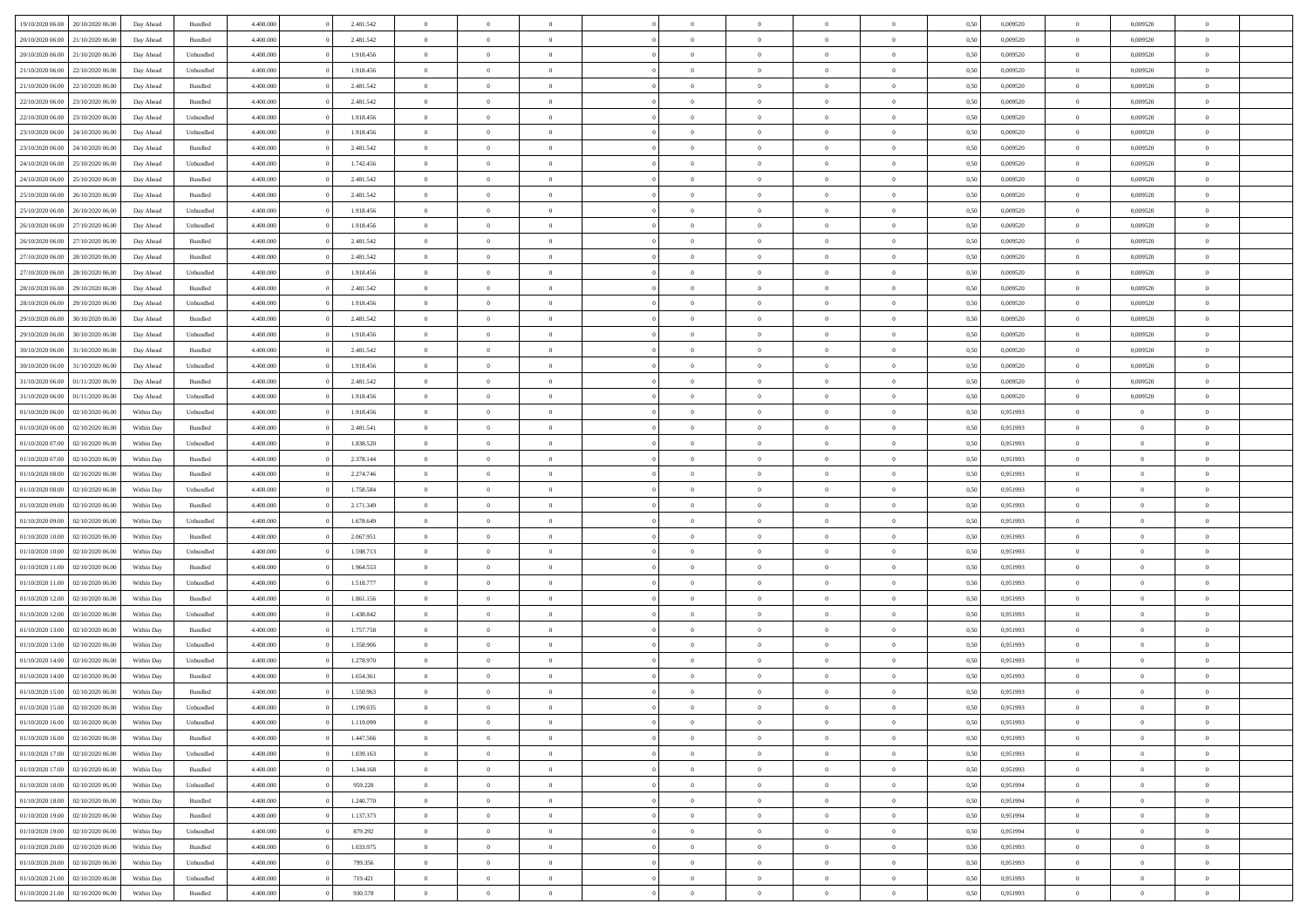| 01/10/2020 22.00                  | 02/10/2020 06.00 | Within Dav | Unbundled          | 4.400.000 | 639.485   | $\overline{0}$ | $\theta$       |                | $\Omega$       | $\Omega$       | $\theta$       | $\theta$       | 0,50 | 0,951993 | $\theta$       | $\overline{0}$ | $\overline{0}$ |  |
|-----------------------------------|------------------|------------|--------------------|-----------|-----------|----------------|----------------|----------------|----------------|----------------|----------------|----------------|------|----------|----------------|----------------|----------------|--|
| 01/10/2020 22.00                  | 02/10/2020 06.00 | Within Day | Bundled            | 4.400.000 | 827.180   | $\overline{0}$ | $\theta$       | $\overline{0}$ | $\overline{0}$ | $\bf{0}$       | $\overline{0}$ | $\bf{0}$       | 0,50 | 0,951993 | $\theta$       | $\overline{0}$ | $\overline{0}$ |  |
| 01/10/2020 23.00                  | 02/10/2020 06.00 | Within Day | Bundled            | 4.400.000 | 723.783   | $\overline{0}$ | $\overline{0}$ | $\overline{0}$ | $\bf{0}$       | $\bf{0}$       | $\bf{0}$       | $\mathbf{0}$   | 0,50 | 0,951994 | $\overline{0}$ | $\overline{0}$ | $\overline{0}$ |  |
| 01/10/2020 23.00                  | 02/10/2020 06:00 | Within Dav | Unbundled          | 4.400.000 | 559.549   | $\overline{0}$ | $\overline{0}$ | $\overline{0}$ | $\overline{0}$ | $\bf{0}$       | $\overline{0}$ | $\overline{0}$ | 0.50 | 0.951994 | $\theta$       | $\theta$       | $\overline{0}$ |  |
| 02/10/2020 00.00                  | 02/10/2020 06.00 | Within Day | Bundled            | 4.400.000 | 620.385   | $\overline{0}$ | $\theta$       | $\overline{0}$ | $\overline{0}$ | $\bf{0}$       | $\overline{0}$ | $\bf{0}$       | 0,50 | 0,951994 | $\theta$       | $\overline{0}$ | $\overline{0}$ |  |
|                                   |                  |            |                    |           |           |                |                |                |                |                |                |                |      |          |                |                |                |  |
| 02/10/2020 00.00                  | 02/10/2020 06.00 | Within Day | Unbundled          | 4.400.000 | 479.614   | $\overline{0}$ | $\overline{0}$ | $\overline{0}$ | $\bf{0}$       | $\overline{0}$ | $\overline{0}$ | $\mathbf{0}$   | 0,50 | 0,951994 | $\overline{0}$ | $\overline{0}$ | $\bf{0}$       |  |
| 02/10/2020 01:00                  | 02/10/2020 06.00 | Within Dav | Bundled            | 4.400.000 | 516.987   | $\overline{0}$ | $\overline{0}$ | $\overline{0}$ | $\overline{0}$ | $\overline{0}$ | $\overline{0}$ | $\overline{0}$ | 0.50 | 0.951993 | $\theta$       | $\overline{0}$ | $\overline{0}$ |  |
| 02/10/2020 01:00                  | 02/10/2020 06.00 | Within Day | Unbundled          | 4.400.000 | 399.678   | $\overline{0}$ | $\theta$       | $\overline{0}$ | $\overline{0}$ | $\bf{0}$       | $\overline{0}$ | $\bf{0}$       | 0,50 | 0,951993 | $\theta$       | $\theta$       | $\overline{0}$ |  |
| 02/10/2020 02.00                  | 02/10/2020 06.00 | Within Day | Unbundled          | 4.400.000 | 319.742   | $\overline{0}$ | $\overline{0}$ | $\overline{0}$ | $\bf{0}$       | $\bf{0}$       | $\bf{0}$       | $\bf{0}$       | 0,50 | 0,951993 | $\,0\,$        | $\overline{0}$ | $\overline{0}$ |  |
| 02/10/2020 02.00                  | 02/10/2020 06:00 | Within Dav | Bundled            | 4.400.000 | 413.590   | $\overline{0}$ | $\overline{0}$ | $\overline{0}$ | $\overline{0}$ | $\overline{0}$ | $\overline{0}$ | $\overline{0}$ | 0.50 | 0.951993 | $\theta$       | $\overline{0}$ | $\overline{0}$ |  |
| 02/10/2020 03:00                  | 02/10/2020 06.00 | Within Day | Bundled            | 4.400.000 | 310.192   | $\overline{0}$ | $\theta$       | $\overline{0}$ | $\overline{0}$ | $\bf{0}$       | $\overline{0}$ | $\bf{0}$       | 0,50 | 0,951992 | $\,$ 0 $\,$    | $\overline{0}$ | $\overline{0}$ |  |
| 02/10/2020 03.00                  | 02/10/2020 06.00 | Within Day | Unbundled          | 4.400.000 | 239.807   | $\overline{0}$ | $\overline{0}$ | $\overline{0}$ | $\bf{0}$       | $\bf{0}$       | $\bf{0}$       | $\bf{0}$       | 0,50 | 0,951992 | $\overline{0}$ | $\overline{0}$ | $\bf{0}$       |  |
|                                   |                  |            |                    |           |           |                |                |                |                |                |                |                |      |          |                |                |                |  |
| 02/10/2020 04:00                  | 02/10/2020 06:00 | Within Day | Bundled            | 4.400.000 | 206,795   | $\overline{0}$ | $\overline{0}$ | $\overline{0}$ | $\overline{0}$ | $\bf{0}$       | $\overline{0}$ | $\overline{0}$ | 0.50 | 0.951995 | $\theta$       | $\theta$       | $\overline{0}$ |  |
| 02/10/2020 04:00                  | 02/10/2020 06.00 | Within Day | Unbundled          | 4.400.000 | 159.871   | $\overline{0}$ | $\theta$       | $\overline{0}$ | $\overline{0}$ | $\bf{0}$       | $\overline{0}$ | $\bf{0}$       | 0,50 | 0,951995 | $\theta$       | $\overline{0}$ | $\overline{0}$ |  |
| 02/10/2020 05.00                  | 02/10/2020 06.00 | Within Day | Bundled            | 4.400.000 | 103.397   | $\overline{0}$ | $\overline{0}$ | $\overline{0}$ | $\bf{0}$       | $\overline{0}$ | $\overline{0}$ | $\mathbf{0}$   | 0,50 | 0,951995 | $\overline{0}$ | $\overline{0}$ | $\bf{0}$       |  |
| 02/10/2020 05:00                  | 02/10/2020 06:00 | Within Dav | Unbundled          | 4.400.000 | 79.935    | $\overline{0}$ | $\overline{0}$ | $\overline{0}$ | $\overline{0}$ | $\overline{0}$ | $\overline{0}$ | $\overline{0}$ | 0.50 | 0.951995 | $\theta$       | $\overline{0}$ | $\overline{0}$ |  |
| 02/10/2020 06.00                  | 03/10/2020 06.00 | Within Day | Bundled            | 4.400.000 | 2.481.541 | $\overline{0}$ | $\theta$       | $\overline{0}$ | $\overline{0}$ | $\bf{0}$       | $\overline{0}$ | $\bf{0}$       | 0,50 | 0,951993 | $\theta$       | $\overline{0}$ | $\overline{0}$ |  |
| 02/10/2020 06.00                  | 03/10/2020 06.00 | Within Day | Unbundled          | 4.400.000 | 1.918.456 | $\overline{0}$ | $\overline{0}$ | $\overline{0}$ | $\bf{0}$       | $\bf{0}$       | $\bf{0}$       | $\bf{0}$       | 0,50 | 0,951993 | $\,0\,$        | $\overline{0}$ | $\overline{0}$ |  |
| 02/10/2020 07:00                  | 03/10/2020 06:00 | Within Dav | Unbundled          | 4.400.000 | 1.838.520 | $\overline{0}$ | $\overline{0}$ | $\overline{0}$ | $\overline{0}$ | $\overline{0}$ | $\overline{0}$ | $\overline{0}$ | 0.50 | 0.951993 | $\theta$       | $\overline{0}$ | $\overline{0}$ |  |
|                                   |                  |            |                    |           |           | $\overline{0}$ |                |                |                |                |                |                |      |          |                |                |                |  |
| 02/10/2020 07:00                  | 03/10/2020 06.00 | Within Day | Bundled            | 4.400.000 | 2.378.144 |                | $\theta$       | $\overline{0}$ | $\overline{0}$ | $\bf{0}$       | $\overline{0}$ | $\bf{0}$       | 0,50 | 0,951993 | $\,$ 0 $\,$    | $\overline{0}$ | $\overline{0}$ |  |
| 02/10/2020 08.00                  | 03/10/2020 06.00 | Within Day | Unbundled          | 4.400.000 | 1.758.584 | $\overline{0}$ | $\overline{0}$ | $\overline{0}$ | $\bf{0}$       | $\bf{0}$       | $\bf{0}$       | $\bf{0}$       | 0,50 | 0,951993 | $\bf{0}$       | $\overline{0}$ | $\bf{0}$       |  |
| 02/10/2020 08:00                  | 03/10/2020 06:00 | Within Dav | Bundled            | 4.400.000 | 2.274.746 | $\overline{0}$ | $\overline{0}$ | $\overline{0}$ | $\overline{0}$ | $\bf{0}$       | $\overline{0}$ | $\overline{0}$ | 0.50 | 0.951993 | $\theta$       | $\overline{0}$ | $\overline{0}$ |  |
| 02/10/2020 09:00                  | 03/10/2020 06.00 | Within Day | Bundled            | 4.400.000 | 2.171.349 | $\overline{0}$ | $\theta$       | $\overline{0}$ | $\overline{0}$ | $\bf{0}$       | $\overline{0}$ | $\bf{0}$       | 0,50 | 0,951993 | $\,$ 0 $\,$    | $\overline{0}$ | $\overline{0}$ |  |
| 02/10/2020 09:00                  | 03/10/2020 06.00 | Within Day | Unbundled          | 4.400.000 | 1.678.649 | $\overline{0}$ | $\overline{0}$ | $\overline{0}$ | $\overline{0}$ | $\overline{0}$ | $\overline{0}$ | $\mathbf{0}$   | 0,50 | 0,951993 | $\bf{0}$       | $\overline{0}$ | $\bf{0}$       |  |
| 02/10/2020 10:00                  | 03/10/2020 06:00 | Within Dav | Bundled            | 4.400.000 | 2.067.951 | $\overline{0}$ | $\overline{0}$ | $\overline{0}$ | $\overline{0}$ | $\overline{0}$ | $\overline{0}$ | $\overline{0}$ | 0.50 | 0.951993 | $\theta$       | $\overline{0}$ | $\overline{0}$ |  |
| 02/10/2020 10:00                  | 03/10/2020 06.00 | Within Day | Unbundled          | 4.400.000 | 1.598.713 | $\overline{0}$ | $\theta$       | $\overline{0}$ | $\overline{0}$ | $\bf{0}$       | $\overline{0}$ | $\bf{0}$       | 0,50 | 0,951993 | $\theta$       | $\overline{0}$ | $\overline{0}$ |  |
|                                   |                  |            |                    |           |           |                |                |                |                |                |                |                |      |          |                |                |                |  |
| 02/10/2020 11:00                  | 03/10/2020 06.00 | Within Day | Bundled            | 4.400.000 | 1.964.553 | $\overline{0}$ | $\overline{0}$ | $\overline{0}$ | $\overline{0}$ | $\bf{0}$       | $\overline{0}$ | $\bf{0}$       | 0,50 | 0,951993 | $\,0\,$        | $\overline{0}$ | $\overline{0}$ |  |
| 02/10/2020 11:00                  | 03/10/2020 06:00 | Within Day | Unbundled          | 4.400.000 | 1.518.777 | $\overline{0}$ | $\overline{0}$ | $\overline{0}$ | $\overline{0}$ | $\overline{0}$ | $\overline{0}$ | $\overline{0}$ | 0.50 | 0.951993 | $\theta$       | $\overline{0}$ | $\overline{0}$ |  |
| 02/10/2020 12:00                  | 03/10/2020 06.00 | Within Day | Bundled            | 4.400.000 | 1.861.156 | $\overline{0}$ | $\theta$       | $\overline{0}$ | $\overline{0}$ | $\bf{0}$       | $\overline{0}$ | $\bf{0}$       | 0,50 | 0,951993 | $\,$ 0 $\,$    | $\overline{0}$ | $\overline{0}$ |  |
| 02/10/2020 12.00                  | 03/10/2020 06.00 | Within Day | Unbundled          | 4.400.000 | 1.438.842 | $\overline{0}$ | $\bf{0}$       | $\overline{0}$ | $\overline{0}$ | $\bf{0}$       | $\overline{0}$ | $\bf{0}$       | 0,50 | 0,951993 | $\bf{0}$       | $\overline{0}$ | $\bf{0}$       |  |
| 02/10/2020 13:00                  | 03/10/2020 06.00 | Within Day | Bundled            | 4.400,000 | 1.757.758 | $\overline{0}$ | $\Omega$       | $\Omega$       | $\Omega$       | $\Omega$       | $\overline{0}$ | $\overline{0}$ | 0,50 | 0,951993 | $\,0\,$        | $\theta$       | $\theta$       |  |
| 02/10/2020 13:00                  | 03/10/2020 06.00 | Within Day | Unbundled          | 4.400.000 | 1.358.906 | $\overline{0}$ | $\theta$       | $\overline{0}$ | $\overline{0}$ | $\bf{0}$       | $\overline{0}$ | $\bf{0}$       | 0,50 | 0,951993 | $\theta$       | $\overline{0}$ | $\overline{0}$ |  |
| 02/10/2020 14:00                  | 03/10/2020 06.00 | Within Day | Unbundled          | 4.400.000 | 1.278.970 | $\overline{0}$ | $\overline{0}$ | $\overline{0}$ | $\bf{0}$       | $\overline{0}$ | $\overline{0}$ | $\mathbf{0}$   | 0,50 | 0,951993 | $\overline{0}$ | $\overline{0}$ | $\bf{0}$       |  |
|                                   |                  |            |                    |           |           |                |                |                |                |                |                |                |      |          |                |                |                |  |
| 02/10/2020 14:00                  | 03/10/2020 06:00 | Within Day | Bundled            | 4.400,000 | 1.654.361 | $\overline{0}$ | $\Omega$       | $\Omega$       | $\Omega$       | $\bf{0}$       | $\overline{0}$ | $\overline{0}$ | 0.50 | 0,951993 | $\,0\,$        | $\theta$       | $\theta$       |  |
| 02/10/2020 15:00                  | 03/10/2020 06.00 | Within Day | Unbundled          | 4.400.000 | 1.199.035 | $\overline{0}$ | $\theta$       | $\overline{0}$ | $\overline{0}$ | $\bf{0}$       | $\overline{0}$ | $\bf{0}$       | 0,50 | 0,951993 | $\,$ 0 $\,$    | $\overline{0}$ | $\overline{0}$ |  |
| 02/10/2020 15.00                  | 03/10/2020 06.00 | Within Day | Bundled            | 4.400.000 | 1.550.963 | $\overline{0}$ | $\overline{0}$ | $\overline{0}$ | $\bf{0}$       | $\bf{0}$       | $\bf{0}$       | $\bf{0}$       | 0,50 | 0,951993 | $\,0\,$        | $\overline{0}$ | $\bf{0}$       |  |
| 02/10/2020 16:00                  | 03/10/2020 06:00 | Within Day | Unbundled          | 4.400,000 | 1.119.099 | $\overline{0}$ | $\Omega$       | $\Omega$       | $\Omega$       | $\theta$       | $\overline{0}$ | $\overline{0}$ | 0.50 | 0.951993 | $\,$ 0 $\,$    | $\theta$       | $\theta$       |  |
| 02/10/2020 16:00                  | 03/10/2020 06.00 | Within Day | Bundled            | 4.400.000 | 1.447.566 | $\overline{0}$ | $\overline{0}$ | $\overline{0}$ | $\overline{0}$ | $\,$ 0         | $\overline{0}$ | $\bf{0}$       | 0,50 | 0,951993 | $\,$ 0 $\,$    | $\overline{0}$ | $\overline{0}$ |  |
| 02/10/2020 17.00                  | 03/10/2020 06.00 | Within Day | Unbundled          | 4.400.000 | 1.039.163 | $\overline{0}$ | $\bf{0}$       | $\overline{0}$ | $\bf{0}$       | $\bf{0}$       | $\bf{0}$       | $\bf{0}$       | 0,50 | 0,951993 | $\overline{0}$ | $\overline{0}$ | $\bf{0}$       |  |
| 02/10/2020 17:00                  | 03/10/2020 06.00 | Within Day | Bundled            | 4.400,000 | 1.344.168 | $\overline{0}$ | $\Omega$       | $\Omega$       | $\Omega$       | $\overline{0}$ | $\overline{0}$ | $\overline{0}$ | 0,50 | 0,951993 | $\,0\,$        | $\theta$       | $\theta$       |  |
| 02/10/2020 18:00                  | 03/10/2020 06.00 | Within Day | Unbundled          | 4.400.000 | 959.228   | $\overline{0}$ | $\overline{0}$ | $\overline{0}$ | $\overline{0}$ | $\,$ 0         | $\overline{0}$ | $\bf{0}$       | 0,50 | 0,951994 | $\,$ 0 $\,$    | $\overline{0}$ | $\overline{0}$ |  |
|                                   |                  |            |                    |           |           |                |                |                |                |                |                |                |      |          |                |                |                |  |
| 02/10/2020 18.00                  | 03/10/2020 06.00 | Within Day | Bundled            | 4.400.000 | 1.240.770 | $\overline{0}$ | $\overline{0}$ | $\overline{0}$ | $\bf{0}$       | $\bf{0}$       | $\bf{0}$       | $\mathbf{0}$   | 0,50 | 0,951994 | $\overline{0}$ | $\overline{0}$ | $\bf{0}$       |  |
| 02/10/2020 19:00                  | 03/10/2020 06:00 | Within Day | Bundled            | 4.400,000 | 1.137.373 | $\overline{0}$ | $\Omega$       | $\Omega$       | $\Omega$       | $\Omega$       | $\Omega$       | $\overline{0}$ | 0.50 | 0.951994 | $\theta$       | $\theta$       | $\theta$       |  |
| 02/10/2020 19:00                  | 03/10/2020 06.00 | Within Day | Unbundled          | 4.400.000 | 879.292   | $\overline{0}$ | $\overline{0}$ | $\overline{0}$ | $\bf{0}$       | $\,$ 0         | $\bf{0}$       | $\bf{0}$       | 0,50 | 0,951994 | $\,0\,$        | $\,$ 0 $\,$    | $\overline{0}$ |  |
| 02/10/2020 20:00 03/10/2020 06:00 |                  | Within Day | Unbundled          | 4.400.000 | 799.356   | $\bf{0}$       | $\bf{0}$       |                |                | $\bf{0}$       |                |                | 0,50 | 0,951993 | $\bf{0}$       | $\overline{0}$ |                |  |
| 02/10/2020 20:00                  | 03/10/2020 06:00 | Within Day | Bundled            | 4.400.000 | 1.033.975 | $\overline{0}$ | $\overline{0}$ | $\overline{0}$ | $\Omega$       | $\overline{0}$ | $\overline{0}$ | $\overline{0}$ | 0,50 | 0.951993 | $\theta$       | $\theta$       | $\theta$       |  |
| 02/10/2020 21.00                  | 03/10/2020 06.00 | Within Day | Bundled            | 4.400.000 | 930.578   | $\overline{0}$ | $\,$ 0         | $\overline{0}$ | $\bf{0}$       | $\,$ 0 $\,$    | $\overline{0}$ | $\,$ 0 $\,$    | 0,50 | 0,951993 | $\,$ 0 $\,$    | $\,$ 0 $\,$    | $\,$ 0         |  |
| 02/10/2020 21:00                  | 03/10/2020 06.00 | Within Day | Unbundled          | 4.400.000 | 719.421   | $\overline{0}$ | $\overline{0}$ | $\overline{0}$ | $\overline{0}$ | $\overline{0}$ | $\overline{0}$ | $\mathbf{0}$   | 0,50 | 0,951993 | $\overline{0}$ | $\bf{0}$       | $\overline{0}$ |  |
|                                   |                  |            |                    | 4.400,000 |           |                | $\overline{0}$ |                | $\Omega$       | $\overline{0}$ | $\overline{0}$ |                |      |          |                | $\theta$       | $\overline{0}$ |  |
| 02/10/2020 22.00                  | 03/10/2020 06.00 | Within Day | $\mathbf B$ undled |           | 827.180   | $\overline{0}$ |                | $\overline{0}$ |                |                |                | $\overline{0}$ | 0,50 | 0,951993 | $\overline{0}$ |                |                |  |
| 02/10/2020 22.00                  | 03/10/2020 06.00 | Within Day | Unbundled          | 4.400.000 | 639.485   | $\overline{0}$ | $\,$ 0         | $\overline{0}$ | $\bf{0}$       | $\,$ 0 $\,$    | $\overline{0}$ | $\mathbf{0}$   | 0,50 | 0,951993 | $\,$ 0 $\,$    | $\overline{0}$ | $\overline{0}$ |  |
| 02/10/2020 23.00                  | 03/10/2020 06.00 | Within Day | Bundled            | 4.400.000 | 723.783   | $\overline{0}$ | $\overline{0}$ | $\overline{0}$ | $\overline{0}$ | $\overline{0}$ | $\overline{0}$ | $\mathbf{0}$   | 0,50 | 0,951994 | $\overline{0}$ | $\overline{0}$ | $\bf{0}$       |  |
| 02/10/2020 23.00                  | 03/10/2020 06:00 | Within Day | Unbundled          | 4.400,000 | 559.549   | $\overline{0}$ | $\overline{0}$ | $\overline{0}$ | $\overline{0}$ | $\overline{0}$ | $\overline{0}$ | $\bf{0}$       | 0.50 | 0,951994 | $\overline{0}$ | $\theta$       | $\overline{0}$ |  |
| 03/10/2020 00:00                  | 03/10/2020 06.00 | Within Day | Bundled            | 4.400.000 | 620.385   | $\overline{0}$ | $\,$ 0         | $\overline{0}$ | $\bf{0}$       | $\bf{0}$       | $\bf{0}$       | $\bf{0}$       | 0,50 | 0,951994 | $\,$ 0 $\,$    | $\overline{0}$ | $\overline{0}$ |  |
| 03/10/2020 00:00                  | 03/10/2020 06.00 | Within Day | Unbundled          | 4.400.000 | 479.614   | $\overline{0}$ | $\bf{0}$       | $\overline{0}$ | $\overline{0}$ | $\overline{0}$ | $\overline{0}$ | $\mathbf{0}$   | 0,50 | 0,951994 | $\overline{0}$ | $\overline{0}$ | $\bf{0}$       |  |
| 03/10/2020 01:00                  | 03/10/2020 06:00 | Within Day | Unbundled          | 4.400,000 | 399.678   | $\overline{0}$ | $\overline{0}$ | $\overline{0}$ | $\Omega$       | $\overline{0}$ | $\overline{0}$ | $\overline{0}$ | 0.50 | 0,951993 | $\overline{0}$ | $\overline{0}$ | $\overline{0}$ |  |
| 03/10/2020 01:00                  | 03/10/2020 06.00 | Within Day | Bundled            | 4.400.000 | 516.987   | $\overline{0}$ | $\bf{0}$       | $\overline{0}$ | $\overline{0}$ | $\bf{0}$       | $\bf{0}$       | $\mathbf{0}$   | 0,50 | 0,951993 | $\,$ 0 $\,$    | $\,$ 0 $\,$    | $\bf{0}$       |  |
|                                   |                  |            |                    |           |           |                |                |                |                |                |                |                |      |          |                |                |                |  |
| 03/10/2020 02.00                  | 03/10/2020 06.00 | Within Day | Unbundled          | 4.400.000 | 319.742   | $\overline{0}$ | $\bf{0}$       | $\overline{0}$ | $\bf{0}$       | $\bf{0}$       | $\bf{0}$       | $\bf{0}$       | 0,50 | 0,951993 | $\overline{0}$ | $\overline{0}$ | $\bf{0}$       |  |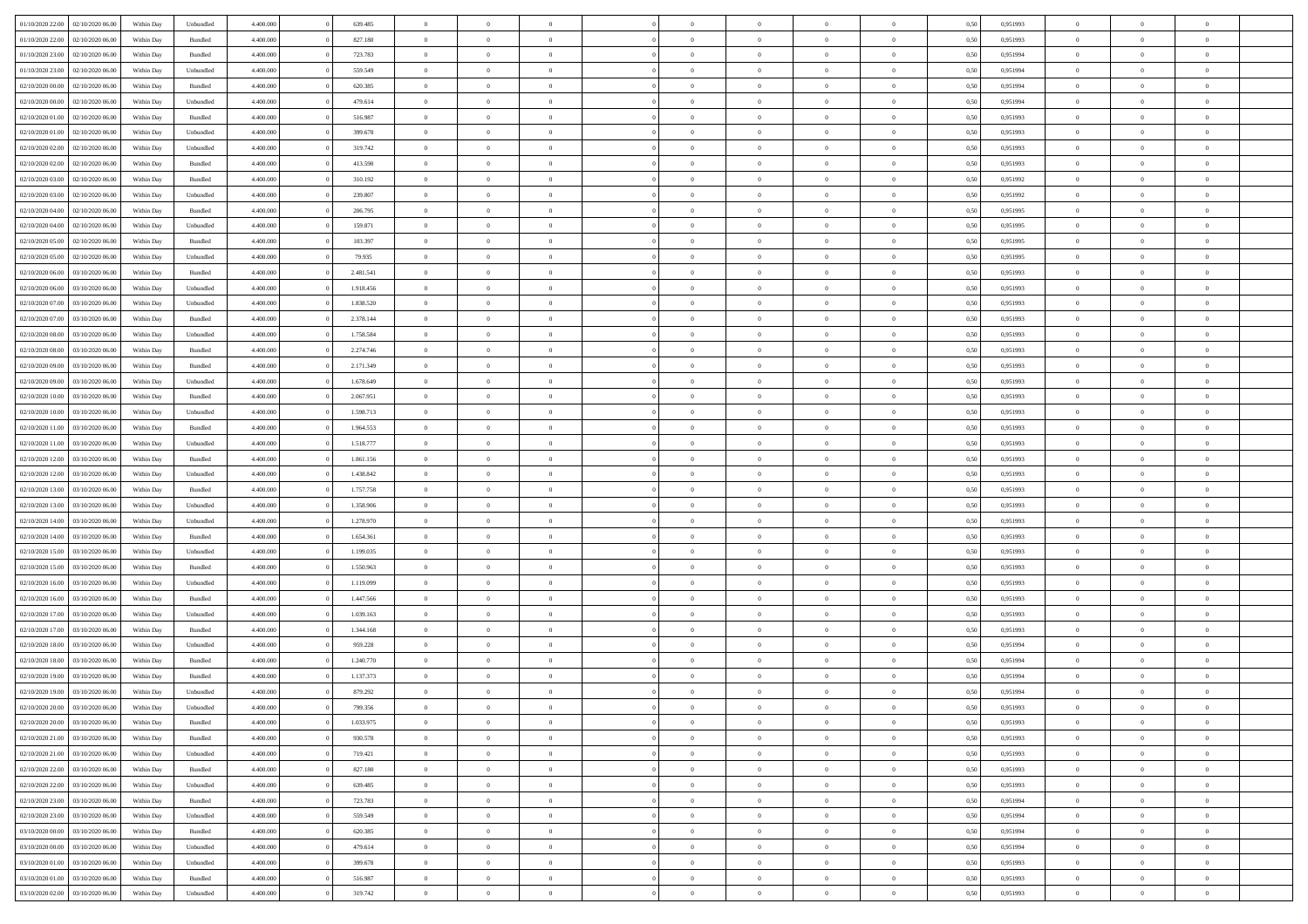| 03/10/2020 02.00                  | 03/10/2020 06:00 | Within Dav | Bundled            | 4.400.000 | 413.590   | $\overline{0}$ | $\Omega$       |                | $\Omega$       | $\Omega$       | $\theta$       | $\theta$       | 0.50 | 0,951993 | $\theta$       | $\theta$       | $\theta$       |  |
|-----------------------------------|------------------|------------|--------------------|-----------|-----------|----------------|----------------|----------------|----------------|----------------|----------------|----------------|------|----------|----------------|----------------|----------------|--|
| 03/10/2020 03:00                  | 03/10/2020 06.00 | Within Day | Unbundled          | 4.400.000 | 239.807   | $\overline{0}$ | $\theta$       | $\overline{0}$ | $\overline{0}$ | $\bf{0}$       | $\overline{0}$ | $\bf{0}$       | 0,50 | 0,951992 | $\theta$       | $\overline{0}$ | $\overline{0}$ |  |
| 03/10/2020 03.00                  | 03/10/2020 06.00 | Within Day | Bundled            | 4.400.000 | 310.192   | $\overline{0}$ | $\overline{0}$ | $\overline{0}$ | $\bf{0}$       | $\bf{0}$       | $\bf{0}$       | $\bf{0}$       | 0,50 | 0,951992 | $\bf{0}$       | $\overline{0}$ | $\overline{0}$ |  |
| 03/10/2020 04:00                  | 03/10/2020 06:00 | Within Dav | Bundled            | 4.400.000 | 206,795   | $\overline{0}$ | $\overline{0}$ | $\overline{0}$ | $\overline{0}$ | $\bf{0}$       | $\overline{0}$ | $\overline{0}$ | 0.50 | 0.951995 | $\theta$       | $\theta$       | $\overline{0}$ |  |
| 03/10/2020 04:00                  | 03/10/2020 06.00 | Within Day | Unbundled          | 4.400.000 | 159.871   | $\overline{0}$ | $\theta$       | $\overline{0}$ | $\overline{0}$ | $\bf{0}$       | $\overline{0}$ | $\bf{0}$       | 0,50 | 0,951995 | $\theta$       | $\theta$       | $\overline{0}$ |  |
|                                   |                  |            |                    |           |           |                |                |                |                |                |                |                |      |          |                |                |                |  |
| 03/10/2020 05.00                  | 03/10/2020 06.00 | Within Day | Unbundled          | 4.400.000 | 79.935    | $\overline{0}$ | $\bf{0}$       | $\overline{0}$ | $\bf{0}$       | $\overline{0}$ | $\overline{0}$ | $\mathbf{0}$   | 0,50 | 0,951995 | $\bf{0}$       | $\overline{0}$ | $\bf{0}$       |  |
| 03/10/2020 05:00                  | 03/10/2020 06:00 | Within Dav | Bundled            | 4.400.000 | 103.397   | $\overline{0}$ | $\overline{0}$ | $\overline{0}$ | $\overline{0}$ | $\overline{0}$ | $\overline{0}$ | $\overline{0}$ | 0.50 | 0.951995 | $\theta$       | $\overline{0}$ | $\overline{0}$ |  |
| 03/10/2020 06.00                  | 04/10/2020 06.00 | Within Day | Unbundled          | 4.400.000 | 1.918.456 | $\overline{0}$ | $\theta$       | $\overline{0}$ | $\overline{0}$ | $\bf{0}$       | $\overline{0}$ | $\bf{0}$       | 0,50 | 0,951993 | $\theta$       | $\theta$       | $\overline{0}$ |  |
| 03/10/2020 06:00                  | 04/10/2020 06.00 | Within Day | Bundled            | 4.400.000 | 2.481.541 | $\overline{0}$ | $\overline{0}$ | $\overline{0}$ | $\bf{0}$       | $\bf{0}$       | $\bf{0}$       | $\bf{0}$       | 0,50 | 0,951993 | $\,0\,$        | $\overline{0}$ | $\overline{0}$ |  |
| 03/10/2020 07:00                  | 04/10/2020 06.00 | Within Dav | Bundled            | 4.400.000 | 2.378.144 | $\overline{0}$ | $\overline{0}$ | $\overline{0}$ | $\overline{0}$ | $\overline{0}$ | $\overline{0}$ | $\overline{0}$ | 0.50 | 0.951993 | $\theta$       | $\overline{0}$ | $\overline{0}$ |  |
| 03/10/2020 07.00                  | 04/10/2020 06.00 | Within Day | Unbundled          | 4.400.000 | 1.838.520 | $\overline{0}$ | $\theta$       | $\overline{0}$ | $\overline{0}$ | $\bf{0}$       | $\overline{0}$ | $\bf{0}$       | 0,50 | 0,951993 | $\,$ 0 $\,$    | $\theta$       | $\overline{0}$ |  |
| 03/10/2020 08:00                  | 04/10/2020 06.00 | Within Day | Bundled            | 4.400.000 | 2.274.746 | $\overline{0}$ | $\overline{0}$ | $\overline{0}$ | $\bf{0}$       | $\bf{0}$       | $\bf{0}$       | $\bf{0}$       | 0,50 | 0,951993 | $\overline{0}$ | $\overline{0}$ | $\overline{0}$ |  |
|                                   |                  |            |                    |           |           |                |                |                |                |                |                |                |      |          |                |                |                |  |
| 03/10/2020 08:00                  | 04/10/2020 06.00 | Within Day | Unbundled          | 4.400.000 | 1.758.584 | $\overline{0}$ | $\overline{0}$ | $\overline{0}$ | $\overline{0}$ | $\bf{0}$       | $\overline{0}$ | $\overline{0}$ | 0.50 | 0.951993 | $\theta$       | $\theta$       | $\overline{0}$ |  |
| 03/10/2020 09:00                  | 04/10/2020 06.00 | Within Day | Bundled            | 4.400.000 | 2.171.349 | $\overline{0}$ | $\theta$       | $\overline{0}$ | $\overline{0}$ | $\bf{0}$       | $\overline{0}$ | $\overline{0}$ | 0,50 | 0,951993 | $\theta$       | $\overline{0}$ | $\overline{0}$ |  |
| 03/10/2020 09:00                  | 04/10/2020 06.00 | Within Day | Unbundled          | 4.400.000 | 1.678.649 | $\overline{0}$ | $\bf{0}$       | $\overline{0}$ | $\bf{0}$       | $\overline{0}$ | $\overline{0}$ | $\mathbf{0}$   | 0,50 | 0,951993 | $\overline{0}$ | $\overline{0}$ | $\bf{0}$       |  |
| 03/10/2020 10:00                  | 04/10/2020 06.00 | Within Dav | Bundled            | 4.400.000 | 2.067.951 | $\overline{0}$ | $\overline{0}$ | $\overline{0}$ | $\overline{0}$ | $\overline{0}$ | $\overline{0}$ | $\overline{0}$ | 0.50 | 0.951993 | $\theta$       | $\overline{0}$ | $\overline{0}$ |  |
| 03/10/2020 10:00                  | 04/10/2020 06.00 | Within Day | Unbundled          | 4.400.000 | 1.598.713 | $\overline{0}$ | $\theta$       | $\overline{0}$ | $\overline{0}$ | $\bf{0}$       | $\overline{0}$ | $\bf{0}$       | 0,50 | 0,951993 | $\theta$       | $\theta$       | $\overline{0}$ |  |
| 03/10/2020 11:00                  | 04/10/2020 06.00 | Within Day | Bundled            | 4.400.000 | 1.964.553 | $\overline{0}$ | $\overline{0}$ | $\overline{0}$ | $\bf{0}$       | $\bf{0}$       | $\bf{0}$       | $\bf{0}$       | 0,50 | 0,951993 | $\,0\,$        | $\overline{0}$ | $\overline{0}$ |  |
| 03/10/2020 11:00                  | 04/10/2020 06.00 | Within Day | Unbundled          | 4.400.000 | 1.518.777 | $\overline{0}$ | $\overline{0}$ | $\overline{0}$ | $\overline{0}$ | $\overline{0}$ | $\overline{0}$ | $\overline{0}$ | 0.50 | 0.951993 | $\theta$       | $\overline{0}$ | $\overline{0}$ |  |
|                                   |                  |            |                    |           |           |                |                |                |                |                |                |                |      |          |                |                |                |  |
| 03/10/2020 12:00                  | 04/10/2020 06.00 | Within Day | Unbundled          | 4.400.000 | 1.438.842 | $\overline{0}$ | $\theta$       | $\overline{0}$ | $\overline{0}$ | $\bf{0}$       | $\overline{0}$ | $\bf{0}$       | 0,50 | 0,951993 | $\,$ 0 $\,$    | $\theta$       | $\overline{0}$ |  |
| 03/10/2020 12:00                  | 04/10/2020 06.00 | Within Day | Bundled            | 4.400.000 | 1.861.156 | $\overline{0}$ | $\overline{0}$ | $\overline{0}$ | $\bf{0}$       | $\bf{0}$       | $\bf{0}$       | $\bf{0}$       | 0,50 | 0,951993 | $\,0\,$        | $\overline{0}$ | $\overline{0}$ |  |
| 03/10/2020 13:00                  | 04/10/2020 06.00 | Within Day | Unbundled          | 4.400.000 | 1.358.906 | $\overline{0}$ | $\overline{0}$ | $\overline{0}$ | $\overline{0}$ | $\bf{0}$       | $\overline{0}$ | $\overline{0}$ | 0.50 | 0.951993 | $\theta$       | $\overline{0}$ | $\overline{0}$ |  |
| 03/10/2020 13:00                  | 04/10/2020 06.00 | Within Day | Bundled            | 4.400.000 | 1.757.758 | $\overline{0}$ | $\theta$       | $\overline{0}$ | $\overline{0}$ | $\bf{0}$       | $\overline{0}$ | $\bf{0}$       | 0,50 | 0,951993 | $\,$ 0 $\,$    | $\overline{0}$ | $\overline{0}$ |  |
| 03/10/2020 14:00                  | 04/10/2020 06.00 | Within Day | Unbundled          | 4.400.000 | 1.278.970 | $\overline{0}$ | $\bf{0}$       | $\overline{0}$ | $\overline{0}$ | $\overline{0}$ | $\overline{0}$ | $\mathbf{0}$   | 0,50 | 0,951993 | $\bf{0}$       | $\overline{0}$ | $\bf{0}$       |  |
| 03/10/2020 14:00                  | 04/10/2020 06.00 | Within Dav | Bundled            | 4.400.000 | 1.654.361 | $\overline{0}$ | $\overline{0}$ | $\overline{0}$ | $\overline{0}$ | $\overline{0}$ | $\overline{0}$ | $\overline{0}$ | 0.50 | 0.951993 | $\theta$       | $\overline{0}$ | $\overline{0}$ |  |
| 03/10/2020 15:00                  | 04/10/2020 06.00 |            |                    | 4.400.000 | 1.550.963 | $\overline{0}$ | $\theta$       | $\overline{0}$ | $\overline{0}$ | $\bf{0}$       | $\overline{0}$ |                |      | 0,951993 | $\theta$       | $\theta$       | $\overline{0}$ |  |
|                                   |                  | Within Day | Bundled            |           |           |                |                |                |                |                |                | $\bf{0}$       | 0,50 |          |                |                |                |  |
| 03/10/2020 15:00                  | 04/10/2020 06.00 | Within Day | Unbundled          | 4.400.000 | 1.199.035 | $\overline{0}$ | $\overline{0}$ | $\overline{0}$ | $\overline{0}$ | $\bf{0}$       | $\overline{0}$ | $\bf{0}$       | 0,50 | 0,951993 | $\,0\,$        | $\overline{0}$ | $\overline{0}$ |  |
| 03/10/2020 16:00                  | 04/10/2020 06.00 | Within Day | Unbundled          | 4.400.000 | 1.119.099 | $\overline{0}$ | $\overline{0}$ | $\overline{0}$ | $\overline{0}$ | $\overline{0}$ | $\overline{0}$ | $\overline{0}$ | 0.50 | 0.951993 | $\theta$       | $\overline{0}$ | $\overline{0}$ |  |
| 03/10/2020 16:00                  | 04/10/2020 06.00 | Within Day | Bundled            | 4.400.000 | 1.447.566 | $\overline{0}$ | $\theta$       | $\overline{0}$ | $\overline{0}$ | $\bf{0}$       | $\overline{0}$ | $\bf{0}$       | 0,50 | 0,951993 | $\,$ 0 $\,$    | $\overline{0}$ | $\overline{0}$ |  |
| 03/10/2020 17:00                  | 04/10/2020 06.00 | Within Day | Bundled            | 4.400.000 | 1.344.168 | $\overline{0}$ | $\overline{0}$ | $\overline{0}$ | $\overline{0}$ | $\bf{0}$       | $\overline{0}$ | $\bf{0}$       | 0,50 | 0,951993 | $\bf{0}$       | $\overline{0}$ | $\overline{0}$ |  |
| 03/10/2020 17:00                  | 04/10/2020 06.00 | Within Day | Unbundled          | 4.400,000 | 1.039.163 | $\overline{0}$ | $\Omega$       | $\Omega$       | $\Omega$       | $\Omega$       | $\Omega$       | $\overline{0}$ | 0,50 | 0,951993 | $\,0\,$        | $\theta$       | $\theta$       |  |
| 03/10/2020 18:00                  | 04/10/2020 06.00 | Within Day | Unbundled          | 4.400.000 | 959.228   | $\overline{0}$ | $\theta$       | $\overline{0}$ | $\overline{0}$ | $\bf{0}$       | $\overline{0}$ | $\bf{0}$       | 0,50 | 0,951994 | $\theta$       | $\theta$       | $\overline{0}$ |  |
|                                   |                  |            |                    |           |           |                |                |                |                |                |                |                |      |          |                |                |                |  |
| 03/10/2020 18:00                  | 04/10/2020 06.00 | Within Day | Bundled            | 4.400.000 | 1.240.770 | $\overline{0}$ | $\overline{0}$ | $\overline{0}$ | $\overline{0}$ | $\bf{0}$       | $\overline{0}$ | $\mathbf{0}$   | 0,50 | 0,951994 | $\overline{0}$ | $\overline{0}$ | $\bf{0}$       |  |
| 03/10/2020 19:00                  | 04/10/2020 06.00 | Within Day | Unbundled          | 4.400,000 | 879.292   | $\overline{0}$ | $\Omega$       | $\Omega$       | $\Omega$       | $\bf{0}$       | $\overline{0}$ | $\overline{0}$ | 0.50 | 0,951994 | $\,0\,$        | $\theta$       | $\theta$       |  |
| 03/10/2020 19:00                  | 04/10/2020 06.00 | Within Day | Bundled            | 4.400.000 | 1.137.373 | $\overline{0}$ | $\theta$       | $\overline{0}$ | $\overline{0}$ | $\bf{0}$       | $\overline{0}$ | $\bf{0}$       | 0,50 | 0,951994 | $\theta$       | $\theta$       | $\overline{0}$ |  |
| 03/10/2020 20:00                  | 04/10/2020 06.00 | Within Day | Unbundled          | 4.400.000 | 799.356   | $\overline{0}$ | $\overline{0}$ | $\overline{0}$ | $\overline{0}$ | $\bf{0}$       | $\overline{0}$ | $\bf{0}$       | 0,50 | 0,951993 | $\,0\,$        | $\overline{0}$ | $\overline{0}$ |  |
| 03/10/2020 20:00                  | 04/10/2020 06.00 | Within Day | Bundled            | 4.400,000 | 1.033.975 | $\overline{0}$ | $\Omega$       | $\Omega$       | $\Omega$       | $\theta$       | $\theta$       | $\overline{0}$ | 0.50 | 0,951993 | $\theta$       | $\theta$       | $\theta$       |  |
| 03/10/2020 21.00                  | 04/10/2020 06.00 | Within Day | Unbundled          | 4.400.000 | 719.421   | $\overline{0}$ | $\theta$       | $\overline{0}$ | $\overline{0}$ | $\bf{0}$       | $\overline{0}$ | $\bf{0}$       | 0,50 | 0,951993 | $\,$ 0 $\,$    | $\overline{0}$ | $\overline{0}$ |  |
| 03/10/2020 21.00                  | 04/10/2020 06.00 | Within Day | Bundled            | 4.400.000 | 930.578   | $\overline{0}$ | $\overline{0}$ | $\overline{0}$ | $\overline{0}$ | $\bf{0}$       | $\overline{0}$ | $\bf{0}$       | 0,50 | 0,951993 | $\overline{0}$ | $\overline{0}$ | $\overline{0}$ |  |
| 03/10/2020 22.00                  | 04/10/2020 06.00 | Within Day | Unbundled          | 4.400,000 | 639,485   | $\overline{0}$ | $\Omega$       | $\Omega$       | $\Omega$       | $\Omega$       | $\overline{0}$ | $\overline{0}$ | 0,50 | 0,951993 | $\,0\,$        | $\theta$       | $\theta$       |  |
|                                   |                  |            |                    |           |           |                |                |                |                |                |                |                |      |          |                |                |                |  |
| 03/10/2020 22.00                  | 04/10/2020 06.00 | Within Day | Bundled            | 4.400.000 | 827.180   | $\overline{0}$ | $\theta$       | $\overline{0}$ | $\overline{0}$ | $\,$ 0         | $\overline{0}$ | $\bf{0}$       | 0,50 | 0,951993 | $\,$ 0 $\,$    | $\overline{0}$ | $\overline{0}$ |  |
| 03/10/2020 23.00                  | 04/10/2020 06.00 | Within Day | Bundled            | 4.400.000 | 723.783   | $\overline{0}$ | $\overline{0}$ | $\overline{0}$ | $\overline{0}$ | $\bf{0}$       | $\overline{0}$ | $\mathbf{0}$   | 0,50 | 0,951994 | $\overline{0}$ | $\overline{0}$ | $\bf{0}$       |  |
| 03/10/2020 23.00                  | 04/10/2020 06.00 | Within Day | Unbundled          | 4.400,000 | 559,549   | $\overline{0}$ | $\Omega$       | $\Omega$       | $\Omega$       | $\Omega$       | $\Omega$       | $\overline{0}$ | 0.50 | 0.951994 | $\theta$       | $\theta$       | $\theta$       |  |
| 04/10/2020 00.00                  | 04/10/2020 06.00 | Within Day | Bundled            | 4.400.000 | 620.385   | $\overline{0}$ | $\overline{0}$ | $\overline{0}$ | $\bf{0}$       | $\,$ 0         | $\overline{0}$ | $\bf{0}$       | 0,50 | 0,951994 | $\,0\,$        | $\,$ 0 $\,$    | $\overline{0}$ |  |
| 04/10/2020 00:00 04/10/2020 06:00 |                  | Within Day | Unbundled          | 4.400.000 | 479.614   | $\bf{0}$       | $\bf{0}$       |                |                |                |                |                | 0,50 | 0,951994 | $\bf{0}$       | $\overline{0}$ |                |  |
| 04/10/2020 01:00                  | 04/10/2020 06:00 | Within Day | Bundled            | 4.400.000 | 516.987   | $\overline{0}$ | $\overline{0}$ | $\overline{0}$ | $\Omega$       | $\overline{0}$ | $\overline{0}$ | $\overline{0}$ | 0,50 | 0.951993 | $\theta$       | $\theta$       | $\theta$       |  |
| 04/10/2020 01.00                  | 04/10/2020 06.00 | Within Day | Unbundled          | 4.400.000 | 399.678   | $\overline{0}$ | $\bf{0}$       | $\overline{0}$ | $\overline{0}$ | $\,$ 0 $\,$    | $\overline{0}$ | $\,$ 0 $\,$    | 0,50 | 0,951993 | $\,$ 0 $\,$    | $\,$ 0 $\,$    | $\,$ 0         |  |
|                                   |                  |            |                    |           |           |                |                |                |                |                |                |                |      |          |                |                |                |  |
| 04/10/2020 02.00                  | 04/10/2020 06.00 | Within Day | Unbundled          | 4.400.000 | 319.742   | $\overline{0}$ | $\overline{0}$ | $\overline{0}$ | $\overline{0}$ | $\overline{0}$ | $\overline{0}$ | $\mathbf{0}$   | 0,50 | 0,951993 | $\overline{0}$ | $\bf{0}$       | $\bf{0}$       |  |
| 04/10/2020 02.00                  | 04/10/2020 06.00 | Within Day | $\mathbf B$ undled | 4.400,000 | 413.590   | $\overline{0}$ | $\overline{0}$ | $\overline{0}$ | $\Omega$       | $\overline{0}$ | $\overline{0}$ | $\overline{0}$ | 0,50 | 0,951993 | $\overline{0}$ | $\theta$       | $\overline{0}$ |  |
| 04/10/2020 03.00                  | 04/10/2020 06.00 | Within Day | Bundled            | 4.400.000 | 310.192   | $\overline{0}$ | $\,$ 0         | $\overline{0}$ | $\bf{0}$       | $\,$ 0 $\,$    | $\overline{0}$ | $\mathbf{0}$   | 0,50 | 0,951992 | $\,$ 0 $\,$    | $\overline{0}$ | $\overline{0}$ |  |
| 04/10/2020 03:00                  | 04/10/2020 06.00 | Within Day | Unbundled          | 4.400.000 | 239.807   | $\overline{0}$ | $\overline{0}$ | $\overline{0}$ | $\overline{0}$ | $\overline{0}$ | $\overline{0}$ | $\mathbf{0}$   | 0,50 | 0,951992 | $\overline{0}$ | $\overline{0}$ | $\bf{0}$       |  |
| 04/10/2020 04.00                  | 04/10/2020 06:00 | Within Day | Bundled            | 4.400,000 | 206,795   | $\overline{0}$ | $\overline{0}$ | $\overline{0}$ | $\overline{0}$ | $\overline{0}$ | $\overline{0}$ | $\bf{0}$       | 0.50 | 0,951995 | $\overline{0}$ | $\theta$       | $\overline{0}$ |  |
| 04/10/2020 04.00                  | 04/10/2020 06.00 | Within Day | Unbundled          | 4.400.000 | 159.871   | $\overline{0}$ | $\,$ 0         | $\overline{0}$ | $\bf{0}$       | $\bf{0}$       | $\bf{0}$       | $\bf{0}$       | 0,50 | 0,951995 | $\,$ 0 $\,$    | $\overline{0}$ | $\overline{0}$ |  |
| 04/10/2020 05:00                  | 04/10/2020 06.00 | Within Day | Unbundled          | 4.400.000 | 79.935    | $\overline{0}$ | $\bf{0}$       | $\overline{0}$ | $\overline{0}$ | $\overline{0}$ | $\overline{0}$ | $\mathbf{0}$   | 0,50 | 0,951995 | $\overline{0}$ | $\overline{0}$ | $\bf{0}$       |  |
|                                   |                  |            |                    |           |           |                |                |                |                |                |                |                |      |          |                |                |                |  |
| 04/10/2020 05:00                  | 04/10/2020 06:00 | Within Day | Bundled            | 4.400,000 | 103,397   | $\overline{0}$ | $\overline{0}$ | $\overline{0}$ | $\Omega$       | $\overline{0}$ | $\overline{0}$ | $\overline{0}$ | 0,50 | 0,951995 | $\overline{0}$ | $\overline{0}$ | $\overline{0}$ |  |
| 04/10/2020 06.00                  | 05/10/2020 06.00 | Within Day | Bundled            | 4.400.000 | 2.481.541 | $\overline{0}$ | $\bf{0}$       | $\overline{0}$ | $\overline{0}$ | $\bf{0}$       | $\bf{0}$       | $\mathbf{0}$   | 0,50 | 0,951993 | $\,$ 0 $\,$    | $\,$ 0 $\,$    | $\bf{0}$       |  |
| 04/10/2020 06.00                  | 05/10/2020 06.00 | Within Day | Unbundled          | 4.400.000 | 1.918.456 | $\overline{0}$ | $\bf{0}$       | $\overline{0}$ | $\bf{0}$       | $\bf{0}$       | $\bf{0}$       | $\bf{0}$       | 0,50 | 0,951993 | $\overline{0}$ | $\overline{0}$ | $\bf{0}$       |  |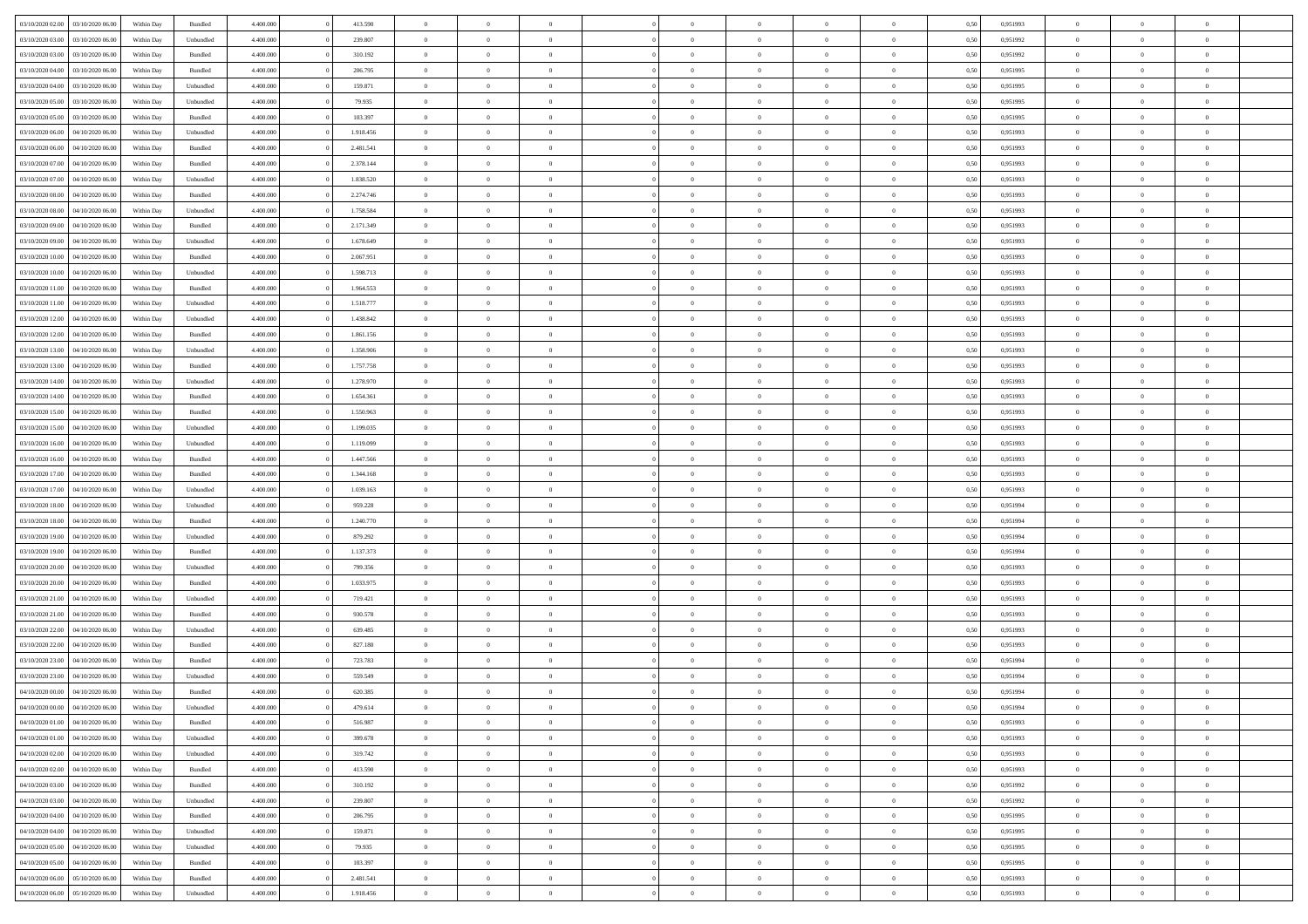| 04/10/2020 07.00                  | 05/10/2020 06:00 | Within Dav | Bundled            | 4.400.000 | 2.378.144 | $\overline{0}$ | $\Omega$       |                | $\Omega$       | $\Omega$       | $\theta$       | $\theta$       | 0,50 | 0,951993 | $\theta$       | $\theta$       | $\theta$       |  |
|-----------------------------------|------------------|------------|--------------------|-----------|-----------|----------------|----------------|----------------|----------------|----------------|----------------|----------------|------|----------|----------------|----------------|----------------|--|
| 04/10/2020 07.00                  | 05/10/2020 06.00 | Within Day | Unbundled          | 4.400.000 | 1.838.520 | $\overline{0}$ | $\theta$       | $\overline{0}$ | $\overline{0}$ | $\bf{0}$       | $\overline{0}$ | $\bf{0}$       | 0,50 | 0,951993 | $\theta$       | $\overline{0}$ | $\overline{0}$ |  |
| 04/10/2020 08.00                  | 05/10/2020 06.00 | Within Day | Bundled            | 4.400.000 | 2.274.746 | $\overline{0}$ | $\bf{0}$       | $\overline{0}$ | $\bf{0}$       | $\bf{0}$       | $\bf{0}$       | $\mathbf{0}$   | 0,50 | 0,951993 | $\overline{0}$ | $\overline{0}$ | $\bf{0}$       |  |
| 04/10/2020 08:00                  | 05/10/2020 06:00 | Within Dav | Unbundled          | 4.400.000 | 1.758.584 | $\overline{0}$ | $\overline{0}$ | $\overline{0}$ | $\overline{0}$ | $\bf{0}$       | $\overline{0}$ | $\overline{0}$ | 0.50 | 0.951993 | $\theta$       | $\theta$       | $\overline{0}$ |  |
| 04/10/2020 09:00                  | 05/10/2020 06.00 | Within Day | Bundled            | 4.400.000 | 2.171.349 | $\overline{0}$ | $\theta$       | $\overline{0}$ | $\overline{0}$ | $\bf{0}$       | $\overline{0}$ | $\bf{0}$       | 0,50 | 0,951993 | $\theta$       | $\overline{0}$ | $\overline{0}$ |  |
|                                   |                  |            |                    |           |           |                |                |                |                |                |                |                |      |          |                |                |                |  |
| 04/10/2020 09:00                  | 05/10/2020 06.00 | Within Day | Unbundled          | 4.400.000 | 1.678.649 | $\overline{0}$ | $\overline{0}$ | $\overline{0}$ | $\bf{0}$       | $\overline{0}$ | $\overline{0}$ | $\mathbf{0}$   | 0,50 | 0,951993 | $\overline{0}$ | $\overline{0}$ | $\bf{0}$       |  |
| 04/10/2020 11:00                  | 05/10/2020 06:00 | Within Dav | Bundled            | 4.400.000 | 1.964.553 | $\overline{0}$ | $\overline{0}$ | $\overline{0}$ | $\overline{0}$ | $\overline{0}$ | $\overline{0}$ | $\overline{0}$ | 0.50 | 0.951993 | $\theta$       | $\overline{0}$ | $\overline{0}$ |  |
| 04/10/2020 11:00                  | 05/10/2020 06.00 | Within Day | Unbundled          | 4.400.000 | 1.518.777 | $\overline{0}$ | $\theta$       | $\overline{0}$ | $\overline{0}$ | $\bf{0}$       | $\overline{0}$ | $\bf{0}$       | 0,50 | 0,951993 | $\theta$       | $\theta$       | $\overline{0}$ |  |
| 04/10/2020 12:00                  | 05/10/2020 06.00 | Within Day | Unbundled          | 4.400.000 | 1.438.842 | $\overline{0}$ | $\overline{0}$ | $\overline{0}$ | $\bf{0}$       | $\bf{0}$       | $\bf{0}$       | $\bf{0}$       | 0,50 | 0,951993 | $\,0\,$        | $\overline{0}$ | $\overline{0}$ |  |
| 04/10/2020 12:00                  | 05/10/2020 06:00 | Within Dav | Bundled            | 4.400.000 | 1.861.156 | $\overline{0}$ | $\overline{0}$ | $\overline{0}$ | $\overline{0}$ | $\overline{0}$ | $\overline{0}$ | $\overline{0}$ | 0.50 | 0.951993 | $\theta$       | $\overline{0}$ | $\overline{0}$ |  |
| 04/10/2020 13:00                  | 05/10/2020 06.00 | Within Day | Bundled            | 4.400.000 | 1.757.758 | $\overline{0}$ | $\theta$       | $\overline{0}$ | $\overline{0}$ | $\bf{0}$       | $\overline{0}$ | $\bf{0}$       | 0,50 | 0,951993 | $\,$ 0 $\,$    | $\overline{0}$ | $\overline{0}$ |  |
| 04/10/2020 13.00                  | 05/10/2020 06.00 | Within Day | Unbundled          | 4.400.000 | 1.358.906 | $\overline{0}$ | $\bf{0}$       | $\overline{0}$ | $\bf{0}$       | $\bf{0}$       | $\bf{0}$       | $\bf{0}$       | 0,50 | 0,951993 | $\overline{0}$ | $\overline{0}$ | $\bf{0}$       |  |
|                                   |                  |            |                    |           |           |                |                |                |                |                |                |                |      |          |                |                |                |  |
| 04/10/2020 14:00                  | 05/10/2020 06:00 | Within Day | Unbundled          | 4.400.000 | 1.278.970 | $\overline{0}$ | $\overline{0}$ | $\overline{0}$ | $\overline{0}$ | $\bf{0}$       | $\overline{0}$ | $\overline{0}$ | 0.50 | 0.951993 | $\theta$       | $\theta$       | $\overline{0}$ |  |
| 04/10/2020 14:00                  | 05/10/2020 06.00 | Within Day | Bundled            | 4.400.000 | 1.654.361 | $\overline{0}$ | $\theta$       | $\overline{0}$ | $\overline{0}$ | $\bf{0}$       | $\overline{0}$ | $\bf{0}$       | 0,50 | 0,951993 | $\theta$       | $\overline{0}$ | $\overline{0}$ |  |
| 04/10/2020 15.00                  | 05/10/2020 06.00 | Within Day | Bundled            | 4.400.000 | 1.550.963 | $\overline{0}$ | $\overline{0}$ | $\overline{0}$ | $\overline{0}$ | $\overline{0}$ | $\overline{0}$ | $\mathbf{0}$   | 0,50 | 0,951993 | $\overline{0}$ | $\overline{0}$ | $\bf{0}$       |  |
| 04/10/2020 15:00                  | 05/10/2020 06:00 | Within Dav | Unbundled          | 4.400.000 | 1.199.035 | $\overline{0}$ | $\overline{0}$ | $\overline{0}$ | $\overline{0}$ | $\overline{0}$ | $\overline{0}$ | $\overline{0}$ | 0.50 | 0.951993 | $\theta$       | $\overline{0}$ | $\overline{0}$ |  |
| 04/10/2020 16.00                  | 05/10/2020 06.00 | Within Day | Bundled            | 4.400.000 | 1.447.566 | $\overline{0}$ | $\theta$       | $\overline{0}$ | $\overline{0}$ | $\bf{0}$       | $\overline{0}$ | $\bf{0}$       | 0,50 | 0,951993 | $\theta$       | $\theta$       | $\overline{0}$ |  |
| 04/10/2020 16.00                  | 05/10/2020 06.00 | Within Day | Unbundled          | 4.400.000 | 1.119.099 | $\overline{0}$ | $\overline{0}$ | $\overline{0}$ | $\overline{0}$ | $\bf{0}$       | $\overline{0}$ | $\bf{0}$       | 0,50 | 0,951993 | $\,0\,$        | $\overline{0}$ | $\overline{0}$ |  |
| 04/10/2020 17:00                  | 05/10/2020 06:00 | Within Day | Unbundled          | 4.400.000 | 1.039.163 | $\overline{0}$ | $\overline{0}$ | $\overline{0}$ | $\overline{0}$ | $\overline{0}$ | $\overline{0}$ | $\overline{0}$ | 0.50 | 0.951993 | $\theta$       | $\overline{0}$ | $\overline{0}$ |  |
|                                   |                  |            |                    |           |           | $\overline{0}$ | $\theta$       | $\overline{0}$ |                | $\bf{0}$       | $\overline{0}$ |                |      |          |                | $\overline{0}$ | $\overline{0}$ |  |
| 04/10/2020 17.00                  | 05/10/2020 06.00 | Within Day | Bundled            | 4.400.000 | 1.344.168 |                |                |                | $\overline{0}$ |                |                | $\bf{0}$       | 0,50 | 0,951993 | $\,$ 0 $\,$    |                |                |  |
| 04/10/2020 18.00                  | 05/10/2020 06.00 | Within Day | Bundled            | 4.400.000 | 1.240.770 | $\overline{0}$ | $\overline{0}$ | $\overline{0}$ | $\overline{0}$ | $\bf{0}$       | $\overline{0}$ | $\bf{0}$       | 0,50 | 0,951994 | $\bf{0}$       | $\overline{0}$ | $\bf{0}$       |  |
| 04/10/2020 18:00                  | 05/10/2020 06:00 | Within Day | Unbundled          | 4.400.000 | 959.228   | $\overline{0}$ | $\overline{0}$ | $\overline{0}$ | $\overline{0}$ | $\bf{0}$       | $\overline{0}$ | $\overline{0}$ | 0.50 | 0.951994 | $\theta$       | $\overline{0}$ | $\overline{0}$ |  |
| 04/10/2020 19:00                  | 05/10/2020 06.00 | Within Day | Bundled            | 4.400.000 | 1.137.373 | $\overline{0}$ | $\theta$       | $\overline{0}$ | $\overline{0}$ | $\bf{0}$       | $\overline{0}$ | $\bf{0}$       | 0,50 | 0,951994 | $\theta$       | $\overline{0}$ | $\overline{0}$ |  |
| 04/10/2020 19:00                  | 05/10/2020 06.00 | Within Day | Unbundled          | 4.400.000 | 879.292   | $\overline{0}$ | $\overline{0}$ | $\overline{0}$ | $\overline{0}$ | $\overline{0}$ | $\overline{0}$ | $\mathbf{0}$   | 0,50 | 0,951994 | $\overline{0}$ | $\overline{0}$ | $\bf{0}$       |  |
| 04/10/2020 20:00                  | 05/10/2020 06:00 | Within Dav | Unbundled          | 4.400.000 | 799.356   | $\overline{0}$ | $\overline{0}$ | $\overline{0}$ | $\overline{0}$ | $\overline{0}$ | $\overline{0}$ | $\overline{0}$ | 0.50 | 0.951993 | $\overline{0}$ | $\overline{0}$ | $\overline{0}$ |  |
| 04/10/2020 20.00                  | 05/10/2020 06.00 | Within Day | Bundled            | 4.400.000 | 1.033.975 | $\overline{0}$ | $\theta$       | $\overline{0}$ | $\overline{0}$ | $\bf{0}$       | $\overline{0}$ | $\bf{0}$       | 0,50 | 0,951993 | $\theta$       | $\overline{0}$ | $\overline{0}$ |  |
|                                   |                  |            |                    |           |           |                |                |                |                |                |                |                |      |          |                |                |                |  |
| 04/10/2020 21:00                  | 05/10/2020 06.00 | Within Day | Bundled            | 4.400.000 | 930.578   | $\overline{0}$ | $\overline{0}$ | $\overline{0}$ | $\overline{0}$ | $\bf{0}$       | $\overline{0}$ | $\bf{0}$       | 0,50 | 0,951993 | $\,0\,$        | $\overline{0}$ | $\overline{0}$ |  |
| 04/10/2020 21.00                  | 05/10/2020 06:00 | Within Day | Unbundled          | 4.400.000 | 719.421   | $\overline{0}$ | $\overline{0}$ | $\overline{0}$ | $\overline{0}$ | $\overline{0}$ | $\overline{0}$ | $\overline{0}$ | 0.50 | 0.951993 | $\theta$       | $\overline{0}$ | $\overline{0}$ |  |
| 04/10/2020 22.00                  | 05/10/2020 06.00 | Within Day | Unbundled          | 4.400.000 | 639.485   | $\overline{0}$ | $\theta$       | $\overline{0}$ | $\overline{0}$ | $\bf{0}$       | $\overline{0}$ | $\bf{0}$       | 0,50 | 0,951993 | $\,$ 0 $\,$    | $\overline{0}$ | $\overline{0}$ |  |
| 04/10/2020 22.00                  | 05/10/2020 06.00 | Within Day | Bundled            | 4.400.000 | 827.180   | $\overline{0}$ | $\overline{0}$ | $\overline{0}$ | $\bf{0}$       | $\bf{0}$       | $\bf{0}$       | $\bf{0}$       | 0,50 | 0,951993 | $\overline{0}$ | $\overline{0}$ | $\bf{0}$       |  |
| 04/10/2020 23.00                  | 05/10/2020 06:00 | Within Day | Bundled            | 4.400,000 | 723.783   | $\overline{0}$ | $\Omega$       | $\Omega$       | $\Omega$       | $\Omega$       | $\overline{0}$ | $\overline{0}$ | 0,50 | 0,951994 | $\,0\,$        | $\theta$       | $\theta$       |  |
| 04/10/2020 23.00                  | 05/10/2020 06.00 | Within Day | Unbundled          | 4.400.000 | 559.549   | $\overline{0}$ | $\theta$       | $\overline{0}$ | $\overline{0}$ | $\bf{0}$       | $\overline{0}$ | $\bf{0}$       | 0,50 | 0,951994 | $\theta$       | $\overline{0}$ | $\overline{0}$ |  |
| 05/10/2020 00:00                  | 05/10/2020 06.00 | Within Day | Bundled            | 4.400.000 | 620.385   | $\overline{0}$ | $\overline{0}$ | $\overline{0}$ | $\bf{0}$       | $\overline{0}$ | $\overline{0}$ | $\mathbf{0}$   | 0,50 | 0,951994 | $\overline{0}$ | $\overline{0}$ | $\bf{0}$       |  |
|                                   | 05/10/2020 06:00 |            | Unbundled          | 4.400,000 | 479.614   | $\overline{0}$ | $\Omega$       | $\Omega$       | $\Omega$       | $\bf{0}$       | $\overline{0}$ | $\overline{0}$ | 0.50 | 0,951994 | $\,0\,$        | $\theta$       | $\theta$       |  |
| 05/10/2020 00:00                  |                  | Within Day |                    |           |           |                |                |                |                |                |                |                |      |          |                |                |                |  |
| 05/10/2020 01:00                  | 05/10/2020 06.00 | Within Day | Bundled            | 4.400.000 | 516.987   | $\overline{0}$ | $\theta$       | $\overline{0}$ | $\overline{0}$ | $\bf{0}$       | $\overline{0}$ | $\bf{0}$       | 0,50 | 0,951993 | $\theta$       | $\overline{0}$ | $\overline{0}$ |  |
| 05/10/2020 01.00                  | 05/10/2020 06.00 | Within Day | Unbundled          | 4.400.000 | 399.678   | $\overline{0}$ | $\overline{0}$ | $\overline{0}$ | $\bf{0}$       | $\bf{0}$       | $\bf{0}$       | $\bf{0}$       | 0,50 | 0,951993 | $\bf{0}$       | $\overline{0}$ | $\bf{0}$       |  |
| 05/10/2020 02.00                  | 05/10/2020 06:00 | Within Day | Unbundled          | 4.400,000 | 319.742   | $\overline{0}$ | $\Omega$       | $\Omega$       | $\Omega$       | $\theta$       | $\overline{0}$ | $\overline{0}$ | 0.50 | 0.951993 | $\theta$       | $\theta$       | $\theta$       |  |
| 05/10/2020 02.00                  | 05/10/2020 06.00 | Within Day | Bundled            | 4.400.000 | 413.590   | $\overline{0}$ | $\overline{0}$ | $\overline{0}$ | $\overline{0}$ | $\bf{0}$       | $\overline{0}$ | $\bf{0}$       | 0,50 | 0,951993 | $\,$ 0 $\,$    | $\overline{0}$ | $\overline{0}$ |  |
| 05/10/2020 03.00                  | 05/10/2020 06.00 | Within Day | Unbundled          | 4.400.000 | 239.807   | $\overline{0}$ | $\overline{0}$ | $\overline{0}$ | $\bf{0}$       | $\bf{0}$       | $\bf{0}$       | $\bf{0}$       | 0,50 | 0,951992 | $\overline{0}$ | $\overline{0}$ | $\bf{0}$       |  |
| 05/10/2020 03:00                  | 05/10/2020 06.00 | Within Day | Bundled            | 4.400,000 | 310.192   | $\overline{0}$ | $\Omega$       | $\Omega$       | $\Omega$       | $\overline{0}$ | $\overline{0}$ | $\overline{0}$ | 0,50 | 0,951992 | $\,0\,$        | $\theta$       | $\theta$       |  |
| 05/10/2020 04:00                  | 05/10/2020 06.00 | Within Day | Bundled            | 4.400.000 | 206.795   | $\overline{0}$ | $\overline{0}$ | $\overline{0}$ | $\overline{0}$ | $\,$ 0         | $\overline{0}$ | $\bf{0}$       | 0,50 | 0,951995 | $\,$ 0 $\,$    | $\overline{0}$ | $\overline{0}$ |  |
| 05/10/2020 04.00                  | 05/10/2020 06.00 | Within Day | Unbundled          | 4.400.000 | 159.871   | $\overline{0}$ | $\overline{0}$ | $\overline{0}$ | $\bf{0}$       | $\bf{0}$       | $\bf{0}$       | $\mathbf{0}$   | 0,50 | 0,951995 | $\overline{0}$ | $\overline{0}$ | $\bf{0}$       |  |
|                                   |                  |            |                    |           |           |                |                |                |                |                |                |                |      |          |                |                |                |  |
| 05/10/2020 05:00                  | 05/10/2020 06:00 | Within Day | Unbundled          | 4.400,000 | 79.935    | $\overline{0}$ | $\Omega$       | $\Omega$       | $\Omega$       | $\Omega$       | $\Omega$       | $\overline{0}$ | 0.50 | 0.951995 | $\theta$       | $\theta$       | $\theta$       |  |
| 05/10/2020 05.00                  | 05/10/2020 06.00 | Within Day | Bundled            | 4.400.000 | 103.397   | $\overline{0}$ | $\overline{0}$ | $\overline{0}$ | $\bf{0}$       | $\,$ 0         | $\bf{0}$       | $\bf{0}$       | 0,50 | 0,951995 | $\,0\,$        | $\,0\,$        | $\overline{0}$ |  |
| 05/10/2020 06:00 06/10/2020 06:00 |                  | Within Day | $\mathbf B$ undled | 4.400.000 | 2.481.541 | $\bf{0}$       | $\bf{0}$       |                |                | $\bf{0}$       |                |                | 0,50 | 0,951993 | $\bf{0}$       | $\overline{0}$ |                |  |
| 05/10/2020 06.00                  | 06/10/2020 06:00 | Within Day | Unbundled          | 4.400.000 | 1.918.456 | $\overline{0}$ | $\overline{0}$ | $\overline{0}$ | $\Omega$       | $\overline{0}$ | $\overline{0}$ | $\overline{0}$ | 0.50 | 0.951993 | $\theta$       | $\theta$       | $\theta$       |  |
| 05/10/2020 07:00                  | 06/10/2020 06.00 | Within Day | Unbundled          | 4.400.000 | 1.838.520 | $\overline{0}$ | $\,$ 0         | $\overline{0}$ | $\bf{0}$       | $\,$ 0 $\,$    | $\overline{0}$ | $\mathbf{0}$   | 0,50 | 0,951993 | $\,$ 0 $\,$    | $\,$ 0 $\,$    | $\,$ 0         |  |
| 05/10/2020 07:00                  | 06/10/2020 06.00 | Within Day | Bundled            | 4.400.000 | 2.378.144 | $\overline{0}$ | $\overline{0}$ | $\overline{0}$ | $\overline{0}$ | $\overline{0}$ | $\overline{0}$ | $\mathbf{0}$   | 0,50 | 0,951993 | $\overline{0}$ | $\bf{0}$       | $\bf{0}$       |  |
| 05/10/2020 08:00                  | 06/10/2020 06.00 | Within Day | Bundled            | 4.400.000 | 2.274.746 | $\overline{0}$ | $\overline{0}$ | $\overline{0}$ | $\Omega$       | $\overline{0}$ | $\overline{0}$ | $\bf{0}$       | 0,50 | 0,951993 | $\overline{0}$ | $\theta$       | $\overline{0}$ |  |
| 05/10/2020 08:00                  | 06/10/2020 06.00 | Within Day | Unbundled          | 4.400.000 | 1.758.584 | $\overline{0}$ | $\,$ 0         | $\overline{0}$ | $\overline{0}$ | $\overline{0}$ | $\overline{0}$ | $\bf{0}$       | 0,50 | 0,951993 | $\,$ 0 $\,$    | $\overline{0}$ | $\overline{0}$ |  |
|                                   |                  |            |                    |           |           |                |                |                |                |                |                |                |      |          |                |                |                |  |
| 05/10/2020 09:00                  | 06/10/2020 06.00 | Within Day | Bundled            | 4.400.000 | 2.171.349 | $\overline{0}$ | $\overline{0}$ | $\overline{0}$ | $\overline{0}$ | $\overline{0}$ | $\overline{0}$ | $\mathbf{0}$   | 0,50 | 0,951993 | $\overline{0}$ | $\overline{0}$ | $\bf{0}$       |  |
| 05/10/2020 09:00                  | 06/10/2020 06:00 | Within Day | Unbundled          | 4.400,000 | 1.678.649 | $\overline{0}$ | $\overline{0}$ | $\overline{0}$ | $\Omega$       | $\overline{0}$ | $\overline{0}$ | $\bf{0}$       | 0.50 | 0,951993 | $\overline{0}$ | $\theta$       | $\overline{0}$ |  |
| 05/10/2020 10:00                  | 06/10/2020 06.00 | Within Day | Bundled            | 4.400.000 | 2.067.951 | $\overline{0}$ | $\,$ 0         | $\overline{0}$ | $\overline{0}$ | $\bf{0}$       | $\overline{0}$ | $\bf{0}$       | 0,50 | 0,951993 | $\,$ 0 $\,$    | $\overline{0}$ | $\overline{0}$ |  |
| 05/10/2020 10:00                  | 06/10/2020 06.00 | Within Day | Unbundled          | 4.400.000 | 1.598.713 | $\overline{0}$ | $\bf{0}$       | $\overline{0}$ | $\overline{0}$ | $\overline{0}$ | $\overline{0}$ | $\mathbf{0}$   | 0,50 | 0,951993 | $\overline{0}$ | $\overline{0}$ | $\bf{0}$       |  |
| 05/10/2020 11:00                  | 06/10/2020 06:00 | Within Day | Bundled            | 4.400,000 | 1.964.553 | $\overline{0}$ | $\overline{0}$ | $\overline{0}$ | $\Omega$       | $\overline{0}$ | $\overline{0}$ | $\bf{0}$       | 0.50 | 0,951993 | $\overline{0}$ | $\theta$       | $\overline{0}$ |  |
| 05/10/2020 11:00                  | 06/10/2020 06.00 | Within Day | Unbundled          | 4.400.000 | 1.518.777 | $\overline{0}$ | $\,$ 0 $\,$    | $\overline{0}$ | $\overline{0}$ | $\bf{0}$       | $\overline{0}$ | $\bf{0}$       | 0,50 | 0,951993 | $\,$ 0 $\,$    | $\,$ 0 $\,$    | $\bf{0}$       |  |
|                                   |                  |            |                    |           |           |                |                |                |                |                |                |                |      |          |                |                |                |  |
| 05/10/2020 12:00                  | 06/10/2020 06.00 | Within Day | Bundled            | 4.400.000 | 1.861.156 | $\overline{0}$ | $\bf{0}$       | $\overline{0}$ | $\bf{0}$       | $\bf{0}$       | $\overline{0}$ | $\bf{0}$       | 0,50 | 0,951993 | $\overline{0}$ | $\overline{0}$ | $\bf{0}$       |  |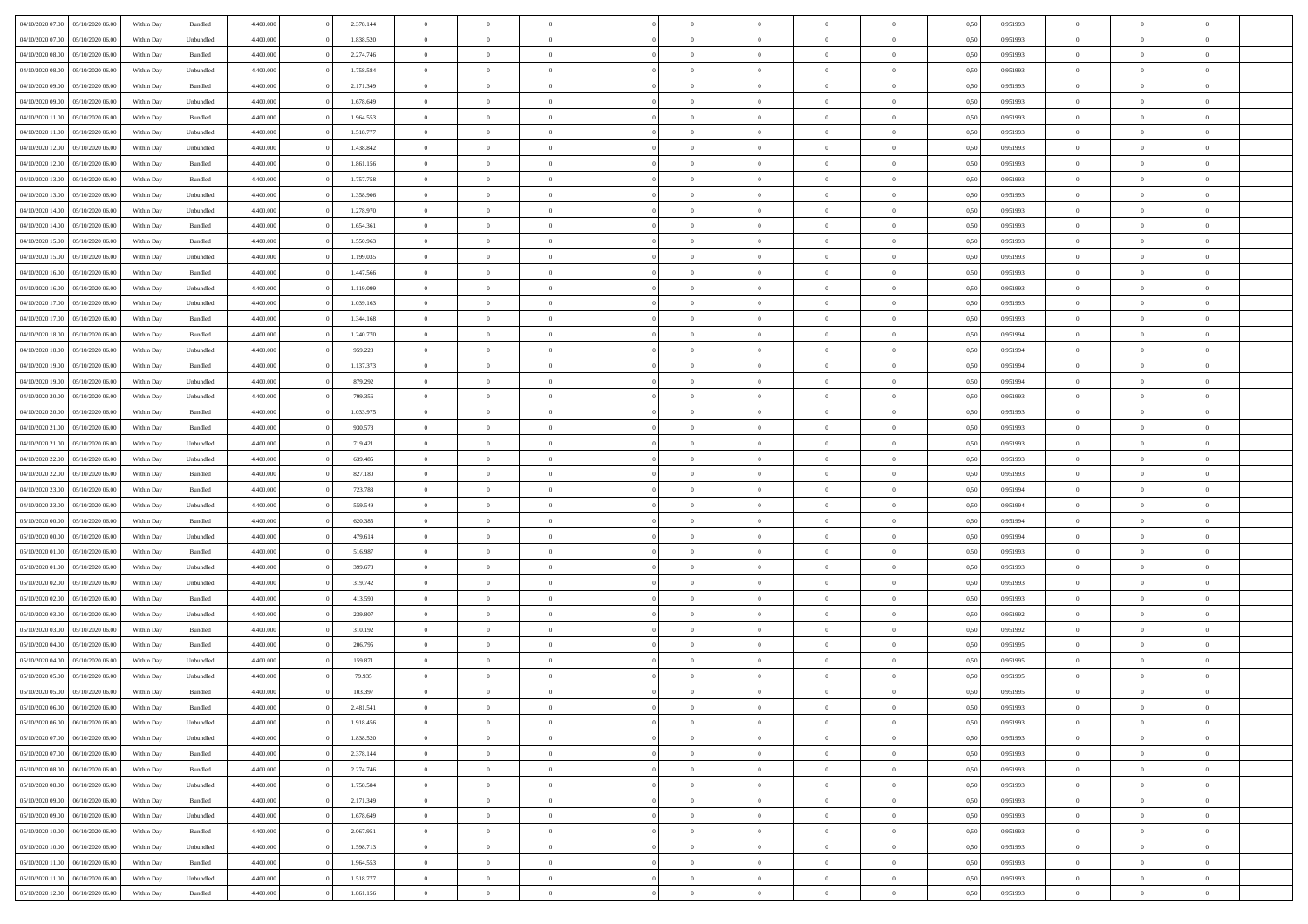| 05/10/2020 12:00<br>06/10/2020 06:00 | Within Day | Unbundled | 4.400.000 | 1.438.842 | $\overline{0}$ | $\theta$       |                | $\overline{0}$ | $\bf{0}$       | $\overline{0}$ | $\theta$       | 0,50 | 0,951993 | $\theta$       | $\theta$       | $\overline{0}$           |  |
|--------------------------------------|------------|-----------|-----------|-----------|----------------|----------------|----------------|----------------|----------------|----------------|----------------|------|----------|----------------|----------------|--------------------------|--|
| 05/10/2020 13:00<br>06/10/2020 06.0  | Within Day | Bundled   | 4.400.000 | 1.757.758 | $\overline{0}$ | $\overline{0}$ | $\overline{0}$ | $\overline{0}$ | $\,$ 0         | $\overline{0}$ | $\bf{0}$       | 0,50 | 0,951993 | $\,$ 0 $\,$    | $\overline{0}$ | $\overline{0}$           |  |
|                                      |            |           |           |           |                |                |                |                |                |                |                |      |          |                |                |                          |  |
| 05/10/2020 13:00<br>06/10/2020 06:00 | Within Day | Unbundled | 4.400,000 | 1.358.906 | $\overline{0}$ | $\overline{0}$ | $\overline{0}$ | $\overline{0}$ | $\bf{0}$       | $\overline{0}$ | $\overline{0}$ | 0.50 | 0,951993 | $\bf{0}$       | $\overline{0}$ | $\overline{0}$           |  |
| 05/10/2020 14:00<br>06/10/2020 06.00 | Within Day | Unbundled | 4.400.000 | 1.278.970 | $\overline{0}$ | $\overline{0}$ | $\overline{0}$ | $\overline{0}$ | $\,$ 0         | $\overline{0}$ | $\overline{0}$ | 0,50 | 0,951993 | $\,$ 0 $\,$    | $\overline{0}$ | $\overline{0}$           |  |
| 05/10/2020 14:00<br>06/10/2020 06.00 | Within Day | Bundled   | 4.400.000 | 1.654.361 | $\overline{0}$ | $\theta$       | $\overline{0}$ |                | $\overline{0}$ | $\overline{0}$ | $\bf{0}$       | 0,50 | 0,951993 | $\,$ 0 $\,$    | $\overline{0}$ | $\overline{0}$           |  |
| 05/10/2020 15:00<br>06/10/2020 06:00 | Within Day | Bundled   | 4.400,000 | 1.550.963 | $\overline{0}$ | $\overline{0}$ | $\overline{0}$ | $\overline{0}$ | $\bf{0}$       | $\overline{0}$ | $\overline{0}$ | 0.50 | 0.951993 | $\,0\,$        | $\theta$       | $\overline{0}$           |  |
| 05/10/2020 15:00<br>06/10/2020 06.00 | Within Day | Unbundled | 4.400.000 | 1.199.035 | $\overline{0}$ | $\overline{0}$ | $\overline{0}$ | $\overline{0}$ | $\,$ 0         | $\overline{0}$ | $\overline{0}$ | 0,50 | 0,951993 | $\,$ 0 $\,$    | $\theta$       | $\overline{0}$           |  |
| 05/10/2020 16:00<br>06/10/2020 06.00 | Within Day | Bundled   | 4.400.000 | 1.447.566 | $\overline{0}$ | $\theta$       | $\overline{0}$ | $\overline{0}$ | $\bf{0}$       | $\overline{0}$ | $\bf{0}$       | 0,50 | 0,951993 | $\,$ 0 $\,$    | $\overline{0}$ | $\overline{0}$           |  |
| 05/10/2020 16:00<br>06/10/2020 06:00 | Within Day | Unbundled | 4.400,000 | 1.119.099 | $\overline{0}$ | $\overline{0}$ | $\overline{0}$ | $\overline{0}$ | $\bf{0}$       | $\overline{0}$ | $\bf{0}$       | 0.50 | 0.951993 | $\,0\,$        | $\overline{0}$ | $\overline{0}$           |  |
| 05/10/2020 17:00<br>06/10/2020 06.00 | Within Day | Bundled   | 4.400.000 | 1.344.168 | $\overline{0}$ | $\overline{0}$ | $\overline{0}$ | $\overline{0}$ | $\,$ 0         | $\overline{0}$ | $\bf{0}$       | 0,50 | 0,951993 | $\,$ 0 $\,$    | $\overline{0}$ | $\overline{0}$           |  |
| 05/10/2020 17.00<br>06/10/2020 06.00 | Within Day | Unbundled | 4.400.000 | 1.039.163 | $\overline{0}$ | $\theta$       | $\overline{0}$ | $\overline{0}$ | $\,$ 0         | $\overline{0}$ | $\bf{0}$       | 0,50 | 0,951993 | $\,$ 0 $\,$    | $\overline{0}$ | $\overline{0}$           |  |
| 05/10/2020 18:00<br>06/10/2020 06:00 | Within Day | Unbundled | 4.400,000 | 959.228   | $\overline{0}$ | $\overline{0}$ | $\overline{0}$ | $\overline{0}$ | $\bf{0}$       | $\overline{0}$ | $\mathbf{0}$   | 0.50 | 0.951994 | $\bf{0}$       | $\overline{0}$ | $\overline{\phantom{a}}$ |  |
| 05/10/2020 18:00<br>06/10/2020 06.00 | Within Day | Bundled   | 4.400.000 | 1.240.770 | $\overline{0}$ | $\overline{0}$ | $\overline{0}$ | $\overline{0}$ | $\,$ 0         | $\overline{0}$ | $\overline{0}$ | 0,50 | 0,951994 | $\,$ 0 $\,$    | $\overline{0}$ | $\overline{0}$           |  |
| 05/10/2020 19:00<br>06/10/2020 06.00 | Within Day | Unbundled | 4.400.000 | 879.292   | $\overline{0}$ | $\theta$       | $\overline{0}$ | $\overline{0}$ | $\overline{0}$ | $\overline{0}$ | $\bf{0}$       | 0,50 | 0,951994 | $\,$ 0 $\,$    | $\overline{0}$ | $\overline{0}$           |  |
| 06/10/2020 06:00                     | Within Day | Bundled   | 4.400,000 | 1.137.373 | $\overline{0}$ | $\overline{0}$ | $\overline{0}$ | $\overline{0}$ | $\bf{0}$       | $\overline{0}$ | $\overline{0}$ | 0.50 | 0.951994 | $\theta$       | $\theta$       | $\overline{0}$           |  |
| 05/10/2020 19:00                     |            |           |           |           | $\overline{0}$ | $\overline{0}$ | $\overline{0}$ | $\overline{0}$ |                | $\overline{0}$ |                |      |          |                | $\theta$       | $\overline{0}$           |  |
| 05/10/2020 20:00<br>06/10/2020 06.00 | Within Day | Bundled   | 4.400.000 | 1.033.975 |                |                |                |                | $\,$ 0         |                | $\bf{0}$       | 0,50 | 0,951993 | $\,$ 0 $\,$    |                |                          |  |
| 05/10/2020 20.00<br>06/10/2020 06.00 | Within Day | Unbundled | 4.400.000 | 799.356   | $\overline{0}$ | $\theta$       | $\overline{0}$ |                | $\bf{0}$       | $\overline{0}$ | $\bf{0}$       | 0,50 | 0,951993 | $\,$ 0 $\,$    | $\overline{0}$ | $\overline{0}$           |  |
| 05/10/2020 21.00<br>06/10/2020 06:00 | Within Day | Unbundled | 4.400,000 | 719.421   | $\overline{0}$ | $\overline{0}$ | $\overline{0}$ | $\overline{0}$ | $\bf{0}$       | $\overline{0}$ | $\bf{0}$       | 0.50 | 0.951993 | $\,0\,$        | $\overline{0}$ | $\overline{0}$           |  |
| 05/10/2020 21:00<br>06/10/2020 06.00 | Within Day | Bundled   | 4.400.000 | 930.578   | $\overline{0}$ | $\overline{0}$ | $\overline{0}$ | $\overline{0}$ | $\,$ 0         | $\overline{0}$ | $\bf{0}$       | 0,50 | 0,951993 | $\,$ 0 $\,$    | $\overline{0}$ | $\overline{0}$           |  |
| 05/10/2020 22.00<br>06/10/2020 06.00 | Within Day | Bundled   | 4.400.000 | 827.180   | $\overline{0}$ | $\theta$       | $\overline{0}$ | $\overline{0}$ | $\,$ 0         | $\bf{0}$       | $\bf{0}$       | 0,50 | 0,951993 | $\,$ 0 $\,$    | $\overline{0}$ | $\overline{0}$           |  |
| 05/10/2020 22.00<br>06/10/2020 06:00 | Within Day | Unbundled | 4.400,000 | 639.485   | $\overline{0}$ | $\overline{0}$ | $\overline{0}$ | $\overline{0}$ | $\bf{0}$       | $\overline{0}$ | $\mathbf{0}$   | 0.50 | 0,951993 | $\bf{0}$       | $\overline{0}$ | $\overline{\phantom{a}}$ |  |
| 05/10/2020 23:00<br>06/10/2020 06.00 | Within Day | Bundled   | 4.400.000 | 723.783   | $\overline{0}$ | $\overline{0}$ | $\overline{0}$ | $\overline{0}$ | $\bf{0}$       | $\overline{0}$ | $\overline{0}$ | 0,50 | 0,951994 | $\,$ 0 $\,$    | $\overline{0}$ | $\overline{0}$           |  |
| 05/10/2020 23.00<br>06/10/2020 06.00 | Within Day | Unbundled | 4.400.000 | 559.549   | $\overline{0}$ | $\theta$       | $\overline{0}$ | $\overline{0}$ | $\bf{0}$       | $\overline{0}$ | $\bf{0}$       | 0,50 | 0,951994 | $\,$ 0 $\,$    | $\overline{0}$ | $\overline{0}$           |  |
| 06/10/2020 00.00<br>06/10/2020 06:00 | Within Day | Unbundled | 4.400,000 | 479.614   | $\overline{0}$ | $\overline{0}$ | $\overline{0}$ | $\overline{0}$ | $\bf{0}$       | $\overline{0}$ | $\overline{0}$ | 0.50 | 0.951994 | $\,0\,$        | $\theta$       | $\overline{0}$           |  |
| 06/10/2020 00:00<br>06/10/2020 06.00 | Within Day | Bundled   | 4.400.000 | 620.385   | $\overline{0}$ | $\overline{0}$ | $\overline{0}$ | $\overline{0}$ | $\,$ 0         | $\overline{0}$ | $\overline{0}$ | 0,50 | 0,951994 | $\,0\,$        | $\theta$       | $\overline{0}$           |  |
| 06/10/2020 01:00<br>06/10/2020 06.00 | Within Day | Unbundled | 4.400.000 | 399.678   | $\overline{0}$ | $\theta$       | $\overline{0}$ |                | $\bf{0}$       | $\overline{0}$ | $\bf{0}$       | 0,50 | 0,951993 | $\,$ 0 $\,$    | $\overline{0}$ | $\overline{0}$           |  |
| 06/10/2020 01.00<br>06/10/2020 06:00 | Within Day | Bundled   | 4.400,000 | 516.987   | $\overline{0}$ | $\overline{0}$ | $\overline{0}$ | $\overline{0}$ | $\bf{0}$       | $\overline{0}$ | $\bf{0}$       | 0.50 | 0.951993 | $\,0\,$        | $\overline{0}$ | $\overline{0}$           |  |
| 06/10/2020 02.00<br>06/10/2020 06.00 | Within Day | Unbundled | 4.400.000 | 319.742   | $\overline{0}$ | $\overline{0}$ | $\overline{0}$ | $\overline{0}$ | $\bf{0}$       | $\overline{0}$ | $\bf{0}$       | 0,50 | 0,951993 | $\,$ 0 $\,$    | $\overline{0}$ | $\overline{0}$           |  |
| 06/10/2020 02.00<br>06/10/2020 06.00 | Within Day | Bundled   | 4.400.000 | 413.590   | $\overline{0}$ | $\overline{0}$ | $\overline{0}$ | $\overline{0}$ | $\,$ 0         | $\bf{0}$       | $\bf{0}$       | 0,50 | 0,951993 | $\,$ 0 $\,$    | $\overline{0}$ | $\overline{0}$           |  |
| 06/10/2020 03:00<br>06/10/2020 06:00 |            |           | 4.400,000 | 310.192   |                | $\overline{0}$ | $\overline{0}$ | $\overline{0}$ | $\bf{0}$       | $\overline{0}$ |                | 0.50 |          | $\bf{0}$       | $\overline{0}$ | $\overline{\phantom{a}}$ |  |
|                                      | Within Day | Bundled   |           |           | $\overline{0}$ |                |                |                |                |                | $\mathbf{0}$   |      | 0,951992 |                |                |                          |  |
| 06/10/2020 03:00<br>06/10/2020 06:00 | Within Dav | Unbundled | 4.400.000 | 239.807   | $\overline{0}$ | $\overline{0}$ | $\overline{0}$ | $\overline{0}$ | $\bf{0}$       | $\overline{0}$ | $\overline{0}$ | 0.50 | 0.951992 | $\theta$       | $\overline{0}$ | $\overline{0}$           |  |
| 06/10/2020 04:00<br>06/10/2020 06.00 | Within Day | Bundled   | 4.400.000 | 206.795   | $\overline{0}$ | $\theta$       | $\overline{0}$ | $\overline{0}$ | $\bf{0}$       | $\overline{0}$ | $\bf{0}$       | 0,50 | 0,951995 | $\,$ 0 $\,$    | $\overline{0}$ | $\overline{0}$           |  |
| 06/10/2020 04:00<br>06/10/2020 06:00 | Within Day | Unbundled | 4.400,000 | 159.871   | $\overline{0}$ | $\overline{0}$ | $\overline{0}$ | $\overline{0}$ | $\,$ 0         | $\overline{0}$ | $\bf{0}$       | 0.50 | 0,951995 | $\,0\,$        | $\theta$       | $\overline{0}$           |  |
| 06/10/2020 05:00<br>06/10/2020 06.00 | Within Dav | Bundled   | 4.400.000 | 103.397   | $\overline{0}$ | $\theta$       | $\Omega$       | $\overline{0}$ | $\bf{0}$       | $\overline{0}$ | $\overline{0}$ | 0.50 | 0.951995 | $\theta$       | $\overline{0}$ | $\overline{0}$           |  |
| 06/10/2020 05:00<br>06/10/2020 06.00 | Within Day | Unbundled | 4.400.000 | 79.935    | $\overline{0}$ | $\theta$       | $\overline{0}$ | $\overline{0}$ | $\,$ 0         | $\overline{0}$ | $\bf{0}$       | 0,50 | 0,951995 | $\,$ 0 $\,$    | $\overline{0}$ | $\overline{0}$           |  |
| 06/10/2020 06.00<br>07/10/2020 06.00 | Within Day | Bundled   | 4.400,000 | 2.481.541 | $\overline{0}$ | $\overline{0}$ | $\overline{0}$ | $\overline{0}$ | $\bf{0}$       | $\overline{0}$ | $\bf{0}$       | 0.50 | 0.951993 | $\,0\,$        | $\overline{0}$ | $\overline{0}$           |  |
| 06/10/2020 06:00<br>07/10/2020 06.00 | Within Dav | Unbundled | 4.400.000 | 1.918.456 | $\overline{0}$ | $\overline{0}$ | $\overline{0}$ | $\overline{0}$ | $\overline{0}$ | $\overline{0}$ | $\overline{0}$ | 0.50 | 0.951993 | $\theta$       | $\overline{0}$ | $\overline{0}$           |  |
| 06/10/2020 07:00<br>07/10/2020 06.00 | Within Day | Bundled   | 4.400.000 | 2.378.144 | $\overline{0}$ | $\overline{0}$ | $\overline{0}$ | $\overline{0}$ | $\bf{0}$       | $\bf{0}$       | $\bf{0}$       | 0,50 | 0,951993 | $\,$ 0 $\,$    | $\overline{0}$ | $\overline{0}$           |  |
| 06/10/2020 07.00<br>07/10/2020 06:00 | Within Day | Unbundled | 4.400,000 | 1.838.520 | $\overline{0}$ | $\overline{0}$ | $\overline{0}$ | $\overline{0}$ | $\bf{0}$       | $\overline{0}$ | $\mathbf{0}$   | 0.50 | 0,951993 | $\bf{0}$       | $\overline{0}$ | $\overline{0}$           |  |
| 06/10/2020 08:00<br>07/10/2020 06.00 | Within Dav | Bundled   | 4.400.000 | 2.274.746 | $\overline{0}$ | $\overline{0}$ | $\Omega$       | $\overline{0}$ | $\bf{0}$       | $\overline{0}$ | $\overline{0}$ | 0.50 | 0.951993 | $\theta$       | $\overline{0}$ | $\overline{0}$           |  |
| 06/10/2020 08:00<br>07/10/2020 06.00 | Within Day | Unbundled | 4.400.000 | 1.758.584 | $\overline{0}$ | $\theta$       | $\overline{0}$ | $\overline{0}$ | $\,$ 0         | $\overline{0}$ | $\bf{0}$       | 0,50 | 0,951993 | $\,$ 0 $\,$    | $\overline{0}$ | $\overline{0}$           |  |
| 06/10/2020 09:00<br>07/10/2020 06.00 | Within Day | Unbundled | 4.400,000 | 1.678.649 | $\overline{0}$ | $\theta$       | $\overline{0}$ | $\overline{0}$ | $\overline{0}$ | $\Omega$       | $\overline{0}$ | 0.50 | 0,951993 | $\,0\,$        | $\theta$       | $\theta$                 |  |
| 06/10/2020 09:00<br>07/10/2020 06.00 | Within Dav | Bundled   | 4.400.000 | 2.171.349 | $\overline{0}$ | $\Omega$       | $\Omega$       | $\Omega$       | $\bf{0}$       | $\overline{0}$ | $\bf{0}$       | 0.50 | 0.951993 | $\theta$       | $\theta$       | $\overline{0}$           |  |
| 06/10/2020 10:00<br>07/10/2020 06.00 | Within Day | Bundled   | 4.400.000 | 2.067.951 | $\overline{0}$ | $\,$ 0 $\,$    | $\overline{0}$ | $\bf{0}$       | $\,$ 0         | $\overline{0}$ | $\bf{0}$       | 0,50 | 0,951993 | $\,$ 0 $\,$    | $\overline{0}$ | $\overline{0}$           |  |
| 06/10/2020 10:00 07/10/2020 06:00    | Within Day | Unbundled | 4.400.000 | 1.598.713 | $\bf{0}$       | $\theta$       |                | $^{\circ}$     | $\Omega$       |                |                | 0,50 | 0.951993 | $\bf{0}$       | $\theta$       |                          |  |
| 06/10/2020 11:00 07/10/2020 06:00    | Within Day | Unbundled | 4.400.000 | 1.518.777 | $\overline{0}$ | $\overline{0}$ | $\overline{0}$ | $\overline{0}$ | $\overline{0}$ | $\overline{0}$ | $\overline{0}$ | 0,50 | 0.951993 | $\theta$       | $\overline{0}$ | $\overline{0}$           |  |
| 06/10/2020 11:00<br>07/10/2020 06.00 | Within Day | Bundled   | 4.400.000 | 1.964.553 | $\overline{0}$ | $\overline{0}$ | $\overline{0}$ | $\overline{0}$ | $\overline{0}$ | $\overline{0}$ | $\bf{0}$       | 0,50 | 0,951993 | $\bf{0}$       | $\overline{0}$ | $\bf{0}$                 |  |
| 06/10/2020 12:00<br>07/10/2020 06.00 | Within Day | Unbundled | 4.400.000 | 1.438.842 | $\overline{0}$ | $\overline{0}$ | $\overline{0}$ | $\overline{0}$ | $\overline{0}$ | $\overline{0}$ | $\mathbf{0}$   | 0.50 | 0,951993 | $\overline{0}$ | $\bf{0}$       | $\bf{0}$                 |  |
| 06/10/2020 12:00<br>07/10/2020 06.00 | Within Day | Bundled   | 4.400.000 | 1.861.156 | $\overline{0}$ | $\overline{0}$ | $\overline{0}$ | $\overline{0}$ | $\overline{0}$ | $\overline{0}$ | $\overline{0}$ | 0,50 | 0.951993 | $\overline{0}$ | $\theta$       | $\overline{0}$           |  |
|                                      |            |           |           |           |                |                |                |                |                |                |                |      |          |                |                |                          |  |
| 06/10/2020 13:00<br>07/10/2020 06.00 | Within Day | Unbundled | 4.400.000 | 1.358.906 | $\overline{0}$ | $\overline{0}$ | $\overline{0}$ | $\overline{0}$ | $\bf{0}$       | $\overline{0}$ | $\bf{0}$       | 0,50 | 0,951993 | $\bf{0}$       | $\overline{0}$ | $\overline{0}$           |  |
| 06/10/2020 13:00<br>07/10/2020 06:00 | Within Day | Bundled   | 4.400.000 | 1.757.758 | $\overline{0}$ | $\overline{0}$ | $\overline{0}$ | $\overline{0}$ | $\bf{0}$       | $\overline{0}$ | $\mathbf{0}$   | 0.50 | 0.951993 | $\,$ 0 $\,$    | $\overline{0}$ | $\overline{0}$           |  |
| 06/10/2020 14:00<br>07/10/2020 06:00 | Within Day | Unbundled | 4.400.000 | 1.278.970 | $\overline{0}$ | $\overline{0}$ | $\overline{0}$ | $\overline{0}$ | $\overline{0}$ | $\overline{0}$ | $\overline{0}$ | 0,50 | 0.951993 | $\overline{0}$ | $\overline{0}$ | $\overline{0}$           |  |
| 06/10/2020 14:00<br>07/10/2020 06.00 | Within Day | Bundled   | 4.400.000 | 1.654.361 | $\overline{0}$ | $\,$ 0         | $\overline{0}$ | $\bf{0}$       | $\overline{0}$ | $\overline{0}$ | $\bf{0}$       | 0,50 | 0,951993 | $\,$ 0 $\,$    | $\overline{0}$ | $\overline{0}$           |  |
| 06/10/2020 15:00<br>07/10/2020 06:00 | Within Day | Unbundled | 4.400.000 | 1.199.035 | $\overline{0}$ | $\overline{0}$ | $\overline{0}$ | $\overline{0}$ | $\bf{0}$       | $\overline{0}$ | $\mathbf{0}$   | 0.50 | 0.951993 | $\mathbf{0}$   | $\bf{0}$       | $\overline{0}$           |  |
| 06/10/2020 15:00<br>07/10/2020 06.00 | Within Dav | Bundled   | 4.400.000 | 1.550.963 | $\overline{0}$ | $\overline{0}$ | $\overline{0}$ | $\overline{0}$ | $\overline{0}$ | $\overline{0}$ | $\overline{0}$ | 0,50 | 0.951993 | $\overline{0}$ | $\overline{0}$ | $\overline{0}$           |  |
| 06/10/2020 16:00<br>07/10/2020 06.00 | Within Day | Bundled   | 4.400.000 | 1.447.566 | $\overline{0}$ | $\bf{0}$       | $\overline{0}$ | $\bf{0}$       | $\bf{0}$       | $\overline{0}$ | $\bf{0}$       | 0,50 | 0,951993 | $\bf{0}$       | $\overline{0}$ | $\bf{0}$                 |  |
| 06/10/2020 16:00 07/10/2020 06:00    | Within Day | Unbundled | 4.400.000 | 1.119.099 | $\overline{0}$ | $\,$ 0 $\,$    | $\overline{0}$ | $\overline{0}$ | $\,$ 0 $\,$    | $\,$ 0 $\,$    | $\,$ 0 $\,$    | 0,50 | 0,951993 | $\overline{0}$ | $\,$ 0 $\,$    | $\,$ 0 $\,$              |  |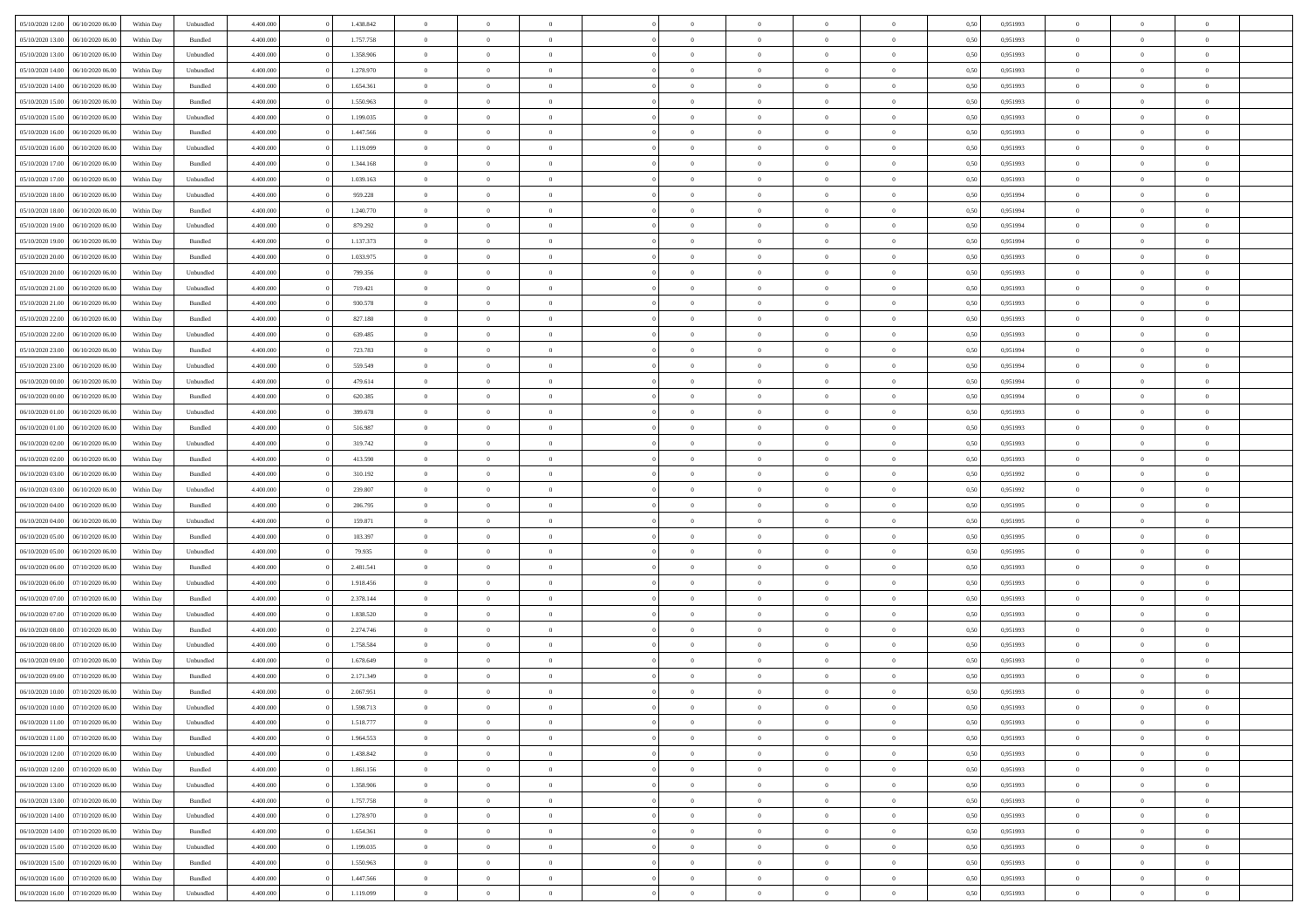|                                   |                  |            |                    |           |           |                |                |                |                | $\Omega$       | $\theta$       | $\theta$       |      |          | $\theta$       | $\overline{0}$ | $\theta$       |  |
|-----------------------------------|------------------|------------|--------------------|-----------|-----------|----------------|----------------|----------------|----------------|----------------|----------------|----------------|------|----------|----------------|----------------|----------------|--|
| 06/10/2020 17:00                  | 07/10/2020 06:00 | Within Dav | Unbundled          | 4.400.000 | 1.039.163 | $\overline{0}$ | $\theta$       |                | $\Omega$       |                |                |                | 0,50 | 0,951993 |                |                |                |  |
| 06/10/2020 17.00                  | 07/10/2020 06.00 | Within Day | Bundled            | 4.400.000 | 1.344.168 | $\overline{0}$ | $\theta$       | $\overline{0}$ | $\overline{0}$ | $\bf{0}$       | $\overline{0}$ | $\bf{0}$       | 0,50 | 0,951993 | $\theta$       | $\overline{0}$ | $\overline{0}$ |  |
| 06/10/2020 18:00                  | 07/10/2020 06.00 | Within Day | Bundled            | 4.400.000 | 1.240.770 | $\overline{0}$ | $\bf{0}$       | $\overline{0}$ | $\bf{0}$       | $\bf{0}$       | $\bf{0}$       | $\mathbf{0}$   | 0,50 | 0,951994 | $\overline{0}$ | $\overline{0}$ | $\overline{0}$ |  |
| 06/10/2020 18:00                  | 07/10/2020 06.00 | Within Dav | Unbundled          | 4.400.000 | 959.228   | $\overline{0}$ | $\overline{0}$ | $\overline{0}$ | $\overline{0}$ | $\bf{0}$       | $\overline{0}$ | $\overline{0}$ | 0.50 | 0.951994 | $\theta$       | $\overline{0}$ | $\overline{0}$ |  |
| 06/10/2020 19:00                  | 07/10/2020 06.00 | Within Day | Bundled            | 4.400.000 | 1.137.373 | $\overline{0}$ | $\theta$       | $\overline{0}$ | $\overline{0}$ | $\bf{0}$       | $\overline{0}$ | $\bf{0}$       | 0,50 | 0,951994 | $\theta$       | $\overline{0}$ | $\overline{0}$ |  |
|                                   |                  |            |                    |           |           |                |                |                |                |                |                |                |      |          |                |                | $\bf{0}$       |  |
| 06/10/2020 19:00                  | 07/10/2020 06.00 | Within Day | Unbundled          | 4.400.000 | 879.292   | $\overline{0}$ | $\overline{0}$ | $\overline{0}$ | $\bf{0}$       | $\overline{0}$ | $\overline{0}$ | $\mathbf{0}$   | 0,50 | 0,951994 | $\overline{0}$ | $\overline{0}$ |                |  |
| 06/10/2020 20:00                  | 07/10/2020 06.00 | Within Dav | Unbundled          | 4.400.000 | 799.356   | $\overline{0}$ | $\overline{0}$ | $\overline{0}$ | $\overline{0}$ | $\overline{0}$ | $\overline{0}$ | $\overline{0}$ | 0.50 | 0.951993 | $\theta$       | $\overline{0}$ | $\overline{0}$ |  |
| 06/10/2020 20.00                  | 07/10/2020 06.00 | Within Day | Bundled            | 4.400.000 | 1.033.975 | $\overline{0}$ | $\theta$       | $\overline{0}$ | $\overline{0}$ | $\bf{0}$       | $\overline{0}$ | $\bf{0}$       | 0,50 | 0,951993 | $\theta$       | $\theta$       | $\overline{0}$ |  |
| 06/10/2020 21:00                  | 07/10/2020 06.00 | Within Day | Bundled            | 4.400.000 | 930.578   | $\overline{0}$ | $\overline{0}$ | $\overline{0}$ | $\bf{0}$       | $\bf{0}$       | $\bf{0}$       | $\bf{0}$       | 0,50 | 0,951993 | $\,0\,$        | $\overline{0}$ | $\overline{0}$ |  |
| 06/10/2020 21:00                  | 07/10/2020 06.00 | Within Dav | Unbundled          | 4.400.000 | 719.421   | $\overline{0}$ | $\overline{0}$ | $\overline{0}$ | $\overline{0}$ | $\overline{0}$ | $\overline{0}$ | $\overline{0}$ | 0.50 | 0.951993 | $\theta$       | $\overline{0}$ | $\overline{0}$ |  |
| 06/10/2020 22.00                  | 07/10/2020 06.00 | Within Day | Unbundled          | 4.400.000 | 639.485   | $\overline{0}$ | $\theta$       | $\overline{0}$ | $\overline{0}$ | $\bf{0}$       | $\overline{0}$ | $\bf{0}$       | 0,50 | 0,951993 | $\,$ 0 $\,$    | $\overline{0}$ | $\overline{0}$ |  |
| 06/10/2020 22.00                  | 07/10/2020 06.00 | Within Day | Bundled            | 4.400.000 | 827.180   | $\overline{0}$ | $\overline{0}$ | $\overline{0}$ | $\bf{0}$       | $\bf{0}$       | $\bf{0}$       | $\mathbf{0}$   | 0,50 | 0,951993 | $\overline{0}$ | $\overline{0}$ | $\bf{0}$       |  |
| 06/10/2020 23.00                  | 07/10/2020 06.00 | Within Day | Unbundled          | 4.400.000 | 559.549   | $\overline{0}$ | $\overline{0}$ | $\overline{0}$ | $\overline{0}$ | $\bf{0}$       | $\overline{0}$ | $\overline{0}$ | 0.50 | 0.951994 | $\theta$       | $\theta$       | $\overline{0}$ |  |
|                                   |                  |            |                    |           |           |                |                |                |                |                |                |                |      |          |                |                |                |  |
| 06/10/2020 23.00                  | 07/10/2020 06.00 | Within Day | Bundled            | 4.400.000 | 723.783   | $\overline{0}$ | $\theta$       | $\overline{0}$ | $\overline{0}$ | $\bf{0}$       | $\overline{0}$ | $\bf{0}$       | 0,50 | 0,951994 | $\theta$       | $\overline{0}$ | $\overline{0}$ |  |
| 07/10/2020 00.00                  | 07/10/2020 06.00 | Within Day | Unbundled          | 4.400.000 | 479.614   | $\overline{0}$ | $\overline{0}$ | $\overline{0}$ | $\bf{0}$       | $\overline{0}$ | $\overline{0}$ | $\mathbf{0}$   | 0,50 | 0,951994 | $\overline{0}$ | $\overline{0}$ | $\bf{0}$       |  |
| 07/10/2020 00:00                  | 07/10/2020 06.00 | Within Dav | Bundled            | 4.400.000 | 620.385   | $\overline{0}$ | $\overline{0}$ | $\overline{0}$ | $\overline{0}$ | $\overline{0}$ | $\overline{0}$ | $\overline{0}$ | 0.50 | 0,951994 | $\overline{0}$ | $\overline{0}$ | $\overline{0}$ |  |
| 07/10/2020 01:00                  | 07/10/2020 06.00 | Within Day | Bundled            | 4.400.000 | 516.987   | $\overline{0}$ | $\theta$       | $\overline{0}$ | $\overline{0}$ | $\bf{0}$       | $\overline{0}$ | $\bf{0}$       | 0,50 | 0,951993 | $\,$ 0 $\,$    | $\overline{0}$ | $\overline{0}$ |  |
| 07/10/2020 01.00                  | 07/10/2020 06.00 | Within Day | Unbundled          | 4.400.000 | 399.678   | $\overline{0}$ | $\overline{0}$ | $\overline{0}$ | $\bf{0}$       | $\bf{0}$       | $\bf{0}$       | $\mathbf{0}$   | 0,50 | 0,951993 | $\,0\,$        | $\overline{0}$ | $\overline{0}$ |  |
| 07/10/2020 02.00                  | 07/10/2020 06.00 | Within Day | Bundled            | 4.400.000 | 413.590   | $\overline{0}$ | $\overline{0}$ | $\overline{0}$ | $\overline{0}$ | $\overline{0}$ | $\overline{0}$ | $\overline{0}$ | 0.50 | 0.951993 | $\theta$       | $\overline{0}$ | $\overline{0}$ |  |
| 07/10/2020 02.00                  | 07/10/2020 06.00 | Within Day | Unbundled          | 4.400.000 | 319.742   | $\overline{0}$ | $\theta$       | $\overline{0}$ | $\overline{0}$ | $\bf{0}$       | $\overline{0}$ | $\bf{0}$       | 0,50 | 0,951993 | $\,$ 0 $\,$    | $\overline{0}$ | $\overline{0}$ |  |
|                                   |                  |            |                    |           |           |                |                |                |                |                |                |                |      |          |                |                |                |  |
| 07/10/2020 03.00                  | 07/10/2020 06.00 | Within Day | Bundled            | 4.400.000 | 310.192   | $\overline{0}$ | $\overline{0}$ | $\overline{0}$ | $\overline{0}$ | $\bf{0}$       | $\overline{0}$ | $\bf{0}$       | 0,50 | 0,951992 | $\bf{0}$       | $\overline{0}$ | $\bf{0}$       |  |
| 07/10/2020 03:00                  | 07/10/2020 06:00 | Within Day | Unbundled          | 4.400.000 | 239.807   | $\overline{0}$ | $\overline{0}$ | $\overline{0}$ | $\overline{0}$ | $\overline{0}$ | $\overline{0}$ | $\overline{0}$ | 0.50 | 0.951992 | $\theta$       | $\overline{0}$ | $\overline{0}$ |  |
| 07/10/2020 04.00                  | 07/10/2020 06.00 | Within Day | Unbundled          | 4.400.000 | 159.871   | $\overline{0}$ | $\theta$       | $\overline{0}$ | $\overline{0}$ | $\bf{0}$       | $\overline{0}$ | $\bf{0}$       | 0,50 | 0,951995 | $\,$ 0 $\,$    | $\overline{0}$ | $\overline{0}$ |  |
| 07/10/2020 04.00                  | 07/10/2020 06.00 | Within Day | Bundled            | 4.400.000 | 206.795   | $\overline{0}$ | $\overline{0}$ | $\overline{0}$ | $\overline{0}$ | $\overline{0}$ | $\overline{0}$ | $\mathbf{0}$   | 0,50 | 0,951995 | $\overline{0}$ | $\overline{0}$ | $\bf{0}$       |  |
| 07/10/2020 05:00                  | 07/10/2020 06.00 | Within Dav | Bundled            | 4.400.000 | 103.397   | $\overline{0}$ | $\overline{0}$ | $\overline{0}$ | $\overline{0}$ | $\overline{0}$ | $\overline{0}$ | $\overline{0}$ | 0.50 | 0.951995 | $\overline{0}$ | $\overline{0}$ | $\overline{0}$ |  |
| 07/10/2020 05.00                  | 07/10/2020 06.00 | Within Day | Unbundled          | 4.400.000 | 79.935    | $\overline{0}$ | $\theta$       | $\overline{0}$ | $\overline{0}$ | $\bf{0}$       | $\overline{0}$ | $\bf{0}$       | 0,50 | 0,951995 | $\theta$       | $\overline{0}$ | $\overline{0}$ |  |
| 07/10/2020 06.00                  | 08/10/2020 06.00 | Within Day | Bundled            | 4.400.000 | 2.481.541 | $\overline{0}$ | $\overline{0}$ | $\overline{0}$ | $\overline{0}$ | $\bf{0}$       | $\overline{0}$ | $\bf{0}$       | 0,50 | 0,951993 | $\,0\,$        | $\overline{0}$ | $\overline{0}$ |  |
|                                   |                  |            |                    |           |           |                | $\overline{0}$ |                |                | $\overline{0}$ |                |                |      |          | $\theta$       | $\overline{0}$ | $\overline{0}$ |  |
| 07/10/2020 06.00                  | 08/10/2020 06.00 | Within Day | Unbundled          | 4.400.000 | 1.918.456 | $\overline{0}$ |                | $\overline{0}$ | $\overline{0}$ |                | $\overline{0}$ | $\overline{0}$ | 0.50 | 0.951993 |                |                |                |  |
| 07/10/2020 07.00                  | 08/10/2020 06.00 | Within Day | Bundled            | 4.400.000 | 2.378.144 | $\overline{0}$ | $\theta$       | $\overline{0}$ | $\overline{0}$ | $\bf{0}$       | $\overline{0}$ | $\bf{0}$       | 0,50 | 0,951993 | $\,$ 0 $\,$    | $\overline{0}$ | $\overline{0}$ |  |
| 07/10/2020 07.00                  | 08/10/2020 06.00 | Within Day | Unbundled          | 4.400.000 | 1.838.520 | $\overline{0}$ | $\overline{0}$ | $\overline{0}$ | $\overline{0}$ | $\bf{0}$       | $\overline{0}$ | $\bf{0}$       | 0,50 | 0,951993 | $\overline{0}$ | $\overline{0}$ | $\bf{0}$       |  |
| 07/10/2020 08:00                  | 08/10/2020 06:00 | Within Day | Unbundled          | 4.400,000 | 1.758.584 | $\overline{0}$ | $\Omega$       | $\Omega$       | $\Omega$       | $\Omega$       | $\overline{0}$ | $\overline{0}$ | 0,50 | 0,951993 | $\,0\,$        | $\theta$       | $\theta$       |  |
| 07/10/2020 08:00                  | 08/10/2020 06.00 | Within Day | Bundled            | 4.400.000 | 2.274.746 | $\overline{0}$ | $\theta$       | $\overline{0}$ | $\overline{0}$ | $\bf{0}$       | $\overline{0}$ | $\bf{0}$       | 0,50 | 0,951993 | $\,$ 0 $\,$    | $\overline{0}$ | $\overline{0}$ |  |
| 07/10/2020 09:00                  | 08/10/2020 06:00 | Within Day | Bundled            | 4.400.000 | 2.171.349 | $\overline{0}$ | $\overline{0}$ | $\overline{0}$ | $\overline{0}$ | $\overline{0}$ | $\overline{0}$ | $\mathbf{0}$   | 0,50 | 0,951993 | $\overline{0}$ | $\overline{0}$ | $\bf{0}$       |  |
| 07/10/2020 09:00                  | 08/10/2020 06:00 | Within Day | Unbundled          | 4.400,000 | 1.678.649 | $\overline{0}$ | $\Omega$       | $\Omega$       | $\Omega$       | $\overline{0}$ | $\overline{0}$ | $\overline{0}$ | 0.50 | 0,951993 | $\,0\,$        | $\theta$       | $\theta$       |  |
| 07/10/2020 10:00                  | 08/10/2020 06.00 | Within Day | Bundled            | 4.400.000 | 2.067.951 | $\overline{0}$ | $\theta$       | $\overline{0}$ | $\overline{0}$ | $\bf{0}$       | $\overline{0}$ | $\bf{0}$       | 0,50 | 0,951993 | $\,$ 0 $\,$    | $\overline{0}$ | $\overline{0}$ |  |
|                                   |                  |            |                    |           |           |                | $\overline{0}$ |                |                | $\bf{0}$       |                |                |      |          | $\,0\,$        | $\overline{0}$ | $\bf{0}$       |  |
| 07/10/2020 10.00                  | 08/10/2020 06.00 | Within Day | Unbundled          | 4.400.000 | 1.598.713 | $\overline{0}$ |                | $\overline{0}$ | $\bf{0}$       |                | $\bf{0}$       | $\bf{0}$       | 0,50 | 0,951993 |                |                |                |  |
| 07/10/2020 11:00                  | 08/10/2020 06:00 | Within Day | Unbundled          | 4.400,000 | 1.518.777 | $\overline{0}$ | $\Omega$       | $\Omega$       | $\Omega$       | $\overline{0}$ | $\overline{0}$ | $\overline{0}$ | 0.50 | 0.951993 | $\,$ 0 $\,$    | $\theta$       | $\theta$       |  |
| 07/10/2020 11:00                  | 08/10/2020 06.00 | Within Day | Bundled            | 4.400.000 | 1.964.553 | $\overline{0}$ | $\overline{0}$ | $\overline{0}$ | $\overline{0}$ | $\,$ 0         | $\overline{0}$ | $\bf{0}$       | 0,50 | 0,951993 | $\,$ 0 $\,$    | $\overline{0}$ | $\overline{0}$ |  |
| 07/10/2020 12.00                  | 08/10/2020 06:00 | Within Day | Unbundled          | 4.400.000 | 1.438.842 | $\overline{0}$ | $\overline{0}$ | $\overline{0}$ | $\bf{0}$       | $\bf{0}$       | $\bf{0}$       | $\mathbf{0}$   | 0,50 | 0,951993 | $\overline{0}$ | $\overline{0}$ | $\bf{0}$       |  |
| 07/10/2020 12:00                  | 08/10/2020 06.00 | Within Day | Bundled            | 4.400,000 | 1.861.156 | $\overline{0}$ | $\Omega$       | $\overline{0}$ | $\Omega$       | $\overline{0}$ | $\overline{0}$ | $\overline{0}$ | 0,50 | 0,951993 | $\,0\,$        | $\theta$       | $\theta$       |  |
| 07/10/2020 13:00                  | 08/10/2020 06.00 | Within Day | Bundled            | 4.400.000 | 1.757.758 | $\overline{0}$ | $\overline{0}$ | $\overline{0}$ | $\overline{0}$ | $\,$ 0         | $\overline{0}$ | $\bf{0}$       | 0,50 | 0,951993 | $\,$ 0 $\,$    | $\overline{0}$ | $\overline{0}$ |  |
| 07/10/2020 13.00                  | 08/10/2020 06.00 | Within Day | Unbundled          | 4.400.000 | 1.358.906 | $\overline{0}$ | $\overline{0}$ | $\overline{0}$ | $\bf{0}$       | $\bf{0}$       | $\overline{0}$ | $\mathbf{0}$   | 0,50 | 0,951993 | $\bf{0}$       | $\overline{0}$ | $\bf{0}$       |  |
| 07/10/2020 14:00                  | 08/10/2020 06:00 | Within Day | Bundled            | 4.400,000 | 1.654.361 | $\overline{0}$ | $\Omega$       | $\Omega$       | $\Omega$       | $\Omega$       | $\Omega$       | $\overline{0}$ | 0.50 | 0.951993 | $\theta$       | $\theta$       | $\theta$       |  |
| 07/10/2020 14:00                  | 08/10/2020 06:00 | Within Day | Unbundled          | 4.400.000 | 1.278.970 | $\overline{0}$ | $\overline{0}$ | $\overline{0}$ | $\bf{0}$       | $\,$ 0         | $\bf{0}$       | $\bf{0}$       | 0,50 | 0,951993 | $\,0\,$        | $\,$ 0 $\,$    | $\overline{0}$ |  |
| 07/10/2020 15:00 08/10/2020 06:00 |                  | Within Day | $\mathbf B$ undled | 4.400.000 | 1.550.963 |                |                |                |                |                |                |                |      |          |                |                |                |  |
|                                   |                  |            |                    |           |           | $\overline{0}$ | $\bf{0}$       |                |                | $\bf{0}$       |                |                | 0,50 | 0,951993 | $\bf{0}$       | $\overline{0}$ |                |  |
| 07/10/2020 15:00                  | 08/10/2020 06:00 | Within Day | Unbundled          | 4.400.000 | 1.199.035 | $\overline{0}$ | $\overline{0}$ | $\overline{0}$ | $\Omega$       | $\overline{0}$ | $\overline{0}$ | $\overline{0}$ | 0,50 | 0.951993 | $\theta$       | $\theta$       | $\theta$       |  |
| 07/10/2020 16.00                  | 08/10/2020 06.00 | Within Day | Unbundled          | 4.400.000 | 1.119.099 | $\overline{0}$ | $\,$ 0         | $\overline{0}$ | $\bf{0}$       | $\,$ 0 $\,$    | $\overline{0}$ | $\mathbf{0}$   | 0,50 | 0,951993 | $\,$ 0 $\,$    | $\,$ 0 $\,$    | $\,$ 0         |  |
| 07/10/2020 16.00                  | 08/10/2020 06:00 | Within Day | Bundled            | 4.400.000 | 1.447.566 | $\overline{0}$ | $\overline{0}$ | $\overline{0}$ | $\overline{0}$ | $\overline{0}$ | $\overline{0}$ | $\mathbf{0}$   | 0,50 | 0,951993 | $\overline{0}$ | $\bf{0}$       | $\bf{0}$       |  |
| 07/10/2020 17:00                  | 08/10/2020 06:00 | Within Day | $\mathbf B$ undled | 4.400.000 | 1.344.168 | $\overline{0}$ | $\overline{0}$ | $\overline{0}$ | $\Omega$       | $\overline{0}$ | $\overline{0}$ | $\overline{0}$ | 0,50 | 0,951993 | $\bf{0}$       | $\theta$       | $\overline{0}$ |  |
| 07/10/2020 17.00                  | 08/10/2020 06.00 | Within Day | Unbundled          | 4.400.000 | 1.039.163 | $\overline{0}$ | $\,$ 0         | $\overline{0}$ | $\overline{0}$ | $\,$ 0 $\,$    | $\overline{0}$ | $\mathbf{0}$   | 0,50 | 0,951993 | $\,$ 0 $\,$    | $\overline{0}$ | $\overline{0}$ |  |
| 07/10/2020 18.00                  | 08/10/2020 06:00 | Within Day | Unbundled          | 4.400.000 | 959.228   | $\overline{0}$ | $\overline{0}$ | $\overline{0}$ | $\overline{0}$ | $\overline{0}$ | $\overline{0}$ | $\mathbf{0}$   | 0,50 | 0,951994 | $\overline{0}$ | $\overline{0}$ | $\bf{0}$       |  |
| 07/10/2020 18:00                  | 08/10/2020 06:00 | Within Day | Bundled            | 4.400,000 | 1.240.770 | $\overline{0}$ | $\overline{0}$ | $\overline{0}$ | $\overline{0}$ | $\overline{0}$ | $\overline{0}$ | $\bf{0}$       | 0.50 | 0,951994 | $\overline{0}$ | $\theta$       | $\overline{0}$ |  |
|                                   |                  |            |                    |           |           |                |                |                |                |                |                |                |      |          |                |                |                |  |
| 07/10/2020 19:00                  | 08/10/2020 06.00 | Within Day | Bundled            | 4.400.000 | 1.137.373 | $\overline{0}$ | $\,$ 0         | $\overline{0}$ | $\bf{0}$       | $\bf{0}$       | $\bf{0}$       | $\bf{0}$       | 0,50 | 0,951994 | $\,$ 0 $\,$    | $\overline{0}$ | $\overline{0}$ |  |
| 07/10/2020 19:00                  | 08/10/2020 06:00 | Within Day | Unbundled          | 4.400.000 | 879.292   | $\overline{0}$ | $\bf{0}$       | $\overline{0}$ | $\overline{0}$ | $\overline{0}$ | $\overline{0}$ | $\mathbf{0}$   | 0,50 | 0,951994 | $\overline{0}$ | $\overline{0}$ | $\bf{0}$       |  |
| 07/10/2020 20.00                  | 08/10/2020 06:00 | Within Day | Bundled            | 4.400,000 | 1.033.975 | $\overline{0}$ | $\overline{0}$ | $\overline{0}$ | $\Omega$       | $\overline{0}$ | $\overline{0}$ | $\bf{0}$       | 0.50 | 0,951993 | $\overline{0}$ | $\overline{0}$ | $\overline{0}$ |  |
| 07/10/2020 20.00                  | 08/10/2020 06.00 | Within Day | Unbundled          | 4.400.000 | 799.356   | $\overline{0}$ | $\bf{0}$       | $\overline{0}$ | $\overline{0}$ | $\bf{0}$       | $\bf{0}$       | $\bf{0}$       | 0,50 | 0,951993 | $\,$ 0 $\,$    | $\,$ 0 $\,$    | $\bf{0}$       |  |
| 07/10/2020 21.00                  | 08/10/2020 06.00 | Within Day | Unbundled          | 4.400.000 | 719.421   | $\overline{0}$ | $\bf{0}$       | $\overline{0}$ | $\bf{0}$       | $\bf{0}$       | $\bf{0}$       | $\bf{0}$       | 0,50 | 0,951993 | $\overline{0}$ | $\overline{0}$ | $\bf{0}$       |  |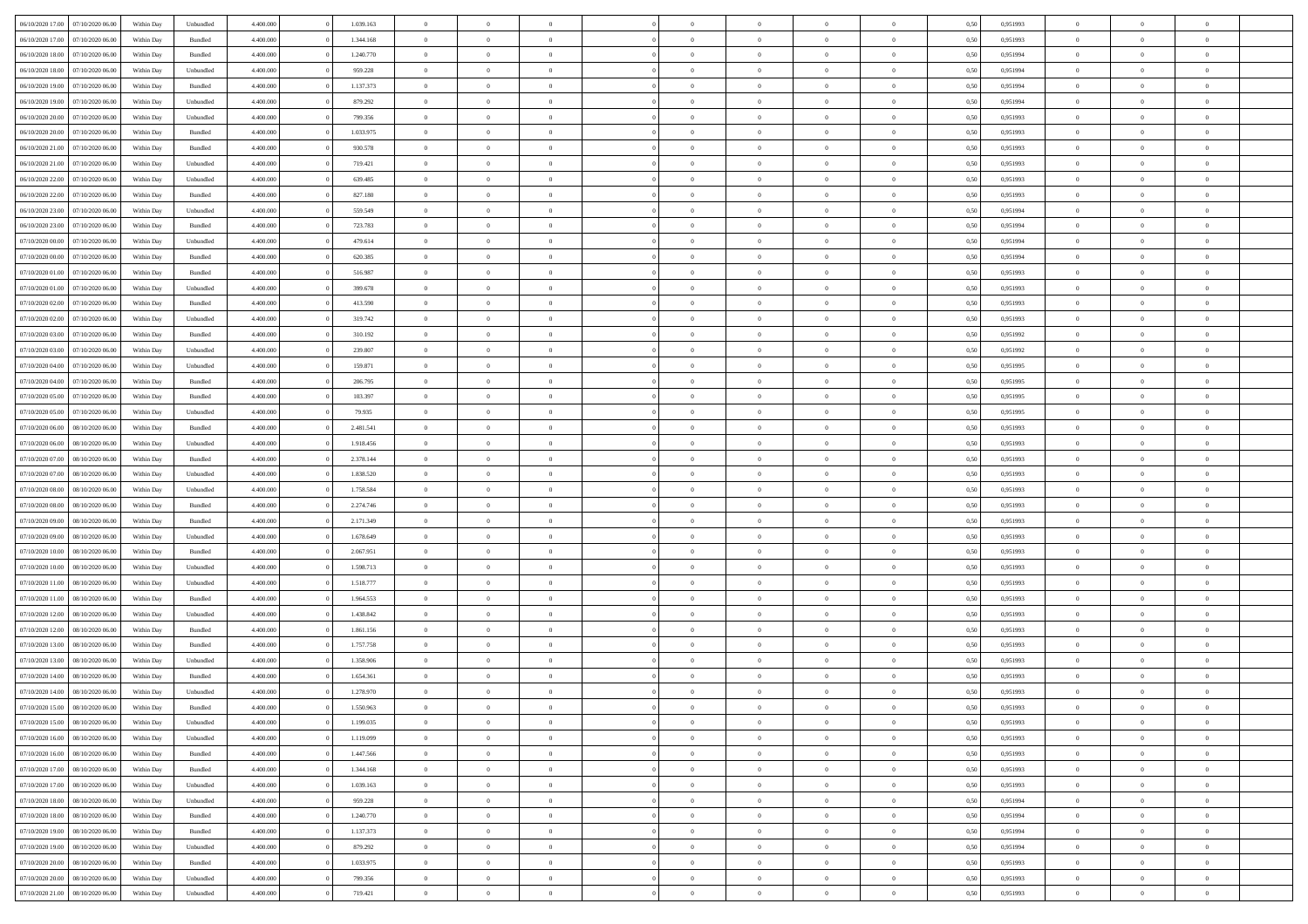| 07/10/2020 21:00                  | 08/10/2020 06:00 | Within Day | Bundled            | 4.400.000 | 930.578   | $\overline{0}$ | $\theta$       |                | $\Omega$       | $\Omega$       | $\theta$       | $\theta$       | 0,50 | 0,951993 | $\theta$       | $\overline{0}$ | $\overline{0}$ |  |
|-----------------------------------|------------------|------------|--------------------|-----------|-----------|----------------|----------------|----------------|----------------|----------------|----------------|----------------|------|----------|----------------|----------------|----------------|--|
| 07/10/2020 22.00                  | 08/10/2020 06.00 | Within Day | Unbundled          | 4.400.000 | 639.485   | $\overline{0}$ | $\overline{0}$ | $\overline{0}$ | $\overline{0}$ | $\bf{0}$       | $\overline{0}$ | $\bf{0}$       | 0,50 | 0,951993 | $\theta$       | $\overline{0}$ | $\overline{0}$ |  |
| 07/10/2020 22.00                  | 08/10/2020 06.00 | Within Day | Bundled            | 4.400.000 | 827.180   | $\overline{0}$ | $\bf{0}$       | $\overline{0}$ | $\overline{0}$ | $\bf{0}$       | $\overline{0}$ | $\mathbf{0}$   | 0,50 | 0,951993 | $\overline{0}$ | $\overline{0}$ | $\overline{0}$ |  |
| 07/10/2020 23.00                  | 08/10/2020 06:00 | Within Dav | Bundled            | 4.400.000 | 723.783   | $\overline{0}$ | $\overline{0}$ | $\overline{0}$ | $\overline{0}$ | $\bf{0}$       | $\overline{0}$ | $\overline{0}$ | 0.50 | 0.951994 | $\theta$       | $\overline{0}$ | $\overline{0}$ |  |
| 07/10/2020 23.00                  | 08/10/2020 06.00 | Within Day | Unbundled          | 4.400.000 | 559.549   | $\overline{0}$ | $\theta$       | $\overline{0}$ | $\overline{0}$ | $\bf{0}$       | $\overline{0}$ | $\bf{0}$       | 0,50 | 0,951994 | $\theta$       | $\overline{0}$ | $\overline{0}$ |  |
|                                   |                  |            |                    |           |           |                |                |                |                |                |                |                |      |          |                |                |                |  |
| 08/10/2020 00.00                  | 08/10/2020 06:00 | Within Day | Unbundled          | 4.400.000 | 479.614   | $\overline{0}$ | $\overline{0}$ | $\overline{0}$ | $\overline{0}$ | $\overline{0}$ | $\overline{0}$ | $\mathbf{0}$   | 0,50 | 0,951994 | $\overline{0}$ | $\overline{0}$ | $\bf{0}$       |  |
| 08/10/2020 00:00                  | 08/10/2020 06.00 | Within Dav | Bundled            | 4.400.000 | 620.385   | $\overline{0}$ | $\overline{0}$ | $\overline{0}$ | $\overline{0}$ | $\overline{0}$ | $\overline{0}$ | $\overline{0}$ | 0.50 | 0,951994 | $\theta$       | $\overline{0}$ | $\overline{0}$ |  |
| 08/10/2020 01:00                  | 08/10/2020 06.00 | Within Day | Unbundled          | 4.400.000 | 399.678   | $\overline{0}$ | $\theta$       | $\overline{0}$ | $\overline{0}$ | $\bf{0}$       | $\overline{0}$ | $\bf{0}$       | 0,50 | 0,951993 | $\theta$       | $\theta$       | $\overline{0}$ |  |
| 08/10/2020 01:00                  | 08/10/2020 06.00 | Within Day | Bundled            | 4.400.000 | 516.987   | $\overline{0}$ | $\overline{0}$ | $\overline{0}$ | $\overline{0}$ | $\bf{0}$       | $\overline{0}$ | $\bf{0}$       | 0,50 | 0,951993 | $\,0\,$        | $\overline{0}$ | $\overline{0}$ |  |
| 08/10/2020 02:00                  | 08/10/2020 06:00 | Within Dav | Bundled            | 4.400.000 | 413.590   | $\overline{0}$ | $\overline{0}$ | $\overline{0}$ | $\overline{0}$ | $\overline{0}$ | $\overline{0}$ | $\overline{0}$ | 0.50 | 0.951993 | $\theta$       | $\overline{0}$ | $\overline{0}$ |  |
| 08/10/2020 02.00                  | 08/10/2020 06.00 | Within Day | Unbundled          | 4.400.000 | 319.742   | $\overline{0}$ | $\theta$       | $\overline{0}$ | $\overline{0}$ | $\bf{0}$       | $\overline{0}$ | $\bf{0}$       | 0,50 | 0,951993 | $\,$ 0 $\,$    | $\overline{0}$ | $\overline{0}$ |  |
| 08/10/2020 03.00                  | 08/10/2020 06:00 | Within Day | Unbundled          | 4.400.000 | 239.807   | $\overline{0}$ | $\overline{0}$ | $\overline{0}$ | $\overline{0}$ | $\bf{0}$       | $\overline{0}$ | $\bf{0}$       | 0,50 | 0,951992 | $\overline{0}$ | $\overline{0}$ | $\bf{0}$       |  |
|                                   |                  |            |                    |           |           |                |                |                |                |                |                |                |      |          |                |                |                |  |
| 08/10/2020 03:00                  | 08/10/2020 06:00 | Within Dav | Bundled            | 4.400.000 | 310.192   | $\overline{0}$ | $\overline{0}$ | $\overline{0}$ | $\overline{0}$ | $\bf{0}$       | $\overline{0}$ | $\overline{0}$ | 0.50 | 0.951992 | $\theta$       | $\theta$       | $\overline{0}$ |  |
| 08/10/2020 04:00                  | 08/10/2020 06.00 | Within Day | Bundled            | 4.400.000 | 206.795   | $\overline{0}$ | $\theta$       | $\overline{0}$ | $\overline{0}$ | $\bf{0}$       | $\overline{0}$ | $\bf{0}$       | 0,50 | 0,951995 | $\theta$       | $\overline{0}$ | $\overline{0}$ |  |
| 08/10/2020 04.00                  | 08/10/2020 06.00 | Within Day | Unbundled          | 4.400.000 | 159.871   | $\overline{0}$ | $\overline{0}$ | $\overline{0}$ | $\overline{0}$ | $\overline{0}$ | $\overline{0}$ | $\mathbf{0}$   | 0,50 | 0,951995 | $\overline{0}$ | $\overline{0}$ | $\bf{0}$       |  |
| 08/10/2020 05:00                  | 08/10/2020 06:00 | Within Dav | Unbundled          | 4.400.000 | 79.935    | $\overline{0}$ | $\overline{0}$ | $\overline{0}$ | $\overline{0}$ | $\overline{0}$ | $\overline{0}$ | $\overline{0}$ | 0.50 | 0.951995 | $\theta$       | $\overline{0}$ | $\overline{0}$ |  |
| 08/10/2020 05:00                  | 08/10/2020 06.00 | Within Day | Bundled            | 4.400.000 | 103.397   | $\overline{0}$ | $\theta$       | $\overline{0}$ | $\overline{0}$ | $\bf{0}$       | $\overline{0}$ | $\bf{0}$       | 0,50 | 0,951995 | $\,$ 0 $\,$    | $\overline{0}$ | $\overline{0}$ |  |
| 08/10/2020 06.00                  | 09/10/2020 06.00 | Within Day | Bundled            | 4.400.000 | 2.481.541 | $\overline{0}$ | $\overline{0}$ | $\overline{0}$ | $\bf{0}$       | $\bf{0}$       | $\bf{0}$       | $\bf{0}$       | 0,50 | 0,951993 | $\,0\,$        | $\overline{0}$ | $\overline{0}$ |  |
| 08/10/2020 06:00                  | 09/10/2020 06:00 | Within Dav | Unbundled          | 4.400.000 | 1.918.456 | $\overline{0}$ | $\overline{0}$ | $\overline{0}$ | $\overline{0}$ | $\overline{0}$ | $\overline{0}$ | $\overline{0}$ | 0.50 | 0.951993 | $\theta$       | $\overline{0}$ | $\overline{0}$ |  |
|                                   |                  |            |                    |           |           |                |                |                |                |                |                |                |      |          |                |                |                |  |
| 08/10/2020 07.00                  | 09/10/2020 06.00 | Within Day | Unbundled          | 4.400.000 | 1.838.520 | $\overline{0}$ | $\theta$       | $\overline{0}$ | $\overline{0}$ | $\bf{0}$       | $\overline{0}$ | $\bf{0}$       | 0,50 | 0,951993 | $\,$ 0 $\,$    | $\overline{0}$ | $\overline{0}$ |  |
| 08/10/2020 07.00                  | 09/10/2020 06.00 | Within Day | Bundled            | 4.400.000 | 2.378.144 | $\overline{0}$ | $\overline{0}$ | $\overline{0}$ | $\bf{0}$       | $\bf{0}$       | $\bf{0}$       | $\bf{0}$       | 0,50 | 0,951993 | $\bf{0}$       | $\overline{0}$ | $\bf{0}$       |  |
| 08/10/2020 08:00                  | 09/10/2020 06:00 | Within Day | Unbundled          | 4.400.000 | 1.758.584 | $\overline{0}$ | $\overline{0}$ | $\overline{0}$ | $\overline{0}$ | $\overline{0}$ | $\overline{0}$ | $\overline{0}$ | 0.50 | 0.951993 | $\theta$       | $\overline{0}$ | $\overline{0}$ |  |
| 08/10/2020 08:00                  | 09/10/2020 06.00 | Within Day | Bundled            | 4.400.000 | 2.274.746 | $\overline{0}$ | $\theta$       | $\overline{0}$ | $\overline{0}$ | $\bf{0}$       | $\overline{0}$ | $\bf{0}$       | 0,50 | 0,951993 | $\,$ 0 $\,$    | $\overline{0}$ | $\overline{0}$ |  |
| 08/10/2020 09:00                  | 09/10/2020 06.00 | Within Day | Unbundled          | 4.400.000 | 1.678.649 | $\overline{0}$ | $\overline{0}$ | $\overline{0}$ | $\bf{0}$       | $\overline{0}$ | $\overline{0}$ | $\mathbf{0}$   | 0,50 | 0,951993 | $\overline{0}$ | $\overline{0}$ | $\bf{0}$       |  |
| 08/10/2020 09:00                  | 09/10/2020 06.00 | Within Dav | Bundled            | 4.400.000 | 2.171.349 | $\overline{0}$ | $\overline{0}$ | $\overline{0}$ | $\overline{0}$ | $\overline{0}$ | $\overline{0}$ | $\overline{0}$ | 0.50 | 0.951993 | $\overline{0}$ | $\overline{0}$ | $\overline{0}$ |  |
| 08/10/2020 10:00                  | 09/10/2020 06.00 |            |                    | 4.400.000 | 2.067.951 | $\overline{0}$ | $\theta$       | $\overline{0}$ | $\overline{0}$ | $\bf{0}$       | $\overline{0}$ |                |      | 0,951993 | $\theta$       | $\overline{0}$ | $\overline{0}$ |  |
|                                   |                  | Within Day | Bundled            |           |           |                |                |                |                |                |                | $\bf{0}$       | 0,50 |          |                |                |                |  |
| 08/10/2020 10:00                  | 09/10/2020 06.00 | Within Day | Unbundled          | 4.400.000 | 1.598.713 | $\overline{0}$ | $\overline{0}$ | $\overline{0}$ | $\overline{0}$ | $\bf{0}$       | $\overline{0}$ | $\bf{0}$       | 0,50 | 0,951993 | $\,0\,$        | $\overline{0}$ | $\overline{0}$ |  |
| 08/10/2020 11:00                  | 09/10/2020 06:00 | Within Day | Bundled            | 4.400.000 | 1.964.553 | $\overline{0}$ | $\overline{0}$ | $\overline{0}$ | $\overline{0}$ | $\overline{0}$ | $\overline{0}$ | $\overline{0}$ | 0.50 | 0.951993 | $\theta$       | $\overline{0}$ | $\overline{0}$ |  |
| 08/10/2020 11:00                  | 09/10/2020 06.00 | Within Day | Unbundled          | 4.400.000 | 1.518.777 | $\overline{0}$ | $\theta$       | $\overline{0}$ | $\overline{0}$ | $\bf{0}$       | $\overline{0}$ | $\bf{0}$       | 0,50 | 0,951993 | $\,$ 0 $\,$    | $\overline{0}$ | $\overline{0}$ |  |
| 08/10/2020 12:00                  | 09/10/2020 06.00 | Within Day | Bundled            | 4.400.000 | 1.861.156 | $\overline{0}$ | $\bf{0}$       | $\overline{0}$ | $\overline{0}$ | $\bf{0}$       | $\overline{0}$ | $\bf{0}$       | 0,50 | 0,951993 | $\bf{0}$       | $\overline{0}$ | $\bf{0}$       |  |
| 08/10/2020 12:00                  | 09/10/2020 06:00 | Within Day | Unbundled          | 4.400,000 | 1.438.842 | $\bf{0}$       | $\Omega$       | $\Omega$       | $\Omega$       | $\Omega$       | $\overline{0}$ | $\overline{0}$ | 0,50 | 0,951993 | $\,0\,$        | $\theta$       | $\theta$       |  |
| 08/10/2020 13:00                  | 09/10/2020 06.00 | Within Day | Unbundled          | 4.400.000 | 1.358.906 | $\overline{0}$ | $\theta$       | $\overline{0}$ | $\overline{0}$ | $\bf{0}$       | $\overline{0}$ | $\bf{0}$       | 0,50 | 0,951993 | $\,$ 0 $\,$    | $\overline{0}$ | $\overline{0}$ |  |
| 08/10/2020 13:00                  | 09/10/2020 06.00 | Within Day | Bundled            | 4.400.000 | 1.757.758 | $\overline{0}$ | $\overline{0}$ | $\overline{0}$ | $\bf{0}$       | $\overline{0}$ | $\overline{0}$ | $\mathbf{0}$   | 0,50 | 0,951993 | $\overline{0}$ | $\overline{0}$ | $\bf{0}$       |  |
|                                   |                  |            |                    |           |           |                |                |                |                |                |                |                |      |          |                |                |                |  |
| 08/10/2020 14:00                  | 09/10/2020 06:00 | Within Day | Unbundled          | 4.400,000 | 1.278.970 | $\overline{0}$ | $\Omega$       | $\Omega$       | $\Omega$       | $\bf{0}$       | $\overline{0}$ | $\overline{0}$ | 0.50 | 0,951993 | $\,0\,$        | $\theta$       | $\theta$       |  |
| 08/10/2020 14:00                  | 09/10/2020 06.00 | Within Day | Bundled            | 4.400.000 | 1.654.361 | $\overline{0}$ | $\theta$       | $\overline{0}$ | $\overline{0}$ | $\bf{0}$       | $\overline{0}$ | $\bf{0}$       | 0,50 | 0,951993 | $\,$ 0 $\,$    | $\overline{0}$ | $\overline{0}$ |  |
| 08/10/2020 15.00                  | 09/10/2020 06.00 | Within Day | Unbundled          | 4.400.000 | 1.199.035 | $\overline{0}$ | $\overline{0}$ | $\overline{0}$ | $\bf{0}$       | $\bf{0}$       | $\bf{0}$       | $\bf{0}$       | 0,50 | 0,951993 | $\bf{0}$       | $\overline{0}$ | $\bf{0}$       |  |
| 08/10/2020 15:00                  | 09/10/2020 06:00 | Within Day | Bundled            | 4.400,000 | 1.550.963 | $\overline{0}$ | $\Omega$       | $\Omega$       | $\Omega$       | $\theta$       | $\overline{0}$ | $\overline{0}$ | 0.50 | 0.951993 | $\,$ 0 $\,$    | $\theta$       | $\theta$       |  |
| 08/10/2020 16:00                  | 09/10/2020 06.00 | Within Day | Bundled            | 4.400.000 | 1.447.566 | $\overline{0}$ | $\overline{0}$ | $\overline{0}$ | $\overline{0}$ | $\,$ 0         | $\overline{0}$ | $\bf{0}$       | 0,50 | 0,951993 | $\,$ 0 $\,$    | $\overline{0}$ | $\overline{0}$ |  |
| 08/10/2020 16.00                  | 09/10/2020 06.00 | Within Day | Unbundled          | 4.400.000 | 1.119.099 | $\overline{0}$ | $\bf{0}$       | $\overline{0}$ | $\bf{0}$       | $\bf{0}$       | $\bf{0}$       | $\bf{0}$       | 0,50 | 0,951993 | $\overline{0}$ | $\overline{0}$ | $\bf{0}$       |  |
| 08/10/2020 17:00                  | 09/10/2020 06.00 | Within Day | Unbundled          | 4.400,000 | 1.039.163 | $\overline{0}$ | $\Omega$       | $\Omega$       | $\Omega$       | $\overline{0}$ | $\overline{0}$ | $\overline{0}$ | 0,50 | 0,951993 | $\,0\,$        | $\theta$       | $\theta$       |  |
| 08/10/2020 17:00                  | 09/10/2020 06.00 | Within Day | Bundled            | 4.400.000 | 1.344.168 | $\overline{0}$ | $\overline{0}$ | $\overline{0}$ | $\overline{0}$ | $\,$ 0         | $\overline{0}$ | $\bf{0}$       | 0,50 | 0,951993 | $\,$ 0 $\,$    | $\overline{0}$ | $\overline{0}$ |  |
|                                   |                  |            |                    |           |           |                |                |                |                |                |                |                |      |          |                |                |                |  |
| 08/10/2020 18:00                  | 09/10/2020 06.00 | Within Day | Bundled            | 4.400.000 | 1.240.770 | $\overline{0}$ | $\overline{0}$ | $\overline{0}$ | $\bf{0}$       | $\bf{0}$       | $\bf{0}$       | $\mathbf{0}$   | 0,50 | 0,951994 | $\overline{0}$ | $\overline{0}$ | $\bf{0}$       |  |
| 08/10/2020 18:00                  | 09/10/2020 06:00 | Within Day | Unbundled          | 4.400,000 | 959.228   | $\overline{0}$ | $\Omega$       | $\Omega$       | $\Omega$       | $\Omega$       | $\Omega$       | $\overline{0}$ | 0.50 | 0.951994 | $\theta$       | $\theta$       | $\theta$       |  |
| 08/10/2020 19:00                  | 09/10/2020 06.00 | Within Day | Unbundled          | 4.400.000 | 879.292   | $\overline{0}$ | $\bf{0}$       | $\bf{0}$       | $\bf{0}$       | $\,$ 0         | $\bf{0}$       | $\bf{0}$       | 0,50 | 0,951994 | $\,0\,$        | $\,$ 0 $\,$    | $\overline{0}$ |  |
| 08/10/2020 19:00 09/10/2020 06:00 |                  | Within Day | $\mathbf B$ undled | 4.400.000 | 1.137.373 | $\bf{0}$       | $\bf{0}$       |                |                | $\bf{0}$       |                |                | 0,50 | 0,951994 | $\bf{0}$       | $\overline{0}$ |                |  |
| 08/10/2020 20:00                  | 09/10/2020 06:00 | Within Day | Unbundled          | 4.400.000 | 799.356   | $\overline{0}$ | $\overline{0}$ | $\overline{0}$ | $\Omega$       | $\overline{0}$ | $\overline{0}$ | $\overline{0}$ | 0,50 | 0.951993 | $\theta$       | $\theta$       | $\theta$       |  |
| 08/10/2020 20:00                  | 09/10/2020 06.00 | Within Day | Bundled            | 4.400.000 | 1.033.975 | $\overline{0}$ | $\bf{0}$       | $\overline{0}$ | $\bf{0}$       | $\,$ 0 $\,$    | $\overline{0}$ | $\,$ 0 $\,$    | 0,50 | 0,951993 | $\,$ 0 $\,$    | $\,$ 0 $\,$    | $\,$ 0         |  |
| 08/10/2020 21.00                  | 09/10/2020 06.00 | Within Day | Unbundled          | 4.400.000 | 719.421   | $\overline{0}$ | $\overline{0}$ | $\overline{0}$ | $\overline{0}$ | $\overline{0}$ | $\overline{0}$ | $\mathbf{0}$   | 0,50 | 0,951993 | $\overline{0}$ | $\bf{0}$       | $\overline{0}$ |  |
|                                   |                  |            |                    |           |           |                |                |                |                |                |                |                |      |          |                |                |                |  |
| 08/10/2020 21:00                  | 09/10/2020 06.00 | Within Day | $\mathbf B$ undled | 4.400,000 | 930.578   | $\overline{0}$ | $\overline{0}$ | $\overline{0}$ | $\Omega$       | $\overline{0}$ | $\overline{0}$ | $\overline{0}$ | 0,50 | 0,951993 | $\overline{0}$ | $\theta$       | $\overline{0}$ |  |
| 08/10/2020 22.00                  | 09/10/2020 06.00 | Within Day | Unbundled          | 4.400.000 | 639.485   | $\overline{0}$ | $\,$ 0         | $\overline{0}$ | $\bf{0}$       | $\,$ 0 $\,$    | $\overline{0}$ | $\mathbf{0}$   | 0,50 | 0,951993 | $\,$ 0 $\,$    | $\overline{0}$ | $\overline{0}$ |  |
| 08/10/2020 22.00                  | 09/10/2020 06.00 | Within Day | Bundled            | 4.400.000 | 827.180   | $\overline{0}$ | $\overline{0}$ | $\overline{0}$ | $\overline{0}$ | $\overline{0}$ | $\overline{0}$ | $\mathbf{0}$   | 0,50 | 0,951993 | $\overline{0}$ | $\overline{0}$ | $\bf{0}$       |  |
| 08/10/2020 23.00                  | 09/10/2020 06:00 | Within Day | Unbundled          | 4.400,000 | 559.549   | $\overline{0}$ | $\overline{0}$ | $\overline{0}$ | $\overline{0}$ | $\overline{0}$ | $\overline{0}$ | $\bf{0}$       | 0.50 | 0,951994 | $\overline{0}$ | $\theta$       | $\overline{0}$ |  |
| 08/10/2020 23.00                  | 09/10/2020 06.00 | Within Day | Bundled            | 4.400.000 | 723.783   | $\overline{0}$ | $\,$ 0         | $\overline{0}$ | $\bf{0}$       | $\bf{0}$       | $\bf{0}$       | $\bf{0}$       | 0,50 | 0,951994 | $\,$ 0 $\,$    | $\overline{0}$ | $\overline{0}$ |  |
| 09/10/2020 00:00                  | 09/10/2020 06.00 | Within Day | Unbundled          | 4.400.000 | 479.614   | $\overline{0}$ | $\bf{0}$       | $\overline{0}$ | $\overline{0}$ | $\overline{0}$ | $\overline{0}$ | $\mathbf{0}$   | 0,50 | 0,951994 | $\overline{0}$ | $\overline{0}$ | $\bf{0}$       |  |
| 09/10/2020 00:00                  | 09/10/2020 06:00 | Within Day | Bundled            | 4.400,000 | 620,385   | $\overline{0}$ | $\overline{0}$ | $\overline{0}$ | $\Omega$       | $\overline{0}$ | $\overline{0}$ | $\overline{0}$ | 0.50 | 0,951994 | $\overline{0}$ | $\overline{0}$ | $\overline{0}$ |  |
|                                   |                  |            |                    |           |           |                |                |                |                |                |                |                |      |          |                |                |                |  |
| 09/10/2020 01:00                  | 09/10/2020 06.00 | Within Day | Unbundled          | 4.400.000 | 399.678   | $\overline{0}$ | $\bf{0}$       | $\overline{0}$ | $\overline{0}$ | $\bf{0}$       | $\bf{0}$       | $\mathbf{0}$   | 0,50 | 0,951993 | $\,$ 0 $\,$    | $\,$ 0 $\,$    | $\bf{0}$       |  |
| 09/10/2020 01:00                  | 09/10/2020 06.00 | Within Day | Bundled            | 4.400.000 | 516.987   | $\overline{0}$ | $\bf{0}$       | $\overline{0}$ | $\bf{0}$       | $\bf{0}$       | $\bf{0}$       | $\bf{0}$       | 0,50 | 0,951993 | $\overline{0}$ | $\overline{0}$ | $\bf{0}$       |  |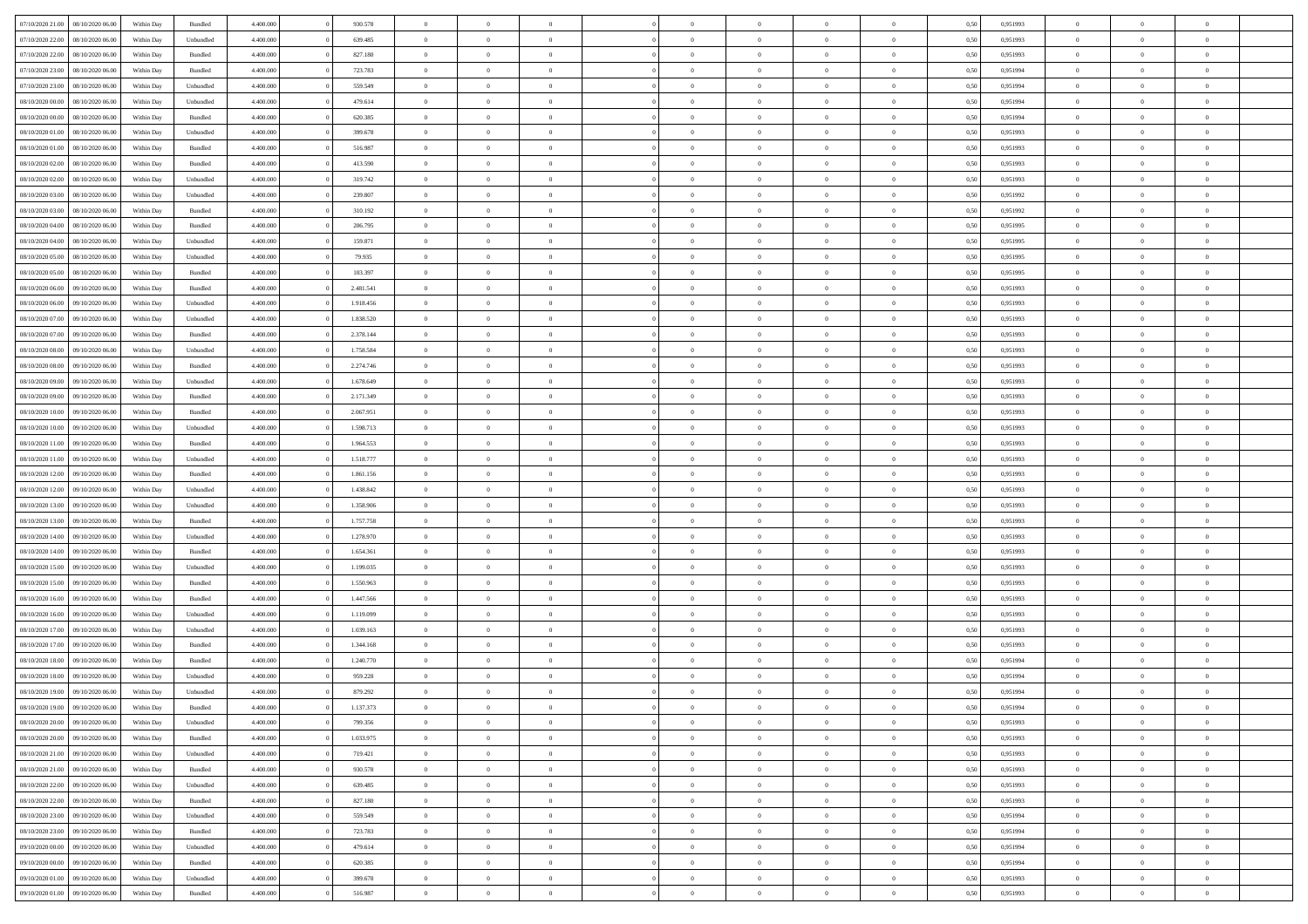| 09/10/2020 02.00 | 09/10/2020 06:00 | Within Dav | Bundled   | 4.400.000 | 413.590   | $\overline{0}$ | $\Omega$       |                | $\Omega$       | $\Omega$       | $\theta$       | $\theta$       | 0.50 | 0,951993 | $\theta$       | $\theta$       | $\theta$       |  |
|------------------|------------------|------------|-----------|-----------|-----------|----------------|----------------|----------------|----------------|----------------|----------------|----------------|------|----------|----------------|----------------|----------------|--|
| 09/10/2020 02.00 | 09/10/2020 06.00 | Within Day | Unbundled | 4.400.000 | 319.742   | $\overline{0}$ | $\theta$       | $\overline{0}$ | $\overline{0}$ | $\bf{0}$       | $\overline{0}$ | $\bf{0}$       | 0,50 | 0,951993 | $\theta$       | $\overline{0}$ | $\overline{0}$ |  |
| 09/10/2020 03.00 | 09/10/2020 06.00 | Within Day | Bundled   | 4.400.000 | 310.192   | $\overline{0}$ | $\overline{0}$ | $\overline{0}$ | $\bf{0}$       | $\bf{0}$       | $\bf{0}$       | $\bf{0}$       | 0,50 | 0,951992 | $\overline{0}$ | $\overline{0}$ | $\overline{0}$ |  |
| 09/10/2020 03:00 | 09/10/2020 06:00 | Within Dav | Unbundled | 4.400.000 | 239.807   | $\overline{0}$ | $\overline{0}$ | $\overline{0}$ | $\overline{0}$ | $\bf{0}$       | $\overline{0}$ | $\overline{0}$ | 0.50 | 0.951992 | $\theta$       | $\theta$       | $\overline{0}$ |  |
| 09/10/2020 04.00 | 09/10/2020 06.00 | Within Day | Unbundled | 4.400.000 | 159.871   | $\overline{0}$ | $\theta$       | $\overline{0}$ | $\overline{0}$ | $\bf{0}$       | $\overline{0}$ | $\bf{0}$       | 0,50 | 0,951995 | $\theta$       | $\overline{0}$ | $\overline{0}$ |  |
| 09/10/2020 04.00 | 09/10/2020 06.00 | Within Day | Bundled   | 4.400.000 | 206.795   | $\overline{0}$ | $\bf{0}$       | $\overline{0}$ | $\overline{0}$ | $\overline{0}$ | $\overline{0}$ | $\mathbf{0}$   | 0,50 | 0,951995 | $\bf{0}$       | $\overline{0}$ | $\bf{0}$       |  |
| 09/10/2020 05:00 | 09/10/2020 06:00 | Within Dav | Bundled   | 4.400.000 | 103.397   | $\overline{0}$ | $\overline{0}$ | $\overline{0}$ | $\overline{0}$ | $\overline{0}$ | $\overline{0}$ | $\overline{0}$ | 0.50 | 0.951995 | $\theta$       | $\overline{0}$ | $\overline{0}$ |  |
| 09/10/2020 05.00 | 09/10/2020 06.00 | Within Day | Unbundled | 4.400.000 | 79.935    | $\overline{0}$ | $\theta$       | $\overline{0}$ | $\overline{0}$ | $\bf{0}$       | $\overline{0}$ | $\bf{0}$       | 0,50 | 0,951995 | $\theta$       | $\theta$       | $\overline{0}$ |  |
|                  |                  |            |           |           |           |                |                |                |                |                |                |                |      |          |                |                |                |  |
| 09/10/2020 06:00 | 10/10/2020 06:00 | Within Day | Unbundled | 4.400.000 | 1.918.456 | $\overline{0}$ | $\overline{0}$ | $\overline{0}$ | $\overline{0}$ | $\bf{0}$       | $\overline{0}$ | $\bf{0}$       | 0,50 | 0,951993 | $\,0\,$        | $\overline{0}$ | $\overline{0}$ |  |
| 09/10/2020 06:00 | 10/10/2020 06:00 | Within Dav | Bundled   | 4.400.000 | 2.481.541 | $\overline{0}$ | $\overline{0}$ | $\overline{0}$ | $\overline{0}$ | $\overline{0}$ | $\overline{0}$ | $\overline{0}$ | 0.50 | 0.951993 | $\theta$       | $\overline{0}$ | $\overline{0}$ |  |
| 09/10/2020 07.00 | 10/10/2020 06:00 | Within Day | Unbundled | 4.400.000 | 1.838.520 | $\overline{0}$ | $\theta$       | $\overline{0}$ | $\overline{0}$ | $\bf{0}$       | $\overline{0}$ | $\bf{0}$       | 0,50 | 0,951993 | $\,$ 0 $\,$    | $\overline{0}$ | $\overline{0}$ |  |
| 09/10/2020 07:00 | 10/10/2020 06:00 | Within Day | Bundled   | 4.400.000 | 2.378.144 | $\overline{0}$ | $\overline{0}$ | $\overline{0}$ | $\overline{0}$ | $\bf{0}$       | $\overline{0}$ | $\bf{0}$       | 0,50 | 0,951993 | $\bf{0}$       | $\overline{0}$ | $\overline{0}$ |  |
| 09/10/2020 08:00 | 10/10/2020 06:00 | Within Dav | Bundled   | 4.400.000 | 2.274.746 | $\overline{0}$ | $\overline{0}$ | $\overline{0}$ | $\overline{0}$ | $\bf{0}$       | $\overline{0}$ | $\overline{0}$ | 0.50 | 0.951993 | $\theta$       | $\theta$       | $\overline{0}$ |  |
| 09/10/2020 08:00 | 10/10/2020 06:00 | Within Day | Unbundled | 4.400.000 | 1.758.584 | $\overline{0}$ | $\theta$       | $\overline{0}$ | $\overline{0}$ | $\bf{0}$       | $\overline{0}$ | $\overline{0}$ | 0,50 | 0,951993 | $\theta$       | $\overline{0}$ | $\overline{0}$ |  |
| 09/10/2020 09:00 | 10/10/2020 06:00 | Within Day | Bundled   | 4.400.000 | 2.171.349 | $\overline{0}$ | $\bf{0}$       | $\overline{0}$ | $\overline{0}$ | $\overline{0}$ | $\overline{0}$ | $\mathbf{0}$   | 0,50 | 0,951993 | $\bf{0}$       | $\overline{0}$ | $\bf{0}$       |  |
| 09/10/2020 09:00 | 10/10/2020 06:00 | Within Dav | Unbundled | 4.400.000 | 1.678.649 | $\overline{0}$ | $\overline{0}$ | $\overline{0}$ | $\overline{0}$ | $\overline{0}$ | $\overline{0}$ | $\overline{0}$ | 0.50 | 0.951993 | $\theta$       | $\overline{0}$ | $\overline{0}$ |  |
| 09/10/2020 10:00 | 10/10/2020 06:00 |            |           | 4.400.000 | 1.598.713 | $\overline{0}$ | $\theta$       | $\overline{0}$ | $\overline{0}$ | $\bf{0}$       | $\overline{0}$ |                |      | 0,951993 | $\theta$       | $\theta$       | $\overline{0}$ |  |
|                  |                  | Within Day | Unbundled |           |           |                |                |                |                |                |                | $\bf{0}$       | 0,50 |          |                |                |                |  |
| 09/10/2020 10:00 | 10/10/2020 06:00 | Within Day | Bundled   | 4.400.000 | 2.067.951 | $\overline{0}$ | $\overline{0}$ | $\overline{0}$ | $\bf{0}$       | $\bf{0}$       | $\bf{0}$       | $\bf{0}$       | 0,50 | 0,951993 | $\,0\,$        | $\overline{0}$ | $\overline{0}$ |  |
| 09/10/2020 11:00 | 10/10/2020 06:00 | Within Dav | Bundled   | 4.400.000 | 1.964.553 | $\overline{0}$ | $\overline{0}$ | $\overline{0}$ | $\overline{0}$ | $\overline{0}$ | $\overline{0}$ | $\overline{0}$ | 0.50 | 0.951993 | $\theta$       | $\overline{0}$ | $\overline{0}$ |  |
| 09/10/2020 11:00 | 10/10/2020 06:00 | Within Day | Unbundled | 4.400.000 | 1.518.777 | $\overline{0}$ | $\theta$       | $\overline{0}$ | $\overline{0}$ | $\bf{0}$       | $\overline{0}$ | $\bf{0}$       | 0,50 | 0,951993 | $\,$ 0 $\,$    | $\theta$       | $\overline{0}$ |  |
| 09/10/2020 12:00 | 10/10/2020 06:00 | Within Day | Bundled   | 4.400.000 | 1.861.156 | $\overline{0}$ | $\overline{0}$ | $\overline{0}$ | $\bf{0}$       | $\bf{0}$       | $\bf{0}$       | $\bf{0}$       | 0,50 | 0,951993 | $\bf{0}$       | $\overline{0}$ | $\overline{0}$ |  |
| 09/10/2020 12:00 | 10/10/2020 06:00 | Within Day | Unbundled | 4.400.000 | 1.438.842 | $\overline{0}$ | $\overline{0}$ | $\overline{0}$ | $\overline{0}$ | $\bf{0}$       | $\overline{0}$ | $\overline{0}$ | 0.50 | 0.951993 | $\theta$       | $\overline{0}$ | $\overline{0}$ |  |
| 09/10/2020 13:00 | 10/10/2020 06:00 | Within Day | Unbundled | 4.400.000 | 1.358.906 | $\overline{0}$ | $\theta$       | $\overline{0}$ | $\overline{0}$ | $\bf{0}$       | $\overline{0}$ | $\bf{0}$       | 0,50 | 0,951993 | $\,$ 0 $\,$    | $\overline{0}$ | $\overline{0}$ |  |
| 09/10/2020 13:00 | 10/10/2020 06:00 | Within Day | Bundled   | 4.400.000 | 1.757.758 | $\overline{0}$ | $\bf{0}$       | $\overline{0}$ | $\bf{0}$       | $\overline{0}$ | $\overline{0}$ | $\mathbf{0}$   | 0,50 | 0,951993 | $\bf{0}$       | $\overline{0}$ | $\bf{0}$       |  |
| 09/10/2020 14:00 | 10/10/2020 06:00 | Within Dav | Bundled   | 4.400.000 | 1.654.361 | $\overline{0}$ | $\overline{0}$ | $\overline{0}$ | $\overline{0}$ | $\overline{0}$ | $\overline{0}$ | $\overline{0}$ | 0.50 | 0.951993 | $\theta$       | $\overline{0}$ | $\overline{0}$ |  |
| 09/10/2020 14:00 | 10/10/2020 06:00 | Within Day | Unbundled | 4.400.000 | 1.278.970 | $\overline{0}$ | $\theta$       | $\overline{0}$ | $\overline{0}$ | $\bf{0}$       | $\overline{0}$ | $\bf{0}$       | 0,50 | 0,951993 | $\theta$       | $\theta$       | $\overline{0}$ |  |
| 09/10/2020 15:00 | 10/10/2020 06:00 | Within Day | Bundled   | 4.400.000 | 1.550.963 | $\overline{0}$ | $\overline{0}$ | $\overline{0}$ | $\bf{0}$       | $\bf{0}$       | $\bf{0}$       | $\bf{0}$       | 0,50 | 0,951993 | $\,0\,$        | $\overline{0}$ | $\overline{0}$ |  |
| 09/10/2020 15:00 | 10/10/2020 06:00 |            | Unbundled | 4.400.000 | 1.199.035 | $\overline{0}$ | $\overline{0}$ | $\overline{0}$ | $\overline{0}$ | $\overline{0}$ | $\overline{0}$ | $\overline{0}$ | 0.50 | 0.951993 | $\theta$       | $\overline{0}$ | $\overline{0}$ |  |
|                  |                  | Within Day |           |           |           |                |                |                |                |                |                |                |      |          |                |                |                |  |
| 09/10/2020 16:00 | 10/10/2020 06:00 | Within Day | Unbundled | 4.400.000 | 1.119.099 | $\overline{0}$ | $\theta$       | $\overline{0}$ | $\overline{0}$ | $\bf{0}$       | $\overline{0}$ | $\bf{0}$       | 0,50 | 0,951993 | $\,$ 0 $\,$    | $\overline{0}$ | $\overline{0}$ |  |
| 09/10/2020 16.00 | 10/10/2020 06:00 | Within Day | Bundled   | 4.400.000 | 1.447.566 | $\overline{0}$ | $\overline{0}$ | $\overline{0}$ | $\bf{0}$       | $\bf{0}$       | $\bf{0}$       | $\bf{0}$       | 0,50 | 0,951993 | $\bf{0}$       | $\overline{0}$ | $\overline{0}$ |  |
| 09/10/2020 17.00 | 10/10/2020 06:00 | Within Day | Unbundled | 4.400,000 | 1.039.163 | $\overline{0}$ | $\Omega$       | $\Omega$       | $\Omega$       | $\Omega$       | $\Omega$       | $\overline{0}$ | 0,50 | 0,951993 | $\,0\,$        | $\theta$       | $\theta$       |  |
| 09/10/2020 17.00 | 10/10/2020 06:00 | Within Day | Bundled   | 4.400.000 | 1.344.168 | $\overline{0}$ | $\theta$       | $\overline{0}$ | $\overline{0}$ | $\bf{0}$       | $\overline{0}$ | $\bf{0}$       | 0,50 | 0,951993 | $\theta$       | $\overline{0}$ | $\overline{0}$ |  |
| 09/10/2020 18:00 | 10/10/2020 06:00 | Within Day | Bundled   | 4.400.000 | 1.240.770 | $\overline{0}$ | $\overline{0}$ | $\overline{0}$ | $\bf{0}$       | $\bf{0}$       | $\overline{0}$ | $\mathbf{0}$   | 0,50 | 0,951994 | $\bf{0}$       | $\overline{0}$ | $\bf{0}$       |  |
| 09/10/2020 18:00 | 10/10/2020 06:00 | Within Day | Unbundled | 4.400,000 | 959.228   | $\overline{0}$ | $\Omega$       | $\Omega$       | $\Omega$       | $\bf{0}$       | $\overline{0}$ | $\overline{0}$ | 0.50 | 0,951994 | $\,0\,$        | $\theta$       | $\theta$       |  |
| 09/10/2020 19:00 | 10/10/2020 06:00 | Within Day | Bundled   | 4.400.000 | 1.137.373 | $\overline{0}$ | $\theta$       | $\overline{0}$ | $\overline{0}$ | $\bf{0}$       | $\overline{0}$ | $\bf{0}$       | 0,50 | 0,951994 | $\theta$       | $\theta$       | $\overline{0}$ |  |
| 09/10/2020 19:00 | 10/10/2020 06:00 | Within Day | Unbundled | 4.400.000 | 879.292   | $\overline{0}$ | $\overline{0}$ | $\overline{0}$ | $\bf{0}$       | $\bf{0}$       | $\bf{0}$       | $\bf{0}$       | 0,50 | 0,951994 | $\,0\,$        | $\overline{0}$ | $\overline{0}$ |  |
| 09/10/2020 20:00 | 10/10/2020 06:00 | Within Day | Unbundled | 4.400,000 | 799.356   | $\overline{0}$ | $\Omega$       | $\Omega$       | $\Omega$       | $\theta$       | $\theta$       | $\overline{0}$ | 0.50 | 0.951993 | $\theta$       | $\theta$       | $\theta$       |  |
| 09/10/2020 20.00 | 10/10/2020 06:00 | Within Day | Bundled   | 4.400.000 | 1.033.975 | $\overline{0}$ | $\theta$       | $\overline{0}$ | $\overline{0}$ | $\bf{0}$       | $\overline{0}$ | $\bf{0}$       | 0,50 | 0,951993 | $\,$ 0 $\,$    | $\overline{0}$ | $\overline{0}$ |  |
| 09/10/2020 21.00 | 10/10/2020 06:00 | Within Day | Unbundled | 4.400.000 | 719.421   | $\overline{0}$ | $_{8}$         | $\overline{0}$ | $\bf{0}$       | $\bf{0}$       | $\bf{0}$       | $\bf{0}$       | 0,50 | 0,951993 | $\bf{0}$       | $\overline{0}$ | $\overline{0}$ |  |
|                  |                  |            |           |           |           |                |                |                |                |                |                |                |      |          |                |                |                |  |
| 09/10/2020 21:00 | 10/10/2020 06:00 | Within Day | Bundled   | 4.400,000 | 930.578   | $\overline{0}$ | $\Omega$       | $\Omega$       | $\Omega$       | $\Omega$       | $\overline{0}$ | $\overline{0}$ | 0,50 | 0,951993 | $\,0\,$        | $\theta$       | $\theta$       |  |
| 09/10/2020 22.00 | 10/10/2020 06:00 | Within Day | Unbundled | 4.400.000 | 639.477   | $\overline{0}$ | $\theta$       | $\overline{0}$ | $\overline{0}$ | $\,$ 0         | $\overline{0}$ | $\bf{0}$       | 0,50 | 0,951993 | $\,$ 0 $\,$    | $\overline{0}$ | $\overline{0}$ |  |
| 09/10/2020 22.00 | 10/10/2020 06:00 | Within Day | Bundled   | 4.400.000 | 827.180   | $\overline{0}$ | $\overline{0}$ | $\overline{0}$ | $\bf{0}$       | $\bf{0}$       | $\bf{0}$       | $\mathbf{0}$   | 0,50 | 0,951993 | $\bf{0}$       | $\overline{0}$ | $\bf{0}$       |  |
| 09/10/2020 23.00 | 10/10/2020 06:00 | Within Day | Unbundled | 4.400,000 | 559.543   | $\overline{0}$ | $\Omega$       | $\Omega$       | $\Omega$       | $\Omega$       | $\Omega$       | $\overline{0}$ | 0.50 | 0.951994 | $\theta$       | $\theta$       | $\theta$       |  |
| 09/10/2020 23.00 | 10/10/2020 06:00 | Within Day | Bundled   | 4.400.000 | 723.783   | $\overline{0}$ | $\overline{0}$ | $\overline{0}$ | $\bf{0}$       | $\,$ 0         | $\bf{0}$       | $\bf{0}$       | 0,50 | 0,951994 | $\,0\,$        | $\overline{0}$ | $\overline{0}$ |  |
| 10/10/2020 00:00 | 10/10/2020 06:00 | Within Day | Unbundled | 4.400.000 | 479.608   | $\bf{0}$       | $\bf{0}$       |                |                |                |                |                | 0,50 | 0,951994 | $\bf{0}$       | $\overline{0}$ |                |  |
| 10/10/2020 00:00 | 10/10/2020 06:00 | Within Day | Bundled   | 4.400.000 | 620,385   | $\overline{0}$ | $\overline{0}$ | $\overline{0}$ | $\Omega$       | $\overline{0}$ | $\overline{0}$ | $\overline{0}$ | 0,50 | 0.951994 | $\theta$       | $\theta$       | $\theta$       |  |
| 10/10/2020 01:00 | 10/10/2020 06:00 | Within Day | Bundled   | 4.400.000 | 516.987   | $\overline{0}$ | $\bf{0}$       | $\overline{0}$ | $\bf{0}$       | $\,$ 0 $\,$    | $\overline{0}$ | $\,$ 0 $\,$    | 0,50 | 0,951993 | $\,$ 0 $\,$    | $\,$ 0 $\,$    | $\,$ 0         |  |
| 10/10/2020 01:00 | 10/10/2020 06:00 | Within Day | Unbundled | 4.400.000 | 399.673   | $\overline{0}$ | $\overline{0}$ | $\overline{0}$ | $\overline{0}$ | $\overline{0}$ | $\overline{0}$ | $\mathbf{0}$   | 0,50 | 0,951993 | $\overline{0}$ | $\bf{0}$       | $\bf{0}$       |  |
| 10/10/2020 02:00 | 10/10/2020 06:00 | Within Day | Unbundled | 4.400.000 | 319.738   | $\overline{0}$ | $\overline{0}$ | $\overline{0}$ | $\Omega$       | $\overline{0}$ | $\overline{0}$ | $\overline{0}$ | 0,50 | 0,951993 | $\overline{0}$ | $\theta$       | $\overline{0}$ |  |
| 10/10/2020 02:00 | 10/10/2020 06.00 | Within Day | Bundled   | 4.400.000 | 413.590   | $\overline{0}$ | $\,$ 0         | $\overline{0}$ | $\bf{0}$       | $\,$ 0 $\,$    | $\overline{0}$ | $\mathbf{0}$   | 0,50 | 0,951993 | $\,$ 0 $\,$    | $\overline{0}$ | $\overline{0}$ |  |
|                  |                  |            |           |           |           |                |                |                |                |                |                |                |      |          |                |                |                |  |
| 10/10/2020 03:00 | 10/10/2020 06:00 | Within Day | Unbundled | 4.400.000 | 239.804   | $\overline{0}$ | $\overline{0}$ | $\overline{0}$ | $\overline{0}$ | $\overline{0}$ | $\overline{0}$ | $\mathbf{0}$   | 0,50 | 0,951992 | $\overline{0}$ | $\overline{0}$ | $\bf{0}$       |  |
| 10/10/2020 03:00 | 10/10/2020 06:00 | Within Day | Bundled   | 4.400,000 | 310.192   | $\overline{0}$ | $\overline{0}$ | $\overline{0}$ | $\overline{0}$ | $\overline{0}$ | $\overline{0}$ | $\bf{0}$       | 0.50 | 0,951992 | $\overline{0}$ | $\theta$       | $\overline{0}$ |  |
| 10/10/2020 04:00 | 10/10/2020 06.00 | Within Day | Unbundled | 4.400.000 | 159.869   | $\overline{0}$ | $\,$ 0         | $\overline{0}$ | $\bf{0}$       | $\bf{0}$       | $\bf{0}$       | $\bf{0}$       | 0,50 | 0,951995 | $\,$ 0 $\,$    | $\overline{0}$ | $\overline{0}$ |  |
| 10/10/2020 04:00 | 10/10/2020 06:00 | Within Day | Bundled   | 4.400.000 | 206.795   | $\overline{0}$ | $\bf{0}$       | $\overline{0}$ | $\overline{0}$ | $\overline{0}$ | $\overline{0}$ | $\mathbf{0}$   | 0,50 | 0,951995 | $\overline{0}$ | $\overline{0}$ | $\bf{0}$       |  |
| 10/10/2020 05:00 | 10/10/2020 06:00 | Within Day | Unbundled | 4.400,000 | 79.934    | $\overline{0}$ | $\overline{0}$ | $\overline{0}$ | $\Omega$       | $\overline{0}$ | $\overline{0}$ | $\overline{0}$ | 0,50 | 0,951995 | $\overline{0}$ | $\overline{0}$ | $\overline{0}$ |  |
| 10/10/2020 05:00 | 10/10/2020 06:00 | Within Day | Bundled   | 4.400.000 | 103.397   | $\overline{0}$ | $\bf{0}$       | $\overline{0}$ | $\overline{0}$ | $\bf{0}$       | $\bf{0}$       | $\mathbf{0}$   | 0,50 | 0,951995 | $\,$ 0 $\,$    | $\,$ 0 $\,$    | $\bf{0}$       |  |
| 10/10/2020 06:00 | 11/10/2020 06.00 | Within Day | Unbundled | 4.400.000 | 1.918.456 | $\overline{0}$ | $\bf{0}$       | $\overline{0}$ | $\bf{0}$       | $\bf{0}$       | $\bf{0}$       | $\bf{0}$       | 0,50 | 0,951993 | $\overline{0}$ | $\overline{0}$ | $\bf{0}$       |  |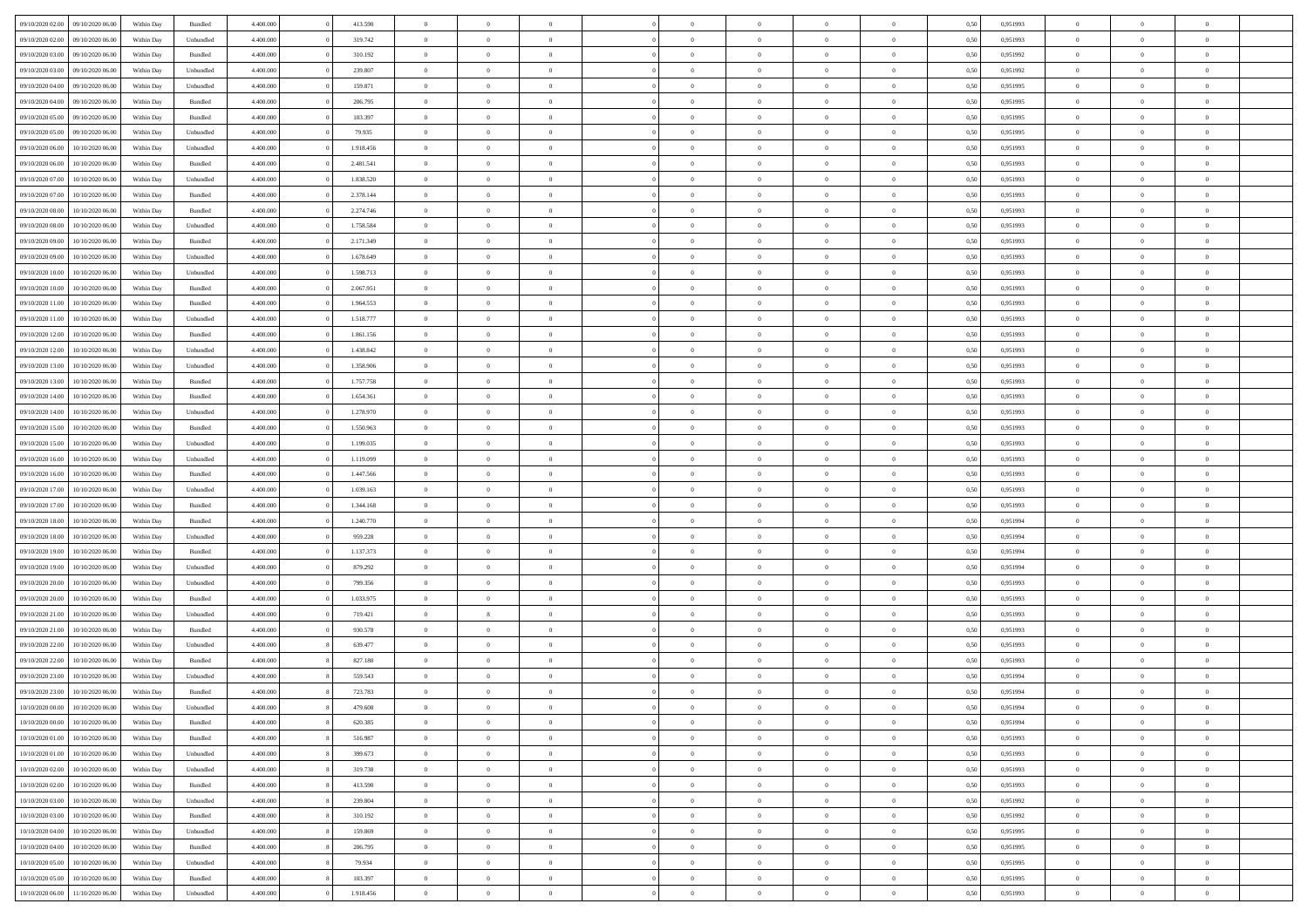| 10/10/2020 06:00 | 11/10/2020 06:00 | Within Dav | Bundled            | 4.400.000 | 2.481.541 | $\overline{0}$ | $\theta$       |                | $\Omega$       | $\Omega$       | $\theta$       | $\theta$       | 0,50 | 0,951993 | $\theta$       | $\overline{0}$ | $\overline{0}$ |  |
|------------------|------------------|------------|--------------------|-----------|-----------|----------------|----------------|----------------|----------------|----------------|----------------|----------------|------|----------|----------------|----------------|----------------|--|
|                  |                  |            |                    |           |           |                |                |                |                |                |                |                |      |          |                |                |                |  |
| 10/10/2020 07:00 | 11/10/2020 06.00 | Within Day | Bundled            | 4.400.000 | 2.378.144 | $\overline{0}$ | $\theta$       | $\overline{0}$ | $\overline{0}$ | $\bf{0}$       | $\overline{0}$ | $\bf{0}$       | 0,50 | 0,951993 | $\theta$       | $\overline{0}$ | $\overline{0}$ |  |
| 10/10/2020 07.00 | 11/10/2020 06.00 | Within Day | Unbundled          | 4.400.000 | 1.838.520 | $\overline{0}$ | $\bf{0}$       | $\overline{0}$ | $\overline{0}$ | $\bf{0}$       | $\overline{0}$ | $\mathbf{0}$   | 0,50 | 0,951993 | $\overline{0}$ | $\overline{0}$ | $\overline{0}$ |  |
| 10/10/2020 08:00 | 11/10/2020 06:00 | Within Dav | Bundled            | 4.400.000 | 2.274.746 | $\overline{0}$ | $\overline{0}$ | $\overline{0}$ | $\overline{0}$ | $\bf{0}$       | $\overline{0}$ | $\overline{0}$ | 0.50 | 0.951993 | $\theta$       | $\overline{0}$ | $\overline{0}$ |  |
| 10/10/2020 08:00 | 11/10/2020 06.00 | Within Day | Unbundled          | 4.400.000 | 1.758.584 | $\overline{0}$ | $\theta$       | $\overline{0}$ | $\overline{0}$ | $\bf{0}$       | $\overline{0}$ | $\bf{0}$       | 0,50 | 0,951993 | $\theta$       | $\overline{0}$ | $\overline{0}$ |  |
|                  |                  |            |                    |           |           |                |                |                |                |                |                |                |      |          |                |                |                |  |
| 10/10/2020 09:00 | 11/10/2020 06.00 | Within Day | Unbundled          | 4.400.000 | 1.678.649 | $\overline{0}$ | $\overline{0}$ | $\overline{0}$ | $\overline{0}$ | $\overline{0}$ | $\overline{0}$ | $\mathbf{0}$   | 0,50 | 0,951993 | $\overline{0}$ | $\overline{0}$ | $\bf{0}$       |  |
| 10/10/2020 09:00 | 11/10/2020 06.00 | Within Dav | Bundled            | 4.400.000 | 2.171.349 | $\overline{0}$ | $\overline{0}$ | $\overline{0}$ | $\overline{0}$ | $\overline{0}$ | $\overline{0}$ | $\overline{0}$ | 0.50 | 0.951993 | $\theta$       | $\overline{0}$ | $\overline{0}$ |  |
| 10/10/2020 10:00 | 11/10/2020 06.00 | Within Day | Bundled            | 4.400.000 | 2.067.951 | $\overline{0}$ | $\theta$       | $\overline{0}$ | $\overline{0}$ | $\bf{0}$       | $\overline{0}$ | $\bf{0}$       | 0,50 | 0,951993 | $\theta$       | $\theta$       | $\overline{0}$ |  |
| 10/10/2020 10:00 | 11/10/2020 06.00 | Within Day | Unbundled          | 4.400.000 | 1.598.713 | $\overline{0}$ | $\overline{0}$ | $\overline{0}$ | $\overline{0}$ | $\bf{0}$       | $\overline{0}$ | $\bf{0}$       | 0,50 | 0,951993 | $\,0\,$        | $\overline{0}$ | $\overline{0}$ |  |
| 10/10/2020 11:00 | 11/10/2020 06:00 | Within Dav | Bundled            | 4.400.000 | 1.964.553 | $\overline{0}$ | $\overline{0}$ | $\overline{0}$ | $\overline{0}$ | $\overline{0}$ | $\overline{0}$ | $\overline{0}$ | 0.50 | 0.951993 | $\theta$       | $\overline{0}$ | $\overline{0}$ |  |
|                  |                  |            |                    |           |           | $\overline{0}$ | $\theta$       |                |                |                |                |                |      |          |                |                |                |  |
| 10/10/2020 11:00 | 11/10/2020 06.00 | Within Day | Unbundled          | 4.400.000 | 1.518.777 |                |                | $\overline{0}$ | $\overline{0}$ | $\bf{0}$       | $\overline{0}$ | $\bf{0}$       | 0,50 | 0,951993 | $\,$ 0 $\,$    | $\overline{0}$ | $\overline{0}$ |  |
| 10/10/2020 12:00 | 11/10/2020 06.00 | Within Day | Unbundled          | 4.400.000 | 1.438.842 | $\overline{0}$ | $\bf{0}$       | $\overline{0}$ | $\bf{0}$       | $\bf{0}$       | $\bf{0}$       | $\bf{0}$       | 0,50 | 0,951993 | $\overline{0}$ | $\overline{0}$ | $\bf{0}$       |  |
| 10/10/2020 12:00 | 11/10/2020 06:00 | Within Dav | Bundled            | 4.400.000 | 1.861.156 | $\overline{0}$ | $\overline{0}$ | $\overline{0}$ | $\overline{0}$ | $\bf{0}$       | $\overline{0}$ | $\overline{0}$ | 0.50 | 0.951993 | $\theta$       | $\theta$       | $\overline{0}$ |  |
| 10/10/2020 13:00 | 11/10/2020 06.00 | Within Day | Bundled            | 4.400.000 | 1.757.758 | $\overline{0}$ | $\theta$       | $\overline{0}$ | $\overline{0}$ | $\bf{0}$       | $\overline{0}$ | $\bf{0}$       | 0,50 | 0,951993 | $\theta$       | $\overline{0}$ | $\overline{0}$ |  |
| 10/10/2020 13:00 | 11/10/2020 06.00 | Within Day | Unbundled          | 4.400.000 | 1.358.906 | $\overline{0}$ | $\overline{0}$ | $\overline{0}$ | $\bf{0}$       | $\overline{0}$ | $\overline{0}$ | $\mathbf{0}$   | 0,50 | 0,951993 | $\overline{0}$ | $\overline{0}$ | $\bf{0}$       |  |
| 10/10/2020 14:00 | 11/10/2020 06:00 | Within Dav | Unbundled          | 4.400.000 | 1.278.970 | $\overline{0}$ | $\overline{0}$ | $\overline{0}$ | $\overline{0}$ | $\overline{0}$ | $\overline{0}$ | $\overline{0}$ | 0.50 | 0.951993 | $\theta$       | $\overline{0}$ | $\overline{0}$ |  |
|                  |                  |            |                    |           |           | $\overline{0}$ | $\theta$       | $\overline{0}$ |                | $\bf{0}$       | $\overline{0}$ |                |      |          | $\theta$       |                | $\overline{0}$ |  |
| 10/10/2020 14:00 | 11/10/2020 06.00 | Within Day | Bundled            | 4.400.000 | 1.654.361 |                |                |                | $\overline{0}$ |                |                | $\bf{0}$       | 0,50 | 0,951993 |                | $\overline{0}$ |                |  |
| 10/10/2020 15:00 | 11/10/2020 06.00 | Within Day | Bundled            | 4.400.000 | 1.550.963 | $\overline{0}$ | $\overline{0}$ | $\overline{0}$ | $\bf{0}$       | $\bf{0}$       | $\bf{0}$       | $\bf{0}$       | 0,50 | 0,951993 | $\,0\,$        | $\overline{0}$ | $\overline{0}$ |  |
| 10/10/2020 15:00 | 11/10/2020 06:00 | Within Dav | Unbundled          | 4.400.000 | 1.199.035 | $\overline{0}$ | $\overline{0}$ | $\overline{0}$ | $\overline{0}$ | $\overline{0}$ | $\overline{0}$ | $\overline{0}$ | 0.50 | 0.951993 | $\theta$       | $\overline{0}$ | $\overline{0}$ |  |
| 10/10/2020 16:00 | 11/10/2020 06.00 | Within Day | Unbundled          | 4.400.000 | 1.119.099 | $\overline{0}$ | $\theta$       | $\overline{0}$ | $\overline{0}$ | $\bf{0}$       | $\overline{0}$ | $\bf{0}$       | 0,50 | 0,951993 | $\,$ 0 $\,$    | $\overline{0}$ | $\overline{0}$ |  |
| 10/10/2020 16:00 | 11/10/2020 06.00 | Within Day | Bundled            | 4.400.000 | 1.447.566 | $\overline{0}$ | $\overline{0}$ | $\overline{0}$ | $\bf{0}$       | $\bf{0}$       | $\bf{0}$       | $\bf{0}$       | 0,50 | 0,951993 | $\bf{0}$       | $\overline{0}$ | $\bf{0}$       |  |
| 10/10/2020 17:00 | 11/10/2020 06:00 | Within Dav | Bundled            | 4.400.000 | 1.344.168 | $\overline{0}$ | $\overline{0}$ | $\overline{0}$ | $\overline{0}$ | $\bf{0}$       | $\overline{0}$ | $\overline{0}$ | 0.50 | 0.951993 | $\theta$       | $\overline{0}$ | $\overline{0}$ |  |
| 10/10/2020 17:00 | 11/10/2020 06.00 | Within Day | Unbundled          | 4.400.000 | 1.039.163 | $\overline{0}$ | $\theta$       | $\overline{0}$ | $\overline{0}$ | $\bf{0}$       | $\overline{0}$ | $\bf{0}$       | 0,50 | 0,951993 | $\,$ 0 $\,$    | $\overline{0}$ | $\overline{0}$ |  |
|                  |                  |            |                    |           |           |                |                |                |                |                |                |                |      |          |                |                |                |  |
| 10/10/2020 18:00 | 11/10/2020 06.00 | Within Day | Unbundled          | 4.400.000 | 959.228   | $\overline{0}$ | $\overline{0}$ | $\overline{0}$ | $\bf{0}$       | $\overline{0}$ | $\overline{0}$ | $\mathbf{0}$   | 0,50 | 0,951994 | $\overline{0}$ | $\overline{0}$ | $\bf{0}$       |  |
| 10/10/2020 18:00 | 11/10/2020 06.00 | Within Dav | Bundled            | 4.400.000 | 1.240.770 | $\overline{0}$ | $\overline{0}$ | $\overline{0}$ | $\overline{0}$ | $\overline{0}$ | $\overline{0}$ | $\overline{0}$ | 0.50 | 0,951994 | $\overline{0}$ | $\overline{0}$ | $\overline{0}$ |  |
| 10/10/2020 19:00 | 11/10/2020 06.00 | Within Day | Bundled            | 4.400.000 | 1.137.373 | $\overline{0}$ | $\theta$       | $\overline{0}$ | $\overline{0}$ | $\bf{0}$       | $\overline{0}$ | $\bf{0}$       | 0,50 | 0,951994 | $\theta$       | $\overline{0}$ | $\overline{0}$ |  |
| 10/10/2020 19:00 | 11/10/2020 06.00 | Within Day | Unbundled          | 4.400.000 | 879.292   | $\overline{0}$ | $\overline{0}$ | $\overline{0}$ | $\bf{0}$       | $\bf{0}$       | $\bf{0}$       | $\bf{0}$       | 0,50 | 0,951994 | $\,0\,$        | $\overline{0}$ | $\overline{0}$ |  |
| 10/10/2020 20:00 | 11/10/2020 06:00 | Within Day | Unbundled          | 4.400.000 | 799.356   | $\overline{0}$ | $\overline{0}$ | $\overline{0}$ | $\overline{0}$ | $\overline{0}$ | $\overline{0}$ | $\overline{0}$ | 0.50 | 0.951993 | $\theta$       | $\overline{0}$ | $\overline{0}$ |  |
| 10/10/2020 20:00 | 11/10/2020 06.00 | Within Day | Bundled            | 4.400.000 | 1.033.975 | $\overline{0}$ | $\theta$       | $\overline{0}$ | $\overline{0}$ | $\bf{0}$       | $\overline{0}$ | $\bf{0}$       | 0,50 | 0,951993 | $\,$ 0 $\,$    | $\overline{0}$ | $\overline{0}$ |  |
| 10/10/2020 21.00 | 11/10/2020 06.00 | Within Day | Bundled            | 4.400.000 | 930.578   | $\overline{0}$ | $\overline{0}$ | $\overline{0}$ | $\bf{0}$       | $\bf{0}$       | $\bf{0}$       | $\bf{0}$       | 0,50 | 0,951993 | $\overline{0}$ | $\overline{0}$ | $\bf{0}$       |  |
|                  |                  |            |                    |           |           |                |                |                |                |                |                |                |      |          |                |                |                |  |
| 10/10/2020 21:00 | 11/10/2020 06.00 | Within Day | Unbundled          | 4.400,000 | 719.421   | $\overline{0}$ | $\Omega$       | $\Omega$       | $\Omega$       | $\Omega$       | $\Omega$       | $\overline{0}$ | 0,50 | 0,951993 | $\,0\,$        | $\theta$       | $\theta$       |  |
| 10/10/2020 22.00 | 11/10/2020 06.00 | Within Day | Bundled            | 4.400.000 | 827.180   | $\overline{0}$ | $\theta$       | $\overline{0}$ | $\overline{0}$ | $\bf{0}$       | $\overline{0}$ | $\bf{0}$       | 0,50 | 0,951993 | $\theta$       | $\overline{0}$ | $\overline{0}$ |  |
| 10/10/2020 22.00 | 11/10/2020 06.00 | Within Day | Unbundled          | 4.400.000 | 639.485   | $\overline{0}$ | $\overline{0}$ | $\overline{0}$ | $\bf{0}$       | $\overline{0}$ | $\overline{0}$ | $\mathbf{0}$   | 0,50 | 0,951993 | $\bf{0}$       | $\overline{0}$ | $\bf{0}$       |  |
| 10/10/2020 23:00 | 11/10/2020 06:00 | Within Day | Bundled            | 4.400,000 | 723.783   | $\overline{0}$ | $\Omega$       | $\Omega$       | $\Omega$       | $\bf{0}$       | $\overline{0}$ | $\overline{0}$ | 0.50 | 0,951994 | $\,0\,$        | $\theta$       | $\theta$       |  |
| 10/10/2020 23:00 | 11/10/2020 06.00 | Within Day | Unbundled          | 4.400.000 | 559.549   | $\overline{0}$ | $\theta$       | $\overline{0}$ | $\overline{0}$ | $\bf{0}$       | $\overline{0}$ | $\bf{0}$       | 0,50 | 0,951994 | $\theta$       | $\overline{0}$ | $\overline{0}$ |  |
| 11/10/2020 00:00 | 11/10/2020 06.00 | Within Day | Unbundled          | 4.400.000 | 479.614   | $\overline{0}$ | $\overline{0}$ | $\overline{0}$ | $\bf{0}$       | $\bf{0}$       | $\bf{0}$       | $\bf{0}$       | 0,50 | 0,951994 | $\bf{0}$       | $\overline{0}$ | $\bf{0}$       |  |
| 11/10/2020 00:00 | 11/10/2020 06:00 | Within Day | Bundled            | 4.400,000 | 620,385   | $\overline{0}$ | $\Omega$       | $\Omega$       | $\Omega$       | $\theta$       | $\theta$       | $\overline{0}$ | 0.50 | 0.951994 | $\,$ 0 $\,$    | $\theta$       | $\theta$       |  |
|                  |                  |            |                    |           |           |                |                |                |                |                |                |                |      |          |                |                |                |  |
| 11/10/2020 01:00 | 11/10/2020 06.00 | Within Day | Bundled            | 4.400.000 | 516.987   | $\overline{0}$ | $\overline{0}$ | $\overline{0}$ | $\overline{0}$ | $\bf{0}$       | $\overline{0}$ | $\bf{0}$       | 0,50 | 0,951993 | $\,$ 0 $\,$    | $\overline{0}$ | $\overline{0}$ |  |
| 11/10/2020 01.00 | 11/10/2020 06.00 | Within Day | Unbundled          | 4.400.000 | 399.678   | $\overline{0}$ | $\overline{0}$ | $\overline{0}$ | $\bf{0}$       | $\bf{0}$       | $\bf{0}$       | $\bf{0}$       | 0,50 | 0,951993 | $\bf{0}$       | $\overline{0}$ | $\bf{0}$       |  |
| 11/10/2020 02.00 | 11/10/2020 06.00 | Within Day | Unbundled          | 4.400,000 | 319.742   | $\overline{0}$ | $\Omega$       | $\Omega$       | $\Omega$       | $\overline{0}$ | $\overline{0}$ | $\overline{0}$ | 0,50 | 0,951993 | $\,0\,$        | $\theta$       | $\theta$       |  |
| 11/10/2020 02:00 | 11/10/2020 06.00 | Within Day | Bundled            | 4.400.000 | 413.590   | $\overline{0}$ | $\overline{0}$ | $\overline{0}$ | $\overline{0}$ | $\,$ 0         | $\overline{0}$ | $\bf{0}$       | 0,50 | 0,951993 | $\,$ 0 $\,$    | $\overline{0}$ | $\overline{0}$ |  |
| 11/10/2020 03.00 | 11/10/2020 06.00 | Within Day | Unbundled          | 4.400.000 | 239.807   | $\overline{0}$ | $\overline{0}$ | $\overline{0}$ | $\bf{0}$       | $\bf{0}$       | $\bf{0}$       | $\mathbf{0}$   | 0,50 | 0,951992 | $\bf{0}$       | $\overline{0}$ | $\bf{0}$       |  |
| 11/10/2020 03:00 | 11/10/2020 06:00 | Within Day | Bundled            | 4.400,000 | 310.192   | $\overline{0}$ | $\Omega$       | $\Omega$       | $\Omega$       | $\Omega$       | $\Omega$       | $\overline{0}$ | 0.50 | 0,951992 | $\theta$       | $\theta$       | $\theta$       |  |
| 11/10/2020 04:00 | 11/10/2020 06:00 | Within Day | Bundled            | 4.400.000 | 206.795   | $\overline{0}$ | $\overline{0}$ | $\overline{0}$ | $\bf{0}$       | $\,$ 0         | $\bf{0}$       | $\bf{0}$       | 0,50 | 0,951995 | $\,0\,$        | $\,$ 0 $\,$    | $\overline{0}$ |  |
|                  |                  |            |                    |           |           |                |                |                |                |                |                |                |      |          |                |                |                |  |
| 11/10/2020 04:00 | 11/10/2020 06.00 | Within Day | Unbundled          | 4.400.000 | 159.871   | $\bf{0}$       | $\bf{0}$       |                |                | $\bf{0}$       |                |                | 0,50 | 0,951995 | $\bf{0}$       | $\overline{0}$ |                |  |
| 11/10/2020 05:00 | 11/10/2020 06:00 | Within Day | Unbundled          | 4.400.000 | 79.935    | $\overline{0}$ | $\overline{0}$ | $\overline{0}$ | $\Omega$       | $\theta$       | $\overline{0}$ | $\overline{0}$ | 0,50 | 0.951995 | $\theta$       | $\theta$       | $\theta$       |  |
| 11/10/2020 05:00 | 11/10/2020 06.00 | Within Day | Bundled            | 4.400.000 | 103.397   | $\overline{0}$ | $\,$ 0         | $\overline{0}$ | $\bf{0}$       | $\,$ 0 $\,$    | $\overline{0}$ | $\mathbf{0}$   | 0,50 | 0,951995 | $\,$ 0 $\,$    | $\,$ 0 $\,$    | $\,$ 0         |  |
| 11/10/2020 06.00 | 12/10/2020 06:00 | Within Day | Unbundled          | 4.400.000 | 1.918.456 | $\overline{0}$ | $\overline{0}$ | $\overline{0}$ | $\overline{0}$ | $\overline{0}$ | $\overline{0}$ | $\mathbf{0}$   | 0,50 | 0,951993 | $\overline{0}$ | $\bf{0}$       | $\bf{0}$       |  |
| 11/10/2020 06:00 | 12/10/2020 06:00 | Within Day | $\mathbf B$ undled | 4.400,000 | 2.481.541 | $\overline{0}$ | $\overline{0}$ | $\overline{0}$ | $\Omega$       | $\overline{0}$ | $\overline{0}$ | $\bf{0}$       | 0,50 | 0,951993 | $\overline{0}$ | $\theta$       | $\overline{0}$ |  |
| 11/10/2020 07:00 | 12/10/2020 06.00 | Within Day | Bundled            | 4.400.000 | 2.378.144 | $\overline{0}$ | $\,$ 0         | $\overline{0}$ | $\overline{0}$ | $\,$ 0 $\,$    | $\overline{0}$ | $\bf{0}$       | 0,50 | 0,951993 | $\,$ 0 $\,$    | $\overline{0}$ | $\overline{0}$ |  |
| 11/10/2020 07.00 | 12/10/2020 06:00 | Within Day | Unbundled          | 4.400.000 | 1.838.520 | $\overline{0}$ | $\overline{0}$ | $\overline{0}$ | $\overline{0}$ | $\overline{0}$ | $\overline{0}$ | $\mathbf{0}$   | 0,50 | 0,951993 | $\overline{0}$ | $\overline{0}$ | $\bf{0}$       |  |
|                  |                  |            |                    | 4.400.000 | 1.758.584 | $\overline{0}$ | $\overline{0}$ | $\overline{0}$ | $\Omega$       | $\overline{0}$ | $\overline{0}$ |                | 0.50 |          | $\overline{0}$ | $\theta$       | $\overline{0}$ |  |
| 11/10/2020 08:00 | 12/10/2020 06:00 | Within Day | Unbundled          |           |           |                |                |                |                |                |                | $\bf{0}$       |      | 0,951993 |                |                |                |  |
| 11/10/2020 08:00 | 12/10/2020 06.00 | Within Day | Bundled            | 4.400.000 | 2.274.746 | $\overline{0}$ | $\,$ 0         | $\overline{0}$ | $\bf{0}$       | $\bf{0}$       | $\bf{0}$       | $\bf{0}$       | 0,50 | 0,951993 | $\,$ 0 $\,$    | $\overline{0}$ | $\overline{0}$ |  |
| 11/10/2020 09:00 | 12/10/2020 06:00 | Within Day | Unbundled          | 4.400.000 | 1.678.649 | $\overline{0}$ | $\bf{0}$       | $\overline{0}$ | $\overline{0}$ | $\overline{0}$ | $\bf{0}$       | $\mathbf{0}$   | 0,50 | 0,951993 | $\overline{0}$ | $\overline{0}$ | $\bf{0}$       |  |
| 11/10/2020 09:00 | 12/10/2020 06:00 | Within Day | Bundled            | 4.400,000 | 2.171.349 | $\overline{0}$ | $\overline{0}$ | $\overline{0}$ | $\Omega$       | $\overline{0}$ | $\overline{0}$ | $\bf{0}$       | 0,50 | 0,951993 | $\overline{0}$ | $\theta$       | $\overline{0}$ |  |
| 11/10/2020 10:00 | 12/10/2020 06.00 | Within Day | Unbundled          | 4.400.000 | 1.598.713 | $\overline{0}$ | $\bf{0}$       | $\overline{0}$ | $\overline{0}$ | $\bf{0}$       | $\bf{0}$       | $\mathbf{0}$   | 0,50 | 0,951993 | $\,$ 0 $\,$    | $\,$ 0 $\,$    | $\bf{0}$       |  |
| 11/10/2020 10:00 | 12/10/2020 06.00 | Within Day | Bundled            | 4.400.000 | 2.067.951 | $\overline{0}$ | $\overline{0}$ | $\overline{0}$ | $\overline{0}$ | $\bf{0}$       | $\bf{0}$       | $\mathbf{0}$   | 0,50 | 0,951993 | $\overline{0}$ | $\bf{0}$       | $\bf{0}$       |  |
|                  |                  |            |                    |           |           |                |                |                |                |                |                |                |      |          |                |                |                |  |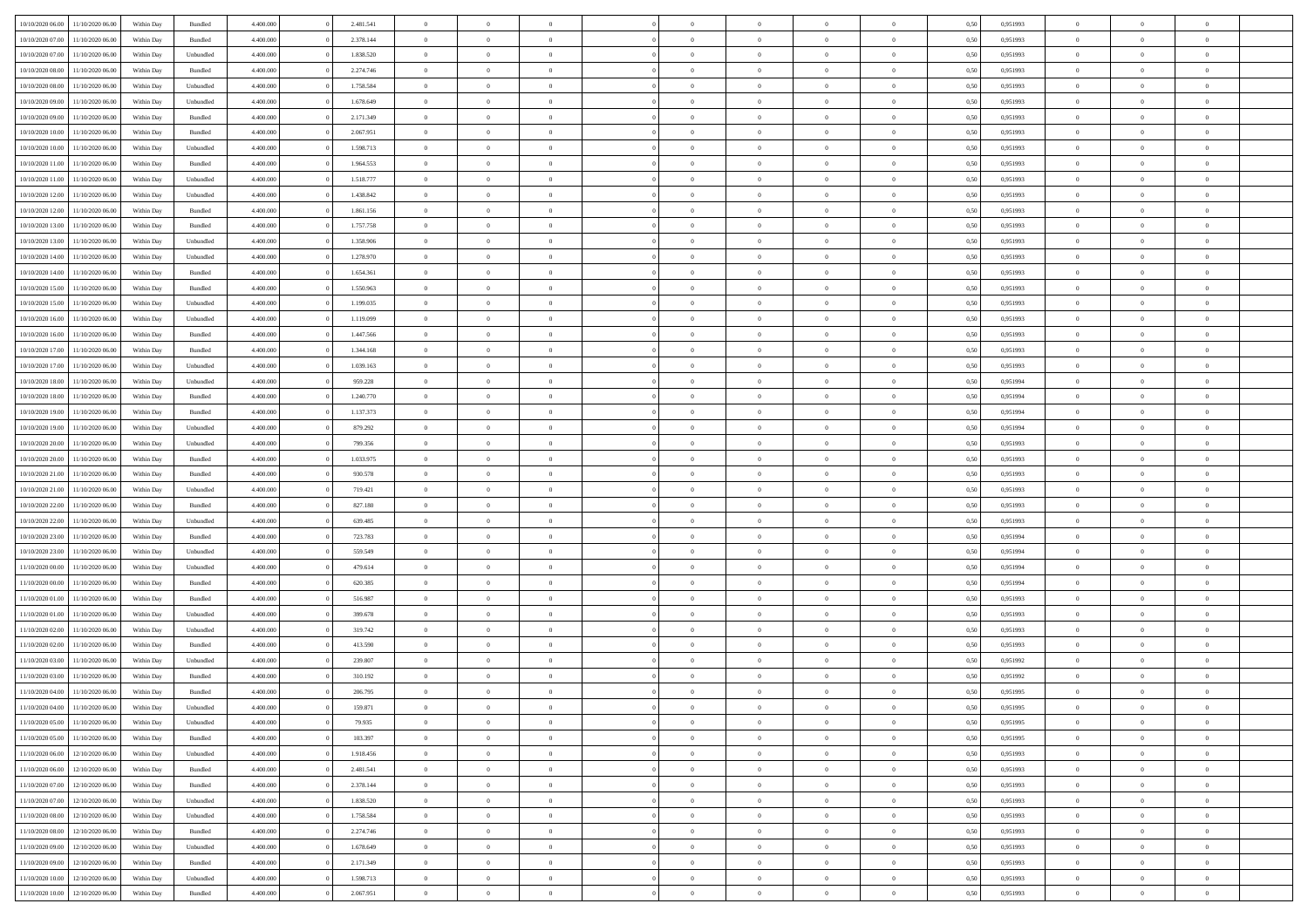|                                   |                  |            |                    |           |           |                |                |                |                | $\Omega$       | $\theta$       | $\theta$       |      |          | $\theta$       |                |                |  |
|-----------------------------------|------------------|------------|--------------------|-----------|-----------|----------------|----------------|----------------|----------------|----------------|----------------|----------------|------|----------|----------------|----------------|----------------|--|
| 11/10/2020 11:00                  | 12/10/2020 06:00 | Within Dav | Bundled            | 4.400.000 | 1.964.553 | $\overline{0}$ | $\theta$       |                | $\Omega$       |                |                |                | 0,50 | 0,951993 |                | $\theta$       | $\overline{0}$ |  |
| 11/10/2020 11:00                  | 12/10/2020 06.00 | Within Day | Unbundled          | 4.400.000 | 1.518.777 | $\overline{0}$ | $\theta$       | $\overline{0}$ | $\overline{0}$ | $\bf{0}$       | $\overline{0}$ | $\bf{0}$       | 0,50 | 0,951993 | $\theta$       | $\overline{0}$ | $\overline{0}$ |  |
| 11/10/2020 12:00                  | 12/10/2020 06:00 | Within Day | Bundled            | 4.400.000 | 1.861.156 | $\overline{0}$ | $\bf{0}$       | $\overline{0}$ | $\bf{0}$       | $\bf{0}$       | $\bf{0}$       | $\mathbf{0}$   | 0,50 | 0,951993 | $\overline{0}$ | $\overline{0}$ | $\bf{0}$       |  |
| 11/10/2020 12:00                  | 12/10/2020 06:00 | Within Dav | Unbundled          | 4.400.000 | 1.438.842 | $\overline{0}$ | $\overline{0}$ | $\overline{0}$ | $\overline{0}$ | $\bf{0}$       | $\overline{0}$ | $\overline{0}$ | 0.50 | 0.951993 | $\theta$       | $\overline{0}$ | $\overline{0}$ |  |
| 11/10/2020 13:00                  | 12/10/2020 06.00 | Within Day | Bundled            | 4.400.000 | 1.757.758 | $\overline{0}$ | $\theta$       | $\overline{0}$ | $\overline{0}$ | $\bf{0}$       | $\overline{0}$ |                |      | 0,951993 | $\theta$       | $\overline{0}$ | $\overline{0}$ |  |
|                                   |                  |            |                    |           |           |                |                |                |                |                |                | $\bf{0}$       | 0,50 |          |                |                |                |  |
| 11/10/2020 13:00                  | 12/10/2020 06:00 | Within Day | Unbundled          | 4.400.000 | 1.358.906 | $\overline{0}$ | $\overline{0}$ | $\overline{0}$ | $\bf{0}$       | $\overline{0}$ | $\overline{0}$ | $\mathbf{0}$   | 0,50 | 0,951993 | $\overline{0}$ | $\overline{0}$ | $\bf{0}$       |  |
| 11/10/2020 14:00                  | 12/10/2020 06.00 | Within Dav | Unbundled          | 4.400.000 | 1.278.970 | $\overline{0}$ | $\overline{0}$ | $\overline{0}$ | $\overline{0}$ | $\overline{0}$ | $\overline{0}$ | $\overline{0}$ | 0.50 | 0.951993 | $\theta$       | $\overline{0}$ | $\overline{0}$ |  |
| 11/10/2020 14:00                  | 12/10/2020 06.00 | Within Day | Bundled            | 4.400.000 | 1.654.361 | $\overline{0}$ | $\theta$       | $\overline{0}$ | $\overline{0}$ | $\bf{0}$       | $\overline{0}$ | $\bf{0}$       | 0,50 | 0,951993 | $\theta$       | $\theta$       | $\overline{0}$ |  |
| 11/10/2020 15:00                  | 12/10/2020 06:00 | Within Day | Bundled            | 4.400.000 | 1.550.963 | $\overline{0}$ | $\overline{0}$ | $\overline{0}$ | $\bf{0}$       | $\bf{0}$       | $\bf{0}$       | $\bf{0}$       | 0,50 | 0,951993 | $\,0\,$        | $\overline{0}$ | $\overline{0}$ |  |
| 11/10/2020 15:00                  | 12/10/2020 06.00 | Within Dav | Unbundled          | 4.400.000 | 1.199.035 | $\overline{0}$ | $\overline{0}$ | $\overline{0}$ | $\overline{0}$ | $\overline{0}$ | $\overline{0}$ | $\overline{0}$ | 0.50 | 0.951993 | $\theta$       | $\overline{0}$ | $\overline{0}$ |  |
|                                   |                  |            |                    |           |           |                |                |                |                |                |                |                |      |          |                |                |                |  |
| 11/10/2020 16:00                  | 12/10/2020 06.00 | Within Day | Bundled            | 4.400.000 | 1.447.566 | $\overline{0}$ | $\theta$       | $\overline{0}$ | $\overline{0}$ | $\bf{0}$       | $\overline{0}$ | $\bf{0}$       | 0,50 | 0,951993 | $\,$ 0 $\,$    | $\overline{0}$ | $\overline{0}$ |  |
| 11/10/2020 16.00                  | 12/10/2020 06:00 | Within Day | Unbundled          | 4.400.000 | 1.119.099 | $\overline{0}$ | $\overline{0}$ | $\overline{0}$ | $\bf{0}$       | $\bf{0}$       | $\bf{0}$       | $\mathbf{0}$   | 0,50 | 0,951993 | $\bf{0}$       | $\overline{0}$ | $\bf{0}$       |  |
| 11/10/2020 17:00                  | 12/10/2020 06:00 | Within Dav | Unbundled          | 4.400.000 | 1.039.163 | $\overline{0}$ | $\overline{0}$ | $\overline{0}$ | $\overline{0}$ | $\bf{0}$       | $\overline{0}$ | $\overline{0}$ | 0.50 | 0.951993 | $\theta$       | $\theta$       | $\overline{0}$ |  |
| 11/10/2020 17:00                  | 12/10/2020 06.00 | Within Day | Bundled            | 4.400.000 | 1.344.168 | $\overline{0}$ | $\theta$       | $\overline{0}$ | $\overline{0}$ | $\bf{0}$       | $\overline{0}$ | $\bf{0}$       | 0,50 | 0,951993 | $\theta$       | $\overline{0}$ | $\overline{0}$ |  |
| 11/10/2020 18:00                  | 12/10/2020 06:00 | Within Day | Bundled            | 4.400.000 | 1.240.770 | $\overline{0}$ | $\overline{0}$ | $\overline{0}$ | $\bf{0}$       | $\overline{0}$ | $\overline{0}$ | $\mathbf{0}$   | 0,50 | 0,951994 | $\bf{0}$       | $\overline{0}$ | $\bf{0}$       |  |
|                                   |                  |            |                    |           |           |                |                |                |                |                |                |                |      |          |                |                |                |  |
| 11/10/2020 18:00                  | 12/10/2020 06:00 | Within Dav | Unbundled          | 4.400.000 | 959.228   | $\overline{0}$ | $\overline{0}$ | $\overline{0}$ | $\overline{0}$ | $\overline{0}$ | $\overline{0}$ | $\overline{0}$ | 0.50 | 0,951994 | $\overline{0}$ | $\overline{0}$ | $\overline{0}$ |  |
| 11/10/2020 19:00                  | 12/10/2020 06.00 | Within Day | Bundled            | 4.400.000 | 1.137.373 | $\overline{0}$ | $\theta$       | $\overline{0}$ | $\overline{0}$ | $\bf{0}$       | $\overline{0}$ | $\bf{0}$       | 0,50 | 0,951994 | $\,$ 0 $\,$    | $\overline{0}$ | $\overline{0}$ |  |
| 11/10/2020 19:00                  | 12/10/2020 06:00 | Within Day | Unbundled          | 4.400.000 | 879.292   | $\overline{0}$ | $\overline{0}$ | $\overline{0}$ | $\bf{0}$       | $\bf{0}$       | $\bf{0}$       | $\mathbf{0}$   | 0,50 | 0,951994 | $\bf{0}$       | $\overline{0}$ | $\bf{0}$       |  |
| 11/10/2020 20:00                  | 12/10/2020 06:00 | Within Dav | Unbundled          | 4.400.000 | 799.356   | $\overline{0}$ | $\overline{0}$ | $\overline{0}$ | $\overline{0}$ | $\overline{0}$ | $\overline{0}$ | $\overline{0}$ | 0.50 | 0.951993 | $\theta$       | $\overline{0}$ | $\overline{0}$ |  |
| 11/10/2020 20.00                  | 12/10/2020 06.00 | Within Day | Bundled            | 4.400.000 | 1.033.975 | $\overline{0}$ | $\theta$       | $\overline{0}$ | $\overline{0}$ | $\bf{0}$       | $\overline{0}$ | $\bf{0}$       | 0,50 | 0,951993 | $\,$ 0 $\,$    | $\overline{0}$ | $\overline{0}$ |  |
| 11/10/2020 21.00                  | 12/10/2020 06:00 | Within Day | Bundled            | 4.400.000 | 930.578   | $\overline{0}$ | $\overline{0}$ | $\overline{0}$ | $\bf{0}$       | $\bf{0}$       | $\bf{0}$       | $\bf{0}$       | 0,50 | 0,951993 | $\bf{0}$       | $\overline{0}$ | $\bf{0}$       |  |
|                                   |                  |            |                    |           |           |                |                |                |                |                |                |                |      |          |                |                |                |  |
| 11/10/2020 21:00                  | 12/10/2020 06:00 | Within Day | Unbundled          | 4.400.000 | 719.421   | $\overline{0}$ | $\overline{0}$ | $\overline{0}$ | $\overline{0}$ | $\overline{0}$ | $\overline{0}$ | $\overline{0}$ | 0.50 | 0.951993 | $\theta$       | $\overline{0}$ | $\overline{0}$ |  |
| 11/10/2020 22.00                  | 12/10/2020 06.00 | Within Day | Unbundled          | 4.400.000 | 639.485   | $\overline{0}$ | $\theta$       | $\overline{0}$ | $\overline{0}$ | $\bf{0}$       | $\overline{0}$ | $\bf{0}$       | 0,50 | 0,951993 | $\,$ 0 $\,$    | $\overline{0}$ | $\overline{0}$ |  |
| 11/10/2020 22.00                  | 12/10/2020 06:00 | Within Day | Bundled            | 4.400.000 | 827.180   | $\overline{0}$ | $\overline{0}$ | $\overline{0}$ | $\bf{0}$       | $\overline{0}$ | $\overline{0}$ | $\mathbf{0}$   | 0,50 | 0,951993 | $\bf{0}$       | $\overline{0}$ | $\bf{0}$       |  |
| 11/10/2020 23.00                  | 12/10/2020 06.00 | Within Dav | Bundled            | 4.400.000 | 723.783   | $\overline{0}$ | $\overline{0}$ | $\overline{0}$ | $\overline{0}$ | $\overline{0}$ | $\overline{0}$ | $\overline{0}$ | 0.50 | 0,951994 | $\overline{0}$ | $\overline{0}$ | $\overline{0}$ |  |
| 11/10/2020 23.00                  | 12/10/2020 06.00 | Within Day | Unbundled          | 4.400.000 | 559.549   | $\overline{0}$ | $\theta$       | $\overline{0}$ | $\overline{0}$ | $\bf{0}$       | $\overline{0}$ | $\bf{0}$       | 0,50 | 0,951994 | $\,$ 0 $\,$    | $\overline{0}$ | $\overline{0}$ |  |
| 12/10/2020 00:00                  | 12/10/2020 06:00 | Within Day | Bundled            | 4.400.000 | 620.385   | $\overline{0}$ | $\overline{0}$ | $\overline{0}$ | $\bf{0}$       | $\bf{0}$       | $\bf{0}$       | $\bf{0}$       | 0,50 | 0,951994 | $\,0\,$        | $\overline{0}$ | $\overline{0}$ |  |
| 12/10/2020 00:00                  | 12/10/2020 06.00 |            | Unbundled          | 4.400.000 | 479.614   | $\overline{0}$ | $\overline{0}$ | $\overline{0}$ | $\overline{0}$ | $\overline{0}$ | $\overline{0}$ | $\overline{0}$ | 0.50 | 0,951994 | $\theta$       | $\overline{0}$ | $\overline{0}$ |  |
|                                   |                  | Within Day |                    |           |           |                |                |                |                |                |                |                |      |          |                |                |                |  |
| 12/10/2020 01:00                  | 12/10/2020 06.00 | Within Day | Bundled            | 4.400.000 | 516.987   | $\overline{0}$ | $\overline{0}$ | $\overline{0}$ | $\overline{0}$ | $\bf{0}$       | $\overline{0}$ | $\bf{0}$       | 0,50 | 0,951993 | $\,$ 0 $\,$    | $\overline{0}$ | $\overline{0}$ |  |
| 12/10/2020 01.00                  | 12/10/2020 06:00 | Within Day | Unbundled          | 4.400.000 | 399.678   | $\overline{0}$ | $\overline{0}$ | $\overline{0}$ | $\bf{0}$       | $\bf{0}$       | $\bf{0}$       | $\bf{0}$       | 0,50 | 0,951993 | $\overline{0}$ | $\overline{0}$ | $\bf{0}$       |  |
| 12/10/2020 02:00                  | 12/10/2020 06.00 | Within Day | Unbundled          | 4.400,000 | 319.742   | $\overline{0}$ | $\Omega$       | $\Omega$       | $\Omega$       | $\Omega$       | $\overline{0}$ | $\overline{0}$ | 0,50 | 0,951993 | $\,0\,$        | $\theta$       | $\theta$       |  |
| 12/10/2020 02:00                  | 12/10/2020 06.00 | Within Day | Bundled            | 4.400.000 | 413.590   | $\overline{0}$ | $\overline{0}$ | $\overline{0}$ | $\overline{0}$ | $\bf{0}$       | $\overline{0}$ | $\bf{0}$       | 0,50 | 0,951993 | $\,$ 0 $\,$    | $\overline{0}$ | $\overline{0}$ |  |
| 12/10/2020 03:00                  | 12/10/2020 06:00 | Within Day | Bundled            | 4.400.000 | 310.192   | $\overline{0}$ | $\overline{0}$ | $\overline{0}$ | $\bf{0}$       | $\overline{0}$ | $\overline{0}$ | $\mathbf{0}$   | 0,50 | 0,951992 | $\overline{0}$ | $\overline{0}$ | $\bf{0}$       |  |
| 12/10/2020 03:00                  | 12/10/2020 06:00 | Within Day | Unbundled          | 4.400,000 | 239.807   | $\overline{0}$ | $\Omega$       | $\Omega$       | $\Omega$       | $\overline{0}$ | $\overline{0}$ | $\overline{0}$ | 0.50 | 0,951992 | $\,0\,$        | $\theta$       | $\theta$       |  |
| 12/10/2020 04:00                  | 12/10/2020 06.00 | Within Day | Unbundled          | 4.400.000 | 159.871   | $\overline{0}$ | $\theta$       | $\overline{0}$ | $\overline{0}$ | $\bf{0}$       | $\overline{0}$ | $\bf{0}$       | 0,50 | 0,951995 | $\,$ 0 $\,$    | $\overline{0}$ | $\overline{0}$ |  |
|                                   |                  |            |                    |           |           |                |                |                |                |                |                |                |      |          |                |                |                |  |
| 12/10/2020 04:00                  | 12/10/2020 06.00 | Within Day | Bundled            | 4.400.000 | 206.795   | $\overline{0}$ | $\overline{0}$ | $\overline{0}$ | $\bf{0}$       | $\bf{0}$       | $\bf{0}$       | $\bf{0}$       | 0,50 | 0,951995 | $\bf{0}$       | $\overline{0}$ | $\bf{0}$       |  |
| 12/10/2020 05:00                  | 12/10/2020 06:00 | Within Day | Bundled            | 4.400,000 | 103,397   | $\overline{0}$ | $\Omega$       | $\Omega$       | $\Omega$       | $\overline{0}$ | $\overline{0}$ | $\overline{0}$ | 0.50 | 0,951995 | $\,$ 0 $\,$    | $\theta$       | $\theta$       |  |
| 12/10/2020 05:00                  | 12/10/2020 06.00 | Within Day | Unbundled          | 4.400.000 | 79.935    | $\overline{0}$ | $\overline{0}$ | $\overline{0}$ | $\overline{0}$ | $\,$ 0         | $\overline{0}$ | $\bf{0}$       | 0,50 | 0,951995 | $\,$ 0 $\,$    | $\overline{0}$ | $\overline{0}$ |  |
| 12/10/2020 06.00                  | 13/10/2020 06:00 | Within Day | Bundled            | 4.400.000 | 2.481.541 | $\overline{0}$ | $\overline{0}$ | $\overline{0}$ | $\bf{0}$       | $\bf{0}$       | $\overline{0}$ | $\mathbf{0}$   | 0,50 | 0,951993 | $\overline{0}$ | $\overline{0}$ | $\bf{0}$       |  |
| 12/10/2020 06.00                  | 13/10/2020 06.00 | Within Day | Unbundled          | 4.400,000 | 1.918.456 | $\overline{0}$ | $\Omega$       | $\overline{0}$ | $\Omega$       | $\overline{0}$ | $\overline{0}$ | $\overline{0}$ | 0,50 | 0,951993 | $\,0\,$        | $\theta$       | $\theta$       |  |
| 12/10/2020 07:00                  | 13/10/2020 06.00 | Within Day | Bundled            | 4.400.000 | 2.378.144 | $\overline{0}$ | $\overline{0}$ | $\overline{0}$ | $\overline{0}$ | $\,$ 0         | $\overline{0}$ | $\bf{0}$       | 0,50 | 0,951993 | $\,$ 0 $\,$    | $\overline{0}$ | $\overline{0}$ |  |
|                                   |                  |            |                    |           |           |                |                |                |                |                |                |                |      |          |                |                |                |  |
| 12/10/2020 07:00                  | 13/10/2020 06:00 | Within Day | Unbundled          | 4.400.000 | 1.838.520 | $\overline{0}$ | $\overline{0}$ | $\overline{0}$ | $\overline{0}$ | $\bf{0}$       | $\overline{0}$ | $\mathbf{0}$   | 0,50 | 0,951993 | $\overline{0}$ | $\overline{0}$ | $\bf{0}$       |  |
| 12/10/2020 08:00                  | 13/10/2020 06:00 | Within Day | Unbundled          | 4.400,000 | 1.758.584 | $\overline{0}$ | $\Omega$       | $\Omega$       | $\Omega$       | $\Omega$       | $\Omega$       | $\overline{0}$ | 0.50 | 0.951993 | $\theta$       | $\theta$       | $\theta$       |  |
| 12/10/2020 08:00                  | 13/10/2020 06:00 | Within Day | Bundled            | 4.400.000 | 2.274.746 | $\overline{0}$ | $\overline{0}$ | $\overline{0}$ | $\bf{0}$       | $\,$ 0         | $\overline{0}$ | $\bf{0}$       | 0,50 | 0,951993 | $\,0\,$        | $\,$ 0 $\,$    | $\overline{0}$ |  |
| 12/10/2020 09:00                  | 13/10/2020 06:00 | Within Day | $\mathbf B$ undled | 4.400.000 | 2.171.349 | $\overline{0}$ | $\bf{0}$       |                |                | $\bf{0}$       |                |                | 0,50 | 0,951993 | $\bf{0}$       | $\overline{0}$ |                |  |
| 12/10/2020 09:00                  | 13/10/2020 06:00 | Within Day | Unbundled          | 4.400.000 | 1.678.649 | $\overline{0}$ | $\overline{0}$ | $\overline{0}$ | $\Omega$       | $\theta$       | $\overline{0}$ | $\overline{0}$ | 0,50 | 0.951993 | $\theta$       | $\theta$       | $\theta$       |  |
| 12/10/2020 10:00                  | 13/10/2020 06.00 | Within Day | Bundled            | 4.400.000 | 2.067.951 | $\overline{0}$ | $\,$ 0         | $\overline{0}$ | $\overline{0}$ | $\,$ 0 $\,$    | $\overline{0}$ | $\mathbf{0}$   | 0,50 | 0,951993 | $\,$ 0 $\,$    | $\,$ 0 $\,$    | $\,$ 0         |  |
| 12/10/2020 10:00                  | 13/10/2020 06:00 | Within Day | Unbundled          | 4.400.000 | 1.598.713 | $\overline{0}$ | $\overline{0}$ | $\overline{0}$ | $\overline{0}$ | $\overline{0}$ | $\overline{0}$ | $\mathbf{0}$   | 0,50 | 0,951993 | $\overline{0}$ | $\bf{0}$       | $\bf{0}$       |  |
|                                   |                  |            |                    | 4.400,000 |           |                | $\overline{0}$ |                | $\Omega$       | $\overline{0}$ | $\overline{0}$ |                |      |          |                | $\theta$       | $\overline{0}$ |  |
| 12/10/2020 11:00                  | 13/10/2020 06:00 | Within Day | Unbundled          |           | 1.518.777 | $\overline{0}$ |                | $\overline{0}$ |                |                |                | $\bf{0}$       | 0,50 | 0,951993 | $\overline{0}$ |                |                |  |
| 12/10/2020 11:00                  | 13/10/2020 06.00 | Within Day | Bundled            | 4.400.000 | 1.964.553 | $\overline{0}$ | $\,$ 0         | $\overline{0}$ | $\overline{0}$ | $\,$ 0 $\,$    | $\overline{0}$ | $\mathbf{0}$   | 0,50 | 0,951993 | $\,$ 0 $\,$    | $\overline{0}$ | $\overline{0}$ |  |
| 12/10/2020 12:00                  | 13/10/2020 06:00 | Within Day | Bundled            | 4.400.000 | 1.861.156 | $\overline{0}$ | $\overline{0}$ | $\overline{0}$ | $\overline{0}$ | $\overline{0}$ | $\overline{0}$ | $\mathbf{0}$   | 0,50 | 0,951993 | $\overline{0}$ | $\overline{0}$ | $\bf{0}$       |  |
| 12/10/2020 12:00                  | 13/10/2020 06:00 | Within Day | Unbundled          | 4.400.000 | 1.438.842 | $\overline{0}$ | $\overline{0}$ | $\overline{0}$ | $\Omega$       | $\overline{0}$ | $\overline{0}$ | $\bf{0}$       | 0.50 | 0,951993 | $\overline{0}$ | $\theta$       | $\overline{0}$ |  |
| 12/10/2020 13:00                  | 13/10/2020 06.00 | Within Day | Unbundled          | 4.400.000 | 1.358.906 | $\overline{0}$ | $\,$ 0         | $\overline{0}$ | $\overline{0}$ | $\bf{0}$       | $\overline{0}$ | $\bf{0}$       | 0,50 | 0,951993 | $\,$ 0 $\,$    | $\overline{0}$ | $\overline{0}$ |  |
| 12/10/2020 13:00                  | 13/10/2020 06:00 | Within Day | Bundled            | 4.400.000 | 1.757.758 | $\overline{0}$ | $\bf{0}$       | $\overline{0}$ | $\overline{0}$ | $\overline{0}$ | $\overline{0}$ | $\mathbf{0}$   | 0,50 | 0,951993 | $\overline{0}$ | $\overline{0}$ | $\bf{0}$       |  |
| 12/10/2020 14:00                  | 13/10/2020 06:00 | Within Day | Unbundled          | 4.400,000 | 1.278.970 | $\overline{0}$ | $\overline{0}$ | $\overline{0}$ | $\Omega$       | $\overline{0}$ | $\overline{0}$ | $\bf{0}$       | 0.50 | 0,951993 | $\overline{0}$ | $\theta$       | $\overline{0}$ |  |
|                                   |                  |            |                    |           |           |                | $\bf{0}$       |                |                |                |                |                |      |          | $\,$ 0 $\,$    | $\,$ 0 $\,$    |                |  |
| 12/10/2020 14:00                  | 13/10/2020 06.00 | Within Day | Bundled            | 4.400.000 | 1.654.361 | $\overline{0}$ |                | $\overline{0}$ | $\bf{0}$       | $\bf{0}$       | $\overline{0}$ | $\mathbf{0}$   | 0,50 | 0,951993 |                |                | $\bf{0}$       |  |
| 12/10/2020 15:00 13/10/2020 06:00 |                  | Within Day | Unbundled          | 4.400.000 | 1.199.035 | $\overline{0}$ | $\overline{0}$ | $\overline{0}$ | $\overline{0}$ | $\overline{0}$ | $\bf{0}$       | $\mathbf{0}$   | 0,50 | 0,951993 | $\overline{0}$ | $\bf{0}$       | $\bf{0}$       |  |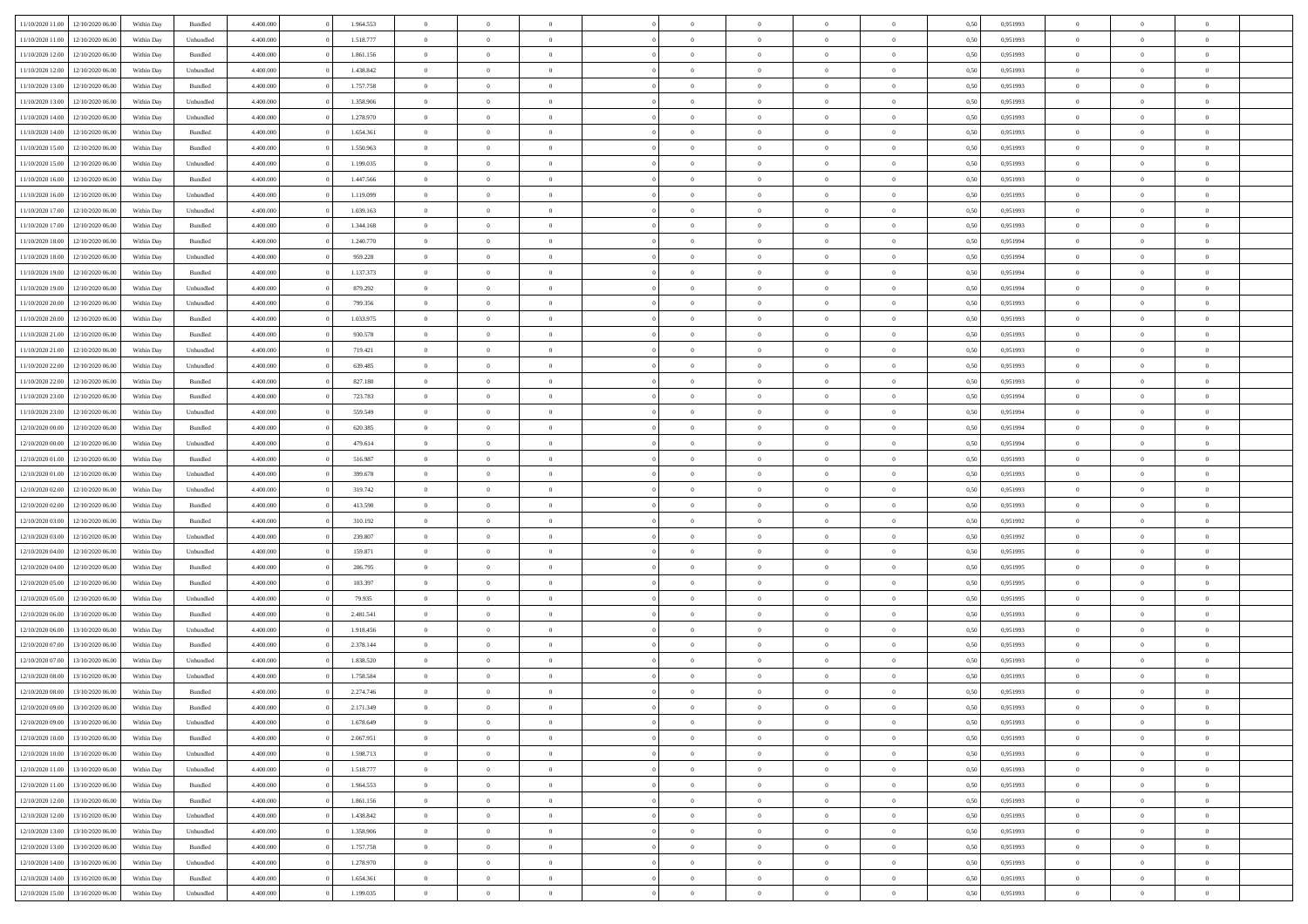| 12/10/2020 15:00 | 13/10/2020 06:00 | Within Dav | Bundled   | 4.400.000 | 1.550.963 | $\overline{0}$ | $\theta$       |                | $\Omega$       | $\Omega$       | $\theta$       | $\theta$       | 0,50 | 0,951993 | $\theta$       | $\overline{0}$ | $\overline{0}$ |  |
|------------------|------------------|------------|-----------|-----------|-----------|----------------|----------------|----------------|----------------|----------------|----------------|----------------|------|----------|----------------|----------------|----------------|--|
|                  |                  |            |           |           |           |                |                |                |                |                |                |                |      |          |                |                |                |  |
| 12/10/2020 16:00 | 13/10/2020 06.00 | Within Day | Bundled   | 4.400.000 | 1.447.566 | $\overline{0}$ | $\theta$       | $\overline{0}$ | $\overline{0}$ | $\bf{0}$       | $\overline{0}$ | $\bf{0}$       | 0,50 | 0,951993 | $\theta$       | $\overline{0}$ | $\overline{0}$ |  |
| 12/10/2020 16:00 | 13/10/2020 06:00 | Within Day | Unbundled | 4.400.000 | 1.119.099 | $\overline{0}$ | $\bf{0}$       | $\overline{0}$ | $\bf{0}$       | $\bf{0}$       | $\bf{0}$       | $\mathbf{0}$   | 0,50 | 0,951993 | $\overline{0}$ | $\overline{0}$ | $\overline{0}$ |  |
| 12/10/2020 17:00 | 13/10/2020 06:00 | Within Dav | Unbundled | 4.400.000 | 1.039.163 | $\overline{0}$ | $\overline{0}$ | $\overline{0}$ | $\overline{0}$ | $\bf{0}$       | $\overline{0}$ | $\overline{0}$ | 0.50 | 0.951993 | $\theta$       | $\overline{0}$ | $\overline{0}$ |  |
| 12/10/2020 17:00 | 13/10/2020 06.00 | Within Day | Bundled   | 4.400.000 | 1.344.168 | $\overline{0}$ | $\theta$       | $\overline{0}$ | $\overline{0}$ | $\bf{0}$       | $\overline{0}$ | $\bf{0}$       | 0,50 | 0,951993 | $\,$ 0 $\,$    | $\overline{0}$ | $\overline{0}$ |  |
| 12/10/2020 18:00 | 13/10/2020 06:00 | Within Day | Bundled   | 4.400.000 | 1.240.770 | $\overline{0}$ | $\overline{0}$ | $\overline{0}$ | $\bf{0}$       | $\overline{0}$ | $\overline{0}$ | $\mathbf{0}$   | 0,50 | 0,951994 | $\overline{0}$ | $\overline{0}$ | $\bf{0}$       |  |
|                  |                  |            |           |           |           |                |                |                |                |                |                |                |      |          |                |                |                |  |
| 12/10/2020 18:00 | 13/10/2020 06:00 | Within Dav | Unbundled | 4.400.000 | 959.228   | $\overline{0}$ | $\overline{0}$ | $\overline{0}$ | $\overline{0}$ | $\overline{0}$ | $\overline{0}$ | $\overline{0}$ | 0.50 | 0,951994 | $\theta$       | $\overline{0}$ | $\overline{0}$ |  |
| 12/10/2020 19:00 | 13/10/2020 06.00 | Within Day | Bundled   | 4.400.000 | 1.137.373 | $\overline{0}$ | $\theta$       | $\overline{0}$ | $\overline{0}$ | $\bf{0}$       | $\overline{0}$ | $\bf{0}$       | 0,50 | 0,951994 | $\theta$       | $\theta$       | $\overline{0}$ |  |
| 12/10/2020 19:00 | 13/10/2020 06:00 | Within Day | Unbundled | 4.400.000 | 879.292   | $\overline{0}$ | $\overline{0}$ | $\overline{0}$ | $\bf{0}$       | $\bf{0}$       | $\bf{0}$       | $\bf{0}$       | 0,50 | 0,951994 | $\,0\,$        | $\overline{0}$ | $\overline{0}$ |  |
| 12/10/2020 20:00 | 13/10/2020 06:00 | Within Dav | Bundled   | 4.400.000 | 1.033.975 | $\overline{0}$ | $\overline{0}$ | $\overline{0}$ | $\overline{0}$ | $\overline{0}$ | $\overline{0}$ | $\overline{0}$ | 0.50 | 0.951993 | $\theta$       | $\overline{0}$ | $\overline{0}$ |  |
| 12/10/2020 20:00 | 13/10/2020 06.00 | Within Day | Unbundled | 4.400.000 | 799.356   | $\overline{0}$ | $\theta$       | $\overline{0}$ | $\overline{0}$ | $\bf{0}$       | $\overline{0}$ | $\bf{0}$       | 0,50 | 0,951993 | $\,$ 0 $\,$    | $\overline{0}$ | $\overline{0}$ |  |
| 12/10/2020 21.00 | 13/10/2020 06:00 | Within Day | Bundled   | 4.400.000 | 930.578   | $\overline{0}$ | $\overline{0}$ | $\overline{0}$ | $\bf{0}$       | $\bf{0}$       | $\bf{0}$       | $\mathbf{0}$   | 0,50 | 0,951993 | $\overline{0}$ | $\overline{0}$ | $\bf{0}$       |  |
| 12/10/2020 21:00 | 13/10/2020 06:00 | Within Day | Unbundled | 4.400.000 | 719.421   | $\overline{0}$ | $\overline{0}$ | $\overline{0}$ | $\overline{0}$ | $\bf{0}$       | $\overline{0}$ | $\overline{0}$ | 0.50 | 0.951993 | $\theta$       | $\theta$       | $\overline{0}$ |  |
|                  |                  |            |           |           |           |                |                |                |                |                |                |                |      |          |                |                |                |  |
| 12/10/2020 22.00 | 13/10/2020 06.00 | Within Day | Bundled   | 4.400.000 | 827.180   | $\overline{0}$ | $\theta$       | $\overline{0}$ | $\overline{0}$ | $\bf{0}$       | $\overline{0}$ | $\bf{0}$       | 0,50 | 0,951993 | $\theta$       | $\overline{0}$ | $\overline{0}$ |  |
| 12/10/2020 22:00 | 13/10/2020 06:00 | Within Day | Unbundled | 4.400.000 | 639.485   | $\overline{0}$ | $\overline{0}$ | $\overline{0}$ | $\bf{0}$       | $\overline{0}$ | $\overline{0}$ | $\mathbf{0}$   | 0,50 | 0,951993 | $\overline{0}$ | $\overline{0}$ | $\bf{0}$       |  |
| 12/10/2020 23:00 | 13/10/2020 06:00 | Within Dav | Bundled   | 4.400.000 | 723.783   | $\overline{0}$ | $\overline{0}$ | $\overline{0}$ | $\overline{0}$ | $\overline{0}$ | $\overline{0}$ | $\overline{0}$ | 0.50 | 0,951994 | $\overline{0}$ | $\overline{0}$ | $\overline{0}$ |  |
| 12/10/2020 23:00 | 13/10/2020 06.00 | Within Day | Unbundled | 4.400.000 | 559.549   | $\overline{0}$ | $\theta$       | $\overline{0}$ | $\overline{0}$ | $\bf{0}$       | $\overline{0}$ | $\bf{0}$       | 0,50 | 0,951994 | $\,$ 0 $\,$    | $\overline{0}$ | $\overline{0}$ |  |
| 13/10/2020 00.00 | 13/10/2020 06.00 | Within Day | Bundled   | 4.400.000 | 620.385   | $\overline{0}$ | $\overline{0}$ | $\overline{0}$ | $\overline{0}$ | $\bf{0}$       | $\overline{0}$ | $\mathbf{0}$   | 0,50 | 0,951994 | $\bf{0}$       | $\overline{0}$ | $\overline{0}$ |  |
| 13/10/2020 00:00 | 13/10/2020 06:00 | Within Day | Unbundled | 4.400.000 | 479.614   | $\overline{0}$ | $\overline{0}$ | $\overline{0}$ | $\overline{0}$ | $\overline{0}$ | $\overline{0}$ | $\overline{0}$ | 0.50 | 0,951994 | $\theta$       | $\overline{0}$ | $\overline{0}$ |  |
|                  |                  |            |           |           |           |                |                |                |                |                |                |                |      |          |                |                |                |  |
| 13/10/2020 01:00 | 13/10/2020 06.00 | Within Day | Bundled   | 4.400.000 | 516.987   | $\overline{0}$ | $\theta$       | $\overline{0}$ | $\overline{0}$ | $\bf{0}$       | $\overline{0}$ | $\bf{0}$       | 0,50 | 0,951993 | $\,$ 0 $\,$    | $\overline{0}$ | $\overline{0}$ |  |
| 13/10/2020 01.00 | 13/10/2020 06:00 | Within Day | Unbundled | 4.400.000 | 399.678   | $\overline{0}$ | $\overline{0}$ | $\overline{0}$ | $\overline{0}$ | $\bf{0}$       | $\overline{0}$ | $\bf{0}$       | 0,50 | 0,951993 | $\bf{0}$       | $\overline{0}$ | $\bf{0}$       |  |
| 13/10/2020 02:00 | 13/10/2020 06:00 | Within Day | Unbundled | 4.400.000 | 319.742   | $\overline{0}$ | $\overline{0}$ | $\overline{0}$ | $\overline{0}$ | $\overline{0}$ | $\overline{0}$ | $\overline{0}$ | 0.50 | 0.951993 | $\theta$       | $\overline{0}$ | $\overline{0}$ |  |
| 13/10/2020 02:00 | 13/10/2020 06.00 | Within Day | Bundled   | 4.400.000 | 413.590   | $\overline{0}$ | $\theta$       | $\overline{0}$ | $\overline{0}$ | $\bf{0}$       | $\overline{0}$ | $\bf{0}$       | 0,50 | 0,951993 | $\,$ 0 $\,$    | $\overline{0}$ | $\overline{0}$ |  |
| 13/10/2020 03:00 | 13/10/2020 06:00 | Within Day | Unbundled | 4.400.000 | 239.807   | $\overline{0}$ | $\overline{0}$ | $\overline{0}$ | $\overline{0}$ | $\overline{0}$ | $\overline{0}$ | $\mathbf{0}$   | 0,50 | 0,951992 | $\bf{0}$       | $\overline{0}$ | $\bf{0}$       |  |
| 13/10/2020 03:00 | 13/10/2020 06:00 | Within Dav | Bundled   | 4.400.000 | 310.192   | $\overline{0}$ | $\overline{0}$ | $\overline{0}$ | $\overline{0}$ | $\overline{0}$ | $\overline{0}$ | $\overline{0}$ | 0.50 | 0.951992 | $\overline{0}$ | $\overline{0}$ | $\overline{0}$ |  |
|                  |                  |            |           |           |           | $\overline{0}$ | $\theta$       | $\overline{0}$ |                | $\bf{0}$       | $\overline{0}$ |                |      |          |                |                | $\overline{0}$ |  |
| 13/10/2020 04:00 | 13/10/2020 06.00 | Within Day | Unbundled | 4.400.000 | 159.871   |                |                |                | $\overline{0}$ |                |                | $\bf{0}$       | 0,50 | 0,951995 | $\,$ 0 $\,$    | $\overline{0}$ |                |  |
| 13/10/2020 04:00 | 13/10/2020 06:00 | Within Day | Bundled   | 4.400.000 | 206.795   | $\overline{0}$ | $\overline{0}$ | $\overline{0}$ | $\overline{0}$ | $\bf{0}$       | $\overline{0}$ | $\bf{0}$       | 0,50 | 0,951995 | $\,0\,$        | $\overline{0}$ | $\overline{0}$ |  |
| 13/10/2020 05:00 | 13/10/2020 06:00 | Within Day | Unbundled | 4.400.000 | 79.935    | $\overline{0}$ | $\overline{0}$ | $\overline{0}$ | $\overline{0}$ | $\overline{0}$ | $\overline{0}$ | $\overline{0}$ | 0.50 | 0.951995 | $\theta$       | $\overline{0}$ | $\overline{0}$ |  |
| 13/10/2020 05:00 | 13/10/2020 06.00 | Within Day | Bundled   | 4.400.000 | 103.397   | $\overline{0}$ | $\overline{0}$ | $\overline{0}$ | $\overline{0}$ | $\,$ 0         | $\overline{0}$ | $\bf{0}$       | 0,50 | 0,951995 | $\,$ 0 $\,$    | $\overline{0}$ | $\overline{0}$ |  |
| 13/10/2020 06.00 | 14/10/2020 06.00 | Within Day | Unbundled | 4.400.000 | 1.918.456 | $\overline{0}$ | $\overline{0}$ | $\overline{0}$ | $\overline{0}$ | $\bf{0}$       | $\overline{0}$ | $\bf{0}$       | 0,50 | 0,951993 | $\bf{0}$       | $\overline{0}$ | $\bf{0}$       |  |
| 13/10/2020 06:00 | 14/10/2020 06.00 | Within Day | Bundled   | 4.400,000 | 2.481.541 | $\bf{0}$       | $\Omega$       | $\overline{0}$ | $\Omega$       | $\Omega$       | $\overline{0}$ | $\overline{0}$ | 0,50 | 0,951993 | $\,0\,$        | $\theta$       | $\theta$       |  |
| 13/10/2020 07.00 | 14/10/2020 06.00 | Within Day | Bundled   | 4.400.000 | 2.378.144 | $\overline{0}$ | $\overline{0}$ | $\overline{0}$ | $\overline{0}$ | $\bf{0}$       | $\overline{0}$ | $\bf{0}$       | 0,50 | 0,951993 | $\,$ 0 $\,$    | $\overline{0}$ | $\overline{0}$ |  |
|                  |                  |            |           |           |           |                |                |                |                |                |                |                |      |          |                |                |                |  |
| 13/10/2020 07.00 | 14/10/2020 06.00 | Within Day | Unbundled | 4.400.000 | 1.838.520 | $\overline{0}$ | $\overline{0}$ | $\overline{0}$ | $\overline{0}$ | $\overline{0}$ | $\overline{0}$ | $\mathbf{0}$   | 0,50 | 0,951993 | $\bf{0}$       | $\overline{0}$ | $\bf{0}$       |  |
| 13/10/2020 08:00 | 14/10/2020 06.00 | Within Day | Bundled   | 4.400,000 | 2.274.746 | $\overline{0}$ | $\Omega$       | $\Omega$       | $\Omega$       | $\overline{0}$ | $\overline{0}$ | $\overline{0}$ | 0.50 | 0,951993 | $\,0\,$        | $\theta$       | $\theta$       |  |
| 13/10/2020 08:00 | 14/10/2020 06.00 | Within Day | Unbundled | 4.400.000 | 1.758.584 | $\overline{0}$ | $\theta$       | $\overline{0}$ | $\overline{0}$ | $\bf{0}$       | $\overline{0}$ | $\bf{0}$       | 0,50 | 0,951993 | $\,$ 0 $\,$    | $\overline{0}$ | $\overline{0}$ |  |
| 13/10/2020 09:00 | 14/10/2020 06.00 | Within Day | Unbundled | 4.400.000 | 1.678.649 | $\overline{0}$ | $\overline{0}$ | $\overline{0}$ | $\bf{0}$       | $\bf{0}$       | $\bf{0}$       | $\bf{0}$       | 0,50 | 0,951993 | $\bf{0}$       | $\overline{0}$ | $\bf{0}$       |  |
| 13/10/2020 09:00 | 14/10/2020 06:00 | Within Day | Bundled   | 4.400,000 | 2.171.349 | $\overline{0}$ | $\Omega$       | $\overline{0}$ | $\Omega$       | $\overline{0}$ | $\overline{0}$ | $\overline{0}$ | 0.50 | 0.951993 | $\,$ 0 $\,$    | $\theta$       | $\theta$       |  |
| 13/10/2020 10:00 | 14/10/2020 06.00 | Within Day | Bundled   | 4.400.000 | 2.067.951 | $\overline{0}$ | $\,$ 0         | $\overline{0}$ | $\overline{0}$ | $\,$ 0         | $\overline{0}$ | $\bf{0}$       | 0,50 | 0,951993 | $\,$ 0 $\,$    | $\overline{0}$ | $\overline{0}$ |  |
| 13/10/2020 10:00 | 14/10/2020 06.00 | Within Day | Unbundled | 4.400.000 | 1.598.713 | $\overline{0}$ | $\overline{0}$ | $\overline{0}$ | $\bf{0}$       | $\bf{0}$       | $\bf{0}$       | $\mathbf{0}$   | 0,50 | 0,951993 | $\overline{0}$ | $\overline{0}$ | $\bf{0}$       |  |
| 13/10/2020 11:00 | 14/10/2020 06.00 | Within Day | Unbundled | 4.400,000 | 1.518.777 | $\overline{0}$ | $\Omega$       | $\overline{0}$ | $\Omega$       | $\overline{0}$ | $\overline{0}$ | $\overline{0}$ | 0,50 | 0,951993 | $\,0\,$        | $\theta$       | $\theta$       |  |
|                  |                  |            |           |           |           |                |                |                |                |                |                |                |      |          |                |                |                |  |
| 13/10/2020 11:00 | 14/10/2020 06.00 | Within Day | Bundled   | 4.400.000 | 1.964.553 | $\overline{0}$ | $\overline{0}$ | $\overline{0}$ | $\overline{0}$ | $\,$ 0         | $\overline{0}$ | $\bf{0}$       | 0,50 | 0,951993 | $\,$ 0 $\,$    | $\overline{0}$ | $\overline{0}$ |  |
| 13/10/2020 12:00 | 14/10/2020 06.00 | Within Day | Unbundled | 4.400.000 | 1.438.842 | $\overline{0}$ | $\overline{0}$ | $\overline{0}$ | $\bf{0}$       | $\bf{0}$       | $\overline{0}$ | $\mathbf{0}$   | 0,50 | 0,951993 | $\overline{0}$ | $\overline{0}$ | $\bf{0}$       |  |
| 13/10/2020 12:00 | 14/10/2020 06.00 | Within Day | Bundled   | 4.400,000 | 1.861.156 | $\overline{0}$ | $\Omega$       | $\Omega$       | $\Omega$       | $\Omega$       | $\Omega$       | $\overline{0}$ | 0.50 | 0.951993 | $\theta$       | $\theta$       | $\theta$       |  |
| 13/10/2020 13:00 | 14/10/2020 06.00 | Within Day | Bundled   | 4.400.000 | 1.757.758 | $\overline{0}$ | $\overline{0}$ | $\overline{0}$ | $\bf{0}$       | $\,$ 0         | $\bf{0}$       | $\bf{0}$       | 0,50 | 0,951993 | $\,0\,$        | $\,$ 0 $\,$    | $\overline{0}$ |  |
| 13/10/2020 13:00 | 14/10/2020 06.00 | Within Day | Unbundled | 4.400.000 | 1.358.906 | $\bf{0}$       | $\bf{0}$       |                |                | $\bf{0}$       |                |                | 0,50 | 0,951993 | $\bf{0}$       | $\overline{0}$ |                |  |
| 13/10/2020 14:00 | 14/10/2020 06:00 | Within Day | Unbundled | 4.400.000 | 1.278.970 | $\overline{0}$ | $\overline{0}$ | $\overline{0}$ | $\Omega$       | $\overline{0}$ | $\overline{0}$ | $\overline{0}$ | 0,50 | 0.951993 | $\theta$       | $\theta$       | $\theta$       |  |
| 13/10/2020 14:00 | 14/10/2020 06.00 | Within Day | Bundled   | 4.400.000 | 1.654.361 | $\overline{0}$ | $\,$ 0         | $\overline{0}$ | $\bf{0}$       | $\,$ 0 $\,$    | $\overline{0}$ | $\mathbf{0}$   | 0,50 | 0,951993 | $\,$ 0 $\,$    | $\,$ 0 $\,$    | $\,$ 0         |  |
|                  |                  |            |           |           |           |                |                |                |                |                |                |                |      |          |                |                |                |  |
| 13/10/2020 15:00 | 14/10/2020 06.00 | Within Day | Bundled   | 4.400.000 | 1.550.963 | $\overline{0}$ | $\overline{0}$ | $\overline{0}$ | $\overline{0}$ | $\overline{0}$ | $\overline{0}$ | $\mathbf{0}$   | 0,50 | 0,951993 | $\overline{0}$ | $\bf{0}$       | $\bf{0}$       |  |
| 13/10/2020 15:00 | 14/10/2020 06.00 | Within Day | Unbundled | 4.400,000 | 1.199.035 | $\overline{0}$ | $\overline{0}$ | $\overline{0}$ | $\Omega$       | $\overline{0}$ | $\overline{0}$ | $\bf{0}$       | 0,50 | 0,951993 | $\overline{0}$ | $\theta$       | $\overline{0}$ |  |
| 13/10/2020 16:00 | 14/10/2020 06.00 | Within Day | Bundled   | 4.400.000 | 1.447.566 | $\overline{0}$ | $\,$ 0         | $\overline{0}$ | $\overline{0}$ | $\,$ 0 $\,$    | $\overline{0}$ | $\bf{0}$       | 0,50 | 0,951993 | $\,$ 0 $\,$    | $\overline{0}$ | $\overline{0}$ |  |
| 13/10/2020 16:00 | 14/10/2020 06.00 | Within Day | Unbundled | 4.400.000 | 1.119.099 | $\overline{0}$ | $\overline{0}$ | $\overline{0}$ | $\overline{0}$ | $\overline{0}$ | $\overline{0}$ | $\mathbf{0}$   | 0,50 | 0,951993 | $\overline{0}$ | $\overline{0}$ | $\bf{0}$       |  |
| 13/10/2020 17:00 | 14/10/2020 06.00 | Within Day | Bundled   | 4.400,000 | 1.344.168 | $\overline{0}$ | $\overline{0}$ | $\overline{0}$ | $\Omega$       | $\overline{0}$ | $\overline{0}$ | $\bf{0}$       | 0.50 | 0,951993 | $\overline{0}$ | $\theta$       | $\overline{0}$ |  |
| 13/10/2020 17:00 | 14/10/2020 06.00 | Within Day | Unbundled | 4.400.000 | 1.039.163 | $\overline{0}$ | $\,$ 0         | $\overline{0}$ | $\bf{0}$       | $\bf{0}$       | $\bf{0}$       | $\bf{0}$       | 0,50 | 0,951993 | $\,$ 0 $\,$    | $\overline{0}$ | $\overline{0}$ |  |
| 13/10/2020 18:00 | 14/10/2020 06.00 | Within Day | Bundled   | 4.400.000 | 1.240.770 | $\overline{0}$ | $\bf{0}$       | $\overline{0}$ | $\overline{0}$ | $\overline{0}$ | $\bf{0}$       | $\mathbf{0}$   | 0,50 | 0,951994 | $\overline{0}$ | $\overline{0}$ | $\bf{0}$       |  |
|                  |                  |            |           |           |           |                |                |                |                |                |                |                |      |          |                |                |                |  |
| 13/10/2020 18:00 | 14/10/2020 06.00 | Within Day | Unbundled | 4.400,000 | 959.228   | $\overline{0}$ | $\overline{0}$ | $\overline{0}$ | $\Omega$       | $\overline{0}$ | $\overline{0}$ | $\bf{0}$       | 0.50 | 0,951994 | $\overline{0}$ | $\theta$       | $\overline{0}$ |  |
| 13/10/2020 19:00 | 14/10/2020 06.00 | Within Day | Unbundled | 4.400.000 | 879.292   | $\overline{0}$ | $\bf{0}$       | $\overline{0}$ | $\overline{0}$ | $\bf{0}$       | $\bf{0}$       | $\bf{0}$       | 0,50 | 0,951994 | $\,$ 0 $\,$    | $\,$ 0 $\,$    | $\bf{0}$       |  |
| 13/10/2020 19:00 | 14/10/2020 06.00 | Within Day | Bundled   | 4.400.000 | 1.137.373 | $\overline{0}$ | $\bf{0}$       | $\overline{0}$ | $\bf{0}$       | $\bf{0}$       | $\bf{0}$       | $\bf{0}$       | 0,50 | 0,951994 | $\overline{0}$ | $\overline{0}$ | $\bf{0}$       |  |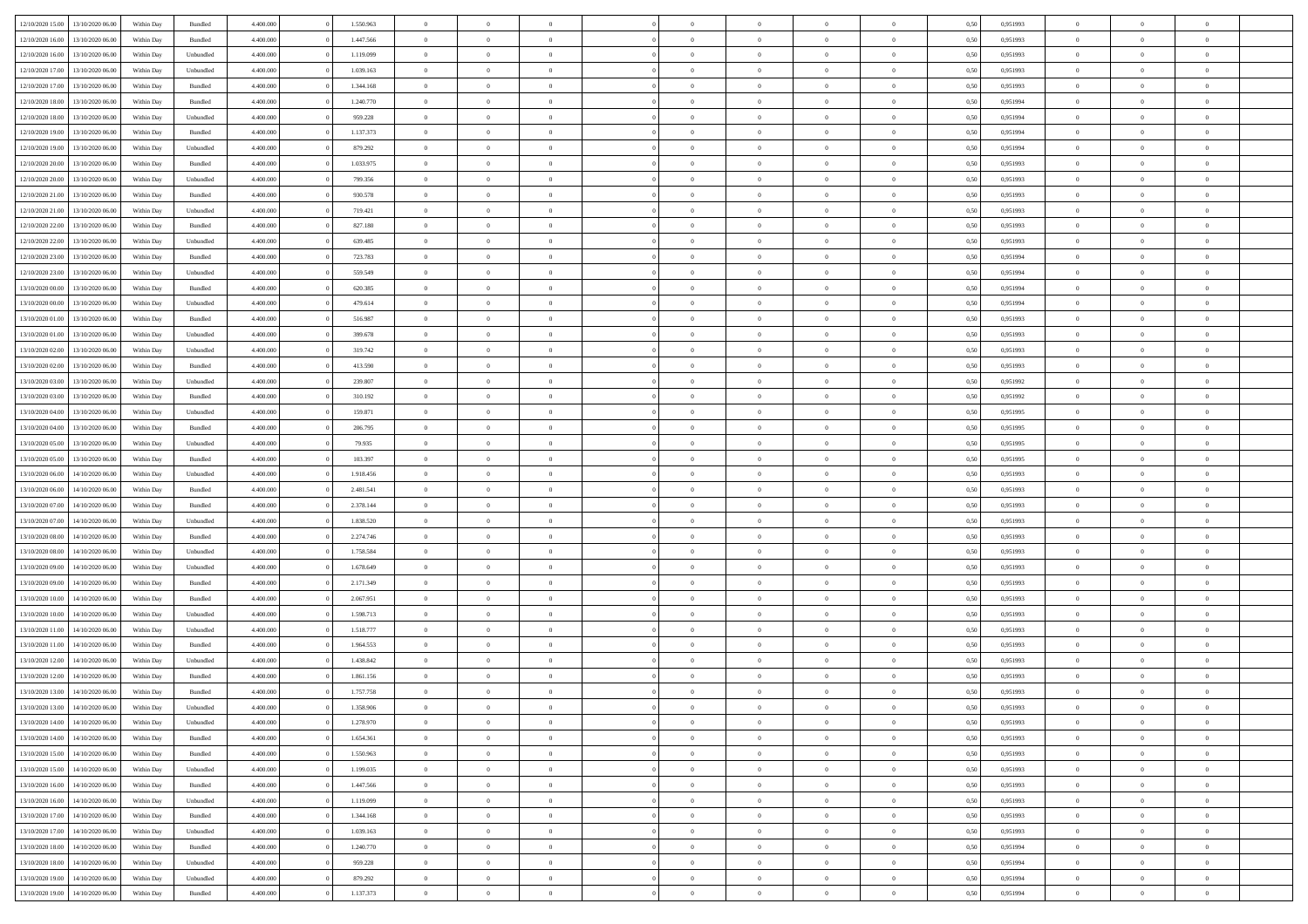|                  |                  |            |           |           |           |                |                |                |                | $\Omega$       | $\theta$       | $\theta$       |      |          | $\theta$       | $\overline{0}$ |                |  |
|------------------|------------------|------------|-----------|-----------|-----------|----------------|----------------|----------------|----------------|----------------|----------------|----------------|------|----------|----------------|----------------|----------------|--|
| 13/10/2020 20:00 | 14/10/2020 06:00 | Within Dav | Bundled   | 4.400.000 | 1.033.975 | $\overline{0}$ | $\theta$       |                | $\Omega$       |                |                |                | 0,50 | 0,951993 |                |                | $\overline{0}$ |  |
| 13/10/2020 20:00 | 14/10/2020 06.00 | Within Day | Unbundled | 4.400.000 | 799.356   | $\overline{0}$ | $\theta$       | $\overline{0}$ | $\overline{0}$ | $\bf{0}$       | $\overline{0}$ | $\bf{0}$       | 0,50 | 0,951993 | $\theta$       | $\overline{0}$ | $\overline{0}$ |  |
| 13/10/2020 21.00 | 14/10/2020 06.00 | Within Day | Unbundled | 4.400.000 | 719.421   | $\overline{0}$ | $\bf{0}$       | $\overline{0}$ | $\bf{0}$       | $\bf{0}$       | $\bf{0}$       | $\mathbf{0}$   | 0,50 | 0,951993 | $\bf{0}$       | $\overline{0}$ | $\overline{0}$ |  |
| 13/10/2020 21:00 | 14/10/2020 06:00 | Within Dav | Bundled   | 4.400.000 | 930.578   | $\overline{0}$ | $\overline{0}$ | $\overline{0}$ | $\overline{0}$ | $\bf{0}$       | $\overline{0}$ | $\overline{0}$ | 0.50 | 0.951993 | $\theta$       | $\overline{0}$ | $\overline{0}$ |  |
| 13/10/2020 22.00 | 14/10/2020 06.00 | Within Day | Unbundled | 4.400.000 | 639.485   | $\overline{0}$ | $\theta$       | $\overline{0}$ | $\overline{0}$ | $\bf{0}$       | $\overline{0}$ | $\bf{0}$       | 0,50 | 0,951993 | $\theta$       | $\overline{0}$ | $\overline{0}$ |  |
|                  |                  |            |           |           |           |                |                |                |                |                |                |                |      |          |                |                |                |  |
| 13/10/2020 22.00 | 14/10/2020 06.00 | Within Day | Bundled   | 4.400.000 | 827.180   | $\overline{0}$ | $\overline{0}$ | $\overline{0}$ | $\bf{0}$       | $\overline{0}$ | $\overline{0}$ | $\mathbf{0}$   | 0,50 | 0,951993 | $\overline{0}$ | $\overline{0}$ | $\bf{0}$       |  |
| 13/10/2020 23:00 | 14/10/2020 06.00 | Within Dav | Unbundled | 4.400.000 | 559.549   | $\overline{0}$ | $\overline{0}$ | $\overline{0}$ | $\overline{0}$ | $\overline{0}$ | $\overline{0}$ | $\overline{0}$ | 0.50 | 0,951994 | $\theta$       | $\overline{0}$ | $\overline{0}$ |  |
| 13/10/2020 23:00 | 14/10/2020 06.00 | Within Day | Bundled   | 4.400.000 | 723.783   | $\overline{0}$ | $\theta$       | $\overline{0}$ | $\overline{0}$ | $\bf{0}$       | $\overline{0}$ | $\bf{0}$       | 0,50 | 0,951994 | $\theta$       | $\theta$       | $\overline{0}$ |  |
| 14/10/2020 00:00 | 14/10/2020 06.00 | Within Day | Bundled   | 4.400.000 | 620.385   | $\overline{0}$ | $\overline{0}$ | $\overline{0}$ | $\bf{0}$       | $\bf{0}$       | $\bf{0}$       | $\bf{0}$       | 0,50 | 0,951994 | $\,0\,$        | $\overline{0}$ | $\overline{0}$ |  |
| 14/10/2020 00:00 | 14/10/2020 06.00 | Within Dav | Unbundled | 4.400.000 | 479.614   | $\overline{0}$ | $\overline{0}$ | $\overline{0}$ | $\overline{0}$ | $\overline{0}$ | $\overline{0}$ | $\overline{0}$ | 0.50 | 0,951994 | $\theta$       | $\overline{0}$ | $\overline{0}$ |  |
| 14/10/2020 01:00 | 14/10/2020 06.00 | Within Day | Bundled   | 4.400.000 | 516.987   | $\overline{0}$ | $\theta$       | $\overline{0}$ | $\overline{0}$ | $\bf{0}$       | $\overline{0}$ | $\bf{0}$       | 0,50 | 0,951993 | $\,$ 0 $\,$    | $\overline{0}$ | $\overline{0}$ |  |
| 14/10/2020 01.00 | 14/10/2020 06.00 | Within Day | Unbundled | 4.400.000 | 399.678   | $\overline{0}$ | $\overline{0}$ | $\overline{0}$ | $\bf{0}$       | $\bf{0}$       | $\bf{0}$       | $\mathbf{0}$   | 0,50 | 0,951993 | $\overline{0}$ | $\overline{0}$ | $\bf{0}$       |  |
|                  |                  |            |           |           |           |                |                |                |                |                |                |                |      |          | $\theta$       |                |                |  |
| 14/10/2020 02.00 | 14/10/2020 06:00 | Within Dav | Bundled   | 4.400.000 | 413.590   | $\overline{0}$ | $\overline{0}$ | $\overline{0}$ | $\overline{0}$ | $\bf{0}$       | $\overline{0}$ | $\overline{0}$ | 0.50 | 0.951993 |                | $\theta$       | $\overline{0}$ |  |
| 14/10/2020 02.00 | 14/10/2020 06.00 | Within Day | Unbundled | 4.400.000 | 319.742   | $\overline{0}$ | $\theta$       | $\overline{0}$ | $\overline{0}$ | $\bf{0}$       | $\overline{0}$ | $\bf{0}$       | 0,50 | 0,951993 | $\theta$       | $\overline{0}$ | $\overline{0}$ |  |
| 14/10/2020 03.00 | 14/10/2020 06.00 | Within Day | Bundled   | 4.400.000 | 310.192   | $\overline{0}$ | $\overline{0}$ | $\overline{0}$ | $\bf{0}$       | $\overline{0}$ | $\overline{0}$ | $\mathbf{0}$   | 0,50 | 0,951992 | $\overline{0}$ | $\overline{0}$ | $\bf{0}$       |  |
| 14/10/2020 03:00 | 14/10/2020 06.00 | Within Dav | Unbundled | 4.400.000 | 239.807   | $\overline{0}$ | $\overline{0}$ | $\overline{0}$ | $\overline{0}$ | $\overline{0}$ | $\overline{0}$ | $\overline{0}$ | 0.50 | 0.951992 | $\theta$       | $\overline{0}$ | $\overline{0}$ |  |
| 14/10/2020 04:00 | 14/10/2020 06.00 | Within Day | Unbundled | 4.400.000 | 159.871   | $\overline{0}$ | $\theta$       | $\overline{0}$ | $\overline{0}$ | $\bf{0}$       | $\overline{0}$ | $\bf{0}$       | 0,50 | 0,951995 | $\,$ 0 $\,$    | $\overline{0}$ | $\overline{0}$ |  |
| 14/10/2020 04.00 | 14/10/2020 06.00 | Within Day | Bundled   | 4.400.000 | 206.795   | $\overline{0}$ | $\overline{0}$ | $\overline{0}$ | $\bf{0}$       | $\bf{0}$       | $\bf{0}$       | $\bf{0}$       | 0,50 | 0,951995 | $\bf{0}$       | $\overline{0}$ | $\overline{0}$ |  |
| 14/10/2020 05:00 | 14/10/2020 06:00 | Within Dav | Unbundled | 4.400.000 | 79.935    | $\overline{0}$ | $\overline{0}$ | $\overline{0}$ | $\overline{0}$ | $\overline{0}$ | $\overline{0}$ | $\overline{0}$ | 0.50 | 0.951995 | $\theta$       | $\overline{0}$ | $\overline{0}$ |  |
|                  |                  |            |           |           |           |                |                |                |                |                |                |                |      |          |                |                |                |  |
| 14/10/2020 05:00 | 14/10/2020 06.00 | Within Day | Bundled   | 4.400.000 | 103.397   | $\overline{0}$ | $\theta$       | $\overline{0}$ | $\overline{0}$ | $\bf{0}$       | $\overline{0}$ | $\bf{0}$       | 0,50 | 0,951995 | $\,$ 0 $\,$    | $\overline{0}$ | $\overline{0}$ |  |
| 14/10/2020 06.00 | 15/10/2020 06.00 | Within Day | Unbundled | 4.400.000 | 1.918.456 | $\overline{0}$ | $\overline{0}$ | $\overline{0}$ | $\bf{0}$       | $\bf{0}$       | $\bf{0}$       | $\bf{0}$       | 0,50 | 0,951993 | $\overline{0}$ | $\overline{0}$ | $\bf{0}$       |  |
| 14/10/2020 06:00 | 15/10/2020 06:00 | Within Day | Bundled   | 4.400.000 | 2.481.541 | $\overline{0}$ | $\overline{0}$ | $\overline{0}$ | $\overline{0}$ | $\overline{0}$ | $\overline{0}$ | $\overline{0}$ | 0.50 | 0.951993 | $\theta$       | $\overline{0}$ | $\overline{0}$ |  |
| 14/10/2020 07:00 | 15/10/2020 06.00 | Within Day | Bundled   | 4.400.000 | 2.378.144 | $\overline{0}$ | $\theta$       | $\overline{0}$ | $\overline{0}$ | $\bf{0}$       | $\overline{0}$ | $\bf{0}$       | 0,50 | 0,951993 | $\,$ 0 $\,$    | $\overline{0}$ | $\overline{0}$ |  |
| 14/10/2020 07.00 | 15/10/2020 06.00 | Within Day | Unbundled | 4.400.000 | 1.838.520 | $\overline{0}$ | $\overline{0}$ | $\overline{0}$ | $\bf{0}$       | $\overline{0}$ | $\overline{0}$ | $\mathbf{0}$   | 0,50 | 0,951993 | $\overline{0}$ | $\overline{0}$ | $\bf{0}$       |  |
| 14/10/2020 08:00 | 15/10/2020 06.00 | Within Dav | Unbundled | 4.400.000 | 1.758.584 | $\overline{0}$ | $\overline{0}$ | $\overline{0}$ | $\overline{0}$ | $\overline{0}$ | $\overline{0}$ | $\overline{0}$ | 0.50 | 0.951993 | $\overline{0}$ | $\overline{0}$ | $\overline{0}$ |  |
|                  |                  |            |           |           |           | $\overline{0}$ | $\theta$       | $\overline{0}$ |                | $\bf{0}$       | $\overline{0}$ |                |      |          | $\theta$       |                | $\overline{0}$ |  |
| 14/10/2020 08:00 | 15/10/2020 06.00 | Within Day | Bundled   | 4.400.000 | 2.274.746 |                |                |                | $\overline{0}$ |                |                | $\bf{0}$       | 0,50 | 0,951993 |                | $\overline{0}$ |                |  |
| 14/10/2020 09:00 | 15/10/2020 06.00 | Within Day | Bundled   | 4.400.000 | 2.171.349 | $\overline{0}$ | $\overline{0}$ | $\overline{0}$ | $\bf{0}$       | $\bf{0}$       | $\bf{0}$       | $\bf{0}$       | 0,50 | 0,951993 | $\,0\,$        | $\overline{0}$ | $\overline{0}$ |  |
| 14/10/2020 09:00 | 15/10/2020 06:00 | Within Day | Unbundled | 4.400.000 | 1.678.649 | $\overline{0}$ | $\overline{0}$ | $\overline{0}$ | $\overline{0}$ | $\overline{0}$ | $\overline{0}$ | $\overline{0}$ | 0.50 | 0.951993 | $\theta$       | $\overline{0}$ | $\overline{0}$ |  |
| 14/10/2020 10:00 | 15/10/2020 06.00 | Within Day | Unbundled | 4.400.000 | 1.598.713 | $\overline{0}$ | $\theta$       | $\overline{0}$ | $\overline{0}$ | $\bf{0}$       | $\overline{0}$ | $\bf{0}$       | 0,50 | 0,951993 | $\,$ 0 $\,$    | $\overline{0}$ | $\overline{0}$ |  |
| 14/10/2020 10.00 | 15/10/2020 06:00 | Within Day | Bundled   | 4.400.000 | 2.067.951 | $\overline{0}$ | $\overline{0}$ | $\overline{0}$ | $\bf{0}$       | $\bf{0}$       | $\bf{0}$       | $\bf{0}$       | 0,50 | 0,951993 | $\overline{0}$ | $\overline{0}$ | $\bf{0}$       |  |
| 14/10/2020 11:00 | 15/10/2020 06.00 | Within Day | Unbundled | 4.400,000 | 1.518.777 | $\overline{0}$ | $\Omega$       | $\Omega$       | $\Omega$       | $\Omega$       | $\overline{0}$ | $\overline{0}$ | 0,50 | 0,951993 | $\,0\,$        | $\theta$       | $\theta$       |  |
| 14/10/2020 11:00 | 15/10/2020 06.00 | Within Day | Bundled   | 4.400.000 | 1.964.553 | $\overline{0}$ | $\theta$       | $\overline{0}$ | $\overline{0}$ | $\bf{0}$       | $\overline{0}$ | $\bf{0}$       | 0,50 | 0,951993 | $\,$ 0 $\,$    | $\overline{0}$ | $\overline{0}$ |  |
|                  |                  |            |           |           |           |                |                |                |                |                |                |                |      |          |                | $\overline{0}$ | $\bf{0}$       |  |
| 14/10/2020 12:00 | 15/10/2020 06:00 | Within Day | Unbundled | 4.400.000 | 1.438.842 | $\overline{0}$ | $\overline{0}$ | $\overline{0}$ | $\bf{0}$       | $\overline{0}$ | $\overline{0}$ | $\mathbf{0}$   | 0,50 | 0,951993 | $\overline{0}$ |                |                |  |
| 14/10/2020 12:00 | 15/10/2020 06.00 | Within Day | Bundled   | 4.400,000 | 1.861.156 | $\overline{0}$ | $\Omega$       | $\Omega$       | $\Omega$       | $\bf{0}$       | $\overline{0}$ | $\overline{0}$ | 0.50 | 0,951993 | $\,0\,$        | $\theta$       | $\theta$       |  |
| 14/10/2020 13:00 | 15/10/2020 06.00 | Within Day | Bundled   | 4.400.000 | 1.757.758 | $\overline{0}$ | $\theta$       | $\overline{0}$ | $\overline{0}$ | $\bf{0}$       | $\overline{0}$ | $\bf{0}$       | 0,50 | 0,951993 | $\,$ 0 $\,$    | $\overline{0}$ | $\overline{0}$ |  |
| 14/10/2020 13:00 | 15/10/2020 06.00 | Within Day | Unbundled | 4.400.000 | 1.358.906 | $\overline{0}$ | $\overline{0}$ | $\overline{0}$ | $\bf{0}$       | $\bf{0}$       | $\bf{0}$       | $\bf{0}$       | 0,50 | 0,951993 | $\bf{0}$       | $\overline{0}$ | $\bf{0}$       |  |
| 14/10/2020 14:00 | 15/10/2020 06:00 | Within Day | Bundled   | 4.400,000 | 1.654.361 | $\overline{0}$ | $\Omega$       | $\Omega$       | $\Omega$       | $\theta$       | $\overline{0}$ | $\overline{0}$ | 0.50 | 0.951993 | $\,$ 0 $\,$    | $\theta$       | $\theta$       |  |
| 14/10/2020 14:00 | 15/10/2020 06.00 | Within Day | Unbundled | 4.400.000 | 1.278.970 | $\overline{0}$ | $\overline{0}$ | $\overline{0}$ | $\overline{0}$ | $\,$ 0         | $\overline{0}$ | $\bf{0}$       | 0,50 | 0,951993 | $\,$ 0 $\,$    | $\overline{0}$ | $\overline{0}$ |  |
| 14/10/2020 15.00 | 15/10/2020 06:00 | Within Day | Unbundled | 4.400.000 | 1.199.035 | $\overline{0}$ | $\bf{0}$       | $\overline{0}$ | $\bf{0}$       | $\bf{0}$       | $\bf{0}$       | $\bf{0}$       | 0,50 | 0,951993 | $\bf{0}$       | $\overline{0}$ | $\bf{0}$       |  |
|                  |                  |            |           | 4.400,000 |           | $\overline{0}$ | $\Omega$       | $\overline{0}$ | $\Omega$       | $\overline{0}$ | $\overline{0}$ | $\overline{0}$ |      |          | $\,0\,$        | $\theta$       | $\theta$       |  |
| 14/10/2020 15:00 | 15/10/2020 06.00 | Within Day | Bundled   |           | 1.550.963 |                |                |                |                |                |                |                | 0,50 | 0,951993 |                |                |                |  |
| 14/10/2020 16:00 | 15/10/2020 06.00 | Within Day | Bundled   | 4.400.000 | 1.447.566 | $\overline{0}$ | $\overline{0}$ | $\overline{0}$ | $\overline{0}$ | $\,$ 0         | $\overline{0}$ | $\bf{0}$       | 0,50 | 0,951993 | $\,$ 0 $\,$    | $\overline{0}$ | $\overline{0}$ |  |
| 14/10/2020 16.00 | 15/10/2020 06.00 | Within Day | Unbundled | 4.400.000 | 1.119.099 | $\overline{0}$ | $\overline{0}$ | $\overline{0}$ | $\bf{0}$       | $\bf{0}$       | $\bf{0}$       | $\mathbf{0}$   | 0,50 | 0,951993 | $\bf{0}$       | $\overline{0}$ | $\bf{0}$       |  |
| 14/10/2020 17.00 | 15/10/2020 06:00 | Within Day | Bundled   | 4.400,000 | 1.344.168 | $\overline{0}$ | $\Omega$       | $\Omega$       | $\Omega$       | $\Omega$       | $\Omega$       | $\overline{0}$ | 0.50 | 0.951993 | $\theta$       | $\theta$       | $\theta$       |  |
| 14/10/2020 17.00 | 15/10/2020 06.00 | Within Day | Unbundled | 4.400.000 | 1.039.163 | $\overline{0}$ | $\overline{0}$ | $\overline{0}$ | $\bf{0}$       | $\,$ 0         | $\bf{0}$       | $\bf{0}$       | 0,50 | 0,951993 | $\,0\,$        | $\,$ 0 $\,$    | $\overline{0}$ |  |
| 14/10/2020 18:00 | 15/10/2020 06:00 | Within Day | Unbundled | 4.400.000 | 959.228   | $\bf{0}$       | $\bf{0}$       |                |                | $\bf{0}$       |                |                | 0,50 | 0,951994 | $\bf{0}$       | $\overline{0}$ |                |  |
| 14/10/2020 18:00 | 15/10/2020 06:00 | Within Day | Bundled   | 4.400.000 | 1.240.770 | $\overline{0}$ | $\overline{0}$ | $\overline{0}$ | $\Omega$       | $\overline{0}$ | $\overline{0}$ | $\overline{0}$ | 0,50 | 0.951994 | $\theta$       | $\theta$       | $\theta$       |  |
| 14/10/2020 19:00 | 15/10/2020 06.00 | Within Day | Unbundled | 4.400.000 | 879.292   | $\overline{0}$ | $\,$ 0         | $\overline{0}$ | $\bf{0}$       | $\,$ 0 $\,$    | $\overline{0}$ | $\,$ 0 $\,$    | 0,50 | 0,951994 | $\,$ 0 $\,$    | $\,$ 0 $\,$    | $\,$ 0         |  |
|                  |                  |            |           |           |           |                |                |                |                |                |                |                |      |          |                |                |                |  |
| 14/10/2020 19:00 | 15/10/2020 06.00 | Within Day | Bundled   | 4.400.000 | 1.137.373 | $\overline{0}$ | $\overline{0}$ | $\overline{0}$ | $\overline{0}$ | $\overline{0}$ | $\overline{0}$ | $\mathbf{0}$   | 0,50 | 0,951994 | $\overline{0}$ | $\bf{0}$       | $\bf{0}$       |  |
| 14/10/2020 20:00 | 15/10/2020 06.00 | Within Day | Unbundled | 4.400,000 | 799.356   | $\overline{0}$ | $\overline{0}$ | $\overline{0}$ | $\Omega$       | $\overline{0}$ | $\overline{0}$ | $\overline{0}$ | 0,50 | 0,951993 | $\bf{0}$       | $\theta$       | $\overline{0}$ |  |
| 14/10/2020 20:00 | 15/10/2020 06.00 | Within Day | Bundled   | 4.400.000 | 1.033.975 | $\overline{0}$ | $\,$ 0         | $\overline{0}$ | $\bf{0}$       | $\,$ 0 $\,$    | $\overline{0}$ | $\mathbf{0}$   | 0,50 | 0,951993 | $\,$ 0 $\,$    | $\overline{0}$ | $\overline{0}$ |  |
| 14/10/2020 21.00 | 15/10/2020 06.00 | Within Day | Bundled   | 4.400.000 | 930.578   | $\overline{0}$ | $\overline{0}$ | $\overline{0}$ | $\overline{0}$ | $\overline{0}$ | $\overline{0}$ | $\mathbf{0}$   | 0,50 | 0,951993 | $\overline{0}$ | $\overline{0}$ | $\bf{0}$       |  |
| 14/10/2020 21.00 | 15/10/2020 06.00 | Within Day | Unbundled | 4.400.000 | 719.421   | $\overline{0}$ | $\overline{0}$ | $\overline{0}$ | $\overline{0}$ | $\overline{0}$ | $\overline{0}$ | $\bf{0}$       | 0.50 | 0,951993 | $\overline{0}$ | $\theta$       | $\overline{0}$ |  |
| 14/10/2020 22.00 | 15/10/2020 06.00 | Within Day | Unbundled | 4.400.000 | 639.485   | $\overline{0}$ | $\,$ 0         | $\overline{0}$ | $\bf{0}$       | $\bf{0}$       | $\bf{0}$       | $\bf{0}$       | 0,50 | 0,951993 | $\,$ 0 $\,$    | $\overline{0}$ | $\overline{0}$ |  |
| 14/10/2020 22.00 | 15/10/2020 06.00 | Within Day | Bundled   | 4.400.000 | 827.180   | $\overline{0}$ | $\bf{0}$       | $\overline{0}$ | $\overline{0}$ | $\overline{0}$ | $\overline{0}$ | $\mathbf{0}$   | 0,50 | 0,951993 | $\overline{0}$ | $\overline{0}$ | $\bf{0}$       |  |
|                  |                  |            |           |           |           |                |                |                |                |                |                |                |      |          |                |                |                |  |
| 14/10/2020 23.00 | 15/10/2020 06.00 | Within Day | Bundled   | 4.400,000 | 723.783   | $\overline{0}$ | $\overline{0}$ | $\overline{0}$ | $\Omega$       | $\overline{0}$ | $\overline{0}$ | $\bf{0}$       | 0.50 | 0,951994 | $\overline{0}$ | $\overline{0}$ | $\overline{0}$ |  |
| 14/10/2020 23.00 | 15/10/2020 06.00 | Within Day | Unbundled | 4.400.000 | 559.549   | $\overline{0}$ | $\bf{0}$       | $\overline{0}$ | $\overline{0}$ | $\bf{0}$       | $\bf{0}$       | $\bf{0}$       | 0,50 | 0,951994 | $\,$ 0 $\,$    | $\,$ 0 $\,$    | $\bf{0}$       |  |
| 15/10/2020 00:00 | 15/10/2020 06.00 | Within Day | Bundled   | 4.400.000 | 620.385   | $\overline{0}$ | $\bf{0}$       | $\overline{0}$ | $\bf{0}$       | $\bf{0}$       | $\bf{0}$       | $\bf{0}$       | 0,50 | 0,951994 | $\overline{0}$ | $\overline{0}$ | $\bf{0}$       |  |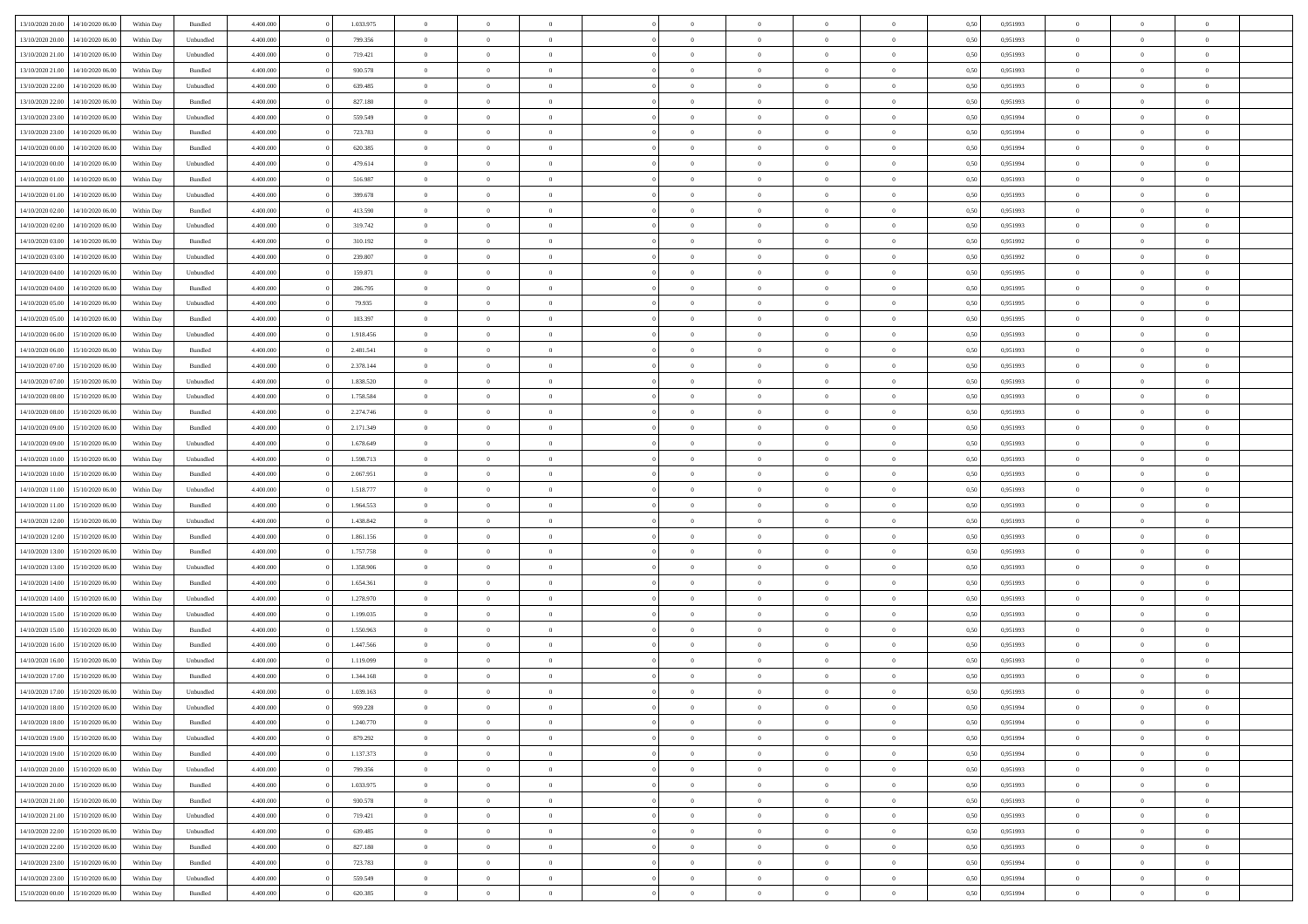| 15/10/2020 00:00 | 15/10/2020 06:00 | Within Dav | Unbundled          | 4.400.000 | 479.614   | $\overline{0}$ | $\theta$       |                | $\Omega$       | $\Omega$       | $\theta$       | $\theta$       | 0,50 | 0,951994 | $\theta$       | $\theta$       | $\theta$       |  |
|------------------|------------------|------------|--------------------|-----------|-----------|----------------|----------------|----------------|----------------|----------------|----------------|----------------|------|----------|----------------|----------------|----------------|--|
| 15/10/2020 01:00 | 15/10/2020 06.00 | Within Day | Unbundled          | 4.400.000 | 399.678   | $\overline{0}$ | $\theta$       | $\overline{0}$ | $\overline{0}$ | $\bf{0}$       | $\overline{0}$ | $\bf{0}$       | 0,50 | 0,951993 | $\theta$       | $\overline{0}$ | $\overline{0}$ |  |
| 15/10/2020 01:00 | 15/10/2020 06:00 | Within Day | Bundled            | 4.400.000 | 516.987   | $\overline{0}$ | $\overline{0}$ | $\overline{0}$ | $\bf{0}$       | $\bf{0}$       | $\bf{0}$       | $\bf{0}$       | 0,50 | 0,951993 | $\overline{0}$ | $\overline{0}$ | $\overline{0}$ |  |
| 15/10/2020 02:00 | 15/10/2020 06:00 | Within Dav | Bundled            | 4.400.000 | 413.590   | $\overline{0}$ | $\overline{0}$ | $\overline{0}$ | $\overline{0}$ | $\bf{0}$       | $\overline{0}$ | $\overline{0}$ | 0.50 | 0.951993 | $\theta$       | $\theta$       | $\overline{0}$ |  |
| 15/10/2020 02.00 | 15/10/2020 06.00 | Within Day | Unbundled          | 4.400.000 | 319.742   | $\overline{0}$ | $\theta$       | $\overline{0}$ | $\overline{0}$ | $\bf{0}$       | $\overline{0}$ | $\bf{0}$       | 0,50 | 0,951993 | $\theta$       | $\theta$       | $\overline{0}$ |  |
|                  |                  |            |                    |           |           |                |                |                |                |                |                |                |      |          |                |                |                |  |
| 15/10/2020 03:00 | 15/10/2020 06:00 | Within Day | Bundled            | 4.400.000 | 310.192   | $\overline{0}$ | $\bf{0}$       | $\overline{0}$ | $\bf{0}$       | $\overline{0}$ | $\overline{0}$ | $\mathbf{0}$   | 0,50 | 0,951992 | $\overline{0}$ | $\overline{0}$ | $\bf{0}$       |  |
| 15/10/2020 03:00 | 15/10/2020 06:00 | Within Dav | Unbundled          | 4.400.000 | 239.807   | $\overline{0}$ | $\overline{0}$ | $\overline{0}$ | $\overline{0}$ | $\overline{0}$ | $\overline{0}$ | $\overline{0}$ | 0.50 | 0.951992 | $\theta$       | $\overline{0}$ | $\overline{0}$ |  |
| 15/10/2020 04:00 | 15/10/2020 06.00 | Within Day | Unbundled          | 4.400.000 | 159.871   | $\overline{0}$ | $\theta$       | $\overline{0}$ | $\overline{0}$ | $\bf{0}$       | $\overline{0}$ | $\bf{0}$       | 0,50 | 0,951995 | $\theta$       | $\theta$       | $\overline{0}$ |  |
| 15/10/2020 04:00 | 15/10/2020 06.00 | Within Day | Bundled            | 4.400.000 | 206.795   | $\overline{0}$ | $\overline{0}$ | $\overline{0}$ | $\bf{0}$       | $\bf{0}$       | $\bf{0}$       | $\bf{0}$       | 0,50 | 0,951995 | $\,0\,$        | $\overline{0}$ | $\overline{0}$ |  |
| 15/10/2020 05:00 | 15/10/2020 06:00 | Within Dav | Bundled            | 4.400.000 | 103.397   | $\overline{0}$ | $\overline{0}$ | $\overline{0}$ | $\overline{0}$ | $\overline{0}$ | $\overline{0}$ | $\overline{0}$ | 0.50 | 0.951995 | $\theta$       | $\overline{0}$ | $\overline{0}$ |  |
| 15/10/2020 05:00 | 15/10/2020 06.00 | Within Day | Unbundled          | 4.400.000 | 79.935    | $\overline{0}$ | $\theta$       | $\overline{0}$ | $\overline{0}$ | $\bf{0}$       | $\overline{0}$ | $\bf{0}$       | 0,50 | 0,951995 | $\,$ 0 $\,$    | $\theta$       | $\overline{0}$ |  |
| 15/10/2020 06.00 | 16/10/2020 06.00 | Within Day | Bundled            | 4.400.000 | 2.481.541 | $\overline{0}$ | $\overline{0}$ | $\overline{0}$ | $\bf{0}$       | $\bf{0}$       | $\bf{0}$       | $\bf{0}$       | 0,50 | 0,951993 | $\overline{0}$ | $\overline{0}$ | $\overline{0}$ |  |
|                  |                  |            |                    |           |           |                |                |                |                |                |                |                |      |          | $\theta$       |                |                |  |
| 15/10/2020 06:00 | 16/10/2020 06:00 | Within Day | Unbundled          | 4.400.000 | 1.918.456 | $\overline{0}$ | $\overline{0}$ | $\overline{0}$ | $\overline{0}$ | $\bf{0}$       | $\overline{0}$ | $\overline{0}$ | 0.50 | 0.951993 |                | $\theta$       | $\overline{0}$ |  |
| 15/10/2020 07.00 | 16/10/2020 06.00 | Within Day | Unbundled          | 4.400.000 | 1.838.520 | $\overline{0}$ | $\theta$       | $\overline{0}$ | $\overline{0}$ | $\bf{0}$       | $\overline{0}$ | $\overline{0}$ | 0,50 | 0,951993 | $\theta$       | $\overline{0}$ | $\overline{0}$ |  |
| 15/10/2020 07:00 | 16/10/2020 06.00 | Within Day | Bundled            | 4.400.000 | 2.378.144 | $\overline{0}$ | $\bf{0}$       | $\overline{0}$ | $\bf{0}$       | $\overline{0}$ | $\overline{0}$ | $\mathbf{0}$   | 0,50 | 0,951993 | $\bf{0}$       | $\overline{0}$ | $\bf{0}$       |  |
| 15/10/2020 08:00 | 16/10/2020 06:00 | Within Dav | Bundled            | 4.400.000 | 2.274.746 | $\overline{0}$ | $\overline{0}$ | $\overline{0}$ | $\overline{0}$ | $\overline{0}$ | $\overline{0}$ | $\overline{0}$ | 0.50 | 0.951993 | $\theta$       | $\overline{0}$ | $\overline{0}$ |  |
| 15/10/2020 08:00 | 16/10/2020 06.00 | Within Day | Unbundled          | 4.400.000 | 1.758.584 | $\overline{0}$ | $\theta$       | $\overline{0}$ | $\overline{0}$ | $\bf{0}$       | $\overline{0}$ | $\bf{0}$       | 0,50 | 0,951993 | $\theta$       | $\theta$       | $\overline{0}$ |  |
| 15/10/2020 09:00 | 16/10/2020 06.00 | Within Day | Bundled            | 4.400.000 | 2.171.349 | $\overline{0}$ | $\overline{0}$ | $\overline{0}$ | $\bf{0}$       | $\bf{0}$       | $\bf{0}$       | $\bf{0}$       | 0,50 | 0,951993 | $\,0\,$        | $\overline{0}$ | $\overline{0}$ |  |
| 15/10/2020 09:00 | 16/10/2020 06:00 | Within Dav | Unbundled          | 4.400.000 | 1.678.649 | $\overline{0}$ | $\overline{0}$ | $\overline{0}$ | $\overline{0}$ | $\overline{0}$ | $\overline{0}$ | $\overline{0}$ | 0.50 | 0.951993 | $\theta$       | $\overline{0}$ | $\overline{0}$ |  |
| 15/10/2020 10:00 | 16/10/2020 06.00 | Within Day | Bundled            | 4.400.000 | 2.067.951 | $\overline{0}$ | $\theta$       | $\overline{0}$ | $\overline{0}$ | $\bf{0}$       | $\overline{0}$ | $\bf{0}$       | 0,50 | 0,951993 | $\,$ 0 $\,$    | $\theta$       | $\overline{0}$ |  |
|                  |                  |            |                    |           |           |                |                |                |                |                |                |                |      |          |                |                |                |  |
| 15/10/2020 10:00 | 16/10/2020 06.00 | Within Day | Unbundled          | 4.400.000 | 1.598.713 | $\overline{0}$ | $\overline{0}$ | $\overline{0}$ | $\bf{0}$       | $\bf{0}$       | $\bf{0}$       | $\bf{0}$       | 0,50 | 0,951993 | $\,0\,$        | $\overline{0}$ | $\overline{0}$ |  |
| 15/10/2020 11:00 | 16/10/2020 06:00 | Within Day | Bundled            | 4.400.000 | 1.964.553 | $\overline{0}$ | $\overline{0}$ | $\overline{0}$ | $\overline{0}$ | $\bf{0}$       | $\overline{0}$ | $\overline{0}$ | 0.50 | 0.951993 | $\theta$       | $\theta$       | $\overline{0}$ |  |
| 15/10/2020 11:00 | 16/10/2020 06.00 | Within Day | Unbundled          | 4.400.000 | 1.518.777 | $\overline{0}$ | $\theta$       | $\overline{0}$ | $\overline{0}$ | $\bf{0}$       | $\overline{0}$ | $\bf{0}$       | 0,50 | 0,951993 | $\,$ 0 $\,$    | $\overline{0}$ | $\overline{0}$ |  |
| 15/10/2020 12:00 | 16/10/2020 06.00 | Within Day | Bundled            | 4.400.000 | 1.861.156 | $\overline{0}$ | $\bf{0}$       | $\overline{0}$ | $\bf{0}$       | $\overline{0}$ | $\overline{0}$ | $\mathbf{0}$   | 0,50 | 0,951993 | $\bf{0}$       | $\overline{0}$ | $\bf{0}$       |  |
| 15/10/2020 12:00 | 16/10/2020 06:00 | Within Dav | Unbundled          | 4.400.000 | 1.438.842 | $\overline{0}$ | $\overline{0}$ | $\overline{0}$ | $\overline{0}$ | $\overline{0}$ | $\overline{0}$ | $\overline{0}$ | 0.50 | 0.951993 | $\theta$       | $\overline{0}$ | $\overline{0}$ |  |
| 15/10/2020 13:00 | 16/10/2020 06.00 | Within Day | Bundled            | 4.400.000 | 1.757.758 | $\overline{0}$ | $\theta$       | $\overline{0}$ | $\overline{0}$ | $\bf{0}$       | $\overline{0}$ | $\bf{0}$       | 0,50 | 0,951993 | $\theta$       | $\theta$       | $\overline{0}$ |  |
| 15/10/2020 13:00 | 16/10/2020 06.00 | Within Day | Unbundled          | 4.400.000 | 1.358.906 | $\overline{0}$ | $\overline{0}$ | $\overline{0}$ | $\bf{0}$       | $\bf{0}$       | $\bf{0}$       | $\bf{0}$       | 0,50 | 0,951993 | $\,0\,$        | $\overline{0}$ | $\overline{0}$ |  |
|                  | 16/10/2020 06:00 |            | Unbundled          | 4.400.000 | 1.278.970 | $\overline{0}$ | $\overline{0}$ | $\overline{0}$ | $\overline{0}$ | $\overline{0}$ | $\overline{0}$ | $\overline{0}$ | 0.50 | 0.951993 | $\theta$       | $\overline{0}$ | $\overline{0}$ |  |
| 15/10/2020 14:00 |                  | Within Day |                    |           |           |                |                |                |                |                |                |                |      |          |                |                |                |  |
| 15/10/2020 14:00 | 16/10/2020 06.00 | Within Day | Bundled            | 4.400.000 | 1.654.361 | $\overline{0}$ | $\theta$       | $\overline{0}$ | $\overline{0}$ | $\bf{0}$       | $\overline{0}$ | $\bf{0}$       | 0,50 | 0,951993 | $\,$ 0 $\,$    | $\overline{0}$ | $\overline{0}$ |  |
| 15/10/2020 15:00 | 16/10/2020 06.00 | Within Day | Bundled            | 4.400.000 | 1.550.963 | $\overline{0}$ | $\overline{0}$ | $\overline{0}$ | $\bf{0}$       | $\bf{0}$       | $\bf{0}$       | $\bf{0}$       | 0,50 | 0,951993 | $\bf{0}$       | $\overline{0}$ | $\overline{0}$ |  |
| 15/10/2020 15:00 | 16/10/2020 06.00 | Within Day | Unbundled          | 4.400.000 | 1.199.035 | $\overline{0}$ | $\Omega$       | $\Omega$       | $\Omega$       | $\Omega$       | $\Omega$       | $\overline{0}$ | 0,50 | 0,951993 | $\,0\,$        | $\theta$       | $\theta$       |  |
| 15/10/2020 16:00 | 16/10/2020 06.00 | Within Day | Bundled            | 4.400.000 | 1.447.566 | $\overline{0}$ | $\theta$       | $\overline{0}$ | $\overline{0}$ | $\bf{0}$       | $\overline{0}$ | $\bf{0}$       | 0,50 | 0,951993 | $\theta$       | $\overline{0}$ | $\overline{0}$ |  |
| 15/10/2020 16:00 | 16/10/2020 06.00 | Within Day | Unbundled          | 4.400.000 | 1.119.099 | $\overline{0}$ | $\overline{0}$ | $\overline{0}$ | $\bf{0}$       | $\bf{0}$       | $\overline{0}$ | $\mathbf{0}$   | 0,50 | 0,951993 | $\overline{0}$ | $\overline{0}$ | $\bf{0}$       |  |
| 15/10/2020 17:00 | 16/10/2020 06:00 | Within Day | Bundled            | 4.400,000 | 1.344.168 | $\overline{0}$ | $\Omega$       | $\Omega$       | $\Omega$       | $\bf{0}$       | $\overline{0}$ | $\overline{0}$ | 0.50 | 0,951993 | $\,0\,$        | $\theta$       | $\theta$       |  |
| 15/10/2020 17:00 | 16/10/2020 06.00 | Within Day | Unbundled          | 4.400.000 | 1.039.163 | $\overline{0}$ | $\theta$       | $\overline{0}$ | $\overline{0}$ | $\bf{0}$       | $\overline{0}$ | $\bf{0}$       | 0,50 | 0,951993 | $\,$ 0 $\,$    | $\theta$       | $\overline{0}$ |  |
|                  |                  |            |                    |           |           |                | $\overline{0}$ |                |                | $\bf{0}$       |                |                |      |          | $\,0\,$        | $\overline{0}$ | $\overline{0}$ |  |
| 15/10/2020 18:00 | 16/10/2020 06.00 | Within Day | Unbundled          | 4.400.000 | 959.228   | $\overline{0}$ |                | $\overline{0}$ | $\bf{0}$       |                | $\bf{0}$       | $\bf{0}$       | 0,50 | 0,951994 |                |                |                |  |
| 15/10/2020 18:00 | 16/10/2020 06:00 | Within Day | Bundled            | 4.400,000 | 1.240.770 | $\overline{0}$ | $\Omega$       | $\Omega$       | $\Omega$       | $\theta$       | $\theta$       | $\overline{0}$ | 0.50 | 0.951994 | $\theta$       | $\theta$       | $\theta$       |  |
| 15/10/2020 19:00 | 16/10/2020 06.00 | Within Day | Unbundled          | 4.400.000 | 879.292   | $\overline{0}$ | $\theta$       | $\overline{0}$ | $\overline{0}$ | $\bf{0}$       | $\overline{0}$ | $\bf{0}$       | 0,50 | 0,951994 | $\,$ 0 $\,$    | $\overline{0}$ | $\overline{0}$ |  |
| 15/10/2020 19:00 | 16/10/2020 06:00 | Within Day | Bundled            | 4.400.000 | 1.137.373 | $\overline{0}$ | $\overline{0}$ | $\overline{0}$ | $\bf{0}$       | $\bf{0}$       | $\bf{0}$       | $\bf{0}$       | 0,50 | 0,951994 | $\overline{0}$ | $\overline{0}$ | $\overline{0}$ |  |
| 15/10/2020 20:00 | 16/10/2020 06.00 | Within Day | Unbundled          | 4.400,000 | 799.356   | $\overline{0}$ | $\Omega$       | $\Omega$       | $\Omega$       | $\Omega$       | $\overline{0}$ | $\overline{0}$ | 0,50 | 0,951993 | $\,0\,$        | $\theta$       | $\theta$       |  |
| 15/10/2020 20:00 | 16/10/2020 06.00 | Within Day | Bundled            | 4.400.000 | 1.033.975 | $\overline{0}$ | $\theta$       | $\overline{0}$ | $\overline{0}$ | $\bf{0}$       | $\overline{0}$ | $\bf{0}$       | 0,50 | 0,951993 | $\,$ 0 $\,$    | $\overline{0}$ | $\overline{0}$ |  |
| 15/10/2020 21:00 | 16/10/2020 06.00 | Within Day | Unbundled          | 4.400.000 | 719.421   | $\overline{0}$ | $\overline{0}$ | $\overline{0}$ | $\bf{0}$       | $\bf{0}$       | $\bf{0}$       | $\mathbf{0}$   | 0,50 | 0,951993 | $\overline{0}$ | $\overline{0}$ | $\bf{0}$       |  |
| 15/10/2020 21.00 | 16/10/2020 06:00 | Within Day | Bundled            | 4.400,000 | 930.578   | $\overline{0}$ | $\Omega$       | $\Omega$       | $\Omega$       | $\Omega$       | $\Omega$       | $\overline{0}$ | 0.50 | 0.951993 | $\theta$       | $\theta$       | $\theta$       |  |
| 15/10/2020 22.00 | 16/10/2020 06:00 | Within Day | Unbundled          | 4.400.000 | 639.485   | $\overline{0}$ | $\overline{0}$ | $\overline{0}$ | $\bf{0}$       | $\,$ 0         | $\bf{0}$       | $\bf{0}$       | 0,50 | 0,951993 | $\,0\,$        | $\overline{0}$ | $\overline{0}$ |  |
|                  |                  |            |                    |           |           |                |                |                |                |                |                |                |      |          |                |                |                |  |
| 15/10/2020 22:00 | 16/10/2020 06.00 | Within Day | $\mathbf B$ undled | 4.400.000 | 827.180   | $\bf{0}$       | $\bf{0}$       |                |                | $\bf{0}$       |                |                | 0,50 | 0,951993 | $\bf{0}$       | $\overline{0}$ |                |  |
| 15/10/2020 23.00 | 16/10/2020 06:00 | Within Day | Bundled            | 4.400.000 | 723.783   | $\overline{0}$ | $\overline{0}$ | $\overline{0}$ | $\Omega$       | $\overline{0}$ | $\overline{0}$ | $\overline{0}$ | 0,50 | 0.951994 | $\theta$       | $\theta$       | $\theta$       |  |
| 15/10/2020 23.00 | 16/10/2020 06.00 | Within Day | Unbundled          | 4.400.000 | 559.549   | $\overline{0}$ | $\bf{0}$       | $\overline{0}$ | $\bf{0}$       | $\,$ 0 $\,$    | $\overline{0}$ | $\,$ 0 $\,$    | 0,50 | 0,951994 | $\,$ 0 $\,$    | $\,$ 0 $\,$    | $\,$ 0         |  |
| 16/10/2020 00:00 | 16/10/2020 06:00 | Within Day | Bundled            | 4.400.000 | 620.385   | $\overline{0}$ | $\overline{0}$ | $\overline{0}$ | $\overline{0}$ | $\overline{0}$ | $\overline{0}$ | $\mathbf{0}$   | 0,50 | 0,951994 | $\overline{0}$ | $\bf{0}$       | $\bf{0}$       |  |
| 16/10/2020 00:00 | 16/10/2020 06:00 | Within Day | Unbundled          | 4.400,000 | 479.614   | $\overline{0}$ | $\overline{0}$ | $\overline{0}$ | $\Omega$       | $\overline{0}$ | $\overline{0}$ | $\overline{0}$ | 0,50 | 0,951994 | $\overline{0}$ | $\,$ 0 $\,$    | $\overline{0}$ |  |
| 16/10/2020 01:00 | 16/10/2020 06.00 | Within Day | Unbundled          | 4.400.000 | 399.678   | $\overline{0}$ | $\,$ 0         | $\overline{0}$ | $\bf{0}$       | $\,$ 0 $\,$    | $\overline{0}$ | $\mathbf{0}$   | 0,50 | 0,951993 | $\,$ 0 $\,$    | $\overline{0}$ | $\overline{0}$ |  |
| 16/10/2020 01:00 | 16/10/2020 06:00 | Within Day | Bundled            | 4.400.000 | 516.987   | $\overline{0}$ | $\overline{0}$ | $\overline{0}$ | $\overline{0}$ | $\overline{0}$ | $\overline{0}$ | $\mathbf{0}$   | 0,50 | 0,951993 | $\overline{0}$ | $\overline{0}$ | $\bf{0}$       |  |
|                  |                  |            |                    | 4.400.000 |           | $\overline{0}$ | $\overline{0}$ | $\overline{0}$ | $\overline{0}$ | $\overline{0}$ | $\overline{0}$ |                | 0.50 |          | $\overline{0}$ | $\theta$       | $\overline{0}$ |  |
| 16/10/2020 02.00 | 16/10/2020 06:00 | Within Day | Unbundled          |           | 319.742   |                |                |                |                |                |                | $\bf{0}$       |      | 0,951993 |                |                |                |  |
| 16/10/2020 02:00 | 16/10/2020 06.00 | Within Day | Bundled            | 4.400.000 | 413.590   | $\overline{0}$ | $\,$ 0         | $\overline{0}$ | $\bf{0}$       | $\bf{0}$       | $\bf{0}$       | $\bf{0}$       | 0,50 | 0,951993 | $\,$ 0 $\,$    | $\overline{0}$ | $\overline{0}$ |  |
| 16/10/2020 03:00 | 16/10/2020 06:00 | Within Day | Bundled            | 4.400.000 | 310.192   | $\overline{0}$ | $\bf{0}$       | $\overline{0}$ | $\overline{0}$ | $\overline{0}$ | $\overline{0}$ | $\mathbf{0}$   | 0,50 | 0,951992 | $\overline{0}$ | $\overline{0}$ | $\bf{0}$       |  |
| 16/10/2020 03:00 | 16/10/2020 06:00 | Within Day | Unbundled          | 4.400,000 | 239.807   | $\overline{0}$ | $\overline{0}$ | $\overline{0}$ | $\Omega$       | $\overline{0}$ | $\overline{0}$ | $\overline{0}$ | 0.50 | 0,951992 | $\overline{0}$ | $\overline{0}$ | $\overline{0}$ |  |
| 16/10/2020 04:00 | 16/10/2020 06.00 | Within Day | Bundled            | 4.400.000 | 206.795   | $\overline{0}$ | $\bf{0}$       | $\overline{0}$ | $\bf{0}$       | $\bf{0}$       | $\bf{0}$       | $\mathbf{0}$   | 0,50 | 0,951995 | $\,$ 0 $\,$    | $\,$ 0 $\,$    | $\bf{0}$       |  |
| 16/10/2020 04.00 | 16/10/2020 06.00 | Within Day | Unbundled          | 4.400.000 | 159.871   | $\overline{0}$ | $\overline{0}$ | $\overline{0}$ | $\overline{0}$ | $\overline{0}$ | $\bf{0}$       | $\mathbf{0}$   | 0,50 | 0,951995 | $\overline{0}$ | $\bf{0}$       | $\overline{0}$ |  |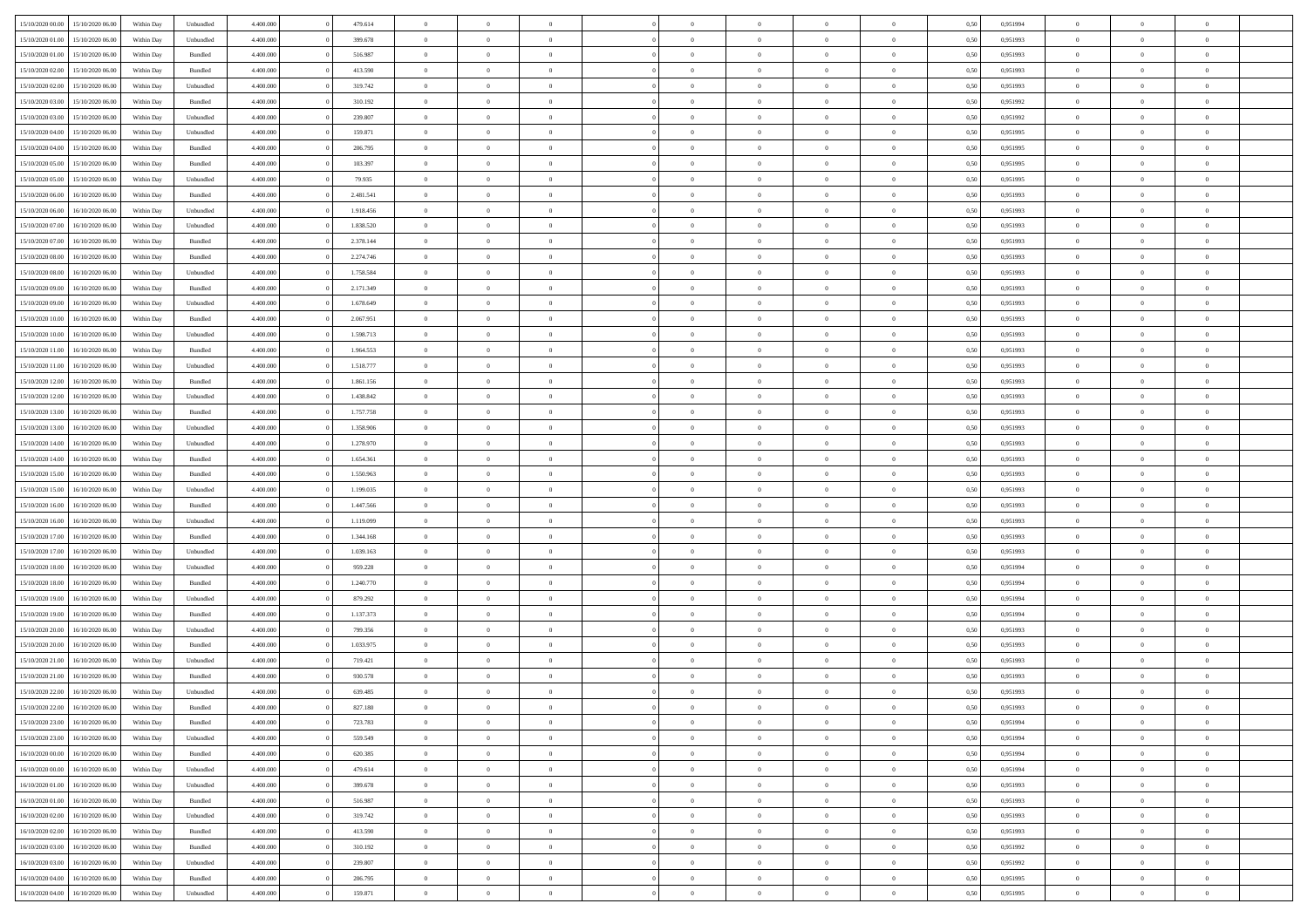| 16/10/2020 05:00 | 16/10/2020 06:00 | Within Dav | Unbundled          | 4.400.000 | 79.935    | $\overline{0}$ | $\theta$       |                | $\Omega$       | $\Omega$       | $\theta$       | $\theta$       | 0,50 | 0,951995 | $\theta$       | $\overline{0}$ | $\overline{0}$ |  |
|------------------|------------------|------------|--------------------|-----------|-----------|----------------|----------------|----------------|----------------|----------------|----------------|----------------|------|----------|----------------|----------------|----------------|--|
| 16/10/2020 05:00 | 16/10/2020 06.00 | Within Day | Bundled            | 4.400.000 | 103.397   | $\overline{0}$ | $\theta$       | $\overline{0}$ | $\overline{0}$ | $\bf{0}$       | $\overline{0}$ | $\bf{0}$       | 0,50 | 0,951995 | $\theta$       | $\overline{0}$ | $\overline{0}$ |  |
| 16/10/2020 06:00 | 17/10/2020 06.00 | Within Day | Unbundled          | 4.400.000 | 1.918.456 | $\overline{0}$ | $\bf{0}$       | $\overline{0}$ | $\bf{0}$       | $\bf{0}$       | $\bf{0}$       | $\mathbf{0}$   | 0,50 | 0,951993 | $\bf{0}$       | $\overline{0}$ | $\overline{0}$ |  |
| 16/10/2020 06:00 | 17/10/2020 06:00 | Within Dav | Bundled            | 4.400.000 | 2.481.541 | $\overline{0}$ | $\overline{0}$ | $\overline{0}$ | $\overline{0}$ | $\bf{0}$       | $\overline{0}$ | $\overline{0}$ | 0.50 | 0.951993 | $\theta$       | $\theta$       | $\overline{0}$ |  |
| 16/10/2020 07:00 | 17/10/2020 06.00 | Within Day | Bundled            | 4.400.000 | 2.378.144 | $\overline{0}$ | $\theta$       | $\overline{0}$ | $\overline{0}$ | $\bf{0}$       | $\overline{0}$ | $\bf{0}$       | 0,50 | 0,951993 | $\theta$       | $\overline{0}$ | $\overline{0}$ |  |
|                  |                  |            |                    |           |           |                |                |                |                |                |                |                |      |          |                |                |                |  |
| 16/10/2020 07:00 | 17/10/2020 06.00 | Within Day | Unbundled          | 4.400.000 | 1.838.520 | $\overline{0}$ | $\overline{0}$ | $\overline{0}$ | $\bf{0}$       | $\overline{0}$ | $\overline{0}$ | $\mathbf{0}$   | 0,50 | 0,951993 | $\bf{0}$       | $\overline{0}$ | $\bf{0}$       |  |
| 16/10/2020 08:00 | 17/10/2020 06.00 | Within Dav | Unbundled          | 4.400.000 | 1.758.584 | $\overline{0}$ | $\overline{0}$ | $\overline{0}$ | $\overline{0}$ | $\overline{0}$ | $\overline{0}$ | $\overline{0}$ | 0.50 | 0.951993 | $\theta$       | $\overline{0}$ | $\overline{0}$ |  |
| 16/10/2020 08:00 | 17/10/2020 06.00 | Within Day | Bundled            | 4.400.000 | 2.274.746 | $\overline{0}$ | $\theta$       | $\overline{0}$ | $\overline{0}$ | $\bf{0}$       | $\overline{0}$ | $\bf{0}$       | 0,50 | 0,951993 | $\theta$       | $\theta$       | $\overline{0}$ |  |
| 16/10/2020 09:00 | 17/10/2020 06.00 | Within Day | Bundled            | 4.400.000 | 2.171.349 | $\overline{0}$ | $\overline{0}$ | $\overline{0}$ | $\bf{0}$       | $\bf{0}$       | $\bf{0}$       | $\bf{0}$       | 0,50 | 0,951993 | $\,0\,$        | $\overline{0}$ | $\overline{0}$ |  |
| 16/10/2020 09:00 | 17/10/2020 06.00 | Within Dav | Unbundled          | 4.400.000 | 1.678.649 | $\overline{0}$ | $\overline{0}$ | $\overline{0}$ | $\overline{0}$ | $\overline{0}$ | $\overline{0}$ | $\overline{0}$ | 0.50 | 0.951993 | $\theta$       | $\overline{0}$ | $\overline{0}$ |  |
| 16/10/2020 10:00 | 17/10/2020 06.00 | Within Day | Unbundled          | 4.400.000 | 1.598.713 | $\overline{0}$ | $\theta$       | $\overline{0}$ | $\overline{0}$ | $\bf{0}$       | $\overline{0}$ | $\bf{0}$       | 0,50 | 0,951993 | $\,$ 0 $\,$    | $\overline{0}$ | $\overline{0}$ |  |
|                  |                  |            |                    |           |           |                |                |                |                |                |                |                |      |          |                |                |                |  |
| 16/10/2020 10:00 | 17/10/2020 06.00 | Within Day | Bundled            | 4.400.000 | 2.067.951 | $\overline{0}$ | $\overline{0}$ | $\overline{0}$ | $\bf{0}$       | $\bf{0}$       | $\bf{0}$       | $\bf{0}$       | 0,50 | 0,951993 | $\bf{0}$       | $\overline{0}$ | $\bf{0}$       |  |
| 16/10/2020 11:00 | 17/10/2020 06:00 | Within Day | Unbundled          | 4.400.000 | 1.518.777 | $\overline{0}$ | $\overline{0}$ | $\overline{0}$ | $\overline{0}$ | $\bf{0}$       | $\overline{0}$ | $\overline{0}$ | 0.50 | 0.951993 | $\theta$       | $\theta$       | $\overline{0}$ |  |
| 16/10/2020 11:00 | 17/10/2020 06.00 | Within Day | Bundled            | 4.400.000 | 1.964.553 | $\overline{0}$ | $\theta$       | $\overline{0}$ | $\overline{0}$ | $\bf{0}$       | $\overline{0}$ | $\bf{0}$       | 0,50 | 0,951993 | $\theta$       | $\overline{0}$ | $\overline{0}$ |  |
| 16/10/2020 12:00 | 17/10/2020 06.00 | Within Day | Unbundled          | 4.400.000 | 1.438.842 | $\overline{0}$ | $\overline{0}$ | $\overline{0}$ | $\bf{0}$       | $\overline{0}$ | $\overline{0}$ | $\mathbf{0}$   | 0,50 | 0,951993 | $\bf{0}$       | $\overline{0}$ | $\bf{0}$       |  |
| 16/10/2020 12:00 | 17/10/2020 06:00 | Within Dav | Bundled            | 4.400.000 | 1.861.156 | $\overline{0}$ | $\overline{0}$ | $\overline{0}$ | $\overline{0}$ | $\overline{0}$ | $\overline{0}$ | $\overline{0}$ | 0.50 | 0.951993 | $\theta$       | $\overline{0}$ | $\overline{0}$ |  |
| 16/10/2020 13:00 | 17/10/2020 06.00 | Within Day | Bundled            | 4.400.000 | 1.757.758 | $\overline{0}$ | $\theta$       | $\overline{0}$ | $\overline{0}$ | $\bf{0}$       | $\overline{0}$ | $\bf{0}$       | 0,50 | 0,951993 | $\theta$       | $\theta$       | $\overline{0}$ |  |
| 16/10/2020 13:00 | 17/10/2020 06.00 | Within Day | Unbundled          | 4.400.000 | 1.358.906 | $\overline{0}$ | $\overline{0}$ | $\overline{0}$ | $\bf{0}$       | $\bf{0}$       | $\bf{0}$       | $\bf{0}$       | 0,50 | 0,951993 | $\,0\,$        | $\overline{0}$ | $\overline{0}$ |  |
| 16/10/2020 14:00 | 17/10/2020 06:00 | Within Dav | Unbundled          | 4.400.000 | 1.278.970 | $\overline{0}$ | $\overline{0}$ | $\overline{0}$ | $\overline{0}$ | $\overline{0}$ | $\overline{0}$ | $\overline{0}$ | 0.50 | 0.951993 | $\theta$       | $\overline{0}$ | $\overline{0}$ |  |
|                  |                  |            |                    |           |           |                |                |                |                |                |                |                |      |          |                |                |                |  |
| 16/10/2020 14:00 | 17/10/2020 06.00 | Within Day | Bundled            | 4.400.000 | 1.654.361 | $\overline{0}$ | $\theta$       | $\overline{0}$ | $\overline{0}$ | $\bf{0}$       | $\overline{0}$ | $\bf{0}$       | 0,50 | 0,951993 | $\,$ 0 $\,$    | $\overline{0}$ | $\overline{0}$ |  |
| 16/10/2020 15:00 | 17/10/2020 06.00 | Within Day | Unbundled          | 4.400.000 | 1.199.035 | $\overline{0}$ | $\overline{0}$ | $\overline{0}$ | $\bf{0}$       | $\bf{0}$       | $\bf{0}$       | $\bf{0}$       | 0,50 | 0,951993 | $\bf{0}$       | $\overline{0}$ | $\bf{0}$       |  |
| 16/10/2020 15:00 | 17/10/2020 06:00 | Within Day | Bundled            | 4.400.000 | 1.550.963 | $\overline{0}$ | $\overline{0}$ | $\overline{0}$ | $\overline{0}$ | $\bf{0}$       | $\overline{0}$ | $\overline{0}$ | 0.50 | 0.951993 | $\theta$       | $\overline{0}$ | $\overline{0}$ |  |
| 16/10/2020 16:00 | 17/10/2020 06.00 | Within Day | Unbundled          | 4.400.000 | 1.119.099 | $\overline{0}$ | $\theta$       | $\overline{0}$ | $\overline{0}$ | $\bf{0}$       | $\overline{0}$ | $\bf{0}$       | 0,50 | 0,951993 | $\,$ 0 $\,$    | $\overline{0}$ | $\overline{0}$ |  |
| 16/10/2020 16:00 | 17/10/2020 06.00 | Within Day | Bundled            | 4.400.000 | 1.447.566 | $\overline{0}$ | $\overline{0}$ | $\overline{0}$ | $\bf{0}$       | $\overline{0}$ | $\overline{0}$ | $\mathbf{0}$   | 0,50 | 0,951993 | $\overline{0}$ | $\overline{0}$ | $\bf{0}$       |  |
| 16/10/2020 17:00 | 17/10/2020 06.00 | Within Dav | Unbundled          | 4.400.000 | 1.039.163 | $\overline{0}$ | $\overline{0}$ | $\overline{0}$ | $\overline{0}$ | $\overline{0}$ | $\overline{0}$ | $\overline{0}$ | 0.50 | 0.951993 | $\theta$       | $\overline{0}$ | $\overline{0}$ |  |
| 16/10/2020 17:00 | 17/10/2020 06.00 | Within Day | Bundled            | 4.400.000 | 1.344.168 | $\overline{0}$ | $\theta$       | $\overline{0}$ | $\overline{0}$ | $\bf{0}$       | $\overline{0}$ | $\bf{0}$       | 0,50 | 0,951993 | $\theta$       | $\overline{0}$ | $\overline{0}$ |  |
|                  |                  |            |                    |           |           |                |                |                |                |                |                |                |      |          |                |                |                |  |
| 16/10/2020 18:00 | 17/10/2020 06.00 | Within Day | Unbundled          | 4.400.000 | 959.228   | $\overline{0}$ | $\overline{0}$ | $\overline{0}$ | $\bf{0}$       | $\bf{0}$       | $\bf{0}$       | $\bf{0}$       | 0,50 | 0,951994 | $\,0\,$        | $\overline{0}$ | $\overline{0}$ |  |
| 16/10/2020 18:00 | 17/10/2020 06:00 | Within Day | Bundled            | 4.400.000 | 1.240.770 | $\overline{0}$ | $\overline{0}$ | $\overline{0}$ | $\overline{0}$ | $\overline{0}$ | $\overline{0}$ | $\overline{0}$ | 0.50 | 0,951994 | $\theta$       | $\overline{0}$ | $\overline{0}$ |  |
| 16/10/2020 19:00 | 17/10/2020 06.00 | Within Day | Unbundled          | 4.400.000 | 879.292   | $\overline{0}$ | $\theta$       | $\overline{0}$ | $\overline{0}$ | $\bf{0}$       | $\overline{0}$ | $\bf{0}$       | 0,50 | 0,951994 | $\,$ 0 $\,$    | $\overline{0}$ | $\overline{0}$ |  |
| 16/10/2020 19:00 | 17/10/2020 06.00 | Within Day | Bundled            | 4.400.000 | 1.137.373 | $\overline{0}$ | $\overline{0}$ | $\overline{0}$ | $\bf{0}$       | $\bf{0}$       | $\bf{0}$       | $\bf{0}$       | 0,50 | 0,951994 | $\overline{0}$ | $\overline{0}$ | $\bf{0}$       |  |
| 16/10/2020 20:00 | 17/10/2020 06.00 | Within Day | Bundled            | 4.400,000 | 1.033.975 | $\overline{0}$ | $\Omega$       | $\Omega$       | $\Omega$       | $\Omega$       | $\overline{0}$ | $\overline{0}$ | 0,50 | 0,951993 | $\,0\,$        | $\theta$       | $\theta$       |  |
| 16/10/2020 20:00 | 17/10/2020 06.00 | Within Day | Unbundled          | 4.400.000 | 799.356   | $\overline{0}$ | $\theta$       | $\overline{0}$ | $\overline{0}$ | $\bf{0}$       | $\overline{0}$ | $\bf{0}$       | 0,50 | 0,951993 | $\theta$       | $\overline{0}$ | $\overline{0}$ |  |
| 16/10/2020 21:00 | 17/10/2020 06.00 | Within Day | Unbundled          | 4.400.000 | 719.421   | $\overline{0}$ | $\overline{0}$ | $\overline{0}$ | $\overline{0}$ | $\overline{0}$ | $\overline{0}$ | $\mathbf{0}$   | 0,50 | 0,951993 | $\overline{0}$ | $\overline{0}$ | $\bf{0}$       |  |
|                  |                  |            |                    |           |           |                |                |                |                |                |                |                |      |          |                |                |                |  |
| 16/10/2020 21:00 | 17/10/2020 06.00 | Within Day | Bundled            | 4.400,000 | 930.578   | $\overline{0}$ | $\Omega$       | $\Omega$       | $\Omega$       | $\bf{0}$       | $\overline{0}$ | $\overline{0}$ | 0.50 | 0,951993 | $\,0\,$        | $\theta$       | $\theta$       |  |
| 16/10/2020 22.00 | 17/10/2020 06.00 | Within Day | Unbundled          | 4.400.000 | 639.485   | $\overline{0}$ | $\theta$       | $\overline{0}$ | $\overline{0}$ | $\bf{0}$       | $\overline{0}$ | $\bf{0}$       | 0,50 | 0,951993 | $\,$ 0 $\,$    | $\overline{0}$ | $\overline{0}$ |  |
| 16/10/2020 22.00 | 17/10/2020 06.00 | Within Day | Bundled            | 4.400.000 | 827.180   | $\overline{0}$ | $\overline{0}$ | $\overline{0}$ | $\overline{0}$ | $\bf{0}$       | $\overline{0}$ | $\bf{0}$       | 0,50 | 0,951993 | $\,0\,$        | $\overline{0}$ | $\bf{0}$       |  |
| 16/10/2020 23.00 | 17/10/2020 06:00 | Within Day | Bundled            | 4.400,000 | 723.783   | $\overline{0}$ | $\Omega$       | $\Omega$       | $\Omega$       | $\theta$       | $\theta$       | $\overline{0}$ | 0.50 | 0.951994 | $\theta$       | $\theta$       | $\theta$       |  |
| 16/10/2020 23.00 | 17/10/2020 06.00 | Within Day | Unbundled          | 4.400.000 | 559.549   | $\overline{0}$ | $\overline{0}$ | $\overline{0}$ | $\overline{0}$ | $\bf{0}$       | $\overline{0}$ | $\bf{0}$       | 0,50 | 0,951994 | $\,$ 0 $\,$    | $\overline{0}$ | $\overline{0}$ |  |
| 17/10/2020 00.00 | 17/10/2020 06.00 | Within Day | Bundled            | 4.400.000 | 620.385   | $\overline{0}$ | $\bf{0}$       | $\overline{0}$ | $\overline{0}$ | $\bf{0}$       | $\overline{0}$ | $\bf{0}$       | 0,50 | 0,951994 | $\overline{0}$ | $\overline{0}$ | $\bf{0}$       |  |
| 17/10/2020 00:00 | 17/10/2020 06.00 | Within Day | Unbundled          | 4.400,000 | 479.614   | $\overline{0}$ | $\Omega$       | $\Omega$       | $\Omega$       | $\overline{0}$ | $\overline{0}$ | $\overline{0}$ | 0,50 | 0,951994 | $\,0\,$        | $\theta$       | $\theta$       |  |
| 17/10/2020 01:00 | 17/10/2020 06.00 |            |                    | 4.400.000 | 399.678   | $\overline{0}$ | $\overline{0}$ | $\overline{0}$ | $\overline{0}$ | $\,$ 0         | $\overline{0}$ |                |      | 0,951993 | $\,$ 0 $\,$    | $\overline{0}$ | $\overline{0}$ |  |
|                  |                  | Within Day | Unbundled          |           |           |                |                |                |                |                |                | $\bf{0}$       | 0,50 |          |                |                |                |  |
| 17/10/2020 01.00 | 17/10/2020 06.00 | Within Day | Bundled            | 4.400.000 | 516.987   | $\overline{0}$ | $\overline{0}$ | $\overline{0}$ | $\overline{0}$ | $\bf{0}$       | $\overline{0}$ | $\mathbf{0}$   | 0,50 | 0,951993 | $\overline{0}$ | $\overline{0}$ | $\bf{0}$       |  |
| 17/10/2020 02.00 | 17/10/2020 06.00 | Within Day | Bundled            | 4.400,000 | 413.590   | $\overline{0}$ | $\Omega$       | $\Omega$       | $\Omega$       | $\Omega$       | $\Omega$       | $\overline{0}$ | 0.50 | 0.951993 | $\theta$       | $\theta$       | $\theta$       |  |
| 17/10/2020 02.00 | 17/10/2020 06.00 | Within Day | Unbundled          | 4.400.000 | 319.742   | $\overline{0}$ | $\overline{0}$ | $\overline{0}$ | $\bf{0}$       | $\,$ 0         | $\overline{0}$ | $\bf{0}$       | 0,50 | 0,951993 | $\,0\,$        | $\,$ 0 $\,$    | $\overline{0}$ |  |
| 17/10/2020 03:00 | 17/10/2020 06.00 | Within Day | Unbundled          | 4.400.000 | 239.807   | $\bf{0}$       | $\bf{0}$       |                |                | $\bf{0}$       |                |                | 0,50 | 0,951992 | $\bf{0}$       | $\overline{0}$ |                |  |
| 17/10/2020 03:00 | 17/10/2020 06:00 | Within Day | Bundled            | 4.400.000 | 310.192   | $\overline{0}$ | $\overline{0}$ | $\overline{0}$ | $\Omega$       | $\theta$       | $\overline{0}$ | $\overline{0}$ | 0,50 | 0,951992 | $\theta$       | $\theta$       | $\theta$       |  |
| 17/10/2020 04:00 | 17/10/2020 06.00 | Within Day | Bundled            | 4.400.000 | 206.795   | $\overline{0}$ | $\,$ 0         | $\overline{0}$ | $\overline{0}$ | $\,$ 0 $\,$    | $\overline{0}$ | $\mathbf{0}$   | 0,50 | 0,951995 | $\,$ 0 $\,$    | $\,$ 0 $\,$    | $\,$ 0         |  |
| 17/10/2020 04:00 | 17/10/2020 06.00 | Within Day | Unbundled          | 4.400.000 | 159.871   | $\overline{0}$ | $\overline{0}$ | $\overline{0}$ | $\overline{0}$ | $\overline{0}$ | $\overline{0}$ | $\mathbf{0}$   | 0,50 | 0,951995 | $\overline{0}$ | $\bf{0}$       | $\bf{0}$       |  |
|                  |                  |            |                    | 4.400,000 |           |                | $\overline{0}$ | $\overline{0}$ | $\Omega$       | $\overline{0}$ | $\overline{0}$ |                |      |          |                | $\theta$       | $\overline{0}$ |  |
| 17/10/2020 05:00 | 17/10/2020 06.00 | Within Day | $\mathbf B$ undled |           | 103.397   | $\overline{0}$ |                |                |                |                |                | $\bf{0}$       | 0,50 | 0,951995 | $\overline{0}$ |                |                |  |
| 17/10/2020 05.00 | 17/10/2020 06.00 | Within Day | Unbundled          | 4.400.000 | 79.935    | $\overline{0}$ | $\,$ 0         | $\overline{0}$ | $\overline{0}$ | $\,$ 0 $\,$    | $\overline{0}$ | $\mathbf{0}$   | 0,50 | 0,951995 | $\,$ 0 $\,$    | $\overline{0}$ | $\overline{0}$ |  |
| 17/10/2020 06.00 | 18/10/2020 06:00 | Within Day | Unbundled          | 4.400.000 | 1.918.456 | $\overline{0}$ | $\overline{0}$ | $\overline{0}$ | $\overline{0}$ | $\overline{0}$ | $\overline{0}$ | $\mathbf{0}$   | 0,50 | 0,951993 | $\overline{0}$ | $\overline{0}$ | $\bf{0}$       |  |
| 17/10/2020 06:00 | 18/10/2020 06:00 | Within Day | Bundled            | 4.400,000 | 2.481.541 | $\overline{0}$ | $\overline{0}$ | $\overline{0}$ | $\Omega$       | $\overline{0}$ | $\overline{0}$ | $\bf{0}$       | 0.50 | 0,951993 | $\overline{0}$ | $\theta$       | $\overline{0}$ |  |
| 17/10/2020 07:00 | 18/10/2020 06.00 | Within Day | Bundled            | 4.400.000 | 2.378.144 | $\overline{0}$ | $\,$ 0         | $\overline{0}$ | $\bf{0}$       | $\bf{0}$       | $\bf{0}$       | $\bf{0}$       | 0,50 | 0,951993 | $\,$ 0 $\,$    | $\overline{0}$ | $\overline{0}$ |  |
| 17/10/2020 07.00 | 18/10/2020 06:00 | Within Day | Unbundled          | 4.400.000 | 1.838.520 | $\overline{0}$ | $\bf{0}$       | $\overline{0}$ | $\overline{0}$ | $\overline{0}$ | $\overline{0}$ | $\mathbf{0}$   | 0,50 | 0,951993 | $\overline{0}$ | $\overline{0}$ | $\bf{0}$       |  |
| 17/10/2020 08:00 | 18/10/2020 06:00 | Within Day | Unbundled          | 4.400,000 | 1.758.584 | $\overline{0}$ | $\overline{0}$ | $\overline{0}$ | $\Omega$       | $\overline{0}$ | $\overline{0}$ | $\bf{0}$       | 0,50 | 0,951993 | $\overline{0}$ | $\theta$       | $\overline{0}$ |  |
| 17/10/2020 08:00 | 18/10/2020 06.00 | Within Day | Bundled            | 4.400.000 | 2.274.746 | $\overline{0}$ | $\bf{0}$       | $\overline{0}$ | $\bf{0}$       | $\bf{0}$       | $\bf{0}$       | $\mathbf{0}$   | 0,50 | 0,951993 | $\,$ 0 $\,$    | $\,$ 0 $\,$    | $\bf{0}$       |  |
|                  |                  |            |                    |           |           |                |                |                |                |                |                |                |      |          |                |                |                |  |
| 17/10/2020 09:00 | 18/10/2020 06.00 | Within Day | Unbundled          | 4.400.000 | 1.678.649 | $\overline{0}$ | $\overline{0}$ | $\overline{0}$ | $\overline{0}$ | $\overline{0}$ | $\bf{0}$       | $\mathbf{0}$   | 0,50 | 0,951993 | $\overline{0}$ | $\bf{0}$       | $\bf{0}$       |  |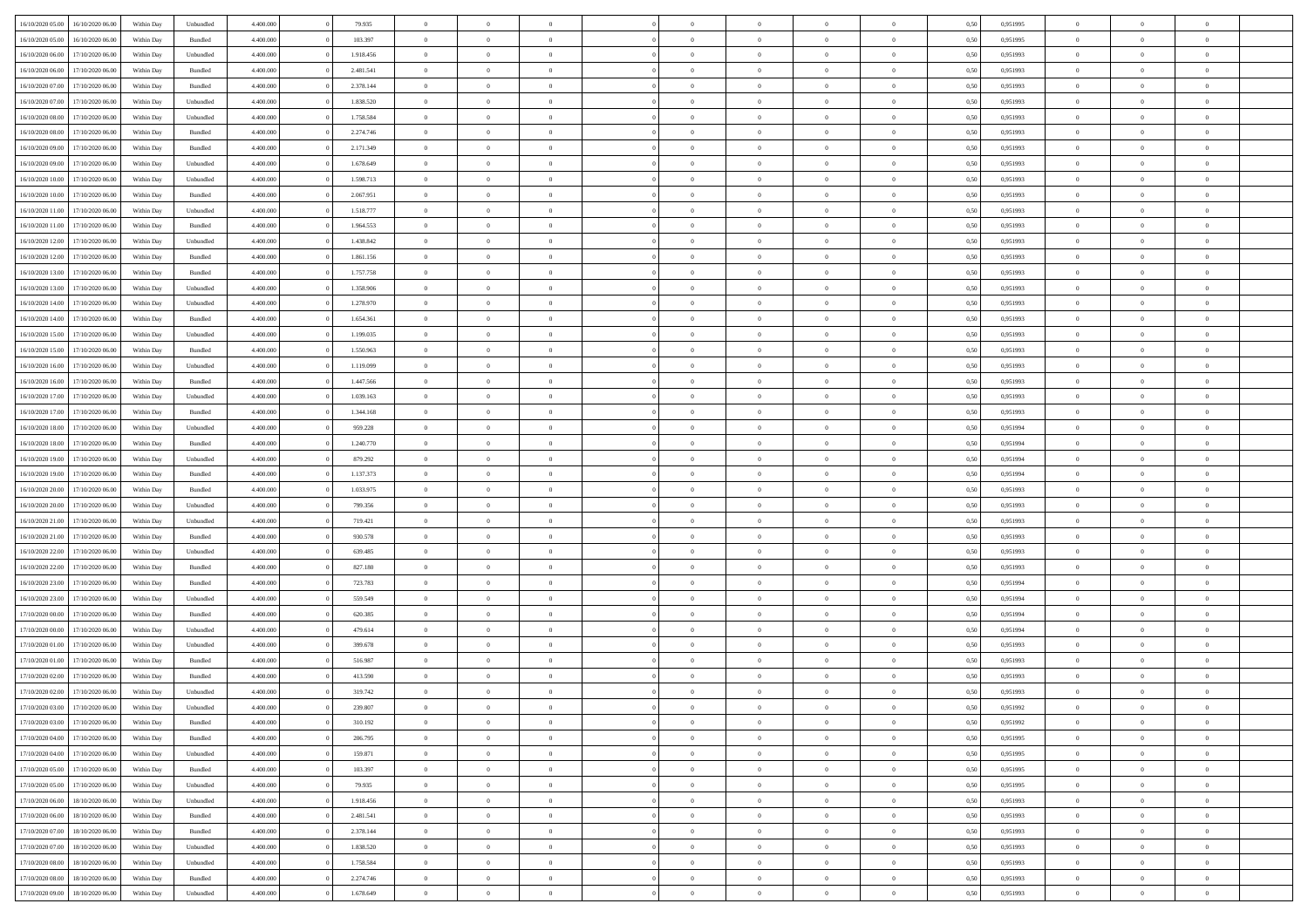| 17/10/2020 09:00 | 18/10/2020 06:00 | Within Dav | Bundled   | 4.400.000 | 2.171.349 | $\overline{0}$ | $\theta$       |                | $\Omega$       | $\Omega$       | $\overline{0}$ | $\theta$       | 0,50 | 0,951993 | $\theta$       | $\overline{0}$ | $\overline{0}$ |  |
|------------------|------------------|------------|-----------|-----------|-----------|----------------|----------------|----------------|----------------|----------------|----------------|----------------|------|----------|----------------|----------------|----------------|--|
|                  |                  |            |           |           |           |                |                |                |                |                |                |                |      |          |                |                |                |  |
| 17/10/2020 10:00 | 18/10/2020 06:00 | Within Day | Bundled   | 4.400.000 | 2.067.951 | $\overline{0}$ | $\theta$       | $\overline{0}$ | $\overline{0}$ | $\bf{0}$       | $\overline{0}$ | $\bf{0}$       | 0,50 | 0,951993 | $\theta$       | $\overline{0}$ | $\overline{0}$ |  |
| 17/10/2020 10:00 | 18/10/2020 06:00 | Within Day | Unbundled | 4.400.000 | 1.598.713 | $\overline{0}$ | $\bf{0}$       | $\overline{0}$ | $\bf{0}$       | $\bf{0}$       | $\bf{0}$       | $\mathbf{0}$   | 0,50 | 0,951993 | $\overline{0}$ | $\overline{0}$ | $\overline{0}$ |  |
| 17/10/2020 11:00 | 18/10/2020 06:00 | Within Dav | Unbundled | 4.400.000 | 1.518.777 | $\overline{0}$ | $\overline{0}$ | $\overline{0}$ | $\overline{0}$ | $\bf{0}$       | $\overline{0}$ | $\overline{0}$ | 0.50 | 0.951993 | $\theta$       | $\overline{0}$ | $\overline{0}$ |  |
| 17/10/2020 11:00 | 18/10/2020 06:00 | Within Day | Bundled   | 4.400.000 | 1.964.553 | $\overline{0}$ | $\theta$       | $\overline{0}$ | $\overline{0}$ | $\bf{0}$       | $\overline{0}$ | $\bf{0}$       | 0,50 | 0,951993 | $\theta$       | $\overline{0}$ | $\overline{0}$ |  |
|                  |                  |            |           |           |           |                |                |                |                |                |                |                |      |          |                |                |                |  |
| 17/10/2020 12:00 | 18/10/2020 06:00 | Within Day | Unbundled | 4.400.000 | 1.438.842 | $\overline{0}$ | $\overline{0}$ | $\overline{0}$ | $\bf{0}$       | $\overline{0}$ | $\overline{0}$ | $\mathbf{0}$   | 0,50 | 0,951993 | $\overline{0}$ | $\overline{0}$ | $\bf{0}$       |  |
| 17/10/2020 12:00 | 18/10/2020 06:00 | Within Dav | Bundled   | 4.400.000 | 1.861.156 | $\overline{0}$ | $\overline{0}$ | $\overline{0}$ | $\overline{0}$ | $\overline{0}$ | $\overline{0}$ | $\overline{0}$ | 0.50 | 0.951993 | $\theta$       | $\overline{0}$ | $\overline{0}$ |  |
| 17/10/2020 13:00 | 18/10/2020 06:00 | Within Day | Unbundled | 4.400.000 | 1.358.906 | $\overline{0}$ | $\theta$       | $\overline{0}$ | $\overline{0}$ | $\bf{0}$       | $\overline{0}$ | $\bf{0}$       | 0,50 | 0,951993 | $\theta$       | $\theta$       | $\overline{0}$ |  |
| 17/10/2020 13:00 | 18/10/2020 06:00 | Within Day | Bundled   | 4.400.000 | 1.757.758 | $\overline{0}$ | $\overline{0}$ | $\overline{0}$ | $\bf{0}$       | $\bf{0}$       | $\bf{0}$       | $\bf{0}$       | 0,50 | 0,951993 | $\,0\,$        | $\overline{0}$ | $\overline{0}$ |  |
| 17/10/2020 14:00 | 18/10/2020 06:00 | Within Dav | Bundled   | 4.400.000 | 1.654.361 | $\overline{0}$ | $\overline{0}$ | $\overline{0}$ | $\overline{0}$ | $\overline{0}$ | $\overline{0}$ | $\overline{0}$ | 0.50 | 0.951993 | $\theta$       | $\overline{0}$ | $\overline{0}$ |  |
|                  |                  |            |           |           |           | $\overline{0}$ | $\theta$       | $\overline{0}$ | $\overline{0}$ | $\bf{0}$       | $\overline{0}$ |                |      |          | $\,$ 0 $\,$    | $\overline{0}$ | $\overline{0}$ |  |
| 17/10/2020 14:00 | 18/10/2020 06:00 | Within Day | Unbundled | 4.400.000 | 1.278.970 |                |                |                |                |                |                | $\bf{0}$       | 0,50 | 0,951993 |                |                |                |  |
| 17/10/2020 15.00 | 18/10/2020 06:00 | Within Day | Bundled   | 4.400.000 | 1.550.963 | $\overline{0}$ | $\bf{0}$       | $\overline{0}$ | $\overline{0}$ | $\bf{0}$       | $\overline{0}$ | $\bf{0}$       | 0,50 | 0,951993 | $\bf{0}$       | $\overline{0}$ | $\bf{0}$       |  |
| 17/10/2020 15:00 | 18/10/2020 06:00 | Within Day | Unbundled | 4.400.000 | 1.199.035 | $\overline{0}$ | $\overline{0}$ | $\overline{0}$ | $\overline{0}$ | $\bf{0}$       | $\overline{0}$ | $\overline{0}$ | 0.50 | 0.951993 | $\theta$       | $\theta$       | $\overline{0}$ |  |
| 17/10/2020 16:00 | 18/10/2020 06:00 | Within Day | Unbundled | 4.400.000 | 1.119.099 | $\overline{0}$ | $\theta$       | $\overline{0}$ | $\overline{0}$ | $\bf{0}$       | $\overline{0}$ | $\bf{0}$       | 0,50 | 0,951993 | $\theta$       | $\overline{0}$ | $\overline{0}$ |  |
| 17/10/2020 16:00 | 18/10/2020 06:00 | Within Day | Bundled   | 4.400.000 | 1.447.566 | $\overline{0}$ | $\overline{0}$ | $\overline{0}$ | $\overline{0}$ | $\overline{0}$ | $\overline{0}$ | $\mathbf{0}$   | 0,50 | 0,951993 | $\bf{0}$       | $\overline{0}$ | $\bf{0}$       |  |
| 17/10/2020 17:00 | 18/10/2020 06:00 | Within Dav | Unbundled | 4.400.000 | 1.039.163 | $\overline{0}$ | $\overline{0}$ | $\overline{0}$ | $\overline{0}$ | $\overline{0}$ | $\overline{0}$ | $\overline{0}$ | 0.50 | 0.951993 | $\theta$       | $\overline{0}$ | $\overline{0}$ |  |
|                  |                  |            |           |           |           | $\overline{0}$ | $\theta$       | $\overline{0}$ |                | $\bf{0}$       | $\overline{0}$ |                |      |          |                |                | $\overline{0}$ |  |
| 17/10/2020 17:00 | 18/10/2020 06:00 | Within Day | Bundled   | 4.400.000 | 1.344.168 |                |                |                | $\overline{0}$ |                |                | $\bf{0}$       | 0,50 | 0,951993 | $\,$ 0 $\,$    | $\overline{0}$ |                |  |
| 17/10/2020 18.00 | 18/10/2020 06:00 | Within Day | Bundled   | 4.400.000 | 1.240.770 | $\overline{0}$ | $\overline{0}$ | $\overline{0}$ | $\overline{0}$ | $\bf{0}$       | $\overline{0}$ | $\bf{0}$       | 0,50 | 0,951994 | $\,0\,$        | $\overline{0}$ | $\overline{0}$ |  |
| 17/10/2020 18:00 | 18/10/2020 06:00 | Within Dav | Unbundled | 4.400.000 | 959.228   | $\overline{0}$ | $\overline{0}$ | $\overline{0}$ | $\overline{0}$ | $\overline{0}$ | $\overline{0}$ | $\overline{0}$ | 0.50 | 0,951994 | $\theta$       | $\overline{0}$ | $\overline{0}$ |  |
| 17/10/2020 19:00 | 18/10/2020 06:00 | Within Day | Unbundled | 4.400.000 | 879.292   | $\overline{0}$ | $\theta$       | $\overline{0}$ | $\overline{0}$ | $\bf{0}$       | $\overline{0}$ | $\bf{0}$       | 0,50 | 0,951994 | $\,$ 0 $\,$    | $\overline{0}$ | $\overline{0}$ |  |
| 17/10/2020 19:00 | 18/10/2020 06:00 | Within Day | Bundled   | 4.400.000 | 1.137.373 | $\overline{0}$ | $\overline{0}$ | $\overline{0}$ | $\bf{0}$       | $\bf{0}$       | $\bf{0}$       | $\bf{0}$       | 0,50 | 0,951994 | $\overline{0}$ | $\overline{0}$ | $\bf{0}$       |  |
| 17/10/2020 20:00 | 18/10/2020 06:00 | Within Dav | Bundled   | 4.400.000 | 1.033.975 | $\overline{0}$ | $\overline{0}$ | $\overline{0}$ | $\overline{0}$ | $\overline{0}$ | $\overline{0}$ | $\overline{0}$ | 0.50 | 0.951993 | $\theta$       | $\overline{0}$ | $\overline{0}$ |  |
| 17/10/2020 20.00 | 18/10/2020 06:00 | Within Day | Unbundled | 4.400.000 | 799.356   | $\overline{0}$ | $\theta$       | $\overline{0}$ | $\overline{0}$ | $\bf{0}$       | $\overline{0}$ | $\bf{0}$       | 0,50 | 0,951993 | $\,$ 0 $\,$    | $\overline{0}$ | $\overline{0}$ |  |
|                  |                  |            |           |           |           |                |                |                |                |                |                |                |      |          |                |                |                |  |
| 17/10/2020 21.00 | 18/10/2020 06:00 | Within Day | Unbundled | 4.400.000 | 719.421   | $\overline{0}$ | $\overline{0}$ | $\overline{0}$ | $\bf{0}$       | $\overline{0}$ | $\overline{0}$ | $\mathbf{0}$   | 0,50 | 0,951993 | $\overline{0}$ | $\overline{0}$ | $\bf{0}$       |  |
| 17/10/2020 21.00 | 18/10/2020 06:00 | Within Dav | Bundled   | 4.400.000 | 930.578   | $\overline{0}$ | $\overline{0}$ | $\overline{0}$ | $\overline{0}$ | $\overline{0}$ | $\overline{0}$ | $\overline{0}$ | 0.50 | 0.951993 | $\overline{0}$ | $\overline{0}$ | $\overline{0}$ |  |
| 17/10/2020 22.00 | 18/10/2020 06:00 | Within Day | Bundled   | 4.400.000 | 827.180   | $\overline{0}$ | $\theta$       | $\overline{0}$ | $\overline{0}$ | $\bf{0}$       | $\overline{0}$ | $\bf{0}$       | 0,50 | 0,951993 | $\theta$       | $\overline{0}$ | $\overline{0}$ |  |
| 17/10/2020 22.00 | 18/10/2020 06:00 | Within Day | Unbundled | 4.400.000 | 639.485   | $\overline{0}$ | $\overline{0}$ | $\overline{0}$ | $\bf{0}$       | $\bf{0}$       | $\bf{0}$       | $\bf{0}$       | 0,50 | 0,951993 | $\,0\,$        | $\overline{0}$ | $\overline{0}$ |  |
| 17/10/2020 23.00 | 18/10/2020 06:00 | Within Day | Unbundled | 4.400.000 | 559.549   | $\overline{0}$ | $\overline{0}$ | $\overline{0}$ | $\overline{0}$ | $\overline{0}$ | $\overline{0}$ | $\overline{0}$ | 0.50 | 0,951994 | $\theta$       | $\overline{0}$ | $\overline{0}$ |  |
| 17/10/2020 23.00 | 18/10/2020 06:00 | Within Day | Bundled   | 4.400.000 | 723.783   | $\overline{0}$ | $\overline{0}$ | $\overline{0}$ | $\overline{0}$ | $\bf{0}$       | $\overline{0}$ | $\bf{0}$       | 0,50 | 0,951994 | $\,$ 0 $\,$    | $\overline{0}$ | $\overline{0}$ |  |
| 18/10/2020 00:00 | 18/10/2020 06:00 | Within Day | Bundled   | 4.400.000 | 620.385   | $\overline{0}$ | $\bf{0}$       | $\overline{0}$ | $\bf{0}$       | $\bf{0}$       | $\bf{0}$       | $\bf{0}$       | 0,50 | 0,951994 | $\overline{0}$ | $\overline{0}$ | $\bf{0}$       |  |
|                  |                  |            |           |           |           |                |                |                |                |                |                |                |      |          |                |                |                |  |
| 18/10/2020 00:00 | 18/10/2020 06:00 | Within Day | Unbundled | 4.400,000 | 479.614   | $\overline{0}$ | $\Omega$       | $\Omega$       | $\Omega$       | $\Omega$       | $\overline{0}$ | $\overline{0}$ | 0,50 | 0,951994 | $\,0\,$        | $\theta$       | $\theta$       |  |
| 18/10/2020 01:00 | 18/10/2020 06:00 | Within Day | Bundled   | 4.400.000 | 516.987   | $\overline{0}$ | $\overline{0}$ | $\overline{0}$ | $\overline{0}$ | $\bf{0}$       | $\overline{0}$ | $\bf{0}$       | 0,50 | 0,951993 | $\,$ 0 $\,$    | $\overline{0}$ | $\overline{0}$ |  |
| 18/10/2020 01:00 | 18/10/2020 06:00 | Within Day | Unbundled | 4.400.000 | 399.678   | $\overline{0}$ | $\overline{0}$ | $\overline{0}$ | $\bf{0}$       | $\bf{0}$       | $\overline{0}$ | $\mathbf{0}$   | 0,50 | 0,951993 | $\overline{0}$ | $\overline{0}$ | $\bf{0}$       |  |
| 18/10/2020 02:00 | 18/10/2020 06:00 | Within Day | Unbundled | 4.400,000 | 319.742   | $\overline{0}$ | $\Omega$       | $\Omega$       | $\Omega$       | $\bf{0}$       | $\overline{0}$ | $\overline{0}$ | 0.50 | 0,951993 | $\,0\,$        | $\theta$       | $\theta$       |  |
| 18/10/2020 02.00 | 18/10/2020 06:00 | Within Day | Bundled   | 4.400.000 | 413.590   | $\overline{0}$ | $\theta$       | $\overline{0}$ | $\overline{0}$ | $\bf{0}$       | $\overline{0}$ | $\bf{0}$       | 0,50 | 0,951993 | $\,$ 0 $\,$    | $\overline{0}$ | $\overline{0}$ |  |
| 18/10/2020 03:00 | 18/10/2020 06:00 | Within Day | Bundled   | 4.400.000 | 310.192   | $\overline{0}$ | $\overline{0}$ | $\overline{0}$ | $\bf{0}$       | $\bf{0}$       | $\bf{0}$       | $\bf{0}$       | 0,50 | 0,951992 | $\bf{0}$       | $\overline{0}$ | $\bf{0}$       |  |
| 18/10/2020 03:00 | 18/10/2020 06:00 | Within Day | Unbundled | 4.400,000 | 239.807   | $\overline{0}$ | $\Omega$       | $\Omega$       | $\Omega$       | $\theta$       | $\theta$       | $\overline{0}$ | 0.50 | 0,951992 | $\,$ 0 $\,$    | $\theta$       | $\theta$       |  |
|                  |                  |            |           |           |           |                |                |                |                |                |                |                |      |          |                |                |                |  |
| 18/10/2020 04:00 | 18/10/2020 06:00 | Within Day | Bundled   | 4.400.000 | 206.795   | $\overline{0}$ | $\overline{0}$ | $\overline{0}$ | $\overline{0}$ | $\bf{0}$       | $\overline{0}$ | $\bf{0}$       | 0,50 | 0,951995 | $\,$ 0 $\,$    | $\overline{0}$ | $\overline{0}$ |  |
| 18/10/2020 04:00 | 18/10/2020 06:00 | Within Day | Unbundled | 4.400.000 | 159.871   | $\overline{0}$ | $\overline{0}$ | $\overline{0}$ | $\bf{0}$       | $\bf{0}$       | $\bf{0}$       | $\bf{0}$       | 0,50 | 0,951995 | $\overline{0}$ | $\overline{0}$ | $\bf{0}$       |  |
| 18/10/2020 05:00 | 18/10/2020 06:00 | Within Day | Unbundled | 4.400,000 | 79.935    | $\overline{0}$ | $\Omega$       | $\overline{0}$ | $\Omega$       | $\overline{0}$ | $\overline{0}$ | $\overline{0}$ | 0,50 | 0,951995 | $\,0\,$        | $\theta$       | $\theta$       |  |
| 18/10/2020 05:00 | 18/10/2020 06:00 | Within Day | Bundled   | 4.400.000 | 103.397   | $\overline{0}$ | $\overline{0}$ | $\overline{0}$ | $\overline{0}$ | $\,$ 0         | $\overline{0}$ | $\bf{0}$       | 0,50 | 0,951995 | $\,$ 0 $\,$    | $\overline{0}$ | $\overline{0}$ |  |
| 18/10/2020 06.00 | 19/10/2020 06.00 | Within Day | Bundled   | 4.400.000 | 2.481.541 | $\overline{0}$ | $\overline{0}$ | $\overline{0}$ | $\bf{0}$       | $\bf{0}$       | $\bf{0}$       | $\mathbf{0}$   | 0,50 | 0,951993 | $\overline{0}$ | $\overline{0}$ | $\bf{0}$       |  |
| 18/10/2020 06:00 | 19/10/2020 06:00 | Within Day | Unbundled | 4.400,000 | 1.918.456 | $\overline{0}$ | $\Omega$       | $\Omega$       | $\Omega$       | $\Omega$       | $\Omega$       | $\overline{0}$ | 0.50 | 0.951993 | $\theta$       | $\theta$       | $\theta$       |  |
| 18/10/2020 07:00 | 19/10/2020 06:00 | Within Day | Bundled   | 4.400.000 | 2.378.144 | $\overline{0}$ | $\overline{0}$ | $\overline{0}$ | $\bf{0}$       | $\,$ 0         | $\bf{0}$       | $\bf{0}$       | 0,50 | 0,951993 | $\,0\,$        | $\,0\,$        | $\overline{0}$ |  |
| 18/10/2020 07:00 | 19/10/2020 06:00 | Within Day | Unbundled | 4.400.000 | 1.838.520 | $\bf{0}$       | $\bf{0}$       |                |                | $\bf{0}$       |                |                | 0,50 | 0,951993 | $\bf{0}$       | $\overline{0}$ |                |  |
|                  |                  |            |           |           |           |                |                |                |                |                |                |                |      |          |                |                |                |  |
| 18/10/2020 08:00 | 19/10/2020 06:00 | Within Day | Unbundled | 4.400.000 | 1.758.584 | $\overline{0}$ | $\overline{0}$ | $\overline{0}$ | $\Omega$       | $\theta$       | $\overline{0}$ | $\overline{0}$ | 0,50 | 0.951993 | $\theta$       | $\theta$       | $\theta$       |  |
| 18/10/2020 08:00 | 19/10/2020 06.00 | Within Day | Bundled   | 4.400.000 | 2.274.746 | $\overline{0}$ | $\,$ 0         | $\overline{0}$ | $\bf{0}$       | $\,$ 0 $\,$    | $\overline{0}$ | $\mathbf{0}$   | 0,50 | 0,951993 | $\,$ 0 $\,$    | $\,$ 0 $\,$    | $\,$ 0         |  |
| 18/10/2020 09:00 | 19/10/2020 06:00 | Within Day | Bundled   | 4.400.000 | 2.171.349 | $\overline{0}$ | $\overline{0}$ | $\overline{0}$ | $\overline{0}$ | $\overline{0}$ | $\overline{0}$ | $\mathbf{0}$   | 0,50 | 0,951993 | $\overline{0}$ | $\bf{0}$       | $\bf{0}$       |  |
| 18/10/2020 09:00 | 19/10/2020 06:00 | Within Day | Unbundled | 4.400,000 | 1.678.649 | $\overline{0}$ | $\overline{0}$ | $\overline{0}$ | $\Omega$       | $\overline{0}$ | $\overline{0}$ | $\bf{0}$       | 0,50 | 0,951993 | $\bf{0}$       | $\theta$       | $\overline{0}$ |  |
| 18/10/2020 10:00 | 19/10/2020 06.00 | Within Day | Bundled   | 4.400.000 | 2.067.951 | $\overline{0}$ | $\,$ 0         | $\overline{0}$ | $\overline{0}$ | $\,$ 0 $\,$    | $\overline{0}$ | $\bf{0}$       | 0,50 | 0,951993 | $\,$ 0 $\,$    | $\overline{0}$ | $\overline{0}$ |  |
| 18/10/2020 10:00 | 19/10/2020 06:00 | Within Day | Unbundled | 4.400.000 | 1.598.713 | $\overline{0}$ | $\overline{0}$ | $\overline{0}$ | $\overline{0}$ | $\overline{0}$ | $\overline{0}$ | $\mathbf{0}$   | 0,50 | 0,951993 | $\overline{0}$ | $\overline{0}$ | $\bf{0}$       |  |
|                  | 19/10/2020 06:00 |            |           | 4.400.000 |           | $\overline{0}$ | $\overline{0}$ | $\overline{0}$ | $\Omega$       | $\overline{0}$ | $\overline{0}$ |                | 0.50 |          |                | $\theta$       | $\overline{0}$ |  |
| 18/10/2020 11:00 |                  | Within Day | Unbundled |           | 1.518.777 |                |                |                |                |                |                | $\bf{0}$       |      | 0,951993 | $\overline{0}$ |                |                |  |
| 18/10/2020 11:00 | 19/10/2020 06.00 | Within Day | Bundled   | 4.400.000 | 1.964.553 | $\overline{0}$ | $\,$ 0         | $\overline{0}$ | $\bf{0}$       | $\bf{0}$       | $\bf{0}$       | $\bf{0}$       | 0,50 | 0,951993 | $\,$ 0 $\,$    | $\overline{0}$ | $\overline{0}$ |  |
| 18/10/2020 12:00 | 19/10/2020 06:00 | Within Day | Unbundled | 4.400.000 | 1.438.842 | $\overline{0}$ | $\bf{0}$       | $\overline{0}$ | $\overline{0}$ | $\overline{0}$ | $\overline{0}$ | $\mathbf{0}$   | 0,50 | 0,951993 | $\overline{0}$ | $\overline{0}$ | $\bf{0}$       |  |
| 18/10/2020 12:00 | 19/10/2020 06:00 | Within Day | Bundled   | 4.400,000 | 1.861.156 | $\overline{0}$ | $\overline{0}$ | $\overline{0}$ | $\Omega$       | $\overline{0}$ | $\overline{0}$ | $\bf{0}$       | 0.50 | 0,951993 | $\overline{0}$ | $\theta$       | $\overline{0}$ |  |
| 18/10/2020 13:00 | 19/10/2020 06.00 | Within Day | Bundled   | 4.400.000 | 1.757.758 | $\overline{0}$ | $\bf{0}$       | $\overline{0}$ | $\bf{0}$       | $\bf{0}$       | $\bf{0}$       | $\mathbf{0}$   | 0,50 | 0,951993 | $\,$ 0 $\,$    | $\,$ 0 $\,$    | $\bf{0}$       |  |
| 18/10/2020 13:00 | 19/10/2020 06.00 | Within Day | Unbundled | 4.400.000 | 1.358.906 | $\overline{0}$ | $\overline{0}$ | $\overline{0}$ | $\overline{0}$ | $\overline{0}$ | $\bf{0}$       | $\mathbf{0}$   | 0,50 | 0,951993 | $\overline{0}$ | $\bf{0}$       | $\bf{0}$       |  |
|                  |                  |            |           |           |           |                |                |                |                |                |                |                |      |          |                |                |                |  |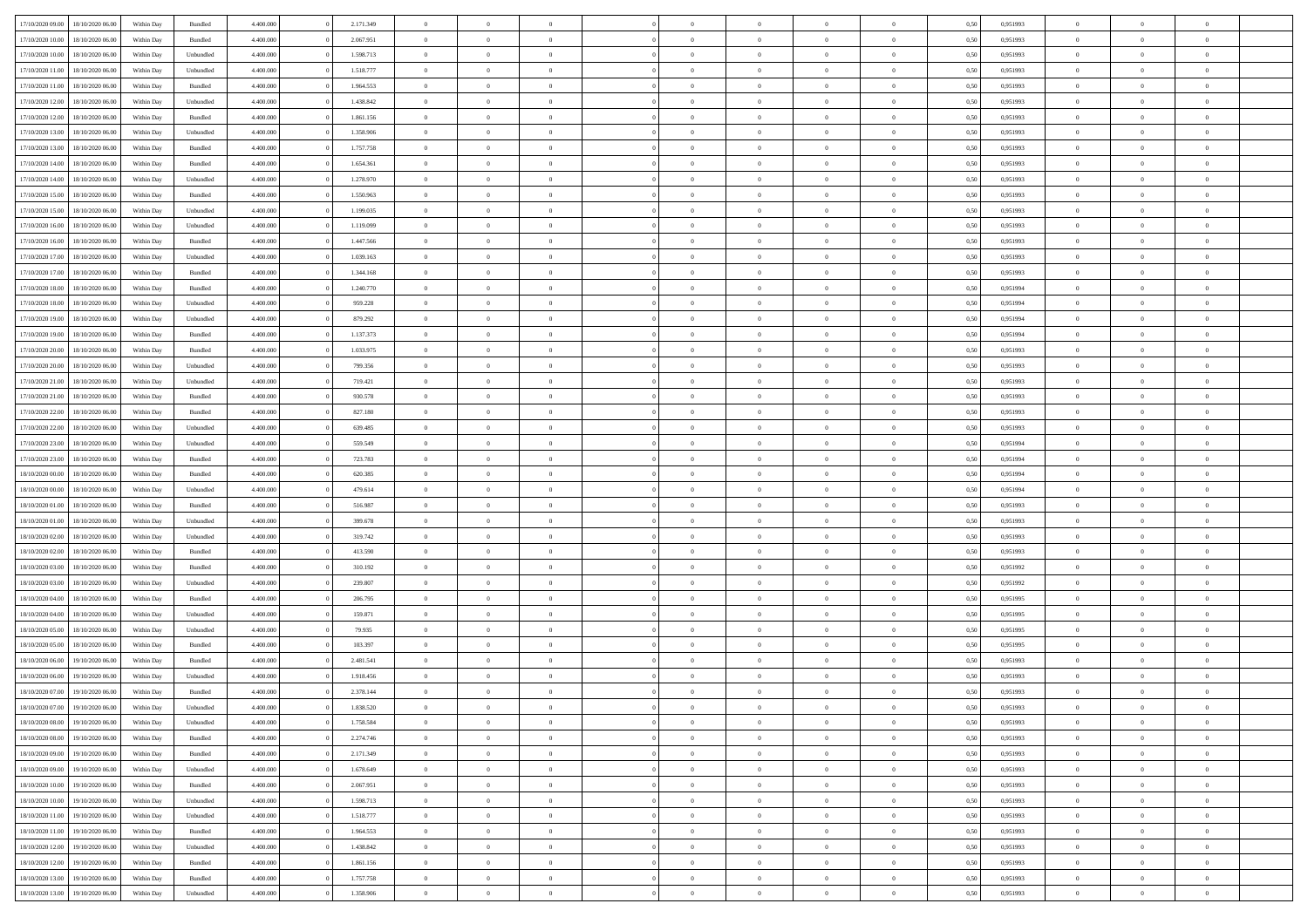| 18/10/2020 14:00                  | 19/10/2020 06:00 | Within Day | Unbundled | 4.400.000 | 1.278.970 | $\overline{0}$ | $\theta$       |                | $\overline{0}$ | $\bf{0}$       | $\overline{0}$ | $\theta$       | 0,50 | 0,951993 | $\theta$       | $\theta$       | $\theta$                 |  |
|-----------------------------------|------------------|------------|-----------|-----------|-----------|----------------|----------------|----------------|----------------|----------------|----------------|----------------|------|----------|----------------|----------------|--------------------------|--|
| 18/10/2020 14:00                  | 19/10/2020 06.0  | Within Day | Bundled   | 4.400.000 | 1.654.361 | $\overline{0}$ | $\overline{0}$ | $\overline{0}$ | $\overline{0}$ | $\,$ 0         | $\bf{0}$       | $\bf{0}$       | 0,50 | 0,951993 | $\,$ 0 $\,$    | $\overline{0}$ | $\overline{0}$           |  |
|                                   |                  |            |           |           |           |                |                |                |                |                |                |                |      |          |                |                |                          |  |
| 18/10/2020 15:00                  | 19/10/2020 06:00 | Within Day | Bundled   | 4.400,000 | 1.550.963 | $\overline{0}$ | $\overline{0}$ | $\overline{0}$ | $\overline{0}$ | $\bf{0}$       | $\overline{0}$ | $\overline{0}$ | 0.50 | 0,951993 | $\bf{0}$       | $\overline{0}$ | $\overline{0}$           |  |
| 18/10/2020 15:00                  | 19/10/2020 06.00 | Within Day | Unbundled | 4.400.000 | 1.199.035 | $\overline{0}$ | $\overline{0}$ | $\overline{0}$ | $\overline{0}$ | $\bf{0}$       | $\overline{0}$ | $\overline{0}$ | 0,50 | 0,951993 | $\,$ 0 $\,$    | $\overline{0}$ | $\overline{0}$           |  |
| 18/10/2020 16:00                  | 19/10/2020 06.00 | Within Day | Bundled   | 4.400.000 | 1.447.566 | $\overline{0}$ | $\theta$       | $\overline{0}$ |                | $\overline{0}$ | $\overline{0}$ | $\bf{0}$       | 0,50 | 0,951993 | $\,$ 0 $\,$    | $\overline{0}$ | $\overline{0}$           |  |
| 18/10/2020 16:00                  | 19/10/2020 06:00 | Within Day | Unbundled | 4.400,000 | 1.119.099 | $\overline{0}$ | $\overline{0}$ | $\overline{0}$ | $\overline{0}$ | $\bf{0}$       | $\overline{0}$ | $\overline{0}$ | 0.50 | 0.951993 | $\,0\,$        | $\theta$       | $\overline{0}$           |  |
| 18/10/2020 17:00                  | 19/10/2020 06:00 | Within Day | Bundled   | 4.400.000 | 1.344.168 | $\overline{0}$ | $\overline{0}$ | $\overline{0}$ | $\overline{0}$ | $\,$ 0         | $\overline{0}$ | $\overline{0}$ | 0,50 | 0,951993 | $\,$ 0 $\,$    | $\theta$       | $\overline{0}$           |  |
| 18/10/2020 17:00                  | 19/10/2020 06.00 | Within Day | Unbundled | 4.400.000 | 1.039.163 | $\overline{0}$ | $\theta$       | $\overline{0}$ | $\overline{0}$ | $\bf{0}$       | $\overline{0}$ | $\bf{0}$       | 0,50 | 0,951993 | $\,$ 0 $\,$    | $\overline{0}$ | $\overline{0}$           |  |
| 18/10/2020 18:00                  | 19/10/2020 06:00 | Within Day | Unbundled | 4.400,000 | 959.228   | $\overline{0}$ | $\overline{0}$ | $\overline{0}$ | $\overline{0}$ | $\bf{0}$       | $\overline{0}$ | $\bf{0}$       | 0.50 | 0.951994 | $\,0\,$        | $\overline{0}$ | $\overline{0}$           |  |
| 18/10/2020 18:00                  | 19/10/2020 06.00 | Within Day | Bundled   | 4.400.000 | 1.240.770 | $\overline{0}$ | $\overline{0}$ | $\overline{0}$ | $\overline{0}$ | $\,$ 0         | $\overline{0}$ | $\bf{0}$       | 0,50 | 0,951994 | $\,$ 0 $\,$    | $\overline{0}$ | $\overline{0}$           |  |
| 18/10/2020 19:00                  | 19/10/2020 06.00 | Within Day | Unbundled | 4.400.000 | 879.292   | $\overline{0}$ | $\theta$       | $\overline{0}$ | $\overline{0}$ | $\,$ 0         | $\overline{0}$ | $\bf{0}$       | 0,50 | 0,951994 | $\,$ 0 $\,$    | $\overline{0}$ | $\overline{0}$           |  |
|                                   | 19/10/2020 06:00 |            |           | 4.400,000 | 1.137.373 |                | $\overline{0}$ | $\overline{0}$ |                |                | $\overline{0}$ |                | 0.50 | 0.951994 |                |                |                          |  |
| 18/10/2020 19:00                  |                  | Within Day | Bundled   |           |           | $\overline{0}$ |                |                | $\overline{0}$ | $\bf{0}$       |                | $\mathbf{0}$   |      |          | $\bf{0}$       | $\overline{0}$ | $\overline{\phantom{a}}$ |  |
| 18/10/2020 20:00                  | 19/10/2020 06.00 | Within Day | Unbundled | 4.400.000 | 799.356   | $\overline{0}$ | $\overline{0}$ | $\overline{0}$ | $\overline{0}$ | $\,$ 0         | $\overline{0}$ | $\overline{0}$ | 0,50 | 0,951993 | $\,$ 0 $\,$    | $\overline{0}$ | $\overline{0}$           |  |
| 18/10/2020 20:00                  | 19/10/2020 06.00 | Within Day | Bundled   | 4.400.000 | 1.033.975 | $\overline{0}$ | $\theta$       | $\overline{0}$ | $\overline{0}$ | $\overline{0}$ | $\overline{0}$ | $\bf{0}$       | 0,50 | 0,951993 | $\,$ 0 $\,$    | $\overline{0}$ | $\overline{0}$           |  |
| 18/10/2020 21:00                  | 19/10/2020 06:00 | Within Day | Unbundled | 4.400,000 | 719.421   | $\overline{0}$ | $\overline{0}$ | $\overline{0}$ | $\overline{0}$ | $\bf{0}$       | $\overline{0}$ | $\overline{0}$ | 0.50 | 0.951993 | $\theta$       | $\theta$       | $\overline{0}$           |  |
| 18/10/2020 21:00                  | 19/10/2020 06.00 | Within Day | Bundled   | 4.400.000 | 930.578   | $\overline{0}$ | $\overline{0}$ | $\overline{0}$ | $\overline{0}$ | $\,$ 0         | $\overline{0}$ | $\bf{0}$       | 0,50 | 0,951993 | $\,0\,$        | $\theta$       | $\overline{0}$           |  |
| 18/10/2020 22:00                  | 19/10/2020 06.00 | Within Day | Bundled   | 4.400.000 | 827.180   | $\overline{0}$ | $\theta$       | $\overline{0}$ |                | $\bf{0}$       | $\overline{0}$ | $\bf{0}$       | 0,50 | 0,951993 | $\,$ 0 $\,$    | $\overline{0}$ | $\overline{0}$           |  |
| 18/10/2020 22.00                  | 19/10/2020 06:00 | Within Day | Unbundled | 4.400,000 | 639,485   | $\overline{0}$ | $\overline{0}$ | $\overline{0}$ | $\overline{0}$ | $\bf{0}$       | $\overline{0}$ | $\bf{0}$       | 0.50 | 0.951993 | $\,0\,$        | $\overline{0}$ | $\overline{0}$           |  |
| 18/10/2020 23.00                  | 19/10/2020 06.00 | Within Day | Bundled   | 4.400.000 | 723.783   | $\overline{0}$ | $\overline{0}$ | $\overline{0}$ | $\overline{0}$ | $\bf{0}$       | $\overline{0}$ | $\bf{0}$       | 0,50 | 0,951994 | $\,$ 0 $\,$    | $\overline{0}$ | $\overline{0}$           |  |
| 18/10/2020 23:00                  | 19/10/2020 06.00 | Within Day | Unbundled | 4.400.000 | 559.549   | $\overline{0}$ | $\theta$       | $\overline{0}$ | $\overline{0}$ | $\,$ 0         | $\bf{0}$       | $\bf{0}$       | 0,50 | 0,951994 | $\,$ 0 $\,$    | $\overline{0}$ | $\overline{0}$           |  |
| 19/10/2020 00:00                  | 19/10/2020 06:00 | Within Day | Bundled   | 4.400,000 | 620,385   | $\overline{0}$ | $\overline{0}$ | $\overline{0}$ | $\overline{0}$ | $\bf{0}$       | $\overline{0}$ | $\mathbf{0}$   | 0.50 | 0.951994 | $\bf{0}$       | $\overline{0}$ | $\overline{\phantom{a}}$ |  |
|                                   |                  |            |           |           |           |                | $\overline{0}$ |                |                |                |                |                |      |          |                | $\overline{0}$ |                          |  |
| 19/10/2020 00:00                  | 19/10/2020 06.00 | Within Day | Unbundled | 4.400.000 | 479.614   | $\overline{0}$ |                | $\overline{0}$ | $\overline{0}$ | $\bf{0}$       | $\overline{0}$ | $\overline{0}$ | 0,50 | 0,951994 | $\,$ 0 $\,$    |                | $\overline{0}$           |  |
| 19/10/2020 01:00                  | 19/10/2020 06.00 | Within Day | Unbundled | 4.400.000 | 399.678   | $\overline{0}$ | $\theta$       | $\overline{0}$ | $\overline{0}$ | $\bf{0}$       | $\overline{0}$ | $\bf{0}$       | 0,50 | 0,951993 | $\,$ 0 $\,$    | $\overline{0}$ | $\overline{0}$           |  |
| 19/10/2020 01:00                  | 19/10/2020 06:00 | Within Day | Bundled   | 4.400,000 | 516,987   | $\overline{0}$ | $\overline{0}$ | $\overline{0}$ | $\overline{0}$ | $\bf{0}$       | $\overline{0}$ | $\overline{0}$ | 0.50 | 0.951993 | $\,0\,$        | $\theta$       | $\overline{0}$           |  |
| 19/10/2020 02.00                  | 19/10/2020 06:00 | Within Day | Unbundled | 4.400.000 | 319.742   | $\overline{0}$ | $\overline{0}$ | $\overline{0}$ | $\overline{0}$ | $\,$ 0         | $\overline{0}$ | $\overline{0}$ | 0,50 | 0,951993 | $\,0\,$        | $\theta$       | $\overline{0}$           |  |
| 19/10/2020 02:00                  | 19/10/2020 06.00 | Within Day | Bundled   | 4.400.000 | 413.590   | $\overline{0}$ | $\theta$       | $\overline{0}$ |                | $\bf{0}$       | $\overline{0}$ | $\bf{0}$       | 0,50 | 0,951993 | $\,$ 0 $\,$    | $\overline{0}$ | $\overline{0}$           |  |
| 19/10/2020 03:00                  | 19/10/2020 06:00 | Within Day | Bundled   | 4.400,000 | 310.192   | $\overline{0}$ | $\overline{0}$ | $\overline{0}$ | $\overline{0}$ | $\bf{0}$       | $\overline{0}$ | $\bf{0}$       | 0.50 | 0.951992 | $\,0\,$        | $\overline{0}$ | $\overline{0}$           |  |
| 19/10/2020 03:00                  | 19/10/2020 06:00 | Within Day | Unbundled | 4.400.000 | 239.807   | $\overline{0}$ | $\overline{0}$ | $\overline{0}$ | $\overline{0}$ | $\bf{0}$       | $\overline{0}$ | $\bf{0}$       | 0,50 | 0,951992 | $\,$ 0 $\,$    | $\overline{0}$ | $\overline{0}$           |  |
| 19/10/2020 04:00                  | 19/10/2020 06.00 | Within Day | Unbundled | 4.400.000 | 159.871   | $\overline{0}$ | $\overline{0}$ | $\overline{0}$ | $\overline{0}$ | $\,$ 0         | $\bf{0}$       | $\bf{0}$       | 0,50 | 0,951995 | $\,$ 0 $\,$    | $\overline{0}$ | $\overline{0}$           |  |
| 19/10/2020 04:00                  | 19/10/2020 06:00 | Within Day | Bundled   | 4.400,000 | 206,795   | $\overline{0}$ | $\overline{0}$ | $\overline{0}$ | $\overline{0}$ | $\bf{0}$       | $\overline{0}$ | $\mathbf{0}$   | 0.50 | 0,951995 | $\bf{0}$       | $\overline{0}$ | $\overline{\phantom{a}}$ |  |
| 19/10/2020 05:00                  | 19/10/2020 06:00 | Within Dav |           | 4.400.000 | 79.935    | $\overline{0}$ | $\overline{0}$ | $\overline{0}$ | $\overline{0}$ | $\bf{0}$       | $\overline{0}$ | $\overline{0}$ | 0.50 | 0.951995 | $\theta$       | $\overline{0}$ | $\overline{0}$           |  |
|                                   |                  |            | Unbundled |           |           |                |                |                |                |                |                |                |      |          |                |                |                          |  |
| 19/10/2020 05:00                  | 19/10/2020 06.00 | Within Day | Bundled   | 4.400.000 | 103.397   | $\overline{0}$ | $\theta$       | $\overline{0}$ | $\overline{0}$ | $\bf{0}$       | $\overline{0}$ | $\bf{0}$       | 0,50 | 0,951995 | $\,$ 0 $\,$    | $\overline{0}$ | $\overline{0}$           |  |
| 19/10/2020 06:00                  | 20/10/2020 06:00 | Within Day | Unbundled | 4.400.000 | 1.918.456 | $\overline{0}$ | $\overline{0}$ | $\overline{0}$ | $\overline{0}$ | $\,$ 0         | $\overline{0}$ | $\bf{0}$       | 0.50 | 0.951993 | $\,0\,$        | $\theta$       | $\overline{0}$           |  |
| 19/10/2020 06:00                  | 20/10/2020 06:00 | Within Dav | Bundled   | 4.400.000 | 2.481.541 | $\overline{0}$ | $\overline{0}$ | $\Omega$       | $\overline{0}$ | $\bf{0}$       | $\overline{0}$ | $\overline{0}$ | 0.50 | 0.951993 | $\theta$       | $\overline{0}$ | $\overline{0}$           |  |
| 19/10/2020 07:00                  | 20/10/2020 06.00 | Within Day | Bundled   | 4.400.000 | 2.378.144 | $\overline{0}$ | $\theta$       | $\overline{0}$ | $\overline{0}$ | $\,$ 0         | $\overline{0}$ | $\bf{0}$       | 0,50 | 0,951993 | $\,$ 0 $\,$    | $\overline{0}$ | $\overline{0}$           |  |
| 19/10/2020 07.00                  | 20/10/2020 06:00 | Within Day | Unbundled | 4.400,000 | 1.838.520 | $\overline{0}$ | $\overline{0}$ | $\overline{0}$ | $\overline{0}$ | $\bf{0}$       | $\overline{0}$ | $\bf{0}$       | 0.50 | 0.951993 | $\,0\,$        | $\overline{0}$ | $\overline{0}$           |  |
| 19/10/2020 08:00                  | 20/10/2020 06:00 | Within Dav | Unbundled | 4.400.000 | 1.758.584 | $\overline{0}$ | $\overline{0}$ | $\overline{0}$ | $\overline{0}$ | $\overline{0}$ | $\overline{0}$ | $\overline{0}$ | 0.50 | 0.951993 | $\theta$       | $\overline{0}$ | $\overline{0}$           |  |
| 19/10/2020 08:00                  | 20/10/2020 06.00 | Within Day | Bundled   | 4.400.000 | 2.274.746 | $\overline{0}$ | $\overline{0}$ | $\overline{0}$ | $\bf{0}$       | $\bf{0}$       | $\bf{0}$       | $\bf{0}$       | 0,50 | 0,951993 | $\,$ 0 $\,$    | $\overline{0}$ | $\overline{0}$           |  |
| 19/10/2020 09:00                  | 20/10/2020 06:00 | Within Day | Unbundled | 4.400,000 | 1.678.649 | $\overline{0}$ | $\overline{0}$ | $\overline{0}$ | $\overline{0}$ | $\bf{0}$       | $\overline{0}$ | $\mathbf{0}$   | 0.50 | 0,951993 | $\bf{0}$       | $\overline{0}$ | $\overline{0}$           |  |
| 19/10/2020 09:00                  | 20/10/2020 06:00 | Within Dav | Bundled   | 4.400.000 | 2.171.349 | $\overline{0}$ | $\overline{0}$ | $\Omega$       | $\overline{0}$ | $\mathbf{0}$   | $\overline{0}$ | $\overline{0}$ | 0.50 | 0.951993 | $\theta$       | $\overline{0}$ | $\overline{0}$           |  |
|                                   | 20/10/2020 06.00 | Within Day | Bundled   | 4.400.000 | 2.067.951 | $\overline{0}$ | $\theta$       | $\overline{0}$ | $\overline{0}$ | $\,$ 0         | $\overline{0}$ | $\bf{0}$       | 0,50 | 0,951993 | $\,$ 0 $\,$    | $\overline{0}$ | $\overline{0}$           |  |
| 19/10/2020 10:00                  |                  |            |           |           |           |                |                |                |                |                |                |                |      |          |                |                |                          |  |
| 19/10/2020 10:00                  | 20/10/2020 06:00 | Within Day | Unbundled | 4.400,000 | 1.598.713 | $\overline{0}$ | $\theta$       | $\overline{0}$ | $\overline{0}$ | $\overline{0}$ | $\Omega$       | $\overline{0}$ | 0.50 | 0,951993 | $\,0\,$        | $\theta$       | $\overline{0}$           |  |
| 19/10/2020 11:00                  | 20/10/2020 06:00 | Within Dav | Bundled   | 4.400.000 | 1.964.553 | $\overline{0}$ | $\Omega$       | $\Omega$       | $\Omega$       | $\bf{0}$       | $\overline{0}$ | $\bf{0}$       | 0.50 | 0.951993 | $\theta$       | $\theta$       | $\overline{0}$           |  |
| 19/10/2020 11:00                  | 20/10/2020 06:00 | Within Day | Unbundled | 4.400.000 | 1.518.777 | $\overline{0}$ | $\,$ 0 $\,$    | $\overline{0}$ | $\bf{0}$       | $\,$ 0         | $\bf{0}$       | $\bf{0}$       | 0,50 | 0,951993 | $\,$ 0 $\,$    | $\overline{0}$ | $\overline{0}$           |  |
| 19/10/2020 12:00 20/10/2020 06:00 |                  | Within Day | Unbundled | 4.400.000 | 1.438.842 | $\bf{0}$       | $\theta$       |                | $^{\circ}$     | $\Omega$       |                |                | 0,50 | 0.951993 | $\bf{0}$       | $\theta$       |                          |  |
| 19/10/2020 12:00 20/10/2020 06:00 |                  | Within Day | Bundled   | 4.400.000 | 1.861.156 | $\overline{0}$ | $\overline{0}$ | $\overline{0}$ | $\overline{0}$ | $\overline{0}$ | $\overline{0}$ | $\mathbf{0}$   | 0,50 | 0.951993 | $\theta$       | $\overline{0}$ | $\overline{0}$           |  |
| 19/10/2020 13:00                  | 20/10/2020 06:00 | Within Day | Bundled   | 4.400.000 | 1.757.758 | $\overline{0}$ | $\overline{0}$ | $\overline{0}$ | $\bf{0}$       | $\overline{0}$ | $\overline{0}$ | $\bf{0}$       | 0,50 | 0,951993 | $\bf{0}$       | $\overline{0}$ | $\bf{0}$                 |  |
| 19/10/2020 13:00                  | 20/10/2020 06:00 | Within Day | Unbundled | 4.400.000 | 1.358.906 | $\overline{0}$ | $\overline{0}$ | $\overline{0}$ | $\overline{0}$ | $\overline{0}$ | $\overline{0}$ | $\mathbf{0}$   | 0.50 | 0,951993 | $\overline{0}$ | $\bf{0}$       | $\bf{0}$                 |  |
| 19/10/2020 14:00                  | 20/10/2020 06:00 | Within Day | Unbundled | 4.400.000 | 1.278.970 | $\overline{0}$ | $\overline{0}$ | $\overline{0}$ | $\overline{0}$ | $\overline{0}$ | $\overline{0}$ | $\mathbf{0}$   | 0,50 | 0.951993 | $\overline{0}$ | $\theta$       | $\overline{0}$           |  |
| 19/10/2020 14:00                  | 20/10/2020 06:00 | Within Day | Bundled   | 4.400.000 | 1.654.361 | $\overline{0}$ | $\overline{0}$ | $\overline{0}$ | $\overline{0}$ | $\bf{0}$       | $\bf{0}$       | $\bf{0}$       | 0,50 | 0,951993 | $\bf{0}$       | $\overline{0}$ | $\overline{0}$           |  |
| 19/10/2020 15:00                  | 20/10/2020 06:00 | Within Day | Bundled   | 4.400.000 | 1.550.963 | $\overline{0}$ | $\overline{0}$ | $\overline{0}$ | $\overline{0}$ | $\bf{0}$       | $\overline{0}$ | $\mathbf{0}$   | 0.50 | 0.951993 | $\,$ 0 $\,$    | $\overline{0}$ | $\overline{0}$           |  |
|                                   |                  |            |           |           |           |                |                |                |                |                |                |                |      |          |                |                |                          |  |
| 19/10/2020 15:00                  | 20/10/2020 06:00 | Within Day | Unbundled | 4.400.000 | 1.199.035 | $\overline{0}$ | $\overline{0}$ | $\overline{0}$ | $\overline{0}$ | $\overline{0}$ | $\overline{0}$ | $\overline{0}$ | 0,50 | 0.951993 | $\overline{0}$ | $\overline{0}$ | $\overline{0}$           |  |
| 19/10/2020 16:00                  | 20/10/2020 06:00 | Within Day | Unbundled | 4.400.000 | 1.119.099 | $\overline{0}$ | $\,$ 0         | $\overline{0}$ | $\bf{0}$       | $\overline{0}$ | $\overline{0}$ | $\bf{0}$       | 0,50 | 0,951993 | $\,$ 0 $\,$    | $\overline{0}$ | $\overline{0}$           |  |
| 19/10/2020 16:00                  | 20/10/2020 06:00 | Within Day | Bundled   | 4.400.000 | 1.447.566 | $\overline{0}$ | $\overline{0}$ | $\overline{0}$ | $\overline{0}$ | $\bf{0}$       | $\overline{0}$ | $\mathbf{0}$   | 0.50 | 0.951993 | $\mathbf{0}$   | $\bf{0}$       | $\overline{0}$           |  |
| 19/10/2020 17.00                  | 20/10/2020 06:00 | Within Day | Unbundled | 4.400.000 | 1.039.163 | $\overline{0}$ | $\overline{0}$ | $\overline{0}$ | $\overline{0}$ | $\overline{0}$ | $\overline{0}$ | $\overline{0}$ | 0,50 | 0.951993 | $\overline{0}$ | $\overline{0}$ | $\overline{0}$           |  |
| 19/10/2020 17.00                  | 20/10/2020 06.00 | Within Day | Bundled   | 4.400.000 | 1.344.168 | $\overline{0}$ | $\overline{0}$ | $\overline{0}$ | $\bf{0}$       | $\bf{0}$       | $\bf{0}$       | $\bf{0}$       | 0,50 | 0,951993 | $\bf{0}$       | $\overline{0}$ | $\bf{0}$                 |  |
| 19/10/2020 18:00 20/10/2020 06:00 |                  | Within Day | Bundled   | 4.400.000 | 1.240.770 | $\,$ 0 $\,$    | $\,$ 0 $\,$    | $\overline{0}$ | $\overline{0}$ | $\,$ 0 $\,$    | $\,$ 0 $\,$    | $\,$ 0 $\,$    | 0,50 | 0,951994 | $\mathbf{0}^-$ | $\,$ 0 $\,$    | $\,$ 0 $\,$              |  |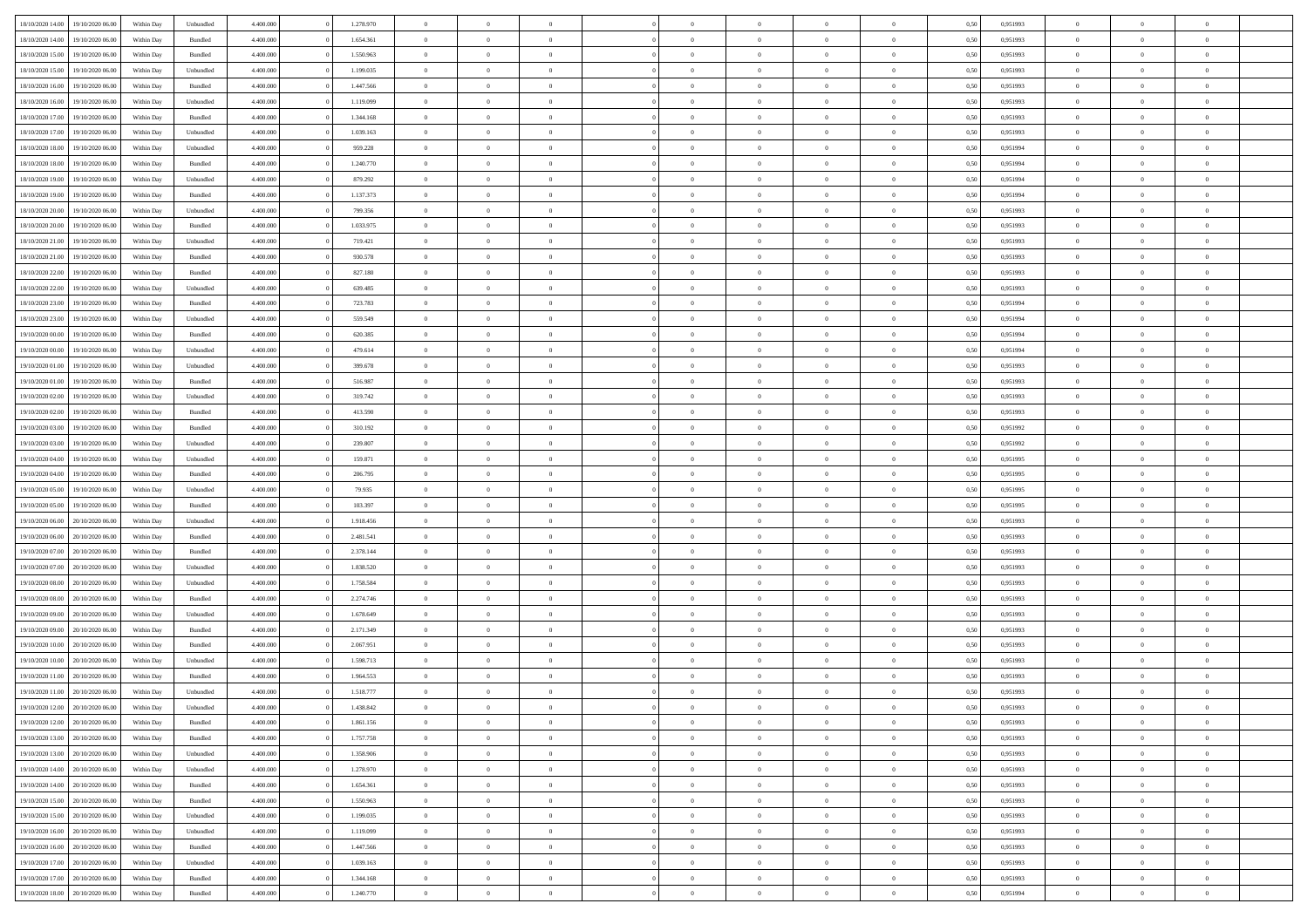|                                   |                  |            |           |           |           | $\overline{0}$ | $\Omega$       |                |                | $\Omega$       | $\Omega$       | $\theta$       |      |          | $\theta$       |                | $\theta$       |  |
|-----------------------------------|------------------|------------|-----------|-----------|-----------|----------------|----------------|----------------|----------------|----------------|----------------|----------------|------|----------|----------------|----------------|----------------|--|
| 19/10/2020 18:00                  | 20/10/2020 06:00 | Within Dav | Unbundled | 4.400.000 | 959.228   |                |                |                | $\Omega$       |                |                |                | 0,50 | 0,951994 |                | $\theta$       |                |  |
| 19/10/2020 19:00                  | 20/10/2020 06.00 | Within Day | Bundled   | 4.400.000 | 1.137.373 | $\overline{0}$ | $\theta$       | $\overline{0}$ | $\overline{0}$ | $\bf{0}$       | $\overline{0}$ | $\bf{0}$       | 0,50 | 0,951994 | $\theta$       | $\theta$       | $\overline{0}$ |  |
| 19/10/2020 19:00                  | 20/10/2020 06:00 | Within Day | Unbundled | 4.400.000 | 879.292   | $\overline{0}$ | $\overline{0}$ | $\overline{0}$ | $\bf{0}$       | $\bf{0}$       | $\bf{0}$       | $\bf{0}$       | 0,50 | 0,951994 | $\overline{0}$ | $\overline{0}$ | $\overline{0}$ |  |
| 19/10/2020 20:00                  | 20/10/2020 06:00 | Within Dav | Unbundled | 4.400.000 | 799.356   | $\overline{0}$ | $\overline{0}$ | $\overline{0}$ | $\overline{0}$ | $\bf{0}$       | $\overline{0}$ | $\overline{0}$ | 0.50 | 0.951993 | $\theta$       | $\theta$       | $\overline{0}$ |  |
| 19/10/2020 20:00                  | 20/10/2020 06.00 | Within Day | Bundled   | 4.400.000 | 1.033.975 | $\overline{0}$ | $\theta$       | $\overline{0}$ | $\overline{0}$ | $\bf{0}$       | $\overline{0}$ | $\bf{0}$       | 0,50 | 0,951993 | $\theta$       | $\theta$       | $\overline{0}$ |  |
|                                   |                  |            |           |           |           |                |                |                |                |                |                |                |      |          |                |                |                |  |
| 19/10/2020 21.00                  | 20/10/2020 06:00 | Within Day | Bundled   | 4.400.000 | 930.578   | $\overline{0}$ | $\bf{0}$       | $\overline{0}$ | $\bf{0}$       | $\overline{0}$ | $\overline{0}$ | $\mathbf{0}$   | 0,50 | 0,951993 | $\overline{0}$ | $\overline{0}$ | $\bf{0}$       |  |
| 19/10/2020 21:00                  | 20/10/2020 06:00 | Within Dav | Unbundled | 4.400.000 | 719.421   | $\overline{0}$ | $\overline{0}$ | $\overline{0}$ | $\overline{0}$ | $\overline{0}$ | $\overline{0}$ | $\overline{0}$ | 0.50 | 0.951993 | $\theta$       | $\overline{0}$ | $\overline{0}$ |  |
| 19/10/2020 22.00                  | 20/10/2020 06.00 | Within Day | Bundled   | 4.400.000 | 827.180   | $\overline{0}$ | $\theta$       | $\overline{0}$ | $\overline{0}$ | $\bf{0}$       | $\overline{0}$ | $\bf{0}$       | 0,50 | 0,951993 | $\theta$       | $\theta$       | $\overline{0}$ |  |
| 19/10/2020 22.00                  | 20/10/2020 06:00 | Within Day | Unbundled | 4.400.000 | 639.485   | $\overline{0}$ | $\overline{0}$ | $\overline{0}$ | $\bf{0}$       | $\bf{0}$       | $\bf{0}$       | $\bf{0}$       | 0,50 | 0,951993 | $\,0\,$        | $\overline{0}$ | $\overline{0}$ |  |
| 19/10/2020 23:00                  | 20/10/2020 06:00 | Within Dav | Unbundled | 4.400.000 | 559.549   | $\overline{0}$ | $\overline{0}$ | $\overline{0}$ | $\overline{0}$ | $\overline{0}$ | $\overline{0}$ | $\overline{0}$ | 0.50 | 0,951994 | $\theta$       | $\overline{0}$ | $\overline{0}$ |  |
| 19/10/2020 23.00                  | 20/10/2020 06.00 | Within Day | Bundled   | 4.400.000 | 723.783   | $\overline{0}$ | $\theta$       | $\overline{0}$ | $\overline{0}$ | $\bf{0}$       | $\overline{0}$ | $\bf{0}$       | 0,50 | 0,951994 | $\,$ 0 $\,$    | $\theta$       | $\overline{0}$ |  |
| 20/10/2020 00:00                  | 20/10/2020 06:00 | Within Day | Unbundled | 4.400.000 | 479.614   | $\overline{0}$ | $\overline{0}$ | $\overline{0}$ | $\bf{0}$       | $\bf{0}$       | $\bf{0}$       | $\bf{0}$       | 0,50 | 0,951994 | $\overline{0}$ | $\overline{0}$ | $\overline{0}$ |  |
|                                   |                  |            |           |           |           |                |                |                |                |                |                |                |      |          |                |                |                |  |
| 20/10/2020 00:00                  | 20/10/2020 06:00 | Within Day | Bundled   | 4.400.000 | 620.385   | $\overline{0}$ | $\overline{0}$ | $\overline{0}$ | $\overline{0}$ | $\bf{0}$       | $\overline{0}$ | $\overline{0}$ | 0.50 | 0.951994 | $\theta$       | $\theta$       | $\overline{0}$ |  |
| 20/10/2020 01:00                  | 20/10/2020 06.00 | Within Day | Bundled   | 4.400.000 | 516.987   | $\overline{0}$ | $\theta$       | $\overline{0}$ | $\overline{0}$ | $\bf{0}$       | $\overline{0}$ | $\bf{0}$       | 0,50 | 0,951993 | $\theta$       | $\theta$       | $\overline{0}$ |  |
| 20/10/2020 01:00                  | 20/10/2020 06:00 | Within Day | Unbundled | 4.400.000 | 399.678   | $\overline{0}$ | $\bf{0}$       | $\overline{0}$ | $\bf{0}$       | $\overline{0}$ | $\overline{0}$ | $\mathbf{0}$   | 0,50 | 0,951993 | $\bf{0}$       | $\overline{0}$ | $\bf{0}$       |  |
| 20/10/2020 02:00                  | 20/10/2020 06:00 | Within Dav | Unbundled | 4.400.000 | 319.742   | $\overline{0}$ | $\overline{0}$ | $\overline{0}$ | $\overline{0}$ | $\overline{0}$ | $\overline{0}$ | $\overline{0}$ | 0.50 | 0.951993 | $\theta$       | $\overline{0}$ | $\overline{0}$ |  |
| 20/10/2020 02:00                  | 20/10/2020 06.00 | Within Day | Bundled   | 4.400.000 | 413.590   | $\overline{0}$ | $\theta$       | $\overline{0}$ | $\overline{0}$ | $\bf{0}$       | $\overline{0}$ | $\bf{0}$       | 0,50 | 0,951993 | $\theta$       | $\theta$       | $\overline{0}$ |  |
| 20/10/2020 03:00                  | 20/10/2020 06:00 | Within Day | Unbundled | 4.400.000 | 239.807   | $\overline{0}$ | $\overline{0}$ | $\overline{0}$ | $\bf{0}$       | $\bf{0}$       | $\bf{0}$       | $\bf{0}$       | 0,50 | 0,951992 | $\,0\,$        | $\overline{0}$ | $\overline{0}$ |  |
| 20/10/2020 03:00                  | 20/10/2020 06:00 | Within Day | Bundled   | 4.400.000 | 310.192   | $\overline{0}$ | $\overline{0}$ | $\overline{0}$ | $\overline{0}$ | $\overline{0}$ | $\overline{0}$ | $\overline{0}$ | 0.50 | 0.951992 | $\theta$       | $\overline{0}$ | $\overline{0}$ |  |
|                                   |                  |            |           |           |           |                |                |                |                |                |                |                |      |          |                |                |                |  |
| 20/10/2020 04:00                  | 20/10/2020 06.00 | Within Day | Bundled   | 4.400.000 | 206.795   | $\overline{0}$ | $\theta$       | $\overline{0}$ | $\overline{0}$ | $\bf{0}$       | $\overline{0}$ | $\bf{0}$       | 0,50 | 0,951995 | $\,$ 0 $\,$    | $\theta$       | $\overline{0}$ |  |
| 20/10/2020 04:00                  | 20/10/2020 06:00 | Within Day | Unbundled | 4.400.000 | 159.871   | $\overline{0}$ | $\overline{0}$ | $\overline{0}$ | $\bf{0}$       | $\bf{0}$       | $\bf{0}$       | $\bf{0}$       | 0,50 | 0,951995 | $\bf{0}$       | $\overline{0}$ | $\overline{0}$ |  |
| 20/10/2020 05:00                  | 20/10/2020 06:00 | Within Day | Bundled   | 4.400.000 | 103.397   | $\overline{0}$ | $\overline{0}$ | $\overline{0}$ | $\overline{0}$ | $\bf{0}$       | $\overline{0}$ | $\overline{0}$ | 0.50 | 0.951995 | $\theta$       | $\theta$       | $\overline{0}$ |  |
| 20/10/2020 05:00                  | 20/10/2020 06.00 | Within Day | Unbundled | 4.400.000 | 79.935    | $\overline{0}$ | $\theta$       | $\overline{0}$ | $\overline{0}$ | $\bf{0}$       | $\overline{0}$ | $\bf{0}$       | 0,50 | 0,951995 | $\,$ 0 $\,$    | $\overline{0}$ | $\overline{0}$ |  |
| 20/10/2020 06.00                  | 21/10/2020 06.00 | Within Day | Bundled   | 4.400.000 | 2.481.541 | $\overline{0}$ | $\bf{0}$       | $\overline{0}$ | $\bf{0}$       | $\overline{0}$ | $\overline{0}$ | $\mathbf{0}$   | 0,50 | 0,951993 | $\bf{0}$       | $\overline{0}$ | $\bf{0}$       |  |
| 20/10/2020 06:00                  | 21/10/2020 06.00 | Within Day | Unbundled | 4.400.000 | 1.918.456 | $\overline{0}$ | $\overline{0}$ | $\overline{0}$ | $\overline{0}$ | $\overline{0}$ | $\overline{0}$ | $\overline{0}$ | 0.50 | 0.951993 | $\theta$       | $\overline{0}$ | $\overline{0}$ |  |
| 20/10/2020 07.00                  | 21/10/2020 06.00 |            |           | 4.400.000 | 1.838.520 | $\overline{0}$ | $\theta$       | $\overline{0}$ | $\overline{0}$ | $\bf{0}$       | $\overline{0}$ |                |      | 0,951993 | $\theta$       | $\theta$       | $\overline{0}$ |  |
|                                   |                  | Within Day | Unbundled |           |           |                |                |                |                |                |                | $\bf{0}$       | 0,50 |          |                |                |                |  |
| 20/10/2020 07:00                  | 21/10/2020 06.00 | Within Day | Bundled   | 4.400.000 | 2.378.144 | $\overline{0}$ | $\overline{0}$ | $\overline{0}$ | $\bf{0}$       | $\bf{0}$       | $\bf{0}$       | $\bf{0}$       | 0,50 | 0,951993 | $\,0\,$        | $\overline{0}$ | $\overline{0}$ |  |
| 20/10/2020 08:00                  | 21/10/2020 06:00 | Within Day | Unbundled | 4.400.000 | 1.758.584 | $\overline{0}$ | $\overline{0}$ | $\overline{0}$ | $\overline{0}$ | $\overline{0}$ | $\overline{0}$ | $\overline{0}$ | 0.50 | 0.951993 | $\theta$       | $\overline{0}$ | $\overline{0}$ |  |
| 20/10/2020 08:00                  | 21/10/2020 06.00 | Within Day | Bundled   | 4.400.000 | 2.274.746 | $\overline{0}$ | $\theta$       | $\overline{0}$ | $\overline{0}$ | $\bf{0}$       | $\overline{0}$ | $\bf{0}$       | 0,50 | 0,951993 | $\,$ 0 $\,$    | $\overline{0}$ | $\overline{0}$ |  |
| 20/10/2020 09:00                  | 21/10/2020 06.00 | Within Day | Bundled   | 4.400.000 | 2.171.349 | $\overline{0}$ | $\overline{0}$ | $\overline{0}$ | $\bf{0}$       | $\bf{0}$       | $\bf{0}$       | $\bf{0}$       | 0,50 | 0,951993 | $\bf{0}$       | $\overline{0}$ | $\overline{0}$ |  |
| 20/10/2020 09:00                  | 21/10/2020 06.00 | Within Day | Unbundled | 4.400.000 | 1.678.649 | $\overline{0}$ | $\Omega$       | $\Omega$       | $\Omega$       | $\Omega$       | $\Omega$       | $\overline{0}$ | 0,50 | 0,951993 | $\,0\,$        | $\theta$       | $\theta$       |  |
| 20/10/2020 10:00                  | 21/10/2020 06.00 | Within Day | Unbundled | 4.400.000 | 1.598.713 | $\overline{0}$ | $\theta$       | $\overline{0}$ | $\overline{0}$ | $\bf{0}$       | $\overline{0}$ | $\bf{0}$       | 0,50 | 0,951993 | $\theta$       | $\theta$       | $\overline{0}$ |  |
|                                   |                  |            |           |           |           |                |                |                |                |                |                |                |      |          |                |                |                |  |
| 20/10/2020 10:00                  | 21/10/2020 06.00 | Within Day | Bundled   | 4.400.000 | 2.067.951 | $\overline{0}$ | $\overline{0}$ | $\overline{0}$ | $\bf{0}$       | $\bf{0}$       | $\overline{0}$ | $\mathbf{0}$   | 0,50 | 0,951993 | $\overline{0}$ | $\overline{0}$ | $\bf{0}$       |  |
| 20/10/2020 11:00                  | 21/10/2020 06:00 | Within Day | Unbundled | 4.400,000 | 1.518.777 | $\overline{0}$ | $\Omega$       | $\Omega$       | $\Omega$       | $\bf{0}$       | $\overline{0}$ | $\overline{0}$ | 0.50 | 0,951993 | $\,0\,$        | $\theta$       | $\theta$       |  |
| 20/10/2020 11:00                  | 21/10/2020 06.00 | Within Day | Bundled   | 4.400.000 | 1.964.553 | $\overline{0}$ | $\theta$       | $\overline{0}$ | $\overline{0}$ | $\bf{0}$       | $\overline{0}$ | $\bf{0}$       | 0,50 | 0,951993 | $\theta$       | $\theta$       | $\overline{0}$ |  |
| 20/10/2020 12:00                  | 21/10/2020 06.00 | Within Day | Bundled   | 4.400.000 | 1.861.156 | $\overline{0}$ | $\overline{0}$ | $\overline{0}$ | $\bf{0}$       | $\bf{0}$       | $\bf{0}$       | $\bf{0}$       | 0,50 | 0,951993 | $\,0\,$        | $\overline{0}$ | $\overline{0}$ |  |
| 20/10/2020 12:00                  | 21/10/2020 06:00 | Within Day | Unbundled | 4.400,000 | 1.438.842 | $\overline{0}$ | $\Omega$       | $\Omega$       | $\Omega$       | $\Omega$       | $\theta$       | $\overline{0}$ | 0.50 | 0.951993 | $\theta$       | $\theta$       | $\theta$       |  |
| 20/10/2020 13:00                  | 21/10/2020 06.00 | Within Day | Unbundled | 4.400.000 | 1.358.906 | $\overline{0}$ | $\theta$       | $\overline{0}$ | $\overline{0}$ | $\bf{0}$       | $\overline{0}$ | $\bf{0}$       | 0,50 | 0,951993 | $\,$ 0 $\,$    | $\overline{0}$ | $\overline{0}$ |  |
| 20/10/2020 13:00                  | 21/10/2020 06.00 | Within Day | Bundled   | 4.400.000 | 1.757.758 | $\overline{0}$ | $\overline{0}$ | $\overline{0}$ | $\bf{0}$       | $\bf{0}$       | $\overline{0}$ | $\bf{0}$       | 0,50 | 0,951993 | $\overline{0}$ | $\overline{0}$ | $\overline{0}$ |  |
| 20/10/2020 14:00                  | 21/10/2020 06.00 |            | Unbundled | 4.400,000 | 1.278.970 | $\overline{0}$ | $\Omega$       | $\Omega$       | $\Omega$       | $\Omega$       | $\overline{0}$ | $\overline{0}$ | 0.50 | 0,951993 | $\,0\,$        | $\theta$       | $\theta$       |  |
|                                   |                  | Within Day |           |           |           |                |                |                |                |                |                |                |      |          |                |                |                |  |
| 20/10/2020 14:00                  | 21/10/2020 06.00 | Within Day | Bundled   | 4.400.000 | 1.654.361 | $\overline{0}$ | $\theta$       | $\overline{0}$ | $\overline{0}$ | $\bf{0}$       | $\overline{0}$ | $\bf{0}$       | 0,50 | 0,951993 | $\,$ 0 $\,$    | $\overline{0}$ | $\overline{0}$ |  |
| 20/10/2020 15:00                  | 21/10/2020 06.00 | Within Day | Bundled   | 4.400.000 | 1.550.963 | $\overline{0}$ | $\overline{0}$ | $\overline{0}$ | $\overline{0}$ | $\bf{0}$       | $\overline{0}$ | $\mathbf{0}$   | 0,50 | 0,951993 | $\overline{0}$ | $\overline{0}$ | $\bf{0}$       |  |
| 20/10/2020 15:00                  | 21/10/2020 06:00 | Within Day | Unbundled | 4.400,000 | 1.199.035 | $\overline{0}$ | $\Omega$       | $\Omega$       | $\Omega$       | $\Omega$       | $\Omega$       | $\overline{0}$ | 0.50 | 0.951993 | $\theta$       | $\theta$       | $\theta$       |  |
| 20/10/2020 16:00                  | 21/10/2020 06.00 | Within Day | Bundled   | 4.400.000 | 1.447.566 | $\overline{0}$ | $\,$ 0 $\,$    | $\overline{0}$ | $\bf{0}$       | $\,$ 0         | $\overline{0}$ | $\bf{0}$       | 0,50 | 0,951993 | $\,0\,$        | $\overline{0}$ | $\overline{0}$ |  |
| 20/10/2020 16:00 21/10/2020 06:00 |                  | Within Day | Unbundled | 4.400.000 | 1.119.099 | $\bf{0}$       | $\bf{0}$       |                |                |                |                |                | 0,50 | 0,951993 | $\bf{0}$       | $\overline{0}$ |                |  |
| 20/10/2020 17:00                  | 21/10/2020 06:00 | Within Day | Bundled   | 4.400.000 | 1.344.168 | $\overline{0}$ | $\overline{0}$ | $\Omega$       | $\Omega$       | $\overline{0}$ | $\overline{0}$ | $\overline{0}$ | 0,50 | 0.951993 | $\theta$       | $\theta$       | $\theta$       |  |
| 20/10/2020 17.00                  | 21/10/2020 06.00 | Within Day | Unbundled | 4.400.000 | 1.039.163 | $\overline{0}$ | $\,$ 0         | $\overline{0}$ | $\overline{0}$ | $\,$ 0 $\,$    | $\overline{0}$ | $\,$ 0 $\,$    | 0,50 | 0,951993 | $\,$ 0 $\,$    | $\,$ 0 $\,$    | $\,$ 0         |  |
|                                   |                  |            |           |           |           |                |                |                |                |                |                |                |      |          |                |                |                |  |
| 20/10/2020 18:00                  | 21/10/2020 06.00 | Within Day | Bundled   | 4.400.000 | 1.240.770 | $\overline{0}$ | $\overline{0}$ | $\overline{0}$ | $\overline{0}$ | $\overline{0}$ | $\overline{0}$ | $\mathbf{0}$   | 0,50 | 0,951994 | $\overline{0}$ | $\bf{0}$       | $\bf{0}$       |  |
| 20/10/2020 18:00                  | 21/10/2020 06.00 | Within Day | Unbundled | 4.400,000 | 959.228   | $\overline{0}$ | $\overline{0}$ | $\overline{0}$ | $\Omega$       | $\overline{0}$ | $\overline{0}$ | $\overline{0}$ | 0,50 | 0,951994 | $\overline{0}$ | $\theta$       | $\overline{0}$ |  |
| 20/10/2020 19:00                  | 21/10/2020 06.00 | Within Day | Bundled   | 4.400.000 | 1.137.373 | $\overline{0}$ | $\,$ 0         | $\overline{0}$ | $\overline{0}$ | $\,$ 0 $\,$    | $\overline{0}$ | $\mathbf{0}$   | 0,50 | 0,951994 | $\,$ 0 $\,$    | $\overline{0}$ | $\overline{0}$ |  |
| 20/10/2020 19:00                  | 21/10/2020 06.00 | Within Day | Unbundled | 4.400.000 | 879.292   | $\overline{0}$ | $\overline{0}$ | $\overline{0}$ | $\overline{0}$ | $\overline{0}$ | $\overline{0}$ | $\mathbf{0}$   | 0,50 | 0,951994 | $\overline{0}$ | $\overline{0}$ | $\bf{0}$       |  |
| 20/10/2020 20:00                  | 21/10/2020 06.00 | Within Day | Bundled   | 4.400,000 | 1.033.975 | $\overline{0}$ | $\overline{0}$ | $\overline{0}$ | $\overline{0}$ | $\overline{0}$ | $\overline{0}$ | $\bf{0}$       | 0.50 | 0,951993 | $\overline{0}$ | $\theta$       | $\overline{0}$ |  |
| 20/10/2020 20:00                  | 21/10/2020 06.00 | Within Day | Unbundled | 4.400.000 | 799.356   | $\overline{0}$ | $\,$ 0         | $\overline{0}$ | $\overline{0}$ | $\bf{0}$       | $\overline{0}$ | $\bf{0}$       | 0,50 | 0,951993 | $\,$ 0 $\,$    | $\overline{0}$ | $\overline{0}$ |  |
| 20/10/2020 21:00                  | 21/10/2020 06.00 | Within Day | Unbundled | 4.400.000 | 719.421   | $\overline{0}$ | $\bf{0}$       | $\overline{0}$ | $\overline{0}$ | $\overline{0}$ | $\overline{0}$ | $\mathbf{0}$   | 0,50 | 0,951993 | $\overline{0}$ | $\overline{0}$ | $\bf{0}$       |  |
|                                   |                  |            |           |           |           |                |                |                |                |                |                |                |      |          |                |                |                |  |
| 20/10/2020 21.00                  | 21/10/2020 06:00 | Within Day | Bundled   | 4.400,000 | 930.578   | $\overline{0}$ | $\overline{0}$ | $\overline{0}$ | $\Omega$       | $\overline{0}$ | $\overline{0}$ | $\overline{0}$ | 0.50 | 0,951993 | $\overline{0}$ | $\overline{0}$ | $\overline{0}$ |  |
| 20/10/2020 22.00                  | 21/10/2020 06.00 | Within Day | Bundled   | 4.400.000 | 827.180   | $\overline{0}$ | $\bf{0}$       | $\overline{0}$ | $\overline{0}$ | $\bf{0}$       | $\bf{0}$       | $\mathbf{0}$   | 0,50 | 0,951993 | $\,$ 0 $\,$    | $\,$ 0 $\,$    | $\bf{0}$       |  |
| 20/10/2020 22:00 21/10/2020 06:00 |                  | Within Day | Unbundled | 4.400.000 | 639.485   | $\overline{0}$ | $\bf{0}$       | $\overline{0}$ | $\bf{0}$       | $\bf{0}$       | $\bf{0}$       | $\bf{0}$       | 0,50 | 0,951993 | $\overline{0}$ | $\overline{0}$ | $\bf{0}$       |  |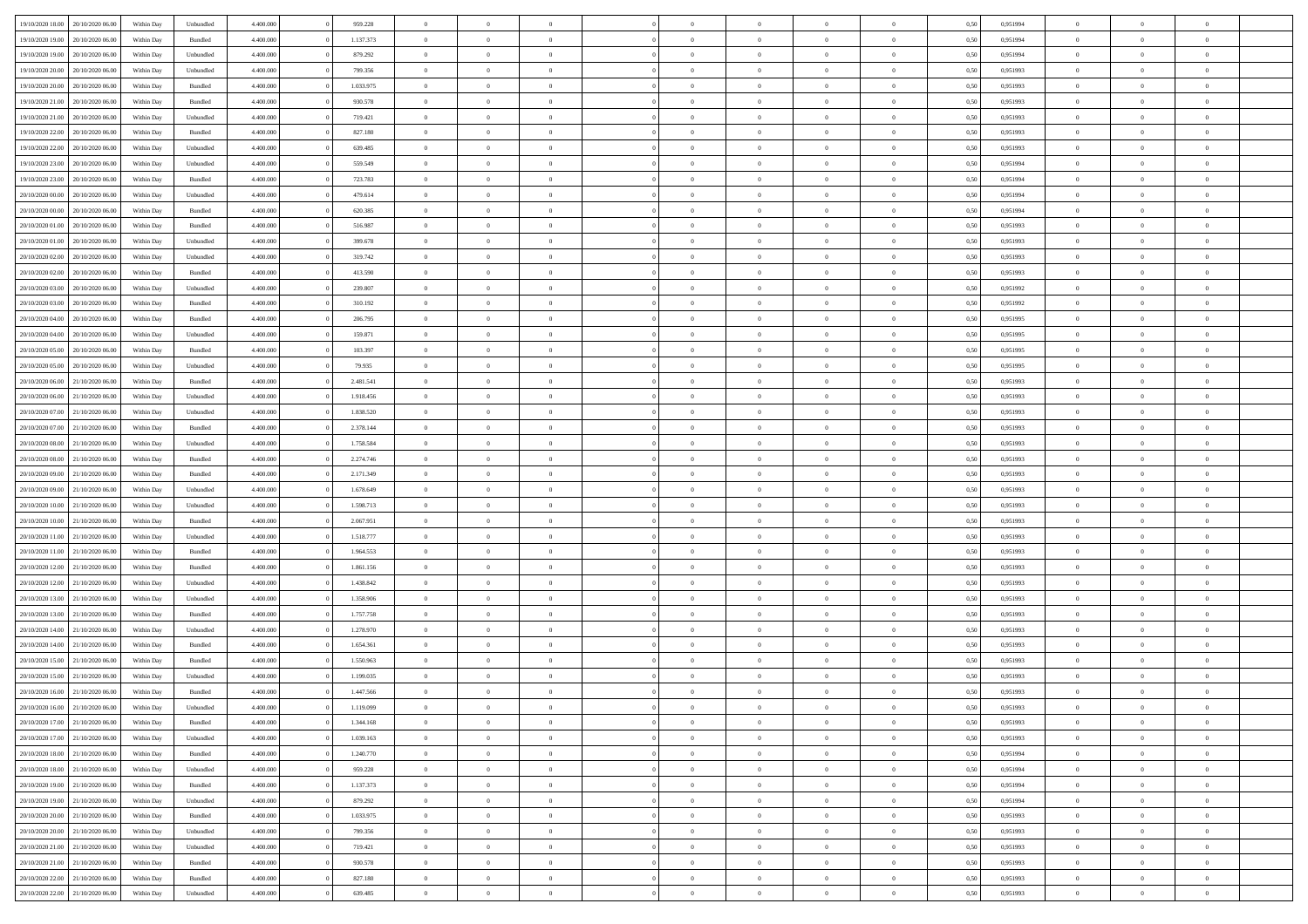|                                   |                  |            |                    |           |           | $\overline{0}$ | $\Omega$       |                |                | $\Omega$       | $\Omega$       | $\theta$       |      |          | $\theta$       |                | $\theta$       |  |
|-----------------------------------|------------------|------------|--------------------|-----------|-----------|----------------|----------------|----------------|----------------|----------------|----------------|----------------|------|----------|----------------|----------------|----------------|--|
| 20/10/2020 23:00                  | 21/10/2020 06:00 | Within Dav | Unbundled          | 4.400.000 | 559.549   |                |                |                | $\Omega$       |                |                |                | 0,50 | 0,951994 |                | $\theta$       |                |  |
| 20/10/2020 23.00                  | 21/10/2020 06.00 | Within Day | Bundled            | 4.400.000 | 723.783   | $\overline{0}$ | $\theta$       | $\overline{0}$ | $\overline{0}$ | $\bf{0}$       | $\overline{0}$ | $\bf{0}$       | 0,50 | 0,951994 | $\theta$       | $\overline{0}$ | $\overline{0}$ |  |
| 21/10/2020 00:00                  | 21/10/2020 06.00 | Within Day | Bundled            | 4.400.000 | 620.385   | $\overline{0}$ | $\overline{0}$ | $\overline{0}$ | $\bf{0}$       | $\bf{0}$       | $\bf{0}$       | $\bf{0}$       | 0,50 | 0,951994 | $\overline{0}$ | $\overline{0}$ | $\overline{0}$ |  |
| 21/10/2020 00:00                  | 21/10/2020 06:00 | Within Dav | Unbundled          | 4.400.000 | 479.614   | $\overline{0}$ | $\overline{0}$ | $\overline{0}$ | $\overline{0}$ | $\bf{0}$       | $\overline{0}$ | $\overline{0}$ | 0.50 | 0.951994 | $\theta$       | $\theta$       | $\overline{0}$ |  |
| 21/10/2020 01:00                  | 21/10/2020 06.00 | Within Day | Bundled            | 4.400.000 | 516.987   | $\overline{0}$ | $\theta$       | $\overline{0}$ | $\overline{0}$ | $\bf{0}$       | $\overline{0}$ | $\bf{0}$       | 0,50 | 0,951993 | $\theta$       | $\theta$       | $\overline{0}$ |  |
|                                   |                  |            |                    |           |           |                |                |                |                |                |                |                |      |          |                |                |                |  |
| 21/10/2020 01:00                  | 21/10/2020 06.00 | Within Day | Unbundled          | 4.400.000 | 399.678   | $\overline{0}$ | $\bf{0}$       | $\overline{0}$ | $\bf{0}$       | $\overline{0}$ | $\overline{0}$ | $\mathbf{0}$   | 0,50 | 0,951993 | $\overline{0}$ | $\overline{0}$ | $\bf{0}$       |  |
| 21/10/2020 02:00                  | 21/10/2020 06:00 | Within Dav | Unbundled          | 4.400.000 | 319.742   | $\overline{0}$ | $\overline{0}$ | $\overline{0}$ | $\overline{0}$ | $\overline{0}$ | $\overline{0}$ | $\overline{0}$ | 0.50 | 0.951993 | $\theta$       | $\overline{0}$ | $\overline{0}$ |  |
| 21/10/2020 02.00                  | 21/10/2020 06.00 | Within Day | Bundled            | 4.400.000 | 413.590   | $\overline{0}$ | $\theta$       | $\overline{0}$ | $\overline{0}$ | $\bf{0}$       | $\overline{0}$ | $\bf{0}$       | 0,50 | 0,951993 | $\theta$       | $\theta$       | $\overline{0}$ |  |
| 21/10/2020 03:00                  | 21/10/2020 06.00 | Within Day | Unbundled          | 4.400.000 | 239.807   | $\overline{0}$ | $\overline{0}$ | $\overline{0}$ | $\bf{0}$       | $\bf{0}$       | $\bf{0}$       | $\bf{0}$       | 0,50 | 0,951992 | $\,0\,$        | $\overline{0}$ | $\overline{0}$ |  |
| 21/10/2020 03:00                  | 21/10/2020 06.00 | Within Dav | Bundled            | 4.400.000 | 310.192   | $\overline{0}$ | $\overline{0}$ | $\overline{0}$ | $\overline{0}$ | $\overline{0}$ | $\overline{0}$ | $\overline{0}$ | 0.50 | 0.951992 | $\theta$       | $\overline{0}$ | $\overline{0}$ |  |
| 21/10/2020 04.00                  | 21/10/2020 06.00 | Within Day | Bundled            | 4.400.000 | 206.795   | $\overline{0}$ | $\theta$       | $\overline{0}$ | $\overline{0}$ | $\bf{0}$       | $\overline{0}$ | $\bf{0}$       | 0,50 | 0,951995 | $\,$ 0 $\,$    | $\theta$       | $\overline{0}$ |  |
| 21/10/2020 04:00                  | 21/10/2020 06.00 | Within Day | Unbundled          | 4.400.000 | 159.871   | $\overline{0}$ | $\overline{0}$ | $\overline{0}$ | $\bf{0}$       | $\bf{0}$       | $\bf{0}$       | $\bf{0}$       | 0,50 | 0,951995 | $\overline{0}$ | $\overline{0}$ | $\overline{0}$ |  |
|                                   |                  |            |                    |           |           |                |                |                |                |                |                |                |      |          |                |                |                |  |
| 21/10/2020 05:00                  | 21/10/2020 06:00 | Within Day | Bundled            | 4.400.000 | 103.397   | $\overline{0}$ | $\overline{0}$ | $\overline{0}$ | $\overline{0}$ | $\bf{0}$       | $\overline{0}$ | $\overline{0}$ | 0.50 | 0.951995 | $\theta$       | $\theta$       | $\overline{0}$ |  |
| 21/10/2020 05.00                  | 21/10/2020 06.00 | Within Day | Unbundled          | 4.400.000 | 79.935    | $\overline{0}$ | $\theta$       | $\overline{0}$ | $\overline{0}$ | $\bf{0}$       | $\overline{0}$ | $\bf{0}$       | 0,50 | 0,951995 | $\theta$       | $\overline{0}$ | $\overline{0}$ |  |
| 21/10/2020 06:00                  | 22/10/2020 06.00 | Within Day | Bundled            | 4.400.000 | 2.481.541 | $\overline{0}$ | $\bf{0}$       | $\overline{0}$ | $\bf{0}$       | $\overline{0}$ | $\overline{0}$ | $\mathbf{0}$   | 0,50 | 0,951993 | $\overline{0}$ | $\overline{0}$ | $\bf{0}$       |  |
| 21/10/2020 06:00                  | 22/10/2020 06:00 | Within Dav | Unbundled          | 4.400.000 | 1.918.456 | $\overline{0}$ | $\overline{0}$ | $\overline{0}$ | $\overline{0}$ | $\overline{0}$ | $\overline{0}$ | $\overline{0}$ | 0.50 | 0.951993 | $\theta$       | $\overline{0}$ | $\overline{0}$ |  |
| 21/10/2020 07.00                  | 22/10/2020 06.00 | Within Day | Bundled            | 4.400.000 | 2.378.144 | $\overline{0}$ | $\theta$       | $\overline{0}$ | $\overline{0}$ | $\bf{0}$       | $\overline{0}$ | $\bf{0}$       | 0,50 | 0,951993 | $\theta$       | $\theta$       | $\overline{0}$ |  |
| 21/10/2020 07.00                  | 22/10/2020 06.00 | Within Day | Unbundled          | 4.400.000 | 1.838.520 | $\overline{0}$ | $\overline{0}$ | $\overline{0}$ | $\bf{0}$       | $\bf{0}$       | $\bf{0}$       | $\bf{0}$       | 0,50 | 0,951993 | $\,0\,$        | $\overline{0}$ | $\overline{0}$ |  |
| 21/10/2020 08:00                  | 22/10/2020 06.00 | Within Day | Bundled            | 4.400.000 | 2.274.746 | $\overline{0}$ | $\overline{0}$ | $\overline{0}$ | $\overline{0}$ | $\overline{0}$ | $\overline{0}$ | $\overline{0}$ | 0.50 | 0.951993 | $\theta$       | $\overline{0}$ | $\overline{0}$ |  |
|                                   |                  |            |                    |           |           |                |                |                |                |                |                |                |      |          |                |                |                |  |
| 21/10/2020 08.00                  | 22/10/2020 06.00 | Within Day | Unbundled          | 4.400.000 | 1.758.584 | $\overline{0}$ | $\theta$       | $\overline{0}$ | $\overline{0}$ | $\bf{0}$       | $\overline{0}$ | $\bf{0}$       | 0,50 | 0,951993 | $\,$ 0 $\,$    | $\theta$       | $\overline{0}$ |  |
| 21/10/2020 09:00                  | 22/10/2020 06.00 | Within Day | Bundled            | 4.400.000 | 2.171.349 | $\overline{0}$ | $\overline{0}$ | $\overline{0}$ | $\bf{0}$       | $\bf{0}$       | $\bf{0}$       | $\bf{0}$       | 0,50 | 0,951993 | $\bf{0}$       | $\overline{0}$ | $\overline{0}$ |  |
| 21/10/2020 09:00                  | 22/10/2020 06:00 | Within Day | Unbundled          | 4.400.000 | 1.678.649 | $\overline{0}$ | $\overline{0}$ | $\overline{0}$ | $\overline{0}$ | $\bf{0}$       | $\overline{0}$ | $\overline{0}$ | 0.50 | 0.951993 | $\theta$       | $\theta$       | $\overline{0}$ |  |
| 21/10/2020 10:00                  | 22/10/2020 06.00 | Within Day | Unbundled          | 4.400.000 | 1.598.713 | $\overline{0}$ | $\theta$       | $\overline{0}$ | $\overline{0}$ | $\bf{0}$       | $\overline{0}$ | $\bf{0}$       | 0,50 | 0,951993 | $\,$ 0 $\,$    | $\overline{0}$ | $\overline{0}$ |  |
| 21/10/2020 10:00                  | 22/10/2020 06.00 | Within Day | Bundled            | 4.400.000 | 2.067.951 | $\overline{0}$ | $\bf{0}$       | $\overline{0}$ | $\overline{0}$ | $\overline{0}$ | $\overline{0}$ | $\mathbf{0}$   | 0,50 | 0,951993 | $\overline{0}$ | $\overline{0}$ | $\bf{0}$       |  |
| 21/10/2020 11:00                  | 22/10/2020 06.00 | Within Dav | Unbundled          | 4.400.000 | 1.518.777 | $\overline{0}$ | $\overline{0}$ | $\overline{0}$ | $\overline{0}$ | $\overline{0}$ | $\overline{0}$ | $\overline{0}$ | 0.50 | 0.951993 | $\theta$       | $\overline{0}$ | $\overline{0}$ |  |
| 21/10/2020 11:00                  | 22/10/2020 06.00 |            |                    | 4.400.000 | 1.964.553 | $\overline{0}$ | $\theta$       | $\overline{0}$ | $\overline{0}$ | $\bf{0}$       | $\overline{0}$ |                |      | 0,951993 | $\theta$       | $\theta$       | $\overline{0}$ |  |
|                                   |                  | Within Day | Bundled            |           |           |                |                |                |                |                |                | $\bf{0}$       | 0,50 |          |                |                |                |  |
| 21/10/2020 12:00                  | 22/10/2020 06.00 | Within Day | Bundled            | 4.400.000 | 1.861.156 | $\overline{0}$ | $\overline{0}$ | $\overline{0}$ | $\overline{0}$ | $\bf{0}$       | $\overline{0}$ | $\bf{0}$       | 0,50 | 0,951993 | $\,0\,$        | $\overline{0}$ | $\overline{0}$ |  |
| 21/10/2020 12:00                  | 22/10/2020 06:00 | Within Day | Unbundled          | 4.400.000 | 1.438.842 | $\overline{0}$ | $\overline{0}$ | $\overline{0}$ | $\overline{0}$ | $\overline{0}$ | $\overline{0}$ | $\overline{0}$ | 0.50 | 0.951993 | $\theta$       | $\overline{0}$ | $\overline{0}$ |  |
| 21/10/2020 13:00                  | 22/10/2020 06.00 | Within Day | Unbundled          | 4.400.000 | 1.358.906 | $\overline{0}$ | $\theta$       | $\overline{0}$ | $\overline{0}$ | $\bf{0}$       | $\overline{0}$ | $\bf{0}$       | 0,50 | 0,951993 | $\,$ 0 $\,$    | $\overline{0}$ | $\overline{0}$ |  |
| 21/10/2020 13.00                  | 22/10/2020 06.00 | Within Day | Bundled            | 4.400.000 | 1.757.758 | $\overline{0}$ | $\overline{0}$ | $\overline{0}$ | $\overline{0}$ | $\bf{0}$       | $\overline{0}$ | $\bf{0}$       | 0,50 | 0,951993 | $\bf{0}$       | $\overline{0}$ | $\overline{0}$ |  |
| 21/10/2020 14:00                  | 22/10/2020 06.00 | Within Day | Unbundled          | 4.400.000 | 1.278.970 | $\overline{0}$ | $\Omega$       | $\Omega$       | $\Omega$       | $\Omega$       | $\overline{0}$ | $\overline{0}$ | 0,50 | 0,951993 | $\,0\,$        | $\theta$       | $\theta$       |  |
| 21/10/2020 14:00                  | 22/10/2020 06.00 | Within Day | Bundled            | 4.400.000 | 1.654.361 | $\overline{0}$ | $\theta$       | $\overline{0}$ | $\overline{0}$ | $\bf{0}$       | $\overline{0}$ | $\bf{0}$       | 0,50 | 0,951993 | $\theta$       | $\theta$       | $\overline{0}$ |  |
|                                   |                  |            |                    |           |           |                |                |                |                |                |                |                |      |          |                |                |                |  |
| 21/10/2020 15:00                  | 22/10/2020 06.00 | Within Day | Bundled            | 4.400.000 | 1.550.963 | $\overline{0}$ | $\overline{0}$ | $\overline{0}$ | $\overline{0}$ | $\bf{0}$       | $\overline{0}$ | $\mathbf{0}$   | 0,50 | 0,951993 | $\overline{0}$ | $\overline{0}$ | $\bf{0}$       |  |
| 21/10/2020 15:00                  | 22/10/2020 06.00 | Within Day | Unbundled          | 4.400,000 | 1.199.035 | $\overline{0}$ | $\Omega$       | $\Omega$       | $\Omega$       | $\bf{0}$       | $\overline{0}$ | $\overline{0}$ | 0.50 | 0,951993 | $\,0\,$        | $\theta$       | $\theta$       |  |
| 21/10/2020 16.00                  | 22/10/2020 06.00 | Within Day | Bundled            | 4.400.000 | 1.447.566 | $\overline{0}$ | $\theta$       | $\overline{0}$ | $\overline{0}$ | $\bf{0}$       | $\overline{0}$ | $\bf{0}$       | 0,50 | 0,951993 | $\,$ 0 $\,$    | $\theta$       | $\overline{0}$ |  |
| 21/10/2020 16:00                  | 22/10/2020 06.00 | Within Day | Unbundled          | 4.400.000 | 1.119.099 | $\overline{0}$ | $\overline{0}$ | $\overline{0}$ | $\overline{0}$ | $\bf{0}$       | $\overline{0}$ | $\bf{0}$       | 0,50 | 0,951993 | $\,0\,$        | $\overline{0}$ | $\overline{0}$ |  |
| 21/10/2020 17:00                  | 22/10/2020 06:00 | Within Day | Unbundled          | 4.400,000 | 1.039.163 | $\overline{0}$ | $\Omega$       | $\Omega$       | $\Omega$       | $\theta$       | $\theta$       | $\overline{0}$ | 0.50 | 0,951993 | $\theta$       | $\theta$       | $\theta$       |  |
| 21/10/2020 17.00                  | 22/10/2020 06.00 | Within Day | Bundled            | 4.400.000 | 1.344.168 | $\overline{0}$ | $\theta$       | $\overline{0}$ | $\overline{0}$ | $\bf{0}$       | $\overline{0}$ | $\bf{0}$       | 0,50 | 0,951993 | $\,$ 0 $\,$    | $\overline{0}$ | $\overline{0}$ |  |
| 21/10/2020 18:00                  | 22/10/2020 06.00 | Within Day | Bundled            | 4.400.000 | 1.240.770 | $\overline{0}$ | $\overline{0}$ | $\overline{0}$ | $\overline{0}$ | $\bf{0}$       | $\overline{0}$ | $\bf{0}$       | 0,50 | 0,951994 | $\overline{0}$ | $\overline{0}$ | $\overline{0}$ |  |
| 21/10/2020 18:00                  | 22/10/2020 06.00 |            |                    | 4.400,000 | 959.228   | $\overline{0}$ | $\Omega$       | $\overline{0}$ | $\Omega$       | $\Omega$       | $\overline{0}$ | $\overline{0}$ | 0,50 | 0,951994 | $\,0\,$        | $\theta$       | $\theta$       |  |
|                                   |                  | Within Day | Unbundled          |           |           |                |                |                |                |                |                |                |      |          |                |                |                |  |
| 21/10/2020 19:00                  | 22/10/2020 06.00 | Within Day | Unbundled          | 4.400.000 | 879.292   | $\overline{0}$ | $\theta$       | $\overline{0}$ | $\overline{0}$ | $\,$ 0         | $\overline{0}$ | $\bf{0}$       | 0,50 | 0,951994 | $\,$ 0 $\,$    | $\overline{0}$ | $\overline{0}$ |  |
| 21/10/2020 19:00                  | 22/10/2020 06.00 | Within Day | Bundled            | 4.400.000 | 1.137.373 | $\overline{0}$ | $\overline{0}$ | $\overline{0}$ | $\bf{0}$       | $\bf{0}$       | $\bf{0}$       | $\mathbf{0}$   | 0,50 | 0,951994 | $\bf{0}$       | $\overline{0}$ | $\bf{0}$       |  |
| 21/10/2020 20:00                  | 22/10/2020 06:00 | Within Day | Bundled            | 4.400,000 | 1.033.975 | $\overline{0}$ | $\Omega$       | $\Omega$       | $\Omega$       | $\Omega$       | $\Omega$       | $\overline{0}$ | 0.50 | 0.951993 | $\theta$       | $\theta$       | $\theta$       |  |
| 21/10/2020 20:00                  | 22/10/2020 06.00 | Within Day | Unbundled          | 4.400.000 | 799.356   | $\overline{0}$ | $\overline{0}$ | $\overline{0}$ | $\bf{0}$       | $\,$ 0         | $\bf{0}$       | $\bf{0}$       | 0,50 | 0,951993 | $\,0\,$        | $\overline{0}$ | $\overline{0}$ |  |
| 21/10/2020 21:00                  | 22/10/2020 06.00 | Within Day | Unbundled          | 4.400.000 | 719.421   | $\bf{0}$       | $\bf{0}$       |                |                |                |                |                | 0,50 | 0,951993 | $\bf{0}$       | $\overline{0}$ |                |  |
| 21/10/2020 21:00                  | 22/10/2020 06:00 | Within Day | Bundled            | 4.400.000 | 930.578   | $\overline{0}$ | $\overline{0}$ | $\overline{0}$ | $\Omega$       | $\overline{0}$ | $\overline{0}$ | $\overline{0}$ | 0,50 | 0.951993 | $\theta$       | $\theta$       | $\theta$       |  |
| 21/10/2020 22.00                  | 22/10/2020 06.00 | Within Day | Unbundled          | 4.400.000 | 639.485   | $\overline{0}$ | $\bf{0}$       | $\overline{0}$ | $\bf{0}$       | $\,$ 0 $\,$    | $\overline{0}$ | $\,$ 0 $\,$    | 0,50 | 0,951993 | $\,$ 0 $\,$    | $\,$ 0 $\,$    | $\,$ 0         |  |
|                                   |                  |            |                    |           |           |                |                |                |                |                |                |                |      |          |                |                |                |  |
| 21/10/2020 22.00                  | 22/10/2020 06.00 | Within Day | Bundled            | 4.400.000 | 827.180   | $\overline{0}$ | $\overline{0}$ | $\overline{0}$ | $\overline{0}$ | $\overline{0}$ | $\overline{0}$ | $\mathbf{0}$   | 0,50 | 0,951993 | $\overline{0}$ | $\bf{0}$       | $\bf{0}$       |  |
| 21/10/2020 23.00                  | 22/10/2020 06.00 | Within Day | $\mathbf B$ undled | 4.400,000 | 723.783   | $\overline{0}$ | $\overline{0}$ | $\overline{0}$ | $\Omega$       | $\overline{0}$ | $\overline{0}$ | $\overline{0}$ | 0,50 | 0,951994 | $\bf{0}$       | $\theta$       | $\overline{0}$ |  |
| 21/10/2020 23.00                  | 22/10/2020 06.00 | Within Day | Unbundled          | 4.400.000 | 559.549   | $\overline{0}$ | $\,$ 0         | $\overline{0}$ | $\bf{0}$       | $\,$ 0 $\,$    | $\overline{0}$ | $\mathbf{0}$   | 0,50 | 0,951994 | $\,$ 0 $\,$    | $\overline{0}$ | $\overline{0}$ |  |
| 22/10/2020 00.00                  | 22/10/2020 06.00 | Within Day | Bundled            | 4.400.000 | 620.385   | $\overline{0}$ | $\overline{0}$ | $\overline{0}$ | $\overline{0}$ | $\overline{0}$ | $\overline{0}$ | $\mathbf{0}$   | 0,50 | 0,951994 | $\overline{0}$ | $\overline{0}$ | $\bf{0}$       |  |
| 22/10/2020 00:00                  | 22/10/2020 06.00 | Within Day | Unbundled          | 4.400.000 | 479.614   | $\overline{0}$ | $\overline{0}$ | $\overline{0}$ | $\overline{0}$ | $\overline{0}$ | $\overline{0}$ | $\bf{0}$       | 0.50 | 0,951994 | $\overline{0}$ | $\theta$       | $\overline{0}$ |  |
| 22/10/2020 01:00                  | 22/10/2020 06.00 | Within Day | Bundled            | 4.400.000 | 516.987   | $\overline{0}$ | $\,$ 0         | $\overline{0}$ | $\bf{0}$       | $\bf{0}$       | $\bf{0}$       | $\bf{0}$       | 0,50 | 0,951993 | $\,$ 0 $\,$    | $\overline{0}$ | $\overline{0}$ |  |
| 22/10/2020 01:00                  | 22/10/2020 06.00 | Within Day | Unbundled          | 4.400.000 | 399.678   | $\overline{0}$ | $\bf{0}$       | $\overline{0}$ | $\overline{0}$ | $\overline{0}$ | $\overline{0}$ | $\mathbf{0}$   | 0,50 | 0,951993 | $\overline{0}$ | $\overline{0}$ | $\bf{0}$       |  |
|                                   |                  |            |                    |           |           |                |                |                |                |                |                |                |      |          |                |                |                |  |
| 22/10/2020 02.00                  | 22/10/2020 06.00 | Within Day | Unbundled          | 4.400,000 | 319.742   | $\overline{0}$ | $\overline{0}$ | $\overline{0}$ | $\Omega$       | $\overline{0}$ | $\overline{0}$ | $\overline{0}$ | 0,50 | 0,951993 | $\overline{0}$ | $\overline{0}$ | $\overline{0}$ |  |
| 22/10/2020 02.00                  | 22/10/2020 06.00 | Within Day | Bundled            | 4.400.000 | 413.590   | $\overline{0}$ | $\bf{0}$       | $\overline{0}$ | $\overline{0}$ | $\bf{0}$       | $\bf{0}$       | $\mathbf{0}$   | 0,50 | 0,951993 | $\,$ 0 $\,$    | $\,$ 0 $\,$    | $\bf{0}$       |  |
| 22/10/2020 03:00 22/10/2020 06:00 |                  | Within Day | Bundled            | 4.400.000 | 310.192   | $\overline{0}$ | $\bf{0}$       | $\overline{0}$ | $\bf{0}$       | $\bf{0}$       | $\bf{0}$       | $\bf{0}$       | 0,50 | 0,951992 | $\overline{0}$ | $\overline{0}$ | $\bf{0}$       |  |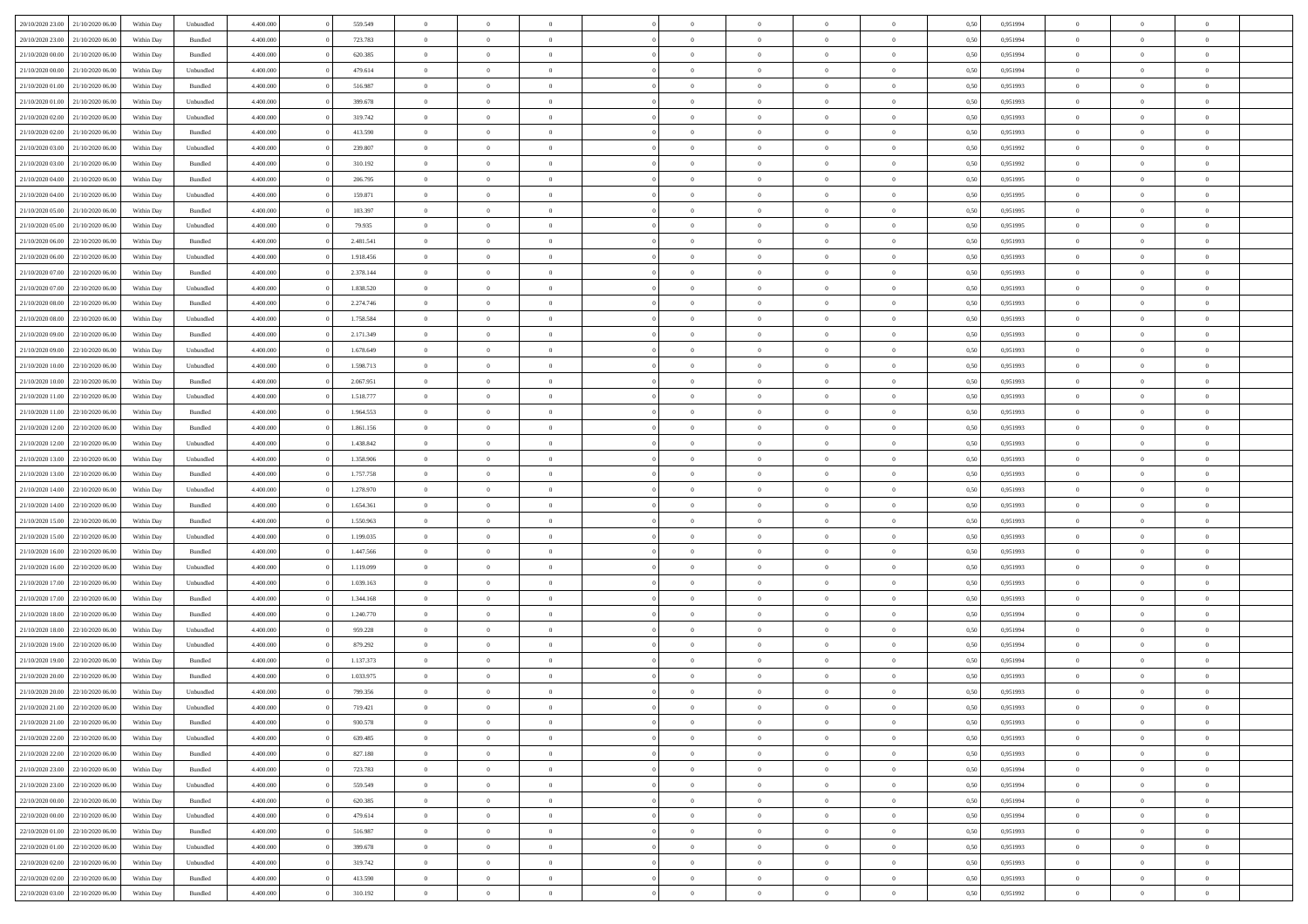| 22/10/2020 03:00                  | 22/10/2020 06.00 | Within Dav | Unbundled          | 4.400.000 | 239.807   | $\overline{0}$ | $\theta$       |                | $\Omega$       | $\Omega$       | $\Omega$       | $\theta$       | 0,50 | 0.951992 | $\theta$       | $\overline{0}$ | $\theta$       |  |
|-----------------------------------|------------------|------------|--------------------|-----------|-----------|----------------|----------------|----------------|----------------|----------------|----------------|----------------|------|----------|----------------|----------------|----------------|--|
| 22/10/2020 04:00                  | 22/10/2020 06.00 | Within Day | Bundled            | 4.400.000 | 206.795   | $\overline{0}$ | $\theta$       | $\overline{0}$ | $\overline{0}$ | $\bf{0}$       | $\overline{0}$ | $\bf{0}$       | 0,50 | 0,951995 | $\theta$       | $\overline{0}$ | $\overline{0}$ |  |
| 22/10/2020 04:00                  | 22/10/2020 06.00 | Within Day | Unbundled          | 4.400.000 | 159.871   | $\overline{0}$ | $\overline{0}$ | $\overline{0}$ | $\bf{0}$       | $\bf{0}$       | $\bf{0}$       | $\bf{0}$       | 0,50 | 0,951995 | $\overline{0}$ | $\overline{0}$ | $\overline{0}$ |  |
| 22/10/2020 05:00                  | 22/10/2020 06:00 | Within Dav | Bundled            | 4.400.000 | 103.397   | $\overline{0}$ | $\overline{0}$ | $\overline{0}$ | $\overline{0}$ | $\bf{0}$       | $\overline{0}$ | $\overline{0}$ | 0.50 | 0.951995 | $\theta$       | $\theta$       | $\overline{0}$ |  |
| 22/10/2020 05:00                  | 22/10/2020 06.00 | Within Day | Unbundled          | 4.400.000 | 79.935    | $\overline{0}$ | $\theta$       | $\overline{0}$ | $\overline{0}$ | $\bf{0}$       | $\overline{0}$ | $\bf{0}$       | 0,50 | 0,951995 | $\theta$       | $\overline{0}$ | $\overline{0}$ |  |
|                                   |                  |            |                    |           |           |                |                |                |                |                |                |                |      |          |                |                |                |  |
| 22/10/2020 06.00                  | 23/10/2020 06.00 | Within Day | Unbundled          | 4.400.000 | 1.918.456 | $\overline{0}$ | $\bf{0}$       | $\overline{0}$ | $\bf{0}$       | $\overline{0}$ | $\overline{0}$ | $\mathbf{0}$   | 0,50 | 0,951993 | $\overline{0}$ | $\overline{0}$ | $\bf{0}$       |  |
| 22/10/2020 06:00                  | 23/10/2020 06.00 | Within Dav | Bundled            | 4.400.000 | 2.481.541 | $\overline{0}$ | $\overline{0}$ | $\overline{0}$ | $\overline{0}$ | $\overline{0}$ | $\overline{0}$ | $\overline{0}$ | 0.50 | 0.951993 | $\theta$       | $\overline{0}$ | $\overline{0}$ |  |
| 22/10/2020 07.00                  | 23/10/2020 06.00 | Within Day | Bundled            | 4.400.000 | 2.378.144 | $\overline{0}$ | $\theta$       | $\overline{0}$ | $\overline{0}$ | $\bf{0}$       | $\overline{0}$ | $\bf{0}$       | 0,50 | 0,951993 | $\theta$       | $\theta$       | $\overline{0}$ |  |
| 22/10/2020 07:00                  | 23/10/2020 06.00 | Within Day | Unbundled          | 4.400.000 | 1.838.520 | $\overline{0}$ | $\overline{0}$ | $\overline{0}$ | $\bf{0}$       | $\bf{0}$       | $\bf{0}$       | $\bf{0}$       | 0,50 | 0,951993 | $\,0\,$        | $\overline{0}$ | $\overline{0}$ |  |
| 22/10/2020 08:00                  | 23/10/2020 06.00 | Within Dav | Bundled            | 4.400.000 | 2.274.746 | $\overline{0}$ | $\overline{0}$ | $\overline{0}$ | $\overline{0}$ | $\overline{0}$ | $\overline{0}$ | $\overline{0}$ | 0.50 | 0.951993 | $\theta$       | $\overline{0}$ | $\overline{0}$ |  |
| 22/10/2020 08:00                  | 23/10/2020 06.00 | Within Day | Unbundled          | 4.400.000 | 1.758.584 | $\overline{0}$ | $\theta$       | $\overline{0}$ | $\overline{0}$ | $\bf{0}$       | $\overline{0}$ | $\bf{0}$       | 0,50 | 0,951993 | $\,$ 0 $\,$    | $\overline{0}$ | $\overline{0}$ |  |
| 22/10/2020 09:00                  | 23/10/2020 06.00 | Within Day | Unbundled          | 4.400.000 | 1.678.649 | $\overline{0}$ | $\overline{0}$ | $\overline{0}$ | $\bf{0}$       | $\bf{0}$       | $\bf{0}$       | $\bf{0}$       | 0,50 | 0,951993 | $\overline{0}$ | $\overline{0}$ | $\overline{0}$ |  |
|                                   |                  |            |                    |           |           |                |                |                |                |                |                |                |      |          |                |                |                |  |
| 22/10/2020 09:00                  | 23/10/2020 06:00 | Within Day | Bundled            | 4.400.000 | 2.171.349 | $\overline{0}$ | $\overline{0}$ | $\overline{0}$ | $\overline{0}$ | $\bf{0}$       | $\overline{0}$ | $\overline{0}$ | 0.50 | 0.951993 | $\theta$       | $\theta$       | $\overline{0}$ |  |
| 22/10/2020 10:00                  | 23/10/2020 06.00 | Within Day | Bundled            | 4.400.000 | 2.067.951 | $\overline{0}$ | $\theta$       | $\overline{0}$ | $\overline{0}$ | $\bf{0}$       | $\overline{0}$ | $\bf{0}$       | 0,50 | 0,951993 | $\theta$       | $\overline{0}$ | $\overline{0}$ |  |
| 22/10/2020 10:00                  | 23/10/2020 06.00 | Within Day | Unbundled          | 4.400.000 | 1.598.713 | $\overline{0}$ | $\bf{0}$       | $\overline{0}$ | $\overline{0}$ | $\overline{0}$ | $\overline{0}$ | $\mathbf{0}$   | 0,50 | 0,951993 | $\overline{0}$ | $\overline{0}$ | $\bf{0}$       |  |
| 22/10/2020 11:00                  | 23/10/2020 06.00 | Within Dav | Unbundled          | 4.400.000 | 1.518.777 | $\overline{0}$ | $\overline{0}$ | $\overline{0}$ | $\overline{0}$ | $\overline{0}$ | $\overline{0}$ | $\overline{0}$ | 0.50 | 0.951993 | $\theta$       | $\overline{0}$ | $\overline{0}$ |  |
| 22/10/2020 11:00                  | 23/10/2020 06.00 | Within Day | Bundled            | 4.400.000 | 1.964.553 | $\overline{0}$ | $\theta$       | $\overline{0}$ | $\overline{0}$ | $\bf{0}$       | $\overline{0}$ | $\bf{0}$       | 0,50 | 0,951993 | $\theta$       | $\theta$       | $\overline{0}$ |  |
| 22/10/2020 12:00                  | 23/10/2020 06.00 | Within Day | Unbundled          | 4.400.000 | 1.438.842 | $\overline{0}$ | $\overline{0}$ | $\overline{0}$ | $\overline{0}$ | $\bf{0}$       | $\overline{0}$ | $\bf{0}$       | 0,50 | 0,951993 | $\,0\,$        | $\overline{0}$ | $\overline{0}$ |  |
|                                   |                  |            |                    |           |           |                | $\overline{0}$ |                |                | $\overline{0}$ |                |                |      |          | $\theta$       | $\overline{0}$ | $\overline{0}$ |  |
| 22/10/2020 12:00                  | 23/10/2020 06:00 | Within Day | Bundled            | 4.400.000 | 1.861.156 | $\overline{0}$ |                | $\overline{0}$ | $\overline{0}$ |                | $\overline{0}$ | $\overline{0}$ | 0.50 | 0.951993 |                |                |                |  |
| 22/10/2020 13:00                  | 23/10/2020 06.00 | Within Day | Bundled            | 4.400.000 | 1.757.758 | $\overline{0}$ | $\theta$       | $\overline{0}$ | $\overline{0}$ | $\bf{0}$       | $\overline{0}$ | $\bf{0}$       | 0,50 | 0,951993 | $\,$ 0 $\,$    | $\theta$       | $\overline{0}$ |  |
| 22/10/2020 13:00                  | 23/10/2020 06.00 | Within Day | Unbundled          | 4.400.000 | 1.358.906 | $\overline{0}$ | $\overline{0}$ | $\overline{0}$ | $\overline{0}$ | $\bf{0}$       | $\overline{0}$ | $\bf{0}$       | 0,50 | 0,951993 | $\bf{0}$       | $\overline{0}$ | $\overline{0}$ |  |
| 22/10/2020 14:00                  | 23/10/2020 06:00 | Within Day | Bundled            | 4.400.000 | 1.654.361 | $\overline{0}$ | $\overline{0}$ | $\overline{0}$ | $\overline{0}$ | $\bf{0}$       | $\overline{0}$ | $\overline{0}$ | 0.50 | 0.951993 | $\theta$       | $\theta$       | $\overline{0}$ |  |
| 22/10/2020 14:00                  | 23/10/2020 06.00 | Within Day | Unbundled          | 4.400.000 | 1.278.970 | $\overline{0}$ | $\theta$       | $\overline{0}$ | $\overline{0}$ | $\bf{0}$       | $\overline{0}$ | $\bf{0}$       | 0,50 | 0,951993 | $\,$ 0 $\,$    | $\overline{0}$ | $\overline{0}$ |  |
| 22/10/2020 15:00                  | 23/10/2020 06.00 | Within Day | Unbundled          | 4.400.000 | 1.199.035 | $\overline{0}$ | $\bf{0}$       | $\overline{0}$ | $\overline{0}$ | $\overline{0}$ | $\overline{0}$ | $\mathbf{0}$   | 0,50 | 0,951993 | $\overline{0}$ | $\overline{0}$ | $\bf{0}$       |  |
| 22/10/2020 15:00                  | 23/10/2020 06.00 | Within Dav | Bundled            | 4.400.000 | 1.550.963 | $\overline{0}$ | $\overline{0}$ | $\overline{0}$ | $\overline{0}$ | $\overline{0}$ | $\overline{0}$ | $\overline{0}$ | 0.50 | 0.951993 | $\theta$       | $\overline{0}$ | $\overline{0}$ |  |
|                                   |                  |            |                    |           |           | $\overline{0}$ | $\theta$       | $\overline{0}$ |                | $\bf{0}$       | $\overline{0}$ |                |      |          | $\theta$       | $\theta$       | $\overline{0}$ |  |
| 22/10/2020 16:00                  | 23/10/2020 06.00 | Within Day | Unbundled          | 4.400.000 | 1.119.099 |                |                |                | $\overline{0}$ |                |                | $\bf{0}$       | 0,50 | 0,951993 |                |                |                |  |
| 22/10/2020 16:00                  | 23/10/2020 06.00 | Within Day | Bundled            | 4.400.000 | 1.447.566 | $\overline{0}$ | $\overline{0}$ | $\overline{0}$ | $\overline{0}$ | $\bf{0}$       | $\overline{0}$ | $\bf{0}$       | 0,50 | 0,951993 | $\,0\,$        | $\overline{0}$ | $\overline{0}$ |  |
| 22/10/2020 17:00                  | 23/10/2020 06.00 | Within Day | Bundled            | 4.400.000 | 1.344.168 | $\overline{0}$ | $\overline{0}$ | $\overline{0}$ | $\overline{0}$ | $\overline{0}$ | $\overline{0}$ | $\overline{0}$ | 0.50 | 0.951993 | $\theta$       | $\overline{0}$ | $\overline{0}$ |  |
| 22/10/2020 17.00                  | 23/10/2020 06.00 | Within Day | Unbundled          | 4.400.000 | 1.039.163 | $\overline{0}$ | $\theta$       | $\overline{0}$ | $\overline{0}$ | $\bf{0}$       | $\overline{0}$ | $\bf{0}$       | 0,50 | 0,951993 | $\,$ 0 $\,$    | $\overline{0}$ | $\overline{0}$ |  |
| 22/10/2020 18:00                  | 23/10/2020 06.00 | Within Day | Bundled            | 4.400.000 | 1.240.770 | $\overline{0}$ | $\overline{0}$ | $\overline{0}$ | $\overline{0}$ | $\bf{0}$       | $\overline{0}$ | $\bf{0}$       | 0,50 | 0,951994 | $\bf{0}$       | $\overline{0}$ | $\overline{0}$ |  |
| 22/10/2020 18:00                  | 23/10/2020 06.00 | Within Day | Unbundled          | 4.400,000 | 959.228   | $\overline{0}$ | $\Omega$       | $\Omega$       | $\Omega$       | $\Omega$       | $\Omega$       | $\overline{0}$ | 0,50 | 0,951994 | $\,0\,$        | $\theta$       | $\theta$       |  |
| 22/10/2020 19:00                  | 23/10/2020 06.00 | Within Day | Unbundled          | 4.400.000 | 879.292   | $\overline{0}$ | $\theta$       | $\overline{0}$ | $\overline{0}$ | $\bf{0}$       | $\overline{0}$ | $\bf{0}$       | 0,50 | 0,951994 | $\theta$       | $\overline{0}$ | $\overline{0}$ |  |
|                                   |                  |            |                    |           |           |                |                |                |                |                |                |                |      |          |                |                |                |  |
| 22/10/2020 19:00                  | 23/10/2020 06.00 | Within Day | Bundled            | 4.400.000 | 1.137.373 | $\overline{0}$ | $\overline{0}$ | $\overline{0}$ | $\bf{0}$       | $\bf{0}$       | $\overline{0}$ | $\mathbf{0}$   | 0,50 | 0,951994 | $\overline{0}$ | $\overline{0}$ | $\bf{0}$       |  |
| 22/10/2020 20:00                  | 23/10/2020 06:00 | Within Day | Unbundled          | 4.400,000 | 799.356   | $\overline{0}$ | $\Omega$       | $\Omega$       | $\Omega$       | $\bf{0}$       | $\overline{0}$ | $\overline{0}$ | 0.50 | 0,951993 | $\,0\,$        | $\theta$       | $\theta$       |  |
| 22/10/2020 20:00                  | 23/10/2020 06.00 | Within Day | Bundled            | 4.400.000 | 1.033.975 | $\overline{0}$ | $\theta$       | $\overline{0}$ | $\overline{0}$ | $\bf{0}$       | $\overline{0}$ | $\bf{0}$       | 0,50 | 0,951993 | $\,$ 0 $\,$    | $\theta$       | $\overline{0}$ |  |
| 22/10/2020 21:00                  | 23/10/2020 06.00 | Within Day | Unbundled          | 4.400.000 | 719.421   | $\overline{0}$ | $\overline{0}$ | $\overline{0}$ | $\bf{0}$       | $\bf{0}$       | $\bf{0}$       | $\bf{0}$       | 0,50 | 0,951993 | $\,0\,$        | $\overline{0}$ | $\overline{0}$ |  |
| 22/10/2020 21:00                  | 23/10/2020 06:00 | Within Day | Bundled            | 4.400,000 | 930.578   | $\overline{0}$ | $\Omega$       | $\Omega$       | $\Omega$       | $\Omega$       | $\theta$       | $\overline{0}$ | 0.50 | 0.951993 | $\theta$       | $\theta$       | $\theta$       |  |
| 22/10/2020 22.00                  | 23/10/2020 06.00 | Within Day | Bundled            | 4.400.000 | 827.180   | $\overline{0}$ | $\theta$       | $\overline{0}$ | $\overline{0}$ | $\bf{0}$       | $\overline{0}$ | $\bf{0}$       | 0,50 | 0,951993 | $\,$ 0 $\,$    | $\overline{0}$ | $\overline{0}$ |  |
| 22/10/2020 22.00                  | 23/10/2020 06.00 | Within Day | Unbundled          | 4.400.000 | 639.485   | $\overline{0}$ | $\overline{0}$ | $\overline{0}$ | $\bf{0}$       | $\bf{0}$       | $\bf{0}$       | $\bf{0}$       | 0,50 | 0,951993 | $\overline{0}$ | $\overline{0}$ | $\overline{0}$ |  |
| 22/10/2020 23:00                  | 23/10/2020 06.00 | Within Day | Unbundled          | 4.400,000 | 559.549   | $\overline{0}$ | $\Omega$       | $\Omega$       | $\Omega$       | $\Omega$       | $\overline{0}$ | $\overline{0}$ | 0,50 | 0,951994 | $\,0\,$        | $\theta$       | $\theta$       |  |
|                                   |                  |            |                    |           |           |                |                |                |                |                |                |                |      |          |                |                |                |  |
| 22/10/2020 23.00                  | 23/10/2020 06.00 | Within Day | Bundled            | 4.400.000 | 723.783   | $\overline{0}$ | $\theta$       | $\overline{0}$ | $\overline{0}$ | $\,$ 0         | $\overline{0}$ | $\bf{0}$       | 0,50 | 0,951994 | $\,$ 0 $\,$    | $\overline{0}$ | $\overline{0}$ |  |
| 23/10/2020 00:00                  | 23/10/2020 06.00 | Within Day | Bundled            | 4.400.000 | 620.385   | $\overline{0}$ | $\overline{0}$ | $\overline{0}$ | $\bf{0}$       | $\bf{0}$       | $\bf{0}$       | $\mathbf{0}$   | 0,50 | 0,951994 | $\overline{0}$ | $\overline{0}$ | $\bf{0}$       |  |
| 23/10/2020 00:00                  | 23/10/2020 06:00 | Within Day | Unbundled          | 4.400,000 | 479.614   | $\overline{0}$ | $\Omega$       | $\Omega$       | $\Omega$       | $\Omega$       | $\Omega$       | $\overline{0}$ | 0.50 | 0.951994 | $\theta$       | $\theta$       | $\theta$       |  |
| 23/10/2020 01:00                  | 23/10/2020 06:00 | Within Day | Bundled            | 4.400.000 | 516.987   | $\overline{0}$ | $\overline{0}$ | $\overline{0}$ | $\bf{0}$       | $\,$ 0         | $\bf{0}$       | $\bf{0}$       | 0,50 | 0,951993 | $\,0\,$        | $\overline{0}$ | $\overline{0}$ |  |
| 23/10/2020 01.00 23/10/2020 06:00 |                  | Within Day | Unbundled          | 4.400.000 | 399.678   | $\bf{0}$       | $\bf{0}$       |                |                |                |                |                | 0,50 | 0,951993 | $\bf{0}$       | $\overline{0}$ |                |  |
| 23/10/2020 02:00                  | 23/10/2020 06:00 | Within Day | Unbundled          | 4.400.000 | 319.742   | $\overline{0}$ | $\overline{0}$ | $\overline{0}$ | $\Omega$       | $\overline{0}$ | $\overline{0}$ | $\overline{0}$ | 0,50 | 0.951993 | $\theta$       | $\theta$       | $\theta$       |  |
| 23/10/2020 02.00                  | 23/10/2020 06.00 | Within Day | Bundled            | 4.400.000 | 413.590   | $\overline{0}$ | $\,$ 0         | $\overline{0}$ | $\bf{0}$       | $\,$ 0 $\,$    | $\overline{0}$ | $\mathbf{0}$   | 0,50 | 0,951993 | $\,$ 0 $\,$    | $\,$ 0 $\,$    | $\,$ 0         |  |
|                                   |                  |            |                    |           |           |                |                |                |                |                |                |                |      |          |                |                |                |  |
| 23/10/2020 03.00                  | 23/10/2020 06.00 | Within Day | Unbundled          | 4.400.000 | 239.807   | $\overline{0}$ | $\overline{0}$ | $\overline{0}$ | $\overline{0}$ | $\overline{0}$ | $\overline{0}$ | $\mathbf{0}$   | 0,50 | 0,951992 | $\overline{0}$ | $\bf{0}$       | $\bf{0}$       |  |
| 23/10/2020 03:00                  | 23/10/2020 06.00 | Within Day | $\mathbf B$ undled | 4.400,000 | 310.192   | $\overline{0}$ | $\overline{0}$ | $\overline{0}$ | $\Omega$       | $\overline{0}$ | $\overline{0}$ | $\overline{0}$ | 0,50 | 0,951992 | $\overline{0}$ | $\theta$       | $\overline{0}$ |  |
| 23/10/2020 04:00                  | 23/10/2020 06.00 | Within Day | Unbundled          | 4.400.000 | 159.871   | $\overline{0}$ | $\,$ 0         | $\overline{0}$ | $\overline{0}$ | $\,$ 0 $\,$    | $\overline{0}$ | $\mathbf{0}$   | 0,50 | 0,951995 | $\,$ 0 $\,$    | $\overline{0}$ | $\overline{0}$ |  |
| 23/10/2020 04.00                  | 23/10/2020 06.00 | Within Day | Bundled            | 4.400.000 | 206.795   | $\overline{0}$ | $\overline{0}$ | $\overline{0}$ | $\overline{0}$ | $\overline{0}$ | $\overline{0}$ | $\mathbf{0}$   | 0,50 | 0,951995 | $\overline{0}$ | $\overline{0}$ | $\bf{0}$       |  |
| 23/10/2020 05:00                  | 23/10/2020 06.00 | Within Day | Bundled            | 4.400.000 | 103,397   | $\overline{0}$ | $\overline{0}$ | $\overline{0}$ | $\overline{0}$ | $\overline{0}$ | $\overline{0}$ | $\bf{0}$       | 0.50 | 0,951995 | $\overline{0}$ | $\theta$       | $\overline{0}$ |  |
| 23/10/2020 05.00                  | 23/10/2020 06.00 | Within Day | Unbundled          | 4.400.000 | 79.935    | $\overline{0}$ | $\,$ 0         | $\overline{0}$ | $\bf{0}$       | $\bf{0}$       | $\bf{0}$       | $\bf{0}$       | 0,50 | 0,951995 | $\,$ 0 $\,$    | $\overline{0}$ | $\overline{0}$ |  |
| 23/10/2020 06:00                  | 24/10/2020 06.00 | Within Day | Unbundled          | 4.400.000 | 1.918.456 | $\overline{0}$ | $\bf{0}$       | $\overline{0}$ | $\overline{0}$ | $\overline{0}$ | $\overline{0}$ | $\mathbf{0}$   | 0,50 | 0,951993 | $\overline{0}$ | $\overline{0}$ | $\bf{0}$       |  |
|                                   |                  |            |                    |           |           |                |                |                |                |                |                |                |      |          |                |                |                |  |
| 23/10/2020 06.00                  | 24/10/2020 06.00 | Within Day | Bundled            | 4.400,000 | 2.481.541 | $\overline{0}$ | $\overline{0}$ | $\overline{0}$ | $\Omega$       | $\overline{0}$ | $\overline{0}$ | $\bf{0}$       | 0.50 | 0,951993 | $\overline{0}$ | $\overline{0}$ | $\overline{0}$ |  |
| 23/10/2020 07:00                  | 24/10/2020 06.00 | Within Day | Unbundled          | 4.400.000 | 1.838.520 | $\overline{0}$ | $\bf{0}$       | $\overline{0}$ | $\overline{0}$ | $\bf{0}$       | $\bf{0}$       | $\bf{0}$       | 0,50 | 0,951993 | $\,$ 0 $\,$    | $\,$ 0 $\,$    | $\bf{0}$       |  |
| 23/10/2020 07:00 24/10/2020 06:00 |                  | Within Day | Bundled            | 4.400.000 | 2.378.144 | $\overline{0}$ | $\bf{0}$       | $\overline{0}$ | $\bf{0}$       | $\bf{0}$       | $\bf{0}$       | $\bf{0}$       | 0,50 | 0,951993 | $\overline{0}$ | $\overline{0}$ | $\bf{0}$       |  |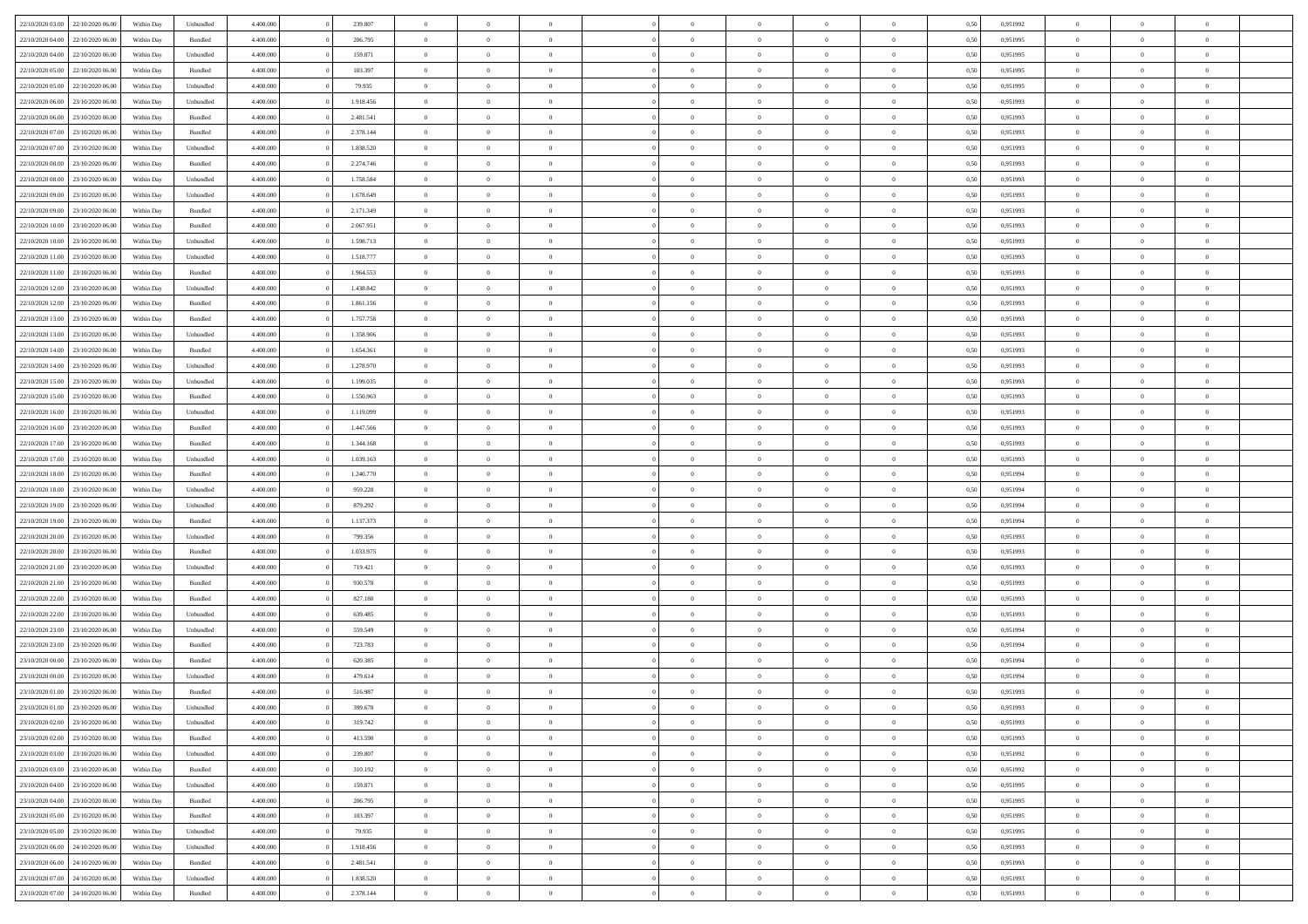| 23/10/2020 08:00                  | 24/10/2020 06.00 | Within Dav | Bundled            | 4.400.000 | 2.274.746 | $\overline{0}$ | $\theta$       |                | $\Omega$       | $\Omega$       | $\theta$       | $\theta$       | 0,50 | 0,951993 | $\theta$       | $\overline{0}$ | $\overline{0}$ |  |
|-----------------------------------|------------------|------------|--------------------|-----------|-----------|----------------|----------------|----------------|----------------|----------------|----------------|----------------|------|----------|----------------|----------------|----------------|--|
| 23/10/2020 08:00                  | 24/10/2020 06.00 | Within Day | Unbundled          | 4.400.000 | 1.758.584 | $\overline{0}$ | $\theta$       | $\overline{0}$ | $\overline{0}$ | $\bf{0}$       | $\overline{0}$ | $\bf{0}$       | 0,50 | 0,951993 | $\theta$       | $\overline{0}$ | $\overline{0}$ |  |
| 23/10/2020 09:00                  | 24/10/2020 06.00 | Within Day | Bundled            | 4.400.000 | 2.171.349 | $\overline{0}$ | $\bf{0}$       | $\overline{0}$ | $\bf{0}$       | $\bf{0}$       | $\bf{0}$       | $\mathbf{0}$   | 0,50 | 0,951993 | $\overline{0}$ | $\overline{0}$ | $\overline{0}$ |  |
|                                   |                  |            |                    |           |           |                |                |                |                |                |                |                |      |          | $\theta$       |                |                |  |
| 23/10/2020 09:00                  | 24/10/2020 06.00 | Within Dav | Unbundled          | 4.400.000 | 1.678.649 | $\overline{0}$ | $\overline{0}$ | $\overline{0}$ | $\overline{0}$ | $\bf{0}$       | $\overline{0}$ | $\overline{0}$ | 0.50 | 0.951993 |                | $\overline{0}$ | $\overline{0}$ |  |
| 23/10/2020 10:00                  | 24/10/2020 06.00 | Within Day | Unbundled          | 4.400.000 | 1.598.713 | $\overline{0}$ | $\theta$       | $\overline{0}$ | $\overline{0}$ | $\bf{0}$       | $\overline{0}$ | $\bf{0}$       | 0,50 | 0,951993 | $\theta$       | $\overline{0}$ | $\overline{0}$ |  |
| 23/10/2020 10:00                  | 24/10/2020 06.00 | Within Day | Bundled            | 4.400.000 | 2.067.951 | $\overline{0}$ | $\overline{0}$ | $\overline{0}$ | $\bf{0}$       | $\overline{0}$ | $\overline{0}$ | $\mathbf{0}$   | 0,50 | 0,951993 | $\overline{0}$ | $\overline{0}$ | $\bf{0}$       |  |
| 23/10/2020 11:00                  | 24/10/2020 06.00 | Within Dav | Bundled            | 4.400.000 | 1.964.553 | $\overline{0}$ | $\overline{0}$ | $\overline{0}$ | $\overline{0}$ | $\overline{0}$ | $\overline{0}$ | $\overline{0}$ | 0.50 | 0.951993 | $\theta$       | $\overline{0}$ | $\overline{0}$ |  |
|                                   |                  |            |                    |           |           |                |                |                |                |                |                |                |      |          |                |                |                |  |
| 23/10/2020 11:00                  | 24/10/2020 06.00 | Within Day | Unbundled          | 4.400.000 | 1.518.777 | $\overline{0}$ | $\theta$       | $\overline{0}$ | $\overline{0}$ | $\bf{0}$       | $\overline{0}$ | $\bf{0}$       | 0,50 | 0,951993 | $\theta$       | $\theta$       | $\overline{0}$ |  |
| 23/10/2020 12:00                  | 24/10/2020 06.00 | Within Day | Unbundled          | 4.400.000 | 1.438.842 | $\overline{0}$ | $\overline{0}$ | $\overline{0}$ | $\bf{0}$       | $\bf{0}$       | $\bf{0}$       | $\bf{0}$       | 0,50 | 0,951993 | $\,0\,$        | $\overline{0}$ | $\overline{0}$ |  |
| 23/10/2020 12:00                  | 24/10/2020 06.00 | Within Dav | Bundled            | 4.400.000 | 1.861.156 | $\overline{0}$ | $\overline{0}$ | $\overline{0}$ | $\overline{0}$ | $\overline{0}$ | $\overline{0}$ | $\overline{0}$ | 0.50 | 0.951993 | $\theta$       | $\overline{0}$ | $\overline{0}$ |  |
| 23/10/2020 13:00                  | 24/10/2020 06.00 | Within Day | Bundled            | 4.400.000 | 1.757.758 | $\overline{0}$ | $\theta$       | $\overline{0}$ | $\overline{0}$ | $\bf{0}$       | $\overline{0}$ |                |      | 0,951993 | $\,$ 0 $\,$    | $\overline{0}$ | $\overline{0}$ |  |
|                                   |                  |            |                    |           |           |                |                |                |                |                |                | $\bf{0}$       | 0,50 |          |                |                |                |  |
| 23/10/2020 13:00                  | 24/10/2020 06.00 | Within Day | Unbundled          | 4.400.000 | 1.358.906 | $\overline{0}$ | $\bf{0}$       | $\overline{0}$ | $\bf{0}$       | $\bf{0}$       | $\bf{0}$       | $\mathbf{0}$   | 0,50 | 0,951993 | $\overline{0}$ | $\overline{0}$ | $\bf{0}$       |  |
| 23/10/2020 14:00                  | 24/10/2020 06.00 | Within Day | Unbundled          | 4.400.000 | 1.278.970 | $\overline{0}$ | $\overline{0}$ | $\overline{0}$ | $\overline{0}$ | $\bf{0}$       | $\overline{0}$ | $\overline{0}$ | 0.50 | 0.951993 | $\theta$       | $\theta$       | $\overline{0}$ |  |
| 23/10/2020 14:00                  | 24/10/2020 06.00 | Within Day | Bundled            | 4.400.000 | 1.654.361 | $\overline{0}$ | $\theta$       | $\overline{0}$ | $\overline{0}$ | $\bf{0}$       | $\overline{0}$ | $\bf{0}$       | 0,50 | 0,951993 | $\theta$       | $\overline{0}$ | $\overline{0}$ |  |
|                                   |                  |            |                    |           |           |                |                |                |                |                |                |                |      |          |                |                |                |  |
| 23/10/2020 15:00                  | 24/10/2020 06.00 | Within Day | Unbundled          | 4.400.000 | 1.199.035 | $\overline{0}$ | $\overline{0}$ | $\overline{0}$ | $\bf{0}$       | $\overline{0}$ | $\overline{0}$ | $\mathbf{0}$   | 0,50 | 0,951993 | $\overline{0}$ | $\overline{0}$ | $\bf{0}$       |  |
| 23/10/2020 15:00                  | 24/10/2020 06.00 | Within Dav | Bundled            | 4.400.000 | 1.550.963 | $\overline{0}$ | $\overline{0}$ | $\overline{0}$ | $\overline{0}$ | $\overline{0}$ | $\overline{0}$ | $\overline{0}$ | 0.50 | 0.951993 | $\theta$       | $\overline{0}$ | $\overline{0}$ |  |
| 23/10/2020 16:00                  | 24/10/2020 06.00 | Within Day | Unbundled          | 4.400.000 | 1.119.099 | $\overline{0}$ | $\theta$       | $\overline{0}$ | $\overline{0}$ | $\bf{0}$       | $\overline{0}$ | $\bf{0}$       | 0,50 | 0,951993 | $\theta$       | $\overline{0}$ | $\overline{0}$ |  |
| 23/10/2020 16:00                  | 24/10/2020 06.00 | Within Day | Bundled            | 4.400.000 | 1.447.566 | $\overline{0}$ | $\overline{0}$ | $\overline{0}$ | $\bf{0}$       | $\bf{0}$       | $\bf{0}$       | $\bf{0}$       | 0,50 | 0,951993 | $\bf{0}$       | $\overline{0}$ | $\overline{0}$ |  |
|                                   |                  |            |                    |           |           |                |                |                |                |                |                |                |      |          |                |                |                |  |
| 23/10/2020 17:00                  | 24/10/2020 06.00 | Within Day | Unbundled          | 4.400.000 | 1.039.163 | $\overline{0}$ | $\overline{0}$ | $\overline{0}$ | $\overline{0}$ | $\overline{0}$ | $\overline{0}$ | $\overline{0}$ | 0.50 | 0.951993 | $\theta$       | $\overline{0}$ | $\overline{0}$ |  |
| 23/10/2020 17.00                  | 24/10/2020 06.00 | Within Day | Bundled            | 4.400.000 | 1.344.168 | $\overline{0}$ | $\theta$       | $\overline{0}$ | $\overline{0}$ | $\bf{0}$       | $\overline{0}$ | $\bf{0}$       | 0,50 | 0,951993 | $\,$ 0 $\,$    | $\overline{0}$ | $\overline{0}$ |  |
| 23/10/2020 18:00                  | 24/10/2020 06.00 | Within Day | Bundled            | 4.400.000 | 1.240.770 | $\overline{0}$ | $\overline{0}$ | $\overline{0}$ | $\bf{0}$       | $\bf{0}$       | $\bf{0}$       | $\bf{0}$       | 0,50 | 0,951994 | $\overline{0}$ | $\overline{0}$ | $\bf{0}$       |  |
| 23/10/2020 18:00                  | 24/10/2020 06.00 | Within Day | Unbundled          | 4.400.000 | 959.228   | $\overline{0}$ | $\overline{0}$ | $\overline{0}$ | $\overline{0}$ | $\bf{0}$       | $\overline{0}$ | $\overline{0}$ | 0.50 | 0.951994 | $\theta$       | $\overline{0}$ | $\overline{0}$ |  |
|                                   |                  |            |                    |           |           |                |                |                |                |                |                |                |      |          |                |                |                |  |
| 23/10/2020 19:00                  | 24/10/2020 06.00 | Within Day | Unbundled          | 4.400.000 | 879.292   | $\overline{0}$ | $\theta$       | $\overline{0}$ | $\overline{0}$ | $\bf{0}$       | $\overline{0}$ | $\bf{0}$       | 0,50 | 0,951994 | $\,$ 0 $\,$    | $\overline{0}$ | $\overline{0}$ |  |
| 23/10/2020 19:00                  | 24/10/2020 06.00 | Within Day | Bundled            | 4.400.000 | 1.137.373 | $\overline{0}$ | $\overline{0}$ | $\overline{0}$ | $\overline{0}$ | $\overline{0}$ | $\overline{0}$ | $\mathbf{0}$   | 0,50 | 0,951994 | $\overline{0}$ | $\overline{0}$ | $\bf{0}$       |  |
| 23/10/2020 20:00                  | 24/10/2020 06.00 | Within Dav | Bundled            | 4.400.000 | 1.033.975 | $\overline{0}$ | $\overline{0}$ | $\overline{0}$ | $\overline{0}$ | $\overline{0}$ | $\overline{0}$ | $\overline{0}$ | 0.50 | 0.951993 | $\overline{0}$ | $\overline{0}$ | $\overline{0}$ |  |
| 23/10/2020 20.00                  | 24/10/2020 06.00 | Within Day | Unbundled          | 4.400.000 | 799.356   | $\overline{0}$ | $\theta$       | $\overline{0}$ | $\overline{0}$ | $\bf{0}$       | $\overline{0}$ | $\bf{0}$       | 0,50 | 0,951993 | $\theta$       | $\overline{0}$ | $\overline{0}$ |  |
|                                   |                  |            |                    |           |           |                |                |                |                |                |                |                |      |          |                |                |                |  |
| 23/10/2020 21:00                  | 24/10/2020 06.00 | Within Day | Unbundled          | 4.400.000 | 719.421   | $\overline{0}$ | $\overline{0}$ | $\overline{0}$ | $\overline{0}$ | $\bf{0}$       | $\overline{0}$ | $\bf{0}$       | 0,50 | 0,951993 | $\,0\,$        | $\overline{0}$ | $\overline{0}$ |  |
| 23/10/2020 21:00                  | 24/10/2020 06.00 | Within Day | Bundled            | 4.400.000 | 930.578   | $\overline{0}$ | $\overline{0}$ | $\overline{0}$ | $\overline{0}$ | $\overline{0}$ | $\overline{0}$ | $\overline{0}$ | 0.50 | 0.951993 | $\theta$       | $\overline{0}$ | $\overline{0}$ |  |
| 23/10/2020 22.00                  | 24/10/2020 06.00 | Within Day | Bundled            | 4.400.000 | 827.180   | $\overline{0}$ | $\theta$       | $\overline{0}$ | $\overline{0}$ | $\bf{0}$       | $\overline{0}$ | $\bf{0}$       | 0,50 | 0,951993 | $\,$ 0 $\,$    | $\overline{0}$ | $\overline{0}$ |  |
| 23/10/2020 22.00                  | 24/10/2020 06.00 | Within Day | Unbundled          | 4.400.000 | 639.485   | $\overline{0}$ | $\overline{0}$ | $\overline{0}$ | $\overline{0}$ | $\bf{0}$       | $\overline{0}$ | $\bf{0}$       | 0,50 | 0,951993 | $\overline{0}$ | $\overline{0}$ | $\bf{0}$       |  |
|                                   |                  |            |                    |           |           |                |                |                |                |                |                |                |      |          |                |                |                |  |
| 23/10/2020 23:00                  | 24/10/2020 06.00 | Within Day | Unbundled          | 4.400,000 | 559.549   | $\overline{0}$ | $\Omega$       | $\Omega$       | $\Omega$       | $\Omega$       | $\overline{0}$ | $\overline{0}$ | 0,50 | 0,951994 | $\,0\,$        | $\theta$       | $\theta$       |  |
| 23/10/2020 23.00                  | 24/10/2020 06.00 | Within Day | Bundled            | 4.400.000 | 723.783   | $\overline{0}$ | $\overline{0}$ | $\overline{0}$ | $\overline{0}$ | $\bf{0}$       | $\overline{0}$ | $\bf{0}$       | 0,50 | 0,951994 | $\,$ 0 $\,$    | $\overline{0}$ | $\overline{0}$ |  |
| 24/10/2020 00.00                  | 24/10/2020 06.00 | Within Day | Bundled            | 4.400.000 | 620.385   | $\overline{0}$ | $\overline{0}$ | $\overline{0}$ | $\overline{0}$ | $\overline{0}$ | $\overline{0}$ | $\mathbf{0}$   | 0,50 | 0,951994 | $\overline{0}$ | $\overline{0}$ | $\bf{0}$       |  |
| 24/10/2020 00:00                  | 24/10/2020 06.00 | Within Day | Unbundled          | 4.400,000 | 479.614   | $\overline{0}$ | $\Omega$       | $\Omega$       | $\Omega$       | $\bf{0}$       | $\overline{0}$ | $\overline{0}$ | 0.50 | 0,951994 | $\,0\,$        | $\theta$       | $\theta$       |  |
|                                   |                  |            |                    |           |           |                |                |                |                |                |                |                |      |          |                |                |                |  |
| 24/10/2020 01.00                  | 24/10/2020 06.00 | Within Day | Unbundled          | 4.400.000 | 399.678   | $\overline{0}$ | $\theta$       | $\overline{0}$ | $\overline{0}$ | $\bf{0}$       | $\overline{0}$ | $\bf{0}$       | 0,50 | 0,951993 | $\,$ 0 $\,$    | $\overline{0}$ | $\overline{0}$ |  |
| 24/10/2020 01:00                  | 24/10/2020 06.00 | Within Day | Bundled            | 4.400.000 | 516.987   | $\overline{0}$ | $\overline{0}$ | $\overline{0}$ | $\overline{0}$ | $\bf{0}$       | $\overline{0}$ | $\bf{0}$       | 0,50 | 0,951993 | $\bf{0}$       | $\overline{0}$ | $\bf{0}$       |  |
| 24/10/2020 02.00                  | 24/10/2020 06.00 | Within Day | Unbundled          | 4.400,000 | 319.742   | $\overline{0}$ | $\Omega$       | $\Omega$       | $\Omega$       | $\overline{0}$ | $\overline{0}$ | $\overline{0}$ | 0.50 | 0.951993 | $\,$ 0 $\,$    | $\theta$       | $\theta$       |  |
| 24/10/2020 02.00                  | 24/10/2020 06.00 | Within Day | Bundled            | 4.400.000 | 413.590   | $\overline{0}$ | $\overline{0}$ | $\overline{0}$ | $\overline{0}$ | $\,$ 0         | $\overline{0}$ | $\bf{0}$       | 0,50 | 0,951993 | $\,$ 0 $\,$    | $\overline{0}$ | $\overline{0}$ |  |
|                                   |                  |            |                    |           |           |                |                |                |                |                |                |                |      |          |                |                |                |  |
| 24/10/2020 03.00                  | 24/10/2020 06.00 | Within Day | Unbundled          | 4.400.000 | 239.807   | $\overline{0}$ | $\overline{0}$ | $\overline{0}$ | $\bf{0}$       | $\bf{0}$       | $\bf{0}$       | $\bf{0}$       | 0,50 | 0,951992 | $\bf{0}$       | $\overline{0}$ | $\bf{0}$       |  |
| 24/10/2020 03:00                  | 24/10/2020 06.00 | Within Day | $\mathbf B$ undled | 4.400,000 | 310.192   | $\overline{0}$ | $\Omega$       | $\overline{0}$ | $\Omega$       | $\overline{0}$ | $\overline{0}$ | $\overline{0}$ | 0,50 | 0,951992 | $\,0\,$        | $\theta$       | $\theta$       |  |
| 24/10/2020 04.00                  | 24/10/2020 06.00 | Within Day | Unbundled          | 4.400.000 | 159.871   | $\overline{0}$ | $\overline{0}$ | $\overline{0}$ | $\overline{0}$ | $\,$ 0         | $\overline{0}$ | $\bf{0}$       | 0,50 | 0,951995 | $\,$ 0 $\,$    | $\overline{0}$ | $\overline{0}$ |  |
| 24/10/2020 04.00                  | 24/10/2020 06.00 | Within Day | Bundled            | 4.400.000 | 206.795   | $\overline{0}$ | $\overline{0}$ | $\overline{0}$ | $\bf{0}$       | $\bf{0}$       | $\overline{0}$ | $\mathbf{0}$   | 0,50 | 0,951995 | $\bf{0}$       | $\overline{0}$ | $\bf{0}$       |  |
|                                   |                  |            |                    |           |           |                |                |                |                |                |                |                |      |          |                |                | $\theta$       |  |
| 24/10/2020 05:00                  | 24/10/2020 06.00 | Within Day | Bundled            | 4.400,000 | 103,397   | $\overline{0}$ | $\Omega$       | $\Omega$       | $\Omega$       | $\Omega$       | $\Omega$       | $\overline{0}$ | 0.50 | 0.951995 | $\theta$       | $\theta$       |                |  |
| 24/10/2020 05.00                  | 24/10/2020 06.00 | Within Day | Unbundled          | 4.400.000 | 79.935    | $\overline{0}$ | $\overline{0}$ | $\overline{0}$ | $\bf{0}$       | $\,$ 0         | $\bf{0}$       | $\bf{0}$       | 0,50 | 0,951995 | $\,0\,$        | $\,$ 0 $\,$    | $\overline{0}$ |  |
| 24/10/2020 06:00                  | 25/10/2020 06.00 | Within Day | Unbundled          | 4.400.000 | 1.815.060 | $\bf{0}$       | $\bf{0}$       |                |                | $\bf{0}$       |                |                | 0,50 | 0,913914 | $\bf{0}$       | $\overline{0}$ |                |  |
| 24/10/2020 06:00                  | 25/10/2020 06:00 | Within Day | Bundled            | 4.400.000 | 2.584.939 | $\overline{0}$ | $\overline{0}$ | $\overline{0}$ | $\Omega$       | $\theta$       | $\overline{0}$ | $\overline{0}$ | 0,50 | 0,913914 | $\theta$       | $\theta$       | $\theta$       |  |
|                                   |                  |            |                    |           |           |                |                |                |                |                |                |                |      |          |                |                |                |  |
| 24/10/2020 07.00                  | 25/10/2020 06.00 | Within Day | Unbundled          | 4.400.000 | 1.742.458 | $\overline{0}$ | $\,$ 0         | $\overline{0}$ | $\bf{0}$       | $\,$ 0 $\,$    | $\overline{0}$ | $\mathbf{0}$   | 0,50 | 0,913913 | $\,$ 0 $\,$    | $\,$ 0 $\,$    | $\,$ 0         |  |
| 24/10/2020 07.00                  | 25/10/2020 06.00 | Within Day | Bundled            | 4.400.000 | 2.481.541 | $\overline{0}$ | $\overline{0}$ | $\overline{0}$ | $\overline{0}$ | $\overline{0}$ | $\overline{0}$ | $\mathbf{0}$   | 0,50 | 0,913913 | $\overline{0}$ | $\bf{0}$       | $\bf{0}$       |  |
| 24/10/2020 08.00                  | 25/10/2020 06.00 | Within Day | Unbundled          | 4.400,000 | 1.669.855 | $\overline{0}$ | $\overline{0}$ | $\overline{0}$ | $\Omega$       | $\overline{0}$ | $\overline{0}$ | $\bf{0}$       | 0,50 | 0,913914 | $\overline{0}$ | $\theta$       | $\overline{0}$ |  |
| 24/10/2020 08:00                  | 25/10/2020 06.00 | Within Day | Bundled            | 4.400.000 | 2.378.144 | $\overline{0}$ | $\,$ 0         | $\overline{0}$ | $\overline{0}$ | $\,$ 0 $\,$    | $\overline{0}$ | $\bf{0}$       | 0,50 | 0,913914 | $\,$ 0 $\,$    | $\overline{0}$ | $\overline{0}$ |  |
|                                   |                  |            |                    |           |           |                |                |                |                |                |                |                |      |          |                |                |                |  |
| 24/10/2020 09:00                  | 25/10/2020 06.00 | Within Day | Bundled            | 4.400.000 | 2.274.746 | $\overline{0}$ | $\overline{0}$ | $\overline{0}$ | $\overline{0}$ | $\overline{0}$ | $\overline{0}$ | $\mathbf{0}$   | 0,50 | 0,913913 | $\overline{0}$ | $\overline{0}$ | $\bf{0}$       |  |
| 24/10/2020 09:00                  | 25/10/2020 06:00 | Within Day | Unbundled          | 4.400.000 | 1.597.253 | $\overline{0}$ | $\overline{0}$ | $\overline{0}$ | $\Omega$       | $\overline{0}$ | $\overline{0}$ | $\bf{0}$       | 0.50 | 0,913913 | $\overline{0}$ | $\theta$       | $\overline{0}$ |  |
| 24/10/2020 10:00                  | 25/10/2020 06.00 | Within Day | Bundled            | 4.400.000 | 2.171.349 | $\overline{0}$ | $\,$ 0         | $\overline{0}$ | $\bf{0}$       | $\bf{0}$       | $\bf{0}$       | $\bf{0}$       | 0,50 | 0,913914 | $\,$ 0 $\,$    | $\overline{0}$ | $\overline{0}$ |  |
| 24/10/2020 10:00                  | 25/10/2020 06.00 | Within Day | Unbundled          | 4.400.000 | 1.524.650 | $\overline{0}$ | $\bf{0}$       | $\overline{0}$ | $\overline{0}$ | $\overline{0}$ | $\bf{0}$       | $\mathbf{0}$   | 0,50 | 0,913914 | $\overline{0}$ | $\overline{0}$ | $\bf{0}$       |  |
|                                   | 25/10/2020 06:00 |            |                    | 4.400,000 |           | $\overline{0}$ | $\overline{0}$ |                | $\Omega$       | $\overline{0}$ | $\overline{0}$ |                |      |          |                | $\overline{0}$ | $\overline{0}$ |  |
| 24/10/2020 11:00                  |                  | Within Day | Bundled            |           | 2.067.951 |                |                | $\overline{0}$ |                |                |                | $\bf{0}$       | 0.50 | 0,913914 | $\overline{0}$ |                |                |  |
| 24/10/2020 11:00                  | 25/10/2020 06.00 | Within Day | Unbundled          | 4.400.000 | 1.452.048 | $\overline{0}$ | $\bf{0}$       | $\overline{0}$ | $\overline{0}$ | $\bf{0}$       | $\bf{0}$       | $\mathbf{0}$   | 0,50 | 0,913914 | $\,$ 0 $\,$    | $\,$ 0 $\,$    | $\bf{0}$       |  |
| 24/10/2020 12.00 25/10/2020 06.00 |                  | Within Day | Bundled            | 4.400.000 | 1.964.553 | $\overline{0}$ | $\overline{0}$ | $\overline{0}$ | $\overline{0}$ | $\bf{0}$       | $\bf{0}$       | $\mathbf{0}$   | 0,50 | 0,913913 | $\overline{0}$ | $\bf{0}$       | $\bf{0}$       |  |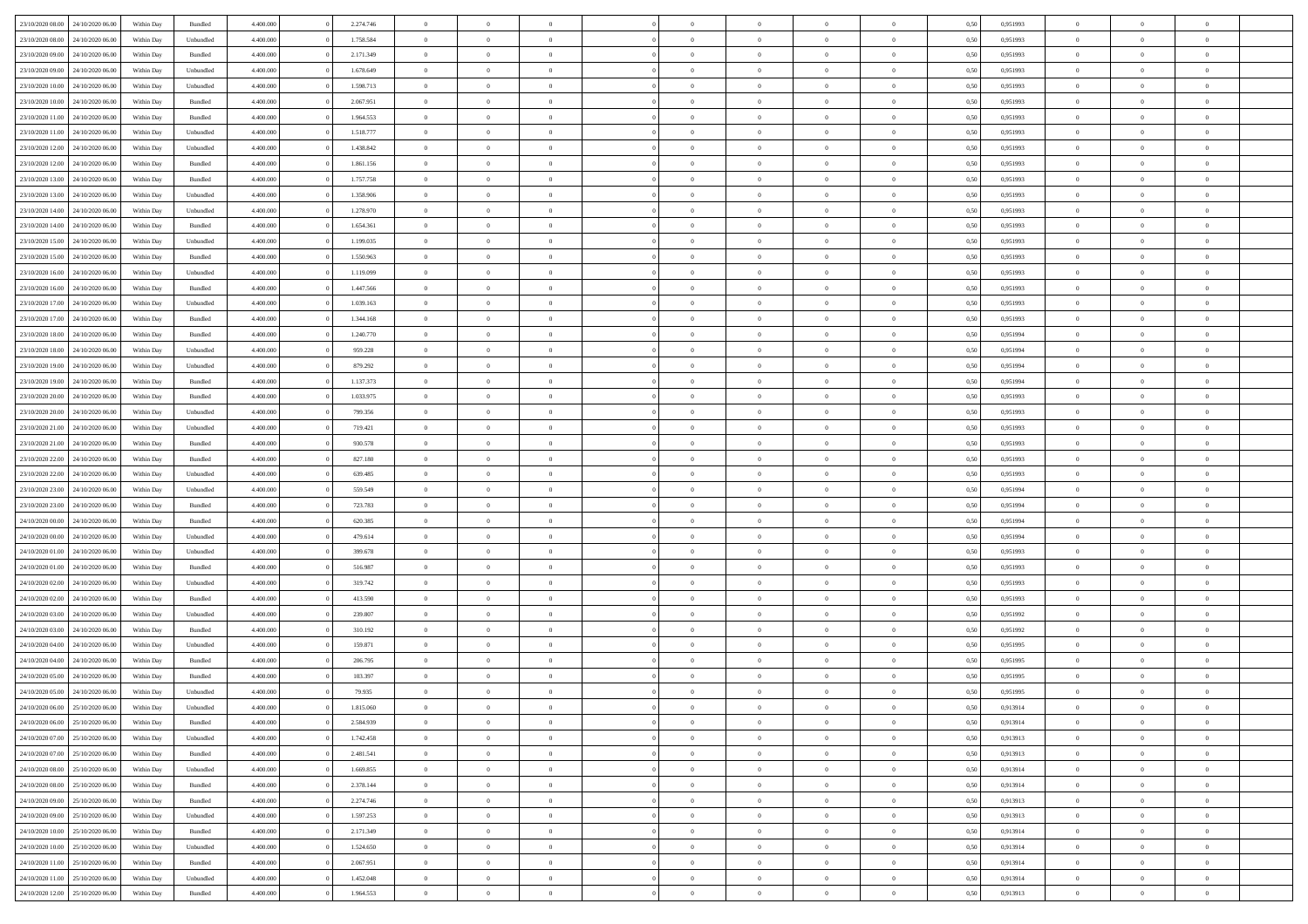|                  |                  |            |                    |           |           | $\overline{0}$ | $\Omega$       |                |                | $\Omega$       | $\Omega$       | $\theta$       |      |          | $\theta$       |                | $\theta$       |  |
|------------------|------------------|------------|--------------------|-----------|-----------|----------------|----------------|----------------|----------------|----------------|----------------|----------------|------|----------|----------------|----------------|----------------|--|
| 24/10/2020 12:00 | 25/10/2020 06:00 | Within Dav | Unbundled          | 4.400.000 | 1.379.446 |                |                |                | $\Omega$       |                |                |                | 0.50 | 0.913913 |                | $\theta$       |                |  |
| 24/10/2020 13:00 | 25/10/2020 06.00 | Within Day | Bundled            | 4.400.000 | 1.861.156 | $\overline{0}$ | $\theta$       | $\overline{0}$ | $\overline{0}$ | $\bf{0}$       | $\overline{0}$ | $\bf{0}$       | 0,50 | 0,913914 | $\theta$       | $\overline{0}$ | $\overline{0}$ |  |
| 24/10/2020 13:00 | 25/10/2020 06.00 | Within Day | Unbundled          | 4.400.000 | 1.306.843 | $\overline{0}$ | $\overline{0}$ | $\overline{0}$ | $\bf{0}$       | $\bf{0}$       | $\bf{0}$       | $\bf{0}$       | 0,50 | 0,913914 | $\bf{0}$       | $\overline{0}$ | $\overline{0}$ |  |
| 24/10/2020 14:00 | 25/10/2020 06:00 | Within Dav | Unbundled          | 4.400.000 | 1.234.241 | $\overline{0}$ | $\overline{0}$ | $\overline{0}$ | $\overline{0}$ | $\bf{0}$       | $\overline{0}$ | $\overline{0}$ | 0.50 | 0.913913 | $\theta$       | $\theta$       | $\overline{0}$ |  |
| 24/10/2020 14:00 | 25/10/2020 06.00 | Within Day | Bundled            | 4.400.000 | 1.757.758 | $\overline{0}$ | $\theta$       | $\overline{0}$ | $\overline{0}$ | $\bf{0}$       | $\overline{0}$ | $\bf{0}$       | 0,50 | 0,913913 | $\theta$       | $\overline{0}$ | $\overline{0}$ |  |
|                  |                  |            |                    |           |           |                | $\bf{0}$       |                |                |                |                |                |      |          |                | $\overline{0}$ | $\bf{0}$       |  |
| 24/10/2020 15:00 | 25/10/2020 06.00 | Within Day | Bundled            | 4.400.000 | 1.654.361 | $\overline{0}$ |                | $\overline{0}$ | $\bf{0}$       | $\overline{0}$ | $\overline{0}$ | $\mathbf{0}$   | 0,50 | 0,913914 | $\bf{0}$       |                |                |  |
| 24/10/2020 15:00 | 25/10/2020 06.00 | Within Dav | Unbundled          | 4.400.000 | 1.161.638 | $\overline{0}$ | $\overline{0}$ | $\overline{0}$ | $\overline{0}$ | $\overline{0}$ | $\overline{0}$ | $\overline{0}$ | 0.50 | 0.913914 | $\theta$       | $\overline{0}$ | $\overline{0}$ |  |
| 24/10/2020 16.00 | 25/10/2020 06.00 | Within Day | Unbundled          | 4.400.000 | 1.089.036 | $\overline{0}$ | $\theta$       | $\overline{0}$ | $\overline{0}$ | $\bf{0}$       | $\overline{0}$ | $\bf{0}$       | 0,50 | 0,913914 | $\theta$       | $\theta$       | $\overline{0}$ |  |
| 24/10/2020 16:00 | 25/10/2020 06.00 | Within Day | Bundled            | 4.400.000 | 1.550.963 | $\overline{0}$ | $\overline{0}$ | $\overline{0}$ | $\bf{0}$       | $\bf{0}$       | $\bf{0}$       | $\bf{0}$       | 0,50 | 0,913914 | $\,0\,$        | $\overline{0}$ | $\overline{0}$ |  |
| 24/10/2020 17:00 | 25/10/2020 06.00 | Within Dav | Bundled            | 4.400.000 | 1.447.566 | $\overline{0}$ | $\overline{0}$ | $\overline{0}$ | $\overline{0}$ | $\overline{0}$ | $\overline{0}$ | $\overline{0}$ | 0.50 | 0.913913 | $\theta$       | $\overline{0}$ | $\overline{0}$ |  |
| 24/10/2020 17.00 | 25/10/2020 06.00 | Within Day | Unbundled          | 4.400.000 | 1.016.433 | $\overline{0}$ | $\theta$       | $\overline{0}$ | $\overline{0}$ | $\bf{0}$       | $\overline{0}$ | $\bf{0}$       | 0,50 | 0,913913 | $\,$ 0 $\,$    | $\overline{0}$ | $\overline{0}$ |  |
| 24/10/2020 18:00 | 25/10/2020 06.00 | Within Day | Unbundled          | 4.400.000 | 943.831   | $\overline{0}$ | $\overline{0}$ | $\overline{0}$ | $\overline{0}$ | $\bf{0}$       | $\overline{0}$ | $\bf{0}$       | 0,50 | 0,913914 | $\overline{0}$ | $\overline{0}$ | $\overline{0}$ |  |
| 24/10/2020 18:00 | 25/10/2020 06:00 | Within Day | Bundled            | 4.400.000 | 1.344.168 | $\overline{0}$ | $\overline{0}$ | $\overline{0}$ | $\overline{0}$ | $\bf{0}$       | $\overline{0}$ | $\overline{0}$ | 0.50 | 0.913914 | $\theta$       | $\theta$       | $\overline{0}$ |  |
|                  |                  |            |                    |           |           |                |                |                |                |                |                |                |      |          |                |                |                |  |
| 24/10/2020 19:00 | 25/10/2020 06.00 | Within Day | Bundled            | 4.400.000 | 1.240.770 | $\overline{0}$ | $\theta$       | $\overline{0}$ | $\overline{0}$ | $\bf{0}$       | $\overline{0}$ | $\bf{0}$       | 0,50 | 0,913913 | $\theta$       | $\overline{0}$ | $\overline{0}$ |  |
| 24/10/2020 19:00 | 25/10/2020 06.00 | Within Day | Unbundled          | 4.400.000 | 871.229   | $\overline{0}$ | $\bf{0}$       | $\overline{0}$ | $\overline{0}$ | $\overline{0}$ | $\overline{0}$ | $\mathbf{0}$   | 0,50 | 0,913913 | $\overline{0}$ | $\overline{0}$ | $\bf{0}$       |  |
| 24/10/2020 20:00 | 25/10/2020 06:00 | Within Dav | Bundled            | 4.400.000 | 1.137.373 | $\overline{0}$ | $\overline{0}$ | $\overline{0}$ | $\overline{0}$ | $\overline{0}$ | $\overline{0}$ | $\overline{0}$ | 0.50 | 0.913914 | $\theta$       | $\overline{0}$ | $\overline{0}$ |  |
| 24/10/2020 20.00 | 25/10/2020 06.00 | Within Day | Unbundled          | 4.400.000 | 798.626   | $\overline{0}$ | $\theta$       | $\overline{0}$ | $\overline{0}$ | $\bf{0}$       | $\overline{0}$ | $\bf{0}$       | 0,50 | 0,913914 | $\,$ 0 $\,$    | $\theta$       | $\overline{0}$ |  |
| 24/10/2020 21:00 | 25/10/2020 06.00 | Within Day | Bundled            | 4.400.000 | 1.033.975 | $\overline{0}$ | $\overline{0}$ | $\overline{0}$ | $\overline{0}$ | $\bf{0}$       | $\overline{0}$ | $\bf{0}$       | 0,50 | 0,913914 | $\,0\,$        | $\overline{0}$ | $\overline{0}$ |  |
| 24/10/2020 21:00 | 25/10/2020 06:00 | Within Day | Unbundled          | 4.400.000 | 726.024   | $\overline{0}$ | $\overline{0}$ | $\overline{0}$ | $\overline{0}$ | $\overline{0}$ | $\overline{0}$ | $\overline{0}$ | 0.50 | 0.913914 | $\theta$       | $\overline{0}$ | $\overline{0}$ |  |
| 24/10/2020 22.00 | 25/10/2020 06.00 | Within Day | Bundled            | 4.400.000 | 930.578   | $\overline{0}$ | $\theta$       | $\overline{0}$ | $\overline{0}$ | $\bf{0}$       | $\overline{0}$ | $\bf{0}$       | 0,50 | 0,913913 | $\,$ 0 $\,$    | $\theta$       | $\overline{0}$ |  |
|                  |                  |            |                    |           |           |                |                |                |                |                |                |                |      |          |                |                |                |  |
| 24/10/2020 22.00 | 25/10/2020 06.00 | Within Day | Unbundled          | 4.400.000 | 653.421   | $\overline{0}$ | $\overline{0}$ | $\overline{0}$ | $\overline{0}$ | $\bf{0}$       | $\overline{0}$ | $\bf{0}$       | 0,50 | 0,913913 | $\bf{0}$       | $\overline{0}$ | $\overline{0}$ |  |
| 24/10/2020 23.00 | 25/10/2020 06:00 | Within Day | Bundled            | 4.400.000 | 827.180   | $\overline{0}$ | $\overline{0}$ | $\overline{0}$ | $\overline{0}$ | $\bf{0}$       | $\overline{0}$ | $\overline{0}$ | 0.50 | 0.913914 | $\theta$       | $\overline{0}$ | $\overline{0}$ |  |
| 24/10/2020 23.00 | 25/10/2020 06.00 | Within Day | Unbundled          | 4.400.000 | 580.819   | $\overline{0}$ | $\theta$       | $\overline{0}$ | $\overline{0}$ | $\bf{0}$       | $\overline{0}$ | $\bf{0}$       | 0,50 | 0,913914 | $\,$ 0 $\,$    | $\overline{0}$ | $\overline{0}$ |  |
| 25/10/2020 00.00 | 25/10/2020 06.00 | Within Day | Unbundled          | 4.400.000 | 508.216   | $\overline{0}$ | $\overline{0}$ | $\overline{0}$ | $\overline{0}$ | $\overline{0}$ | $\overline{0}$ | $\mathbf{0}$   | 0,50 | 0,913913 | $\overline{0}$ | $\overline{0}$ | $\bf{0}$       |  |
| 25/10/2020 00:00 | 25/10/2020 06.00 | Within Dav | Bundled            | 4.400.000 | 723.783   | $\overline{0}$ | $\overline{0}$ | $\overline{0}$ | $\overline{0}$ | $\overline{0}$ | $\overline{0}$ | $\overline{0}$ | 0.50 | 0.913913 | $\theta$       | $\overline{0}$ | $\overline{0}$ |  |
| 25/10/2020 01.00 | 25/10/2020 06.00 | Within Day | Bundled            | 4.400.000 | 620.385   | $\overline{0}$ | $\theta$       | $\overline{0}$ | $\overline{0}$ | $\bf{0}$       | $\overline{0}$ | $\bf{0}$       | 0,50 | 0,913914 | $\theta$       | $\theta$       | $\overline{0}$ |  |
|                  |                  |            |                    |           |           |                |                |                |                |                |                |                |      |          |                |                |                |  |
| 25/10/2020 01:00 | 25/10/2020 06.00 | Within Day | Unbundled          | 4.400.000 | 435.614   | $\overline{0}$ | $\overline{0}$ | $\overline{0}$ | $\overline{0}$ | $\bf{0}$       | $\overline{0}$ | $\bf{0}$       | 0,50 | 0,913914 | $\,0\,$        | $\overline{0}$ | $\overline{0}$ |  |
| 25/10/2020 02:00 | 25/10/2020 06:00 | Within Day | Bundled            | 4.400.000 | 516.987   | $\overline{0}$ | $\overline{0}$ | $\overline{0}$ | $\overline{0}$ | $\overline{0}$ | $\overline{0}$ | $\overline{0}$ | 0.50 | 0.913914 | $\theta$       | $\overline{0}$ | $\overline{0}$ |  |
| 25/10/2020 02.00 | 25/10/2020 06.00 | Within Day | Unbundled          | 4.400.000 | 363.012   | $\overline{0}$ | $\theta$       | $\overline{0}$ | $\overline{0}$ | $\bf{0}$       | $\overline{0}$ | $\bf{0}$       | 0,50 | 0,913914 | $\,$ 0 $\,$    | $\overline{0}$ | $\overline{0}$ |  |
| 25/10/2020 02.00 | 25/10/2020 06.00 | Within Day | Unbundled          | 4.400.000 | 290.409   | $\overline{0}$ | $\overline{0}$ | $\overline{0}$ | $\bf{0}$       | $\bf{0}$       | $\bf{0}$       | $\bf{0}$       | 0,50 | 0,913912 | $\overline{0}$ | $\overline{0}$ | $\overline{0}$ |  |
| 25/10/2020 02:00 | 25/10/2020 06.00 | Within Day | Bundled            | 4.400,000 | 413.590   | $\overline{0}$ | $\Omega$       | $\Omega$       | $\Omega$       | $\Omega$       | $\overline{0}$ | $\overline{0}$ | 0,50 | 0,913912 | $\,0\,$        | $\theta$       | $\theta$       |  |
| 25/10/2020 03.00 | 25/10/2020 06.00 | Within Day | Bundled            | 4.400.000 | 310.192   | $\overline{0}$ | $\theta$       | $\overline{0}$ | $\overline{0}$ | $\bf{0}$       | $\overline{0}$ | $\bf{0}$       | 0,50 | 0,913914 | $\,$ 0 $\,$    | $\theta$       | $\overline{0}$ |  |
| 25/10/2020 03:00 | 25/10/2020 06.00 | Within Day | Unbundled          | 4.400.000 | 217.807   | $\overline{0}$ | $\overline{0}$ | $\overline{0}$ | $\bf{0}$       | $\bf{0}$       | $\overline{0}$ | $\mathbf{0}$   | 0,50 | 0,913914 | $\overline{0}$ | $\overline{0}$ | $\bf{0}$       |  |
|                  | 25/10/2020 06:00 |            |                    | 4.400,000 |           | $\overline{0}$ | $\Omega$       | $\Omega$       | $\Omega$       | $\bf{0}$       | $\overline{0}$ | $\overline{0}$ | 0.50 |          | $\,0\,$        | $\theta$       | $\theta$       |  |
| 25/10/2020 04:00 |                  | Within Day | Unbundled          |           | 145.204   |                |                |                |                |                |                |                |      | 0,913912 |                |                |                |  |
| 25/10/2020 04.00 | 25/10/2020 06.00 | Within Day | Bundled            | 4.400.000 | 206.795   | $\overline{0}$ | $\theta$       | $\overline{0}$ | $\overline{0}$ | $\bf{0}$       | $\overline{0}$ | $\bf{0}$       | 0,50 | 0,913912 | $\,$ 0 $\,$    | $\overline{0}$ | $\overline{0}$ |  |
| 25/10/2020 06.00 | 26/10/2020 06.00 | Within Day | Unbundled          | 4.400.000 | 1.918.456 | $\overline{0}$ | $\overline{0}$ | $\overline{0}$ | $\bf{0}$       | $\bf{0}$       | $\bf{0}$       | $\bf{0}$       | 0,50 | 0,951993 | $\bf{0}$       | $\overline{0}$ | $\overline{0}$ |  |
| 25/10/2020 06:00 | 26/10/2020 06:00 | Within Day | Bundled            | 4.400,000 | 2.481.541 | $\overline{0}$ | $\Omega$       | $\Omega$       | $\Omega$       | $\theta$       | $\theta$       | $\overline{0}$ | 0.50 | 0,951993 | $\theta$       | $\theta$       | $\theta$       |  |
| 25/10/2020 07.00 | 26/10/2020 06.00 | Within Day | Bundled            | 4.400.000 | 2.378.144 | $\overline{0}$ | $\theta$       | $\overline{0}$ | $\overline{0}$ | $\bf{0}$       | $\overline{0}$ | $\bf{0}$       | 0,50 | 0,951993 | $\,$ 0 $\,$    | $\overline{0}$ | $\overline{0}$ |  |
| 25/10/2020 07.00 | 26/10/2020 06.00 | Within Day | Unbundled          | 4.400.000 | 1.838.520 | $\overline{0}$ | $\overline{0}$ | $\overline{0}$ | $\bf{0}$       | $\bf{0}$       | $\bf{0}$       | $\bf{0}$       | 0,50 | 0,951993 | $\bf{0}$       | $\overline{0}$ | $\overline{0}$ |  |
| 25/10/2020 08:00 | 26/10/2020 06.00 | Within Day | Bundled            | 4.400.000 | 2.274.746 | $\overline{0}$ | $\Omega$       | $\overline{0}$ | $\Omega$       | $\Omega$       | $\overline{0}$ | $\overline{0}$ | 0,50 | 0,951993 | $\,0\,$        | $\theta$       | $\theta$       |  |
| 25/10/2020 08:00 | 26/10/2020 06.00 | Within Day | Unbundled          | 4.400.000 | 1.758.584 | $\overline{0}$ | $\theta$       | $\overline{0}$ | $\overline{0}$ | $\,$ 0         | $\overline{0}$ | $\bf{0}$       | 0,50 | 0,951993 | $\,$ 0 $\,$    | $\overline{0}$ | $\overline{0}$ |  |
|                  |                  |            |                    |           |           |                |                |                |                |                |                |                |      |          |                |                |                |  |
| 25/10/2020 09:00 | 26/10/2020 06.00 | Within Day | Bundled            | 4.400.000 | 2.171.349 | $\overline{0}$ | $\overline{0}$ | $\overline{0}$ | $\overline{0}$ | $\bf{0}$       | $\overline{0}$ | $\mathbf{0}$   | 0,50 | 0,951993 | $\bf{0}$       | $\overline{0}$ | $\bf{0}$       |  |
| 25/10/2020 09:00 | 26/10/2020 06:00 | Within Day | Unbundled          | 4.400,000 | 1.678.649 | $\overline{0}$ | $\Omega$       | $\Omega$       | $\Omega$       | $\Omega$       | $\Omega$       | $\overline{0}$ | 0.50 | 0.951993 | $\theta$       | $\theta$       | $\theta$       |  |
| 25/10/2020 11:00 | 26/10/2020 06.00 | Within Day | Unbundled          | 4.400.000 | 1.518.777 | $\overline{0}$ | $\,$ 0 $\,$    | $\overline{0}$ | $\bf{0}$       | $\,$ 0         | $\overline{0}$ | $\bf{0}$       | 0,50 | 0,951993 | $\,0\,$        | $\overline{0}$ | $\overline{0}$ |  |
| 25/10/2020 11:00 | 26/10/2020 06.00 | Within Day | $\mathbf B$ undled | 4.400.000 | 1.964.553 | $\bf{0}$       | $\bf{0}$       |                |                |                |                |                | 0,50 | 0,951993 | $\bf{0}$       | $\overline{0}$ |                |  |
| 25/10/2020 12:00 | 26/10/2020 06:00 | Within Day | Bundled            | 4.400.000 | 1.861.156 | $\overline{0}$ | $\overline{0}$ | $\overline{0}$ | $\Omega$       | $\theta$       | $\overline{0}$ | $\overline{0}$ | 0,50 | 0.951993 | $\theta$       | $\theta$       | $\theta$       |  |
| 25/10/2020 12:00 | 26/10/2020 06.00 | Within Day | Unbundled          | 4.400.000 | 1.438.842 | $\overline{0}$ | $\,$ 0         | $\overline{0}$ | $\overline{0}$ | $\,$ 0 $\,$    | $\overline{0}$ | $\mathbf{0}$   | 0,50 | 0,951993 | $\,$ 0 $\,$    | $\,$ 0 $\,$    | $\,$ 0         |  |
| 25/10/2020 13:00 | 26/10/2020 06.00 | Within Day | Bundled            | 4.400.000 | 1.757.758 | $\overline{0}$ | $\overline{0}$ | $\overline{0}$ | $\overline{0}$ | $\overline{0}$ | $\overline{0}$ | $\mathbf{0}$   | 0,50 | 0,951993 | $\overline{0}$ | $\bf{0}$       | $\bf{0}$       |  |
| 25/10/2020 13:00 | 26/10/2020 06.00 | Within Day | Unbundled          | 4.400.000 | 1.358.906 | $\overline{0}$ | $\overline{0}$ | $\overline{0}$ | $\Omega$       | $\overline{0}$ | $\overline{0}$ | $\bf{0}$       | 0,50 | 0,951993 | $\bf{0}$       | $\theta$       | $\overline{0}$ |  |
|                  |                  |            |                    |           |           |                |                |                |                |                |                |                |      |          |                |                |                |  |
| 25/10/2020 14:00 | 26/10/2020 06.00 | Within Day | Unbundled          | 4.400.000 | 1.278.970 | $\overline{0}$ | $\,$ 0         | $\overline{0}$ | $\overline{0}$ | $\,$ 0 $\,$    | $\overline{0}$ | $\mathbf{0}$   | 0,50 | 0,951993 | $\,$ 0 $\,$    | $\overline{0}$ | $\overline{0}$ |  |
| 25/10/2020 14:00 | 26/10/2020 06.00 | Within Day | Bundled            | 4.400.000 | 1.654.361 | $\overline{0}$ | $\overline{0}$ | $\overline{0}$ | $\overline{0}$ | $\overline{0}$ | $\overline{0}$ | $\mathbf{0}$   | 0,50 | 0,951993 | $\overline{0}$ | $\overline{0}$ | $\bf{0}$       |  |
| 25/10/2020 15:00 | 26/10/2020 06.00 | Within Day | Bundled            | 4.400.000 | 1.550.963 | $\overline{0}$ | $\overline{0}$ | $\overline{0}$ | $\Omega$       | $\overline{0}$ | $\overline{0}$ | $\bf{0}$       | 0.50 | 0,951993 | $\overline{0}$ | $\theta$       | $\overline{0}$ |  |
| 25/10/2020 15:00 | 26/10/2020 06.00 | Within Day | Unbundled          | 4.400.000 | 1.199.035 | $\overline{0}$ | $\,$ 0         | $\overline{0}$ | $\overline{0}$ | $\bf{0}$       | $\overline{0}$ | $\bf{0}$       | 0,50 | 0,951993 | $\,$ 0 $\,$    | $\overline{0}$ | $\overline{0}$ |  |
| 25/10/2020 16:00 | 26/10/2020 06.00 | Within Day | Bundled            | 4.400.000 | 1.447.566 | $\overline{0}$ | $\bf{0}$       | $\overline{0}$ | $\overline{0}$ | $\overline{0}$ | $\overline{0}$ | $\mathbf{0}$   | 0,50 | 0,951993 | $\overline{0}$ | $\overline{0}$ | $\bf{0}$       |  |
| 25/10/2020 16.00 | 26/10/2020 06:00 | Within Day | Unbundled          | 4.400,000 | 1.119.099 | $\overline{0}$ | $\overline{0}$ | $\overline{0}$ | $\Omega$       | $\overline{0}$ | $\overline{0}$ | $\bf{0}$       | 0,50 | 0,951993 | $\overline{0}$ | $\theta$       | $\overline{0}$ |  |
| 25/10/2020 17.00 | 26/10/2020 06.00 | Within Day | Bundled            | 4.400.000 | 1.344.168 | $\overline{0}$ | $\bf{0}$       | $\overline{0}$ | $\overline{0}$ | $\bf{0}$       | $\overline{0}$ | $\mathbf{0}$   | 0,50 | 0,951993 | $\,$ 0 $\,$    | $\,$ 0 $\,$    | $\bf{0}$       |  |
|                  |                  |            |                    |           |           |                |                |                |                |                |                |                |      |          |                |                |                |  |
| 25/10/2020 17:00 | 26/10/2020 06:00 | Within Day | Unbundled          | 4.400.000 | 1.039.163 | $\overline{0}$ | $\overline{0}$ | $\overline{0}$ | $\overline{0}$ | $\bf{0}$       | $\overline{0}$ | $\mathbf{0}$   | 0,50 | 0,951993 | $\overline{0}$ | $\bf{0}$       | $\bf{0}$       |  |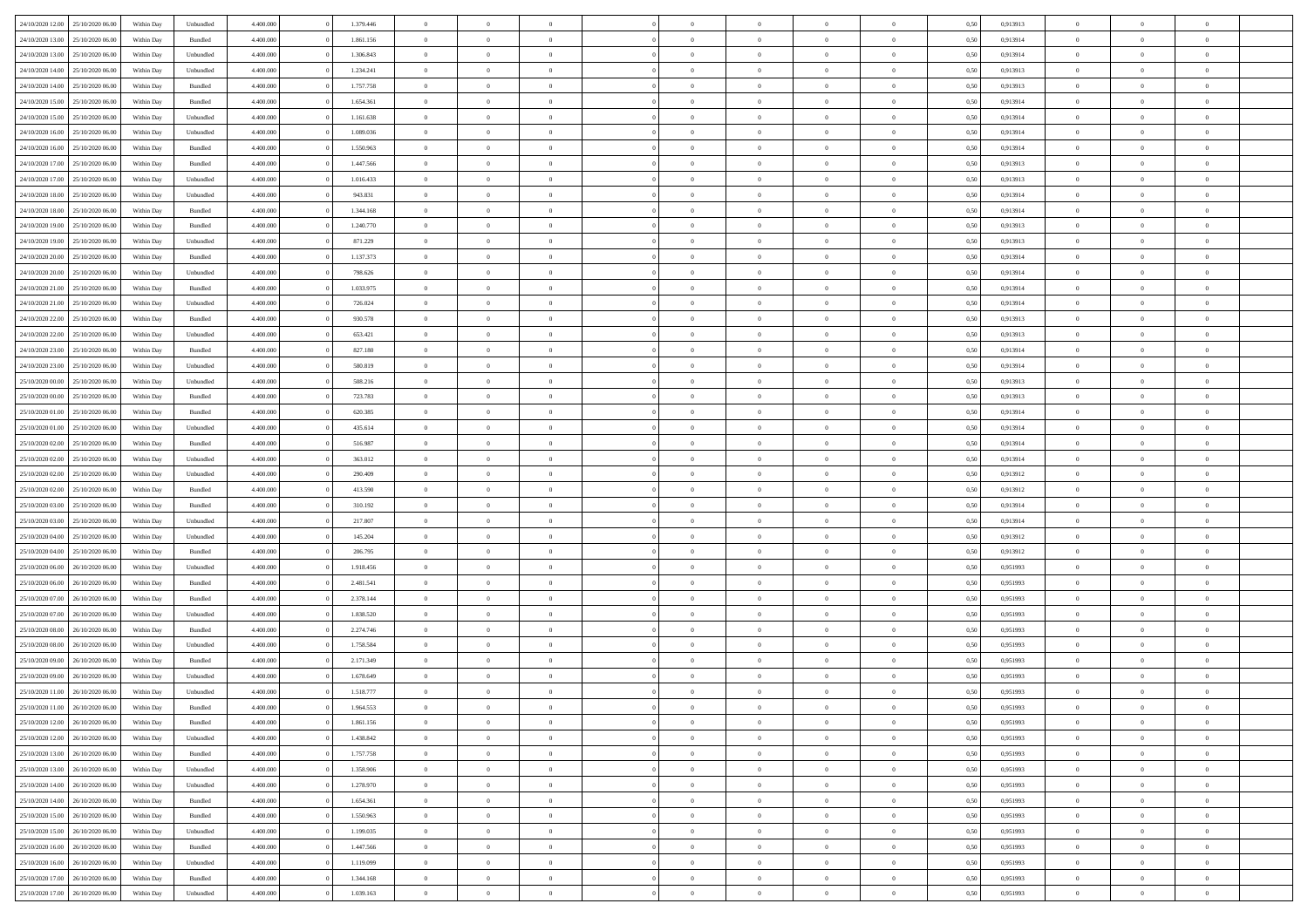| 25/10/2020 18:00                  | 26/10/2020 06.00 | Within Dav | Bundled   | 4.400.000 | 1.240.770 | $\overline{0}$ | $\Omega$       |                | $\Omega$       | $\Omega$       | $\Omega$       | $\theta$       | 0,50 | 0,951994 | $\theta$       | $\theta$       | $\theta$       |  |
|-----------------------------------|------------------|------------|-----------|-----------|-----------|----------------|----------------|----------------|----------------|----------------|----------------|----------------|------|----------|----------------|----------------|----------------|--|
| 25/10/2020 18:00                  | 26/10/2020 06.00 | Within Day | Unbundled | 4.400.000 | 959.228   | $\overline{0}$ | $\theta$       | $\overline{0}$ | $\overline{0}$ | $\bf{0}$       | $\overline{0}$ | $\bf{0}$       | 0,50 | 0,951994 | $\theta$       | $\theta$       | $\overline{0}$ |  |
| 25/10/2020 19:00                  | 26/10/2020 06.00 | Within Day | Bundled   | 4.400.000 | 1.137.373 | $\overline{0}$ | $\overline{0}$ | $\overline{0}$ | $\bf{0}$       | $\bf{0}$       | $\bf{0}$       | $\bf{0}$       | 0,50 | 0,951994 | $\overline{0}$ | $\overline{0}$ | $\overline{0}$ |  |
| 25/10/2020 19:00                  | 26/10/2020 06:00 | Within Dav | Unbundled | 4.400.000 | 879.292   | $\overline{0}$ | $\overline{0}$ | $\overline{0}$ | $\overline{0}$ | $\bf{0}$       | $\overline{0}$ | $\overline{0}$ | 0.50 | 0.951994 | $\theta$       | $\theta$       | $\overline{0}$ |  |
| 25/10/2020 20.00                  | 26/10/2020 06.00 | Within Day | Unbundled | 4.400.000 | 799.356   | $\overline{0}$ | $\theta$       | $\overline{0}$ | $\overline{0}$ | $\bf{0}$       | $\overline{0}$ | $\bf{0}$       | 0,50 | 0,951993 | $\theta$       | $\theta$       | $\overline{0}$ |  |
|                                   |                  |            |           |           |           |                |                |                |                |                |                |                |      |          |                |                |                |  |
| 25/10/2020 20.00                  | 26/10/2020 06.00 | Within Day | Bundled   | 4.400.000 | 1.033.975 | $\overline{0}$ | $\overline{0}$ | $\overline{0}$ | $\bf{0}$       | $\overline{0}$ | $\overline{0}$ | $\mathbf{0}$   | 0,50 | 0,951993 | $\overline{0}$ | $\overline{0}$ | $\bf{0}$       |  |
| 25/10/2020 21:00                  | 26/10/2020 06:00 | Within Dav | Unbundled | 4.400.000 | 719.421   | $\overline{0}$ | $\overline{0}$ | $\overline{0}$ | $\overline{0}$ | $\overline{0}$ | $\overline{0}$ | $\overline{0}$ | 0.50 | 0.951993 | $\theta$       | $\overline{0}$ | $\overline{0}$ |  |
| 25/10/2020 21.00                  | 26/10/2020 06.00 | Within Day | Bundled   | 4.400.000 | 930.578   | $\overline{0}$ | $\theta$       | $\overline{0}$ | $\overline{0}$ | $\bf{0}$       | $\overline{0}$ | $\bf{0}$       | 0,50 | 0,951993 | $\theta$       | $\theta$       | $\overline{0}$ |  |
| 25/10/2020 22.00                  | 26/10/2020 06.00 | Within Day | Bundled   | 4.400.000 | 827.180   | $\overline{0}$ | $\overline{0}$ | $\overline{0}$ | $\bf{0}$       | $\bf{0}$       | $\bf{0}$       | $\bf{0}$       | 0,50 | 0,951993 | $\,0\,$        | $\overline{0}$ | $\overline{0}$ |  |
| 25/10/2020 22.00                  | 26/10/2020 06:00 | Within Dav | Unbundled | 4.400.000 | 639.485   | $\overline{0}$ | $\overline{0}$ | $\overline{0}$ | $\overline{0}$ | $\overline{0}$ | $\overline{0}$ | $\overline{0}$ | 0.50 | 0.951993 | $\theta$       | $\overline{0}$ | $\overline{0}$ |  |
| 25/10/2020 23.00                  | 26/10/2020 06.00 | Within Day | Bundled   | 4.400.000 | 723.783   | $\overline{0}$ | $\theta$       | $\overline{0}$ | $\overline{0}$ | $\bf{0}$       | $\overline{0}$ | $\bf{0}$       | 0,50 | 0,951994 | $\,$ 0 $\,$    | $\overline{0}$ | $\overline{0}$ |  |
| 25/10/2020 23.00                  | 26/10/2020 06.00 | Within Day | Unbundled | 4.400.000 | 559.549   | $\overline{0}$ | $\overline{0}$ | $\overline{0}$ | $\bf{0}$       | $\bf{0}$       | $\bf{0}$       | $\bf{0}$       | 0,50 | 0,951994 | $\overline{0}$ | $\overline{0}$ | $\overline{0}$ |  |
|                                   |                  |            |           |           |           |                |                |                |                |                |                |                |      |          |                |                |                |  |
| 26/10/2020 00:00                  | 26/10/2020 06:00 | Within Day | Unbundled | 4.400.000 | 479.614   | $\overline{0}$ | $\overline{0}$ | $\overline{0}$ | $\overline{0}$ | $\bf{0}$       | $\overline{0}$ | $\overline{0}$ | 0.50 | 0.951994 | $\theta$       | $\theta$       | $\overline{0}$ |  |
| 26/10/2020 00.00                  | 26/10/2020 06.00 | Within Day | Bundled   | 4.400.000 | 620.385   | $\overline{0}$ | $\theta$       | $\overline{0}$ | $\overline{0}$ | $\bf{0}$       | $\overline{0}$ | $\bf{0}$       | 0,50 | 0,951994 | $\theta$       | $\overline{0}$ | $\overline{0}$ |  |
| 26/10/2020 01:00                  | 26/10/2020 06.00 | Within Day | Bundled   | 4.400.000 | 516.987   | $\overline{0}$ | $\overline{0}$ | $\overline{0}$ | $\overline{0}$ | $\overline{0}$ | $\overline{0}$ | $\mathbf{0}$   | 0,50 | 0,951993 | $\bf{0}$       | $\overline{0}$ | $\bf{0}$       |  |
| 26/10/2020 01:00                  | 26/10/2020 06:00 | Within Dav | Unbundled | 4.400.000 | 399.678   | $\overline{0}$ | $\overline{0}$ | $\overline{0}$ | $\overline{0}$ | $\overline{0}$ | $\overline{0}$ | $\overline{0}$ | 0.50 | 0.951993 | $\theta$       | $\overline{0}$ | $\overline{0}$ |  |
| 26/10/2020 02.00                  | 26/10/2020 06.00 | Within Day | Bundled   | 4.400.000 | 413.590   | $\overline{0}$ | $\theta$       | $\overline{0}$ | $\overline{0}$ | $\bf{0}$       | $\overline{0}$ | $\bf{0}$       | 0,50 | 0,951993 | $\theta$       | $\theta$       | $\overline{0}$ |  |
| 26/10/2020 02.00                  | 26/10/2020 06.00 | Within Day | Unbundled | 4.400.000 | 319.742   | $\overline{0}$ | $\overline{0}$ | $\overline{0}$ | $\overline{0}$ | $\bf{0}$       | $\overline{0}$ | $\bf{0}$       | 0,50 | 0,951993 | $\,0\,$        | $\overline{0}$ | $\overline{0}$ |  |
| 26/10/2020 03:00                  | 26/10/2020 06:00 | Within Day | Unbundled | 4.400.000 | 239.807   | $\overline{0}$ | $\overline{0}$ | $\overline{0}$ | $\overline{0}$ | $\overline{0}$ | $\overline{0}$ | $\overline{0}$ | 0.50 | 0.951992 | $\theta$       | $\overline{0}$ | $\overline{0}$ |  |
|                                   |                  |            |           |           |           | $\overline{0}$ |                |                |                |                |                |                |      |          |                |                |                |  |
| 26/10/2020 03:00                  | 26/10/2020 06.00 | Within Day | Bundled   | 4.400.000 | 310.192   |                | $\theta$       | $\overline{0}$ | $\overline{0}$ | $\bf{0}$       | $\overline{0}$ | $\bf{0}$       | 0,50 | 0,951992 | $\,$ 0 $\,$    | $\theta$       | $\overline{0}$ |  |
| 26/10/2020 04.00                  | 26/10/2020 06.00 | Within Day | Bundled   | 4.400.000 | 206.795   | $\overline{0}$ | $\overline{0}$ | $\overline{0}$ | $\overline{0}$ | $\bf{0}$       | $\overline{0}$ | $\bf{0}$       | 0,50 | 0,951995 | $\bf{0}$       | $\overline{0}$ | $\overline{0}$ |  |
| 26/10/2020 04:00                  | 26/10/2020 06:00 | Within Day | Unbundled | 4.400.000 | 159.871   | $\overline{0}$ | $\overline{0}$ | $\overline{0}$ | $\overline{0}$ | $\bf{0}$       | $\overline{0}$ | $\overline{0}$ | 0.50 | 0.951995 | $\theta$       | $\overline{0}$ | $\overline{0}$ |  |
| 26/10/2020 05.00                  | 26/10/2020 06.00 | Within Day | Unbundled | 4.400.000 | 79.935    | $\overline{0}$ | $\theta$       | $\overline{0}$ | $\overline{0}$ | $\bf{0}$       | $\overline{0}$ | $\bf{0}$       | 0,50 | 0,951995 | $\,$ 0 $\,$    | $\overline{0}$ | $\overline{0}$ |  |
| 26/10/2020 05.00                  | 26/10/2020 06.00 | Within Day | Bundled   | 4.400.000 | 103.397   | $\overline{0}$ | $\bf{0}$       | $\overline{0}$ | $\overline{0}$ | $\overline{0}$ | $\overline{0}$ | $\mathbf{0}$   | 0,50 | 0,951995 | $\bf{0}$       | $\overline{0}$ | $\bf{0}$       |  |
| 26/10/2020 06:00                  | 27/10/2020 06.00 | Within Dav | Unbundled | 4.400.000 | 1.918.456 | $\overline{0}$ | $\overline{0}$ | $\overline{0}$ | $\overline{0}$ | $\overline{0}$ | $\overline{0}$ | $\overline{0}$ | 0.50 | 0.951993 | $\theta$       | $\overline{0}$ | $\overline{0}$ |  |
| 26/10/2020 06.00                  | 27/10/2020 06.00 | Within Day | Bundled   | 4.400.000 | 2.481.541 | $\overline{0}$ | $\theta$       | $\overline{0}$ | $\overline{0}$ | $\bf{0}$       | $\overline{0}$ | $\bf{0}$       | 0,50 | 0,951993 | $\theta$       | $\theta$       | $\overline{0}$ |  |
|                                   |                  |            |           |           |           |                |                |                |                |                |                |                |      |          |                |                |                |  |
| 26/10/2020 07:00                  | 27/10/2020 06.00 | Within Day | Unbundled | 4.400.000 | 1.838.520 | $\overline{0}$ | $\overline{0}$ | $\overline{0}$ | $\overline{0}$ | $\bf{0}$       | $\overline{0}$ | $\bf{0}$       | 0,50 | 0,951993 | $\,0\,$        | $\overline{0}$ | $\overline{0}$ |  |
| 26/10/2020 07:00                  | 27/10/2020 06.00 | Within Day | Bundled   | 4.400.000 | 2.378.144 | $\overline{0}$ | $\overline{0}$ | $\overline{0}$ | $\overline{0}$ | $\overline{0}$ | $\overline{0}$ | $\overline{0}$ | 0.50 | 0.951993 | $\theta$       | $\overline{0}$ | $\overline{0}$ |  |
| 26/10/2020 08:00                  | 27/10/2020 06.00 | Within Day | Unbundled | 4.400.000 | 1.758.584 | $\overline{0}$ | $\theta$       | $\overline{0}$ | $\overline{0}$ | $\bf{0}$       | $\overline{0}$ | $\bf{0}$       | 0,50 | 0,951993 | $\,$ 0 $\,$    | $\overline{0}$ | $\overline{0}$ |  |
| 26/10/2020 08:00                  | 27/10/2020 06.00 | Within Day | Bundled   | 4.400.000 | 2.274.746 | $\overline{0}$ | $\overline{0}$ | $\overline{0}$ | $\overline{0}$ | $\bf{0}$       | $\overline{0}$ | $\bf{0}$       | 0,50 | 0,951993 | $\bf{0}$       | $\overline{0}$ | $\overline{0}$ |  |
| 26/10/2020 09:00                  | 27/10/2020 06.00 | Within Day | Bundled   | 4.400.000 | 2.171.349 | $\overline{0}$ | $\Omega$       | $\Omega$       | $\Omega$       | $\Omega$       | $\overline{0}$ | $\overline{0}$ | 0,50 | 0,951993 | $\,0\,$        | $\theta$       | $\theta$       |  |
| 26/10/2020 09:00                  | 27/10/2020 06.00 | Within Day | Unbundled | 4.400.000 | 1.678.649 | $\overline{0}$ | $\theta$       | $\overline{0}$ | $\overline{0}$ | $\bf{0}$       | $\overline{0}$ | $\bf{0}$       | 0,50 | 0,951993 | $\theta$       | $\theta$       | $\overline{0}$ |  |
| 26/10/2020 10:00                  | 27/10/2020 06.00 | Within Day | Unbundled | 4.400.000 | 1.598.713 | $\overline{0}$ | $\overline{0}$ | $\overline{0}$ | $\overline{0}$ | $\bf{0}$       | $\overline{0}$ | $\mathbf{0}$   | 0,50 | 0,951993 | $\bf{0}$       | $\overline{0}$ | $\bf{0}$       |  |
|                                   | 27/10/2020 06.00 |            | Bundled   | 4.400,000 | 2.067.951 | $\overline{0}$ | $\Omega$       | $\Omega$       | $\Omega$       | $\bf{0}$       | $\overline{0}$ | $\overline{0}$ | 0.50 | 0,951993 | $\,0\,$        | $\theta$       | $\theta$       |  |
| 26/10/2020 10:00                  |                  | Within Day |           |           |           |                |                |                |                |                |                |                |      |          |                |                |                |  |
| 26/10/2020 11:00                  | 27/10/2020 06.00 | Within Day | Bundled   | 4.400.000 | 1.964.553 | $\overline{0}$ | $\theta$       | $\overline{0}$ | $\overline{0}$ | $\bf{0}$       | $\overline{0}$ | $\bf{0}$       | 0,50 | 0,951993 | $\,$ 0 $\,$    | $\theta$       | $\overline{0}$ |  |
| 26/10/2020 11:00                  | 27/10/2020 06.00 | Within Day | Unbundled | 4.400.000 | 1.518.777 | $\overline{0}$ | $\overline{0}$ | $\overline{0}$ | $\overline{0}$ | $\bf{0}$       | $\overline{0}$ | $\bf{0}$       | 0,50 | 0,951993 | $\,0\,$        | $\overline{0}$ | $\overline{0}$ |  |
| 26/10/2020 12:00                  | 27/10/2020 06.00 | Within Day | Bundled   | 4.400,000 | 1.861.156 | $\overline{0}$ | $\Omega$       | $\Omega$       | $\Omega$       | $\theta$       | $\overline{0}$ | $\overline{0}$ | 0.50 | 0,951993 | $\theta$       | $\theta$       | $\theta$       |  |
| 26/10/2020 12:00                  | 27/10/2020 06.00 | Within Day | Unbundled | 4.400.000 | 1.438.842 | $\overline{0}$ | $\theta$       | $\overline{0}$ | $\overline{0}$ | $\bf{0}$       | $\overline{0}$ | $\bf{0}$       | 0,50 | 0,951993 | $\,$ 0 $\,$    | $\overline{0}$ | $\overline{0}$ |  |
| 26/10/2020 13:00                  | 27/10/2020 06.00 | Within Day | Bundled   | 4.400.000 | 1.757.758 | $\overline{0}$ | $\overline{0}$ | $\overline{0}$ | $\overline{0}$ | $\bf{0}$       | $\overline{0}$ | $\bf{0}$       | 0,50 | 0,951993 | $\bf{0}$       | $\overline{0}$ | $\overline{0}$ |  |
| 26/10/2020 13:00                  | 27/10/2020 06.00 | Within Day | Unbundled | 4.400,000 | 1.358.906 | $\overline{0}$ | $\Omega$       | $\overline{0}$ | $\Omega$       | $\overline{0}$ | $\overline{0}$ | $\overline{0}$ | 0,50 | 0,951993 | $\,0\,$        | $\theta$       | $\theta$       |  |
| 26/10/2020 14:00                  | 27/10/2020 06.00 | Within Day | Unbundled | 4.400.000 | 1.278.970 | $\overline{0}$ | $\theta$       | $\overline{0}$ | $\overline{0}$ | $\,$ 0         | $\overline{0}$ | $\bf{0}$       | 0,50 | 0,951993 | $\,$ 0 $\,$    | $\overline{0}$ | $\overline{0}$ |  |
| 26/10/2020 14:00                  | 27/10/2020 06.00 | Within Day | Bundled   | 4.400.000 | 1.654.361 | $\overline{0}$ | $\overline{0}$ | $\overline{0}$ | $\overline{0}$ | $\bf{0}$       | $\overline{0}$ | $\mathbf{0}$   | 0,50 | 0,951993 | $\bf{0}$       | $\overline{0}$ | $\bf{0}$       |  |
|                                   |                  |            |           |           |           |                |                |                |                |                |                |                |      |          |                |                |                |  |
| 26/10/2020 15:00                  | 27/10/2020 06.00 | Within Day | Unbundled | 4.400,000 | 1.199.035 | $\overline{0}$ | $\Omega$       | $\Omega$       | $\Omega$       | $\Omega$       | $\Omega$       | $\overline{0}$ | 0.50 | 0.951993 | $\theta$       | $\theta$       | $\theta$       |  |
| 26/10/2020 15:00                  | 27/10/2020 06.00 | Within Day | Bundled   | 4.400.000 | 1.550.963 | $\overline{0}$ | $\overline{0}$ | $\overline{0}$ | $\bf{0}$       | $\,$ 0         | $\overline{0}$ | $\bf{0}$       | 0,50 | 0,951993 | $\,0\,$        | $\overline{0}$ | $\overline{0}$ |  |
| 26/10/2020 16:00 27/10/2020 06:00 |                  | Within Day | Unbundled | 4.400.000 | 1.119.099 | $\bf{0}$       | $\bf{0}$       |                |                |                |                |                | 0,50 | 0,951993 | $\bf{0}$       | $\overline{0}$ |                |  |
| 26/10/2020 16:00 27/10/2020 06:00 |                  | Within Day | Bundled   | 4.400.000 | 1.447.566 | $\overline{0}$ | $\overline{0}$ | $\Omega$       | $\Omega$       | $\overline{0}$ | $\overline{0}$ | $\overline{0}$ | 0,50 | 0.951993 | $\theta$       | $\theta$       | $\theta$       |  |
| 26/10/2020 17.00                  | 27/10/2020 06.00 | Within Day | Unbundled | 4.400.000 | 1.039.163 | $\overline{0}$ | $\,$ 0         | $\overline{0}$ | $\overline{0}$ | $\,$ 0 $\,$    | $\overline{0}$ | $\,$ 0 $\,$    | 0,50 | 0,951993 | $\,$ 0 $\,$    | $\,$ 0 $\,$    | $\,$ 0         |  |
| 26/10/2020 17.00                  | 27/10/2020 06.00 | Within Day | Bundled   | 4.400.000 | 1.344.168 | $\overline{0}$ | $\overline{0}$ | $\overline{0}$ | $\overline{0}$ | $\overline{0}$ | $\overline{0}$ | $\mathbf{0}$   | 0,50 | 0,951993 | $\overline{0}$ | $\bf{0}$       | $\bf{0}$       |  |
| 26/10/2020 18:00                  | 27/10/2020 06.00 | Within Day | Unbundled | 4.400,000 | 959.228   | $\overline{0}$ | $\overline{0}$ | $\overline{0}$ | $\Omega$       | $\overline{0}$ | $\overline{0}$ | $\overline{0}$ | 0,50 | 0,951994 | $\bf{0}$       | $\theta$       | $\overline{0}$ |  |
| 26/10/2020 18:00                  | 27/10/2020 06.00 | Within Day | Bundled   | 4.400.000 | 1.240.770 | $\overline{0}$ | $\,$ 0         | $\overline{0}$ | $\overline{0}$ | $\,$ 0 $\,$    | $\overline{0}$ | $\mathbf{0}$   | 0,50 | 0,951994 | $\,$ 0 $\,$    | $\overline{0}$ | $\overline{0}$ |  |
|                                   |                  |            |           |           |           |                |                |                |                |                |                |                |      |          |                |                |                |  |
| 26/10/2020 19:00                  | 27/10/2020 06.00 | Within Day | Bundled   | 4.400.000 | 1.137.373 | $\overline{0}$ | $\overline{0}$ | $\overline{0}$ | $\overline{0}$ | $\overline{0}$ | $\overline{0}$ | $\mathbf{0}$   | 0,50 | 0,951994 | $\overline{0}$ | $\overline{0}$ | $\bf{0}$       |  |
| 26/10/2020 19:00                  | 27/10/2020 06.00 | Within Day | Unbundled | 4.400.000 | 879.292   | $\overline{0}$ | $\overline{0}$ | $\overline{0}$ | $\overline{0}$ | $\overline{0}$ | $\overline{0}$ | $\bf{0}$       | 0.50 | 0,951994 | $\overline{0}$ | $\theta$       | $\overline{0}$ |  |
| 26/10/2020 20:00                  | 27/10/2020 06.00 | Within Day | Bundled   | 4.400.000 | 1.033.975 | $\overline{0}$ | $\,$ 0         | $\overline{0}$ | $\bf{0}$       | $\bf{0}$       | $\bf{0}$       | $\bf{0}$       | 0,50 | 0,951993 | $\,$ 0 $\,$    | $\overline{0}$ | $\overline{0}$ |  |
| 26/10/2020 20:00                  | 27/10/2020 06.00 | Within Day | Unbundled | 4.400.000 | 799.356   | $\overline{0}$ | $\bf{0}$       | $\overline{0}$ | $\overline{0}$ | $\overline{0}$ | $\overline{0}$ | $\mathbf{0}$   | 0,50 | 0,951993 | $\overline{0}$ | $\overline{0}$ | $\bf{0}$       |  |
| 26/10/2020 21:00                  | 27/10/2020 06:00 | Within Day | Unbundled | 4.400,000 | 719.421   | $\overline{0}$ | $\overline{0}$ | $\overline{0}$ | $\Omega$       | $\overline{0}$ | $\overline{0}$ | $\overline{0}$ | 0.50 | 0,951993 | $\overline{0}$ | $\overline{0}$ | $\overline{0}$ |  |
| 26/10/2020 21.00                  | 27/10/2020 06.00 | Within Day | Bundled   | 4.400.000 | 930.578   | $\overline{0}$ | $\bf{0}$       | $\overline{0}$ | $\overline{0}$ | $\bf{0}$       | $\bf{0}$       | $\bf{0}$       | 0,50 | 0,951993 | $\,$ 0 $\,$    | $\,$ 0 $\,$    | $\bf{0}$       |  |
|                                   |                  |            |           |           |           |                | $\bf{0}$       |                |                | $\bf{0}$       |                |                |      |          |                | $\overline{0}$ |                |  |
| 26/10/2020 22.00 27/10/2020 06.00 |                  | Within Day | Bundled   | 4.400.000 | 827.180   | $\overline{0}$ |                | $\overline{0}$ | $\bf{0}$       |                | $\bf{0}$       | $\bf{0}$       | 0,50 | 0,951993 | $\overline{0}$ |                | $\bf{0}$       |  |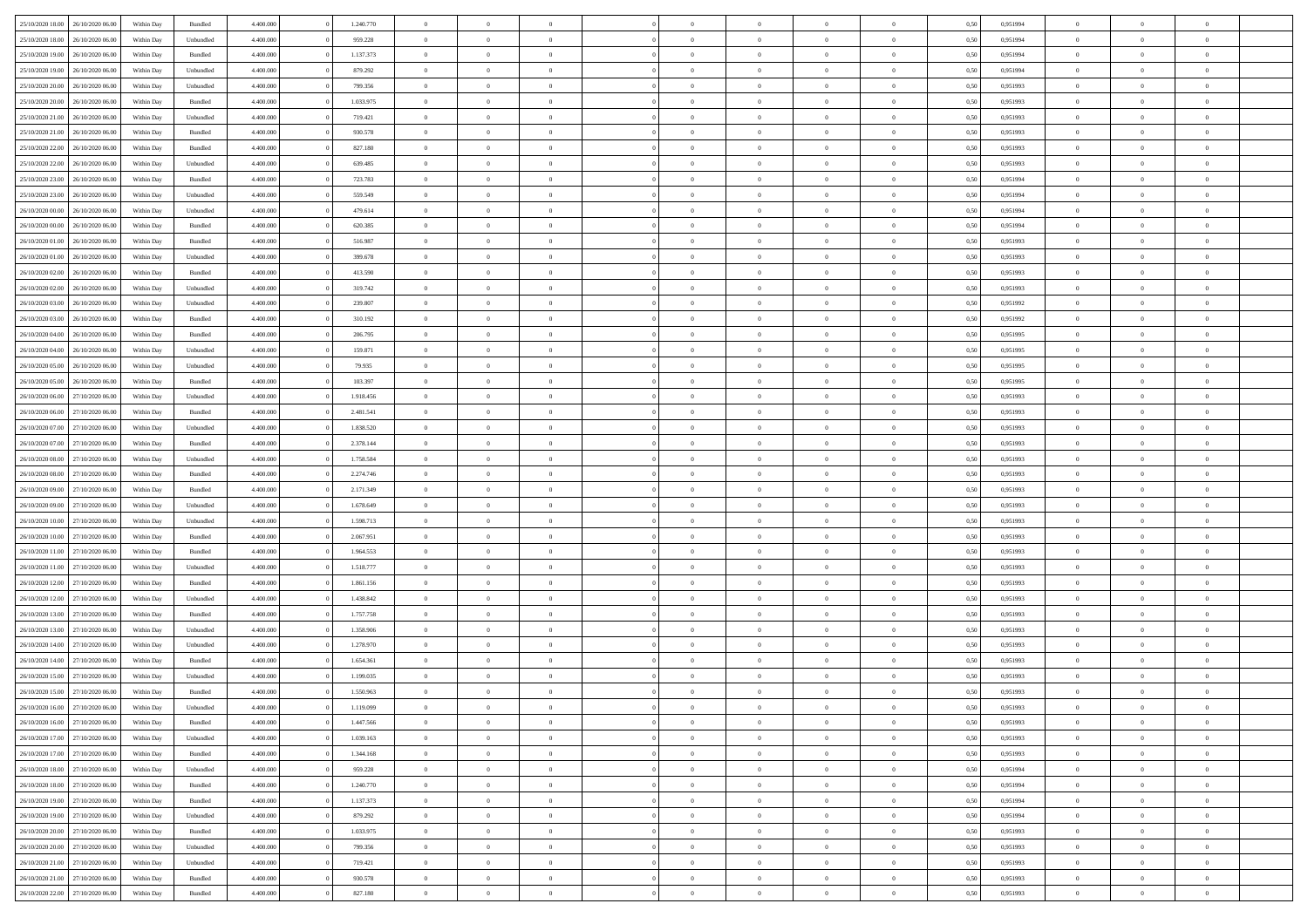|                                   |                  |            |           |           |           |                |                |                |                | $\Omega$       | $\theta$       | $\theta$       |      |          | $\theta$       | $\overline{0}$ |                |  |
|-----------------------------------|------------------|------------|-----------|-----------|-----------|----------------|----------------|----------------|----------------|----------------|----------------|----------------|------|----------|----------------|----------------|----------------|--|
| 26/10/2020 22:00                  | 27/10/2020 06.00 | Within Dav | Unbundled | 4.400.000 | 639.485   | $\overline{0}$ | $\theta$       |                | $\Omega$       |                |                |                | 0,50 | 0,951993 |                |                | $\overline{0}$ |  |
| 26/10/2020 23.00                  | 27/10/2020 06.00 | Within Day | Bundled   | 4.400.000 | 723.783   | $\overline{0}$ | $\theta$       | $\overline{0}$ | $\overline{0}$ | $\bf{0}$       | $\overline{0}$ | $\bf{0}$       | 0,50 | 0,951994 | $\theta$       | $\overline{0}$ | $\overline{0}$ |  |
| 26/10/2020 23.00                  | 27/10/2020 06.00 | Within Day | Unbundled | 4.400.000 | 559.549   | $\overline{0}$ | $\bf{0}$       | $\overline{0}$ | $\bf{0}$       | $\bf{0}$       | $\bf{0}$       | $\mathbf{0}$   | 0,50 | 0,951994 | $\overline{0}$ | $\overline{0}$ | $\overline{0}$ |  |
| 27/10/2020 00:00                  | 27/10/2020 06:00 | Within Dav | Unbundled | 4.400.000 | 479.614   | $\overline{0}$ | $\overline{0}$ | $\overline{0}$ | $\overline{0}$ | $\bf{0}$       | $\overline{0}$ | $\overline{0}$ | 0.50 | 0.951994 | $\theta$       | $\theta$       | $\overline{0}$ |  |
| 27/10/2020 00.00                  | 27/10/2020 06.00 | Within Day | Bundled   | 4.400.000 | 620.385   | $\overline{0}$ | $\theta$       | $\overline{0}$ | $\overline{0}$ | $\bf{0}$       | $\overline{0}$ | $\bf{0}$       | 0,50 | 0,951994 | $\theta$       | $\overline{0}$ | $\overline{0}$ |  |
|                                   |                  |            |           |           |           |                |                |                |                |                |                |                |      |          |                | $\overline{0}$ | $\bf{0}$       |  |
| 27/10/2020 01:00                  | 27/10/2020 06.00 | Within Day | Unbundled | 4.400.000 | 399.678   | $\overline{0}$ | $\overline{0}$ | $\overline{0}$ | $\overline{0}$ | $\overline{0}$ | $\overline{0}$ | $\mathbf{0}$   | 0,50 | 0,951993 | $\bf{0}$       |                |                |  |
| 27/10/2020 01:00                  | 27/10/2020 06.00 | Within Dav | Bundled   | 4.400.000 | 516.987   | $\overline{0}$ | $\overline{0}$ | $\overline{0}$ | $\overline{0}$ | $\overline{0}$ | $\overline{0}$ | $\overline{0}$ | 0.50 | 0.951993 | $\theta$       | $\overline{0}$ | $\overline{0}$ |  |
| 27/10/2020 02.00                  | 27/10/2020 06.00 | Within Day | Unbundled | 4.400.000 | 319.742   | $\overline{0}$ | $\theta$       | $\overline{0}$ | $\overline{0}$ | $\bf{0}$       | $\overline{0}$ | $\bf{0}$       | 0,50 | 0,951993 | $\theta$       | $\theta$       | $\overline{0}$ |  |
| 27/10/2020 02.00                  | 27/10/2020 06.00 | Within Day | Bundled   | 4.400.000 | 413.590   | $\overline{0}$ | $\overline{0}$ | $\overline{0}$ | $\overline{0}$ | $\bf{0}$       | $\overline{0}$ | $\bf{0}$       | 0,50 | 0,951993 | $\,0\,$        | $\overline{0}$ | $\overline{0}$ |  |
| 27/10/2020 03:00                  | 27/10/2020 06.00 | Within Dav | Unbundled | 4.400.000 | 239.807   | $\overline{0}$ | $\overline{0}$ | $\overline{0}$ | $\overline{0}$ | $\overline{0}$ | $\overline{0}$ | $\overline{0}$ | 0.50 | 0.951992 | $\theta$       | $\overline{0}$ | $\overline{0}$ |  |
| 27/10/2020 03.00                  | 27/10/2020 06.00 | Within Day | Bundled   | 4.400.000 | 310.192   | $\overline{0}$ | $\theta$       | $\overline{0}$ | $\overline{0}$ | $\bf{0}$       | $\overline{0}$ | $\bf{0}$       | 0,50 | 0,951992 | $\,$ 0 $\,$    | $\overline{0}$ | $\overline{0}$ |  |
| 27/10/2020 04:00                  | 27/10/2020 06.00 | Within Day | Bundled   | 4.400.000 | 206.795   | $\overline{0}$ | $\overline{0}$ | $\overline{0}$ | $\overline{0}$ | $\bf{0}$       | $\overline{0}$ | $\bf{0}$       | 0,50 | 0,951995 | $\bf{0}$       | $\overline{0}$ | $\bf{0}$       |  |
| 27/10/2020 04:00                  | 27/10/2020 06:00 | Within Day | Unbundled | 4.400.000 | 159.871   | $\overline{0}$ | $\overline{0}$ | $\overline{0}$ | $\overline{0}$ | $\bf{0}$       | $\overline{0}$ | $\overline{0}$ | 0.50 | 0.951995 | $\theta$       | $\theta$       | $\overline{0}$ |  |
|                                   |                  |            |           |           |           |                |                |                |                |                |                |                |      |          |                |                |                |  |
| 27/10/2020 05.00                  | 27/10/2020 06.00 | Within Day | Unbundled | 4.400.000 | 79.935    | $\overline{0}$ | $\theta$       | $\overline{0}$ | $\overline{0}$ | $\bf{0}$       | $\overline{0}$ | $\bf{0}$       | 0,50 | 0,951995 | $\theta$       | $\overline{0}$ | $\overline{0}$ |  |
| 27/10/2020 05:00                  | 27/10/2020 06.00 | Within Day | Bundled   | 4.400.000 | 103.397   | $\overline{0}$ | $\overline{0}$ | $\overline{0}$ | $\overline{0}$ | $\overline{0}$ | $\overline{0}$ | $\mathbf{0}$   | 0,50 | 0,951995 | $\bf{0}$       | $\overline{0}$ | $\bf{0}$       |  |
| 27/10/2020 06:00                  | 28/10/2020 06:00 | Within Dav | Unbundled | 4.400.000 | 1.918.456 | $\overline{0}$ | $\overline{0}$ | $\overline{0}$ | $\overline{0}$ | $\overline{0}$ | $\overline{0}$ | $\overline{0}$ | 0.50 | 0.951993 | $\theta$       | $\overline{0}$ | $\overline{0}$ |  |
| 27/10/2020 06.00                  | 28/10/2020 06.00 | Within Day | Bundled   | 4.400.000 | 2.481.541 | $\overline{0}$ | $\theta$       | $\overline{0}$ | $\overline{0}$ | $\bf{0}$       | $\overline{0}$ | $\bf{0}$       | 0,50 | 0,951993 | $\theta$       | $\theta$       | $\overline{0}$ |  |
| 27/10/2020 07.00                  | 28/10/2020 06.00 | Within Day | Bundled   | 4.400.000 | 2.378.144 | $\overline{0}$ | $\overline{0}$ | $\overline{0}$ | $\overline{0}$ | $\bf{0}$       | $\overline{0}$ | $\bf{0}$       | 0,50 | 0,951993 | $\,0\,$        | $\overline{0}$ | $\overline{0}$ |  |
| 27/10/2020 07:00                  | 28/10/2020 06:00 | Within Dav | Unbundled | 4.400.000 | 1.838.520 | $\overline{0}$ | $\overline{0}$ | $\overline{0}$ | $\overline{0}$ | $\overline{0}$ | $\overline{0}$ | $\overline{0}$ | 0.50 | 0.951993 | $\theta$       | $\overline{0}$ | $\overline{0}$ |  |
| 27/10/2020 08.00                  | 28/10/2020 06.00 | Within Day | Unbundled | 4.400.000 | 1.758.584 | $\overline{0}$ | $\theta$       | $\overline{0}$ | $\overline{0}$ | $\bf{0}$       | $\overline{0}$ | $\bf{0}$       | 0,50 | 0,951993 | $\,$ 0 $\,$    | $\overline{0}$ | $\overline{0}$ |  |
|                                   |                  |            |           |           |           |                |                |                |                |                |                |                |      |          |                |                |                |  |
| 27/10/2020 08:00                  | 28/10/2020 06.00 | Within Day | Bundled   | 4.400.000 | 2.274.746 | $\overline{0}$ | $\overline{0}$ | $\overline{0}$ | $\overline{0}$ | $\bf{0}$       | $\overline{0}$ | $\bf{0}$       | 0,50 | 0,951993 | $\bf{0}$       | $\overline{0}$ | $\bf{0}$       |  |
| 27/10/2020 09:00                  | 28/10/2020 06:00 | Within Day | Bundled   | 4.400.000 | 2.171.349 | $\overline{0}$ | $\overline{0}$ | $\overline{0}$ | $\overline{0}$ | $\bf{0}$       | $\overline{0}$ | $\overline{0}$ | 0.50 | 0.951993 | $\theta$       | $\overline{0}$ | $\overline{0}$ |  |
| 27/10/2020 09:00                  | 28/10/2020 06.00 | Within Day | Unbundled | 4.400.000 | 1.678.649 | $\overline{0}$ | $\theta$       | $\overline{0}$ | $\overline{0}$ | $\bf{0}$       | $\overline{0}$ | $\bf{0}$       | 0,50 | 0,951993 | $\,$ 0 $\,$    | $\overline{0}$ | $\overline{0}$ |  |
| 27/10/2020 10:00                  | 28/10/2020 06.00 | Within Day | Unbundled | 4.400.000 | 1.598.713 | $\overline{0}$ | $\overline{0}$ | $\overline{0}$ | $\overline{0}$ | $\overline{0}$ | $\overline{0}$ | $\mathbf{0}$   | 0,50 | 0,951993 | $\bf{0}$       | $\overline{0}$ | $\bf{0}$       |  |
| 27/10/2020 10:00                  | 28/10/2020 06:00 | Within Dav | Bundled   | 4.400.000 | 2.067.951 | $\overline{0}$ | $\overline{0}$ | $\overline{0}$ | $\overline{0}$ | $\overline{0}$ | $\overline{0}$ | $\overline{0}$ | 0.50 | 0.951993 | $\theta$       | $\overline{0}$ | $\overline{0}$ |  |
| 27/10/2020 11:00                  | 28/10/2020 06.00 | Within Day | Unbundled | 4.400.000 | 1.518.777 | $\overline{0}$ | $\theta$       | $\overline{0}$ | $\overline{0}$ | $\bf{0}$       | $\overline{0}$ | $\bf{0}$       | 0,50 | 0,951993 | $\theta$       | $\theta$       | $\overline{0}$ |  |
| 27/10/2020 11:00                  | 28/10/2020 06.00 | Within Day | Bundled   | 4.400.000 | 1.964.553 | $\overline{0}$ | $\overline{0}$ | $\overline{0}$ | $\overline{0}$ | $\bf{0}$       | $\overline{0}$ | $\bf{0}$       | 0,50 | 0,951993 | $\,0\,$        | $\overline{0}$ | $\overline{0}$ |  |
|                                   |                  |            |           |           |           |                | $\overline{0}$ |                |                | $\overline{0}$ |                |                |      |          | $\theta$       | $\overline{0}$ | $\overline{0}$ |  |
| 27/10/2020 12:00                  | 28/10/2020 06:00 | Within Day | Bundled   | 4.400.000 | 1.861.156 | $\overline{0}$ |                | $\overline{0}$ | $\overline{0}$ |                | $\overline{0}$ | $\overline{0}$ | 0.50 | 0.951993 |                |                |                |  |
| 27/10/2020 12:00                  | 28/10/2020 06.00 | Within Day | Unbundled | 4.400.000 | 1.438.842 | $\overline{0}$ | $\theta$       | $\overline{0}$ | $\overline{0}$ | $\bf{0}$       | $\overline{0}$ | $\bf{0}$       | 0,50 | 0,951993 | $\,$ 0 $\,$    | $\overline{0}$ | $\overline{0}$ |  |
| 27/10/2020 13.00                  | 28/10/2020 06.00 | Within Day | Unbundled | 4.400.000 | 1.358.906 | $\overline{0}$ | $\overline{0}$ | $\overline{0}$ | $\overline{0}$ | $\bf{0}$       | $\overline{0}$ | $\bf{0}$       | 0,50 | 0,951993 | $\bf{0}$       | $\overline{0}$ | $\bf{0}$       |  |
| 27/10/2020 13:00                  | 28/10/2020 06.00 | Within Day | Bundled   | 4.400,000 | 1.757.758 | $\overline{0}$ | $\Omega$       | $\Omega$       | $\Omega$       | $\Omega$       | $\overline{0}$ | $\overline{0}$ | 0,50 | 0,951993 | $\,0\,$        | $\theta$       | $\theta$       |  |
| 27/10/2020 14:00                  | 28/10/2020 06.00 | Within Day | Bundled   | 4.400.000 | 1.654.361 | $\overline{0}$ | $\theta$       | $\overline{0}$ | $\overline{0}$ | $\bf{0}$       | $\overline{0}$ | $\bf{0}$       | 0,50 | 0,951993 | $\theta$       | $\overline{0}$ | $\overline{0}$ |  |
| 27/10/2020 14:00                  | 28/10/2020 06.00 | Within Day | Unbundled | 4.400.000 | 1.278.970 | $\overline{0}$ | $\overline{0}$ | $\overline{0}$ | $\bf{0}$       | $\overline{0}$ | $\overline{0}$ | $\mathbf{0}$   | 0,50 | 0,951993 | $\overline{0}$ | $\overline{0}$ | $\bf{0}$       |  |
| 27/10/2020 15:00                  | 28/10/2020 06:00 | Within Day | Bundled   | 4.400,000 | 1.550.963 | $\overline{0}$ | $\Omega$       | $\Omega$       | $\Omega$       | $\bf{0}$       | $\overline{0}$ | $\overline{0}$ | 0.50 | 0,951993 | $\,0\,$        | $\theta$       | $\theta$       |  |
| 27/10/2020 15:00                  | 28/10/2020 06.00 | Within Day | Unbundled | 4.400.000 | 1.199.035 | $\overline{0}$ | $\theta$       | $\overline{0}$ | $\overline{0}$ | $\bf{0}$       | $\overline{0}$ | $\bf{0}$       | 0,50 | 0,951993 | $\,$ 0 $\,$    | $\overline{0}$ | $\overline{0}$ |  |
|                                   |                  |            |           |           |           |                |                |                |                |                |                |                |      |          |                |                |                |  |
| 27/10/2020 16:00                  | 28/10/2020 06.00 | Within Day | Bundled   | 4.400.000 | 1.447.566 | $\overline{0}$ | $\overline{0}$ | $\overline{0}$ | $\bf{0}$       | $\bf{0}$       | $\bf{0}$       | $\bf{0}$       | 0,50 | 0,951993 | $\bf{0}$       | $\overline{0}$ | $\bf{0}$       |  |
| 27/10/2020 16:00                  | 28/10/2020 06:00 | Within Day | Unbundled | 4.400,000 | 1.119.099 | $\overline{0}$ | $\Omega$       | $\Omega$       | $\Omega$       | $\theta$       | $\theta$       | $\overline{0}$ | 0.50 | 0.951993 | $\,$ 0 $\,$    | $\theta$       | $\theta$       |  |
| 27/10/2020 17.00                  | 28/10/2020 06.00 | Within Day | Unbundled | 4.400.000 | 1.039.163 | $\overline{0}$ | $\theta$       | $\overline{0}$ | $\overline{0}$ | $\,$ 0         | $\overline{0}$ | $\bf{0}$       | 0,50 | 0,951993 | $\,$ 0 $\,$    | $\overline{0}$ | $\overline{0}$ |  |
| 27/10/2020 17.00                  | 28/10/2020 06.00 | Within Day | Bundled   | 4.400.000 | 1.344.168 | $\overline{0}$ | $\bf{0}$       | $\overline{0}$ | $\bf{0}$       | $\bf{0}$       | $\bf{0}$       | $\bf{0}$       | 0,50 | 0,951993 | $\overline{0}$ | $\overline{0}$ | $\bf{0}$       |  |
| 27/10/2020 18:00                  | 28/10/2020 06.00 | Within Day | Bundled   | 4.400,000 | 1.240.770 | $\overline{0}$ | $\Omega$       | $\Omega$       | $\Omega$       | $\overline{0}$ | $\overline{0}$ | $\overline{0}$ | 0,50 | 0,951994 | $\,0\,$        | $\theta$       | $\theta$       |  |
| 27/10/2020 18.00                  | 28/10/2020 06.00 | Within Day | Unbundled | 4.400.000 | 959.228   | $\overline{0}$ | $\overline{0}$ | $\overline{0}$ | $\overline{0}$ | $\,$ 0         | $\overline{0}$ | $\bf{0}$       | 0,50 | 0,951994 | $\,$ 0 $\,$    | $\overline{0}$ | $\overline{0}$ |  |
| 27/10/2020 19:00                  | 28/10/2020 06.00 | Within Day | Unbundled | 4.400.000 | 879.292   | $\overline{0}$ | $\overline{0}$ | $\overline{0}$ | $\bf{0}$       | $\bf{0}$       | $\overline{0}$ | $\mathbf{0}$   | 0,50 | 0,951994 | $\bf{0}$       | $\overline{0}$ | $\bf{0}$       |  |
| 27/10/2020 19:00                  | 28/10/2020 06:00 |            | Bundled   | 4.400,000 | 1.137.373 | $\overline{0}$ | $\Omega$       | $\Omega$       | $\Omega$       | $\Omega$       | $\Omega$       | $\overline{0}$ | 0.50 | 0.951994 | $\theta$       | $\theta$       | $\theta$       |  |
|                                   |                  | Within Day |           |           |           |                |                |                |                |                |                |                |      |          |                |                |                |  |
| 27/10/2020 20:00                  | 28/10/2020 06:00 | Within Day | Bundled   | 4.400.000 | 1.033.975 | $\overline{0}$ | $\overline{0}$ | $\overline{0}$ | $\bf{0}$       | $\,$ 0         | $\overline{0}$ | $\bf{0}$       | 0,50 | 0,951993 | $\,0\,$        | $\,$ 0 $\,$    | $\overline{0}$ |  |
| 27/10/2020 20:00 28/10/2020 06:00 |                  | Within Day | Unbundled | 4.400.000 | 799.356   | $\bf{0}$       | $\bf{0}$       |                |                | $\bf{0}$       |                |                | 0,50 | 0,951993 | $\bf{0}$       | $\overline{0}$ |                |  |
| 27/10/2020 21.00                  | 28/10/2020 06:00 | Within Day | Unbundled | 4.400.000 | 719.421   | $\overline{0}$ | $\overline{0}$ | $\Omega$       | $\Omega$       | $\overline{0}$ | $\overline{0}$ | $\overline{0}$ | 0,50 | 0.951993 | $\theta$       | $\theta$       | $\theta$       |  |
| 27/10/2020 21.00                  | 28/10/2020 06.00 | Within Day | Bundled   | 4.400.000 | 930.578   | $\overline{0}$ | $\bf{0}$       | $\overline{0}$ | $\overline{0}$ | $\,$ 0 $\,$    | $\overline{0}$ | $\,$ 0 $\,$    | 0,50 | 0,951993 | $\,$ 0 $\,$    | $\,$ 0 $\,$    | $\,$ 0         |  |
| 27/10/2020 22.00                  | 28/10/2020 06.00 | Within Day | Bundled   | 4.400.000 | 827.180   | $\overline{0}$ | $\overline{0}$ | $\overline{0}$ | $\overline{0}$ | $\overline{0}$ | $\overline{0}$ | $\mathbf{0}$   | 0,50 | 0,951993 | $\overline{0}$ | $\bf{0}$       | $\bf{0}$       |  |
| 27/10/2020 22.00                  | 28/10/2020 06.00 | Within Day | Unbundled | 4.400,000 | 639,485   | $\overline{0}$ | $\overline{0}$ | $\overline{0}$ | $\Omega$       | $\overline{0}$ | $\overline{0}$ | $\overline{0}$ | 0,50 | 0,951993 | $\bf{0}$       | $\theta$       | $\overline{0}$ |  |
| 27/10/2020 23.00                  | 28/10/2020 06.00 | Within Day | Bundled   | 4.400.000 | 723.783   | $\overline{0}$ | $\,$ 0         | $\overline{0}$ | $\overline{0}$ | $\,$ 0 $\,$    | $\overline{0}$ | $\mathbf{0}$   | 0,50 | 0,951994 | $\,$ 0 $\,$    | $\overline{0}$ | $\overline{0}$ |  |
|                                   |                  |            |           |           |           |                |                |                |                |                |                |                |      |          |                |                |                |  |
| 27/10/2020 23.00                  | 28/10/2020 06.00 | Within Day | Unbundled | 4.400.000 | 559.549   | $\overline{0}$ | $\overline{0}$ | $\overline{0}$ | $\overline{0}$ | $\overline{0}$ | $\overline{0}$ | $\mathbf{0}$   | 0,50 | 0,951994 | $\overline{0}$ | $\overline{0}$ | $\bf{0}$       |  |
| 28/10/2020 00:00                  | 28/10/2020 06:00 | Within Day | Unbundled | 4.400.000 | 479.614   | $\overline{0}$ | $\overline{0}$ | $\overline{0}$ | $\overline{0}$ | $\overline{0}$ | $\overline{0}$ | $\bf{0}$       | 0.50 | 0,951994 | $\overline{0}$ | $\theta$       | $\overline{0}$ |  |
| 28/10/2020 00:00                  | 28/10/2020 06.00 | Within Day | Bundled   | 4.400.000 | 620.385   | $\overline{0}$ | $\,$ 0         | $\overline{0}$ | $\bf{0}$       | $\bf{0}$       | $\bf{0}$       | $\bf{0}$       | 0,50 | 0,951994 | $\,$ 0 $\,$    | $\overline{0}$ | $\overline{0}$ |  |
| 28/10/2020 01:00                  | 28/10/2020 06.00 | Within Day | Unbundled | 4.400.000 | 399.678   | $\overline{0}$ | $\bf{0}$       | $\overline{0}$ | $\overline{0}$ | $\overline{0}$ | $\overline{0}$ | $\mathbf{0}$   | 0,50 | 0,951993 | $\overline{0}$ | $\overline{0}$ | $\bf{0}$       |  |
| 28/10/2020 01:00                  | 28/10/2020 06:00 | Within Day | Bundled   | 4.400,000 | 516.987   | $\overline{0}$ | $\overline{0}$ | $\overline{0}$ | $\Omega$       | $\overline{0}$ | $\overline{0}$ | $\bf{0}$       | 0,50 | 0,951993 | $\overline{0}$ | $\overline{0}$ | $\overline{0}$ |  |
| 28/10/2020 02:00                  | 28/10/2020 06.00 | Within Day | Bundled   | 4.400.000 | 413.590   | $\overline{0}$ | $\bf{0}$       | $\overline{0}$ | $\bf{0}$       | $\bf{0}$       | $\bf{0}$       | $\mathbf{0}$   | 0,50 | 0,951993 | $\,$ 0 $\,$    | $\,$ 0 $\,$    | $\bf{0}$       |  |
| 28/10/2020 02.00 28/10/2020 06.00 |                  | Within Day | Unbundled | 4.400.000 | 319.742   | $\overline{0}$ | $\overline{0}$ | $\overline{0}$ | $\overline{0}$ | $\overline{0}$ | $\bf{0}$       | $\mathbf{0}$   | 0,50 | 0,951993 | $\overline{0}$ | $\bf{0}$       | $\overline{0}$ |  |
|                                   |                  |            |           |           |           |                |                |                |                |                |                |                |      |          |                |                |                |  |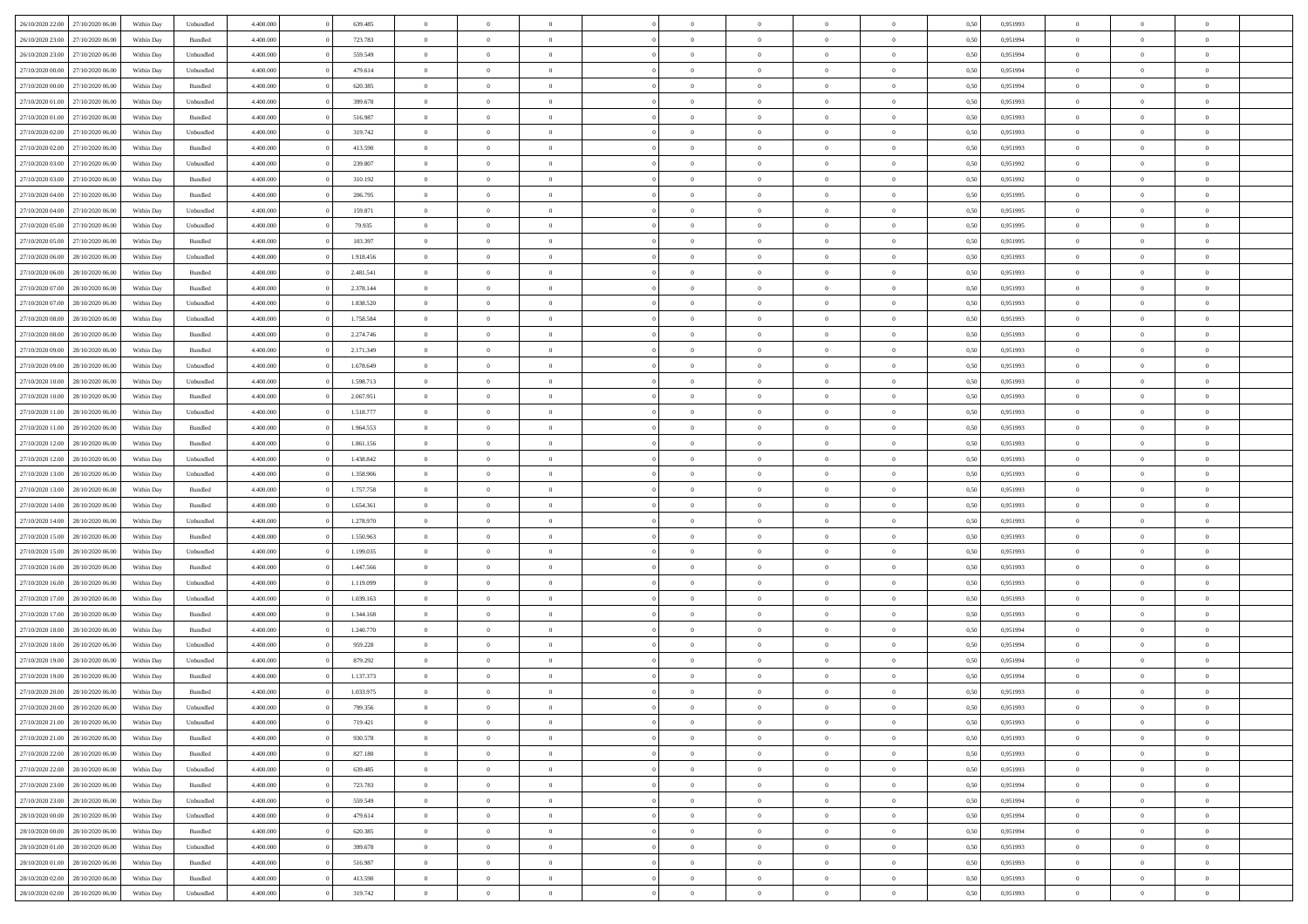| 28/10/2020 03:00                  | 28/10/2020 06:00 | Within Day | Bundled            | 4.400.000 | 310.192   | $\overline{0}$ | $\theta$       |                | $\overline{0}$ | $\bf{0}$       | $\overline{0}$ | $\theta$       | 0,50 | 0,951992 | $\theta$       | $\theta$       | $\theta$       |  |
|-----------------------------------|------------------|------------|--------------------|-----------|-----------|----------------|----------------|----------------|----------------|----------------|----------------|----------------|------|----------|----------------|----------------|----------------|--|
|                                   |                  |            |                    |           |           |                |                | $\overline{0}$ |                |                |                |                |      |          |                |                | $\overline{0}$ |  |
| 28/10/2020 03:00                  | 28/10/2020 06.00 | Within Day | Unbundled          | 4.400.000 | 239.807   | $\overline{0}$ | $\overline{0}$ |                | $\overline{0}$ | $\,$ 0         | $\bf{0}$       | $\bf{0}$       | 0,50 | 0,951992 | $\,$ 0 $\,$    | $\overline{0}$ |                |  |
| 28/10/2020 04:00                  | 28/10/2020 06:00 | Within Day | Unbundled          | 4.400,000 | 159.871   | $\overline{0}$ | $\overline{0}$ | $\overline{0}$ | $\overline{0}$ | $\overline{0}$ | $\overline{0}$ | $\mathbf{0}$   | 0.50 | 0,951995 | $\overline{0}$ | $\overline{0}$ | $\bf{0}$       |  |
| 28/10/2020 04:00                  | 28/10/2020 06.00 | Within Day | Bundled            | 4.400.000 | 206.795   | $\overline{0}$ | $\overline{0}$ | $\overline{0}$ | $\overline{0}$ | $\,0\,$        | $\overline{0}$ | $\overline{0}$ | 0,50 | 0,951995 | $\,$ 0 $\,$    | $\overline{0}$ | $\overline{0}$ |  |
| 28/10/2020 05:00                  | 28/10/2020 06.00 | Within Day | Bundled            | 4.400.000 | 103.397   | $\overline{0}$ | $\overline{0}$ | $\overline{0}$ | $\overline{0}$ | $\,$ 0         | $\overline{0}$ | $\bf{0}$       | 0,50 | 0,951995 | $\,$ 0 $\,$    | $\overline{0}$ | $\overline{0}$ |  |
| 28/10/2020 05:00                  | 28/10/2020 06:00 | Within Day | Unbundled          | 4.400,000 | 79.935    | $\overline{0}$ | $\overline{0}$ | $\overline{0}$ | $\overline{0}$ | $\bf{0}$       | $\overline{0}$ | $\bf{0}$       | 0.50 | 0.951995 | $\,0\,$        | $\overline{0}$ | $\overline{0}$ |  |
| 28/10/2020 06:00                  | 29/10/2020 06.00 | Within Day | Bundled            | 4.400.000 | 2.481.541 | $\overline{0}$ | $\overline{0}$ | $\overline{0}$ | $\overline{0}$ | $\bf{0}$       | $\overline{0}$ | $\bf{0}$       | 0,50 | 0,951993 | $\,$ 0 $\,$    | $\overline{0}$ | $\overline{0}$ |  |
| 28/10/2020 06:00                  | 29/10/2020 06.00 | Within Day | Unbundled          | 4.400.000 | 1.918.456 | $\overline{0}$ | $\overline{0}$ | $\overline{0}$ | $\overline{0}$ | $\,$ 0         | $\bf{0}$       | $\bf{0}$       | 0,50 | 0,951993 | $\,$ 0 $\,$    | $\overline{0}$ | $\overline{0}$ |  |
| 28/10/2020 07:00                  | 29/10/2020 06:00 | Within Day | Bundled            | 4.400,000 | 2.378.144 | $\overline{0}$ | $\overline{0}$ | $\overline{0}$ | $\overline{0}$ | $\bf{0}$       | $\overline{0}$ | $\bf{0}$       | 0.50 | 0.951993 | $\bf{0}$       | $\overline{0}$ | $\bf{0}$       |  |
| 28/10/2020 07:00                  | 29/10/2020 06.00 | Within Day | Unbundled          | 4.400.000 | 1.838.520 | $\overline{0}$ | $\overline{0}$ | $\overline{0}$ | $\overline{0}$ | $\bf{0}$       | $\overline{0}$ | $\bf{0}$       | 0,50 | 0,951993 | $\,$ 0 $\,$    | $\overline{0}$ | $\overline{0}$ |  |
|                                   |                  |            |                    |           |           |                |                |                |                |                |                |                |      |          |                |                |                |  |
| 28/10/2020 10:00                  | 29/10/2020 06.00 | Within Day | Unbundled          | 4.400.000 | 1.598.713 | $\overline{0}$ | $\overline{0}$ | $\overline{0}$ | $\overline{0}$ | $\,$ 0         | $\bf{0}$       | $\bf{0}$       | 0,50 | 0,951993 | $\,$ 0 $\,$    | $\overline{0}$ | $\overline{0}$ |  |
| 28/10/2020 10:00                  | 29/10/2020 06:00 | Within Day | Bundled            | 4.400,000 | 2.067.951 | $\overline{0}$ | $\overline{0}$ | $\overline{0}$ | $\overline{0}$ | $\bf{0}$       | $\overline{0}$ | $\mathbf{0}$   | 0.50 | 0.951993 | $\overline{0}$ | $\,$ 0 $\,$    | $\bf{0}$       |  |
| 28/10/2020 11:00                  | 29/10/2020 06.00 | Within Day | Bundled            | 4.400.000 | 1.964.553 | $\overline{0}$ | $\overline{0}$ | $\overline{0}$ | $\overline{0}$ | $\bf{0}$       | $\overline{0}$ | $\overline{0}$ | 0,50 | 0,951993 | $\,$ 0 $\,$    | $\overline{0}$ | $\overline{0}$ |  |
| 28/10/2020 11:00                  | 29/10/2020 06.00 | Within Day | Unbundled          | 4.400.000 | 1.518.777 | $\overline{0}$ | $\theta$       | $\overline{0}$ | $\overline{0}$ | $\,$ 0         | $\overline{0}$ | $\bf{0}$       | 0,50 | 0,951993 | $\,$ 0 $\,$    | $\overline{0}$ | $\overline{0}$ |  |
| 28/10/2020 12:00                  | 29/10/2020 06:00 | Within Day | Bundled            | 4.400,000 | 1.861.156 | $\overline{0}$ | $\overline{0}$ | $\overline{0}$ | $\overline{0}$ | $\bf{0}$       | $\overline{0}$ | $\bf{0}$       | 0.50 | 0.951993 | $\,0\,$        | $\overline{0}$ | $\overline{0}$ |  |
| 28/10/2020 12:00                  | 29/10/2020 06.00 | Within Day | Unbundled          | 4.400.000 | 1.438.842 | $\overline{0}$ | $\overline{0}$ | $\overline{0}$ | $\overline{0}$ | $\bf{0}$       | $\overline{0}$ | $\bf{0}$       | 0,50 | 0,951993 | $\,$ 0 $\,$    | $\theta$       | $\overline{0}$ |  |
| 28/10/2020 13:00                  | 29/10/2020 06.00 | Within Day | Unbundled          | 4.400.000 | 1.358.906 | $\overline{0}$ | $\overline{0}$ | $\overline{0}$ | $\overline{0}$ | $\,$ 0         | $\bf{0}$       | $\bf{0}$       | 0,50 | 0,951993 | $\,$ 0 $\,$    | $\overline{0}$ | $\overline{0}$ |  |
| 28/10/2020 13:00                  | 29/10/2020 06:00 | Within Day | Bundled            | 4.400,000 | 1.757.758 | $\overline{0}$ | $\overline{0}$ | $\overline{0}$ | $\overline{0}$ | $\bf{0}$       | $\overline{0}$ | $\mathbf{0}$   | 0.50 | 0.951993 | $\bf{0}$       | $\overline{0}$ | $\bf{0}$       |  |
| 28/10/2020 14:00                  | 29/10/2020 06.00 | Within Day | Bundled            | 4.400.000 | 1.654.361 | $\overline{0}$ | $\overline{0}$ | $\overline{0}$ | $\overline{0}$ | $\bf{0}$       | $\overline{0}$ | $\bf{0}$       | 0,50 | 0,951993 | $\,$ 0 $\,$    | $\overline{0}$ | $\overline{0}$ |  |
|                                   |                  |            |                    |           |           |                | $\overline{0}$ | $\overline{0}$ | $\overline{0}$ | $\bf{0}$       |                |                |      |          | $\,$ 0 $\,$    | $\overline{0}$ | $\overline{0}$ |  |
| 28/10/2020 14:00                  | 29/10/2020 06.00 | Within Day | Unbundled          | 4.400.000 | 1.278.970 | $\overline{0}$ |                |                |                |                | $\bf{0}$       | $\bf{0}$       | 0,50 | 0,951993 |                |                |                |  |
| 28/10/2020 15:00                  | 29/10/2020 06:00 | Within Day | Bundled            | 4.400,000 | 1.550.963 | $\overline{0}$ | $\overline{0}$ | $\overline{0}$ | $\overline{0}$ | $\bf{0}$       | $\overline{0}$ | $\mathbf{0}$   | 0.50 | 0.951993 | $\overline{0}$ | $\,$ 0 $\,$    | $\overline{0}$ |  |
| 28/10/2020 15:00                  | 29/10/2020 06.00 | Within Day | Unbundled          | 4.400.000 | 1.199.035 | $\overline{0}$ | $\overline{0}$ | $\overline{0}$ | $\overline{0}$ | $\bf{0}$       | $\overline{0}$ | $\overline{0}$ | 0,50 | 0,951993 | $\,$ 0 $\,$    | $\overline{0}$ | $\overline{0}$ |  |
| 28/10/2020 16:00                  | 29/10/2020 06.00 | Within Day | Bundled            | 4.400.000 | 1.447.566 | $\overline{0}$ | $\overline{0}$ | $\overline{0}$ | $\overline{0}$ | $\,$ 0         | $\overline{0}$ | $\bf{0}$       | 0,50 | 0,951993 | $\,$ 0 $\,$    | $\overline{0}$ | $\overline{0}$ |  |
| 28/10/2020 16:00                  | 29/10/2020 06:00 | Within Day | Unbundled          | 4.400,000 | 1.119.099 | $\overline{0}$ | $\overline{0}$ | $\overline{0}$ | $\overline{0}$ | $\bf{0}$       | $\overline{0}$ | $\bf{0}$       | 0.50 | 0.951993 | $\,0\,$        | $\overline{0}$ | $\overline{0}$ |  |
| 28/10/2020 17:00                  | 29/10/2020 06.00 | Within Day | Unbundled          | 4.400.000 | 1.039.163 | $\overline{0}$ | $\overline{0}$ | $\overline{0}$ | $\overline{0}$ | $\bf{0}$       | $\overline{0}$ | $\bf{0}$       | 0,50 | 0,951993 | $\,$ 0 $\,$    | $\theta$       | $\overline{0}$ |  |
| 28/10/2020 17:00                  | 29/10/2020 06.00 | Within Day | Bundled            | 4.400.000 | 1.344.168 | $\overline{0}$ | $\overline{0}$ | $\overline{0}$ | $\overline{0}$ | $\,$ 0         | $\bf{0}$       | $\bf{0}$       | 0,50 | 0,951993 | $\,$ 0 $\,$    | $\overline{0}$ | $\overline{0}$ |  |
| 28/10/2020 18:00                  | 29/10/2020 06:00 | Within Day | Unbundled          | 4.400,000 | 959.228   | $\overline{0}$ | $\overline{0}$ | $\overline{0}$ | $\overline{0}$ | $\bf{0}$       | $\overline{0}$ | $\bf{0}$       | 0.50 | 0.951994 | $\bf{0}$       | $\overline{0}$ | $\bf{0}$       |  |
| 28/10/2020 18:00                  | 29/10/2020 06.00 | Within Day | Bundled            | 4.400.000 | 1.240.770 | $\overline{0}$ | $\overline{0}$ | $\overline{0}$ | $\overline{0}$ | $\bf{0}$       | $\overline{0}$ | $\bf{0}$       | 0,50 | 0,951994 | $\,$ 0 $\,$    | $\overline{0}$ | $\overline{0}$ |  |
| 28/10/2020 19:00                  | 29/10/2020 06.00 | Within Day | Bundled            | 4.400.000 | 1.137.373 | $\bf{0}$       | $\overline{0}$ | $\overline{0}$ | $\bf{0}$       | $\bf{0}$       | $\bf{0}$       | $\bf{0}$       | 0,50 | 0,951994 | $\,$ 0 $\,$    | $\overline{0}$ | $\overline{0}$ |  |
| 28/10/2020 19:00                  | 29/10/2020 06:00 |            |                    | 4.400,000 | 879.292   | $\overline{0}$ |                |                | $\overline{0}$ | $\bf{0}$       | $\overline{0}$ |                | 0.50 | 0.951994 | $\overline{0}$ | $\,$ 0 $\,$    | $\bf{0}$       |  |
|                                   |                  | Within Day | Unbundled          |           |           |                | $\overline{0}$ | $\overline{0}$ |                |                |                | $\mathbf{0}$   |      |          |                |                |                |  |
| 28/10/2020 20:00                  | 29/10/2020 06:00 | Within Dav | Bundled            | 4.400.000 | 1.033.975 | $\overline{0}$ | $\overline{0}$ | $\overline{0}$ | $\overline{0}$ | $\overline{0}$ | $\overline{0}$ | $\overline{0}$ | 0.50 | 0.951993 | $\theta$       | $\overline{0}$ | $\overline{0}$ |  |
| 28/10/2020 20:00                  | 29/10/2020 06.00 | Within Day | Unbundled          | 4.400.000 | 799.356   | $\bf{0}$       | $\overline{0}$ | $\overline{0}$ | $\overline{0}$ | $\,$ 0         | $\bf{0}$       | $\bf{0}$       | 0,50 | 0,951993 | $\,$ 0 $\,$    | $\overline{0}$ | $\overline{0}$ |  |
| 28/10/2020 21:00                  | 29/10/2020 06:00 | Within Day | Bundled            | 4.400,000 | 930.578   | $\overline{0}$ | $\overline{0}$ | $\overline{0}$ | $\overline{0}$ | $\bf{0}$       | $\overline{0}$ | $\bf{0}$       | 0.50 | 0.951993 | $\,0\,$        | $\overline{0}$ | $\overline{0}$ |  |
| 28/10/2020 21:00                  | 29/10/2020 06.00 | Within Dav | Unbundled          | 4.400.000 | 719.421   | $\overline{0}$ | $\overline{0}$ | $\Omega$       | $\overline{0}$ | $\mathbf{0}$   | $\overline{0}$ | $\overline{0}$ | 0.50 | 0.951993 | $\theta$       | $\overline{0}$ | $\overline{0}$ |  |
| 28/10/2020 22.00                  | 29/10/2020 06.00 | Within Day | Bundled            | 4.400.000 | 827.180   | $\bf{0}$       | $\overline{0}$ | $\overline{0}$ | $\overline{0}$ | $\,$ 0         | $\bf{0}$       | $\bf{0}$       | 0,50 | 0,951993 | $\,$ 0 $\,$    | $\overline{0}$ | $\overline{0}$ |  |
| 28/10/2020 22.00                  | 29/10/2020 06:00 | Within Day | Unbundled          | 4.400,000 | 639,485   | $\overline{0}$ | $\overline{0}$ | $\overline{0}$ | $\overline{0}$ | $\bf{0}$       | $\overline{0}$ | $\mathbf{0}$   | 0.50 | 0.951993 | $\bf{0}$       | $\overline{0}$ | $\bf{0}$       |  |
| 28/10/2020 23:00                  | 29/10/2020 06.00 | Within Dav | Bundled            | 4.400.000 | 723.783   | $\overline{0}$ | $\overline{0}$ | $\overline{0}$ | $\overline{0}$ | $\overline{0}$ | $\overline{0}$ | $\overline{0}$ | 0,50 | 0,951994 | $\theta$       | $\overline{0}$ | $\overline{0}$ |  |
| 28/10/2020 23.00                  | 29/10/2020 06.00 | Within Day | Unbundled          | 4.400.000 | 559.549   | $\overline{0}$ | $\overline{0}$ | $\overline{0}$ | $\bf{0}$       | $\bf{0}$       | $\bf{0}$       | $\bf{0}$       | 0,50 | 0,951994 | $\,$ 0 $\,$    | $\overline{0}$ | $\overline{0}$ |  |
| 29/10/2020 00:00                  | 29/10/2020 06:00 | Within Day | Bundled            | 4.400,000 | 620,385   | $\overline{0}$ | $\overline{0}$ | $\overline{0}$ | $\overline{0}$ | $\bf{0}$       | $\overline{0}$ | $\mathbf{0}$   | 0.50 | 0.951994 | $\overline{0}$ | $\,$ 0 $\,$    | $\bf{0}$       |  |
| 29/10/2020 00:00                  | 29/10/2020 06.00 | Within Dav | Unbundled          | 4.400.000 | 479.614   | $\overline{0}$ | $\overline{0}$ | $\Omega$       | $\overline{0}$ | $\overline{0}$ | $\overline{0}$ | $\overline{0}$ | 0.50 | 0,951994 | $\theta$       | $\overline{0}$ | $\overline{0}$ |  |
|                                   | 29/10/2020 06.00 | Within Day | Bundled            | 4.400.000 | 516.987   | $\overline{0}$ | $\overline{0}$ | $\overline{0}$ | $\overline{0}$ | $\bf{0}$       | $\overline{0}$ | $\bf{0}$       | 0,50 | 0,951993 | $\,$ 0 $\,$    | $\overline{0}$ | $\overline{0}$ |  |
| 29/10/2020 01:00                  |                  |            |                    |           |           |                |                |                |                |                |                |                |      |          |                |                |                |  |
| 29/10/2020 01:00                  | 29/10/2020 06:00 | Within Day | Unbundled          | 4.400,000 | 399,678   | $\overline{0}$ | $\overline{0}$ | $\overline{0}$ | $\overline{0}$ | $\bf{0}$       | $\overline{0}$ | $\bf{0}$       | 0.50 | 0,951993 | $\bf{0}$       | $\overline{0}$ | $\overline{0}$ |  |
| 29/10/2020 02.00                  | 29/10/2020 06:00 | Within Dav | Bundled            | 4.400.000 | 413.590   | $\overline{0}$ | $\theta$       | $\Omega$       | $\overline{0}$ | $\bf{0}$       | $\overline{0}$ | $\overline{0}$ | 0.50 | 0.951993 | $\theta$       | $\overline{0}$ | $\overline{0}$ |  |
| 29/10/2020 02.00                  | 29/10/2020 06.00 | Within Day | Unbundled          | 4.400.000 | 319.742   | $\overline{0}$ | $\overline{0}$ | $\overline{0}$ | $\bf{0}$       | $\,$ 0         | $\bf{0}$       | $\bf{0}$       | 0,50 | 0,951993 | $\,$ 0 $\,$    | $\overline{0}$ | $\overline{0}$ |  |
| 29/10/2020 03:00 29/10/2020 06:00 |                  | Within Day | $\mathbf B$ undled | 4.400.000 | 310.192   | $\bf{0}$       | $\bf{0}$       |                | $\Omega$       | $\bf{0}$       |                |                | 0,50 | 0.951992 | $\bf{0}$       | $\theta$       |                |  |
| 29/10/2020 03:00 29/10/2020 06:00 |                  | Within Day | Unbundled          | 4.400.000 | 239.807   | $\overline{0}$ | $\overline{0}$ | $\overline{0}$ | $\overline{0}$ | $\overline{0}$ | $\overline{0}$ | $\mathbf{0}$   | 0,50 | 0.951992 | $\theta$       | $\overline{0}$ | $\overline{0}$ |  |
| 29/10/2020 04.00                  | 29/10/2020 06.00 | Within Day | Bundled            | 4.400.000 | 206.795   | $\overline{0}$ | $\bf{0}$       | $\overline{0}$ | $\bf{0}$       | $\overline{0}$ | $\overline{0}$ | $\bf{0}$       | 0,50 | 0,951995 | $\overline{0}$ | $\overline{0}$ | $\bf{0}$       |  |
| 29/10/2020 04.00                  | 29/10/2020 06.00 | Within Day | Unbundled          | 4.400.000 | 159.871   | $\overline{0}$ | $\overline{0}$ | $\overline{0}$ | $\overline{0}$ | $\overline{0}$ | $\overline{0}$ | $\mathbf{0}$   | 0.50 | 0,951995 | $\overline{0}$ | $\bf{0}$       | $\bf{0}$       |  |
| 29/10/2020 05:00                  | 29/10/2020 06.00 | Within Day | Bundled            | 4.400.000 | 103.397   | $\overline{0}$ | $\overline{0}$ | $\overline{0}$ | $\overline{0}$ | $\overline{0}$ | $\overline{0}$ | $\mathbf{0}$   | 0,50 | 0.951995 | $\overline{0}$ | $\theta$       | $\overline{0}$ |  |
| 29/10/2020 05.00                  | 29/10/2020 06.00 | Within Day | Unbundled          | 4.400.000 | 79.935    | $\overline{0}$ | $\overline{0}$ | $\overline{0}$ | $\overline{0}$ | $\bf{0}$       | $\bf{0}$       | $\bf{0}$       | 0,50 | 0,951995 | $\bf{0}$       | $\overline{0}$ | $\overline{0}$ |  |
| 29/10/2020 06.00                  | 30/10/2020 06:00 | Within Day | Unbundled          | 4.400,000 | 1.918.456 | $\overline{0}$ | $\overline{0}$ | $\overline{0}$ | $\overline{0}$ | $\bf{0}$       | $\overline{0}$ | $\mathbf{0}$   | 0.50 | 0.951993 | $\,$ 0 $\,$    | $\overline{0}$ | $\overline{0}$ |  |
| 29/10/2020 06:00                  | 30/10/2020 06:00 | Within Day | Bundled            | 4.400.000 | 2.481.541 | $\overline{0}$ | $\overline{0}$ | $\overline{0}$ | $\overline{0}$ | $\overline{0}$ | $\overline{0}$ | $\overline{0}$ | 0,50 | 0.951993 | $\overline{0}$ | $\overline{0}$ | $\overline{0}$ |  |
|                                   |                  |            |                    |           |           |                |                |                |                |                |                |                |      |          |                |                |                |  |
| 29/10/2020 07.00                  | 30/10/2020 06.00 | Within Day | Unbundled          | 4.400.000 | 1.838.520 | $\overline{0}$ | $\,$ 0         | $\overline{0}$ | $\bf{0}$       | $\overline{0}$ | $\overline{0}$ | $\bf{0}$       | 0,50 | 0,951993 | $\,$ 0 $\,$    | $\overline{0}$ | $\overline{0}$ |  |
| 29/10/2020 07.00                  | 30/10/2020 06:00 | Within Day | Bundled            | 4.400.000 | 2.378.144 | $\overline{0}$ | $\overline{0}$ | $\overline{0}$ | $\overline{0}$ | $\bf{0}$       | $\overline{0}$ | $\mathbf{0}$   | 0.50 | 0.951993 | $\mathbf{0}$   | $\bf{0}$       | $\overline{0}$ |  |
| 29/10/2020 08:00                  | 30/10/2020 06:00 | Within Day | Bundled            | 4.400.000 | 2.274.746 | $\overline{0}$ | $\overline{0}$ | $\overline{0}$ | $\overline{0}$ | $\overline{0}$ | $\overline{0}$ | $\overline{0}$ | 0,50 | 0.951993 | $\overline{0}$ | $\overline{0}$ | $\overline{0}$ |  |
| 29/10/2020 08.00                  | 30/10/2020 06.00 | Within Day | Unbundled          | 4.400.000 | 1.758.584 | $\overline{0}$ | $\bf{0}$       | $\overline{0}$ | $\bf{0}$       | $\bf{0}$       | $\bf{0}$       | $\bf{0}$       | 0,50 | 0,951993 | $\bf{0}$       | $\overline{0}$ | $\bf{0}$       |  |
| 29/10/2020 09:00                  | 30/10/2020 06:00 | Within Day | Unbundled          | 4.400.000 | 1.678.649 | $\,$ 0 $\,$    | $\,$ 0 $\,$    | $\overline{0}$ | $\overline{0}$ | $\,$ 0 $\,$    | $\,$ 0 $\,$    | $\,$ 0 $\,$    | 0,50 | 0,951993 | $\overline{0}$ | $\,$ 0 $\,$    | $\,$ 0 $\,$    |  |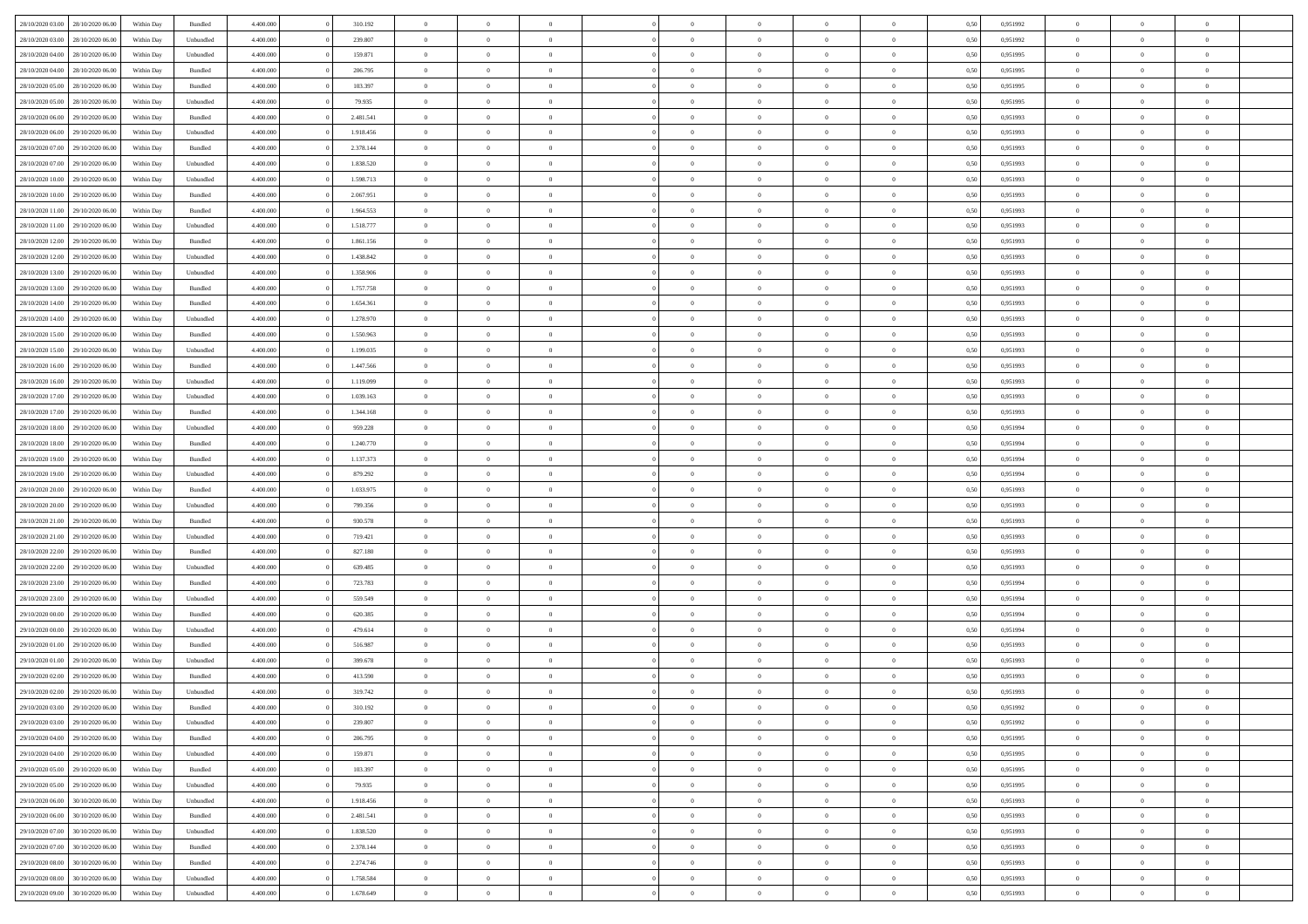|                  |                  |            |           |           |           |                |                |                |                | $\Omega$       |                | $\theta$       |      |          | $\theta$       | $\overline{0}$ |                |  |
|------------------|------------------|------------|-----------|-----------|-----------|----------------|----------------|----------------|----------------|----------------|----------------|----------------|------|----------|----------------|----------------|----------------|--|
| 29/10/2020 09:00 | 30/10/2020 06:00 | Within Day | Bundled   | 4.400.000 | 2.171.349 | $\overline{0}$ | $\theta$       |                | $\Omega$       |                | $\overline{0}$ |                | 0,50 | 0,951993 |                |                | $\overline{0}$ |  |
| 29/10/2020 10:00 | 30/10/2020 06.00 | Within Day | Bundled   | 4.400.000 | 2.067.951 | $\overline{0}$ | $\theta$       | $\overline{0}$ | $\overline{0}$ | $\bf{0}$       | $\overline{0}$ | $\bf{0}$       | 0,50 | 0,951993 | $\theta$       | $\overline{0}$ | $\overline{0}$ |  |
| 29/10/2020 10:00 | 30/10/2020 06.00 | Within Day | Unbundled | 4.400.000 | 1.598.713 | $\overline{0}$ | $\bf{0}$       | $\overline{0}$ | $\bf{0}$       | $\bf{0}$       | $\bf{0}$       | $\mathbf{0}$   | 0,50 | 0,951993 | $\overline{0}$ | $\overline{0}$ | $\overline{0}$ |  |
| 29/10/2020 11:00 | 30/10/2020 06:00 | Within Dav | Bundled   | 4.400.000 | 1.964.553 | $\overline{0}$ | $\overline{0}$ | $\overline{0}$ | $\overline{0}$ | $\bf{0}$       | $\overline{0}$ | $\overline{0}$ | 0.50 | 0.951993 | $\theta$       | $\overline{0}$ | $\overline{0}$ |  |
| 29/10/2020 11:00 | 30/10/2020 06.00 | Within Day | Unbundled | 4.400.000 | 1.518.777 | $\overline{0}$ | $\theta$       | $\overline{0}$ | $\overline{0}$ | $\bf{0}$       | $\overline{0}$ | $\bf{0}$       | 0,50 | 0,951993 | $\theta$       | $\overline{0}$ | $\overline{0}$ |  |
|                  |                  |            |           |           |           |                |                |                |                |                |                |                |      |          |                |                |                |  |
| 29/10/2020 12:00 | 30/10/2020 06.00 | Within Day | Unbundled | 4.400.000 | 1.438.842 | $\overline{0}$ | $\overline{0}$ | $\overline{0}$ | $\bf{0}$       | $\overline{0}$ | $\overline{0}$ | $\mathbf{0}$   | 0,50 | 0,951993 | $\overline{0}$ | $\overline{0}$ | $\bf{0}$       |  |
| 29/10/2020 12:00 | 30/10/2020 06.00 | Within Dav | Bundled   | 4.400.000 | 1.861.156 | $\overline{0}$ | $\overline{0}$ | $\overline{0}$ | $\overline{0}$ | $\overline{0}$ | $\overline{0}$ | $\overline{0}$ | 0.50 | 0.951993 | $\theta$       | $\overline{0}$ | $\overline{0}$ |  |
| 29/10/2020 13:00 | 30/10/2020 06.00 | Within Day | Unbundled | 4.400.000 | 1.358.906 | $\overline{0}$ | $\theta$       | $\overline{0}$ | $\overline{0}$ | $\bf{0}$       | $\overline{0}$ | $\bf{0}$       | 0,50 | 0,951993 | $\theta$       | $\theta$       | $\overline{0}$ |  |
| 29/10/2020 13:00 | 30/10/2020 06.00 | Within Day | Bundled   | 4.400.000 | 1.757.758 | $\overline{0}$ | $\overline{0}$ | $\overline{0}$ | $\bf{0}$       | $\bf{0}$       | $\bf{0}$       | $\bf{0}$       | 0,50 | 0,951993 | $\,0\,$        | $\overline{0}$ | $\overline{0}$ |  |
| 29/10/2020 14:00 | 30/10/2020 06.00 | Within Dav | Bundled   | 4.400.000 | 1.654.361 | $\overline{0}$ | $\overline{0}$ | $\overline{0}$ | $\overline{0}$ | $\overline{0}$ | $\overline{0}$ | $\overline{0}$ | 0.50 | 0.951993 | $\theta$       | $\overline{0}$ | $\overline{0}$ |  |
|                  |                  |            |           |           |           | $\overline{0}$ | $\theta$       | $\overline{0}$ | $\overline{0}$ | $\bf{0}$       | $\overline{0}$ |                |      |          | $\,$ 0 $\,$    | $\overline{0}$ | $\overline{0}$ |  |
| 29/10/2020 14:00 | 30/10/2020 06.00 | Within Day | Unbundled | 4.400.000 | 1.278.970 |                |                |                |                |                |                | $\bf{0}$       | 0,50 | 0,951993 |                |                |                |  |
| 29/10/2020 15:00 | 30/10/2020 06.00 | Within Day | Bundled   | 4.400.000 | 1.550.963 | $\overline{0}$ | $\bf{0}$       | $\overline{0}$ | $\bf{0}$       | $\bf{0}$       | $\bf{0}$       | $\mathbf{0}$   | 0,50 | 0,951993 | $\overline{0}$ | $\overline{0}$ | $\bf{0}$       |  |
| 29/10/2020 15:00 | 30/10/2020 06:00 | Within Day | Unbundled | 4.400.000 | 1.199.035 | $\overline{0}$ | $\overline{0}$ | $\overline{0}$ | $\overline{0}$ | $\bf{0}$       | $\overline{0}$ | $\overline{0}$ | 0.50 | 0.951993 | $\theta$       | $\theta$       | $\overline{0}$ |  |
| 29/10/2020 16.00 | 30/10/2020 06.00 | Within Day | Bundled   | 4.400.000 | 1.447.566 | $\overline{0}$ | $\theta$       | $\overline{0}$ | $\overline{0}$ | $\bf{0}$       | $\overline{0}$ | $\bf{0}$       | 0,50 | 0,951993 | $\theta$       | $\overline{0}$ | $\overline{0}$ |  |
| 29/10/2020 16:00 | 30/10/2020 06.00 | Within Day | Unbundled | 4.400.000 | 1.119.099 | $\overline{0}$ | $\overline{0}$ | $\overline{0}$ | $\bf{0}$       | $\overline{0}$ | $\overline{0}$ | $\mathbf{0}$   | 0,50 | 0,951993 | $\overline{0}$ | $\overline{0}$ | $\bf{0}$       |  |
| 29/10/2020 17:00 | 30/10/2020 06.00 | Within Dav | Bundled   | 4.400.000 | 1.344.168 | $\overline{0}$ | $\overline{0}$ | $\overline{0}$ | $\overline{0}$ | $\overline{0}$ | $\overline{0}$ | $\overline{0}$ | 0.50 | 0.951993 | $\theta$       | $\overline{0}$ | $\overline{0}$ |  |
|                  |                  |            |           |           |           | $\overline{0}$ | $\theta$       | $\overline{0}$ |                | $\bf{0}$       | $\overline{0}$ |                |      |          |                |                | $\overline{0}$ |  |
| 29/10/2020 17:00 | 30/10/2020 06.00 | Within Day | Unbundled | 4.400.000 | 1.039.163 |                |                |                | $\overline{0}$ |                |                | $\bf{0}$       | 0,50 | 0,951993 | $\,$ 0 $\,$    | $\overline{0}$ |                |  |
| 29/10/2020 18:00 | 30/10/2020 06.00 | Within Day | Bundled   | 4.400.000 | 1.240.770 | $\overline{0}$ | $\overline{0}$ | $\overline{0}$ | $\bf{0}$       | $\bf{0}$       | $\bf{0}$       | $\bf{0}$       | 0,50 | 0,951994 | $\,0\,$        | $\overline{0}$ | $\overline{0}$ |  |
| 29/10/2020 18:00 | 30/10/2020 06.00 | Within Dav | Unbundled | 4.400.000 | 959.228   | $\overline{0}$ | $\overline{0}$ | $\overline{0}$ | $\overline{0}$ | $\overline{0}$ | $\overline{0}$ | $\overline{0}$ | 0.50 | 0,951994 | $\theta$       | $\overline{0}$ | $\overline{0}$ |  |
| 29/10/2020 19:00 | 30/10/2020 06.00 | Within Day | Unbundled | 4.400.000 | 879.292   | $\overline{0}$ | $\theta$       | $\overline{0}$ | $\overline{0}$ | $\bf{0}$       | $\overline{0}$ | $\bf{0}$       | 0,50 | 0,951994 | $\,$ 0 $\,$    | $\overline{0}$ | $\overline{0}$ |  |
| 29/10/2020 19:00 | 30/10/2020 06.00 | Within Day | Bundled   | 4.400.000 | 1.137.373 | $\overline{0}$ | $\overline{0}$ | $\overline{0}$ | $\bf{0}$       | $\bf{0}$       | $\bf{0}$       | $\bf{0}$       | 0,50 | 0,951994 | $\overline{0}$ | $\overline{0}$ | $\bf{0}$       |  |
| 29/10/2020 20:00 | 30/10/2020 06:00 | Within Day | Unbundled | 4.400.000 | 799.356   | $\overline{0}$ | $\overline{0}$ | $\overline{0}$ | $\overline{0}$ | $\bf{0}$       | $\overline{0}$ | $\overline{0}$ | 0.50 | 0.951993 | $\theta$       | $\overline{0}$ | $\overline{0}$ |  |
| 29/10/2020 20.00 | 30/10/2020 06.00 | Within Day | Bundled   | 4.400.000 | 1.033.975 | $\overline{0}$ | $\theta$       | $\overline{0}$ | $\overline{0}$ | $\bf{0}$       | $\overline{0}$ | $\bf{0}$       | 0,50 | 0,951993 | $\,$ 0 $\,$    | $\overline{0}$ | $\overline{0}$ |  |
| 29/10/2020 21.00 | 30/10/2020 06.00 | Within Day | Bundled   | 4.400.000 | 930.578   | $\overline{0}$ | $\overline{0}$ | $\overline{0}$ | $\bf{0}$       | $\overline{0}$ | $\overline{0}$ | $\mathbf{0}$   | 0,50 | 0,951993 | $\overline{0}$ | $\overline{0}$ | $\bf{0}$       |  |
|                  |                  |            |           |           |           |                |                |                |                |                |                |                |      |          |                |                |                |  |
| 29/10/2020 21.00 | 30/10/2020 06.00 | Within Dav | Unbundled | 4.400.000 | 719.421   | $\overline{0}$ | $\overline{0}$ | $\overline{0}$ | $\overline{0}$ | $\overline{0}$ | $\overline{0}$ | $\overline{0}$ | 0.50 | 0.951993 | $\overline{0}$ | $\overline{0}$ | $\overline{0}$ |  |
| 29/10/2020 22.00 | 30/10/2020 06.00 | Within Day | Bundled   | 4.400.000 | 827.180   | $\overline{0}$ | $\theta$       | $\overline{0}$ | $\overline{0}$ | $\bf{0}$       | $\overline{0}$ | $\bf{0}$       | 0,50 | 0,951993 | $\theta$       | $\overline{0}$ | $\overline{0}$ |  |
| 29/10/2020 22.00 | 30/10/2020 06.00 | Within Day | Unbundled | 4.400.000 | 639.485   | $\overline{0}$ | $\overline{0}$ | $\overline{0}$ | $\bf{0}$       | $\bf{0}$       | $\bf{0}$       | $\bf{0}$       | 0,50 | 0,951993 | $\,0\,$        | $\overline{0}$ | $\overline{0}$ |  |
| 29/10/2020 23.00 | 30/10/2020 06.00 | Within Day | Bundled   | 4.400.000 | 723.783   | $\overline{0}$ | $\overline{0}$ | $\overline{0}$ | $\overline{0}$ | $\overline{0}$ | $\overline{0}$ | $\overline{0}$ | 0.50 | 0,951994 | $\theta$       | $\overline{0}$ | $\overline{0}$ |  |
| 29/10/2020 23.00 | 30/10/2020 06.00 | Within Day | Unbundled | 4.400.000 | 559.549   | $\overline{0}$ | $\theta$       | $\overline{0}$ | $\overline{0}$ | $\bf{0}$       | $\overline{0}$ | $\bf{0}$       | 0,50 | 0,951994 | $\,$ 0 $\,$    | $\overline{0}$ | $\overline{0}$ |  |
| 30/10/2020 00.00 | 30/10/2020 06.00 | Within Day | Unbundled | 4.400.000 | 479.614   | $\overline{0}$ | $\overline{0}$ | $\overline{0}$ | $\bf{0}$       | $\bf{0}$       | $\bf{0}$       | $\bf{0}$       | 0,50 | 0,951994 | $\bf{0}$       | $\overline{0}$ | $\bf{0}$       |  |
|                  | 30/10/2020 06:00 |            |           | 4.400,000 |           | $\overline{0}$ | $\Omega$       | $\Omega$       | $\Omega$       | $\Omega$       |                |                |      |          |                | $\theta$       | $\theta$       |  |
| 30/10/2020 00.00 |                  | Within Day | Bundled   |           | 620.385   |                |                |                |                |                | $\overline{0}$ | $\overline{0}$ | 0,50 | 0,951994 | $\,0\,$        |                |                |  |
| 30/10/2020 01:00 | 30/10/2020 06.00 | Within Day | Unbundled | 4.400.000 | 399.678   | $\overline{0}$ | $\theta$       | $\overline{0}$ | $\overline{0}$ | $\bf{0}$       | $\overline{0}$ | $\bf{0}$       | 0,50 | 0,951993 | $\,$ 0 $\,$    | $\overline{0}$ | $\overline{0}$ |  |
| 30/10/2020 01.00 | 30/10/2020 06.00 | Within Day | Bundled   | 4.400.000 | 516.987   | $\overline{0}$ | $\overline{0}$ | $\overline{0}$ | $\bf{0}$       | $\bf{0}$       | $\overline{0}$ | $\mathbf{0}$   | 0,50 | 0,951993 | $\bf{0}$       | $\overline{0}$ | $\bf{0}$       |  |
| 30/10/2020 02.00 | 30/10/2020 06:00 | Within Day | Unbundled | 4.400,000 | 319.742   | $\overline{0}$ | $\Omega$       | $\Omega$       | $\Omega$       | $\bf{0}$       | $\overline{0}$ | $\overline{0}$ | 0.50 | 0,951993 | $\,0\,$        | $\theta$       | $\theta$       |  |
| 30/10/2020 02.00 | 30/10/2020 06.00 | Within Day | Bundled   | 4.400.000 | 413.590   | $\overline{0}$ | $\theta$       | $\overline{0}$ | $\overline{0}$ | $\bf{0}$       | $\overline{0}$ | $\bf{0}$       | 0,50 | 0,951993 | $\,$ 0 $\,$    | $\overline{0}$ | $\overline{0}$ |  |
| 30/10/2020 03.00 | 30/10/2020 06.00 | Within Day | Bundled   | 4.400.000 | 310.192   | $\overline{0}$ | $\overline{0}$ | $\overline{0}$ | $\bf{0}$       | $\bf{0}$       | $\bf{0}$       | $\bf{0}$       | 0,50 | 0,951992 | $\bf{0}$       | $\overline{0}$ | $\bf{0}$       |  |
| 30/10/2020 03.00 | 30/10/2020 06:00 | Within Day | Unbundled | 4.400,000 | 239.807   | $\overline{0}$ | $\Omega$       | $\Omega$       | $\Omega$       | $\theta$       | $\theta$       | $\overline{0}$ | 0.50 | 0,951992 | $\,$ 0 $\,$    | $\theta$       | $\theta$       |  |
|                  |                  |            |           |           |           | $\overline{0}$ | $\overline{0}$ |                |                |                |                |                |      |          |                |                |                |  |
| 30/10/2020 04:00 | 30/10/2020 06.00 | Within Day | Unbundled | 4.400.000 | 159.871   |                |                | $\overline{0}$ | $\overline{0}$ | $\bf{0}$       | $\overline{0}$ | $\bf{0}$       | 0,50 | 0,951995 | $\,$ 0 $\,$    | $\overline{0}$ | $\overline{0}$ |  |
| 30/10/2020 04.00 | 30/10/2020 06.00 | Within Day | Bundled   | 4.400.000 | 206.795   | $\overline{0}$ | $\bf{0}$       | $\overline{0}$ | $\bf{0}$       | $\bf{0}$       | $\bf{0}$       | $\bf{0}$       | 0,50 | 0,951995 | $\bf{0}$       | $\overline{0}$ | $\bf{0}$       |  |
| 30/10/2020 05.00 | 30/10/2020 06.00 | Within Day | Unbundled | 4.400,000 | 79.935    | $\overline{0}$ | $\Omega$       | $\overline{0}$ | $\Omega$       | $\overline{0}$ | $\overline{0}$ | $\overline{0}$ | 0,50 | 0,951995 | $\,0\,$        | $\theta$       | $\theta$       |  |
| 30/10/2020 05:00 | 30/10/2020 06.00 | Within Day | Bundled   | 4.400.000 | 103.397   | $\overline{0}$ | $\overline{0}$ | $\overline{0}$ | $\overline{0}$ | $\,$ 0         | $\overline{0}$ | $\bf{0}$       | 0,50 | 0,951995 | $\,$ 0 $\,$    | $\overline{0}$ | $\overline{0}$ |  |
| 30/10/2020 06.00 | 31/10/2020 06.00 | Within Day | Unbundled | 4.400.000 | 1.918.456 | $\overline{0}$ | $\overline{0}$ | $\overline{0}$ | $\bf{0}$       | $\bf{0}$       | $\bf{0}$       | $\mathbf{0}$   | 0,50 | 0,951993 | $\overline{0}$ | $\overline{0}$ | $\bf{0}$       |  |
| 30/10/2020 06.00 | 31/10/2020 06:00 | Within Day | Bundled   | 4.400,000 | 2.481.541 | $\overline{0}$ | $\Omega$       | $\Omega$       | $\Omega$       | $\Omega$       | $\Omega$       | $\overline{0}$ | 0.50 | 0.951993 | $\theta$       | $\theta$       | $\theta$       |  |
| 30/10/2020 07.00 | 31/10/2020 06.00 | Within Day | Bundled   | 4.400.000 | 2.378.144 | $\overline{0}$ | $\overline{0}$ | $\overline{0}$ | $\bf{0}$       | $\,$ 0         | $\bf{0}$       | $\bf{0}$       | 0,50 | 0,951993 | $\,0\,$        | $\,0\,$        | $\overline{0}$ |  |
| 30/10/2020 07:00 | 31/10/2020 06.00 | Within Day | Unbundled | 4.400.000 | 1.838.520 | $\bf{0}$       | $\bf{0}$       |                |                | $\bf{0}$       |                |                | 0,50 | 0,951993 | $\bf{0}$       | $\overline{0}$ |                |  |
|                  |                  |            |           |           |           |                |                |                |                |                |                |                |      |          |                |                |                |  |
| 30/10/2020 08:00 | 31/10/2020 06:00 | Within Day | Bundled   | 4.400.000 | 2.274.746 | $\overline{0}$ | $\Omega$       | $\overline{0}$ | $\Omega$       | $\theta$       | $\overline{0}$ | $\overline{0}$ | 0,50 | 0.951993 | $\theta$       | $\theta$       | $\theta$       |  |
| 30/10/2020 08:00 | 31/10/2020 06.00 | Within Day | Unbundled | 4.400.000 | 1.758.584 | $\overline{0}$ | $\,$ 0         | $\overline{0}$ | $\bf{0}$       | $\,$ 0 $\,$    | $\overline{0}$ | $\mathbf{0}$   | 0,50 | 0,951993 | $\,$ 0 $\,$    | $\,$ 0 $\,$    | $\,$ 0         |  |
| 30/10/2020 09:00 | 31/10/2020 06.00 | Within Day | Bundled   | 4.400.000 | 2.171.349 | $\overline{0}$ | $\overline{0}$ | $\overline{0}$ | $\overline{0}$ | $\overline{0}$ | $\overline{0}$ | $\mathbf{0}$   | 0,50 | 0,951993 | $\overline{0}$ | $\bf{0}$       | $\bf{0}$       |  |
| 30/10/2020 09:00 | 31/10/2020 06.00 | Within Day | Unbundled | 4.400.000 | 1.678.649 | $\overline{0}$ | $\overline{0}$ | $\overline{0}$ | $\Omega$       | $\overline{0}$ | $\overline{0}$ | $\bf{0}$       | 0,50 | 0,951993 | $\overline{0}$ | $\theta$       | $\overline{0}$ |  |
| 30/10/2020 10:00 | 31/10/2020 06.00 | Within Day | Bundled   | 4.400.000 | 2.067.951 | $\overline{0}$ | $\,$ 0         | $\overline{0}$ | $\overline{0}$ | $\,$ 0 $\,$    | $\overline{0}$ | $\bf{0}$       | 0,50 | 0,951993 | $\,$ 0 $\,$    | $\overline{0}$ | $\overline{0}$ |  |
| 30/10/2020 10:00 | 31/10/2020 06.00 | Within Day | Unbundled | 4.400.000 | 1.598.713 | $\overline{0}$ | $\overline{0}$ | $\overline{0}$ | $\overline{0}$ | $\overline{0}$ | $\overline{0}$ | $\mathbf{0}$   | 0,50 | 0,951993 | $\overline{0}$ | $\overline{0}$ | $\bf{0}$       |  |
| 30/10/2020 11:00 | 31/10/2020 06.00 | Within Day | Bundled   | 4.400.000 | 1.964.553 | $\overline{0}$ | $\overline{0}$ | $\overline{0}$ | $\Omega$       | $\overline{0}$ | $\overline{0}$ | $\bf{0}$       | 0.50 | 0,951993 | $\overline{0}$ | $\theta$       | $\overline{0}$ |  |
|                  |                  |            |           |           |           |                |                |                |                |                |                |                |      |          |                |                |                |  |
| 30/10/2020 11:00 | 31/10/2020 06.00 | Within Day | Unbundled | 4.400.000 | 1.518.777 | $\overline{0}$ | $\,$ 0         | $\overline{0}$ | $\bf{0}$       | $\bf{0}$       | $\bf{0}$       | $\bf{0}$       | 0,50 | 0,951993 | $\,$ 0 $\,$    | $\overline{0}$ | $\overline{0}$ |  |
| 30/10/2020 12:00 | 31/10/2020 06.00 | Within Day | Bundled   | 4.400.000 | 1.861.156 | $\overline{0}$ | $\bf{0}$       | $\overline{0}$ | $\overline{0}$ | $\overline{0}$ | $\overline{0}$ | $\mathbf{0}$   | 0,50 | 0,951993 | $\overline{0}$ | $\overline{0}$ | $\bf{0}$       |  |
| 30/10/2020 12:00 | 31/10/2020 06.00 | Within Day | Unbundled | 4.400,000 | 1.438.842 | $\overline{0}$ | $\overline{0}$ | $\overline{0}$ | $\Omega$       | $\overline{0}$ | $\overline{0}$ | $\bf{0}$       | 0,50 | 0,951993 | $\overline{0}$ | $\theta$       | $\overline{0}$ |  |
| 30/10/2020 13:00 | 31/10/2020 06.00 | Within Day | Unbundled | 4.400.000 | 1.358.906 | $\overline{0}$ | $\bf{0}$       | $\overline{0}$ | $\overline{0}$ | $\bf{0}$       | $\bf{0}$       | $\mathbf{0}$   | 0,50 | 0,951993 | $\,$ 0 $\,$    | $\,$ 0 $\,$    | $\bf{0}$       |  |
| 30/10/2020 13:00 | 31/10/2020 06.00 | Within Day | Bundled   | 4.400.000 | 1.757.758 | $\overline{0}$ | $\overline{0}$ | $\overline{0}$ | $\overline{0}$ | $\bf{0}$       | $\bf{0}$       | $\mathbf{0}$   | 0,50 | 0,951993 | $\overline{0}$ | $\bf{0}$       | $\bf{0}$       |  |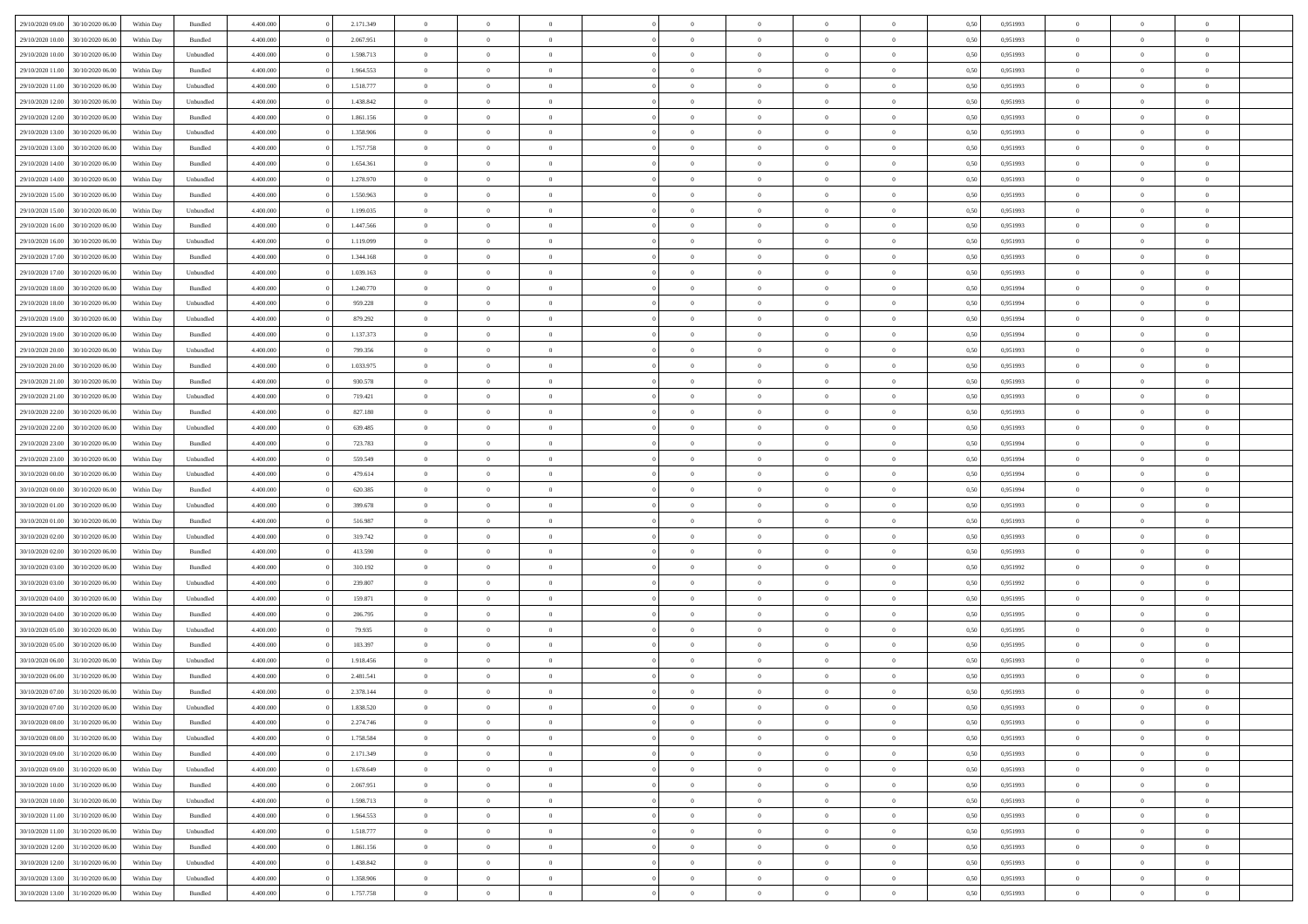| 30/10/2020 14:00 31/10/2020 06:00    | Within Day | Unbundled | 4.400,000 | 1.278.970 | $\Omega$       | $\theta$       | $\Omega$       |            | $\Omega$       | $\overline{0}$ | $\overline{0}$ | 0,50 | 0,951993 | $\theta$       | $\Omega$       | $\theta$                 |  |
|--------------------------------------|------------|-----------|-----------|-----------|----------------|----------------|----------------|------------|----------------|----------------|----------------|------|----------|----------------|----------------|--------------------------|--|
| 30/10/2020 14:00<br>31/10/2020 06.00 | Within Day | Bundled   | 4.400.000 | 1.654.361 | $\theta$       | $\theta$       | $\sqrt{2}$     |            | $\Omega$       | $\overline{0}$ | $\Omega$       | 0,50 | 0,951993 | $\Omega$       | $\Omega$       | $\theta$                 |  |
| 30/10/2020 15:00 31/10/2020 06:00    | Within Day | Bundled   | 4.400,000 | 1.550.963 | $\overline{0}$ | $\overline{0}$ | $\overline{0}$ | $\Omega$   | $\bf{0}$       | $\overline{0}$ | $\overline{0}$ | 0.50 | 0.951993 | $\theta$       | $\overline{0}$ | $\overline{0}$           |  |
| 30/10/2020 15:00<br>31/10/2020 06.00 | Within Day | Unbundled | 4.400.000 | 1.199.035 | $\overline{0}$ | $\bf{0}$       | $\overline{0}$ | $\Omega$   | $\overline{0}$ | $\overline{0}$ | $\overline{0}$ | 0,50 | 0,951993 | $\overline{0}$ | $\overline{0}$ | $\overline{0}$           |  |
| 30/10/2020 16:00<br>31/10/2020 06.00 | Within Day | Bundled   | 4.400,000 | 1.447.566 | $\overline{0}$ | $\overline{0}$ | $\theta$       |            | $\bf{0}$       | $\overline{0}$ | $\Omega$       | 0,50 | 0.951993 | $\theta$       | $\Omega$       | $\overline{0}$           |  |
| 30/10/2020 16:00<br>31/10/2020 06.00 | Within Day | Unbundled | 4.400,000 | 1.119.099 | $\overline{0}$ | $\theta$       | $\Omega$       |            | $\Omega$       | $\overline{0}$ | $\theta$       | 0,50 | 0,951993 | $\Omega$       | $\Omega$       | $\theta$                 |  |
| 30/10/2020 17:00<br>31/10/2020 06.00 | Within Dav | Bundled   | 4.400,000 | 1.344.168 | $\overline{0}$ | $\theta$       | $\theta$       |            | $\bf{0}$       | $\overline{0}$ | $\Omega$       | 0,50 | 0,951993 | $\theta$       | $\Omega$       | $\theta$                 |  |
| 30/10/2020 17.00 31/10/2020 06.00    | Within Day | Unbundled | 4.400.000 | 1.039.163 | $\overline{0}$ | $\theta$       | $\Omega$       | $\Omega$   | $\Omega$       | $\overline{0}$ | $\Omega$       | 0,50 | 0.951993 | $\Omega$       | $\Omega$       | $\theta$                 |  |
| 30/10/2020 18:00<br>31/10/2020 06.00 | Within Day | Unbundled | 4.400.000 | 959.228   | $\overline{0}$ | $\overline{0}$ | $\overline{0}$ | $\Omega$   | $\overline{0}$ | $\overline{0}$ | $\theta$       | 0,50 | 0.951994 | $\theta$       | $\overline{0}$ | $\overline{0}$           |  |
| 30/10/2020 18:00 31/10/2020 06:00    | Within Day | Bundled   | 4.400.000 | 1.240.770 | $\overline{0}$ | $\theta$       | $\overline{0}$ |            | $\bf{0}$       | $\overline{0}$ | $\overline{0}$ | 0,50 | 0.951994 | $\Omega$       | $\Omega$       | $\overline{0}$           |  |
| 30/10/2020 19:00 31/10/2020 06:00    | Within Day | Unbundled | 4.400.000 | 879.292   | $\overline{0}$ | $\theta$       | $\theta$       | $\Omega$   | $\Omega$       | $\overline{0}$ | $\Omega$       | 0,50 | 0,951994 | $\Omega$       | $\Omega$       | $\theta$                 |  |
| 30/10/2020 19:00<br>31/10/2020 06.00 | Within Day | Bundled   | 4.400,000 | 1.137.373 | $\overline{0}$ | $\overline{0}$ | $\theta$       | $\Omega$   | $\overline{0}$ | $\overline{0}$ | $\mathbf{0}$   | 0,50 | 0,951994 | $\theta$       | $\overline{0}$ | $\overline{0}$           |  |
| 30/10/2020 20:00<br>31/10/2020 06.00 | Within Day | Unbundled | 4.400.000 | 799.356   | $\overline{0}$ | $\overline{0}$ | $\overline{0}$ | $\Omega$   | $\bf{0}$       | $\overline{0}$ | $\overline{0}$ | 0,50 | 0,951993 | $\theta$       | $\Omega$       | $\overline{0}$           |  |
| 30/10/2020 20:00<br>31/10/2020 06.00 | Within Day | Bundled   | 4.400.000 | 1.033.975 | $\overline{0}$ | $\overline{0}$ | $\overline{0}$ | $\Omega$   | $\overline{0}$ | $\overline{0}$ | $\overline{0}$ | 0,50 | 0.951993 | $\theta$       | $\overline{0}$ | $\overline{0}$           |  |
| 30/10/2020 21:00<br>31/10/2020 06.00 | Within Day | Unbundled | 4.400,000 | 719.421   | $\theta$       | $\theta$       | $\Omega$       |            | $\Omega$       | $\overline{0}$ | $\Omega$       | 0,50 | 0.951993 | $\theta$       | $\Omega$       | $\theta$                 |  |
| 30/10/2020 21.00<br>31/10/2020 06.00 | Within Day | Bundled   | 4.400,000 | 930.578   | $\overline{0}$ | $\overline{0}$ | $\overline{0}$ | $\Omega$   | $\bf{0}$       | $\overline{0}$ | $\overline{0}$ | 0,50 | 0.951993 | $\theta$       | $\overline{0}$ | $\overline{0}$           |  |
| 30/10/2020 22.00<br>31/10/2020 06.00 | Within Day | Bundled   | 4.400,000 | 827.180   | $\theta$       | $\theta$       | $\Omega$       |            | $\Omega$       | $\overline{0}$ | $\overline{0}$ | 0,50 | 0,951993 | $\Omega$       | $\Omega$       | $\theta$                 |  |
| 30/10/2020 22.00<br>31/10/2020 06.00 | Within Day | Unbundled | 4.400.000 | 639.485   | $\overline{0}$ | $\Omega$       | $\sqrt{2}$     |            | $\theta$       | $\overline{0}$ | $\Omega$       | 0,50 | 0.951993 | $\Omega$       | $\Omega$       | $\theta$                 |  |
| 30/10/2020 23.00<br>31/10/2020 06.00 | Within Day | Bundled   | 4.400.000 | 723.783   | $\overline{0}$ | $\overline{0}$ | $\overline{0}$ | $\Omega$   | $\overline{0}$ | $\overline{0}$ | $\overline{0}$ | 0,50 | 0,951994 | $\theta$       | $\overline{0}$ | $\overline{0}$           |  |
| 30/10/2020 23.00<br>31/10/2020 06.00 | Within Day | Unbundled | 4.400.000 | 559.549   | $\overline{0}$ | $\Omega$       | $\overline{0}$ |            | $\Omega$       | $\overline{0}$ | $\Omega$       | 0,50 | 0.951994 | $\Omega$       | $\Omega$       | $\theta$                 |  |
| 31/10/2020 00:00 31/10/2020 06:00    | Within Day | Bundled   | 4.400,000 | 620.385   | $\overline{0}$ | $\theta$       | $\theta$       | $\Omega$   | $\Omega$       | $\overline{0}$ | $\Omega$       | 0,50 | 0.951994 | $\Omega$       | $\Omega$       | $\theta$                 |  |
| 31/10/2020 00:00<br>31/10/2020 06.00 | Within Day | Unbundled | 4.400,000 | 479.614   | $\overline{0}$ | $\theta$       | $\theta$       |            | $\Omega$       | $\overline{0}$ | $\Omega$       | 0,50 | 0.951994 | $\Omega$       | $\Omega$       | $\theta$                 |  |
| 31/10/2020 01:00 31/10/2020 06:00    | Within Day | Bundled   | 4.400,000 | 516.987   | $\overline{0}$ | $\overline{0}$ | $\overline{0}$ |            | $\bf{0}$       | $\overline{0}$ | $\Omega$       | 0,50 | 0.951993 | $\theta$       | $\Omega$       | $\overline{0}$           |  |
| 31/10/2020 01:00<br>31/10/2020 06.00 | Within Day | Unbundled | 4.400.000 | 399.678   | $\overline{0}$ | $\overline{0}$ | $\overline{0}$ | $\Omega$   | $\overline{0}$ | $\overline{0}$ | $\overline{0}$ | 0,50 | 0,951993 | $\Omega$       | $\Omega$       | $\theta$                 |  |
| 31/10/2020 02:00<br>31/10/2020 06.00 | Within Day | Unbundled | 4.400,000 | 319.742   | $\overline{0}$ | $\overline{0}$ | $\theta$       | $\sqrt{2}$ | $\bf{0}$       | $\overline{0}$ | $\Omega$       | 0,50 | 0,951993 | $\theta$       | $\overline{0}$ | $\theta$                 |  |
| 31/10/2020 02.00<br>31/10/2020 06.00 | Within Day | Bundled   | 4.400,000 | 413.590   | $\overline{0}$ | $\overline{0}$ | $\Omega$       | $\Omega$   | $\theta$       | $\overline{0}$ | $\overline{0}$ | 0,50 | 0,951993 | $\theta$       | $\Omega$       | $\theta$                 |  |
| 31/10/2020 03:00<br>31/10/2020 06:00 | Within Day | Unbundled | 4.400.000 | 239.807   | $\overline{0}$ | $\theta$       | $\sqrt{2}$     |            | $\Omega$       | $\overline{0}$ | $\Omega$       | 0,50 | 0,951992 | $\theta$       | $\Omega$       | $\theta$                 |  |
| 31/10/2020 03.00<br>31/10/2020 06.00 | Within Day | Bundled   | 4.400.000 | 310.192   | $\overline{0}$ | $\theta$       | $\Omega$       | $\Omega$   | $\Omega$       | $\overline{0}$ | $\Omega$       | 0,50 | 0.951992 | $\Omega$       | $\Omega$       | $\theta$                 |  |
| 31/10/2020 04:00<br>31/10/2020 06.00 | Within Day | Bundled   | 4.400.000 | 206.795   | $\overline{0}$ | $\overline{0}$ | $\overline{0}$ | $^{\circ}$ | $\overline{0}$ | $\overline{0}$ | $\overline{0}$ | 0,50 | 0.951995 | $\theta$       | $\overline{0}$ | $\overline{\phantom{a}}$ |  |
| 31/10/2020 04:00 31/10/2020 06:00    | Within Day | Unbundled | 4.400,000 | 159.871   | $\overline{0}$ | $\overline{0}$ | $\theta$       |            | $\bf{0}$       | $\overline{0}$ | $\overline{0}$ | 0.50 | 0.951995 | $\theta$       | $\overline{0}$ | $\overline{0}$           |  |
| 31/10/2020 06.00 01/11/2020 06.00    | Within Day | Unbundled | 4.400,000 | 1.918.456 | $\theta$       | $\theta$       | $\Omega$       | $\Omega$   | $\Omega$       | $\overline{0}$ | $\Omega$       | 0,50 | 0.951993 | $\Omega$       | $\Omega$       | $\theta$                 |  |
| 31/10/2020 06.00 01/11/2020 06.00    | Within Day | Bundled   | 4.400,000 | 2.481.541 | $\theta$       | $\Omega$       |                |            | $\Omega$       | $\overline{0}$ |                | 0,50 | 0,951993 | $\theta$       | $\Omega$       | $\theta$                 |  |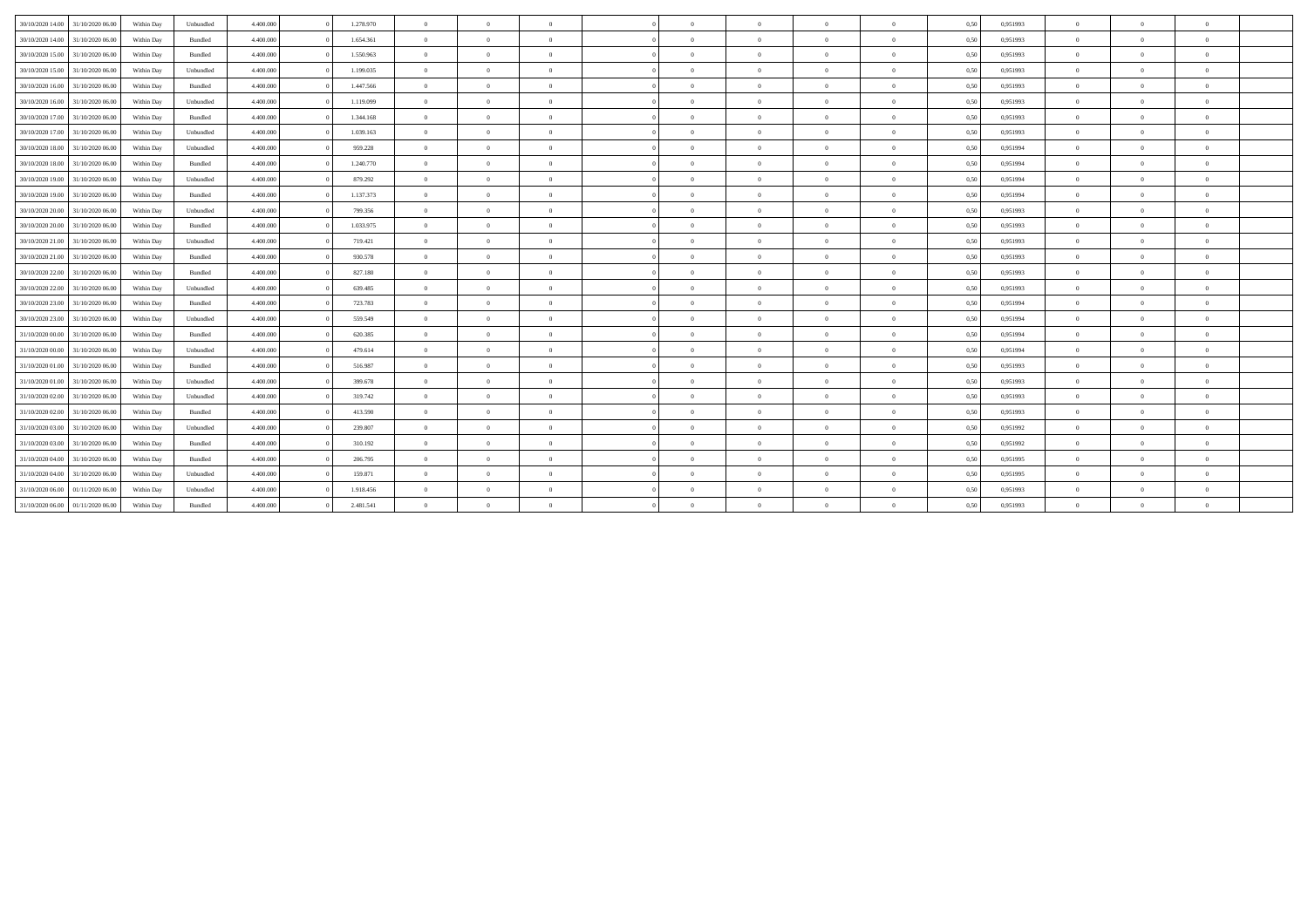## **SNAM RETE GAS**

**Transportation capacity at Exit Point interconnected with foreign pipelines**

**Update to 30/10/2020 of offered and assigned capacity in auction day-ahead and within-day**

**Thermal Year 2020/2021**

(Values in Ncm/day (0° C; 1,01325 bar) - 1 Scm=0,94794378 Ncm; Prices in c/Ncm)

**Exit Point**

**GORIZIA**

|                  | Timeframe        |                     |                          |                             |                                             |           | <b>Offered capacity</b> |                | <b>Assigned capacity</b> | Day-Ahead                                |                         |                                  | <b>Total Prices</b>              |                                             |                     |                         | <b>SRG Prices</b>         |                                  |                                              |      |
|------------------|------------------|---------------------|--------------------------|-----------------------------|---------------------------------------------|-----------|-------------------------|----------------|--------------------------|------------------------------------------|-------------------------|----------------------------------|----------------------------------|---------------------------------------------|---------------------|-------------------------|---------------------------|----------------------------------|----------------------------------------------|------|
| From             | To               | <b>Auction type</b> | Offered<br>capacity type | Transportati<br>on capacity | Assigned<br>capacity<br>(before<br>auction) | Firm      | Interruptible           | Firm           | Interruptible            | Interrupted<br>Capacity<br>Interruptible | Reserve price -<br>Firm | <b>Auction premium</b><br>- Firm | Reserve price -<br>Interruptible | <b>Auction premium</b><br>$-$ Interruptible | <b>Split factor</b> | Reserve price -<br>Firm | Auction<br>premium - Firm | Reserve price -<br>Interruptible | <b>Auction</b><br>premium -<br>Interruptible | Note |
| 01/10/2020 06.00 | 02/10/2020 06.00 | Day Ahead           | Unbundled                | 4.641.625                   |                                             | 2.023.808 | $\overline{0}$          | $\overline{0}$ | $\overline{0}$           |                                          | $\theta$                | $\overline{0}$                   | $\overline{0}$                   | $\overline{0}$                              | 0,50                | 0,009024                | $\theta$                  | 0,009024                         | $\overline{0}$                               |      |
| 01/10/2020 06.00 | 02/10/2020 06.00 | Day Ahead           | Bundled                  | 4.641.625                   |                                             | 2.617.816 | $\overline{0}$          | $\Omega$       | $\overline{0}$           |                                          | $\overline{0}$          | $\theta$                         | $\Omega$                         | $\overline{0}$                              | 0,50                | 0,009024                | $\bf{0}$                  | 0,009024                         | $\bf{0}$                                     |      |
| 02/10/2020 06.00 | 03/10/2020 06.00 | Day Ahead           | Unbundled                | 4.641.625                   |                                             | 2.023.808 | $\overline{0}$          | $\Omega$       | $\theta$                 |                                          | $\Omega$                |                                  |                                  | $\theta$                                    | 0,50                | 0,009024                | $\theta$                  | 0,009024                         | $\overline{0}$                               |      |
| 02/10/2020 06:00 | 03/10/2020 06.00 | Day Ahead           | Bundled                  | 4.641.625                   |                                             | 2.617.816 | $\overline{0}$          | $\overline{0}$ | $\Omega$                 |                                          | $\theta$                | $\theta$                         | $\Omega$                         | $\theta$                                    | 0,50                | 0.009024                | $\overline{0}$            | 0.009024                         | $\theta$                                     |      |
| 03/10/2020 06.00 | 04/10/2020 06.00 | Day Ahead           | Bundled                  | 4.641.625                   |                                             | 2.617.816 | $\overline{0}$          | $\theta$       | $\theta$                 |                                          | $\theta$                | $\theta$                         | $\overline{0}$                   | $\overline{0}$                              | 0,50                | 0,009024                | $\theta$                  | 0,009024                         | $\overline{0}$                               |      |
| 03/10/2020 06:00 | 04/10/2020 06:00 | Day Ahead           | Unbundled                | 4.641.625                   |                                             | 2.023.808 | $\overline{0}$          | $\Omega$       | $\Omega$                 |                                          | $\theta$                | $\theta$                         | $\Omega$                         | $\theta$                                    | 0,50                | 0.009024                | $\overline{0}$            | 0.009024                         | $\theta$                                     |      |
| 04/10/2020 06.00 | 05/10/2020 06.00 | Day Ahead           | Bundled                  | 4.641.625                   |                                             | 2.617.816 | $\overline{0}$          | $\theta$       | $\theta$                 |                                          | $\theta$                | $\sqrt{2}$                       | $\Omega$                         | $\theta$                                    | 0,50                | 0.009024                | $\mathbf{0}$              | 0.009024                         | $\theta$                                     |      |
| 04/10/2020 06.00 | 05/10/2020 06.00 | Day Ahead           | Unbundled                | 4.641.625                   |                                             | 2.023.808 | $\overline{0}$          | $\theta$       | $\Omega$                 |                                          | $\theta$                | $\theta$                         | $\Omega$                         | $\theta$                                    | 0,50                | 0,009024                | $\theta$                  | 0,009024                         | $\Omega$                                     |      |
| 05/10/2020 06.00 | 06/10/2020 06:00 | Day Ahead           | Unbundled                | 4.641.625                   |                                             | 2.023.808 | $\overline{0}$          | $\Omega$       | $\Omega$                 |                                          | $\theta$                | $\sqrt{2}$                       | $\Omega$                         | $\theta$                                    | 0.50                | 0.009024                | $\Omega$                  | 0.009024                         | $\theta$                                     |      |
| 05/10/2020 06:00 | 06/10/2020 06.00 | Day Ahead           | Bundled                  | 4.641.625                   |                                             | 2.617.816 | $\Omega$                | $\Omega$       | $\Omega$                 |                                          | $\theta$                | $\theta$                         |                                  | $\theta$                                    | 0,50                | 0,009024                | $\theta$                  | 0,009024                         | $\Omega$                                     |      |
| 06/10/2020 06:00 | 07/10/2020 06:00 | Day Ahead           | Bundled                  | 4.641.625                   |                                             | 2.617.816 | $\overline{0}$          | $\overline{0}$ | $\theta$                 |                                          | $\theta$                | $\theta$                         | $\Omega$                         | $\theta$                                    | 0.50                | 0.009024                | $\theta$                  | 0.009024                         | $\theta$                                     |      |
| 06/10/2020 06.00 | 07/10/2020 06.00 | Day Ahead           | Unbundled                | 4.641.625                   |                                             | 2.023.808 | $\overline{0}$          | $\overline{0}$ | $\theta$                 |                                          | $\theta$                | $\bf{0}$                         | $\overline{0}$                   | $\overline{0}$                              | 0,50                | 0,009024                | $\overline{0}$            | 0,009024                         | $\overline{0}$                               |      |
| 07/10/2020 06:00 | 08/10/2020 06:00 | Day Ahead           | Bundled                  | 4.641.625                   |                                             | 2.617.816 | $\overline{0}$          | $\Omega$       | $\theta$                 |                                          | $\theta$                | $\theta$                         | $\Omega$                         | $\overline{0}$                              | 0.50                | 0.009024                | $\theta$                  | 0.009024                         | $\overline{0}$                               |      |
| 07/10/2020 06.00 | 08/10/2020 06:00 | Day Ahead           | Unbundled                | 4.641.625                   |                                             | 2.023.808 | $\overline{0}$          | $\overline{0}$ | $\Omega$                 |                                          | $\overline{0}$          | $\theta$                         | $\Omega$                         | $\overline{0}$                              | 0,50                | 0.009024                | $\bf{0}$                  | 0.009024                         | $\overline{0}$                               |      |
| 08/10/2020 06.00 | 09/10/2020 06.00 | Day Ahead           | Unbundled                | 4.641.625                   |                                             | 2.023.808 | $\overline{0}$          | $\Omega$       | $\theta$                 |                                          | $\theta$                | $\theta$                         | $\Omega$                         | $\overline{0}$                              | 0,50                | 0,009024                | $\theta$                  | 0,009024                         | $\overline{0}$                               |      |
| 08/10/2020 06:00 | 09/10/2020 06.00 | Day Ahead           | Bundled                  | 4.641.625                   |                                             | 2.617.816 | $\overline{0}$          | $\Omega$       | $\Omega$                 |                                          | $\theta$                | $\Omega$                         | $\Omega$                         | $\theta$                                    | 0,50                | 0.009024                | $\theta$                  | 0.009024                         | $\theta$                                     |      |
| 09/10/2020 06.00 | 10/10/2020 06.00 | Day Ahead           | Unbundled                | 4.641.625                   |                                             | 2.023.808 | $\overline{0}$          | $\theta$       | $\Omega$                 |                                          | $\theta$                | $\sqrt{2}$                       | $\Omega$                         | $\theta$                                    | 0,50                | 0,009024                | $\mathbf{0}$              | 0,009024                         | $\bf{0}$                                     |      |
| 09/10/2020 06:00 | 10/10/2020 06:00 | Day Ahead           | Bundled                  | 4.641.625                   |                                             | 2.617.816 | $\overline{0}$          | $\Omega$       | $\Omega$                 |                                          | $\theta$                | $\theta$                         | $\Omega$                         | $\overline{0}$                              | 0,50                | 0,009024                | $\theta$                  | 0,009024                         | $\overline{0}$                               |      |
| 10/10/2020 06:00 | 11/10/2020 06:00 | Day Ahead           | Bundled                  | 4.641.625                   |                                             | 2.617.816 | $\overline{0}$          | $\theta$       | $\Omega$                 |                                          | $\theta$                | $\theta$                         | $\Omega$                         | $\overline{0}$                              | 0.50                | 0.009024                | $\,$ 0 $\,$               | 0.009024                         | $\theta$                                     |      |
| 10/10/2020 06:00 | 11/10/2020 06.0  | Day Ahead           | Unbundled                | 4.641.625                   |                                             | 2.023.808 | $\overline{0}$          | $\overline{0}$ | $\theta$                 |                                          | $\theta$                | $\theta$                         | $\Omega$                         | $\overline{0}$                              | 0,50                | 0,009024                | $\theta$                  | 0,009024                         | $\overline{0}$                               |      |
| 11/10/2020 06:00 | 12/10/2020 06:00 | Day Ahead           | Bundled                  | 4.641.625                   |                                             | 2.617.816 | $\theta$                | $\theta$       | $\theta$                 |                                          | $\theta$                | $\theta$                         | $\Omega$                         | $\theta$                                    | 0.50                | 0.009024                | $\theta$                  | 0.009024                         | $\theta$                                     |      |
| 11/10/2020 06.00 | 12/10/2020 06.00 | Day Ahead           | Unbundled                | 4.641.625                   |                                             | 2.023.808 | $\overline{0}$          | $\Omega$       | $\Omega$                 |                                          | $\Omega$                | $\theta$                         | $\Omega$                         | $\overline{0}$                              | 0,50                | 0,009024                | $\theta$                  | 0,009024                         | $\theta$                                     |      |
| 12/10/2020 06:00 | 13/10/2020 06.00 | Day Ahead           | Unbundled                | 4.641.625                   |                                             | 2.023.808 | $\overline{0}$          | $\overline{0}$ | $\overline{0}$           |                                          | $\theta$                | $\theta$                         |                                  | $\overline{0}$                              | 0,50                | 0,009024                | $\theta$                  | 0.009024                         | $\overline{0}$                               |      |
| 12/10/2020 06:00 | 13/10/2020 06.00 | Day Ahead           | Bundled                  | 4.641.625                   |                                             | 2.617.816 | $\overline{0}$          | $\overline{0}$ | $\theta$                 |                                          | $\theta$                | $\theta$                         | $\Omega$                         | $\theta$                                    | 0,50                | 0,009024                | $\,$ 0 $\,$               | 0,009024                         | $\bf{0}$                                     |      |
| 13/10/2020 06:00 | 14/10/2020 06.00 | Day Ahead           | Bundled                  | 4.641.625                   |                                             | 2.617.816 | $\overline{0}$          | $\theta$       | $\theta$                 |                                          | $\theta$                | $\overline{0}$                   | $\overline{0}$                   | $\overline{0}$                              | 0,50                | 0,009024                | $\theta$                  | 0,009024                         | $\overline{0}$                               |      |
| 13/10/2020 06:00 | 14/10/2020 06.00 | Day Ahead           | Unbundled                | 4.641.625                   |                                             | 2.023.808 | $\overline{0}$          | $\Omega$       | $\Omega$                 |                                          | $\Omega$                | $\Omega$                         |                                  | $\overline{0}$                              | 0,50                | 0,009024                | $\theta$                  | 0,009024                         | $\overline{0}$                               |      |
| 14/10/2020 06.00 | 15/10/2020 06.00 | Day Ahead           | Bundled                  | 4.641.625                   |                                             | 2.617.816 | $\,$ 0 $\,$             | $\theta$       | $\Omega$                 |                                          | $\theta$                | $\sqrt{2}$                       | $\Omega$                         | $\overline{0}$                              | 0,50                | 0,009024                | $\,$ 0 $\,$               | 0,009024                         | $\overline{0}$                               |      |
| 14/10/2020 06.00 | 15/10/2020 06.00 | Day Ahead           | Unbundled                | 4.641.625                   |                                             | 2.023.808 | $\overline{0}$          | $\Omega$       | $\Omega$                 |                                          | $\Omega$                | $\theta$                         | $\Omega$                         | $\overline{0}$                              | 0,50                | 0,009024                | $\theta$                  | 0,009024                         | $\theta$                                     |      |
| 15/10/2020 06:00 | 16/10/2020 06:00 | Day Ahead           | Bundled                  | 4.641.625                   |                                             | 2.617.816 | $\overline{0}$          | $\theta$       | $\theta$                 |                                          | $\theta$                | $\theta$                         | $\Omega$                         | $\theta$                                    | 0.50                | 0.009024                | $\Omega$                  | 0.009024                         | $\theta$                                     |      |
| 15/10/2020 06.00 | 16/10/2020 06.0  | Day Ahead           | Unbundled                | 4.641.625                   |                                             | 2.023.808 | $\overline{0}$          | $\theta$       | $\Omega$                 |                                          | $\theta$                | $\theta$                         | $\Omega$                         | $\overline{0}$                              | 0,50                | 0,009024                | $\theta$                  | 0,009024                         | $\overline{0}$                               |      |
| 16/10/2020 06:00 | 17/10/2020 06.00 | Day Ahead           | Bundled                  | 4.641.625                   |                                             | 2.617.816 | $\overline{0}$          | $\theta$       | $\Omega$                 |                                          | $\theta$                | $\theta$                         | $\Omega$                         | $\overline{0}$                              | 0,50                | 0.009024                | $\theta$                  | 0.009024                         | $\theta$                                     |      |
| 16/10/2020 06:00 | 17/10/2020 06:00 | Day Ahead           | Unbundled                | 4.641.625                   |                                             | 2.023.808 | $\overline{0}$          | $\theta$       | $\Omega$                 |                                          | $\theta$                | $\theta$                         | $\Omega$                         | $\overline{0}$                              | 0.50                | 0.009024                | $\overline{0}$            | 0.009024                         | $\theta$                                     |      |
| 17/10/2020 06:00 | 18/10/2020 06.00 | Day Ahead           | Unbundled                | 4.641.625                   |                                             | 2.023.808 | $\overline{0}$          | $\theta$       | $\Omega$                 |                                          | $\theta$                | $\theta$                         |                                  | $\theta$                                    | 0.50                | 0.009024                | $\theta$                  | 0.009024                         | $\Omega$                                     |      |
| 17/10/2020 06.00 | 18/10/2020 06:00 | Day Ahead           | Bundled                  | 4.641.625                   |                                             | 2.617.816 | $\overline{0}$          | $\overline{0}$ | $\theta$                 |                                          | $\theta$                | $\theta$                         | $\Omega$                         | $\overline{0}$                              | 0.50                | 0.009024                | $\theta$                  | 0.009024                         | $\overline{0}$                               |      |
| 18/10/2020 06:00 | 19/10/2020 06:00 | Day Ahead           | Unbundled                | 4.641.625                   |                                             | 2.023.808 | $\overline{0}$          | $\Omega$       | $\theta$                 |                                          | $\theta$                | $\theta$                         | $\Omega$                         | $\overline{0}$                              | 0,50                | 0,009024                | $\,$ 0 $\,$               | 0,009024                         | $\bf{0}$                                     |      |
| 18/10/2020 06:00 | 19/10/2020 06.00 | Day Ahead           | Bundled                  | 4.641.625                   |                                             | 2.617.816 | $\overline{0}$          | $\Omega$       | $\Omega$                 |                                          | $\Omega$                |                                  |                                  | $\theta$                                    | 0,50                | 0,009024                | $\theta$                  | 0,009024                         | $\overline{0}$                               |      |
| 19/10/2020 06:00 | 20/10/2020 06:00 | Day Ahead           | Unbundled                | 4.641.625                   |                                             | 2.023.808 | $\overline{0}$          | $\Omega$       | $\Omega$                 |                                          | $\Omega$                | $\Omega$                         |                                  | $\theta$                                    | 0,50                | 0,009024                | $\theta$                  | 0,009024                         | $\overline{0}$                               |      |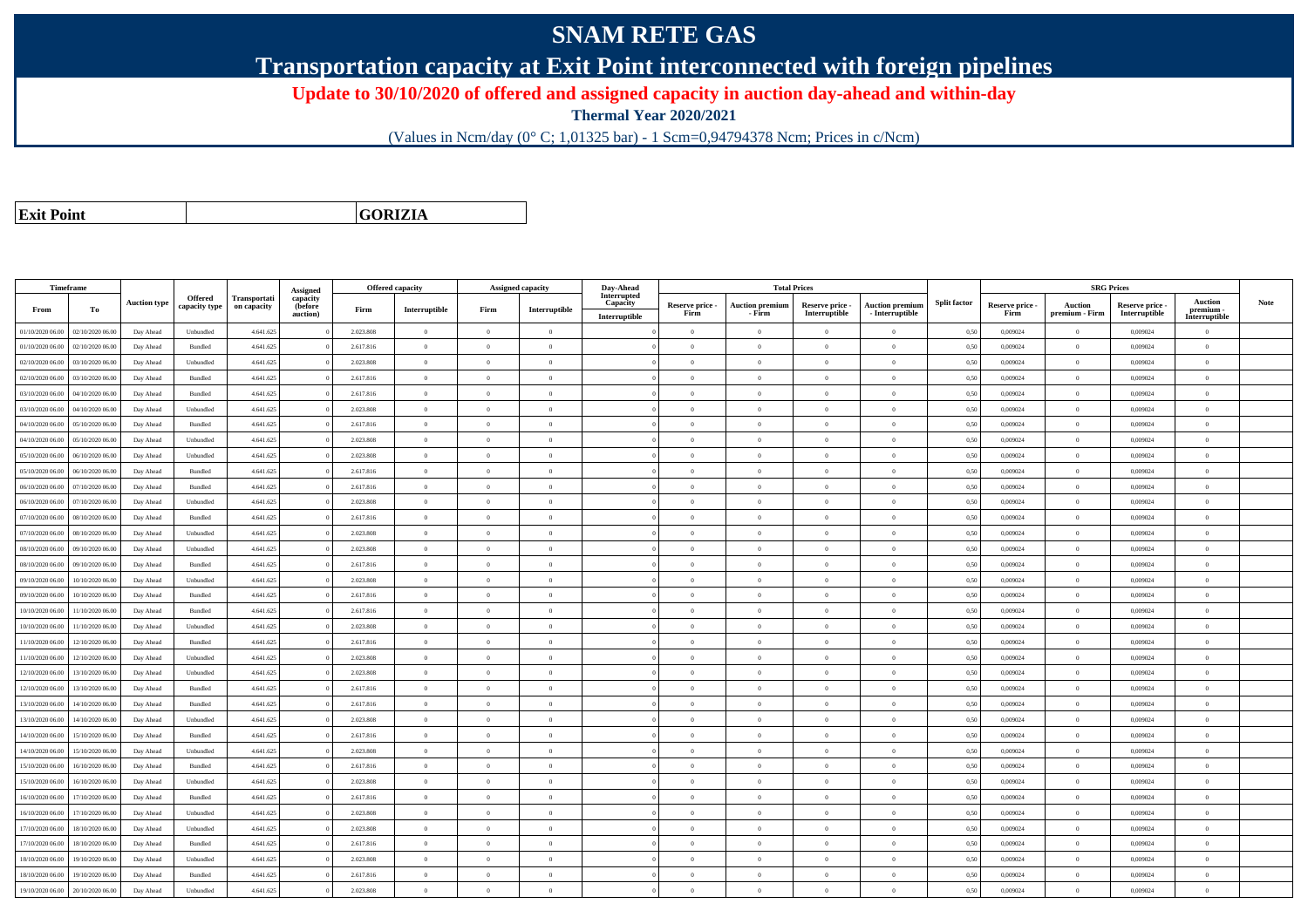| 19/10/2020 06:00 | 20/10/2020 06:00 | Day Ahead  | Bundled            | 4.641.625 | 2.617.816 | $\overline{0}$ | $\Omega$       |                |                | $\theta$       | $\Omega$       | $\Omega$     | 0,50 | 0,009024 | $\mathbf{0}$   | 0,009024       | $\Omega$       |  |
|------------------|------------------|------------|--------------------|-----------|-----------|----------------|----------------|----------------|----------------|----------------|----------------|--------------|------|----------|----------------|----------------|----------------|--|
| 20/10/2020 06.00 | 21/10/2020 06.00 | Day Ahead  | Bundled            | 4.641.625 | 2.617.816 | $\overline{0}$ | $\overline{0}$ | $\overline{0}$ |                | $\overline{0}$ | $\overline{0}$ | $\theta$     | 0,50 | 0,009024 | $\bf{0}$       | 0,009024       | $\bf{0}$       |  |
| 20/10/2020 06.00 | 21/10/2020 06.00 | Day Ahead  | Unbundled          | 4.641.625 | 2.023.808 | $\overline{0}$ | $\bf{0}$       | $\overline{0}$ | $\overline{0}$ | $\bf{0}$       | $\overline{0}$ | $\bf{0}$     | 0,50 | 0,009024 | $\bf{0}$       | 0,009024       | $\bf{0}$       |  |
| 21/10/2020 06:00 | 22/10/2020 06:00 | Day Ahead  | Unbundled          | 4.641.625 | 2.023.808 | $\overline{0}$ | $\overline{0}$ | $\overline{0}$ | $^{\circ}$     | $\overline{0}$ | $\overline{0}$ | $\bf{0}$     | 0.50 | 0.009024 | $\mathbf{0}$   | 0.009024       | $\overline{0}$ |  |
|                  |                  |            |                    |           |           |                |                |                |                |                |                |              |      |          |                |                |                |  |
| 21/10/2020 06.00 | 22/10/2020 06.00 | Day Ahead  | Bundled            | 4.641.625 | 2.617.816 | $\overline{0}$ | $\overline{0}$ | $\overline{0}$ |                | $\overline{0}$ | $\overline{0}$ | $\theta$     | 0,50 | 0,009024 | $\bf{0}$       | 0,009024       | $\overline{0}$ |  |
| 22/10/2020 06.00 | 23/10/2020 06.00 | Day Ahead  | Bundled            | 4.641.625 | 2.617.816 | $\overline{0}$ | $\bf{0}$       | $\overline{0}$ | $\overline{0}$ | $\bf{0}$       | $\overline{0}$ | $\bf{0}$     | 0,50 | 0,009024 | $\bf{0}$       | 0,009024       | $\bf{0}$       |  |
| 22/10/2020 06:00 | 23/10/2020 06:00 | Day Ahead  | Unbundled          | 4.641.625 | 2.023.808 | $\overline{0}$ | $\overline{0}$ | $\overline{0}$ | $\Omega$       | $\overline{0}$ | $\overline{0}$ | $\bf{0}$     | 0,50 | 0,009024 | $\overline{0}$ | 0.009024       | $\overline{0}$ |  |
| 23/10/2020 06.00 | 24/10/2020 06.00 | Day Ahead  | Unbundled          | 4.641.625 | 2.023.808 | $\overline{0}$ | $\overline{0}$ | $\overline{0}$ |                | $\overline{0}$ | $\overline{0}$ | $\theta$     | 0,50 | 0,009024 | $\bf{0}$       | 0,009024       | $\overline{0}$ |  |
|                  |                  |            |                    |           |           |                |                |                |                |                |                |              |      |          |                |                |                |  |
| 23/10/2020 06:00 | 24/10/2020 06.00 | Day Ahead  | Bundled            | 4.641.625 | 2.617.816 | $\overline{0}$ | $\overline{0}$ | $\overline{0}$ | $\overline{0}$ | $\bf{0}$       | $\overline{0}$ | $\bf{0}$     | 0,50 | 0,009024 | $\bf{0}$       | 0,009024       | $\bf{0}$       |  |
| 24/10/2020 06.00 | 25/10/2020 06:00 | Day Ahead  | Unbundled          | 4.641.625 | 1.838.143 | $\overline{0}$ | $\overline{0}$ | $\overline{0}$ | $\Omega$       | $\overline{0}$ | $\overline{0}$ | $\bf{0}$     | 0,50 | 0,009024 | $\mathbf{0}$   | 0,009024       | $\overline{0}$ |  |
| 24/10/2020 06.00 | 25/10/2020 06.00 | Day Ahead  | Bundled            | 4.641.625 | 2.617.816 | $\overline{0}$ | $\overline{0}$ | $\overline{0}$ | $\overline{0}$ | $\overline{0}$ | $\overline{0}$ | $\theta$     | 0,50 | 0,009024 | $\,$ 0 $\,$    | 0,009024       | $\overline{0}$ |  |
| 25/10/2020 06.00 | 26/10/2020 06.00 | Day Ahead  | Bundled            | 4.641.625 | 2.617.816 | $\overline{0}$ | $\bf{0}$       | $\overline{0}$ | $\overline{0}$ | $\bf{0}$       | $\overline{0}$ | $\bf{0}$     | 0,50 | 0,009024 | $\bf{0}$       | 0,009024       | $\bf{0}$       |  |
| 25/10/2020 06:00 | 26/10/2020 06:00 |            | Unbundled          | 4.641.625 | 2.023.808 | $\overline{0}$ | $\overline{0}$ | $\overline{0}$ | $^{\circ}$     | $\overline{0}$ | $\overline{0}$ | $\bf{0}$     | 0.50 | 0.009024 | $\mathbf{0}$   | 0.009024       | $\overline{0}$ |  |
|                  |                  | Day Ahead  |                    |           |           |                |                |                |                |                |                |              |      |          |                |                |                |  |
| 26/10/2020 06.00 | 27/10/2020 06.00 | Day Ahead  | Unbundled          | 4.641.625 | 2.023.808 | $\overline{0}$ | $\overline{0}$ | $\overline{0}$ |                | $\overline{0}$ | $\overline{0}$ | $\theta$     | 0,50 | 0,009024 | $\bf{0}$       | 0,009024       | $\overline{0}$ |  |
| 26/10/2020 06:00 | 27/10/2020 06.00 | Day Ahead  | Bundled            | 4.641.625 | 2.617.816 | $\overline{0}$ | $\bf{0}$       | $\overline{0}$ | $\overline{0}$ | $\bf{0}$       | $\overline{0}$ | $\bf{0}$     | 0,50 | 0,009024 | $\bf{0}$       | 0,009024       | $\bf{0}$       |  |
| 27/10/2020 06.00 | 28/10/2020 06:00 | Day Ahead  | Bundled            | 4.641.625 | 2.617.816 | $\overline{0}$ | $\overline{0}$ | $\overline{0}$ | $\Omega$       | $\overline{0}$ | $\overline{0}$ | $\bf{0}$     | 0,50 | 0,009024 | $\overline{0}$ | 0.009024       | $\overline{0}$ |  |
| 27/10/2020 06.00 | 28/10/2020 06.00 | Day Ahead  | Unbundled          | 4.641.625 | 2.023.808 | $\overline{0}$ | $\overline{0}$ | $\overline{0}$ | $\overline{0}$ | $\overline{0}$ | $\overline{0}$ | $\theta$     | 0,50 | 0,009024 | $\bf{0}$       | 0,009024       | $\overline{0}$ |  |
|                  |                  |            |                    |           |           |                |                |                |                |                |                |              |      |          |                |                |                |  |
| 28/10/2020 06.00 | 29/10/2020 06.00 | Day Ahead  | Bundled            | 4.641.625 | 2.617.816 | $\overline{0}$ | $\overline{0}$ | $\overline{0}$ | $\overline{0}$ | $\bf{0}$       | $\overline{0}$ | $\bf{0}$     | 0,50 | 0,009024 | $\bf{0}$       | 0,009024       | $\bf{0}$       |  |
| 28/10/2020 06:00 | 29/10/2020 06:00 | Day Ahead  | Unbundled          | 4.641.625 | 2.023.808 | $\overline{0}$ | $\overline{0}$ | $\overline{0}$ | $\Omega$       | $\overline{0}$ | $\overline{0}$ | $\bf{0}$     | 0.50 | 0,009024 | $\mathbf{0}$   | 0.009024       | $\overline{0}$ |  |
| 29/10/2020 06.00 | 30/10/2020 06.00 | Day Ahead  | Bundled            | 4.641.625 | 2.617.816 | $\overline{0}$ | $\overline{0}$ | $\overline{0}$ | $\overline{0}$ | $\overline{0}$ | $\overline{0}$ | $\theta$     | 0,50 | 0,009024 | $\,$ 0 $\,$    | 0,009024       | $\overline{0}$ |  |
| 29/10/2020 06.00 | 30/10/2020 06.00 | Day Ahead  | Unbundled          | 4.641.625 | 2.023.808 | $\overline{0}$ | $\bf{0}$       | $\overline{0}$ | $\overline{0}$ | $\bf{0}$       | $\overline{0}$ | $\bf{0}$     | 0,50 | 0,009024 | $\bf{0}$       | 0,009024       | $\bf{0}$       |  |
| 30/10/2020 06:00 | 31/10/2020 06:00 |            | Bundled            | 4.641.625 | 2.617.816 | $\overline{0}$ | $\overline{0}$ |                |                | $\overline{0}$ | $\overline{0}$ |              | 0.50 | 0.009024 | $\mathbf{0}$   | 0.009024       | $\overline{0}$ |  |
|                  |                  | Day Ahead  |                    |           |           |                |                | $\overline{0}$ | $^{\circ}$     |                |                | $\bf{0}$     |      |          |                |                |                |  |
| 30/10/2020 06.00 | 31/10/2020 06.00 | Day Ahead  | Unbundled          | 4.641.625 | 2.023.808 | $\overline{0}$ | $\overline{0}$ | $\overline{0}$ |                | $\overline{0}$ | $\overline{0}$ | $\theta$     | 0,50 | 0,009024 | $\bf{0}$       | 0,009024       | $\overline{0}$ |  |
| 31/10/2020 06.00 | 01/11/2020 06.00 | Day Ahead  | Bundled            | 4.641.625 | 2.617.816 | $\overline{0}$ | $\bf{0}$       | $\overline{0}$ | $\overline{0}$ | $\bf{0}$       | $\overline{0}$ | $\bf{0}$     | 0,50 | 0,009024 | $\bf{0}$       | 0,009024       | $\bf{0}$       |  |
| 31/10/2020 06:00 | 01/11/2020 06:00 | Day Ahead  | Unbundled          | 4.641.625 | 2.023.808 | $\overline{0}$ | $\overline{0}$ | $\overline{0}$ | $\Omega$       | $\overline{0}$ | $\overline{0}$ | $\bf{0}$     | 0,50 | 0,009024 | $\mathbf{0}$   | 0,009024       | $\overline{0}$ |  |
| 01/10/2020 06.00 | 02/10/2020 06.00 | Within Day | Unbundled          | 4.641.625 | 2.023.808 | $\overline{0}$ | $\overline{0}$ | $\overline{0}$ |                | $\overline{0}$ | $\overline{0}$ | $\theta$     | 0,50 | 0,902436 | $\bf{0}$       | $\overline{0}$ | $\bf{0}$       |  |
|                  |                  |            |                    |           |           |                |                |                |                |                |                |              |      |          |                |                |                |  |
| 01/10/2020 06.00 | 02/10/2020 06.00 | Within Day | Bundled            | 4.641.625 | 2.617.815 | $\overline{0}$ | $\overline{0}$ | $\overline{0}$ | $\overline{0}$ | $\,$ 0 $\,$    | $\overline{0}$ | $\bf{0}$     | 0,50 | 0,902436 | $\bf{0}$       | $\overline{0}$ | $\bf{0}$       |  |
| 01/10/2020 07:00 | 02/10/2020 06:00 | Within Dav | Unbundled          | 4.641.625 | 1.939.482 | $\overline{0}$ | $\overline{0}$ | $\overline{0}$ | $\Omega$       | $\overline{0}$ | $\overline{0}$ | $\bf{0}$     | 0.50 | 0,902436 | $\mathbf{0}$   | $\overline{0}$ | $\overline{0}$ |  |
| 01/10/2020 07:00 | 02/10/2020 06.00 | Within Day | Bundled            | 4.641.625 | 2.508.739 | $\overline{0}$ | $\overline{0}$ | $\overline{0}$ | $\overline{0}$ | $\overline{0}$ | $\overline{0}$ | $\theta$     | 0,50 | 0,902436 | $\bf{0}$       | $\overline{0}$ | $\bf{0}$       |  |
| 01/10/2020 08.00 | 02/10/2020 06.00 | Within Day | Bundled            | 4.641.625 | 2.399.663 | $\overline{0}$ | $\bf{0}$       | $\overline{0}$ | $\overline{0}$ | $\bf{0}$       | $\overline{0}$ | $\bf{0}$     | 0,50 | 0,902436 | $\bf{0}$       | $\bf{0}$       | $\bf{0}$       |  |
|                  |                  |            |                    |           |           |                |                |                |                |                |                |              |      |          |                |                |                |  |
| 01/10/2020 08:00 | 02/10/2020 06.00 | Within Day | Unbundled          | 4.641.625 | 1.855.156 | $\overline{0}$ | $\Omega$       | $\Omega$       | $^{\circ}$     | $\theta$       | $\overline{0}$ | $\theta$     | 0.50 | 0,902436 | $\bf{0}$       | $\Omega$       | $\Omega$       |  |
| 01/10/2020 09:00 | 02/10/2020 06.00 | Within Day | Bundled            | 4.641.625 | 2.290.588 | $\overline{0}$ | $\overline{0}$ | $\overline{0}$ |                | $\overline{0}$ | $\overline{0}$ | $\theta$     | 0,50 | 0,902436 | $\bf{0}$       | $\overline{0}$ | $\overline{0}$ |  |
| 01/10/2020 09:00 | 02/10/2020 06.00 | Within Day | Unbundled          | 4.641.625 | 1.770.832 | $\overline{0}$ | $\bf{0}$       | $\overline{0}$ | $\overline{0}$ | $\bf{0}$       | $\overline{0}$ | $\bf{0}$     | 0,50 | 0,902436 | $\bf{0}$       | $\bf{0}$       | $\bf{0}$       |  |
| 01/10/2020 10:00 | 02/10/2020 06.00 | Within Day | Bundled            | 4.641.625 | 2.181.512 | $\overline{0}$ | $\Omega$       | $\Omega$       | $\Omega$       | $\theta$       | $\overline{0}$ | $\mathbf{0}$ | 0.50 | 0.902436 | $\mathbf{0}$   | $\overline{0}$ | $\theta$       |  |
| 01/10/2020 10:00 | 02/10/2020 06.00 | Within Day | Unbundled          | 4.641.625 | 1.686.506 | $\overline{0}$ | $\overline{0}$ | $\overline{0}$ | $\overline{0}$ | $\overline{0}$ | $\overline{0}$ | $\theta$     | 0,50 | 0,902436 | $\bf{0}$       | $\overline{0}$ | $\bf{0}$       |  |
|                  |                  |            |                    |           |           |                |                |                |                |                |                |              |      |          |                |                |                |  |
| 01/10/2020 11:00 | 02/10/2020 06.00 | Within Day | Bundled            | 4.641.625 | 2.072.436 | $\overline{0}$ | $\bf{0}$       | $\overline{0}$ | $\overline{0}$ | $\bf{0}$       | $\overline{0}$ | $\bf{0}$     | 0,50 | 0,902436 | $\bf{0}$       | $\overline{0}$ | $\bf{0}$       |  |
| 01/10/2020 11:00 | 02/10/2020 06:00 | Within Day | Unbundled          | 4.641.625 | 1.602.180 | $\overline{0}$ | $\Omega$       | $\Omega$       | $\Omega$       | $\theta$       | $\overline{0}$ | $\mathbf{0}$ | 0.50 | 0.902436 | $\mathbf{0}$   | $\Omega$       | $\theta$       |  |
| 01/10/2020 12:00 | 02/10/2020 06.00 | Within Day | Bundled            | 4.641.625 | 1.963.361 | $\overline{0}$ | $\overline{0}$ | $\overline{0}$ | $\overline{0}$ | $\overline{0}$ | $\overline{0}$ | $\theta$     | 0,50 | 0,902436 | $\,$ 0 $\,$    | $\overline{0}$ | $\bf{0}$       |  |
| 01/10/2020 12.00 | 02/10/2020 06.00 | Within Day | Unbundled          | 4.641.625 | 1.517.856 | $\overline{0}$ | $\bf{0}$       | $\overline{0}$ | $\overline{0}$ | $\bf{0}$       | $\overline{0}$ | $\bf{0}$     | 0,50 | 0,902436 | $\bf{0}$       | $\bf{0}$       | $\bf{0}$       |  |
|                  | 02/10/2020 06.00 |            |                    | 4.641.625 | 1.854.285 | $\overline{0}$ | $\Omega$       | $\Omega$       | $^{\circ}$     | $\theta$       | $\overline{0}$ | $\theta$     | 0.50 | 0,902436 | $\bf{0}$       | $\overline{0}$ | $\Omega$       |  |
| 01/10/2020 13:00 |                  | Within Day | Bundled            |           |           |                |                |                |                |                |                |              |      |          |                |                |                |  |
| 01/10/2020 13:00 | 02/10/2020 06.00 | Within Day | Unbundled          | 4.641.625 | 1.433.530 | $\overline{0}$ | $\overline{0}$ | $\overline{0}$ | $\overline{0}$ | $\overline{0}$ | $\overline{0}$ | $\theta$     | 0,50 | 0,902436 | $\,$ 0 $\,$    | $\overline{0}$ | $\overline{0}$ |  |
| 01/10/2020 14.00 | 02/10/2020 06.00 | Within Day | Unbundled          | 4.641.625 | 1.349.204 | $\overline{0}$ | $\bf{0}$       | $\overline{0}$ | $\overline{0}$ | $\bf{0}$       | $\overline{0}$ | $\bf{0}$     | 0,50 | 0,902436 | $\bf{0}$       | $\bf{0}$       | $\bf{0}$       |  |
| 01/10/2020 14:00 | 02/10/2020 06:00 | Within Day | Bundled            | 4.641.625 | 1.745.210 | $\overline{0}$ | $\Omega$       | $\Omega$       | $^{\circ}$     | $\Omega$       | $\overline{0}$ | $\theta$     | 0.50 | 0.902436 | $\overline{0}$ | $\Omega$       | $\theta$       |  |
| 01/10/2020 15.00 | 02/10/2020 06.00 | Within Day | Bundled            | 4.641.625 | 1.636.134 | $\overline{0}$ | $\bf{0}$       | $\overline{0}$ | $\overline{0}$ | $\bf{0}$       | $\overline{0}$ | $\bf{0}$     | 0,50 | 0,902436 | $\bf{0}$       | $\bf{0}$       | $\bf{0}$       |  |
| 01/10/2020 15:00 | 02/10/2020 06.00 | Within Day |                    | 4.641.625 |           |                |                |                |                |                |                |              |      |          |                |                |                |  |
|                  |                  |            | Unbundled          |           | 1.264.880 | $\bf{0}$       | $\bf{0}$       |                |                |                |                |              | 0,50 | 0,902436 | $\bf{0}$       |                |                |  |
| 01/10/2020 16:00 | 02/10/2020 06:00 | Within Day | Unbundled          | 4.641.625 | 1.180.554 | $\overline{0}$ | $\overline{0}$ | $\Omega$       | $\Omega$       | $\overline{0}$ | $\overline{0}$ | $\Omega$     | 0.50 | 0.902436 | $\overline{0}$ | $\overline{0}$ | $\overline{0}$ |  |
| 01/10/2020 16:00 | 02/10/2020 06.00 | Within Day | Bundled            | 4.641.625 | 1.527.059 | $\overline{0}$ | $\,$ 0 $\,$    | $\overline{0}$ | $\overline{0}$ | $\,$ 0         | $\overline{0}$ | $\bf{0}$     | 0,50 | 0,902436 | $\bf{0}$       | $\,$ 0 $\,$    | $\bf{0}$       |  |
| 01/10/2020 17.00 | 02/10/2020 06.00 | Within Day | Unbundled          | 4.641.625 | 1.096.229 | $\overline{0}$ | $\overline{0}$ | $\overline{0}$ | $\overline{0}$ | $\overline{0}$ | $\overline{0}$ | $\bf{0}$     | 0,50 | 0,902436 | $\overline{0}$ | $\bf{0}$       | $\bf{0}$       |  |
| 01/10/2020 17.00 | 02/10/2020 06.00 | Within Day | $\mathbf B$ undled | 4.641.625 | 1.417.983 | $\overline{0}$ | $\overline{0}$ | $\overline{0}$ | $\Omega$       | $\overline{0}$ | $\overline{0}$ | $\mathbf{0}$ | 0.50 | 0,902436 | $\,$ 0 $\,$    | $\bf{0}$       | $\bf{0}$       |  |
|                  |                  |            |                    |           |           |                |                |                |                |                |                |              |      |          |                |                |                |  |
| 01/10/2020 18:00 | 02/10/2020 06.00 | Within Day | Unbundled          | 4.641.625 | 1.011.904 | $\overline{0}$ | $\,$ 0 $\,$    | $\overline{0}$ | $\overline{0}$ | $\,$ 0         | $\overline{0}$ | $\bf{0}$     | 0,50 | 0,902437 | $\,0\,$        | $\overline{0}$ | $\,$ 0 $\,$    |  |
| 01/10/2020 18.00 | 02/10/2020 06.00 | Within Day | Bundled            | 4.641.625 | 1.308.907 | $\overline{0}$ | $\overline{0}$ | $\overline{0}$ | $\overline{0}$ | $\overline{0}$ | $\overline{0}$ | $\bf{0}$     | 0,50 | 0,902437 | $\overline{0}$ | $\overline{0}$ | $\bf{0}$       |  |
| 01/10/2020 19:00 | 02/10/2020 06.00 | Within Day | Bundled            | 4.641.625 | 1.199.832 | $\overline{0}$ | $\overline{0}$ | $\overline{0}$ | $\Omega$       | $\overline{0}$ | $\overline{0}$ | $\mathbf{0}$ | 0.50 | 0,902436 | $\,$ 0 $\,$    | $\bf{0}$       | $\overline{0}$ |  |
| 01/10/2020 19:00 | 02/10/2020 06.00 | Within Day | Unbundled          | 4.641.625 | 927.578   | $\overline{0}$ | $\overline{0}$ | $\overline{0}$ | $\overline{0}$ | $\bf{0}$       | $\overline{0}$ | $\bf{0}$     | 0,50 | 0,902436 | $\,0\,$        | $\bf{0}$       | $\bf{0}$       |  |
|                  |                  |            |                    |           |           |                |                |                |                |                |                |              |      |          |                |                |                |  |
| 01/10/2020 20.00 | 02/10/2020 06.00 | Within Day | Bundled            | 4.641.625 | 1.090.756 | $\overline{0}$ | $\overline{0}$ | $\overline{0}$ | $\overline{0}$ | $\bf{0}$       | $\overline{0}$ | $\bf{0}$     | 0,50 | 0,902436 | $\overline{0}$ | $\bf{0}$       | $\bf{0}$       |  |
| 01/10/2020 20.00 | 02/10/2020 06.00 | Within Day | Unbundled          | 4.641.625 | 843.253   | $\overline{0}$ | $\overline{0}$ | $\overline{0}$ | $\Omega$       | $\overline{0}$ | $\overline{0}$ | $\mathbf{0}$ | 0.50 | 0,902436 | $\bf{0}$       | $\overline{0}$ | $\overline{0}$ |  |
| 01/10/2020 21.00 | 02/10/2020 06.00 | Within Day | Unbundled          | 4.641.625 | 758.928   | $\overline{0}$ | $\,$ 0 $\,$    | $\overline{0}$ | $\overline{0}$ | $\,$ 0 $\,$    | $\overline{0}$ | $\bf{0}$     | 0,50 | 0,902436 | $\,0\,$        | $\,$ 0 $\,$    | $\bf{0}$       |  |
| 01/10/2020 21.00 | 02/10/2020 06.00 | Within Day | Bundled            | 4.641.625 | 981.681   | $\overline{0}$ | $\overline{0}$ | $\overline{0}$ | $\overline{0}$ | $\bf{0}$       | $\overline{0}$ | $\bf{0}$     | 0,50 | 0,902436 | $\overline{0}$ | $\overline{0}$ | $\bf{0}$       |  |
|                  |                  |            |                    |           |           |                |                |                |                |                |                |              |      |          |                |                |                |  |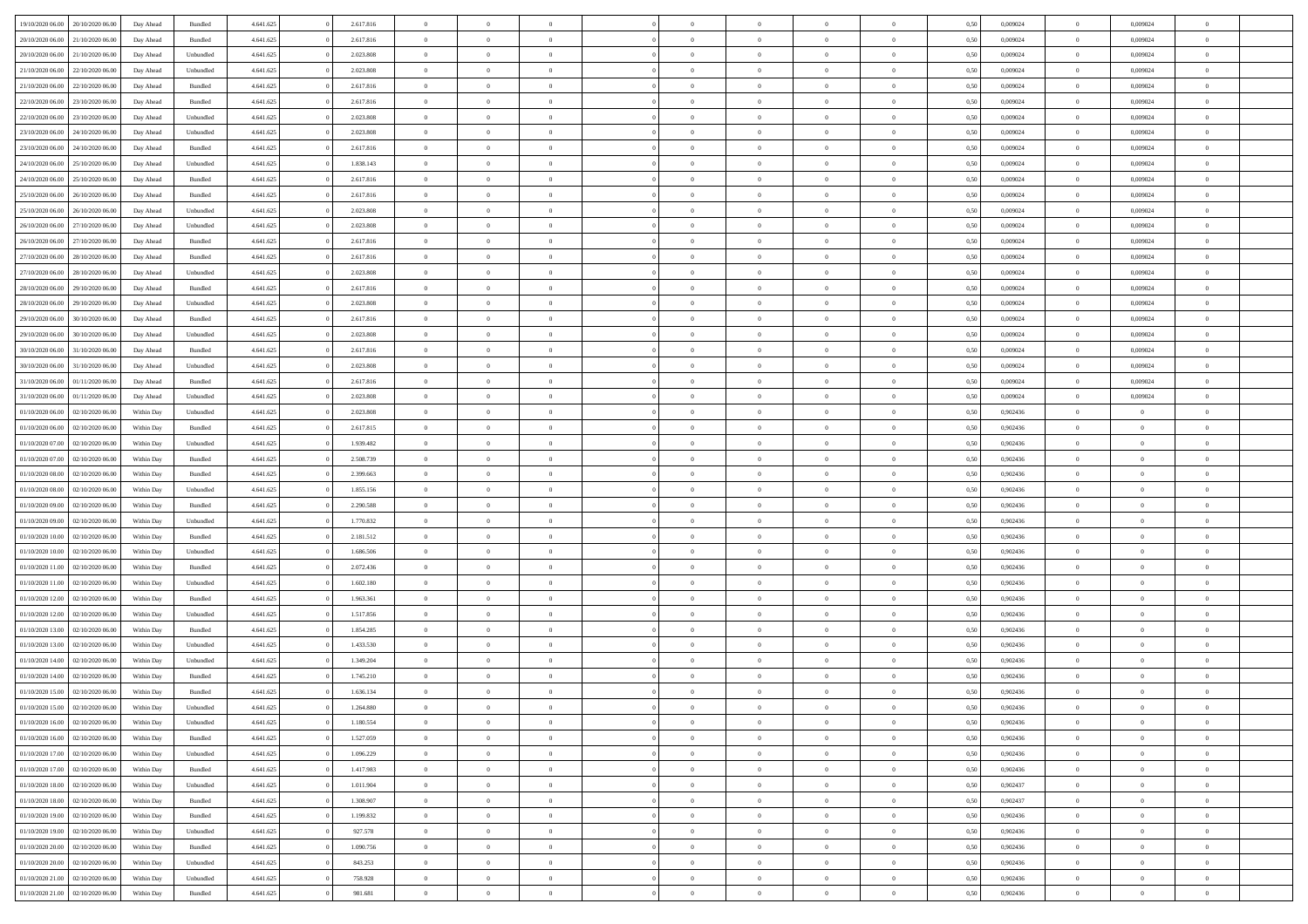| 01/10/2020 22.00 | 02/10/2020 06.00 | Within Dav | Unbundled          | 4.641.625 | 674.602   | $\overline{0}$ | $\theta$       |                | $\Omega$       | $\Omega$       | $\theta$       | $\theta$       | 0.50 | 0,902436 | $\theta$       | $\overline{0}$ | $\overline{0}$ |  |
|------------------|------------------|------------|--------------------|-----------|-----------|----------------|----------------|----------------|----------------|----------------|----------------|----------------|------|----------|----------------|----------------|----------------|--|
| 01/10/2020 22.00 | 02/10/2020 06.00 | Within Day | Bundled            | 4.641.625 | 872.604   | $\overline{0}$ | $\theta$       | $\overline{0}$ | $\overline{0}$ | $\bf{0}$       | $\overline{0}$ | $\bf{0}$       | 0,50 | 0,902436 | $\theta$       | $\overline{0}$ | $\overline{0}$ |  |
| 01/10/2020 23.00 | 02/10/2020 06.00 | Within Day | Bundled            | 4.641.625 | 763.529   | $\overline{0}$ | $\bf{0}$       | $\overline{0}$ | $\overline{0}$ | $\bf{0}$       | $\overline{0}$ | $\mathbf{0}$   | 0,50 | 0,902437 | $\bf{0}$       | $\overline{0}$ | $\bf{0}$       |  |
|                  |                  |            |                    |           |           |                |                |                |                |                |                |                |      |          |                |                |                |  |
| 01/10/2020 23.00 | 02/10/2020 06:00 | Within Dav | Unbundled          | 4.641.625 | 590.277   | $\overline{0}$ | $\overline{0}$ | $\overline{0}$ | $\overline{0}$ | $\bf{0}$       | $\overline{0}$ | $\overline{0}$ | 0.50 | 0,902437 | $\theta$       | $\theta$       | $\overline{0}$ |  |
| 02/10/2020 00.00 | 02/10/2020 06.00 | Within Day | Bundled            | 4.641.625 | 654.453   | $\overline{0}$ | $\theta$       | $\overline{0}$ | $\overline{0}$ | $\bf{0}$       | $\overline{0}$ | $\bf{0}$       | 0,50 | 0,902437 | $\theta$       | $\overline{0}$ | $\overline{0}$ |  |
| 02/10/2020 00.00 | 02/10/2020 06.00 | Within Day | Unbundled          | 4.641.625 | 505.952   | $\overline{0}$ | $\overline{0}$ | $\overline{0}$ | $\overline{0}$ | $\overline{0}$ | $\overline{0}$ | $\mathbf{0}$   | 0,50 | 0,902437 | $\bf{0}$       | $\overline{0}$ | $\bf{0}$       |  |
| 02/10/2020 01:00 | 02/10/2020 06.00 | Within Dav | Bundled            | 4.641.625 | 545.377   | $\overline{0}$ | $\overline{0}$ | $\overline{0}$ | $\overline{0}$ | $\overline{0}$ | $\overline{0}$ | $\overline{0}$ | 0.50 | 0,902436 | $\theta$       | $\overline{0}$ | $\overline{0}$ |  |
|                  |                  |            |                    |           |           |                |                |                |                |                |                |                |      |          |                |                |                |  |
| 02/10/2020 01:00 | 02/10/2020 06.00 | Within Day | Unbundled          | 4.641.625 | 421.626   | $\overline{0}$ | $\theta$       | $\overline{0}$ | $\overline{0}$ | $\bf{0}$       | $\overline{0}$ | $\bf{0}$       | 0,50 | 0,902436 | $\theta$       | $\theta$       | $\overline{0}$ |  |
| 02/10/2020 02.00 | 02/10/2020 06.00 | Within Day | Unbundled          | 4.641.625 | 337.301   | $\overline{0}$ | $\overline{0}$ | $\overline{0}$ | $\overline{0}$ | $\bf{0}$       | $\overline{0}$ | $\bf{0}$       | 0,50 | 0,902436 | $\,0\,$        | $\overline{0}$ | $\overline{0}$ |  |
| 02/10/2020 02.00 | 02/10/2020 06:00 | Within Dav | Bundled            | 4.641.625 | 436.302   | $\overline{0}$ | $\overline{0}$ | $\overline{0}$ | $\overline{0}$ | $\overline{0}$ | $\overline{0}$ | $\overline{0}$ | 0.50 | 0,902436 | $\theta$       | $\overline{0}$ | $\overline{0}$ |  |
|                  |                  |            |                    |           |           |                |                |                |                |                |                |                |      |          |                |                |                |  |
| 02/10/2020 03:00 | 02/10/2020 06.00 | Within Day | Bundled            | 4.641.625 | 327.226   | $\overline{0}$ | $\theta$       | $\overline{0}$ | $\overline{0}$ | $\bf{0}$       | $\overline{0}$ | $\bf{0}$       | 0,50 | 0,902435 | $\,$ 0 $\,$    | $\overline{0}$ | $\overline{0}$ |  |
| 02/10/2020 03.00 | 02/10/2020 06.00 | Within Day | Unbundled          | 4.641.625 | 252.976   | $\overline{0}$ | $\bf{0}$       | $\overline{0}$ | $\overline{0}$ | $\bf{0}$       | $\overline{0}$ | $\mathbf{0}$   | 0,50 | 0,902435 | $\overline{0}$ | $\overline{0}$ | $\bf{0}$       |  |
| 02/10/2020 04:00 | 02/10/2020 06:00 | Within Day | Bundled            | 4.641.625 | 218.151   | $\overline{0}$ | $\overline{0}$ | $\overline{0}$ | $\overline{0}$ | $\bf{0}$       | $\overline{0}$ | $\overline{0}$ | 0.50 | 0,902438 | $\theta$       | $\theta$       | $\overline{0}$ |  |
| 02/10/2020 04:00 | 02/10/2020 06.00 | Within Day | Unbundled          | 4.641.625 | 168.650   | $\overline{0}$ | $\theta$       | $\overline{0}$ | $\overline{0}$ | $\bf{0}$       | $\overline{0}$ | $\bf{0}$       | 0,50 | 0,902438 | $\theta$       | $\overline{0}$ | $\overline{0}$ |  |
|                  |                  |            |                    |           |           |                |                |                |                |                |                |                |      |          |                |                |                |  |
| 02/10/2020 05.00 | 02/10/2020 06.00 | Within Day | Bundled            | 4.641.625 | 109.075   | $\overline{0}$ | $\overline{0}$ | $\overline{0}$ | $\overline{0}$ | $\overline{0}$ | $\overline{0}$ | $\mathbf{0}$   | 0,50 | 0,902438 | $\overline{0}$ | $\overline{0}$ | $\bf{0}$       |  |
| 02/10/2020 05:00 | 02/10/2020 06:00 | Within Dav | Unbundled          | 4.641.625 | 84.325    | $\overline{0}$ | $\overline{0}$ | $\overline{0}$ | $\overline{0}$ | $\overline{0}$ | $\overline{0}$ | $\overline{0}$ | 0.50 | 0,902438 | $\theta$       | $\overline{0}$ | $\overline{0}$ |  |
| 02/10/2020 06.00 | 03/10/2020 06.00 | Within Day | Bundled            | 4.641.625 | 2.617.815 | $\overline{0}$ | $\theta$       | $\overline{0}$ | $\overline{0}$ | $\bf{0}$       | $\overline{0}$ | $\bf{0}$       | 0,50 | 0,902436 | $\,$ 0 $\,$    | $\theta$       | $\overline{0}$ |  |
|                  |                  |            |                    |           |           |                |                |                |                |                |                |                |      |          |                |                |                |  |
| 02/10/2020 06.00 | 03/10/2020 06.00 | Within Day | Unbundled          | 4.641.625 | 2.023.808 | $\overline{0}$ | $\overline{0}$ | $\overline{0}$ | $\overline{0}$ | $\bf{0}$       | $\overline{0}$ | $\bf{0}$       | 0,50 | 0,902436 | $\,0\,$        | $\overline{0}$ | $\overline{0}$ |  |
| 02/10/2020 07:00 | 03/10/2020 06:00 | Within Day | Unbundled          | 4.641.625 | 1.939.482 | $\overline{0}$ | $\overline{0}$ | $\overline{0}$ | $\overline{0}$ | $\overline{0}$ | $\overline{0}$ | $\overline{0}$ | 0.50 | 0,902436 | $\theta$       | $\overline{0}$ | $\overline{0}$ |  |
| 02/10/2020 07:00 | 03/10/2020 06.00 | Within Day | Bundled            | 4.641.625 | 2.508.739 | $\overline{0}$ | $\theta$       | $\overline{0}$ | $\overline{0}$ | $\bf{0}$       | $\overline{0}$ | $\bf{0}$       | 0,50 | 0,902436 | $\,$ 0 $\,$    | $\overline{0}$ | $\overline{0}$ |  |
| 02/10/2020 08.00 | 03/10/2020 06.00 | Within Day | Unbundled          | 4.641.625 | 1.855.156 | $\overline{0}$ | $\overline{0}$ | $\overline{0}$ | $\overline{0}$ | $\bf{0}$       | $\overline{0}$ | $\bf{0}$       | 0,50 | 0,902436 | $\overline{0}$ | $\overline{0}$ | $\bf{0}$       |  |
| 02/10/2020 08:00 | 03/10/2020 06:00 |            | Bundled            | 4.641.625 | 2.399.663 | $\overline{0}$ | $\overline{0}$ | $\overline{0}$ |                | $\overline{0}$ | $\overline{0}$ | $\overline{0}$ | 0.50 | 0,902436 | $\theta$       | $\overline{0}$ | $\overline{0}$ |  |
|                  |                  | Within Day |                    |           |           |                |                |                | $\overline{0}$ |                |                |                |      |          |                |                |                |  |
| 02/10/2020 09:00 | 03/10/2020 06.00 | Within Day | Bundled            | 4.641.625 | 2.290.588 | $\overline{0}$ | $\theta$       | $\overline{0}$ | $\overline{0}$ | $\bf{0}$       | $\overline{0}$ | $\bf{0}$       | 0,50 | 0,902436 | $\,$ 0 $\,$    | $\overline{0}$ | $\overline{0}$ |  |
| 02/10/2020 09:00 | 03/10/2020 06.00 | Within Day | Unbundled          | 4.641.625 | 1.770.832 | $\overline{0}$ | $\overline{0}$ | $\overline{0}$ | $\overline{0}$ | $\overline{0}$ | $\overline{0}$ | $\mathbf{0}$   | 0,50 | 0,902436 | $\overline{0}$ | $\overline{0}$ | $\bf{0}$       |  |
| 02/10/2020 10:00 | 03/10/2020 06:00 | Within Dav | Bundled            | 4.641.625 | 2.181.512 | $\overline{0}$ | $\overline{0}$ | $\overline{0}$ | $\overline{0}$ | $\overline{0}$ | $\overline{0}$ | $\overline{0}$ | 0.50 | 0,902436 | $\theta$       | $\overline{0}$ | $\overline{0}$ |  |
|                  |                  |            |                    |           |           |                |                |                |                |                |                |                |      |          |                |                |                |  |
| 02/10/2020 10:00 | 03/10/2020 06.00 | Within Day | Unbundled          | 4.641.625 | 1.686.506 | $\overline{0}$ | $\theta$       | $\overline{0}$ | $\overline{0}$ | $\bf{0}$       | $\overline{0}$ | $\bf{0}$       | 0,50 | 0,902436 | $\theta$       | $\theta$       | $\overline{0}$ |  |
| 02/10/2020 11:00 | 03/10/2020 06.00 | Within Day | Bundled            | 4.641.625 | 2.072.436 | $\overline{0}$ | $\overline{0}$ | $\overline{0}$ | $\overline{0}$ | $\bf{0}$       | $\overline{0}$ | $\bf{0}$       | 0,50 | 0,902436 | $\,0\,$        | $\overline{0}$ | $\overline{0}$ |  |
| 02/10/2020 11:00 | 03/10/2020 06.00 | Within Day | Unbundled          | 4.641.625 | 1.602.180 | $\overline{0}$ | $\overline{0}$ | $\overline{0}$ | $\overline{0}$ | $\overline{0}$ | $\overline{0}$ | $\overline{0}$ | 0.50 | 0,902436 | $\theta$       | $\overline{0}$ | $\overline{0}$ |  |
| 02/10/2020 12:00 | 03/10/2020 06.00 | Within Day | Bundled            | 4.641.625 | 1.963.361 | $\overline{0}$ | $\theta$       | $\overline{0}$ | $\overline{0}$ | $\bf{0}$       | $\overline{0}$ | $\bf{0}$       | 0,50 | 0,902436 | $\,$ 0 $\,$    | $\overline{0}$ | $\overline{0}$ |  |
|                  |                  |            |                    |           |           |                |                |                |                |                |                |                |      |          |                |                |                |  |
| 02/10/2020 12.00 | 03/10/2020 06.00 | Within Day | Unbundled          | 4.641.625 | 1.517.856 | $\overline{0}$ | $\overline{0}$ | $\overline{0}$ | $\bf{0}$       | $\bf{0}$       | $\bf{0}$       | $\bf{0}$       | 0,50 | 0,902436 | $\overline{0}$ | $\overline{0}$ | $\bf{0}$       |  |
| 02/10/2020 13:00 | 03/10/2020 06.00 | Within Day | Bundled            | 4.641.625 | 1.854.285 | $\overline{0}$ | $\Omega$       | $\Omega$       | $\Omega$       | $\Omega$       | $\overline{0}$ | $\overline{0}$ | 0,50 | 0.902436 | $\,0\,$        | $\theta$       | $\theta$       |  |
| 02/10/2020 13:00 | 03/10/2020 06.00 | Within Day | Unbundled          | 4.641.625 | 1.433.530 | $\overline{0}$ | $\theta$       | $\overline{0}$ | $\overline{0}$ | $\bf{0}$       | $\overline{0}$ | $\bf{0}$       | 0,50 | 0,902436 | $\,$ 0 $\,$    | $\overline{0}$ | $\overline{0}$ |  |
| 02/10/2020 14:00 | 03/10/2020 06.00 | Within Day | Unbundled          | 4.641.625 | 1.349.204 | $\overline{0}$ | $\overline{0}$ | $\overline{0}$ | $\bf{0}$       | $\overline{0}$ | $\overline{0}$ | $\mathbf{0}$   | 0,50 | 0,902436 | $\overline{0}$ | $\overline{0}$ | $\bf{0}$       |  |
|                  |                  |            |                    |           |           |                |                |                |                |                |                |                |      |          |                |                |                |  |
| 02/10/2020 14:00 | 03/10/2020 06:00 | Within Day | Bundled            | 4.641.625 | 1.745.210 | $\overline{0}$ | $\Omega$       | $\Omega$       | $\Omega$       | $\bf{0}$       | $\overline{0}$ | $\overline{0}$ | 0.50 | 0.902436 | $\,0\,$        | $\theta$       | $\theta$       |  |
| 02/10/2020 15:00 | 03/10/2020 06.00 | Within Day | Unbundled          | 4.641.625 | 1.264.880 | $\overline{0}$ | $\theta$       | $\overline{0}$ | $\overline{0}$ | $\bf{0}$       | $\overline{0}$ | $\bf{0}$       | 0,50 | 0,902436 | $\,$ 0 $\,$    | $\overline{0}$ | $\overline{0}$ |  |
| 02/10/2020 15.00 | 03/10/2020 06.00 | Within Day | Bundled            | 4.641.625 | 1.636.134 | $\overline{0}$ | $\overline{0}$ | $\overline{0}$ | $\bf{0}$       | $\bf{0}$       | $\bf{0}$       | $\bf{0}$       | 0,50 | 0,902436 | $\,0\,$        | $\overline{0}$ | $\bf{0}$       |  |
| 02/10/2020 16.00 | 03/10/2020 06:00 |            |                    |           | 1.180.554 | $\overline{0}$ | $\Omega$       | $\Omega$       | $\Omega$       | $\overline{0}$ | $\overline{0}$ | $\overline{0}$ | 0.50 | 0.902436 | $\,$ 0 $\,$    | $\theta$       | $\theta$       |  |
|                  |                  | Within Day | Unbundled          | 4.641.625 |           |                |                |                |                |                |                |                |      |          |                |                |                |  |
| 02/10/2020 16:00 | 03/10/2020 06.00 | Within Day | Bundled            | 4.641.625 | 1.527.059 | $\overline{0}$ | $\theta$       | $\overline{0}$ | $\overline{0}$ | $\,$ 0         | $\overline{0}$ | $\bf{0}$       | 0,50 | 0,902436 | $\,$ 0 $\,$    | $\overline{0}$ | $\overline{0}$ |  |
| 02/10/2020 17.00 | 03/10/2020 06.00 | Within Day | Unbundled          | 4.641.625 | 1.096.229 | $\overline{0}$ | $\bf{0}$       | $\overline{0}$ | $\bf{0}$       | $\bf{0}$       | $\bf{0}$       | $\bf{0}$       | 0,50 | 0,902436 | $\overline{0}$ | $\overline{0}$ | $\bf{0}$       |  |
| 02/10/2020 17:00 | 03/10/2020 06.00 | Within Day | Bundled            | 4.641.625 | 1.417.983 | $\overline{0}$ | $\Omega$       | $\overline{0}$ | $\Omega$       | $\overline{0}$ | $\overline{0}$ | $\overline{0}$ | 0,50 | 0,902436 | $\,0\,$        | $\theta$       | $\theta$       |  |
| 02/10/2020 18:00 | 03/10/2020 06.00 | Within Day | Unbundled          | 4.641.625 | 1.011.904 | $\overline{0}$ | $\overline{0}$ | $\overline{0}$ | $\overline{0}$ | $\,$ 0         | $\overline{0}$ | $\bf{0}$       | 0,50 | 0,902437 | $\,$ 0 $\,$    | $\overline{0}$ | $\overline{0}$ |  |
|                  |                  |            |                    |           |           |                |                |                |                |                |                |                |      |          |                |                |                |  |
| 02/10/2020 18.00 | 03/10/2020 06.00 | Within Day | Bundled            | 4.641.625 | 1.308.907 | $\overline{0}$ | $\overline{0}$ | $\overline{0}$ | $\bf{0}$       | $\bf{0}$       | $\overline{0}$ | $\mathbf{0}$   | 0,50 | 0,902437 | $\overline{0}$ | $\overline{0}$ | $\bf{0}$       |  |
| 02/10/2020 19:00 | 03/10/2020 06:00 | Within Day | Bundled            | 4.641.625 | 1.199.832 | $\overline{0}$ | $\Omega$       | $\Omega$       | $\Omega$       | $\Omega$       | $\Omega$       | $\overline{0}$ | 0.50 | 0.902436 | $\theta$       | $\theta$       | $\theta$       |  |
| 02/10/2020 19:00 | 03/10/2020 06.00 | Within Day | Unbundled          | 4.641.625 | 927.578   | $\overline{0}$ | $\overline{0}$ | $\overline{0}$ | $\bf{0}$       | $\,$ 0         | $\bf{0}$       | $\bf{0}$       | 0,50 | 0,902436 | $\,0\,$        | $\,$ 0 $\,$    | $\overline{0}$ |  |
| 02/10/2020 20:00 | 03/10/2020 06.00 | Within Day | Unbundled          | 4.641.625 | 843.253   | $\bf{0}$       | $\bf{0}$       |                |                | $\bf{0}$       |                |                | 0,50 | 0,902436 | $\bf{0}$       | $\overline{0}$ |                |  |
|                  |                  |            |                    |           |           |                |                |                |                |                |                |                |      |          |                |                |                |  |
| 02/10/2020 20:00 | 03/10/2020 06:00 | Within Day | Bundled            | 4.641.625 | 1.090.756 | $\overline{0}$ | $\overline{0}$ | $\overline{0}$ | $\Omega$       | $\overline{0}$ | $\overline{0}$ | $\overline{0}$ | 0.50 | 0.902436 | $\theta$       | $\theta$       | $\theta$       |  |
| 02/10/2020 21.00 | 03/10/2020 06.00 | Within Day | Bundled            | 4.641.625 | 981.681   | $\overline{0}$ | $\,$ 0         | $\overline{0}$ | $\bf{0}$       | $\,$ 0 $\,$    | $\overline{0}$ | $\,$ 0 $\,$    | 0,50 | 0,902436 | $\,$ 0 $\,$    | $\,$ 0 $\,$    | $\,$ 0         |  |
| 02/10/2020 21:00 | 03/10/2020 06.00 | Within Day | Unbundled          | 4.641.625 | 758.928   | $\overline{0}$ | $\overline{0}$ | $\overline{0}$ | $\overline{0}$ | $\overline{0}$ | $\overline{0}$ | $\mathbf{0}$   | 0,50 | 0,902436 | $\overline{0}$ | $\bf{0}$       | $\bf{0}$       |  |
|                  |                  |            |                    |           |           |                | $\overline{0}$ |                | $\Omega$       | $\overline{0}$ | $\overline{0}$ |                |      |          |                | $\theta$       | $\overline{0}$ |  |
| 02/10/2020 22.00 | 03/10/2020 06.00 | Within Day | $\mathbf B$ undled | 4.641.625 | 872.604   | $\overline{0}$ |                | $\overline{0}$ |                |                |                | $\overline{0}$ | 0,50 | 0,902436 | $\overline{0}$ |                |                |  |
| 02/10/2020 22.00 | 03/10/2020 06.00 | Within Day | Unbundled          | 4.641.625 | 674.602   | $\overline{0}$ | $\,$ 0         | $\overline{0}$ | $\overline{0}$ | $\,$ 0 $\,$    | $\overline{0}$ | $\mathbf{0}$   | 0,50 | 0,902436 | $\,$ 0 $\,$    | $\overline{0}$ | $\overline{0}$ |  |
| 02/10/2020 23.00 | 03/10/2020 06.00 | Within Day | Bundled            | 4.641.625 | 763.529   | $\overline{0}$ | $\overline{0}$ | $\overline{0}$ | $\overline{0}$ | $\overline{0}$ | $\overline{0}$ | $\mathbf{0}$   | 0,50 | 0,902437 | $\overline{0}$ | $\overline{0}$ | $\bf{0}$       |  |
| 02/10/2020 23.00 | 03/10/2020 06:00 | Within Day | Unbundled          | 4.641.625 | 590.277   | $\overline{0}$ | $\overline{0}$ | $\overline{0}$ | $\overline{0}$ | $\overline{0}$ | $\overline{0}$ | $\bf{0}$       | 0.50 | 0,902437 | $\overline{0}$ | $\theta$       | $\overline{0}$ |  |
|                  |                  |            |                    |           |           |                |                |                |                |                |                |                |      |          |                |                |                |  |
| 03/10/2020 00:00 | 03/10/2020 06.00 | Within Day | Bundled            | 4.641.625 | 654.453   | $\overline{0}$ | $\,$ 0         | $\overline{0}$ | $\overline{0}$ | $\bf{0}$       | $\overline{0}$ | $\bf{0}$       | 0,50 | 0,902437 | $\,$ 0 $\,$    | $\overline{0}$ | $\overline{0}$ |  |
| 03/10/2020 00:00 | 03/10/2020 06.00 | Within Day | Unbundled          | 4.641.625 | 505.952   | $\overline{0}$ | $\bf{0}$       | $\overline{0}$ | $\overline{0}$ | $\overline{0}$ | $\overline{0}$ | $\mathbf{0}$   | 0,50 | 0,902437 | $\overline{0}$ | $\overline{0}$ | $\bf{0}$       |  |
| 03/10/2020 01.00 | 03/10/2020 06:00 | Within Day | Unbundled          | 4.641.625 | 421.626   | $\overline{0}$ | $\overline{0}$ | $\overline{0}$ | $\Omega$       | $\overline{0}$ | $\overline{0}$ | $\bf{0}$       | 0.50 | 0.902436 | $\overline{0}$ | $\overline{0}$ | $\overline{0}$ |  |
| 03/10/2020 01:00 | 03/10/2020 06.00 | Within Day | Bundled            | 4.641.625 | 545.377   | $\overline{0}$ | $\bf{0}$       | $\overline{0}$ | $\overline{0}$ | $\bf{0}$       | $\overline{0}$ | $\bf{0}$       | 0,50 | 0,902436 | $\,$ 0 $\,$    | $\,$ 0 $\,$    | $\bf{0}$       |  |
|                  |                  |            |                    |           |           |                |                |                |                |                |                |                |      |          |                |                |                |  |
| 03/10/2020 02.00 | 03/10/2020 06.00 | Within Day | Unbundled          | 4.641.625 | 337.301   | $\overline{0}$ | $\bf{0}$       | $\overline{0}$ | $\bf{0}$       | $\bf{0}$       | $\overline{0}$ | $\bf{0}$       | 0,50 | 0,902436 | $\overline{0}$ | $\overline{0}$ | $\bf{0}$       |  |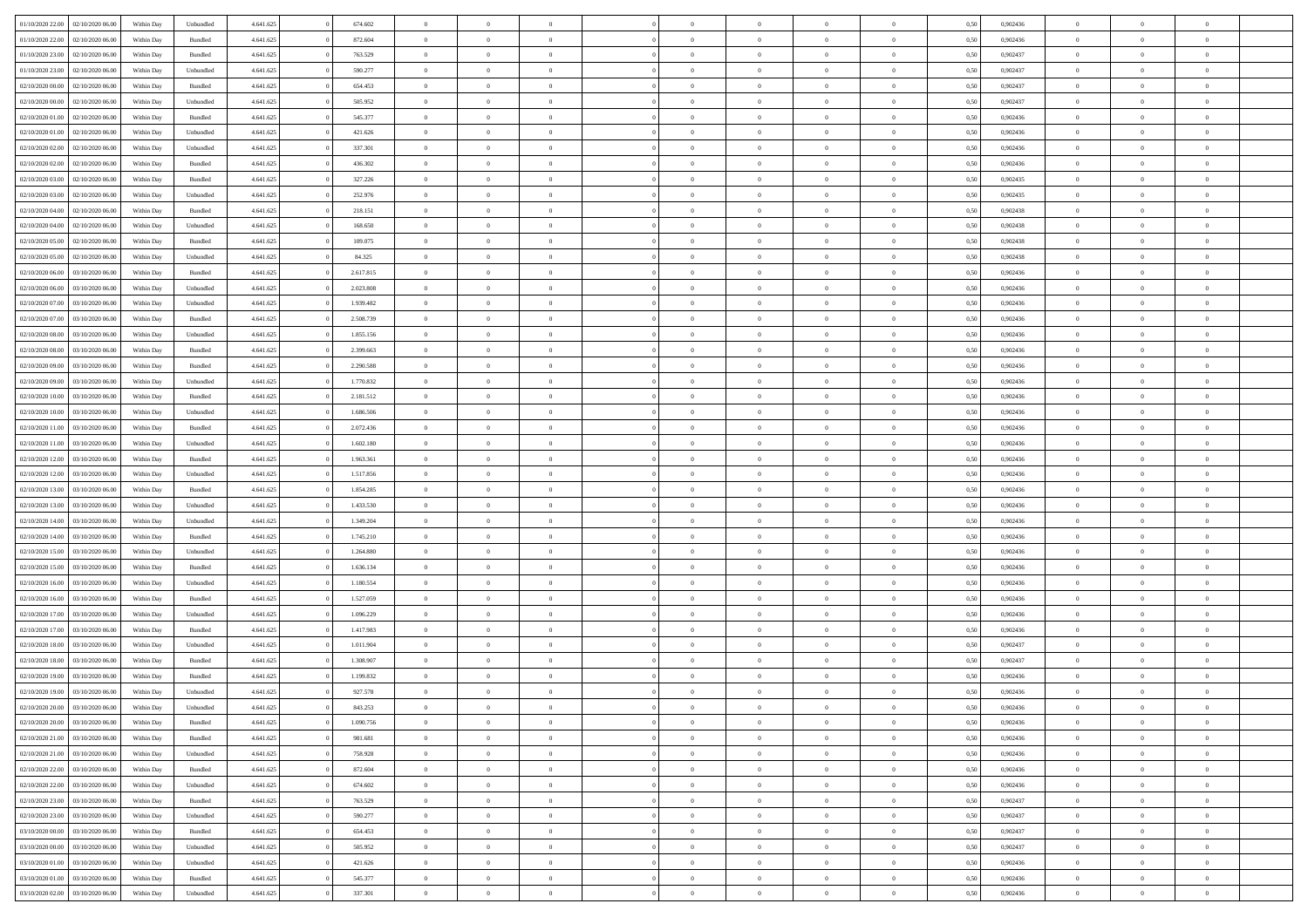| 03/10/2020 02.00                  | 03/10/2020 06:00 | Within Dav | Bundled            | 4.641.625 | 436.302   | $\overline{0}$ | $\theta$       |                | $\Omega$       | $\Omega$       | $\theta$       | $\theta$       | 0.50 | 0,902436 | $\theta$       | $\theta$       | $\overline{0}$ |  |
|-----------------------------------|------------------|------------|--------------------|-----------|-----------|----------------|----------------|----------------|----------------|----------------|----------------|----------------|------|----------|----------------|----------------|----------------|--|
| 03/10/2020 03:00                  | 03/10/2020 06.00 | Within Day | Unbundled          | 4.641.625 | 252.976   | $\overline{0}$ | $\theta$       | $\overline{0}$ | $\overline{0}$ | $\bf{0}$       | $\overline{0}$ | $\bf{0}$       | 0,50 | 0,902435 | $\theta$       | $\overline{0}$ | $\overline{0}$ |  |
| 03/10/2020 03.00                  | 03/10/2020 06.00 | Within Day | Bundled            | 4.641.625 | 327.226   | $\overline{0}$ | $\bf{0}$       | $\overline{0}$ | $\overline{0}$ | $\bf{0}$       | $\overline{0}$ | $\mathbf{0}$   | 0,50 | 0,902435 | $\overline{0}$ | $\overline{0}$ | $\overline{0}$ |  |
| 03/10/2020 04:00                  | 03/10/2020 06:00 | Within Dav | Bundled            | 4.641.625 | 218.151   | $\overline{0}$ | $\overline{0}$ | $\overline{0}$ | $\overline{0}$ | $\bf{0}$       | $\overline{0}$ | $\overline{0}$ | 0.50 | 0,902438 | $\theta$       | $\theta$       | $\overline{0}$ |  |
|                                   |                  |            |                    |           |           |                |                |                |                |                |                |                |      |          |                |                |                |  |
| 03/10/2020 04:00                  | 03/10/2020 06.00 | Within Day | Unbundled          | 4.641.625 | 168.650   | $\overline{0}$ | $\theta$       | $\overline{0}$ | $\overline{0}$ | $\bf{0}$       | $\overline{0}$ | $\bf{0}$       | 0,50 | 0,902438 | $\theta$       | $\overline{0}$ | $\overline{0}$ |  |
| 03/10/2020 05.00                  | 03/10/2020 06.00 | Within Day | Unbundled          | 4.641.625 | 84.325    | $\overline{0}$ | $\overline{0}$ | $\overline{0}$ | $\overline{0}$ | $\overline{0}$ | $\overline{0}$ | $\mathbf{0}$   | 0,50 | 0,902438 | $\overline{0}$ | $\overline{0}$ | $\bf{0}$       |  |
| 03/10/2020 05:00                  | 03/10/2020 06.00 | Within Dav | Bundled            | 4.641.625 | 109.075   | $\overline{0}$ | $\overline{0}$ | $\overline{0}$ | $\overline{0}$ | $\overline{0}$ | $\overline{0}$ | $\overline{0}$ | 0.50 | 0,902438 | $\theta$       | $\overline{0}$ | $\overline{0}$ |  |
| 03/10/2020 06.00                  | 04/10/2020 06.00 | Within Day | Unbundled          | 4.641.625 | 2.023.808 | $\overline{0}$ | $\theta$       | $\overline{0}$ | $\overline{0}$ | $\bf{0}$       | $\overline{0}$ | $\bf{0}$       | 0,50 | 0,902436 | $\theta$       | $\theta$       | $\overline{0}$ |  |
| 03/10/2020 06.00                  | 04/10/2020 06.00 | Within Day | Bundled            | 4.641.625 | 2.617.815 | $\overline{0}$ | $\overline{0}$ | $\overline{0}$ | $\overline{0}$ | $\bf{0}$       | $\overline{0}$ | $\bf{0}$       | 0,50 | 0,902436 | $\,0\,$        | $\overline{0}$ | $\overline{0}$ |  |
|                                   |                  |            |                    |           |           |                |                |                |                |                |                |                |      |          |                |                |                |  |
| 03/10/2020 07:00                  | 04/10/2020 06.00 | Within Dav | Bundled            | 4.641.625 | 2.508.739 | $\overline{0}$ | $\overline{0}$ | $\overline{0}$ | $\overline{0}$ | $\overline{0}$ | $\overline{0}$ | $\overline{0}$ | 0.50 | 0,902436 | $\theta$       | $\overline{0}$ | $\overline{0}$ |  |
| 03/10/2020 07.00                  | 04/10/2020 06.00 | Within Day | Unbundled          | 4.641.625 | 1.939.482 | $\overline{0}$ | $\theta$       | $\overline{0}$ | $\overline{0}$ | $\bf{0}$       | $\overline{0}$ | $\bf{0}$       | 0,50 | 0,902436 | $\,$ 0 $\,$    | $\overline{0}$ | $\overline{0}$ |  |
| 03/10/2020 08:00                  | 04/10/2020 06.00 | Within Day | Bundled            | 4.641.625 | 2.399.663 | $\overline{0}$ | $\bf{0}$       | $\overline{0}$ | $\overline{0}$ | $\bf{0}$       | $\overline{0}$ | $\bf{0}$       | 0,50 | 0,902436 | $\bf{0}$       | $\overline{0}$ | $\bf{0}$       |  |
| 03/10/2020 08:00                  | 04/10/2020 06.00 | Within Day | Unbundled          | 4.641.625 | 1.855.156 | $\overline{0}$ | $\overline{0}$ | $\overline{0}$ | $\overline{0}$ | $\bf{0}$       | $\overline{0}$ | $\overline{0}$ | 0.50 | 0,902436 | $\theta$       | $\theta$       | $\overline{0}$ |  |
| 03/10/2020 09:00                  | 04/10/2020 06.00 | Within Day | Bundled            | 4.641.625 | 2.290.588 | $\overline{0}$ | $\theta$       | $\overline{0}$ | $\overline{0}$ | $\bf{0}$       | $\overline{0}$ | $\bf{0}$       | 0,50 | 0,902436 | $\theta$       | $\overline{0}$ | $\overline{0}$ |  |
|                                   |                  |            |                    |           |           |                |                |                |                |                |                |                |      |          |                |                |                |  |
| 03/10/2020 09:00                  | 04/10/2020 06.00 | Within Day | Unbundled          | 4.641.625 | 1.770.832 | $\overline{0}$ | $\overline{0}$ | $\overline{0}$ | $\overline{0}$ | $\overline{0}$ | $\overline{0}$ | $\mathbf{0}$   | 0,50 | 0,902436 | $\bf{0}$       | $\overline{0}$ | $\bf{0}$       |  |
| 03/10/2020 10:00                  | 04/10/2020 06.00 | Within Dav | Bundled            | 4.641.625 | 2.181.512 | $\overline{0}$ | $\overline{0}$ | $\overline{0}$ | $\overline{0}$ | $\overline{0}$ | $\overline{0}$ | $\overline{0}$ | 0.50 | 0,902436 | $\theta$       | $\overline{0}$ | $\overline{0}$ |  |
| 03/10/2020 10:00                  | 04/10/2020 06.00 | Within Day | Unbundled          | 4.641.625 | 1.686.506 | $\overline{0}$ | $\theta$       | $\overline{0}$ | $\overline{0}$ | $\bf{0}$       | $\overline{0}$ | $\bf{0}$       | 0,50 | 0,902436 | $\theta$       | $\overline{0}$ | $\overline{0}$ |  |
| 03/10/2020 11:00                  | 04/10/2020 06.00 | Within Day | Bundled            | 4.641.625 | 2.072.436 | $\overline{0}$ | $\overline{0}$ | $\overline{0}$ | $\overline{0}$ | $\bf{0}$       | $\overline{0}$ | $\bf{0}$       | 0,50 | 0,902436 | $\,0\,$        | $\overline{0}$ | $\overline{0}$ |  |
| 03/10/2020 11:00                  | 04/10/2020 06.00 | Within Day | Unbundled          | 4.641.625 | 1.602.180 | $\overline{0}$ | $\overline{0}$ | $\overline{0}$ | $\overline{0}$ | $\overline{0}$ | $\overline{0}$ | $\overline{0}$ | 0.50 | 0,902436 | $\theta$       | $\overline{0}$ | $\overline{0}$ |  |
|                                   |                  |            |                    |           |           |                |                |                |                |                |                |                |      |          |                |                |                |  |
| 03/10/2020 12:00                  | 04/10/2020 06.00 | Within Day | Unbundled          | 4.641.625 | 1.517.856 | $\overline{0}$ | $\theta$       | $\overline{0}$ | $\overline{0}$ | $\bf{0}$       | $\overline{0}$ | $\bf{0}$       | 0,50 | 0,902436 | $\,$ 0 $\,$    | $\overline{0}$ | $\overline{0}$ |  |
| 03/10/2020 12:00                  | 04/10/2020 06.00 | Within Day | Bundled            | 4.641.625 | 1.963.361 | $\overline{0}$ | $\overline{0}$ | $\overline{0}$ | $\overline{0}$ | $\bf{0}$       | $\overline{0}$ | $\bf{0}$       | 0,50 | 0,902436 | $\bf{0}$       | $\overline{0}$ | $\bf{0}$       |  |
| 03/10/2020 13:00                  | 04/10/2020 06.00 | Within Day | Unbundled          | 4.641.625 | 1.433.530 | $\overline{0}$ | $\overline{0}$ | $\overline{0}$ | $\overline{0}$ | $\overline{0}$ | $\overline{0}$ | $\overline{0}$ | 0.50 | 0,902436 | $\theta$       | $\overline{0}$ | $\overline{0}$ |  |
| 03/10/2020 13:00                  | 04/10/2020 06.00 | Within Day | Bundled            | 4.641.625 | 1.854.285 | $\overline{0}$ | $\theta$       | $\overline{0}$ | $\overline{0}$ | $\bf{0}$       | $\overline{0}$ | $\bf{0}$       | 0,50 | 0,902436 | $\,$ 0 $\,$    | $\overline{0}$ | $\overline{0}$ |  |
| 03/10/2020 14:00                  | 04/10/2020 06.00 | Within Day | Unbundled          | 4.641.625 | 1.349.204 | $\overline{0}$ | $\overline{0}$ | $\overline{0}$ | $\overline{0}$ | $\overline{0}$ | $\overline{0}$ | $\mathbf{0}$   | 0,50 | 0,902436 | $\bf{0}$       | $\overline{0}$ | $\bf{0}$       |  |
|                                   |                  |            |                    |           |           |                |                |                |                |                |                |                |      |          |                |                |                |  |
| 03/10/2020 14:00                  | 04/10/2020 06.00 | Within Dav | Bundled            | 4.641.625 | 1.745.210 | $\overline{0}$ | $\overline{0}$ | $\overline{0}$ | $\overline{0}$ | $\overline{0}$ | $\overline{0}$ | $\overline{0}$ | 0.50 | 0,902436 | $\theta$       | $\overline{0}$ | $\overline{0}$ |  |
| 03/10/2020 15:00                  | 04/10/2020 06.00 | Within Day | Bundled            | 4.641.625 | 1.636.134 | $\overline{0}$ | $\theta$       | $\overline{0}$ | $\overline{0}$ | $\bf{0}$       | $\overline{0}$ | $\bf{0}$       | 0,50 | 0,902436 | $\theta$       | $\theta$       | $\overline{0}$ |  |
| 03/10/2020 15:00                  | 04/10/2020 06.00 | Within Day | Unbundled          | 4.641.625 | 1.264.880 | $\overline{0}$ | $\overline{0}$ | $\overline{0}$ | $\bf{0}$       | $\bf{0}$       | $\bf{0}$       | $\bf{0}$       | 0,50 | 0,902436 | $\,0\,$        | $\overline{0}$ | $\overline{0}$ |  |
| 03/10/2020 16:00                  | 04/10/2020 06.00 | Within Day | Unbundled          | 4.641.625 | 1.180.554 | $\overline{0}$ | $\overline{0}$ | $\overline{0}$ | $\overline{0}$ | $\overline{0}$ | $\overline{0}$ | $\overline{0}$ | 0.50 | 0,902436 | $\theta$       | $\overline{0}$ | $\overline{0}$ |  |
| 03/10/2020 16:00                  | 04/10/2020 06.00 | Within Day | Bundled            | 4.641.625 | 1.527.059 | $\overline{0}$ | $\theta$       | $\overline{0}$ | $\overline{0}$ | $\bf{0}$       | $\overline{0}$ | $\bf{0}$       | 0,50 | 0,902436 | $\,$ 0 $\,$    | $\overline{0}$ | $\overline{0}$ |  |
| 03/10/2020 17.00                  | 04/10/2020 06.00 | Within Day | Bundled            | 4.641.625 | 1.417.983 | $\overline{0}$ | $\bf{0}$       | $\overline{0}$ | $\bf{0}$       | $\bf{0}$       | $\bf{0}$       | $\bf{0}$       | 0,50 | 0,902436 | $\overline{0}$ | $\overline{0}$ | $\bf{0}$       |  |
|                                   |                  |            |                    |           |           |                |                |                |                |                |                |                |      |          |                |                |                |  |
| 03/10/2020 17:00                  | 04/10/2020 06.00 | Within Day | Unbundled          | 4.641.625 | 1.096.229 | $\overline{0}$ | $\Omega$       | $\Omega$       | $\Omega$       | $\bf{0}$       | $\overline{0}$ | $\overline{0}$ | 0,50 | 0,902436 | $\,0\,$        | $\theta$       | $\theta$       |  |
| 03/10/2020 18:00                  | 04/10/2020 06.00 | Within Day | Unbundled          | 4.641.625 | 1.011.904 | $\overline{0}$ | $\theta$       | $\overline{0}$ | $\overline{0}$ | $\bf{0}$       | $\overline{0}$ | $\bf{0}$       | 0,50 | 0,902437 | $\,$ 0 $\,$    | $\overline{0}$ | $\overline{0}$ |  |
| 03/10/2020 18.00                  | 04/10/2020 06.00 | Within Day | Bundled            | 4.641.625 | 1.308.907 | $\overline{0}$ | $\overline{0}$ | $\overline{0}$ | $\bf{0}$       | $\overline{0}$ | $\overline{0}$ | $\mathbf{0}$   | 0,50 | 0,902437 | $\bf{0}$       | $\overline{0}$ | $\bf{0}$       |  |
| 03/10/2020 19:00                  | 04/10/2020 06.00 | Within Day | Unbundled          | 4.641.625 | 927.578   | $\overline{0}$ | $\Omega$       | $\Omega$       | $\Omega$       | $\overline{0}$ | $\overline{0}$ | $\overline{0}$ | 0.50 | 0.902436 | $\,0\,$        | $\theta$       | $\theta$       |  |
| 03/10/2020 19:00                  | 04/10/2020 06.00 | Within Day | Bundled            | 4.641.625 | 1.199.832 | $\overline{0}$ | $\theta$       | $\overline{0}$ | $\overline{0}$ | $\bf{0}$       | $\overline{0}$ | $\bf{0}$       | 0,50 | 0,902436 | $\,$ 0 $\,$    | $\overline{0}$ | $\overline{0}$ |  |
| 03/10/2020 20.00                  | 04/10/2020 06.00 | Within Day | Unbundled          | 4.641.625 | 843.253   | $\overline{0}$ | $\overline{0}$ | $\overline{0}$ | $\bf{0}$       | $\bf{0}$       | $\bf{0}$       | $\bf{0}$       | 0,50 | 0,902436 | $\,0\,$        | $\overline{0}$ | $\bf{0}$       |  |
|                                   |                  |            |                    |           |           |                |                |                |                |                |                |                |      |          |                |                |                |  |
| 03/10/2020 20:00                  | 04/10/2020 06.00 | Within Day | Bundled            | 4.641.625 | 1.090.756 | $\overline{0}$ | $\Omega$       | $\Omega$       | $\Omega$       | $\overline{0}$ | $\overline{0}$ | $\overline{0}$ | 0.50 | 0.902436 | $\,$ 0 $\,$    | $\theta$       | $\theta$       |  |
| 03/10/2020 21.00                  | 04/10/2020 06.00 | Within Day | Unbundled          | 4.641.625 | 758.928   | $\overline{0}$ | $\overline{0}$ | $\overline{0}$ | $\overline{0}$ | $\,$ 0         | $\overline{0}$ | $\bf{0}$       | 0,50 | 0,902436 | $\,$ 0 $\,$    | $\overline{0}$ | $\overline{0}$ |  |
| 03/10/2020 21.00                  | 04/10/2020 06.00 | Within Day | Bundled            | 4.641.625 | 981.681   | $\overline{0}$ | $\bf{0}$       | $\overline{0}$ | $\bf{0}$       | $\bf{0}$       | $\bf{0}$       | $\bf{0}$       | 0,50 | 0,902436 | $\bf{0}$       | $\overline{0}$ | $\bf{0}$       |  |
| 03/10/2020 22.00                  | 04/10/2020 06.00 | Within Day | Unbundled          | 4.641.625 | 674,602   | $\overline{0}$ | $\Omega$       | $\overline{0}$ | $\Omega$       | $\overline{0}$ | $\overline{0}$ | $\overline{0}$ | 0,50 | 0,902436 | $\,0\,$        | $\theta$       | $\theta$       |  |
| 03/10/2020 22.00                  | 04/10/2020 06.00 | Within Day | Bundled            | 4.641.625 | 872.604   | $\overline{0}$ | $\overline{0}$ | $\overline{0}$ | $\overline{0}$ | $\,$ 0         | $\overline{0}$ | $\bf{0}$       | 0,50 | 0,902436 | $\,$ 0 $\,$    | $\overline{0}$ | $\overline{0}$ |  |
|                                   |                  |            |                    |           |           |                |                |                |                |                |                |                |      |          |                |                |                |  |
| 03/10/2020 23.00                  | 04/10/2020 06.00 | Within Day | Bundled            | 4.641.625 | 763.529   | $\overline{0}$ | $\overline{0}$ | $\overline{0}$ | $\bf{0}$       | $\bf{0}$       | $\overline{0}$ | $\mathbf{0}$   | 0,50 | 0,902437 | $\bf{0}$       | $\overline{0}$ | $\bf{0}$       |  |
| 03/10/2020 23.00                  | 04/10/2020 06.00 | Within Day | Unbundled          | 4.641.625 | 590.277   | $\overline{0}$ | $\Omega$       | $\Omega$       | $\Omega$       | $\Omega$       | $\Omega$       | $\overline{0}$ | 0.50 | 0.902437 | $\theta$       | $\theta$       | $\theta$       |  |
| 04/10/2020 00.00                  | 04/10/2020 06.00 | Within Day | Bundled            | 4.641.625 | 654.453   | $\overline{0}$ | $\bf{0}$       | $\overline{0}$ | $\bf{0}$       | $\,$ 0         | $\bf{0}$       | $\bf{0}$       | 0,50 | 0,902437 | $\,0\,$        | $\,$ 0 $\,$    | $\overline{0}$ |  |
| 04/10/2020 00:00 04/10/2020 06:00 |                  | Within Day | Unbundled          | 4.641.625 | 505.952   | $\bf{0}$       | $\bf{0}$       |                |                | $\bf{0}$       |                |                | 0,50 | 0,902437 | $\bf{0}$       | $\overline{0}$ |                |  |
| 04/10/2020 01:00                  | 04/10/2020 06:00 | Within Day | Bundled            | 4.641.625 | 545.377   | $\overline{0}$ | $\overline{0}$ | $\overline{0}$ | $\Omega$       | $\overline{0}$ | $\overline{0}$ | $\overline{0}$ | 0.50 | 0.902436 | $\theta$       | $\theta$       | $\theta$       |  |
| 04/10/2020 01.00                  | 04/10/2020 06.00 | Within Day | Unbundled          | 4.641.625 | 421.626   | $\overline{0}$ | $\,$ 0         | $\overline{0}$ | $\bf{0}$       | $\,$ 0 $\,$    | $\overline{0}$ | $\,$ 0 $\,$    | 0,50 | 0,902436 | $\,$ 0 $\,$    | $\,$ 0 $\,$    | $\,$ 0         |  |
|                                   |                  |            |                    |           |           |                |                |                |                |                |                |                |      |          |                |                |                |  |
| 04/10/2020 02.00                  | 04/10/2020 06.00 | Within Day | Unbundled          | 4.641.625 | 337.301   | $\overline{0}$ | $\overline{0}$ | $\overline{0}$ | $\overline{0}$ | $\overline{0}$ | $\overline{0}$ | $\mathbf{0}$   | 0,50 | 0,902436 | $\overline{0}$ | $\bf{0}$       | $\bf{0}$       |  |
| 04/10/2020 02.00                  | 04/10/2020 06.00 | Within Day | $\mathbf B$ undled | 4.641.625 | 436.302   | $\overline{0}$ | $\overline{0}$ | $\overline{0}$ | $\Omega$       | $\overline{0}$ | $\overline{0}$ | $\overline{0}$ | 0,50 | 0,902436 | $\bf{0}$       | $\theta$       | $\overline{0}$ |  |
| 04/10/2020 03.00                  | 04/10/2020 06.00 | Within Day | Bundled            | 4.641.625 | 327.226   | $\overline{0}$ | $\,$ 0         | $\overline{0}$ | $\overline{0}$ | $\,$ 0 $\,$    | $\overline{0}$ | $\mathbf{0}$   | 0,50 | 0,902435 | $\,$ 0 $\,$    | $\overline{0}$ | $\overline{0}$ |  |
| 04/10/2020 03.00                  | 04/10/2020 06.00 | Within Day | Unbundled          | 4.641.625 | 252.976   | $\overline{0}$ | $\overline{0}$ | $\overline{0}$ | $\overline{0}$ | $\overline{0}$ | $\overline{0}$ | $\mathbf{0}$   | 0,50 | 0,902435 | $\overline{0}$ | $\overline{0}$ | $\bf{0}$       |  |
| 04/10/2020 04.00                  | 04/10/2020 06:00 | Within Day | Bundled            | 4.641.625 | 218.151   | $\overline{0}$ | $\overline{0}$ | $\overline{0}$ | $\Omega$       | $\overline{0}$ | $\overline{0}$ | $\bf{0}$       | 0.50 | 0,902438 | $\overline{0}$ | $\theta$       | $\overline{0}$ |  |
|                                   |                  |            |                    |           |           |                |                |                |                |                |                |                |      |          |                |                |                |  |
| 04/10/2020 04.00                  | 04/10/2020 06.00 | Within Day | Unbundled          | 4.641.625 | 168.650   | $\overline{0}$ | $\,$ 0         | $\overline{0}$ | $\bf{0}$       | $\bf{0}$       | $\bf{0}$       | $\bf{0}$       | 0,50 | 0,902438 | $\,$ 0 $\,$    | $\overline{0}$ | $\overline{0}$ |  |
| 04/10/2020 05:00                  | 04/10/2020 06.00 | Within Day | Unbundled          | 4.641.625 | 84.325    | $\overline{0}$ | $\bf{0}$       | $\overline{0}$ | $\overline{0}$ | $\overline{0}$ | $\overline{0}$ | $\mathbf{0}$   | 0,50 | 0,902438 | $\overline{0}$ | $\overline{0}$ | $\bf{0}$       |  |
| 04/10/2020 05:00                  | 04/10/2020 06:00 | Within Day | Bundled            | 4.641.625 | 109,075   | $\overline{0}$ | $\overline{0}$ | $\overline{0}$ | $\Omega$       | $\overline{0}$ | $\overline{0}$ | $\overline{0}$ | 0.50 | 0.902438 | $\overline{0}$ | $\theta$       | $\overline{0}$ |  |
| 04/10/2020 06.00                  | 05/10/2020 06.00 | Within Day | Bundled            | 4.641.625 | 2.617.815 | $\overline{0}$ | $\bf{0}$       | $\overline{0}$ | $\overline{0}$ | $\bf{0}$       | $\bf{0}$       | $\bf{0}$       | 0,50 | 0,902436 | $\,$ 0 $\,$    | $\,$ 0 $\,$    | $\bf{0}$       |  |
| 04/10/2020 06.00                  | 05/10/2020 06.00 | Within Day | Unbundled          | 4.641.625 | 2.023.808 | $\overline{0}$ | $\bf{0}$       | $\overline{0}$ | $\bf{0}$       | $\bf{0}$       | $\overline{0}$ | $\bf{0}$       | 0,50 | 0,902436 | $\overline{0}$ | $\overline{0}$ | $\bf{0}$       |  |
|                                   |                  |            |                    |           |           |                |                |                |                |                |                |                |      |          |                |                |                |  |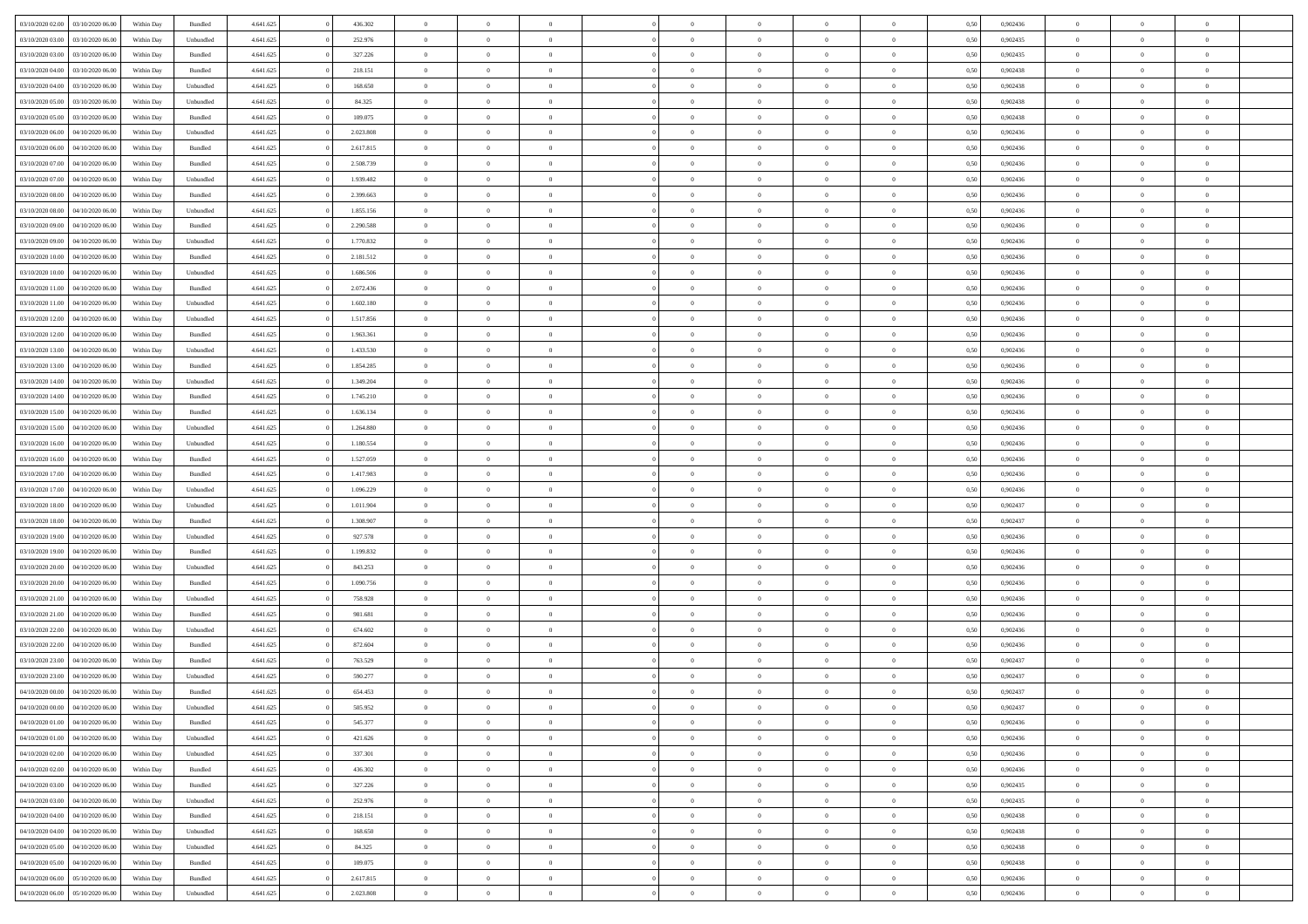| 04/10/2020 07:00 05/10/2020 06:00                        | Within Day | Bundled            | 4.641.625 | 2.508.739 | $\overline{0}$ | $\overline{0}$ | $\Omega$       | $\Omega$       | $\Omega$       |                | $\overline{0}$ | 0,50 | 0,902436 | $\mathbf{0}$   | $\Omega$       | $\Omega$       |  |
|----------------------------------------------------------|------------|--------------------|-----------|-----------|----------------|----------------|----------------|----------------|----------------|----------------|----------------|------|----------|----------------|----------------|----------------|--|
| 04/10/2020 07:00<br>05/10/2020 06:00                     | Within Day | Unbundled          | 4.641.625 | 1.939.482 | $\bf{0}$       | $\overline{0}$ | $\theta$       | $\theta$       | $\overline{0}$ | $\overline{0}$ | $\,$ 0         | 0,50 | 0,902436 | $\mathbf{0}$   | $\theta$       | $\bf{0}$       |  |
| 04/10/2020 08:00<br>05/10/2020 06:00                     | Within Day | Bundled            | 4.641.625 | 2.399.663 | $\overline{0}$ | $\overline{0}$ | $\overline{0}$ | $\bf{0}$       | $\bf{0}$       | $\overline{0}$ | $\mathbf{0}$   | 0,50 | 0,902436 | $\bf{0}$       | $\bf{0}$       | $\bf{0}$       |  |
| 04/10/2020 08:00<br>05/10/2020 06:00                     | Within Day | Unbundled          | 4.641.625 | 1.855.156 | $\overline{0}$ | $\overline{0}$ | $\overline{0}$ | $\overline{0}$ | $\overline{0}$ | $\overline{0}$ | $\overline{0}$ | 0.50 | 0.902436 | $\overline{0}$ | $\overline{0}$ | $\bf{0}$       |  |
| 04/10/2020 09:00<br>05/10/2020 06:00                     | Within Day | $\mathbf B$ undled | 4.641.625 | 2.290.588 | $\bf{0}$       | $\overline{0}$ | $\theta$       | $\theta$       | $\overline{0}$ | $\overline{0}$ | $\bf{0}$       | 0,50 | 0,902436 | $\theta$       | $\theta$       | $\overline{0}$ |  |
|                                                          |            |                    |           |           |                |                |                |                |                |                |                |      |          | $\overline{0}$ | $\overline{0}$ |                |  |
| 04/10/2020 09:00<br>05/10/2020 06:00<br>04/10/2020 11:00 | Within Day | Unbundled          | 4.641.625 | 1.770.832 | $\overline{0}$ | $\overline{0}$ | $\overline{0}$ | $\bf{0}$       | $\overline{0}$ | $\overline{0}$ | $\overline{0}$ | 0,50 | 0,902436 |                |                | $\overline{0}$ |  |
| 05/10/2020 06:00                                         | Within Day | Bundled            | 4.641.625 | 2.072.436 | $\overline{0}$ | $\overline{0}$ | $\overline{0}$ | $\overline{0}$ | $\overline{0}$ | $\overline{0}$ | $\mathbf{0}$   | 0.50 | 0,902436 | $\mathbf{0}$   | $\overline{0}$ | $\overline{0}$ |  |
| 04/10/2020 11:00<br>05/10/2020 06:00                     | Within Day | Unbundled          | 4.641.625 | 1.602.180 | $\bf{0}$       | $\overline{0}$ | $\overline{0}$ | $\theta$       | $\overline{0}$ | $\overline{0}$ | $\bf{0}$       | 0,50 | 0,902436 | $\theta$       | $\theta$       | $\bf{0}$       |  |
| 04/10/2020 12:00<br>05/10/2020 06:00                     | Within Day | Unbundled          | 4.641.625 | 1.517.856 | $\overline{0}$ | $\overline{0}$ | $\overline{0}$ | $\bf{0}$       | $\bf{0}$       | $\overline{0}$ | $\bf{0}$       | 0,50 | 0,902436 | $\bf{0}$       | $\bf{0}$       | $\bf{0}$       |  |
| 04/10/2020 12:00<br>05/10/2020 06:00                     | Within Day | Bundled            | 4.641.625 | 1.963.361 | $\overline{0}$ | $\overline{0}$ | $\overline{0}$ | $\overline{0}$ | $\overline{0}$ | $\overline{0}$ | $\overline{0}$ | 0.50 | 0,902436 | $\overline{0}$ | $\overline{0}$ | $\overline{0}$ |  |
| 04/10/2020 13:00<br>05/10/2020 06:00                     | Within Day | Bundled            | 4.641.625 | 1.854.285 | $\bf{0}$       | $\overline{0}$ | $\overline{0}$ | $\overline{0}$ | $\overline{0}$ | $\overline{0}$ | $\,$ 0         | 0,50 | 0,902436 | $\theta$       | $\theta$       | $\bf{0}$       |  |
| 04/10/2020 13.00<br>05/10/2020 06.00                     | Within Day | Unbundled          | 4.641.625 | 1.433.530 | $\overline{0}$ | $\overline{0}$ | $\overline{0}$ | $\bf{0}$       | $\bf{0}$       | $\overline{0}$ | $\mathbf{0}$   | 0,50 | 0,902436 | $\bf{0}$       | $\bf{0}$       | $\bf{0}$       |  |
| 04/10/2020 14:00<br>05/10/2020 06:00                     | Within Day | Unbundled          | 4.641.625 | 1.349.204 | $\overline{0}$ | $\overline{0}$ | $\overline{0}$ | $\overline{0}$ | $\overline{0}$ | $\overline{0}$ | $\overline{0}$ | 0.50 | 0,902436 | $\mathbf{0}$   | $\overline{0}$ | $\bf{0}$       |  |
| 04/10/2020 14:00<br>05/10/2020 06:00                     | Within Day | $\mathbf B$ undled | 4.641.625 | 1.745.210 | $\bf{0}$       | $\overline{0}$ | $\theta$       | $\theta$       | $\overline{0}$ | $\overline{0}$ | $\,$ 0         | 0,50 | 0,902436 | $\theta$       | $\theta$       | $\overline{0}$ |  |
| 04/10/2020 15:00<br>05/10/2020 06:00                     | Within Day | Bundled            | 4.641.625 | 1.636.134 | $\overline{0}$ | $\overline{0}$ | $\overline{0}$ | $\bf{0}$       | $\overline{0}$ | $\overline{0}$ | $\overline{0}$ | 0,50 | 0,902436 | $\overline{0}$ | $\bf{0}$       | $\overline{0}$ |  |
| 04/10/2020 15:00<br>05/10/2020 06:00                     | Within Day | Unbundled          | 4.641.625 | 1.264.880 | $\overline{0}$ | $\overline{0}$ | $\overline{0}$ | $\overline{0}$ | $\overline{0}$ | $\overline{0}$ | $\overline{0}$ | 0.50 | 0,902436 | $\overline{0}$ | $\overline{0}$ | $\overline{0}$ |  |
| 04/10/2020 16:00<br>05/10/2020 06:00                     |            |                    | 4.641.625 | 1.527.059 |                | $\overline{0}$ | $\overline{0}$ | $\overline{0}$ | $\overline{0}$ | $\overline{0}$ | $\bf{0}$       |      | 0,902436 | $\theta$       | $\theta$       | $\bf{0}$       |  |
|                                                          | Within Day | Bundled            |           |           | $\bf{0}$       |                |                |                |                |                |                | 0,50 |          |                |                |                |  |
| 04/10/2020 16.00<br>05/10/2020 06:00                     | Within Day | Unbundled          | 4.641.625 | 1.180.554 | $\overline{0}$ | $\overline{0}$ | $\overline{0}$ | $\bf{0}$       | $\bf{0}$       | $\overline{0}$ | $\bf{0}$       | 0,50 | 0,902436 | $\bf{0}$       | $\bf{0}$       | $\bf{0}$       |  |
| 04/10/2020 17:00<br>05/10/2020 06:00                     | Within Day | Unbundled          | 4.641.625 | 1.096.229 | $\overline{0}$ | $\overline{0}$ | $\overline{0}$ | $\overline{0}$ | $\overline{0}$ | $\overline{0}$ | $\overline{0}$ | 0.50 | 0,902436 | $\overline{0}$ | $\overline{0}$ | $\overline{0}$ |  |
| 04/10/2020 17:00<br>05/10/2020 06:00                     | Within Day | Bundled            | 4.641.625 | 1.417.983 | $\bf{0}$       | $\overline{0}$ | $\overline{0}$ | $\overline{0}$ | $\overline{0}$ | $\overline{0}$ | $\,$ 0         | 0,50 | 0,902436 | $\theta$       | $\theta$       | $\bf{0}$       |  |
| 04/10/2020 18:00<br>05/10/2020 06:00                     | Within Day | Bundled            | 4.641.625 | 1.308.907 | $\overline{0}$ | $\overline{0}$ | $\overline{0}$ | $\bf{0}$       | $\bf{0}$       | $\overline{0}$ | $\mathbf{0}$   | 0,50 | 0,902437 | $\bf{0}$       | $\bf{0}$       | $\bf{0}$       |  |
| 04/10/2020 18:00<br>05/10/2020 06:00                     | Within Day | Unbundled          | 4.641.625 | 1.011.904 | $\overline{0}$ | $\overline{0}$ | $\overline{0}$ | $\overline{0}$ | $\overline{0}$ | $\overline{0}$ | $\overline{0}$ | 0.50 | 0,902437 | $\overline{0}$ | $\overline{0}$ | $\bf{0}$       |  |
| 04/10/2020 19:00<br>05/10/2020 06:00                     | Within Day | Bundled            | 4.641.625 | 1.199.832 | $\bf{0}$       | $\overline{0}$ | $\overline{0}$ | $\overline{0}$ | $\overline{0}$ | $\overline{0}$ | $\,$ 0         | 0,50 | 0,902436 | $\mathbf{0}$   | $\theta$       | $\bf{0}$       |  |
| 04/10/2020 19:00<br>05/10/2020 06:00                     | Within Day | Unbundled          | 4.641.625 | 927.578   | $\overline{0}$ | $\overline{0}$ | $\overline{0}$ | $\bf{0}$       | $\overline{0}$ | $\overline{0}$ | $\overline{0}$ | 0,50 | 0,902436 | $\overline{0}$ | $\overline{0}$ | $\overline{0}$ |  |
| 04/10/2020 20:00<br>05/10/2020 06:00                     | Within Day | Unbundled          | 4.641.625 | 843.253   | $\overline{0}$ | $\overline{0}$ | $\overline{0}$ | $\overline{0}$ | $\overline{0}$ | $\overline{0}$ | $\overline{0}$ | 0.50 | 0,902436 | $\overline{0}$ | $\overline{0}$ | $\overline{0}$ |  |
| 04/10/2020 20:00<br>05/10/2020 06:00                     | Within Day | Bundled            | 4.641.625 | 1.090.756 | $\bf{0}$       | $\overline{0}$ | $\overline{0}$ | $\overline{0}$ | $\overline{0}$ | $\overline{0}$ | $\bf{0}$       | 0,50 | 0,902436 | $\theta$       | $\theta$       | $\bf{0}$       |  |
| 04/10/2020 21:00<br>05/10/2020 06:00                     | Within Day | Bundled            | 4.641.625 | 981.681   | $\overline{0}$ | $\overline{0}$ | $\overline{0}$ | $\bf{0}$       | $\bf{0}$       | $\overline{0}$ | $\bf{0}$       | 0,50 | 0,902436 | $\bf{0}$       | $\bf{0}$       | $\bf{0}$       |  |
|                                                          |            |                    |           |           |                | $\overline{0}$ |                |                | $\overline{0}$ |                | $\overline{0}$ |      |          | $\overline{0}$ |                |                |  |
| 04/10/2020 21.00<br>05/10/2020 06:00                     | Within Day | Unbundled          | 4.641.625 | 758.928   | $\overline{0}$ |                | $\overline{0}$ | $\overline{0}$ |                | $\overline{0}$ |                | 0.50 | 0,902436 |                | $\overline{0}$ | $\bf{0}$       |  |
| 04/10/2020 22.00<br>05/10/2020 06:00                     | Within Day | Unbundled          | 4.641.625 | 674.602   | $\bf{0}$       | $\overline{0}$ | $\overline{0}$ | $\overline{0}$ | $\overline{0}$ | $\overline{0}$ | $\,$ 0         | 0,50 | 0,902436 | $\theta$       | $\theta$       | $\bf{0}$       |  |
| 04/10/2020 22.00<br>05/10/2020 06.00                     | Within Day | Bundled            | 4.641.625 | 872.604   | $\overline{0}$ | $\overline{0}$ | $\overline{0}$ | $\bf{0}$       | $\bf{0}$       | $\overline{0}$ | $\mathbf{0}$   | 0,50 | 0,902436 | $\overline{0}$ | $\bf{0}$       | $\bf{0}$       |  |
| 04/10/2020 23.00<br>05/10/2020 06.00                     | Within Day | Bundled            | 4.641.625 | 763.529   | $\overline{0}$ | $\overline{0}$ | $\overline{0}$ | $\overline{0}$ | $\overline{0}$ | $\Omega$       | $\overline{0}$ | 0,50 | 0.902437 | $\bf{0}$       | $\Omega$       | $\Omega$       |  |
| 04/10/2020 23:00<br>05/10/2020 06:00                     | Within Day | Unbundled          | 4.641.625 | 590.277   | $\bf{0}$       | $\overline{0}$ | $\overline{0}$ | $\theta$       | $\overline{0}$ | $\overline{0}$ | $\,$ 0         | 0,50 | 0,902437 | $\theta$       | $\theta$       | $\bf{0}$       |  |
| 05/10/2020 00:00<br>05/10/2020 06:00                     | Within Day | Bundled            | 4.641.625 | 654.453   | $\overline{0}$ | $\overline{0}$ | $\overline{0}$ | $\bf{0}$       | $\overline{0}$ | $\overline{0}$ | $\overline{0}$ | 0,50 | 0,902437 | $\overline{0}$ | $\bf{0}$       | $\overline{0}$ |  |
| 05/10/2020 00:00<br>05/10/2020 06.00                     | Within Day | Unbundled          | 4.641.625 | 505.952   | $\overline{0}$ | $\overline{0}$ | $\Omega$       | $\overline{0}$ | $\overline{0}$ | $\Omega$       | $\overline{0}$ | 0.50 | 0.902437 | $\overline{0}$ | $\Omega$       | $\Omega$       |  |
| 05/10/2020 01:00<br>05/10/2020 06:00                     | Within Day | Bundled            | 4.641.625 | 545.377   | $\bf{0}$       | $\overline{0}$ | $\overline{0}$ | $\overline{0}$ | $\overline{0}$ | $\overline{0}$ | $\bf{0}$       | 0,50 | 0,902436 | $\theta$       | $\theta$       | $\bf{0}$       |  |
| 05/10/2020 01:00<br>05/10/2020 06.00                     | Within Day | Unbundled          | 4.641.625 | 421.626   | $\overline{0}$ | $\overline{0}$ | $\bf{0}$       | $\bf{0}$       | $\bf{0}$       | $\overline{0}$ | $\bf{0}$       | 0,50 | 0,902436 | $\bf{0}$       | $\bf{0}$       | $\bf{0}$       |  |
| 05/10/2020 02:00<br>05/10/2020 06.00                     | Within Day | Unbundled          | 4.641.625 | 337.301   | $\overline{0}$ | $\overline{0}$ | $\Omega$       | $\overline{0}$ | $\overline{0}$ | $\Omega$       | $\theta$       | 0.50 | 0.902436 | $\overline{0}$ | $\Omega$       | $\Omega$       |  |
| 05/10/2020 02:00<br>05/10/2020 06:00                     | Within Day | $\mathbf B$ undled | 4.641.625 | 436.302   | $\bf{0}$       | $\overline{0}$ | $\bf{0}$       | $\overline{0}$ | $\overline{0}$ | $\overline{0}$ | $\,$ 0         | 0,50 | 0,902436 | $\theta$       | $\theta$       | $\bf{0}$       |  |
| 05/10/2020 03:00<br>05/10/2020 06.00                     | Within Day | Unbundled          | 4.641.625 | 252.976   | $\overline{0}$ | $\overline{0}$ | $\overline{0}$ | $\bf{0}$       | $\bf{0}$       | $\overline{0}$ | $\mathbf{0}$   | 0,50 | 0,902435 | $\overline{0}$ | $\bf{0}$       | $\bf{0}$       |  |
|                                                          |            |                    |           |           |                |                |                |                |                |                |                |      |          |                |                |                |  |
| 05/10/2020 03:00<br>05/10/2020 06.00                     | Within Day | Bundled            | 4.641.625 | 327.226   | $\overline{0}$ | $\overline{0}$ | $\overline{0}$ | $\overline{0}$ | $\overline{0}$ | $\Omega$       | $\overline{0}$ | 0.50 | 0,902435 | $\bf{0}$       | $\Omega$       | $\Omega$       |  |
| 05/10/2020 04:00<br>05/10/2020 06:00                     | Within Day | Bundled            | 4.641.625 | 218.151   | $\bf{0}$       | $\overline{0}$ | $\overline{0}$ | $\overline{0}$ | $\overline{0}$ | $\overline{0}$ | $\,$ 0         | 0,50 | 0,902438 | $\,$ 0 $\,$    | $\theta$       | $\bf{0}$       |  |
| 05/10/2020 04:00<br>05/10/2020 06.00                     | Within Day | Unbundled          | 4.641.625 | 168.650   | $\overline{0}$ | $\overline{0}$ | $\bf{0}$       | $\bf{0}$       | $\overline{0}$ | $\overline{0}$ | $\overline{0}$ | 0,50 | 0,902438 | $\overline{0}$ | $\bf{0}$       | $\bf{0}$       |  |
| 05/10/2020 05:00<br>05/10/2020 06.00                     | Within Day | Unbundled          | 4.641.625 | 84.325    | $\overline{0}$ | $\theta$       | $\Omega$       | $\overline{0}$ | $\overline{0}$ | $\Omega$       | $\overline{0}$ | 0.50 | 0.902438 | $\overline{0}$ | $\Omega$       | $\Omega$       |  |
| 05/10/2020 05:00 05/10/2020 06:00                        | Within Day | Bundled            | 4.641.625 | 109.075   | $\bf{0}$       | $\overline{0}$ | $\bf{0}$       | $\bf{0}$       | $\bf{0}$       | $\overline{0}$ | $\,$ 0         | 0,50 | 0,902438 | $\bf{0}$       | $\,$ 0         | $\,$ 0         |  |
| 05/10/2020 06:00 06/10/2020 06:00                        | Within Day | Bundled            | 4.641.625 | 2.617.815 | $\bf{0}$       | $\bf{0}$       |                |                |                |                |                | 0,50 | 0,902436 | $\bf{0}$       | $\bf{0}$       |                |  |
| 05/10/2020 06:00 06/10/2020 06:00                        | Within Day | Unbundled          | 4.641.625 | 2.023.808 | $\overline{0}$ | $\overline{0}$ | $\theta$       | $\overline{0}$ | $\overline{0}$ | $\theta$       | $\mathbf{0}$   | 0,50 | 0.902436 | $\overline{0}$ | $\overline{0}$ | $\Omega$       |  |
| 05/10/2020 07.00<br>06/10/2020 06:00                     | Within Day | Unbundled          | 4.641.625 | 1.939.482 | $\overline{0}$ | $\overline{0}$ | $\overline{0}$ | $\bf{0}$       | $\overline{0}$ | $\overline{0}$ | $\mathbf{0}$   | 0,50 | 0,902436 | $\,0\,$        | $\overline{0}$ | $\,0\,$        |  |
| 05/10/2020 07:00<br>06/10/2020 06.00                     | Within Day | Bundled            | 4.641.625 | 2.508.739 | $\overline{0}$ | $\overline{0}$ | $\overline{0}$ | $\bf{0}$       | $\overline{0}$ | $\overline{0}$ | $\overline{0}$ | 0,50 | 0,902436 | $\bf{0}$       | $\overline{0}$ | $\overline{0}$ |  |
| 05/10/2020 08:00<br>06/10/2020 06:00                     | Within Day | Bundled            | 4.641.625 | 2.399.663 | $\overline{0}$ | $\overline{0}$ | $\overline{0}$ | $\overline{0}$ | $\bf{0}$       | $\overline{0}$ | $\bf{0}$       | 0,50 | 0,902436 | $\overline{0}$ | $\overline{0}$ | $\overline{0}$ |  |
| 05/10/2020 08:00<br>06/10/2020 06:00                     | Within Day | Unbundled          | 4.641.625 | 1.855.156 | $\overline{0}$ | $\overline{0}$ | $\overline{0}$ | $\overline{0}$ | $\overline{0}$ | $\overline{0}$ | $\,$ 0 $\,$    | 0,50 | 0,902436 | $\,0\,$        | $\theta$       | $\bf{0}$       |  |
|                                                          |            |                    |           |           |                |                |                |                |                |                |                |      |          |                |                |                |  |
| 05/10/2020 09:00<br>06/10/2020 06:00                     | Within Day | Bundled            | 4.641.625 | 2.290.588 | $\overline{0}$ | $\overline{0}$ | $\overline{0}$ | $\bf{0}$       | $\overline{0}$ | $\overline{0}$ | $\overline{0}$ | 0,50 | 0,902436 | $\bf{0}$       | $\overline{0}$ | $\overline{0}$ |  |
| 05/10/2020 09:00<br>06/10/2020 06:00                     | Within Day | Unbundled          | 4.641.625 | 1.770.832 | $\overline{0}$ | $\overline{0}$ | $\overline{0}$ | $\overline{0}$ | $\overline{0}$ | $\overline{0}$ | $\bf{0}$       | 0.50 | 0.902436 | $\overline{0}$ | $\overline{0}$ | $\overline{0}$ |  |
| 05/10/2020 10:00<br>06/10/2020 06:00                     | Within Day | Bundled            | 4.641.625 | 2.181.512 | $\overline{0}$ | $\overline{0}$ | $\overline{0}$ | $\overline{0}$ | $\bf{0}$       | $\overline{0}$ | $\,$ 0 $\,$    | 0,50 | 0,902436 | $\,0\,$        | $\theta$       | $\,$ 0         |  |
| 05/10/2020 10:00<br>06/10/2020 06.00                     | Within Day | Unbundled          | 4.641.625 | 1.686.506 | $\overline{0}$ | $\overline{0}$ | $\overline{0}$ | $\bf{0}$       | $\overline{0}$ | $\overline{0}$ | $\overline{0}$ | 0,50 | 0,902436 | $\overline{0}$ | $\bf{0}$       | $\overline{0}$ |  |
| 05/10/2020 11:00<br>06/10/2020 06:00                     | Within Day | Bundled            | 4.641.625 | 2.072.436 | $\overline{0}$ | $\overline{0}$ | $\overline{0}$ | $\overline{0}$ | $\overline{0}$ | $\overline{0}$ | $\overline{0}$ | 0,50 | 0.902436 | $\overline{0}$ | $\overline{0}$ | $\overline{0}$ |  |
| 05/10/2020 11:00<br>06/10/2020 06:00                     | Within Day | Unbundled          | 4.641.625 | 1.602.180 | $\overline{0}$ | $\overline{0}$ | $\overline{0}$ | $\bf{0}$       | $\bf{0}$       | $\bf{0}$       | $\,$ 0 $\,$    | 0,50 | 0,902436 | $\,0\,$        | $\,$ 0         | $\,$ 0         |  |
| 05/10/2020 12:00 06/10/2020 06:00                        | Within Day | Bundled            | 4.641.625 | 1.963.361 | $\overline{0}$ | $\overline{0}$ | $\overline{0}$ | $\bf{0}$       | $\overline{0}$ | $\overline{0}$ | $\overline{0}$ | 0,50 | 0,902436 | $\bf{0}$       | $\bf{0}$       | $\overline{0}$ |  |
|                                                          |            |                    |           |           |                |                |                |                |                |                |                |      |          |                |                |                |  |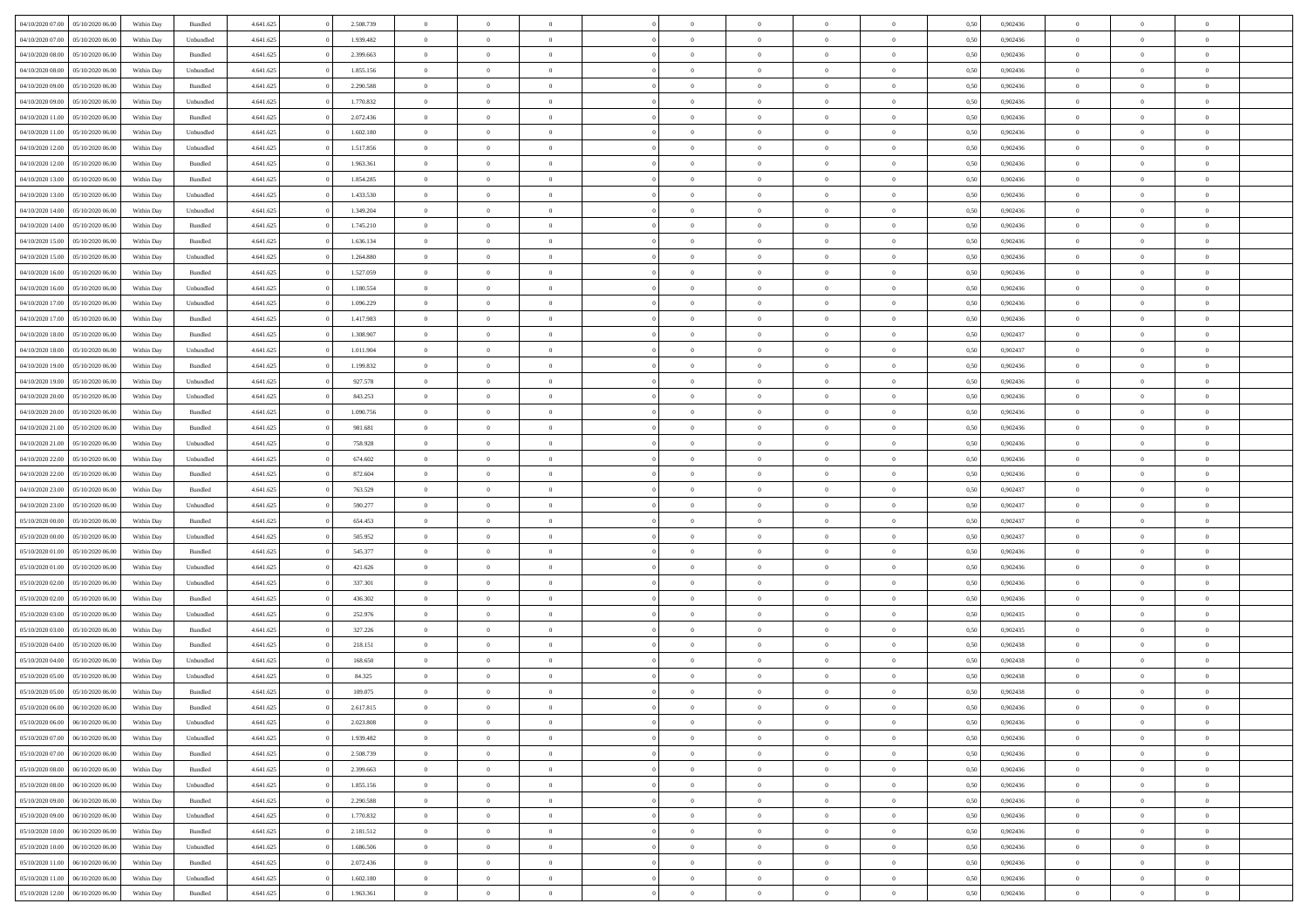| 05/10/2020 12:00<br>06/10/2020 06:00 | Within Day | Unbundled | 4.641.625 | 1.517.856 | $\overline{0}$ | $\theta$       |                | $\overline{0}$ | $\bf{0}$       | $\overline{0}$ | $\theta$       | 0,50 | 0,902436 | $\theta$       | $\theta$       | $\overline{0}$           |  |
|--------------------------------------|------------|-----------|-----------|-----------|----------------|----------------|----------------|----------------|----------------|----------------|----------------|------|----------|----------------|----------------|--------------------------|--|
|                                      |            |           |           |           | $\overline{0}$ | $\theta$       |                |                |                |                |                |      |          |                |                | $\overline{0}$           |  |
| 05/10/2020 13:00<br>06/10/2020 06.0  | Within Day | Bundled   | 4.641.625 | 1.854.285 |                |                | $\overline{0}$ | $\overline{0}$ | $\,$ 0         | $\bf{0}$       | $\bf{0}$       | 0,50 | 0,902436 | $\,$ 0 $\,$    | $\overline{0}$ |                          |  |
| 05/10/2020 13:00<br>06/10/2020 06:00 | Within Day | Unbundled | 4.641.625 | 1.433.530 | $\overline{0}$ | $\overline{0}$ | $\overline{0}$ | $\overline{0}$ | $\bf{0}$       | $\overline{0}$ | $\overline{0}$ | 0.50 | 0.902436 | $\bf{0}$       | $\overline{0}$ | $\overline{0}$           |  |
| 05/10/2020 14:00<br>06/10/2020 06.00 | Within Day | Unbundled | 4.641.625 | 1.349.204 | $\overline{0}$ | $\overline{0}$ | $\overline{0}$ | $\overline{0}$ | $\,$ 0         | $\overline{0}$ | $\overline{0}$ | 0,50 | 0,902436 | $\,$ 0 $\,$    | $\overline{0}$ | $\overline{0}$           |  |
| 05/10/2020 14:00<br>06/10/2020 06.00 | Within Day | Bundled   | 4.641.625 | 1.745.210 | $\overline{0}$ | $\theta$       | $\overline{0}$ |                | $\overline{0}$ | $\overline{0}$ | $\bf{0}$       | 0,50 | 0,902436 | $\,$ 0 $\,$    | $\overline{0}$ | $\overline{0}$           |  |
| 05/10/2020 15:00<br>06/10/2020 06:00 | Within Day | Bundled   | 4.641.625 | 1.636.134 | $\overline{0}$ | $\overline{0}$ | $\overline{0}$ | $\overline{0}$ | $\bf{0}$       | $\overline{0}$ | $\overline{0}$ | 0.50 | 0.902436 | $\,0\,$        | $\theta$       | $\overline{0}$           |  |
| 05/10/2020 15:00<br>06/10/2020 06.00 | Within Day | Unbundled | 4.641.625 | 1.264.880 | $\overline{0}$ | $\overline{0}$ | $\overline{0}$ | $\overline{0}$ | $\,$ 0         | $\overline{0}$ | $\overline{0}$ | 0,50 | 0,902436 | $\,$ 0 $\,$    | $\theta$       | $\overline{0}$           |  |
| 06/10/2020 06.00                     | Within Day | Bundled   | 4.641.625 | 1.527.059 | $\overline{0}$ | $\theta$       | $\overline{0}$ | $\overline{0}$ | $\bf{0}$       | $\overline{0}$ | $\bf{0}$       | 0,50 | 0,902436 | $\,$ 0 $\,$    | $\overline{0}$ | $\overline{0}$           |  |
| 05/10/2020 16:00                     |            |           |           |           |                |                |                |                |                |                |                |      |          |                |                |                          |  |
| 05/10/2020 16:00<br>06/10/2020 06:00 | Within Day | Unbundled | 4.641.625 | 1.180.554 | $\overline{0}$ | $\overline{0}$ | $\overline{0}$ | $\overline{0}$ | $\bf{0}$       | $\overline{0}$ | $\bf{0}$       | 0.50 | 0.902436 | $\,0\,$        | $\overline{0}$ | $\overline{0}$           |  |
| 05/10/2020 17:00<br>06/10/2020 06.00 | Within Day | Bundled   | 4.641.625 | 1.417.983 | $\overline{0}$ | $\overline{0}$ | $\overline{0}$ | $\overline{0}$ | $\,$ 0         | $\overline{0}$ | $\bf{0}$       | 0,50 | 0,902436 | $\,$ 0 $\,$    | $\overline{0}$ | $\overline{0}$           |  |
| 05/10/2020 17:00<br>06/10/2020 06.00 | Within Day | Unbundled | 4.641.625 | 1.096.229 | $\overline{0}$ | $\theta$       | $\overline{0}$ | $\overline{0}$ | $\,$ 0         | $\overline{0}$ | $\bf{0}$       | 0,50 | 0,902436 | $\,$ 0 $\,$    | $\overline{0}$ | $\overline{0}$           |  |
| 05/10/2020 18:00<br>06/10/2020 06:00 | Within Day | Unbundled | 4.641.625 | 1.011.904 | $\overline{0}$ | $\overline{0}$ | $\overline{0}$ | $\overline{0}$ | $\bf{0}$       | $\overline{0}$ | $\mathbf{0}$   | 0.50 | 0.902437 | $\bf{0}$       | $\overline{0}$ | $\overline{\phantom{a}}$ |  |
| 05/10/2020 18:00<br>06/10/2020 06.00 | Within Day | Bundled   | 4.641.625 | 1.308.907 | $\overline{0}$ | $\overline{0}$ | $\overline{0}$ | $\overline{0}$ | $\,$ 0         | $\overline{0}$ | $\overline{0}$ | 0,50 | 0,902437 | $\,$ 0 $\,$    | $\overline{0}$ | $\overline{0}$           |  |
| 05/10/2020 19:00<br>06/10/2020 06.00 | Within Day | Unbundled | 4.641.625 | 927.578   | $\overline{0}$ | $\theta$       | $\overline{0}$ | $\overline{0}$ | $\overline{0}$ | $\overline{0}$ | $\bf{0}$       | 0,50 | 0,902436 | $\,$ 0 $\,$    | $\overline{0}$ | $\overline{0}$           |  |
| 06/10/2020 06:00                     | Within Day | Bundled   | 4.641.625 | 1.199.832 | $\overline{0}$ | $\overline{0}$ | $\overline{0}$ | $\overline{0}$ | $\,$ 0         | $\overline{0}$ | $\overline{0}$ | 0.50 | 0.902436 | $\theta$       | $\theta$       | $\overline{0}$           |  |
| 05/10/2020 19:00                     |            |           |           |           |                |                |                |                |                |                |                |      |          |                |                |                          |  |
| 05/10/2020 20:00<br>06/10/2020 06.00 | Within Day | Bundled   | 4.641.625 | 1.090.756 | $\overline{0}$ | $\overline{0}$ | $\overline{0}$ | $\overline{0}$ | $\,$ 0         | $\overline{0}$ | $\bf{0}$       | 0,50 | 0,902436 | $\,0\,$        | $\theta$       | $\overline{0}$           |  |
| 05/10/2020 20:00<br>06/10/2020 06.00 | Within Day | Unbundled | 4.641.625 | 843.253   | $\overline{0}$ | $\theta$       | $\overline{0}$ |                | $\bf{0}$       | $\overline{0}$ | $\bf{0}$       | 0,50 | 0,902436 | $\,$ 0 $\,$    | $\overline{0}$ | $\overline{0}$           |  |
| 05/10/2020 21.00<br>06/10/2020 06:00 | Within Day | Unbundled | 4.641.625 | 758,928   | $\overline{0}$ | $\overline{0}$ | $\overline{0}$ | $\overline{0}$ | $\bf{0}$       | $\overline{0}$ | $\bf{0}$       | 0.50 | 0.902436 | $\,0\,$        | $\overline{0}$ | $\overline{0}$           |  |
| 05/10/2020 21:00<br>06/10/2020 06.00 | Within Day | Bundled   | 4.641.625 | 981.681   | $\overline{0}$ | $\overline{0}$ | $\overline{0}$ | $\overline{0}$ | $\bf{0}$       | $\overline{0}$ | $\bf{0}$       | 0,50 | 0,902436 | $\,$ 0 $\,$    | $\overline{0}$ | $\overline{0}$           |  |
| 05/10/2020 22.00<br>06/10/2020 06.00 | Within Day | Bundled   | 4.641.625 | 872.604   | $\bf{0}$       | $\theta$       | $\overline{0}$ | $\overline{0}$ | $\,$ 0         | $\overline{0}$ | $\bf{0}$       | 0,50 | 0,902436 | $\,$ 0 $\,$    | $\overline{0}$ | $\overline{0}$           |  |
| 05/10/2020 22.00<br>06/10/2020 06:00 | Within Day | Unbundled | 4.641.625 | 674.602   | $\overline{0}$ | $\overline{0}$ | $\overline{0}$ | $\overline{0}$ | $\bf{0}$       | $\overline{0}$ | $\mathbf{0}$   | 0.50 | 0.902436 | $\bf{0}$       | $\overline{0}$ | $\overline{\phantom{a}}$ |  |
| 05/10/2020 23.00<br>06/10/2020 06.00 |            |           | 4.641.625 | 763.529   | $\overline{0}$ | $\overline{0}$ | $\overline{0}$ | $\overline{0}$ | $\bf{0}$       | $\overline{0}$ | $\overline{0}$ | 0,50 | 0,902437 | $\,$ 0 $\,$    | $\overline{0}$ | $\overline{0}$           |  |
|                                      | Within Day | Bundled   |           |           |                |                |                |                |                |                |                |      |          |                |                |                          |  |
| 05/10/2020 23.00<br>06/10/2020 06.00 | Within Day | Unbundled | 4.641.625 | 590.277   | $\overline{0}$ | $\theta$       | $\overline{0}$ | $\overline{0}$ | $\bf{0}$       | $\overline{0}$ | $\bf{0}$       | 0,50 | 0,902437 | $\,$ 0 $\,$    | $\overline{0}$ | $\overline{0}$           |  |
| 06/10/2020 00.00<br>06/10/2020 06:00 | Within Day | Unbundled | 4.641.625 | 505.952   | $\overline{0}$ | $\overline{0}$ | $\overline{0}$ | $\overline{0}$ | $\bf{0}$       | $\overline{0}$ | $\bf{0}$       | 0.50 | 0.902437 | $\,0\,$        | $\theta$       | $\overline{0}$           |  |
| 06/10/2020 00:00<br>06/10/2020 06.00 | Within Day | Bundled   | 4.641.625 | 654.453   | $\overline{0}$ | $\overline{0}$ | $\overline{0}$ | $\overline{0}$ | $\,$ 0         | $\overline{0}$ | $\overline{0}$ | 0,50 | 0,902437 | $\,0\,$        | $\theta$       | $\overline{0}$           |  |
| 06/10/2020 01:00<br>06/10/2020 06.00 | Within Day | Unbundled | 4.641.625 | 421.626   | $\overline{0}$ | $\theta$       | $\overline{0}$ |                | $\bf{0}$       | $\overline{0}$ | $\bf{0}$       | 0,50 | 0,902436 | $\,$ 0 $\,$    | $\overline{0}$ | $\overline{0}$           |  |
| 06/10/2020 01.00<br>06/10/2020 06:00 | Within Day | Bundled   | 4.641.625 | 545.377   | $\overline{0}$ | $\overline{0}$ | $\overline{0}$ | $\overline{0}$ | $\bf{0}$       | $\overline{0}$ | $\bf{0}$       | 0.50 | 0.902436 | $\,0\,$        | $\overline{0}$ | $\overline{0}$           |  |
| 06/10/2020 02.00<br>06/10/2020 06.00 | Within Day | Unbundled | 4.641.625 | 337.301   | $\overline{0}$ | $\overline{0}$ | $\overline{0}$ | $\overline{0}$ | $\bf{0}$       | $\overline{0}$ | $\bf{0}$       | 0,50 | 0,902436 | $\,$ 0 $\,$    | $\overline{0}$ | $\overline{0}$           |  |
|                                      |            |           |           |           |                |                |                |                |                |                |                |      |          |                |                |                          |  |
| 06/10/2020 02.00<br>06/10/2020 06.00 | Within Day | Bundled   | 4.641.625 | 436.302   | $\overline{0}$ | $\overline{0}$ | $\overline{0}$ | $\overline{0}$ | $\,$ 0         | $\bf{0}$       | $\bf{0}$       | 0,50 | 0,902436 | $\,$ 0 $\,$    | $\overline{0}$ | $\overline{0}$           |  |
| 06/10/2020 03:00<br>06/10/2020 06:00 | Within Day | Bundled   | 4.641.625 | 327.226   | $\overline{0}$ | $\overline{0}$ | $\overline{0}$ | $\overline{0}$ | $\bf{0}$       | $\overline{0}$ | $\mathbf{0}$   | 0.50 | 0.902435 | $\bf{0}$       | $\overline{0}$ | $\overline{\phantom{a}}$ |  |
| 06/10/2020 03:00<br>06/10/2020 06.00 | Within Dav | Unbundled | 4.641.625 | 252.976   | $\overline{0}$ | $\overline{0}$ | $\overline{0}$ | $\overline{0}$ | $\bf{0}$       | $\overline{0}$ | $\overline{0}$ | 0.50 | 0,902435 | $\theta$       | $\overline{0}$ | $\overline{0}$           |  |
| 06/10/2020 04:00<br>06/10/2020 06.00 | Within Day | Bundled   | 4.641.625 | 218.151   | $\overline{0}$ | $\theta$       | $\overline{0}$ | $\overline{0}$ | $\bf{0}$       | $\overline{0}$ | $\bf{0}$       | 0,50 | 0,902438 | $\,$ 0 $\,$    | $\overline{0}$ | $\overline{0}$           |  |
| 06/10/2020 04:00<br>06/10/2020 06:00 | Within Day | Unbundled | 4.641.625 | 168,650   | $\overline{0}$ | $\overline{0}$ | $\overline{0}$ | $\overline{0}$ | $\,$ 0         | $\overline{0}$ | $\bf{0}$       | 0.50 | 0.902438 | $\,0\,$        | $\theta$       | $\overline{0}$           |  |
| 06/10/2020 05:00<br>06/10/2020 06.00 | Within Dav | Bundled   | 4.641.625 | 109.075   | $\overline{0}$ | $\theta$       | $\Omega$       | $\overline{0}$ | $\bf{0}$       | $\overline{0}$ | $\overline{0}$ | 0.50 | 0,902438 | $\theta$       | $\overline{0}$ | $\overline{0}$           |  |
| 06/10/2020 05:00<br>06/10/2020 06.00 | Within Day | Unbundled | 4.641.625 | 84.325    | $\overline{0}$ | $\theta$       | $\overline{0}$ | $\overline{0}$ | $\,$ 0         | $\overline{0}$ | $\bf{0}$       | 0,50 | 0,902438 | $\,$ 0 $\,$    | $\overline{0}$ | $\overline{0}$           |  |
| 06/10/2020 06.00<br>07/10/2020 06.00 | Within Day | Bundled   | 4.641.625 | 2.617.815 | $\overline{0}$ | $\overline{0}$ | $\overline{0}$ | $\overline{0}$ | $\bf{0}$       | $\overline{0}$ | $\bf{0}$       | 0.50 | 0.902436 | $\,0\,$        | $\overline{0}$ | $\overline{0}$           |  |
|                                      |            |           |           |           |                |                |                |                |                |                |                |      |          |                |                |                          |  |
| 06/10/2020 06:00<br>07/10/2020 06.00 | Within Dav | Unbundled | 4.641.625 | 2.023.808 | $\overline{0}$ | $\overline{0}$ | $\overline{0}$ | $\overline{0}$ | $\overline{0}$ | $\overline{0}$ | $\overline{0}$ | 0.50 | 0,902436 | $\theta$       | $\overline{0}$ | $\overline{0}$           |  |
| 06/10/2020 07:00<br>07/10/2020 06.00 | Within Day | Bundled   | 4.641.625 | 2.508.739 | $\overline{0}$ | $\overline{0}$ | $\overline{0}$ | $\overline{0}$ | $\bf{0}$       | $\bf{0}$       | $\bf{0}$       | 0,50 | 0,902436 | $\,$ 0 $\,$    | $\overline{0}$ | $\overline{0}$           |  |
| 06/10/2020 07.00<br>07/10/2020 06:00 | Within Day | Unbundled | 4.641.625 | 1.939.482 | $\overline{0}$ | $\overline{0}$ | $\overline{0}$ | $\overline{0}$ | $\bf{0}$       | $\overline{0}$ | $\mathbf{0}$   | 0.50 | 0.902436 | $\bf{0}$       | $\overline{0}$ | $\overline{0}$           |  |
| 06/10/2020 08:00<br>07/10/2020 06.00 | Within Dav | Bundled   | 4.641.625 | 2.399.663 | $\overline{0}$ | $\overline{0}$ | $\Omega$       | $\overline{0}$ | $\bf{0}$       | $\overline{0}$ | $\overline{0}$ | 0.50 | 0,902436 | $\theta$       | $\overline{0}$ | $\overline{0}$           |  |
| 06/10/2020 08:00<br>07/10/2020 06.00 | Within Day | Unbundled | 4.641.625 | 1.855.156 | $\overline{0}$ | $\theta$       | $\overline{0}$ | $\overline{0}$ | $\,$ 0         | $\overline{0}$ | $\bf{0}$       | 0,50 | 0,902436 | $\,$ 0 $\,$    | $\overline{0}$ | $\overline{0}$           |  |
| 06/10/2020 09:00<br>07/10/2020 06.00 | Within Day | Unbundled | 4.641.625 | 1.770.832 | $\overline{0}$ | $\theta$       | $\overline{0}$ | $\overline{0}$ | $\overline{0}$ | $\Omega$       | $\overline{0}$ | 0.50 | 0.902436 | $\,0\,$        | $\theta$       | $\theta$                 |  |
| 06/10/2020 09:00<br>07/10/2020 06.00 | Within Dav | Bundled   | 4.641.625 | 2.290.588 | $\overline{0}$ | $\Omega$       | $\Omega$       | $\Omega$       | $\bf{0}$       | $\overline{0}$ | $\bf{0}$       | 0.50 | 0,902436 | $\theta$       | $\theta$       | $\overline{0}$           |  |
|                                      |            |           |           |           |                | $\,$ 0 $\,$    | $\overline{0}$ | $\overline{0}$ | $\,$ 0         |                |                |      |          | $\,$ 0 $\,$    | $\overline{0}$ | $\overline{0}$           |  |
| 06/10/2020 10:00<br>07/10/2020 06.00 | Within Day | Bundled   | 4.641.625 | 2.181.512 | $\bf{0}$       |                |                |                |                | $\bf{0}$       | $\bf{0}$       | 0,50 | 0,902436 |                |                |                          |  |
| 06/10/2020 10:00 07/10/2020 06:00    | Within Day | Unbundled | 4.641.625 | 1.686.506 | $\bf{0}$       | $\theta$       |                | $\Omega$       |                |                |                | 0,50 | 0.902436 | $\bf{0}$       | $\theta$       |                          |  |
| 06/10/2020 11:00 07/10/2020 06:00    | Within Day | Unbundled | 4.641.625 | 1.602.180 | $\overline{0}$ | $\overline{0}$ | $\overline{0}$ | $\overline{0}$ | $\overline{0}$ | $\overline{0}$ | $\mathbf{0}$   | 0,50 | 0,902436 | $\theta$       | $\overline{0}$ | $\overline{0}$           |  |
| 06/10/2020 11:00<br>07/10/2020 06.00 | Within Day | Bundled   | 4.641.625 | 2.072.436 | $\overline{0}$ | $\overline{0}$ | $\overline{0}$ | $\bf{0}$       | $\overline{0}$ | $\overline{0}$ | $\bf{0}$       | 0,50 | 0,902436 | $\bf{0}$       | $\overline{0}$ | $\bf{0}$                 |  |
| 06/10/2020 12:00<br>07/10/2020 06.00 | Within Day | Unbundled | 4.641.625 | 1.517.856 | $\overline{0}$ | $\overline{0}$ | $\overline{0}$ | $\overline{0}$ | $\overline{0}$ | $\overline{0}$ | $\mathbf{0}$   | 0.50 | 0.902436 | $\overline{0}$ | $\bf{0}$       | $\bf{0}$                 |  |
| 06/10/2020 12:00<br>07/10/2020 06.00 | Within Day | Bundled   | 4.641.625 | 1.963.361 | $\overline{0}$ | $\overline{0}$ | $\overline{0}$ | $\overline{0}$ | $\overline{0}$ | $\overline{0}$ | $\mathbf{0}$   | 0,50 | 0,902436 | $\overline{0}$ | $\theta$       | $\overline{0}$           |  |
| 06/10/2020 13:00<br>07/10/2020 06.00 | Within Day | Unbundled | 4.641.625 | 1.433.530 | $\overline{0}$ | $\overline{0}$ | $\overline{0}$ | $\overline{0}$ | $\bf{0}$       | $\bf{0}$       | $\bf{0}$       | 0,50 | 0,902436 | $\bf{0}$       | $\overline{0}$ | $\overline{0}$           |  |
| 07/10/2020 06:00                     |            |           |           | 1.854.285 |                | $\overline{0}$ | $\overline{0}$ |                |                | $\overline{0}$ |                | 0.50 | 0.902436 | $\,$ 0 $\,$    | $\theta$       | $\overline{0}$           |  |
| 06/10/2020 13:00                     | Within Day | Bundled   | 4.641.625 |           | $\overline{0}$ |                |                | $\overline{0}$ | $\bf{0}$       |                | $\mathbf{0}$   |      |          |                |                |                          |  |
| 06/10/2020 14:00<br>07/10/2020 06:00 | Within Day | Unbundled | 4.641.625 | 1.349.204 | $\overline{0}$ | $\overline{0}$ | $\overline{0}$ | $\overline{0}$ | $\overline{0}$ | $\overline{0}$ | $\overline{0}$ | 0,50 | 0,902436 | $\overline{0}$ | $\theta$       | $\overline{0}$           |  |
| 06/10/2020 14:00<br>07/10/2020 06.00 | Within Day | Bundled   | 4.641.625 | 1.745.210 | $\overline{0}$ | $\,$ 0         | $\overline{0}$ | $\bf{0}$       | $\,$ 0 $\,$    | $\overline{0}$ | $\bf{0}$       | 0,50 | 0,902436 | $\,$ 0 $\,$    | $\overline{0}$ | $\overline{0}$           |  |
| 06/10/2020 15:00<br>07/10/2020 06:00 | Within Day | Unbundled | 4.641.625 | 1.264.880 | $\overline{0}$ | $\overline{0}$ | $\overline{0}$ | $\overline{0}$ | $\bf{0}$       | $\overline{0}$ | $\mathbf{0}$   | 0.50 | 0.902436 | $\mathbf{0}$   | $\,$ 0 $\,$    | $\overline{0}$           |  |
| 06/10/2020 15:00<br>07/10/2020 06.00 | Within Dav | Bundled   | 4.641.625 | 1.636.134 | $\overline{0}$ | $\overline{0}$ | $\overline{0}$ | $\overline{0}$ | $\overline{0}$ | $\overline{0}$ | $\overline{0}$ | 0,50 | 0,902436 | $\overline{0}$ | $\theta$       | $\overline{0}$           |  |
| 06/10/2020 16:00<br>07/10/2020 06.00 | Within Day | Bundled   | 4.641.625 | 1.527.059 | $\overline{0}$ | $\overline{0}$ | $\overline{0}$ | $\bf{0}$       | $\bf{0}$       | $\bf{0}$       | $\bf{0}$       | 0,50 | 0,902436 | $\bf{0}$       | $\overline{0}$ | $\bf{0}$                 |  |
| 06/10/2020 16:00 07/10/2020 06:00    | Within Day | Unbundled | 4.641.625 | 1.180.554 | $\,$ 0 $\,$    | $\,$ 0 $\,$    | $\overline{0}$ | $\overline{0}$ | $\,$ 0 $\,$    | $\,$ 0 $\,$    | $\,$ 0 $\,$    | 0,50 | 0,902436 | $\mathbf{0}^-$ | $\,$ 0 $\,$    | $\,$ 0 $\,$              |  |
|                                      |            |           |           |           |                |                |                |                |                |                |                |      |          |                |                |                          |  |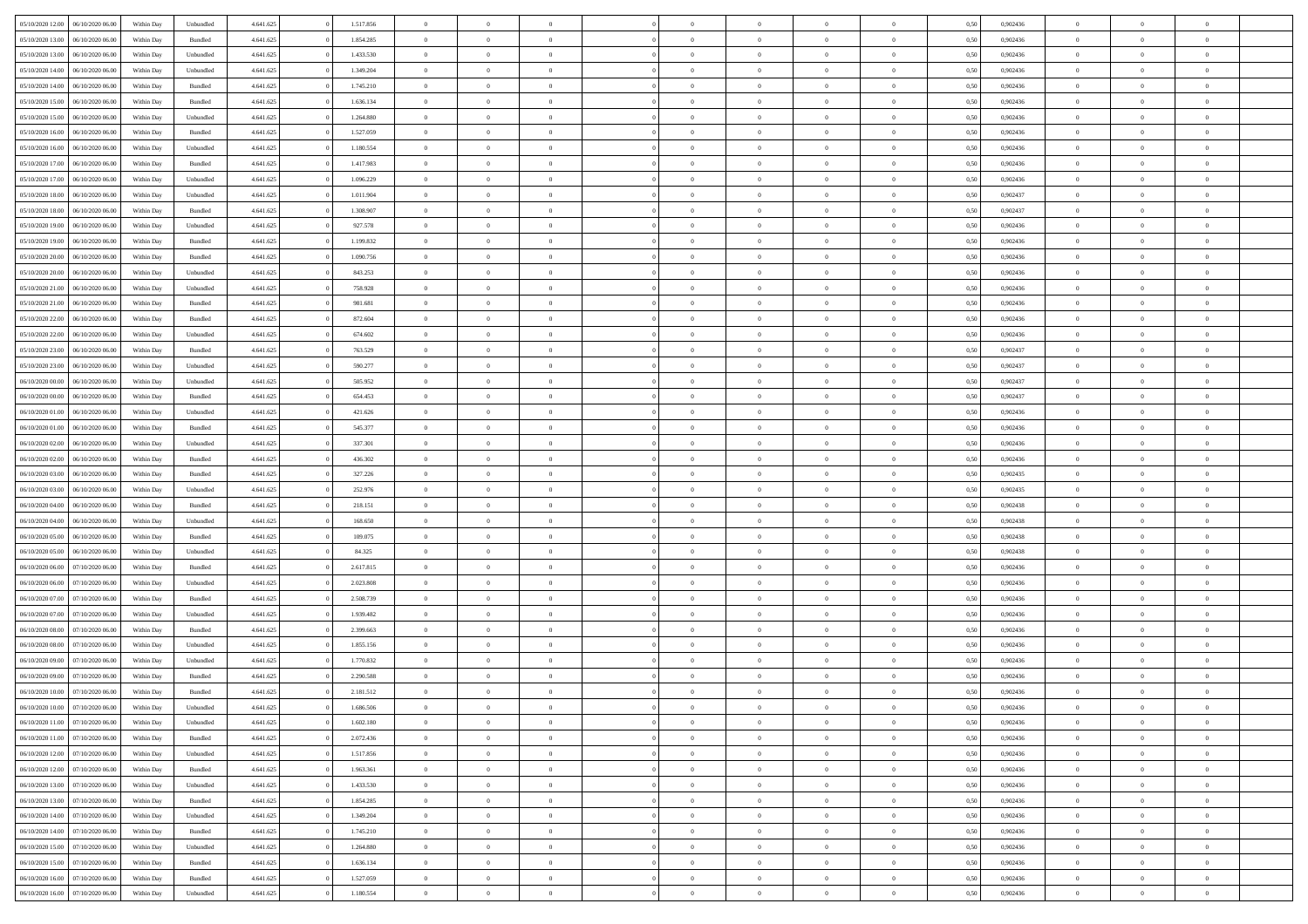| 06/10/2020 17:00 07/10/2020 06:00                                            | Within Day               | Unbundled            | 4.641.625              | 1.096.229          | $\overline{0}$                   | $\overline{0}$                   | $\Omega$                         | $\Omega$                   | $\Omega$       |                                  | $\overline{0}$                 | 0,50         | 0,902436             | $\mathbf{0}$   | $\Omega$       | $\Omega$       |  |
|------------------------------------------------------------------------------|--------------------------|----------------------|------------------------|--------------------|----------------------------------|----------------------------------|----------------------------------|----------------------------|----------------|----------------------------------|--------------------------------|--------------|----------------------|----------------|----------------|----------------|--|
| 06/10/2020 17:00<br>07/10/2020 06.00                                         | Within Day               | $\mathbf B$ undled   | 4.641.625              | 1.417.983          | $\bf{0}$                         | $\overline{0}$                   | $\theta$                         | $\theta$                   | $\overline{0}$ | $\overline{0}$                   | $\,$ 0                         | 0,50         | 0,902436             | $\mathbf{0}$   | $\theta$       | $\bf{0}$       |  |
| 06/10/2020 18:00<br>07/10/2020 06:00                                         | Within Day               | Bundled              | 4.641.625              | 1.308.907          | $\overline{0}$                   | $\overline{0}$                   | $\overline{0}$                   | $\bf{0}$                   | $\bf{0}$       | $\overline{0}$                   | $\mathbf{0}$                   | 0,50         | 0,902437             | $\bf{0}$       | $\bf{0}$       | $\bf{0}$       |  |
| 06/10/2020 18:00<br>07/10/2020 06:00                                         | Within Day               | Unbundled            | 4.641.625              | 1.011.904          | $\overline{0}$                   | $\overline{0}$                   | $\overline{0}$                   | $\overline{0}$             | $\overline{0}$ | $\overline{0}$                   | $\overline{0}$                 | 0.50         | 0.902437             | $\overline{0}$ | $\overline{0}$ | $\bf{0}$       |  |
| 06/10/2020 19:00<br>07/10/2020 06.00                                         | Within Day               | Bundled              | 4.641.625              | 1.199.832          | $\bf{0}$                         | $\overline{0}$                   | $\theta$                         | $\theta$                   | $\overline{0}$ | $\overline{0}$                   | $\bf{0}$                       | 0,50         | 0,902436             | $\theta$       | $\theta$       | $\overline{0}$ |  |
| 06/10/2020 19:00<br>07/10/2020 06:00                                         | Within Day               | Unbundled            | 4.641.625              | 927.578            | $\overline{0}$                   | $\overline{0}$                   | $\overline{0}$                   | $\bf{0}$                   | $\overline{0}$ | $\overline{0}$                   | $\overline{0}$                 | 0,50         | 0,902436             | $\overline{0}$ | $\overline{0}$ | $\overline{0}$ |  |
| 06/10/2020 20:00<br>07/10/2020 06:00                                         | Within Day               | Unbundled            | 4.641.625              | 843.253            | $\overline{0}$                   | $\overline{0}$                   | $\overline{0}$                   | $\overline{0}$             | $\overline{0}$ | $\overline{0}$                   | $\overline{0}$                 | 0.50         | 0,902436             | $\mathbf{0}$   | $\overline{0}$ | $\overline{0}$ |  |
| 06/10/2020 20:00<br>07/10/2020 06.00                                         | Within Day               | Bundled              | 4.641.625              | 1.090.756          | $\bf{0}$                         | $\overline{0}$                   | $\overline{0}$                   | $\theta$                   | $\overline{0}$ | $\overline{0}$                   | $\bf{0}$                       | 0,50         | 0,902436             | $\theta$       | $\theta$       | $\bf{0}$       |  |
| 06/10/2020 21:00<br>07/10/2020 06:00                                         | Within Day               | Bundled              | 4.641.625              | 981.681            | $\overline{0}$                   | $\overline{0}$                   | $\bf{0}$                         | $\bf{0}$                   | $\bf{0}$       | $\overline{0}$                   | $\bf{0}$                       | 0,50         | 0,902436             | $\bf{0}$       | $\bf{0}$       | $\bf{0}$       |  |
| 06/10/2020 21:00<br>07/10/2020 06.00                                         | Within Day               | Unbundled            | 4.641.625              | 758.928            | $\overline{0}$                   | $\overline{0}$                   | $\overline{0}$                   | $\overline{0}$             | $\overline{0}$ | $\overline{0}$                   | $\overline{0}$                 | 0.50         | 0,902436             | $\overline{0}$ | $\overline{0}$ | $\overline{0}$ |  |
| 06/10/2020 22.00<br>07/10/2020 06.00                                         | Within Day               | Unbundled            | 4.641.625              | 674.602            | $\bf{0}$                         | $\overline{0}$                   | $\overline{0}$                   | $\overline{0}$             | $\overline{0}$ | $\overline{0}$                   | $\,$ 0                         | 0,50         | 0,902436             | $\theta$       | $\theta$       | $\bf{0}$       |  |
| 06/10/2020 22.00<br>07/10/2020 06.00                                         | Within Day               | Bundled              | 4.641.625              | 872.604            | $\overline{0}$                   | $\overline{0}$                   | $\overline{0}$                   | $\bf{0}$                   | $\bf{0}$       | $\overline{0}$                   | $\mathbf{0}$                   | 0,50         | 0,902436             | $\bf{0}$       | $\bf{0}$       | $\bf{0}$       |  |
| 06/10/2020 23:00<br>07/10/2020 06:00                                         | Within Day               | Unbundled            | 4.641.625              | 590.277            | $\overline{0}$                   | $\overline{0}$                   | $\overline{0}$                   | $\overline{0}$             | $\overline{0}$ | $\overline{0}$                   | $\overline{0}$                 | 0.50         | 0,902437             | $\mathbf{0}$   | $\overline{0}$ | $\bf{0}$       |  |
| 06/10/2020 23.00<br>07/10/2020 06.00                                         | Within Day               | Bundled              | 4.641.625              | 763.529            | $\bf{0}$                         | $\overline{0}$                   | $\theta$                         | $\theta$                   | $\overline{0}$ | $\overline{0}$                   | $\,$ 0                         | 0,50         | 0,902437             | $\theta$       | $\theta$       | $\overline{0}$ |  |
| 07/10/2020 00:00<br>07/10/2020 06.00                                         | Within Day               | Unbundled            | 4.641.625              | 505.952            | $\overline{0}$                   | $\overline{0}$                   | $\overline{0}$                   | $\bf{0}$                   | $\overline{0}$ | $\overline{0}$                   | $\overline{0}$                 | 0,50         | 0,902437             | $\overline{0}$ | $\bf{0}$       | $\overline{0}$ |  |
| 07/10/2020 00:00<br>07/10/2020 06.00                                         | Within Day               | Bundled              | 4.641.625              | 654.453            | $\overline{0}$                   | $\overline{0}$                   | $\overline{0}$                   | $\overline{0}$             | $\overline{0}$ | $\overline{0}$                   | $\overline{0}$                 | 0.50         | 0,902437             | $\overline{0}$ | $\overline{0}$ | $\overline{0}$ |  |
| 07/10/2020 01:00<br>07/10/2020 06.00                                         | Within Day               | Bundled              | 4.641.625              | 545.377            | $\bf{0}$                         | $\overline{0}$                   | $\overline{0}$                   | $\overline{0}$             | $\overline{0}$ | $\overline{0}$                   | $\bf{0}$                       | 0,50         | 0,902436             | $\theta$       | $\theta$       | $\bf{0}$       |  |
| 07/10/2020 01:00<br>07/10/2020 06.00                                         | Within Day               | Unbundled            | 4.641.625              | 421.626            | $\overline{0}$                   | $\overline{0}$                   | $\bf{0}$                         | $\bf{0}$                   | $\bf{0}$       | $\overline{0}$                   | $\bf{0}$                       | 0,50         | 0,902436             | $\bf{0}$       | $\bf{0}$       | $\bf{0}$       |  |
| 07/10/2020 02:00<br>07/10/2020 06:00                                         | Within Day               | Bundled              | 4.641.625              | 436.302            | $\overline{0}$                   | $\overline{0}$                   | $\overline{0}$                   | $\overline{0}$             | $\overline{0}$ | $\overline{0}$                   | $\overline{0}$                 | 0.50         | 0,902436             | $\overline{0}$ | $\overline{0}$ | $\overline{0}$ |  |
| 07/10/2020 02.00<br>07/10/2020 06.00                                         | Within Day               | Unbundled            | 4.641.625              | 337.301            | $\bf{0}$                         | $\overline{0}$                   | $\overline{0}$                   | $\overline{0}$             | $\overline{0}$ | $\overline{0}$                   | $\,$ 0                         | 0,50         | 0,902436             | $\theta$       | $\theta$       | $\bf{0}$       |  |
|                                                                              |                          |                      |                        |                    |                                  |                                  |                                  |                            | $\bf{0}$       |                                  |                                |              |                      | $\bf{0}$       | $\bf{0}$       | $\bf{0}$       |  |
| 07/10/2020 03.00<br>07/10/2020 06.00<br>07/10/2020 03:00<br>07/10/2020 06:00 | Within Day<br>Within Day | Bundled<br>Unbundled | 4.641.625<br>4.641.625 | 327.226<br>252,976 | $\overline{0}$<br>$\overline{0}$ | $\overline{0}$<br>$\overline{0}$ | $\overline{0}$<br>$\overline{0}$ | $\bf{0}$<br>$\overline{0}$ | $\overline{0}$ | $\overline{0}$<br>$\overline{0}$ | $\mathbf{0}$<br>$\overline{0}$ | 0,50<br>0.50 | 0,902435<br>0,902435 | $\overline{0}$ | $\overline{0}$ | $\bf{0}$       |  |
|                                                                              |                          |                      |                        |                    |                                  |                                  |                                  |                            |                |                                  |                                |              |                      | $\mathbf{0}$   |                |                |  |
| 07/10/2020 04:00<br>07/10/2020 06.00                                         | Within Day               | Unbundled            | 4.641.625              | 168.650            | $\bf{0}$                         | $\overline{0}$                   | $\overline{0}$                   | $\overline{0}$             | $\overline{0}$ | $\overline{0}$                   | $\,$ 0                         | 0,50         | 0,902438             |                | $\theta$       | $\bf{0}$       |  |
| 07/10/2020 04:00<br>07/10/2020 06.00                                         | Within Day               | Bundled              | 4.641.625              | 218.151            | $\overline{0}$                   | $\overline{0}$                   | $\overline{0}$                   | $\bf{0}$                   | $\overline{0}$ | $\overline{0}$                   | $\overline{0}$                 | 0,50         | 0,902438             | $\overline{0}$ | $\overline{0}$ | $\overline{0}$ |  |
| 07/10/2020 05:00<br>07/10/2020 06:00                                         | Within Day               | Bundled              | 4.641.625              | 109.075            | $\overline{0}$                   | $\overline{0}$                   | $\overline{0}$                   | $\overline{0}$             | $\overline{0}$ | $\overline{0}$                   | $\overline{0}$                 | 0.50         | 0,902438             | $\overline{0}$ | $\overline{0}$ | $\overline{0}$ |  |
| 07/10/2020 05:00<br>07/10/2020 06.00                                         | Within Day               | Unbundled            | 4.641.625              | 84.325             | $\bf{0}$                         | $\overline{0}$                   | $\overline{0}$                   | $\overline{0}$             | $\overline{0}$ | $\overline{0}$                   | $\bf{0}$                       | 0,50         | 0,902438             | $\theta$       | $\theta$       | $\bf{0}$       |  |
| 07/10/2020 06:00<br>08/10/2020 06.00                                         | Within Day               | Bundled              | 4.641.625              | 2.617.815          | $\overline{0}$                   | $\overline{0}$                   | $\bf{0}$                         | $\bf{0}$                   | $\bf{0}$       | $\overline{0}$                   | $\bf{0}$                       | 0,50         | 0,902436             | $\bf{0}$       | $\bf{0}$       | $\bf{0}$       |  |
| 07/10/2020 06:00<br>08/10/2020 06:00                                         | Within Day               | Unbundled            | 4.641.625              | 2.023.808          | $\overline{0}$                   | $\overline{0}$                   | $\overline{0}$                   | $\overline{0}$             | $\overline{0}$ | $\overline{0}$                   | $\overline{0}$                 | 0.50         | 0,902436             | $\overline{0}$ | $\overline{0}$ | $\bf{0}$       |  |
| 07/10/2020 07:00<br>08/10/2020 06:00                                         | Within Day               | Bundled              | 4.641.625              | 2.508.739          | $\bf{0}$                         | $\overline{0}$                   | $\overline{0}$                   | $\overline{0}$             | $\overline{0}$ | $\overline{0}$                   | $\,$ 0                         | 0,50         | 0,902436             | $\theta$       | $\theta$       | $\bf{0}$       |  |
| 07/10/2020 07:00<br>08/10/2020 06.00                                         | Within Day               | Unbundled            | 4.641.625              | 1.939.482          | $\overline{0}$                   | $\overline{0}$                   | $\overline{0}$                   | $\bf{0}$                   | $\bf{0}$       | $\overline{0}$                   | $\mathbf{0}$                   | 0,50         | 0,902436             | $\bf{0}$       | $\bf{0}$       | $\bf{0}$       |  |
| 07/10/2020 08:00<br>08/10/2020 06.00                                         | Within Day               | Unbundled            | 4.641.625              | 1.855.156          | $\overline{0}$                   | $\overline{0}$                   | $\overline{0}$                   | $\overline{0}$             | $\overline{0}$ | $\Omega$                         | $\overline{0}$                 | 0.50         | 0.902436             | $\bf{0}$       | $\Omega$       | $\Omega$       |  |
| 07/10/2020 08:00<br>08/10/2020 06:00                                         | Within Day               | Bundled              | 4.641.625              | 2.399.663          | $\bf{0}$                         | $\overline{0}$                   | $\overline{0}$                   | $\theta$                   | $\overline{0}$ | $\overline{0}$                   | $\,$ 0                         | 0,50         | 0,902436             | $\theta$       | $\theta$       | $\bf{0}$       |  |
| 07/10/2020 09:00<br>08/10/2020 06:00                                         | Within Day               | Bundled              | 4.641.625              | 2.290.588          | $\overline{0}$                   | $\overline{0}$                   | $\overline{0}$                   | $\bf{0}$                   | $\overline{0}$ | $\overline{0}$                   | $\overline{0}$                 | 0,50         | 0,902436             | $\overline{0}$ | $\bf{0}$       | $\overline{0}$ |  |
| 07/10/2020 09:00<br>08/10/2020 06.00                                         | Within Day               | Unbundled            | 4.641.625              | 1.770.832          | $\overline{0}$                   | $\overline{0}$                   | $\Omega$                         | $\overline{0}$             | $\overline{0}$ | $\Omega$                         | $\overline{0}$                 | 0.50         | 0.902436             | $\overline{0}$ | $\Omega$       | $\Omega$       |  |
| 07/10/2020 10:00<br>08/10/2020 06:00                                         | Within Day               | Bundled              | 4.641.625              | 2.181.512          | $\bf{0}$                         | $\overline{0}$                   | $\overline{0}$                   | $\overline{0}$             | $\overline{0}$ | $\overline{0}$                   | $\bf{0}$                       | 0,50         | 0,902436             | $\theta$       | $\theta$       | $\bf{0}$       |  |
| 07/10/2020 10:00<br>08/10/2020 06.00                                         | Within Day               | Unbundled            | 4.641.625              | 1.686.506          | $\overline{0}$                   | $\overline{0}$                   | $\overline{0}$                   | $\bf{0}$                   | $\bf{0}$       | $\overline{0}$                   | $\bf{0}$                       | 0,50         | 0,902436             | $\bf{0}$       | $\bf{0}$       | $\bf{0}$       |  |
| 07/10/2020 11:00<br>08/10/2020 06:00                                         | Within Day               | Unbundled            | 4.641.625              | 1.602.180          | $\overline{0}$                   | $\overline{0}$                   | $\Omega$                         | $\overline{0}$             | $\overline{0}$ | $\Omega$                         | $\theta$                       | 0.50         | 0.902436             | $\overline{0}$ | $\Omega$       | $\Omega$       |  |
| 07/10/2020 11:00<br>08/10/2020 06:00                                         | Within Day               | $\mathbf B$ undled   | 4.641.625              | 2.072.436          | $\bf{0}$                         | $\overline{0}$                   | $\overline{0}$                   | $\overline{0}$             | $\overline{0}$ | $\overline{0}$                   | $\,$ 0                         | 0,50         | 0,902436             | $\theta$       | $\theta$       | $\bf{0}$       |  |
| 07/10/2020 12:00<br>08/10/2020 06:00                                         | Within Day               | Unbundled            | 4.641.625              | 1.517.856          | $\overline{0}$                   | $\overline{0}$                   | $\overline{0}$                   | $\bf{0}$                   | $\bf{0}$       | $\overline{0}$                   | $\mathbf{0}$                   | 0,50         | 0,902436             | $\overline{0}$ | $\bf{0}$       | $\bf{0}$       |  |
| 07/10/2020 12:00<br>08/10/2020 06.00                                         | Within Day               | Bundled              | 4.641.625              | 1.963.361          | $\overline{0}$                   | $\overline{0}$                   | $\overline{0}$                   | $\overline{0}$             | $\overline{0}$ | $\Omega$                         | $\overline{0}$                 | 0.50         | 0.902436             | $\overline{0}$ | $\Omega$       | $\Omega$       |  |
| 07/10/2020 13:00<br>08/10/2020 06:00                                         | Within Day               | Bundled              | 4.641.625              | 1.854.285          | $\bf{0}$                         | $\overline{0}$                   | $\overline{0}$                   | $\overline{0}$             | $\overline{0}$ | $\overline{0}$                   | $\,$ 0                         | 0,50         | 0,902436             | $\bf{0}$       | $\theta$       | $\bf{0}$       |  |
| 07/10/2020 13:00<br>08/10/2020 06.00                                         | Within Day               | Unbundled            | 4.641.625              | 1.433.530          | $\overline{0}$                   | $\overline{0}$                   | $\overline{0}$                   | $\bf{0}$                   | $\overline{0}$ | $\overline{0}$                   | $\overline{0}$                 | 0,50         | 0,902436             | $\overline{0}$ | $\bf{0}$       | $\bf{0}$       |  |
| 07/10/2020 14:00<br>08/10/2020 06.00                                         | Within Day               | Bundled              | 4.641.625              | 1.745.210          | $\overline{0}$                   | $\theta$                         | $\Omega$                         | $\overline{0}$             | $\overline{0}$ | $\Omega$                         | $\overline{0}$                 | 0.50         | 0.902436             | $\overline{0}$ | $\Omega$       | $\Omega$       |  |
| 07/10/2020 14:00 08/10/2020 06:00                                            | Within Day               | Unbundled            | 4.641.625              | 1.349.204          | $\bf{0}$                         | $\overline{0}$                   | $\overline{0}$                   | $\bf{0}$                   | $\bf{0}$       | $\overline{0}$                   | $\,$ 0                         | 0,50         | 0,902436             | $\bf{0}$       | $\,$ 0         | $\,$ 0         |  |
| 07/10/2020 15:00 08/10/2020 06:00                                            | Within Day               | Bundled              | 4.641.625              | 1.636.134          | $\bf{0}$                         | $\bf{0}$                         |                                  |                            |                |                                  |                                | 0,50         | 0,902436             | $\bf{0}$       | $\bf{0}$       |                |  |
| 07/10/2020 15:00  08/10/2020 06:00                                           | Within Day               | Unbundled            | 4.641.625              | 1.264.880          | $\overline{0}$                   | $\overline{0}$                   | $\theta$                         | $\overline{0}$             | $\overline{0}$ | $\theta$                         | $\mathbf{0}$                   | 0,50         | 0.902436             | $\overline{0}$ | $\overline{0}$ | $\Omega$       |  |
| 07/10/2020 16:00<br>08/10/2020 06:00                                         | Within Day               | Unbundled            | 4.641.625              | 1.180.554          | $\overline{0}$                   | $\overline{0}$                   | $\overline{0}$                   | $\bf{0}$                   | $\overline{0}$ | $\overline{0}$                   | $\mathbf{0}$                   | 0,50         | 0,902436             | $\,0\,$        | $\overline{0}$ | $\,$ 0 $\,$    |  |
| 07/10/2020 16:00<br>08/10/2020 06.00                                         | Within Day               | Bundled              | 4.641.625              | 1.527.059          | $\overline{0}$                   | $\overline{0}$                   | $\overline{0}$                   | $\bf{0}$                   | $\overline{0}$ | $\overline{0}$                   | $\overline{0}$                 | 0,50         | 0,902436             | $\bf{0}$       | $\overline{0}$ | $\overline{0}$ |  |
| 08/10/2020 06:00<br>07/10/2020 17:00                                         | Within Day               | Bundled              | 4.641.625              | 1.417.983          | $\overline{0}$                   | $\overline{0}$                   | $\overline{0}$                   | $\overline{0}$             | $\bf{0}$       | $\overline{0}$                   | $\bf{0}$                       | 0,50         | 0,902436             | $\overline{0}$ | $\overline{0}$ | $\overline{0}$ |  |
| 07/10/2020 17.00<br>08/10/2020 06:00                                         | Within Day               | Unbundled            | 4.641.625              | 1.096.229          | $\overline{0}$                   | $\overline{0}$                   | $\overline{0}$                   | $\overline{0}$             | $\overline{0}$ | $\overline{0}$                   | $\,$ 0 $\,$                    | 0,50         | 0,902436             | $\,0\,$        | $\theta$       | $\bf{0}$       |  |
| 07/10/2020 18:00<br>08/10/2020 06:00                                         | Within Day               | Unbundled            | 4.641.625              | 1.011.904          | $\overline{0}$                   | $\overline{0}$                   | $\overline{0}$                   | $\bf{0}$                   | $\overline{0}$ | $\overline{0}$                   | $\overline{0}$                 | 0,50         | 0,902437             | $\bf{0}$       | $\overline{0}$ | $\overline{0}$ |  |
| 07/10/2020 18:00<br>08/10/2020 06.00                                         | Within Day               | Bundled              | 4.641.625              | 1.308.907          | $\overline{0}$                   | $\overline{0}$                   | $\overline{0}$                   | $\overline{0}$             | $\overline{0}$ | $\overline{0}$                   | $\overline{0}$                 | 0.50         | 0.902437             | $\overline{0}$ | $\overline{0}$ | $\overline{0}$ |  |
| 07/10/2020 19:00<br>08/10/2020 06:00                                         | Within Day               | Bundled              | 4.641.625              | 1.199.832          | $\bf{0}$                         | $\overline{0}$                   | $\overline{0}$                   | $\bf{0}$                   | $\bf{0}$       | $\overline{0}$                   | $\,$ 0 $\,$                    | 0,50         | 0,902436             | $\,0\,$        | $\theta$       | $\,$ 0         |  |
| 07/10/2020 19:00<br>08/10/2020 06.00                                         | Within Day               | Unbundled            | 4.641.625              | 927.578            | $\overline{0}$                   | $\overline{0}$                   | $\overline{0}$                   | $\bf{0}$                   | $\overline{0}$ | $\overline{0}$                   | $\overline{0}$                 | 0,50         | 0,902436             | $\bf{0}$       | $\bf{0}$       | $\overline{0}$ |  |
| 07/10/2020 20:00<br>08/10/2020 06:00                                         | Within Day               | Bundled              | 4.641.625              | 1.090.756          | $\overline{0}$                   | $\overline{0}$                   | $\overline{0}$                   | $\overline{0}$             | $\overline{0}$ | $\overline{0}$                   | $\overline{0}$                 | 0,50         | 0.902436             | $\overline{0}$ | $\overline{0}$ | $\overline{0}$ |  |
| 07/10/2020 20:00<br>08/10/2020 06:00                                         | Within Day               | Unbundled            | 4.641.625              | 843.253            | $\overline{0}$                   | $\overline{0}$                   | $\overline{0}$                   | $\bf{0}$                   | $\bf{0}$       | $\bf{0}$                         | $\,$ 0 $\,$                    | 0,50         | 0,902436             | $\,0\,$        | $\,0\,$        | $\,$ 0         |  |
| 07/10/2020 21.00 08/10/2020 06.00                                            | Within Day               | Unbundled            | 4.641.625              | 758.928            | $\overline{0}$                   | $\overline{0}$                   | $\overline{0}$                   | $\bf{0}$                   | $\overline{0}$ | $\overline{0}$                   | $\overline{0}$                 | 0,50         | 0,902436             | $\bf{0}$       | $\bf{0}$       | $\overline{0}$ |  |
|                                                                              |                          |                      |                        |                    |                                  |                                  |                                  |                            |                |                                  |                                |              |                      |                |                |                |  |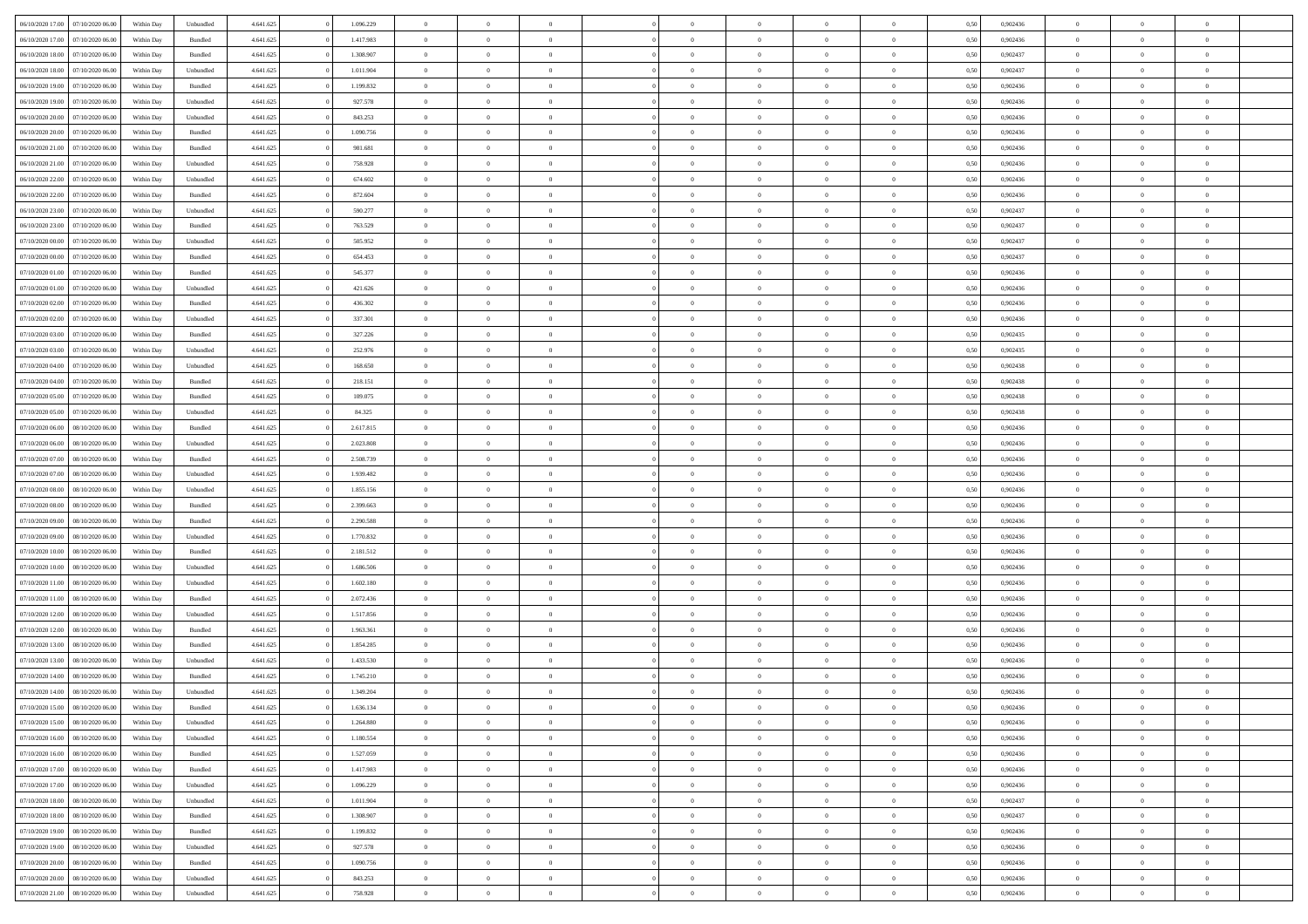| 07/10/2020 21.00  08/10/2020 06:00                                           | Within Day               | Bundled              | 4.641.625              | 981.681            | $\overline{0}$                   | $\overline{0}$                   | $\Omega$                         | $\Omega$                         | $\Omega$                   |                                  | $\overline{0}$                 | 0,50         | 0,902436             | $\mathbf{0}$              | $\Omega$                   | $\Omega$                         |  |
|------------------------------------------------------------------------------|--------------------------|----------------------|------------------------|--------------------|----------------------------------|----------------------------------|----------------------------------|----------------------------------|----------------------------|----------------------------------|--------------------------------|--------------|----------------------|---------------------------|----------------------------|----------------------------------|--|
| 07/10/2020 22.00<br>08/10/2020 06:00                                         | Within Day               | Unbundled            | 4.641.625              | 674.602            | $\bf{0}$                         | $\overline{0}$                   | $\theta$                         | $\theta$                         | $\overline{0}$             | $\overline{0}$                   | $\,$ 0                         | 0,50         | 0,902436             | $\mathbf{0}$              | $\theta$                   | $\bf{0}$                         |  |
| 07/10/2020 22.00<br>08/10/2020 06:00                                         | Within Day               | Bundled              | 4.641.625              | 872.604            | $\overline{0}$                   | $\overline{0}$                   | $\overline{0}$                   | $\bf{0}$                         | $\bf{0}$                   | $\overline{0}$                   | $\mathbf{0}$                   | 0,50         | 0,902436             | $\bf{0}$                  | $\bf{0}$                   | $\bf{0}$                         |  |
| 07/10/2020 23:00<br>08/10/2020 06:00                                         | Within Day               | Bundled              | 4.641.625              | 763.529            | $\overline{0}$                   | $\overline{0}$                   | $\overline{0}$                   | $\overline{0}$                   | $\overline{0}$             | $\Omega$                         | $\overline{0}$                 | 0.50         | 0.902437             | $\mathbf{0}$              | $\overline{0}$             | $\bf{0}$                         |  |
| 07/10/2020 23.00<br>08/10/2020 06:00                                         | Within Day               | Unbundled            | 4.641.625              | 590.277            | $\bf{0}$                         | $\overline{0}$                   | $\overline{0}$                   | $\theta$                         | $\overline{0}$             | $\overline{0}$                   | $\bf{0}$                       | 0,50         | 0,902437             | $\theta$                  | $\theta$                   | $\overline{0}$                   |  |
| 08/10/2020 00:00<br>08/10/2020 06:00                                         | Within Day               | Unbundled            | 4.641.625              | 505.952            | $\overline{0}$                   | $\overline{0}$                   | $\overline{0}$                   | $\bf{0}$                         | $\overline{0}$             | $\overline{0}$                   | $\overline{0}$                 | 0,50         | 0,902437             | $\overline{0}$            | $\overline{0}$             | $\overline{0}$                   |  |
| 08/10/2020 00:00<br>08/10/2020 06:00                                         | Within Day               | Bundled              | 4.641.625              | 654.453            | $\overline{0}$                   | $\overline{0}$                   | $\overline{0}$                   | $\overline{0}$                   | $\overline{0}$             | $\overline{0}$                   | $\overline{0}$                 | 0.50         | 0,902437             | $\overline{0}$            | $\overline{0}$             | $\overline{0}$                   |  |
| 08/10/2020 01:00<br>08/10/2020 06:00                                         | Within Day               | Unbundled            | 4.641.625              | 421.626            | $\bf{0}$                         | $\overline{0}$                   | $\overline{0}$                   | $\theta$                         | $\overline{0}$             | $\overline{0}$                   | $\bf{0}$                       | 0,50         | 0,902436             | $\theta$                  | $\theta$                   | $\bf{0}$                         |  |
| 08/10/2020 01:00<br>08/10/2020 06:00                                         | Within Day               | Bundled              | 4.641.625              | 545.377            | $\overline{0}$                   | $\overline{0}$                   | $\overline{0}$                   | $\bf{0}$                         | $\bf{0}$                   | $\overline{0}$                   | $\bf{0}$                       | 0,50         | 0,902436             | $\bf{0}$                  | $\bf{0}$                   | $\bf{0}$                         |  |
| 08/10/2020 02:00<br>08/10/2020 06:00                                         | Within Day               | Bundled              | 4.641.625              | 436.302            | $\overline{0}$                   | $\overline{0}$                   | $\overline{0}$                   | $\overline{0}$                   | $\overline{0}$             | $\overline{0}$                   | $\overline{0}$                 | 0.50         | 0,902436             | $\overline{0}$            | $\overline{0}$             | $\overline{0}$                   |  |
| 08/10/2020 02:00<br>08/10/2020 06:00                                         | Within Day               | Unbundled            | 4.641.625              | 337.301            | $\bf{0}$                         | $\overline{0}$                   | $\overline{0}$                   | $\overline{0}$                   | $\overline{0}$             | $\overline{0}$                   | $\,$ 0                         | 0,50         | 0,902436             | $\theta$                  | $\theta$                   | $\bf{0}$                         |  |
| 08/10/2020 03:00<br>08/10/2020 06.00                                         | Within Day               | Unbundled            | 4.641.625              | 252.976            | $\overline{0}$                   | $\overline{0}$                   | $\overline{0}$                   | $\bf{0}$                         | $\bf{0}$                   | $\overline{0}$                   | $\mathbf{0}$                   | 0,50         | 0,902435             | $\bf{0}$                  | $\bf{0}$                   | $\bf{0}$                         |  |
| 08/10/2020 03:00<br>08/10/2020 06:00                                         | Within Day               | Bundled              | 4.641.625              | 327.226            | $\overline{0}$                   | $\overline{0}$                   | $\overline{0}$                   | $\overline{0}$                   | $\overline{0}$             | $\overline{0}$                   | $\overline{0}$                 | 0.50         | 0.902435             | $\mathbf{0}$              | $\overline{0}$             | $\bf{0}$                         |  |
|                                                                              |                          |                      |                        |                    |                                  |                                  |                                  |                                  |                            |                                  |                                |              |                      |                           |                            |                                  |  |
| 08/10/2020 04:00<br>08/10/2020 06:00                                         | Within Day               | Bundled              | 4.641.625              | 218.151            | $\bf{0}$                         | $\overline{0}$                   | $\overline{0}$                   | $\theta$                         | $\overline{0}$             | $\overline{0}$                   | $\,$ 0                         | 0,50         | 0,902438             | $\theta$                  | $\theta$                   | $\overline{0}$                   |  |
| 08/10/2020 04:00<br>08/10/2020 06:00                                         | Within Day               | Unbundled            | 4.641.625              | 168.650            | $\overline{0}$                   | $\overline{0}$                   | $\overline{0}$                   | $\bf{0}$                         | $\overline{0}$             | $\overline{0}$                   | $\overline{0}$                 | 0,50         | 0,902438             | $\overline{0}$            | $\overline{0}$             | $\overline{0}$                   |  |
| 08/10/2020 05:00<br>08/10/2020 06.00                                         | Within Day               | Unbundled            | 4.641.625              | 84.325             | $\overline{0}$                   | $\overline{0}$                   | $\overline{0}$                   | $\overline{0}$                   | $\overline{0}$             | $\overline{0}$                   | $\overline{0}$                 | 0.50         | 0,902438             | $\overline{0}$            | $\overline{0}$             | $\overline{0}$                   |  |
| 08/10/2020 05:00<br>08/10/2020 06:00                                         | Within Day               | Bundled              | 4.641.625              | 109.075            | $\bf{0}$                         | $\overline{0}$                   | $\overline{0}$                   | $\overline{0}$                   | $\overline{0}$             | $\overline{0}$                   | $\bf{0}$                       | 0,50         | 0,902438             | $\theta$                  | $\theta$                   | $\bf{0}$                         |  |
| 08/10/2020 06:00<br>09/10/2020 06.00                                         | Within Day               | Bundled              | 4.641.625              | 2.617.815          | $\overline{0}$                   | $\overline{0}$                   | $\overline{0}$                   | $\bf{0}$                         | $\bf{0}$                   | $\overline{0}$                   | $\bf{0}$                       | 0,50         | 0,902436             | $\bf{0}$                  | $\bf{0}$                   | $\bf{0}$                         |  |
| 08/10/2020 06:00<br>09/10/2020 06:00                                         | Within Day               | Unbundled            | 4.641.625              | 2.023.808          | $\overline{0}$                   | $\overline{0}$                   | $\overline{0}$                   | $\overline{0}$                   | $\overline{0}$             | $\overline{0}$                   | $\overline{0}$                 | 0.50         | 0,902436             | $\overline{0}$            | $\overline{0}$             | $\overline{0}$                   |  |
| 08/10/2020 07:00<br>09/10/2020 06.00                                         | Within Day               | Unbundled            | 4.641.625              | 1.939.482          | $\bf{0}$                         | $\overline{0}$                   | $\overline{0}$                   | $\overline{0}$                   | $\overline{0}$             | $\overline{0}$                   | $\,$ 0                         | 0,50         | 0,902436             | $\theta$                  | $\theta$                   | $\bf{0}$                         |  |
| 08/10/2020 07:00<br>09/10/2020 06.00                                         | Within Day               | Bundled              | 4.641.625              | 2.508.739          | $\overline{0}$                   | $\overline{0}$                   | $\overline{0}$                   | $\bf{0}$                         | $\bf{0}$                   | $\overline{0}$                   | $\mathbf{0}$                   | 0,50         | 0,902436             | $\bf{0}$                  | $\bf{0}$                   | $\bf{0}$                         |  |
| 08/10/2020 08:00<br>09/10/2020 06:00                                         | Within Day               | Unbundled            | 4.641.625              | 1.855.156          | $\overline{0}$                   | $\overline{0}$                   | $\overline{0}$                   | $\overline{0}$                   | $\overline{0}$             | $\overline{0}$                   | $\overline{0}$                 | 0.50         | 0.902436             | $\overline{0}$            | $\overline{0}$             | $\bf{0}$                         |  |
| 08/10/2020 08:00<br>09/10/2020 06.00                                         | Within Day               | Bundled              | 4.641.625              | 2.399.663          | $\bf{0}$                         | $\overline{0}$                   | $\overline{0}$                   | $\overline{0}$                   | $\overline{0}$             | $\overline{0}$                   | $\,$ 0                         | 0,50         | 0,902436             | $\mathbf{0}$              | $\theta$                   | $\bf{0}$                         |  |
| 08/10/2020 09:00<br>09/10/2020 06.00                                         | Within Day               | Unbundled            | 4.641.625              | 1.770.832          | $\overline{0}$                   | $\overline{0}$                   | $\overline{0}$                   | $\bf{0}$                         | $\overline{0}$             | $\overline{0}$                   | $\overline{0}$                 | 0,50         | 0,902436             | $\overline{0}$            | $\overline{0}$             | $\overline{0}$                   |  |
| 08/10/2020 09:00<br>09/10/2020 06:00                                         | Within Day               | Bundled              | 4.641.625              | 2.290.588          | $\overline{0}$                   | $\overline{0}$                   | $\overline{0}$                   | $\overline{0}$                   | $\overline{0}$             | $\overline{0}$                   | $\overline{0}$                 | 0.50         | 0,902436             | $\overline{0}$            | $\overline{0}$             | $\overline{0}$                   |  |
| 08/10/2020 10:00<br>09/10/2020 06.00                                         | Within Day               | Bundled              | 4.641.625              | 2.181.512          | $\bf{0}$                         | $\overline{0}$                   | $\bf{0}$                         | $\overline{0}$                   | $\overline{0}$             | $\overline{0}$                   | $\bf{0}$                       | 0,50         | 0,902436             | $\theta$                  | $\theta$                   | $\bf{0}$                         |  |
| 08/10/2020 10:00<br>09/10/2020 06.00                                         | Within Day               | Unbundled            | 4.641.625              | 1.686.506          | $\overline{0}$                   | $\overline{0}$                   | $\bf{0}$                         | $\bf{0}$                         | $\bf{0}$                   | $\overline{0}$                   | $\bf{0}$                       | 0,50         | 0,902436             | $\bf{0}$                  | $\bf{0}$                   | $\bf{0}$                         |  |
| 08/10/2020 11:00<br>09/10/2020 06:00                                         | Within Day               | Bundled              | 4.641.625              | 2.072.436          | $\overline{0}$                   | $\overline{0}$                   | $\overline{0}$                   | $\overline{0}$                   | $\overline{0}$             | $\overline{0}$                   | $\overline{0}$                 | 0.50         | 0,902436             | $\overline{0}$            | $\overline{0}$             | $\bf{0}$                         |  |
| 08/10/2020 11:00<br>09/10/2020 06:00                                         | Within Day               | Unbundled            | 4.641.625              | 1.602.180          | $\bf{0}$                         | $\overline{0}$                   | $\overline{0}$                   | $\overline{0}$                   | $\overline{0}$             | $\overline{0}$                   | $\,$ 0                         | 0,50         | 0,902436             | $\,$ 0 $\,$               | $\theta$                   | $\bf{0}$                         |  |
| 08/10/2020 12:00<br>09/10/2020 06.00                                         | Within Day               | Bundled              | 4.641.625              | 1.963.361          | $\overline{0}$                   | $\overline{0}$                   | $\overline{0}$                   | $\bf{0}$                         | $\bf{0}$                   | $\overline{0}$                   | $\mathbf{0}$                   | 0,50         | 0,902436             | $\overline{0}$            | $\bf{0}$                   | $\bf{0}$                         |  |
| 08/10/2020 12:00<br>09/10/2020 06.00                                         | Within Day               | Unbundled            | 4.641.625              | 1.517.856          | $\overline{0}$                   | $\overline{0}$                   | $\overline{0}$                   | $\overline{0}$                   | $\overline{0}$             | $\Omega$                         | $\overline{0}$                 | 0.50         | 0.902436             | $\bf{0}$                  | $\Omega$                   | $\Omega$                         |  |
| 08/10/2020 13:00<br>09/10/2020 06.00                                         | Within Day               | Unbundled            | 4.641.625              | 1.433.530          | $\bf{0}$                         | $\overline{0}$                   | $\overline{0}$                   | $\theta$                         | $\overline{0}$             | $\overline{0}$                   | $\,$ 0                         | 0,50         | 0,902436             | $\theta$                  | $\theta$                   | $\bf{0}$                         |  |
| 08/10/2020 13:00<br>09/10/2020 06.00                                         | Within Day               | Bundled              | 4.641.625              | 1.854.285          | $\overline{0}$                   | $\overline{0}$                   | $\overline{0}$                   | $\bf{0}$                         | $\overline{0}$             | $\overline{0}$                   | $\overline{0}$                 | 0,50         | 0,902436             | $\overline{0}$            | $\overline{0}$             | $\overline{0}$                   |  |
| 08/10/2020 14:00<br>09/10/2020 06.00                                         | Within Day               | Unbundled            | 4.641.625              | 1.349.204          | $\overline{0}$                   | $\overline{0}$                   | $\Omega$                         | $\overline{0}$                   | $\overline{0}$             | $\Omega$                         | $\overline{0}$                 | 0.50         | 0.902436             | $\overline{0}$            | $\Omega$                   | $\Omega$                         |  |
| 08/10/2020 14:00<br>09/10/2020 06:00                                         | Within Day               | Bundled              | 4.641.625              | 1.745.210          | $\bf{0}$                         | $\overline{0}$                   | $\bf{0}$                         | $\overline{0}$                   | $\overline{0}$             | $\overline{0}$                   | $\bf{0}$                       | 0,50         | 0,902436             | $\theta$                  | $\theta$                   | $\bf{0}$                         |  |
| 08/10/2020 15:00<br>09/10/2020 06.00                                         | Within Day               | Unbundled            | 4.641.625              | 1.264.880          | $\overline{0}$                   | $\overline{0}$                   | $\bf{0}$                         | $\bf{0}$                         | $\bf{0}$                   | $\overline{0}$                   | $\bf{0}$                       | 0,50         | 0,902436             | $\bf{0}$                  | $\bf{0}$                   | $\bf{0}$                         |  |
| 08/10/2020 15:00<br>09/10/2020 06:00                                         | Within Day               | Bundled              | 4.641.625              | 1.636.134          | $\overline{0}$                   | $\overline{0}$                   | $\Omega$                         | $\overline{0}$                   | $\overline{0}$             | $\Omega$                         | $\theta$                       | 0.50         | 0.902436             | $\overline{0}$            | $\Omega$                   | $\Omega$                         |  |
| 08/10/2020 16:00<br>09/10/2020 06.00                                         | Within Day               | Bundled              | 4.641.625              | 1.527.059          | $\bf{0}$                         | $\overline{0}$                   | $\bf{0}$                         | $\overline{0}$                   | $\overline{0}$             | $\overline{0}$                   | $\,$ 0                         | 0,50         | 0,902436             | $\,$ 0 $\,$               | $\theta$                   | $\bf{0}$                         |  |
| 08/10/2020 16:00<br>09/10/2020 06.00                                         | Within Day               | Unbundled            | 4.641.625              | 1.180.554          | $\overline{0}$                   | $\overline{0}$                   | $\overline{0}$                   | $\bf{0}$                         | $\bf{0}$                   | $\overline{0}$                   | $\mathbf{0}$                   | 0,50         | 0,902436             | $\overline{0}$            | $\bf{0}$                   | $\bf{0}$                         |  |
| 08/10/2020 17:00<br>09/10/2020 06.00                                         | Within Day               | Unbundled            | 4.641.625              | 1.096.229          | $\overline{0}$                   | $\overline{0}$                   | $\overline{0}$                   | $\overline{0}$                   | $\bf{0}$                   | $\Omega$                         | $\overline{0}$                 | 0.50         | 0.902436             | $\overline{0}$            | $\Omega$                   | $\Omega$                         |  |
| 08/10/2020 17:00<br>09/10/2020 06.00                                         | Within Day               | Bundled              | 4.641.625              | 1.417.983          | $\bf{0}$                         | $\overline{0}$                   | $\overline{0}$                   | $\overline{0}$                   | $\overline{0}$             | $\overline{0}$                   | $\,$ 0                         | 0,50         | 0,902436             | $\,0\,$                   | $\theta$                   | $\bf{0}$                         |  |
| 08/10/2020 18:00<br>09/10/2020 06.00                                         | Within Day               | Bundled              | 4.641.625              | 1.308.907          | $\overline{0}$                   | $\overline{0}$                   | $\bf{0}$                         | $\bf{0}$                         | $\overline{0}$             | $\overline{0}$                   | $\overline{0}$                 | 0,50         | 0,902437             | $\overline{0}$            | $\bf{0}$                   | $\bf{0}$                         |  |
| 09/10/2020 06.00                                                             |                          | Unbundled            | 4.641.625              | 1.011.904          | $\overline{0}$                   | $\theta$                         | $\Omega$                         | $\overline{0}$                   | $\overline{0}$             | $\Omega$                         | $\overline{0}$                 | 0.50         | 0.902437             | $\overline{0}$            | $\Omega$                   | $\Omega$                         |  |
| 08/10/2020 18:00<br>08/10/2020 19:00 09/10/2020 06:00                        | Within Day<br>Within Day | Unbundled            | 4.641.625              | 927.578            | $\bf{0}$                         | $\overline{0}$                   | $\bf{0}$                         | $\bf{0}$                         | $\bf{0}$                   | $\overline{0}$                   | $\,$ 0                         | 0,50         | 0,902436             | $\bf{0}$                  | $\,$ 0                     | $\,$ 0                           |  |
| 08/10/2020 19:00 09/10/2020 06:00                                            | Within Day               | Bundled              | 4.641.625              | 1.199.832          |                                  | $\bf{0}$                         |                                  | $\bf{0}$                         |                            |                                  |                                | 0,50         | 0,902436             | $\bf{0}$                  | $\bf{0}$                   |                                  |  |
| 08/10/2020 20:00 09/10/2020 06:00                                            |                          |                      | 4.641.625              | 843.253            | $\overline{0}$                   | $\overline{0}$                   | $\theta$                         | $\overline{0}$                   | $\overline{0}$             | $\overline{0}$                   | $\mathbf{0}$                   |              | 0.902436             | $\overline{0}$            | $\overline{0}$             | $\theta$                         |  |
| 08/10/2020 20:00<br>09/10/2020 06:00                                         | Within Day<br>Within Day | Unbundled<br>Bundled | 4.641.625              | 1.090.756          | $\overline{0}$                   | $\overline{0}$                   | $\overline{0}$                   | $\bf{0}$                         | $\overline{0}$             | $\overline{0}$                   | $\mathbf{0}$                   | 0,50<br>0,50 | 0,902436             | $\,0\,$                   | $\overline{0}$             | $\,$ 0 $\,$                      |  |
| 08/10/2020 21:00 09/10/2020 06:00                                            | Within Day               | Unbundled            | 4.641.625              | 758.928            | $\overline{0}$                   | $\overline{0}$                   | $\overline{0}$                   | $\bf{0}$                         | $\overline{0}$             | $\overline{0}$                   | $\overline{0}$                 | 0,50         | 0,902436             | $\overline{0}$            | $\overline{0}$             | $\overline{0}$                   |  |
|                                                                              |                          |                      |                        |                    |                                  |                                  |                                  |                                  |                            |                                  |                                |              |                      |                           |                            |                                  |  |
| 08/10/2020 21:00<br>09/10/2020 06:00<br>08/10/2020 22:00<br>09/10/2020 06:00 | Within Day<br>Within Day | Bundled<br>Unbundled | 4.641.625<br>4.641.625 | 981.681<br>674.602 | $\overline{0}$<br>$\overline{0}$ | $\overline{0}$<br>$\overline{0}$ | $\overline{0}$<br>$\overline{0}$ | $\overline{0}$<br>$\overline{0}$ | $\bf{0}$<br>$\overline{0}$ | $\overline{0}$<br>$\overline{0}$ | $\overline{0}$<br>$\mathbf{0}$ | 0,50<br>0,50 | 0,902436<br>0,902436 | $\overline{0}$<br>$\,0\,$ | $\overline{0}$<br>$\theta$ | $\overline{0}$<br>$\overline{0}$ |  |
|                                                                              |                          |                      |                        |                    |                                  |                                  |                                  |                                  |                            |                                  |                                |              |                      |                           |                            |                                  |  |
| 08/10/2020 22.00<br>09/10/2020 06:00                                         | Within Day               | Bundled              | 4.641.625              | 872.604            | $\overline{0}$                   | $\overline{0}$                   | $\overline{0}$                   | $\overline{0}$                   | $\overline{0}$             | $\overline{0}$                   | $\overline{0}$                 | 0,50         | 0,902436             | $\overline{0}$            | $\overline{0}$             | $\overline{0}$                   |  |
| 08/10/2020 23:00<br>09/10/2020 06.00                                         | Within Day               | Unbundled            | 4.641.625              | 590.277            | $\overline{0}$                   | $\overline{0}$                   | $\overline{0}$                   | $\overline{0}$                   | $\overline{0}$             | $\overline{0}$                   | $\overline{0}$                 | 0.50         | 0.902437             | $\overline{0}$            | $\overline{0}$             | $\overline{0}$                   |  |
| 08/10/2020 23:00<br>09/10/2020 06:00                                         | Within Day               | Bundled              | 4.641.625              | 763.529            | $\overline{0}$                   | $\overline{0}$                   | $\overline{0}$                   | $\bf{0}$                         | $\bf{0}$                   | $\overline{0}$                   | $\,$ 0 $\,$                    | 0,50         | 0,902437             | $\,0\,$                   | $\,$ 0                     | $\,$ 0                           |  |
| 09/10/2020 00:00<br>09/10/2020 06:00                                         | Within Day               | Unbundled            | 4.641.625              | 505.952            | $\overline{0}$                   | $\overline{0}$                   | $\overline{0}$                   | $\bf{0}$                         | $\overline{0}$             | $\overline{0}$                   | $\overline{0}$                 | 0,50         | 0,902437             | $\bf{0}$                  | $\bf{0}$                   | $\overline{0}$                   |  |
| 09/10/2020 00:00<br>09/10/2020 06:00                                         | Within Day               | Bundled              | 4.641.625              | 654.453            | $\overline{0}$                   | $\overline{0}$                   | $\overline{0}$                   | $\overline{0}$                   | $\overline{0}$             | $\overline{0}$                   | $\overline{0}$                 | 0.50         | 0.902437             | $\overline{0}$            | $\overline{0}$             | $\overline{0}$                   |  |
| 09/10/2020 01:00<br>09/10/2020 06:00                                         | Within Day               | Unbundled            | 4.641.625              | 421.626            | $\overline{0}$                   | $\overline{0}$                   | $\overline{0}$                   | $\bf{0}$                         | $\bf{0}$                   | $\overline{0}$                   | $\,$ 0 $\,$                    | 0,50         | 0,902436             | $\,0\,$                   | $\,0\,$                    | $\,$ 0                           |  |
| 09/10/2020 01:00 09/10/2020 06:00                                            | Within Day               | Bundled              | 4.641.625              | 545.377            | $\overline{0}$                   | $\overline{0}$                   | $\overline{0}$                   | $\bf{0}$                         | $\overline{0}$             | $\overline{0}$                   | $\overline{0}$                 | 0,50         | 0,902436             | $\overline{0}$            | $\bf{0}$                   | $\overline{0}$                   |  |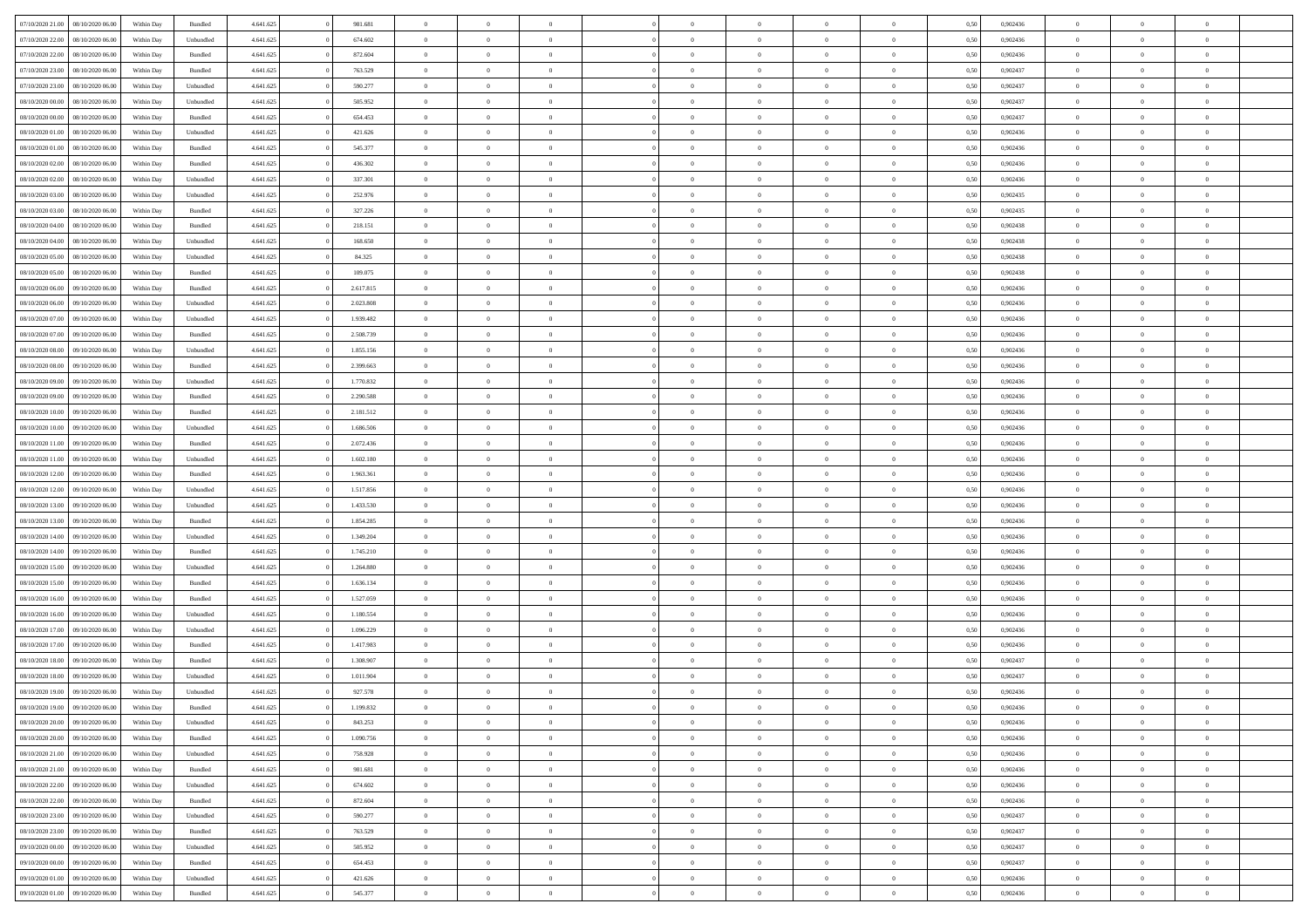| 09/10/2020 02.00 | 09/10/2020 06:00 | Within Day | Bundled   | 4.641.625 | 436.302   | $\overline{0}$ | $\theta$       |                | $\Omega$       | $\Omega$       | $\overline{0}$ | $\theta$       | 0.50 | 0,902436 | $\theta$       | $\theta$       | $\overline{0}$ |  |
|------------------|------------------|------------|-----------|-----------|-----------|----------------|----------------|----------------|----------------|----------------|----------------|----------------|------|----------|----------------|----------------|----------------|--|
| 09/10/2020 02.00 | 09/10/2020 06.00 | Within Day | Unbundled | 4.641.625 | 337.301   | $\overline{0}$ | $\theta$       | $\overline{0}$ | $\overline{0}$ | $\bf{0}$       | $\overline{0}$ | $\bf{0}$       | 0,50 | 0,902436 | $\theta$       | $\overline{0}$ | $\overline{0}$ |  |
| 09/10/2020 03.00 | 09/10/2020 06.00 | Within Day | Bundled   | 4.641.625 | 327.226   | $\overline{0}$ | $\bf{0}$       | $\overline{0}$ | $\overline{0}$ | $\bf{0}$       | $\overline{0}$ | $\mathbf{0}$   | 0,50 | 0,902435 | $\overline{0}$ | $\overline{0}$ | $\overline{0}$ |  |
| 09/10/2020 03:00 | 09/10/2020 06:00 | Within Dav | Unbundled | 4.641.625 | 252.976   | $\overline{0}$ | $\overline{0}$ | $\overline{0}$ | $\overline{0}$ | $\bf{0}$       | $\overline{0}$ | $\overline{0}$ | 0.50 | 0,902435 | $\theta$       | $\theta$       | $\overline{0}$ |  |
| 09/10/2020 04.00 | 09/10/2020 06.00 | Within Day | Unbundled | 4.641.625 | 168.650   | $\overline{0}$ | $\theta$       | $\overline{0}$ | $\overline{0}$ | $\bf{0}$       | $\overline{0}$ | $\bf{0}$       | 0,50 | 0,902438 | $\theta$       | $\overline{0}$ | $\overline{0}$ |  |
|                  |                  |            |           |           |           |                |                |                |                |                |                |                |      |          |                |                |                |  |
| 09/10/2020 04.00 | 09/10/2020 06.00 | Within Day | Bundled   | 4.641.625 | 218.151   | $\overline{0}$ | $\overline{0}$ | $\overline{0}$ | $\bf{0}$       | $\overline{0}$ | $\overline{0}$ | $\mathbf{0}$   | 0,50 | 0,902438 | $\overline{0}$ | $\overline{0}$ | $\bf{0}$       |  |
| 09/10/2020 05:00 | 09/10/2020 06.00 | Within Dav | Bundled   | 4.641.625 | 109.075   | $\overline{0}$ | $\overline{0}$ | $\overline{0}$ | $\overline{0}$ | $\overline{0}$ | $\overline{0}$ | $\overline{0}$ | 0.50 | 0,902438 | $\theta$       | $\overline{0}$ | $\overline{0}$ |  |
| 09/10/2020 05.00 | 09/10/2020 06.00 | Within Day | Unbundled | 4.641.625 | 84.325    | $\overline{0}$ | $\theta$       | $\overline{0}$ | $\overline{0}$ | $\bf{0}$       | $\overline{0}$ | $\bf{0}$       | 0,50 | 0,902438 | $\theta$       | $\theta$       | $\overline{0}$ |  |
| 09/10/2020 06:00 | 10/10/2020 06:00 | Within Day | Unbundled | 4.641.625 | 2.023.808 | $\overline{0}$ | $\overline{0}$ | $\overline{0}$ | $\bf{0}$       | $\bf{0}$       | $\bf{0}$       | $\bf{0}$       | 0,50 | 0,902436 | $\,0\,$        | $\overline{0}$ | $\overline{0}$ |  |
|                  |                  |            |           |           |           |                | $\overline{0}$ |                |                | $\overline{0}$ |                |                |      |          | $\theta$       | $\overline{0}$ | $\overline{0}$ |  |
| 09/10/2020 06:00 | 10/10/2020 06:00 | Within Dav | Bundled   | 4.641.625 | 2.617.815 | $\overline{0}$ |                | $\overline{0}$ | $\overline{0}$ |                | $\overline{0}$ | $\overline{0}$ | 0.50 | 0,902436 |                |                |                |  |
| 09/10/2020 07.00 | 10/10/2020 06:00 | Within Day | Unbundled | 4.641.625 | 1.939.482 | $\overline{0}$ | $\theta$       | $\overline{0}$ | $\overline{0}$ | $\bf{0}$       | $\overline{0}$ | $\bf{0}$       | 0,50 | 0,902436 | $\,$ 0 $\,$    | $\overline{0}$ | $\overline{0}$ |  |
| 09/10/2020 07:00 | 10/10/2020 06:00 | Within Day | Bundled   | 4.641.625 | 2.508.739 | $\overline{0}$ | $\overline{0}$ | $\overline{0}$ | $\bf{0}$       | $\bf{0}$       | $\bf{0}$       | $\bf{0}$       | 0,50 | 0,902436 | $\overline{0}$ | $\overline{0}$ | $\bf{0}$       |  |
| 09/10/2020 08:00 | 10/10/2020 06:00 | Within Day | Bundled   | 4.641.625 | 2.399.663 | $\overline{0}$ | $\overline{0}$ | $\overline{0}$ | $\overline{0}$ | $\bf{0}$       | $\overline{0}$ | $\overline{0}$ | 0.50 | 0,902436 | $\theta$       | $\theta$       | $\overline{0}$ |  |
| 09/10/2020 08:00 | 10/10/2020 06:00 | Within Day | Unbundled | 4.641.625 | 1.855.156 | $\overline{0}$ | $\theta$       | $\overline{0}$ | $\overline{0}$ | $\bf{0}$       | $\overline{0}$ | $\bf{0}$       | 0,50 | 0,902436 | $\theta$       | $\overline{0}$ | $\overline{0}$ |  |
|                  |                  |            |           |           |           |                |                |                |                |                |                |                |      |          |                |                |                |  |
| 09/10/2020 09:00 | 10/10/2020 06:00 | Within Day | Bundled   | 4.641.625 | 2.290.588 | $\overline{0}$ | $\overline{0}$ | $\overline{0}$ | $\bf{0}$       | $\overline{0}$ | $\overline{0}$ | $\mathbf{0}$   | 0,50 | 0,902436 | $\bf{0}$       | $\overline{0}$ | $\bf{0}$       |  |
| 09/10/2020 09:00 | 10/10/2020 06:00 | Within Dav | Unbundled | 4.641.625 | 1.770.832 | $\overline{0}$ | $\overline{0}$ | $\overline{0}$ | $\overline{0}$ | $\overline{0}$ | $\overline{0}$ | $\overline{0}$ | 0.50 | 0,902436 | $\theta$       | $\overline{0}$ | $\overline{0}$ |  |
| 09/10/2020 10:00 | 10/10/2020 06:00 | Within Day | Unbundled | 4.641.625 | 1.686.506 | $\overline{0}$ | $\theta$       | $\overline{0}$ | $\overline{0}$ | $\bf{0}$       | $\overline{0}$ | $\bf{0}$       | 0,50 | 0,902436 | $\theta$       | $\overline{0}$ | $\overline{0}$ |  |
| 09/10/2020 10:00 | 10/10/2020 06:00 | Within Day | Bundled   | 4.641.625 | 2.181.512 | $\overline{0}$ | $\overline{0}$ | $\overline{0}$ | $\bf{0}$       | $\bf{0}$       | $\bf{0}$       | $\bf{0}$       | 0,50 | 0,902436 | $\,0\,$        | $\overline{0}$ | $\overline{0}$ |  |
| 09/10/2020 11:00 | 10/10/2020 06:00 | Within Day | Bundled   | 4.641.625 | 2.072.436 | $\overline{0}$ | $\overline{0}$ | $\overline{0}$ | $\overline{0}$ | $\overline{0}$ | $\overline{0}$ | $\overline{0}$ | 0.50 | 0,902436 | $\theta$       | $\overline{0}$ | $\overline{0}$ |  |
| 09/10/2020 11:00 | 10/10/2020 06:00 | Within Day | Unbundled | 4.641.625 | 1.602.180 | $\overline{0}$ | $\theta$       | $\overline{0}$ | $\overline{0}$ | $\bf{0}$       | $\overline{0}$ | $\bf{0}$       | 0,50 | 0,902436 | $\,$ 0 $\,$    | $\overline{0}$ | $\overline{0}$ |  |
|                  |                  |            |           |           |           |                |                |                |                |                |                |                |      |          |                |                |                |  |
| 09/10/2020 12:00 | 10/10/2020 06:00 | Within Day | Bundled   | 4.641.625 | 1.963.361 | $\overline{0}$ | $\overline{0}$ | $\overline{0}$ | $\bf{0}$       | $\bf{0}$       | $\bf{0}$       | $\bf{0}$       | 0,50 | 0,902436 | $\bf{0}$       | $\overline{0}$ | $\bf{0}$       |  |
| 09/10/2020 12:00 | 10/10/2020 06:00 | Within Day | Unbundled | 4.641.625 | 1.517.856 | $\overline{0}$ | $\overline{0}$ | $\overline{0}$ | $\overline{0}$ | $\overline{0}$ | $\overline{0}$ | $\overline{0}$ | 0.50 | 0,902436 | $\theta$       | $\overline{0}$ | $\overline{0}$ |  |
| 09/10/2020 13:00 | 10/10/2020 06:00 | Within Day | Unbundled | 4.641.625 | 1.433.530 | $\overline{0}$ | $\theta$       | $\overline{0}$ | $\overline{0}$ | $\bf{0}$       | $\overline{0}$ | $\bf{0}$       | 0,50 | 0,902436 | $\,$ 0 $\,$    | $\overline{0}$ | $\overline{0}$ |  |
| 09/10/2020 13:00 | 10/10/2020 06:00 | Within Day | Bundled   | 4.641.625 | 1.854.285 | $\overline{0}$ | $\overline{0}$ | $\overline{0}$ | $\bf{0}$       | $\overline{0}$ | $\overline{0}$ | $\mathbf{0}$   | 0,50 | 0,902436 | $\bf{0}$       | $\overline{0}$ | $\bf{0}$       |  |
| 09/10/2020 14:00 | 10/10/2020 06:00 | Within Dav | Bundled   | 4.641.625 | 1.745.210 | $\overline{0}$ | $\overline{0}$ | $\overline{0}$ | $\overline{0}$ | $\overline{0}$ | $\overline{0}$ | $\overline{0}$ | 0.50 | 0,902436 | $\overline{0}$ | $\overline{0}$ | $\overline{0}$ |  |
| 09/10/2020 14:00 | 10/10/2020 06:00 | Within Day | Unbundled | 4.641.625 | 1.349.204 | $\overline{0}$ | $\theta$       | $\overline{0}$ | $\overline{0}$ | $\bf{0}$       | $\overline{0}$ | $\bf{0}$       | 0,50 | 0,902436 | $\,$ 0 $\,$    | $\theta$       | $\overline{0}$ |  |
|                  |                  |            |           |           |           |                |                |                |                |                |                |                |      |          |                |                |                |  |
| 09/10/2020 15:00 | 10/10/2020 06:00 | Within Day | Bundled   | 4.641.625 | 1.636.134 | $\overline{0}$ | $\overline{0}$ | $\overline{0}$ | $\bf{0}$       | $\bf{0}$       | $\bf{0}$       | $\bf{0}$       | 0,50 | 0,902436 | $\,0\,$        | $\overline{0}$ | $\overline{0}$ |  |
| 09/10/2020 15:00 | 10/10/2020 06:00 | Within Day | Unbundled | 4.641.625 | 1.264.880 | $\overline{0}$ | $\overline{0}$ | $\overline{0}$ | $\overline{0}$ | $\overline{0}$ | $\overline{0}$ | $\overline{0}$ | 0.50 | 0,902436 | $\theta$       | $\overline{0}$ | $\overline{0}$ |  |
| 09/10/2020 16:00 | 10/10/2020 06:00 | Within Day | Unbundled | 4.641.625 | 1.180.554 | $\overline{0}$ | $\theta$       | $\overline{0}$ | $\overline{0}$ | $\bf{0}$       | $\overline{0}$ | $\bf{0}$       | 0,50 | 0,902436 | $\,$ 0 $\,$    | $\overline{0}$ | $\overline{0}$ |  |
| 09/10/2020 16.00 | 10/10/2020 06:00 | Within Day | Bundled   | 4.641.625 | 1.527.059 | $\overline{0}$ | $\overline{0}$ | $\overline{0}$ | $\bf{0}$       | $\bf{0}$       | $\bf{0}$       | $\bf{0}$       | 0,50 | 0,902436 | $\overline{0}$ | $\overline{0}$ | $\bf{0}$       |  |
| 09/10/2020 17.00 | 10/10/2020 06:00 | Within Day | Unbundled | 4.641.625 | 1.096.229 | $\overline{0}$ | $\Omega$       | $\Omega$       | $\Omega$       | $\Omega$       | $\overline{0}$ | $\overline{0}$ | 0,50 | 0.902436 | $\,0\,$        | $\theta$       | $\theta$       |  |
| 09/10/2020 17.00 | 10/10/2020 06:00 | Within Day | Bundled   | 4.641.625 | 1.417.983 | $\overline{0}$ | $\theta$       | $\overline{0}$ | $\overline{0}$ | $\bf{0}$       | $\overline{0}$ | $\bf{0}$       | 0,50 | 0,902436 | $\,$ 0 $\,$    | $\overline{0}$ | $\overline{0}$ |  |
|                  |                  |            |           |           |           |                |                |                |                |                |                |                |      |          |                |                |                |  |
| 09/10/2020 18:00 | 10/10/2020 06:00 | Within Day | Bundled   | 4.641.625 | 1.308.907 | $\overline{0}$ | $\overline{0}$ | $\overline{0}$ | $\bf{0}$       | $\overline{0}$ | $\overline{0}$ | $\mathbf{0}$   | 0,50 | 0,902437 | $\overline{0}$ | $\overline{0}$ | $\bf{0}$       |  |
| 09/10/2020 18:00 | 10/10/2020 06:00 | Within Day | Unbundled | 4.641.625 | 1.011.904 | $\overline{0}$ | $\Omega$       | $\Omega$       | $\Omega$       | $\bf{0}$       | $\overline{0}$ | $\overline{0}$ | 0.50 | 0.902437 | $\,0\,$        | $\theta$       | $\theta$       |  |
| 09/10/2020 19:00 | 10/10/2020 06:00 | Within Day | Bundled   | 4.641.625 | 1.199.832 | $\overline{0}$ | $\theta$       | $\overline{0}$ | $\overline{0}$ | $\bf{0}$       | $\overline{0}$ | $\bf{0}$       | 0,50 | 0,902436 | $\,$ 0 $\,$    | $\overline{0}$ | $\overline{0}$ |  |
| 09/10/2020 19:00 | 10/10/2020 06:00 | Within Day | Unbundled | 4.641.625 | 927.578   | $\overline{0}$ | $\overline{0}$ | $\overline{0}$ | $\bf{0}$       | $\bf{0}$       | $\bf{0}$       | $\bf{0}$       | 0,50 | 0,902436 | $\bf{0}$       | $\overline{0}$ | $\bf{0}$       |  |
| 09/10/2020 20:00 | 10/10/2020 06:00 | Within Day | Unbundled | 4.641.625 | 843.253   | $\overline{0}$ | $\Omega$       | $\Omega$       | $\Omega$       | $\overline{0}$ | $\overline{0}$ | $\overline{0}$ | 0.50 | 0.902436 | $\,$ 0 $\,$    | $\theta$       | $\theta$       |  |
| 09/10/2020 20.00 | 10/10/2020 06:00 | Within Day | Bundled   | 4.641.625 | 1.090.756 | $\overline{0}$ | $\overline{0}$ | $\overline{0}$ | $\overline{0}$ | $\,$ 0         | $\overline{0}$ | $\bf{0}$       | 0,50 | 0,902436 | $\,$ 0 $\,$    | $\overline{0}$ | $\overline{0}$ |  |
|                  |                  |            |           |           |           |                |                |                |                |                |                |                |      |          |                |                |                |  |
| 09/10/2020 21.00 | 10/10/2020 06:00 | Within Day | Unbundled | 4.641.625 | 758.928   | $\overline{0}$ | $_{8}$         | $\overline{0}$ | $\bf{0}$       | $\bf{0}$       | $\bf{0}$       | $\bf{0}$       | 0,50 | 0,902436 | $\overline{0}$ | $\overline{0}$ | $\bf{0}$       |  |
| 09/10/2020 21:00 | 10/10/2020 06:00 | Within Day | Bundled   | 4.641.625 | 981.681   | $\overline{0}$ | $\Omega$       | $\overline{0}$ | $\Omega$       | $\overline{0}$ | $\overline{0}$ | $\overline{0}$ | 0,50 | 0,902436 | $\,0\,$        | $\theta$       | $\theta$       |  |
| 09/10/2020 22.00 | 10/10/2020 06:00 | Within Day | Unbundled | 4.641.625 | 674.594   | $\overline{0}$ | $\overline{0}$ | $\overline{0}$ | $\overline{0}$ | $\,$ 0         | $\overline{0}$ | $\bf{0}$       | 0,50 | 0,902436 | $\,$ 0 $\,$    | $\overline{0}$ | $\overline{0}$ |  |
| 09/10/2020 22.00 | 10/10/2020 06:00 | Within Day | Bundled   | 4.641.625 | 872.604   | $\overline{0}$ | $\overline{0}$ | $\overline{0}$ | $\bf{0}$       | $\bf{0}$       | $\bf{0}$       | $\mathbf{0}$   | 0,50 | 0,902436 | $\overline{0}$ | $\overline{0}$ | $\bf{0}$       |  |
| 09/10/2020 23.00 | 10/10/2020 06:00 | Within Day | Unbundled | 4.641.625 | 590.270   | $\overline{0}$ | $\Omega$       | $\Omega$       | $\Omega$       | $\Omega$       | $\Omega$       | $\overline{0}$ | 0.50 | 0.902437 | $\theta$       | $\theta$       | $\theta$       |  |
| 09/10/2020 23.00 | 10/10/2020 06:00 | Within Day | Bundled   | 4.641.625 | 763.529   | $\overline{0}$ | $\overline{0}$ | $\overline{0}$ | $\bf{0}$       | $\,$ 0         | $\bf{0}$       | $\bf{0}$       | 0,50 | 0,902437 | $\,0\,$        | $\,$ 0 $\,$    | $\overline{0}$ |  |
|                  |                  |            |           |           |           |                |                |                |                |                |                |                |      |          |                |                |                |  |
| 10/10/2020 00:00 | 10/10/2020 06:00 | Within Day | Unbundled | 4.641.625 | 505.946   | $\bf{0}$       | $\bf{0}$       |                |                | $\bf{0}$       |                |                | 0,50 | 0,902437 | $\bf{0}$       | $\overline{0}$ |                |  |
| 10/10/2020 00:00 | 10/10/2020 06:00 | Within Day | Bundled   | 4.641.625 | 654.453   | $\overline{0}$ | $\overline{0}$ | $\overline{0}$ | $\Omega$       | $\overline{0}$ | $\overline{0}$ | $\overline{0}$ | 0.50 | 0.902437 | $\theta$       | $\theta$       | $\theta$       |  |
| 10/10/2020 01:00 | 10/10/2020 06:00 | Within Day | Bundled   | 4.641.625 | 545.377   | $\overline{0}$ | $\,$ 0         | $\overline{0}$ | $\bf{0}$       | $\,$ 0 $\,$    | $\overline{0}$ | $\,$ 0 $\,$    | 0,50 | 0,902436 | $\,$ 0 $\,$    | $\,$ 0 $\,$    | $\,$ 0         |  |
| 10/10/2020 01:00 | 10/10/2020 06:00 | Within Day | Unbundled | 4.641.625 | 421.621   | $\overline{0}$ | $\overline{0}$ | $\overline{0}$ | $\overline{0}$ | $\overline{0}$ | $\overline{0}$ | $\mathbf{0}$   | 0,50 | 0,902436 | $\overline{0}$ | $\bf{0}$       | $\bf{0}$       |  |
| 10/10/2020 02:00 | 10/10/2020 06:00 | Within Day | Unbundled | 4.641.625 | 337.296   | $\overline{0}$ | $\overline{0}$ | $\overline{0}$ | $\Omega$       | $\overline{0}$ | $\overline{0}$ | $\overline{0}$ | 0,50 | 0,902436 | $\overline{0}$ | $\theta$       | $\overline{0}$ |  |
| 10/10/2020 02:00 | 10/10/2020 06.00 | Within Day | Bundled   | 4.641.625 | 436.302   | $\overline{0}$ | $\,$ 0         | $\overline{0}$ | $\overline{0}$ | $\,$ 0 $\,$    | $\overline{0}$ | $\mathbf{0}$   | 0,50 | 0,902436 | $\,$ 0 $\,$    | $\overline{0}$ | $\overline{0}$ |  |
|                  |                  |            |           |           |           |                |                |                |                |                |                |                |      |          |                |                |                |  |
| 10/10/2020 03:00 | 10/10/2020 06:00 | Within Day | Unbundled | 4.641.625 | 252.973   | $\overline{0}$ | $\overline{0}$ | $\overline{0}$ | $\overline{0}$ | $\overline{0}$ | $\overline{0}$ | $\mathbf{0}$   | 0,50 | 0,902435 | $\overline{0}$ | $\overline{0}$ | $\bf{0}$       |  |
| 10/10/2020 03:00 | 10/10/2020 06:00 | Within Day | Bundled   | 4.641.625 | 327.226   | $\overline{0}$ | $\overline{0}$ | $\overline{0}$ | $\overline{0}$ | $\overline{0}$ | $\overline{0}$ | $\bf{0}$       | 0.50 | 0,902435 | $\overline{0}$ | $\theta$       | $\overline{0}$ |  |
| 10/10/2020 04:00 | 10/10/2020 06.00 | Within Day | Unbundled | 4.641.625 | 168.648   | $\overline{0}$ | $\,$ 0         | $\overline{0}$ | $\bf{0}$       | $\bf{0}$       | $\bf{0}$       | $\bf{0}$       | 0,50 | 0,902438 | $\,$ 0 $\,$    | $\overline{0}$ | $\overline{0}$ |  |
| 10/10/2020 04:00 | 10/10/2020 06:00 | Within Day | Bundled   | 4.641.625 | 218.151   | $\overline{0}$ | $\bf{0}$       | $\overline{0}$ | $\overline{0}$ | $\overline{0}$ | $\overline{0}$ | $\mathbf{0}$   | 0,50 | 0,902438 | $\overline{0}$ | $\overline{0}$ | $\bf{0}$       |  |
| 10/10/2020 05:00 | 10/10/2020 06:00 | Within Day | Unbundled | 4.641.625 | 84.324    | $\overline{0}$ | $\overline{0}$ | $\overline{0}$ | $\Omega$       | $\overline{0}$ | $\overline{0}$ | $\overline{0}$ | 0.50 | 0.902438 | $\overline{0}$ | $\overline{0}$ | $\overline{0}$ |  |
|                  |                  |            |           |           |           |                |                |                |                |                |                |                |      |          |                |                |                |  |
| 10/10/2020 05:00 | 10/10/2020 06:00 | Within Day | Bundled   | 4.641.625 | 109.075   | $\overline{0}$ | $\bf{0}$       | $\overline{0}$ | $\overline{0}$ | $\bf{0}$       | $\bf{0}$       | $\bf{0}$       | 0,50 | 0,902438 | $\,$ 0 $\,$    | $\,$ 0 $\,$    | $\bf{0}$       |  |
| 10/10/2020 06:00 | 11/10/2020 06.00 | Within Day | Unbundled | 4.641.625 | 2.023.808 | $\overline{0}$ | $\bf{0}$       | $\overline{0}$ | $\bf{0}$       | $\bf{0}$       | $\bf{0}$       | $\bf{0}$       | 0,50 | 0,902436 | $\overline{0}$ | $\overline{0}$ | $\bf{0}$       |  |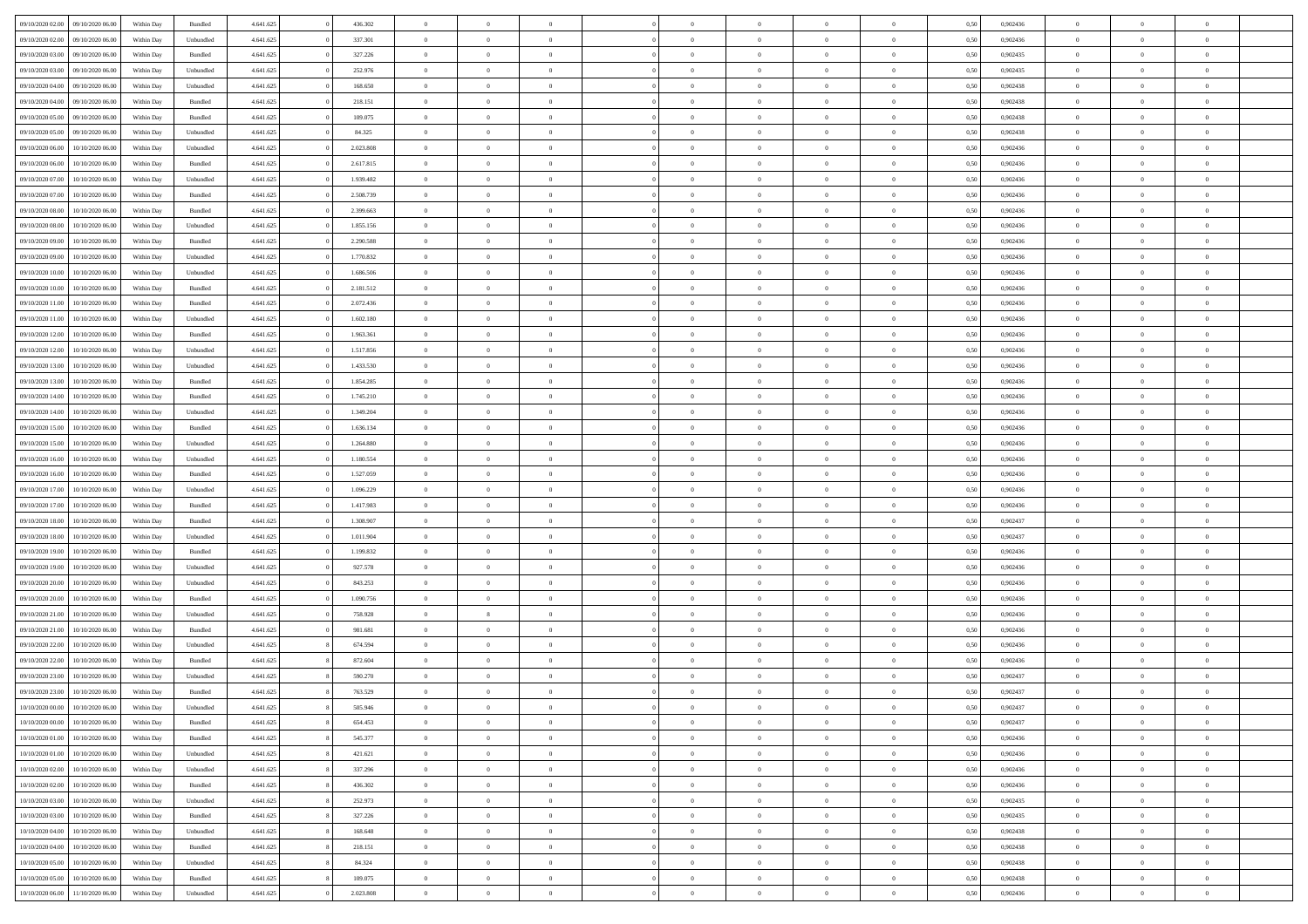| 10/10/2020 06:00 | 11/10/2020 06:00 | Within Dav | Bundled            | 4.641.625 | 2.617.815 | $\overline{0}$ | $\Omega$       |                | $\Omega$       | $\Omega$       | $\theta$       | $\theta$       | 0.50 | 0,902436 | $\theta$       | $\theta$       | $\overline{0}$ |  |
|------------------|------------------|------------|--------------------|-----------|-----------|----------------|----------------|----------------|----------------|----------------|----------------|----------------|------|----------|----------------|----------------|----------------|--|
|                  |                  |            |                    |           |           |                |                |                |                |                |                |                |      |          |                |                |                |  |
| 10/10/2020 07.00 | 11/10/2020 06.00 | Within Day | Bundled            | 4.641.625 | 2.508.739 | $\overline{0}$ | $\theta$       | $\overline{0}$ | $\overline{0}$ | $\bf{0}$       | $\overline{0}$ | $\bf{0}$       | 0,50 | 0,902436 | $\theta$       | $\overline{0}$ | $\overline{0}$ |  |
| 10/10/2020 07.00 | 11/10/2020 06.00 | Within Day | Unbundled          | 4.641.625 | 1.939.482 | $\overline{0}$ | $\bf{0}$       | $\overline{0}$ | $\bf{0}$       | $\bf{0}$       | $\bf{0}$       | $\mathbf{0}$   | 0,50 | 0,902436 | $\overline{0}$ | $\overline{0}$ | $\bf{0}$       |  |
| 10/10/2020 08:00 | 11/10/2020 06:00 | Within Dav | Bundled            | 4.641.625 | 2.399.663 | $\overline{0}$ | $\overline{0}$ | $\overline{0}$ | $\overline{0}$ | $\bf{0}$       | $\overline{0}$ | $\overline{0}$ | 0.50 | 0,902436 | $\theta$       | $\theta$       | $\overline{0}$ |  |
|                  |                  |            |                    |           |           |                |                |                |                |                |                |                |      |          |                |                |                |  |
| 10/10/2020 08:00 | 11/10/2020 06.00 | Within Day | Unbundled          | 4.641.625 | 1.855.156 | $\overline{0}$ | $\theta$       | $\overline{0}$ | $\overline{0}$ | $\bf{0}$       | $\overline{0}$ | $\bf{0}$       | 0,50 | 0,902436 | $\theta$       | $\overline{0}$ | $\overline{0}$ |  |
| 10/10/2020 09:00 | 11/10/2020 06.00 | Within Day | Unbundled          | 4.641.625 | 1.770.832 | $\overline{0}$ | $\overline{0}$ | $\overline{0}$ | $\bf{0}$       | $\overline{0}$ | $\overline{0}$ | $\mathbf{0}$   | 0,50 | 0,902436 | $\overline{0}$ | $\overline{0}$ | $\bf{0}$       |  |
| 10/10/2020 09:00 | 11/10/2020 06.00 | Within Dav | Bundled            | 4.641.625 | 2.290.588 | $\overline{0}$ | $\overline{0}$ | $\overline{0}$ | $\overline{0}$ | $\overline{0}$ | $\overline{0}$ | $\overline{0}$ | 0.50 | 0,902436 | $\theta$       | $\overline{0}$ | $\overline{0}$ |  |
| 10/10/2020 10:00 | 11/10/2020 06.00 | Within Day | Bundled            | 4.641.625 | 2.181.512 | $\overline{0}$ | $\theta$       | $\overline{0}$ | $\overline{0}$ | $\bf{0}$       | $\overline{0}$ | $\bf{0}$       | 0,50 | 0,902436 | $\theta$       | $\theta$       | $\overline{0}$ |  |
|                  |                  |            |                    |           |           |                | $\overline{0}$ |                |                | $\bf{0}$       |                |                |      |          | $\,0\,$        | $\overline{0}$ | $\overline{0}$ |  |
| 10/10/2020 10:00 | 11/10/2020 06.00 | Within Day | Unbundled          | 4.641.625 | 1.686.506 | $\overline{0}$ |                | $\overline{0}$ | $\bf{0}$       |                | $\bf{0}$       | $\bf{0}$       | 0,50 | 0,902436 |                |                |                |  |
| 10/10/2020 11:00 | 11/10/2020 06.00 | Within Dav | Bundled            | 4.641.625 | 2.072.436 | $\overline{0}$ | $\overline{0}$ | $\overline{0}$ | $\overline{0}$ | $\overline{0}$ | $\overline{0}$ | $\overline{0}$ | 0.50 | 0,902436 | $\theta$       | $\overline{0}$ | $\overline{0}$ |  |
| 10/10/2020 11:00 | 11/10/2020 06.00 | Within Day | Unbundled          | 4.641.625 | 1.602.180 | $\overline{0}$ | $\theta$       | $\overline{0}$ | $\overline{0}$ | $\bf{0}$       | $\overline{0}$ | $\bf{0}$       | 0,50 | 0,902436 | $\,$ 0 $\,$    | $\overline{0}$ | $\overline{0}$ |  |
| 10/10/2020 12:00 | 11/10/2020 06.00 | Within Day | Unbundled          | 4.641.625 | 1.517.856 | $\overline{0}$ | $\overline{0}$ | $\overline{0}$ | $\bf{0}$       | $\bf{0}$       | $\bf{0}$       | $\bf{0}$       | 0,50 | 0,902436 | $\overline{0}$ | $\overline{0}$ | $\bf{0}$       |  |
| 10/10/2020 12:00 | 11/10/2020 06:00 | Within Day | Bundled            | 4.641.625 | 1.963.361 | $\overline{0}$ | $\overline{0}$ | $\overline{0}$ | $\overline{0}$ | $\bf{0}$       | $\overline{0}$ | $\overline{0}$ | 0.50 | 0,902436 | $\theta$       | $\theta$       | $\overline{0}$ |  |
|                  |                  |            |                    |           |           | $\overline{0}$ | $\theta$       |                |                | $\bf{0}$       |                |                |      |          | $\theta$       | $\overline{0}$ |                |  |
| 10/10/2020 13:00 | 11/10/2020 06.00 | Within Day | Bundled            | 4.641.625 | 1.854.285 |                |                | $\overline{0}$ | $\overline{0}$ |                | $\overline{0}$ | $\bf{0}$       | 0,50 | 0,902436 |                |                | $\overline{0}$ |  |
| 10/10/2020 13:00 | 11/10/2020 06.00 | Within Day | Unbundled          | 4.641.625 | 1.433.530 | $\overline{0}$ | $\overline{0}$ | $\overline{0}$ | $\bf{0}$       | $\overline{0}$ | $\overline{0}$ | $\mathbf{0}$   | 0,50 | 0,902436 | $\overline{0}$ | $\overline{0}$ | $\bf{0}$       |  |
| 10/10/2020 14:00 | 11/10/2020 06.00 | Within Dav | Unbundled          | 4.641.625 | 1.349.204 | $\overline{0}$ | $\overline{0}$ | $\overline{0}$ | $\overline{0}$ | $\overline{0}$ | $\overline{0}$ | $\overline{0}$ | 0.50 | 0,902436 | $\theta$       | $\overline{0}$ | $\overline{0}$ |  |
| 10/10/2020 14:00 | 11/10/2020 06.00 | Within Day | Bundled            | 4.641.625 | 1.745.210 | $\overline{0}$ | $\theta$       | $\overline{0}$ | $\overline{0}$ | $\bf{0}$       | $\overline{0}$ | $\bf{0}$       | 0,50 | 0,902436 | $\theta$       | $\theta$       | $\overline{0}$ |  |
| 10/10/2020 15:00 | 11/10/2020 06.00 | Within Day | Bundled            | 4.641.625 | 1.636.134 | $\overline{0}$ | $\overline{0}$ | $\overline{0}$ | $\bf{0}$       | $\bf{0}$       | $\bf{0}$       | $\bf{0}$       | 0,50 | 0,902436 | $\bf{0}$       | $\overline{0}$ | $\overline{0}$ |  |
|                  |                  |            |                    |           |           |                |                |                |                |                |                |                |      |          |                |                |                |  |
| 10/10/2020 15:00 | 11/10/2020 06:00 | Within Day | Unbundled          | 4.641.625 | 1.264.880 | $\overline{0}$ | $\overline{0}$ | $\overline{0}$ | $\overline{0}$ | $\overline{0}$ | $\overline{0}$ | $\overline{0}$ | 0.50 | 0,902436 | $\theta$       | $\overline{0}$ | $\overline{0}$ |  |
| 10/10/2020 16:00 | 11/10/2020 06.00 | Within Day | Unbundled          | 4.641.625 | 1.180.554 | $\overline{0}$ | $\theta$       | $\overline{0}$ | $\overline{0}$ | $\bf{0}$       | $\overline{0}$ | $\bf{0}$       | 0,50 | 0,902436 | $\,$ 0 $\,$    | $\overline{0}$ | $\overline{0}$ |  |
| 10/10/2020 16:00 | 11/10/2020 06.00 | Within Day | Bundled            | 4.641.625 | 1.527.059 | $\overline{0}$ | $\overline{0}$ | $\overline{0}$ | $\bf{0}$       | $\bf{0}$       | $\bf{0}$       | $\bf{0}$       | 0,50 | 0,902436 | $\overline{0}$ | $\overline{0}$ | $\bf{0}$       |  |
| 10/10/2020 17:00 | 11/10/2020 06:00 | Within Day | Bundled            | 4.641.625 | 1.417.983 | $\overline{0}$ | $\overline{0}$ | $\overline{0}$ | $\overline{0}$ | $\bf{0}$       | $\overline{0}$ | $\overline{0}$ | 0.50 | 0,902436 | $\theta$       | $\overline{0}$ | $\overline{0}$ |  |
| 10/10/2020 17:00 | 11/10/2020 06.00 |            |                    | 4.641.625 | 1.096.229 | $\overline{0}$ | $\theta$       | $\overline{0}$ | $\overline{0}$ | $\bf{0}$       | $\overline{0}$ |                |      | 0,902436 | $\,$ 0 $\,$    | $\overline{0}$ | $\overline{0}$ |  |
|                  |                  | Within Day | Unbundled          |           |           |                |                |                |                |                |                | $\bf{0}$       | 0,50 |          |                |                |                |  |
| 10/10/2020 18:00 | 11/10/2020 06.00 | Within Day | Unbundled          | 4.641.625 | 1.011.904 | $\overline{0}$ | $\overline{0}$ | $\overline{0}$ | $\bf{0}$       | $\overline{0}$ | $\overline{0}$ | $\mathbf{0}$   | 0,50 | 0,902437 | $\overline{0}$ | $\overline{0}$ | $\bf{0}$       |  |
| 10/10/2020 18:00 | 11/10/2020 06.00 | Within Dav | Bundled            | 4.641.625 | 1.308.907 | $\overline{0}$ | $\overline{0}$ | $\overline{0}$ | $\overline{0}$ | $\overline{0}$ | $\overline{0}$ | $\overline{0}$ | 0.50 | 0,902437 | $\theta$       | $\overline{0}$ | $\overline{0}$ |  |
| 10/10/2020 19:00 | 11/10/2020 06.00 | Within Day | Bundled            | 4.641.625 | 1.199.832 | $\overline{0}$ | $\theta$       | $\overline{0}$ | $\overline{0}$ | $\bf{0}$       | $\overline{0}$ | $\bf{0}$       | 0,50 | 0,902436 | $\theta$       | $\theta$       | $\overline{0}$ |  |
| 10/10/2020 19:00 | 11/10/2020 06.00 | Within Day | Unbundled          | 4.641.625 | 927.578   | $\overline{0}$ | $\overline{0}$ | $\overline{0}$ | $\bf{0}$       | $\bf{0}$       | $\bf{0}$       | $\bf{0}$       | 0,50 | 0,902436 | $\,0\,$        | $\overline{0}$ | $\overline{0}$ |  |
|                  |                  |            |                    |           |           |                | $\overline{0}$ |                |                | $\overline{0}$ |                |                |      |          | $\theta$       | $\overline{0}$ | $\overline{0}$ |  |
| 10/10/2020 20:00 | 11/10/2020 06:00 | Within Day | Unbundled          | 4.641.625 | 843.253   | $\overline{0}$ |                | $\overline{0}$ | $\overline{0}$ |                | $\overline{0}$ | $\overline{0}$ | 0.50 | 0,902436 |                |                |                |  |
| 10/10/2020 20:00 | 11/10/2020 06.00 | Within Day | Bundled            | 4.641.625 | 1.090.756 | $\overline{0}$ | $\theta$       | $\overline{0}$ | $\overline{0}$ | $\bf{0}$       | $\overline{0}$ | $\bf{0}$       | 0,50 | 0,902436 | $\,$ 0 $\,$    | $\overline{0}$ | $\overline{0}$ |  |
| 10/10/2020 21.00 | 11/10/2020 06.00 | Within Day | Bundled            | 4.641.625 | 981.681   | $\overline{0}$ | $\overline{0}$ | $\overline{0}$ | $\bf{0}$       | $\bf{0}$       | $\bf{0}$       | $\bf{0}$       | 0,50 | 0,902436 | $\bf{0}$       | $\overline{0}$ | $\bf{0}$       |  |
| 10/10/2020 21:00 | 11/10/2020 06.00 | Within Day | Unbundled          | 4.641.625 | 758.928   | $\bf{0}$       | $\Omega$       | $\Omega$       | $\Omega$       | $\Omega$       | $\overline{0}$ | $\overline{0}$ | 0,50 | 0.902436 | $\,0\,$        | $\theta$       | $\theta$       |  |
| 10/10/2020 22.00 | 11/10/2020 06.00 | Within Day | Bundled            | 4.641.625 | 872.604   | $\overline{0}$ | $\theta$       | $\overline{0}$ | $\overline{0}$ | $\bf{0}$       | $\overline{0}$ | $\bf{0}$       | 0,50 | 0,902436 | $\,$ 0 $\,$    | $\overline{0}$ | $\overline{0}$ |  |
|                  |                  |            |                    |           |           |                |                |                |                |                |                |                |      |          |                |                |                |  |
| 10/10/2020 22:00 | 11/10/2020 06.00 | Within Day | Unbundled          | 4.641.625 | 674.602   | $\overline{0}$ | $\overline{0}$ | $\overline{0}$ | $\bf{0}$       | $\overline{0}$ | $\overline{0}$ | $\mathbf{0}$   | 0,50 | 0,902436 | $\bf{0}$       | $\overline{0}$ | $\bf{0}$       |  |
| 10/10/2020 23.00 | 11/10/2020 06.00 | Within Day | Bundled            | 4.641.625 | 763.529   | $\overline{0}$ | $\Omega$       | $\Omega$       | $\Omega$       | $\bf{0}$       | $\overline{0}$ | $\overline{0}$ | 0.50 | 0.902437 | $\,0\,$        | $\theta$       | $\theta$       |  |
| 10/10/2020 23:00 | 11/10/2020 06.00 | Within Day | Unbundled          | 4.641.625 | 590.277   | $\overline{0}$ | $\theta$       | $\overline{0}$ | $\overline{0}$ | $\bf{0}$       | $\overline{0}$ | $\bf{0}$       | 0,50 | 0,902437 | $\,$ 0 $\,$    | $\overline{0}$ | $\overline{0}$ |  |
| 11/10/2020 00:00 | 11/10/2020 06.00 | Within Day | Unbundled          | 4.641.625 | 505.952   | $\overline{0}$ | $\overline{0}$ | $\overline{0}$ | $\bf{0}$       | $\bf{0}$       | $\bf{0}$       | $\bf{0}$       | 0,50 | 0,902437 | $\bf{0}$       | $\overline{0}$ | $\bf{0}$       |  |
| 11/10/2020 00:00 | 11/10/2020 06:00 | Within Day | Bundled            | 4.641.625 | 654.453   | $\overline{0}$ | $\Omega$       | $\Omega$       | $\Omega$       | $\theta$       | $\overline{0}$ | $\overline{0}$ | 0.50 | 0.902437 | $\,$ 0 $\,$    | $\theta$       | $\theta$       |  |
|                  |                  |            |                    |           |           |                |                |                |                |                |                |                |      |          |                |                |                |  |
| 11/10/2020 01:00 | 11/10/2020 06.00 | Within Day | Bundled            | 4.641.625 | 545.377   | $\overline{0}$ | $\overline{0}$ | $\overline{0}$ | $\overline{0}$ | $\,$ 0         | $\overline{0}$ | $\bf{0}$       | 0,50 | 0,902436 | $\,$ 0 $\,$    | $\overline{0}$ | $\overline{0}$ |  |
| 11/10/2020 01.00 | 11/10/2020 06.00 | Within Day | Unbundled          | 4.641.625 | 421.626   | $\overline{0}$ | $\overline{0}$ | $\overline{0}$ | $\bf{0}$       | $\bf{0}$       | $\bf{0}$       | $\bf{0}$       | 0,50 | 0,902436 | $\bf{0}$       | $\overline{0}$ | $\bf{0}$       |  |
| 11/10/2020 02:00 | 11/10/2020 06.00 | Within Day | Unbundled          | 4.641.625 | 337.301   | $\overline{0}$ | $\Omega$       | $\Omega$       | $\Omega$       | $\overline{0}$ | $\overline{0}$ | $\overline{0}$ | 0,50 | 0,902436 | $\,0\,$        | $\theta$       | $\theta$       |  |
| 11/10/2020 02:00 | 11/10/2020 06.00 | Within Day | Bundled            | 4.641.625 | 436.302   | $\overline{0}$ | $\overline{0}$ | $\overline{0}$ | $\overline{0}$ | $\,$ 0         | $\overline{0}$ | $\bf{0}$       | 0,50 | 0,902436 | $\,$ 0 $\,$    | $\overline{0}$ | $\overline{0}$ |  |
| 11/10/2020 03.00 | 11/10/2020 06.00 | Within Day | Unbundled          | 4.641.625 | 252.976   | $\overline{0}$ | $\overline{0}$ | $\overline{0}$ | $\bf{0}$       | $\bf{0}$       | $\bf{0}$       | $\mathbf{0}$   | 0,50 | 0,902435 | $\bf{0}$       | $\overline{0}$ | $\bf{0}$       |  |
|                  |                  |            |                    |           |           |                |                |                |                |                |                |                |      |          |                |                |                |  |
| 11/10/2020 03:00 | 11/10/2020 06:00 | Within Day | Bundled            | 4.641.625 | 327.226   | $\overline{0}$ | $\Omega$       | $\Omega$       | $\Omega$       | $\Omega$       | $\Omega$       | $\overline{0}$ | 0.50 | 0.902435 | $\theta$       | $\theta$       | $\theta$       |  |
| 11/10/2020 04:00 | 11/10/2020 06:00 | Within Day | Bundled            | 4.641.625 | 218.151   | $\overline{0}$ | $\overline{0}$ | $\overline{0}$ | $\bf{0}$       | $\,$ 0         | $\bf{0}$       | $\bf{0}$       | 0,50 | 0,902438 | $\,0\,$        | $\,$ 0 $\,$    | $\overline{0}$ |  |
| 11/10/2020 04:00 | 11/10/2020 06.00 | Within Day | Unbundled          | 4.641.625 | 168.650   | $\bf{0}$       | $\bf{0}$       |                |                | $\bf{0}$       |                |                | 0,50 | 0,902438 | $\bf{0}$       | $\overline{0}$ |                |  |
| 11/10/2020 05:00 | 11/10/2020 06:00 | Within Day | Unbundled          | 4.641.625 | 84.325    | $\overline{0}$ | $\overline{0}$ | $\overline{0}$ | $\Omega$       | $\theta$       | $\overline{0}$ | $\overline{0}$ | 0,50 | 0.902438 | $\theta$       | $\theta$       | $\theta$       |  |
| 11/10/2020 05:00 | 11/10/2020 06.00 | Within Day | Bundled            | 4.641.625 | 109.075   | $\overline{0}$ | $\,$ 0         | $\overline{0}$ | $\bf{0}$       | $\,$ 0 $\,$    | $\overline{0}$ | $\mathbf{0}$   | 0,50 | 0,902438 | $\,$ 0 $\,$    | $\,$ 0 $\,$    | $\,$ 0         |  |
|                  |                  |            |                    |           |           |                |                |                |                |                |                |                |      |          |                |                |                |  |
| 11/10/2020 06.00 | 12/10/2020 06:00 | Within Day | Unbundled          | 4.641.625 | 2.023.808 | $\overline{0}$ | $\overline{0}$ | $\overline{0}$ | $\overline{0}$ | $\overline{0}$ | $\overline{0}$ | $\mathbf{0}$   | 0,50 | 0,902436 | $\overline{0}$ | $\bf{0}$       | $\bf{0}$       |  |
| 11/10/2020 06:00 | 12/10/2020 06:00 | Within Day | $\mathbf B$ undled | 4.641.625 | 2.617.815 | $\overline{0}$ | $\overline{0}$ | $\overline{0}$ | $\Omega$       | $\overline{0}$ | $\overline{0}$ | $\bf{0}$       | 0,50 | 0,902436 | $\overline{0}$ | $\theta$       | $\overline{0}$ |  |
| 11/10/2020 07:00 | 12/10/2020 06.00 | Within Day | Bundled            | 4.641.625 | 2.508.739 | $\overline{0}$ | $\,$ 0         | $\overline{0}$ | $\overline{0}$ | $\overline{0}$ | $\overline{0}$ | $\bf{0}$       | 0,50 | 0,902436 | $\,$ 0 $\,$    | $\overline{0}$ | $\overline{0}$ |  |
| 11/10/2020 07.00 | 12/10/2020 06:00 | Within Day | Unbundled          | 4.641.625 | 1.939.482 | $\overline{0}$ | $\overline{0}$ | $\overline{0}$ | $\overline{0}$ | $\overline{0}$ | $\overline{0}$ | $\mathbf{0}$   | 0,50 | 0,902436 | $\overline{0}$ | $\bf{0}$       | $\bf{0}$       |  |
| 11/10/2020 08:00 | 12/10/2020 06:00 | Within Day | Unbundled          | 4.641.625 | 1.855.156 | $\overline{0}$ | $\overline{0}$ | $\overline{0}$ | $\Omega$       | $\overline{0}$ | $\overline{0}$ | $\bf{0}$       | 0.50 | 0,902436 | $\overline{0}$ | $\theta$       | $\overline{0}$ |  |
|                  |                  |            |                    |           |           |                |                |                |                |                |                |                |      |          |                |                |                |  |
| 11/10/2020 08:00 | 12/10/2020 06.00 | Within Day | Bundled            | 4.641.625 | 2.399.663 | $\overline{0}$ | $\,$ 0         | $\overline{0}$ | $\bf{0}$       | $\bf{0}$       | $\bf{0}$       | $\bf{0}$       | 0,50 | 0,902436 | $\,$ 0 $\,$    | $\overline{0}$ | $\overline{0}$ |  |
| 11/10/2020 09:00 | 12/10/2020 06:00 | Within Day | Unbundled          | 4.641.625 | 1.770.832 | $\overline{0}$ | $\bf{0}$       | $\overline{0}$ | $\overline{0}$ | $\overline{0}$ | $\bf{0}$       | $\mathbf{0}$   | 0,50 | 0,902436 | $\overline{0}$ | $\overline{0}$ | $\bf{0}$       |  |
| 11/10/2020 09:00 | 12/10/2020 06:00 | Within Day | Bundled            | 4.641.625 | 2.290.588 | $\overline{0}$ | $\overline{0}$ | $\overline{0}$ | $\Omega$       | $\overline{0}$ | $\overline{0}$ | $\bf{0}$       | 0.50 | 0.902436 | $\overline{0}$ | $\overline{0}$ | $\overline{0}$ |  |
| 11/10/2020 10:00 | 12/10/2020 06.00 | Within Day | Unbundled          | 4.641.625 | 1.686.506 | $\overline{0}$ | $\bf{0}$       | $\overline{0}$ | $\overline{0}$ | $\bf{0}$       | $\bf{0}$       | $\mathbf{0}$   | 0,50 | 0,902436 | $\,$ 0 $\,$    | $\,$ 0 $\,$    | $\bf{0}$       |  |
|                  |                  |            |                    |           |           |                |                |                |                |                |                |                |      |          |                |                |                |  |
| 11/10/2020 10:00 | 12/10/2020 06.00 | Within Day | Bundled            | 4.641.625 | 2.181.512 | $\overline{0}$ | $\overline{0}$ | $\overline{0}$ | $\overline{0}$ | $\bf{0}$       | $\bf{0}$       | $\mathbf{0}$   | 0,50 | 0,902436 | $\overline{0}$ | $\bf{0}$       | $\bf{0}$       |  |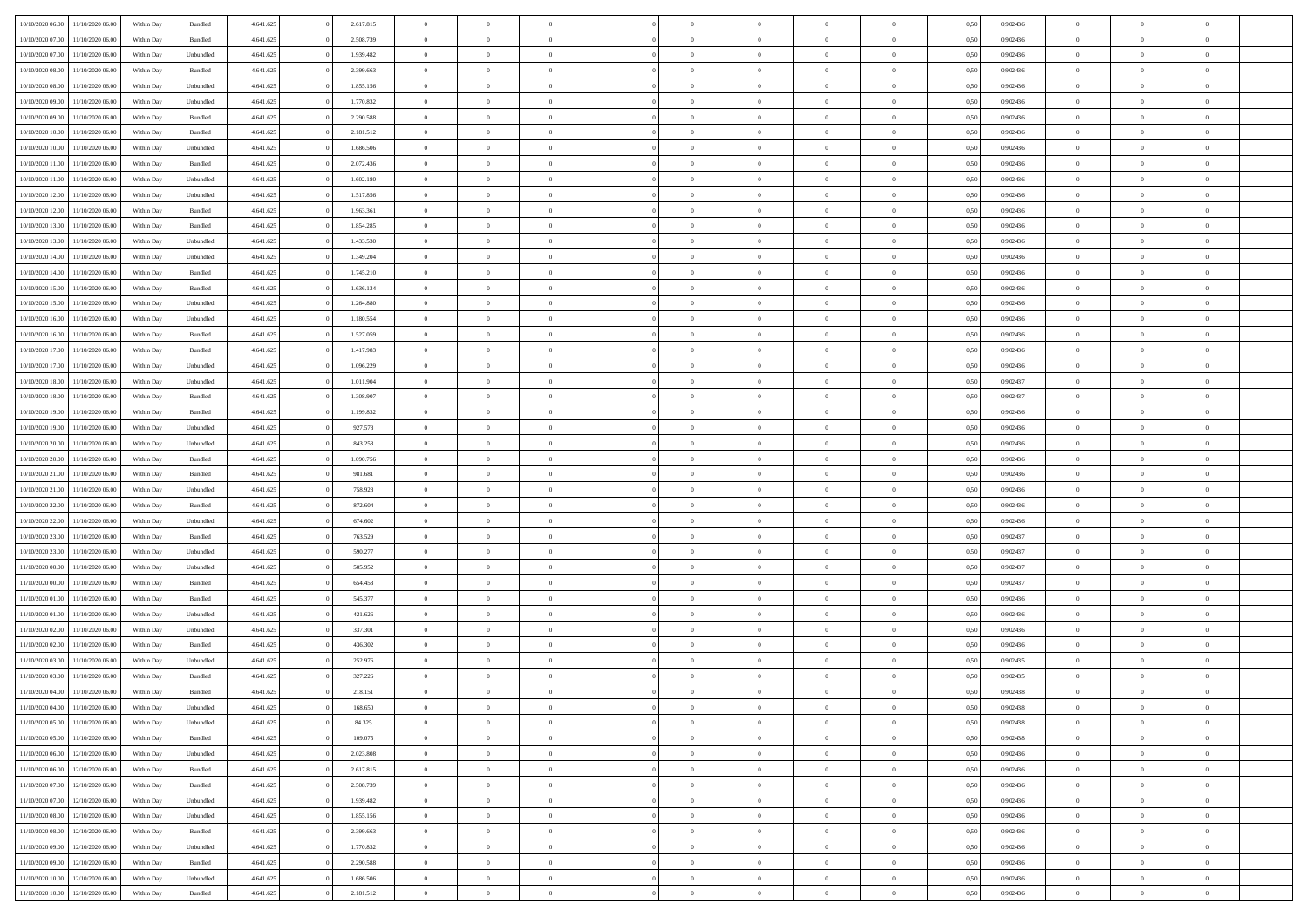| 11/10/2020 11:00                     | 12/10/2020 06:00                     | Within Day | Bundled            | 4.641.625              | 2.072.436 | $\overline{0}$ | $\theta$       |                                  | $\overline{0}$ | $\bf{0}$       | $\overline{0}$ | $\theta$                       | 0,50 | 0,902436 | $\theta$       | $\theta$       | $\theta$       |  |
|--------------------------------------|--------------------------------------|------------|--------------------|------------------------|-----------|----------------|----------------|----------------------------------|----------------|----------------|----------------|--------------------------------|------|----------|----------------|----------------|----------------|--|
|                                      |                                      |            |                    |                        |           |                |                | $\overline{0}$                   |                |                |                |                                |      |          |                |                | $\overline{0}$ |  |
| 11/10/2020 11:00                     | 12/10/2020 06.00                     | Within Day | Unbundled          | 4.641.625              | 1.602.180 | $\overline{0}$ | $\overline{0}$ |                                  | $\overline{0}$ | $\,$ 0         | $\bf{0}$       | $\bf{0}$                       | 0,50 | 0,902436 | $\,$ 0 $\,$    | $\overline{0}$ |                |  |
| 11/10/2020 12:00                     | 12/10/2020 06:00                     | Within Day | Bundled            | 4.641.625              | 1.963.361 | $\overline{0}$ | $\overline{0}$ | $\overline{0}$                   | $\overline{0}$ | $\overline{0}$ | $\overline{0}$ | $\mathbf{0}$                   | 0.50 | 0.902436 | $\overline{0}$ | $\overline{0}$ | $\bf{0}$       |  |
| 11/10/2020 12:00                     | 12/10/2020 06.00                     | Within Day | Unbundled          | 4.641.625              | 1.517.856 | $\overline{0}$ | $\overline{0}$ | $\overline{0}$                   | $\overline{0}$ | $\,0\,$        | $\overline{0}$ | $\overline{0}$                 | 0,50 | 0,902436 | $\,$ 0 $\,$    | $\overline{0}$ | $\overline{0}$ |  |
| 11/10/2020 13:00                     | 12/10/2020 06.00                     | Within Day | Bundled            | 4.641.625              | 1.854.285 | $\overline{0}$ | $\theta$       | $\overline{0}$                   | $\overline{0}$ | $\,$ 0         | $\overline{0}$ | $\bf{0}$                       | 0,50 | 0,902436 | $\,$ 0 $\,$    | $\overline{0}$ | $\overline{0}$ |  |
| 11/10/2020 13:00                     | 12/10/2020 06:00                     | Within Day | Unbundled          | 4.641.625              | 1.433.530 | $\overline{0}$ | $\overline{0}$ | $\overline{0}$                   | $\overline{0}$ | $\bf{0}$       | $\overline{0}$ | $\bf{0}$                       | 0.50 | 0.902436 | $\,0\,$        | $\overline{0}$ | $\overline{0}$ |  |
| 11/10/2020 14:00                     | 12/10/2020 06:00                     | Within Day | Unbundled          | 4.641.625              | 1.349.204 | $\overline{0}$ | $\overline{0}$ | $\overline{0}$                   | $\overline{0}$ | $\bf{0}$       | $\overline{0}$ | $\bf{0}$                       | 0,50 | 0,902436 | $\,$ 0 $\,$    | $\overline{0}$ | $\overline{0}$ |  |
| 11/10/2020 14:00                     | 12/10/2020 06.00                     | Within Day | Bundled            | 4.641.625              | 1.745.210 | $\overline{0}$ | $\overline{0}$ | $\overline{0}$                   | $\overline{0}$ | $\,$ 0         | $\bf{0}$       | $\bf{0}$                       | 0,50 | 0,902436 | $\,$ 0 $\,$    | $\overline{0}$ | $\overline{0}$ |  |
| 11/10/2020 15:00                     | 12/10/2020 06:00                     | Within Day | Bundled            | 4.641.625              | 1.636.134 | $\overline{0}$ | $\overline{0}$ | $\overline{0}$                   | $\overline{0}$ | $\bf{0}$       | $\overline{0}$ | $\bf{0}$                       | 0.50 | 0.902436 | $\bf{0}$       | $\overline{0}$ | $\bf{0}$       |  |
| 11/10/2020 15:00                     | 12/10/2020 06:00                     | Within Day | Unbundled          | 4.641.625              | 1.264.880 | $\overline{0}$ | $\overline{0}$ | $\overline{0}$                   | $\overline{0}$ | $\bf{0}$       | $\overline{0}$ | $\bf{0}$                       | 0,50 | 0,902436 | $\,$ 0 $\,$    | $\overline{0}$ | $\overline{0}$ |  |
|                                      |                                      |            |                    |                        |           |                |                |                                  |                |                |                |                                |      |          |                |                |                |  |
| 11/10/2020 16.00                     | 12/10/2020 06.00                     | Within Day | Bundled            | 4.641.625              | 1.527.059 | $\bf{0}$       | $\overline{0}$ | $\overline{0}$                   | $\overline{0}$ | $\,$ 0         | $\bf{0}$       | $\bf{0}$                       | 0,50 | 0,902436 | $\,$ 0 $\,$    | $\overline{0}$ | $\overline{0}$ |  |
| 11/10/2020 16:00                     | 12/10/2020 06:00                     | Within Day | Unbundled          | 4.641.625              | 1.180.554 | $\overline{0}$ | $\overline{0}$ | $\overline{0}$                   | $\overline{0}$ | $\bf{0}$       | $\overline{0}$ | $\mathbf{0}$                   | 0.50 | 0.902436 | $\overline{0}$ | $\,$ 0 $\,$    | $\bf{0}$       |  |
| 11/10/2020 17:00                     | 12/10/2020 06.00                     | Within Day | Unbundled          | 4.641.625              | 1.096.229 | $\overline{0}$ | $\overline{0}$ | $\overline{0}$                   | $\overline{0}$ | $\bf{0}$       | $\overline{0}$ | $\overline{0}$                 | 0,50 | 0,902436 | $\,$ 0 $\,$    | $\overline{0}$ | $\overline{0}$ |  |
| 11/10/2020 17:00                     | 12/10/2020 06.00                     | Within Day | Bundled            | 4.641.625              | 1.417.983 | $\overline{0}$ | $\theta$       | $\overline{0}$                   | $\overline{0}$ | $\,$ 0         | $\overline{0}$ | $\bf{0}$                       | 0,50 | 0,902436 | $\,$ 0 $\,$    | $\overline{0}$ | $\overline{0}$ |  |
| 11/10/2020 18:00                     | 12/10/2020 06:00                     | Within Day | Bundled            | 4.641.625              | 1.308.907 | $\overline{0}$ | $\overline{0}$ | $\overline{0}$                   | $\overline{0}$ | $\bf{0}$       | $\overline{0}$ | $\bf{0}$                       | 0.50 | 0.902437 | $\,0\,$        | $\overline{0}$ | $\overline{0}$ |  |
| 11/10/2020 18:00                     | 12/10/2020 06.00                     | Within Day | Unbundled          | 4.641.625              | 1.011.904 | $\overline{0}$ | $\overline{0}$ | $\overline{0}$                   | $\overline{0}$ | $\bf{0}$       | $\overline{0}$ | $\bf{0}$                       | 0,50 | 0,902437 | $\,$ 0 $\,$    | $\theta$       | $\overline{0}$ |  |
| 11/10/2020 19:00                     | 12/10/2020 06.00                     | Within Day | Bundled            | 4.641.625              | 1.199.832 | $\overline{0}$ | $\overline{0}$ | $\overline{0}$                   | $\overline{0}$ | $\,$ 0         | $\bf{0}$       | $\bf{0}$                       | 0,50 | 0,902436 | $\,$ 0 $\,$    | $\overline{0}$ | $\overline{0}$ |  |
| 11/10/2020 19:00                     | 12/10/2020 06:00                     | Within Day | Unbundled          | 4.641.625              | 927.578   | $\overline{0}$ | $\overline{0}$ | $\overline{0}$                   | $\overline{0}$ | $\bf{0}$       | $\overline{0}$ | $\mathbf{0}$                   | 0.50 | 0.902436 | $\bf{0}$       | $\overline{0}$ | $\bf{0}$       |  |
| 11/10/2020 20.00                     | 12/10/2020 06.00                     | Within Day | Unbundled          | 4.641.625              | 843.253   | $\overline{0}$ | $\overline{0}$ | $\overline{0}$                   | $\overline{0}$ | $\bf{0}$       | $\overline{0}$ | $\bf{0}$                       | 0,50 | 0,902436 | $\,$ 0 $\,$    | $\overline{0}$ | $\overline{0}$ |  |
| 11/10/2020 20:00                     | 12/10/2020 06.00                     | Within Day | Bundled            | 4.641.625              | 1.090.756 | $\overline{0}$ | $\overline{0}$ | $\overline{0}$                   | $\overline{0}$ | $\bf{0}$       | $\bf{0}$       | $\bf{0}$                       | 0,50 | 0,902436 | $\,$ 0 $\,$    | $\overline{0}$ | $\overline{0}$ |  |
|                                      |                                      |            | $\mathbf B$ undled |                        | 981.681   | $\overline{0}$ | $\overline{0}$ |                                  | $\overline{0}$ | $\bf{0}$       | $\overline{0}$ |                                | 0.50 | 0.902436 | $\overline{0}$ | $\,$ 0 $\,$    | $\overline{0}$ |  |
| 11/10/2020 21:00<br>11/10/2020 21.00 | 12/10/2020 06:00<br>12/10/2020 06.00 | Within Day |                    | 4.641.625<br>4.641.625 | 758.928   | $\overline{0}$ | $\overline{0}$ | $\overline{0}$<br>$\overline{0}$ | $\overline{0}$ | $\overline{0}$ | $\overline{0}$ | $\mathbf{0}$<br>$\overline{0}$ | 0,50 | 0,902436 | $\,$ 0 $\,$    | $\overline{0}$ | $\overline{0}$ |  |
|                                      |                                      | Within Day | Unbundled          |                        |           |                |                |                                  |                |                |                |                                |      |          |                |                |                |  |
| 11/10/2020 22.00                     | 12/10/2020 06.00                     | Within Day | Unbundled          | 4.641.625              | 674.602   | $\overline{0}$ | $\overline{0}$ | $\overline{0}$                   | $\overline{0}$ | $\,$ 0         | $\overline{0}$ | $\bf{0}$                       | 0,50 | 0,902436 | $\,$ 0 $\,$    | $\overline{0}$ | $\overline{0}$ |  |
| 11/10/2020 22:00                     | 12/10/2020 06:00                     | Within Day | Bundled            | 4.641.625              | 872.604   | $\overline{0}$ | $\overline{0}$ | $\overline{0}$                   | $\overline{0}$ | $\bf{0}$       | $\overline{0}$ | $\bf{0}$                       | 0.50 | 0.902436 | $\,0\,$        | $\overline{0}$ | $\overline{0}$ |  |
| 11/10/2020 23.00                     | 12/10/2020 06:00                     | Within Day | Bundled            | 4.641.625              | 763.529   | $\overline{0}$ | $\overline{0}$ | $\overline{0}$                   | $\overline{0}$ | $\bf{0}$       | $\overline{0}$ | $\bf{0}$                       | 0,50 | 0,902437 | $\,$ 0 $\,$    | $\theta$       | $\overline{0}$ |  |
| 11/10/2020 23.00                     | 12/10/2020 06.00                     | Within Day | Unbundled          | 4.641.625              | 590.277   | $\overline{0}$ | $\theta$       | $\overline{0}$                   | $\overline{0}$ | $\,$ 0         | $\bf{0}$       | $\bf{0}$                       | 0,50 | 0,902437 | $\,$ 0 $\,$    | $\overline{0}$ | $\overline{0}$ |  |
| 12/10/2020 00:00                     | 12/10/2020 06:00                     | Within Day | Bundled            | 4.641.625              | 654.453   | $\overline{0}$ | $\overline{0}$ | $\overline{0}$                   | $\overline{0}$ | $\bf{0}$       | $\overline{0}$ | $\mathbf{0}$                   | 0.50 | 0.902437 | $\bf{0}$       | $\overline{0}$ | $\bf{0}$       |  |
| 12/10/2020 00:00                     | 12/10/2020 06:00                     | Within Day | Unbundled          | 4.641.625              | 505.952   | $\overline{0}$ | $\overline{0}$ | $\overline{0}$                   | $\overline{0}$ | $\bf{0}$       | $\overline{0}$ | $\bf{0}$                       | 0,50 | 0,902437 | $\,$ 0 $\,$    | $\overline{0}$ | $\overline{0}$ |  |
| 12/10/2020 01:00                     | 12/10/2020 06.00                     | Within Day | Bundled            | 4.641.625              | 545.377   | $\overline{0}$ | $\overline{0}$ | $\overline{0}$                   | $\bf{0}$       | $\bf{0}$       | $\bf{0}$       | $\bf{0}$                       | 0,50 | 0,902436 | $\,$ 0 $\,$    | $\overline{0}$ | $\overline{0}$ |  |
| 12/10/2020 01:00                     | 12/10/2020 06:00                     | Within Day | Unbundled          | 4.641.625              | 421.626   | $\overline{0}$ | $\overline{0}$ | $\overline{0}$                   | $\overline{0}$ | $\bf{0}$       | $\overline{0}$ | $\mathbf{0}$                   | 0.50 | 0.902436 | $\overline{0}$ | $\,$ 0 $\,$    | $\bf{0}$       |  |
| 12/10/2020 02:00                     | 12/10/2020 06:00                     | Within Dav | Unbundled          | 4.641.625              | 337.301   | $\overline{0}$ | $\overline{0}$ | $\overline{0}$                   | $\overline{0}$ | $\overline{0}$ | $\overline{0}$ | $\overline{0}$                 | 0.50 | 0,902436 | $\theta$       | $\overline{0}$ | $\overline{0}$ |  |
| 12/10/2020 02:00                     | 12/10/2020 06.00                     | Within Day | Bundled            | 4.641.625              | 436.302   | $\overline{0}$ | $\overline{0}$ | $\overline{0}$                   | $\overline{0}$ | $\,$ 0         | $\bf{0}$       | $\bf{0}$                       | 0,50 | 0,902436 | $\,$ 0 $\,$    | $\overline{0}$ | $\overline{0}$ |  |
| 12/10/2020 03:00                     | 12/10/2020 06:00                     | Within Day | Bundled            | 4.641.625              | 327.226   | $\overline{0}$ | $\overline{0}$ | $\overline{0}$                   | $\overline{0}$ | $\bf{0}$       | $\overline{0}$ | $\bf{0}$                       | 0.50 | 0.902435 | $\,0\,$        | $\overline{0}$ | $\overline{0}$ |  |
| 12/10/2020 03:00                     | 12/10/2020 06:00                     | Within Dav | Unbundled          | 4.641.625              | 252.976   | $\overline{0}$ | $\overline{0}$ | $\Omega$                         | $\overline{0}$ | $\mathbf{0}$   | $\overline{0}$ | $\overline{0}$                 | 0,50 | 0,902435 | $\theta$       | $\overline{0}$ | $\overline{0}$ |  |
|                                      |                                      |            |                    |                        |           |                |                |                                  |                |                |                |                                |      |          |                |                |                |  |
| 12/10/2020 04:00                     | 12/10/2020 06.00                     | Within Day | Unbundled          | 4.641.625              | 168.650   | $\overline{0}$ | $\overline{0}$ | $\overline{0}$                   | $\overline{0}$ | $\,$ 0         | $\bf{0}$       | $\bf{0}$                       | 0,50 | 0,902438 | $\,$ 0 $\,$    | $\overline{0}$ | $\overline{0}$ |  |
| 12/10/2020 04:00                     | 12/10/2020 06:00                     | Within Day | Bundled            | 4.641.625              | 218.151   | $\overline{0}$ | $\overline{0}$ | $\overline{0}$                   | $\overline{0}$ | $\bf{0}$       | $\overline{0}$ | $\mathbf{0}$                   | 0.50 | 0.902438 | $\overline{0}$ | $\overline{0}$ | $\bf{0}$       |  |
| 12/10/2020 05:00                     | 12/10/2020 06:00                     | Within Dav | Bundled            | 4.641.625              | 109.075   | $\overline{0}$ | $\overline{0}$ | $\overline{0}$                   | $\overline{0}$ | $\overline{0}$ | $\overline{0}$ | $\overline{0}$                 | 0,50 | 0,902438 | $\theta$       | $\overline{0}$ | $\overline{0}$ |  |
| 12/10/2020 05:00                     | 12/10/2020 06.00                     | Within Day | Unbundled          | 4.641.625              | 84.325    | $\overline{0}$ | $\overline{0}$ | $\overline{0}$                   | $\bf{0}$       | $\bf{0}$       | $\bf{0}$       | $\bf{0}$                       | 0,50 | 0,902438 | $\,$ 0 $\,$    | $\overline{0}$ | $\overline{0}$ |  |
| 12/10/2020 06:00                     | 13/10/2020 06:00                     | Within Day | $\mathbf B$ undled | 4.641.625              | 2.617.815 | $\overline{0}$ | $\overline{0}$ | $\overline{0}$                   | $\overline{0}$ | $\bf{0}$       | $\overline{0}$ | $\mathbf{0}$                   | 0.50 | 0.902436 | $\overline{0}$ | $\,$ 0 $\,$    | $\overline{0}$ |  |
| 12/10/2020 06:00                     | 13/10/2020 06:00                     | Within Dav | Unbundled          | 4.641.625              | 2.023.808 | $\overline{0}$ | $\overline{0}$ | $\overline{0}$                   | $\overline{0}$ | $\overline{0}$ | $\overline{0}$ | $\overline{0}$                 | 0.50 | 0,902436 | $\theta$       | $\overline{0}$ | $\overline{0}$ |  |
| 12/10/2020 07:00                     | 13/10/2020 06.00                     | Within Day | Bundled            | 4.641.625              | 2.508.739 | $\overline{0}$ | $\overline{0}$ | $\overline{0}$                   | $\overline{0}$ | $\bf{0}$       | $\overline{0}$ | $\bf{0}$                       | 0,50 | 0,902436 | $\,$ 0 $\,$    | $\overline{0}$ | $\overline{0}$ |  |
| 12/10/2020 07:00                     | 13/10/2020 06:00                     | Within Day | Unbundled          | 4.641.625              | 1.939.482 | $\overline{0}$ | $\overline{0}$ | $\overline{0}$                   | $\overline{0}$ | $\bf{0}$       | $\overline{0}$ | $\bf{0}$                       | 0.50 | 0.902436 | $\,0\,$        | $\overline{0}$ | $\overline{0}$ |  |
| 12/10/2020 08:00                     | 13/10/2020 06:00                     | Within Dav | Unbundled          | 4.641.625              | 1.855.156 | $\overline{0}$ | $\theta$       | $\Omega$                         | $\overline{0}$ | $\bf{0}$       | $\overline{0}$ | $\overline{0}$                 | 0.50 | 0,902436 | $\theta$       | $\overline{0}$ | $\overline{0}$ |  |
| 12/10/2020 08:00                     | 13/10/2020 06:00                     | Within Day | Bundled            | 4.641.625              | 2.399.663 | $\overline{0}$ | $\overline{0}$ | $\overline{0}$                   | $\bf{0}$       | $\,$ 0         | $\bf{0}$       | $\bf{0}$                       | 0,50 | 0,902436 | $\,$ 0 $\,$    | $\overline{0}$ | $\overline{0}$ |  |
| 12/10/2020 09:00 13/10/2020 06:00    |                                      | Within Day | $\mathbf B$ undled | 4.641.625              | 2.290.588 | $\bf{0}$       | $\theta$       |                                  | $^{\circ}$     | $\bf{0}$       |                |                                | 0,50 | 0.902436 | $\bf{0}$       | $\theta$       |                |  |
| 12/10/2020 09:00                     | 13/10/2020 06:00                     | Within Day | Unbundled          | 4.641.625              | 1.770.832 | $\overline{0}$ | $\overline{0}$ | $\overline{0}$                   | $\overline{0}$ | $\overline{0}$ | $\overline{0}$ | $\mathbf{0}$                   | 0,50 | 0,902436 | $\theta$       | $\overline{0}$ | $\overline{0}$ |  |
|                                      |                                      |            |                    |                        |           |                |                |                                  |                |                |                |                                |      |          |                |                |                |  |
| 12/10/2020 10:00                     | 13/10/2020 06:00                     | Within Day | Bundled            | 4.641.625              | 2.181.512 | $\overline{0}$ | $\overline{0}$ | $\overline{0}$                   | $\bf{0}$       | $\overline{0}$ | $\overline{0}$ | $\mathbf{0}$                   | 0,50 | 0,902436 | $\bf{0}$       | $\overline{0}$ | $\bf{0}$       |  |
| 12/10/2020 10:00                     | 13/10/2020 06.00                     | Within Day | Unbundled          | 4.641.625              | 1.686.506 | $\overline{0}$ | $\overline{0}$ | $\overline{0}$                   | $\overline{0}$ | $\bf{0}$       | $\overline{0}$ | $\mathbf{0}$                   | 0.50 | 0.902436 | $\overline{0}$ | $\bf{0}$       | $\bf{0}$       |  |
| 12/10/2020 11:00                     | 13/10/2020 06:00                     | Within Day | Unbundled          | 4.641.625              | 1.602.180 | $\overline{0}$ | $\overline{0}$ | $\overline{0}$                   | $\overline{0}$ | $\overline{0}$ | $\overline{0}$ | $\mathbf{0}$                   | 0,50 | 0,902436 | $\overline{0}$ | $\theta$       | $\overline{0}$ |  |
| 12/10/2020 11:00                     | 13/10/2020 06:00                     | Within Day | Bundled            | 4.641.625              | 2.072.436 | $\overline{0}$ | $\overline{0}$ | $\overline{0}$                   | $\overline{0}$ | $\bf{0}$       | $\bf{0}$       | $\bf{0}$                       | 0,50 | 0,902436 | $\bf{0}$       | $\overline{0}$ | $\overline{0}$ |  |
| 12/10/2020 12:00                     | 13/10/2020 06:00                     | Within Day | Bundled            | 4.641.625              | 1.963.361 | $\overline{0}$ | $\overline{0}$ | $\overline{0}$                   | $\overline{0}$ | $\bf{0}$       | $\overline{0}$ | $\mathbf{0}$                   | 0.50 | 0.902436 | $\,$ 0 $\,$    | $\theta$       | $\,$ 0         |  |
| 12/10/2020 12:00                     | 13/10/2020 06:00                     | Within Day | Unbundled          | 4.641.625              | 1.517.856 | $\overline{0}$ | $\overline{0}$ | $\overline{0}$                   | $\overline{0}$ | $\overline{0}$ | $\overline{0}$ | $\overline{0}$                 | 0,50 | 0,902436 | $\overline{0}$ | $\theta$       | $\overline{0}$ |  |
| 12/10/2020 13:00                     | 13/10/2020 06.00                     | Within Day | Unbundled          | 4.641.625              | 1.433.530 | $\overline{0}$ | $\,$ 0         | $\overline{0}$                   | $\bf{0}$       | $\,$ 0 $\,$    | $\bf{0}$       | $\bf{0}$                       | 0,50 | 0,902436 | $\,$ 0 $\,$    | $\overline{0}$ | $\overline{0}$ |  |
| 12/10/2020 13:00                     | 13/10/2020 06:00                     | Within Day | Bundled            | 4.641.625              | 1.854.285 | $\overline{0}$ | $\overline{0}$ | $\overline{0}$                   | $\overline{0}$ | $\bf{0}$       | $\overline{0}$ | $\mathbf{0}$                   | 0.50 | 0.902436 | $\mathbf{0}$   | $\,$ 0 $\,$    | $\overline{0}$ |  |
| 12/10/2020 14:00                     | 13/10/2020 06:00                     | Within Day | Unbundled          | 4.641.625              | 1.349.204 | $\overline{0}$ | $\overline{0}$ | $\overline{0}$                   | $\overline{0}$ | $\overline{0}$ | $\overline{0}$ | $\overline{0}$                 | 0,50 | 0,902436 | $\overline{0}$ | $\theta$       | $\overline{0}$ |  |
| 12/10/2020 14:00                     | 13/10/2020 06.00                     | Within Day | Bundled            | 4.641.625              | 1.745.210 | $\overline{0}$ | $\overline{0}$ | $\overline{0}$                   | $\bf{0}$       | $\bf{0}$       | $\bf{0}$       | $\bf{0}$                       | 0,50 | 0,902436 | $\bf{0}$       | $\overline{0}$ | $\bf{0}$       |  |
| 12/10/2020 15:00 13/10/2020 06:00    |                                      |            | Unbundled          | 4.641.625              | 1.264.880 | $\,$ 0 $\,$    | $\,$ 0 $\,$    | $\overline{0}$                   | $\overline{0}$ | $\,$ 0 $\,$    | $\overline{0}$ | $\,$ 0 $\,$                    | 0,50 | 0,902436 | $\mathbf{0}^-$ | $\,$ 0 $\,$    | $\,$ 0 $\,$    |  |
|                                      |                                      | Within Day |                    |                        |           |                |                |                                  |                |                |                |                                |      |          |                |                |                |  |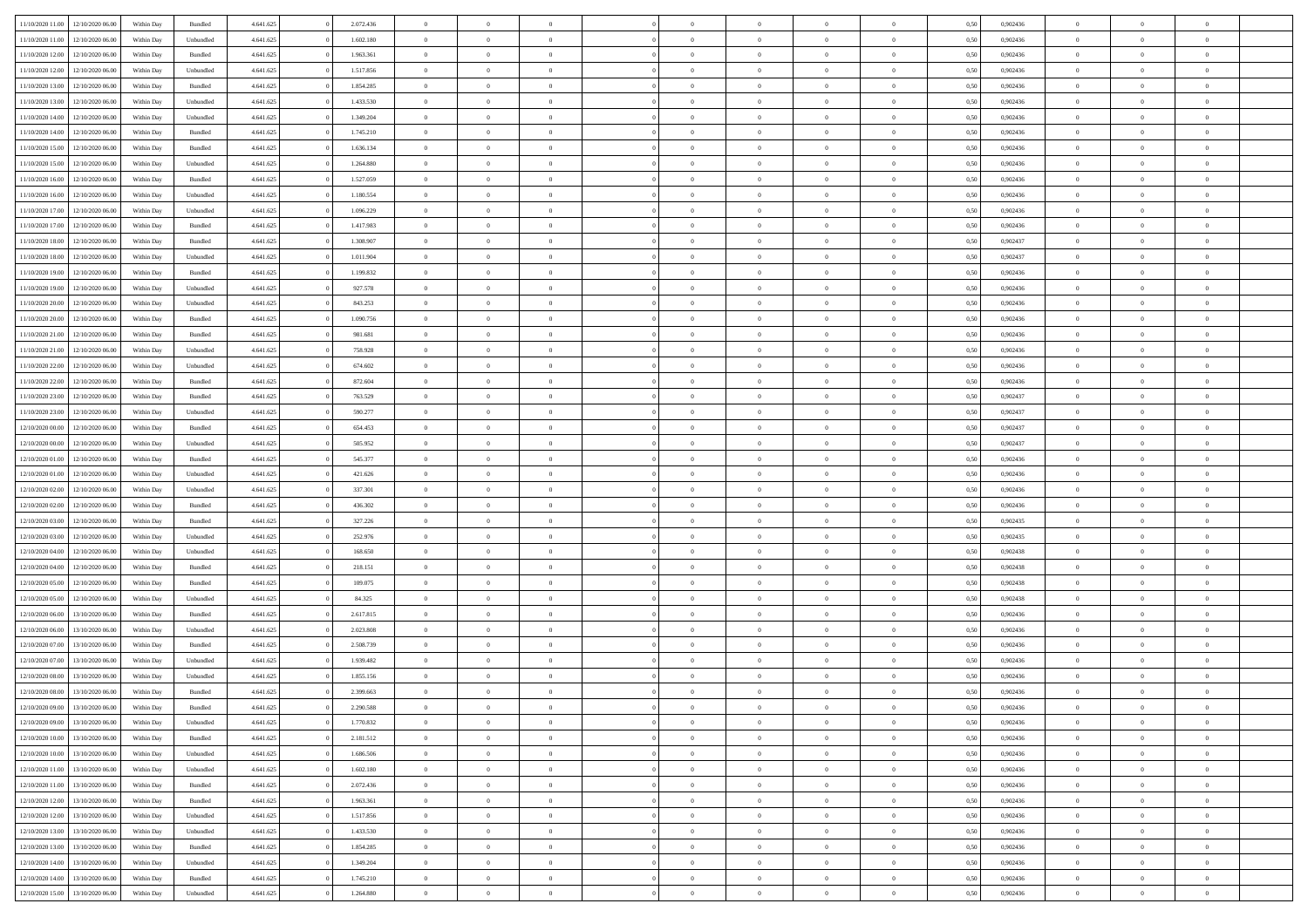|                  | 13/10/2020 06:00 | Within Dav | Bundled   | 4.641.625 | 1.636.134 | $\overline{0}$ | $\theta$       |                | $\Omega$       | $\Omega$       | $\theta$       | $\theta$       | 0.50 | 0,902436 | $\theta$       | $\theta$       | $\overline{0}$ |  |
|------------------|------------------|------------|-----------|-----------|-----------|----------------|----------------|----------------|----------------|----------------|----------------|----------------|------|----------|----------------|----------------|----------------|--|
| 12/10/2020 15:00 |                  |            |           |           |           |                |                |                |                |                |                |                |      |          |                |                |                |  |
| 12/10/2020 16:00 | 13/10/2020 06.00 | Within Day | Bundled   | 4.641.625 | 1.527.059 | $\overline{0}$ | $\theta$       | $\overline{0}$ | $\overline{0}$ | $\bf{0}$       | $\overline{0}$ | $\bf{0}$       | 0,50 | 0,902436 | $\theta$       | $\overline{0}$ | $\overline{0}$ |  |
| 12/10/2020 16:00 | 13/10/2020 06:00 | Within Day | Unbundled | 4.641.625 | 1.180.554 | $\overline{0}$ | $\bf{0}$       | $\overline{0}$ | $\bf{0}$       | $\bf{0}$       | $\bf{0}$       | $\mathbf{0}$   | 0,50 | 0,902436 | $\overline{0}$ | $\overline{0}$ | $\overline{0}$ |  |
|                  |                  |            |           |           |           |                |                |                |                |                |                |                |      |          | $\theta$       |                |                |  |
| 12/10/2020 17:00 | 13/10/2020 06:00 | Within Dav | Unbundled | 4.641.625 | 1.096.229 | $\overline{0}$ | $\overline{0}$ | $\overline{0}$ | $\overline{0}$ | $\bf{0}$       | $\overline{0}$ | $\overline{0}$ | 0.50 | 0,902436 |                | $\overline{0}$ | $\overline{0}$ |  |
| 12/10/2020 17:00 | 13/10/2020 06.00 | Within Day | Bundled   | 4.641.625 | 1.417.983 | $\overline{0}$ | $\theta$       | $\overline{0}$ | $\overline{0}$ | $\bf{0}$       | $\overline{0}$ | $\bf{0}$       | 0,50 | 0,902436 | $\,$ 0 $\,$    | $\overline{0}$ | $\overline{0}$ |  |
| 12/10/2020 18:00 | 13/10/2020 06:00 | Within Day | Bundled   | 4.641.625 | 1.308.907 | $\overline{0}$ | $\overline{0}$ | $\overline{0}$ | $\bf{0}$       | $\overline{0}$ | $\overline{0}$ | $\mathbf{0}$   | 0,50 | 0,902437 | $\overline{0}$ | $\overline{0}$ | $\bf{0}$       |  |
| 12/10/2020 18:00 | 13/10/2020 06:00 | Within Dav | Unbundled | 4.641.625 | 1.011.904 | $\overline{0}$ | $\overline{0}$ | $\overline{0}$ | $\overline{0}$ | $\overline{0}$ | $\overline{0}$ | $\overline{0}$ | 0.50 | 0,902437 | $\theta$       | $\overline{0}$ | $\overline{0}$ |  |
|                  |                  |            |           |           |           |                |                |                |                |                |                |                |      |          |                |                |                |  |
| 12/10/2020 19:00 | 13/10/2020 06.00 | Within Day | Bundled   | 4.641.625 | 1.199.832 | $\overline{0}$ | $\theta$       | $\overline{0}$ | $\overline{0}$ | $\bf{0}$       | $\overline{0}$ | $\bf{0}$       | 0,50 | 0,902436 | $\theta$       | $\theta$       | $\overline{0}$ |  |
| 12/10/2020 19:00 | 13/10/2020 06:00 | Within Day | Unbundled | 4.641.625 | 927.578   | $\overline{0}$ | $\overline{0}$ | $\overline{0}$ | $\bf{0}$       | $\bf{0}$       | $\bf{0}$       | $\bf{0}$       | 0,50 | 0,902436 | $\,0\,$        | $\overline{0}$ | $\overline{0}$ |  |
| 12/10/2020 20:00 | 13/10/2020 06:00 | Within Dav | Bundled   | 4.641.625 | 1.090.756 | $\overline{0}$ | $\overline{0}$ | $\overline{0}$ | $\overline{0}$ | $\overline{0}$ | $\overline{0}$ | $\overline{0}$ | 0.50 | 0,902436 | $\theta$       | $\overline{0}$ | $\overline{0}$ |  |
|                  |                  |            |           |           |           |                |                |                |                |                |                |                |      |          |                |                |                |  |
| 12/10/2020 20:00 | 13/10/2020 06.00 | Within Day | Unbundled | 4.641.625 | 843.253   | $\overline{0}$ | $\theta$       | $\overline{0}$ | $\overline{0}$ | $\bf{0}$       | $\overline{0}$ | $\bf{0}$       | 0,50 | 0,902436 | $\,$ 0 $\,$    | $\overline{0}$ | $\overline{0}$ |  |
| 12/10/2020 21.00 | 13/10/2020 06:00 | Within Day | Bundled   | 4.641.625 | 981.681   | $\overline{0}$ | $\bf{0}$       | $\overline{0}$ | $\bf{0}$       | $\bf{0}$       | $\bf{0}$       | $\mathbf{0}$   | 0,50 | 0,902436 | $\overline{0}$ | $\overline{0}$ | $\bf{0}$       |  |
| 12/10/2020 21:00 | 13/10/2020 06:00 | Within Day | Unbundled | 4.641.625 | 758.928   | $\overline{0}$ | $\overline{0}$ | $\overline{0}$ | $\overline{0}$ | $\bf{0}$       | $\overline{0}$ | $\overline{0}$ | 0.50 | 0,902436 | $\theta$       | $\theta$       | $\overline{0}$ |  |
|                  |                  |            |           |           |           |                |                |                |                |                |                |                |      |          |                |                |                |  |
| 12/10/2020 22.00 | 13/10/2020 06.00 | Within Day | Bundled   | 4.641.625 | 872.604   | $\overline{0}$ | $\theta$       | $\overline{0}$ | $\overline{0}$ | $\bf{0}$       | $\overline{0}$ | $\bf{0}$       | 0,50 | 0,902436 | $\theta$       | $\overline{0}$ | $\overline{0}$ |  |
| 12/10/2020 22:00 | 13/10/2020 06:00 | Within Day | Unbundled | 4.641.625 | 674.602   | $\overline{0}$ | $\overline{0}$ | $\overline{0}$ | $\bf{0}$       | $\overline{0}$ | $\overline{0}$ | $\mathbf{0}$   | 0,50 | 0,902436 | $\overline{0}$ | $\overline{0}$ | $\bf{0}$       |  |
| 12/10/2020 23:00 | 13/10/2020 06:00 | Within Dav | Bundled   | 4.641.625 | 763.529   | $\overline{0}$ | $\overline{0}$ | $\overline{0}$ | $\overline{0}$ | $\overline{0}$ | $\overline{0}$ | $\overline{0}$ | 0.50 | 0,902437 | $\theta$       | $\overline{0}$ | $\overline{0}$ |  |
| 12/10/2020 23:00 | 13/10/2020 06.00 | Within Day | Unbundled | 4.641.625 | 590.277   | $\overline{0}$ | $\theta$       | $\overline{0}$ | $\overline{0}$ | $\bf{0}$       | $\overline{0}$ | $\bf{0}$       | 0,50 | 0,902437 | $\,$ 0 $\,$    | $\overline{0}$ | $\overline{0}$ |  |
|                  |                  |            |           |           |           |                |                |                |                |                |                |                |      |          |                |                |                |  |
| 13/10/2020 00.00 | 13/10/2020 06.00 | Within Day | Bundled   | 4.641.625 | 654.453   | $\overline{0}$ | $\overline{0}$ | $\overline{0}$ | $\overline{0}$ | $\bf{0}$       | $\overline{0}$ | $\mathbf{0}$   | 0,50 | 0,902437 | $\bf{0}$       | $\overline{0}$ | $\overline{0}$ |  |
| 13/10/2020 00:00 | 13/10/2020 06:00 | Within Day | Unbundled | 4.641.625 | 505.952   | $\overline{0}$ | $\overline{0}$ | $\overline{0}$ | $\overline{0}$ | $\overline{0}$ | $\overline{0}$ | $\overline{0}$ | 0.50 | 0,902437 | $\theta$       | $\overline{0}$ | $\overline{0}$ |  |
| 13/10/2020 01:00 | 13/10/2020 06.00 | Within Day | Bundled   | 4.641.625 | 545.377   | $\overline{0}$ | $\theta$       | $\overline{0}$ | $\overline{0}$ | $\bf{0}$       | $\overline{0}$ | $\bf{0}$       | 0,50 | 0,902436 | $\,$ 0 $\,$    | $\overline{0}$ | $\overline{0}$ |  |
|                  |                  |            |           |           |           |                |                |                |                |                |                |                |      |          |                |                |                |  |
| 13/10/2020 01.00 | 13/10/2020 06:00 | Within Day | Unbundled | 4.641.625 | 421.626   | $\overline{0}$ | $\overline{0}$ | $\overline{0}$ | $\overline{0}$ | $\bf{0}$       | $\overline{0}$ | $\bf{0}$       | 0,50 | 0,902436 | $\bf{0}$       | $\overline{0}$ | $\bf{0}$       |  |
| 13/10/2020 02:00 | 13/10/2020 06:00 | Within Day | Unbundled | 4.641.625 | 337.301   | $\overline{0}$ | $\overline{0}$ | $\overline{0}$ | $\overline{0}$ | $\overline{0}$ | $\overline{0}$ | $\overline{0}$ | 0.50 | 0,902436 | $\theta$       | $\overline{0}$ | $\overline{0}$ |  |
| 13/10/2020 02:00 | 13/10/2020 06.00 | Within Day | Bundled   | 4.641.625 | 436.302   | $\overline{0}$ | $\theta$       | $\overline{0}$ | $\overline{0}$ | $\bf{0}$       | $\overline{0}$ | $\bf{0}$       | 0,50 | 0,902436 | $\,$ 0 $\,$    | $\overline{0}$ | $\overline{0}$ |  |
| 13/10/2020 03:00 | 13/10/2020 06:00 | Within Day | Unbundled | 4.641.625 | 252.976   | $\overline{0}$ | $\overline{0}$ | $\overline{0}$ | $\overline{0}$ | $\overline{0}$ | $\overline{0}$ | $\mathbf{0}$   | 0,50 | 0,902435 | $\overline{0}$ | $\overline{0}$ | $\bf{0}$       |  |
|                  |                  |            |           |           |           |                |                |                |                |                |                |                |      |          |                |                |                |  |
| 13/10/2020 03:00 | 13/10/2020 06:00 | Within Dav | Bundled   | 4.641.625 | 327.226   | $\overline{0}$ | $\overline{0}$ | $\overline{0}$ | $\overline{0}$ | $\overline{0}$ | $\overline{0}$ | $\overline{0}$ | 0.50 | 0,902435 | $\theta$       | $\overline{0}$ | $\overline{0}$ |  |
| 13/10/2020 04:00 | 13/10/2020 06.00 | Within Day | Unbundled | 4.641.625 | 168.650   | $\overline{0}$ | $\theta$       | $\overline{0}$ | $\overline{0}$ | $\bf{0}$       | $\overline{0}$ | $\bf{0}$       | 0,50 | 0,902438 | $\theta$       | $\overline{0}$ | $\overline{0}$ |  |
| 13/10/2020 04:00 | 13/10/2020 06:00 | Within Day | Bundled   | 4.641.625 | 218.151   | $\overline{0}$ | $\overline{0}$ | $\overline{0}$ | $\bf{0}$       | $\bf{0}$       | $\bf{0}$       | $\bf{0}$       | 0,50 | 0,902438 | $\,0\,$        | $\overline{0}$ | $\overline{0}$ |  |
| 13/10/2020 05:00 | 13/10/2020 06:00 |            | Unbundled | 4.641.625 | 84.325    | $\overline{0}$ | $\overline{0}$ | $\overline{0}$ | $\overline{0}$ | $\overline{0}$ | $\overline{0}$ | $\overline{0}$ | 0.50 | 0,902438 | $\theta$       | $\overline{0}$ | $\overline{0}$ |  |
|                  |                  | Within Day |           |           |           |                |                |                |                |                |                |                |      |          |                |                |                |  |
| 13/10/2020 05:00 | 13/10/2020 06.00 | Within Day | Bundled   | 4.641.625 | 109.075   | $\overline{0}$ | $\theta$       | $\overline{0}$ | $\overline{0}$ | $\bf{0}$       | $\overline{0}$ | $\bf{0}$       | 0,50 | 0,902438 | $\,$ 0 $\,$    | $\overline{0}$ | $\overline{0}$ |  |
| 13/10/2020 06.00 | 14/10/2020 06.00 | Within Day | Unbundled | 4.641.625 | 2.023.808 | $\overline{0}$ | $\overline{0}$ | $\overline{0}$ | $\bf{0}$       | $\bf{0}$       | $\bf{0}$       | $\bf{0}$       | 0,50 | 0,902436 | $\overline{0}$ | $\overline{0}$ | $\bf{0}$       |  |
| 13/10/2020 06.00 | 14/10/2020 06.00 | Within Day | Bundled   | 4.641.625 | 2.617.815 | $\overline{0}$ | $\Omega$       | $\overline{0}$ | $\Omega$       | $\Omega$       | $\overline{0}$ | $\overline{0}$ | 0,50 | 0.902436 | $\,0\,$        | $\theta$       | $\theta$       |  |
|                  |                  |            |           |           |           |                |                |                |                |                |                |                |      |          |                |                |                |  |
| 13/10/2020 07.00 | 14/10/2020 06.00 | Within Day | Bundled   | 4.641.625 | 2.508.739 | $\overline{0}$ | $\theta$       | $\overline{0}$ | $\overline{0}$ | $\bf{0}$       | $\overline{0}$ | $\bf{0}$       | 0,50 | 0,902436 | $\,$ 0 $\,$    | $\overline{0}$ | $\overline{0}$ |  |
| 13/10/2020 07.00 | 14/10/2020 06.00 | Within Day | Unbundled | 4.641.625 | 1.939.482 | $\overline{0}$ | $\overline{0}$ | $\overline{0}$ | $\bf{0}$       | $\overline{0}$ | $\overline{0}$ | $\mathbf{0}$   | 0,50 | 0,902436 | $\overline{0}$ | $\overline{0}$ | $\bf{0}$       |  |
| 13/10/2020 08:00 | 14/10/2020 06.00 | Within Day | Bundled   | 4.641.625 | 2.399.663 | $\overline{0}$ | $\Omega$       | $\Omega$       | $\Omega$       | $\overline{0}$ | $\overline{0}$ | $\overline{0}$ | 0.50 | 0.902436 | $\,0\,$        | $\theta$       | $\theta$       |  |
| 13/10/2020 08:00 | 14/10/2020 06.00 | Within Day | Unbundled | 4.641.625 | 1.855.156 | $\overline{0}$ | $\theta$       | $\overline{0}$ | $\overline{0}$ | $\bf{0}$       | $\overline{0}$ | $\bf{0}$       | 0,50 | 0,902436 | $\,$ 0 $\,$    | $\overline{0}$ | $\overline{0}$ |  |
|                  |                  |            |           |           |           |                |                |                |                |                |                |                |      |          |                |                |                |  |
| 13/10/2020 09:00 | 14/10/2020 06.00 | Within Day | Unbundled | 4.641.625 | 1.770.832 | $\overline{0}$ | $\overline{0}$ | $\overline{0}$ | $\overline{0}$ | $\bf{0}$       | $\overline{0}$ | $\bf{0}$       | 0,50 | 0,902436 | $\bf{0}$       | $\overline{0}$ | $\bf{0}$       |  |
| 13/10/2020 09:00 | 14/10/2020 06:00 | Within Day | Bundled   | 4.641.625 | 2.290.588 | $\overline{0}$ | $\Omega$       | $\overline{0}$ | $\Omega$       | $\overline{0}$ | $\overline{0}$ | $\overline{0}$ | 0.50 | 0.902436 | $\,$ 0 $\,$    | $\theta$       | $\theta$       |  |
| 13/10/2020 10:00 | 14/10/2020 06.00 | Within Day | Bundled   | 4.641.625 | 2.181.512 | $\overline{0}$ | $\overline{0}$ | $\overline{0}$ | $\overline{0}$ | $\,$ 0         | $\overline{0}$ | $\bf{0}$       | 0,50 | 0,902436 | $\,$ 0 $\,$    | $\overline{0}$ | $\overline{0}$ |  |
|                  |                  |            |           |           |           |                |                |                |                |                |                |                |      |          |                |                |                |  |
| 13/10/2020 10:00 | 14/10/2020 06.00 | Within Day | Unbundled | 4.641.625 | 1.686.506 | $\overline{0}$ | $\bf{0}$       | $\overline{0}$ | $\overline{0}$ | $\bf{0}$       | $\overline{0}$ | $\mathbf{0}$   | 0,50 | 0,902436 | $\bf{0}$       | $\overline{0}$ | $\bf{0}$       |  |
| 13/10/2020 11:00 | 14/10/2020 06.00 | Within Day | Unbundled | 4.641.625 | 1.602.180 | $\overline{0}$ | $\Omega$       | $\overline{0}$ | $\Omega$       | $\overline{0}$ | $\overline{0}$ | $\overline{0}$ | 0,50 | 0,902436 | $\,0\,$        | $\theta$       | $\theta$       |  |
| 13/10/2020 11:00 | 14/10/2020 06.00 | Within Day | Bundled   | 4.641.625 | 2.072.436 | $\overline{0}$ | $\overline{0}$ | $\overline{0}$ | $\overline{0}$ | $\,$ 0         | $\overline{0}$ | $\bf{0}$       | 0,50 | 0,902436 | $\,$ 0 $\,$    | $\overline{0}$ | $\overline{0}$ |  |
| 13/10/2020 12:00 | 14/10/2020 06.00 | Within Day | Unbundled | 4.641.625 | 1.517.856 | $\overline{0}$ | $\overline{0}$ | $\overline{0}$ | $\bf{0}$       | $\bf{0}$       | $\overline{0}$ | $\mathbf{0}$   | 0,50 | 0,902436 | $\bf{0}$       | $\overline{0}$ | $\bf{0}$       |  |
|                  |                  |            |           |           |           |                |                |                |                |                |                |                |      |          |                |                |                |  |
| 13/10/2020 12:00 | 14/10/2020 06.00 | Within Day | Bundled   | 4.641.625 | 1.963.361 | $\overline{0}$ | $\Omega$       | $\Omega$       | $\Omega$       | $\Omega$       | $\overline{0}$ | $\overline{0}$ | 0.50 | 0.902436 | $\theta$       | $\theta$       | $\theta$       |  |
| 13/10/2020 13:00 | 14/10/2020 06.00 | Within Day | Bundled   | 4.641.625 | 1.854.285 | $\overline{0}$ | $\overline{0}$ | $\overline{0}$ | $\bf{0}$       | $\,$ 0         | $\bf{0}$       | $\bf{0}$       | 0,50 | 0,902436 | $\,0\,$        | $\,0\,$        | $\overline{0}$ |  |
| 13/10/2020 13:00 | 14/10/2020 06.00 | Within Day | Unbundled | 4.641.625 | 1.433.530 | $\bf{0}$       | $\bf{0}$       |                |                |                |                |                | 0,50 | 0,902436 | $\bf{0}$       | $\overline{0}$ |                |  |
| 13/10/2020 14:00 | 14/10/2020 06:00 |            |           | 4.641.625 | 1.349.204 | $\overline{0}$ | $\overline{0}$ | $\overline{0}$ | $\Omega$       | $\theta$       | $\overline{0}$ | $\overline{0}$ |      | 0.902436 | $\theta$       | $\theta$       | $\theta$       |  |
|                  |                  | Within Day | Unbundled |           |           |                |                |                |                |                |                |                | 0,50 |          |                |                |                |  |
| 13/10/2020 14:00 | 14/10/2020 06.00 | Within Day | Bundled   | 4.641.625 | 1.745.210 | $\overline{0}$ | $\,$ 0         | $\overline{0}$ | $\bf{0}$       | $\,$ 0 $\,$    | $\overline{0}$ | $\mathbf{0}$   | 0,50 | 0,902436 | $\,$ 0 $\,$    | $\,$ 0 $\,$    | $\,$ 0         |  |
| 13/10/2020 15:00 | 14/10/2020 06.00 | Within Day | Bundled   | 4.641.625 | 1.636.134 | $\overline{0}$ | $\overline{0}$ | $\overline{0}$ | $\overline{0}$ | $\overline{0}$ | $\overline{0}$ | $\mathbf{0}$   | 0,50 | 0,902436 | $\overline{0}$ | $\bf{0}$       | $\bf{0}$       |  |
| 13/10/2020 15:00 | 14/10/2020 06.00 | Within Day | Unbundled | 4.641.625 | 1.264.880 | $\overline{0}$ | $\overline{0}$ | $\overline{0}$ | $\Omega$       | $\overline{0}$ | $\overline{0}$ | $\bf{0}$       | 0,50 | 0,902436 | $\overline{0}$ | $\theta$       | $\overline{0}$ |  |
|                  |                  |            |           |           |           |                |                |                |                |                |                |                |      |          |                |                |                |  |
| 13/10/2020 16:00 | 14/10/2020 06.00 | Within Day | Bundled   | 4.641.625 | 1.527.059 | $\overline{0}$ | $\,$ 0         | $\overline{0}$ | $\overline{0}$ | $\,$ 0 $\,$    | $\overline{0}$ | $\bf{0}$       | 0,50 | 0,902436 | $\,$ 0 $\,$    | $\overline{0}$ | $\overline{0}$ |  |
| 13/10/2020 16:00 | 14/10/2020 06.00 | Within Day | Unbundled | 4.641.625 | 1.180.554 | $\overline{0}$ | $\overline{0}$ | $\overline{0}$ | $\overline{0}$ | $\overline{0}$ | $\overline{0}$ | $\mathbf{0}$   | 0,50 | 0,902436 | $\overline{0}$ | $\overline{0}$ | $\bf{0}$       |  |
| 13/10/2020 17:00 | 14/10/2020 06.00 | Within Day | Bundled   | 4.641.625 | 1.417.983 | $\overline{0}$ | $\overline{0}$ | $\overline{0}$ | $\Omega$       | $\overline{0}$ | $\overline{0}$ | $\bf{0}$       | 0.50 | 0,902436 | $\overline{0}$ | $\theta$       | $\overline{0}$ |  |
| 13/10/2020 17:00 | 14/10/2020 06.00 | Within Day | Unbundled | 4.641.625 | 1.096.229 | $\overline{0}$ | $\,$ 0         | $\overline{0}$ | $\bf{0}$       | $\bf{0}$       | $\bf{0}$       | $\bf{0}$       | 0,50 | 0,902436 | $\,$ 0 $\,$    | $\overline{0}$ | $\overline{0}$ |  |
|                  |                  |            |           |           |           |                |                |                |                |                |                |                |      |          |                |                |                |  |
| 13/10/2020 18:00 | 14/10/2020 06.00 | Within Day | Bundled   | 4.641.625 | 1.308.907 | $\overline{0}$ | $\bf{0}$       | $\overline{0}$ | $\overline{0}$ | $\overline{0}$ | $\bf{0}$       | $\mathbf{0}$   | 0,50 | 0,902437 | $\overline{0}$ | $\overline{0}$ | $\bf{0}$       |  |
| 13/10/2020 18:00 | 14/10/2020 06.00 | Within Day | Unbundled | 4.641.625 | 1.011.904 | $\overline{0}$ | $\overline{0}$ | $\overline{0}$ | $\Omega$       | $\overline{0}$ | $\overline{0}$ | $\bf{0}$       | 0.50 | 0.902437 | $\overline{0}$ | $\theta$       | $\overline{0}$ |  |
| 13/10/2020 19:00 | 14/10/2020 06.00 | Within Day | Unbundled | 4.641.625 | 927.578   | $\overline{0}$ | $\bf{0}$       | $\overline{0}$ | $\overline{0}$ | $\bf{0}$       | $\bf{0}$       | $\mathbf{0}$   | 0,50 | 0,902436 | $\,$ 0 $\,$    | $\,$ 0 $\,$    | $\bf{0}$       |  |
|                  |                  |            |           |           |           |                |                |                |                |                |                |                |      |          |                |                |                |  |
| 13/10/2020 19:00 | 14/10/2020 06.00 | Within Day | Bundled   | 4.641.625 | 1.199.832 | $\overline{0}$ | $\overline{0}$ | $\overline{0}$ | $\overline{0}$ | $\bf{0}$       | $\bf{0}$       | $\mathbf{0}$   | 0,50 | 0,902436 | $\overline{0}$ | $\bf{0}$       | $\bf{0}$       |  |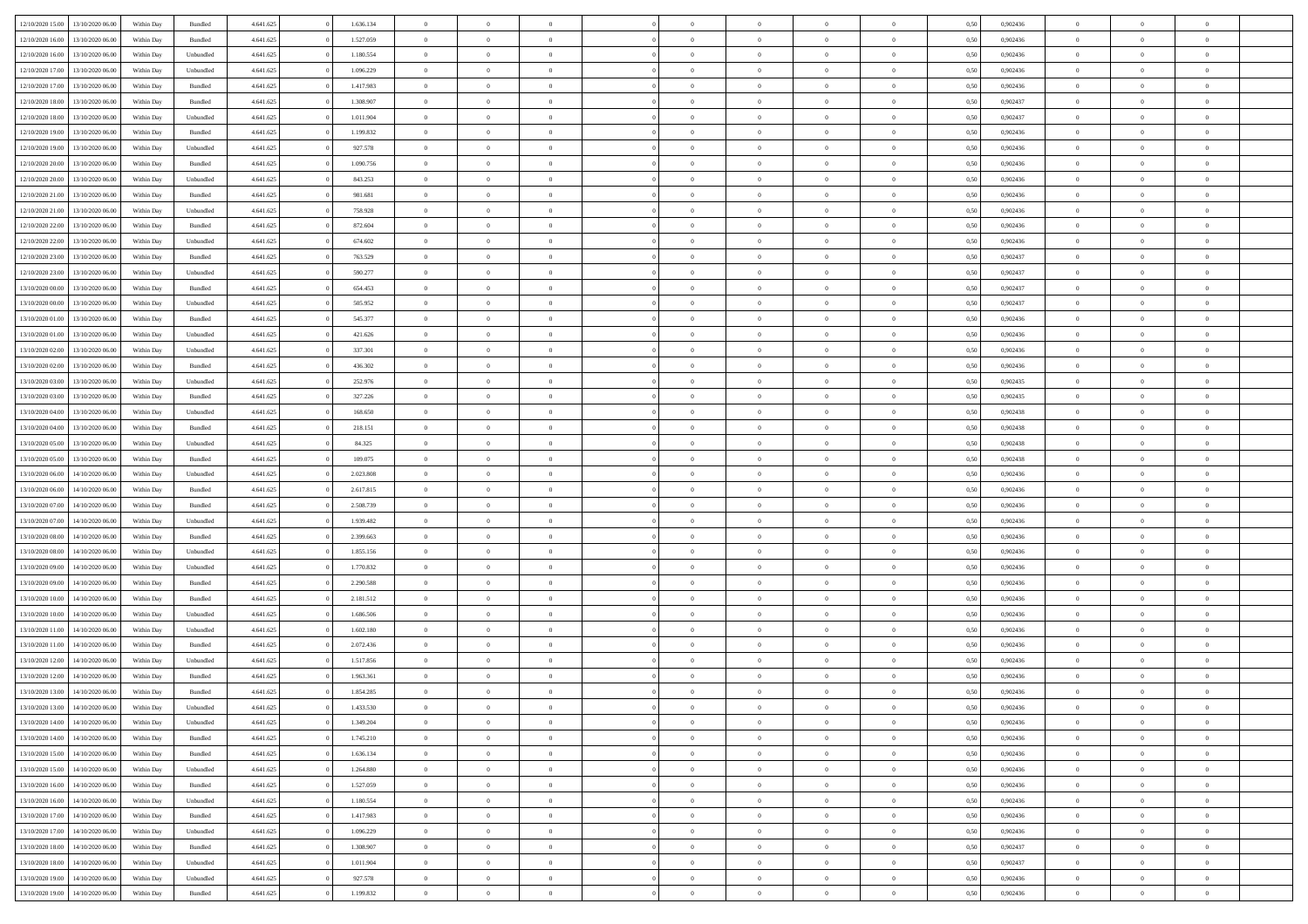| 13/10/2020 20:00 | 14/10/2020 06:00 | Within Dav | Bundled   | 4.641.625 | 1.090.756 | $\overline{0}$ | $\theta$       |                | $\Omega$       | $\Omega$       | $\theta$       | $\theta$       | 0.50 | 0,902436 | $\theta$       | $\theta$       | $\overline{0}$ |  |
|------------------|------------------|------------|-----------|-----------|-----------|----------------|----------------|----------------|----------------|----------------|----------------|----------------|------|----------|----------------|----------------|----------------|--|
| 13/10/2020 20:00 | 14/10/2020 06.00 | Within Day | Unbundled | 4.641.625 | 843.253   | $\overline{0}$ | $\theta$       | $\overline{0}$ | $\overline{0}$ | $\bf{0}$       | $\overline{0}$ | $\bf{0}$       | 0,50 | 0,902436 | $\theta$       | $\overline{0}$ | $\overline{0}$ |  |
| 13/10/2020 21:00 | 14/10/2020 06.00 | Within Day | Unbundled | 4.641.625 | 758.928   | $\overline{0}$ | $\bf{0}$       | $\overline{0}$ | $\bf{0}$       | $\bf{0}$       | $\bf{0}$       | $\mathbf{0}$   | 0,50 | 0,902436 | $\overline{0}$ | $\overline{0}$ | $\overline{0}$ |  |
|                  |                  |            |           |           |           |                |                |                |                |                |                |                |      |          |                |                |                |  |
| 13/10/2020 21:00 | 14/10/2020 06:00 | Within Dav | Bundled   | 4.641.625 | 981.681   | $\overline{0}$ | $\overline{0}$ | $\overline{0}$ | $\overline{0}$ | $\bf{0}$       | $\overline{0}$ | $\overline{0}$ | 0.50 | 0,902436 | $\theta$       | $\theta$       | $\overline{0}$ |  |
| 13/10/2020 22.00 | 14/10/2020 06.00 | Within Day | Unbundled | 4.641.625 | 674.602   | $\overline{0}$ | $\theta$       | $\overline{0}$ | $\overline{0}$ | $\bf{0}$       | $\overline{0}$ | $\bf{0}$       | 0,50 | 0,902436 | $\,$ 0 $\,$    | $\overline{0}$ | $\overline{0}$ |  |
| 13/10/2020 22.00 | 14/10/2020 06.00 | Within Day | Bundled   | 4.641.625 | 872.604   | $\overline{0}$ | $\overline{0}$ | $\overline{0}$ | $\bf{0}$       | $\overline{0}$ | $\overline{0}$ | $\mathbf{0}$   | 0,50 | 0,902436 | $\overline{0}$ | $\overline{0}$ | $\bf{0}$       |  |
| 13/10/2020 23:00 | 14/10/2020 06.00 | Within Dav | Unbundled | 4.641.625 | 590.277   | $\overline{0}$ | $\overline{0}$ | $\overline{0}$ | $\overline{0}$ | $\overline{0}$ | $\overline{0}$ | $\overline{0}$ | 0.50 | 0,902437 | $\theta$       | $\overline{0}$ | $\overline{0}$ |  |
|                  |                  |            |           |           |           |                |                |                |                |                |                |                |      |          |                |                |                |  |
| 13/10/2020 23.00 | 14/10/2020 06.00 | Within Day | Bundled   | 4.641.625 | 763.529   | $\overline{0}$ | $\theta$       | $\overline{0}$ | $\overline{0}$ | $\bf{0}$       | $\overline{0}$ | $\bf{0}$       | 0,50 | 0,902437 | $\theta$       | $\theta$       | $\overline{0}$ |  |
| 14/10/2020 00:00 | 14/10/2020 06.00 | Within Day | Bundled   | 4.641.625 | 654.453   | $\overline{0}$ | $\overline{0}$ | $\overline{0}$ | $\bf{0}$       | $\bf{0}$       | $\bf{0}$       | $\bf{0}$       | 0,50 | 0,902437 | $\,0\,$        | $\overline{0}$ | $\overline{0}$ |  |
| 14/10/2020 00:00 | 14/10/2020 06.00 | Within Dav | Unbundled | 4.641.625 | 505.952   | $\overline{0}$ | $\overline{0}$ | $\overline{0}$ | $\overline{0}$ | $\overline{0}$ | $\overline{0}$ | $\overline{0}$ | 0.50 | 0,902437 | $\theta$       | $\overline{0}$ | $\overline{0}$ |  |
| 14/10/2020 01:00 | 14/10/2020 06.00 | Within Day | Bundled   | 4.641.625 | 545.377   | $\overline{0}$ | $\theta$       | $\overline{0}$ | $\overline{0}$ | $\bf{0}$       | $\overline{0}$ |                |      | 0,902436 | $\,$ 0 $\,$    | $\overline{0}$ | $\overline{0}$ |  |
|                  |                  |            |           |           |           |                |                |                |                |                |                | $\bf{0}$       | 0,50 |          |                |                |                |  |
| 14/10/2020 01.00 | 14/10/2020 06.00 | Within Day | Unbundled | 4.641.625 | 421.626   | $\overline{0}$ | $\bf{0}$       | $\overline{0}$ | $\bf{0}$       | $\bf{0}$       | $\bf{0}$       | $\mathbf{0}$   | 0,50 | 0,902436 | $\overline{0}$ | $\overline{0}$ | $\bf{0}$       |  |
| 14/10/2020 02.00 | 14/10/2020 06:00 | Within Day | Bundled   | 4.641.625 | 436.302   | $\overline{0}$ | $\overline{0}$ | $\overline{0}$ | $\overline{0}$ | $\bf{0}$       | $\overline{0}$ | $\overline{0}$ | 0.50 | 0,902436 | $\theta$       | $\theta$       | $\overline{0}$ |  |
| 14/10/2020 02.00 | 14/10/2020 06.00 | Within Day | Unbundled | 4.641.625 | 337.301   | $\overline{0}$ | $\theta$       | $\overline{0}$ | $\overline{0}$ | $\bf{0}$       | $\overline{0}$ | $\bf{0}$       | 0,50 | 0,902436 | $\theta$       | $\overline{0}$ | $\overline{0}$ |  |
|                  |                  |            |           |           |           |                |                |                |                |                |                |                |      |          |                |                |                |  |
| 14/10/2020 03:00 | 14/10/2020 06.00 | Within Day | Bundled   | 4.641.625 | 327.226   | $\overline{0}$ | $\overline{0}$ | $\overline{0}$ | $\bf{0}$       | $\overline{0}$ | $\overline{0}$ | $\mathbf{0}$   | 0,50 | 0,902435 | $\bf{0}$       | $\overline{0}$ | $\bf{0}$       |  |
| 14/10/2020 03:00 | 14/10/2020 06.00 | Within Dav | Unbundled | 4.641.625 | 252.976   | $\overline{0}$ | $\overline{0}$ | $\overline{0}$ | $\overline{0}$ | $\overline{0}$ | $\overline{0}$ | $\overline{0}$ | 0.50 | 0,902435 | $\theta$       | $\overline{0}$ | $\overline{0}$ |  |
| 14/10/2020 04:00 | 14/10/2020 06.00 | Within Day | Unbundled | 4.641.625 | 168.650   | $\overline{0}$ | $\theta$       | $\overline{0}$ | $\overline{0}$ | $\bf{0}$       | $\overline{0}$ | $\bf{0}$       | 0,50 | 0,902438 | $\,$ 0 $\,$    | $\overline{0}$ | $\overline{0}$ |  |
| 14/10/2020 04.00 | 14/10/2020 06.00 | Within Day | Bundled   | 4.641.625 | 218.151   | $\overline{0}$ | $\overline{0}$ | $\overline{0}$ | $\bf{0}$       | $\bf{0}$       | $\bf{0}$       | $\bf{0}$       | 0,50 | 0,902438 | $\bf{0}$       | $\overline{0}$ | $\overline{0}$ |  |
|                  | 14/10/2020 06:00 |            | Unbundled | 4.641.625 | 84.325    | $\overline{0}$ | $\overline{0}$ | $\overline{0}$ | $\overline{0}$ | $\overline{0}$ | $\overline{0}$ | $\overline{0}$ | 0.50 | 0,902438 | $\theta$       | $\overline{0}$ | $\overline{0}$ |  |
| 14/10/2020 05:00 |                  | Within Day |           |           |           |                |                |                |                |                |                |                |      |          |                |                |                |  |
| 14/10/2020 05:00 | 14/10/2020 06.00 | Within Day | Bundled   | 4.641.625 | 109.075   | $\overline{0}$ | $\theta$       | $\overline{0}$ | $\overline{0}$ | $\bf{0}$       | $\overline{0}$ | $\bf{0}$       | 0,50 | 0,902438 | $\,$ 0 $\,$    | $\overline{0}$ | $\overline{0}$ |  |
| 14/10/2020 06.00 | 15/10/2020 06.00 | Within Day | Unbundled | 4.641.625 | 2.023.808 | $\overline{0}$ | $\overline{0}$ | $\overline{0}$ | $\bf{0}$       | $\bf{0}$       | $\bf{0}$       | $\bf{0}$       | 0,50 | 0,902436 | $\bf{0}$       | $\overline{0}$ | $\bf{0}$       |  |
| 14/10/2020 06:00 | 15/10/2020 06:00 | Within Day | Bundled   | 4.641.625 | 2.617.815 | $\overline{0}$ | $\overline{0}$ | $\overline{0}$ | $\overline{0}$ | $\overline{0}$ | $\overline{0}$ | $\overline{0}$ | 0.50 | 0,902436 | $\theta$       | $\overline{0}$ | $\overline{0}$ |  |
|                  |                  |            |           |           |           | $\overline{0}$ | $\theta$       |                |                | $\bf{0}$       |                |                |      |          |                |                |                |  |
| 14/10/2020 07:00 | 15/10/2020 06.00 | Within Day | Bundled   | 4.641.625 | 2.508.739 |                |                | $\overline{0}$ | $\overline{0}$ |                | $\overline{0}$ | $\bf{0}$       | 0,50 | 0,902436 | $\,$ 0 $\,$    | $\overline{0}$ | $\overline{0}$ |  |
| 14/10/2020 07.00 | 15/10/2020 06.00 | Within Day | Unbundled | 4.641.625 | 1.939.482 | $\overline{0}$ | $\overline{0}$ | $\overline{0}$ | $\bf{0}$       | $\overline{0}$ | $\overline{0}$ | $\mathbf{0}$   | 0,50 | 0,902436 | $\bf{0}$       | $\overline{0}$ | $\bf{0}$       |  |
| 14/10/2020 08:00 | 15/10/2020 06.00 | Within Dav | Unbundled | 4.641.625 | 1.855.156 | $\overline{0}$ | $\overline{0}$ | $\overline{0}$ | $\overline{0}$ | $\overline{0}$ | $\overline{0}$ | $\overline{0}$ | 0.50 | 0,902436 | $\overline{0}$ | $\overline{0}$ | $\overline{0}$ |  |
| 14/10/2020 08:00 | 15/10/2020 06.00 | Within Day | Bundled   | 4.641.625 | 2.399.663 | $\overline{0}$ | $\theta$       | $\overline{0}$ | $\overline{0}$ | $\bf{0}$       | $\overline{0}$ | $\bf{0}$       | 0,50 | 0,902436 | $\theta$       | $\theta$       | $\overline{0}$ |  |
|                  |                  |            |           |           |           |                |                |                |                |                |                |                |      |          |                |                |                |  |
| 14/10/2020 09:00 | 15/10/2020 06.00 | Within Day | Bundled   | 4.641.625 | 2.290.588 | $\overline{0}$ | $\overline{0}$ | $\overline{0}$ | $\bf{0}$       | $\bf{0}$       | $\bf{0}$       | $\bf{0}$       | 0,50 | 0,902436 | $\,0\,$        | $\overline{0}$ | $\overline{0}$ |  |
| 14/10/2020 09:00 | 15/10/2020 06:00 | Within Day | Unbundled | 4.641.625 | 1.770.832 | $\overline{0}$ | $\overline{0}$ | $\overline{0}$ | $\overline{0}$ | $\overline{0}$ | $\overline{0}$ | $\overline{0}$ | 0.50 | 0,902436 | $\theta$       | $\overline{0}$ | $\overline{0}$ |  |
| 14/10/2020 10:00 | 15/10/2020 06.00 | Within Day | Unbundled | 4.641.625 | 1.686.506 | $\overline{0}$ | $\theta$       | $\overline{0}$ | $\overline{0}$ | $\bf{0}$       | $\overline{0}$ | $\bf{0}$       | 0,50 | 0,902436 | $\,$ 0 $\,$    | $\overline{0}$ | $\overline{0}$ |  |
| 14/10/2020 10.00 | 15/10/2020 06:00 | Within Day | Bundled   | 4.641.625 | 2.181.512 | $\overline{0}$ | $\overline{0}$ | $\overline{0}$ | $\bf{0}$       | $\bf{0}$       | $\bf{0}$       | $\bf{0}$       | 0,50 | 0,902436 | $\bf{0}$       | $\overline{0}$ | $\bf{0}$       |  |
|                  |                  |            |           |           |           |                |                |                |                |                |                |                |      |          |                |                | $\theta$       |  |
| 14/10/2020 11:00 | 15/10/2020 06.00 | Within Day | Unbundled | 4.641.625 | 1.602.180 | $\bf{0}$       | $\Omega$       | $\Omega$       | $\Omega$       | $\Omega$       | $\overline{0}$ | $\overline{0}$ | 0,50 | 0.902436 | $\,0\,$        | $\theta$       |                |  |
| 14/10/2020 11:00 | 15/10/2020 06.00 | Within Day | Bundled   | 4.641.625 | 2.072.436 | $\overline{0}$ | $\theta$       | $\overline{0}$ | $\overline{0}$ | $\bf{0}$       | $\overline{0}$ | $\bf{0}$       | 0,50 | 0,902436 | $\,$ 0 $\,$    | $\overline{0}$ | $\overline{0}$ |  |
| 14/10/2020 12:00 | 15/10/2020 06:00 | Within Day | Unbundled | 4.641.625 | 1.517.856 | $\overline{0}$ | $\overline{0}$ | $\overline{0}$ | $\bf{0}$       | $\overline{0}$ | $\overline{0}$ | $\mathbf{0}$   | 0,50 | 0,902436 | $\bf{0}$       | $\overline{0}$ | $\bf{0}$       |  |
| 14/10/2020 12:00 | 15/10/2020 06.00 | Within Day | Bundled   | 4.641.625 | 1.963.361 | $\overline{0}$ | $\Omega$       | $\Omega$       | $\Omega$       | $\overline{0}$ | $\overline{0}$ | $\overline{0}$ | 0.50 | 0.902436 | $\,0\,$        | $\theta$       | $\theta$       |  |
|                  |                  |            |           |           |           | $\overline{0}$ | $\theta$       | $\overline{0}$ |                | $\bf{0}$       | $\overline{0}$ |                |      |          |                |                | $\overline{0}$ |  |
| 14/10/2020 13:00 | 15/10/2020 06.00 | Within Day | Bundled   | 4.641.625 | 1.854.285 |                |                |                | $\overline{0}$ |                |                | $\bf{0}$       | 0,50 | 0,902436 | $\,$ 0 $\,$    | $\overline{0}$ |                |  |
| 14/10/2020 13:00 | 15/10/2020 06.00 | Within Day | Unbundled | 4.641.625 | 1.433.530 | $\overline{0}$ | $\overline{0}$ | $\overline{0}$ | $\bf{0}$       | $\bf{0}$       | $\bf{0}$       | $\bf{0}$       | 0,50 | 0,902436 | $\bf{0}$       | $\overline{0}$ | $\bf{0}$       |  |
| 14/10/2020 14:00 | 15/10/2020 06:00 | Within Day | Bundled   | 4.641.625 | 1.745.210 | $\overline{0}$ | $\Omega$       | $\Omega$       | $\Omega$       | $\overline{0}$ | $\overline{0}$ | $\overline{0}$ | 0.50 | 0.902436 | $\,$ 0 $\,$    | $\theta$       | $\theta$       |  |
| 14/10/2020 14:00 | 15/10/2020 06.00 | Within Day | Unbundled | 4.641.625 | 1.349.204 | $\overline{0}$ | $\theta$       | $\overline{0}$ | $\overline{0}$ | $\,$ 0         | $\overline{0}$ | $\bf{0}$       | 0,50 | 0,902436 | $\,$ 0 $\,$    | $\overline{0}$ | $\overline{0}$ |  |
|                  |                  |            |           |           |           |                | $\bf{0}$       |                |                | $\bf{0}$       |                |                |      |          |                | $\overline{0}$ | $\bf{0}$       |  |
| 14/10/2020 15.00 | 15/10/2020 06:00 | Within Day | Unbundled | 4.641.625 | 1.264.880 | $\overline{0}$ |                | $\overline{0}$ | $\bf{0}$       |                | $\bf{0}$       | $\bf{0}$       | 0,50 | 0,902436 | $\bf{0}$       |                |                |  |
| 14/10/2020 15:00 | 15/10/2020 06.00 | Within Day | Bundled   | 4.641.625 | 1.636.134 | $\overline{0}$ | $\Omega$       | $\overline{0}$ | $\Omega$       | $\overline{0}$ | $\overline{0}$ | $\overline{0}$ | 0,50 | 0,902436 | $\,0\,$        | $\theta$       | $\theta$       |  |
| 14/10/2020 16:00 | 15/10/2020 06.00 | Within Day | Bundled   | 4.641.625 | 1.527.059 | $\overline{0}$ | $\overline{0}$ | $\overline{0}$ | $\overline{0}$ | $\,$ 0         | $\overline{0}$ | $\bf{0}$       | 0,50 | 0,902436 | $\,$ 0 $\,$    | $\overline{0}$ | $\overline{0}$ |  |
| 14/10/2020 16.00 | 15/10/2020 06.00 | Within Day | Unbundled | 4.641.625 | 1.180.554 | $\overline{0}$ | $\overline{0}$ | $\overline{0}$ | $\bf{0}$       | $\bf{0}$       | $\overline{0}$ | $\mathbf{0}$   | 0,50 | 0,902436 | $\bf{0}$       | $\overline{0}$ | $\bf{0}$       |  |
| 14/10/2020 17.00 | 15/10/2020 06:00 |            | Bundled   | 4.641.625 | 1.417.983 | $\overline{0}$ | $\Omega$       | $\Omega$       | $\Omega$       | $\Omega$       | $\Omega$       | $\overline{0}$ | 0.50 | 0.902436 | $\theta$       | $\theta$       | $\theta$       |  |
|                  |                  | Within Day |           |           |           |                |                |                |                |                |                |                |      |          |                |                |                |  |
| 14/10/2020 17.00 | 15/10/2020 06.00 | Within Day | Unbundled | 4.641.625 | 1.096.229 | $\overline{0}$ | $\overline{0}$ | $\overline{0}$ | $\bf{0}$       | $\,$ 0         | $\bf{0}$       | $\bf{0}$       | 0,50 | 0,902436 | $\,0\,$        | $\,$ 0 $\,$    | $\overline{0}$ |  |
| 14/10/2020 18:00 | 15/10/2020 06.00 | Within Day | Unbundled | 4.641.625 | 1.011.904 | $\bf{0}$       | $\bf{0}$       |                |                | $\bf{0}$       |                |                | 0,50 | 0,902437 | $\bf{0}$       | $\overline{0}$ |                |  |
| 14/10/2020 18:00 | 15/10/2020 06:00 | Within Day | Bundled   | 4.641.625 | 1.308.907 | $\overline{0}$ | $\overline{0}$ | $\overline{0}$ | $\Omega$       | $\overline{0}$ | $\overline{0}$ | $\overline{0}$ | 0.50 | 0.902437 | $\theta$       | $\theta$       | $\theta$       |  |
| 14/10/2020 19:00 | 15/10/2020 06.00 | Within Day | Unbundled | 4.641.625 | 927.578   | $\overline{0}$ | $\,$ 0         | $\overline{0}$ | $\bf{0}$       | $\,$ 0 $\,$    | $\overline{0}$ | $\,$ 0 $\,$    | 0,50 | 0,902436 | $\,$ 0 $\,$    | $\,$ 0 $\,$    | $\,$ 0         |  |
|                  |                  |            |           |           |           |                |                |                |                |                |                |                |      |          |                |                |                |  |
| 14/10/2020 19:00 | 15/10/2020 06.00 | Within Day | Bundled   | 4.641.625 | 1.199.832 | $\overline{0}$ | $\overline{0}$ | $\overline{0}$ | $\overline{0}$ | $\overline{0}$ | $\overline{0}$ | $\mathbf{0}$   | 0,50 | 0,902436 | $\overline{0}$ | $\bf{0}$       | $\bf{0}$       |  |
| 14/10/2020 20:00 | 15/10/2020 06.00 | Within Day | Unbundled | 4.641.625 | 843.253   | $\overline{0}$ | $\overline{0}$ | $\overline{0}$ | $\Omega$       | $\overline{0}$ | $\overline{0}$ | $\bf{0}$       | 0,50 | 0,902436 | $\overline{0}$ | $\theta$       | $\overline{0}$ |  |
| 14/10/2020 20:00 | 15/10/2020 06.00 | Within Day | Bundled   | 4.641.625 | 1.090.756 | $\overline{0}$ | $\,$ 0         | $\overline{0}$ | $\overline{0}$ | $\,$ 0 $\,$    | $\overline{0}$ | $\mathbf{0}$   | 0,50 | 0,902436 | $\,$ 0 $\,$    | $\overline{0}$ | $\overline{0}$ |  |
| 14/10/2020 21.00 | 15/10/2020 06.00 | Within Day | Bundled   | 4.641.625 | 981.681   | $\overline{0}$ | $\overline{0}$ | $\overline{0}$ | $\overline{0}$ | $\overline{0}$ | $\overline{0}$ | $\mathbf{0}$   | 0,50 | 0,902436 | $\overline{0}$ | $\overline{0}$ | $\bf{0}$       |  |
|                  |                  |            |           |           |           |                |                |                |                |                |                |                |      |          |                |                |                |  |
| 14/10/2020 21:00 | 15/10/2020 06.00 | Within Day | Unbundled | 4.641.625 | 758.928   | $\overline{0}$ | $\overline{0}$ | $\overline{0}$ | $\Omega$       | $\overline{0}$ | $\overline{0}$ | $\bf{0}$       | 0.50 | 0,902436 | $\overline{0}$ | $\theta$       | $\overline{0}$ |  |
| 14/10/2020 22.00 | 15/10/2020 06.00 | Within Day | Unbundled | 4.641.625 | 674.602   | $\overline{0}$ | $\,$ 0         | $\overline{0}$ | $\bf{0}$       | $\bf{0}$       | $\bf{0}$       | $\bf{0}$       | 0,50 | 0,902436 | $\,$ 0 $\,$    | $\overline{0}$ | $\overline{0}$ |  |
| 14/10/2020 22:00 | 15/10/2020 06.00 | Within Day | Bundled   | 4.641.625 | 872.604   | $\overline{0}$ | $\bf{0}$       | $\overline{0}$ | $\overline{0}$ | $\overline{0}$ | $\overline{0}$ | $\mathbf{0}$   | 0,50 | 0,902436 | $\overline{0}$ | $\overline{0}$ | $\bf{0}$       |  |
| 14/10/2020 23.00 | 15/10/2020 06.00 | Within Day | Bundled   | 4.641.625 | 763.529   | $\overline{0}$ | $\overline{0}$ | $\overline{0}$ | $\Omega$       | $\overline{0}$ | $\overline{0}$ | $\bf{0}$       | 0.50 | 0.902437 | $\overline{0}$ | $\theta$       | $\overline{0}$ |  |
|                  |                  |            |           |           |           |                |                |                |                |                |                |                |      |          |                |                |                |  |
| 14/10/2020 23.00 | 15/10/2020 06.00 | Within Day | Unbundled | 4.641.625 | 590.277   | $\overline{0}$ | $\bf{0}$       | $\overline{0}$ | $\overline{0}$ | $\bf{0}$       | $\bf{0}$       | $\bf{0}$       | 0,50 | 0,902437 | $\,$ 0 $\,$    | $\,$ 0 $\,$    | $\bf{0}$       |  |
| 15/10/2020 00:00 | 15/10/2020 06.00 | Within Day | Bundled   | 4.641.625 | 654.453   | $\overline{0}$ | $\bf{0}$       | $\overline{0}$ | $\bf{0}$       | $\bf{0}$       | $\bf{0}$       | $\bf{0}$       | 0,50 | 0,902437 | $\overline{0}$ | $\overline{0}$ | $\bf{0}$       |  |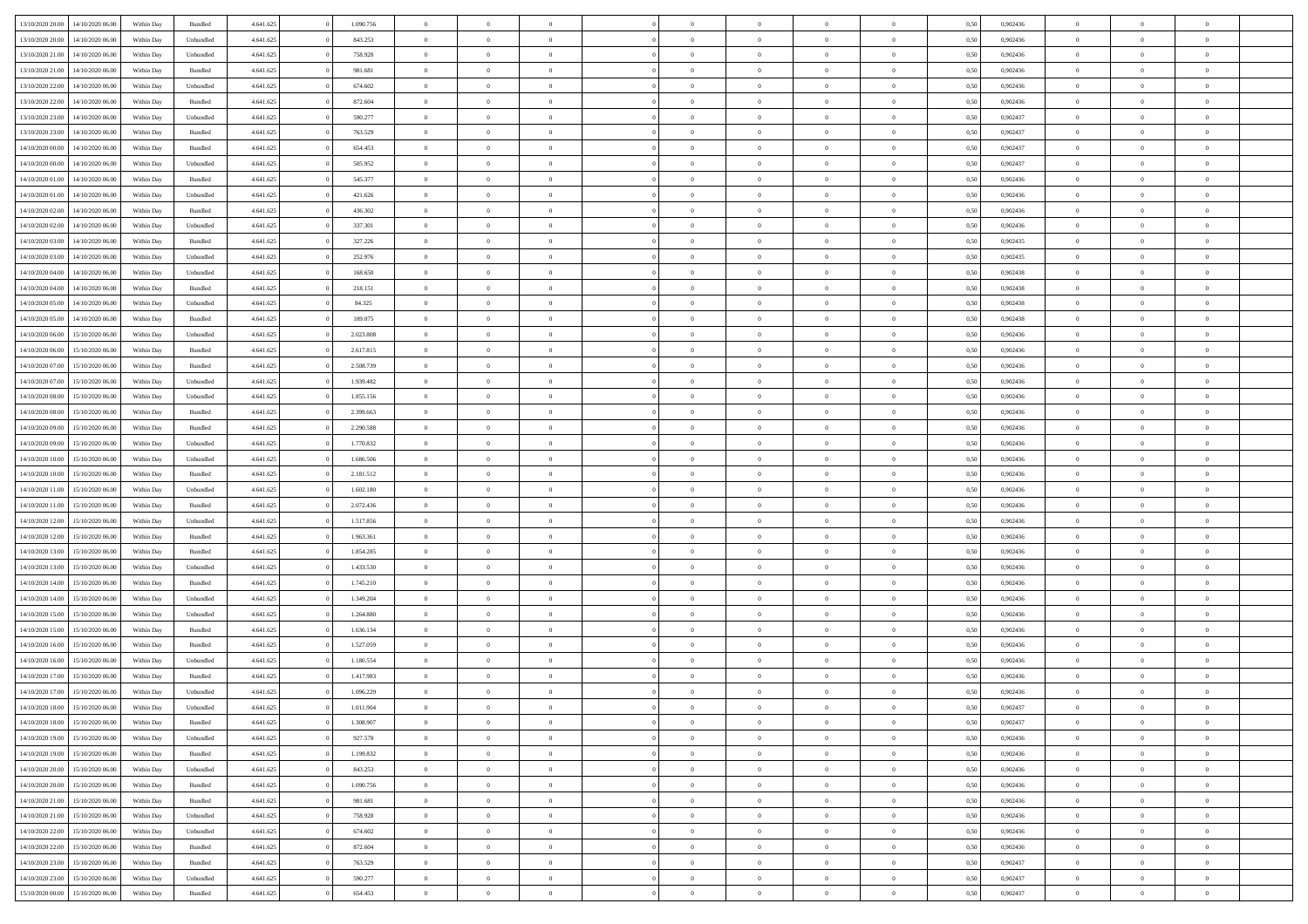| 15/10/2020 00:00                  | 15/10/2020 06:00 | Within Day | Unbundled          | 4.641.625 | 505.952   | $\overline{0}$ | $\theta$       |                | $\overline{0}$ | $\bf{0}$       | $\overline{0}$ | $\theta$       | 0,50 | 0,902437 | $\theta$       | $\theta$       | $\theta$                 |  |
|-----------------------------------|------------------|------------|--------------------|-----------|-----------|----------------|----------------|----------------|----------------|----------------|----------------|----------------|------|----------|----------------|----------------|--------------------------|--|
| 15/10/2020 01:00                  | 15/10/2020 06.00 | Within Day | Unbundled          | 4.641.625 | 421.626   | $\overline{0}$ | $\overline{0}$ | $\overline{0}$ | $\overline{0}$ | $\,$ 0         | $\bf{0}$       | $\bf{0}$       | 0,50 | 0,902436 | $\,$ 0 $\,$    | $\overline{0}$ | $\overline{0}$           |  |
|                                   |                  |            |                    |           |           |                |                |                |                |                |                |                |      |          |                |                |                          |  |
| 15/10/2020 01:00                  | 15/10/2020 06.00 | Within Day | Bundled            | 4.641.625 | 545.377   | $\overline{0}$ | $\overline{0}$ | $\overline{0}$ | $\overline{0}$ | $\bf{0}$       | $\overline{0}$ | $\overline{0}$ | 0.50 | 0.902436 | $\bf{0}$       | $\overline{0}$ | $\overline{0}$           |  |
| 15/10/2020 02.00                  | 15/10/2020 06.00 | Within Day | Bundled            | 4.641.625 | 436.302   | $\overline{0}$ | $\overline{0}$ | $\overline{0}$ | $\overline{0}$ | $\,$ 0         | $\overline{0}$ | $\overline{0}$ | 0,50 | 0,902436 | $\,$ 0 $\,$    | $\overline{0}$ | $\overline{0}$           |  |
| 15/10/2020 02.00                  | 15/10/2020 06.00 | Within Day | Unbundled          | 4.641.625 | 337.301   | $\overline{0}$ | $\theta$       | $\overline{0}$ |                | $\overline{0}$ | $\overline{0}$ | $\bf{0}$       | 0,50 | 0,902436 | $\,$ 0 $\,$    | $\overline{0}$ | $\overline{0}$           |  |
| 15/10/2020 03:00                  | 15/10/2020 06:00 | Within Day | Bundled            | 4.641.625 | 327.226   | $\overline{0}$ | $\overline{0}$ | $\overline{0}$ | $\overline{0}$ | $\bf{0}$       | $\overline{0}$ | $\overline{0}$ | 0.50 | 0.902435 | $\,0\,$        | $\theta$       | $\overline{0}$           |  |
| 15/10/2020 03:00                  | 15/10/2020 06:00 | Within Day | Unbundled          | 4.641.625 | 252.976   | $\overline{0}$ | $\overline{0}$ | $\overline{0}$ | $\overline{0}$ | $\bf{0}$       | $\overline{0}$ | $\overline{0}$ | 0,50 | 0,902435 | $\,$ 0 $\,$    | $\theta$       | $\overline{0}$           |  |
| 15/10/2020 04:00                  | 15/10/2020 06.00 | Within Day | Unbundled          | 4.641.625 | 168.650   | $\overline{0}$ | $\theta$       | $\overline{0}$ | $\overline{0}$ | $\,$ 0         | $\bf{0}$       | $\bf{0}$       | 0,50 | 0,902438 | $\,$ 0 $\,$    | $\overline{0}$ | $\overline{0}$           |  |
| 15/10/2020 04:00                  | 15/10/2020 06:00 | Within Day | Bundled            | 4.641.625 | 218.151   | $\overline{0}$ | $\overline{0}$ | $\overline{0}$ | $\overline{0}$ | $\bf{0}$       | $\overline{0}$ | $\bf{0}$       | 0.50 | 0.902438 | $\,0\,$        | $\overline{0}$ | $\overline{0}$           |  |
| 15/10/2020 05:00                  | 15/10/2020 06.00 | Within Day | Bundled            | 4.641.625 | 109.075   | $\overline{0}$ | $\overline{0}$ | $\overline{0}$ | $\overline{0}$ | $\,$ 0         | $\overline{0}$ | $\bf{0}$       | 0,50 | 0,902438 | $\,$ 0 $\,$    | $\overline{0}$ | $\overline{0}$           |  |
| 15/10/2020 05:00                  | 15/10/2020 06.00 | Within Day | Unbundled          | 4.641.625 | 84.325    | $\overline{0}$ | $\theta$       | $\overline{0}$ | $\overline{0}$ | $\,$ 0         | $\overline{0}$ | $\bf{0}$       | 0,50 | 0,902438 | $\,$ 0 $\,$    | $\overline{0}$ | $\overline{0}$           |  |
| 15/10/2020 06.00                  | 16/10/2020 06:00 | Within Day | Bundled            | 4.641.625 | 2.617.815 | $\overline{0}$ | $\overline{0}$ | $\overline{0}$ | $\overline{0}$ | $\bf{0}$       | $\overline{0}$ | $\mathbf{0}$   | 0.50 | 0.902436 | $\bf{0}$       | $\overline{0}$ | $\overline{\phantom{a}}$ |  |
| 15/10/2020 06:00                  | 16/10/2020 06.00 | Within Day | Unbundled          | 4.641.625 | 2.023.808 | $\overline{0}$ | $\overline{0}$ | $\overline{0}$ | $\overline{0}$ | $\,$ 0         | $\overline{0}$ | $\overline{0}$ | 0,50 | 0,902436 | $\,$ 0 $\,$    | $\overline{0}$ | $\overline{0}$           |  |
| 15/10/2020 07:00                  | 16/10/2020 06.00 | Within Day | Unbundled          | 4.641.625 | 1.939.482 | $\overline{0}$ | $\theta$       | $\overline{0}$ | $\overline{0}$ | $\bf{0}$       | $\overline{0}$ | $\bf{0}$       | 0,50 | 0,902436 | $\,$ 0 $\,$    | $\overline{0}$ | $\overline{0}$           |  |
| 15/10/2020 07:00                  | 16/10/2020 06:00 | Within Day | Bundled            | 4.641.625 | 2.508.739 | $\overline{0}$ | $\overline{0}$ | $\overline{0}$ | $\overline{0}$ | $\bf{0}$       | $\overline{0}$ | $\overline{0}$ | 0.50 | 0.902436 | $\theta$       | $\theta$       | $\overline{0}$           |  |
| 15/10/2020 08:00                  | 16/10/2020 06.00 |            |                    |           | 2.399.663 | $\overline{0}$ | $\overline{0}$ | $\overline{0}$ | $\overline{0}$ | $\,$ 0         | $\overline{0}$ |                |      | 0,902436 | $\,0\,$        | $\theta$       | $\overline{0}$           |  |
|                                   |                  | Within Day | Bundled            | 4.641.625 |           |                |                |                |                |                |                | $\bf{0}$       | 0,50 |          |                |                |                          |  |
| 15/10/2020 08:00                  | 16/10/2020 06.00 | Within Day | Unbundled          | 4.641.625 | 1.855.156 | $\overline{0}$ | $\theta$       | $\overline{0}$ |                | $\,$ 0         | $\overline{0}$ | $\bf{0}$       | 0,50 | 0,902436 | $\,$ 0 $\,$    | $\overline{0}$ | $\overline{0}$           |  |
| 15/10/2020 09:00                  | 16/10/2020 06:00 | Within Day | Bundled            | 4.641.625 | 2.290.588 | $\overline{0}$ | $\overline{0}$ | $\overline{0}$ | $\overline{0}$ | $\bf{0}$       | $\overline{0}$ | $\bf{0}$       | 0.50 | 0.902436 | $\,0\,$        | $\overline{0}$ | $\overline{0}$           |  |
| 15/10/2020 09:00                  | 16/10/2020 06.00 | Within Day | Unbundled          | 4.641.625 | 1.770.832 | $\overline{0}$ | $\overline{0}$ | $\overline{0}$ | $\overline{0}$ | $\bf{0}$       | $\overline{0}$ | $\bf{0}$       | 0,50 | 0,902436 | $\,$ 0 $\,$    | $\overline{0}$ | $\overline{0}$           |  |
| 15/10/2020 10:00                  | 16/10/2020 06.00 | Within Day | Bundled            | 4.641.625 | 2.181.512 | $\bf{0}$       | $\theta$       | $\overline{0}$ | $\overline{0}$ | $\,$ 0         | $\bf{0}$       | $\bf{0}$       | 0,50 | 0,902436 | $\,$ 0 $\,$    | $\overline{0}$ | $\overline{0}$           |  |
| 15/10/2020 10:00                  | 16/10/2020 06:00 | Within Day | Unbundled          | 4.641.625 | 1.686.506 | $\overline{0}$ | $\overline{0}$ | $\overline{0}$ | $\overline{0}$ | $\bf{0}$       | $\overline{0}$ | $\mathbf{0}$   | 0.50 | 0.902436 | $\bf{0}$       | $\overline{0}$ | $\overline{\phantom{a}}$ |  |
| 15/10/2020 11:00                  | 16/10/2020 06.00 | Within Day | Bundled            | 4.641.625 | 2.072.436 | $\overline{0}$ | $\overline{0}$ | $\overline{0}$ | $\overline{0}$ | $\,$ 0         | $\overline{0}$ | $\overline{0}$ | 0,50 | 0,902436 | $\,$ 0 $\,$    | $\overline{0}$ | $\overline{0}$           |  |
| 15/10/2020 11:00                  | 16/10/2020 06.00 | Within Day | Unbundled          | 4.641.625 | 1.602.180 | $\overline{0}$ | $\theta$       | $\overline{0}$ | $\overline{0}$ | $\,$ 0         | $\overline{0}$ | $\bf{0}$       | 0,50 | 0,902436 | $\,$ 0 $\,$    | $\overline{0}$ | $\overline{0}$           |  |
| 15/10/2020 12:00                  | 16/10/2020 06:00 | Within Day | Bundled            | 4.641.625 | 1.963.361 | $\overline{0}$ | $\overline{0}$ | $\overline{0}$ | $\overline{0}$ | $\bf{0}$       | $\overline{0}$ | $\bf{0}$       | 0.50 | 0.902436 | $\,0\,$        | $\theta$       | $\overline{0}$           |  |
| 15/10/2020 12:00                  | 16/10/2020 06:00 | Within Day | Unbundled          | 4.641.625 | 1.517.856 | $\overline{0}$ | $\theta$       | $\overline{0}$ | $\overline{0}$ | $\,$ 0         | $\overline{0}$ | $\overline{0}$ | 0,50 | 0,902436 | $\,0\,$        | $\theta$       | $\overline{0}$           |  |
| 15/10/2020 13:00                  | 16/10/2020 06.00 | Within Day | Bundled            | 4.641.625 | 1.854.285 | $\overline{0}$ | $\theta$       | $\overline{0}$ |                | $\bf{0}$       | $\overline{0}$ | $\bf{0}$       | 0,50 | 0,902436 | $\,$ 0 $\,$    | $\overline{0}$ | $\overline{0}$           |  |
| 15/10/2020 13:00                  | 16/10/2020 06:00 | Within Day | Unbundled          | 4.641.625 | 1.433.530 | $\overline{0}$ | $\overline{0}$ | $\overline{0}$ | $\overline{0}$ | $\bf{0}$       | $\overline{0}$ | $\bf{0}$       | 0.50 | 0.902436 | $\,0\,$        | $\overline{0}$ | $\overline{0}$           |  |
| 15/10/2020 14:00                  | 16/10/2020 06.00 | Within Day | Unbundled          | 4.641.625 | 1.349.204 | $\overline{0}$ | $\overline{0}$ | $\overline{0}$ | $\overline{0}$ | $\bf{0}$       | $\overline{0}$ | $\bf{0}$       | 0,50 | 0,902436 | $\,$ 0 $\,$    | $\overline{0}$ | $\overline{0}$           |  |
| 15/10/2020 14:00                  | 16/10/2020 06.00 | Within Day | Bundled            | 4.641.625 | 1.745.210 | $\bf{0}$       | $\overline{0}$ | $\overline{0}$ | $\overline{0}$ | $\,$ 0         | $\bf{0}$       | $\bf{0}$       | 0,50 | 0,902436 | $\,$ 0 $\,$    | $\overline{0}$ | $\overline{0}$           |  |
| 15/10/2020 15:00                  | 16/10/2020 06:00 | Within Day | Bundled            | 4.641.625 | 1.636.134 | $\overline{0}$ | $\overline{0}$ | $\overline{0}$ | $\overline{0}$ | $\bf{0}$       | $\overline{0}$ | $\mathbf{0}$   | 0.50 | 0.902436 | $\bf{0}$       | $\overline{0}$ | $\overline{\phantom{a}}$ |  |
| 15/10/2020 15:00                  | 16/10/2020 06:00 | Within Dav | Unbundled          | 4.641.625 | 1.264.880 | $\overline{0}$ | $\overline{0}$ | $\overline{0}$ | $\overline{0}$ | $\mathbf{0}$   | $\overline{0}$ | $\overline{0}$ | 0.50 | 0,902436 | $\theta$       | $\overline{0}$ | $\overline{0}$           |  |
|                                   |                  |            |                    |           |           |                |                |                |                |                |                |                |      |          |                |                |                          |  |
| 15/10/2020 16:00                  | 16/10/2020 06.00 | Within Day | Bundled            | 4.641.625 | 1.527.059 | $\overline{0}$ | $\theta$       | $\overline{0}$ | $\overline{0}$ | $\,$ 0         | $\overline{0}$ | $\bf{0}$       | 0,50 | 0,902436 | $\,$ 0 $\,$    | $\overline{0}$ | $\overline{0}$           |  |
| 15/10/2020 16:00                  | 16/10/2020 06:00 | Within Day | Unbundled          | 4.641.625 | 1.180.554 | $\overline{0}$ | $\overline{0}$ | $\overline{0}$ | $\overline{0}$ | $\bf{0}$       | $\overline{0}$ | $\bf{0}$       | 0.50 | 0.902436 | $\,0\,$        | $\theta$       | $\overline{0}$           |  |
| 15/10/2020 17:00                  | 16/10/2020 06:00 | Within Dav | Bundled            | 4.641.625 | 1.417.983 | $\overline{0}$ | $\theta$       | $\Omega$       | $\Omega$       | $\mathbf{0}$   | $\overline{0}$ | $\overline{0}$ | 0.50 | 0,902436 | $\theta$       | $\overline{0}$ | $\overline{0}$           |  |
| 15/10/2020 17:00                  | 16/10/2020 06.00 | Within Day | Unbundled          | 4.641.625 | 1.096.229 | $\overline{0}$ | $\theta$       | $\overline{0}$ | $\overline{0}$ | $\,$ 0         | $\overline{0}$ | $\bf{0}$       | 0,50 | 0,902436 | $\,$ 0 $\,$    | $\overline{0}$ | $\overline{0}$           |  |
| 15/10/2020 18:00                  | 16/10/2020 06:00 | Within Day | Unbundled          | 4.641.625 | 1.011.904 | $\overline{0}$ | $\overline{0}$ | $\overline{0}$ | $\overline{0}$ | $\bf{0}$       | $\overline{0}$ | $\bf{0}$       | 0.50 | 0.902437 | $\,0\,$        | $\overline{0}$ | $\overline{0}$           |  |
| 15/10/2020 18:00                  | 16/10/2020 06:00 | Within Dav | Bundled            | 4.641.625 | 1.308.907 | $\overline{0}$ | $\overline{0}$ | $\overline{0}$ | $\overline{0}$ | $\overline{0}$ | $\overline{0}$ | $\overline{0}$ | 0.50 | 0,902437 | $\theta$       | $\overline{0}$ | $\overline{0}$           |  |
| 15/10/2020 19:00                  | 16/10/2020 06.00 | Within Day | Unbundled          | 4.641.625 | 927.578   | $\bf{0}$       | $\overline{0}$ | $\overline{0}$ | $\overline{0}$ | $\bf{0}$       | $\bf{0}$       | $\bf{0}$       | 0,50 | 0,902436 | $\,$ 0 $\,$    | $\overline{0}$ | $\overline{0}$           |  |
| 15/10/2020 19:00                  | 16/10/2020 06:00 | Within Day | Bundled            | 4.641.625 | 1.199.832 | $\overline{0}$ | $\overline{0}$ | $\overline{0}$ | $\overline{0}$ | $\bf{0}$       | $\overline{0}$ | $\mathbf{0}$   | 0.50 | 0.902436 | $\bf{0}$       | $\overline{0}$ | $\overline{0}$           |  |
| 15/10/2020 20:00                  | 16/10/2020 06:00 | Within Dav | Unbundled          | 4.641.625 | 843.253   | $\overline{0}$ | $\overline{0}$ | $\Omega$       | $\overline{0}$ | $\mathbf{0}$   | $\overline{0}$ | $\overline{0}$ | 0.50 | 0,902436 | $\theta$       | $\overline{0}$ | $\overline{0}$           |  |
| 15/10/2020 20:00                  | 16/10/2020 06.00 | Within Day | Bundled            | 4.641.625 | 1.090.756 | $\overline{0}$ | $\theta$       | $\overline{0}$ | $\overline{0}$ | $\,$ 0         | $\overline{0}$ | $\bf{0}$       | 0,50 | 0,902436 | $\,$ 0 $\,$    | $\overline{0}$ | $\overline{0}$           |  |
| 15/10/2020 21:00                  | 16/10/2020 06:00 | Within Day | Unbundled          | 4.641.625 | 758.928   | $\overline{0}$ | $\theta$       | $\overline{0}$ | $\overline{0}$ | $\bf{0}$       | $\overline{0}$ | $\overline{0}$ | 0.50 | 0.902436 | $\,0\,$        | $\theta$       | $\overline{0}$           |  |
| 15/10/2020 21:00                  | 16/10/2020 06:00 | Within Dav | Bundled            | 4.641.625 | 981.681   | $\overline{0}$ | $\Omega$       | $\Omega$       | $\Omega$       | $\bf{0}$       | $\overline{0}$ | $\bf{0}$       | 0.50 | 0,902436 | $\theta$       | $\theta$       | $\overline{0}$           |  |
| 15/10/2020 22.00                  | 16/10/2020 06.00 | Within Day | Unbundled          | 4.641.625 | 674.602   | $\bf{0}$       | $\,$ 0 $\,$    | $\overline{0}$ | $\overline{0}$ | $\,$ 0         | $\bf{0}$       | $\bf{0}$       | 0,50 | 0,902436 | $\,$ 0 $\,$    | $\overline{0}$ | $\overline{0}$           |  |
| 15/10/2020 22:00                  | 16/10/2020 06:00 | Within Day | $\mathbf B$ undled | 4.641.625 | 872.604   | $\bf{0}$       | $\theta$       |                | $\Omega$       | $\Omega$       |                |                | 0,50 | 0.902436 | $\bf{0}$       | $\theta$       |                          |  |
| 15/10/2020 23:00 16/10/2020 06:00 |                  | Within Day | Bundled            | 4.641.625 | 763.529   | $\overline{0}$ | $\overline{0}$ | $\overline{0}$ | $\overline{0}$ | $\overline{0}$ | $\overline{0}$ | $\mathbf{0}$   | 0,50 | 0,902437 | $\theta$       | $\overline{0}$ | $\overline{0}$           |  |
| 15/10/2020 23.00                  | 16/10/2020 06.00 | Within Day | Unbundled          | 4.641.625 | 590.277   | $\overline{0}$ | $\overline{0}$ | $\overline{0}$ | $\bf{0}$       | $\overline{0}$ | $\overline{0}$ | $\bf{0}$       | 0,50 | 0,902437 | $\overline{0}$ | $\overline{0}$ | $\bf{0}$                 |  |
| 16/10/2020 00:00                  | 16/10/2020 06:00 | Within Day | Bundled            | 4.641.625 | 654.453   | $\overline{0}$ | $\overline{0}$ | $\overline{0}$ | $\overline{0}$ | $\overline{0}$ | $\overline{0}$ | $\mathbf{0}$   | 0.50 | 0.902437 | $\overline{0}$ | $\bf{0}$       | $\overline{0}$           |  |
| 16/10/2020 00:00                  | 16/10/2020 06:00 | Within Day | Unbundled          | 4.641.625 | 505.952   | $\overline{0}$ | $\overline{0}$ | $\overline{0}$ | $\overline{0}$ | $\overline{0}$ | $\overline{0}$ | $\mathbf{0}$   | 0,50 | 0,902437 | $\overline{0}$ | $\theta$       | $\overline{0}$           |  |
| 16/10/2020 01.00                  | 16/10/2020 06.00 | Within Day | Unbundled          | 4.641.625 | 421.626   | $\overline{0}$ | $\overline{0}$ | $\overline{0}$ | $\overline{0}$ | $\bf{0}$       | $\bf{0}$       | $\bf{0}$       | 0,50 | 0,902436 | $\bf{0}$       | $\overline{0}$ | $\overline{0}$           |  |
|                                   |                  |            |                    |           |           |                |                |                |                |                |                |                |      |          |                |                |                          |  |
| 16/10/2020 01:00                  | 16/10/2020 06:00 | Within Day | Bundled            | 4.641.625 | 545.377   | $\overline{0}$ | $\overline{0}$ | $\overline{0}$ | $\overline{0}$ | $\bf{0}$       | $\overline{0}$ | $\mathbf{0}$   | 0.50 | 0.902436 | $\,$ 0 $\,$    | $\overline{0}$ | $\overline{0}$           |  |
| 16/10/2020 02:00                  | 16/10/2020 06:00 | Within Day | Unbundled          | 4.641.625 | 337.301   | $\overline{0}$ | $\overline{0}$ | $\overline{0}$ | $\overline{0}$ | $\overline{0}$ | $\overline{0}$ | $\overline{0}$ | 0,50 | 0,902436 | $\overline{0}$ | $\overline{0}$ | $\overline{0}$           |  |
| 16/10/2020 02:00                  | 16/10/2020 06.00 | Within Day | Bundled            | 4.641.625 | 436.302   | $\overline{0}$ | $\,$ 0         | $\overline{0}$ | $\bf{0}$       | $\,$ 0 $\,$    | $\overline{0}$ | $\bf{0}$       | 0,50 | 0,902436 | $\,$ 0 $\,$    | $\overline{0}$ | $\overline{0}$           |  |
| 16/10/2020 03:00                  | 16/10/2020 06:00 | Within Day | Bundled            | 4.641.625 | 327.226   | $\overline{0}$ | $\overline{0}$ | $\overline{0}$ | $\overline{0}$ | $\bf{0}$       | $\overline{0}$ | $\mathbf{0}$   | 0.50 | 0.902435 | $\mathbf{0}$   | $\bf{0}$       | $\overline{0}$           |  |
| 16/10/2020 03:00                  | 16/10/2020 06:00 | Within Day | Unbundled          | 4.641.625 | 252.976   | $\overline{0}$ | $\overline{0}$ | $\overline{0}$ | $\overline{0}$ | $\overline{0}$ | $\overline{0}$ | $\overline{0}$ | 0,50 | 0,902435 | $\overline{0}$ | $\overline{0}$ | $\overline{0}$           |  |
| 16/10/2020 04:00                  | 16/10/2020 06.00 | Within Day | Bundled            | 4.641.625 | 218.151   | $\overline{0}$ | $\bf{0}$       | $\overline{0}$ | $\bf{0}$       | $\bf{0}$       | $\bf{0}$       | $\bf{0}$       | 0,50 | 0,902438 | $\bf{0}$       | $\overline{0}$ | $\bf{0}$                 |  |
| 16/10/2020 04:00                  | 16/10/2020 06:00 | Within Day | Unbundled          | 4.641.625 | 168.650   | $\,$ 0 $\,$    | $\,$ 0 $\,$    | $\overline{0}$ | $\overline{0}$ | $\,$ 0 $\,$    | $\,$ 0 $\,$    | $\,$ 0 $\,$    | 0,50 | 0,902438 | $\mathbf{0}^-$ | $\,$ 0 $\,$    | $\,$ 0 $\,$              |  |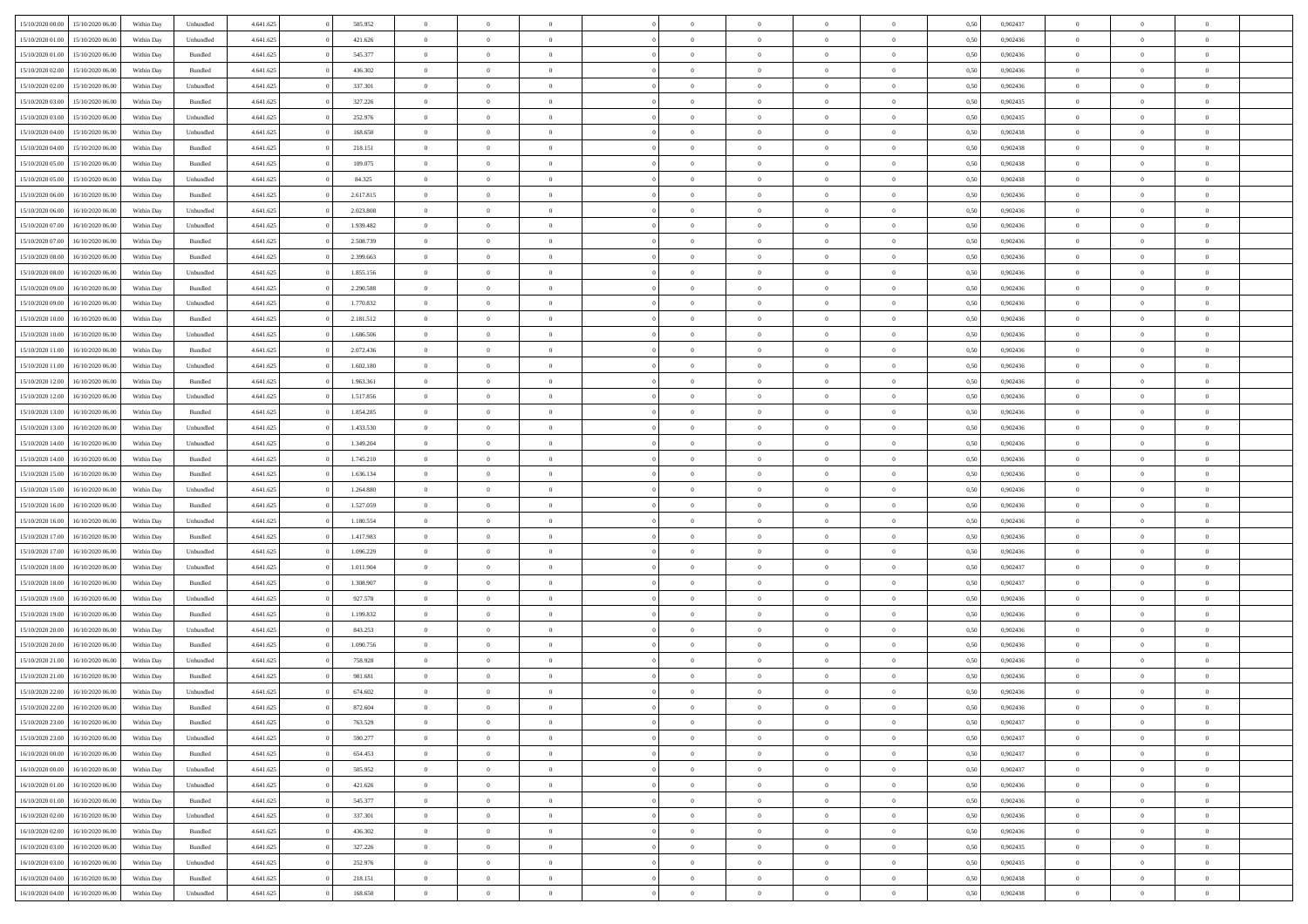|                  |                  |            |                    |           |           | $\overline{0}$ |                |                |                | $\Omega$       | $\Omega$       | $\theta$       |      |          | $\theta$       | $\overline{0}$ | $\theta$       |  |
|------------------|------------------|------------|--------------------|-----------|-----------|----------------|----------------|----------------|----------------|----------------|----------------|----------------|------|----------|----------------|----------------|----------------|--|
| 16/10/2020 05:00 | 16/10/2020 06:00 | Within Dav | Unbundled          | 4.641.625 | 84.325    |                | $\theta$       |                | $\Omega$       |                |                |                | 0.50 | 0,902438 |                |                |                |  |
| 16/10/2020 05:00 | 16/10/2020 06.00 | Within Day | Bundled            | 4.641.625 | 109.075   | $\overline{0}$ | $\theta$       | $\overline{0}$ | $\overline{0}$ | $\bf{0}$       | $\overline{0}$ | $\bf{0}$       | 0,50 | 0,902438 | $\theta$       | $\overline{0}$ | $\overline{0}$ |  |
| 16/10/2020 06:00 | 17/10/2020 06.00 | Within Day | Unbundled          | 4.641.625 | 2.023.808 | $\overline{0}$ | $\overline{0}$ | $\overline{0}$ | $\bf{0}$       | $\bf{0}$       | $\bf{0}$       | $\bf{0}$       | 0,50 | 0,902436 | $\bf{0}$       | $\overline{0}$ | $\overline{0}$ |  |
| 16/10/2020 06:00 | 17/10/2020 06:00 | Within Dav | Bundled            | 4.641.625 | 2.617.815 | $\overline{0}$ | $\overline{0}$ | $\overline{0}$ | $\overline{0}$ | $\bf{0}$       | $\overline{0}$ | $\overline{0}$ | 0.50 | 0,902436 | $\theta$       | $\theta$       | $\overline{0}$ |  |
|                  |                  |            |                    |           |           |                |                |                |                |                |                |                |      |          |                |                |                |  |
| 16/10/2020 07.00 | 17/10/2020 06.00 | Within Day | Bundled            | 4.641.625 | 2.508.739 | $\overline{0}$ | $\theta$       | $\overline{0}$ | $\overline{0}$ | $\bf{0}$       | $\overline{0}$ | $\bf{0}$       | 0,50 | 0,902436 | $\theta$       | $\overline{0}$ | $\overline{0}$ |  |
| 16/10/2020 07:00 | 17/10/2020 06.00 | Within Day | Unbundled          | 4.641.625 | 1.939.482 | $\overline{0}$ | $\bf{0}$       | $\overline{0}$ | $\bf{0}$       | $\overline{0}$ | $\overline{0}$ | $\mathbf{0}$   | 0,50 | 0,902436 | $\bf{0}$       | $\overline{0}$ | $\bf{0}$       |  |
| 16/10/2020 08:00 | 17/10/2020 06.00 | Within Dav | Unbundled          | 4.641.625 | 1.855.156 | $\overline{0}$ | $\overline{0}$ | $\overline{0}$ | $\overline{0}$ | $\overline{0}$ | $\overline{0}$ | $\overline{0}$ | 0.50 | 0,902436 | $\theta$       | $\overline{0}$ | $\overline{0}$ |  |
| 16/10/2020 08:00 | 17/10/2020 06.00 | Within Day | Bundled            | 4.641.625 | 2.399.663 | $\overline{0}$ | $\theta$       | $\overline{0}$ | $\overline{0}$ | $\bf{0}$       | $\overline{0}$ | $\bf{0}$       | 0,50 | 0,902436 | $\theta$       | $\theta$       | $\overline{0}$ |  |
|                  |                  |            |                    |           |           |                |                |                |                |                |                |                |      |          |                |                |                |  |
| 16/10/2020 09:00 | 17/10/2020 06.00 | Within Day | Bundled            | 4.641.625 | 2.290.588 | $\overline{0}$ | $\overline{0}$ | $\overline{0}$ | $\bf{0}$       | $\bf{0}$       | $\bf{0}$       | $\bf{0}$       | 0,50 | 0,902436 | $\,0\,$        | $\overline{0}$ | $\overline{0}$ |  |
| 16/10/2020 09:00 | 17/10/2020 06.00 | Within Dav | Unbundled          | 4.641.625 | 1.770.832 | $\overline{0}$ | $\overline{0}$ | $\overline{0}$ | $\overline{0}$ | $\overline{0}$ | $\overline{0}$ | $\overline{0}$ | 0.50 | 0,902436 | $\theta$       | $\overline{0}$ | $\overline{0}$ |  |
| 16/10/2020 10:00 | 17/10/2020 06.00 | Within Day | Unbundled          | 4.641.625 | 1.686.506 | $\overline{0}$ | $\theta$       | $\overline{0}$ | $\overline{0}$ | $\bf{0}$       | $\overline{0}$ | $\bf{0}$       | 0,50 | 0,902436 | $\,$ 0 $\,$    | $\overline{0}$ | $\overline{0}$ |  |
| 16/10/2020 10:00 | 17/10/2020 06.00 | Within Day | Bundled            | 4.641.625 | 2.181.512 | $\overline{0}$ | $\overline{0}$ | $\overline{0}$ | $\bf{0}$       | $\bf{0}$       | $\bf{0}$       | $\bf{0}$       | 0,50 | 0,902436 | $\bf{0}$       | $\overline{0}$ | $\overline{0}$ |  |
| 16/10/2020 11:00 | 17/10/2020 06:00 | Within Day | Unbundled          | 4.641.625 | 1.602.180 | $\overline{0}$ | $\overline{0}$ | $\overline{0}$ | $\overline{0}$ | $\bf{0}$       | $\overline{0}$ | $\overline{0}$ | 0.50 | 0,902436 | $\theta$       | $\theta$       | $\overline{0}$ |  |
|                  |                  |            |                    |           |           |                |                |                |                |                |                |                |      |          |                |                |                |  |
| 16/10/2020 11:00 | 17/10/2020 06.00 | Within Day | Bundled            | 4.641.625 | 2.072.436 | $\overline{0}$ | $\theta$       | $\overline{0}$ | $\overline{0}$ | $\bf{0}$       | $\overline{0}$ | $\bf{0}$       | 0,50 | 0,902436 | $\theta$       | $\theta$       | $\overline{0}$ |  |
| 16/10/2020 12:00 | 17/10/2020 06.00 | Within Day | Unbundled          | 4.641.625 | 1.517.856 | $\overline{0}$ | $\bf{0}$       | $\overline{0}$ | $\bf{0}$       | $\overline{0}$ | $\overline{0}$ | $\mathbf{0}$   | 0,50 | 0,902436 | $\bf{0}$       | $\overline{0}$ | $\bf{0}$       |  |
| 16/10/2020 12:00 | 17/10/2020 06.00 | Within Dav | Bundled            | 4.641.625 | 1.963.361 | $\overline{0}$ | $\overline{0}$ | $\overline{0}$ | $\overline{0}$ | $\overline{0}$ | $\overline{0}$ | $\overline{0}$ | 0.50 | 0,902436 | $\theta$       | $\overline{0}$ | $\overline{0}$ |  |
| 16/10/2020 13:00 | 17/10/2020 06.00 | Within Day | Bundled            | 4.641.625 | 1.854.285 | $\overline{0}$ | $\theta$       | $\overline{0}$ | $\overline{0}$ | $\bf{0}$       | $\overline{0}$ | $\bf{0}$       | 0,50 | 0,902436 | $\theta$       | $\theta$       | $\overline{0}$ |  |
| 16/10/2020 13:00 | 17/10/2020 06.00 | Within Day | Unbundled          | 4.641.625 | 1.433.530 | $\overline{0}$ | $\overline{0}$ | $\overline{0}$ | $\bf{0}$       | $\bf{0}$       | $\bf{0}$       | $\bf{0}$       | 0,50 | 0,902436 | $\,0\,$        | $\overline{0}$ | $\overline{0}$ |  |
|                  |                  |            |                    |           |           |                |                |                |                |                |                |                |      |          |                |                |                |  |
| 16/10/2020 14:00 | 17/10/2020 06:00 | Within Day | Unbundled          | 4.641.625 | 1.349.204 | $\overline{0}$ | $\overline{0}$ | $\overline{0}$ | $\overline{0}$ | $\overline{0}$ | $\overline{0}$ | $\overline{0}$ | 0.50 | 0,902436 | $\theta$       | $\overline{0}$ | $\overline{0}$ |  |
| 16/10/2020 14:00 | 17/10/2020 06.00 | Within Day | Bundled            | 4.641.625 | 1.745.210 | $\overline{0}$ | $\theta$       | $\overline{0}$ | $\overline{0}$ | $\bf{0}$       | $\overline{0}$ | $\bf{0}$       | 0,50 | 0,902436 | $\,$ 0 $\,$    | $\theta$       | $\overline{0}$ |  |
| 16/10/2020 15:00 | 17/10/2020 06.00 | Within Day | Unbundled          | 4.641.625 | 1.264.880 | $\overline{0}$ | $\overline{0}$ | $\overline{0}$ | $\bf{0}$       | $\bf{0}$       | $\bf{0}$       | $\bf{0}$       | 0,50 | 0,902436 | $\bf{0}$       | $\overline{0}$ | $\overline{0}$ |  |
| 16/10/2020 15:00 | 17/10/2020 06:00 | Within Day | Bundled            | 4.641.625 | 1.636.134 | $\overline{0}$ | $\overline{0}$ | $\overline{0}$ | $\overline{0}$ | $\bf{0}$       | $\overline{0}$ | $\overline{0}$ | 0.50 | 0,902436 | $\theta$       | $\theta$       | $\overline{0}$ |  |
| 16/10/2020 16:00 | 17/10/2020 06.00 | Within Day |                    | 4.641.625 | 1.180.554 | $\overline{0}$ | $\theta$       | $\overline{0}$ | $\overline{0}$ | $\bf{0}$       | $\overline{0}$ |                |      | 0,902436 | $\,$ 0 $\,$    | $\overline{0}$ | $\overline{0}$ |  |
|                  |                  |            | Unbundled          |           |           |                |                |                |                |                |                | $\bf{0}$       | 0,50 |          |                |                |                |  |
| 16/10/2020 16:00 | 17/10/2020 06.00 | Within Day | Bundled            | 4.641.625 | 1.527.059 | $\overline{0}$ | $\bf{0}$       | $\overline{0}$ | $\bf{0}$       | $\overline{0}$ | $\overline{0}$ | $\mathbf{0}$   | 0,50 | 0,902436 | $\bf{0}$       | $\overline{0}$ | $\bf{0}$       |  |
| 16/10/2020 17:00 | 17/10/2020 06.00 | Within Dav | Unbundled          | 4.641.625 | 1.096.229 | $\overline{0}$ | $\overline{0}$ | $\overline{0}$ | $\overline{0}$ | $\overline{0}$ | $\overline{0}$ | $\overline{0}$ | 0.50 | 0,902436 | $\theta$       | $\overline{0}$ | $\overline{0}$ |  |
| 16/10/2020 17:00 | 17/10/2020 06.00 | Within Day | Bundled            | 4.641.625 | 1.417.983 | $\overline{0}$ | $\theta$       | $\overline{0}$ | $\overline{0}$ | $\bf{0}$       | $\overline{0}$ | $\bf{0}$       | 0,50 | 0,902436 | $\theta$       | $\theta$       | $\overline{0}$ |  |
| 16/10/2020 18:00 | 17/10/2020 06.00 | Within Day | Unbundled          | 4.641.625 | 1.011.904 | $\overline{0}$ | $\overline{0}$ | $\overline{0}$ | $\bf{0}$       | $\bf{0}$       | $\bf{0}$       | $\bf{0}$       | 0,50 | 0,902437 | $\,0\,$        | $\overline{0}$ | $\overline{0}$ |  |
|                  | 17/10/2020 06.00 |            | Bundled            | 4.641.625 | 1.308.907 | $\overline{0}$ | $\overline{0}$ | $\overline{0}$ | $\overline{0}$ | $\overline{0}$ | $\overline{0}$ | $\overline{0}$ | 0.50 | 0,902437 | $\theta$       | $\overline{0}$ | $\overline{0}$ |  |
| 16/10/2020 18:00 |                  | Within Day |                    |           |           |                |                |                |                |                |                |                |      |          |                |                |                |  |
| 16/10/2020 19:00 | 17/10/2020 06.00 | Within Day | Unbundled          | 4.641.625 | 927.578   | $\overline{0}$ | $\theta$       | $\overline{0}$ | $\overline{0}$ | $\bf{0}$       | $\overline{0}$ | $\bf{0}$       | 0,50 | 0,902436 | $\,$ 0 $\,$    | $\overline{0}$ | $\overline{0}$ |  |
| 16/10/2020 19:00 | 17/10/2020 06.00 | Within Day | Bundled            | 4.641.625 | 1.199.832 | $\overline{0}$ | $\overline{0}$ | $\overline{0}$ | $\bf{0}$       | $\bf{0}$       | $\bf{0}$       | $\bf{0}$       | 0,50 | 0,902436 | $\bf{0}$       | $\overline{0}$ | $\overline{0}$ |  |
| 16/10/2020 20:00 | 17/10/2020 06.00 | Within Day | Bundled            | 4.641.625 | 1.090.756 | $\overline{0}$ | $\Omega$       | $\Omega$       | $\Omega$       | $\Omega$       | $\overline{0}$ | $\overline{0}$ | 0,50 | 0.902436 | $\,0\,$        | $\theta$       | $\theta$       |  |
| 16/10/2020 20:00 | 17/10/2020 06.00 | Within Day | Unbundled          | 4.641.625 | 843.253   | $\overline{0}$ | $\theta$       | $\overline{0}$ | $\overline{0}$ | $\bf{0}$       | $\overline{0}$ | $\bf{0}$       | 0,50 | 0,902436 | $\theta$       | $\theta$       | $\overline{0}$ |  |
|                  |                  |            |                    |           |           |                |                |                |                |                |                |                |      |          |                |                |                |  |
| 16/10/2020 21:00 | 17/10/2020 06.00 | Within Day | Unbundled          | 4.641.625 | 758.928   | $\overline{0}$ | $\overline{0}$ | $\overline{0}$ | $\bf{0}$       | $\bf{0}$       | $\overline{0}$ | $\mathbf{0}$   | 0,50 | 0,902436 | $\overline{0}$ | $\overline{0}$ | $\bf{0}$       |  |
| 16/10/2020 21:00 | 17/10/2020 06.00 | Within Day | Bundled            | 4.641.625 | 981.681   | $\overline{0}$ | $\Omega$       | $\Omega$       | $\Omega$       | $\bf{0}$       | $\overline{0}$ | $\overline{0}$ | 0.50 | 0.902436 | $\,0\,$        | $\theta$       | $\theta$       |  |
| 16/10/2020 22.00 | 17/10/2020 06.00 | Within Day | Unbundled          | 4.641.625 | 674.602   | $\overline{0}$ | $\theta$       | $\overline{0}$ | $\overline{0}$ | $\bf{0}$       | $\overline{0}$ | $\bf{0}$       | 0,50 | 0,902436 | $\,$ 0 $\,$    | $\theta$       | $\overline{0}$ |  |
| 16/10/2020 22.00 | 17/10/2020 06.00 | Within Day | Bundled            | 4.641.625 | 872.604   | $\overline{0}$ | $\overline{0}$ | $\overline{0}$ | $\bf{0}$       | $\bf{0}$       | $\bf{0}$       | $\bf{0}$       | 0,50 | 0,902436 | $\,0\,$        | $\overline{0}$ | $\overline{0}$ |  |
| 16/10/2020 23.00 | 17/10/2020 06:00 | Within Day | Bundled            | 4.641.625 | 763.529   | $\overline{0}$ | $\Omega$       | $\Omega$       | $\Omega$       | $\Omega$       | $\theta$       | $\overline{0}$ | 0.50 | 0.902437 | $\theta$       | $\theta$       | $\theta$       |  |
|                  |                  |            |                    |           |           |                |                |                |                |                |                |                |      |          |                |                |                |  |
| 16/10/2020 23.00 | 17/10/2020 06.00 | Within Day | Unbundled          | 4.641.625 | 590.277   | $\overline{0}$ | $\theta$       | $\overline{0}$ | $\overline{0}$ | $\bf{0}$       | $\overline{0}$ | $\bf{0}$       | 0,50 | 0,902437 | $\,$ 0 $\,$    | $\overline{0}$ | $\overline{0}$ |  |
| 17/10/2020 00.00 | 17/10/2020 06.00 | Within Day | Bundled            | 4.641.625 | 654.453   | $\overline{0}$ | $\overline{0}$ | $\overline{0}$ | $\bf{0}$       | $\bf{0}$       | $\bf{0}$       | $\bf{0}$       | 0,50 | 0,902437 | $\overline{0}$ | $\overline{0}$ | $\overline{0}$ |  |
| 17/10/2020 00:00 | 17/10/2020 06.00 | Within Day | Unbundled          | 4.641.625 | 505.952   | $\overline{0}$ | $\Omega$       | $\Omega$       | $\Omega$       | $\Omega$       | $\overline{0}$ | $\overline{0}$ | 0.50 | 0,902437 | $\,0\,$        | $\theta$       | $\theta$       |  |
| 17/10/2020 01:00 | 17/10/2020 06.00 | Within Day | Unbundled          | 4.641.625 | 421.626   | $\overline{0}$ | $\theta$       | $\overline{0}$ | $\overline{0}$ | $\bf{0}$       | $\overline{0}$ | $\bf{0}$       | 0,50 | 0,902436 | $\,$ 0 $\,$    | $\overline{0}$ | $\overline{0}$ |  |
| 17/10/2020 01.00 | 17/10/2020 06.00 | Within Day | Bundled            | 4.641.625 | 545.377   | $\overline{0}$ | $\overline{0}$ | $\overline{0}$ | $\bf{0}$       | $\bf{0}$       | $\bf{0}$       | $\mathbf{0}$   | 0,50 | 0,902436 | $\overline{0}$ | $\overline{0}$ | $\bf{0}$       |  |
|                  |                  |            |                    |           |           |                |                |                |                |                |                |                |      |          |                |                |                |  |
| 17/10/2020 02.00 | 17/10/2020 06.00 | Within Day | Bundled            | 4.641.625 | 436,302   | $\overline{0}$ | $\Omega$       | $\Omega$       | $\Omega$       | $\Omega$       | $\Omega$       | $\overline{0}$ | 0.50 | 0.902436 | $\theta$       | $\theta$       | $\theta$       |  |
| 17/10/2020 02.00 | 17/10/2020 06.00 | Within Day | Unbundled          | 4.641.625 | 337.301   | $\overline{0}$ | $\,$ 0 $\,$    | $\overline{0}$ | $\bf{0}$       | $\,$ 0         | $\bf{0}$       | $\bf{0}$       | 0,50 | 0,902436 | $\,0\,$        | $\overline{0}$ | $\overline{0}$ |  |
| 17/10/2020 03:00 | 17/10/2020 06.00 | Within Day | Unbundled          | 4.641.625 | 252.976   | $\bf{0}$       | $\bf{0}$       |                |                |                |                |                | 0,50 | 0,902435 | $\bf{0}$       | $\overline{0}$ |                |  |
| 17/10/2020 03:00 | 17/10/2020 06:00 | Within Day | Bundled            | 4.641.625 | 327.226   | $\overline{0}$ | $\overline{0}$ | $\overline{0}$ | $\Omega$       | $\theta$       | $\overline{0}$ | $\overline{0}$ | 0,50 | 0.902435 | $\theta$       | $\theta$       | $\theta$       |  |
| 17/10/2020 04:00 | 17/10/2020 06.00 | Within Day | Bundled            | 4.641.625 | 218.151   | $\overline{0}$ | $\,$ 0         | $\overline{0}$ | $\bf{0}$       | $\,$ 0 $\,$    | $\overline{0}$ | $\mathbf{0}$   | 0,50 | 0,902438 | $\,$ 0 $\,$    | $\,$ 0 $\,$    | $\,$ 0         |  |
|                  |                  |            |                    |           |           |                |                |                |                |                |                |                |      |          |                |                |                |  |
| 17/10/2020 04:00 | 17/10/2020 06.00 | Within Day | Unbundled          | 4.641.625 | 168.650   | $\overline{0}$ | $\overline{0}$ | $\overline{0}$ | $\overline{0}$ | $\overline{0}$ | $\overline{0}$ | $\mathbf{0}$   | 0,50 | 0,902438 | $\overline{0}$ | $\bf{0}$       | $\bf{0}$       |  |
| 17/10/2020 05:00 | 17/10/2020 06.00 | Within Day | $\mathbf B$ undled | 4.641.625 | 109.075   | $\overline{0}$ | $\overline{0}$ | $\overline{0}$ | $\Omega$       | $\overline{0}$ | $\overline{0}$ | $\bf{0}$       | 0,50 | 0,902438 | $\overline{0}$ | $\theta$       | $\overline{0}$ |  |
| 17/10/2020 05.00 | 17/10/2020 06.00 | Within Day | Unbundled          | 4.641.625 | 84.325    | $\overline{0}$ | $\,$ 0         | $\overline{0}$ | $\overline{0}$ | $\,$ 0 $\,$    | $\overline{0}$ | $\mathbf{0}$   | 0,50 | 0,902438 | $\,$ 0 $\,$    | $\overline{0}$ | $\overline{0}$ |  |
| 17/10/2020 06.00 | 18/10/2020 06:00 | Within Day | Unbundled          | 4.641.625 | 2.023.808 | $\overline{0}$ | $\overline{0}$ | $\overline{0}$ | $\overline{0}$ | $\overline{0}$ | $\overline{0}$ | $\mathbf{0}$   | 0,50 | 0,902436 | $\overline{0}$ | $\overline{0}$ | $\bf{0}$       |  |
| 17/10/2020 06:00 | 18/10/2020 06:00 | Within Day | Bundled            | 4.641.625 | 2.617.815 | $\overline{0}$ | $\overline{0}$ | $\overline{0}$ | $\Omega$       | $\overline{0}$ | $\overline{0}$ | $\bf{0}$       | 0.50 | 0,902436 | $\overline{0}$ | $\theta$       | $\overline{0}$ |  |
|                  |                  |            |                    |           |           |                |                |                |                |                |                |                |      |          |                |                |                |  |
| 17/10/2020 07:00 | 18/10/2020 06.00 | Within Day | Bundled            | 4.641.625 | 2.508.739 | $\overline{0}$ | $\,$ 0         | $\overline{0}$ | $\bf{0}$       | $\bf{0}$       | $\overline{0}$ | $\bf{0}$       | 0,50 | 0,902436 | $\,$ 0 $\,$    | $\overline{0}$ | $\overline{0}$ |  |
| 17/10/2020 07.00 | 18/10/2020 06:00 | Within Day | Unbundled          | 4.641.625 | 1.939.482 | $\overline{0}$ | $\bf{0}$       | $\overline{0}$ | $\overline{0}$ | $\overline{0}$ | $\overline{0}$ | $\mathbf{0}$   | 0,50 | 0,902436 | $\overline{0}$ | $\overline{0}$ | $\bf{0}$       |  |
| 17/10/2020 08:00 | 18/10/2020 06:00 | Within Day | Unbundled          | 4.641.625 | 1.855.156 | $\overline{0}$ | $\overline{0}$ | $\overline{0}$ | $\Omega$       | $\overline{0}$ | $\overline{0}$ | $\bf{0}$       | 0.50 | 0.902436 | $\overline{0}$ | $\theta$       | $\overline{0}$ |  |
| 17/10/2020 08:00 | 18/10/2020 06.00 | Within Day | Bundled            | 4.641.625 | 2.399.663 | $\overline{0}$ | $\bf{0}$       | $\overline{0}$ | $\bf{0}$       | $\bf{0}$       | $\overline{0}$ | $\mathbf{0}$   | 0,50 | 0,902436 | $\,$ 0 $\,$    | $\,$ 0 $\,$    | $\bf{0}$       |  |
|                  |                  |            |                    |           |           |                |                |                |                |                |                |                |      |          |                |                |                |  |
| 17/10/2020 09:00 | 18/10/2020 06.00 | Within Day | Unbundled          | 4.641.625 | 1.770.832 | $\overline{0}$ | $\overline{0}$ | $\overline{0}$ | $\overline{0}$ | $\bf{0}$       | $\overline{0}$ | $\mathbf{0}$   | 0,50 | 0,902436 | $\overline{0}$ | $\bf{0}$       | $\bf{0}$       |  |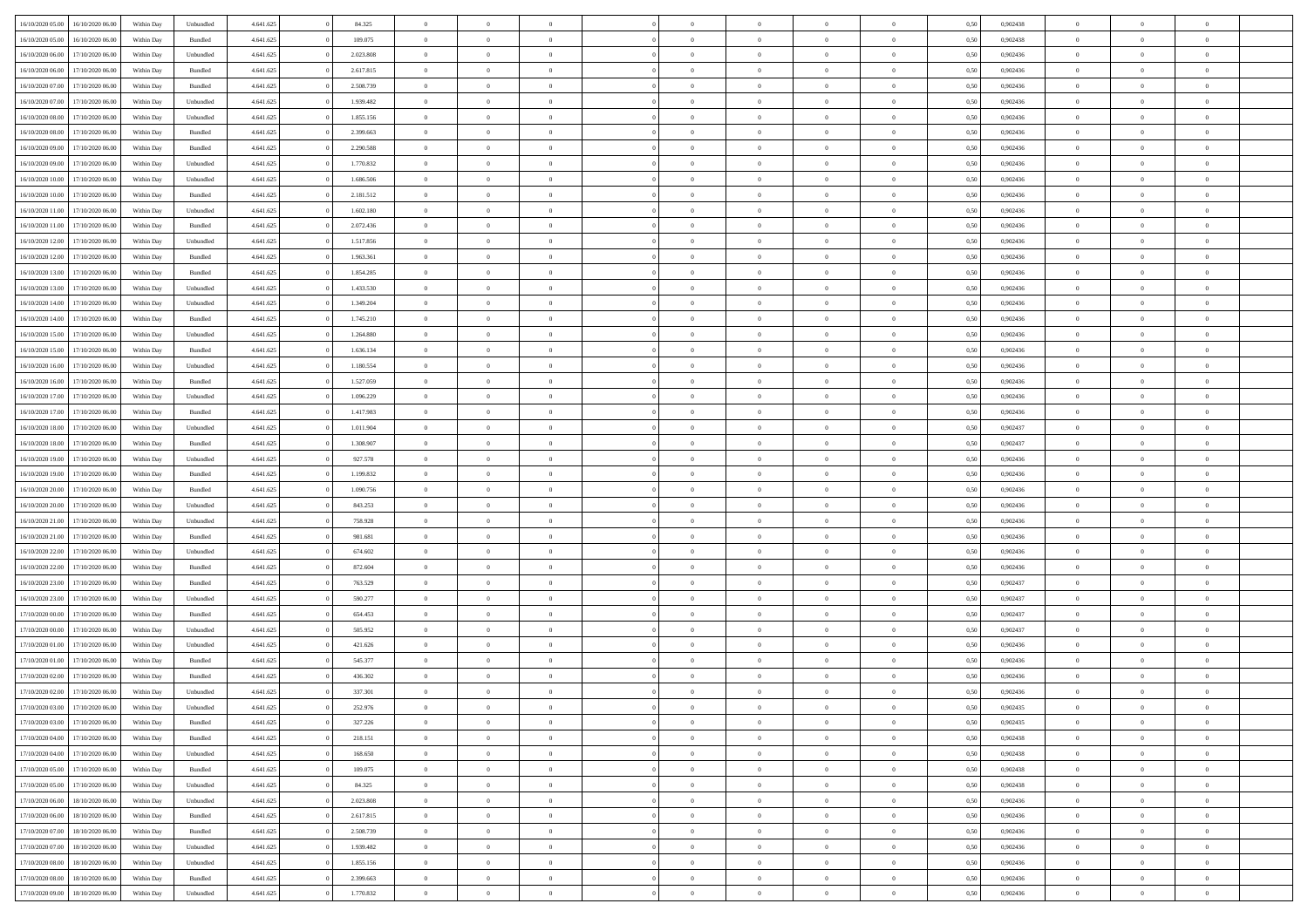| 17/10/2020 09:00 | 18/10/2020 06:00 | Within Dav | Bundled   | 4.641.625 | 2.290.588 | $\overline{0}$ | $\theta$       |                | $\Omega$       | $\Omega$       | $\overline{0}$ | $\theta$       | 0.50 | 0,902436 | $\theta$       | $\theta$       | $\overline{0}$ |  |
|------------------|------------------|------------|-----------|-----------|-----------|----------------|----------------|----------------|----------------|----------------|----------------|----------------|------|----------|----------------|----------------|----------------|--|
|                  |                  |            |           |           |           |                |                |                |                |                |                |                |      |          |                |                |                |  |
| 17/10/2020 10:00 | 18/10/2020 06:00 | Within Day | Bundled   | 4.641.625 | 2.181.512 | $\overline{0}$ | $\theta$       | $\overline{0}$ | $\overline{0}$ | $\bf{0}$       | $\overline{0}$ | $\bf{0}$       | 0,50 | 0,902436 | $\theta$       | $\overline{0}$ | $\overline{0}$ |  |
| 17/10/2020 10:00 | 18/10/2020 06:00 | Within Day | Unbundled | 4.641.625 | 1.686.506 | $\overline{0}$ | $\bf{0}$       | $\overline{0}$ | $\overline{0}$ | $\bf{0}$       | $\overline{0}$ | $\mathbf{0}$   | 0,50 | 0,902436 | $\overline{0}$ | $\overline{0}$ | $\bf{0}$       |  |
|                  |                  |            |           |           |           |                |                |                |                |                |                |                |      |          | $\theta$       |                |                |  |
| 17/10/2020 11:00 | 18/10/2020 06:00 | Within Dav | Unbundled | 4.641.625 | 1.602.180 | $\overline{0}$ | $\overline{0}$ | $\overline{0}$ | $\overline{0}$ | $\bf{0}$       | $\overline{0}$ | $\overline{0}$ | 0.50 | 0,902436 |                | $\overline{0}$ | $\overline{0}$ |  |
| 17/10/2020 11:00 | 18/10/2020 06:00 | Within Day | Bundled   | 4.641.625 | 2.072.436 | $\overline{0}$ | $\theta$       | $\overline{0}$ | $\overline{0}$ | $\bf{0}$       | $\overline{0}$ | $\bf{0}$       | 0,50 | 0,902436 | $\,$ 0 $\,$    | $\overline{0}$ | $\overline{0}$ |  |
| 17/10/2020 12.00 | 18/10/2020 06:00 | Within Day | Unbundled | 4.641.625 | 1.517.856 | $\overline{0}$ | $\overline{0}$ | $\overline{0}$ | $\overline{0}$ | $\overline{0}$ | $\overline{0}$ | $\mathbf{0}$   | 0,50 | 0,902436 | $\overline{0}$ | $\overline{0}$ | $\bf{0}$       |  |
| 17/10/2020 12:00 | 18/10/2020 06:00 | Within Dav | Bundled   | 4.641.625 | 1.963.361 | $\overline{0}$ | $\overline{0}$ | $\overline{0}$ | $\overline{0}$ | $\overline{0}$ | $\overline{0}$ | $\overline{0}$ | 0.50 | 0,902436 | $\theta$       | $\overline{0}$ | $\overline{0}$ |  |
|                  |                  |            |           |           |           |                |                |                |                |                |                |                |      |          |                |                |                |  |
| 17/10/2020 13:00 | 18/10/2020 06:00 | Within Day | Unbundled | 4.641.625 | 1.433.530 | $\overline{0}$ | $\theta$       | $\overline{0}$ | $\overline{0}$ | $\bf{0}$       | $\overline{0}$ | $\bf{0}$       | 0,50 | 0,902436 | $\theta$       | $\theta$       | $\overline{0}$ |  |
| 17/10/2020 13:00 | 18/10/2020 06:00 | Within Day | Bundled   | 4.641.625 | 1.854.285 | $\overline{0}$ | $\overline{0}$ | $\overline{0}$ | $\overline{0}$ | $\bf{0}$       | $\overline{0}$ | $\bf{0}$       | 0,50 | 0,902436 | $\,0\,$        | $\overline{0}$ | $\overline{0}$ |  |
| 17/10/2020 14:00 | 18/10/2020 06:00 | Within Dav | Bundled   | 4.641.625 | 1.745.210 | $\overline{0}$ | $\overline{0}$ | $\overline{0}$ | $\overline{0}$ | $\overline{0}$ | $\overline{0}$ | $\overline{0}$ | 0.50 | 0,902436 | $\theta$       | $\overline{0}$ | $\overline{0}$ |  |
|                  |                  |            |           |           |           |                |                |                |                |                |                |                |      |          |                |                |                |  |
| 17/10/2020 14:00 | 18/10/2020 06:00 | Within Day | Unbundled | 4.641.625 | 1.349.204 | $\overline{0}$ | $\theta$       | $\overline{0}$ | $\overline{0}$ | $\bf{0}$       | $\overline{0}$ | $\bf{0}$       | 0,50 | 0,902436 | $\,$ 0 $\,$    | $\overline{0}$ | $\overline{0}$ |  |
| 17/10/2020 15.00 | 18/10/2020 06:00 | Within Day | Bundled   | 4.641.625 | 1.636.134 | $\overline{0}$ | $\bf{0}$       | $\overline{0}$ | $\overline{0}$ | $\bf{0}$       | $\overline{0}$ | $\mathbf{0}$   | 0,50 | 0,902436 | $\overline{0}$ | $\overline{0}$ | $\bf{0}$       |  |
| 17/10/2020 15:00 | 18/10/2020 06:00 | Within Dav | Unbundled | 4.641.625 | 1.264.880 | $\overline{0}$ | $\overline{0}$ | $\overline{0}$ | $\overline{0}$ | $\bf{0}$       | $\overline{0}$ | $\overline{0}$ | 0.50 | 0,902436 | $\theta$       | $\theta$       | $\overline{0}$ |  |
|                  |                  |            |           |           |           |                |                |                |                |                |                |                |      |          |                |                |                |  |
| 17/10/2020 16:00 | 18/10/2020 06:00 | Within Day | Unbundled | 4.641.625 | 1.180.554 | $\overline{0}$ | $\theta$       | $\overline{0}$ | $\overline{0}$ | $\bf{0}$       | $\overline{0}$ | $\bf{0}$       | 0,50 | 0,902436 | $\theta$       | $\overline{0}$ | $\overline{0}$ |  |
| 17/10/2020 16:00 | 18/10/2020 06:00 | Within Day | Bundled   | 4.641.625 | 1.527.059 | $\overline{0}$ | $\overline{0}$ | $\overline{0}$ | $\bf{0}$       | $\overline{0}$ | $\overline{0}$ | $\mathbf{0}$   | 0,50 | 0,902436 | $\overline{0}$ | $\overline{0}$ | $\bf{0}$       |  |
| 17/10/2020 17:00 | 18/10/2020 06:00 | Within Dav | Unbundled | 4.641.625 | 1.096.229 | $\overline{0}$ | $\overline{0}$ | $\overline{0}$ | $\overline{0}$ | $\overline{0}$ | $\overline{0}$ | $\overline{0}$ | 0.50 | 0,902436 | $\theta$       | $\overline{0}$ | $\overline{0}$ |  |
| 17/10/2020 17:00 | 18/10/2020 06:00 | Within Day | Bundled   | 4.641.625 | 1.417.983 | $\overline{0}$ | $\theta$       | $\overline{0}$ | $\overline{0}$ | $\bf{0}$       | $\overline{0}$ | $\bf{0}$       | 0,50 | 0,902436 | $\,$ 0 $\,$    | $\overline{0}$ | $\overline{0}$ |  |
|                  |                  |            |           |           |           |                |                |                |                |                |                |                |      |          |                |                |                |  |
| 17/10/2020 18.00 | 18/10/2020 06:00 | Within Day | Bundled   | 4.641.625 | 1.308.907 | $\overline{0}$ | $\overline{0}$ | $\overline{0}$ | $\bf{0}$       | $\bf{0}$       | $\bf{0}$       | $\bf{0}$       | 0,50 | 0,902437 | $\bf{0}$       | $\overline{0}$ | $\bf{0}$       |  |
| 17/10/2020 18:00 | 18/10/2020 06:00 | Within Dav | Unbundled | 4.641.625 | 1.011.904 | $\overline{0}$ | $\overline{0}$ | $\overline{0}$ | $\overline{0}$ | $\overline{0}$ | $\overline{0}$ | $\overline{0}$ | 0.50 | 0,902437 | $\theta$       | $\overline{0}$ | $\overline{0}$ |  |
| 17/10/2020 19:00 | 18/10/2020 06:00 | Within Day | Unbundled | 4.641.625 | 927.578   | $\overline{0}$ | $\theta$       | $\overline{0}$ | $\overline{0}$ | $\bf{0}$       | $\overline{0}$ | $\bf{0}$       | 0,50 | 0,902436 | $\,$ 0 $\,$    | $\overline{0}$ | $\overline{0}$ |  |
|                  |                  |            |           |           |           |                |                |                |                |                |                |                |      |          |                |                |                |  |
| 17/10/2020 19:00 | 18/10/2020 06:00 | Within Day | Bundled   | 4.641.625 | 1.199.832 | $\overline{0}$ | $\overline{0}$ | $\overline{0}$ | $\bf{0}$       | $\bf{0}$       | $\bf{0}$       | $\bf{0}$       | 0,50 | 0,902436 | $\overline{0}$ | $\overline{0}$ | $\bf{0}$       |  |
| 17/10/2020 20:00 | 18/10/2020 06:00 | Within Day | Bundled   | 4.641.625 | 1.090.756 | $\overline{0}$ | $\overline{0}$ | $\overline{0}$ | $\overline{0}$ | $\overline{0}$ | $\overline{0}$ | $\overline{0}$ | 0.50 | 0,902436 | $\theta$       | $\overline{0}$ | $\overline{0}$ |  |
| 17/10/2020 20.00 | 18/10/2020 06:00 | Within Day | Unbundled | 4.641.625 | 843.253   | $\overline{0}$ | $\theta$       | $\overline{0}$ | $\overline{0}$ | $\bf{0}$       | $\overline{0}$ | $\bf{0}$       | 0,50 | 0,902436 | $\,$ 0 $\,$    | $\overline{0}$ | $\overline{0}$ |  |
| 17/10/2020 21.00 | 18/10/2020 06:00 | Within Day | Unbundled | 4.641.625 | 758.928   | $\overline{0}$ | $\overline{0}$ | $\overline{0}$ | $\overline{0}$ | $\overline{0}$ | $\overline{0}$ | $\mathbf{0}$   | 0,50 | 0,902436 | $\bf{0}$       | $\overline{0}$ | $\bf{0}$       |  |
|                  |                  |            |           |           |           |                |                |                |                |                |                |                |      |          |                |                |                |  |
| 17/10/2020 21.00 | 18/10/2020 06:00 | Within Dav | Bundled   | 4.641.625 | 981.681   | $\overline{0}$ | $\overline{0}$ | $\overline{0}$ | $\overline{0}$ | $\overline{0}$ | $\overline{0}$ | $\overline{0}$ | 0.50 | 0,902436 | $\overline{0}$ | $\overline{0}$ | $\overline{0}$ |  |
| 17/10/2020 22.00 | 18/10/2020 06:00 | Within Day | Bundled   | 4.641.625 | 872.604   | $\overline{0}$ | $\theta$       | $\overline{0}$ | $\overline{0}$ | $\bf{0}$       | $\overline{0}$ | $\bf{0}$       | 0,50 | 0,902436 | $\,$ 0 $\,$    | $\theta$       | $\overline{0}$ |  |
| 17/10/2020 22.00 | 18/10/2020 06:00 | Within Day | Unbundled | 4.641.625 | 674.602   | $\overline{0}$ | $\overline{0}$ | $\overline{0}$ | $\overline{0}$ | $\bf{0}$       | $\overline{0}$ | $\bf{0}$       | 0,50 | 0,902436 | $\,0\,$        | $\overline{0}$ | $\bf{0}$       |  |
| 17/10/2020 23.00 | 18/10/2020 06:00 | Within Day | Unbundled | 4.641.625 | 590.277   | $\overline{0}$ | $\overline{0}$ | $\overline{0}$ | $\overline{0}$ | $\overline{0}$ | $\overline{0}$ | $\overline{0}$ | 0.50 | 0,902437 | $\theta$       | $\overline{0}$ | $\overline{0}$ |  |
|                  |                  |            |           |           |           |                |                |                |                |                |                |                |      |          |                |                |                |  |
| 17/10/2020 23.00 | 18/10/2020 06:00 | Within Day | Bundled   | 4.641.625 | 763.529   | $\overline{0}$ | $\overline{0}$ | $\overline{0}$ | $\overline{0}$ | $\bf{0}$       | $\overline{0}$ | $\bf{0}$       | 0,50 | 0,902437 | $\,$ 0 $\,$    | $\overline{0}$ | $\overline{0}$ |  |
| 18/10/2020 00:00 | 18/10/2020 06:00 | Within Day | Bundled   | 4.641.625 | 654.453   | $\overline{0}$ | $\bf{0}$       | $\overline{0}$ | $\overline{0}$ | $\bf{0}$       | $\bf{0}$       | $\bf{0}$       | 0,50 | 0,902437 | $\overline{0}$ | $\overline{0}$ | $\bf{0}$       |  |
| 18/10/2020 00:00 | 18/10/2020 06:00 | Within Day | Unbundled | 4.641.625 | 505.952   | $\overline{0}$ | $\Omega$       | $\Omega$       | $\Omega$       | $\Omega$       | $\overline{0}$ | $\overline{0}$ | 0,50 | 0.902437 | $\,0\,$        | $\theta$       | $\theta$       |  |
|                  |                  |            |           |           |           |                |                |                |                |                |                |                |      |          |                |                |                |  |
| 18/10/2020 01:00 | 18/10/2020 06:00 | Within Day | Bundled   | 4.641.625 | 545.377   | $\overline{0}$ | $\theta$       | $\overline{0}$ | $\overline{0}$ | $\bf{0}$       | $\overline{0}$ | $\bf{0}$       | 0,50 | 0,902436 | $\,$ 0 $\,$    | $\overline{0}$ | $\overline{0}$ |  |
| 18/10/2020 01:00 | 18/10/2020 06:00 | Within Day | Unbundled | 4.641.625 | 421.626   | $\overline{0}$ | $\overline{0}$ | $\overline{0}$ | $\bf{0}$       | $\overline{0}$ | $\overline{0}$ | $\mathbf{0}$   | 0,50 | 0,902436 | $\overline{0}$ | $\overline{0}$ | $\bf{0}$       |  |
| 18/10/2020 02.00 | 18/10/2020 06:00 | Within Day | Unbundled | 4.641.625 | 337.301   | $\overline{0}$ | $\Omega$       | $\Omega$       | $\Omega$       | $\overline{0}$ | $\overline{0}$ | $\overline{0}$ | 0.50 | 0.902436 | $\,0\,$        | $\theta$       | $\theta$       |  |
| 18/10/2020 02.00 | 18/10/2020 06:00 | Within Day | Bundled   | 4.641.625 | 436.302   | $\overline{0}$ | $\theta$       | $\overline{0}$ | $\overline{0}$ | $\bf{0}$       | $\overline{0}$ | $\bf{0}$       | 0,50 | 0,902436 | $\,$ 0 $\,$    | $\overline{0}$ | $\overline{0}$ |  |
|                  |                  |            |           |           |           |                |                |                |                |                |                |                |      |          |                |                |                |  |
| 18/10/2020 03:00 | 18/10/2020 06:00 | Within Day | Bundled   | 4.641.625 | 327.226   | $\overline{0}$ | $\overline{0}$ | $\overline{0}$ | $\bf{0}$       | $\bf{0}$       | $\bf{0}$       | $\bf{0}$       | 0,50 | 0,902435 | $\bf{0}$       | $\overline{0}$ | $\bf{0}$       |  |
| 18/10/2020 03:00 | 18/10/2020 06:00 | Within Day | Unbundled | 4.641.625 | 252.976   | $\overline{0}$ | $\Omega$       | $\Omega$       | $\Omega$       | $\overline{0}$ | $\overline{0}$ | $\overline{0}$ | 0.50 | 0.902435 | $\,$ 0 $\,$    | $\theta$       | $\theta$       |  |
| 18/10/2020 04:00 | 18/10/2020 06:00 | Within Day | Bundled   | 4.641.625 | 218.151   | $\overline{0}$ | $\,$ 0         | $\overline{0}$ | $\overline{0}$ | $\,$ 0         | $\overline{0}$ | $\bf{0}$       | 0,50 | 0,902438 | $\,$ 0 $\,$    | $\overline{0}$ | $\overline{0}$ |  |
|                  |                  |            |           |           |           |                |                |                |                |                |                |                |      |          |                |                |                |  |
| 18/10/2020 04:00 | 18/10/2020 06:00 | Within Day | Unbundled | 4.641.625 | 168.650   | $\overline{0}$ | $\overline{0}$ | $\overline{0}$ | $\bf{0}$       | $\bf{0}$       | $\bf{0}$       | $\bf{0}$       | 0,50 | 0,902438 | $\overline{0}$ | $\overline{0}$ | $\bf{0}$       |  |
| 18/10/2020 05:00 | 18/10/2020 06:00 | Within Day | Unbundled | 4.641.625 | 84.325    | $\overline{0}$ | $\Omega$       | $\overline{0}$ | $\Omega$       | $\overline{0}$ | $\overline{0}$ | $\overline{0}$ | 0,50 | 0,902438 | $\,0\,$        | $\theta$       | $\theta$       |  |
| 18/10/2020 05:00 | 18/10/2020 06:00 | Within Day | Bundled   | 4.641.625 | 109.075   | $\overline{0}$ | $\overline{0}$ | $\overline{0}$ | $\overline{0}$ | $\,$ 0         | $\overline{0}$ | $\bf{0}$       | 0,50 | 0,902438 | $\,$ 0 $\,$    | $\overline{0}$ | $\overline{0}$ |  |
| 18/10/2020 06.00 | 19/10/2020 06.00 | Within Day | Bundled   | 4.641.625 | 2.617.815 | $\overline{0}$ | $\overline{0}$ | $\overline{0}$ | $\bf{0}$       | $\bf{0}$       | $\overline{0}$ | $\mathbf{0}$   | 0,50 | 0,902436 | $\overline{0}$ | $\overline{0}$ | $\bf{0}$       |  |
|                  |                  |            |           |           |           |                |                |                |                |                |                |                |      |          |                |                |                |  |
| 18/10/2020 06:00 | 19/10/2020 06:00 | Within Day | Unbundled | 4.641.625 | 2.023.808 | $\overline{0}$ | $\Omega$       | $\Omega$       | $\Omega$       | $\Omega$       | $\Omega$       | $\overline{0}$ | 0.50 | 0.902436 | $\theta$       | $\theta$       | $\theta$       |  |
| 18/10/2020 07:00 | 19/10/2020 06:00 | Within Day | Bundled   | 4.641.625 | 2.508.739 | $\overline{0}$ | $\overline{0}$ | $\overline{0}$ | $\bf{0}$       | $\,$ 0         | $\bf{0}$       | $\bf{0}$       | 0,50 | 0,902436 | $\,0\,$        | $\,$ 0 $\,$    | $\overline{0}$ |  |
| 18/10/2020 07:00 | 19/10/2020 06.00 | Within Day | Unbundled | 4.641.625 | 1.939.482 | $\bf{0}$       | $\bf{0}$       |                |                | $\bf{0}$       |                |                | 0,50 | 0,902436 | $\bf{0}$       | $\overline{0}$ |                |  |
| 18/10/2020 08:00 | 19/10/2020 06:00 | Within Day | Unbundled | 4.641.625 | 1.855.156 | $\overline{0}$ | $\overline{0}$ | $\overline{0}$ | $\Omega$       | $\theta$       | $\overline{0}$ | $\overline{0}$ | 0,50 | 0.902436 | $\theta$       | $\theta$       | $\theta$       |  |
|                  |                  |            |           |           |           |                |                |                |                |                |                |                |      |          |                |                |                |  |
| 18/10/2020 08:00 | 19/10/2020 06.00 | Within Day | Bundled   | 4.641.625 | 2.399.663 | $\overline{0}$ | $\,$ 0         | $\overline{0}$ | $\bf{0}$       | $\,$ 0 $\,$    | $\overline{0}$ | $\mathbf{0}$   | 0,50 | 0,902436 | $\,$ 0 $\,$    | $\,$ 0 $\,$    | $\,$ 0         |  |
| 18/10/2020 09:00 | 19/10/2020 06:00 | Within Day | Bundled   | 4.641.625 | 2.290.588 | $\overline{0}$ | $\overline{0}$ | $\overline{0}$ | $\overline{0}$ | $\overline{0}$ | $\overline{0}$ | $\mathbf{0}$   | 0,50 | 0,902436 | $\overline{0}$ | $\bf{0}$       | $\bf{0}$       |  |
| 18/10/2020 09:00 | 19/10/2020 06:00 | Within Day | Unbundled | 4.641.625 | 1.770.832 | $\overline{0}$ | $\overline{0}$ | $\overline{0}$ | $\Omega$       | $\overline{0}$ | $\overline{0}$ | $\bf{0}$       | 0,50 | 0,902436 | $\overline{0}$ | $\theta$       | $\overline{0}$ |  |
| 18/10/2020 10:00 | 19/10/2020 06.00 | Within Day | Bundled   | 4.641.625 | 2.181.512 | $\overline{0}$ | $\,$ 0         | $\overline{0}$ | $\overline{0}$ | $\overline{0}$ | $\overline{0}$ |                | 0,50 | 0,902436 | $\,$ 0 $\,$    | $\overline{0}$ | $\overline{0}$ |  |
|                  |                  |            |           |           |           |                |                |                |                |                |                | $\bf{0}$       |      |          |                |                |                |  |
| 18/10/2020 10:00 | 19/10/2020 06:00 | Within Day | Unbundled | 4.641.625 | 1.686.506 | $\overline{0}$ | $\overline{0}$ | $\overline{0}$ | $\overline{0}$ | $\overline{0}$ | $\overline{0}$ | $\mathbf{0}$   | 0,50 | 0,902436 | $\overline{0}$ | $\overline{0}$ | $\bf{0}$       |  |
| 18/10/2020 11:00 | 19/10/2020 06:00 | Within Day | Unbundled | 4.641.625 | 1.602.180 | $\overline{0}$ | $\overline{0}$ | $\overline{0}$ | $\Omega$       | $\overline{0}$ | $\overline{0}$ | $\bf{0}$       | 0.50 | 0,902436 | $\overline{0}$ | $\theta$       | $\overline{0}$ |  |
| 18/10/2020 11:00 | 19/10/2020 06.00 | Within Day | Bundled   | 4.641.625 | 2.072.436 | $\overline{0}$ | $\,$ 0         | $\overline{0}$ | $\bf{0}$       | $\bf{0}$       | $\bf{0}$       | $\bf{0}$       | 0,50 | 0,902436 | $\,$ 0 $\,$    | $\overline{0}$ | $\overline{0}$ |  |
|                  |                  |            |           |           |           |                |                |                |                |                |                |                |      |          |                |                |                |  |
| 18/10/2020 12:00 | 19/10/2020 06:00 | Within Day | Unbundled | 4.641.625 | 1.517.856 | $\overline{0}$ | $\bf{0}$       | $\overline{0}$ | $\overline{0}$ | $\overline{0}$ | $\bf{0}$       | $\mathbf{0}$   | 0,50 | 0,902436 | $\overline{0}$ | $\overline{0}$ | $\bf{0}$       |  |
| 18/10/2020 12:00 | 19/10/2020 06:00 | Within Day | Bundled   | 4.641.625 | 1.963.361 | $\overline{0}$ | $\overline{0}$ | $\overline{0}$ | $\Omega$       | $\overline{0}$ | $\overline{0}$ | $\bf{0}$       | 0.50 | 0.902436 | $\overline{0}$ | $\theta$       | $\overline{0}$ |  |
| 18/10/2020 13:00 | 19/10/2020 06.00 | Within Day | Bundled   | 4.641.625 | 1.854.285 | $\overline{0}$ | $\bf{0}$       | $\overline{0}$ | $\overline{0}$ | $\bf{0}$       | $\bf{0}$       | $\mathbf{0}$   | 0,50 | 0,902436 | $\,$ 0 $\,$    | $\,$ 0 $\,$    | $\bf{0}$       |  |
|                  |                  |            |           |           |           |                |                |                |                |                |                |                |      |          |                |                |                |  |
| 18/10/2020 13:00 | 19/10/2020 06.00 | Within Day | Unbundled | 4.641.625 | 1.433.530 | $\overline{0}$ | $\overline{0}$ | $\overline{0}$ | $\overline{0}$ | $\bf{0}$       | $\bf{0}$       | $\mathbf{0}$   | 0,50 | 0,902436 | $\overline{0}$ | $\bf{0}$       | $\bf{0}$       |  |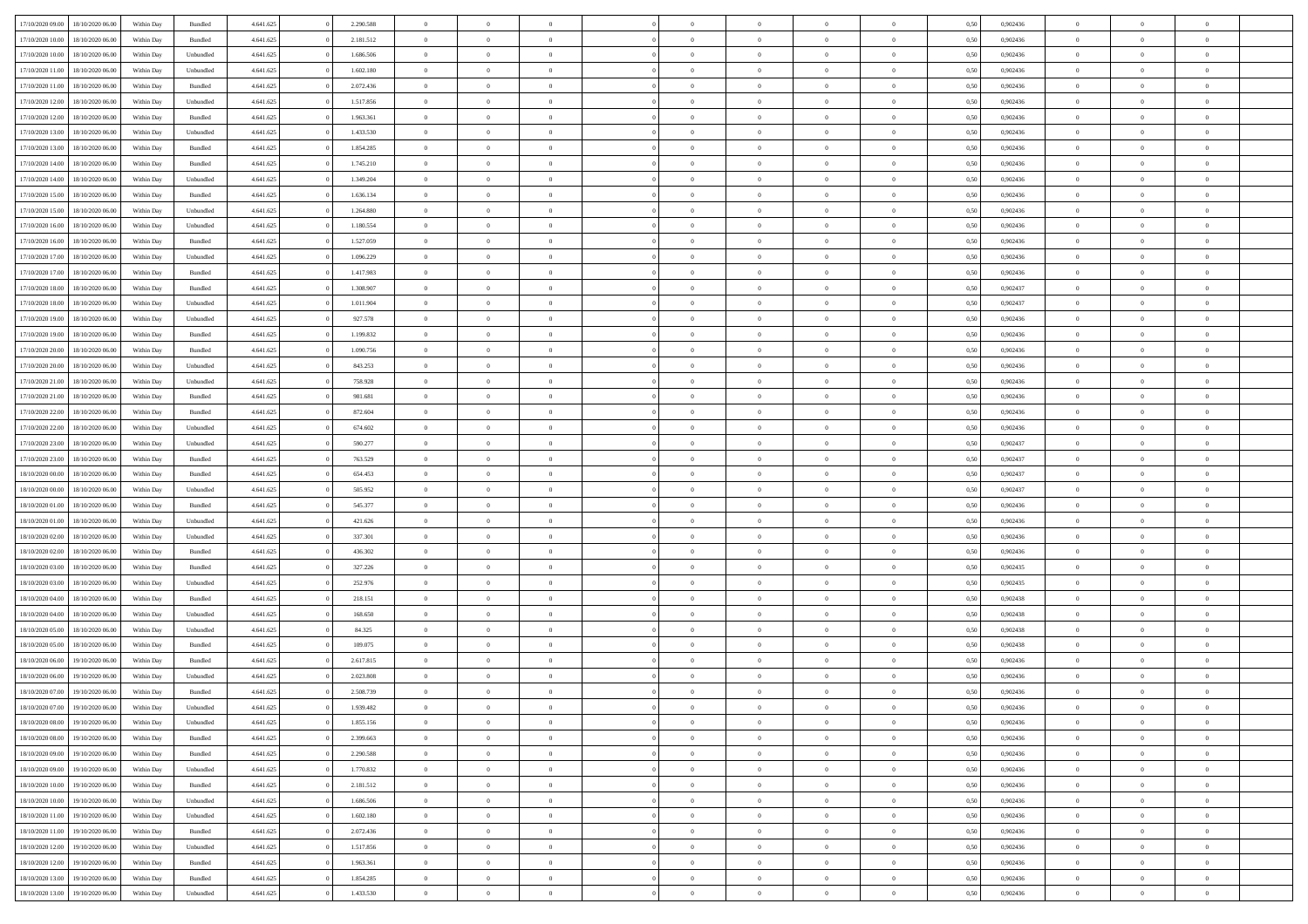| 18/10/2020 14:00                  | 19/10/2020 06:00 | Within Day         | Unbundled | 4.641.625 | 1.349.204 | $\overline{0}$ | $\theta$       |                | $\overline{0}$ | $\bf{0}$       | $\overline{0}$ | $\theta$       | 0,50 | 0,902436 | $\theta$       | $\theta$       | $\overline{0}$           |  |
|-----------------------------------|------------------|--------------------|-----------|-----------|-----------|----------------|----------------|----------------|----------------|----------------|----------------|----------------|------|----------|----------------|----------------|--------------------------|--|
| 18/10/2020 14:00                  | 19/10/2020 06.0  | Within Day         | Bundled   | 4.641.625 | 1.745.210 | $\overline{0}$ | $\overline{0}$ | $\overline{0}$ | $\overline{0}$ | $\,$ 0         | $\bf{0}$       | $\bf{0}$       | 0,50 | 0,902436 | $\,$ 0 $\,$    | $\overline{0}$ | $\overline{0}$           |  |
|                                   |                  |                    |           |           |           |                |                |                |                |                |                |                |      |          |                |                |                          |  |
| 18/10/2020 15:00                  | 19/10/2020 06:00 | Within Day         | Bundled   | 4.641.625 | 1.636.134 | $\overline{0}$ | $\overline{0}$ | $\overline{0}$ | $\overline{0}$ | $\bf{0}$       | $\overline{0}$ | $\overline{0}$ | 0.50 | 0.902436 | $\bf{0}$       | $\overline{0}$ | $\overline{0}$           |  |
| 18/10/2020 15:00                  | 19/10/2020 06.00 | Within Day         | Unbundled | 4.641.625 | 1.264.880 | $\overline{0}$ | $\overline{0}$ | $\overline{0}$ | $\overline{0}$ | $\,$ 0         | $\overline{0}$ | $\overline{0}$ | 0,50 | 0,902436 | $\,$ 0 $\,$    | $\overline{0}$ | $\overline{0}$           |  |
| 18/10/2020 16:00                  | 19/10/2020 06.00 | Within Day         | Bundled   | 4.641.625 | 1.527.059 | $\overline{0}$ | $\theta$       | $\overline{0}$ |                | $\overline{0}$ | $\overline{0}$ | $\bf{0}$       | 0,50 | 0,902436 | $\,$ 0 $\,$    | $\overline{0}$ | $\overline{0}$           |  |
| 18/10/2020 16:00                  | 19/10/2020 06:00 | Within Day         | Unbundled | 4.641.625 | 1.180.554 | $\overline{0}$ | $\overline{0}$ | $\overline{0}$ | $\overline{0}$ | $\bf{0}$       | $\overline{0}$ | $\overline{0}$ | 0.50 | 0.902436 | $\,0\,$        | $\theta$       | $\overline{0}$           |  |
| 18/10/2020 17:00                  | 19/10/2020 06.00 | Within Day         | Bundled   | 4.641.625 | 1.417.983 | $\overline{0}$ | $\overline{0}$ | $\overline{0}$ | $\overline{0}$ | $\,$ 0         | $\overline{0}$ | $\overline{0}$ | 0,50 | 0,902436 | $\,$ 0 $\,$    | $\theta$       | $\overline{0}$           |  |
| 18/10/2020 17:00                  | 19/10/2020 06.00 | Within Day         | Unbundled | 4.641.625 | 1.096.229 | $\overline{0}$ | $\theta$       | $\overline{0}$ | $\overline{0}$ | $\bf{0}$       | $\overline{0}$ | $\bf{0}$       | 0,50 | 0,902436 | $\,$ 0 $\,$    | $\overline{0}$ | $\overline{0}$           |  |
| 18/10/2020 18:00                  | 19/10/2020 06:00 | Within Day         | Unbundled | 4.641.625 | 1.011.904 | $\overline{0}$ | $\overline{0}$ | $\overline{0}$ | $\overline{0}$ | $\bf{0}$       | $\overline{0}$ | $\bf{0}$       | 0.50 | 0.902437 | $\,0\,$        | $\overline{0}$ | $\overline{0}$           |  |
| 18/10/2020 18:00                  | 19/10/2020 06.00 | Within Day         | Bundled   | 4.641.625 | 1.308.907 | $\overline{0}$ | $\overline{0}$ | $\overline{0}$ | $\overline{0}$ | $\,$ 0         | $\overline{0}$ | $\bf{0}$       | 0,50 | 0,902437 | $\,$ 0 $\,$    | $\overline{0}$ | $\overline{0}$           |  |
| 18/10/2020 19:00                  | 19/10/2020 06.00 | Within Day         | Unbundled | 4.641.625 | 927.578   | $\bf{0}$       | $\theta$       | $\overline{0}$ | $\overline{0}$ | $\,$ 0         | $\overline{0}$ | $\bf{0}$       | 0,50 | 0,902436 | $\,$ 0 $\,$    | $\overline{0}$ | $\overline{0}$           |  |
| 18/10/2020 19:00                  | 19/10/2020 06:00 | Within Day         | Bundled   | 4.641.625 | 1.199.832 | $\overline{0}$ | $\overline{0}$ | $\overline{0}$ | $\overline{0}$ | $\bf{0}$       | $\overline{0}$ | $\mathbf{0}$   | 0.50 | 0.902436 | $\bf{0}$       | $\overline{0}$ | $\overline{\phantom{a}}$ |  |
|                                   |                  |                    |           |           |           |                | $\overline{0}$ |                |                |                |                |                |      |          |                | $\overline{0}$ |                          |  |
| 18/10/2020 20:00                  | 19/10/2020 06.00 | Within Day         | Unbundled | 4.641.625 | 843.253   | $\overline{0}$ |                | $\overline{0}$ | $\overline{0}$ | $\,$ 0         | $\overline{0}$ | $\overline{0}$ | 0,50 | 0,902436 | $\,$ 0 $\,$    |                | $\overline{0}$           |  |
| 18/10/2020 20:00                  | 19/10/2020 06.00 | Within Day         | Bundled   | 4.641.625 | 1.090.756 | $\overline{0}$ | $\theta$       | $\overline{0}$ | $\overline{0}$ | $\overline{0}$ | $\overline{0}$ | $\bf{0}$       | 0,50 | 0,902436 | $\,$ 0 $\,$    | $\overline{0}$ | $\overline{0}$           |  |
| 18/10/2020 21:00                  | 19/10/2020 06:00 | Within Day         | Unbundled | 4.641.625 | 758.928   | $\overline{0}$ | $\overline{0}$ | $\overline{0}$ | $\overline{0}$ | $\,$ 0         | $\overline{0}$ | $\overline{0}$ | 0.50 | 0.902436 | $\theta$       | $\theta$       | $\overline{0}$           |  |
| 18/10/2020 21:00                  | 19/10/2020 06.00 | Within Day         | Bundled   | 4.641.625 | 981.681   | $\overline{0}$ | $\overline{0}$ | $\overline{0}$ | $\overline{0}$ | $\,$ 0         | $\overline{0}$ | $\bf{0}$       | 0,50 | 0,902436 | $\,0\,$        | $\theta$       | $\overline{0}$           |  |
| 18/10/2020 22:00                  | 19/10/2020 06.00 | Within Day         | Bundled   | 4.641.625 | 872.604   | $\overline{0}$ | $\theta$       | $\overline{0}$ | $\overline{0}$ | $\bf{0}$       | $\overline{0}$ | $\bf{0}$       | 0,50 | 0,902436 | $\,$ 0 $\,$    | $\overline{0}$ | $\overline{0}$           |  |
| 18/10/2020 22.00                  | 19/10/2020 06:00 | Within Day         | Unbundled | 4.641.625 | 674.602   | $\overline{0}$ | $\overline{0}$ | $\overline{0}$ | $\overline{0}$ | $\bf{0}$       | $\overline{0}$ | $\bf{0}$       | 0.50 | 0.902436 | $\,0\,$        | $\overline{0}$ | $\overline{0}$           |  |
| 18/10/2020 23:00                  | 19/10/2020 06.00 | Within Day         | Bundled   | 4.641.625 | 763.529   | $\overline{0}$ | $\overline{0}$ | $\overline{0}$ | $\overline{0}$ | $\bf{0}$       | $\overline{0}$ | $\bf{0}$       | 0,50 | 0,902437 | $\,$ 0 $\,$    | $\overline{0}$ | $\overline{0}$           |  |
| 18/10/2020 23:00                  | 19/10/2020 06.00 | Within Day         | Unbundled | 4.641.625 | 590.277   | $\overline{0}$ | $\theta$       | $\overline{0}$ | $\overline{0}$ | $\,$ 0         | $\overline{0}$ | $\bf{0}$       | 0,50 | 0,902437 | $\,$ 0 $\,$    | $\overline{0}$ | $\overline{0}$           |  |
| 19/10/2020 00:00                  | 19/10/2020 06:00 | Within Day         | Bundled   | 4.641.625 | 654.453   | $\overline{0}$ | $\overline{0}$ | $\overline{0}$ | $\overline{0}$ | $\bf{0}$       | $\overline{0}$ | $\mathbf{0}$   | 0.50 | 0.902437 | $\bf{0}$       | $\overline{0}$ | $\overline{\phantom{a}}$ |  |
| 19/10/2020 00:00                  | 19/10/2020 06.00 | Within Day         | Unbundled | 4.641.625 | 505.952   | $\overline{0}$ | $\overline{0}$ | $\overline{0}$ | $\overline{0}$ | $\bf{0}$       | $\overline{0}$ | $\overline{0}$ | 0,50 | 0,902437 | $\,$ 0 $\,$    | $\overline{0}$ | $\overline{0}$           |  |
|                                   | 19/10/2020 06.00 | Within Day         | Unbundled | 4.641.625 | 421.626   | $\overline{0}$ | $\theta$       | $\overline{0}$ | $\overline{0}$ | $\,$ 0         | $\overline{0}$ | $\bf{0}$       | 0,50 | 0,902436 | $\,$ 0 $\,$    | $\overline{0}$ | $\overline{0}$           |  |
| 19/10/2020 01:00                  |                  |                    |           |           |           |                |                |                |                |                |                |                |      |          |                |                |                          |  |
| 19/10/2020 01:00                  | 19/10/2020 06:00 | Within Day         | Bundled   | 4.641.625 | 545,377   | $\overline{0}$ | $\overline{0}$ | $\overline{0}$ | $\overline{0}$ | $\bf{0}$       | $\overline{0}$ | $\bf{0}$       | 0.50 | 0.902436 | $\,0\,$        | $\theta$       | $\overline{0}$           |  |
| 19/10/2020 02.00                  | 19/10/2020 06:00 | Within Day         | Unbundled | 4.641.625 | 337.301   | $\overline{0}$ | $\overline{0}$ | $\overline{0}$ | $\overline{0}$ | $\,$ 0         | $\overline{0}$ | $\overline{0}$ | 0,50 | 0,902436 | $\,0\,$        | $\theta$       | $\overline{0}$           |  |
| 19/10/2020 02:00                  | 19/10/2020 06.00 | Within Day         | Bundled   | 4.641.625 | 436.302   | $\overline{0}$ | $\theta$       | $\overline{0}$ |                | $\bf{0}$       | $\overline{0}$ | $\bf{0}$       | 0,50 | 0,902436 | $\,$ 0 $\,$    | $\overline{0}$ | $\overline{0}$           |  |
| 19/10/2020 03:00                  | 19/10/2020 06:00 | Within Day         | Bundled   | 4.641.625 | 327.226   | $\overline{0}$ | $\overline{0}$ | $\overline{0}$ | $\overline{0}$ | $\bf{0}$       | $\overline{0}$ | $\bf{0}$       | 0.50 | 0.902435 | $\,0\,$        | $\overline{0}$ | $\overline{0}$           |  |
| 19/10/2020 03:00                  | 19/10/2020 06.00 | Within Day         | Unbundled | 4.641.625 | 252.976   | $\overline{0}$ | $\overline{0}$ | $\overline{0}$ | $\overline{0}$ | $\bf{0}$       | $\overline{0}$ | $\bf{0}$       | 0,50 | 0,902435 | $\,$ 0 $\,$    | $\overline{0}$ | $\overline{0}$           |  |
| 19/10/2020 04:00                  | 19/10/2020 06.00 | Within Day         | Unbundled | 4.641.625 | 168.650   | $\overline{0}$ | $\overline{0}$ | $\overline{0}$ | $\overline{0}$ | $\,$ 0         | $\overline{0}$ | $\bf{0}$       | 0,50 | 0,902438 | $\,$ 0 $\,$    | $\overline{0}$ | $\overline{0}$           |  |
| 19/10/2020 04:00                  | 19/10/2020 06:00 | Within Day         | Bundled   | 4.641.625 | 218.151   | $\overline{0}$ | $\overline{0}$ | $\overline{0}$ | $\overline{0}$ | $\bf{0}$       | $\overline{0}$ | $\mathbf{0}$   | 0.50 | 0.902438 | $\bf{0}$       | $\overline{0}$ | $\overline{\phantom{a}}$ |  |
| 19/10/2020 05:00                  | 19/10/2020 06:00 | Within Dav         | Unbundled | 4.641.625 | 84.325    | $\overline{0}$ | $\overline{0}$ | $\overline{0}$ | $\overline{0}$ | $\mathbf{0}$   | $\overline{0}$ | $\overline{0}$ | 0.50 | 0,902438 | $\theta$       | $\overline{0}$ | $\overline{0}$           |  |
| 19/10/2020 05:00                  | 19/10/2020 06.00 | Within Day         | Bundled   | 4.641.625 | 109.075   | $\overline{0}$ | $\theta$       | $\overline{0}$ | $\overline{0}$ | $\bf{0}$       | $\overline{0}$ | $\bf{0}$       | 0,50 | 0,902438 | $\,$ 0 $\,$    | $\overline{0}$ | $\overline{0}$           |  |
| 19/10/2020 06:00                  | 20/10/2020 06:00 | Within Day         | Unbundled | 4.641.625 | 2.023.808 | $\overline{0}$ | $\overline{0}$ | $\overline{0}$ | $\overline{0}$ | $\,$ 0         | $\overline{0}$ | $\bf{0}$       | 0.50 | 0.902436 | $\,0\,$        | $\theta$       | $\overline{0}$           |  |
| 19/10/2020 06:00                  | 20/10/2020 06:00 | Within Dav         | Bundled   | 4.641.625 | 2.617.815 | $\overline{0}$ | $\theta$       | $\Omega$       | $\overline{0}$ | $\bf{0}$       | $\overline{0}$ | $\overline{0}$ | 0.50 | 0,902436 | $\theta$       | $\overline{0}$ | $\overline{0}$           |  |
|                                   |                  |                    |           |           |           | $\overline{0}$ | $\theta$       | $\overline{0}$ |                |                |                |                |      |          |                |                | $\overline{0}$           |  |
| 19/10/2020 07:00                  | 20/10/2020 06.00 | Within Day         | Bundled   | 4.641.625 | 2.508.739 |                |                |                | $\overline{0}$ | $\,$ 0         | $\overline{0}$ | $\bf{0}$       | 0,50 | 0,902436 | $\,$ 0 $\,$    | $\overline{0}$ |                          |  |
| 19/10/2020 07.00                  | 20/10/2020 06:00 | Within Day         | Unbundled | 4.641.625 | 1.939.482 | $\overline{0}$ | $\overline{0}$ | $\overline{0}$ | $\overline{0}$ | $\bf{0}$       | $\overline{0}$ | $\bf{0}$       | 0.50 | 0.902436 | $\,0\,$        | $\overline{0}$ | $\overline{0}$           |  |
| 19/10/2020 08:00                  | 20/10/2020 06:00 | Within Dav         | Unbundled | 4.641.625 | 1.855.156 | $\overline{0}$ | $\overline{0}$ | $\overline{0}$ | $\overline{0}$ | $\overline{0}$ | $\overline{0}$ | $\overline{0}$ | 0.50 | 0,902436 | $\theta$       | $\overline{0}$ | $\overline{0}$           |  |
| 19/10/2020 08:00                  | 20/10/2020 06.00 | Within Day         | Bundled   | 4.641.625 | 2.399.663 | $\overline{0}$ | $\overline{0}$ | $\overline{0}$ | $\overline{0}$ | $\bf{0}$       | $\bf{0}$       | $\bf{0}$       | 0,50 | 0,902436 | $\,$ 0 $\,$    | $\overline{0}$ | $\overline{0}$           |  |
| 19/10/2020 09:00                  | 20/10/2020 06:00 | Within Day         | Unbundled | 4.641.625 | 1.770.832 | $\overline{0}$ | $\overline{0}$ | $\overline{0}$ | $\overline{0}$ | $\bf{0}$       | $\overline{0}$ | $\mathbf{0}$   | 0.50 | 0.902436 | $\bf{0}$       | $\overline{0}$ | $\overline{0}$           |  |
| 19/10/2020 09:00                  | 20/10/2020 06:00 | Within Dav         | Bundled   | 4.641.625 | 2.290.588 | $\overline{0}$ | $\overline{0}$ | $\Omega$       | $\overline{0}$ | $\mathbf{0}$   | $\overline{0}$ | $\overline{0}$ | 0.50 | 0,902436 | $\theta$       | $\overline{0}$ | $\overline{0}$           |  |
| 19/10/2020 10:00                  | 20/10/2020 06.00 | Within Day         | Bundled   | 4.641.625 | 2.181.512 | $\overline{0}$ | $\theta$       | $\overline{0}$ | $\overline{0}$ | $\,$ 0         | $\overline{0}$ | $\bf{0}$       | 0,50 | 0,902436 | $\,$ 0 $\,$    | $\overline{0}$ | $\overline{0}$           |  |
| 19/10/2020 10:00                  | 20/10/2020 06:00 | Within Day         | Unbundled | 4.641.625 | 1.686.506 | $\overline{0}$ | $\theta$       | $\overline{0}$ | $\overline{0}$ | $\bf{0}$       | $\Omega$       | $\overline{0}$ | 0.50 | 0.902436 | $\,0\,$        | $\theta$       | $\overline{0}$           |  |
| 19/10/2020 11:00                  | 20/10/2020 06:00 | Within Dav         | Bundled   | 4.641.625 | 2.072.436 | $\overline{0}$ | $\Omega$       | $\Omega$       | $\Omega$       | $\bf{0}$       | $\overline{0}$ | $\bf{0}$       | 0.50 | 0,902436 | $\theta$       | $\theta$       | $\overline{0}$           |  |
| 19/10/2020 11:00                  | 20/10/2020 06:00 | Within Day         | Unbundled | 4.641.625 | 1.602.180 | $\overline{0}$ | $\,$ 0 $\,$    | $\overline{0}$ | $\overline{0}$ | $\,$ 0         | $\bf{0}$       | $\bf{0}$       | 0,50 | 0,902436 | $\,$ 0 $\,$    | $\overline{0}$ | $\overline{0}$           |  |
| 19/10/2020 12:00 20/10/2020 06:00 |                  | Within ${\bf Day}$ | Unbundled | 4.641.625 | 1.517.856 | $\bf{0}$       | $\theta$       |                |                | $\Omega$       |                |                | 0,50 | 0.902436 | $\bf{0}$       | $\theta$       |                          |  |
|                                   |                  |                    |           |           |           |                | $\overline{0}$ |                |                | $\overline{0}$ |                |                |      |          | $\theta$       | $\overline{0}$ | $\overline{0}$           |  |
| 19/10/2020 12:00 20/10/2020 06:00 |                  | Within Day         | Bundled   | 4.641.625 | 1.963.361 | $\overline{0}$ |                | $\overline{0}$ | $\overline{0}$ |                | $\overline{0}$ | $\mathbf{0}$   | 0,50 | 0,902436 |                |                |                          |  |
| 19/10/2020 13:00                  | 20/10/2020 06:00 | Within Day         | Bundled   | 4.641.625 | 1.854.285 | $\overline{0}$ | $\overline{0}$ | $\overline{0}$ | $\bf{0}$       | $\overline{0}$ | $\overline{0}$ | $\bf{0}$       | 0,50 | 0,902436 | $\bf{0}$       | $\overline{0}$ | $\bf{0}$                 |  |
| 19/10/2020 13:00                  | 20/10/2020 06:00 | Within Day         | Unbundled | 4.641.625 | 1.433.530 | $\overline{0}$ | $\overline{0}$ | $\overline{0}$ | $\overline{0}$ | $\overline{0}$ | $\overline{0}$ | $\mathbf{0}$   | 0.50 | 0.902436 | $\overline{0}$ | $\bf{0}$       | $\bf{0}$                 |  |
| 19/10/2020 14:00                  | 20/10/2020 06:00 | Within Day         | Unbundled | 4.641.625 | 1.349.204 | $\overline{0}$ | $\overline{0}$ | $\overline{0}$ | $\overline{0}$ | $\overline{0}$ | $\overline{0}$ | $\mathbf{0}$   | 0,50 | 0,902436 | $\overline{0}$ | $\theta$       | $\overline{0}$           |  |
| 19/10/2020 14:00                  | 20/10/2020 06:00 | Within Day         | Bundled   | 4.641.625 | 1.745.210 | $\overline{0}$ | $\overline{0}$ | $\overline{0}$ | $\overline{0}$ | $\bf{0}$       | $\bf{0}$       | $\bf{0}$       | 0,50 | 0,902436 | $\bf{0}$       | $\overline{0}$ | $\overline{0}$           |  |
| 19/10/2020 15:00                  | 20/10/2020 06:00 | Within Day         | Bundled   | 4.641.625 | 1.636.134 | $\overline{0}$ | $\overline{0}$ | $\overline{0}$ | $\overline{0}$ | $\bf{0}$       | $\overline{0}$ | $\mathbf{0}$   | 0.50 | 0.902436 | $\,$ 0 $\,$    | $\theta$       | $\overline{0}$           |  |
| 19/10/2020 15:00                  | 20/10/2020 06:00 | Within Day         | Unbundled | 4.641.625 | 1.264.880 | $\overline{0}$ | $\overline{0}$ | $\overline{0}$ | $\overline{0}$ | $\overline{0}$ | $\overline{0}$ | $\overline{0}$ | 0,50 | 0,902436 | $\overline{0}$ | $\theta$       | $\overline{0}$           |  |
| 19/10/2020 16:00                  | 20/10/2020 06:00 | Within Day         | Unbundled | 4.641.625 | 1.180.554 | $\overline{0}$ | $\,$ 0         | $\overline{0}$ | $\bf{0}$       | $\,$ 0 $\,$    | $\overline{0}$ | $\bf{0}$       | 0,50 | 0,902436 | $\,$ 0 $\,$    | $\overline{0}$ | $\overline{0}$           |  |
| 19/10/2020 16:00                  | 20/10/2020 06:00 | Within Day         | Bundled   | 4.641.625 | 1.527.059 | $\overline{0}$ | $\overline{0}$ | $\overline{0}$ | $\overline{0}$ | $\bf{0}$       | $\overline{0}$ | $\mathbf{0}$   | 0.50 | 0.902436 | $\mathbf{0}$   | $\bf{0}$       | $\overline{0}$           |  |
| 19/10/2020 17.00                  | 20/10/2020 06:00 | Within Day         | Unbundled | 4.641.625 | 1.096.229 | $\overline{0}$ | $\overline{0}$ | $\overline{0}$ | $\overline{0}$ | $\overline{0}$ | $\overline{0}$ | $\overline{0}$ | 0,50 | 0,902436 | $\overline{0}$ | $\overline{0}$ | $\overline{0}$           |  |
| 19/10/2020 17.00                  | 20/10/2020 06.00 | Within Day         | Bundled   | 4.641.625 | 1.417.983 | $\overline{0}$ | $\overline{0}$ | $\overline{0}$ | $\bf{0}$       | $\bf{0}$       | $\bf{0}$       | $\bf{0}$       | 0,50 | 0,902436 | $\bf{0}$       | $\overline{0}$ | $\bf{0}$                 |  |
|                                   |                  |                    |           |           |           |                |                |                |                |                |                |                |      |          |                |                |                          |  |
| 19/10/2020 18:00 20/10/2020 06:00 |                  | Within Day         | Bundled   | 4.641.625 | 1.308.907 | $\,$ 0 $\,$    | $\,$ 0 $\,$    | $\overline{0}$ | $\overline{0}$ | $\,$ 0 $\,$    | $\,$ 0 $\,$    | $\,$ 0 $\,$    | 0,50 | 0,902437 | $\mathbf{0}^-$ | $\,$ 0 $\,$    | $\,$ 0 $\,$              |  |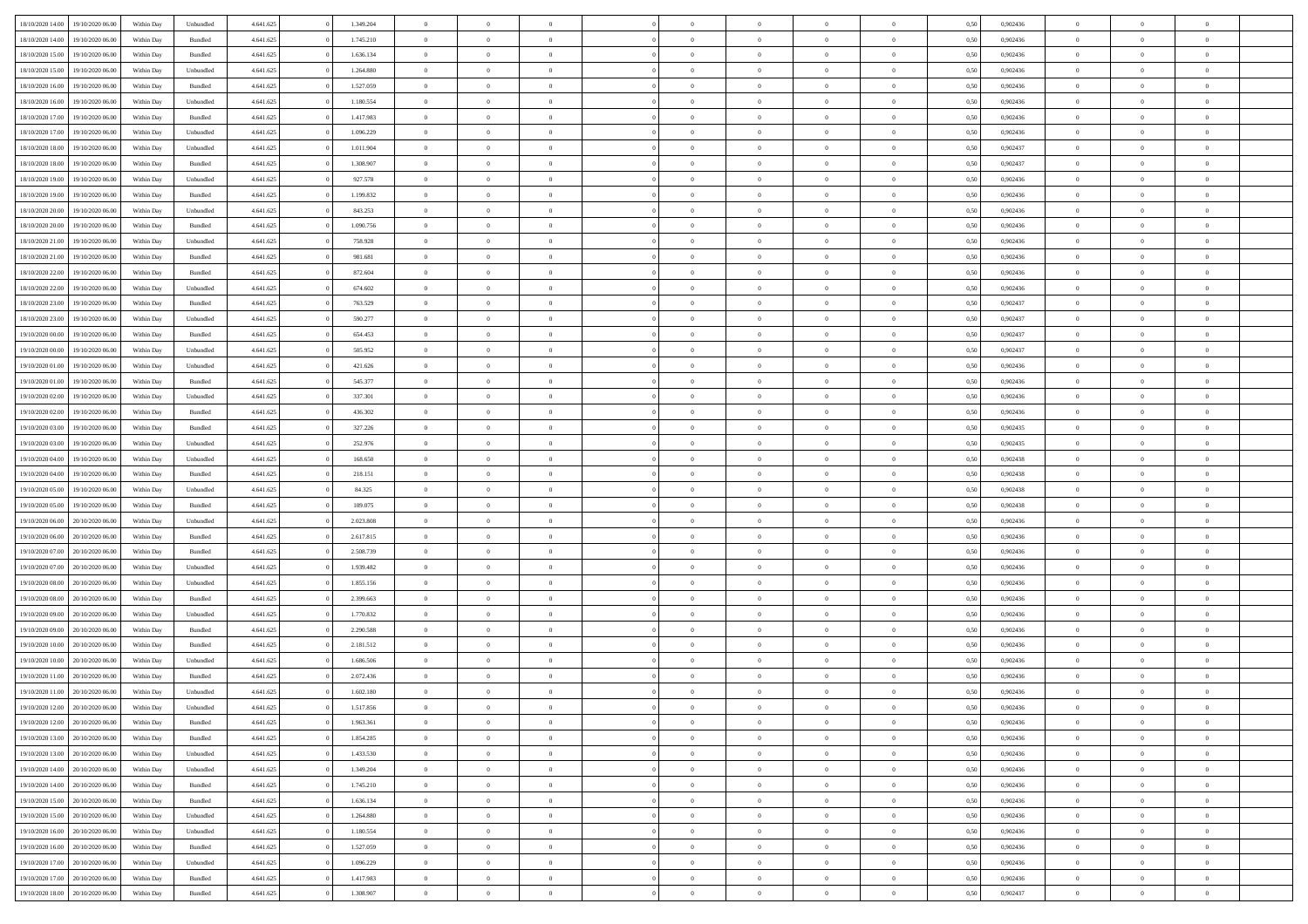| 19/10/2020 18:00                  | 20/10/2020 06:00 | Within Dav | Unbundled | 4.641.625 | 1.011.904 | $\overline{0}$ | $\theta$       |                | $\Omega$       | $\Omega$       | $\theta$       | $\theta$       | 0.50 | 0,902437 | $\theta$       | $\overline{0}$ | $\overline{0}$ |  |
|-----------------------------------|------------------|------------|-----------|-----------|-----------|----------------|----------------|----------------|----------------|----------------|----------------|----------------|------|----------|----------------|----------------|----------------|--|
|                                   |                  |            |           |           |           |                |                |                |                |                |                |                |      |          |                |                |                |  |
| 19/10/2020 19:00                  | 20/10/2020 06.00 | Within Day | Bundled   | 4.641.625 | 1.199.832 | $\overline{0}$ | $\theta$       | $\overline{0}$ | $\overline{0}$ | $\bf{0}$       | $\overline{0}$ | $\bf{0}$       | 0,50 | 0,902436 | $\theta$       | $\overline{0}$ | $\overline{0}$ |  |
| 19/10/2020 19:00                  | 20/10/2020 06:00 | Within Day | Unbundled | 4.641.625 | 927.578   | $\overline{0}$ | $\bf{0}$       | $\overline{0}$ | $\overline{0}$ | $\bf{0}$       | $\overline{0}$ | $\mathbf{0}$   | 0,50 | 0,902436 | $\overline{0}$ | $\overline{0}$ | $\overline{0}$ |  |
| 19/10/2020 20:00                  | 20/10/2020 06:00 | Within Dav | Unbundled | 4.641.625 | 843.253   | $\overline{0}$ | $\overline{0}$ | $\overline{0}$ | $\overline{0}$ | $\bf{0}$       | $\overline{0}$ | $\overline{0}$ | 0.50 | 0,902436 | $\theta$       | $\theta$       | $\overline{0}$ |  |
| 19/10/2020 20:00                  | 20/10/2020 06.00 | Within Day | Bundled   | 4.641.625 | 1.090.756 | $\overline{0}$ | $\theta$       | $\overline{0}$ | $\overline{0}$ | $\bf{0}$       | $\overline{0}$ | $\bf{0}$       | 0,50 | 0,902436 | $\,$ 0 $\,$    | $\overline{0}$ | $\overline{0}$ |  |
|                                   |                  |            |           |           |           |                |                |                |                |                |                |                |      |          |                |                |                |  |
| 19/10/2020 21.00                  | 20/10/2020 06:00 | Within Day | Bundled   | 4.641.625 | 981.681   | $\overline{0}$ | $\overline{0}$ | $\overline{0}$ | $\overline{0}$ | $\overline{0}$ | $\overline{0}$ | $\mathbf{0}$   | 0,50 | 0,902436 | $\overline{0}$ | $\overline{0}$ | $\bf{0}$       |  |
| 19/10/2020 21:00                  | 20/10/2020 06:00 | Within Dav | Unbundled | 4.641.625 | 758.928   | $\overline{0}$ | $\overline{0}$ | $\overline{0}$ | $\overline{0}$ | $\overline{0}$ | $\overline{0}$ | $\overline{0}$ | 0.50 | 0,902436 | $\theta$       | $\overline{0}$ | $\overline{0}$ |  |
| 19/10/2020 22.00                  | 20/10/2020 06.00 | Within Day | Bundled   | 4.641.625 | 872.604   | $\overline{0}$ | $\theta$       | $\overline{0}$ | $\overline{0}$ | $\bf{0}$       | $\overline{0}$ | $\bf{0}$       | 0,50 | 0,902436 | $\theta$       | $\theta$       | $\overline{0}$ |  |
| 19/10/2020 22.00                  | 20/10/2020 06:00 | Within Day | Unbundled | 4.641.625 | 674.602   | $\overline{0}$ | $\overline{0}$ | $\overline{0}$ | $\overline{0}$ | $\bf{0}$       | $\overline{0}$ | $\bf{0}$       | 0,50 | 0,902436 | $\,0\,$        | $\overline{0}$ | $\overline{0}$ |  |
| 19/10/2020 23:00                  | 20/10/2020 06:00 | Within Dav | Unbundled | 4.641.625 | 590.277   | $\overline{0}$ | $\overline{0}$ | $\overline{0}$ | $\overline{0}$ | $\overline{0}$ | $\overline{0}$ | $\overline{0}$ | 0.50 | 0,902437 | $\theta$       | $\overline{0}$ | $\overline{0}$ |  |
| 19/10/2020 23.00                  | 20/10/2020 06.00 | Within Day | Bundled   | 4.641.625 | 763.529   | $\overline{0}$ | $\theta$       | $\overline{0}$ | $\overline{0}$ | $\bf{0}$       | $\overline{0}$ | $\bf{0}$       | 0,50 | 0,902437 | $\,$ 0 $\,$    | $\overline{0}$ | $\overline{0}$ |  |
|                                   |                  |            |           |           |           |                |                |                |                |                |                |                |      |          |                |                |                |  |
| 20/10/2020 00:00                  | 20/10/2020 06:00 | Within Day | Unbundled | 4.641.625 | 505.952   | $\overline{0}$ | $\bf{0}$       | $\overline{0}$ | $\overline{0}$ | $\bf{0}$       | $\overline{0}$ | $\mathbf{0}$   | 0,50 | 0,902437 | $\overline{0}$ | $\overline{0}$ | $\bf{0}$       |  |
| 20/10/2020 00:00                  | 20/10/2020 06:00 | Within Day | Bundled   | 4.641.625 | 654.453   | $\overline{0}$ | $\overline{0}$ | $\overline{0}$ | $\overline{0}$ | $\bf{0}$       | $\overline{0}$ | $\overline{0}$ | 0.50 | 0,902437 | $\theta$       | $\theta$       | $\overline{0}$ |  |
| 20/10/2020 01:00                  | 20/10/2020 06.00 | Within Day | Bundled   | 4.641.625 | 545.377   | $\overline{0}$ | $\theta$       | $\overline{0}$ | $\overline{0}$ | $\bf{0}$       | $\overline{0}$ | $\bf{0}$       | 0,50 | 0,902436 | $\theta$       | $\overline{0}$ | $\overline{0}$ |  |
| 20/10/2020 01:00                  | 20/10/2020 06:00 | Within Day | Unbundled | 4.641.625 | 421.626   | $\overline{0}$ | $\overline{0}$ | $\overline{0}$ | $\bf{0}$       | $\overline{0}$ | $\overline{0}$ | $\mathbf{0}$   | 0,50 | 0,902436 | $\overline{0}$ | $\overline{0}$ | $\bf{0}$       |  |
| 20/10/2020 02:00                  | 20/10/2020 06:00 | Within Dav | Unbundled | 4.641.625 | 337.301   | $\overline{0}$ | $\overline{0}$ | $\overline{0}$ | $\overline{0}$ | $\overline{0}$ | $\overline{0}$ | $\overline{0}$ | 0.50 | 0,902436 | $\theta$       | $\overline{0}$ | $\overline{0}$ |  |
| 20/10/2020 02:00                  | 20/10/2020 06.00 | Within Day | Bundled   | 4.641.625 | 436.302   | $\overline{0}$ | $\theta$       | $\overline{0}$ | $\overline{0}$ | $\bf{0}$       | $\overline{0}$ | $\bf{0}$       | 0,50 | 0,902436 | $\,$ 0 $\,$    | $\overline{0}$ | $\overline{0}$ |  |
| 20/10/2020 03:00                  | 20/10/2020 06:00 | Within Day | Unbundled | 4.641.625 | 252.976   | $\overline{0}$ | $\overline{0}$ | $\overline{0}$ | $\bf{0}$       | $\bf{0}$       | $\bf{0}$       | $\mathbf{0}$   | 0,50 | 0,902435 | $\bf{0}$       | $\overline{0}$ | $\bf{0}$       |  |
| 20/10/2020 03:00                  | 20/10/2020 06:00 | Within Day | Bundled   | 4.641.625 | 327.226   | $\overline{0}$ | $\overline{0}$ | $\overline{0}$ | $\overline{0}$ | $\overline{0}$ | $\overline{0}$ | $\overline{0}$ | 0.50 | 0,902435 | $\theta$       | $\overline{0}$ | $\overline{0}$ |  |
|                                   |                  |            |           |           |           |                |                |                |                |                |                |                |      |          |                |                |                |  |
| 20/10/2020 04:00                  | 20/10/2020 06.00 | Within Day | Bundled   | 4.641.625 | 218.151   | $\overline{0}$ | $\theta$       | $\overline{0}$ | $\overline{0}$ | $\bf{0}$       | $\overline{0}$ | $\bf{0}$       | 0,50 | 0,902438 | $\,$ 0 $\,$    | $\overline{0}$ | $\overline{0}$ |  |
| 20/10/2020 04:00                  | 20/10/2020 06:00 | Within Day | Unbundled | 4.641.625 | 168.650   | $\overline{0}$ | $\overline{0}$ | $\overline{0}$ | $\bf{0}$       | $\bf{0}$       | $\bf{0}$       | $\bf{0}$       | 0,50 | 0,902438 | $\overline{0}$ | $\overline{0}$ | $\bf{0}$       |  |
| 20/10/2020 05:00                  | 20/10/2020 06:00 | Within Day | Bundled   | 4.641.625 | 109.075   | $\overline{0}$ | $\overline{0}$ | $\overline{0}$ | $\overline{0}$ | $\overline{0}$ | $\overline{0}$ | $\overline{0}$ | 0.50 | 0,902438 | $\theta$       | $\overline{0}$ | $\overline{0}$ |  |
| 20/10/2020 05:00                  | 20/10/2020 06.00 | Within Day | Unbundled | 4.641.625 | 84.325    | $\overline{0}$ | $\theta$       | $\overline{0}$ | $\overline{0}$ | $\bf{0}$       | $\overline{0}$ | $\bf{0}$       | 0,50 | 0,902438 | $\,$ 0 $\,$    | $\overline{0}$ | $\overline{0}$ |  |
| 20/10/2020 06.00                  | 21/10/2020 06.00 | Within Day | Bundled   | 4.641.625 | 2.617.815 | $\overline{0}$ | $\overline{0}$ | $\overline{0}$ | $\bf{0}$       | $\overline{0}$ | $\overline{0}$ | $\mathbf{0}$   | 0,50 | 0,902436 | $\overline{0}$ | $\overline{0}$ | $\bf{0}$       |  |
| 20/10/2020 06:00                  | 21/10/2020 06.00 | Within Day | Unbundled | 4.641.625 | 2.023.808 | $\overline{0}$ | $\overline{0}$ | $\overline{0}$ | $\overline{0}$ | $\overline{0}$ | $\overline{0}$ | $\overline{0}$ | 0.50 | 0,902436 | $\overline{0}$ | $\overline{0}$ | $\overline{0}$ |  |
| 20/10/2020 07.00                  | 21/10/2020 06.00 | Within Day | Unbundled | 4.641.625 | 1.939.482 | $\overline{0}$ | $\theta$       | $\overline{0}$ | $\overline{0}$ | $\bf{0}$       | $\overline{0}$ | $\bf{0}$       | 0,50 | 0,902436 | $\,$ 0 $\,$    | $\theta$       | $\overline{0}$ |  |
|                                   |                  |            |           |           |           |                |                |                |                |                |                |                |      |          |                |                |                |  |
| 20/10/2020 07:00                  | 21/10/2020 06.00 | Within Day | Bundled   | 4.641.625 | 2.508.739 | $\overline{0}$ | $\overline{0}$ | $\overline{0}$ | $\bf{0}$       | $\bf{0}$       | $\bf{0}$       | $\bf{0}$       | 0,50 | 0,902436 | $\,0\,$        | $\overline{0}$ | $\overline{0}$ |  |
| 20/10/2020 08:00                  | 21/10/2020 06:00 | Within Day | Unbundled | 4.641.625 | 1.855.156 | $\overline{0}$ | $\overline{0}$ | $\overline{0}$ | $\overline{0}$ | $\overline{0}$ | $\overline{0}$ | $\overline{0}$ | 0.50 | 0,902436 | $\theta$       | $\overline{0}$ | $\overline{0}$ |  |
| 20/10/2020 08:00                  | 21/10/2020 06.00 | Within Day | Bundled   | 4.641.625 | 2.399.663 | $\overline{0}$ | $\theta$       | $\overline{0}$ | $\overline{0}$ | $\bf{0}$       | $\overline{0}$ | $\bf{0}$       | 0,50 | 0,902436 | $\,$ 0 $\,$    | $\overline{0}$ | $\overline{0}$ |  |
| 20/10/2020 09:00                  | 21/10/2020 06.00 | Within Day | Bundled   | 4.641.625 | 2.290.588 | $\overline{0}$ | $\overline{0}$ | $\overline{0}$ | $\bf{0}$       | $\bf{0}$       | $\bf{0}$       | $\bf{0}$       | 0,50 | 0,902436 | $\overline{0}$ | $\overline{0}$ | $\bf{0}$       |  |
| 20/10/2020 09:00                  | 21/10/2020 06.00 | Within Day | Unbundled | 4.641.625 | 1.770.832 | $\overline{0}$ | $\Omega$       | $\overline{0}$ | $\Omega$       | $\Omega$       | $\overline{0}$ | $\overline{0}$ | 0,50 | 0.902436 | $\,0\,$        | $\theta$       | $\theta$       |  |
| 20/10/2020 10:00                  | 21/10/2020 06.00 | Within Day | Unbundled | 4.641.625 | 1.686.506 | $\overline{0}$ | $\theta$       | $\overline{0}$ | $\overline{0}$ | $\bf{0}$       | $\overline{0}$ | $\bf{0}$       | 0,50 | 0,902436 | $\,$ 0 $\,$    | $\overline{0}$ | $\overline{0}$ |  |
|                                   |                  |            |           |           |           |                |                |                |                |                |                |                |      |          |                | $\overline{0}$ | $\bf{0}$       |  |
| 20/10/2020 10:00                  | 21/10/2020 06.00 | Within Day | Bundled   | 4.641.625 | 2.181.512 | $\overline{0}$ | $\overline{0}$ | $\overline{0}$ | $\bf{0}$       | $\overline{0}$ | $\overline{0}$ | $\mathbf{0}$   | 0,50 | 0,902436 | $\overline{0}$ |                |                |  |
| 20/10/2020 11:00                  | 21/10/2020 06:00 | Within Day | Unbundled | 4.641.625 | 1.602.180 | $\overline{0}$ | $\Omega$       | $\Omega$       | $\Omega$       | $\overline{0}$ | $\overline{0}$ | $\overline{0}$ | 0.50 | 0.902436 | $\,0\,$        | $\theta$       | $\theta$       |  |
| 20/10/2020 11:00                  | 21/10/2020 06.00 | Within Day | Bundled   | 4.641.625 | 2.072.436 | $\overline{0}$ | $\theta$       | $\overline{0}$ | $\overline{0}$ | $\bf{0}$       | $\overline{0}$ | $\bf{0}$       | 0,50 | 0,902436 | $\,$ 0 $\,$    | $\overline{0}$ | $\overline{0}$ |  |
| 20/10/2020 12:00                  | 21/10/2020 06.00 | Within Day | Bundled   | 4.641.625 | 1.963.361 | $\overline{0}$ | $\overline{0}$ | $\overline{0}$ | $\bf{0}$       | $\bf{0}$       | $\bf{0}$       | $\bf{0}$       | 0,50 | 0,902436 | $\bf{0}$       | $\overline{0}$ | $\bf{0}$       |  |
| 20/10/2020 12:00                  | 21/10/2020 06:00 | Within Day | Unbundled | 4.641.625 | 1.517.856 | $\overline{0}$ | $\Omega$       | $\overline{0}$ | $\Omega$       | $\overline{0}$ | $\overline{0}$ | $\overline{0}$ | 0.50 | 0.902436 | $\,$ 0 $\,$    | $\theta$       | $\theta$       |  |
| 20/10/2020 13:00                  | 21/10/2020 06.00 | Within Day | Unbundled | 4.641.625 | 1.433.530 | $\overline{0}$ | $\overline{0}$ | $\overline{0}$ | $\overline{0}$ | $\,$ 0         | $\overline{0}$ | $\bf{0}$       | 0,50 | 0,902436 | $\,$ 0 $\,$    | $\overline{0}$ | $\overline{0}$ |  |
| 20/10/2020 13:00                  | 21/10/2020 06.00 | Within Day | Bundled   | 4.641.625 | 1.854.285 | $\overline{0}$ | $\bf{0}$       | $\overline{0}$ | $\bf{0}$       | $\bf{0}$       | $\bf{0}$       | $\mathbf{0}$   | 0,50 | 0,902436 | $\bf{0}$       | $\overline{0}$ | $\bf{0}$       |  |
|                                   |                  |            |           |           |           |                |                |                |                |                |                |                |      |          |                |                | $\theta$       |  |
| 20/10/2020 14:00                  | 21/10/2020 06.00 | Within Day | Unbundled | 4.641.625 | 1.349.204 | $\overline{0}$ | $\Omega$       | $\overline{0}$ | $\Omega$       | $\overline{0}$ | $\overline{0}$ | $\overline{0}$ | 0,50 | 0,902436 | $\,0\,$        | $\theta$       |                |  |
| 20/10/2020 14:00                  | 21/10/2020 06.00 | Within Day | Bundled   | 4.641.625 | 1.745.210 | $\overline{0}$ | $\overline{0}$ | $\overline{0}$ | $\overline{0}$ | $\,$ 0         | $\overline{0}$ | $\bf{0}$       | 0,50 | 0,902436 | $\,$ 0 $\,$    | $\overline{0}$ | $\overline{0}$ |  |
| 20/10/2020 15:00                  | 21/10/2020 06.00 | Within Day | Bundled   | 4.641.625 | 1.636.134 | $\overline{0}$ | $\overline{0}$ | $\overline{0}$ | $\bf{0}$       | $\bf{0}$       | $\overline{0}$ | $\mathbf{0}$   | 0,50 | 0,902436 | $\bf{0}$       | $\overline{0}$ | $\bf{0}$       |  |
| 20/10/2020 15:00                  | 21/10/2020 06:00 | Within Day | Unbundled | 4.641.625 | 1.264.880 | $\overline{0}$ | $\Omega$       | $\Omega$       | $\Omega$       | $\Omega$       | $\Omega$       | $\overline{0}$ | 0.50 | 0.902436 | $\theta$       | $\theta$       | $\theta$       |  |
| 20/10/2020 16:00                  | 21/10/2020 06.00 | Within Day | Bundled   | 4.641.625 | 1.527.059 | $\overline{0}$ | $\overline{0}$ | $\overline{0}$ | $\bf{0}$       | $\,$ 0         | $\bf{0}$       | $\bf{0}$       | 0,50 | 0,902436 | $\,0\,$        | $\,$ 0 $\,$    | $\overline{0}$ |  |
| 20/10/2020 16:00                  | 21/10/2020 06.00 | Within Day | Unbundled | 4.641.625 | 1.180.554 | $\bf{0}$       | $\bf{0}$       |                |                | $\bf{0}$       |                |                | 0,50 | 0,902436 | $\bf{0}$       | $\overline{0}$ |                |  |
| 20/10/2020 17:00                  | 21/10/2020 06:00 | Within Day | Bundled   | 4.641.625 | 1.417.983 | $\overline{0}$ | $\overline{0}$ | $\overline{0}$ | $\Omega$       | $\theta$       | $\overline{0}$ | $\overline{0}$ | 0,50 | 0.902436 | $\theta$       | $\theta$       | $\theta$       |  |
| 20/10/2020 17.00                  | 21/10/2020 06.00 | Within Day | Unbundled | 4.641.625 | 1.096.229 | $\overline{0}$ | $\,$ 0         | $\overline{0}$ | $\bf{0}$       | $\,$ 0 $\,$    | $\overline{0}$ | $\mathbf{0}$   | 0,50 | 0,902436 | $\,$ 0 $\,$    | $\,$ 0 $\,$    | $\,$ 0         |  |
| 20/10/2020 18:00                  | 21/10/2020 06.00 | Within Day | Bundled   | 4.641.625 | 1.308.907 | $\overline{0}$ | $\overline{0}$ | $\overline{0}$ | $\overline{0}$ | $\overline{0}$ | $\overline{0}$ | $\mathbf{0}$   | 0,50 | 0,902437 | $\overline{0}$ | $\bf{0}$       | $\bf{0}$       |  |
|                                   |                  |            |           |           |           |                |                |                |                |                |                |                |      |          |                |                |                |  |
| 20/10/2020 18:00                  | 21/10/2020 06.00 | Within Day | Unbundled | 4.641.625 | 1.011.904 | $\overline{0}$ | $\overline{0}$ | $\overline{0}$ | $\Omega$       | $\overline{0}$ | $\overline{0}$ | $\overline{0}$ | 0,50 | 0,902437 | $\bf{0}$       | $\theta$       | $\overline{0}$ |  |
| 20/10/2020 19:00                  | 21/10/2020 06.00 | Within Day | Bundled   | 4.641.625 | 1.199.832 | $\overline{0}$ | $\,$ 0         | $\overline{0}$ | $\overline{0}$ | $\,$ 0 $\,$    | $\overline{0}$ | $\mathbf{0}$   | 0,50 | 0,902436 | $\,$ 0 $\,$    | $\overline{0}$ | $\overline{0}$ |  |
| 20/10/2020 19:00                  | 21/10/2020 06.00 | Within Day | Unbundled | 4.641.625 | 927.578   | $\overline{0}$ | $\overline{0}$ | $\overline{0}$ | $\overline{0}$ | $\overline{0}$ | $\overline{0}$ | $\mathbf{0}$   | 0,50 | 0,902436 | $\overline{0}$ | $\overline{0}$ | $\bf{0}$       |  |
| 20/10/2020 20:00                  | 21/10/2020 06.00 | Within Day | Bundled   | 4.641.625 | 1.090.756 | $\overline{0}$ | $\overline{0}$ | $\overline{0}$ | $\Omega$       | $\overline{0}$ | $\overline{0}$ | $\bf{0}$       | 0.50 | 0,902436 | $\overline{0}$ | $\theta$       | $\overline{0}$ |  |
| 20/10/2020 20:00                  | 21/10/2020 06.00 | Within Day | Unbundled | 4.641.625 | 843.253   | $\overline{0}$ | $\,$ 0         | $\overline{0}$ | $\overline{0}$ | $\bf{0}$       | $\overline{0}$ | $\bf{0}$       | 0,50 | 0,902436 | $\,$ 0 $\,$    | $\overline{0}$ | $\overline{0}$ |  |
| 20/10/2020 21:00                  | 21/10/2020 06.00 | Within Day | Unbundled | 4.641.625 | 758.928   | $\overline{0}$ | $\bf{0}$       | $\overline{0}$ | $\overline{0}$ | $\overline{0}$ | $\overline{0}$ | $\mathbf{0}$   | 0,50 | 0,902436 | $\overline{0}$ | $\overline{0}$ | $\bf{0}$       |  |
| 20/10/2020 21.00                  | 21/10/2020 06:00 | Within Day | Bundled   | 4.641.625 | 981.681   | $\overline{0}$ | $\overline{0}$ | $\overline{0}$ | $\Omega$       | $\overline{0}$ | $\overline{0}$ | $\bf{0}$       | 0.50 | 0.902436 | $\overline{0}$ | $\theta$       | $\overline{0}$ |  |
|                                   |                  |            |           |           |           |                | $\bf{0}$       |                |                |                |                |                |      |          | $\,$ 0 $\,$    | $\,$ 0 $\,$    |                |  |
| 20/10/2020 22.00                  | 21/10/2020 06.00 | Within Day | Bundled   | 4.641.625 | 872.604   | $\overline{0}$ |                | $\overline{0}$ | $\bf{0}$       | $\bf{0}$       | $\overline{0}$ | $\mathbf{0}$   | 0,50 | 0,902436 |                |                | $\bf{0}$       |  |
| 20/10/2020 22.00 21/10/2020 06.00 |                  | Within Day | Unbundled | 4.641.625 | 674.602   | $\overline{0}$ | $\overline{0}$ | $\overline{0}$ | $\overline{0}$ | $\overline{0}$ | $\overline{0}$ | $\mathbf{0}$   | 0,50 | 0,902436 | $\overline{0}$ | $\bf{0}$       | $\bf{0}$       |  |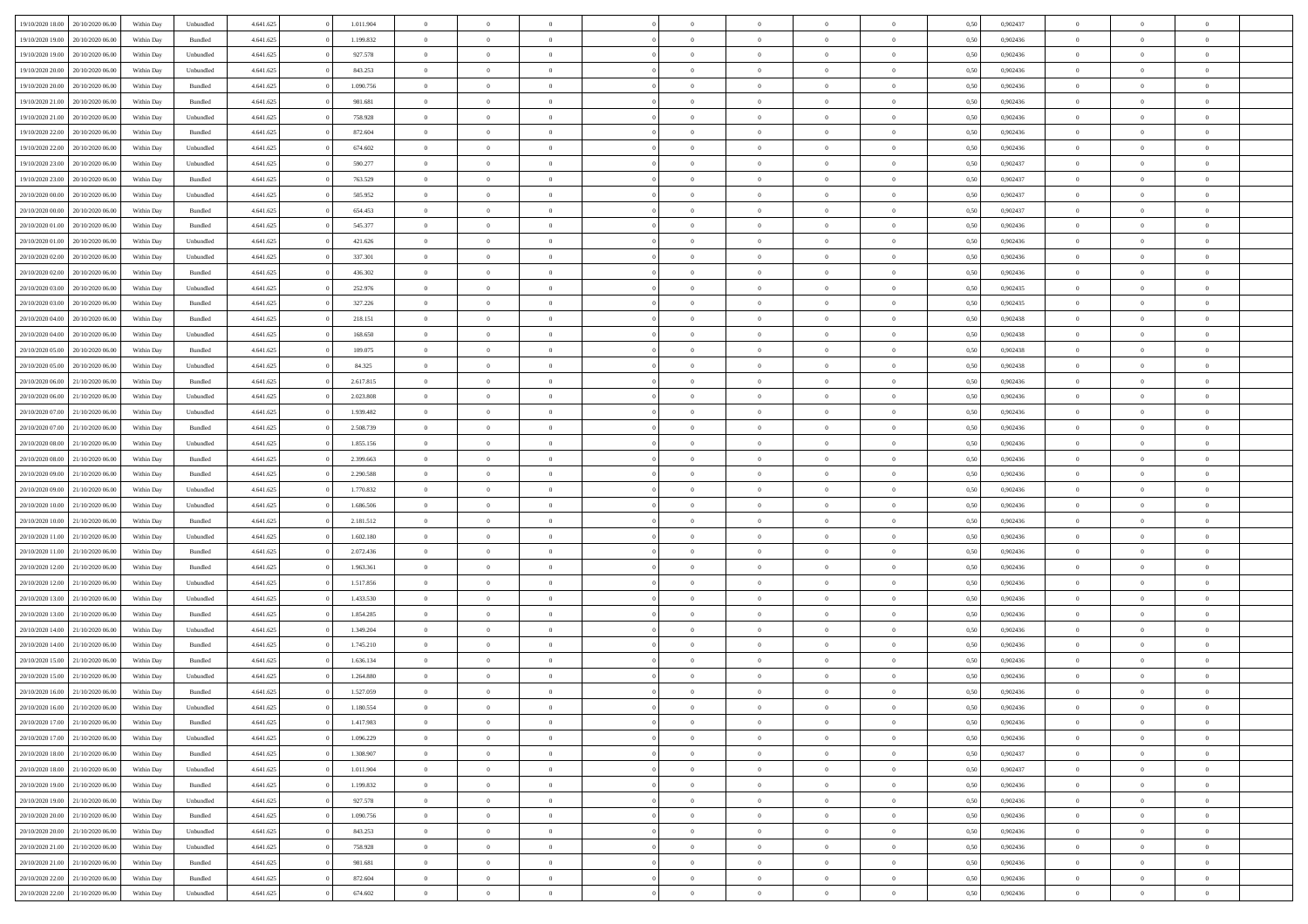|                                   | 21/10/2020 06:00 | Within Dav | Unbundled          | 4.641.625 | 590.277   | $\overline{0}$ | $\theta$       |                | $\Omega$       | $\Omega$       | $\theta$       | $\theta$       | 0.50 | 0,902437 | $\theta$       | $\overline{0}$ | $\overline{0}$ |  |
|-----------------------------------|------------------|------------|--------------------|-----------|-----------|----------------|----------------|----------------|----------------|----------------|----------------|----------------|------|----------|----------------|----------------|----------------|--|
| 20/10/2020 23:00                  |                  |            |                    |           |           |                |                |                |                |                |                |                |      |          |                |                |                |  |
| 20/10/2020 23.00                  | 21/10/2020 06.00 | Within Day | Bundled            | 4.641.625 | 763.529   | $\overline{0}$ | $\overline{0}$ | $\overline{0}$ | $\overline{0}$ | $\bf{0}$       | $\overline{0}$ | $\bf{0}$       | 0,50 | 0,902437 | $\theta$       | $\overline{0}$ | $\overline{0}$ |  |
| 21/10/2020 00:00                  | 21/10/2020 06.00 | Within Day | Bundled            | 4.641.625 | 654.453   | $\overline{0}$ | $\bf{0}$       | $\overline{0}$ | $\overline{0}$ | $\bf{0}$       | $\overline{0}$ | $\mathbf{0}$   | 0,50 | 0,902437 | $\bf{0}$       | $\overline{0}$ | $\bf{0}$       |  |
| 21/10/2020 00:00                  | 21/10/2020 06:00 | Within Dav | Unbundled          | 4.641.625 | 505.952   | $\overline{0}$ | $\overline{0}$ | $\overline{0}$ | $\overline{0}$ | $\bf{0}$       | $\overline{0}$ | $\overline{0}$ | 0.50 | 0,902437 | $\theta$       | $\theta$       | $\overline{0}$ |  |
|                                   |                  |            |                    |           |           |                |                |                |                |                |                |                |      |          |                |                |                |  |
| 21/10/2020 01:00                  | 21/10/2020 06.00 | Within Day | Bundled            | 4.641.625 | 545.377   | $\overline{0}$ | $\theta$       | $\overline{0}$ | $\overline{0}$ | $\bf{0}$       | $\overline{0}$ | $\bf{0}$       | 0,50 | 0,902436 | $\theta$       | $\overline{0}$ | $\overline{0}$ |  |
| 21/10/2020 01:00                  | 21/10/2020 06.00 | Within Day | Unbundled          | 4.641.625 | 421.626   | $\overline{0}$ | $\overline{0}$ | $\overline{0}$ | $\overline{0}$ | $\overline{0}$ | $\overline{0}$ | $\mathbf{0}$   | 0,50 | 0,902436 | $\bf{0}$       | $\overline{0}$ | $\bf{0}$       |  |
| 21/10/2020 02.00                  | 21/10/2020 06:00 | Within Dav | Unbundled          | 4.641.625 | 337.301   | $\overline{0}$ | $\overline{0}$ | $\overline{0}$ | $\overline{0}$ | $\overline{0}$ | $\overline{0}$ | $\overline{0}$ | 0.50 | 0,902436 | $\theta$       | $\overline{0}$ | $\overline{0}$ |  |
| 21/10/2020 02.00                  | 21/10/2020 06.00 | Within Day | Bundled            | 4.641.625 | 436.302   | $\overline{0}$ | $\theta$       | $\overline{0}$ | $\overline{0}$ | $\bf{0}$       | $\overline{0}$ | $\bf{0}$       | 0,50 | 0,902436 | $\theta$       | $\theta$       | $\overline{0}$ |  |
|                                   |                  |            |                    |           |           |                |                |                |                |                |                |                |      |          |                |                |                |  |
| 21/10/2020 03:00                  | 21/10/2020 06.00 | Within Day | Unbundled          | 4.641.625 | 252.976   | $\overline{0}$ | $\overline{0}$ | $\overline{0}$ | $\overline{0}$ | $\bf{0}$       | $\overline{0}$ | $\bf{0}$       | 0,50 | 0,902435 | $\,0\,$        | $\overline{0}$ | $\overline{0}$ |  |
| 21/10/2020 03:00                  | 21/10/2020 06.00 | Within Dav | Bundled            | 4.641.625 | 327.226   | $\overline{0}$ | $\overline{0}$ | $\overline{0}$ | $\overline{0}$ | $\overline{0}$ | $\overline{0}$ | $\overline{0}$ | 0.50 | 0,902435 | $\theta$       | $\overline{0}$ | $\overline{0}$ |  |
| 21/10/2020 04.00                  | 21/10/2020 06.00 | Within Day | Bundled            | 4.641.625 | 218.151   | $\overline{0}$ | $\theta$       | $\overline{0}$ | $\overline{0}$ | $\bf{0}$       | $\overline{0}$ | $\bf{0}$       | 0,50 | 0,902438 | $\,$ 0 $\,$    | $\overline{0}$ | $\overline{0}$ |  |
| 21/10/2020 04:00                  | 21/10/2020 06.00 | Within Day | Unbundled          | 4.641.625 | 168.650   | $\overline{0}$ | $\bf{0}$       | $\overline{0}$ | $\overline{0}$ | $\bf{0}$       | $\overline{0}$ | $\mathbf{0}$   | 0,50 | 0,902438 | $\bf{0}$       | $\overline{0}$ | $\bf{0}$       |  |
| 21/10/2020 05:00                  | 21/10/2020 06:00 | Within Day | Bundled            | 4.641.625 | 109,075   | $\overline{0}$ | $\overline{0}$ | $\overline{0}$ | $\overline{0}$ | $\bf{0}$       | $\overline{0}$ | $\overline{0}$ | 0.50 | 0,902438 | $\theta$       | $\theta$       | $\overline{0}$ |  |
|                                   |                  |            |                    |           |           | $\overline{0}$ | $\theta$       | $\overline{0}$ | $\overline{0}$ | $\bf{0}$       | $\overline{0}$ |                |      |          | $\theta$       | $\overline{0}$ | $\overline{0}$ |  |
| 21/10/2020 05.00                  | 21/10/2020 06.00 | Within Day | Unbundled          | 4.641.625 | 84.325    |                |                |                |                |                |                | $\bf{0}$       | 0,50 | 0,902438 |                |                |                |  |
| 21/10/2020 06:00                  | 22/10/2020 06.00 | Within Day | Bundled            | 4.641.625 | 2.617.815 | $\overline{0}$ | $\overline{0}$ | $\overline{0}$ | $\bf{0}$       | $\overline{0}$ | $\overline{0}$ | $\mathbf{0}$   | 0,50 | 0,902436 | $\bf{0}$       | $\overline{0}$ | $\bf{0}$       |  |
| 21/10/2020 06:00                  | 22/10/2020 06:00 | Within Dav | Unbundled          | 4.641.625 | 2.023.808 | $\overline{0}$ | $\overline{0}$ | $\overline{0}$ | $\overline{0}$ | $\overline{0}$ | $\overline{0}$ | $\overline{0}$ | 0.50 | 0,902436 | $\theta$       | $\overline{0}$ | $\overline{0}$ |  |
| 21/10/2020 07.00                  | 22/10/2020 06.00 | Within Day | Bundled            | 4.641.625 | 2.508.739 | $\overline{0}$ | $\theta$       | $\overline{0}$ | $\overline{0}$ | $\bf{0}$       | $\overline{0}$ | $\bf{0}$       | 0,50 | 0,902436 | $\theta$       | $\theta$       | $\overline{0}$ |  |
| 21/10/2020 07.00                  | 22/10/2020 06.00 | Within Day | Unbundled          | 4.641.625 | 1.939.482 | $\overline{0}$ | $\overline{0}$ | $\overline{0}$ | $\bf{0}$       | $\bf{0}$       | $\bf{0}$       | $\mathbf{0}$   | 0,50 | 0,902436 | $\bf{0}$       | $\overline{0}$ | $\overline{0}$ |  |
|                                   |                  |            |                    |           |           |                | $\overline{0}$ |                |                | $\overline{0}$ |                |                |      |          | $\theta$       | $\overline{0}$ | $\overline{0}$ |  |
| 21/10/2020 08:00                  | 22/10/2020 06.00 | Within Day | Bundled            | 4.641.625 | 2.399.663 | $\overline{0}$ |                | $\overline{0}$ | $\overline{0}$ |                | $\overline{0}$ | $\overline{0}$ | 0.50 | 0,902436 |                |                |                |  |
| 21/10/2020 08.00                  | 22/10/2020 06.00 | Within Day | Unbundled          | 4.641.625 | 1.855.156 | $\overline{0}$ | $\theta$       | $\overline{0}$ | $\overline{0}$ | $\bf{0}$       | $\overline{0}$ | $\bf{0}$       | 0,50 | 0,902436 | $\,$ 0 $\,$    | $\overline{0}$ | $\overline{0}$ |  |
| 21/10/2020 09:00                  | 22/10/2020 06.00 | Within Day | Bundled            | 4.641.625 | 2.290.588 | $\overline{0}$ | $\overline{0}$ | $\overline{0}$ | $\bf{0}$       | $\bf{0}$       | $\bf{0}$       | $\bf{0}$       | 0,50 | 0,902436 | $\bf{0}$       | $\overline{0}$ | $\bf{0}$       |  |
| 21/10/2020 09:00                  | 22/10/2020 06:00 | Within Day | Unbundled          | 4.641.625 | 1.770.832 | $\overline{0}$ | $\overline{0}$ | $\overline{0}$ | $\overline{0}$ | $\overline{0}$ | $\overline{0}$ | $\overline{0}$ | 0.50 | 0,902436 | $\theta$       | $\overline{0}$ | $\overline{0}$ |  |
| 21/10/2020 10:00                  | 22/10/2020 06.00 | Within Day | Unbundled          | 4.641.625 | 1.686.506 | $\overline{0}$ | $\theta$       | $\overline{0}$ | $\overline{0}$ | $\bf{0}$       | $\overline{0}$ | $\bf{0}$       | 0,50 | 0,902436 | $\,$ 0 $\,$    | $\overline{0}$ | $\overline{0}$ |  |
|                                   |                  |            |                    |           |           |                |                |                |                |                |                |                |      |          |                |                |                |  |
| 21/10/2020 10:00                  | 22/10/2020 06.00 | Within Day | Bundled            | 4.641.625 | 2.181.512 | $\overline{0}$ | $\overline{0}$ | $\overline{0}$ | $\bf{0}$       | $\overline{0}$ | $\overline{0}$ | $\mathbf{0}$   | 0,50 | 0,902436 | $\bf{0}$       | $\overline{0}$ | $\bf{0}$       |  |
| 21/10/2020 11:00                  | 22/10/2020 06.00 | Within Day | Unbundled          | 4.641.625 | 1.602.180 | $\overline{0}$ | $\overline{0}$ | $\overline{0}$ | $\overline{0}$ | $\overline{0}$ | $\overline{0}$ | $\overline{0}$ | 0.50 | 0,902436 | $\theta$       | $\overline{0}$ | $\overline{0}$ |  |
| 21/10/2020 11:00                  | 22/10/2020 06.00 | Within Day | Bundled            | 4.641.625 | 2.072.436 | $\overline{0}$ | $\theta$       | $\overline{0}$ | $\overline{0}$ | $\bf{0}$       | $\overline{0}$ | $\bf{0}$       | 0,50 | 0,902436 | $\theta$       | $\theta$       | $\overline{0}$ |  |
| 21/10/2020 12:00                  | 22/10/2020 06.00 | Within Day | Bundled            | 4.641.625 | 1.963.361 | $\overline{0}$ | $\overline{0}$ | $\overline{0}$ | $\bf{0}$       | $\bf{0}$       | $\bf{0}$       | $\bf{0}$       | 0,50 | 0,902436 | $\,0\,$        | $\overline{0}$ | $\overline{0}$ |  |
| 21/10/2020 12:00                  | 22/10/2020 06:00 | Within Day | Unbundled          | 4.641.625 | 1.517.856 | $\overline{0}$ | $\overline{0}$ | $\overline{0}$ | $\overline{0}$ | $\overline{0}$ | $\overline{0}$ | $\overline{0}$ | 0.50 | 0,902436 | $\theta$       | $\overline{0}$ | $\overline{0}$ |  |
|                                   |                  |            |                    |           |           |                |                |                |                |                |                |                |      |          |                |                |                |  |
| 21/10/2020 13:00                  | 22/10/2020 06.00 | Within Day | Unbundled          | 4.641.625 | 1.433.530 | $\overline{0}$ | $\theta$       | $\overline{0}$ | $\overline{0}$ | $\bf{0}$       | $\overline{0}$ | $\bf{0}$       | 0,50 | 0,902436 | $\,$ 0 $\,$    | $\overline{0}$ | $\overline{0}$ |  |
| 21/10/2020 13.00                  | 22/10/2020 06.00 | Within Day | Bundled            | 4.641.625 | 1.854.285 | $\overline{0}$ | $\bf{0}$       | $\overline{0}$ | $\bf{0}$       | $\bf{0}$       | $\bf{0}$       | $\bf{0}$       | 0,50 | 0,902436 | $\overline{0}$ | $\overline{0}$ | $\bf{0}$       |  |
| 21/10/2020 14:00                  | 22/10/2020 06.00 | Within Day | Unbundled          | 4.641.625 | 1.349.204 | $\overline{0}$ | $\Omega$       | $\overline{0}$ | $\Omega$       | $\overline{0}$ | $\overline{0}$ | $\overline{0}$ | 0,50 | 0.902436 | $\,0\,$        | $\theta$       | $\theta$       |  |
| 21/10/2020 14:00                  | 22/10/2020 06.00 | Within Day | Bundled            | 4.641.625 | 1.745.210 | $\overline{0}$ | $\theta$       | $\overline{0}$ | $\overline{0}$ | $\bf{0}$       | $\overline{0}$ | $\bf{0}$       | 0,50 | 0,902436 | $\,$ 0 $\,$    | $\overline{0}$ | $\overline{0}$ |  |
|                                   |                  |            |                    |           |           |                |                |                |                |                |                |                |      |          |                | $\overline{0}$ | $\bf{0}$       |  |
| 21/10/2020 15:00                  | 22/10/2020 06.00 | Within Day | Bundled            | 4.641.625 | 1.636.134 | $\overline{0}$ | $\overline{0}$ | $\overline{0}$ | $\bf{0}$       | $\overline{0}$ | $\overline{0}$ | $\mathbf{0}$   | 0,50 | 0,902436 | $\overline{0}$ |                |                |  |
| 21/10/2020 15:00                  | 22/10/2020 06.00 | Within Day | Unbundled          | 4.641.625 | 1.264.880 | $\overline{0}$ | $\Omega$       | $\Omega$       | $\Omega$       | $\bf{0}$       | $\overline{0}$ | $\overline{0}$ | 0.50 | 0.902436 | $\,0\,$        | $\theta$       | $\theta$       |  |
| 21/10/2020 16.00                  | 22/10/2020 06.00 | Within Day | Bundled            | 4.641.625 | 1.527.059 | $\overline{0}$ | $\theta$       | $\overline{0}$ | $\overline{0}$ | $\bf{0}$       | $\overline{0}$ | $\bf{0}$       | 0,50 | 0,902436 | $\,$ 0 $\,$    | $\overline{0}$ | $\overline{0}$ |  |
| 21/10/2020 16:00                  | 22/10/2020 06.00 | Within Day | Unbundled          | 4.641.625 | 1.180.554 | $\overline{0}$ | $\overline{0}$ | $\overline{0}$ | $\bf{0}$       | $\bf{0}$       | $\bf{0}$       | $\bf{0}$       | 0,50 | 0,902436 | $\bf{0}$       | $\overline{0}$ | $\bf{0}$       |  |
| 21/10/2020 17:00                  | 22/10/2020 06:00 | Within Day | Unbundled          | 4.641.625 | 1.096.229 | $\overline{0}$ | $\Omega$       | $\Omega$       | $\Omega$       | $\overline{0}$ | $\overline{0}$ | $\overline{0}$ | 0.50 | 0.902436 | $\,$ 0 $\,$    | $\theta$       | $\theta$       |  |
| 21/10/2020 17.00                  | 22/10/2020 06.00 | Within Day | Bundled            | 4.641.625 | 1.417.983 | $\overline{0}$ | $\theta$       | $\overline{0}$ | $\overline{0}$ | $\,$ 0         | $\overline{0}$ | $\bf{0}$       | 0,50 | 0,902436 | $\,$ 0 $\,$    | $\overline{0}$ | $\overline{0}$ |  |
|                                   |                  |            |                    |           |           |                |                |                |                |                |                |                |      |          |                |                |                |  |
| 21/10/2020 18:00                  | 22/10/2020 06.00 | Within Day | Bundled            | 4.641.625 | 1.308.907 | $\overline{0}$ | $\bf{0}$       | $\overline{0}$ | $\bf{0}$       | $\bf{0}$       | $\bf{0}$       | $\mathbf{0}$   | 0,50 | 0,902437 | $\overline{0}$ | $\overline{0}$ | $\bf{0}$       |  |
| 21/10/2020 18:00                  | 22/10/2020 06.00 | Within Day | Unbundled          | 4.641.625 | 1.011.904 | $\overline{0}$ | $\Omega$       | $\overline{0}$ | $\Omega$       | $\overline{0}$ | $\overline{0}$ | $\overline{0}$ | 0,50 | 0,902437 | $\,0\,$        | $\theta$       | $\theta$       |  |
| 21/10/2020 19:00                  | 22/10/2020 06.00 | Within Day | Unbundled          | 4.641.625 | 927.578   | $\overline{0}$ | $\overline{0}$ | $\overline{0}$ | $\overline{0}$ | $\,$ 0         | $\overline{0}$ | $\bf{0}$       | 0,50 | 0,902436 | $\,$ 0 $\,$    | $\overline{0}$ | $\overline{0}$ |  |
| 21/10/2020 19:00                  | 22/10/2020 06.00 | Within Day | Bundled            | 4.641.625 | 1.199.832 | $\overline{0}$ | $\overline{0}$ | $\overline{0}$ | $\bf{0}$       | $\bf{0}$       | $\overline{0}$ | $\mathbf{0}$   | 0,50 | 0,902436 | $\overline{0}$ | $\overline{0}$ | $\bf{0}$       |  |
|                                   | 22/10/2020 06:00 |            |                    |           | 1.090.756 | $\overline{0}$ | $\Omega$       | $\Omega$       | $\Omega$       | $\Omega$       | $\Omega$       | $\overline{0}$ | 0.50 | 0.902436 | $\theta$       | $\theta$       | $\theta$       |  |
| 21/10/2020 20:00                  |                  | Within Day | Bundled            | 4.641.625 |           |                |                |                |                |                |                |                |      |          |                |                |                |  |
| 21/10/2020 20:00                  | 22/10/2020 06.00 | Within Day | Unbundled          | 4.641.625 | 843.253   | $\overline{0}$ | $\overline{0}$ | $\overline{0}$ | $\bf{0}$       | $\,$ 0         | $\bf{0}$       | $\bf{0}$       | 0,50 | 0,902436 | $\,0\,$        | $\,$ 0 $\,$    | $\overline{0}$ |  |
| 21/10/2020 21.00                  | 22/10/2020 06.00 | Within Day | Unbundled          | 4.641.625 | 758.928   | $\bf{0}$       | $\bf{0}$       |                |                | $\bf{0}$       |                |                | 0,50 | 0,902436 | $\bf{0}$       | $\overline{0}$ |                |  |
| 21/10/2020 21:00                  | 22/10/2020 06:00 | Within Day | Bundled            | 4.641.625 | 981.681   | $\overline{0}$ | $\overline{0}$ | $\overline{0}$ | $\Omega$       | $\overline{0}$ | $\overline{0}$ | $\overline{0}$ | 0,50 | 0.902436 | $\theta$       | $\theta$       | $\theta$       |  |
| 21/10/2020 22.00                  | 22/10/2020 06.00 | Within Day | Unbundled          | 4.641.625 | 674.602   | $\overline{0}$ | $\bf{0}$       | $\overline{0}$ | $\bf{0}$       | $\,$ 0 $\,$    | $\overline{0}$ | $\,$ 0 $\,$    | 0,50 | 0,902436 | $\,$ 0 $\,$    | $\,$ 0 $\,$    | $\,$ 0         |  |
|                                   |                  |            |                    |           |           |                |                |                |                |                |                |                |      |          |                |                |                |  |
| 21/10/2020 22.00                  | 22/10/2020 06.00 | Within Day | Bundled            | 4.641.625 | 872.604   | $\overline{0}$ | $\overline{0}$ | $\overline{0}$ | $\overline{0}$ | $\overline{0}$ | $\overline{0}$ | $\mathbf{0}$   | 0,50 | 0,902436 | $\overline{0}$ | $\bf{0}$       | $\bf{0}$       |  |
| 21/10/2020 23.00                  | 22/10/2020 06.00 | Within Day | $\mathbf B$ undled | 4.641.625 | 763.529   | $\overline{0}$ | $\overline{0}$ | $\overline{0}$ | $\Omega$       | $\overline{0}$ | $\overline{0}$ | $\overline{0}$ | 0,50 | 0,902437 | $\overline{0}$ | $\theta$       | $\overline{0}$ |  |
| 21/10/2020 23.00                  | 22/10/2020 06.00 | Within Day | Unbundled          | 4.641.625 | 590.277   | $\overline{0}$ | $\,$ 0         | $\overline{0}$ | $\overline{0}$ | $\,$ 0 $\,$    | $\overline{0}$ | $\mathbf{0}$   | 0,50 | 0,902437 | $\,$ 0 $\,$    | $\overline{0}$ | $\overline{0}$ |  |
| 22/10/2020 00.00                  | 22/10/2020 06.00 | Within Day | Bundled            | 4.641.625 | 654.453   | $\overline{0}$ | $\overline{0}$ | $\overline{0}$ | $\overline{0}$ | $\overline{0}$ | $\overline{0}$ | $\mathbf{0}$   | 0,50 | 0,902437 | $\overline{0}$ | $\overline{0}$ | $\bf{0}$       |  |
| 22/10/2020 00:00                  | 22/10/2020 06.00 | Within Day | Unbundled          | 4.641.625 | 505.952   | $\overline{0}$ | $\overline{0}$ | $\overline{0}$ | $\Omega$       | $\overline{0}$ | $\overline{0}$ | $\bf{0}$       | 0.50 | 0,902437 | $\overline{0}$ | $\theta$       | $\overline{0}$ |  |
|                                   |                  |            |                    |           |           |                |                |                |                |                |                |                |      |          |                |                |                |  |
| 22/10/2020 01:00                  | 22/10/2020 06.00 | Within Day | Bundled            | 4.641.625 | 545.377   | $\overline{0}$ | $\,$ 0         | $\overline{0}$ | $\bf{0}$       | $\bf{0}$       | $\bf{0}$       | $\bf{0}$       | 0,50 | 0,902436 | $\,$ 0 $\,$    | $\overline{0}$ | $\overline{0}$ |  |
| 22/10/2020 01:00                  | 22/10/2020 06.00 | Within Day | Unbundled          | 4.641.625 | 421.626   | $\overline{0}$ | $\bf{0}$       | $\overline{0}$ | $\overline{0}$ | $\overline{0}$ | $\overline{0}$ | $\mathbf{0}$   | 0,50 | 0,902436 | $\overline{0}$ | $\overline{0}$ | $\bf{0}$       |  |
| 22/10/2020 02.00                  | 22/10/2020 06.00 | Within Day | Unbundled          | 4.641.625 | 337.301   | $\overline{0}$ | $\overline{0}$ | $\overline{0}$ | $\Omega$       | $\overline{0}$ | $\overline{0}$ | $\overline{0}$ | 0.50 | 0.902436 | $\overline{0}$ | $\theta$       | $\overline{0}$ |  |
| 22/10/2020 02.00                  | 22/10/2020 06.00 | Within Day | Bundled            | 4.641.625 | 436.302   | $\overline{0}$ | $\bf{0}$       | $\overline{0}$ | $\bf{0}$       | $\bf{0}$       | $\bf{0}$       | $\mathbf{0}$   | 0,50 | 0,902436 | $\,$ 0 $\,$    | $\,$ 0 $\,$    | $\bf{0}$       |  |
| 22/10/2020 03.00 22/10/2020 06.00 |                  | Within Day | Bundled            | 4.641.625 | 327.226   | $\overline{0}$ | $\overline{0}$ | $\overline{0}$ | $\overline{0}$ | $\overline{0}$ | $\bf{0}$       | $\mathbf{0}$   | 0,50 | 0,902435 | $\overline{0}$ | $\bf{0}$       | $\bf{0}$       |  |
|                                   |                  |            |                    |           |           |                |                |                |                |                |                |                |      |          |                |                |                |  |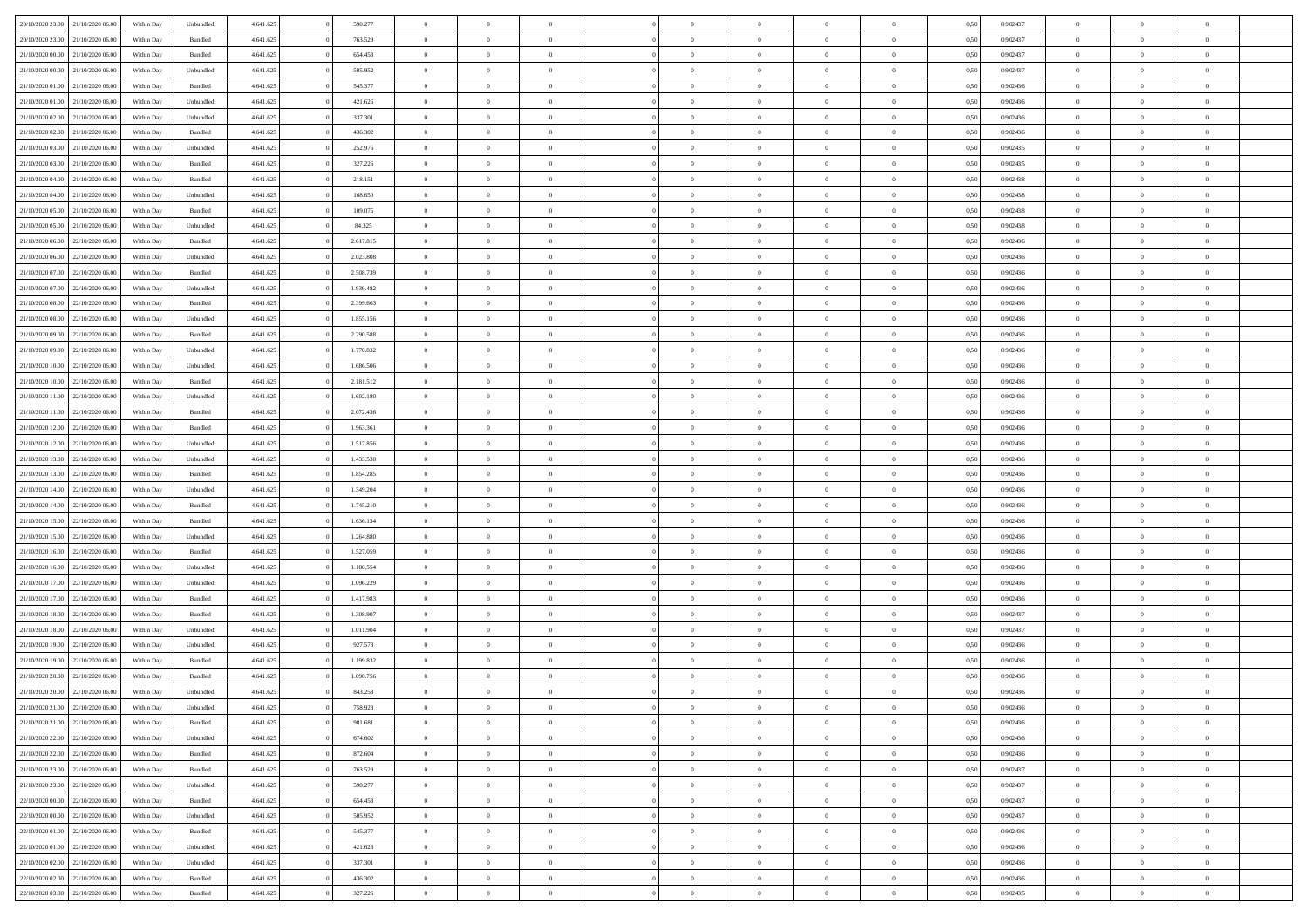| 22/10/2020 03:00                  | 22/10/2020 06:00 | Within Day | Unbundled | 4.641.625 | 252.976   | $\overline{0}$ | $\theta$       |                | $\overline{0}$ | $\bf{0}$       | $\overline{0}$ | $\theta$       | 0,50 | 0,902435 | $\theta$       | $\theta$       | $\theta$       |  |
|-----------------------------------|------------------|------------|-----------|-----------|-----------|----------------|----------------|----------------|----------------|----------------|----------------|----------------|------|----------|----------------|----------------|----------------|--|
|                                   |                  |            |           |           |           |                |                | $\overline{0}$ |                |                |                |                |      |          |                |                | $\overline{0}$ |  |
| 22/10/2020 04.00                  | 22/10/2020 06.00 | Within Day | Bundled   | 4.641.625 | 218.151   | $\overline{0}$ | $\overline{0}$ |                | $\overline{0}$ | $\,$ 0         | $\bf{0}$       | $\bf{0}$       | 0,50 | 0,902438 | $\,$ 0 $\,$    | $\overline{0}$ |                |  |
| 22/10/2020 04:00                  | 22/10/2020 06:00 | Within Day | Unbundled | 4.641.625 | 168,650   | $\overline{0}$ | $\overline{0}$ | $\overline{0}$ | $\overline{0}$ | $\overline{0}$ | $\overline{0}$ | $\mathbf{0}$   | 0.50 | 0.902438 | $\overline{0}$ | $\overline{0}$ | $\bf{0}$       |  |
| 22/10/2020 05:00                  | 22/10/2020 06.00 | Within Day | Bundled   | 4.641.625 | 109.075   | $\overline{0}$ | $\overline{0}$ | $\overline{0}$ | $\overline{0}$ | $\,0\,$        | $\overline{0}$ | $\overline{0}$ | 0,50 | 0,902438 | $\,$ 0 $\,$    | $\overline{0}$ | $\overline{0}$ |  |
| 22/10/2020 05:00                  | 22/10/2020 06.00 | Within Day | Unbundled | 4.641.625 | 84.325    | $\overline{0}$ | $\theta$       | $\overline{0}$ | $\overline{0}$ | $\,$ 0         | $\overline{0}$ | $\bf{0}$       | 0,50 | 0,902438 | $\,$ 0 $\,$    | $\overline{0}$ | $\overline{0}$ |  |
| 22/10/2020 06.00                  | 23/10/2020 06:00 | Within Day | Unbundled | 4.641.625 | 2.023.808 | $\overline{0}$ | $\overline{0}$ | $\overline{0}$ | $\overline{0}$ | $\bf{0}$       | $\overline{0}$ | $\bf{0}$       | 0.50 | 0.902436 | $\,0\,$        | $\overline{0}$ | $\overline{0}$ |  |
| 22/10/2020 06:00                  | 23/10/2020 06.00 | Within Day | Bundled   | 4.641.625 | 2.617.815 | $\overline{0}$ | $\overline{0}$ | $\overline{0}$ | $\overline{0}$ | $\bf{0}$       | $\overline{0}$ | $\bf{0}$       | 0,50 | 0,902436 | $\,$ 0 $\,$    | $\overline{0}$ | $\overline{0}$ |  |
| 22/10/2020 07.00                  | 23/10/2020 06.00 | Within Day | Bundled   | 4.641.625 | 2.508.739 | $\overline{0}$ | $\overline{0}$ | $\overline{0}$ | $\overline{0}$ | $\,$ 0         | $\overline{0}$ | $\bf{0}$       | 0,50 | 0,902436 | $\,$ 0 $\,$    | $\overline{0}$ | $\overline{0}$ |  |
| 22/10/2020 07:00                  | 23/10/2020 06:00 | Within Day | Unbundled | 4.641.625 | 1.939.482 | $\overline{0}$ | $\overline{0}$ | $\overline{0}$ | $\overline{0}$ | $\bf{0}$       | $\overline{0}$ | $\bf{0}$       | 0.50 | 0.902436 | $\bf{0}$       | $\overline{0}$ | $\bf{0}$       |  |
| 22/10/2020 08:00                  | 23/10/2020 06.00 | Within Day | Bundled   | 4.641.625 | 2.399.663 | $\overline{0}$ | $\overline{0}$ | $\overline{0}$ | $\overline{0}$ | $\bf{0}$       | $\overline{0}$ | $\bf{0}$       | 0,50 | 0,902436 | $\,$ 0 $\,$    | $\overline{0}$ | $\overline{0}$ |  |
|                                   |                  |            |           |           |           |                |                |                |                |                |                |                |      |          |                |                |                |  |
| 22/10/2020 08:00                  | 23/10/2020 06.00 | Within Day | Unbundled | 4.641.625 | 1.855.156 | $\overline{0}$ | $\overline{0}$ | $\overline{0}$ | $\overline{0}$ | $\,$ 0         | $\overline{0}$ | $\bf{0}$       | 0,50 | 0,902436 | $\,$ 0 $\,$    | $\overline{0}$ | $\overline{0}$ |  |
| 22/10/2020 09:00                  | 23/10/2020 06:00 | Within Day | Unbundled | 4.641.625 | 1.770.832 | $\overline{0}$ | $\overline{0}$ | $\overline{0}$ | $\overline{0}$ | $\bf{0}$       | $\overline{0}$ | $\mathbf{0}$   | 0.50 | 0.902436 | $\overline{0}$ | $\,$ 0 $\,$    | $\bf{0}$       |  |
| 22/10/2020 09:00                  | 23/10/2020 06.00 | Within Day | Bundled   | 4.641.625 | 2.290.588 | $\overline{0}$ | $\overline{0}$ | $\overline{0}$ | $\overline{0}$ | $\bf{0}$       | $\overline{0}$ | $\overline{0}$ | 0,50 | 0,902436 | $\,$ 0 $\,$    | $\overline{0}$ | $\overline{0}$ |  |
| 22/10/2020 10:00                  | 23/10/2020 06.00 | Within Day | Bundled   | 4.641.625 | 2.181.512 | $\overline{0}$ | $\theta$       | $\overline{0}$ | $\overline{0}$ | $\,$ 0         | $\overline{0}$ | $\bf{0}$       | 0,50 | 0,902436 | $\,$ 0 $\,$    | $\overline{0}$ | $\overline{0}$ |  |
| 22/10/2020 10:00                  | 23/10/2020 06:00 | Within Day | Unbundled | 4.641.625 | 1.686.506 | $\overline{0}$ | $\overline{0}$ | $\overline{0}$ | $\overline{0}$ | $\bf{0}$       | $\overline{0}$ | $\bf{0}$       | 0.50 | 0.902436 | $\,0\,$        | $\overline{0}$ | $\overline{0}$ |  |
| 22/10/2020 11:00                  | 23/10/2020 06.00 | Within Day | Unbundled | 4.641.625 | 1.602.180 | $\overline{0}$ | $\overline{0}$ | $\overline{0}$ | $\overline{0}$ | $\bf{0}$       | $\overline{0}$ | $\bf{0}$       | 0,50 | 0,902436 | $\,$ 0 $\,$    | $\theta$       | $\overline{0}$ |  |
| 22/10/2020 11:00                  | 23/10/2020 06.00 | Within Day | Bundled   | 4.641.625 | 2.072.436 | $\overline{0}$ | $\overline{0}$ | $\overline{0}$ | $\overline{0}$ | $\,$ 0         | $\overline{0}$ | $\bf{0}$       | 0,50 | 0,902436 | $\,$ 0 $\,$    | $\overline{0}$ | $\overline{0}$ |  |
| 22/10/2020 12:00                  | 23/10/2020 06:00 | Within Day | Unbundled | 4.641.625 | 1.517.856 | $\overline{0}$ | $\overline{0}$ | $\overline{0}$ | $\overline{0}$ | $\bf{0}$       | $\overline{0}$ | $\mathbf{0}$   | 0.50 | 0.902436 | $\bf{0}$       | $\overline{0}$ | $\bf{0}$       |  |
| 22/10/2020 12:00                  | 23/10/2020 06.00 | Within Day | Bundled   | 4.641.625 | 1.963.361 | $\overline{0}$ | $\overline{0}$ | $\overline{0}$ | $\overline{0}$ | $\bf{0}$       | $\overline{0}$ | $\bf{0}$       | 0,50 | 0,902436 | $\,$ 0 $\,$    | $\overline{0}$ | $\overline{0}$ |  |
| 22/10/2020 13:00                  | 23/10/2020 06.00 | Within Day | Bundled   | 4.641.625 | 1.854.285 | $\overline{0}$ | $\overline{0}$ | $\overline{0}$ | $\overline{0}$ | $\bf{0}$       | $\overline{0}$ | $\bf{0}$       | 0,50 | 0,902436 | $\,$ 0 $\,$    | $\overline{0}$ | $\overline{0}$ |  |
|                                   |                  |            |           |           |           |                |                |                |                |                |                |                |      |          |                |                |                |  |
| 22/10/2020 13:00                  | 23/10/2020 06:00 | Within Day | Unbundled | 4.641.625 | 1.433.530 | $\overline{0}$ | $\overline{0}$ | $\overline{0}$ | $\overline{0}$ | $\bf{0}$       | $\overline{0}$ | $\mathbf{0}$   | 0.50 | 0.902436 | $\,$ 0 $\,$    | $\,$ 0 $\,$    | $\bf{0}$       |  |
| 22/10/2020 14:00                  | 23/10/2020 06.00 | Within Day | Bundled   | 4.641.625 | 1.745.210 | $\overline{0}$ | $\overline{0}$ | $\overline{0}$ | $\overline{0}$ | $\bf{0}$       | $\overline{0}$ | $\overline{0}$ | 0,50 | 0,902436 | $\,$ 0 $\,$    | $\overline{0}$ | $\overline{0}$ |  |
| 22/10/2020 14:00                  | 23/10/2020 06.00 | Within Day | Unbundled | 4.641.625 | 1.349.204 | $\overline{0}$ | $\overline{0}$ | $\overline{0}$ | $\overline{0}$ | $\,$ 0         | $\overline{0}$ | $\bf{0}$       | 0,50 | 0,902436 | $\,$ 0 $\,$    | $\overline{0}$ | $\overline{0}$ |  |
| 22/10/2020 15:00                  | 23/10/2020 06:00 | Within Day | Unbundled | 4.641.625 | 1.264.880 | $\overline{0}$ | $\overline{0}$ | $\overline{0}$ | $\overline{0}$ | $\bf{0}$       | $\overline{0}$ | $\bf{0}$       | 0.50 | 0.902436 | $\,0\,$        | $\overline{0}$ | $\overline{0}$ |  |
| 22/10/2020 15:00                  | 23/10/2020 06.00 | Within Day | Bundled   | 4.641.625 | 1.636.134 | $\overline{0}$ | $\overline{0}$ | $\overline{0}$ | $\overline{0}$ | $\bf{0}$       | $\overline{0}$ | $\bf{0}$       | 0,50 | 0,902436 | $\,$ 0 $\,$    | $\theta$       | $\overline{0}$ |  |
| 22/10/2020 16:00                  | 23/10/2020 06.00 | Within Day | Unbundled | 4.641.625 | 1.180.554 | $\overline{0}$ | $\theta$       | $\overline{0}$ | $\overline{0}$ | $\,$ 0         | $\bf{0}$       | $\bf{0}$       | 0,50 | 0,902436 | $\,$ 0 $\,$    | $\overline{0}$ | $\overline{0}$ |  |
| 22/10/2020 16:00                  | 23/10/2020 06:00 | Within Day | Bundled   | 4.641.625 | 1.527.059 | $\overline{0}$ | $\overline{0}$ | $\overline{0}$ | $\overline{0}$ | $\bf{0}$       | $\overline{0}$ | $\mathbf{0}$   | 0.50 | 0.902436 | $\bf{0}$       | $\overline{0}$ | $\bf{0}$       |  |
| 22/10/2020 17:00                  | 23/10/2020 06.00 | Within Day | Bundled   | 4.641.625 | 1.417.983 | $\overline{0}$ | $\overline{0}$ | $\overline{0}$ | $\overline{0}$ | $\bf{0}$       | $\overline{0}$ | $\bf{0}$       | 0,50 | 0,902436 | $\,$ 0 $\,$    | $\overline{0}$ | $\overline{0}$ |  |
| 22/10/2020 17:00                  | 23/10/2020 06.00 | Within Day | Unbundled | 4.641.625 | 1.096.229 | $\bf{0}$       | $\overline{0}$ | $\overline{0}$ | $\overline{0}$ | $\bf{0}$       | $\bf{0}$       | $\bf{0}$       | 0,50 | 0,902436 | $\,$ 0 $\,$    | $\overline{0}$ | $\overline{0}$ |  |
| 22/10/2020 18:00                  | 23/10/2020 06:00 | Within Day | Bundled   | 4.641.625 | 1.308.907 | $\overline{0}$ | $\overline{0}$ | $\overline{0}$ | $\overline{0}$ | $\bf{0}$       | $\overline{0}$ | $\mathbf{0}$   | 0.50 | 0.902437 | $\overline{0}$ | $\,$ 0 $\,$    | $\bf{0}$       |  |
| 22/10/2020 18:00                  | 23/10/2020 06:00 | Within Dav | Unbundled | 4.641.625 | 1.011.904 | $\overline{0}$ | $\overline{0}$ | $\overline{0}$ | $\overline{0}$ | $\overline{0}$ | $\overline{0}$ | $\overline{0}$ | 0.50 | 0,902437 | $\theta$       | $\overline{0}$ | $\overline{0}$ |  |
|                                   |                  |            |           |           |           | $\overline{0}$ | $\overline{0}$ | $\overline{0}$ | $\overline{0}$ | $\,$ 0         |                |                |      |          | $\,$ 0 $\,$    | $\overline{0}$ | $\overline{0}$ |  |
| 22/10/2020 19:00                  | 23/10/2020 06.00 | Within Day | Unbundled | 4.641.625 | 927.578   |                |                |                |                |                | $\bf{0}$       | $\bf{0}$       | 0,50 | 0,902436 |                |                |                |  |
| 22/10/2020 19:00                  | 23/10/2020 06:00 | Within Day | Bundled   | 4.641.625 | 1.199.832 | $\overline{0}$ | $\overline{0}$ | $\overline{0}$ | $\overline{0}$ | $\bf{0}$       | $\overline{0}$ | $\bf{0}$       | 0.50 | 0.902436 | $\,0\,$        | $\overline{0}$ | $\overline{0}$ |  |
| 22/10/2020 20:00                  | 23/10/2020 06.00 | Within Dav | Unbundled | 4.641.625 | 843.253   | $\overline{0}$ | $\overline{0}$ | $\Omega$       | $\overline{0}$ | $\mathbf{0}$   | $\overline{0}$ | $\overline{0}$ | 0,50 | 0,902436 | $\theta$       | $\overline{0}$ | $\overline{0}$ |  |
| 22/10/2020 20:00                  | 23/10/2020 06.00 | Within Day | Bundled   | 4.641.625 | 1.090.756 | $\overline{0}$ | $\overline{0}$ | $\overline{0}$ | $\overline{0}$ | $\,$ 0         | $\bf{0}$       | $\bf{0}$       | 0,50 | 0,902436 | $\,$ 0 $\,$    | $\overline{0}$ | $\overline{0}$ |  |
| 22/10/2020 21.00                  | 23/10/2020 06:00 | Within Day | Unbundled | 4.641.625 | 758,928   | $\overline{0}$ | $\overline{0}$ | $\overline{0}$ | $\overline{0}$ | $\bf{0}$       | $\overline{0}$ | $\mathbf{0}$   | 0.50 | 0.902436 | $\bf{0}$       | $\overline{0}$ | $\bf{0}$       |  |
| 22/10/2020 21.00                  | 23/10/2020 06.00 | Within Dav | Bundled   | 4.641.625 | 981.681   | $\overline{0}$ | $\overline{0}$ | $\overline{0}$ | $\overline{0}$ | $\overline{0}$ | $\overline{0}$ | $\overline{0}$ | 0,50 | 0,902436 | $\theta$       | $\overline{0}$ | $\overline{0}$ |  |
| 22/10/2020 22.00                  | 23/10/2020 06.00 | Within Day | Bundled   | 4.641.625 | 872.604   | $\overline{0}$ | $\overline{0}$ | $\overline{0}$ | $\bf{0}$       | $\bf{0}$       | $\bf{0}$       | $\bf{0}$       | 0,50 | 0,902436 | $\,$ 0 $\,$    | $\overline{0}$ | $\overline{0}$ |  |
| 22/10/2020 22:00                  | 23/10/2020 06:00 | Within Day | Unbundled | 4.641.625 | 674.602   | $\overline{0}$ | $\overline{0}$ | $\overline{0}$ | $\overline{0}$ | $\bf{0}$       | $\overline{0}$ | $\mathbf{0}$   | 0.50 | 0.902436 | $\,$ 0 $\,$    | $\,$ 0 $\,$    | $\bf{0}$       |  |
| 22/10/2020 23:00                  | 23/10/2020 06.00 | Within Dav | Unbundled | 4.641.625 | 590.277   | $\overline{0}$ | $\overline{0}$ | $\Omega$       | $\overline{0}$ | $\overline{0}$ | $\overline{0}$ | $\overline{0}$ | 0.50 | 0,902437 | $\theta$       | $\overline{0}$ | $\overline{0}$ |  |
| 22/10/2020 23:00                  | 23/10/2020 06.00 | Within Day | Bundled   | 4.641.625 | 763.529   | $\overline{0}$ | $\overline{0}$ | $\overline{0}$ | $\overline{0}$ | $\bf{0}$       | $\overline{0}$ | $\bf{0}$       | 0,50 | 0,902437 | $\,$ 0 $\,$    | $\overline{0}$ | $\overline{0}$ |  |
| 23/10/2020 00:00                  | 23/10/2020 06:00 | Within Day | Bundled   | 4.641.625 | 654.453   | $\overline{0}$ | $\overline{0}$ | $\overline{0}$ | $\overline{0}$ | $\bf{0}$       | $\overline{0}$ | $\bf{0}$       | 0.50 | 0.902437 | $\,0\,$        | $\theta$       | $\overline{0}$ |  |
| 23/10/2020 00:00                  | 23/10/2020 06.00 | Within Dav | Unbundled | 4.641.625 | 505.952   | $\overline{0}$ | $\theta$       | $\Omega$       | $\overline{0}$ | $\bf{0}$       | $\overline{0}$ | $\overline{0}$ | 0.50 | 0,902437 | $\theta$       | $\overline{0}$ | $\overline{0}$ |  |
| 23/10/2020 01:00                  | 23/10/2020 06.00 | Within Day | Bundled   | 4.641.625 | 545.377   | $\overline{0}$ | $\overline{0}$ | $\overline{0}$ | $\bf{0}$       | $\,$ 0         | $\bf{0}$       | $\bf{0}$       | 0,50 | 0,902436 | $\,$ 0 $\,$    | $\overline{0}$ | $\overline{0}$ |  |
|                                   |                  |            |           |           |           |                |                |                |                |                |                |                |      |          |                |                |                |  |
| 23/10/2020 01:00 23/10/2020 06:00 |                  | Within Day | Unbundled | 4.641.625 | 421.626   | $\bf{0}$       | $\theta$       |                | $^{\circ}$     | $\Omega$       |                |                | 0,50 | 0.902436 | $\bf{0}$       | $\theta$       |                |  |
| 23/10/2020 02:00 23/10/2020 06:00 |                  | Within Day | Unbundled | 4.641.625 | 337.301   | $\overline{0}$ | $\overline{0}$ | $\overline{0}$ | $\overline{0}$ | $\overline{0}$ | $\overline{0}$ | $\mathbf{0}$   | 0,50 | 0,902436 | $\theta$       | $\overline{0}$ | $\overline{0}$ |  |
| 23/10/2020 02.00                  | 23/10/2020 06.00 | Within Day | Bundled   | 4.641.625 | 436.302   | $\overline{0}$ | $\bf{0}$       | $\overline{0}$ | $\bf{0}$       | $\overline{0}$ | $\overline{0}$ | $\bf{0}$       | 0,50 | 0,902436 | $\overline{0}$ | $\overline{0}$ | $\bf{0}$       |  |
| 23/10/2020 03:00                  | 23/10/2020 06.00 | Within Day | Unbundled | 4.641.625 | 252.976   | $\overline{0}$ | $\overline{0}$ | $\overline{0}$ | $\overline{0}$ | $\overline{0}$ | $\overline{0}$ | $\mathbf{0}$   | 0.50 | 0.902435 | $\overline{0}$ | $\bf{0}$       | $\bf{0}$       |  |
| 23/10/2020 03:00                  | 23/10/2020 06:00 | Within Dav | Bundled   | 4.641.625 | 327.226   | $\overline{0}$ | $\overline{0}$ | $\overline{0}$ | $\overline{0}$ | $\overline{0}$ | $\overline{0}$ | $\mathbf{0}$   | 0,50 | 0,902435 | $\overline{0}$ | $\theta$       | $\overline{0}$ |  |
| 23/10/2020 04.00                  | 23/10/2020 06.00 | Within Day | Unbundled | 4.641.625 | 168.650   | $\overline{0}$ | $\overline{0}$ | $\overline{0}$ | $\overline{0}$ | $\bf{0}$       | $\bf{0}$       | $\bf{0}$       | 0,50 | 0,902438 | $\bf{0}$       | $\overline{0}$ | $\overline{0}$ |  |
| 23/10/2020 04.00                  | 23/10/2020 06:00 | Within Day | Bundled   | 4.641.625 | 218.151   | $\overline{0}$ | $\overline{0}$ | $\overline{0}$ | $\overline{0}$ | $\bf{0}$       | $\overline{0}$ | $\mathbf{0}$   | 0.50 | 0.902438 | $\,$ 0 $\,$    | $\overline{0}$ | $\overline{0}$ |  |
| 23/10/2020 05:00                  | 23/10/2020 06:00 | Within Day | Bundled   | 4.641.625 | 109.075   | $\overline{0}$ | $\overline{0}$ | $\overline{0}$ | $\overline{0}$ | $\overline{0}$ | $\overline{0}$ | $\overline{0}$ | 0,50 | 0,902438 | $\overline{0}$ | $\overline{0}$ | $\overline{0}$ |  |
| 23/10/2020 05:00                  | 23/10/2020 06.00 | Within Day | Unbundled | 4.641.625 | 84.325    | $\overline{0}$ | $\,$ 0         | $\overline{0}$ | $\bf{0}$       | $\overline{0}$ | $\overline{0}$ | $\bf{0}$       | 0,50 | 0,902438 | $\,$ 0 $\,$    | $\overline{0}$ | $\overline{0}$ |  |
| 23/10/2020 06.00                  | 24/10/2020 06:00 | Within Day | Unbundled | 4.641.625 | 2.023.808 | $\overline{0}$ | $\overline{0}$ | $\overline{0}$ | $\overline{0}$ | $\bf{0}$       | $\overline{0}$ | $\mathbf{0}$   | 0.50 | 0.902436 | $\mathbf{0}$   | $\bf{0}$       | $\overline{0}$ |  |
| 23/10/2020 06:00                  | 24/10/2020 06.00 | Within Dav | Bundled   | 4.641.625 | 2.617.815 | $\overline{0}$ | $\overline{0}$ | $\overline{0}$ | $\overline{0}$ | $\overline{0}$ | $\overline{0}$ | $\overline{0}$ | 0,50 | 0,902436 | $\overline{0}$ | $\overline{0}$ | $\overline{0}$ |  |
| 23/10/2020 07.00                  | 24/10/2020 06.00 | Within Day |           |           | 1.939.482 | $\overline{0}$ | $\bf{0}$       | $\overline{0}$ | $\bf{0}$       | $\bf{0}$       | $\bf{0}$       | $\bf{0}$       | 0,50 | 0,902436 | $\overline{0}$ | $\overline{0}$ | $\bf{0}$       |  |
|                                   |                  |            | Unbundled | 4.641.625 |           |                |                |                |                |                |                |                |      |          |                |                |                |  |
| 23/10/2020 07:00 24/10/2020 06:00 |                  | Within Day | Bundled   | 4.641.625 | 2.508.739 | $\,$ 0 $\,$    | $\,$ 0 $\,$    | $\overline{0}$ | $\overline{0}$ | $\,$ 0 $\,$    | $\,$ 0 $\,$    | $\,$ 0 $\,$    | 0,50 | 0,902436 | $\mathbf{0}^-$ | $\,$ 0 $\,$    | $\,$ 0 $\,$    |  |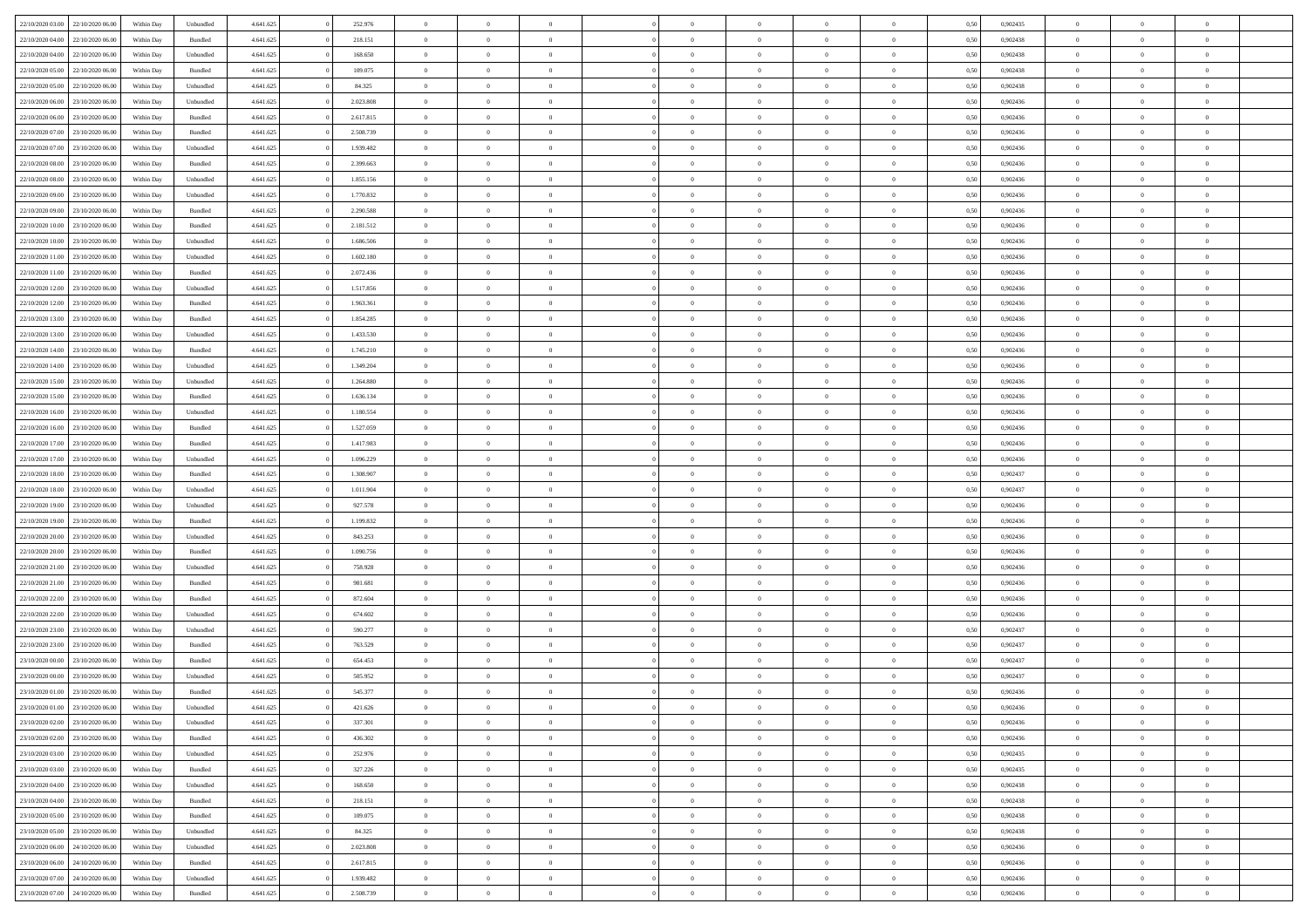| 23/10/2020 08:00                  | 24/10/2020 06.00 | Within Dav | Bundled   | 4.641.625 | 2.399.663 | $\overline{0}$ | $\Omega$       |                | $\Omega$       | $\Omega$       | $\theta$       | $\theta$       | 0.50 | 0,902436 | $\theta$       | $\theta$       | $\overline{0}$ |  |
|-----------------------------------|------------------|------------|-----------|-----------|-----------|----------------|----------------|----------------|----------------|----------------|----------------|----------------|------|----------|----------------|----------------|----------------|--|
|                                   |                  |            |           |           |           |                |                |                |                |                |                |                |      |          |                |                |                |  |
| 23/10/2020 08:00                  | 24/10/2020 06.00 | Within Day | Unbundled | 4.641.625 | 1.855.156 | $\overline{0}$ | $\theta$       | $\overline{0}$ | $\overline{0}$ | $\bf{0}$       | $\overline{0}$ | $\bf{0}$       | 0,50 | 0,902436 | $\theta$       | $\overline{0}$ | $\overline{0}$ |  |
| 23/10/2020 09:00                  | 24/10/2020 06.00 | Within Day | Bundled   | 4.641.625 | 2.290.588 | $\overline{0}$ | $\bf{0}$       | $\overline{0}$ | $\bf{0}$       | $\bf{0}$       | $\bf{0}$       | $\mathbf{0}$   | 0,50 | 0,902436 | $\overline{0}$ | $\overline{0}$ | $\overline{0}$ |  |
| 23/10/2020 09:00                  | 24/10/2020 06.00 | Within Dav | Unbundled | 4.641.625 | 1.770.832 | $\overline{0}$ | $\overline{0}$ | $\overline{0}$ | $\overline{0}$ | $\bf{0}$       | $\overline{0}$ | $\overline{0}$ | 0.50 | 0,902436 | $\theta$       | $\theta$       | $\overline{0}$ |  |
| 23/10/2020 10:00                  | 24/10/2020 06.00 | Within Day | Unbundled | 4.641.625 | 1.686.506 | $\overline{0}$ | $\theta$       | $\overline{0}$ | $\overline{0}$ | $\bf{0}$       | $\overline{0}$ | $\bf{0}$       | 0,50 | 0,902436 | $\theta$       | $\overline{0}$ | $\overline{0}$ |  |
|                                   |                  |            |           |           |           |                |                |                |                |                |                |                |      |          |                |                |                |  |
| 23/10/2020 10:00                  | 24/10/2020 06.00 | Within Day | Bundled   | 4.641.625 | 2.181.512 | $\overline{0}$ | $\overline{0}$ | $\overline{0}$ | $\bf{0}$       | $\overline{0}$ | $\overline{0}$ | $\mathbf{0}$   | 0,50 | 0,902436 | $\overline{0}$ | $\overline{0}$ | $\bf{0}$       |  |
| 23/10/2020 11:00                  | 24/10/2020 06.00 | Within Dav | Bundled   | 4.641.625 | 2.072.436 | $\overline{0}$ | $\overline{0}$ | $\overline{0}$ | $\overline{0}$ | $\overline{0}$ | $\overline{0}$ | $\overline{0}$ | 0.50 | 0,902436 | $\theta$       | $\overline{0}$ | $\overline{0}$ |  |
| 23/10/2020 11:00                  | 24/10/2020 06.00 | Within Day | Unbundled | 4.641.625 | 1.602.180 | $\overline{0}$ | $\theta$       | $\overline{0}$ | $\overline{0}$ | $\bf{0}$       | $\overline{0}$ | $\bf{0}$       | 0,50 | 0,902436 | $\theta$       | $\theta$       | $\overline{0}$ |  |
| 23/10/2020 12:00                  | 24/10/2020 06.00 | Within Day | Unbundled | 4.641.625 | 1.517.856 | $\overline{0}$ | $\overline{0}$ | $\overline{0}$ | $\bf{0}$       | $\bf{0}$       | $\bf{0}$       | $\bf{0}$       | 0,50 | 0,902436 | $\,0\,$        | $\overline{0}$ | $\overline{0}$ |  |
|                                   |                  |            |           |           |           |                |                |                |                |                |                |                |      |          |                |                |                |  |
| 23/10/2020 12:00                  | 24/10/2020 06.00 | Within Dav | Bundled   | 4.641.625 | 1.963.361 | $\overline{0}$ | $\overline{0}$ | $\overline{0}$ | $\overline{0}$ | $\overline{0}$ | $\overline{0}$ | $\overline{0}$ | 0.50 | 0,902436 | $\theta$       | $\overline{0}$ | $\overline{0}$ |  |
| 23/10/2020 13:00                  | 24/10/2020 06.00 | Within Day | Bundled   | 4.641.625 | 1.854.285 | $\overline{0}$ | $\theta$       | $\overline{0}$ | $\overline{0}$ | $\bf{0}$       | $\overline{0}$ | $\bf{0}$       | 0,50 | 0,902436 | $\,$ 0 $\,$    | $\overline{0}$ | $\overline{0}$ |  |
| 23/10/2020 13:00                  | 24/10/2020 06.00 | Within Day | Unbundled | 4.641.625 | 1.433.530 | $\overline{0}$ | $\bf{0}$       | $\overline{0}$ | $\bf{0}$       | $\bf{0}$       | $\bf{0}$       | $\mathbf{0}$   | 0,50 | 0,902436 | $\overline{0}$ | $\overline{0}$ | $\bf{0}$       |  |
| 23/10/2020 14:00                  | 24/10/2020 06.00 | Within Day | Unbundled | 4.641.625 | 1.349.204 | $\overline{0}$ | $\overline{0}$ | $\overline{0}$ | $\overline{0}$ | $\bf{0}$       | $\overline{0}$ | $\overline{0}$ | 0.50 | 0,902436 | $\theta$       | $\theta$       | $\overline{0}$ |  |
| 23/10/2020 14:00                  | 24/10/2020 06.00 | Within Day | Bundled   | 4.641.625 | 1.745.210 | $\overline{0}$ | $\theta$       | $\overline{0}$ | $\overline{0}$ | $\bf{0}$       | $\overline{0}$ | $\bf{0}$       | 0,50 | 0,902436 | $\theta$       | $\overline{0}$ | $\overline{0}$ |  |
|                                   |                  |            |           |           |           |                |                |                |                |                |                |                |      |          |                |                |                |  |
| 23/10/2020 15:00                  | 24/10/2020 06.00 | Within Day | Unbundled | 4.641.625 | 1.264.880 | $\overline{0}$ | $\overline{0}$ | $\overline{0}$ | $\bf{0}$       | $\overline{0}$ | $\overline{0}$ | $\mathbf{0}$   | 0,50 | 0,902436 | $\overline{0}$ | $\overline{0}$ | $\bf{0}$       |  |
| 23/10/2020 15:00                  | 24/10/2020 06.00 | Within Dav | Bundled   | 4.641.625 | 1.636.134 | $\overline{0}$ | $\overline{0}$ | $\overline{0}$ | $\overline{0}$ | $\overline{0}$ | $\overline{0}$ | $\overline{0}$ | 0.50 | 0,902436 | $\theta$       | $\overline{0}$ | $\overline{0}$ |  |
| 23/10/2020 16:00                  | 24/10/2020 06.00 | Within Day | Unbundled | 4.641.625 | 1.180.554 | $\overline{0}$ | $\theta$       | $\overline{0}$ | $\overline{0}$ | $\bf{0}$       | $\overline{0}$ | $\bf{0}$       | 0,50 | 0,902436 | $\,$ 0 $\,$    | $\overline{0}$ | $\overline{0}$ |  |
| 23/10/2020 16:00                  | 24/10/2020 06.00 | Within Day | Bundled   | 4.641.625 | 1.527.059 | $\overline{0}$ | $\overline{0}$ | $\overline{0}$ | $\bf{0}$       | $\bf{0}$       | $\bf{0}$       | $\mathbf{0}$   | 0,50 | 0,902436 | $\bf{0}$       | $\overline{0}$ | $\overline{0}$ |  |
|                                   |                  |            |           |           |           |                |                |                |                |                |                |                |      |          |                |                |                |  |
| 23/10/2020 17:00                  | 24/10/2020 06.00 | Within Day | Unbundled | 4.641.625 | 1.096.229 | $\overline{0}$ | $\overline{0}$ | $\overline{0}$ | $\overline{0}$ | $\overline{0}$ | $\overline{0}$ | $\overline{0}$ | 0.50 | 0,902436 | $\theta$       | $\overline{0}$ | $\overline{0}$ |  |
| 23/10/2020 17.00                  | 24/10/2020 06.00 | Within Day | Bundled   | 4.641.625 | 1.417.983 | $\overline{0}$ | $\theta$       | $\overline{0}$ | $\overline{0}$ | $\bf{0}$       | $\overline{0}$ | $\bf{0}$       | 0,50 | 0,902436 | $\,$ 0 $\,$    | $\overline{0}$ | $\overline{0}$ |  |
| 23/10/2020 18:00                  | 24/10/2020 06.00 | Within Day | Bundled   | 4.641.625 | 1.308.907 | $\overline{0}$ | $\overline{0}$ | $\overline{0}$ | $\bf{0}$       | $\bf{0}$       | $\bf{0}$       | $\bf{0}$       | 0,50 | 0,902437 | $\bf{0}$       | $\overline{0}$ | $\bf{0}$       |  |
| 23/10/2020 18:00                  | 24/10/2020 06.00 | Within Day | Unbundled | 4.641.625 | 1.011.904 | $\overline{0}$ | $\overline{0}$ | $\overline{0}$ | $\overline{0}$ | $\overline{0}$ | $\overline{0}$ | $\overline{0}$ | 0.50 | 0,902437 | $\theta$       | $\overline{0}$ | $\overline{0}$ |  |
| 23/10/2020 19:00                  | 24/10/2020 06.00 |            |           | 4.641.625 | 927.578   | $\overline{0}$ | $\theta$       | $\overline{0}$ | $\overline{0}$ | $\bf{0}$       | $\overline{0}$ |                |      | 0,902436 | $\,$ 0 $\,$    | $\overline{0}$ | $\overline{0}$ |  |
|                                   |                  | Within Day | Unbundled |           |           |                |                |                |                |                |                | $\bf{0}$       | 0,50 |          |                |                |                |  |
| 23/10/2020 19:00                  | 24/10/2020 06.00 | Within Day | Bundled   | 4.641.625 | 1.199.832 | $\overline{0}$ | $\overline{0}$ | $\overline{0}$ | $\bf{0}$       | $\overline{0}$ | $\overline{0}$ | $\mathbf{0}$   | 0,50 | 0,902436 | $\bf{0}$       | $\overline{0}$ | $\bf{0}$       |  |
| 23/10/2020 20:00                  | 24/10/2020 06.00 | Within Dav | Bundled   | 4.641.625 | 1.090.756 | $\overline{0}$ | $\overline{0}$ | $\overline{0}$ | $\overline{0}$ | $\overline{0}$ | $\overline{0}$ | $\overline{0}$ | 0.50 | 0,902436 | $\overline{0}$ | $\overline{0}$ | $\overline{0}$ |  |
| 23/10/2020 20.00                  | 24/10/2020 06.00 | Within Day | Unbundled | 4.641.625 | 843.253   | $\overline{0}$ | $\theta$       | $\overline{0}$ | $\overline{0}$ | $\bf{0}$       | $\overline{0}$ | $\bf{0}$       | 0,50 | 0,902436 | $\theta$       | $\theta$       | $\overline{0}$ |  |
| 23/10/2020 21:00                  | 24/10/2020 06.00 | Within Day | Unbundled | 4.641.625 | 758.928   | $\overline{0}$ | $\overline{0}$ | $\overline{0}$ | $\bf{0}$       | $\bf{0}$       | $\bf{0}$       | $\bf{0}$       | 0,50 | 0,902436 | $\,0\,$        | $\overline{0}$ | $\overline{0}$ |  |
|                                   |                  |            |           |           |           |                |                |                |                |                |                |                |      |          |                |                |                |  |
| 23/10/2020 21:00                  | 24/10/2020 06.00 | Within Day | Bundled   | 4.641.625 | 981.681   | $\overline{0}$ | $\overline{0}$ | $\overline{0}$ | $\overline{0}$ | $\overline{0}$ | $\overline{0}$ | $\overline{0}$ | 0.50 | 0,902436 | $\theta$       | $\overline{0}$ | $\overline{0}$ |  |
| 23/10/2020 22.00                  | 24/10/2020 06.00 | Within Day | Bundled   | 4.641.625 | 872.604   | $\overline{0}$ | $\theta$       | $\overline{0}$ | $\overline{0}$ | $\bf{0}$       | $\overline{0}$ | $\bf{0}$       | 0,50 | 0,902436 | $\,$ 0 $\,$    | $\overline{0}$ | $\overline{0}$ |  |
| 23/10/2020 22.00                  | 24/10/2020 06.00 | Within Day | Unbundled | 4.641.625 | 674.602   | $\overline{0}$ | $\overline{0}$ | $\overline{0}$ | $\bf{0}$       | $\bf{0}$       | $\bf{0}$       | $\bf{0}$       | 0,50 | 0,902436 | $\overline{0}$ | $\overline{0}$ | $\bf{0}$       |  |
| 23/10/2020 23:00                  | 24/10/2020 06.00 | Within Day | Unbundled | 4.641.625 | 590.277   | $\overline{0}$ | $\Omega$       | $\overline{0}$ | $\Omega$       | $\Omega$       | $\overline{0}$ | $\overline{0}$ | 0,50 | 0.902437 | $\,0\,$        | $\theta$       | $\theta$       |  |
| 23/10/2020 23.00                  | 24/10/2020 06.00 | Within Day | Bundled   | 4.641.625 | 763.529   | $\overline{0}$ | $\theta$       | $\overline{0}$ | $\overline{0}$ | $\bf{0}$       | $\overline{0}$ | $\bf{0}$       | 0,50 | 0,902437 | $\,$ 0 $\,$    | $\overline{0}$ | $\overline{0}$ |  |
|                                   |                  |            |           |           |           |                |                |                |                |                |                |                |      |          |                |                |                |  |
| 24/10/2020 00.00                  | 24/10/2020 06.00 | Within Day | Bundled   | 4.641.625 | 654.453   | $\overline{0}$ | $\overline{0}$ | $\overline{0}$ | $\bf{0}$       | $\overline{0}$ | $\overline{0}$ | $\mathbf{0}$   | 0,50 | 0,902437 | $\overline{0}$ | $\overline{0}$ | $\bf{0}$       |  |
| 24/10/2020 00.00                  | 24/10/2020 06.00 | Within Day | Unbundled | 4.641.625 | 505.952   | $\overline{0}$ | $\Omega$       | $\Omega$       | $\Omega$       | $\overline{0}$ | $\overline{0}$ | $\overline{0}$ | 0.50 | 0.902437 | $\,0\,$        | $\theta$       | $\theta$       |  |
| 24/10/2020 01.00                  | 24/10/2020 06.00 | Within Day | Unbundled | 4.641.625 | 421.626   | $\overline{0}$ | $\theta$       | $\overline{0}$ | $\overline{0}$ | $\bf{0}$       | $\overline{0}$ | $\bf{0}$       | 0,50 | 0,902436 | $\,$ 0 $\,$    | $\overline{0}$ | $\overline{0}$ |  |
| 24/10/2020 01:00                  | 24/10/2020 06.00 | Within Day | Bundled   | 4.641.625 | 545.377   | $\overline{0}$ | $\overline{0}$ | $\overline{0}$ | $\bf{0}$       | $\bf{0}$       | $\bf{0}$       | $\bf{0}$       | 0,50 | 0,902436 | $\bf{0}$       | $\overline{0}$ | $\bf{0}$       |  |
|                                   |                  |            |           |           |           |                | $\Omega$       |                |                |                |                |                |      |          |                |                | $\theta$       |  |
| 24/10/2020 02.00                  | 24/10/2020 06.00 | Within Day | Unbundled | 4.641.625 | 337.301   | $\overline{0}$ |                | $\Omega$       | $\Omega$       | $\overline{0}$ | $\overline{0}$ | $\overline{0}$ | 0.50 | 0.902436 | $\,$ 0 $\,$    | $\theta$       |                |  |
| 24/10/2020 02.00                  | 24/10/2020 06.00 | Within Day | Bundled   | 4.641.625 | 436.302   | $\overline{0}$ | $\,$ 0         | $\overline{0}$ | $\overline{0}$ | $\,$ 0         | $\overline{0}$ | $\bf{0}$       | 0,50 | 0,902436 | $\,$ 0 $\,$    | $\overline{0}$ | $\overline{0}$ |  |
| 24/10/2020 03.00                  | 24/10/2020 06.00 | Within Day | Unbundled | 4.641.625 | 252.976   | $\overline{0}$ | $\overline{0}$ | $\overline{0}$ | $\bf{0}$       | $\bf{0}$       | $\bf{0}$       | $\bf{0}$       | 0,50 | 0,902435 | $\overline{0}$ | $\overline{0}$ | $\bf{0}$       |  |
| 24/10/2020 03:00                  | 24/10/2020 06.00 | Within Day | Bundled   | 4.641.625 | 327.226   | $\overline{0}$ | $\Omega$       | $\overline{0}$ | $\Omega$       | $\overline{0}$ | $\overline{0}$ | $\overline{0}$ | 0,50 | 0,902435 | $\,0\,$        | $\theta$       | $\theta$       |  |
| 24/10/2020 04.00                  | 24/10/2020 06.00 | Within Day | Unbundled | 4.641.625 | 168.650   | $\overline{0}$ | $\overline{0}$ | $\overline{0}$ | $\overline{0}$ | $\,$ 0         | $\overline{0}$ | $\bf{0}$       | 0,50 | 0,902438 | $\,$ 0 $\,$    | $\overline{0}$ | $\overline{0}$ |  |
|                                   |                  |            |           |           |           |                |                |                |                |                |                |                |      |          |                |                |                |  |
| 24/10/2020 04.00                  | 24/10/2020 06.00 | Within Day | Bundled   | 4.641.625 | 218.151   | $\overline{0}$ | $\overline{0}$ | $\overline{0}$ | $\overline{0}$ | $\bf{0}$       | $\overline{0}$ | $\mathbf{0}$   | 0,50 | 0,902438 | $\bf{0}$       | $\overline{0}$ | $\bf{0}$       |  |
| 24/10/2020 05.00                  | 24/10/2020 06.00 | Within Day | Bundled   | 4.641.625 | 109,075   | $\overline{0}$ | $\Omega$       | $\Omega$       | $\Omega$       | $\Omega$       | $\Omega$       | $\overline{0}$ | 0.50 | 0.902438 | $\theta$       | $\theta$       | $\theta$       |  |
| 24/10/2020 05.00                  | 24/10/2020 06.00 | Within Day | Unbundled | 4.641.625 | 84.325    | $\bf{0}$       | $\overline{0}$ | $\overline{0}$ | $\bf{0}$       | $\,$ 0         | $\overline{0}$ | $\bf{0}$       | 0,50 | 0,902438 | $\,0\,$        | $\,$ 0 $\,$    | $\overline{0}$ |  |
| 24/10/2020 06:00                  | 25/10/2020 06.00 | Within Day | Unbundled | 4.641.625 | 1.914.734 | $\overline{0}$ | $\bf{0}$       |                |                | $\bf{0}$       |                |                | 0,50 | 0,866339 | $\bf{0}$       | $\overline{0}$ |                |  |
|                                   | 25/10/2020 06:00 |            |           | 4.641.625 |           | $\overline{0}$ | $\overline{0}$ |                | $\Omega$       | $\theta$       | $\overline{0}$ |                | 0.50 | 0.866339 | $\theta$       | $\theta$       | $\theta$       |  |
| 24/10/2020 06:00                  |                  | Within Day | Bundled   |           | 2.726.891 |                |                | $\overline{0}$ |                |                |                | $\overline{0}$ |      |          |                |                |                |  |
| 24/10/2020 07.00                  | 25/10/2020 06.00 | Within Day | Unbundled | 4.641.625 | 1.838.145 | $\overline{0}$ | $\,$ 0         | $\overline{0}$ | $\overline{0}$ | $\,$ 0 $\,$    | $\overline{0}$ | $\mathbf{0}$   | 0,50 | 0,866338 | $\,$ 0 $\,$    | $\,$ 0 $\,$    | $\,$ 0         |  |
| 24/10/2020 07.00                  | 25/10/2020 06.00 | Within Day | Bundled   | 4.641.625 | 2.617.815 | $\overline{0}$ | $\overline{0}$ | $\overline{0}$ | $\overline{0}$ | $\overline{0}$ | $\overline{0}$ | $\mathbf{0}$   | 0,50 | 0,866338 | $\overline{0}$ | $\bf{0}$       | $\bf{0}$       |  |
| 24/10/2020 08.00                  | 25/10/2020 06.00 | Within Day | Unbundled | 4.641.625 | 1.761.555 | $\overline{0}$ | $\overline{0}$ | $\overline{0}$ | $\Omega$       | $\overline{0}$ | $\overline{0}$ | $\bf{0}$       | 0,50 | 0.866339 | $\bf{0}$       | $\theta$       | $\overline{0}$ |  |
| 24/10/2020 08:00                  | 25/10/2020 06.00 | Within Day | Bundled   | 4.641.625 | 2.508.739 | $\overline{0}$ | $\,$ 0         | $\overline{0}$ | $\overline{0}$ | $\,$ 0 $\,$    | $\overline{0}$ | $\bf{0}$       | 0,50 | 0,866339 | $\,$ 0 $\,$    | $\overline{0}$ | $\overline{0}$ |  |
|                                   |                  |            |           |           |           |                |                |                |                |                |                |                |      |          |                |                |                |  |
| 24/10/2020 09:00                  | 25/10/2020 06.00 | Within Day | Bundled   | 4.641.625 | 2.399.663 | $\overline{0}$ | $\overline{0}$ | $\overline{0}$ | $\overline{0}$ | $\overline{0}$ | $\overline{0}$ | $\mathbf{0}$   | 0,50 | 0,866339 | $\overline{0}$ | $\bf{0}$       | $\bf{0}$       |  |
| 24/10/2020 09:00                  | 25/10/2020 06:00 | Within Day | Unbundled | 4.641.625 | 1.684.966 | $\overline{0}$ | $\overline{0}$ | $\overline{0}$ | $\Omega$       | $\overline{0}$ | $\overline{0}$ | $\bf{0}$       | 0.50 | 0.866339 | $\overline{0}$ | $\theta$       | $\overline{0}$ |  |
| 24/10/2020 10:00                  | 25/10/2020 06.00 | Within Day | Bundled   | 4.641.625 | 2.290.588 | $\overline{0}$ | $\,$ 0         | $\overline{0}$ | $\bf{0}$       | $\bf{0}$       | $\bf{0}$       | $\bf{0}$       | 0,50 | 0,866339 | $\,$ 0 $\,$    | $\overline{0}$ | $\overline{0}$ |  |
| 24/10/2020 10:00                  | 25/10/2020 06.00 | Within Day | Unbundled | 4.641.625 | 1.608.376 | $\overline{0}$ | $\bf{0}$       | $\overline{0}$ | $\overline{0}$ | $\overline{0}$ | $\bf{0}$       | $\mathbf{0}$   | 0,50 | 0,866339 | $\overline{0}$ | $\overline{0}$ | $\bf{0}$       |  |
|                                   | 25/10/2020 06:00 |            |           |           |           |                | $\overline{0}$ |                | $\Omega$       | $\overline{0}$ | $\overline{0}$ |                |      | 0.866339 |                | $\theta$       | $\overline{0}$ |  |
| 24/10/2020 11:00                  |                  | Within Day | Bundled   | 4.641.625 | 2.181.512 | $\overline{0}$ |                | $\overline{0}$ |                |                |                | $\bf{0}$       | 0.50 |          | $\overline{0}$ |                |                |  |
| 24/10/2020 11:00                  | 25/10/2020 06.00 | Within Day | Unbundled | 4.641.625 | 1.531.787 | $\overline{0}$ | $\bf{0}$       | $\overline{0}$ | $\overline{0}$ | $\bf{0}$       | $\bf{0}$       | $\mathbf{0}$   | 0,50 | 0,866339 | $\,$ 0 $\,$    | $\,$ 0 $\,$    | $\bf{0}$       |  |
| 24/10/2020 12.00 25/10/2020 06.00 |                  | Within Day | Bundled   | 4.641.625 | 2.072.436 | $\overline{0}$ | $\overline{0}$ | $\overline{0}$ | $\overline{0}$ | $\bf{0}$       | $\bf{0}$       | $\mathbf{0}$   | 0,50 | 0,866338 | $\overline{0}$ | $\bf{0}$       | $\bf{0}$       |  |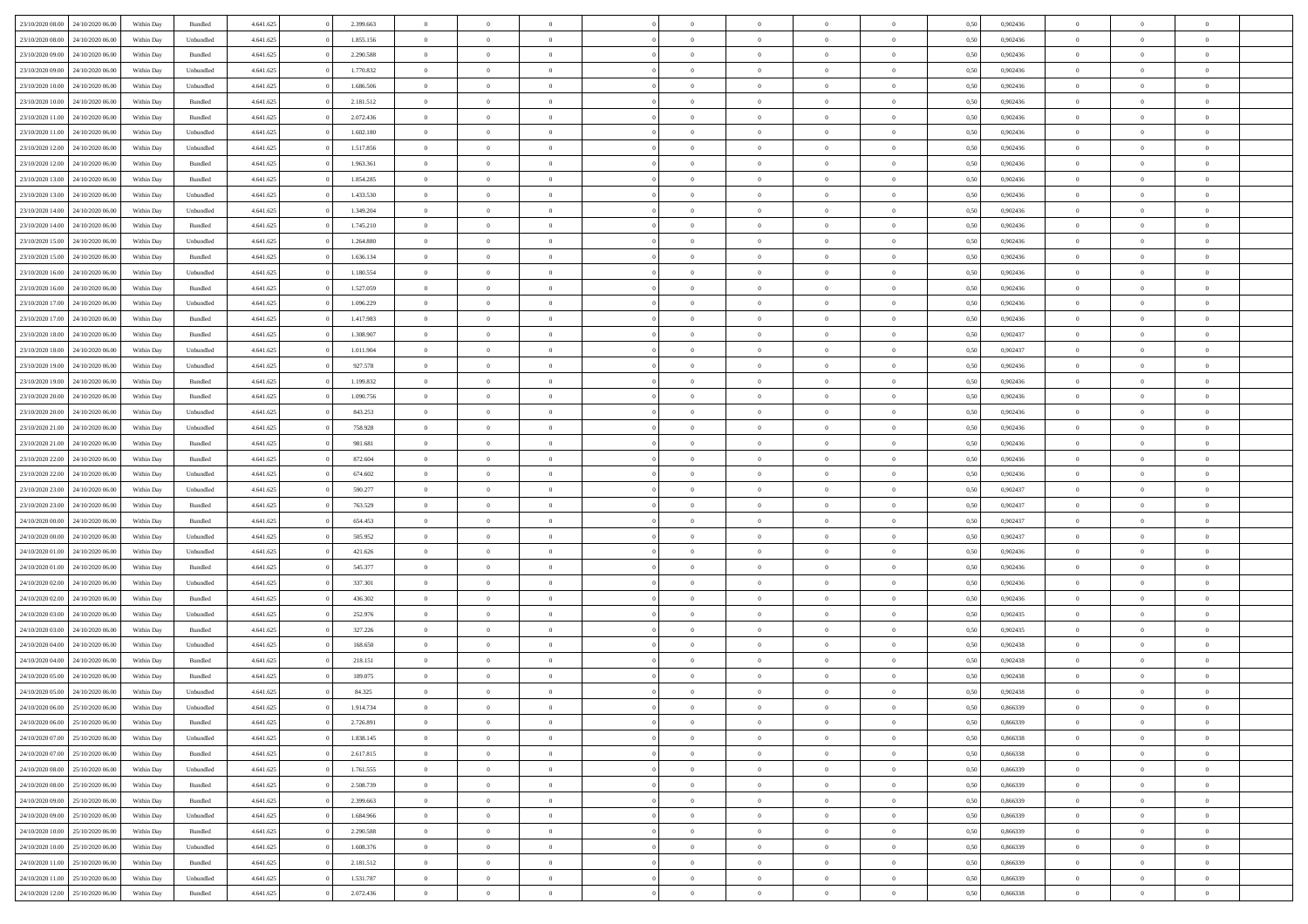| 24/10/2020 12:00                  | 25/10/2020 06:00 | Within Day | Unbundled          | 4.641.625 | 1.455.198 | $\overline{0}$ | $\theta$                   |                | $\overline{0}$ | $\bf{0}$                   | $\overline{0}$ | $\theta$       | 0,50 | 0,866338 | $\theta$             | $\theta$                   | $\overline{0}$           |  |
|-----------------------------------|------------------|------------|--------------------|-----------|-----------|----------------|----------------------------|----------------|----------------|----------------------------|----------------|----------------|------|----------|----------------------|----------------------------|--------------------------|--|
|                                   |                  |            |                    |           |           | $\overline{0}$ | $\theta$                   |                |                |                            |                |                |      |          |                      |                            | $\overline{0}$           |  |
| 24/10/2020 13.00                  | 25/10/2020 06.0  | Within Day | Bundled            | 4.641.625 | 1.963.361 |                |                            | $\overline{0}$ | $\overline{0}$ | $\,$ 0                     | $\bf{0}$       | $\bf{0}$       | 0,50 | 0,866339 | $\,$ 0 $\,$          | $\overline{0}$             |                          |  |
| 24/10/2020 13:00                  | 25/10/2020 06.00 | Within Day | Unbundled          | 4.641.625 | 1.378.608 | $\overline{0}$ | $\overline{0}$             | $\overline{0}$ | $\overline{0}$ | $\bf{0}$                   | $\overline{0}$ | $\overline{0}$ | 0,50 | 0.866339 | $\bf{0}$             | $\overline{0}$             | $\overline{0}$           |  |
| 24/10/2020 14:00                  | 25/10/2020 06.00 | Within Day | Unbundled          | 4.641.625 | 1.302.019 | $\overline{0}$ | $\overline{0}$             | $\overline{0}$ | $\overline{0}$ | $\bf{0}$                   | $\overline{0}$ | $\overline{0}$ | 0,50 | 0,866339 | $\,$ 0 $\,$          | $\overline{0}$             | $\overline{0}$           |  |
| 24/10/2020 14:00                  | 25/10/2020 06.00 | Within Day | Bundled            | 4.641.625 | 1.854.285 | $\overline{0}$ | $\theta$                   | $\overline{0}$ |                | $\overline{0}$             | $\overline{0}$ | $\bf{0}$       | 0,50 | 0,866339 | $\,$ 0 $\,$          | $\overline{0}$             | $\overline{0}$           |  |
| 24/10/2020 15:00                  | 25/10/2020 06:00 | Within Day | Bundled            | 4.641.625 | 1.745.210 | $\overline{0}$ | $\overline{0}$             | $\overline{0}$ | $\overline{0}$ | $\bf{0}$                   | $\overline{0}$ | $\overline{0}$ | 0.50 | 0.866339 | $\,0\,$              | $\theta$                   | $\overline{0}$           |  |
| 24/10/2020 15:00                  | 25/10/2020 06.00 | Within Day | Unbundled          | 4.641.625 | 1.225.429 | $\overline{0}$ | $\overline{0}$             | $\overline{0}$ | $\overline{0}$ | $\,$ 0                     | $\overline{0}$ | $\overline{0}$ | 0,50 | 0,866339 | $\,$ 0 $\,$          | $\theta$                   | $\overline{0}$           |  |
| 24/10/2020 16.00                  | 25/10/2020 06.00 | Within Day | Unbundled          | 4.641.625 | 1.148.840 | $\overline{0}$ | $\theta$                   | $\overline{0}$ | $\overline{0}$ | $\bf{0}$                   | $\overline{0}$ | $\bf{0}$       | 0,50 | 0,866339 | $\,$ 0 $\,$          | $\overline{0}$             | $\overline{0}$           |  |
| 24/10/2020 16.00                  | 25/10/2020 06:00 | Within Day | Bundled            | 4.641.625 | 1.636.134 | $\overline{0}$ | $\overline{0}$             | $\overline{0}$ | $\overline{0}$ | $\bf{0}$                   | $\overline{0}$ | $\bf{0}$       | 0.50 | 0.866339 | $\,0\,$              | $\overline{0}$             | $\overline{0}$           |  |
| 24/10/2020 17:00                  | 25/10/2020 06.00 | Within Day | Bundled            | 4.641.625 | 1.527.059 | $\overline{0}$ | $\overline{0}$             | $\overline{0}$ | $\overline{0}$ | $\,$ 0                     | $\overline{0}$ | $\bf{0}$       | 0,50 | 0,866338 | $\,$ 0 $\,$          | $\overline{0}$             | $\overline{0}$           |  |
|                                   |                  |            |                    |           |           |                |                            |                |                |                            |                |                |      |          |                      |                            |                          |  |
| 24/10/2020 17.00                  | 25/10/2020 06.00 | Within Day | Unbundled          | 4.641.625 | 1.072.250 | $\overline{0}$ | $\theta$                   | $\overline{0}$ | $\overline{0}$ | $\,$ 0                     | $\overline{0}$ | $\bf{0}$       | 0,50 | 0,866338 | $\,$ 0 $\,$          | $\overline{0}$             | $\overline{0}$           |  |
| 24/10/2020 18:00                  | 25/10/2020 06.00 | Within Day | Unbundled          | 4.641.625 | 995.661   | $\overline{0}$ | $\overline{0}$             | $\overline{0}$ | $\overline{0}$ | $\bf{0}$                   | $\overline{0}$ | $\mathbf{0}$   | 0.50 | 0.866339 | $\bf{0}$             | $\overline{0}$             | $\overline{\phantom{a}}$ |  |
| 24/10/2020 18:00                  | 25/10/2020 06.00 | Within Day | Bundled            | 4.641.625 | 1.417.983 | $\overline{0}$ | $\overline{0}$             | $\overline{0}$ | $\overline{0}$ | $\,$ 0                     | $\overline{0}$ | $\overline{0}$ | 0,50 | 0,866339 | $\,$ 0 $\,$          | $\theta$                   | $\overline{0}$           |  |
| 24/10/2020 19:00                  | 25/10/2020 06.00 | Within Day | Bundled            | 4.641.625 | 1.308.907 | $\overline{0}$ | $\theta$                   | $\overline{0}$ | $\overline{0}$ | $\overline{0}$             | $\overline{0}$ | $\bf{0}$       | 0,50 | 0,866338 | $\,$ 0 $\,$          | $\overline{0}$             | $\overline{0}$           |  |
| 24/10/2020 19:00                  | 25/10/2020 06:00 | Within Day | Unbundled          | 4.641.625 | 919.072   | $\overline{0}$ | $\overline{0}$             | $\overline{0}$ | $\overline{0}$ | $\,$ 0                     | $\overline{0}$ | $\overline{0}$ | 0.50 | 0.866338 | $\,0\,$              | $\theta$                   | $\overline{0}$           |  |
| 24/10/2020 20.00                  | 25/10/2020 06.00 | Within Day | Bundled            | 4.641.625 | 1.199.832 | $\overline{0}$ | $\overline{0}$             | $\overline{0}$ | $\overline{0}$ | $\,$ 0                     | $\overline{0}$ | $\bf{0}$       | 0,50 | 0,866339 | $\,0\,$              | $\theta$                   | $\overline{0}$           |  |
| 24/10/2020 20.00                  | 25/10/2020 06.00 | Within Day | Unbundled          | 4.641.625 | 842.482   | $\overline{0}$ | $\theta$                   | $\overline{0}$ |                | $\bf{0}$                   | $\overline{0}$ | $\bf{0}$       | 0,50 | 0,866339 | $\,$ 0 $\,$          | $\overline{0}$             | $\overline{0}$           |  |
| 24/10/2020 21.00                  | 25/10/2020 06:00 | Within Day | Bundled            | 4.641.625 | 1.090.756 | $\overline{0}$ | $\overline{0}$             | $\overline{0}$ | $\overline{0}$ | $\bf{0}$                   | $\overline{0}$ | $\bf{0}$       | 0.50 | 0.866339 | $\,0\,$              | $\overline{0}$             | $\overline{0}$           |  |
| 24/10/2020 21.00                  | 25/10/2020 06.00 | Within Day | Unbundled          | 4.641.625 | 765.894   | $\overline{0}$ | $\overline{0}$             | $\overline{0}$ | $\overline{0}$ | $\,$ 0                     | $\overline{0}$ | $\bf{0}$       | 0,50 | 0,866339 | $\,$ 0 $\,$          | $\overline{0}$             | $\overline{0}$           |  |
| 24/10/2020 22.00                  | 25/10/2020 06.00 | Within Day | Bundled            | 4.641.625 | 981.681   | $\overline{0}$ | $\theta$                   | $\overline{0}$ | $\overline{0}$ | $\,$ 0                     | $\bf{0}$       | $\bf{0}$       | 0,50 | 0,866338 | $\,$ 0 $\,$          | $\overline{0}$             | $\overline{0}$           |  |
|                                   |                  |            |                    |           | 689.304   |                | $\overline{0}$             | $\overline{0}$ |                |                            | $\overline{0}$ |                | 0.50 | 0.866338 |                      | $\overline{0}$             |                          |  |
| 24/10/2020 22.00                  | 25/10/2020 06.00 | Within Day | Unbundled          | 4.641.625 |           | $\overline{0}$ | $\overline{0}$             |                | $\overline{0}$ | $\bf{0}$                   |                | $\mathbf{0}$   |      |          | $\bf{0}$             | $\overline{0}$             | $\overline{\phantom{a}}$ |  |
| 24/10/2020 23.00                  | 25/10/2020 06.00 | Within Day | Bundled            | 4.641.625 | 872.604   | $\overline{0}$ |                            | $\overline{0}$ | $\overline{0}$ | $\bf{0}$                   | $\overline{0}$ | $\overline{0}$ | 0,50 | 0,866339 | $\,$ 0 $\,$          |                            | $\overline{0}$           |  |
| 24/10/2020 23.00                  | 25/10/2020 06.00 | Within Day | Unbundled          | 4.641.625 | 612.715   | $\overline{0}$ | $\theta$                   | $\overline{0}$ | $\overline{0}$ | $\bf{0}$                   | $\overline{0}$ | $\bf{0}$       | 0,50 | 0,866339 | $\,$ 0 $\,$          | $\overline{0}$             | $\overline{0}$           |  |
| 25/10/2020 00:00                  | 25/10/2020 06:00 | Within Day | Unbundled          | 4.641.625 | 536.125   | $\overline{0}$ | $\overline{0}$             | $\overline{0}$ | $\overline{0}$ | $\bf{0}$                   | $\overline{0}$ | $\overline{0}$ | 0.50 | 0.866338 | $\,0\,$              | $\theta$                   | $\overline{0}$           |  |
| 25/10/2020 00:00                  | 25/10/2020 06.00 | Within Day | Bundled            | 4.641.625 | 763.529   | $\overline{0}$ | $\overline{0}$             | $\overline{0}$ | $\overline{0}$ | $\,$ 0                     | $\overline{0}$ | $\overline{0}$ | 0,50 | 0,866338 | $\,0\,$              | $\theta$                   | $\overline{0}$           |  |
| 25/10/2020 01:00                  | 25/10/2020 06.00 | Within Day | Bundled            | 4.641.625 | 654.453   | $\overline{0}$ | $\theta$                   | $\overline{0}$ |                | $\bf{0}$                   | $\overline{0}$ | $\bf{0}$       | 0,50 | 0,866339 | $\,$ 0 $\,$          | $\overline{0}$             | $\overline{0}$           |  |
| 25/10/2020 01:00                  | 25/10/2020 06:00 | Within Day | Unbundled          | 4.641.625 | 459.536   | $\overline{0}$ | $\overline{0}$             | $\overline{0}$ | $\overline{0}$ | $\bf{0}$                   | $\overline{0}$ | $\bf{0}$       | 0.50 | 0.866339 | $\,0\,$              | $\overline{0}$             | $\overline{0}$           |  |
| 25/10/2020 02.00                  | 25/10/2020 06.00 | Within Day | Bundled            | 4.641.625 | 545.377   | $\overline{0}$ | $\overline{0}$             | $\overline{0}$ | $\overline{0}$ | $\bf{0}$                   | $\overline{0}$ | $\bf{0}$       | 0,50 | 0,866339 | $\,$ 0 $\,$          | $\overline{0}$             | $\overline{0}$           |  |
| 25/10/2020 02.00                  | 25/10/2020 06.00 | Within Day | Unbundled          | 4.641.625 | 382.947   | $\overline{0}$ | $\overline{0}$             | $\overline{0}$ | $\overline{0}$ | $\,$ 0                     | $\bf{0}$       | $\bf{0}$       | 0,50 | 0,866339 | $\,$ 0 $\,$          | $\overline{0}$             | $\overline{0}$           |  |
| 25/10/2020 02:00                  | 25/10/2020 06:00 | Within Day | Unbundled          | 4.641.625 | 306,357   | $\overline{0}$ | $\overline{0}$             | $\overline{0}$ | $\overline{0}$ | $\bf{0}$                   | $\overline{0}$ | $\mathbf{0}$   | 0.50 | 0.866338 | $\bf{0}$             | $\overline{0}$             | $\overline{\phantom{a}}$ |  |
| 25/10/2020 02:00                  | 25/10/2020 06:00 | Within Dav | Bundled            | 4.641.625 | 436.302   | $\overline{0}$ | $\overline{0}$             | $\overline{0}$ | $\overline{0}$ | $\bf{0}$                   | $\overline{0}$ | $\overline{0}$ | 0.50 | 0,866338 | $\theta$             | $\overline{0}$             | $\overline{0}$           |  |
| 25/10/2020 03:00                  | 25/10/2020 06.00 | Within Day | Bundled            | 4.641.625 | 327.226   | $\overline{0}$ | $\theta$                   | $\overline{0}$ | $\overline{0}$ | $\bf{0}$                   | $\overline{0}$ | $\bf{0}$       | 0,50 | 0,866339 | $\,$ 0 $\,$          | $\overline{0}$             | $\overline{0}$           |  |
|                                   | 25/10/2020 06:00 |            |                    |           |           |                | $\overline{0}$             |                |                |                            |                |                |      | 0.866339 |                      | $\theta$                   |                          |  |
| 25/10/2020 03:00                  |                  | Within Day | Unbundled          | 4.641.625 | 229.768   | $\overline{0}$ |                            | $\overline{0}$ | $\overline{0}$ | $\,$ 0                     | $\overline{0}$ | $\bf{0}$       | 0.50 |          | $\,0\,$              |                            | $\overline{0}$           |  |
| 25/10/2020 04:00                  | 25/10/2020 06.00 | Within Dav | Unbundled          | 4.641.625 | 153.178   | $\overline{0}$ | $\theta$                   | $\Omega$       | $\Omega$       | $\bf{0}$                   | $\overline{0}$ | $\overline{0}$ | 0.50 | 0,866338 | $\theta$             | $\overline{0}$             | $\overline{0}$           |  |
| 25/10/2020 04:00                  | 25/10/2020 06.00 | Within Day | Bundled            | 4.641.625 | 218.151   | $\overline{0}$ | $\theta$                   | $\overline{0}$ | $\overline{0}$ | $\,$ 0                     | $\overline{0}$ | $\bf{0}$       | 0,50 | 0,866338 | $\,$ 0 $\,$          | $\overline{0}$             | $\overline{0}$           |  |
| 25/10/2020 06.00                  | 26/10/2020 06:00 | Within Day | Unbundled          | 4.641.625 | 2.023.808 | $\overline{0}$ | $\overline{0}$             | $\overline{0}$ | $\overline{0}$ | $\bf{0}$                   | $\overline{0}$ | $\bf{0}$       | 0.50 | 0.902436 | $\bf{0}$             | $\overline{0}$             | $\overline{0}$           |  |
| 25/10/2020 06:00                  | 26/10/2020 06.00 | Within Dav | Bundled            | 4.641.625 | 2.617.815 | $\overline{0}$ | $\overline{0}$             | $\overline{0}$ | $\overline{0}$ | $\overline{0}$             | $\overline{0}$ | $\overline{0}$ | 0.50 | 0,902436 | $\theta$             | $\overline{0}$             | $\overline{0}$           |  |
| 25/10/2020 07.00                  | 26/10/2020 06.00 | Within Day | Bundled            | 4.641.625 | 2.508.739 | $\overline{0}$ | $\overline{0}$             | $\overline{0}$ | $\overline{0}$ | $\bf{0}$                   | $\bf{0}$       | $\bf{0}$       | 0,50 | 0,902436 | $\,$ 0 $\,$          | $\overline{0}$             | $\overline{0}$           |  |
| 25/10/2020 07:00                  | 26/10/2020 06:00 | Within Day | Unbundled          | 4.641.625 | 1.939.482 | $\overline{0}$ | $\overline{0}$             | $\overline{0}$ | $\overline{0}$ | $\bf{0}$                   | $\overline{0}$ | $\mathbf{0}$   | 0.50 | 0.902436 | $\,$ 0 $\,$          | $\overline{0}$             | $\overline{0}$           |  |
| 25/10/2020 08:00                  | 26/10/2020 06.00 | Within Dav | Bundled            | 4.641.625 | 2.399.663 | $\overline{0}$ | $\overline{0}$             | $\Omega$       | $\overline{0}$ | $\bf{0}$                   | $\overline{0}$ | $\overline{0}$ | 0.50 | 0,902436 | $\theta$             | $\overline{0}$             | $\overline{0}$           |  |
| 25/10/2020 08:00                  | 26/10/2020 06.00 | Within Day | Unbundled          | 4.641.625 | 1.855.156 | $\overline{0}$ | $\theta$                   | $\overline{0}$ | $\overline{0}$ | $\,$ 0                     | $\overline{0}$ | $\bf{0}$       | 0,50 | 0,902436 | $\,$ 0 $\,$          | $\overline{0}$             | $\overline{0}$           |  |
| 25/10/2020 09:00                  | 26/10/2020 06:00 | Within Day | Bundled            | 4.641.625 | 2.290.588 | $\overline{0}$ | $\theta$                   | $\overline{0}$ | $\overline{0}$ | $\overline{0}$             | $\Omega$       | $\overline{0}$ | 0.50 | 0.902436 | $\,0\,$              | $\theta$                   | $\theta$                 |  |
| 25/10/2020 09:00                  | 26/10/2020 06:00 | Within Dav | Unbundled          | 4.641.625 | 1.770.832 | $\overline{0}$ | $\Omega$                   | $\Omega$       | $\Omega$       | $\bf{0}$                   | $\overline{0}$ | $\bf{0}$       | 0.50 | 0,902436 | $\theta$             | $\theta$                   | $\overline{0}$           |  |
| 25/10/2020 11:00                  | 26/10/2020 06.00 | Within Day | Unbundled          | 4.641.625 | 1.602.180 | $\overline{0}$ | $\,$ 0 $\,$                | $\overline{0}$ | $\overline{0}$ | $\,$ 0                     | $\bf{0}$       | $\bf{0}$       | 0,50 | 0,902436 | $\,$ 0 $\,$          | $\overline{0}$             | $\overline{0}$           |  |
| 25/10/2020 11:00 26/10/2020 06:00 |                  | Within Day |                    |           | 2.072.436 |                |                            |                |                |                            |                |                |      | 0.902436 |                      |                            |                          |  |
|                                   |                  |            | $\mathbf B$ undled | 4.641.625 |           | $\bf{0}$       | $\theta$<br>$\overline{0}$ |                |                | $\Omega$<br>$\overline{0}$ |                |                | 0,50 |          | $\bf{0}$<br>$\theta$ | $\theta$<br>$\overline{0}$ | $\overline{0}$           |  |
| 25/10/2020 12:00 26/10/2020 06:00 |                  | Within Day | Bundled            | 4.641.625 | 1.963.361 | $\overline{0}$ |                            | $\overline{0}$ | $\overline{0}$ |                            | $\overline{0}$ | $\mathbf{0}$   | 0,50 | 0,902436 |                      |                            |                          |  |
| 25/10/2020 12:00                  | 26/10/2020 06.00 | Within Day | Unbundled          | 4.641.625 | 1.517.856 | $\overline{0}$ | $\overline{0}$             | $\overline{0}$ | $\bf{0}$       | $\overline{0}$             | $\overline{0}$ | $\bf{0}$       | 0,50 | 0,902436 | $\bf{0}$             | $\overline{0}$             | $\bf{0}$                 |  |
| 25/10/2020 13:00                  | 26/10/2020 06:00 | Within Day | Bundled            | 4.641.625 | 1.854.285 | $\overline{0}$ | $\overline{0}$             | $\overline{0}$ | $\overline{0}$ | $\overline{0}$             | $\overline{0}$ | $\mathbf{0}$   | 0.50 | 0.902436 | $\overline{0}$       | $\bf{0}$                   | $\bf{0}$                 |  |
| 25/10/2020 13:00                  | 26/10/2020 06.00 | Within Day | Unbundled          | 4.641.625 | 1.433.530 | $\overline{0}$ | $\overline{0}$             | $\overline{0}$ | $\overline{0}$ | $\overline{0}$             | $\overline{0}$ | $\mathbf{0}$   | 0,50 | 0,902436 | $\overline{0}$       | $\theta$                   | $\overline{0}$           |  |
| 25/10/2020 14:00                  | 26/10/2020 06.00 | Within Day | Unbundled          | 4.641.625 | 1.349.204 | $\overline{0}$ | $\overline{0}$             | $\overline{0}$ | $\overline{0}$ | $\bf{0}$                   | $\bf{0}$       | $\bf{0}$       | 0,50 | 0,902436 | $\bf{0}$             | $\overline{0}$             | $\overline{0}$           |  |
| 25/10/2020 14:00                  | 26/10/2020 06:00 | Within Day | Bundled            | 4.641.625 | 1.745.210 | $\overline{0}$ | $\overline{0}$             | $\overline{0}$ | $\overline{0}$ | $\bf{0}$                   | $\overline{0}$ | $\mathbf{0}$   | 0.50 | 0.902436 | $\,$ 0 $\,$          | $\theta$                   | $\overline{0}$           |  |
| 25/10/2020 15:00                  | 26/10/2020 06:00 | Within Day | Bundled            | 4.641.625 | 1.636.134 | $\overline{0}$ | $\overline{0}$             | $\overline{0}$ | $\overline{0}$ | $\overline{0}$             | $\overline{0}$ | $\overline{0}$ | 0,50 | 0,902436 | $\overline{0}$       | $\theta$                   | $\overline{0}$           |  |
| 25/10/2020 15:00                  | 26/10/2020 06.00 | Within Day | Unbundled          | 4.641.625 | 1.264.880 | $\overline{0}$ | $\,$ 0                     | $\overline{0}$ | $\bf{0}$       | $\,$ 0 $\,$                | $\overline{0}$ | $\bf{0}$       | 0,50 | 0,902436 | $\,$ 0 $\,$          | $\overline{0}$             | $\overline{0}$           |  |
| 25/10/2020 16:00                  | 26/10/2020 06:00 | Within Day | Bundled            | 4.641.625 | 1.527.059 | $\overline{0}$ | $\overline{0}$             | $\overline{0}$ | $\overline{0}$ | $\bf{0}$                   | $\overline{0}$ | $\mathbf{0}$   | 0.50 | 0.902436 | $\mathbf{0}$         | $\,$ 0 $\,$                | $\overline{0}$           |  |
| 25/10/2020 16:00                  | 26/10/2020 06.00 | Within Day | Unbundled          | 4.641.625 | 1.180.554 | $\overline{0}$ | $\overline{0}$             | $\overline{0}$ | $\overline{0}$ | $\overline{0}$             | $\overline{0}$ | $\overline{0}$ | 0,50 | 0,902436 | $\overline{0}$       | $\theta$                   | $\overline{0}$           |  |
| 25/10/2020 17.00                  | 26/10/2020 06.00 | Within Day | Bundled            | 4.641.625 | 1.417.983 | $\overline{0}$ | $\overline{0}$             | $\overline{0}$ | $\bf{0}$       | $\bf{0}$                   | $\bf{0}$       | $\bf{0}$       | 0,50 | 0,902436 | $\bf{0}$             | $\overline{0}$             | $\bf{0}$                 |  |
|                                   |                  |            |                    |           |           |                |                            |                |                |                            |                |                |      |          |                      |                            |                          |  |
| 25/10/2020 17:00 26/10/2020 06:00 |                  | Within Day | Unbundled          | 4.641.625 | 1.096.229 | $\,$ 0 $\,$    | $\,$ 0 $\,$                | $\overline{0}$ | $\overline{0}$ | $\,$ 0 $\,$                | $\,$ 0 $\,$    | $\,$ 0 $\,$    | 0,50 | 0,902436 | $\mathbf{0}^-$       | $\,$ 0 $\,$                | $\,$ 0 $\,$              |  |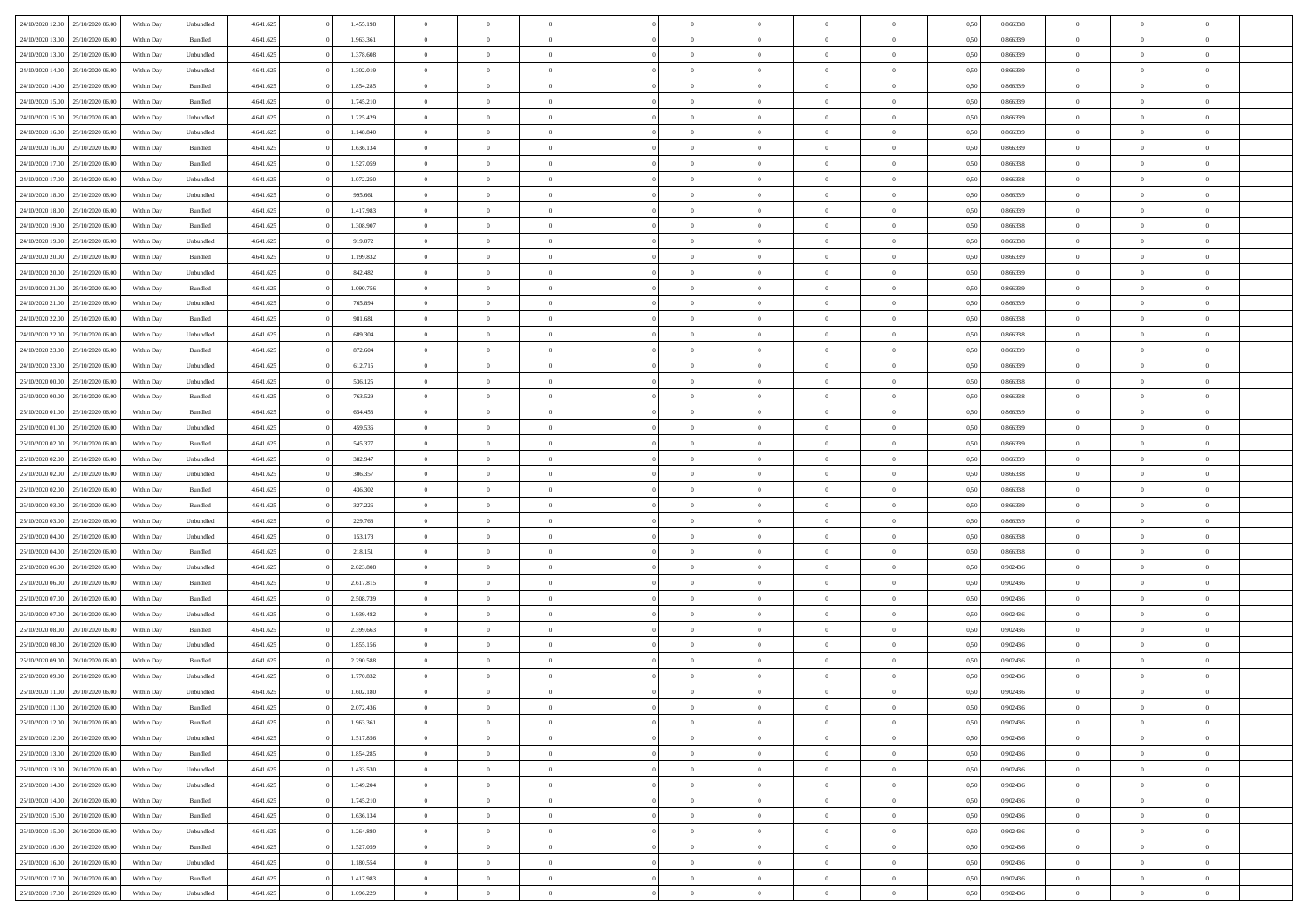| 25/10/2020 18:00 26/10/2020 06:00    | Within Day | Bundled                     | 4.641.625 | 1.308.907 | $\theta$       | $\overline{0}$   | $\overline{0}$ | $\theta$       | $\theta$                        |                | $\overline{0}$ | 0,50 | 0,902437 | $\overline{0}$ | $\theta$       | $\theta$       |  |
|--------------------------------------|------------|-----------------------------|-----------|-----------|----------------|------------------|----------------|----------------|---------------------------------|----------------|----------------|------|----------|----------------|----------------|----------------|--|
|                                      |            |                             |           |           |                |                  |                |                |                                 |                |                |      |          |                |                |                |  |
| 25/10/2020 18:00<br>26/10/2020 06.00 | Within Day | Unbundled                   | 4.641.625 | 1.011.904 | $\bf{0}$       | $\overline{0}$   | $\bf{0}$       | $\bf{0}$       | $\bf{0}$                        | $\overline{0}$ | $\bf{0}$       | 0,50 | 0,902437 | $\bf{0}$       | $\overline{0}$ | $\bf{0}$       |  |
| 25/10/2020 19:00<br>26/10/2020 06.00 | Within Day | Bundled                     | 4.641.625 | 1.199.832 | $\overline{0}$ | $\overline{0}$   | $\overline{0}$ | $\bf{0}$       | $\bf{0}$                        | $\overline{0}$ | $\mathbf{0}$   | 0,50 | 0.902436 | $\overline{0}$ | $\overline{0}$ | $\overline{0}$ |  |
| 25/10/2020 19:00<br>26/10/2020 06.00 | Within Day | Unbundled                   | 4.641.625 | 927.578   | $\bf{0}$       | $\overline{0}$   | $\overline{0}$ | $\overline{0}$ | $\overline{0}$                  | $\overline{0}$ | $\,$ 0         | 0,50 | 0,902436 | $\,0\,$        | $\overline{0}$ | $\bf{0}$       |  |
|                                      |            |                             |           |           |                |                  |                |                |                                 |                |                |      |          |                |                |                |  |
| 25/10/2020 20:00<br>26/10/2020 06.00 | Within Day | Unbundled                   | 4.641.625 | 843.253   | $\bf{0}$       | $\overline{0}$   | $\bf{0}$       | $\bf{0}$       | $\bf{0}$                        | $\overline{0}$ | $\bf{0}$       | 0,50 | 0,902436 | $\bf{0}$       | $\theta$       | $\overline{0}$ |  |
| 25/10/2020 20:00<br>26/10/2020 06.00 | Within Day | Bundled                     | 4.641.625 | 1,090,756 | $\overline{0}$ | $\overline{0}$   | $\overline{0}$ | $\bf{0}$       | $\bf{0}$                        | $\overline{0}$ | $\theta$       | 0.50 | 0.902436 | $\bf{0}$       | $\overline{0}$ | $\overline{0}$ |  |
| 25/10/2020 21:00<br>26/10/2020 06.00 | Within Day | Unbundled                   | 4.641.625 | 758.928   | $\bf{0}$       | $\overline{0}$   | $\overline{0}$ | $\overline{0}$ | $\bf{0}$                        | $\overline{0}$ | $\bf{0}$       | 0,50 | 0,902436 | $\bf{0}$       | $\overline{0}$ | $\bf{0}$       |  |
| 25/10/2020 21:00<br>26/10/2020 06.00 | Within Day | Bundled                     | 4.641.625 | 981.681   | $\bf{0}$       | $\overline{0}$   | $\bf{0}$       | $\bf{0}$       | $\bf{0}$                        | $\overline{0}$ | $\bf{0}$       | 0,50 | 0,902436 | $\bf{0}$       | $\,$ 0         | $\bf{0}$       |  |
| 26/10/2020 06:00                     |            | Bundled                     |           | 872.604   |                |                  | $\overline{0}$ |                | $\bf{0}$                        | $\overline{0}$ | $\bf{0}$       |      | 0.902436 |                | $\overline{0}$ | $\overline{0}$ |  |
| 25/10/2020 22.00                     | Within Day |                             | 4.641.625 |           | $\overline{0}$ | $\overline{0}$   |                | $\bf{0}$       |                                 |                |                | 0,50 |          | $\bf{0}$       |                |                |  |
| 25/10/2020 22.00<br>26/10/2020 06:00 | Within Day | Unbundled                   | 4.641.625 | 674.602   | $\bf{0}$       | $\overline{0}$   | $\bf{0}$       | $\bf{0}$       | $\bf{0}$                        | $\overline{0}$ | $\bf{0}$       | 0,50 | 0,902436 | $\,$ 0 $\,$    | $\bf{0}$       | $\bf{0}$       |  |
| 25/10/2020 23.00<br>26/10/2020 06.00 | Within Day | Bundled                     | 4.641.625 | 763.529   | $\bf{0}$       | $\overline{0}$   | $\bf{0}$       | $\bf{0}$       | $\bf{0}$                        | $\overline{0}$ | $\bf{0}$       | 0,50 | 0,902437 | $\bf{0}$       | $\theta$       | $\bf{0}$       |  |
| 25/10/2020 23:00<br>26/10/2020 06.00 | Within Day | Unbundled                   | 4.641.625 | 590.277   | $\overline{0}$ | $\overline{0}$   | $\overline{0}$ | $\bf{0}$       | $\bf{0}$                        | $\overline{0}$ | $\,$ 0 $\,$    | 0.50 | 0.902437 | $\overline{0}$ | $\overline{0}$ | $\overline{0}$ |  |
| 26/10/2020 00:00<br>26/10/2020 06.00 | Within Day | Unbundled                   | 4.641.625 | 505.952   | $\bf{0}$       | $\overline{0}$   | $\overline{0}$ | $\overline{0}$ | $\overline{0}$                  | $\overline{0}$ | $\,$ 0         | 0,50 | 0,902437 | $\,$ 0 $\,$    | $\overline{0}$ | $\bf{0}$       |  |
|                                      |            |                             |           |           |                |                  |                |                |                                 |                |                |      |          |                |                |                |  |
| 26/10/2020 00:00<br>26/10/2020 06.00 | Within Day | Bundled                     | 4.641.625 | 654.453   | $\bf{0}$       | $\overline{0}$   | $\bf{0}$       | $\bf{0}$       | $\bf{0}$                        | $\overline{0}$ | $\bf{0}$       | 0,50 | 0,902437 | $\,$ 0 $\,$    | $\theta$       | $\overline{0}$ |  |
| 26/10/2020 01.00<br>26/10/2020 06:00 | Within Day | Bundled                     | 4.641.625 | 545,377   | $\overline{0}$ | $\overline{0}$   | $\overline{0}$ | $\bf{0}$       | $\overline{0}$                  | $\overline{0}$ | $\theta$       | 0,50 | 0.902436 | $\bf{0}$       | $\theta$       | $\overline{0}$ |  |
| 26/10/2020 01:00<br>26/10/2020 06.00 | Within Day | Unbundled                   | 4.641.625 | 421.626   | $\bf{0}$       | $\overline{0}$   | $\overline{0}$ | $\overline{0}$ | $\overline{0}$                  | $\overline{0}$ | $\bf{0}$       | 0,50 | 0,902436 | $\bf{0}$       | $\overline{0}$ | $\bf{0}$       |  |
| 26/10/2020 02.00<br>26/10/2020 06.00 | Within Day | Bundled                     | 4.641.625 | 436.302   | $\bf{0}$       | $\bf{0}$         | $\bf{0}$       | $\bf{0}$       | $\overline{0}$                  | $\overline{0}$ | $\bf{0}$       | 0,50 | 0,902436 | $\bf{0}$       | $\theta$       | $\bf{0}$       |  |
| 26/10/2020 06:00                     |            | Unbundled                   | 4.641.625 | 337.301   |                |                  | $\overline{0}$ |                | $\bf{0}$                        | $\overline{0}$ |                | 0.50 | 0.902436 | $\bf{0}$       | $\overline{0}$ | $\bf{0}$       |  |
| 26/10/2020 02.00                     | Within Day |                             |           |           | $\overline{0}$ | $\overline{0}$   |                | $\bf{0}$       |                                 |                | $\mathbf{0}$   |      |          |                |                |                |  |
| 26/10/2020 03:00<br>26/10/2020 06.00 | Within Day | Unbundled                   | 4.641.625 | 252.976   | $\bf{0}$       | $\overline{0}$   | $\bf{0}$       | $\overline{0}$ | $\bf{0}$                        | $\overline{0}$ | $\bf{0}$       | 0,50 | 0,902435 | $\,$ 0 $\,$    | $\bf{0}$       | $\overline{0}$ |  |
| 26/10/2020 03:00<br>26/10/2020 06.00 | Within Day | Bundled                     | 4.641.625 | 327.226   | $\bf{0}$       | $\overline{0}$   | $\bf{0}$       | $\bf{0}$       | $\bf{0}$                        | $\overline{0}$ | $\bf{0}$       | 0,50 | 0,902435 | $\bf{0}$       | $\,$ 0         | $\overline{0}$ |  |
| 26/10/2020 04:00<br>26/10/2020 06.00 | Within Day | Bundled                     | 4.641.625 | 218.151   | $\overline{0}$ | $\overline{0}$   | $\overline{0}$ | $\bf{0}$       | $\bf{0}$                        | $\overline{0}$ | $\,$ 0 $\,$    | 0.50 | 0.902438 | $\bf{0}$       | $\overline{0}$ | $\overline{0}$ |  |
| 26/10/2020 04:00<br>26/10/2020 06.00 | Within Day | Unbundled                   | 4.641.625 | 168.650   | $\bf{0}$       | $\overline{0}$   | $\overline{0}$ | $\overline{0}$ | $\overline{0}$                  | $\overline{0}$ | $\,$ 0         | 0,50 | 0,902438 | $\,$ 0 $\,$    | $\overline{0}$ | $\bf{0}$       |  |
|                                      |            |                             |           |           |                |                  |                |                |                                 |                |                |      |          |                |                |                |  |
| 26/10/2020 05:00<br>26/10/2020 06.00 | Within Day | Unbundled                   | 4.641.625 | 84.325    | $\bf{0}$       | $\bf{0}$         | $\bf{0}$       | $\overline{0}$ | $\overline{0}$                  | $\overline{0}$ | $\bf{0}$       | 0,50 | 0,902438 | $\bf{0}$       | $\theta$       | $\bf{0}$       |  |
| 26/10/2020 05.00<br>26/10/2020 06:00 | Within Day | Bundled                     | 4.641.625 | 109,075   | $\overline{0}$ | $\overline{0}$   | $\overline{0}$ | $\overline{0}$ | $\bf{0}$                        | $\overline{0}$ | $\theta$       | 0.50 | 0.902438 | $\bf{0}$       | $\overline{0}$ | $\overline{0}$ |  |
| 26/10/2020 06:00<br>27/10/2020 06.00 | Within Day | Unbundled                   | 4.641.625 | 2.023.808 | $\bf{0}$       | $\overline{0}$   | $\overline{0}$ | $\overline{0}$ | $\bf{0}$                        | $\overline{0}$ | $\bf{0}$       | 0,50 | 0,902436 | $\bf{0}$       | $\overline{0}$ | $\bf{0}$       |  |
| 26/10/2020 06.00<br>27/10/2020 06.00 | Within Day | Bundled                     | 4.641.625 | 2.617.815 | $\bf{0}$       | $\overline{0}$   | $\bf{0}$       | $\bf{0}$       | $\overline{0}$                  | $\overline{0}$ | $\bf{0}$       | 0,50 | 0,902436 | $\,$ 0 $\,$    | $\theta$       | $\bf{0}$       |  |
|                                      |            |                             |           |           |                |                  |                |                |                                 |                |                |      |          |                |                |                |  |
| 26/10/2020 07:00<br>27/10/2020 06:00 | Within Day | Unbundled                   | 4.641.625 | 1.939.482 | $\overline{0}$ | $\overline{0}$   | $\overline{0}$ | $\bf{0}$       | $\bf{0}$                        | $\overline{0}$ | $\bf{0}$       | 0.50 | 0.902436 | $\bf{0}$       | $\overline{0}$ | $\bf{0}$       |  |
| 26/10/2020 07:00<br>27/10/2020 06.00 | Within Day | Bundled                     | 4.641.625 | 2.508.739 | $\bf{0}$       | $\overline{0}$   | $\overline{0}$ | $\overline{0}$ | $\bf{0}$                        | $\overline{0}$ | $\bf{0}$       | 0,50 | 0,902436 | $\,$ 0 $\,$    | $\overline{0}$ | $\bf{0}$       |  |
| 26/10/2020 08:00<br>27/10/2020 06.00 | Within Day | Unbundled                   | 4.641.625 | 1.855.156 | $\bf{0}$       | $\overline{0}$   | $\bf{0}$       | $\overline{0}$ | $\bf{0}$                        | $\overline{0}$ | $\bf{0}$       | 0,50 | 0,902436 | $\bf{0}$       | $\bf{0}$       | $\bf{0}$       |  |
| 26/10/2020 08:00<br>27/10/2020 06.00 | Within Day | Bundled                     | 4.641.625 | 2.399.663 | $\overline{0}$ | $\overline{0}$   | $\overline{0}$ | $\bf{0}$       | $\bf{0}$                        | $\overline{0}$ | $\,$ 0 $\,$    | 0.50 | 0.902436 | $\overline{0}$ | $\overline{0}$ | $\overline{0}$ |  |
| 26/10/2020 09:00<br>27/10/2020 06.00 | Within Day | Bundled                     | 4.641.625 | 2.290.588 | $\overline{0}$ | $\overline{0}$   | $\overline{0}$ | $\overline{0}$ | $\overline{0}$                  | $\overline{0}$ | $\overline{0}$ | 0.50 | 0.902436 | $\mathbf{0}$   | $\theta$       | $\bf{0}$       |  |
|                                      |            |                             |           |           |                |                  |                |                |                                 |                |                |      |          |                |                |                |  |
| 26/10/2020 09:00<br>27/10/2020 06.00 | Within Day | Unbundled                   | 4.641.625 | 1.770.832 | $\bf{0}$       | $\bf{0}$         | $\bf{0}$       | $\bf{0}$       | $\overline{\phantom{a}}$        | $\overline{0}$ | $\bf{0}$       | 0,50 | 0,902436 | $\bf{0}$       | $\theta$       | $\bf{0}$       |  |
| 26/10/2020 10:00<br>27/10/2020 06.00 | Within Day | Unbundled                   | 4.641.625 | 1.686.506 | $\overline{0}$ | $\overline{0}$   | $\overline{0}$ | $\bf{0}$       | $\overline{0}$                  | $\overline{0}$ | $\theta$       | 0,50 | 0.902436 | $\bf{0}$       | $\theta$       | $\overline{0}$ |  |
| 26/10/2020 10:00<br>27/10/2020 06.00 | Within Day | Bundled                     | 4.641.625 | 2.181.512 | $\overline{0}$ | $\overline{0}$   | $\overline{0}$ | $\overline{0}$ | $\overline{0}$                  | $\theta$       | $\overline{0}$ | 0.50 | 0,902436 | $\mathbf{0}$   | $\theta$       | $\bf{0}$       |  |
| 26/10/2020 11:00<br>27/10/2020 06.00 | Within Day | Bundled                     | 4.641.625 | 2.072.436 | $\bf{0}$       | $\bf{0}$         | $\bf{0}$       | $\bf{0}$       | $\overline{0}$                  | $\overline{0}$ | $\bf{0}$       | 0,50 | 0,902436 | $\bf{0}$       | $\theta$       | $\bf{0}$       |  |
| 27/10/2020 06:00                     |            | Unbundled                   | 4.641.625 | 1.602.180 |                |                  | $\overline{0}$ |                | $\bf{0}$                        | $\overline{0}$ | $\bf{0}$       | 0.50 | 0.902436 | $\bf{0}$       | $\overline{0}$ | $\bf{0}$       |  |
| 26/10/2020 11:00                     | Within Day |                             |           |           | $\overline{0}$ | $\overline{0}$   |                | $\bf{0}$       |                                 |                |                |      |          |                |                |                |  |
| 26/10/2020 12:00<br>27/10/2020 06.00 | Within Day | Bundled                     | 4.641.625 | 1.963.361 | $\overline{0}$ | $\overline{0}$   | $\overline{0}$ | $\overline{0}$ | $\overline{0}$                  | $\overline{0}$ | $\overline{0}$ | 0.50 | 0,902436 | $\overline{0}$ | $\theta$       | $\overline{0}$ |  |
| 26/10/2020 12:00<br>27/10/2020 06.00 | Within Day | Unbundled                   | 4.641.625 | 1.517.856 | $\bf{0}$       | $\overline{0}$   | $\bf{0}$       | $\overline{0}$ | $\bf{0}$                        | $\overline{0}$ | $\bf{0}$       | 0,50 | 0,902436 | $\bf{0}$       | $\bf{0}$       | $\bf{0}$       |  |
| 26/10/2020 13:00<br>27/10/2020 06.00 | Within Day | Bundled                     | 4.641.625 | 1.854.285 | $\overline{0}$ | $\overline{0}$   | $\overline{0}$ | $\bf{0}$       | $\bf{0}$                        | $\overline{0}$ | $\,$ 0 $\,$    | 0.50 | 0.902436 | $\bf{0}$       | $\overline{0}$ | $\bf{0}$       |  |
| 26/10/2020 13:00<br>27/10/2020 06.00 | Within Day | Unbundled                   | 4.641.625 | 1.433.530 | $\overline{0}$ | $\overline{0}$   | $\overline{0}$ | $\overline{0}$ | $\overline{0}$                  | $\overline{0}$ | $\overline{0}$ | 0.50 | 0,902436 | $\mathbf{0}$   | $\theta$       | $\bf{0}$       |  |
|                                      |            |                             |           |           |                |                  |                |                |                                 |                |                |      |          |                |                |                |  |
| 26/10/2020 14:00<br>27/10/2020 06.00 | Within Day | Unbundled                   | 4.641.625 | 1.349.204 | $\bf{0}$       | $\overline{0}$   | $\bf{0}$       | $\overline{0}$ | $\bf{0}$                        | $\overline{0}$ | $\bf{0}$       | 0,50 | 0,902436 | $\bf{0}$       | $\,$ 0         | $\bf{0}$       |  |
| 26/10/2020 14:00<br>27/10/2020 06.00 | Within Day | Bundled                     | 4.641.625 | 1.745.210 | $\overline{0}$ | $\overline{0}$   | $\overline{0}$ | $\overline{0}$ | $\overline{0}$                  | $\overline{0}$ | $\theta$       | 0.50 | 0.902436 | $\bf{0}$       | $\theta$       | $\overline{0}$ |  |
| 26/10/2020 15:00<br>27/10/2020 06.00 | Within Day | Unbundled                   | 4.641.625 | 1.264.880 | $\overline{0}$ | $\overline{0}$   | $\overline{0}$ | $\overline{0}$ | $\overline{0}$                  | $\Omega$       | $\overline{0}$ | 0.50 | 0,902436 | $\mathbf{0}$   | $\theta$       | $\bf{0}$       |  |
| 26/10/2020 15:00<br>27/10/2020 06.00 | Within Day | Bundled                     | 4.641.625 | 1.636.134 | $\bf{0}$       | $\bf{0}$         | $\bf{0}$       | $\overline{0}$ | $\bf{0}$                        | $\overline{0}$ | $\bf{0}$       | 0,50 | 0,902436 | $\bf{0}$       | $\,$ 0         | $\,$ 0         |  |
| 26/10/2020 16:00 27/10/2020 06:00    | Within Day | $\ensuremath{\mathsf{Unb}}$ | 4.641.625 | 1.180.554 | $\bf{0}$       | $\boldsymbol{0}$ |                | $\bf{0}$       |                                 |                | $\theta$       | 0,50 | 0,902436 | $\theta$       | $\theta$       |                |  |
|                                      |            |                             |           |           |                |                  |                |                |                                 |                |                |      |          |                |                |                |  |
| 26/10/2020 16:00 27/10/2020 06:00    | Within Day | Bundled                     | 4.641.625 | 1.527.059 | $\overline{0}$ | $\overline{0}$   | $\overline{0}$ | $\overline{0}$ | $\overline{0}$                  | $\overline{0}$ | $\overline{0}$ | 0,50 | 0,902436 | $\overline{0}$ | $\theta$       | $\overline{0}$ |  |
| 26/10/2020 17:00<br>27/10/2020 06.00 | Within Day | Unbundled                   | 4.641.625 | 1.096.229 | $\overline{0}$ | $\overline{0}$   | $\overline{0}$ | $\bf{0}$       | $\overline{0}$                  | $\overline{0}$ | $\mathbf{0}$   | 0,50 | 0,902436 | $\overline{0}$ | $\bf{0}$       | $\overline{0}$ |  |
| 26/10/2020 17:00 27/10/2020 06:00    | Within Day | Bundled                     | 4.641.625 | 1.417.983 | $\overline{0}$ | $\overline{0}$   | $\overline{0}$ | $\,$ 0 $\,$    | $\bf{0}$                        | $\overline{0}$ | $\,$ 0 $\,$    | 0.50 | 0.902436 | $\bf{0}$       | $\,$ 0 $\,$    | $\,$ 0 $\,$    |  |
| 26/10/2020 18:00 27/10/2020 06:00    | Within Day | Unbundled                   | 4.641.625 | 1.011.904 | $\overline{0}$ | $\overline{0}$   | $\overline{0}$ | $\overline{0}$ | $\overline{0}$                  | $\overline{0}$ | $\overline{0}$ | 0,50 | 0,902437 | $\overline{0}$ | $\theta$       | $\overline{0}$ |  |
|                                      |            |                             |           |           |                |                  |                |                |                                 |                | $\,$ 0 $\,$    |      |          | $\overline{0}$ |                |                |  |
| 26/10/2020 18:00<br>27/10/2020 06.00 | Within Day | Bundled                     | 4.641.625 | 1.308.907 | $\overline{0}$ | $\overline{0}$   | $\overline{0}$ | $\overline{0}$ | $\overline{0}$                  | $\overline{0}$ |                | 0,50 | 0,902437 |                | $\bf{0}$       | $\bf{0}$       |  |
| 27/10/2020 06:00<br>26/10/2020 19:00 | Within Day | Bundled                     | 4.641.625 | 1.199.832 | $\overline{0}$ | $\overline{0}$   | $\overline{0}$ | $\bf{0}$       | $\bf{0}$                        | $\overline{0}$ | $\,$ 0 $\,$    | 0.50 | 0.902436 | $\bf{0}$       | $\overline{0}$ | $\overline{0}$ |  |
| 26/10/2020 19:00<br>27/10/2020 06:00 | Within Day | Unbundled                   | 4.641.625 | 927.578   | $\overline{0}$ | $\overline{0}$   | $\overline{0}$ | $\overline{0}$ | $\overline{0}$                  | $\overline{0}$ | $\overline{0}$ | 0,50 | 0,902436 | $\overline{0}$ | $\theta$       | $\overline{0}$ |  |
| 26/10/2020 20:00<br>27/10/2020 06.00 | Within Day | Bundled                     | 4.641.625 | 1.090.756 | $\overline{0}$ | $\overline{0}$   | $\overline{0}$ | $\bf{0}$       | $\hspace{0.1mm}0\hspace{0.1mm}$ | $\overline{0}$ | $\mathbf{0}$   | 0,50 | 0,902436 | $\overline{0}$ | $\bf{0}$       | $\overline{0}$ |  |
| 26/10/2020 20.00 27/10/2020 06.00    | Within Day | Unbundled                   | 4.641.625 | 843.253   | $\overline{0}$ | $\overline{0}$   | $\overline{0}$ | $\bf{0}$       | $\hspace{0.1mm}0\hspace{0.1mm}$ | $\overline{0}$ | $\mathbf{0}$   | 0.50 | 0.902436 | $\bf{0}$       | $\overline{0}$ | $\mathbf{0}$   |  |
|                                      |            |                             |           |           |                |                  |                |                |                                 |                |                |      |          |                |                |                |  |
| 26/10/2020 21.00 27/10/2020 06:00    | Within Day | Unbundled                   | 4.641.625 | 758.928   | $\overline{0}$ | $\overline{0}$   | $\overline{0}$ | $\overline{0}$ | $\overline{0}$                  | $\overline{0}$ | $\overline{0}$ | 0,50 | 0,902436 | $\overline{0}$ | $\theta$       | $\overline{0}$ |  |
| 26/10/2020 21:00<br>27/10/2020 06.00 | Within Day | Bundled                     | 4.641.625 | 981.681   | $\overline{0}$ | $\overline{0}$   | $\overline{0}$ | $\bf{0}$       | $\bf{0}$                        | $\overline{0}$ | $\,$ 0 $\,$    | 0,50 | 0,902436 | $\overline{0}$ | $\bf{0}$       | $\bf{0}$       |  |
| 26/10/2020 22.00 27/10/2020 06.00    | Within Day | Bundled                     | 4.641.625 | 872.604   | $\,$ 0 $\,$    | $\overline{0}$   | $\overline{0}$ | $\bf{0}$       | $\,$ 0 $\,$                     | $\overline{0}$ | $\,0\,$        | 0,50 | 0,902436 | $\,$ 0 $\,$    | $\,$ 0 $\,$    | $\,$ 0 $\,$    |  |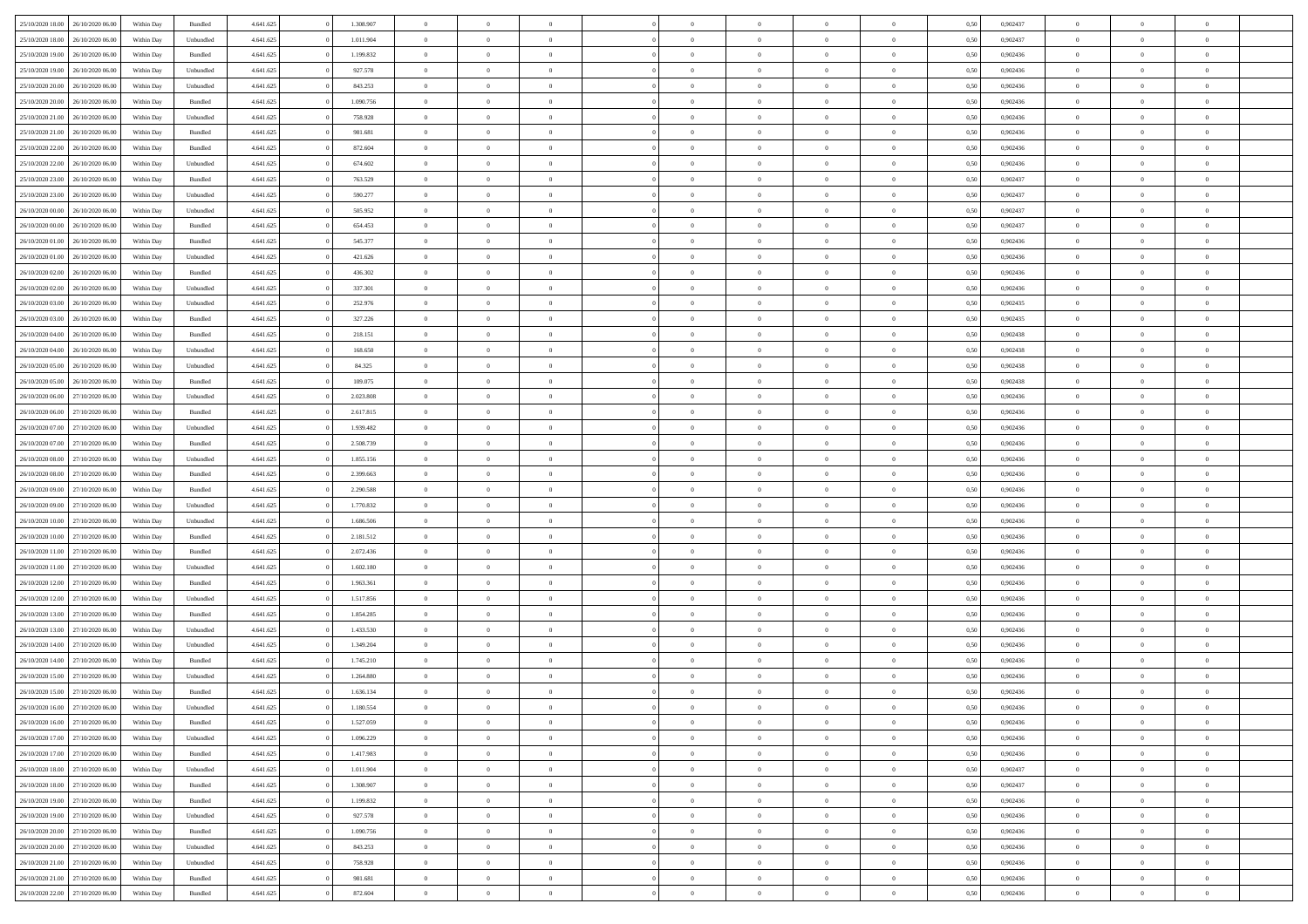|                                   | 27/10/2020 06.00 | Within Dav | Unbundled | 4.641.625 | 674.602   | $\overline{0}$ | $\theta$       |                | $\Omega$       | $\Omega$       | $\theta$       | $\theta$       | 0.50 | 0,902436 | $\theta$       | $\overline{0}$ | $\overline{0}$ |  |
|-----------------------------------|------------------|------------|-----------|-----------|-----------|----------------|----------------|----------------|----------------|----------------|----------------|----------------|------|----------|----------------|----------------|----------------|--|
| 26/10/2020 22.00                  |                  |            |           |           |           |                |                |                |                |                |                |                |      |          |                |                |                |  |
| 26/10/2020 23.00                  | 27/10/2020 06.00 | Within Day | Bundled   | 4.641.625 | 763.529   | $\overline{0}$ | $\theta$       | $\overline{0}$ | $\overline{0}$ | $\bf{0}$       | $\overline{0}$ | $\bf{0}$       | 0,50 | 0,902437 | $\theta$       | $\overline{0}$ | $\overline{0}$ |  |
| 26/10/2020 23.00                  | 27/10/2020 06.00 | Within Day | Unbundled | 4.641.625 | 590.277   | $\overline{0}$ | $\bf{0}$       | $\overline{0}$ | $\bf{0}$       | $\bf{0}$       | $\bf{0}$       | $\mathbf{0}$   | 0,50 | 0,902437 | $\overline{0}$ | $\overline{0}$ | $\bf{0}$       |  |
| 27/10/2020 00:00                  | 27/10/2020 06:00 | Within Dav | Unbundled | 4.641.625 | 505.952   | $\overline{0}$ | $\overline{0}$ | $\overline{0}$ | $\overline{0}$ | $\bf{0}$       | $\overline{0}$ | $\overline{0}$ | 0.50 | 0,902437 | $\theta$       | $\theta$       | $\overline{0}$ |  |
|                                   |                  |            |           |           |           |                |                |                |                |                |                |                |      |          |                |                |                |  |
| 27/10/2020 00.00                  | 27/10/2020 06.00 | Within Day | Bundled   | 4.641.625 | 654.453   | $\overline{0}$ | $\theta$       | $\overline{0}$ | $\overline{0}$ | $\bf{0}$       | $\overline{0}$ | $\bf{0}$       | 0,50 | 0,902437 | $\theta$       | $\overline{0}$ | $\overline{0}$ |  |
| 27/10/2020 01:00                  | 27/10/2020 06.00 | Within Day | Unbundled | 4.641.625 | 421.626   | $\overline{0}$ | $\overline{0}$ | $\overline{0}$ | $\bf{0}$       | $\overline{0}$ | $\overline{0}$ | $\mathbf{0}$   | 0,50 | 0,902436 | $\overline{0}$ | $\overline{0}$ | $\bf{0}$       |  |
| 27/10/2020 01:00                  | 27/10/2020 06.00 | Within Dav | Bundled   | 4.641.625 | 545.377   | $\overline{0}$ | $\overline{0}$ | $\overline{0}$ | $\overline{0}$ | $\overline{0}$ | $\overline{0}$ | $\overline{0}$ | 0.50 | 0,902436 | $\theta$       | $\overline{0}$ | $\overline{0}$ |  |
| 27/10/2020 02.00                  | 27/10/2020 06.00 | Within Day | Unbundled | 4.641.625 | 337.301   | $\overline{0}$ | $\theta$       | $\overline{0}$ | $\overline{0}$ | $\bf{0}$       | $\overline{0}$ | $\bf{0}$       | 0,50 | 0,902436 | $\theta$       | $\theta$       | $\overline{0}$ |  |
|                                   |                  |            |           |           |           |                | $\overline{0}$ |                |                | $\bf{0}$       |                |                |      |          | $\,0\,$        | $\overline{0}$ | $\overline{0}$ |  |
| 27/10/2020 02.00                  | 27/10/2020 06.00 | Within Day | Bundled   | 4.641.625 | 436.302   | $\overline{0}$ |                | $\overline{0}$ | $\bf{0}$       |                | $\bf{0}$       | $\bf{0}$       | 0,50 | 0,902436 |                |                |                |  |
| 27/10/2020 03:00                  | 27/10/2020 06.00 | Within Dav | Unbundled | 4.641.625 | 252.976   | $\overline{0}$ | $\overline{0}$ | $\overline{0}$ | $\overline{0}$ | $\overline{0}$ | $\overline{0}$ | $\overline{0}$ | 0.50 | 0,902435 | $\theta$       | $\overline{0}$ | $\overline{0}$ |  |
| 27/10/2020 03.00                  | 27/10/2020 06.00 | Within Day | Bundled   | 4.641.625 | 327.226   | $\overline{0}$ | $\theta$       | $\overline{0}$ | $\overline{0}$ | $\bf{0}$       | $\overline{0}$ | $\bf{0}$       | 0,50 | 0,902435 | $\,$ 0 $\,$    | $\overline{0}$ | $\overline{0}$ |  |
| 27/10/2020 04.00                  | 27/10/2020 06.00 | Within Day | Bundled   | 4.641.625 | 218.151   | $\overline{0}$ | $\bf{0}$       | $\overline{0}$ | $\bf{0}$       | $\bf{0}$       | $\bf{0}$       | $\mathbf{0}$   | 0,50 | 0,902438 | $\overline{0}$ | $\overline{0}$ | $\bf{0}$       |  |
| 27/10/2020 04:00                  | 27/10/2020 06.00 | Within Day | Unbundled | 4.641.625 | 168.650   | $\overline{0}$ | $\overline{0}$ | $\overline{0}$ | $\overline{0}$ | $\bf{0}$       | $\overline{0}$ | $\overline{0}$ | 0.50 | 0,902438 | $\theta$       | $\theta$       | $\overline{0}$ |  |
|                                   |                  |            |           |           |           |                |                |                |                |                |                |                |      |          |                |                |                |  |
| 27/10/2020 05.00                  | 27/10/2020 06.00 | Within Day | Unbundled | 4.641.625 | 84.325    | $\overline{0}$ | $\theta$       | $\overline{0}$ | $\overline{0}$ | $\bf{0}$       | $\overline{0}$ | $\bf{0}$       | 0,50 | 0,902438 | $\theta$       | $\overline{0}$ | $\overline{0}$ |  |
| 27/10/2020 05:00                  | 27/10/2020 06.00 | Within Day | Bundled   | 4.641.625 | 109.075   | $\overline{0}$ | $\overline{0}$ | $\overline{0}$ | $\bf{0}$       | $\overline{0}$ | $\overline{0}$ | $\mathbf{0}$   | 0,50 | 0,902438 | $\overline{0}$ | $\overline{0}$ | $\bf{0}$       |  |
| 27/10/2020 06:00                  | 28/10/2020 06:00 | Within Dav | Unbundled | 4.641.625 | 2.023.808 | $\overline{0}$ | $\overline{0}$ | $\overline{0}$ | $\overline{0}$ | $\overline{0}$ | $\overline{0}$ | $\overline{0}$ | 0.50 | 0,902436 | $\theta$       | $\overline{0}$ | $\overline{0}$ |  |
| 27/10/2020 06.00                  | 28/10/2020 06.00 | Within Day | Bundled   | 4.641.625 | 2.617.815 | $\overline{0}$ | $\theta$       | $\overline{0}$ | $\overline{0}$ | $\bf{0}$       | $\overline{0}$ | $\bf{0}$       | 0,50 | 0,902436 | $\theta$       | $\theta$       | $\overline{0}$ |  |
| 27/10/2020 07.00                  | 28/10/2020 06.00 | Within Day | Bundled   | 4.641.625 | 2.508.739 | $\overline{0}$ | $\overline{0}$ | $\overline{0}$ | $\bf{0}$       | $\bf{0}$       | $\bf{0}$       | $\mathbf{0}$   | 0,50 | 0,902436 | $\bf{0}$       | $\overline{0}$ | $\overline{0}$ |  |
|                                   |                  |            |           |           |           |                |                |                |                |                |                |                |      |          |                |                |                |  |
| 27/10/2020 07:00                  | 28/10/2020 06:00 | Within Day | Unbundled | 4.641.625 | 1.939.482 | $\overline{0}$ | $\overline{0}$ | $\overline{0}$ | $\overline{0}$ | $\overline{0}$ | $\overline{0}$ | $\overline{0}$ | 0.50 | 0,902436 | $\theta$       | $\overline{0}$ | $\overline{0}$ |  |
| 27/10/2020 08.00                  | 28/10/2020 06.00 | Within Day | Unbundled | 4.641.625 | 1.855.156 | $\overline{0}$ | $\theta$       | $\overline{0}$ | $\overline{0}$ | $\bf{0}$       | $\overline{0}$ | $\bf{0}$       | 0,50 | 0,902436 | $\,$ 0 $\,$    | $\overline{0}$ | $\overline{0}$ |  |
| 27/10/2020 08:00                  | 28/10/2020 06.00 | Within Day | Bundled   | 4.641.625 | 2.399.663 | $\overline{0}$ | $\overline{0}$ | $\overline{0}$ | $\bf{0}$       | $\bf{0}$       | $\bf{0}$       | $\bf{0}$       | 0,50 | 0,902436 | $\overline{0}$ | $\overline{0}$ | $\bf{0}$       |  |
| 27/10/2020 09:00                  | 28/10/2020 06:00 | Within Day | Bundled   | 4.641.625 | 2.290.588 | $\overline{0}$ | $\overline{0}$ | $\overline{0}$ | $\overline{0}$ | $\overline{0}$ | $\overline{0}$ | $\overline{0}$ | 0.50 | 0,902436 | $\theta$       | $\overline{0}$ | $\overline{0}$ |  |
| 27/10/2020 09:00                  | 28/10/2020 06.00 | Within Day |           | 4.641.625 | 1.770.832 | $\overline{0}$ | $\theta$       | $\overline{0}$ | $\overline{0}$ | $\bf{0}$       | $\overline{0}$ |                |      | 0,902436 | $\,$ 0 $\,$    | $\overline{0}$ | $\overline{0}$ |  |
|                                   |                  |            | Unbundled |           |           |                |                |                |                |                |                | $\bf{0}$       | 0,50 |          |                |                |                |  |
| 27/10/2020 10:00                  | 28/10/2020 06.00 | Within Day | Unbundled | 4.641.625 | 1.686.506 | $\overline{0}$ | $\overline{0}$ | $\overline{0}$ | $\bf{0}$       | $\overline{0}$ | $\overline{0}$ | $\mathbf{0}$   | 0,50 | 0,902436 | $\bf{0}$       | $\overline{0}$ | $\bf{0}$       |  |
| 27/10/2020 10:00                  | 28/10/2020 06:00 | Within Dav | Bundled   | 4.641.625 | 2.181.512 | $\overline{0}$ | $\overline{0}$ | $\overline{0}$ | $\overline{0}$ | $\overline{0}$ | $\overline{0}$ | $\overline{0}$ | 0.50 | 0,902436 | $\theta$       | $\overline{0}$ | $\overline{0}$ |  |
| 27/10/2020 11:00                  | 28/10/2020 06.00 | Within Day | Unbundled | 4.641.625 | 1.602.180 | $\overline{0}$ | $\theta$       | $\overline{0}$ | $\overline{0}$ | $\bf{0}$       | $\overline{0}$ | $\bf{0}$       | 0,50 | 0,902436 | $\theta$       | $\theta$       | $\overline{0}$ |  |
| 27/10/2020 11:00                  | 28/10/2020 06.00 | Within Day | Bundled   | 4.641.625 | 2.072.436 | $\overline{0}$ | $\overline{0}$ | $\overline{0}$ | $\bf{0}$       | $\bf{0}$       | $\bf{0}$       | $\bf{0}$       | 0,50 | 0,902436 | $\,0\,$        | $\overline{0}$ | $\overline{0}$ |  |
|                                   |                  |            |           |           |           |                | $\overline{0}$ |                |                | $\overline{0}$ |                |                |      |          | $\theta$       | $\overline{0}$ | $\overline{0}$ |  |
| 27/10/2020 12:00                  | 28/10/2020 06:00 | Within Day | Bundled   | 4.641.625 | 1.963.361 | $\overline{0}$ |                | $\overline{0}$ | $\overline{0}$ |                | $\overline{0}$ | $\overline{0}$ | 0.50 | 0,902436 |                |                |                |  |
| 27/10/2020 12:00                  | 28/10/2020 06.00 | Within Day | Unbundled | 4.641.625 | 1.517.856 | $\overline{0}$ | $\theta$       | $\overline{0}$ | $\overline{0}$ | $\bf{0}$       | $\overline{0}$ | $\bf{0}$       | 0,50 | 0,902436 | $\,$ 0 $\,$    | $\overline{0}$ | $\overline{0}$ |  |
| 27/10/2020 13.00                  | 28/10/2020 06.00 | Within Day | Unbundled | 4.641.625 | 1.433.530 | $\overline{0}$ | $\overline{0}$ | $\overline{0}$ | $\bf{0}$       | $\bf{0}$       | $\bf{0}$       | $\bf{0}$       | 0,50 | 0,902436 | $\bf{0}$       | $\overline{0}$ | $\bf{0}$       |  |
| 27/10/2020 13:00                  | 28/10/2020 06.00 | Within Day | Bundled   | 4.641.625 | 1.854.285 | $\overline{0}$ | $\Omega$       | $\Omega$       | $\Omega$       | $\Omega$       | $\overline{0}$ | $\overline{0}$ | 0,50 | 0.902436 | $\,0\,$        | $\theta$       | $\theta$       |  |
| 27/10/2020 14:00                  | 28/10/2020 06.00 | Within Day | Bundled   | 4.641.625 | 1.745.210 | $\overline{0}$ | $\theta$       | $\overline{0}$ | $\overline{0}$ | $\bf{0}$       | $\overline{0}$ | $\bf{0}$       | 0,50 | 0,902436 | $\,$ 0 $\,$    | $\overline{0}$ | $\overline{0}$ |  |
|                                   |                  |            |           |           |           |                |                |                |                |                |                |                |      |          |                |                |                |  |
| 27/10/2020 14:00                  | 28/10/2020 06.00 | Within Day | Unbundled | 4.641.625 | 1.349.204 | $\overline{0}$ | $\overline{0}$ | $\overline{0}$ | $\bf{0}$       | $\overline{0}$ | $\overline{0}$ | $\mathbf{0}$   | 0,50 | 0,902436 | $\bf{0}$       | $\overline{0}$ | $\bf{0}$       |  |
| 27/10/2020 15:00                  | 28/10/2020 06:00 | Within Day | Bundled   | 4.641.625 | 1.636.134 | $\overline{0}$ | $\Omega$       | $\Omega$       | $\Omega$       | $\bf{0}$       | $\overline{0}$ | $\overline{0}$ | 0.50 | 0.902436 | $\,0\,$        | $\theta$       | $\theta$       |  |
| 27/10/2020 15:00                  | 28/10/2020 06.00 | Within Day | Unbundled | 4.641.625 | 1.264.880 | $\overline{0}$ | $\theta$       | $\overline{0}$ | $\overline{0}$ | $\bf{0}$       | $\overline{0}$ | $\bf{0}$       | 0,50 | 0,902436 | $\,$ 0 $\,$    | $\overline{0}$ | $\overline{0}$ |  |
| 27/10/2020 16:00                  | 28/10/2020 06.00 | Within Day | Bundled   | 4.641.625 | 1.527.059 | $\overline{0}$ | $\overline{0}$ | $\overline{0}$ | $\bf{0}$       | $\bf{0}$       | $\bf{0}$       | $\bf{0}$       | 0,50 | 0,902436 | $\bf{0}$       | $\overline{0}$ | $\bf{0}$       |  |
| 27/10/2020 16:00                  | 28/10/2020 06:00 | Within Day | Unbundled | 4.641.625 | 1.180.554 | $\overline{0}$ | $\Omega$       | $\Omega$       | $\Omega$       | $\overline{0}$ | $\overline{0}$ | $\overline{0}$ | 0.50 | 0.902436 | $\,$ 0 $\,$    | $\theta$       | $\theta$       |  |
|                                   |                  |            |           |           |           |                |                |                |                |                |                |                |      |          |                |                |                |  |
| 27/10/2020 17.00                  | 28/10/2020 06.00 | Within Day | Unbundled | 4.641.625 | 1.096.229 | $\overline{0}$ | $\theta$       | $\overline{0}$ | $\overline{0}$ | $\,$ 0         | $\overline{0}$ | $\bf{0}$       | 0,50 | 0,902436 | $\,$ 0 $\,$    | $\overline{0}$ | $\overline{0}$ |  |
| 27/10/2020 17.00                  | 28/10/2020 06.00 | Within Day | Bundled   | 4.641.625 | 1.417.983 | $\overline{0}$ | $\bf{0}$       | $\overline{0}$ | $\bf{0}$       | $\bf{0}$       | $\bf{0}$       | $\mathbf{0}$   | 0,50 | 0,902436 | $\overline{0}$ | $\overline{0}$ | $\bf{0}$       |  |
| 27/10/2020 18:00                  | 28/10/2020 06.00 | Within Day | Bundled   | 4.641.625 | 1.308.907 | $\overline{0}$ | $\Omega$       | $\overline{0}$ | $\Omega$       | $\overline{0}$ | $\overline{0}$ | $\overline{0}$ | 0,50 | 0,902437 | $\,0\,$        | $\theta$       | $\theta$       |  |
| 27/10/2020 18.00                  | 28/10/2020 06.00 | Within Day | Unbundled | 4.641.625 | 1.011.904 | $\overline{0}$ | $\overline{0}$ | $\overline{0}$ | $\overline{0}$ | $\,$ 0         | $\overline{0}$ | $\bf{0}$       | 0,50 | 0,902437 | $\,$ 0 $\,$    | $\overline{0}$ | $\overline{0}$ |  |
| 27/10/2020 19:00                  | 28/10/2020 06.00 | Within Day | Unbundled | 4.641.625 | 927.578   | $\overline{0}$ | $\overline{0}$ | $\overline{0}$ | $\bf{0}$       | $\bf{0}$       | $\overline{0}$ | $\mathbf{0}$   | 0,50 | 0,902436 | $\overline{0}$ | $\overline{0}$ | $\bf{0}$       |  |
|                                   |                  |            |           |           |           |                |                |                |                |                |                |                |      |          |                |                |                |  |
| 27/10/2020 19:00                  | 28/10/2020 06:00 | Within Day | Bundled   | 4.641.625 | 1.199.832 | $\overline{0}$ | $\Omega$       | $\Omega$       | $\Omega$       | $\Omega$       | $\Omega$       | $\overline{0}$ | 0.50 | 0.902436 | $\theta$       | $\theta$       | $\theta$       |  |
| 27/10/2020 20:00                  | 28/10/2020 06:00 | Within Day | Bundled   | 4.641.625 | 1.090.756 | $\overline{0}$ | $\overline{0}$ | $\overline{0}$ | $\bf{0}$       | $\,$ 0         | $\bf{0}$       | $\bf{0}$       | 0,50 | 0,902436 | $\,0\,$        | $\,$ 0 $\,$    | $\overline{0}$ |  |
| 27/10/2020 20:00                  | 28/10/2020 06:00 | Within Day | Unbundled | 4.641.625 | 843.253   | $\bf{0}$       | $\bf{0}$       |                |                | $\bf{0}$       |                |                | 0,50 | 0,902436 | $\bf{0}$       | $\overline{0}$ |                |  |
| 27/10/2020 21.00                  | 28/10/2020 06:00 | Within Day | Unbundled | 4.641.625 | 758,928   | $\overline{0}$ | $\overline{0}$ | $\overline{0}$ | $\Omega$       | $\overline{0}$ | $\overline{0}$ | $\overline{0}$ | 0,50 | 0.902436 | $\theta$       | $\theta$       | $\theta$       |  |
| 27/10/2020 21.00                  | 28/10/2020 06.00 | Within Day | Bundled   | 4.641.625 | 981.681   | $\overline{0}$ | $\bf{0}$       | $\overline{0}$ | $\bf{0}$       | $\,$ 0 $\,$    | $\overline{0}$ | $\,$ 0 $\,$    | 0,50 | 0,902436 | $\,$ 0 $\,$    | $\,$ 0 $\,$    | $\,$ 0         |  |
|                                   |                  |            |           |           |           |                |                |                |                |                |                |                |      |          |                |                |                |  |
| 27/10/2020 22.00                  | 28/10/2020 06.00 | Within Day | Bundled   | 4.641.625 | 872.604   | $\overline{0}$ | $\overline{0}$ | $\overline{0}$ | $\overline{0}$ | $\overline{0}$ | $\overline{0}$ | $\mathbf{0}$   | 0,50 | 0,902436 | $\overline{0}$ | $\bf{0}$       | $\bf{0}$       |  |
| 27/10/2020 22.00                  | 28/10/2020 06.00 | Within Day | Unbundled | 4.641.625 | 674.602   | $\overline{0}$ | $\overline{0}$ | $\overline{0}$ | $\Omega$       | $\overline{0}$ | $\overline{0}$ | $\overline{0}$ | 0,50 | 0,902436 | $\overline{0}$ | $\theta$       | $\overline{0}$ |  |
| 27/10/2020 23.00                  | 28/10/2020 06.00 | Within Day | Bundled   | 4.641.625 | 763.529   | $\overline{0}$ | $\,$ 0         | $\overline{0}$ | $\overline{0}$ | $\,$ 0 $\,$    | $\overline{0}$ | $\mathbf{0}$   | 0,50 | 0,902437 | $\,$ 0 $\,$    | $\overline{0}$ | $\overline{0}$ |  |
| 27/10/2020 23.00                  | 28/10/2020 06.00 | Within Day | Unbundled | 4.641.625 | 590.277   | $\overline{0}$ | $\overline{0}$ | $\overline{0}$ | $\overline{0}$ | $\overline{0}$ | $\overline{0}$ | $\mathbf{0}$   | 0,50 | 0,902437 | $\overline{0}$ | $\overline{0}$ | $\bf{0}$       |  |
|                                   |                  |            |           |           |           |                | $\overline{0}$ | $\overline{0}$ | $\Omega$       | $\overline{0}$ | $\overline{0}$ |                | 0.50 |          |                | $\theta$       | $\overline{0}$ |  |
| 28/10/2020 00:00                  | 28/10/2020 06.00 | Within Day | Unbundled | 4.641.625 | 505.952   | $\overline{0}$ |                |                |                |                |                | $\bf{0}$       |      | 0,902437 | $\overline{0}$ |                |                |  |
| 28/10/2020 00:00                  | 28/10/2020 06.00 | Within Day | Bundled   | 4.641.625 | 654.453   | $\overline{0}$ | $\,$ 0         | $\overline{0}$ | $\bf{0}$       | $\bf{0}$       | $\bf{0}$       | $\bf{0}$       | 0,50 | 0,902437 | $\,$ 0 $\,$    | $\overline{0}$ | $\overline{0}$ |  |
| 28/10/2020 01:00                  | 28/10/2020 06.00 | Within Day | Unbundled | 4.641.625 | 421.626   | $\overline{0}$ | $\bf{0}$       | $\overline{0}$ | $\overline{0}$ | $\overline{0}$ | $\overline{0}$ | $\mathbf{0}$   | 0,50 | 0,902436 | $\overline{0}$ | $\overline{0}$ | $\bf{0}$       |  |
| 28/10/2020 01:00                  | 28/10/2020 06:00 | Within Day | Bundled   | 4.641.625 | 545.377   | $\overline{0}$ | $\overline{0}$ | $\overline{0}$ | $\Omega$       | $\overline{0}$ | $\overline{0}$ | $\bf{0}$       | 0.50 | 0.902436 | $\overline{0}$ | $\theta$       | $\overline{0}$ |  |
| 28/10/2020 02:00                  | 28/10/2020 06.00 | Within Day | Bundled   | 4.641.625 | 436.302   | $\overline{0}$ | $\bf{0}$       | $\overline{0}$ | $\bf{0}$       | $\bf{0}$       | $\bf{0}$       | $\mathbf{0}$   | 0,50 | 0,902436 | $\,$ 0 $\,$    | $\,$ 0 $\,$    | $\bf{0}$       |  |
|                                   |                  |            |           |           |           |                |                |                |                |                |                |                |      |          |                |                |                |  |
| 28/10/2020 02.00 28/10/2020 06.00 |                  | Within Day | Unbundled | 4.641.625 | 337.301   | $\overline{0}$ | $\overline{0}$ | $\overline{0}$ | $\overline{0}$ | $\overline{0}$ | $\bf{0}$       | $\mathbf{0}$   | 0,50 | 0,902436 | $\overline{0}$ | $\bf{0}$       | $\bf{0}$       |  |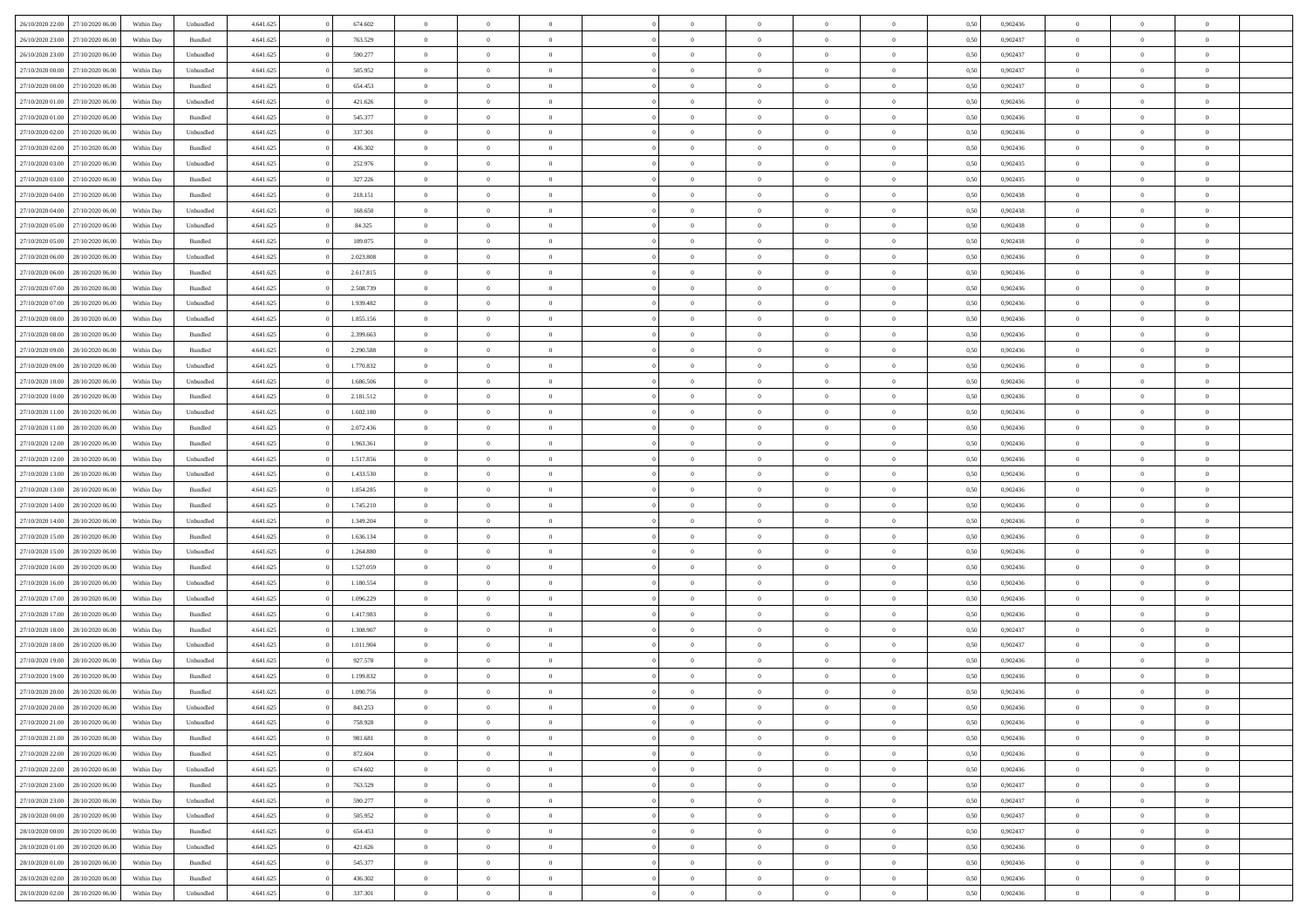| 28/10/2020 03:00 | 28/10/2020 06:00 | Within Dav | Bundled            | 4.641.625 | 327.226   | $\overline{0}$ | $\Omega$       |                | $\Omega$       | $\Omega$       | $\Omega$       | $\theta$       | 0.50 | 0,902435 | $\theta$       | $\theta$       | $\theta$       |  |
|------------------|------------------|------------|--------------------|-----------|-----------|----------------|----------------|----------------|----------------|----------------|----------------|----------------|------|----------|----------------|----------------|----------------|--|
| 28/10/2020 03:00 | 28/10/2020 06.00 | Within Day | Unbundled          | 4.641.625 | 252.976   | $\overline{0}$ | $\theta$       | $\overline{0}$ | $\overline{0}$ | $\bf{0}$       | $\overline{0}$ | $\bf{0}$       | 0,50 | 0,902435 | $\theta$       | $\overline{0}$ | $\overline{0}$ |  |
| 28/10/2020 04:00 | 28/10/2020 06.00 | Within Day | Unbundled          | 4.641.625 | 168.650   | $\overline{0}$ | $\overline{0}$ | $\overline{0}$ | $\bf{0}$       | $\bf{0}$       | $\bf{0}$       | $\bf{0}$       | 0,50 | 0,902438 | $\bf{0}$       | $\overline{0}$ | $\overline{0}$ |  |
| 28/10/2020 04:00 | 28/10/2020 06:00 | Within Dav | Bundled            | 4.641.625 | 218.151   | $\overline{0}$ | $\overline{0}$ | $\overline{0}$ | $\overline{0}$ | $\bf{0}$       | $\overline{0}$ | $\overline{0}$ | 0.50 | 0,902438 | $\theta$       | $\theta$       | $\overline{0}$ |  |
|                  |                  |            |                    |           |           | $\overline{0}$ | $\theta$       | $\overline{0}$ |                | $\bf{0}$       | $\overline{0}$ |                |      |          | $\theta$       | $\overline{0}$ | $\overline{0}$ |  |
| 28/10/2020 05:00 | 28/10/2020 06.00 | Within Day | Bundled            | 4.641.625 | 109.075   |                |                |                | $\overline{0}$ |                |                | $\bf{0}$       | 0,50 | 0,902438 |                |                |                |  |
| 28/10/2020 05:00 | 28/10/2020 06.00 | Within Day | Unbundled          | 4.641.625 | 84.325    | $\overline{0}$ | $\bf{0}$       | $\overline{0}$ | $\bf{0}$       | $\overline{0}$ | $\overline{0}$ | $\mathbf{0}$   | 0,50 | 0,902438 | $\bf{0}$       | $\overline{0}$ | $\bf{0}$       |  |
| 28/10/2020 06:00 | 29/10/2020 06.00 | Within Dav | Bundled            | 4.641.625 | 2.617.815 | $\overline{0}$ | $\overline{0}$ | $\overline{0}$ | $\overline{0}$ | $\overline{0}$ | $\overline{0}$ | $\overline{0}$ | 0.50 | 0,902436 | $\theta$       | $\overline{0}$ | $\overline{0}$ |  |
| 28/10/2020 06.00 | 29/10/2020 06.00 | Within Day | Unbundled          | 4.641.625 | 2.023.808 | $\overline{0}$ | $\theta$       | $\overline{0}$ | $\overline{0}$ | $\bf{0}$       | $\overline{0}$ | $\bf{0}$       | 0,50 | 0,902436 | $\theta$       | $\theta$       | $\overline{0}$ |  |
| 28/10/2020 07:00 | 29/10/2020 06.00 | Within Day | Bundled            | 4.641.625 | 2.508.739 | $\overline{0}$ | $\overline{0}$ | $\overline{0}$ | $\bf{0}$       | $\bf{0}$       | $\bf{0}$       | $\bf{0}$       | 0,50 | 0,902436 | $\,0\,$        | $\overline{0}$ | $\overline{0}$ |  |
| 28/10/2020 07.00 | 29/10/2020 06:00 | Within Dav | Unbundled          | 4.641.625 | 1.939.482 | $\overline{0}$ | $\overline{0}$ | $\overline{0}$ | $\overline{0}$ | $\overline{0}$ | $\overline{0}$ | $\overline{0}$ | 0.50 | 0,902436 | $\theta$       | $\overline{0}$ | $\overline{0}$ |  |
|                  |                  |            |                    |           |           |                |                |                |                |                |                |                |      |          |                |                |                |  |
| 28/10/2020 10:00 | 29/10/2020 06.00 | Within Day | Unbundled          | 4.641.625 | 1.686.506 | $\overline{0}$ | $\theta$       | $\overline{0}$ | $\overline{0}$ | $\bf{0}$       | $\overline{0}$ | $\bf{0}$       | 0,50 | 0,902436 | $\,$ 0 $\,$    | $\overline{0}$ | $\overline{0}$ |  |
| 28/10/2020 10:00 | 29/10/2020 06.00 | Within Day | Bundled            | 4.641.625 | 2.181.512 | $\overline{0}$ | $\overline{0}$ | $\overline{0}$ | $\bf{0}$       | $\bf{0}$       | $\bf{0}$       | $\bf{0}$       | 0,50 | 0,902436 | $\bf{0}$       | $\overline{0}$ | $\overline{0}$ |  |
| 28/10/2020 11:00 | 29/10/2020 06:00 | Within Day | Bundled            | 4.641.625 | 2.072.436 | $\overline{0}$ | $\overline{0}$ | $\overline{0}$ | $\overline{0}$ | $\bf{0}$       | $\overline{0}$ | $\overline{0}$ | 0.50 | 0,902436 | $\theta$       | $\theta$       | $\overline{0}$ |  |
| 28/10/2020 11:00 | 29/10/2020 06.00 | Within Day | Unbundled          | 4.641.625 | 1.602.180 | $\overline{0}$ | $\theta$       | $\overline{0}$ | $\overline{0}$ | $\bf{0}$       | $\overline{0}$ | $\bf{0}$       | 0,50 | 0,902436 | $\theta$       | $\overline{0}$ | $\overline{0}$ |  |
| 28/10/2020 12:00 | 29/10/2020 06.00 | Within Day | Bundled            | 4.641.625 | 1.963.361 | $\overline{0}$ | $\bf{0}$       | $\overline{0}$ | $\bf{0}$       | $\overline{0}$ | $\overline{0}$ | $\mathbf{0}$   | 0,50 | 0,902436 | $\bf{0}$       | $\overline{0}$ | $\bf{0}$       |  |
|                  |                  |            |                    |           |           |                | $\overline{0}$ |                |                | $\overline{0}$ |                |                |      |          | $\theta$       | $\overline{0}$ | $\overline{0}$ |  |
| 28/10/2020 12:00 | 29/10/2020 06:00 | Within Dav | Unbundled          | 4.641.625 | 1.517.856 | $\overline{0}$ |                | $\overline{0}$ | $\overline{0}$ |                | $\overline{0}$ | $\overline{0}$ | 0.50 | 0,902436 |                |                |                |  |
| 28/10/2020 13:00 | 29/10/2020 06.00 | Within Day | Unbundled          | 4.641.625 | 1.433.530 | $\overline{0}$ | $\theta$       | $\overline{0}$ | $\overline{0}$ | $\bf{0}$       | $\overline{0}$ | $\bf{0}$       | 0,50 | 0,902436 | $\theta$       | $\theta$       | $\overline{0}$ |  |
| 28/10/2020 13:00 | 29/10/2020 06.00 | Within Day | Bundled            | 4.641.625 | 1.854.285 | $\overline{0}$ | $\overline{0}$ | $\overline{0}$ | $\bf{0}$       | $\bf{0}$       | $\bf{0}$       | $\bf{0}$       | 0,50 | 0,902436 | $\,0\,$        | $\overline{0}$ | $\overline{0}$ |  |
| 28/10/2020 14:00 | 29/10/2020 06:00 | Within Day | Bundled            | 4.641.625 | 1.745.210 | $\overline{0}$ | $\overline{0}$ | $\overline{0}$ | $\overline{0}$ | $\overline{0}$ | $\overline{0}$ | $\overline{0}$ | 0.50 | 0,902436 | $\theta$       | $\overline{0}$ | $\overline{0}$ |  |
| 28/10/2020 14:00 | 29/10/2020 06.00 | Within Day | Unbundled          | 4.641.625 | 1.349.204 | $\overline{0}$ | $\theta$       | $\overline{0}$ | $\overline{0}$ | $\bf{0}$       | $\overline{0}$ | $\bf{0}$       | 0,50 | 0,902436 | $\,$ 0 $\,$    | $\theta$       | $\overline{0}$ |  |
| 28/10/2020 15.00 | 29/10/2020 06.00 | Within Day | Bundled            | 4.641.625 | 1.636.134 | $\overline{0}$ | $\overline{0}$ | $\overline{0}$ | $\overline{0}$ | $\bf{0}$       | $\overline{0}$ | $\bf{0}$       | 0,50 | 0,902436 | $\bf{0}$       | $\overline{0}$ | $\overline{0}$ |  |
|                  | 29/10/2020 06:00 |            | Unbundled          | 4.641.625 | 1.264.880 | $\overline{0}$ | $\overline{0}$ | $\overline{0}$ |                | $\bf{0}$       | $\overline{0}$ |                | 0.50 | 0,902436 | $\theta$       | $\theta$       | $\overline{0}$ |  |
| 28/10/2020 15:00 |                  | Within Day |                    |           |           |                |                |                | $\overline{0}$ |                |                | $\overline{0}$ |      |          |                |                |                |  |
| 28/10/2020 16:00 | 29/10/2020 06.00 | Within Day | Bundled            | 4.641.625 | 1.527.059 | $\overline{0}$ | $\theta$       | $\overline{0}$ | $\overline{0}$ | $\bf{0}$       | $\overline{0}$ | $\bf{0}$       | 0,50 | 0,902436 | $\,$ 0 $\,$    | $\overline{0}$ | $\overline{0}$ |  |
| 28/10/2020 16:00 | 29/10/2020 06.00 | Within Day | Unbundled          | 4.641.625 | 1.180.554 | $\overline{0}$ | $\bf{0}$       | $\overline{0}$ | $\overline{0}$ | $\overline{0}$ | $\overline{0}$ | $\mathbf{0}$   | 0,50 | 0,902436 | $\bf{0}$       | $\overline{0}$ | $\bf{0}$       |  |
| 28/10/2020 17:00 | 29/10/2020 06:00 | Within Dav | Unbundled          | 4.641.625 | 1.096.229 | $\overline{0}$ | $\overline{0}$ | $\overline{0}$ | $\overline{0}$ | $\overline{0}$ | $\overline{0}$ | $\overline{0}$ | 0.50 | 0,902436 | $\theta$       | $\overline{0}$ | $\overline{0}$ |  |
| 28/10/2020 17:00 | 29/10/2020 06.00 | Within Day | Bundled            | 4.641.625 | 1.417.983 | $\overline{0}$ | $\theta$       | $\overline{0}$ | $\overline{0}$ | $\bf{0}$       | $\overline{0}$ | $\bf{0}$       | 0,50 | 0,902436 | $\theta$       | $\theta$       | $\overline{0}$ |  |
| 28/10/2020 18:00 | 29/10/2020 06.00 | Within Day | Unbundled          | 4.641.625 | 1.011.904 | $\overline{0}$ | $\overline{0}$ | $\overline{0}$ | $\overline{0}$ | $\bf{0}$       | $\overline{0}$ | $\bf{0}$       | 0,50 | 0,902437 | $\,0\,$        | $\overline{0}$ | $\overline{0}$ |  |
|                  | 29/10/2020 06:00 |            | Bundled            | 4.641.625 | 1.308.907 | $\overline{0}$ | $\overline{0}$ | $\overline{0}$ | $\overline{0}$ | $\overline{0}$ | $\overline{0}$ | $\overline{0}$ | 0.50 | 0,902437 | $\theta$       | $\overline{0}$ | $\overline{0}$ |  |
| 28/10/2020 18:00 |                  | Within Day |                    |           |           |                |                |                |                |                |                |                |      |          |                |                |                |  |
| 28/10/2020 19:00 | 29/10/2020 06.00 | Within Day | Bundled            | 4.641.625 | 1.199.832 | $\overline{0}$ | $\theta$       | $\overline{0}$ | $\overline{0}$ | $\bf{0}$       | $\overline{0}$ | $\bf{0}$       | 0,50 | 0,902436 | $\,$ 0 $\,$    | $\overline{0}$ | $\overline{0}$ |  |
| 28/10/2020 19:00 | 29/10/2020 06.00 | Within Day | Unbundled          | 4.641.625 | 927.578   | $\overline{0}$ | $\overline{0}$ | $\overline{0}$ | $\overline{0}$ | $\bf{0}$       | $\bf{0}$       | $\bf{0}$       | 0,50 | 0,902436 | $\bf{0}$       | $\overline{0}$ | $\overline{0}$ |  |
| 28/10/2020 20:00 | 29/10/2020 06.00 | Within Day | Bundled            | 4.641.625 | 1.090.756 | $\overline{0}$ | $\Omega$       | $\Omega$       | $\Omega$       | $\Omega$       | $\overline{0}$ | $\overline{0}$ | 0,50 | 0.902436 | $\,0\,$        | $\theta$       | $\theta$       |  |
| 28/10/2020 20:00 | 29/10/2020 06.00 | Within Day | Unbundled          | 4.641.625 | 843.253   | $\overline{0}$ | $\theta$       | $\overline{0}$ | $\overline{0}$ | $\bf{0}$       | $\overline{0}$ | $\bf{0}$       | 0,50 | 0,902436 | $\,$ 0 $\,$    | $\theta$       | $\overline{0}$ |  |
| 28/10/2020 21.00 | 29/10/2020 06.00 | Within Day | Bundled            | 4.641.625 | 981.681   | $\overline{0}$ | $\overline{0}$ | $\overline{0}$ | $\bf{0}$       | $\bf{0}$       | $\overline{0}$ | $\mathbf{0}$   | 0,50 | 0,902436 | $\bf{0}$       | $\overline{0}$ | $\bf{0}$       |  |
| 28/10/2020 21:00 | 29/10/2020 06:00 |            | Unbundled          | 4.641.625 | 758.928   | $\overline{0}$ | $\Omega$       | $\Omega$       | $\Omega$       | $\bf{0}$       | $\overline{0}$ | $\overline{0}$ | 0.50 | 0.902436 | $\,0\,$        | $\theta$       | $\theta$       |  |
|                  |                  | Within Day |                    |           |           |                |                |                |                |                |                |                |      |          |                |                |                |  |
| 28/10/2020 22.00 | 29/10/2020 06.00 | Within Day | Bundled            | 4.641.625 | 872.604   | $\overline{0}$ | $\theta$       | $\overline{0}$ | $\overline{0}$ | $\bf{0}$       | $\overline{0}$ | $\bf{0}$       | 0,50 | 0,902436 | $\,$ 0 $\,$    | $\theta$       | $\overline{0}$ |  |
| 28/10/2020 22.00 | 29/10/2020 06.00 | Within Day | Unbundled          | 4.641.625 | 674.602   | $\overline{0}$ | $\overline{0}$ | $\overline{0}$ | $\bf{0}$       | $\bf{0}$       | $\bf{0}$       | $\bf{0}$       | 0,50 | 0,902436 | $\,0\,$        | $\overline{0}$ | $\overline{0}$ |  |
| 28/10/2020 23:00 | 29/10/2020 06:00 | Within Day | Bundled            | 4.641.625 | 763.529   | $\overline{0}$ | $\Omega$       | $\Omega$       | $\Omega$       | $\theta$       | $\overline{0}$ | $\overline{0}$ | 0.50 | 0.902437 | $\,$ 0 $\,$    | $\theta$       | $\theta$       |  |
| 28/10/2020 23.00 | 29/10/2020 06.00 | Within Day | Unbundled          | 4.641.625 | 590.277   | $\overline{0}$ | $\theta$       | $\overline{0}$ | $\overline{0}$ | $\bf{0}$       | $\overline{0}$ | $\bf{0}$       | 0,50 | 0,902437 | $\,$ 0 $\,$    | $\overline{0}$ | $\overline{0}$ |  |
| 29/10/2020 00.00 | 29/10/2020 06.00 | Within Day | Bundled            | 4.641.625 | 654.453   | $\overline{0}$ | $\overline{0}$ | $\overline{0}$ | $\bf{0}$       | $\bf{0}$       | $\bf{0}$       | $\bf{0}$       | 0,50 | 0,902437 | $\bf{0}$       | $\overline{0}$ | $\overline{0}$ |  |
| 29/10/2020 00:00 | 29/10/2020 06.00 | Within Day | Unbundled          | 4.641.625 | 505.952   | $\overline{0}$ | $\Omega$       | $\overline{0}$ | $\Omega$       | $\Omega$       | $\overline{0}$ | $\overline{0}$ | 0,50 | 0,902437 | $\,0\,$        | $\theta$       | $\theta$       |  |
|                  |                  |            |                    |           |           |                | $\theta$       |                |                |                |                |                |      |          |                |                |                |  |
| 29/10/2020 01.00 | 29/10/2020 06.00 | Within Day | Bundled            | 4.641.625 | 545.377   | $\overline{0}$ |                | $\overline{0}$ | $\overline{0}$ | $\,$ 0         | $\overline{0}$ | $\bf{0}$       | 0,50 | 0,902436 | $\,$ 0 $\,$    | $\overline{0}$ | $\overline{0}$ |  |
| 29/10/2020 01.00 | 29/10/2020 06.00 | Within Day | Unbundled          | 4.641.625 | 421.626   | $\overline{0}$ | $\overline{0}$ | $\overline{0}$ | $\bf{0}$       | $\bf{0}$       | $\bf{0}$       | $\mathbf{0}$   | 0,50 | 0,902436 | $\bf{0}$       | $\overline{0}$ | $\bf{0}$       |  |
| 29/10/2020 02.00 | 29/10/2020 06:00 | Within Day | Bundled            | 4.641.625 | 436,302   | $\overline{0}$ | $\Omega$       | $\Omega$       | $\Omega$       | $\Omega$       | $\Omega$       | $\overline{0}$ | 0.50 | 0.902436 | $\theta$       | $\theta$       | $\theta$       |  |
| 29/10/2020 02.00 | 29/10/2020 06.00 | Within Day | Unbundled          | 4.641.625 | 337.301   | $\overline{0}$ | $\,$ 0 $\,$    | $\overline{0}$ | $\bf{0}$       | $\,$ 0         | $\overline{0}$ | $\bf{0}$       | 0,50 | 0,902436 | $\,0\,$        | $\overline{0}$ | $\overline{0}$ |  |
| 29/10/2020 03:00 | 29/10/2020 06.00 | Within Day | $\mathbf B$ undled | 4.641.625 | 327.226   | $\bf{0}$       | $\bf{0}$       |                |                |                |                |                | 0,50 | 0,902435 | $\bf{0}$       | $\overline{0}$ |                |  |
| 29/10/2020 03:00 | 29/10/2020 06:00 | Within Day | Unbundled          | 4.641.625 | 252.976   | $\overline{0}$ | $\overline{0}$ | $\overline{0}$ | $\Omega$       | $\overline{0}$ | $\overline{0}$ | $\overline{0}$ | 0.50 | 0.902435 | $\theta$       | $\theta$       | $\theta$       |  |
| 29/10/2020 04.00 | 29/10/2020 06.00 | Within Day | Bundled            | 4.641.625 | 218.151   | $\overline{0}$ | $\,$ 0         | $\overline{0}$ | $\overline{0}$ | $\,$ 0 $\,$    | $\overline{0}$ | $\mathbf{0}$   | 0,50 | 0,902438 | $\,$ 0 $\,$    | $\,$ 0 $\,$    | $\,$ 0         |  |
|                  |                  |            |                    |           |           |                |                |                |                |                |                |                |      |          |                |                |                |  |
| 29/10/2020 04:00 | 29/10/2020 06.00 | Within Day | Unbundled          | 4.641.625 | 168.650   | $\overline{0}$ | $\overline{0}$ | $\overline{0}$ | $\overline{0}$ | $\overline{0}$ | $\overline{0}$ | $\mathbf{0}$   | 0,50 | 0,902438 | $\overline{0}$ | $\bf{0}$       | $\bf{0}$       |  |
| 29/10/2020 05:00 | 29/10/2020 06.00 | Within Day | $\mathbf B$ undled | 4.641.625 | 109.075   | $\overline{0}$ | $\overline{0}$ | $\overline{0}$ | $\Omega$       | $\overline{0}$ | $\overline{0}$ | $\bf{0}$       | 0,50 | 0,902438 | $\overline{0}$ | $\theta$       | $\overline{0}$ |  |
| 29/10/2020 05.00 | 29/10/2020 06.00 | Within Day | Unbundled          | 4.641.625 | 84.325    | $\overline{0}$ | $\,$ 0         | $\overline{0}$ | $\overline{0}$ | $\overline{0}$ | $\overline{0}$ | $\bf{0}$       | 0,50 | 0,902438 | $\,$ 0 $\,$    | $\overline{0}$ | $\overline{0}$ |  |
| 29/10/2020 06.00 | 30/10/2020 06.00 | Within Day | Unbundled          | 4.641.625 | 2.023.808 | $\overline{0}$ | $\overline{0}$ | $\overline{0}$ | $\overline{0}$ | $\overline{0}$ | $\overline{0}$ | $\mathbf{0}$   | 0,50 | 0,902436 | $\overline{0}$ | $\overline{0}$ | $\bf{0}$       |  |
| 29/10/2020 06.00 | 30/10/2020 06.00 | Within Day | Bundled            | 4.641.625 | 2.617.815 | $\overline{0}$ | $\overline{0}$ | $\overline{0}$ | $\Omega$       | $\overline{0}$ | $\overline{0}$ | $\bf{0}$       | 0.50 | 0,902436 | $\overline{0}$ | $\theta$       | $\overline{0}$ |  |
| 29/10/2020 07.00 | 30/10/2020 06.00 | Within Day | Unbundled          | 4.641.625 | 1.939.482 | $\overline{0}$ | $\,$ 0         | $\overline{0}$ | $\overline{0}$ | $\bf{0}$       | $\overline{0}$ | $\bf{0}$       | 0,50 | 0,902436 | $\,$ 0 $\,$    | $\overline{0}$ | $\overline{0}$ |  |
|                  |                  |            |                    |           |           |                |                |                |                |                |                |                |      |          |                |                |                |  |
| 29/10/2020 07:00 | 30/10/2020 06.00 | Within Day | Bundled            | 4.641.625 | 2.508.739 | $\overline{0}$ | $\bf{0}$       | $\overline{0}$ | $\overline{0}$ | $\overline{0}$ | $\overline{0}$ | $\mathbf{0}$   | 0,50 | 0,902436 | $\overline{0}$ | $\overline{0}$ | $\bf{0}$       |  |
| 29/10/2020 08:00 | 30/10/2020 06:00 | Within Day | Bundled            | 4.641.625 | 2.399.663 | $\overline{0}$ | $\overline{0}$ | $\overline{0}$ | $\Omega$       | $\overline{0}$ | $\overline{0}$ | $\bf{0}$       | 0.50 | 0.902436 | $\overline{0}$ | $\theta$       | $\overline{0}$ |  |
| 29/10/2020 08.00 | 30/10/2020 06.00 | Within Day | Unbundled          | 4.641.625 | 1.855.156 | $\overline{0}$ | $\bf{0}$       | $\overline{0}$ | $\overline{0}$ | $\bf{0}$       | $\overline{0}$ | $\bf{0}$       | 0,50 | 0,902436 | $\,$ 0 $\,$    | $\,$ 0 $\,$    | $\bf{0}$       |  |
| 29/10/2020 09:00 | 30/10/2020 06.00 | Within Day | Unbundled          | 4.641.625 | 1.770.832 | $\overline{0}$ | $\bf{0}$       | $\overline{0}$ | $\bf{0}$       | $\bf{0}$       | $\overline{0}$ | $\bf{0}$       | 0,50 | 0,902436 | $\overline{0}$ | $\overline{0}$ | $\bf{0}$       |  |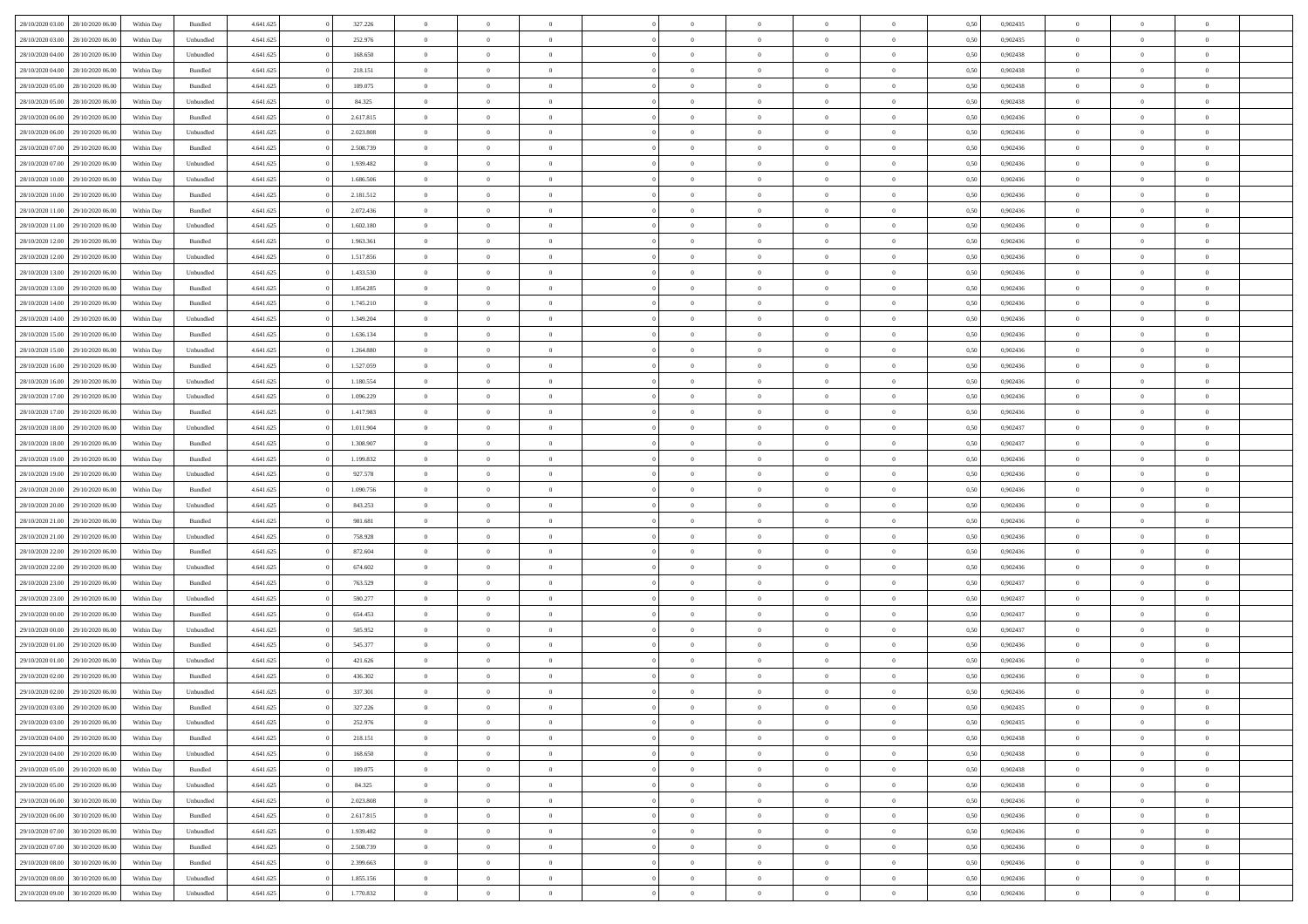| 29/10/2020 09:00 | 30/10/2020 06:00 | Within Day | Bundled   | 4.641.625 | 2.290.588 | $\overline{0}$ | $\theta$       |                | $\Omega$       | $\Omega$       | $\overline{0}$ | $\theta$       | 0.50 | 0,902436 | $\theta$       | $\theta$       | $\overline{0}$ |  |
|------------------|------------------|------------|-----------|-----------|-----------|----------------|----------------|----------------|----------------|----------------|----------------|----------------|------|----------|----------------|----------------|----------------|--|
|                  |                  |            |           |           |           |                |                |                |                |                |                |                |      |          |                |                |                |  |
| 29/10/2020 10:00 | 30/10/2020 06.00 | Within Day | Bundled   | 4.641.625 | 2.181.512 | $\overline{0}$ | $\theta$       | $\overline{0}$ | $\overline{0}$ | $\bf{0}$       | $\overline{0}$ | $\bf{0}$       | 0,50 | 0,902436 | $\theta$       | $\overline{0}$ | $\overline{0}$ |  |
| 29/10/2020 10:00 | 30/10/2020 06.00 | Within Day | Unbundled | 4.641.625 | 1.686.506 | $\overline{0}$ | $\bf{0}$       | $\overline{0}$ | $\overline{0}$ | $\bf{0}$       | $\overline{0}$ | $\mathbf{0}$   | 0,50 | 0,902436 | $\overline{0}$ | $\overline{0}$ | $\overline{0}$ |  |
|                  |                  |            |           |           |           |                |                |                |                |                |                |                |      |          | $\theta$       |                |                |  |
| 29/10/2020 11:00 | 30/10/2020 06:00 | Within Dav | Bundled   | 4.641.625 | 2.072.436 | $\overline{0}$ | $\overline{0}$ | $\overline{0}$ | $\overline{0}$ | $\bf{0}$       | $\overline{0}$ | $\overline{0}$ | 0.50 | 0,902436 |                | $\theta$       | $\overline{0}$ |  |
| 29/10/2020 11:00 | 30/10/2020 06.00 | Within Day | Unbundled | 4.641.625 | 1.602.180 | $\overline{0}$ | $\theta$       | $\overline{0}$ | $\overline{0}$ | $\bf{0}$       | $\overline{0}$ | $\bf{0}$       | 0,50 | 0,902436 | $\theta$       | $\overline{0}$ | $\overline{0}$ |  |
| 29/10/2020 12:00 | 30/10/2020 06.00 | Within Day | Unbundled | 4.641.625 | 1.517.856 | $\overline{0}$ | $\overline{0}$ | $\overline{0}$ | $\bf{0}$       | $\overline{0}$ | $\overline{0}$ | $\mathbf{0}$   | 0,50 | 0,902436 | $\overline{0}$ | $\overline{0}$ | $\bf{0}$       |  |
|                  | 30/10/2020 06.00 | Within Dav | Bundled   | 4.641.625 | 1.963.361 | $\overline{0}$ | $\overline{0}$ | $\overline{0}$ |                | $\overline{0}$ | $\overline{0}$ | $\overline{0}$ | 0.50 | 0,902436 | $\theta$       | $\overline{0}$ | $\overline{0}$ |  |
| 29/10/2020 12:00 |                  |            |           |           |           |                |                |                | $\overline{0}$ |                |                |                |      |          |                |                |                |  |
| 29/10/2020 13:00 | 30/10/2020 06.00 | Within Day | Unbundled | 4.641.625 | 1.433.530 | $\overline{0}$ | $\theta$       | $\overline{0}$ | $\overline{0}$ | $\bf{0}$       | $\overline{0}$ | $\bf{0}$       | 0,50 | 0,902436 | $\theta$       | $\theta$       | $\overline{0}$ |  |
| 29/10/2020 13:00 | 30/10/2020 06.00 | Within Day | Bundled   | 4.641.625 | 1.854.285 | $\overline{0}$ | $\overline{0}$ | $\overline{0}$ | $\bf{0}$       | $\bf{0}$       | $\bf{0}$       | $\bf{0}$       | 0,50 | 0,902436 | $\,0\,$        | $\overline{0}$ | $\overline{0}$ |  |
| 29/10/2020 14:00 | 30/10/2020 06.00 | Within Dav | Bundled   | 4.641.625 | 1.745.210 | $\overline{0}$ | $\overline{0}$ | $\overline{0}$ | $\overline{0}$ | $\overline{0}$ | $\overline{0}$ | $\overline{0}$ | 0.50 | 0,902436 | $\theta$       | $\overline{0}$ | $\overline{0}$ |  |
|                  |                  |            |           |           |           |                |                |                |                |                |                |                |      |          |                |                |                |  |
| 29/10/2020 14:00 | 30/10/2020 06.00 | Within Day | Unbundled | 4.641.625 | 1.349.204 | $\overline{0}$ | $\theta$       | $\overline{0}$ | $\overline{0}$ | $\bf{0}$       | $\overline{0}$ | $\bf{0}$       | 0,50 | 0,902436 | $\,$ 0 $\,$    | $\overline{0}$ | $\overline{0}$ |  |
| 29/10/2020 15:00 | 30/10/2020 06.00 | Within Day | Bundled   | 4.641.625 | 1.636.134 | $\overline{0}$ | $\bf{0}$       | $\overline{0}$ | $\bf{0}$       | $\bf{0}$       | $\bf{0}$       | $\mathbf{0}$   | 0,50 | 0,902436 | $\overline{0}$ | $\overline{0}$ | $\bf{0}$       |  |
| 29/10/2020 15:00 | 30/10/2020 06:00 | Within Dav | Unbundled | 4.641.625 | 1.264.880 | $\overline{0}$ | $\overline{0}$ | $\overline{0}$ | $\overline{0}$ | $\bf{0}$       | $\overline{0}$ | $\overline{0}$ | 0.50 | 0,902436 | $\theta$       | $\theta$       | $\overline{0}$ |  |
|                  |                  |            |           |           |           |                |                |                |                |                |                |                |      |          |                |                |                |  |
| 29/10/2020 16.00 | 30/10/2020 06.00 | Within Day | Bundled   | 4.641.625 | 1.527.059 | $\overline{0}$ | $\theta$       | $\overline{0}$ | $\overline{0}$ | $\bf{0}$       | $\overline{0}$ | $\bf{0}$       | 0,50 | 0,902436 | $\theta$       | $\overline{0}$ | $\overline{0}$ |  |
| 29/10/2020 16:00 | 30/10/2020 06.00 | Within Day | Unbundled | 4.641.625 | 1.180.554 | $\overline{0}$ | $\overline{0}$ | $\overline{0}$ | $\bf{0}$       | $\overline{0}$ | $\overline{0}$ | $\mathbf{0}$   | 0,50 | 0,902436 | $\overline{0}$ | $\overline{0}$ | $\bf{0}$       |  |
| 29/10/2020 17.00 | 30/10/2020 06.00 | Within Dav | Bundled   | 4.641.625 | 1.417.983 | $\overline{0}$ | $\overline{0}$ | $\overline{0}$ | $\overline{0}$ | $\overline{0}$ | $\overline{0}$ | $\overline{0}$ | 0.50 | 0,902436 | $\theta$       | $\overline{0}$ | $\overline{0}$ |  |
|                  |                  |            |           |           |           |                |                |                |                |                |                |                |      |          |                |                |                |  |
| 29/10/2020 17:00 | 30/10/2020 06.00 | Within Day | Unbundled | 4.641.625 | 1.096.229 | $\overline{0}$ | $\theta$       | $\overline{0}$ | $\overline{0}$ | $\bf{0}$       | $\overline{0}$ | $\bf{0}$       | 0,50 | 0,902436 | $\,$ 0 $\,$    | $\overline{0}$ | $\overline{0}$ |  |
| 29/10/2020 18:00 | 30/10/2020 06.00 | Within Day | Bundled   | 4.641.625 | 1.308.907 | $\overline{0}$ | $\overline{0}$ | $\overline{0}$ | $\bf{0}$       | $\bf{0}$       | $\bf{0}$       | $\bf{0}$       | 0,50 | 0,902437 | $\bf{0}$       | $\overline{0}$ | $\overline{0}$ |  |
| 29/10/2020 18:00 | 30/10/2020 06.00 | Within Day | Unbundled | 4.641.625 | 1.011.904 | $\overline{0}$ | $\overline{0}$ | $\overline{0}$ | $\overline{0}$ | $\overline{0}$ | $\overline{0}$ | $\overline{0}$ | 0.50 | 0,902437 | $\theta$       | $\overline{0}$ | $\overline{0}$ |  |
| 29/10/2020 19:00 | 30/10/2020 06.00 |            |           | 4.641.625 | 927.578   | $\overline{0}$ | $\theta$       | $\overline{0}$ | $\overline{0}$ | $\bf{0}$       | $\overline{0}$ |                |      | 0,902436 | $\,$ 0 $\,$    | $\overline{0}$ | $\overline{0}$ |  |
|                  |                  | Within Day | Unbundled |           |           |                |                |                |                |                |                | $\bf{0}$       | 0,50 |          |                |                |                |  |
| 29/10/2020 19:00 | 30/10/2020 06.00 | Within Day | Bundled   | 4.641.625 | 1.199.832 | $\overline{0}$ | $\overline{0}$ | $\overline{0}$ | $\bf{0}$       | $\bf{0}$       | $\bf{0}$       | $\bf{0}$       | 0,50 | 0,902436 | $\overline{0}$ | $\overline{0}$ | $\bf{0}$       |  |
| 29/10/2020 20:00 | 30/10/2020 06:00 | Within Day | Unbundled | 4.641.625 | 843.253   | $\overline{0}$ | $\overline{0}$ | $\overline{0}$ | $\overline{0}$ | $\bf{0}$       | $\overline{0}$ | $\overline{0}$ | 0.50 | 0,902436 | $\theta$       | $\overline{0}$ | $\overline{0}$ |  |
| 29/10/2020 20.00 | 30/10/2020 06.00 | Within Day | Bundled   | 4.641.625 | 1.090.756 | $\overline{0}$ | $\theta$       | $\overline{0}$ | $\overline{0}$ | $\bf{0}$       | $\overline{0}$ | $\bf{0}$       | 0,50 | 0,902436 | $\,$ 0 $\,$    | $\overline{0}$ | $\overline{0}$ |  |
|                  |                  |            |           |           |           |                |                |                |                |                |                |                |      |          |                |                |                |  |
| 29/10/2020 21.00 | 30/10/2020 06.00 | Within Day | Bundled   | 4.641.625 | 981.681   | $\overline{0}$ | $\overline{0}$ | $\overline{0}$ | $\bf{0}$       | $\overline{0}$ | $\overline{0}$ | $\mathbf{0}$   | 0,50 | 0,902436 | $\overline{0}$ | $\overline{0}$ | $\bf{0}$       |  |
| 29/10/2020 21:00 | 30/10/2020 06.00 | Within Dav | Unbundled | 4.641.625 | 758.928   | $\overline{0}$ | $\overline{0}$ | $\overline{0}$ | $\overline{0}$ | $\overline{0}$ | $\overline{0}$ | $\overline{0}$ | 0.50 | 0,902436 | $\theta$       | $\overline{0}$ | $\overline{0}$ |  |
| 29/10/2020 22.00 | 30/10/2020 06.00 | Within Day | Bundled   | 4.641.625 | 872.604   | $\overline{0}$ | $\theta$       | $\overline{0}$ | $\overline{0}$ | $\bf{0}$       | $\overline{0}$ | $\bf{0}$       | 0,50 | 0,902436 | $\theta$       | $\theta$       | $\overline{0}$ |  |
|                  |                  |            |           |           |           |                |                |                |                |                |                |                |      |          |                |                |                |  |
| 29/10/2020 22.00 | 30/10/2020 06.00 | Within Day | Unbundled | 4.641.625 | 674.602   | $\overline{0}$ | $\overline{0}$ | $\overline{0}$ | $\overline{0}$ | $\bf{0}$       | $\overline{0}$ | $\bf{0}$       | 0,50 | 0,902436 | $\,0\,$        | $\overline{0}$ | $\overline{0}$ |  |
| 29/10/2020 23.00 | 30/10/2020 06.00 | Within Day | Bundled   | 4.641.625 | 763.529   | $\overline{0}$ | $\overline{0}$ | $\overline{0}$ | $\overline{0}$ | $\overline{0}$ | $\overline{0}$ | $\overline{0}$ | 0.50 | 0,902437 | $\theta$       | $\overline{0}$ | $\overline{0}$ |  |
| 29/10/2020 23.00 | 30/10/2020 06.00 | Within Day | Unbundled | 4.641.625 | 590.277   | $\overline{0}$ | $\theta$       | $\overline{0}$ | $\overline{0}$ | $\bf{0}$       | $\overline{0}$ | $\bf{0}$       | 0,50 | 0,902437 | $\,$ 0 $\,$    | $\overline{0}$ | $\overline{0}$ |  |
|                  |                  |            |           |           |           |                |                |                |                |                |                |                |      |          |                |                |                |  |
| 30/10/2020 00.00 | 30/10/2020 06.00 | Within Day | Unbundled | 4.641.625 | 505.952   | $\overline{0}$ | $\overline{0}$ | $\overline{0}$ | $\overline{0}$ | $\bf{0}$       | $\overline{0}$ | $\bf{0}$       | 0,50 | 0,902437 | $\overline{0}$ | $\overline{0}$ | $\bf{0}$       |  |
| 30/10/2020 00:00 | 30/10/2020 06:00 | Within Day | Bundled   | 4.641.625 | 654.453   | $\overline{0}$ | $\Omega$       | $\Omega$       | $\Omega$       | $\Omega$       | $\overline{0}$ | $\overline{0}$ | 0,50 | 0.902437 | $\,0\,$        | $\theta$       | $\theta$       |  |
| 30/10/2020 01:00 | 30/10/2020 06.00 | Within Day | Unbundled | 4.641.625 | 421.626   | $\overline{0}$ | $\theta$       | $\overline{0}$ | $\overline{0}$ | $\bf{0}$       | $\overline{0}$ | $\bf{0}$       | 0,50 | 0,902436 | $\,$ 0 $\,$    | $\overline{0}$ | $\overline{0}$ |  |
| 30/10/2020 01.00 | 30/10/2020 06.00 | Within Day | Bundled   | 4.641.625 | 545.377   | $\overline{0}$ | $\overline{0}$ | $\overline{0}$ | $\overline{0}$ | $\overline{0}$ | $\overline{0}$ | $\mathbf{0}$   | 0,50 | 0,902436 | $\overline{0}$ | $\overline{0}$ | $\bf{0}$       |  |
|                  |                  |            |           |           |           |                |                |                |                |                |                |                |      |          |                |                |                |  |
| 30/10/2020 02.00 | 30/10/2020 06:00 | Within Day | Unbundled | 4.641.625 | 337.301   | $\overline{0}$ | $\Omega$       | $\Omega$       | $\Omega$       | $\bf{0}$       | $\overline{0}$ | $\overline{0}$ | 0.50 | 0.902436 | $\,0\,$        | $\theta$       | $\theta$       |  |
| 30/10/2020 02.00 | 30/10/2020 06.00 | Within Day | Bundled   | 4.641.625 | 436.302   | $\overline{0}$ | $\theta$       | $\overline{0}$ | $\overline{0}$ | $\bf{0}$       | $\overline{0}$ | $\bf{0}$       | 0,50 | 0,902436 | $\,$ 0 $\,$    | $\overline{0}$ | $\overline{0}$ |  |
| 30/10/2020 03.00 | 30/10/2020 06.00 | Within Day | Bundled   | 4.641.625 | 327.226   | $\overline{0}$ | $\overline{0}$ | $\overline{0}$ | $\overline{0}$ | $\bf{0}$       | $\overline{0}$ | $\bf{0}$       | 0,50 | 0,902435 | $\bf{0}$       | $\overline{0}$ | $\bf{0}$       |  |
|                  |                  |            |           |           |           |                |                |                |                |                |                |                |      |          |                |                |                |  |
| 30/10/2020 03.00 | 30/10/2020 06:00 | Within Day | Unbundled | 4.641.625 | 252.976   | $\overline{0}$ | $\Omega$       | $\Omega$       | $\Omega$       | $\theta$       | $\overline{0}$ | $\overline{0}$ | 0.50 | 0.902435 | $\,$ 0 $\,$    | $\theta$       | $\theta$       |  |
| 30/10/2020 04:00 | 30/10/2020 06.00 | Within Day | Unbundled | 4.641.625 | 168.650   | $\overline{0}$ | $\overline{0}$ | $\overline{0}$ | $\overline{0}$ | $\,$ 0         | $\overline{0}$ | $\bf{0}$       | 0,50 | 0,902438 | $\,$ 0 $\,$    | $\overline{0}$ | $\overline{0}$ |  |
| 30/10/2020 04.00 | 30/10/2020 06.00 | Within Day | Bundled   | 4.641.625 | 218.151   | $\overline{0}$ | $\bf{0}$       | $\overline{0}$ | $\overline{0}$ | $\bf{0}$       | $\overline{0}$ | $\bf{0}$       | 0,50 | 0,902438 | $\overline{0}$ | $\overline{0}$ | $\bf{0}$       |  |
|                  |                  |            |           |           |           | $\overline{0}$ | $\Omega$       | $\overline{0}$ | $\Omega$       | $\overline{0}$ | $\overline{0}$ | $\overline{0}$ |      | 0,902438 | $\,0\,$        | $\theta$       | $\theta$       |  |
| 30/10/2020 05:00 | 30/10/2020 06.00 | Within Day | Unbundled | 4.641.625 | 84.325    |                |                |                |                |                |                |                | 0,50 |          |                |                |                |  |
| 30/10/2020 05:00 | 30/10/2020 06.00 | Within Day | Bundled   | 4.641.625 | 109.075   | $\overline{0}$ | $\overline{0}$ | $\overline{0}$ | $\overline{0}$ | $\,$ 0         | $\overline{0}$ | $\bf{0}$       | 0,50 | 0,902438 | $\,$ 0 $\,$    | $\overline{0}$ | $\overline{0}$ |  |
| 30/10/2020 06.00 | 31/10/2020 06.00 | Within Day | Unbundled | 4.641.625 | 2.023.808 | $\overline{0}$ | $\overline{0}$ | $\overline{0}$ | $\overline{0}$ | $\bf{0}$       | $\bf{0}$       | $\mathbf{0}$   | 0,50 | 0,902436 | $\overline{0}$ | $\overline{0}$ | $\bf{0}$       |  |
| 30/10/2020 06.00 | 31/10/2020 06:00 | Within Day | Bundled   | 4.641.625 | 2.617.815 | $\overline{0}$ | $\Omega$       | $\Omega$       | $\Omega$       | $\Omega$       | $\Omega$       | $\overline{0}$ | 0.50 | 0.902436 | $\theta$       | $\theta$       | $\theta$       |  |
|                  |                  |            |           |           |           |                |                |                |                |                |                |                |      |          |                |                |                |  |
| 30/10/2020 07.00 | 31/10/2020 06.00 | Within Day | Bundled   | 4.641.625 | 2.508.739 | $\overline{0}$ | $\overline{0}$ | $\overline{0}$ | $\bf{0}$       | $\,$ 0         | $\bf{0}$       | $\bf{0}$       | 0,50 | 0,902436 | $\,0\,$        | $\,$ 0 $\,$    | $\overline{0}$ |  |
| 30/10/2020 07:00 | 31/10/2020 06.00 | Within Day | Unbundled | 4.641.625 | 1.939.482 | $\bf{0}$       | $\bf{0}$       |                |                | $\bf{0}$       |                |                | 0,50 | 0,902436 | $\bf{0}$       | $\overline{0}$ |                |  |
| 30/10/2020 08:00 | 31/10/2020 06:00 | Within Day | Bundled   | 4.641.625 | 2.399.663 | $\overline{0}$ | $\overline{0}$ | $\overline{0}$ | $\Omega$       | $\theta$       | $\overline{0}$ | $\overline{0}$ | 0,50 | 0.902436 | $\theta$       | $\theta$       | $\theta$       |  |
| 30/10/2020 08:00 | 31/10/2020 06.00 | Within Day | Unbundled | 4.641.625 | 1.855.156 | $\overline{0}$ | $\,$ 0         | $\overline{0}$ | $\bf{0}$       | $\,$ 0 $\,$    | $\overline{0}$ | $\mathbf{0}$   | 0,50 | 0,902436 | $\,$ 0 $\,$    | $\,$ 0 $\,$    | $\,$ 0         |  |
|                  |                  |            |           |           |           |                |                |                |                |                |                |                |      |          |                |                |                |  |
| 30/10/2020 09:00 | 31/10/2020 06.00 | Within Day | Bundled   | 4.641.625 | 2.290.588 | $\overline{0}$ | $\overline{0}$ | $\overline{0}$ | $\overline{0}$ | $\overline{0}$ | $\overline{0}$ | $\mathbf{0}$   | 0,50 | 0,902436 | $\overline{0}$ | $\bf{0}$       | $\bf{0}$       |  |
| 30/10/2020 09:00 | 31/10/2020 06.00 | Within Day | Unbundled | 4.641.625 | 1.770.832 | $\overline{0}$ | $\overline{0}$ | $\overline{0}$ | $\Omega$       | $\overline{0}$ | $\overline{0}$ | $\bf{0}$       | 0,50 | 0,902436 | $\overline{0}$ | $\theta$       | $\overline{0}$ |  |
| 30/10/2020 10:00 | 31/10/2020 06.00 | Within Day | Bundled   | 4.641.625 | 2.181.512 | $\overline{0}$ | $\,$ 0         | $\overline{0}$ | $\overline{0}$ | $\overline{0}$ | $\overline{0}$ | $\bf{0}$       | 0,50 | 0,902436 | $\,$ 0 $\,$    | $\overline{0}$ | $\overline{0}$ |  |
|                  |                  |            |           |           |           |                |                |                |                |                |                |                |      |          |                |                |                |  |
| 30/10/2020 10:00 | 31/10/2020 06.00 | Within Day | Unbundled | 4.641.625 | 1.686.506 | $\overline{0}$ | $\overline{0}$ | $\overline{0}$ | $\overline{0}$ | $\overline{0}$ | $\overline{0}$ | $\mathbf{0}$   | 0,50 | 0,902436 | $\overline{0}$ | $\overline{0}$ | $\bf{0}$       |  |
| 30/10/2020 11:00 | 31/10/2020 06.00 | Within Day | Bundled   | 4.641.625 | 2.072.436 | $\overline{0}$ | $\overline{0}$ | $\overline{0}$ | $\Omega$       | $\overline{0}$ | $\overline{0}$ | $\bf{0}$       | 0.50 | 0,902436 | $\overline{0}$ | $\theta$       | $\overline{0}$ |  |
| 30/10/2020 11:00 | 31/10/2020 06.00 | Within Day | Unbundled | 4.641.625 | 1.602.180 | $\overline{0}$ | $\,$ 0         | $\overline{0}$ | $\bf{0}$       | $\bf{0}$       | $\bf{0}$       | $\bf{0}$       | 0,50 | 0,902436 | $\,$ 0 $\,$    | $\overline{0}$ | $\overline{0}$ |  |
|                  |                  |            |           |           |           |                |                |                |                |                |                |                |      |          |                |                |                |  |
| 30/10/2020 12:00 | 31/10/2020 06.00 | Within Day | Bundled   | 4.641.625 | 1.963.361 | $\overline{0}$ | $\bf{0}$       | $\overline{0}$ | $\overline{0}$ | $\overline{0}$ | $\bf{0}$       | $\mathbf{0}$   | 0,50 | 0,902436 | $\overline{0}$ | $\overline{0}$ | $\bf{0}$       |  |
| 30/10/2020 12:00 | 31/10/2020 06.00 | Within Day | Unbundled | 4.641.625 | 1.517.856 | $\overline{0}$ | $\overline{0}$ | $\overline{0}$ | $\Omega$       | $\overline{0}$ | $\overline{0}$ | $\bf{0}$       | 0.50 | 0.902436 | $\overline{0}$ | $\theta$       | $\overline{0}$ |  |
| 30/10/2020 13:00 | 31/10/2020 06.00 | Within Day | Unbundled | 4.641.625 | 1.433.530 | $\overline{0}$ | $\bf{0}$       | $\overline{0}$ | $\overline{0}$ | $\bf{0}$       | $\bf{0}$       | $\bf{0}$       | 0,50 | 0,902436 | $\,$ 0 $\,$    | $\,$ 0 $\,$    | $\bf{0}$       |  |
|                  |                  |            |           |           |           |                |                |                |                |                |                |                |      |          |                |                |                |  |
| 30/10/2020 13:00 | 31/10/2020 06.00 | Within Day | Bundled   | 4.641.625 | 1.854.285 | $\overline{0}$ | $\overline{0}$ | $\overline{0}$ | $\overline{0}$ | $\bf{0}$       | $\bf{0}$       | $\mathbf{0}$   | 0,50 | 0,902436 | $\overline{0}$ | $\bf{0}$       | $\bf{0}$       |  |